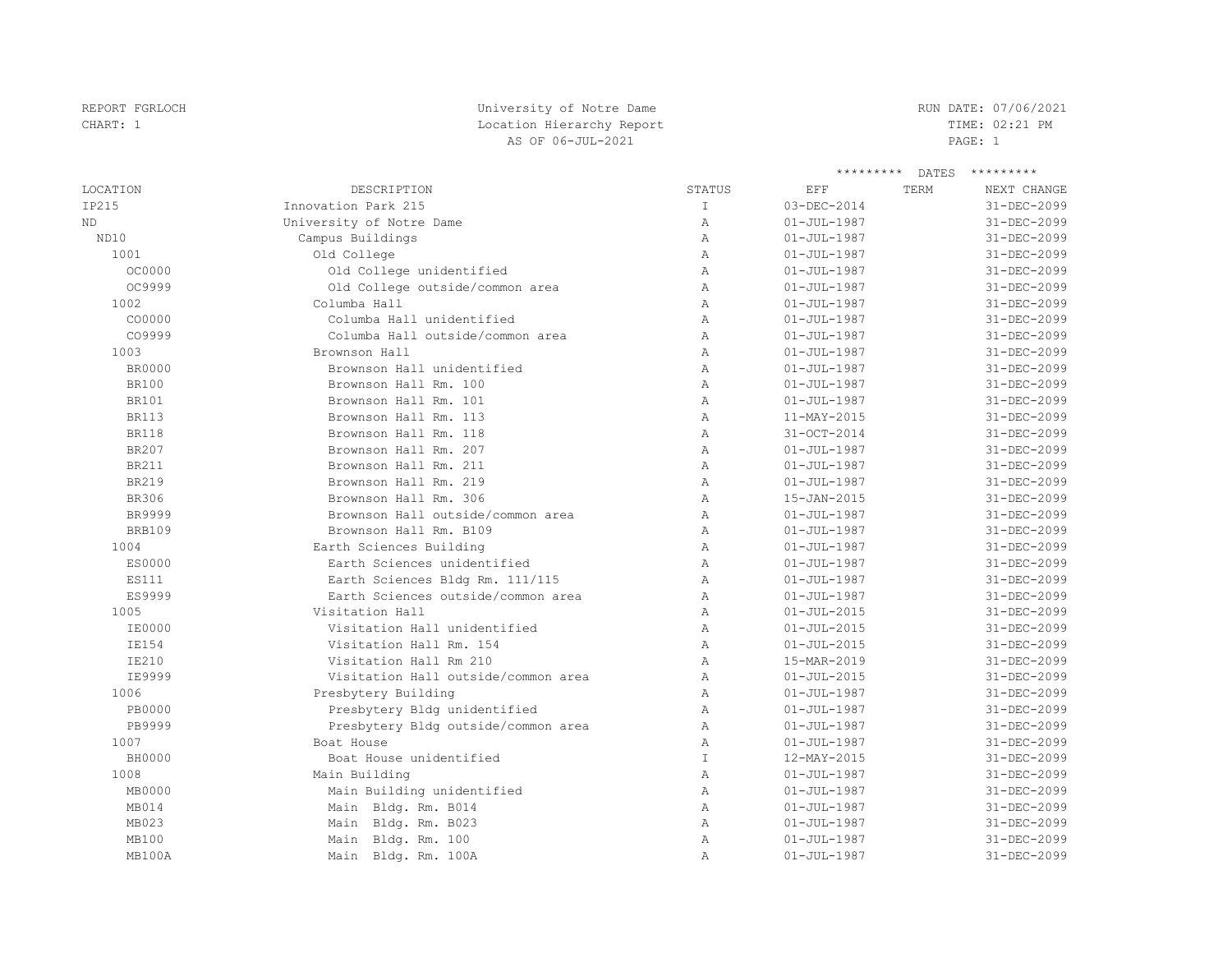| MB100B        | Main Bldg. Rm. 100B | Α            | $01 - JUL - 1987$ | 31-DEC-2099 |
|---------------|---------------------|--------------|-------------------|-------------|
| MB100C        | Main Bldg. Rm. 100C | Α            | $01 - JUL - 1987$ | 31-DEC-2099 |
| MB100D        | Main Bldg. Rm. 100D | Α            | $01 - JUL - 1987$ | 31-DEC-2099 |
| MB100E        | Main Bldg. Rm. 100E | Α            | $01 - JUL - 1987$ | 31-DEC-2099 |
| MB100F        | Main Bldg. Rm. 100F | Α            | $01 - JUL - 1987$ | 31-DEC-2099 |
| MB100G        | Main Bldg. Rm. 100G | Α            | $01 - JUL - 1987$ | 31-DEC-2099 |
| MB101         | Main Bldg. Rm. 101  | Α            | $01 - JUL - 1987$ | 31-DEC-2099 |
| MB103         | Main Bldg. Rm. 103  | Α            | $01 - JUL - 1987$ | 31-DEC-2099 |
| MB104         | Main Bldg. Rm. 104  | $\mathbb{A}$ | $01 - JUL - 1987$ | 31-DEC-2099 |
| MB105         | Main Bldg. Rm. 105  | Α            | $01 - JUL - 1987$ | 31-DEC-2099 |
| MB105A        | Main Bldg. Rm. 105A | Α            | $01 - JUL - 1987$ | 31-DEC-2099 |
| MB105B        | Main Bldg. Rm. 105B | Α            | $01 - JUL - 1987$ | 31-DEC-2099 |
| MB105C        | Main Bldg. Rm. 105C | Α            | $01 - JUL - 1987$ | 31-DEC-2099 |
| MB105D        | Main Bldg. Rm. 105D | $\mathbb A$  | $01 - JUL - 1987$ | 31-DEC-2099 |
| MB105E        | Main Bldg. Rm. 105E | Α            | $01 - JUL - 1987$ | 31-DEC-2099 |
| MB105F        | Main Bldg. Rm. 105F | Α            | $01 - JUL - 1987$ | 31-DEC-2099 |
| MB105H        | Main Bldg. Rm. 105H | Α            | $01 - JUL - 1987$ | 31-DEC-2099 |
| MB105J        | Main Bldg. Rm. 105J | Α            | $01 - JUL - 1987$ | 31-DEC-2099 |
| MB105K        | Main Bldg. Rm. 105K | Α            | $01 - JUL - 1987$ | 31-DEC-2099 |
| MB105M        | Main Bldg. Rm. 105M | Α            | $01 - JUL - 1987$ | 31-DEC-2099 |
| MB105P        | Main Bldg. Rm. 105P | Α            | $01 - JUL - 1987$ | 31-DEC-2099 |
| MB106A        | Main Bldg. Rm. 106A | Α            | $01 - JUL - 1987$ | 31-DEC-2099 |
| MB115         | Main Bldg. Rm. 115  | $\mathbb{A}$ | $01 - JUL - 1987$ | 31-DEC-2099 |
| MB115A        | Main Bldg. Rm. 115A | Α            | $01 - JUL - 1987$ | 31-DEC-2099 |
| MB115B        | Main Bldg. Rm. 115B | Α            | $01 - JUL - 1987$ | 31-DEC-2099 |
| MB115C        | Main Bldg. Rm. 115C | $\mathbb A$  | $01 - JUL - 1987$ | 31-DEC-2099 |
| MB115D        | Main Bldg. Rm. 115D | Α            | $01 - JUL - 1987$ | 31-DEC-2099 |
| MB115E        | Main Bldg. Rm. 115E | Α            | $01 - JUL - 1987$ | 31-DEC-2099 |
| MB115F        | Main Bldg. Rm. 115F | $\mathbb{A}$ | $01 - JUL - 1987$ | 31-DEC-2099 |
| <b>MB115G</b> | Main Bldg. Rm. 115G | $\mathbb{A}$ | $01 - JUL - 1987$ | 31-DEC-2099 |
| MB115H        | Main Bldg. Rm. 115H | Α            | $01 - JUL - 1987$ | 31-DEC-2099 |
| <b>MB115J</b> | Main Bldg. Rm. 115J | Α            | $01 - JUL - 1987$ | 31-DEC-2099 |
| MB115K        | Main Bldg. Rm. 115K | $\, {\bf A}$ | $01 - JUL - 1987$ | 31-DEC-2099 |
| MB115L        | Main Bldg. Rm. 115L | Α            | $01 - JUL - 1987$ | 31-DEC-2099 |
| MB115M        | Main Bldg. Rm. 115M | Α            | $01 - JUL - 1987$ | 31-DEC-2099 |
| MB115N        | Main Bldg. Rm. 115N | Α            | $01 - JUL - 1987$ | 31-DEC-2099 |
| MB115P        | Main Bldg. Rm. 115P | $\mathbb{A}$ | $01 - JUL - 1987$ | 31-DEC-2099 |
| MB1150        | Main Bldg. Rm. 115Q | Α            | $01 - JUL - 1987$ | 31-DEC-2099 |
| MB116         | Main Bldg. Rm. 116  | $\mathbb{A}$ | $01 - JUL - 1987$ | 31-DEC-2099 |
| <b>MB116C</b> | Main Bldg. Rm. 116C | Α            | $01 - JUL - 1987$ | 31-DEC-2099 |
| <b>MB116D</b> | Main Bldg. Rm. 116D | Α            | $01 - JUL - 1987$ | 31-DEC-2099 |
| MB117         | Main Bldg. Rm. 117  | Α            | $01 - JUL - 1987$ | 31-DEC-2099 |
| MB118         | Main Bldg. Rm. 118  | Α            | $01 - JUL - 1987$ | 31-DEC-2099 |
| MB120D        | Main Bldg. Rm. 120D | Α            | $01 - JUL - 1987$ | 31-DEC-2099 |
| MB121         | Main Bldg. Rm. 121  | Α            | $01 - JUL - 1987$ | 31-DEC-2099 |
| MB121C        | Main Bldg. Rm. 121C | $\mathbb{A}$ | $01 - JUL - 1987$ | 31-DEC-2099 |
| MB121D        | Main Bldg. Rm. 121D | Α            | $01 - JUL - 1987$ | 31-DEC-2099 |
| MB127         | Main Bldg. Rm. 127  | Α            | $01 - JUL - 1987$ | 31-DEC-2099 |
|               |                     |              |                   |             |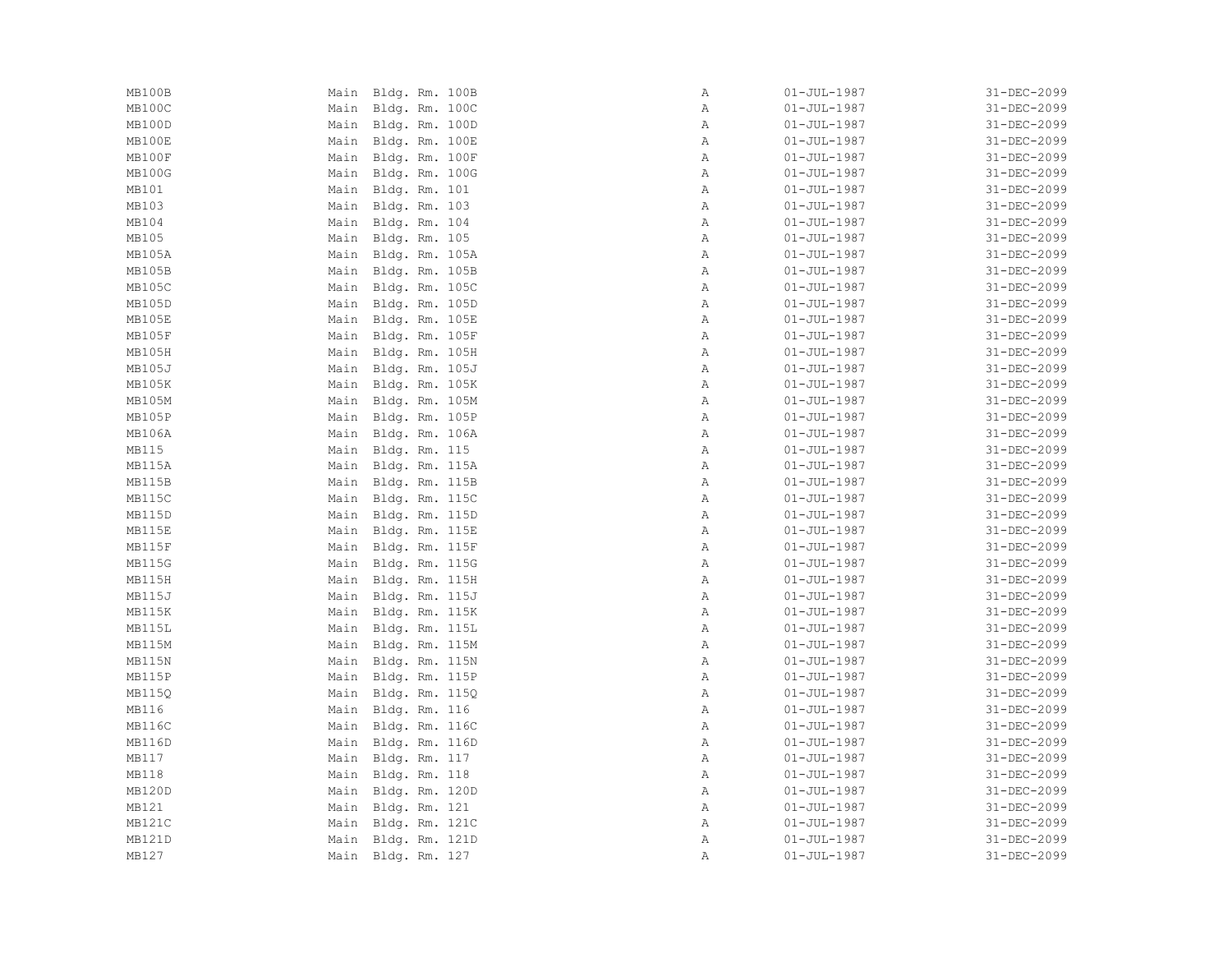| MB180<br>Main Bldg. Rm. 180          | Α            | $01 - JUL - 1987$ | 31-DEC-2099 |
|--------------------------------------|--------------|-------------------|-------------|
| MB182<br>Main Bldg. Rm. 182          | Α            | $01 - JUL - 1987$ | 31-DEC-2099 |
| MB184<br>Main Bldg. Rm. 184          | Α            | $01 - JUL - 1987$ | 31-DEC-2099 |
| MB200<br>Main Bldg. Rm. 200          | Α            | $01 - JUL - 1987$ | 31-DEC-2099 |
| <b>MB200A</b><br>Main Bldg. Rm. 200A | $\mathbb{A}$ | $01 - JUL - 1987$ | 31-DEC-2099 |
| MB201<br>Main Bldg. Rm. 201          | Α            | $01 - JUL - 1987$ | 31-DEC-2099 |
| MB203<br>Main Bldg. Rm. 203          | Α            | $01 - JUL - 1987$ | 31-DEC-2099 |
| MB203A<br>Main Bldg. Rm. 203A        | Α            | $01 - JUL - 1987$ | 31-DEC-2099 |
| <b>MB203B</b><br>Main Bldg. Rm. 203B | $\mathbb{A}$ | $01 - JUL - 1987$ | 31-DEC-2099 |
| MB203C<br>Main Bldg. Rm. 203C        | Α            | $01 - JUL - 1987$ | 31-DEC-2099 |
| MB203D<br>Main Bldg. Rm. 203D        | $\mathbb{A}$ | $01 - JUL - 1987$ | 31-DEC-2099 |
| MB203F<br>Main Bldg. Rm. 203F        | Α            | $01 - JUL - 1987$ | 31-DEC-2099 |
| MB203G<br>Main Bldg. Rm. 203G        | $\mathbb{A}$ | $01 - JUL - 1987$ | 31-DEC-2099 |
| MB203H<br>Main Bldg. Rm. 203H        | $\mathbb{A}$ | $01 - JUL - 1987$ | 31-DEC-2099 |
| MB203K<br>Main Bldg. Rm. 203K        | Α            | $01 - JUL - 1987$ | 31-DEC-2099 |
| MB203L<br>Main Bldg. Rm. 203L        | $\mathbb{A}$ | $01 - JUL - 1987$ | 31-DEC-2099 |
| MB203N<br>Main Bldg. Rm. 203N        | Α            | $01 - JUL - 1987$ | 31-DEC-2099 |
| MB203P<br>Main Bldg. Rm. 203P        | $\mathbb{A}$ | $01 - JUL - 1987$ | 31-DEC-2099 |
| MB204<br>Main Bldg. Rm. 204          | Α            | $01 - JUL - 1987$ | 31-DEC-2099 |
| MB204A<br>Main Bldg. Rm. 204A        | Α            | $01 - JUL - 1987$ | 31-DEC-2099 |
| MB204B<br>Main Bldg. Rm. 204B        | Α            | $01 - JUL - 1987$ | 31-DEC-2099 |
| MB204C<br>Main Bldg. Rm. 204C        | Α            | $01 - JUL - 1987$ | 31-DEC-2099 |
| MB204D<br>Main Bldg. Rm. 204D        | $\mathbb{A}$ | $01 - JUL - 1987$ | 31-DEC-2099 |
| MB204E<br>Main Bldg. Rm. 204E        | Α            | $01 - JUL - 1987$ | 31-DEC-2099 |
| MB204F<br>Main Bldg. Rm. 204F        | $\mathbb{A}$ | $01 - JUL - 1987$ | 31-DEC-2099 |
| MB204G<br>Main Bldg. Rm. 204G        | $\mathbb A$  | $01 - JUL - 1987$ | 31-DEC-2099 |
| MB204M<br>Main Bldg. Rm. 204M        | Α            | $01 - JUL - 1987$ | 31-DEC-2099 |
| MB205<br>Main Building Rm 205        | Α            | 12-FEB-2021       | 31-DEC-2099 |
| MB210<br>Main Bldg. Rm. 210          | $\mathbb{A}$ | $01 - JUL - 1987$ | 31-DEC-2099 |
| MB211<br>Main Bldg. Rm. 211          | $\mathbb{A}$ | $01 - JUL - 1987$ | 31-DEC-2099 |
| MB212<br>Main Bldg. Rm. 212          | Α            | $01 - JUL - 1987$ | 31-DEC-2099 |
| MB217<br>Main Bldg. Rm. 217          | $\mathbb{A}$ | $01 - JUL - 1987$ | 31-DEC-2099 |
| <b>MB217A</b><br>Main Bldg. Rm. 217A | Α            | $01 - JUL - 1987$ | 31-DEC-2099 |
| MB217B<br>Main Bldg. Rm. 217B        | $\mathbb A$  | $01 - JUL - 1987$ | 31-DEC-2099 |
| MB217C<br>Main Bldg. Rm. 217C        | Α            | $01 - JUL - 1987$ | 31-DEC-2099 |
| MB217D<br>Main Bldg. Rm. 217D        | $\mathbb{A}$ | $01 - JUL - 1987$ | 31-DEC-2099 |
| MB217E<br>Main Bldg. Rm. 217E        | $\mathbb{A}$ | $01 - JUL - 1987$ | 31-DEC-2099 |
| MB217F<br>Main Bldg. Rm. 217F        | $\mathbb{A}$ | $01 - JUL - 1987$ | 31-DEC-2099 |
| MB217G<br>Main Bldg. Rm. 217G        | $\mathbb{A}$ | $01 - JUL - 1987$ | 31-DEC-2099 |
| MB217H<br>Main Bldg. Rm. 217H        | Α            | $01 - JUL - 1987$ | 31-DEC-2099 |
| MB217K<br>Main Bldg. Rm. 217K        | Α            | $01 - JUL - 1987$ | 31-DEC-2099 |
| MB217L<br>Main Bldg. Rm. 217L        | Α            | $01 - JUL - 1987$ | 31-DEC-2099 |
| MB217M<br>Main Bldg. Rm. 217M        | $\mathbb{A}$ | $01 - JUL - 1987$ | 31-DEC-2099 |
| MB217N<br>Main Bldg. Rm. 217N        | Α            | $01 - JUL - 1987$ | 31-DEC-2099 |
| MB217P<br>Main Bldg. Rm. 217P        | Α            | $01 - JUL - 1987$ | 31-DEC-2099 |
| MB217S<br>Main Bldg. Rm. 217S        | $\mathbb{A}$ | $01 - JUL - 1987$ | 31-DEC-2099 |
| MB217T<br>Main Bldg. Rm. 217T        | Α            | $01 - JUL - 1987$ | 31-DEC-2099 |
| MB217U<br>Main Bldg. Rm. 217U        | Α            | $01 - JUL - 1987$ | 31-DEC-2099 |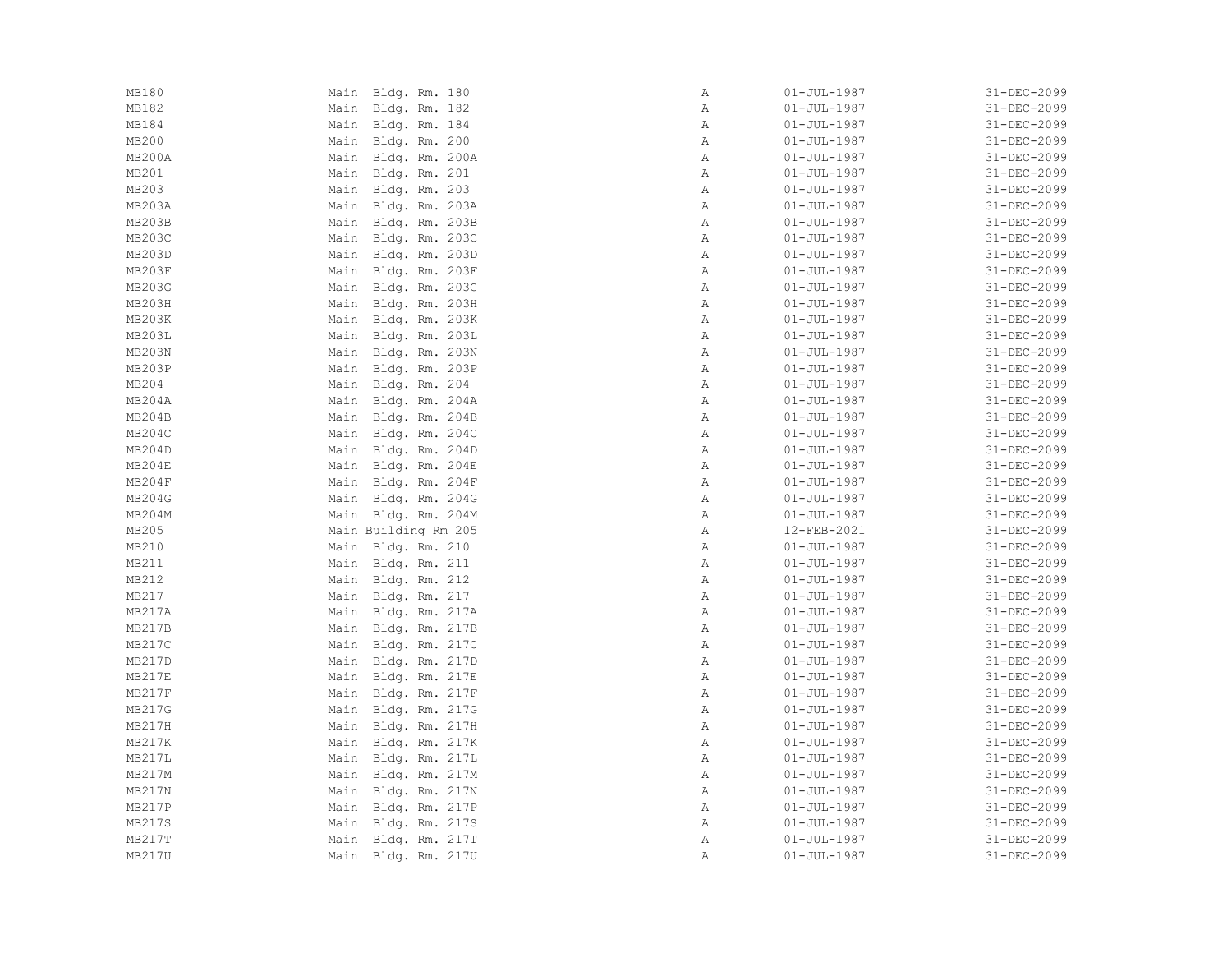| MB218         | Main Bldg. Rm. 218  | Α            | $01 - JUL - 1987$ | 31-DEC-2099 |
|---------------|---------------------|--------------|-------------------|-------------|
| MB219         | Main Bldg. Rm. 219  | Α            | $01 - JUL - 1987$ | 31-DEC-2099 |
| MB220         | Main Bldg. Rm. 220  | Α            | $01 - JUL - 1987$ | 31-DEC-2099 |
| MB220A        | Main Bldg. Rm. 220A | Α            | $01 - JUL - 1987$ | 31-DEC-2099 |
| <b>MB220B</b> | Main Bldg. Rm. 220B | $\mathbb{A}$ | $01 - JUL - 1987$ | 31-DEC-2099 |
| <b>MB220C</b> | Main Bldg. Rm. 220C | Α            | $01 - JUL - 1987$ | 31-DEC-2099 |
| MB300         | Main Bldg. Rm. 300  | $\mathbb{A}$ | $01 - JUL - 1987$ | 31-DEC-2099 |
| MB300C        | Main Bldg. Rm. 300C | Α            | $01 - JUL - 1987$ | 31-DEC-2099 |
| MB300D        | Main Bldg. Rm. 300D | $\mathbb{A}$ | $01 - JUL - 1987$ | 31-DEC-2099 |
| MB300E        | Main Bldg. Rm. 300E | Α            | $01 - JUL - 1987$ | 31-DEC-2099 |
| MB300F        | Main Bldg. Rm. 300F | $\mathbb{A}$ | $01 - JUL - 1987$ | 31-DEC-2099 |
| <b>MB300G</b> | Main Bldg. Rm. 300G | Α            | $01 - JUL - 1987$ | 31-DEC-2099 |
| MB300H        | Main Bldg. Rm. 300H | Α            | $01 - JUL - 1987$ | 31-DEC-2099 |
| MB300K        | Main Bldg. Rm. 300K | $\mathbb{A}$ | $01 - JUL - 1987$ | 31-DEC-2099 |
| MB300L        | Main Bldg. Rm. 300L | Α            | $01 - JUL - 1987$ | 31-DEC-2099 |
| MB300M        | Main Bldg. Rm. 300M | $\mathbb{A}$ | $01 - JUL - 1987$ | 31-DEC-2099 |
| <b>MB300R</b> | Main Bldg. Rm. 300R | Α            | $01 - JUL - 1987$ | 31-DEC-2099 |
| <b>MB300S</b> | Main Bldg. Rm. 300S | $\, {\bf A}$ | $01 - JUL - 1987$ | 31-DEC-2099 |
| MB300T        | Main Bldg. Rm. 300T | $\, {\bf A}$ | $01 - JUL - 1987$ | 31-DEC-2099 |
| MB301         | Main Bldg. Rm. 301  | $\mathbb A$  | $01 - JUL - 1987$ | 31-DEC-2099 |
| MB301A        | Main Bldg. Rm. 301A | Α            | $01 - JUL - 1987$ | 31-DEC-2099 |
| MB303         | Main Bldg. Rm. 303  | Α            | $01 - JUL - 1987$ | 31-DEC-2099 |
| MB304         | Main Bldg. Rm. 304  | $\mathbb{A}$ | $01 - JUL - 1987$ | 31-DEC-2099 |
| MB304A        | Main Bldg. Rm. 304A | Α            | $01 - JUL - 1987$ | 31-DEC-2099 |
| MB304B        | Main Bldg. Rm. 304B | $\mathbb{A}$ | $01 - JUL - 1987$ | 31-DEC-2099 |
| MB304C        | Main Bldg. Rm. 304C | $\, {\bf A}$ | $01 - JUL - 1987$ | 31-DEC-2099 |
| MB305         | Main Bldg. Rm. 305  | $\mathbb{A}$ | $01 - JUL - 1987$ | 31-DEC-2099 |
| MB305A        | Main Bldg. Rm. 305A | Α            | $01 - JUL - 1987$ | 31-DEC-2099 |
| MB305B        | Main Bldg. Rm. 305B | $\mathbb{A}$ | $01 - JUL - 1987$ | 31-DEC-2099 |
| <b>MB305C</b> | Main Bldg. Rm. 305C | $\mathbb{A}$ | $01 - JUL - 1987$ | 31-DEC-2099 |
| MB306         | Main Bldg. Rm. 306  | Α            | $01 - JUL - 1987$ | 31-DEC-2099 |
| MB306A        | Main Bldg. Rm. 306A | $\, {\bf A}$ | $01 - JUL - 1987$ | 31-DEC-2099 |
| MB306B        | Main Bldg. Rm. 306B | Α            | $01 - JUL - 1987$ | 31-DEC-2099 |
| MB306C        | Main Bldg. Rm. 306C | $\mathbb{A}$ | $01 - JUL - 1987$ | 31-DEC-2099 |
| MB306F        | Main Bldg. Rm. 306F | Α            | $01 - JUL - 1987$ | 31-DEC-2099 |
| MB306G        | Main Bldg. Rm. 306G | Α            | $01 - JUL - 1987$ | 31-DEC-2099 |
| MB306H        | Main Bldg. Rm. 306H | $\mathbb{A}$ | 01-JUL-1987       | 31-DEC-2099 |
| MB309         | Main Bldg. Rm. 309  | $\mathbb{A}$ | $01 - JUL - 1987$ | 31-DEC-2099 |
| MB310         | Main Bldg. Rm. 310  | A            | $01 - JUL - 1987$ | 31-DEC-2099 |
| MB311         | Main Bldg. Rm. 311  | Α            | $01 - JUL - 1987$ | 31-DEC-2099 |
| MB312         | Main Bldg. Rm. 312  | Α            | $01 - JUL - 1987$ | 31-DEC-2099 |
| MB316         | Main Bldg. Rm. 316  | Α            | $01 - JUL - 1987$ | 31-DEC-2099 |
| MB316C        | Main Bldg. Rm. 316C | Α            | $01 - JUL - 1987$ | 31-DEC-2099 |
| MB316D        | Main Bldg. Rm. 316D | Α            | $01 - JUL - 1987$ | 31-DEC-2099 |
| <b>MB316E</b> | Main Bldg. Rm. 316E | $\mathbb{A}$ | $01 - JUL - 1987$ | 31-DEC-2099 |
| MB316F        | Main Bldg. Rm. 316F | $\mathbb{A}$ | 01-JUL-1987       | 31-DEC-2099 |
| MB316G        | Main Bldg. Rm. 316G | Α            | $01 - JUL - 1987$ | 31-DEC-2099 |
| MB316H        | Main Bldg. Rm. 316H | Α            | $01 - JUL - 1987$ | 31-DEC-2099 |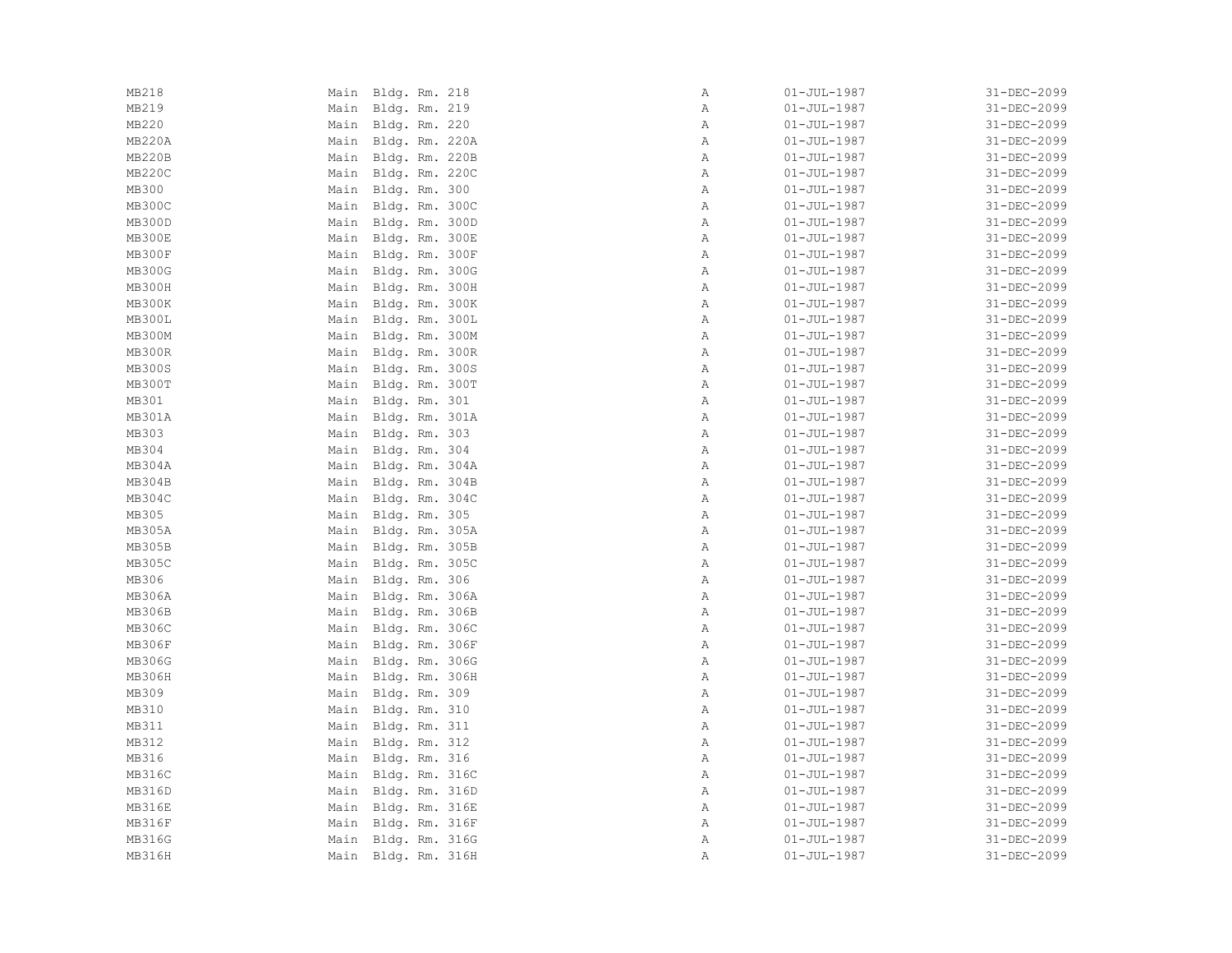| MB316K        |      | Main Bldg. Rm. 316K | Α            | $01 - JUL - 1987$ | 31-DEC-2099 |
|---------------|------|---------------------|--------------|-------------------|-------------|
| MB316L        |      | Main Bldg. Rm. 316L | Α            | $01 - JUL - 1987$ | 31-DEC-2099 |
| MB316M        |      | Main Bldg. Rm. 316M | Α            | $01 - JUL - 1987$ | 31-DEC-2099 |
| MB316N        |      | Main Bldg. Rm. 316N | Α            | $01 - JUL - 1987$ | 31-DEC-2099 |
| <b>MB316P</b> |      | Main Bldg. Rm. 316P | $\mathbb{A}$ | $01 - JUL - 1987$ | 31-DEC-2099 |
| MB317         |      | Main Bldg. Rm. 317  | Α            | $01 - JUL - 1987$ | 31-DEC-2099 |
| MB317A        |      | Main Bldg. Rm. 317A | Α            | $01 - JUL - 1987$ | 31-DEC-2099 |
| MB317B        |      | Main Bldg. Rm. 317B | Α            | $01 - JUL - 1987$ | 31-DEC-2099 |
| <b>MB317C</b> |      | Main Bldg. Rm. 317C | $\mathbb{A}$ | $01 - JUL - 1987$ | 31-DEC-2099 |
| <b>MB317D</b> |      | Main Bldg. Rm. 317D | Α            | $01 - JUL - 1987$ | 31-DEC-2099 |
| MB317E        |      | Main Bldg. Rm. 317E | Α            | $01 - JUL - 1987$ | 31-DEC-2099 |
| MB317F        |      | Main Bldg. Rm. 317F | Α            | $01 - JUL - 1987$ | 31-DEC-2099 |
| MB317H        |      | Main Bldg. Rm. 317H | Α            | $01 - JUL - 1987$ | 31-DEC-2099 |
| MB317J        |      | Main Bldg. Rm. 317J | $\mathbb{A}$ | $01 - JUL - 1987$ | 31-DEC-2099 |
| MB356         |      | Main Bldg. Rm. 356  | Α            | $01 - JUL - 1987$ | 31-DEC-2099 |
| MB400         |      | Main Bldg. Rm. 400  | $\mathbb{A}$ | $01 - JUL - 1987$ | 31-DEC-2099 |
| MB400C        |      | Main Bldg. Rm. 400C | Α            | $01 - JUL - 1987$ | 31-DEC-2099 |
| MB400E        |      | Main Bldg. Rm. 400E | Α            | $01 - JUL - 1987$ | 31-DEC-2099 |
| MB400F        |      | Main Bldg. Rm. 400F | $\, {\bf A}$ | $01 - JUL - 1987$ | 31-DEC-2099 |
| MB400K        |      | Main Bldg. Rm. 400K | Α            | $01 - JUL - 1987$ | 31-DEC-2099 |
| MB400L        |      | Main Bldg. Rm. 400L | Α            | $01 - JUL - 1987$ | 31-DEC-2099 |
| MB400M        |      | Main Bldg. Rm. 400M | Α            | $01 - JUL - 1987$ | 31-DEC-2099 |
| MB400N        |      | Main Bldg. Rm. 400N | Α            | $01 - JUL - 1987$ | 31-DEC-2099 |
| MB400P        |      | Main Bldg. Rm. 400P | Α            | $01 - JUL - 1987$ | 31-DEC-2099 |
| MB400T        | Main | Bldg. Rm. 400T      | $\mathbb{A}$ | $01 - JUL - 1987$ | 31-DEC-2099 |
| MB400U        |      | Main Bldg. Rm. 400U | Α            | $01 - JUL - 1987$ | 31-DEC-2099 |
| MB400V        |      | Main Bldg. Rm. 400V | Α            | $01 - JUL - 1987$ | 31-DEC-2099 |
| MB400W        |      | Main Bldg. Rm. 400W | Α            | $01 - JUL - 1987$ | 31-DEC-2099 |
| MB400X        |      | Main Bldg. Rm. 400X | $\mathbb{A}$ | $01 - JUL - 1987$ | 31-DEC-2099 |
| MB400Y        |      | Main Bldg. Rm. 400Y | $\mathbb{A}$ | $01 - JUL - 1987$ | 31-DEC-2099 |
| MB401         |      | Main Bldg. Rm. 401  | Α            | $01 - JUL - 1987$ | 31-DEC-2099 |
| MB402         |      | Main Bldg. Rm. 402  | $\mathbb{A}$ | $01 - JUL - 1987$ | 31-DEC-2099 |
| MB404         |      | Main Bldg. Rm. 404  | $\, {\bf A}$ | $01 - JUL - 1987$ | 31-DEC-2099 |
| MB405         |      | Main Bldg. Rm. 405  | Α            | $01 - JUL - 1987$ | 31-DEC-2099 |
| MB405A        |      | Main Bldg. Rm. 405A | Α            | $01 - JUL - 1987$ | 31-DEC-2099 |
| MB405B        | Main | Bldg. Rm. 405B      | $\mathbb{A}$ | $01 - JUL - 1987$ | 31-DEC-2099 |
| <b>MB405C</b> |      | Main Bldg. Rm. 405C | $\mathbb{A}$ | $01 - JUL - 1987$ | 31-DEC-2099 |
| MB405D        |      | Main Bldg. Rm. 405D | $\mathbb{A}$ | $01 - JUL - 1987$ | 31-DEC-2099 |
| MB405E        |      | Main Bldg. Rm. 405E | $\mathbb{A}$ | $01 - JUL - 1987$ | 31-DEC-2099 |
| MB405G        |      | Main Bldg. Rm. 405G | Α            | $01 - JUL - 1987$ | 31-DEC-2099 |
| MB405H        | Main | Bldg. Rm. 405H      | Α            | $01 - JUL - 1987$ | 31-DEC-2099 |
| MB405K        |      | Main Bldg. Rm. 405K | Α            | $01 - JUL - 1987$ | 31-DEC-2099 |
| MB405L        |      | Main Bldg. Rm. 405L | $\mathbb{A}$ | $01 - JUL - 1987$ | 31-DEC-2099 |
| MB405M        |      | Main Bldg. Rm. 405M | Α            | $01 - JUL - 1987$ | 31-DEC-2099 |
| MB405N        |      | Main Bldg. Rm. 405N | Α            | $01 - JUL - 1987$ | 31-DEC-2099 |
| MB405P        |      | Main Bldg. Rm. 405P | Α            | $01 - JUL - 1987$ | 31-DEC-2099 |
| MB405Q        |      | Main Bldg. Rm. 405Q | Α            | $01 - JUL - 1987$ | 31-DEC-2099 |
| MB405R        |      | Main Bldg. Rm. 405R | Α            | $01 - JUL - 1987$ | 31-DEC-2099 |
|               |      |                     |              |                   |             |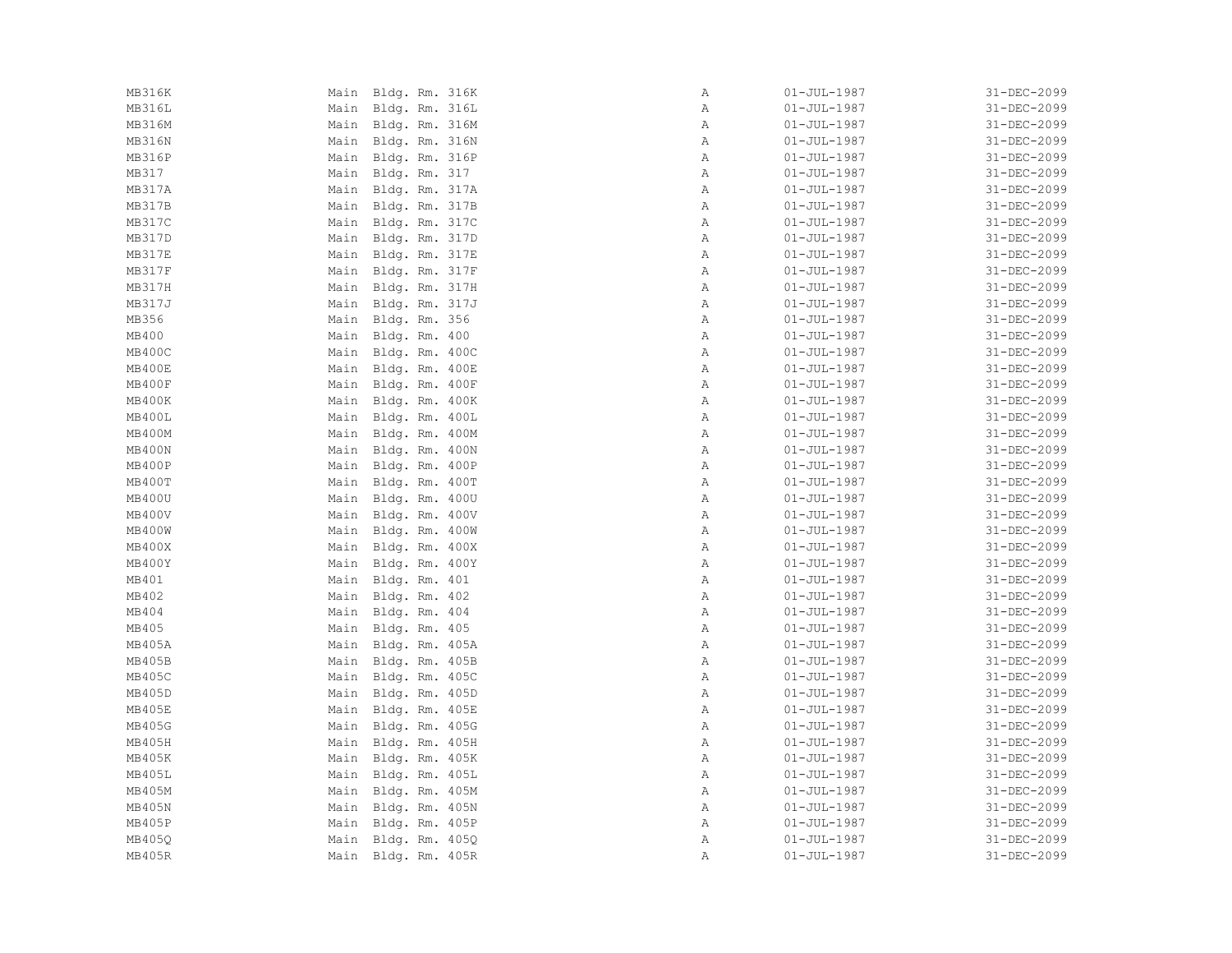| MB405S        | Main Bldg. Rm. 405S | Α            | $01 - JUL - 1987$ | 31-DEC-2099 |
|---------------|---------------------|--------------|-------------------|-------------|
| MB405U        | Main Bldg. Rm. 405U | Α            | $01 - JUL - 1987$ | 31-DEC-2099 |
| MB405V        | Main Bldg. Rm. 405V | Α            | $01 - JUL - 1987$ | 31-DEC-2099 |
| MB408B        | Main Bldg. Rm. 408B | Α            | $01 - JUL - 1987$ | 31-DEC-2099 |
| MB409         | Main Bldg. Rm. 409  | $\mathbb{A}$ | $01 - JUL - 1987$ | 31-DEC-2099 |
| MB415         | Main Bldg. Rm. 415  | Α            | $01 - JUL - 1987$ | 31-DEC-2099 |
| MB415A        | Main Bldg. Rm. 415A | $\mathbb{A}$ | $01 - JUL - 1987$ | 31-DEC-2099 |
| MB415B        | Main Bldg. Rm. 415B | Α            | $01 - JUL - 1987$ | 31-DEC-2099 |
| MB415C        | Main Bldg. Rm. 415C | $\mathbb{A}$ | $01 - JUL - 1987$ | 31-DEC-2099 |
| MB415D        | Main Bldg. Rm. 415D | Α            | $01 - JUL - 1987$ | 31-DEC-2099 |
| MB415F        | Main Bldg. Rm. 415F | $\mathbb{A}$ | $01 - JUL - 1987$ | 31-DEC-2099 |
| MB415G        | Main Bldg. Rm. 415G | Α            | $01 - JUL - 1987$ | 31-DEC-2099 |
| MB415J        | Main Bldg. Rm. 415J | Α            | $01 - JUL - 1987$ | 31-DEC-2099 |
| MB415K        | Main Bldg. Rm. 415K | A            | $01 - JUL - 1987$ | 31-DEC-2099 |
| MB415M        | Main Bldg. Rm. 415M | Α            | $01 - JUL - 1987$ | 31-DEC-2099 |
| MB415N        | Main Bldg. Rm. 415N | $\mathbb{A}$ | $01 - JUL - 1987$ | 31-DEC-2099 |
| MB415P        | Main Bldg. Rm. 415P | Α            | $01 - JUL - 1987$ | 31-DEC-2099 |
| MB415U        | Main Bldg. Rm. 415U | $\mathbb{A}$ | $01 - JUL - 1987$ | 31-DEC-2099 |
| MB416         | Main Bldg. Rm. 416  | $\mathbb{A}$ | $01 - JUL - 1987$ | 31-DEC-2099 |
| MB416A        | Main Bldg. Rm. 416A | $\mathbb{A}$ | $01 - JUL - 1987$ | 31-DEC-2099 |
| MB416B        | Main Bldg. Rm. 416B | Α            | $01 - JUL - 1987$ | 31-DEC-2099 |
| MB416C        | Main Bldg. Rm. 416C | Α            | $01 - JUL - 1987$ | 31-DEC-2099 |
| MB500         | Main Bldg. Rm. 500  | $\mathbb{A}$ | $01 - JUL - 1987$ | 31-DEC-2099 |
| MB501         | Main Bldg. Rm. 501  | Α            | $01 - JUL - 1987$ | 31-DEC-2099 |
| MB501A        | Main Bldg. Rm. 501A | A            | $01 - JUL - 1987$ | 31-DEC-2099 |
| MB501E        | Main Bldg. Rm. 501E | $\mathbb{A}$ | $01 - JUL - 1987$ | 31-DEC-2099 |
| MB502         | Main Bldg. Rm. 502  | $\mathbb{A}$ | $01 - JUL - 1987$ | 31-DEC-2099 |
| MB502A        | Main Bldg. Rm. 502A | Α            | $01 - JUL - 1987$ | 31-DEC-2099 |
| <b>MB502B</b> | Main Bldg. Rm. 502B | $\mathbb{A}$ | $01 - JUL - 1987$ | 31-DEC-2099 |
| MB502D        | Main Bldg. Rm. 502D | $\mathbb{A}$ | $01 - JUL - 1987$ | 31-DEC-2099 |
| MB502E        | Main Bldg. Rm. 502E | Α            | $01 - JUL - 1987$ | 31-DEC-2099 |
| <b>MB502F</b> | Main Bldg. Rm. 502F | $\mathbb{A}$ | $01 - JUL - 1987$ | 31-DEC-2099 |
| MB502G        | Main Bldg. Rm. 502G | $\mathbb{A}$ | $01 - JUL - 1987$ | 31-DEC-2099 |
| MB502H        | Main Bldg. Rm. 502H | $\mathbb{A}$ | $01 - JUL - 1987$ | 31-DEC-2099 |
| MB502J        | Main Bldg. Rm. 502J | Α            | $01 - JUL - 1987$ | 31-DEC-2099 |
| MB502L        | Main Bldg. Rm. 502L | Α            | $01 - JUL - 1987$ | 31-DEC-2099 |
| MB502N        | Main Bldg. Rm. 502N | $\mathbb{A}$ | $01 - JUL - 1987$ | 31-DEC-2099 |
| MB502P        | Main Bldg. Rm. 502P | $\mathbb{A}$ | $01 - JUL - 1987$ | 31-DEC-2099 |
| MB502R        | Main Bldg. Rm. 502R | A            | $01 - JUL - 1987$ | 31-DEC-2099 |
| MB502S        | Main Bldg. Rm. 502S | Α            | $01 - JUL - 1987$ | 31-DEC-2099 |
| MB502T        | Main Bldg. Rm. 502T | Α            | $01 - JUL - 1987$ | 31-DEC-2099 |
| MB505         | Main Bldg. Rm. 505  | Α            | $01 - JUL - 1987$ | 31-DEC-2099 |
| MB510         | Main Bldg. Rm. 510  | $\mathbb{A}$ | $01 - JUL - 1987$ | 31-DEC-2099 |
| MB510A        | Main Bldg. Rm. 510A | Α            | $01 - JUL - 1987$ | 31-DEC-2099 |
| MB510E        | Main Bldg. Rm. 510E | $\mathbb{A}$ | $01 - JUL - 1987$ | 31-DEC-2099 |
| MB511         | Main Bldg. Rm. 511  | $\mathbb{A}$ | 01-JUL-1987       | 31-DEC-2099 |
| MB511A        | Main Bldg. Rm. 511A | Α            | $01 - JUL - 1987$ | 31-DEC-2099 |
| MB511C        | Main Bldg. Rm. 511C | Α            | $01 - JUL - 1987$ | 31-DEC-2099 |
|               |                     |              |                   |             |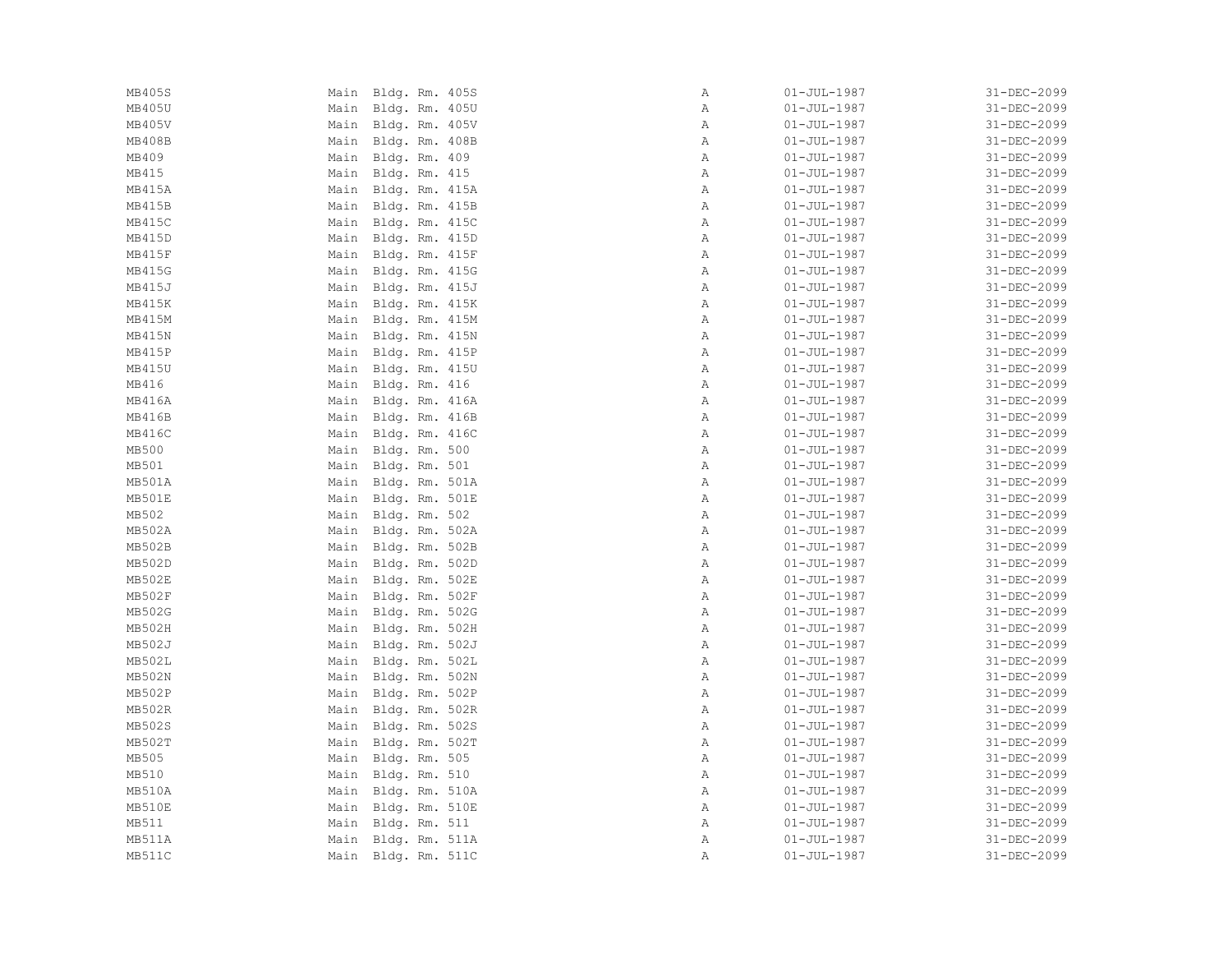| MB511D        | Main Bldg. Rm. 511D                 | $\mathbb{A}$   | $01 - JUL - 1987$ | 31-DEC-2099 |
|---------------|-------------------------------------|----------------|-------------------|-------------|
| MB511E        | Main Bldg. Rm. 511E                 | $\, {\bf A}$   | $01 - JUL - 1987$ | 31-DEC-2099 |
| MB511G        | Main Bldg. Rm. 511G                 | $\mathbb{A}$   | $01 - JUL - 1987$ | 31-DEC-2099 |
| MB511J        | Main Bldg. Rm. 511J                 | $\mathbb{A}$   | $01 - JUL - 1987$ | 31-DEC-2099 |
| MB511L        | Main Bldg. Rm. 511L                 | $\mathbb{A}$   | $01 - JUL - 1987$ | 31-DEC-2099 |
| MB511M        | Main Bldg. Rm. 511M                 | $\mathbb{A}$   | $01 - JUL - 1987$ | 31-DEC-2099 |
| MB511N        | Main Bldg. Rm. 511N                 | $\mathbb{A}$   | $01 - JUL - 1987$ | 31-DEC-2099 |
| MB511P        | Main Bldg. Rm. 511P                 | $\mathbb{A}$   | $01 - JUL - 1987$ | 31-DEC-2099 |
| MB511R        | Main Bldg. Rm. 511R                 | A              | $01 - JUL - 1987$ | 31-DEC-2099 |
| MB511S        | Main Bldg. Rm. 511S                 | $\mathbb{A}$   | $01 - JUL - 1987$ | 31-DEC-2099 |
| MB9999        | Main Building outside/common area   | A              | $01 - JUL - 1987$ | 31-DEC-2099 |
| MBRtnd        | Main Bldg. Rotunda                  | $\mathbb{A}$   | $01 - JUL - 1987$ | 31-DEC-2099 |
| 1009          | Basilica of the Sacred Heart        | $\mathbb{A}$   | $01 - JUL - 1987$ | 31-DEC-2099 |
| <b>BS0000</b> | Basilica unidentified               | $\lambda$      | $01 - JUL - 1987$ | 31-DEC-2099 |
| <b>BS9999</b> | Basilica outside/common area        | $\mathbb A$    | $01 - JUL - 1987$ | 31-DEC-2099 |
| 1010          | Washington Hall                     | $\mathbb{A}$   | $01 - JUL - 1987$ | 31-DEC-2099 |
| <b>WS0000</b> | Washington Hall unidentified        | Α              | $01 - JUL - 1987$ | 31-DEC-2099 |
| <b>WS100</b>  | Washington Hall Rm. 100             | $\lambda$      | 16-FEB-2021       | 31-DEC-2099 |
| <b>WS101</b>  | Washington Hall Rm. 101             | $\mathbb{A}$   | $01 - JUL - 1987$ | 31-DEC-2099 |
| <b>WS104</b>  | Washington Hall Rm. 104             | $\mathbb{A}$   | $01 - JUL - 1987$ | 31-DEC-2099 |
| <b>WS105</b>  | Washington Hall Rm. 105             | $\mathbb{A}$   | $01 - JUL - 1987$ | 31-DEC-2099 |
| <b>WS107</b>  | Washington Hall Rm. 107             | $\mathbb{A}$   | $01 - JUL - 1987$ | 31-DEC-2099 |
| <b>WS108</b>  | Washington Hall Rm. 108             | $\mathbb A$    | $01 - JUL - 1987$ | 31-DEC-2099 |
| <b>WS110</b>  | Washington Hall Rm. 110             | Α              | $01 - JUL - 1987$ | 31-DEC-2099 |
| <b>WS114</b>  | Washington Hall Rm. 114             | $\mathbb{A}$   | $01 - JUL - 1987$ | 31-DEC-2099 |
| <b>WS115</b>  | Washington Hall Rm. 115             | $\mathbb A$    | $01 - JUL - 1987$ | 31-DEC-2099 |
| <b>WS116</b>  | Washington Hall Rm. 116             | A              | $01 - JUL - 1987$ | 31-DEC-2099 |
| <b>WS125</b>  | Washington Hall Rm. 125             | $\mathbb{A}$   | $01 - JUL - 1987$ | 31-DEC-2099 |
| <b>WS200</b>  | Washington Hall Rm. 200             | $\mathbb{A}$   | $01 - JUL - 1987$ | 31-DEC-2099 |
| <b>WS215</b>  | Washington Hall Rm. 215             | $\mathbb{A}$   | $01 - JUL - 1987$ | 31-DEC-2099 |
| <b>WS217</b>  | Washington Hall Rm. 217             | $\mathbb{A}$   | $01 - JUL - 1987$ | 31-DEC-2099 |
| <b>WS300</b>  | Washington Hall Rm. 300             | $\mathbb{A}$   | $01 - JUL - 1987$ | 31-DEC-2099 |
| <b>WS310</b>  | Washington Hall Rm. 310             | $\mathbb A$    | $01 - JUL - 1987$ | 31-DEC-2099 |
| <b>WS311</b>  | Washington Hall Rm. 311             | $\mathbb{A}$   | $01 - JUL - 1987$ | 31-DEC-2099 |
| <b>WS312</b>  | Washington Hall Rm. 312             | $\mathbb{A}$   | $01 - JUL - 1987$ | 31-DEC-2099 |
| <b>WS314</b>  | Washington Hall Rm. 314             | $\mathbb{A}$   | $01 - JUL - 1987$ | 31-DEC-2099 |
| <b>WS321</b>  | Washington Hall Rm. 321             | $\overline{A}$ | $01 - JUL - 1987$ | 31-DEC-2099 |
| WS9999        | Washington Hall outside/common area | A              | $01 - JUL - 1987$ | 31-DEC-2099 |
| 1011          | St. Edward's Hall                   | A              | $01 - JUL - 1987$ | 31-DEC-2099 |
| <b>SE0000</b> | St. Edward's unidentified           | Α              | $01 - JUL - 1987$ | 31-DEC-2099 |
| <b>SE109</b>  | St. Edward's Hall Rm. 109           | $\mathbb{A}$   | $01 - JUL - 1987$ | 31-DEC-2099 |
| <b>SE110</b>  | St. Edward's Hall Rm. 110           | $\mathbb{A}$   | $01 - JUL - 1987$ | 31-DEC-2099 |
| SE112A        | St. Edward's Hall Rm. 112A          | $\mathbb{A}$   | $01 - JUL - 1987$ | 31-DEC-2099 |
| <b>SE113</b>  | St. Edward's Hall Rm. 113           | $\mathbb{A}$   | $01 - JUL - 1987$ | 31-DEC-2099 |
| <b>SE115</b>  | St. Edward's Hall Rm. 115           | $\mathbb{A}$   | $01 - JUL - 1987$ | 31-DEC-2099 |
| <b>SE200</b>  | St. Edward's Hall Rm. 200           | $\mathbb{A}$   | $01 - JUL - 1987$ | 31-DEC-2099 |
| SE200A        | St. Edward's Hall Rm. 200A          | $\, {\bf A}$   | $01 - JUL - 1987$ | 31-DEC-2099 |
| <b>SE204</b>  | St. Edward's Hall Rm. 204           | Α              | $01 - JUL - 1987$ | 31-DEC-2099 |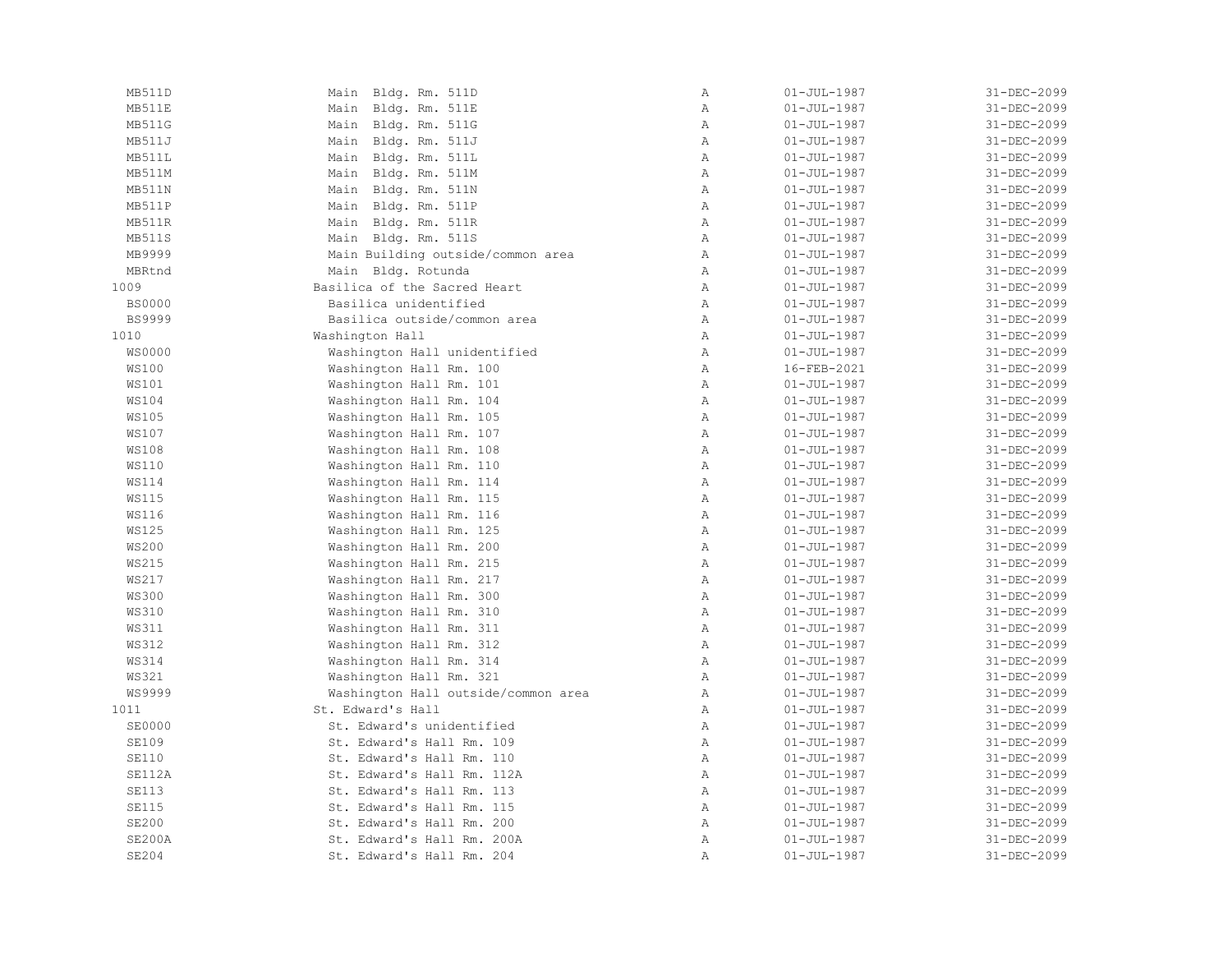| SE217        | St. Edward's Hall Rm. 217        | Α | $01 - JUL - 1987$ | 31-DEC-2099 |
|--------------|----------------------------------|---|-------------------|-------------|
| <b>SE315</b> | St. Edward's Hall Rm. 315        | Α | $01 - JUL - 1987$ | 31-DEC-2099 |
| <b>SE421</b> | St. Edward's Hall Rm. 421        | Α | $01 - JUL - 1987$ | 31-DEC-2099 |
| SE9999       | St. Edward's outside/common area | Α | $01 - JUL - 1987$ | 31-DEC-2099 |
| SECHAP       | St. Edward's Hall Chapel         | Α | $01 - JUL - 1987$ | 31-DEC-2099 |
| 1012         | LaFortune Student Center         | Α | $01 - JUL - 1987$ | 31-DEC-2099 |
| LF0000       | LaFortune Stud Ctr unidentified  | Α | $01 - JUL - 1987$ | 31-DEC-2099 |
| LF001        | LaFortune Rm. B001               | Α | $01 - JUL - 1987$ | 31-DEC-2099 |
| LF009B       | LaFortune Rm. B009B              | Α | $01 - JUL - 1987$ | 31-DEC-2099 |
| LF009C       | LaFortune Rm. B009C              | Α | $01 - JUL - 1987$ | 31-DEC-2099 |
| LF009D       | LaFortune Rm. B009D              | Α | $01 - JUL - 1987$ | 31-DEC-2099 |
| LF009E       | LaFortune Rm. B009E              | Α | $01 - JUL - 1987$ | 31-DEC-2099 |
| <b>LF012</b> | LaFortune Rm. B012               | Α | $01 - JUL - 1987$ | 31-DEC-2099 |
| LF014        | LaFortune Rm. B014               | Α | $01 - JUL - 1987$ | 31-DEC-2099 |
| LF015        | LaFortune Rm. B015               | Α | $01 - JUL - 1987$ | 31-DEC-2099 |
| LF016        | LaFortune Rm. B016               | Α | $01 - JUL - 1987$ | 31-DEC-2099 |
| LF017        | LaFortune Rm. B017               | Α | $01 - JUL - 1987$ | 31-DEC-2099 |
| LF022        | LaFortune Rm. B022               | Α | $01 - JUL - 1987$ | 31-DEC-2099 |
| LF023        | LaFortune Rm. B023               | Α | $01 - JUL - 1987$ | 31-DEC-2099 |
| LF100        | LaFortune Rm. 100                | Α | $01 - JUL - 1987$ | 31-DEC-2099 |
| LF101        | LaFortune Rm. 101                | Α | $01 - JUL - 1987$ | 31-DEC-2099 |
| LF102        | LaFortune Rm. 102                | Α | $01 - JUL - 1987$ | 31-DEC-2099 |
| LF107        | LaFortune Rm. 107                | Α | $01 - JUL - 1987$ | 31-DEC-2099 |
| LF108A       | LaFortune Rm. 108A               | Α | $01 - JUL - 1987$ | 31-DEC-2099 |
| LF108B       | LaFortune Rm. 108B               | Α | $01 - JUL - 1987$ | 31-DEC-2099 |
| LF109        | LaFortune Rm. 109                | Α | $01 - JUL - 1987$ | 31-DEC-2099 |
| LF110        | LaFortune Rm. 110                | Α | $01 - JUL - 1987$ | 31-DEC-2099 |
| LF111        | LaFortune Rm. 111                | Α | $01 - JUL - 1987$ | 31-DEC-2099 |
| LF116        | LaFortune Rm. 116                | Α | $01 - JUL - 1987$ | 31-DEC-2099 |
| LF117A       | LaFortune Rm. 117A               | Α | $01 - JUL - 1987$ | 31-DEC-2099 |
| LF117D       | LaFortune Rm. 117D               | Α | $01 - JUL - 1987$ | 31-DEC-2099 |
| LF117F       | LaFortune Rm. 117F               | Α | $01 - JUL - 1987$ | 31-DEC-2099 |
| <b>LF118</b> | LaFortune Rm. 118                | Α | $01 - JUL - 1987$ | 31-DEC-2099 |
| LF118A       | LaFortune Rm. 118A               | Α | $01 - JUL - 1987$ | 31-DEC-2099 |
| LF118C       | LaFortune Rm. 118C               | Α | $01 - JUL - 1987$ | 31-DEC-2099 |
| LF121        | LaFortune Rm. 121                | Α | $01 - JUL - 1987$ | 31-DEC-2099 |
| LF200A       | LaFortune Rm. 200A               | Α | $01 - JUL - 1987$ | 31-DEC-2099 |
| LF200B       | LaFortune Rm. 200B               | Α | $01 - JUL - 1987$ | 31-DEC-2099 |
| LF200C       | LaFortune Rm. 200C               | Α | $01 - JUL - 1987$ | 31-DEC-2099 |
| LF200D       | LaFortune Rm. 200D               | Α | $01 - JUL - 1987$ | 31-DEC-2099 |
| LF201        | LaFortune Rm. 201                | Α | $01 - JUL - 1987$ | 31-DEC-2099 |
| LF202        | LaFortune Rm. 202                | Α | $01 - JUL - 1987$ | 31-DEC-2099 |
| LF202A       | LaFortune Rm. 202A               | Α | $01 - JUL - 1987$ | 31-DEC-2099 |
| LF202B       | LaFortune Rm. 202B               | Α | $01 - JUL - 1987$ | 31-DEC-2099 |
| LF203        | LaFortune Rm. 203                | Α | $01 - JUL - 1987$ | 31-DEC-2099 |
| LF203A       | LaFortune Rm. 203A               | Α | $01 - JUL - 1987$ | 31-DEC-2099 |
| LF203B       | LaFortune Rm. 203B               | Α | $01 - JUL - 1987$ | 31-DEC-2099 |
| LF203C       | LaFortune Rm. 203C               | Α | $01 - JUL - 1987$ | 31-DEC-2099 |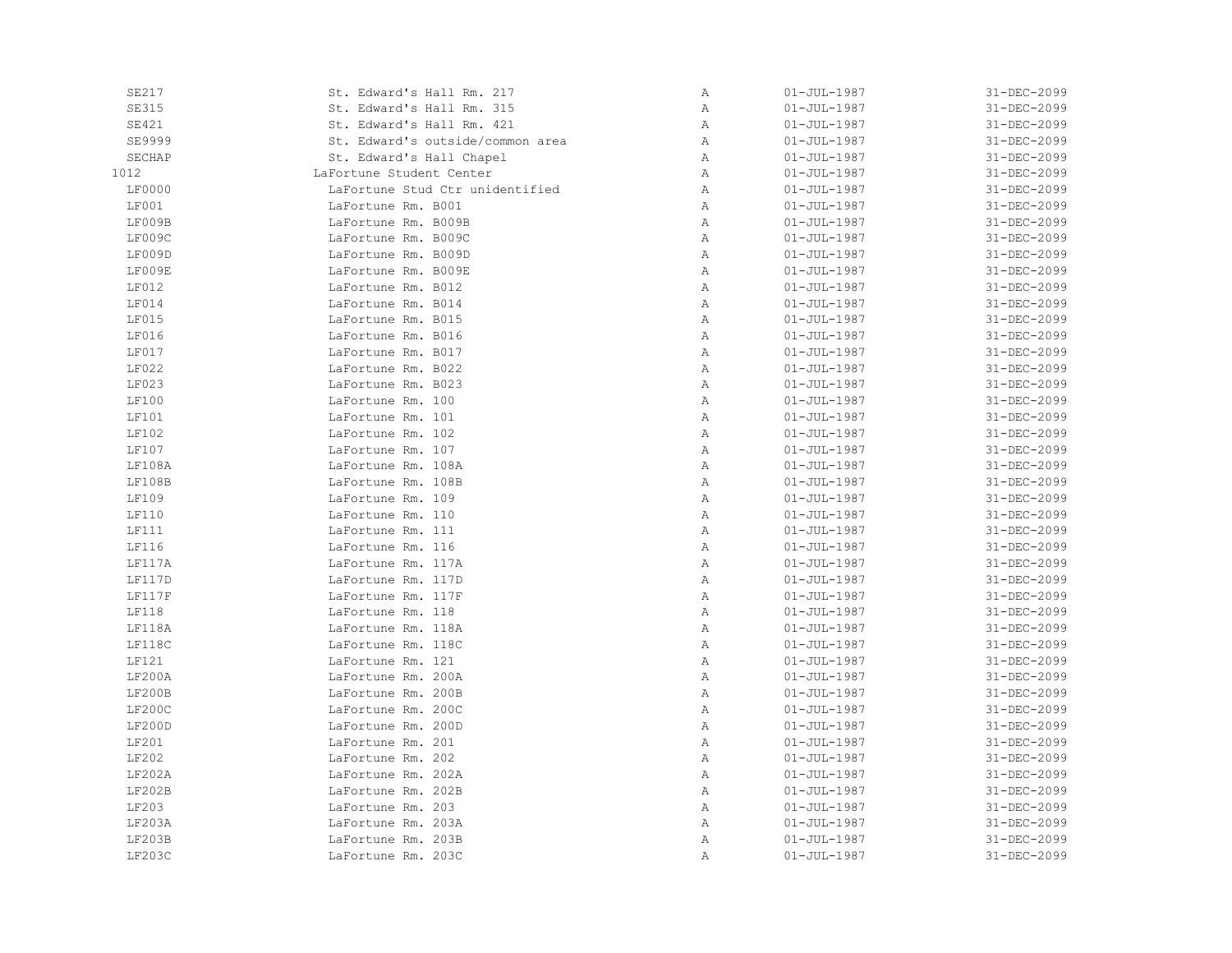| LF203D | LaFortune Rm. 203D | Α | $01 - JUL - 1987$ | 31-DEC-2099 |
|--------|--------------------|---|-------------------|-------------|
| LF204  | LaFortune Rm. 204  | Α | $01 - JUL - 1987$ | 31-DEC-2099 |
| LF204A | LaFortune Rm. 204A | Α | $01 - JUL - 1987$ | 31-DEC-2099 |
| LF204B | LaFortune Rm. 204B | Α | $01 - JUL - 1987$ | 31-DEC-2099 |
| LF205  | LaFortune Rm. 205  | Α | $01 - JUL - 1987$ | 31-DEC-2099 |
| LF205A | LaFortune Rm. 205A | Α | $01 - JUL - 1987$ | 31-DEC-2099 |
| LF206  | LaFortune Rm. 206  | Α | $01 - JUL - 1987$ | 31-DEC-2099 |
| LF207  | LaFortune Rm. 207  | Α | $01 - JUL - 1987$ | 31-DEC-2099 |
| LF210  | LaFortune Rm. 210  | Α | $01 - JUL - 1987$ | 31-DEC-2099 |
| LF210A | LaFortune Rm. 210A | Α | $01 - JUL - 1987$ | 31-DEC-2099 |
| LF210B | LaFortune Rm. 210B | Α | $01 - JUL - 1987$ | 31-DEC-2099 |
| LF210C | LaFortune Rm. 210C | Α | $01 - JUL - 1987$ | 31-DEC-2099 |
| LF215  | LaFortune Rm. 215  | Α | $01 - JUL - 1987$ | 31-DEC-2099 |
| LF216  | LaFortune Rm. 216  | Α | $01 - JUL - 1987$ | 31-DEC-2099 |
| LF218  | LaFortune Rm. 218  | Α | $01 - JUL - 1987$ | 31-DEC-2099 |
| LF218A | LaFortune Rm. 218A | Α | $01 - JUL - 1987$ | 31-DEC-2099 |
| LF218B | LaFortune Rm. 218B | Α | $01 - JUL - 1987$ | 31-DEC-2099 |
| LF218C | LaFortune Rm. 218C | Α | $01 - JUL - 1987$ | 31-DEC-2099 |
| LF220  | LaFortune Rm. 220  | Α | $01 - JUL - 1987$ | 31-DEC-2099 |
| LF250  | LaFortune Rm. 250  | Α | $01 - JUL - 1987$ | 31-DEC-2099 |
| LF250B | LaFortune Rm. 250B | Α | $01 - JUL - 1987$ | 31-DEC-2099 |
| LF300  | LaFortune Rm. 300  | Α | $01 - JUL - 1987$ | 31-DEC-2099 |
| LF300A | LaFortune Rm. 300A | Α | $01 - JUL - 1987$ | 31-DEC-2099 |
| LF301  | LaFortune Rm. 301  | Α | $01 - JUL - 1987$ | 31-DEC-2099 |
| LF302  | LaFortune Rm. 302  | Α | $01 - JUL - 1987$ | 31-DEC-2099 |
| LF303  | LaFortune Rm. 303  | Α | $01 - JUL - 1987$ | 31-DEC-2099 |
| LF305  | LaFortune Rm. 305  | Α | $01 - JUL - 1987$ | 31-DEC-2099 |
| LF306  | LaFortune Rm. 306  | Α | $01 - JUL - 1987$ | 31-DEC-2099 |
| LF307  | LaFortune Rm. 307  | Α | $01 - JUL - 1987$ | 31-DEC-2099 |
| LF311  | LaFortune Rm. 311  | Α | $01 - JUL - 1987$ | 31-DEC-2099 |
| LF311A | LaFortune Rm. 311A | Α | $01 - JUL - 1987$ | 31-DEC-2099 |
| LF311B | LaFortune Rm. 311B | Α | $01 - JUL - 1987$ | 31-DEC-2099 |
| LF311C | LaFortune Rm. 311C | Α | $01 - JUL - 1987$ | 31-DEC-2099 |
| LF311D | LaFortune Rm. 311D | Α | $01 - JUL - 1987$ | 31-DEC-2099 |
| LF311E | LaFortune Rm. 311E | Α | $01 - JUL - 1987$ | 31-DEC-2099 |
| LF311F | LaFortune Rm. 311F | Α | $01 - JUL - 1987$ | 31-DEC-2099 |
| LF314  | LaFortune Rm. 314  | Α | $01 - JUL - 1987$ | 31-DEC-2099 |
| LF314A | LaFortune Rm. 314A | Α | $01 - JUL - 1987$ | 31-DEC-2099 |
| LF314B | LaFortune Rm. 314B | Α | $01 - JUL - 1987$ | 31-DEC-2099 |
| LF314D | LaFortune Rm. 314D | Α | $01 - JUL - 1987$ | 31-DEC-2099 |
| LF314E | LaFortune Rm. 314E | Α | $01 - JUL - 1987$ | 31-DEC-2099 |
| LF314F | LaFortune Rm. 314F | Α | $01 - JUL - 1987$ | 31-DEC-2099 |
| LF314G | LaFortune Rm. 314G | Α | $01 - JUL - 1987$ | 31-DEC-2099 |
| LF314H | LaFortune Rm. 314H | Α | $01 - JUL - 1987$ | 31-DEC-2099 |
| LF314I | LaFortune Rm. 314I | Α | $01 - JUL - 1987$ | 31-DEC-2099 |
| LF314J | LaFortune Rm. 314J | Α | $01 - JUL - 1987$ | 31-DEC-2099 |
| LF314K | LaFortune Rm. 314K | Α | $01 - JUL - 1987$ | 31-DEC-2099 |
| LF315  | LaFortune Rm. 315  | Α | $01 - JUL - 1987$ | 31-DEC-2099 |
|        |                    |   |                   |             |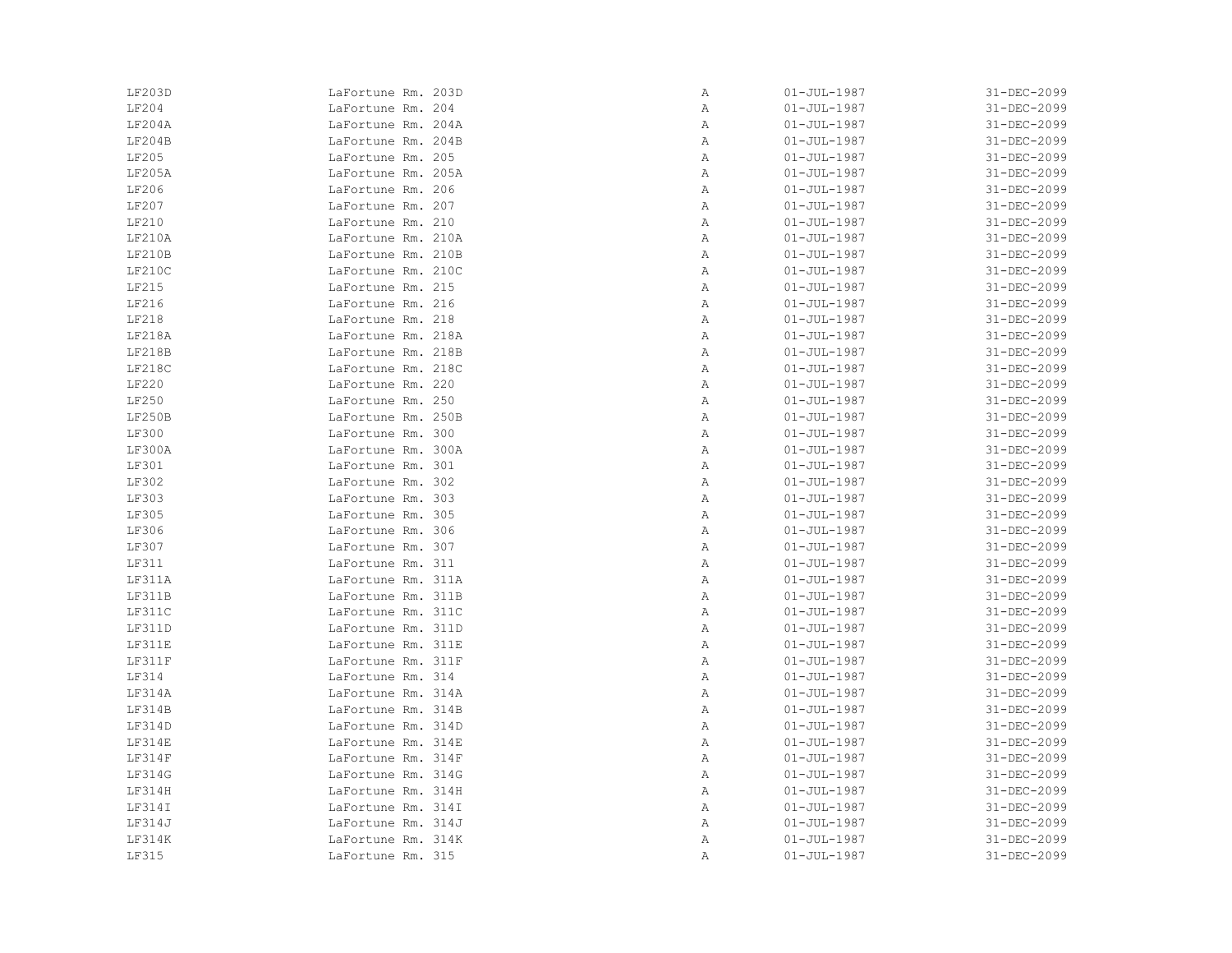| LF315A | LaFortune Rm. 315A                | Α            | $01 - JUL - 1987$ | 31-DEC-2099 |
|--------|-----------------------------------|--------------|-------------------|-------------|
| LF315B | LaFortune Rm. 315B                | $\, {\bf A}$ | $01 - JUL - 1987$ | 31-DEC-2099 |
| LF315C | LaFortune Rm. 315C                | Α            | $01 - JUL - 1987$ | 31-DEC-2099 |
| LF315D | LaFortune Rm. 315D                | Α            | $01 - JUL - 1987$ | 31-DEC-2099 |
| LF315E | LaFortune Rm. 315E                | $\mathbb{A}$ | $01 - JUL - 1987$ | 31-DEC-2099 |
| LF315F | LaFortune Rm. 315F                | $\mathbb{A}$ | $01 - JUL - 1987$ | 31-DEC-2099 |
| LF315G | LaFortune Rm. 315G                | $\mathbb{A}$ | $01 - JUL - 1987$ | 31-DEC-2099 |
| LF315J | LaFortune Rm. 315J                | Α            | $01 - JUL - 1987$ | 31-DEC-2099 |
| LF9999 | LaFortune Common & Exterior Space | Α            | 30-JUN-2010       | 31-DEC-2099 |
| LFBKIN | LaFortune Burger King             | Α            | 14-NOV-2011       | 31-DEC-2099 |
| LFBURG | LaFortune Smashburger             | Α            | 14-NOV-2011       | 31-DEC-2099 |
| LFM001 | LaFortune Rm. M001                | Α            | $01 - JUL - 1987$ | 31-DEC-2099 |
| LFM003 | LaFortune Rm. M003                | Α            | $01 - JUL - 1987$ | 31-DEC-2099 |
| LFM005 | LaFortune Rm. M005                | Α            | $01 - JUL - 1987$ | 31-DEC-2099 |
| LFM009 | LaFortune Rm. M009                | Α            | $01 - JUL - 1987$ | 31-DEC-2099 |
| LFM107 | LaFortune Rm. M107                | $\mathbb{A}$ | $01 - JUL - 1987$ | 31-DEC-2099 |
| LFSTAR | LaFortune Starbucks               | Α            | 14-NOV-2011       | 31-DEC-2099 |
| LFSUBW | LaFortune Subway                  | $\mathbb{A}$ | 21-NOV-2013       | 31-DEC-2099 |
| LFTACO | LaFortuneTaco Bell                | $\mathbb{A}$ | 21-NOV-2013       | 31-DEC-2099 |
| 1013   | Sorin Hall                        | Α            | $01 - JUL - 1987$ | 31-DEC-2099 |
| SO0000 | Sorin Hall unidentified           | $\mathbb{A}$ | $01 - JUL - 1987$ | 31-DEC-2099 |
| S09999 | Sorin Hall outside/common area    | $\mathbb A$  | $01 - JUL - 1987$ | 31-DEC-2099 |
| 1014   | Corby Hall                        | Α            | $01 - JUL - 1987$ | 31-DEC-2099 |
| CB0000 | Corby Hall unidentified           | Α            | $01 - JUL - 1987$ | 31-DEC-2099 |
| CB9999 | Corby Hall outside/common area    | Α            | $01 - JUL - 1987$ | 31-DEC-2099 |
| 1015   | Crowley Hall of Music             | Α            | $03 - JAN - 2008$ | 31-DEC-2099 |
| CH0000 | Crowley Hall unidentified         | $\mathbb{A}$ | $01 - JUL - 1987$ | 31-DEC-2099 |
| CH01B  | Crowley Hall Rm. 1B               | $\mathbb{A}$ | 30-JUN-2010       | 31-DEC-2099 |
| CH101A | Crowley Hall Rm. 101A             | Α            | 19-SEP-2019       | 31-DEC-2099 |
| CH102  | Crowley Hall Rm. 102              | $\mathbb{A}$ | $01 - JUL - 1987$ | 31-DEC-2099 |
| CH105  | Crowley Hall Rm. 105              | $\mathbb{A}$ | $01 - JUL - 1987$ | 31-DEC-2099 |
| CH105A | Crowley Hall Rm. 105a             | $\mathbb{A}$ | 09-JUL-2012       | 31-DEC-2099 |
| CH105G | Crowley Hall Rm. 105q             | Α            | 22-MAY-2012       | 31-DEC-2099 |
| CH108  | Crowley Hall Rm. 108              | Α            | $01 - JUL - 1987$ | 31-DEC-2099 |
| CH113  | Crowley Hall Rm. 113              | $\mathbb A$  | 24-SEP-2012       | 31-DEC-2099 |
| CH115  | Crowley Hall Rm. 115              | Α            | $01 - JUL - 1987$ | 31-DEC-2099 |
| CH122  | Crowley Hall Rm. 122              | $\mathbb{A}$ | $01 - JUL - 1987$ | 31-DEC-2099 |
| CH124  | Crowley Hall Rm. 124              | $\mathbb{A}$ | $01 - JUL - 1987$ | 31-DEC-2099 |
| CH201  | Crowley Hall Rm. 201              | $\mathbb{A}$ | $01 - JUL - 2009$ | 31-DEC-2099 |
| CH202  | Crowley Hall Rm. 202              | Α            | $01 - JUL - 1987$ | 31-DEC-2099 |
| CH203D | Crowley Hall Rm. 203D             | $\mathbb{A}$ | 20-OCT-2020       | 31-DEC-2099 |
| CH204  | Crowley Hall Rm. 204              | Α            | $01 - JUL - 1987$ | 31-DEC-2099 |
| CH205  | Crowley Hall Rm. 205              | $\mathbb{A}$ | 09-JUL-2012       | 31-DEC-2099 |
| CH206  | Crowley Hall Rm. 206              | $\mathbb A$  | $01 - JUL - 1987$ | 31-DEC-2099 |
| CH210  | Crowley Hall Rm. 210              | Α            | $01 - JUL - 1987$ | 31-DEC-2099 |
| CH211  | Crowley Hall Rm. 211              | Α            | $01 - JUL - 2009$ | 31-DEC-2099 |
| CH213  | Crowley Hall Rm. 213              | $\mathbb{A}$ | $01 - JUL - 1987$ | 31-DEC-2099 |
| CH214  | Crowley Hall Rm. 214              | $\mathbb{A}$ | 20-JAN-2017       | 31-DEC-2099 |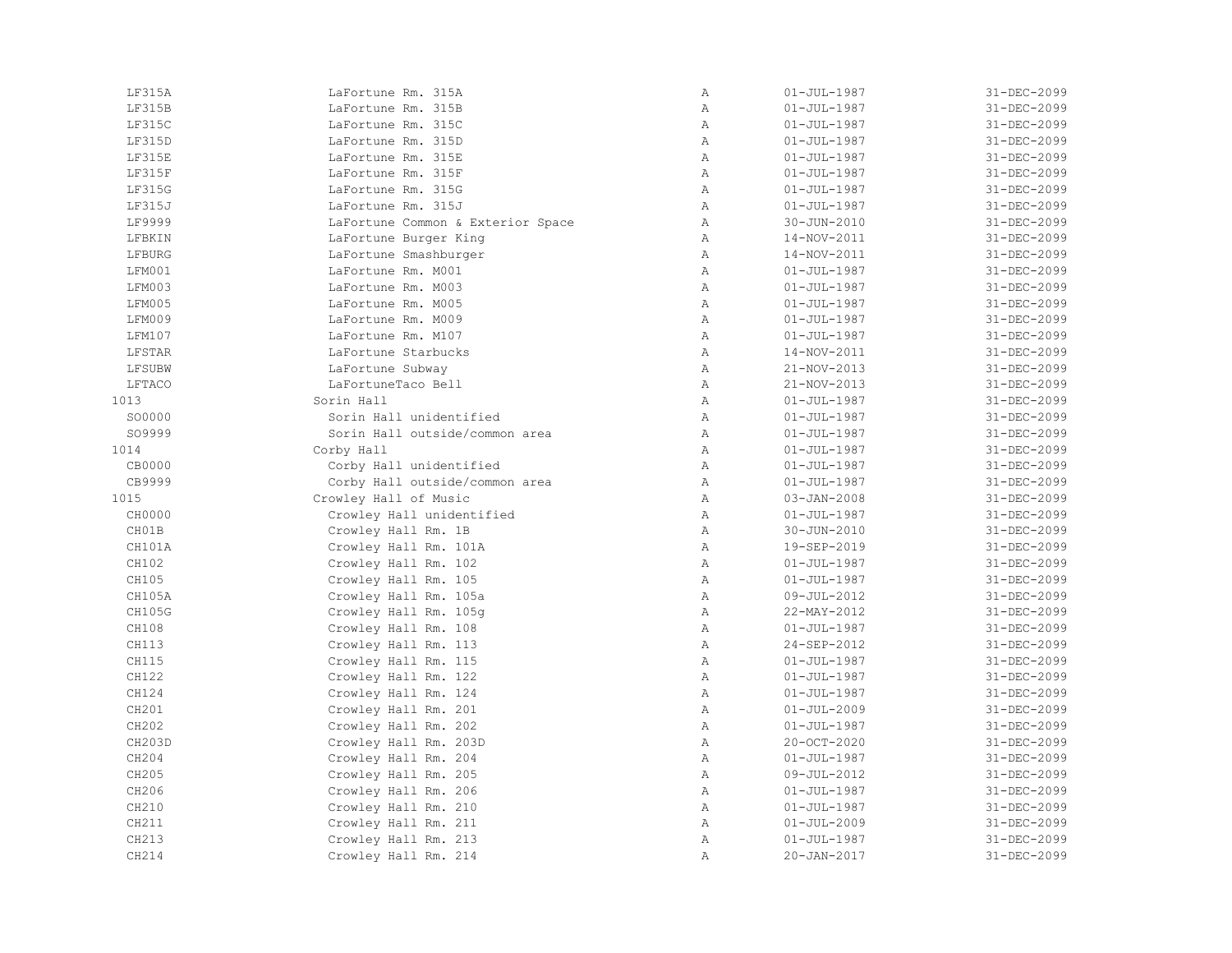| CH215           | Crowley Hall Rm. 215             | Α             | $01 - JUL - 1987$ | 31-DEC-2099 |
|-----------------|----------------------------------|---------------|-------------------|-------------|
| CH216           | Crowley Hall Rm. 216             | Α             | $01 - JUL - 1987$ | 31-DEC-2099 |
| CH220           | Crowley Hall Rm. 220             | Α             | 30-JUN-2010       | 31-DEC-2099 |
| CH222           | Crowley Hall Rm. 222             | Α             | 30-JUN-2010       | 31-DEC-2099 |
| CH223           | Crowley Hall Rm. 223             | $\mathbb{A}$  | 09-JUL-2012       | 31-DEC-2099 |
| CH225           | Crowley Hall Rm. 225             | Α             | $01 - JUL - 1987$ | 31-DEC-2099 |
| CH231           | Crowley Hall Rm. 231             | $\mathbb{A}$  | $01 - JUL - 1987$ | 31-DEC-2099 |
| CH233           | Crowley Hall Rm. 233             | $\, {\bf A}$  | $01 - JUL - 1987$ | 31-DEC-2099 |
| CH9999          | Crowley Hall outside/common area | $\, {\bf A}$  | $01 - JUL - 1987$ | 31-DEC-2099 |
| 1016            | Badin Hall                       | $\, {\bf A}$  | $01 - JUL - 1987$ | 31-DEC-2099 |
| <b>BD0000</b>   | Badin Hall unidentified          | Α             | $01 - JUL - 1987$ | 31-DEC-2099 |
| <b>BD154</b>    | Badin Hall Rm. 154               | Α             | $01 - JUL - 1987$ | 31-DEC-2099 |
| <b>BD9999</b>   | Badin Hall outside/common area   | Α             | $01 - JUL - 1987$ | 31-DEC-2099 |
| 1017            | Carroll Hall                     | $\mathbb{A}$  | $01 - JUL - 1987$ | 31-DEC-2099 |
| CX0000          | Carroll Hall unidentified        | Α             | $08 - JAN - 2019$ | 31-DEC-2099 |
| CX9999          | Carroll Hall outside/common area | Α             | 08-JAN-2019       | 31-DEC-2099 |
| 1018            | Log Chapel                       | $\, {\bf A}$  | $01 - JUL - 1987$ | 31-DEC-2099 |
| LH0000          | Log Chapel unidentified          | $\, {\bf A}$  | $01 - JUL - 1987$ | 31-DEC-2099 |
| 1019            | Walsh Hall                       | Α             | $01 - JUL - 1987$ | 31-DEC-2099 |
| WH0000          | Walsh Hall unidentified          | $\, {\bf A}$  | $01 - JUL - 1987$ | 31-DEC-2099 |
| WH9999          | Walsh Hall outside/common area   | Α             | $01 - JUL - 1987$ | 31-DEC-2099 |
| 1020            | Bond Hall of Architecture        | Α             | 21-FEB-2005       | 31-DEC-2099 |
| BO <sub>0</sub> | Bond Hall Rm. 022                | $\mathbb{A}$  | 29-NOV-2012       | 31-DEC-2099 |
| <b>BO0000</b>   | Bond Hall unidentified           | Α             | $01 - JUL - 1987$ | 31-DEC-2099 |
| <b>BO001</b>    | Bond Hall Rm. G001               | $\mathbb{A}$  | $01 - JUL - 1987$ | 31-DEC-2099 |
| B0022           | Bond Hall Rm. 022                | $\, {\bf A}$  | 29-NOV-2012       | 31-DEC-2099 |
| <b>BO023B</b>   | Bond Hall Rm. 023B               | Α             | 28-JAN-2013       | 31-DEC-2099 |
| B0025           | Bond Hall Rm. G025               | $\mathbb{A}$  | $28 - JAN - 2013$ | 31-DEC-2099 |
| BO029           | Bond Hall Rm. G029               | $\, {\bf A}$  | $01 - JUL - 1987$ | 31-DEC-2099 |
| <b>BO030</b>    | Bond Hall Rm. G030               | $\, {\bf A}$  | $01 - JUL - 1987$ | 31-DEC-2099 |
| B00325          | Bond Hall Rm. 325                | $\mathbbm{I}$ | $02 - DEC - 2020$ | 31-DEC-2099 |
| B0104           | Bond Hall Rm. 104                | $\mathbb{A}$  | 17-JAN-2020       | 31-DEC-2099 |
| <b>BO110</b>    | Bond Hall Rm. 110                | $\mathbb{A}$  | $01 - JUL - 1987$ | 31-DEC-2099 |
| <b>BO117</b>    | Bond Hall Rm. 117                | $\mathbb{A}$  | $01 - JUL - 1987$ | 31-DEC-2099 |
| <b>BO121K</b>   | Bond Hall Rm. 121K               | Α             | $02 - MAX - 2013$ | 31-DEC-2099 |
| BO208           | Bond Hall Rm. 208                | Α             | $01 - JUL - 1987$ | 31-DEC-2099 |
| BO209           | Bond Hall Rm. 209                | $\, {\bf A}$  | $01 - JUL - 1987$ | 31-DEC-2099 |
| <b>BO210J</b>   | Bond Hall Rm. 210J               | Α             | $01 - JUL - 1987$ | 31-DEC-2099 |
| B0315           | Bond Hall Rm. 315                | $\, {\bf A}$  | 08-OCT-2019       | 31-DEC-2099 |
| B0325           | Bond Hall Rm. 325                | Α             | 17-JUN-2015       | 31-DEC-2099 |
| B09999          | Bond Hall outside/common area    | Α             | $01 - JUL - 1987$ | 31-DEC-2099 |
| BOG01E          | Bond Hall Room GO1E              | Α             | 02-FEB-2021       | 31-DEC-2099 |
| BOG01L          | Bond Hall Room GO1L              | Α             | 02-FEB-2021       | 31-DEC-2099 |
| 1021            | Riley Hall of Art                | Α             | $01 - JUL - 1987$ | 31-DEC-2099 |
| RY0000          | Riley Hall unidentified          | $\mathbb{A}$  | $01 - JUL - 1987$ | 31-DEC-2099 |
| RY100           | Riley Hall Rm. 100               | $\mathbb{A}$  | $01 - JUL - 1987$ | 31-DEC-2099 |
| RY101           | Riley Hall Rm. 101               | Α             | $01 - JUL - 1987$ | 31-DEC-2099 |
| RY101A          | Riley Hall Rm. 101A              | Α             | $01 - JUL - 1987$ | 31-DEC-2099 |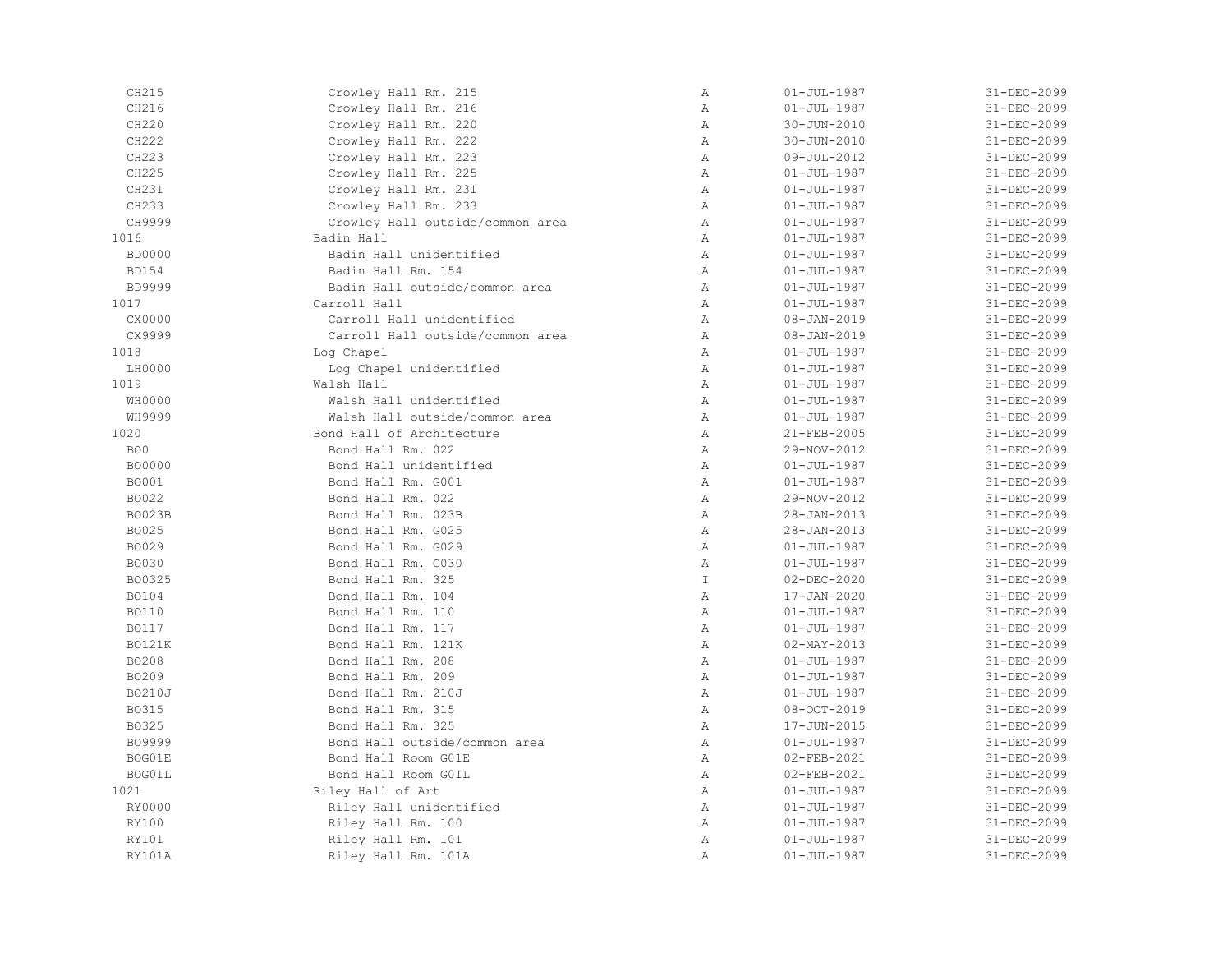| Α<br>Α<br>Α<br>Α<br>Α<br>Α<br>Α<br>Α<br>Α<br>Α<br>Α<br>Α<br>Α<br>Α<br>Α<br>Α<br>Α<br>Α | $01 - JUL - 1987$<br>$01 - JUL - 1987$<br>$01 - JUL - 1987$<br>$01 - JUL - 1987$<br>$01 - JUL - 1987$<br>$01 - JUL - 1987$<br>$01 - JUL - 1987$<br>$01 - JUL - 1987$<br>$01 - JUL - 1987$<br>$01 - JUL - 1987$<br>$01 - JUL - 1987$<br>$01 - JUL - 1987$<br>$01 - JUL - 1987$<br>$01 - JUL - 1987$<br>03-MAR-2017<br>$01 - JUL - 1987$ | 31-DEC-2099<br>31-DEC-2099<br>31-DEC-2099<br>31-DEC-2099<br>31-DEC-2099<br>31-DEC-2099<br>31-DEC-2099<br>31-DEC-2099<br>31-DEC-2099<br>31-DEC-2099<br>31-DEC-2099<br>31-DEC-2099<br>31-DEC-2099<br>31-DEC-2099<br>31-DEC-2099<br>31-DEC-2099 |
|----------------------------------------------------------------------------------------|----------------------------------------------------------------------------------------------------------------------------------------------------------------------------------------------------------------------------------------------------------------------------------------------------------------------------------------|----------------------------------------------------------------------------------------------------------------------------------------------------------------------------------------------------------------------------------------------|
|                                                                                        |                                                                                                                                                                                                                                                                                                                                        |                                                                                                                                                                                                                                              |
|                                                                                        |                                                                                                                                                                                                                                                                                                                                        |                                                                                                                                                                                                                                              |
|                                                                                        |                                                                                                                                                                                                                                                                                                                                        |                                                                                                                                                                                                                                              |
|                                                                                        |                                                                                                                                                                                                                                                                                                                                        |                                                                                                                                                                                                                                              |
|                                                                                        |                                                                                                                                                                                                                                                                                                                                        |                                                                                                                                                                                                                                              |
|                                                                                        |                                                                                                                                                                                                                                                                                                                                        |                                                                                                                                                                                                                                              |
|                                                                                        |                                                                                                                                                                                                                                                                                                                                        |                                                                                                                                                                                                                                              |
|                                                                                        |                                                                                                                                                                                                                                                                                                                                        |                                                                                                                                                                                                                                              |
|                                                                                        |                                                                                                                                                                                                                                                                                                                                        |                                                                                                                                                                                                                                              |
|                                                                                        |                                                                                                                                                                                                                                                                                                                                        |                                                                                                                                                                                                                                              |
|                                                                                        |                                                                                                                                                                                                                                                                                                                                        |                                                                                                                                                                                                                                              |
|                                                                                        |                                                                                                                                                                                                                                                                                                                                        |                                                                                                                                                                                                                                              |
|                                                                                        |                                                                                                                                                                                                                                                                                                                                        |                                                                                                                                                                                                                                              |
|                                                                                        |                                                                                                                                                                                                                                                                                                                                        |                                                                                                                                                                                                                                              |
|                                                                                        |                                                                                                                                                                                                                                                                                                                                        |                                                                                                                                                                                                                                              |
|                                                                                        |                                                                                                                                                                                                                                                                                                                                        |                                                                                                                                                                                                                                              |
|                                                                                        |                                                                                                                                                                                                                                                                                                                                        | 31-DEC-2099                                                                                                                                                                                                                                  |
|                                                                                        | $01 - JUL - 1987$                                                                                                                                                                                                                                                                                                                      | 31-DEC-2099                                                                                                                                                                                                                                  |
| Α                                                                                      | $01 - JUL - 1987$                                                                                                                                                                                                                                                                                                                      | 31-DEC-2099                                                                                                                                                                                                                                  |
| Α                                                                                      | $01 - JUL - 1987$                                                                                                                                                                                                                                                                                                                      | 31-DEC-2099                                                                                                                                                                                                                                  |
| Α                                                                                      | $01 - JUL - 1987$                                                                                                                                                                                                                                                                                                                      | 31-DEC-2099                                                                                                                                                                                                                                  |
| Α                                                                                      | $01 - JUL - 1987$                                                                                                                                                                                                                                                                                                                      | 31-DEC-2099                                                                                                                                                                                                                                  |
| Α                                                                                      | $01 - JUL - 1987$                                                                                                                                                                                                                                                                                                                      | 31-DEC-2099                                                                                                                                                                                                                                  |
| Α                                                                                      | $01 - JUL - 1987$                                                                                                                                                                                                                                                                                                                      | 31-DEC-2099                                                                                                                                                                                                                                  |
| Α                                                                                      | $01 - JUL - 1987$                                                                                                                                                                                                                                                                                                                      | 31-DEC-2099                                                                                                                                                                                                                                  |
| Α                                                                                      | $01 - JUL - 1987$                                                                                                                                                                                                                                                                                                                      | 31-DEC-2099                                                                                                                                                                                                                                  |
| Α                                                                                      | $01 - JUL - 1987$                                                                                                                                                                                                                                                                                                                      | 31-DEC-2099                                                                                                                                                                                                                                  |
| Α                                                                                      | $01 - JUL - 1987$                                                                                                                                                                                                                                                                                                                      | 31-DEC-2099                                                                                                                                                                                                                                  |
| Α                                                                                      | $01 - JUL - 1987$                                                                                                                                                                                                                                                                                                                      | 31-DEC-2099                                                                                                                                                                                                                                  |
| Α                                                                                      | $01 - JUL - 1987$                                                                                                                                                                                                                                                                                                                      | 31-DEC-2099                                                                                                                                                                                                                                  |
| Α                                                                                      | $01 - JUL - 1987$                                                                                                                                                                                                                                                                                                                      | 31-DEC-2099                                                                                                                                                                                                                                  |
| Α                                                                                      | $01 - JUL - 1987$                                                                                                                                                                                                                                                                                                                      | 31-DEC-2099                                                                                                                                                                                                                                  |
| Α                                                                                      | $01 - JUL - 1987$                                                                                                                                                                                                                                                                                                                      | 31-DEC-2099                                                                                                                                                                                                                                  |
| Α                                                                                      | $01 - JUL - 1987$                                                                                                                                                                                                                                                                                                                      | 31-DEC-2099                                                                                                                                                                                                                                  |
| Α                                                                                      | $01 - JUL - 1987$                                                                                                                                                                                                                                                                                                                      | 31-DEC-2099                                                                                                                                                                                                                                  |
| Α                                                                                      | $01 - JUL - 1987$                                                                                                                                                                                                                                                                                                                      | 31-DEC-2099                                                                                                                                                                                                                                  |
| Α                                                                                      | $01 - JUL - 1987$                                                                                                                                                                                                                                                                                                                      | 31-DEC-2099                                                                                                                                                                                                                                  |
| $\mathbb A$                                                                            | $01 - JUL - 1987$                                                                                                                                                                                                                                                                                                                      | 31-DEC-2099                                                                                                                                                                                                                                  |
| Α                                                                                      | $01 - JUL - 1987$                                                                                                                                                                                                                                                                                                                      | 31-DEC-2099                                                                                                                                                                                                                                  |
| Α                                                                                      | $01 - JUL - 1987$                                                                                                                                                                                                                                                                                                                      | 31-DEC-2099                                                                                                                                                                                                                                  |
| Α                                                                                      | $01 - JUL - 1987$                                                                                                                                                                                                                                                                                                                      | 31-DEC-2099                                                                                                                                                                                                                                  |
| Α                                                                                      | $01 - JUL - 1987$                                                                                                                                                                                                                                                                                                                      | 31-DEC-2099                                                                                                                                                                                                                                  |
| Α                                                                                      | $01 - JUL - 1987$                                                                                                                                                                                                                                                                                                                      | 31-DEC-2099                                                                                                                                                                                                                                  |
| Α                                                                                      | $01 - JUL - 1987$                                                                                                                                                                                                                                                                                                                      | 31-DEC-2099                                                                                                                                                                                                                                  |
| Α                                                                                      | $01 - JUL - 1987$                                                                                                                                                                                                                                                                                                                      | 31-DEC-2099                                                                                                                                                                                                                                  |
| Α                                                                                      | $01 - JUL - 1987$                                                                                                                                                                                                                                                                                                                      | 31-DEC-2099                                                                                                                                                                                                                                  |
| Α                                                                                      | $01 - JUL - 1987$                                                                                                                                                                                                                                                                                                                      | 31-DEC-2099                                                                                                                                                                                                                                  |
|                                                                                        |                                                                                                                                                                                                                                                                                                                                        | $01 - JUL - 1987$                                                                                                                                                                                                                            |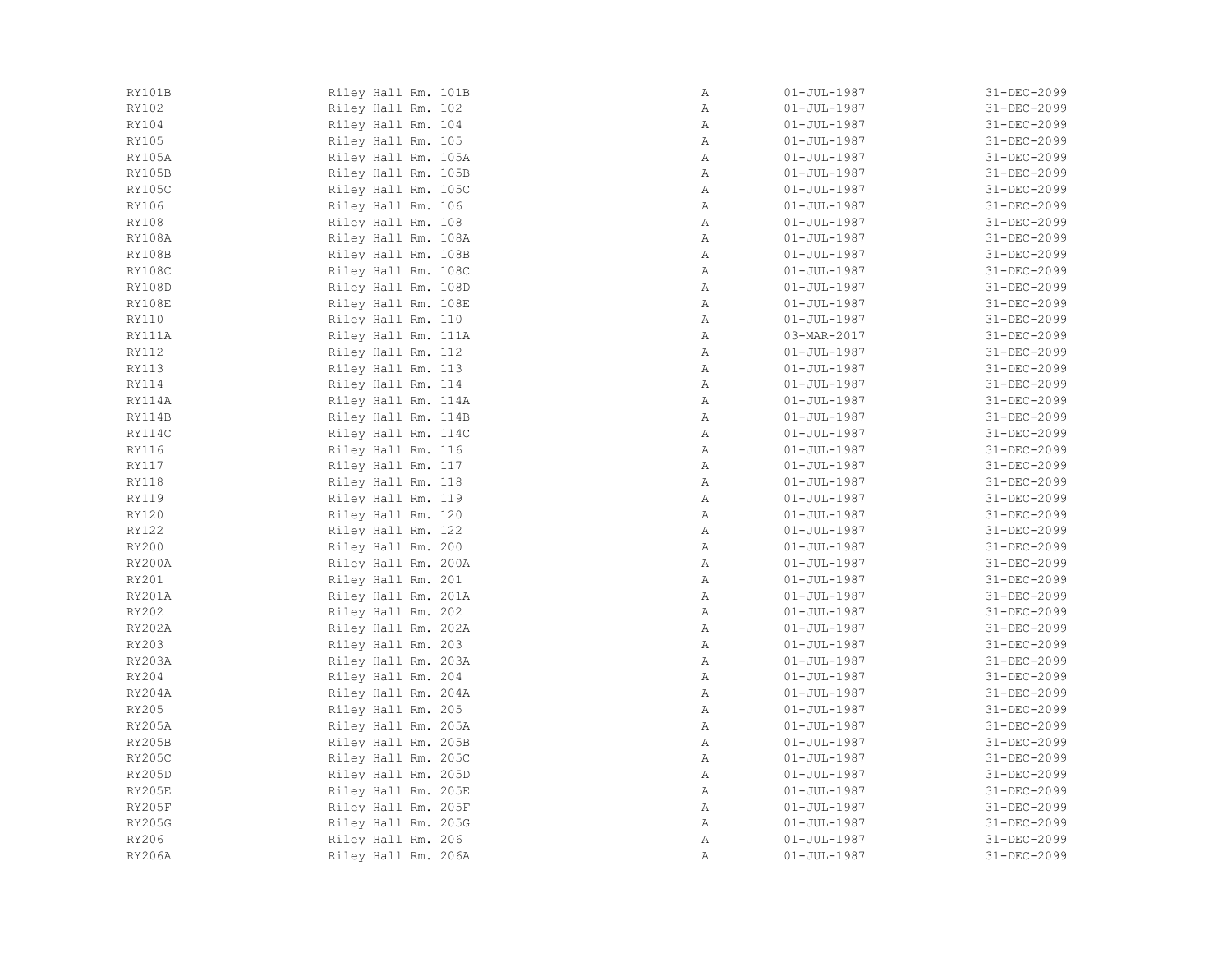| RY206B        | Riley Hall Rm. 206B             | Α | $01 - JUL - 1987$ | 31-DEC-2099 |
|---------------|---------------------------------|---|-------------------|-------------|
| <b>RY206C</b> | Riley Hall Rm. 206C             | Α | $01 - JUL - 1987$ | 31-DEC-2099 |
| RY206D        | Riley Hall Rm. 206D             | Α | $01 - JUL - 1987$ | 31-DEC-2099 |
| RY207         | Riley Hall Rm. 207              | Α | $01 - JUL - 1987$ | 31-DEC-2099 |
| RY208         | Riley Hall Rm. 208              | Α | $01 - JUL - 1987$ | 31-DEC-2099 |
| <b>RY208A</b> | Riley Hall Rm. 208A             | Α | $01 - JUL - 1987$ | 31-DEC-2099 |
| RY210         | Riley Hall Rm. 210              | Α | $01 - JUL - 1987$ | 31-DEC-2099 |
| RY211         | Riley Hall Rm. 211              | Α | $01 - JUL - 1987$ | 31-DEC-2099 |
| RY212         | Riley Hall Rm. 212              | Α | $01 - JUL - 1987$ | 31-DEC-2099 |
| RY213         | Riley Hall Rm. 213              | Α | $01 - JUL - 1987$ | 31-DEC-2099 |
| RY214         | Riley Hall Rm. 214              | Α | $01 - JUL - 1987$ | 31-DEC-2099 |
| RY215         | Riley Hall Rm. 215              | Α | $01 - JUL - 1987$ | 31-DEC-2099 |
| RY216         | Riley Hall Rm. 216              | Α | $01 - JUL - 1987$ | 31-DEC-2099 |
| RY217         | Riley Hall Rm. 217              | Α | $01 - JUL - 1987$ | 31-DEC-2099 |
| RY218         | Riley Hall Rm. 218              | Α | $01 - JUL - 1987$ | 31-DEC-2099 |
| RY219         | Riley Hall Rm. 219              | Α | $01 - JUL - 1987$ | 31-DEC-2099 |
| RY220         | Riley Hall Rm. 220              | Α | $01 - JUL - 1987$ | 31-DEC-2099 |
| RY221         | Riley Hall Rm. 221              | Α | $01 - JUL - 1987$ | 31-DEC-2099 |
| RY223         | Riley Hall Rm. 223              | Α | $01 - JUL - 1987$ | 31-DEC-2099 |
| <b>RY300</b>  | Riley Hall Rm. 300              | Α | $01 - JUL - 1987$ | 31-DEC-2099 |
| RY301         | Riley Hall Rm. 301              | Α | $01 - JUL - 1987$ | 31-DEC-2099 |
| RY302         | Riley Hall Rm. 302              | Α | $01 - JUL - 1987$ | 31-DEC-2099 |
| RY303         | Riley Hall Rm. 303              | Α | $01 - JUL - 1987$ | 31-DEC-2099 |
| RY305         | Riley Hall Rm. 305              | Α | $01 - JUL - 1987$ | 31-DEC-2099 |
| RY306         | Riley Hall Rm. 306              | Α | $01 - JUL - 1987$ | 31-DEC-2099 |
| RY306A        | Riley Hall Rm. 306A             | Α | $01 - JUL - 1987$ | 31-DEC-2099 |
| RY306B        | Riley Hall Rm. 306B             | Α | $01 - JUL - 1987$ | 31-DEC-2099 |
| RY307         | Riley Hall Rm. 307              | Α | $01 - JUL - 1987$ | 31-DEC-2099 |
| <b>RY308</b>  | Riley Hall Rm. 308              | Α | $01 - JUL - 1987$ | 31-DEC-2099 |
| RY309         | Riley Hall Rm. 309              | Α | $01 - JUL - 1987$ | 31-DEC-2099 |
| RY310         | Riley Hall Rm. 310              | Α | $01 - JUL - 1987$ | 31-DEC-2099 |
| RY311         | Riley Hall Rm. 311              | Α | $01 - JUL - 1987$ | 31-DEC-2099 |
| RY313         | Riley Hall Rm. 313              | Α | $01 - JUL - 1987$ | 31-DEC-2099 |
| RY315         | Riley Hall Rm. 315              | Α | $01 - JUL - 1987$ | 31-DEC-2099 |
| RY315A        | Riley Hall Rm. 315A             | Α | $01 - JUL - 1987$ | 31-DEC-2099 |
| RY316         | Riley Hall Rm. 316              | Α | $01 - JUL - 1987$ | 31-DEC-2099 |
| RY317         | Riley Hall Rm. 317              | Α | $01 - JUL - 1987$ | 31-DEC-2099 |
| RY318         | Riley Hall Rm. 318              | Α | $01 - JUL - 1987$ | 31-DEC-2099 |
| RY320         | Riley Hall Rm. 320              | Α | $01 - JUL - 1987$ | 31-DEC-2099 |
| RY322         | Riley Hall Rm. 322              | Α | $01 - JUL - 1987$ | 31-DEC-2099 |
| RY322A        | Riley Hall Rm. 322A             | Α | $01 - JUL - 1987$ | 31-DEC-2099 |
| RY400         | Riley Hall Rm. 400              | Α | $01 - JUL - 1987$ | 31-DEC-2099 |
| RY401         | Riley Hall Rm. 401              | Α | $01 - JUL - 1987$ | 31-DEC-2099 |
| RY402         | Riley Hall Rm. 402              | Α | $01 - JUL - 1987$ | 31-DEC-2099 |
| RY9999        | Riley Hall outside/common area  | Α | $01 - JUL - 1987$ | 31-DEC-2099 |
| 1023          | Howard Hall                     | Α | $01 - JUL - 1987$ | 31-DEC-2099 |
| HW0000        | Howard Hall unidentified        | Α | $01 - JUL - 1987$ | 31-DEC-2099 |
| HW9999        | Howard Hall outside/common area | Α | $01 - JUL - 1987$ | 31-DEC-2099 |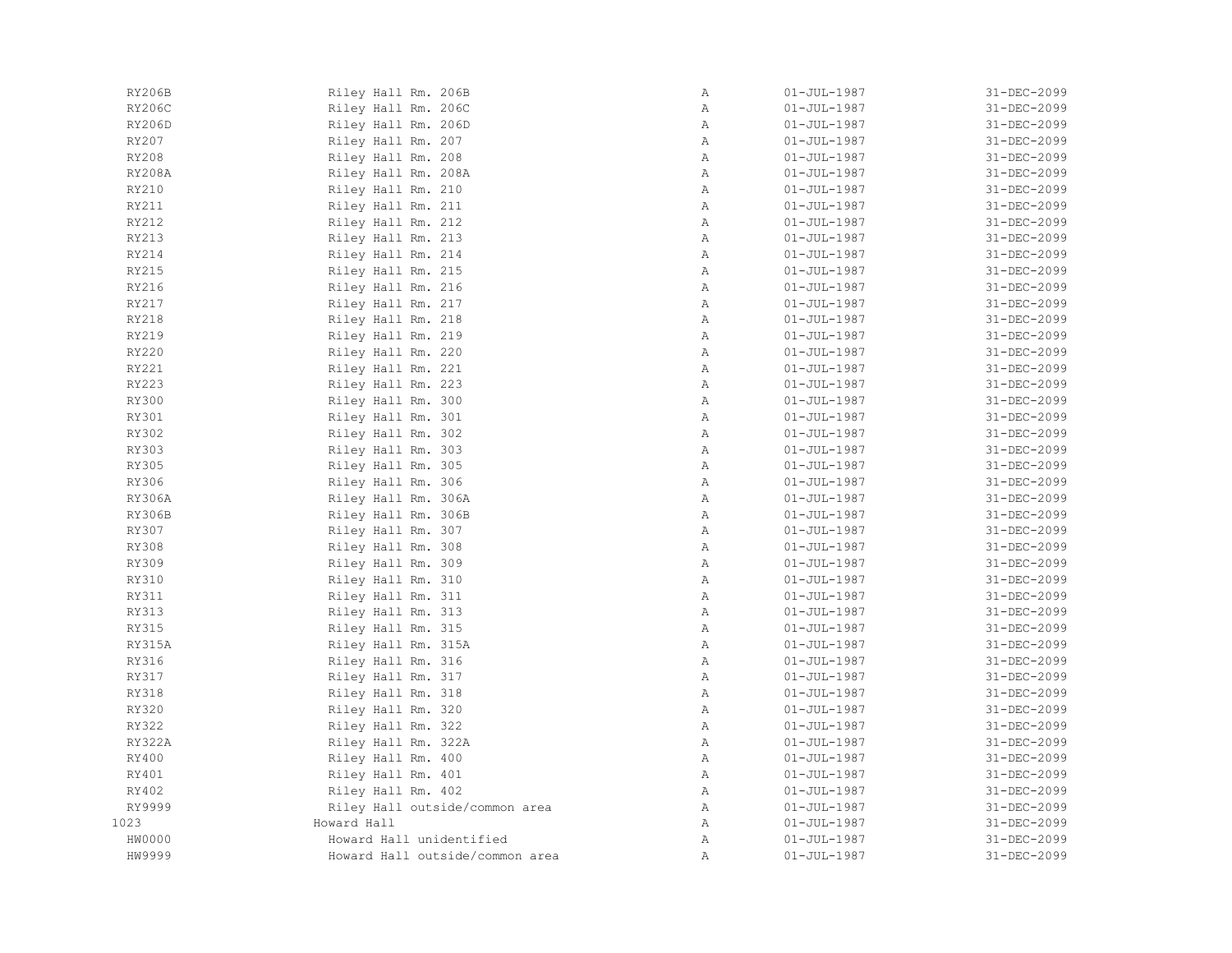| 1024   | Lyons Hall                         | Α            | $01 - JUL - 1987$ | 31-DEC-2099 |
|--------|------------------------------------|--------------|-------------------|-------------|
| LY0000 | Lyons Hall unidentified            | Α            | $01 - JUL - 1987$ | 31-DEC-2099 |
| LY9999 | Lyons Hall outside/common area     | $\mathbb{A}$ | $01 - JUL - 1987$ | 31-DEC-2099 |
| 1025   | Morrissey Hall                     | $\mathbb{A}$ | $01 - JUL - 1987$ | 31-DEC-2099 |
| MO0000 | Morrissey Hall unidentified        | $\mathbb{A}$ | $01 - JUL - 1987$ | 31-DEC-2099 |
| MO001  | Morrissey Hall Rm. B001            | $\mathbb{A}$ | $01 - JUL - 1987$ | 31-DEC-2099 |
| MO002  | Morrissey Hall Rm. B002            | A            | $01 - JUL - 1987$ | 31-DEC-2099 |
| MO003  | Morrissey Hall Rm. B003            | Α            | $01 - JUL - 1987$ | 31-DEC-2099 |
| MO007  | Morrissey Hall Rm. B007            | Α            | $01 - JUL - 1987$ | 31-DEC-2099 |
| MO010  | Morrissey Hall Rm. B010            | Α            | $01 - JUL - 1987$ | 31-DEC-2099 |
| MO013  | Morrissey Hall Rm. B013            | $\mathbb A$  | $01 - JUL - 1987$ | 31-DEC-2099 |
| MO015  | Morrissey Hall Rm. B015            | $\mathbb{A}$ | $01 - JUL - 1987$ | 31-DEC-2099 |
| MO018  | Morrissey Hall Rm. B018            | $\mathbb{A}$ | $01 - JUL - 1987$ | 31-DEC-2099 |
| MO020  | Morrissey Hall Rm. B020            | $\mathbb{A}$ | $01 - JUL - 1987$ | 31-DEC-2099 |
| MO027  | Morrissey Hall Rm. B027            | Α            | $01 - JUL - 1987$ | 31-DEC-2099 |
| MO029  | Morrissey Hall Rm. B029            | $\mathbb A$  | $01 - JUL - 1987$ | 31-DEC-2099 |
| MO031  | Morrissey Hall Rm. B031            | Α            | $01 - JUL - 1987$ | 31-DEC-2099 |
| MO032A | Morrissey Hall Rm. B032A           | $\mathbb{A}$ | $01 - JUL - 1987$ | 31-DEC-2099 |
| MO032B | Morrissey Hall Rm. B032B           | Α            | $01 - JUL - 1987$ | 31-DEC-2099 |
| MO130  | Morrissey Hall Rm. 130             | Α            | $01 - JUL - 1987$ | 31-DEC-2099 |
| MO133  | Morrissey Hall Rm. 133             | Α            | $01 - JUL - 1987$ | 31-DEC-2099 |
| MO145  | Morrissey Hall Rm. 145             | $\mathbb{A}$ | $01 - JUL - 1987$ | 31-DEC-2099 |
| MO245  | Morrissey Hall Rm. 245             | $\mathbb{A}$ | $01 - JUL - 1987$ | 31-DEC-2099 |
| MO320  | Morrissey Hall Rm. 320             | $\mathbb A$  | $01 - JUL - 1987$ | 31-DEC-2099 |
| MO339  | Morrissey Hall Rm. 339             | $\mathbb A$  | $01 - JUL - 1987$ | 31-DEC-2099 |
| MO345  | Morrissey Hall Rm. 345             | Α            | $01 - JUL - 1987$ | 31-DEC-2099 |
| MO445  | Morrissey Hall Rm. 445             | A            | $01 - JUL - 1987$ | 31-DEC-2099 |
| MO9999 | Morrissey Hall outside/common area | $\mathbb A$  | $01 - JUL - 1987$ | 31-DEC-2099 |
| 1026   | South Dining Hall                  | Α            | $01 - JUL - 1987$ | 31-DEC-2099 |
| SD0000 | South Dining H1 unidentified       | $\mathbb{A}$ | $01 - JUL - 1987$ | 31-DEC-2099 |
| SD001  | South Dining Hall Rm. B001         | $\mathbb{A}$ | $01 - JUL - 1987$ | 31-DEC-2099 |
| SD002A | South Dining Hall Rm. B002A        | A            | $01 - JUL - 1987$ | 31-DEC-2099 |
| SD002B | South Dining Hall Rm. B002B        | Α            | $01 - JUL - 1987$ | 31-DEC-2099 |
| SD002C | South Dining Hall Rm. B002C        | A            | $01 - JUL - 1987$ | 31-DEC-2099 |
| SD003  | South Dining Hall Rm. B003         | Α            | $01 - JUL - 1987$ | 31-DEC-2099 |
| SD004  | South Dining Hall Rm. B004         | Α            | $01 - JUL - 1987$ | 31-DEC-2099 |
| SD004A | South Dining Hall Rm. B004A        | $\mathbb A$  | $01 - JUL - 1987$ | 31-DEC-2099 |
| SD004B | South Dining Hall Rm. B004B        | Α            | $01 - JUL - 1987$ | 31-DEC-2099 |
| SD004C | South Dining Hall Rm. B004C        | $\mathbb A$  | $01 - JUL - 1987$ | 31-DEC-2099 |
| SD004D | South Dining Hall Rm. B004D        | $\mathbb{A}$ | $01 - JUL - 1987$ | 31-DEC-2099 |
| SD005  | South Dining Hall Rm. B005         | $\mathbb{A}$ | $01 - JUL - 1987$ | 31-DEC-2099 |
| SD005A | South Dining Hall Rm. B005A        | $\mathbb A$  | $01 - JUL - 1987$ | 31-DEC-2099 |
| SD005B | South Dining Hall Rm. B005B        | $\mathbb A$  | $01 - JUL - 1987$ | 31-DEC-2099 |
| SD005C | South Dining Hall Rm. B005C        | $\mathbb A$  | $01 - JUL - 1987$ | 31-DEC-2099 |
| SD006  | South Dining Hall Rm. B006         | $\mathbb A$  | $01 - JUL - 1987$ | 31-DEC-2099 |
| SD007  | South Dining Hall Rm. B007         | Α            | $01 - JUL - 1987$ | 31-DEC-2099 |
| SD008A | South Dining Hall Rm. B008A        | Α            | $01 - JUL - 1987$ | 31-DEC-2099 |
| SD009  | South Dining Hall Rm. B009         | $\mathbb{A}$ | $01 - JUL - 1987$ | 31-DEC-2099 |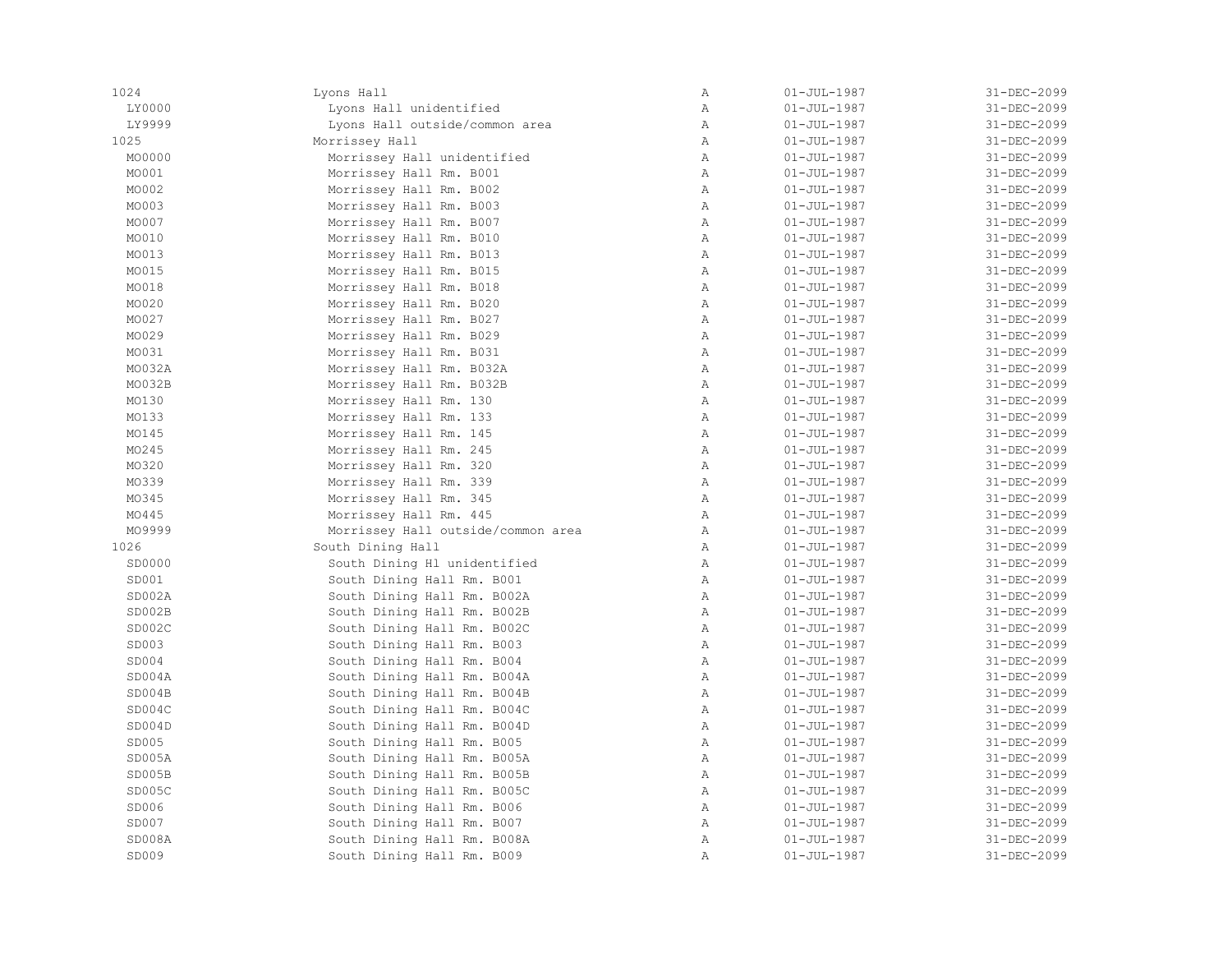| SD010A | South Dining Hall Rm. B010A | Α            | $01 - JUL - 1987$        | 31-DEC-2099 |
|--------|-----------------------------|--------------|--------------------------|-------------|
| SD010B | South Dining Hall Rm. B010B | $\, {\bf A}$ | $01 - JUL - 1987$        | 31-DEC-2099 |
| SD010C | South Dining Hall Rm. B010C | Α            | $01 - JUL-1987$          | 31-DEC-2099 |
| SD011  | South Dining Hall Rm. B011  | $\mathbb{A}$ | $01 - JUL-1987$          | 31-DEC-2099 |
| SD011A | South Dining Hall Rm. B011A | $\mathbb{A}$ | $01 - JUL-1987$          | 31-DEC-2099 |
| SD011B | South Dining Hall Rm. B011B | Α            | $01 - JUL-1987$          | 31-DEC-2099 |
| SD013  | South Dining Hall Rm. B013  | A            | $01 - JUL-1987$          | 31-DEC-2099 |
| SD013A | South Dining Hall Rm. B013A | $\mathbb A$  | $01 - JUL - 1987$        | 31-DEC-2099 |
| SD013B | South Dining Hall Rm. B013B | Α            | $01 - JUL-1987$          | 31-DEC-2099 |
| SD014  | South Dining Hall Rm. B014  | Α            | $01 - JUL-1987$          | 31-DEC-2099 |
| SD016  | South Dining Hall Rm. B016  | A            | $01 - JUL-1987$          | 31-DEC-2099 |
| SD016A | South Dining Hall Rm. B016A | A            | $01 - JUL-1987$          | 31-DEC-2099 |
| SD020  | South Dining Hall Rm. B020  | $\mathbb{A}$ | $01 - JUL - 1987$        | 31-DEC-2099 |
| SD020A | South Dining Hall Rm. B020A | A            | $01 - JUL-1987$          | 31-DEC-2099 |
| SD020B | South Dining Hall Rm. B020B | $\mathbb A$  | $01 - JUL - 1987$        | 31-DEC-2099 |
| SD022  | South Dining Hall Rm. B022  | $\mathbb{A}$ | $01 - JUL-1987$          | 31-DEC-2099 |
| SD023  | South Dining Hall Rm. B023  | $\mathbb{A}$ | $01 - JUL-1987$          | 31-DEC-2099 |
| SD023A | South Dining Hall Rm. B023A | $\mathbb{A}$ | $01 - JUL-1987$          | 31-DEC-2099 |
| SD024  | South Dining Hall Rm. B024  | $\, {\bf A}$ | $01 - JUL-1987$          | 31-DEC-2099 |
| SD024A | South Dining Hall Rm. B024A | A            | $01 - JUL-1987$          | 31-DEC-2099 |
| SD024B | South Dining Hall Rm. B024B | $\mathbb{A}$ | $01 - JUL-1987$          | 31-DEC-2099 |
| SD024C | South Dining Hall Rm. B024C | Α            | $01 - JUL-1987$          | 31-DEC-2099 |
| SD024D | South Dining Hall Rm. B024D | $\mathbb{A}$ | $01 - JUL - 1987$        | 31-DEC-2099 |
| SD024E | South Dining Hall Rm. B024E | $\mathbb{A}$ | $01 - JUL-1987$          | 31-DEC-2099 |
| SD024F | South Dining Hall Rm. B024F | A            | $01 - JUL-1987$          | 31-DEC-2099 |
| SD027  | South Dining Hall Rm. B027  | A            | $01 - JUL-1987$          | 31-DEC-2099 |
| SD027B | South Dining Hall Rm. B027B | A            | $01 - JUL-1987$          | 31-DEC-2099 |
| SD100  | South Dining Hall Rm. 100   | Α            | $01 - JUL-1987$          | 31-DEC-2099 |
| SD100A | South Dining Hall Rm. 100A  | Α            | $01 - JUL-1987$          | 31-DEC-2099 |
| SD100B | South Dining Hall Rm. 100B  | $\mathbb{A}$ | $01 - \text{JUL} - 1987$ | 31-DEC-2099 |
| SD101  | South Dining Hall Rm. 101   | Α            | $01 - JUL-1987$          | 31-DEC-2099 |
| SD102  | South Dining Hall Rm. 102   | A            | $01 - JUL-1987$          | 31-DEC-2099 |
| SD102A | South Dining Hall Rm. 102A  | $\mathbb A$  | $01 - JUL - 1987$        | 31-DEC-2099 |
| SD102E | South Dining Hall Rm. 102E  | $\mathbb{A}$ | $01 - JUL-1987$          | 31-DEC-2099 |
| SD103  | South Dining Hall Rm. 103   | Α            | $01 - JUL-1987$          | 31-DEC-2099 |
| SD104  | South Dining Hall Rm. 104   | $\mathbb A$  | $01 - \text{JUL} - 1987$ | 31-DEC-2099 |
| SD104A | South Dining Hall Rm. 104A  | Α            | 01-JUL-1987              | 31-DEC-2099 |
| SD104B | South Dining Hall Rm. 104B  | Α            | $01 - JUL - 1987$        | 31-DEC-2099 |
| SD104D | South Dining Hall Rm. 104D  | A            | 01-JUL-1987              | 31-DEC-2099 |
| SD105  | South Dining Hall Rm. 105   | Α            | $01 - JUL-1987$          | 31-DEC-2099 |
| SD106  | South Dining Hall Rm. 106   | $\, {\bf A}$ | $01 - JUL - 1987$        | 31-DEC-2099 |
| SD109  | South Dining Hall Rm. 109   | Α            | 01-JUL-1987              | 31-DEC-2099 |
| SD110  | South Dining Hall Rm. 110   | $\mathbb A$  | $01 - \text{JUL} - 1987$ | 31-DEC-2099 |
| SD111  | South Dining Hall Rm. 111   | $\mathbb{A}$ | $01 - \text{JUL} - 1987$ | 31-DEC-2099 |
| SD111A | South Dining Hall Rm. 111A  | Α            | $01 - JUL - 1987$        | 31-DEC-2099 |
| SD201  | South Dining Hall Rm. 201   | Α            | $01 - JUL-1987$          | 31-DEC-2099 |
| SD201A | South Dining Hall Rm. 201A  | Α            | $01 - JUL - 1987$        | 31-DEC-2099 |
| SD201B | South Dining Hall Rm. 201B  | $\, {\bf A}$ | $01 - JUL - 1987$        | 31-DEC-2099 |
|        |                             |              |                          |             |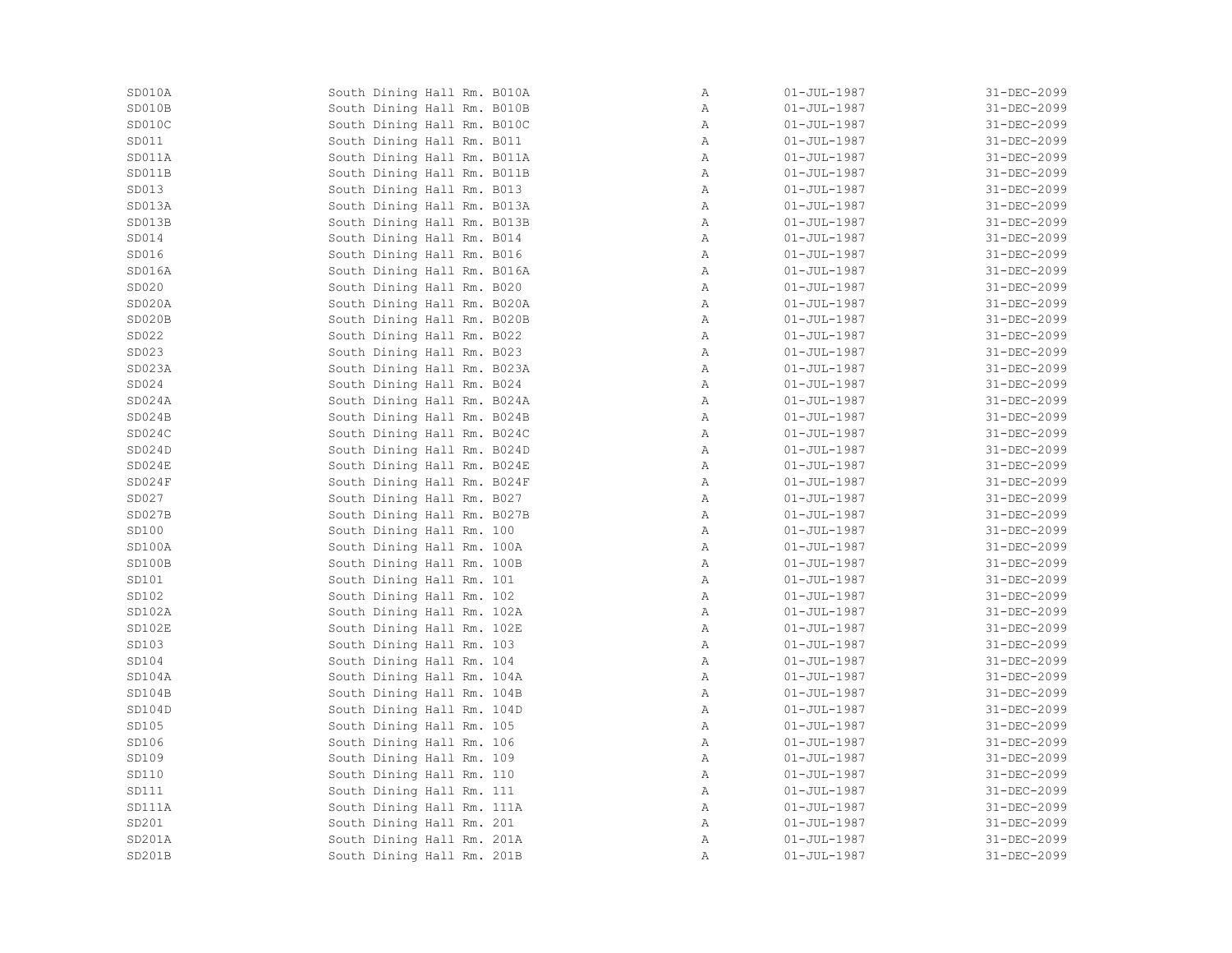| SD201C        | South Dining Hall Rm. 201C       | $\, {\bf A}$ | $01 - JUL - 1987$ | 31-DEC-2099 |
|---------------|----------------------------------|--------------|-------------------|-------------|
| SD203         | South Dining Hall Rm. 203        | Α            | $01 - JUL - 1987$ | 31-DEC-2099 |
| SD205         | South Dining Hall Rm. 205        | Α            | $01 - JUL - 1987$ | 31-DEC-2099 |
| SD207         | South Dining Hall Rm. 207        | Α            | $01 - JUL - 1987$ | 31-DEC-2099 |
| SD210         | South Dining Hall Rm. 210        | Α            | $01 - JUL - 1987$ | 31-DEC-2099 |
| SD211         | South Dining Hall Rm. 211        | Α            | $01 - JUL - 1987$ | 31-DEC-2099 |
| SD212         | South Dining Hall Rm. 212        | Α            | $01 - JUL - 1987$ | 31-DEC-2099 |
| SD213         | South Dining Hall Rm. 213        | Α            | $01 - JUL - 1987$ | 31-DEC-2099 |
| SD214         | South Dining Hall Rm. 214        | Α            | $01 - JUL - 1987$ | 31-DEC-2099 |
| SD215         | South Dining Hall Rm. 215        | Α            | $01 - JUL - 1987$ | 31-DEC-2099 |
| SD216         | South Dining Hall Rm. 216        | Α            | $01 - JUL - 1987$ | 31-DEC-2099 |
| SD217         | South Dining Hall Rm. 217        | Α            | $01 - JUL - 1987$ | 31-DEC-2099 |
| SD219         | South Dining Hall Rm. 219        | Α            | $01 - JUL - 1987$ | 31-DEC-2099 |
| SD221         | South Dining Hall Rm. 221        | $\mathbb{A}$ | $01 - JUL - 1987$ | 31-DEC-2099 |
| SD222         | South Dining Hall Rm. 222        | Α            | $01 - JUL - 1987$ | 31-DEC-2099 |
| SD224         | South Dining Hall Rm. 224        | Α            | $01 - JUL - 1987$ | 31-DEC-2099 |
| SD225         | South Dining Hall Rm. 225        | Α            | $01 - JUL - 1987$ | 31-DEC-2099 |
| SD228         | South Dining Hall Rm. 228        | Α            | $01 - JUL - 1987$ | 31-DEC-2099 |
| SD229         | South Dining Hall Rm. 229        | Α            | $01 - JUL - 1987$ | 31-DEC-2099 |
| SD230         | South Dining Hall Rm. 230        | Α            | $01 - JUL - 1987$ | 31-DEC-2099 |
| SD231         | South Dining Hall Rm. 231        | Α            | $01 - JUL - 1987$ | 31-DEC-2099 |
| SD232         | South Dining Hall Rm. 232        | Α            | $01 - JUL - 1987$ | 31-DEC-2099 |
| SD233         | South Dining Hall Rm. 233        | Α            | $01 - JUL - 1987$ | 31-DEC-2099 |
| SD234         | South Dining Hall Rm. 234        | Α            | $01 - JUL - 1987$ | 31-DEC-2099 |
| SD235         | South Dining Hall Rm. 235        | Α            | $01 - JUL - 1987$ | 31-DEC-2099 |
| SD236         | South Dining Hall Rm. 236        | Α            | $01 - JUL - 1987$ | 31-DEC-2099 |
| SD237         | South Dining Hall Rm. 237        | Α            | $01 - JUL - 1987$ | 31-DEC-2099 |
| SD238         | South Dining Hall Rm. 238        | Α            | $01 - JUL - 1987$ | 31-DEC-2099 |
| SD301         | South Dining Hall Rm. 301        | Α            | $01 - JUL - 1987$ | 31-DEC-2099 |
| SD9999        | South Dining Kitchen/Common Area | Α            | 14-NOV-2011       | 31-DEC-2099 |
|               |                                  |              |                   | 31-DEC-2099 |
| SDH1A         | South Dining Hall Rm BH1A        | Α            | $01 - JUL - 1987$ |             |
| SDPZZA        | South Dining Pizza Pi Kitchen    | Α            | 10-SEP-2019       | 31-DEC-2099 |
| 1027          | Biolchini Law Building           | Α            | $26 - JAN - 2009$ | 31-DEC-2099 |
| <b>BL0000</b> | Biolchini Law unidentified       | Α            | $01 - JUL - 1987$ | 31-DEC-2099 |
| <b>BL001</b>  | Biolchini Law Bldg. Rm. 001      | Α            | 21-FEB-2005       | 31-DEC-2099 |
| <b>BL002</b>  | Biolchini Law Bldg. Rm. 002      | Α            | 21-FEB-2005       | 31-DEC-2099 |
| <b>BL003</b>  | Biolchini Law Bldg. Rm. 003      | Α            | 21-FEB-2005       | 31-DEC-2099 |
| <b>BL004</b>  | Biolchini Law Bldg. Rm. 004      | Α            | 21-FEB-2005       | 31-DEC-2099 |
| <b>BL005</b>  | Biolchini Law Bldg. Rm. 005      | Α            | $21 - FEB - 2005$ | 31-DEC-2099 |
| <b>BL006</b>  | Biolchini Law Bldg. Rm. 006      | Α            | 21-FEB-2005       | 31-DEC-2099 |
| <b>BL007</b>  | Biolchini Law Bldg. Rm. 007      | Α            | 21-FEB-2005       | 31-DEC-2099 |
| <b>BL011</b>  | Biolchini Law Bldg. Rm. 011      | Α            | 21-FEB-2005       | 31-DEC-2099 |
| <b>BL012</b>  | Biolchini Law Bldg. Rm. 012      | Α            | 21-FEB-2005       | 31-DEC-2099 |
| BL012A        | Biolchini Law Bldg. Rm. 012A     | Α            | 21-FEB-2005       | 31-DEC-2099 |
| BL012B        | Biolchini Law Bldg. Rm. 012B     | Α            | 21-FEB-2005       | 31-DEC-2099 |
| <b>BL013</b>  | Biolchini Law Bldg. Rm. 013      | Α            | 21-FEB-2005       | 31-DEC-2099 |
| <b>BL014</b>  | Biolchini Law Bldg. Rm. 014      | Α            | 21-FEB-2005       | 31-DEC-2099 |
| BL014A        | Biolchini Law Bldg. Rm. 014A     | Α            | 21-FEB-2005       | 31-DEC-2099 |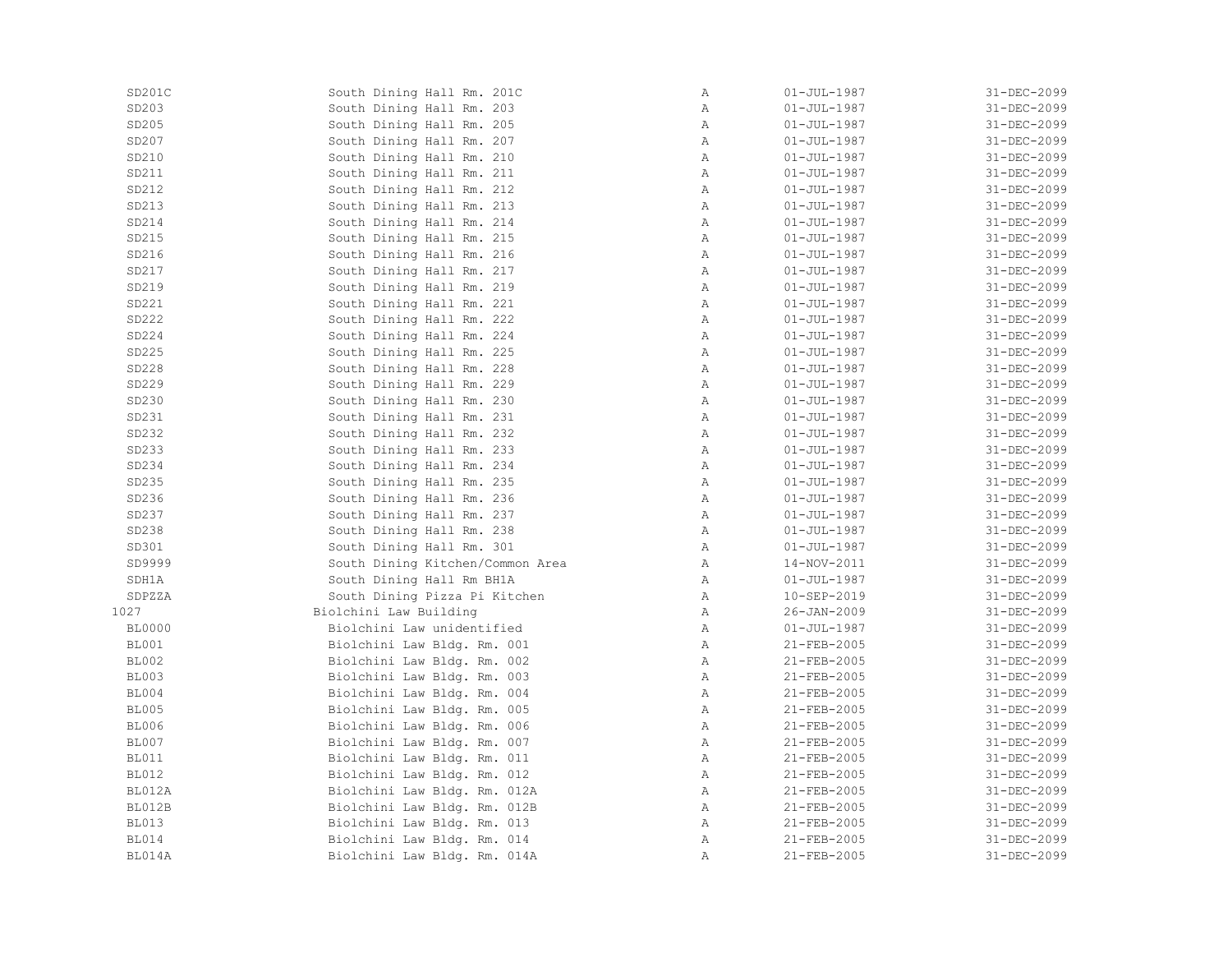| BL014B        | Biolchini Law Bldg. Rm. 014B | $\mathbb{A}$ | 21-FEB-2005       | 31-DEC-2099       |
|---------------|------------------------------|--------------|-------------------|-------------------|
| BL014C        | Biolchini Law Bldg. Rm. 014C | $\mathbb{A}$ | 21-FEB-2005       | 31-DEC-2099       |
| <b>BL016</b>  | Biolchini Law Bldg. Rm. 016  | A            | 21-FEB-2005       | 31-DEC-2099       |
| <b>BL101</b>  | Biolchini Law Bldg. Rm. 101  | Α            | 21-FEB-2005       | 31-DEC-2099       |
| <b>BL102</b>  | Biolchini Law Bldg. Rm. 102  | $\mathbb{A}$ | 21-FEB-2005       | 31-DEC-2099       |
| <b>BL102A</b> | Biolchini Law Bldg. Rm. 102A | $\mathbb{A}$ | $21 - FEB - 2005$ | 31-DEC-2099       |
| <b>BL103</b>  | Biolchini Law Bldg. Rm. 103  | A            | 21-FEB-2005       | 31-DEC-2099       |
| BL103A        | Biolchini Law Bldg. Rm. 103A | $\mathbb{A}$ | $21 - FEB - 2005$ | 31-DEC-2099       |
| BL103B        | Biolchini Law Bldg. Rm. 103B | Α            | 21-FEB-2005       | 31-DEC-2099       |
| <b>BL104</b>  | Biolchini Law Bldg. Rm. 104  | $\mathbb{A}$ | 21-FEB-2005       | 31-DEC-2099       |
| <b>BL105</b>  | Biolchini Law Bldg. Rm. 105  | Α            | 21-FEB-2005       | 31-DEC-2099       |
| <b>BL105A</b> | Biolchini Law Bldg. Rm. 105A | $\mathbb{A}$ | 21-FEB-2005       | 31-DEC-2099       |
| <b>BL106</b>  | Biolchini Law Bldg. Rm. 106  | $\mathbb{A}$ | 21-FEB-2005       | 31-DEC-2099       |
| <b>BL107</b>  | Biolchini Law Bldg. Rm. 107  | A            | $21 - FEB - 2005$ | $31 - DEC - 2099$ |
| <b>BL108</b>  | Biolchini Law Bldg. Rm. 108  | $\mathbb{A}$ | $21 - FEB - 2005$ | 31-DEC-2099       |
| <b>BL109</b>  | Biolchini Law Bldg. Rm. 109  | $\mathbb{A}$ | 21-FEB-2005       | 31-DEC-2099       |
| <b>BL110</b>  | Biolchini Law Bldg. Rm. 110  | Α            | 21-FEB-2005       | 31-DEC-2099       |
| <b>BL111</b>  | Biolchini Law Bldg. Rm. 111  | A            | 21-FEB-2005       | 31-DEC-2099       |
| <b>BL112</b>  | Biolchini Law Bldg. Rm. 112  | A            | 21-FEB-2005       | 31-DEC-2099       |
| BL112A        | Biolchini Law Bldg. Rm. 112A | $\mathbb{A}$ | 21-FEB-2005       | 31-DEC-2099       |
| <b>BL112B</b> | Biolchini Law Bldg. Rm. 112B | $\mathbb{A}$ | 21-FEB-2005       | 31-DEC-2099       |
| BL112C        | Biolchini Law Bldg. Rm. 112C | $\mathbb{A}$ | 21-FEB-2005       | 31-DEC-2099       |
| <b>BL114</b>  | Biolchini Law Bldg. Rm. 114  | A            | 21-FEB-2005       | 31-DEC-2099       |
| <b>BL115</b>  | Biolchini Law Bldg. Rm. 115  | $\mathbb{A}$ | 21-FEB-2005       | 31-DEC-2099       |
| BL115A        | Biolchini Law Bldg. Rm. 115A | A            | 21-FEB-2005       | 31-DEC-2099       |
| <b>BL116</b>  | Biolchini Law Bldg. Rm. 116  | $\mathbb{A}$ | 21-FEB-2005       | 31-DEC-2099       |
| <b>BL117</b>  | Biolchini Law Bldg. Rm. 117  | $\mathbb{A}$ | 21-FEB-2005       | 31-DEC-2099       |
| <b>BL1170</b> | Biolchini Law Bldg. Rm. 1170 | $\mathbb{A}$ | $31 - JUL - 2018$ | 31-DEC-2099       |
| <b>BL118</b>  | Biolchini Law Bldg. Rm. 118  | Α            | 21-FEB-2005       | 31-DEC-2099       |
| BL118A        | Biolchini Law Bldg. Rm. 118A | $\mathbb{A}$ | 21-FEB-2005       | 31-DEC-2099       |
| <b>BL119</b>  | Biolchini Law Bldg. Rm. 119  | $\mathbb{A}$ | 21-FEB-2005       | 31-DEC-2099       |
| <b>BL120</b>  | Biolchini Law Bldg. Rm. 120  | Α            | 21-FEB-2005       | 31-DEC-2099       |
| <b>BL121</b>  | Biolchini Law Bldg. Rm. 121  | $\mathbb{A}$ | 21-FEB-2005       | 31-DEC-2099       |
| <b>BL123</b>  | Biolchini Law Bldg. Rm. 123  | $\mathbb{A}$ | 21-FEB-2005       | 31-DEC-2099       |
| <b>BL124</b>  | Biolchini Law Bldg. Rm. 124  | $\mathbb{A}$ | 21-FEB-2005       | 31-DEC-2099       |
| <b>BL125</b>  | Biolchini Law Bldg. Rm. 125  | $\mathbb{A}$ | 21-FEB-2005       | 31-DEC-2099       |
| <b>BL126</b>  | Biolchini Law Bldg. Rm. 126  | Α            | 21-FEB-2005       | 31-DEC-2099       |
| <b>BL1310</b> | Biolchini Law Bldg. Rm. 1310 | $\mathbb{A}$ | $31 - JUL - 2018$ | 31-DEC-2099       |
| <b>BL1315</b> | Biolchini Law Bldg. Rm. 1315 | A            | 21-MAR-2016       | 31-DEC-2099       |
| <b>BL135</b>  | Biolchini Law Bldg. Rm. 135  | A            | 21-FEB-2005       | 31-DEC-2099       |
| <b>BL136</b>  | Biolchini Law Bldg. Rm. 136  | $\mathbb{A}$ | 21-FEB-2005       | 31-DEC-2099       |
| BL136A        | Biolchini Law Bldg. Rm. 136A | $\mathbb{A}$ | 21-FEB-2005       | 31-DEC-2099       |
| <b>BL137</b>  | Biolchini Law Bldg. Rm. 137  | A            | 21-FEB-2005       | 31-DEC-2099       |
| <b>BL138</b>  | Biolchini Law Bldg. Rm. 138  | Α            | 21-FEB-2005       | 31-DEC-2099       |
| <b>BL139</b>  | Biolchini Law Bldg. Rm. 139  | Α            | 21-FEB-2005       | 31-DEC-2099       |
| <b>BL140</b>  | Biolchini Law Bldg. Rm. 140  | Α            | 21-FEB-2005       | 31-DEC-2099       |
| <b>BL142</b>  | Biolchini Law Bldg. Rm. 142  | Α            | 21-FEB-2005       | 31-DEC-2099       |
| <b>BL201</b>  | Biolchini Law Bldg. Rm. 201  | Α            | 21-FEB-2005       | 31-DEC-2099       |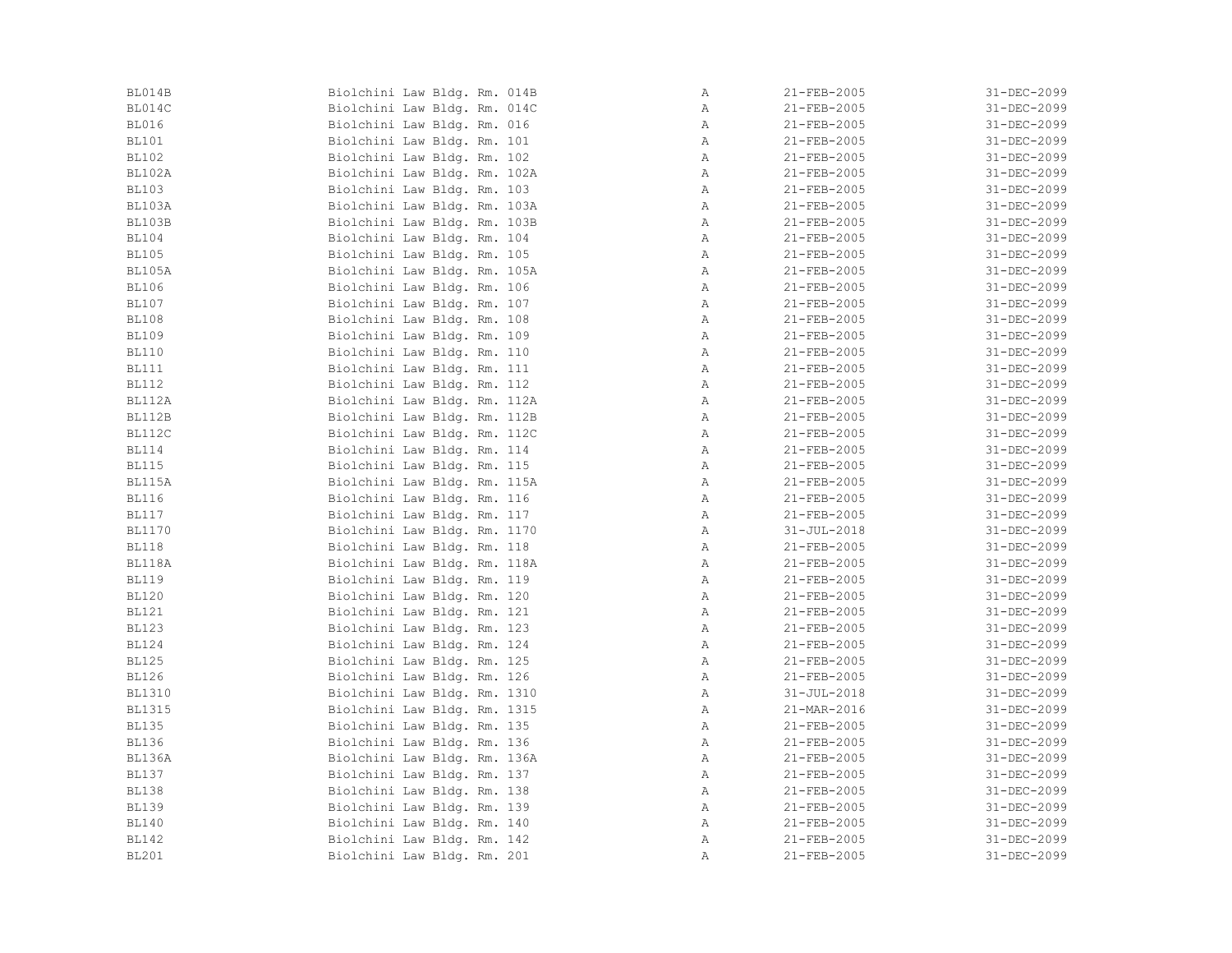| BL201A        | Biolchini Law Bldg. Rm. 201A | Α            | 21-FEB-2005       | 31-DEC-2099 |
|---------------|------------------------------|--------------|-------------------|-------------|
| BL201B        | Biolchini Law Bldg. Rm. 201B | Α            | 21-FEB-2005       | 31-DEC-2099 |
| BL201C        | Biolchini Law Bldg. Rm. 201C | Α            | 21-FEB-2005       | 31-DEC-2099 |
| <b>BL201D</b> | Biolchini Law Bldg. Rm. 201D | Α            | 21-FEB-2005       | 31-DEC-2099 |
| BL201E        | Biolchini Law Bldg. Rm. 201E | Α            | 21-FEB-2005       | 31-DEC-2099 |
| <b>BL203</b>  | Biolchini Law Bldg. Rm. 203  | Α            | 21-FEB-2005       | 31-DEC-2099 |
| <b>BL203A</b> | Biolchini Law Bldg. Rm. 203A | $\mathbb{A}$ | 21-FEB-2005       | 31-DEC-2099 |
| <b>BL204</b>  | Biolchini Law Bldg. Rm. 204  | Α            | 21-FEB-2005       | 31-DEC-2099 |
| <b>BL205</b>  | Biolchini Law Bldg. Rm. 205  | Α            | 21-FEB-2005       | 31-DEC-2099 |
| <b>BL205A</b> | Biolchini Law Bldg. Rm. 205A | Α            | 21-FEB-2005       | 31-DEC-2099 |
| <b>BL205B</b> | Biolchini Law Bldg. Rm. 205B | A            | 21-FEB-2005       | 31-DEC-2099 |
| <b>BL205E</b> | Biolchini Law Bldg. Rm. 205E | Α            | 21-FEB-2005       | 31-DEC-2099 |
| <b>BL205G</b> | Biolchini Law Bldg. Rm. 205G | Α            | 21-FEB-2005       | 31-DEC-2099 |
| <b>BL205H</b> | Biolchini Law Bldg. Rm. 205H | Α            | 21-FEB-2005       | 31-DEC-2099 |
| <b>BL205J</b> | Biolchini Law Bldg. Rm. 205J | Α            | 21-FEB-2005       | 31-DEC-2099 |
| <b>BL205K</b> | Biolchini Law Bldg. Rm. 205K | Α            | 21-FEB-2005       | 31-DEC-2099 |
| <b>BL205L</b> | Biolchini Law Bldg. Rm. 205L | $\mathbb{A}$ | 21-FEB-2005       | 31-DEC-2099 |
| <b>BL206</b>  | Biolchini Law Bldg. Rm. 206  | A            | 21-FEB-2005       | 31-DEC-2099 |
| <b>BL207</b>  | Biolchini Law Bldg. Rm. 207  | Α            | 21-FEB-2005       | 31-DEC-2099 |
| <b>BL208</b>  | Biolchini Law Bldg. Rm. 208  | Α            | 21-FEB-2005       | 31-DEC-2099 |
| <b>BL209</b>  | Biolchini Law Bldg. Rm. 209  | Α            | 21-FEB-2005       | 31-DEC-2099 |
| <b>BL211</b>  | Biolchini Law Bldg. Rm. 211  | Α            | 21-FEB-2005       | 31-DEC-2099 |
| <b>BL212</b>  | Biolchini Law Bldg. Rm. 212  | $\mathbb{A}$ | $21 - FEB - 2005$ | 31-DEC-2099 |
| <b>BL213</b>  | Biolchini Law Bldg. Rm. 213  | Α            | 21-FEB-2005       | 31-DEC-2099 |
| <b>BL214</b>  | Biolchini Law Bldg. Rm. 214  | $\mathbb{A}$ | 21-FEB-2005       | 31-DEC-2099 |
| BL214A        | Biolchini Law Bldg. Rm. 214A | Α            | 21-FEB-2005       | 31-DEC-2099 |
| <b>BL215</b>  | Biolchini Law Bldg. Rm. 215  | A            | $21 - FEB - 2005$ | 31-DEC-2099 |
| <b>BL216</b>  | Biolchini Law Bldg. Rm. 216  | Α            | 21-FEB-2005       | 31-DEC-2099 |
| <b>BL217</b>  | Biolchini Law Bldg. Rm. 217  | Α            | 21-FEB-2005       | 31-DEC-2099 |
| <b>BL218</b>  | Biolchini Law Bldg. Rm. 218  | $\mathbb{A}$ | 21-FEB-2005       | 31-DEC-2099 |
| <b>BL219</b>  | Biolchini Law Bldg. Rm. 219  | Α            | $21 - FEB - 2005$ | 31-DEC-2099 |
| <b>BL220</b>  | Biolchini Law Bldg. Rm. 220  | Α            | 21-FEB-2005       | 31-DEC-2099 |
| <b>BL221</b>  | Biolchini Law Bldg. Rm. 221  | $\mathbb{A}$ | 21-FEB-2005       | 31-DEC-2099 |
| <b>BL222</b>  | Biolchini Law Bldg. Rm. 222  | $\mathbb{A}$ | 21-FEB-2005       | 31-DEC-2099 |
| <b>BL229</b>  | Biolchini Law Bldg. Rm. 229  | Α            | 21-FEB-2005       | 31-DEC-2099 |
| <b>BL230</b>  | Biolchini Law Bldg. Rm. 230  | Α            | 21-FEB-2005       | 31-DEC-2099 |
| BL230A        | Biolchini Law Bldg. Rm. 230A | Α            | 21-FEB-2005       | 31-DEC-2099 |
| <b>BL231</b>  | Biolchini Law Bldg. Rm. 231  | Α            | 21-FEB-2005       | 31-DEC-2099 |
| BL2317        | Biolchini Law Rm 2317        | $\mathbb{A}$ | $15 - JUL - 2015$ | 31-DEC-2099 |
| <b>BL232</b>  | Biolchini Law Bldg. Rm. 232  | Α            | 21-FEB-2005       | 31-DEC-2099 |
| <b>BL2321</b> | Biolchini Law Rm 2321        | Α            | 09-AUG-2012       | 31-DEC-2099 |
| <b>BL233</b>  | Biolchini Law Bldg. Rm. 233  | Α            | 21-FEB-2005       | 31-DEC-2099 |
| <b>BL234</b>  | Biolchini Law Bldg. Rm. 234  | Α            | 21-FEB-2005       | 31-DEC-2099 |
| <b>BL235</b>  | Biolchini Law Bldg. Rm. 235  | Α            | 21-FEB-2005       | 31-DEC-2099 |
| <b>BL236</b>  | Biolchini Law Bldg. Rm. 236  | Α            | 21-FEB-2005       | 31-DEC-2099 |
| BL2367        | Biolchini Law Rm 2367        | Α            | 09-AUG-2012       | 31-DEC-2099 |
| <b>BL300</b>  | Biolchini Law Bldg. Rm. 300  | Α            | $21 - FEB - 2005$ | 31-DEC-2099 |
| BL300A        | Biolchini Law Bldg. Rm. 300A | Α            | 21-FEB-2005       | 31-DEC-2099 |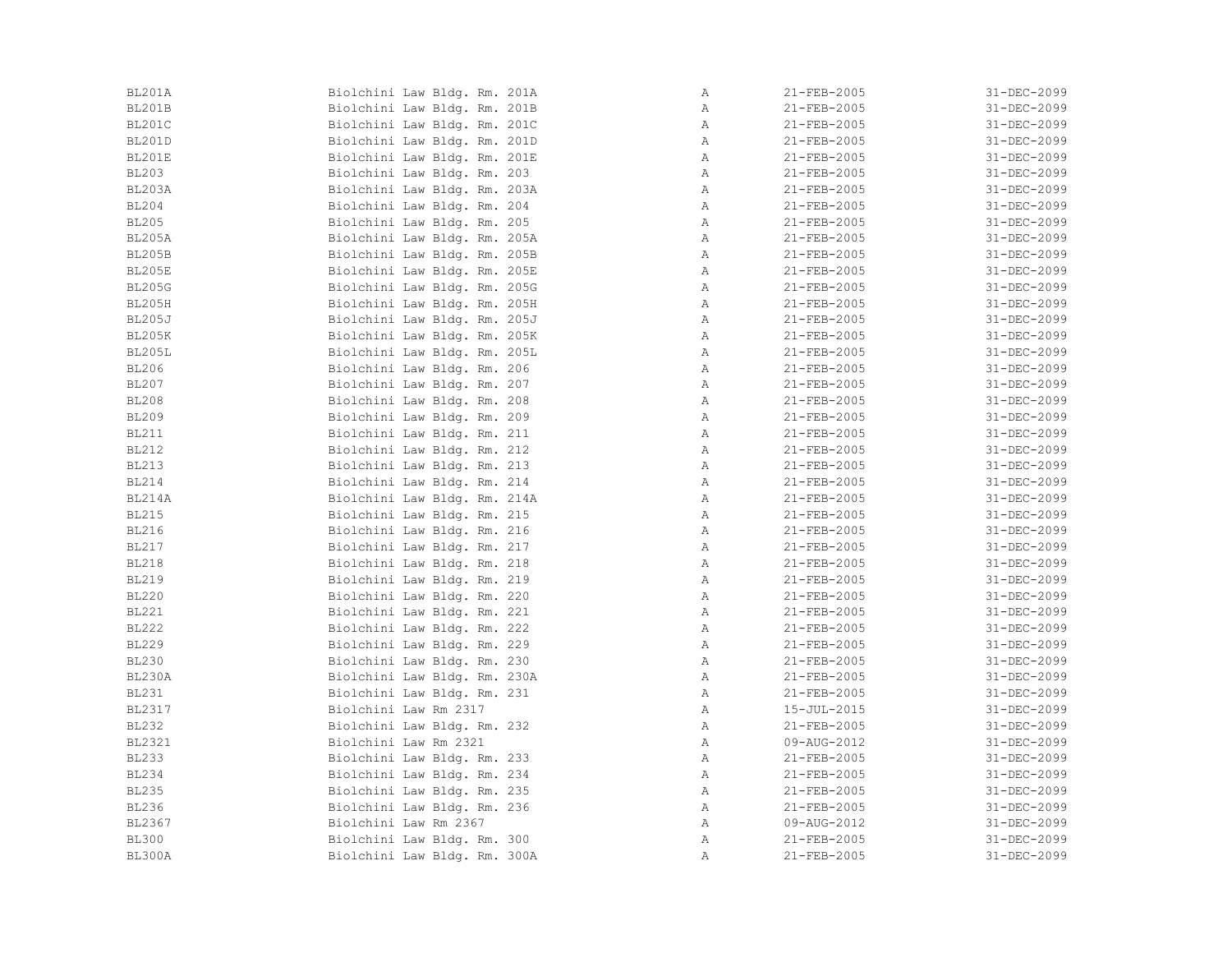| <b>BL301</b>  | Biolchini Law Bldg. Rm. 301       | Α            | $21 - FEB - 2005$ | 31-DEC-2099 |
|---------------|-----------------------------------|--------------|-------------------|-------------|
| BL301A        | Biolchini Law Bldg. Rm. 301A      | Α            | 21-FEB-2005       | 31-DEC-2099 |
| BL301B        | Biolchini Law Bldg. Rm. 301B      | Α            | 21-FEB-2005       | 31-DEC-2099 |
| BL301C        | Biolchini Law Bldg. Rm. 301C      | Α            | 21-FEB-2005       | 31-DEC-2099 |
| <b>BL302</b>  | Biolchini Law Bldg. Rm. 302       | Α            | 21-FEB-2005       | 31-DEC-2099 |
| <b>BL302A</b> | Biolchini Law Bldg. Rm. 302A      | Α            | 21-FEB-2005       | 31-DEC-2099 |
| <b>BL302C</b> | Biolchini Law Bldg. Rm. 302C      | Α            | 21-FEB-2005       | 31-DEC-2099 |
| <b>BL303</b>  | Biolchini Law Bldg. Rm. 303       | Α            | 21-FEB-2005       | 31-DEC-2099 |
| BL303A        | Biolchini Law Bldg. Rm. 303A      | Α            | 21-FEB-2005       | 31-DEC-2099 |
| <b>BL303B</b> | Biolchini Law Bldg. Rm. 303B      | Α            | 21-FEB-2005       | 31-DEC-2099 |
| BL303C        | Biolchini Law Bldg. Rm. 303C      | Α            | 21-FEB-2005       | 31-DEC-2099 |
| <b>BL303D</b> | Biolchini Law Bldg. Rm. 303D      | Α            | 21-FEB-2005       | 31-DEC-2099 |
| BL303F        | Biolchini Law Bldg. Rm. 303F      | Α            | 21-FEB-2005       | 31-DEC-2099 |
| <b>BL305</b>  | Biolchini Law Bldg. Rm. 305       | Α            | $21 - FEB - 2005$ | 31-DEC-2099 |
| <b>BL307</b>  | Biolchini Law Bldg. Rm. 307       | Α            | 21-FEB-2005       | 31-DEC-2099 |
| <b>BL308</b>  | Biolchini Law Bldg. Rm. 308       | Α            | 21-FEB-2005       | 31-DEC-2099 |
| <b>BL309</b>  | Biolchini Law Bldg. Rm. 309       | Α            | 21-FEB-2005       | 31-DEC-2099 |
| <b>BL310</b>  | Biolchini Law Bldg. Rm. 310       | Α            | 21-FEB-2005       | 31-DEC-2099 |
| <b>BL3105</b> | Biolchini Law Bldg. Rm. 3105      | Α            | 04-APR-2019       | 31-DEC-2099 |
| <b>BL311</b>  | Biolchini Law Bldg. Rm. 311       | Α            | 21-FEB-2005       | 31-DEC-2099 |
| <b>BL312</b>  | Biolchini Law Bldg. Rm. 312       | $\mathbb{A}$ | 21-FEB-2005       | 31-DEC-2099 |
| <b>BL313</b>  | Biolchini Law Bldg. Rm. 313       | Α            | 21-FEB-2005       | 31-DEC-2099 |
| <b>BL315</b>  | Biolchini Law Bldg. Rm. 315       | Α            | $21 - FEB - 2005$ | 31-DEC-2099 |
| <b>BL318</b>  | Biolchini Law Bldg. Rm. 318       | Α            | $21 - FEB - 2005$ | 31-DEC-2099 |
| <b>BL319</b>  | Biolchini Law Bldg. Rm. 319       | Α            | 21-FEB-2005       | 31-DEC-2099 |
| <b>BL320</b>  | Biolchini Law Bldg. Rm. 320       | Α            | 21-FEB-2005       | 31-DEC-2099 |
| <b>BL321</b>  | Biolchini Law Bldg. Rm. 321       | Α            | 21-FEB-2005       | 31-DEC-2099 |
| <b>BL322</b>  | Biolchini Law Bldg. Rm. 322       | Α            | 21-FEB-2005       | 31-DEC-2099 |
| <b>BL323</b>  | Biolchini Law Bldg. Rm. 323       | Α            | 21-FEB-2005       | 31-DEC-2099 |
| <b>BL324</b>  | Biolchini Law Bldg. Rm. 324       | Α            | 21-FEB-2005       | 31-DEC-2099 |
| <b>BL325</b>  | Biolchini Law Bldg. Rm. 325       | Α            | 21-FEB-2005       | 31-DEC-2099 |
| <b>BL326</b>  | Biolchini Law Bldg. Rm. 326       | Α            | 21-FEB-2005       | 31-DEC-2099 |
| <b>BL327</b>  | Biolchini Law Bldg. Rm. 327       | Α            | 21-FEB-2005       | 31-DEC-2099 |
| <b>BL328</b>  | Biolchini Law Bldg. Rm. 328       | Α            | 21-FEB-2005       | 31-DEC-2099 |
| <b>BL329</b>  | Biolchini Law Bldg. Rm. 329       | Α            | 21-FEB-2005       | 31-DEC-2099 |
| <b>BL329B</b> | Biolchini Law Bldg. Rm. 329B      | Α            | 06-SEP-2012       | 31-DEC-2099 |
| <b>BL330</b>  | Biolchini Law Bldg. Rm. 330       | Α            | 21-FEB-2005       | 31-DEC-2099 |
| <b>BL3305</b> | Biolchini Law Rm 3305             | Α            | 11-MAR-2020       | 31-DEC-2099 |
| <b>BL3320</b> | Biolchini Law Rm 3320             | Α            | 09-AUG-2012       | 31-DEC-2099 |
| <b>BL3331</b> | Biolchini Law Rm 3331             | Α            | 02-APR-2019       | 31-DEC-2099 |
| <b>BL341</b>  | Biolchini Law Bldg. Rm. 341       | Α            | 21-FEB-2005       | 31-DEC-2099 |
| BL341A        | Biolchini Law Bldg. Rm. 341A      | Α            | 21-FEB-2005       | 31-DEC-2099 |
| <b>BL343</b>  | Biolchini Law Bldg. Rm. 343       | Α            | 21-FEB-2005       | 31-DEC-2099 |
| <b>BL344</b>  | Biolchini Law Bldg. Rm. 344       | Α            | 21-FEB-2005       | 31-DEC-2099 |
| <b>BL345</b>  | Biolchini Law Bldg. Rm. 345       | Α            | $21 - FEB - 2005$ | 31-DEC-2099 |
| <b>BL346</b>  | Biolchini Law Bldg. Rm. 346       | Α            | 21-FEB-2005       | 31-DEC-2099 |
| <b>BL9999</b> | Biolchini Law outside/common area | Α            | $01 - JUL - 1987$ | 31-DEC-2099 |
| 1028          | Stadium                           | $\mathbb{A}$ | $01 - JUL - 1987$ | 31-DEC-2099 |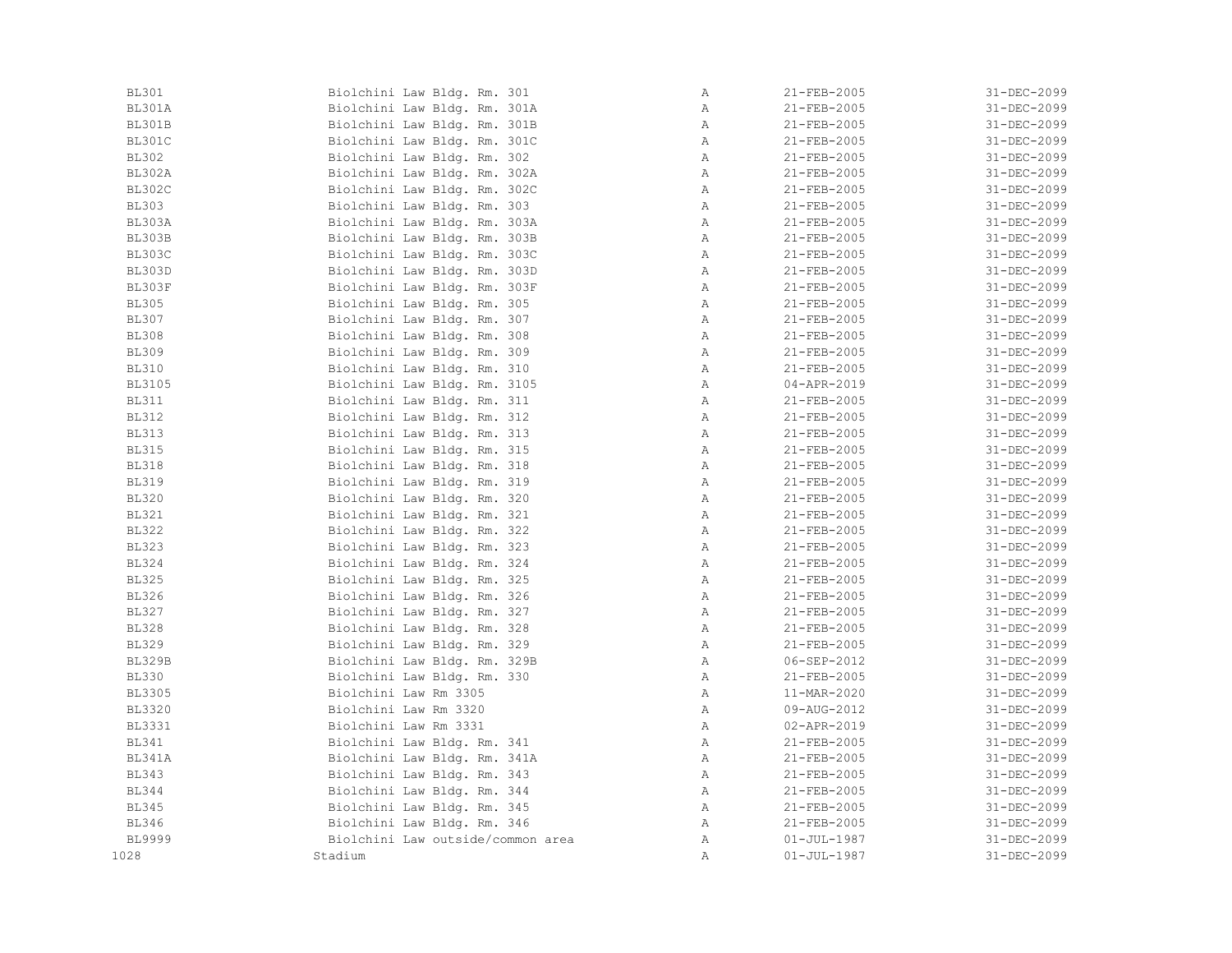| <b>FS0000</b> | Football Stadium unidentified | Α | $01 - JUL - 1987$ | 31-DEC-2099 |
|---------------|-------------------------------|---|-------------------|-------------|
| FS101         | Football Stadium Rm. 1101     | Α | $01 - JUL - 1987$ | 31-DEC-2099 |
| <b>FS104A</b> | Football Stadium Rm. 1104A    | Α | $01 - JUL - 1987$ | 31-DEC-2099 |
| <b>FS104B</b> | Football Stadium Rm. 1104B    | Α | $01 - JUL - 1987$ | 31-DEC-2099 |
| <b>FS104C</b> | Football Stadium Rm. 1104C    | Α | $01 - JUL - 1987$ | 31-DEC-2099 |
| FS105         | Football Stadium Rm. 1105     | Α | $01 - JUL - 1987$ | 31-DEC-2099 |
| FS107         | Football Stadium Rm. 1107     | Α | $01 - JUL - 1987$ | 31-DEC-2099 |
| <b>FS109</b>  | Football Stadium Rm. 1109     | Α | $01 - JUL - 1987$ | 31-DEC-2099 |
| <b>FS117</b>  | Football Stadium Rm. 1117     | Α | $01 - JUL - 1987$ | 31-DEC-2099 |
| <b>FS120</b>  | Football Stadium Rm. 1120     | Α | $01 - JUL - 1987$ | 31-DEC-2099 |
| <b>FS122</b>  | Football Stadium Rm. 1122     | Α | $01 - JUL - 1987$ | 31-DEC-2099 |
| <b>FS122B</b> | Football Stadium Rm. 1122B    | Α | $01 - JUL - 1987$ | 31-DEC-2099 |
| <b>FS124</b>  | Football Stadium Rm. 1124     | Α | $01 - JUL - 1987$ | 31-DEC-2099 |
| FS130         | Football Stadium Rm. 1130     | Α | $01 - JUL - 1987$ | 31-DEC-2099 |
| FS1306        | Football Stadium Rm. 1306     | Α | $10-OCT-2019$     | 31-DEC-2099 |
| <b>FS131</b>  | Football Stadium Rm. 1131     | Α | $01 - JUL - 1987$ | 31-DEC-2099 |
| FS1417        | Football Stadium Rm. 1417     | Α | 17-MAY-2013       | 31-DEC-2099 |
| FS1M01        | FB Stadium Concession 1M01    | Α | 30-OCT-2015       | 31-DEC-2099 |
| FS1M02        | FB Stadium Concession 1M02    | Α | 30-OCT-2015       | 31-DEC-2099 |
| <b>FS1M03</b> | FB Stadium Concession 1M03    | Α | 30-OCT-2015       | 31-DEC-2099 |
| FS1M04        | FB Stadium Concession 1M04    | Α | 30-OCT-2015       | 31-DEC-2099 |
| FS1M05        | FB Stadium Concession 1M05    | Α | 30-OCT-2015       | 31-DEC-2099 |
| FS1M06        | FB Stadium Concession 1M06    | Α | 30-OCT-2015       | 31-DEC-2099 |
| FS1M07        | FB Stadium Concession 1M07    | Α | 30-OCT-2015       | 31-DEC-2099 |
| FS1M08        | FB Stadium Concession 1M08    | Α | 30-OCT-2015       | 31-DEC-2099 |
| <b>FS1M09</b> | FB Stadium Concession 1M09    | Α | 30-OCT-2015       | 31-DEC-2099 |
| FS1M10        | FB Stadium Concession 1M10    | Α | 30-OCT-2015       | 31-DEC-2099 |
| FS1M11        | FB Stadium Concession 1M11    | Α | 30-OCT-2015       | 31-DEC-2099 |
| <b>FS1M12</b> | FB Stadium Concession 1M12    | Α | 30-OCT-2015       | 31-DEC-2099 |
| <b>FS1M13</b> | FB Stadium Concession 1M13    | Α | 30-OCT-2015       | 31-DEC-2099 |
| FS1M14        | FB Stadium Concession 1M14    | Α | 30-OCT-2015       | 31-DEC-2099 |
| <b>FS1M15</b> | FB Stadium Concession 1M15    | Α | 30-OCT-2015       | 31-DEC-2099 |
| <b>FS1M16</b> | FB Stadium Concession 1M16    | Α | 30-OCT-2015       | 31-DEC-2099 |
| FS1M17        | FB Stadium Concession 1M17    | Α | 30-OCT-2015       | 31-DEC-2099 |
| <b>FS1M18</b> | FB Stadium Concession 1M18    | Α | 30-OCT-2015       | 31-DEC-2099 |
| <b>FS1M19</b> | FB Stadium Concession 1M19    | Α | 30-OCT-2015       | 31-DEC-2099 |
| <b>FS1M20</b> | FB Stadium Concession 1M20    | Α | 30-OCT-2015       | 31-DEC-2099 |
| <b>FS1M21</b> | FB Stadium Concession 1M21    | Α | 30-OCT-2015       | 31-DEC-2099 |
| <b>FS1M22</b> | FB Stadium Concession 1M22    | Α | 30-OCT-2015       | 31-DEC-2099 |
| <b>FS1M23</b> | FB Stadium Concession 1M23    | Α | 30-OCT-2015       | 31-DEC-2099 |
| FS1M24        | FB Stadium Concession 1M24    | Α | 30-OCT-2015       | 31-DEC-2099 |
| <b>FS1M25</b> | FB Stadium Concession 1M25    | Α | 30-OCT-2015       | 31-DEC-2099 |
| <b>FS1M26</b> | FB Stadium Concession 1M26    | Α | 30-OCT-2015       | 31-DEC-2099 |
| <b>FS1M28</b> | FB Stadium Concession 1M28    | Α | $01 - JUL - 1987$ | 31-DEC-2099 |
| <b>FS1M29</b> | FB Stadium Concession 1M29    | Α | $01 - JUL - 1987$ | 31-DEC-2099 |
| <b>FS1M30</b> | FB Stadium Concession 1M30    | Α | $01 - JUL - 1987$ | 31-DEC-2099 |
| <b>FS1M31</b> | FB Stadium Concession 1M31    | Α | $01 - JUL - 1987$ | 31-DEC-2099 |
| <b>FS1M32</b> | FB Stadium Concession 1M32    | Α | 30-OCT-2015       | 31-DEC-2099 |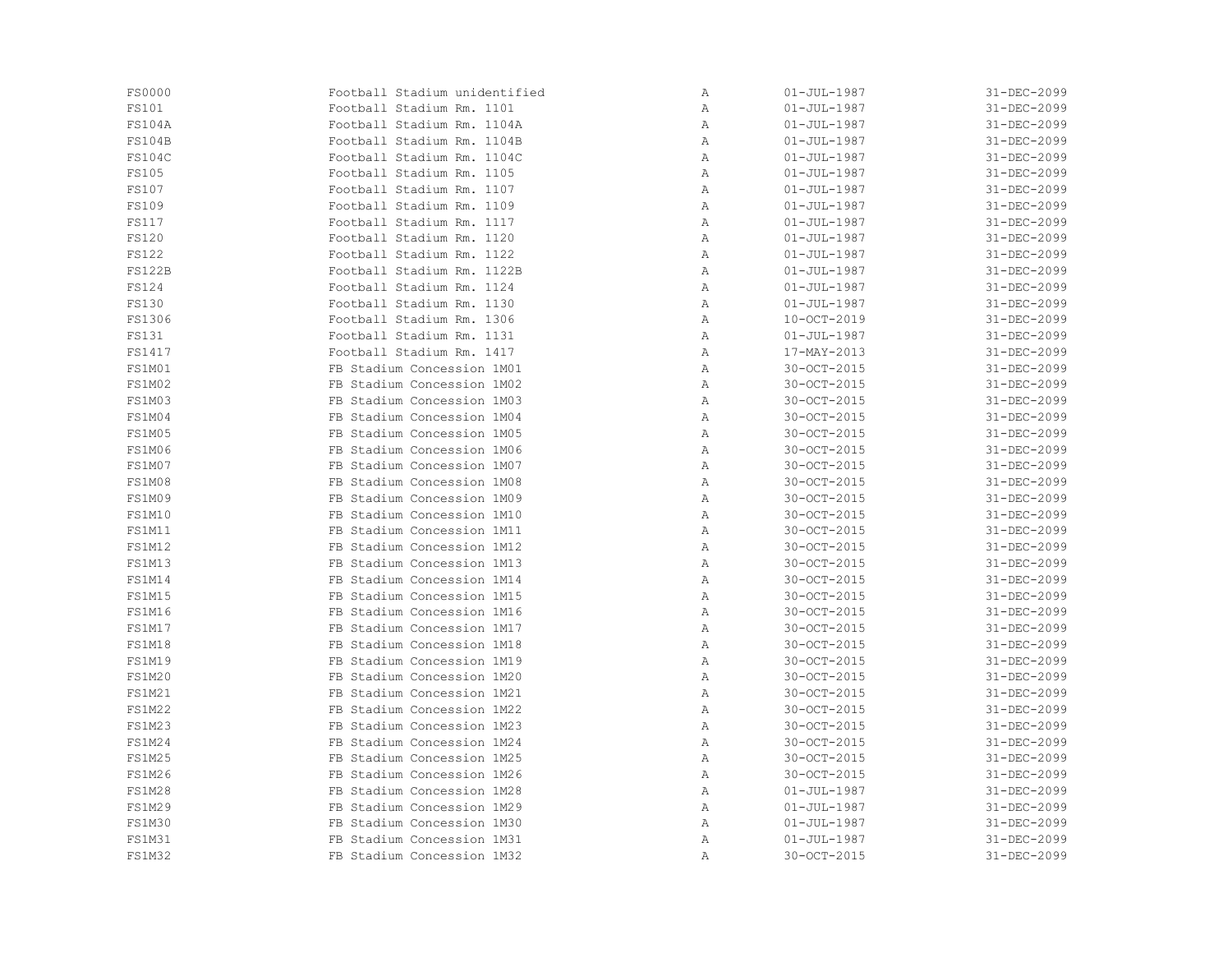| <b>FS1M33</b> | FB Stadium Concession 1M33          | Α | 30-OCT-2015       | 31-DEC-2099 |
|---------------|-------------------------------------|---|-------------------|-------------|
| <b>FS1M34</b> | FB Stadium Concession 1M34          | Α | 30-OCT-2015       | 31-DEC-2099 |
| <b>FS1M35</b> | FB Stadium Concession 1M35          | Α | 30-OCT-2015       | 31-DEC-2099 |
| <b>FS1M36</b> | FB Stadium Concession 1M36          | Α | 30-OCT-2015       | 31-DEC-2099 |
| <b>FS1M37</b> | FB Stadium Concession 1M37          | Α | 30-OCT-2015       | 31-DEC-2099 |
| <b>FS1M38</b> | FB Stadium Concession 1M38          | Α | 30-OCT-2015       | 31-DEC-2099 |
| <b>FS1M39</b> | FB Stadium Concession 1M39          | Α | 30-OCT-2015       | 31-DEC-2099 |
| FS1M40        | FB Stadium Concession 1M40          | Α | 30-OCT-2015       | 31-DEC-2099 |
| FS1M41        | FB Stadium Concession 1M41          | Α | 30-OCT-2015       | 31-DEC-2099 |
| <b>FS1M42</b> | FB Stadium Concession 1M42          | Α | 30-OCT-2015       | 31-DEC-2099 |
| <b>FS1M43</b> | FB Stadium Concession 1M43          | Α | 30-OCT-2015       | 31-DEC-2099 |
| FS208         | Football Stadium Rm. 1208           | Α | 03-NOV-2011       | 31-DEC-2099 |
| FS218         | Football Stadium Rm. 1218           | Α | 03-NOV-2011       | 31-DEC-2099 |
| FS301         | Football Stadium Rm. 3101           | Α | $01 - JUL - 1987$ | 31-DEC-2099 |
| FS302         | Football Stadium Rm. 3102           | Α | $01 - JUL - 1987$ | 31-DEC-2099 |
| <b>FS304</b>  | Football Stadium Rm. 3104           | Α | $01 - JUL - 1987$ | 31-DEC-2099 |
| <b>FS305</b>  | Football Stadium Rm. 3105           | Α | $01 - JUL - 1987$ | 31-DEC-2099 |
| FS310         | Football Stadium Rm. 3110           | Α | $01 - JUL - 1987$ | 31-DEC-2099 |
| FS401         | Football Stadium Rm. 4101           | Α | $01 - JUL - 1987$ | 31-DEC-2099 |
| FS403         | Football Stadium Rm. 4103           | Α | $01 - JUL - 1987$ | 31-DEC-2099 |
| FS405         | Football Stadium Rm. 4105           | Α | $01 - JUL - 1987$ | 31-DEC-2099 |
| FS406         | Football Stadium Rm. 4106           | Α | $01 - JUL - 1987$ | 31-DEC-2099 |
| FS407         | Football Stadium Rm. 4107           | Α | $01 - JUL - 1987$ | 31-DEC-2099 |
| <b>FS408</b>  | Football Stadium Rm. 4108           | Α | $01 - JUL - 1987$ | 31-DEC-2099 |
| <b>FS409</b>  | Football Stadium Rm. 4109           | Α | $01 - JUL - 1987$ | 31-DEC-2099 |
| FS410         | Football Stadium Rm. 4110           | Α | $01 - JUL - 1987$ | 31-DEC-2099 |
| FS411         | Football Stadium Rm. 4111           | Α | $01 - JUL - 1987$ | 31-DEC-2099 |
| FS412         | Football Stadium Rm. 4112           | Α | $01 - JUL - 1987$ | 31-DEC-2099 |
| FS413         | Football Stadium Rm. 4113           | Α | $01 - JUL - 1987$ | 31-DEC-2099 |
| FS414         | Football Stadium Rm. 4114           | Α | $01 - JUL - 1987$ | 31-DEC-2099 |
| FS425         | Football Stadium Rm. 1425           | Α | 03-NOV-2011       | 31-DEC-2099 |
| FS501         | Football Stadium Rm. 5101           | Α | $01 - JUL - 1987$ | 31-DEC-2099 |
| <b>FS501A</b> | Football Stadium Rm. 5101A          | Α | $01 - JUL - 1987$ | 31-DEC-2099 |
| <b>FS503</b>  | Football Stadium Rm. 5103           | Α | $01 - JUL - 1987$ | 31-DEC-2099 |
| <b>FS508</b>  | Football Stadium Rm. 5108           | Α | $01 - JUL - 1987$ | 31-DEC-2099 |
| FS509         | Football Stadium Rm. 5109           | Α | $01 - JUL - 1987$ | 31-DEC-2099 |
| FS510         | Football Stadium Rm. 5110           | Α | $01 - JUL - 1987$ | 31-DEC-2099 |
| FS511         | Football Stadium Rm. 5111           | Α | $01 - JUL - 1987$ | 31-DEC-2099 |
| FS512         | Football Stadium Rm. 5112           | Α | $01 - JUL - 1987$ | 31-DEC-2099 |
| FS513         | Football Stadium Rm. 5113           | Α | $01 - JUL - 1987$ | 31-DEC-2099 |
| FS9999        | Footbll Stadium outside/common area | Α | $01 - JUL - 1987$ | 31-DEC-2099 |
| 1029          | Alumni Hall                         | Α | $01 - JUL - 1987$ | 31-DEC-2099 |
| AL0000        | Alumni Hall unidentified            | Α | $01 - JUL - 1987$ | 31-DEC-2099 |
| AL9999        | Alumni Hall outside/common area     | Α | $01 - JUL - 1987$ | 31-DEC-2099 |
| 1030          | Dillon Hall                         | Α | $01 - JUL - 1987$ | 31-DEC-2099 |
| DI0000        | Dillon Hall unidentified            | Α | $01 - JUL - 1987$ | 31-DEC-2099 |
| DI100         | Dillon Hall Rm. 100                 | Α | $01 - JUL - 1987$ | 31-DEC-2099 |
| DI9999        | Dillon Hall outside/common area     | Α | $01 - JUL - 1987$ | 31-DEC-2099 |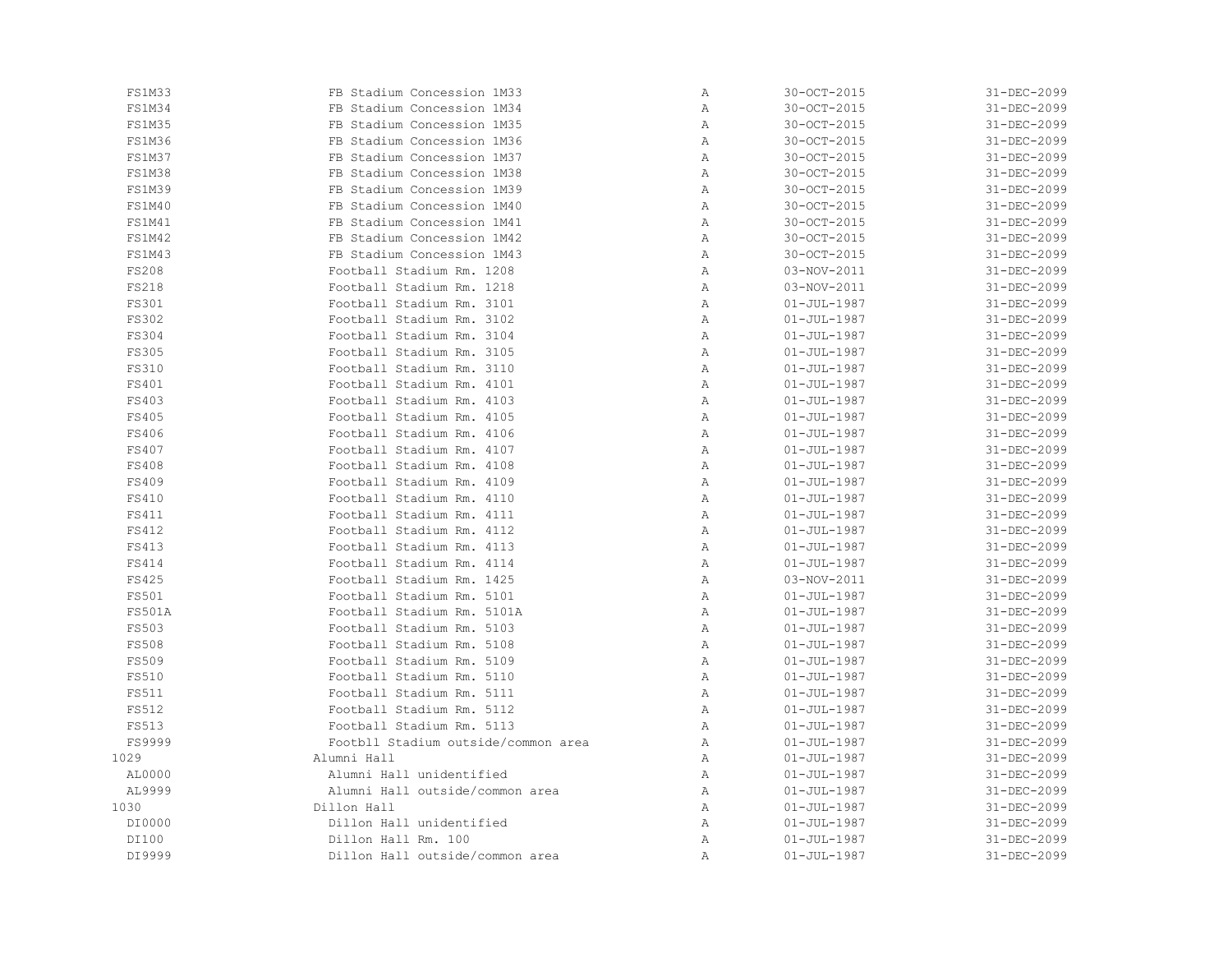| 1031          | Knights of Columbus Clubhouse    | $\, {\bf A}$ | $01 - JUL - 1987$ | 31-DEC-2099 |
|---------------|----------------------------------|--------------|-------------------|-------------|
| KN0000        | KC Clubhouse unidentified        | $\, {\bf A}$ | $01 - JUL - 1987$ | 31-DEC-2099 |
| KN9999        | KC Clubhouse outside/common area | Α            | $01 - JUL - 1987$ | 31-DEC-2099 |
| 1032          | Hurley Building                  | $\mathbb{A}$ | $01 - JUL - 1987$ | 31-DEC-2099 |
| HU0000        | Hurley Building unidentified     | $\mathbb{A}$ | $01 - JUL - 1987$ | 31-DEC-2099 |
| HU051         | Hurley Rm. B51                   | Α            | $01 - JUL - 1987$ | 31-DEC-2099 |
| HU051A        | Hurley Rm. B51A                  | $\mathbb A$  | $01 - JUL - 1987$ | 31-DEC-2099 |
| HU151         | Hurley Rm. 151                   | $\, {\bf A}$ | $01 - JUL - 1987$ | 31-DEC-2099 |
| HU152         | Hurley Rm. 152                   | Α            | $01 - JUL - 1987$ | 31-DEC-2099 |
| HU152A        | Hurley Rm. 152A                  | Α            | $01 - JUL - 1987$ | 31-DEC-2099 |
| <b>HU152B</b> | Hurley Rm. 152B                  | $\mathbb{A}$ | $01 - JUL - 1987$ | 31-DEC-2099 |
| <b>HU152C</b> | Hurley Rm. 152C                  | $\mathbb{A}$ | $01 - JUL - 1987$ | 31-DEC-2099 |
| <b>HU152D</b> | Hurley Rm. 152D                  | $\mathbb{A}$ | $01 - JUL - 1987$ | 31-DEC-2099 |
| <b>HU152E</b> | Hurley Rm. 152E                  | $\mathbb{A}$ | $01 - JUL - 1987$ | 31-DEC-2099 |
| HU153         | Hurley Rm. 153                   | Α            | $01 - JUL - 1987$ | 31-DEC-2099 |
| HU153A        | Hurley Rm. 153A                  | Α            | $01 - JUL - 1987$ | 31-DEC-2099 |
| HU153B        | Hurley Rm. 153B                  | Α            | $01 - JUL - 1987$ | 31-DEC-2099 |
| HU154         | Hurley Rm. 154                   | Α            | $01 - JUL - 1987$ | 31-DEC-2099 |
| HU154A        | Hurley Rm. 154A                  | $\mathbb{A}$ | $01 - JUL - 1987$ | 31-DEC-2099 |
| HU154B        | Hurley Rm. 154B                  | $\mathbb{A}$ | $01 - JUL - 1987$ | 31-DEC-2099 |
| HU156         | Hurley Rm. 156                   | $\mathbb{A}$ | $01 - JUL - 1987$ | 31-DEC-2099 |
| HU156A        | Hurley Rm. 156A                  | $\, {\bf A}$ | $01 - JUL - 1987$ | 31-DEC-2099 |
| HU158         | Hurley Rm. 158                   | Α            | $01 - JUL - 1987$ | 31-DEC-2099 |
| HU161         | Hurley Rm. 161                   | Α            | $01 - JUL - 1987$ | 31-DEC-2099 |
| HU161A        | Hurley Rm. 161A                  | Α            | $01 - JUL - 1987$ | 31-DEC-2099 |
| HU163         | Hurley Rm. 163                   | Α            | $01 - JUL - 1987$ | 31-DEC-2099 |
| HU163A        | Hurley Rm. 163A                  | $\mathbb{A}$ | $01 - JUL - 1987$ | 31-DEC-2099 |
| HU164         | Hurley Rm. 164                   | $\mathbb{A}$ | $01 - JUL - 1987$ | 31-DEC-2099 |
| HU166A        | Hurley Rm. 166A                  | $\mathbb{A}$ | $01 - JUL - 1987$ | 31-DEC-2099 |
| HU166B        | Hurley Rm. 166B                  | $\mathbb A$  | $01 - JUL - 1987$ | 31-DEC-2099 |
| HU168         | Hurley Rm. 168                   | Α            | $01 - JUL - 1987$ | 31-DEC-2099 |
| HU168A        | Hurley Rm. 168A                  | $\mathbb A$  | $01 - JUL - 1987$ | 31-DEC-2099 |
| HU169         | Hurley Rm. 169                   | $\, {\bf A}$ | $01 - JUL - 1987$ | 31-DEC-2099 |
| HU170         | Hurley Rm. 170                   | Α            | $01 - JUL - 1987$ | 31-DEC-2099 |
| HU171         | Hurley Rm. 171                   | Α            | $01 - JUL - 1987$ | 31-DEC-2099 |
| HU172         | Hurley Rm. 172                   | Α            | $01 - JUL - 1987$ | 31-DEC-2099 |
| HU173         | Hurley Rm. 173                   | $\mathbb{A}$ | $01 - JUL - 1987$ | 31-DEC-2099 |
| HU173A        | Hurley Rm. 173A                  | $\mathbb{A}$ | $01 - JUL - 1987$ | 31-DEC-2099 |
| HU174A        | Hurley Rm. 174A                  | $\mathbb A$  | $01 - JUL - 1987$ | 31-DEC-2099 |
| HU174B        | Hurley Rm. 174B                  | Α            | $01 - JUL - 1987$ | 31-DEC-2099 |
| HU176         | Hurley Rm. 176                   | Α            | $01 - JUL - 1987$ | 31-DEC-2099 |
| HU1H4         | Hurley Lobby                     | $\mathbb{A}$ | $01 - JUL - 1987$ | 31-DEC-2099 |
| HU255         | Hurley Rm. 255                   | Α            | $01 - JUL - 1987$ | 31-DEC-2099 |
| HU255A        | Hurley Rm. 255A                  | Α            | $01 - JUL - 1987$ | 31-DEC-2099 |
| HU255B        | Hurley Rm. 255B                  | $\mathbb{A}$ | $01 - JUL - 1987$ | 31-DEC-2099 |
| HU255C        | Hurley Rm. 255C                  | $\mathbb{A}$ | $01 - JUL - 1987$ | 31-DEC-2099 |
| HU258         | Hurley Rm. 258                   | Α            | $01 - JUL - 1987$ | 31-DEC-2099 |
| HU260         | Hurley Rm. 260                   | Α            | $01 - JUL - 1987$ | 31-DEC-2099 |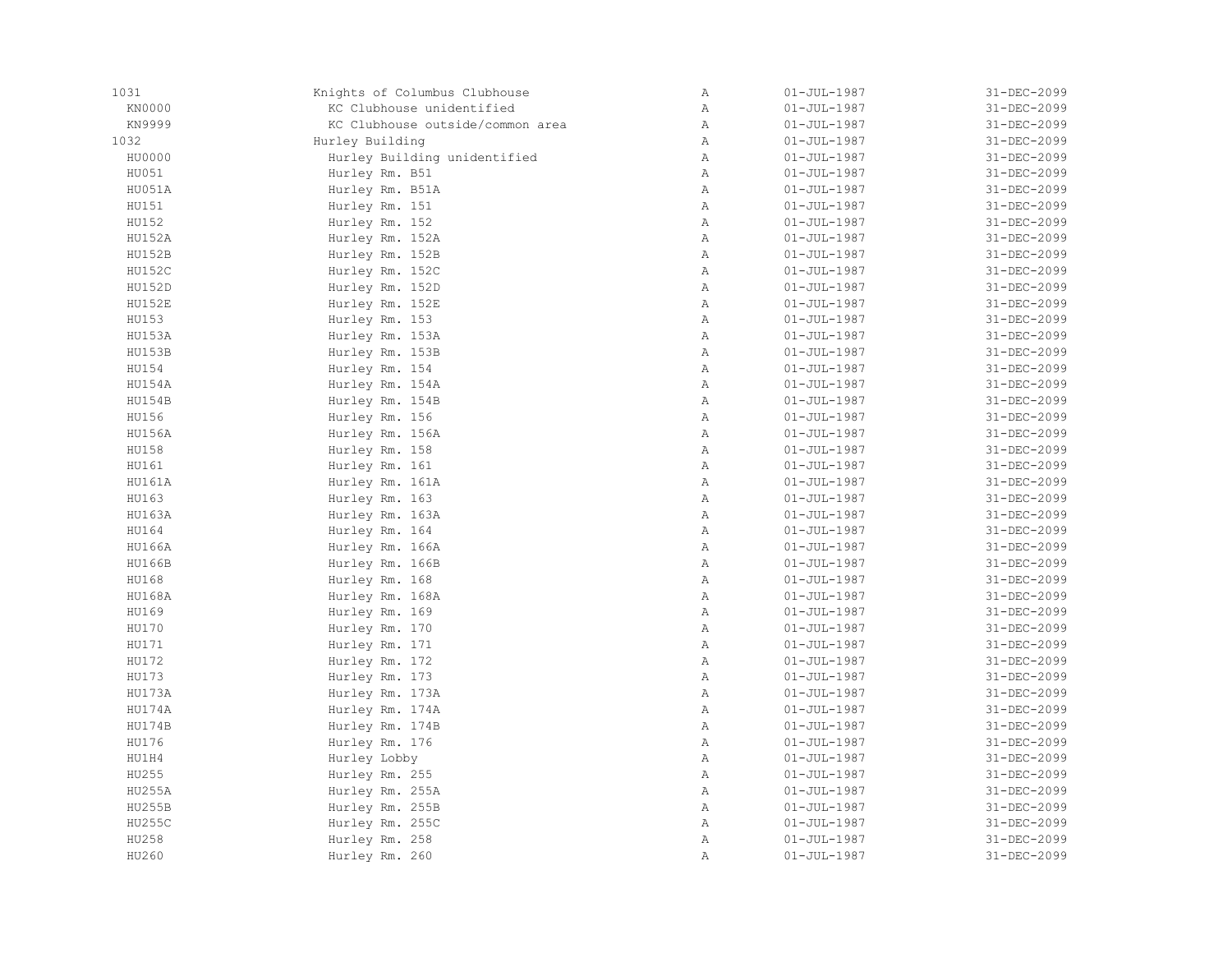| HU262         | Hurley Rm. 262                      | $\mathbb A$  | $01 - JUL - 1987$ | 31-DEC-2099 |
|---------------|-------------------------------------|--------------|-------------------|-------------|
| HU266         | Hurley Rm. 266                      | Α            | $01 - JUL - 1987$ | 31-DEC-2099 |
| HU268         | Hurley Rm. 268                      | Α            | $01 - JUL - 1987$ | 31-DEC-2099 |
| HU272         | Hurley Rm. 272                      | Α            | $01 - JUL - 1987$ | 31-DEC-2099 |
| HU274         | Hurley Rm. 274                      | $\mathbb{A}$ | $01 - JUL - 1987$ | 31-DEC-2099 |
| HU275         | Hurley Rm. 275                      | Α            | $01 - JUL - 1987$ | 31-DEC-2099 |
| HU276         | Hurley Rm. 276                      | $\mathbb{A}$ | $01 - JUL - 1987$ | 31-DEC-2099 |
| HU277         | Hurley Rm. 277                      | $\, {\bf A}$ | $01 - JUL - 1987$ | 31-DEC-2099 |
| HU278         | Hurley Rm. 278                      | $\, {\bf A}$ | $01 - JUL - 1987$ | 31-DEC-2099 |
| HU279         | Hurley Rm. 279                      | $\, {\bf A}$ | $01 - JUL - 1987$ | 31-DEC-2099 |
| HU281         | Hurley Rm. 281                      | Α            | $01 - JUL - 1987$ | 31-DEC-2099 |
| HU283         | Hurley Rm. 283                      | Α            | $01 - JUL - 1987$ | 31-DEC-2099 |
| HU285         | Hurley Rm. 285                      | Α            | $01 - JUL - 1987$ | 31-DEC-2099 |
| HU287         | Hurley Rm. 287                      | $\mathbb{A}$ | $01 - JUL - 1987$ | 31-DEC-2099 |
| HU289         | Hurley Rm. 289                      | $\mathbb{A}$ | $01 - JUL - 1987$ | 31-DEC-2099 |
| HU291         | Hurley Rm. 291                      | Α            | $01 - JUL - 1987$ | 31-DEC-2099 |
| HU295         | Hurley Rm. 295                      | $\mathbb A$  | $01 - JUL - 1987$ | 31-DEC-2099 |
| HU9999        | Hurley Building outside/common area | $\mathbb A$  | $01 - JUL - 1987$ | 31-DEC-2099 |
| 1033          | Cushing Hall of Engineering         | Α            | 21-FEB-2005       | 31-DEC-2099 |
| CU0000        | Cushing Hall unidentified           | Α            | $01 - JUL - 1987$ | 31-DEC-2099 |
| CU101         | Cushing Rm. 101                     | Α            | $21 - FEB - 2005$ | 31-DEC-2099 |
| CU102         | Cushing Rm. 102                     | Α            | 21-FEB-2005       | 31-DEC-2099 |
| CU103         | Cushing Rm. 103                     | $\mathbb{A}$ | 21-FEB-2005       | 31-DEC-2099 |
| CU103A        | Cushing Rm. 103A                    | Α            | 23-FEB-2005       | 31-DEC-2099 |
| CU103B        | Cushing Rm. 103B                    | Α            | 21-FEB-2005       | 31-DEC-2099 |
| CU103C        | Cushing Rm. 103C                    | $\, {\bf A}$ | 21-FEB-2005       | 31-DEC-2099 |
| CU105         | Cushing Rm. 105                     | Α            | 22-FEB-2005       | 31-DEC-2099 |
| CU105A        | Cushing Rm. 105A                    | $\mathbb{A}$ | 22-FEB-2005       | 31-DEC-2099 |
| CU105B        | Cushing Rm. 105B                    | $\, {\bf A}$ | 23-FEB-2005       | 31-DEC-2099 |
| CU106         | Cushing Rm. 106                     | Α            | 21-FEB-2005       | 31-DEC-2099 |
| CU106A        | Cushing Rm. 106A                    | Α            | 24-FEB-2005       | 31-DEC-2099 |
| CU106C        | Cushing Rm. 106C                    | $\mathbb{A}$ | 24-FEB-2005       | 31-DEC-2099 |
| CU106D        | Cushing Rm. 106D                    | $\mathbb{A}$ | 21-FEB-2005       | 31-DEC-2099 |
| <b>CU106E</b> | Cushing Rm. 106E                    | $\mathbb{A}$ | 22-FEB-2005       | 31-DEC-2099 |
| <b>CU106F</b> | Cushing Rm. 106F                    | Α            | 23-FEB-2005       | 31-DEC-2099 |
| CU107         | Cushing Rm. 107                     | Α            | 21-FEB-2005       | 31-DEC-2099 |
| CU107A        | Cushing Rm. 107A                    | $\, {\bf A}$ | 21-FEB-2005       | 31-DEC-2099 |
| CU107C        | Cushing Rm. 107C                    | Α            | 22-FEB-2005       | 31-DEC-2099 |
| CU108         | Cushing Rm. 108                     | $\mathbb A$  | 21-FEB-2005       | 31-DEC-2099 |
| CU109         | Cushing Rm. 109                     | Α            | 21-FEB-2005       | 31-DEC-2099 |
| CU110         | Cushing Rm. 110                     | Α            | 21-FEB-2005       | 31-DEC-2099 |
| CU112         | Cushing Rm. 112                     | Α            | 21-FEB-2005       | 31-DEC-2099 |
| CU112A        | Cushing Rm. 112A                    | Α            | 23-FEB-2005       | 31-DEC-2099 |
| CU112C        | Cushing Rm. 112C                    | $\, {\bf A}$ | 24-FEB-2005       | 31-DEC-2099 |
| <b>CU112D</b> | Cushing Rm. 112D                    | $\mathbb{A}$ | 25-FEB-2005       | 31-DEC-2099 |
| CU112E        | Cushing Rm. 112E                    | $\mathbb{A}$ | 21-FEB-2005       | 31-DEC-2099 |
| CU112F        | Cushing Rm. 112F                    | Α            | 22-FEB-2005       | 31-DEC-2099 |
| CU112I        | Cushing Rm. 112I                    | Α            | 23-FEB-2005       | 31-DEC-2099 |
|               |                                     |              |                   |             |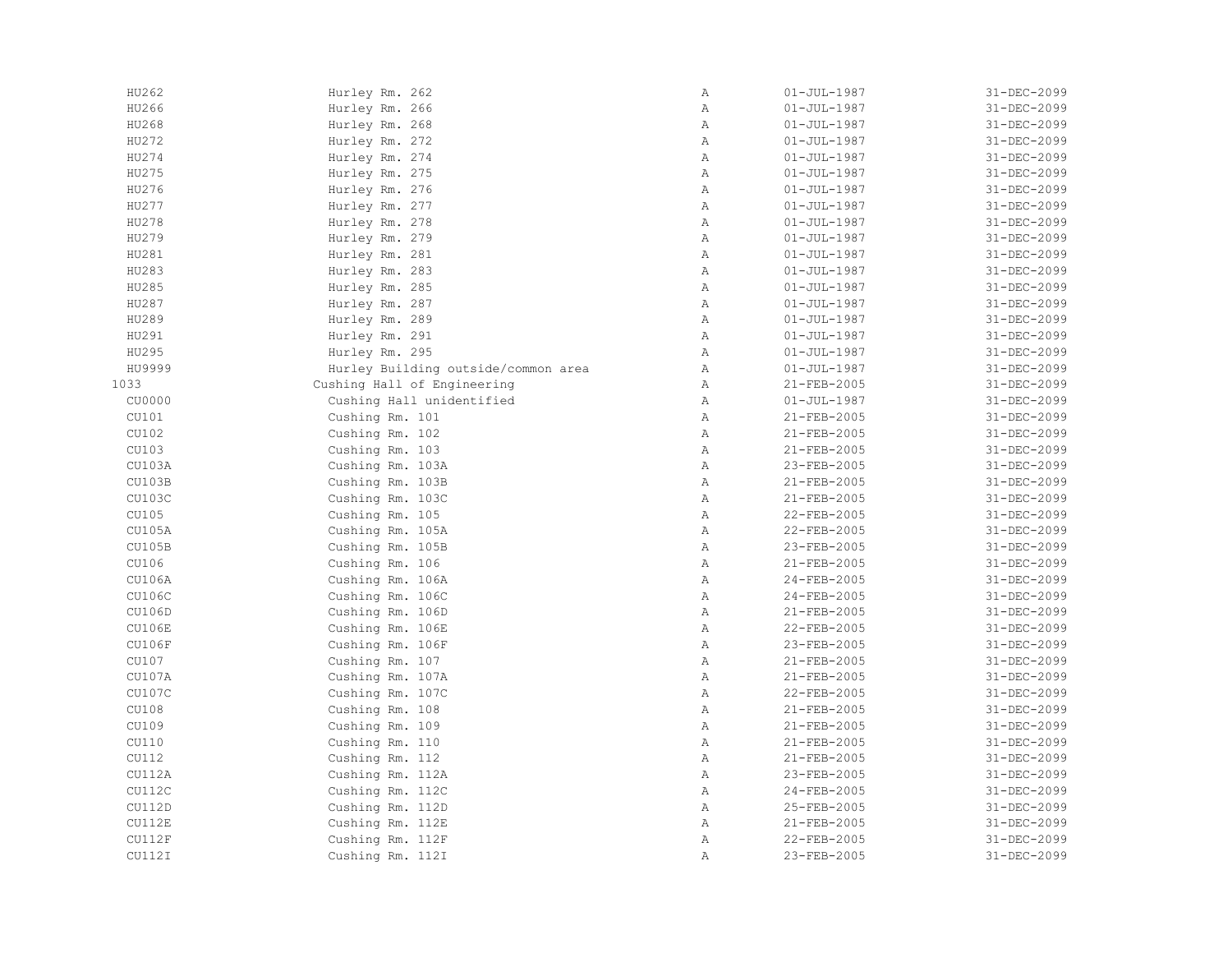| CU112J        | Cushing Rm. 112J | Α            | 24-FEB-2005       | 31-DEC-2099 |
|---------------|------------------|--------------|-------------------|-------------|
| CU112K        | Cushing Rm. 112K | Α            | 24-FEB-2005       | 31-DEC-2099 |
| CU112L        | Cushing Rm. 112L | Α            | 23-FEB-2005       | 31-DEC-2099 |
| CU114         | Cushing Rm. 114  | Α            | $01 - JUL - 1987$ | 31-DEC-2099 |
| CU114A        | Cushing Rm. 114A | $\mathbb{A}$ | 24-FEB-2005       | 31-DEC-2099 |
| CU114B        | Cushing Rm. 114B | Α            | 24-FEB-2005       | 31-DEC-2099 |
| CU115         | Cushing Rm. 115  | Α            | 21-FEB-2005       | 31-DEC-2099 |
| CU115A        | Cushing Rm. 115A | Α            | 23-FEB-2005       | 31-DEC-2099 |
| CU115B        | Cushing Rm. 115B | Α            | 24-FEB-2005       | 31-DEC-2099 |
| CU116         | Cushing Rm. 116  | Α            | 22-FEB-2005       | 31-DEC-2099 |
| CU116C        | Cushing Rm. 116C | Α            | 25-FEB-2005       | 31-DEC-2099 |
| CU116D        | Cushing Rm. 116D | Α            | 23-FEB-2005       | 31-DEC-2099 |
| CU117         | Cushing Rm. 117  | Α            | 21-FEB-2005       | 31-DEC-2099 |
| CU117A        | Cushing Rm. 117A | Α            | 21-FEB-2005       | 31-DEC-2099 |
| CU117D        | Cushing Rm. 117D | Α            | $21 - FEB - 2005$ | 31-DEC-2099 |
|               |                  |              | 22-FEB-2005       |             |
| CU117E        | Cushing Rm. 117E | Α            |                   | 31-DEC-2099 |
| CU118         | Cushing Rm. 118  | Α            | 21-FEB-2005       | 31-DEC-2099 |
| CU118A        | Cushing Rm. 118A | $\, {\bf A}$ | 21-FEB-2005       | 31-DEC-2099 |
| CU118B        | Cushing Rm. 118B | Α            | 22-FEB-2005       | 31-DEC-2099 |
| CU118C        | Cushing Rm. 118C | Α            | 22-FEB-2005       | 31-DEC-2099 |
| CU120         | Cushing Rm. 120  | Α            | 22-FEB-2005       | 31-DEC-2099 |
| CU120A        | Cushing Rm. 120A | Α            | 23-FEB-2005       | 31-DEC-2099 |
| CU120B        | Cushing Rm. 120B | Α            | 23-FEB-2005       | 31-DEC-2099 |
| CU120C        | Cushing Rm. 120C | Α            | 24-FEB-2005       | 31-DEC-2099 |
| CU120D        | Cushing Rm. 120D | Α            | 24-FEB-2005       | 31-DEC-2099 |
| CU120E        | Cushing Rm. 120E | $\, {\bf A}$ | 24-FEB-2005       | 31-DEC-2099 |
| CU120F        | Cushing Rm. 120F | Α            | 21-FEB-2005       | 31-DEC-2099 |
| CU121         | Cushing Rm. 121  | Α            | 21-FEB-2005       | 31-DEC-2099 |
| CU121A        | Cushing Rm. 121A | Α            | 22-FEB-2005       | 31-DEC-2099 |
| CU121B        | Cushing Rm. 121B | Α            | 22-FEB-2005       | 31-DEC-2099 |
| CU121C        | Cushing Rm. 121C | Α            | 23-FEB-2005       | 31-DEC-2099 |
| CU121D        | Cushing Rm. 121D | $\mathbb{A}$ | 24-FEB-2005       | 31-DEC-2099 |
| CU122         | Cushing Rm. 122  | Α            | 22-FEB-2005       | 31-DEC-2099 |
| <b>CU122A</b> | Cushing Rm. 122A | Α            | 25-FEB-2005       | 31-DEC-2099 |
| CU123A        | Cushing Rm. 123A | Α            | 23-FEB-2005       | 31-DEC-2099 |
| CU123B        | Cushing Rm. 123B | Α            | 22-FEB-2005       | 31-DEC-2099 |
| CU149         | Cushing Rm. 149  | Α            | 22-FEB-2005       | 31-DEC-2099 |
| CU149A        | Cushing Rm. 149A | Α            | 23-FEB-2005       | 31-DEC-2099 |
| <b>CU149B</b> | Cushing Rm. 149B | Α            | 24-FEB-2005       | 31-DEC-2099 |
| CU149C        | Cushing Rm. 149C | Α            | 25-FEB-2005       | 31-DEC-2099 |
| CU152         | Cushing Rm. 152  | Α            | 23-FEB-2005       | 31-DEC-2099 |
| CU152A        | Cushing Rm. 152A | Α            | 24-FEB-2005       | 31-DEC-2099 |
| CU152B        | Cushing Rm. 152B | Α            | 25-FEB-2005       | 31-DEC-2099 |
| CU152C        | Cushing Rm. 152C | Α            | 25-FEB-2005       | 31-DEC-2099 |
| <b>CU152D</b> |                  |              |                   | 31-DEC-2099 |
|               | Cushing Rm. 152D | Α            | 25-FEB-2005       |             |
| CU152E        | Cushing Rm. 152E | Α            | 26-FEB-2005       | 31-DEC-2099 |
| CU152F        | Cushing Rm. 152F | Α            | 27-FEB-2005       | 31-DEC-2099 |
| <b>CU152G</b> | Cushing Rm. 152G | Α            | 21-FEB-2005       | 31-DEC-2099 |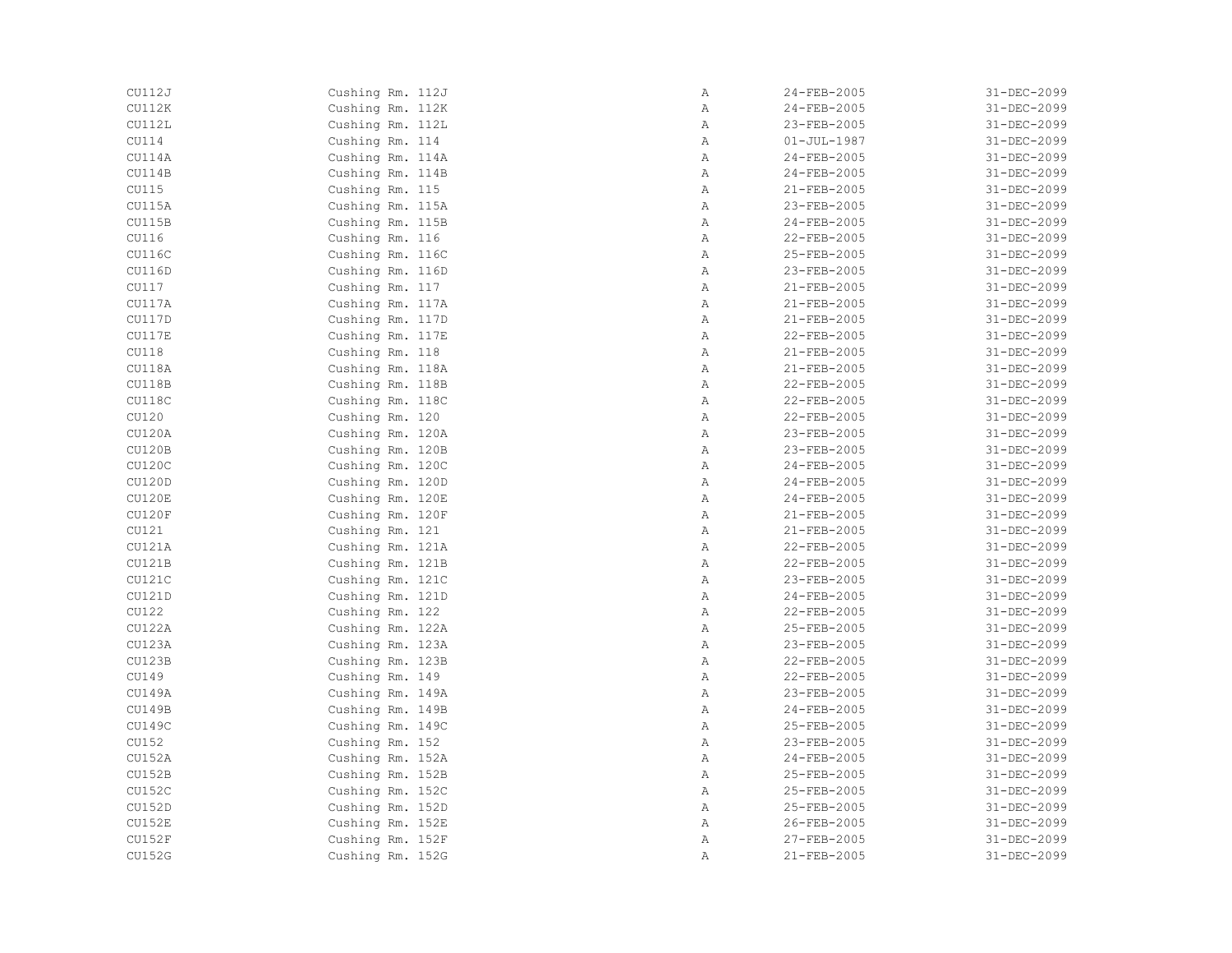| CU152H        | Cushing Rm. 152H | Α            | 21-FEB-2005       | 31-DEC-2099 |
|---------------|------------------|--------------|-------------------|-------------|
| CU152I        | Cushing Rm. 152I | Α            | 22-FEB-2005       | 31-DEC-2099 |
| CU200         | Cushing Rm. 200  | Α            | 21-FEB-2005       | 31-DEC-2099 |
| CU201         | Cushing Rm. 201  | Α            | 21-FEB-2005       | 31-DEC-2099 |
| CU202         | Cushing Rm. 202  | $\mathbb{A}$ | 21-FEB-2005       | 31-DEC-2099 |
| CU203         | Cushing Rm. 203  | $\, {\bf A}$ | 21-FEB-2005       | 31-DEC-2099 |
| <b>CU203A</b> | Cushing Rm. 203A | $\, {\bf A}$ | 21-FEB-2005       | 31-DEC-2099 |
| CU203B        | Cushing Rm. 203B | $\, {\bf A}$ | 22-FEB-2005       | 31-DEC-2099 |
| CU204         | Cushing Rm. 204  | Α            | 21-FEB-2005       | 31-DEC-2099 |
| CU204E        | Cushing Rm. 204E | Α            | 21-FEB-2005       | 31-DEC-2099 |
| CU205         | Cushing Rm. 205  | $\mathbb{A}$ | 21-FEB-2005       | 31-DEC-2099 |
| <b>CU205A</b> | Cushing Rm. 205A | $\mathbb{A}$ | 22-FEB-2005       | 31-DEC-2099 |
| <b>CU205B</b> | Cushing Rm. 205B | $\mathbb{A}$ | 21-FEB-2005       | 31-DEC-2099 |
| CU205C        | Cushing Rm. 205C | $\mathbb{A}$ | 21-FEB-2005       | 31-DEC-2099 |
| CU206         | Cushing Rm. 206  | Α            | 23-FEB-2005       | 31-DEC-2099 |
| CU207         | Cushing Rm. 207  | Α            | 21-FEB-2005       | 31-DEC-2099 |
| CU208         | Cushing Rm. 208  | Α            | 21-FEB-2005       | 31-DEC-2099 |
| CU209         | Cushing Rm. 209  | Α            | 21-FEB-2005       | 31-DEC-2099 |
| CU210A        | Cushing Rm. 210A | $\mathbb{A}$ | 21-FEB-2005       | 31-DEC-2099 |
| <b>CU210B</b> | Cushing Rm. 210B | $\mathbb{A}$ | 22-FEB-2005       | 31-DEC-2099 |
| CU211         | Cushing Rm. 211  | $\mathbb{A}$ | 22-FEB-2005       | 31-DEC-2099 |
| CU211D        | Cushing Rm. 211D | $\, {\bf A}$ | $14 - JUL - 2016$ | 31-DEC-2099 |
| CU212         | Cushing Rm. 212  | Α            | 23-FEB-2005       | 31-DEC-2099 |
| CU213         | Cushing Rm. 213  | Α            | 25-FEB-2005       | 31-DEC-2099 |
| CU214         | Cushing Rm. 214  | Α            | 21-FEB-2005       | 31-DEC-2099 |
| CU215         | Cushing Rm. 215  | Α            | 21-FEB-2005       | 31-DEC-2099 |
| CU216         | Cushing Rm. 216  | $\mathbb{A}$ | 21-FEB-2005       | 31-DEC-2099 |
| CU217         | Cushing Rm. 217  | $\mathbb{A}$ | 21-FEB-2005       | 31-DEC-2099 |
| CU218         | Cushing Rm. 218  | $\mathbb{A}$ | 22-FEB-2005       | 31-DEC-2099 |
| CU219         | Cushing Rm. 219  | $\, {\bf A}$ | 23-FEB-2005       | 31-DEC-2099 |
| CU220         | Cushing Rm. 220  | $\, {\bf A}$ | 21-FEB-2005       | 31-DEC-2099 |
| CU221         | Cushing Rm. 221  | $\, {\bf A}$ | 22-FEB-2005       | 31-DEC-2099 |
| CU222         | Cushing Rm. 222  | Α            | 23-FEB-2005       | 31-DEC-2099 |
| CU223         | Cushing Rm. 223  | Α            | 21-FEB-2005       | 31-DEC-2099 |
| CU224         | Cushing Rm. 224  | Α            | 22-FEB-2005       | 31-DEC-2099 |
| <b>CU224A</b> | Cushing Rm. 224A | Α            | 23-FEB-2005       | 31-DEC-2099 |
| CU224B        | Cushing Rm. 224B | $\mathbb{A}$ | 22-FEB-2005       | 31-DEC-2099 |
| CU224C        | Cushing Rm. 224C | $\mathbb{A}$ | 21-FEB-2005       | 31-DEC-2099 |
| <b>CU224D</b> | Cushing Rm. 224D | $\mathbb{A}$ | 23-FEB-2005       | 31-DEC-2099 |
| CU224E        | Cushing Rm. 224E | Α            | 24-FEB-2005       | 31-DEC-2099 |
| CU225         | Cushing Rm. 225  | Α            | 22-FEB-2005       | 31-DEC-2099 |
| <b>CU225A</b> | Cushing Rm. 225A | $\mathbb{A}$ | 22-FEB-2005       | 31-DEC-2099 |
| CU226         | Cushing Rm. 226  | Α            | 21-FEB-2005       | 31-DEC-2099 |
| <b>CU226A</b> | Cushing Rm. 226A | Α            | 16-JUN-2015       | 31-DEC-2099 |
| CU227         | Cushing Rm. 227  | Α            | 22-FEB-2005       | 31-DEC-2099 |
| CU227D        | Cushing Rm. 227D | $\mathbb{A}$ | $10 - JAN - 2013$ | 31-DEC-2099 |
| CU228         | Cushing Rm. 228  | Α            | 23-FEB-2005       | 31-DEC-2099 |
| <b>CU228A</b> | Cushing Rm. 228A | Α            | 21-FEB-2005       | 31-DEC-2099 |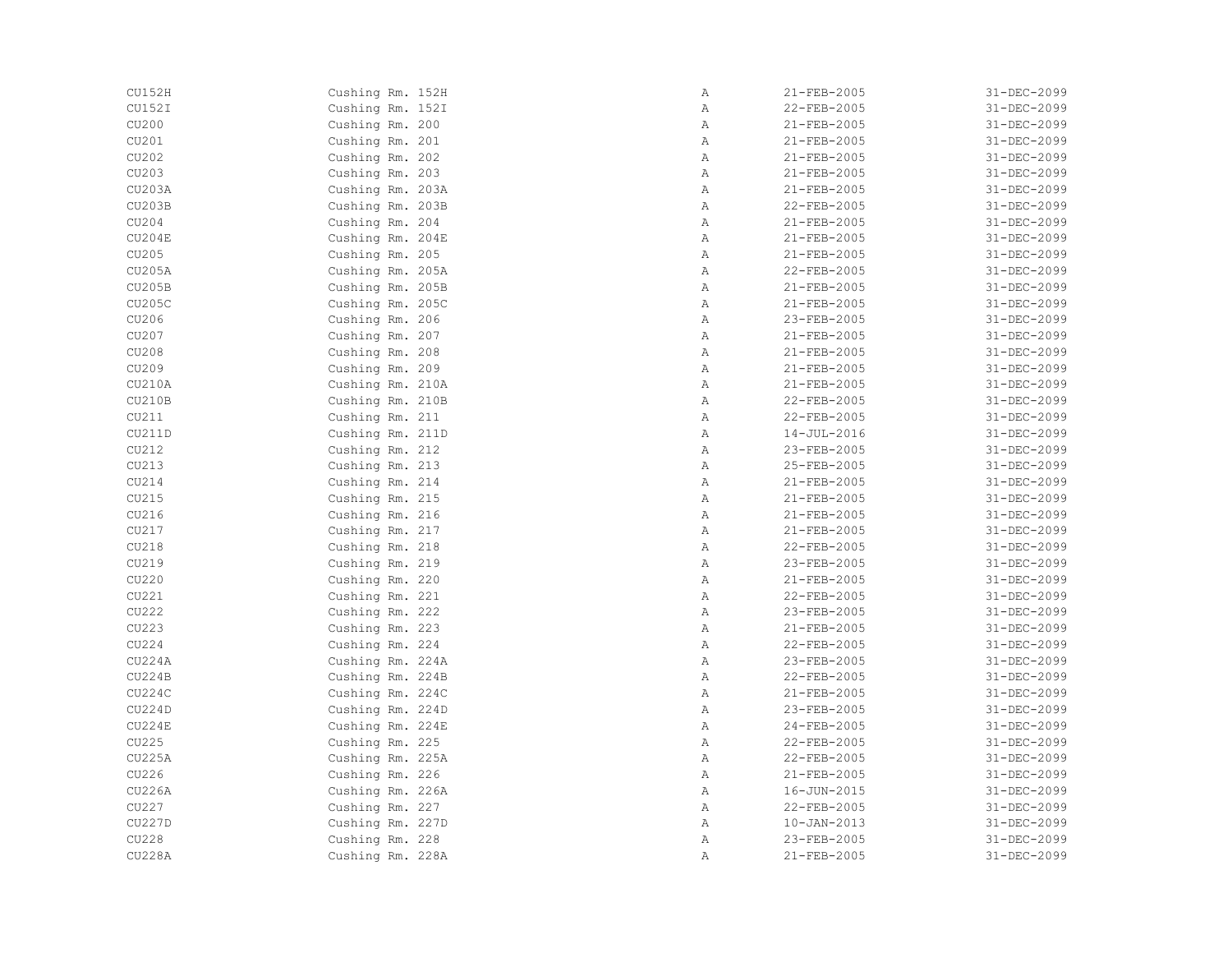| <b>CU228B</b> | Cushing Rm. 228B | Α            | 21-FEB-2005       | 31-DEC-2099 |
|---------------|------------------|--------------|-------------------|-------------|
| <b>CU228C</b> | Cushing Rm. 228C | Α            | 21-FEB-2005       | 31-DEC-2099 |
| <b>CU228D</b> | Cushing Rm. 228D | Α            | 21-FEB-2005       | 31-DEC-2099 |
| <b>CU228E</b> | Cushing Rm. 228E | Α            | 21-FEB-2005       | 31-DEC-2099 |
| CU229         | Cushing Rm. 229  | $\mathbb{A}$ | 23-FEB-2005       | 31-DEC-2099 |
| <b>CU230A</b> | Cushing Rm. 230A | $\, {\bf A}$ | 21-FEB-2005       | 31-DEC-2099 |
| CU245         | Cushing Rm. 245  | $\, {\bf A}$ | 24-FEB-2005       | 31-DEC-2099 |
| CU246         | Cushing Rm. 246  | $\, {\bf A}$ | 23-FEB-2005       | 31-DEC-2099 |
| CU246A        | Cushing Rm. 246A | Α            | 22-FEB-2005       | 31-DEC-2099 |
| CU247         | Cushing Rm. 247  | Α            | $01 - JUL - 1987$ | 31-DEC-2099 |
| CU248         | Cushing Rm. 248  | $\mathbb{A}$ | $01 - MAX - 2011$ | 31-DEC-2099 |
| CU249         | Cushing Rm. 249  | $\mathbb{A}$ | 24-FEB-2005       | 31-DEC-2099 |
| <b>CU249A</b> | Cushing Rm. 249A | $\mathbb{A}$ | 21-FEB-2005       | 31-DEC-2099 |
| CU249B        | Cushing Rm. 249B | A            | 22-FEB-2005       | 31-DEC-2099 |
| CU250         | Cushing Rm. 250  | Α            | 24-FEB-2005       | 31-DEC-2099 |
| <b>CU250A</b> | Cushing Rm. 250A | Α            | $01 - MAX - 2011$ | 31-DEC-2099 |
| CU250B        | Cushing Rm. 250B | Α            | 22-FEB-2005       | 31-DEC-2099 |
| CU250C        | Cushing Rm. 250C | Α            | 21-FEB-2005       | 31-DEC-2099 |
| CU253         | Cushing Rm. 253  | $\mathbb{A}$ | 21-FEB-2005       | 31-DEC-2099 |
| CU253A        | Cushing Rm. 253A | $\mathbb{A}$ | 21-FEB-2005       | 31-DEC-2099 |
| <b>CU253B</b> | Cushing Rm. 253B | $\mathbb{A}$ | 21-FEB-2005       | 31-DEC-2099 |
| CU254         | Cushing Rm. 254  | $\, {\bf A}$ | 22-FEB-2005       | 31-DEC-2099 |
| CU275         | Cushing Rm. 275  | Α            | $01 - JUL - 1987$ | 31-DEC-2099 |
| CU300         | Cushing Rm. 300  | Α            | 23-FEB-2005       | 31-DEC-2099 |
| CU301         | Cushing Rm. 301  | Α            | 24-FEB-2005       | 31-DEC-2099 |
| CU302         | Cushing Rm. 302  | Α            | 23-FEB-2005       | 31-DEC-2099 |
| CU303         | Cushing Rm. 303  | $\mathbb{A}$ | 24-FEB-2005       | 31-DEC-2099 |
| CU303A        | Cushing Rm. 303A | $\mathbb{A}$ | 21-FEB-2005       | 31-DEC-2099 |
| CU303B        | Cushing Rm. 303B | $\mathbb{A}$ | 22-FEB-2005       | 31-DEC-2099 |
| CU305         | Cushing Rm. 305  | $\, {\bf A}$ | 25-FEB-2005       | 31-DEC-2099 |
| CU306         | Cushing Rm. 306  | $\, {\bf A}$ | 24-FEB-2005       | 31-DEC-2099 |
| CU307         | Cushing Rm. 307  | $\, {\bf A}$ | 25-FEB-2005       | 31-DEC-2099 |
| CU308         | Cushing Rm. 308  | $\, {\bf A}$ | 25-FEB-2005       | 31-DEC-2099 |
| CU309         | Cushing Rm. 309  | Α            | 21-FEB-2005       | 31-DEC-2099 |
| CU310         | Cushing Rm. 310  | Α            | 22-FEB-2005       | 31-DEC-2099 |
| CU311         | Cushing Rm. 311  | Α            | 23-FEB-2005       | 31-DEC-2099 |
| CU311A        | Cushing Rm. 311A | $\mathbb{A}$ | 21-FEB-2005       | 31-DEC-2099 |
| CU311B        | Cushing Rm. 311B | $\, {\bf A}$ | 21-FEB-2005       | 31-DEC-2099 |
|               |                  | $\mathbb{A}$ | 22-FEB-2005       |             |
| CU311C        | Cushing Rm. 311C |              |                   | 31-DEC-2099 |
| CU311E        | Cushing Rm. 311E | Α            | $01 - JUL - 1987$ | 31-DEC-2099 |
| CU311J        | Cushing Rm. 311J | Α            | $04 - DEC - 2020$ | 31-DEC-2099 |
| CU312         | Cushing Rm. 312  | $\mathbb{A}$ | 24-FEB-2005       | 31-DEC-2099 |
| CU313         | Cushing Rm. 313  | Α            | 21-FEB-2005       | 31-DEC-2099 |
| CU314         | Cushing Rm. 314  | Α            | 22-FEB-2005       | 31-DEC-2099 |
| CU315         | Cushing Rm. 315  | Α            | 21-FEB-2005       | 31-DEC-2099 |
| CU316         | Cushing Rm. 316  | $\mathbb{A}$ | 22-FEB-2005       | 31-DEC-2099 |
| CU317         | Cushing Rm. 317  | Α            | 23-FEB-2005       | 31-DEC-2099 |
| CU318         | Cushing Rm. 318  | Α            | 23-FEB-2005       | 31-DEC-2099 |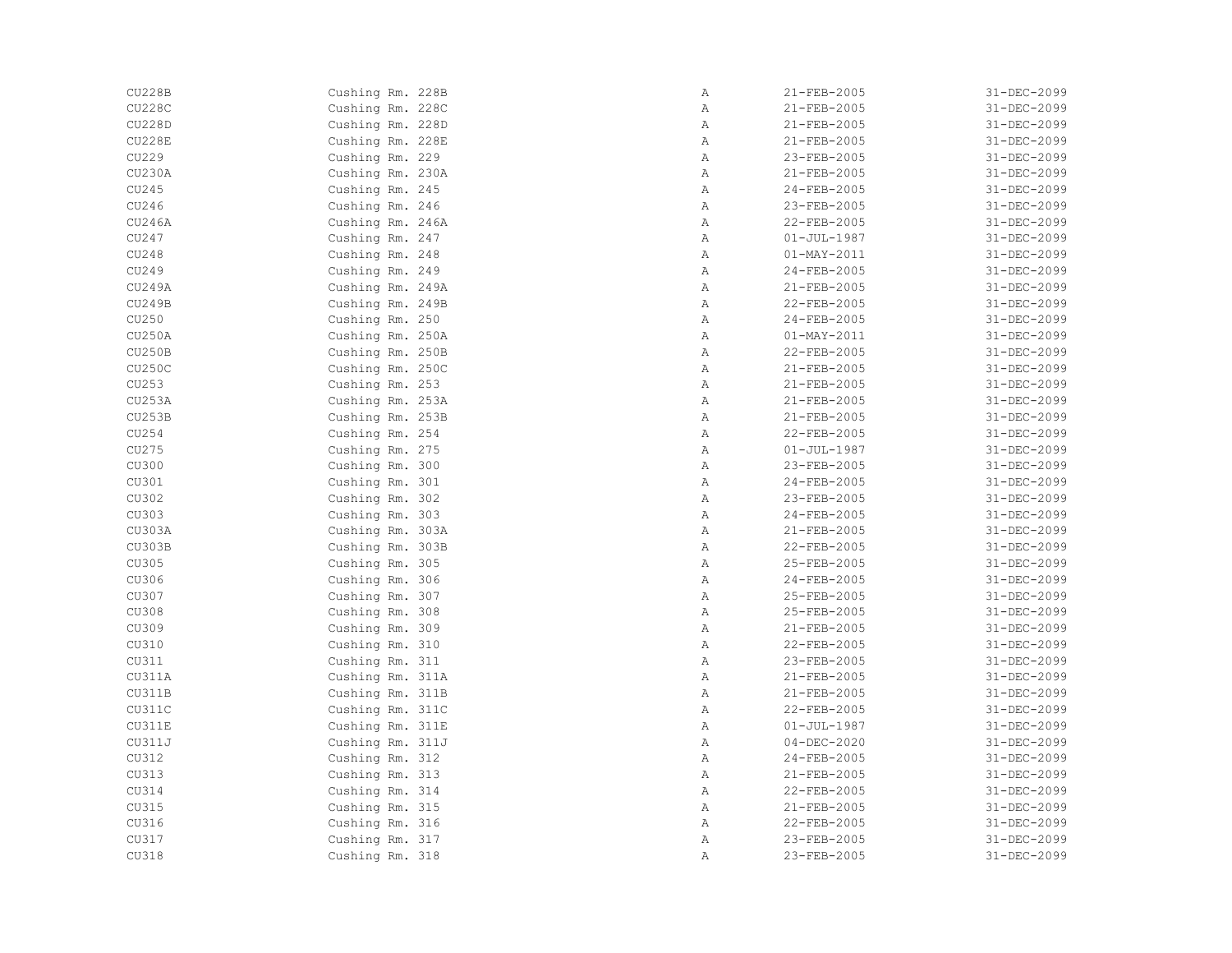| CU319         | Cushing Rm. 319                  | Α            | $02 - JUN - 2021$        | 31-DEC-2099 |
|---------------|----------------------------------|--------------|--------------------------|-------------|
| CU320         | Cushing Rm. 320                  | Α            | 24-FEB-2005              | 31-DEC-2099 |
| CU320A        | Cushing Rm. 320A                 | Α            | 23-FEB-2005              | 31-DEC-2099 |
| <b>CU320C</b> | Cushing Rm. 320C                 | Α            | 24-FEB-2005              | 31-DEC-2099 |
| CU321         | Cushing Rm. 321                  | $\mathbb{A}$ | 22-FEB-2005              | 31-DEC-2099 |
| <b>CU323A</b> | Cushing Rm. 323A                 | Α            | 25-FEB-2005              | 31-DEC-2099 |
| <b>CU323B</b> | Cushing Rm. 323B                 | $\mathbb{A}$ | 26-FEB-2005              | 31-DEC-2099 |
| CU324         | Cushing Rm. 324                  | $\, {\bf A}$ | 21-FEB-2005              | 31-DEC-2099 |
| CU325         | Cushing Rm. 325                  | Α            | 22-FEB-2005              | 31-DEC-2099 |
| CU325A        | Cushing Rm. 325A                 | $\, {\bf A}$ | 25-FEB-2005              | 31-DEC-2099 |
| CU326         | Cushing Rm. 326                  | Α            | 23-FEB-2005              | 31-DEC-2099 |
| <b>CU326A</b> | Cushing Rm. 326A                 | Α            | 26-FEB-2005              | 31-DEC-2099 |
| <b>CU326B</b> | Cushing Rm. 326B                 | Α            | 26-FEB-2005              | 31-DEC-2099 |
| CU326C        | Cushing Rm. 326C                 | $\mathbb{A}$ | 27-FEB-2005              | 31-DEC-2099 |
| CU326D        | Cushing Rm. 326D                 | $\mathbb{A}$ | 27-FEB-2005              | 31-DEC-2099 |
| <b>CU326E</b> | Cushing Rm. 326E                 | $\mathbb{A}$ | 28-FEB-2005              | 31-DEC-2099 |
| CU385         | Cushing Rm. 385                  | $\, {\bf A}$ | 01-JUL-1987              | 31-DEC-2099 |
| CU9999        | Cushing Hall outside/common area | A            | $01 - JUL - 1987$        | 31-DEC-2099 |
| CUA63A        | Cushing Rm. A63A                 | $\mathbb{A}$ | 23-MAR-2012              | 31-DEC-2099 |
| CUA69         | Cushing Rm. A69                  | Α            | $01 - JUL - 1987$        | 31-DEC-2099 |
| CUB08         | Cushing Rm. B08                  | Α            | $01 - MAX - 2011$        | 31-DEC-2099 |
| CUB16         | Cushing Rm. B16                  | Α            | $01 - MAX - 2011$        | 31-DEC-2099 |
| CUB25         | Cushing Rm. B25                  | $\mathbb{A}$ | $01 - \text{MAX} - 2011$ | 31-DEC-2099 |
| 1034          | Power Plant                      | $\mathbb{A}$ | $01 - JUL - 1987$        | 31-DEC-2099 |
| <b>PP0000</b> | Power Plant unidentified         | $\mathbb{A}$ | 01-JUL-1987              | 31-DEC-2099 |
| <b>PP001</b>  | Power Plant Rm. B01              | $\mathbb{A}$ | $01 - JUL - 1987$        | 31-DEC-2099 |
| <b>PP003</b>  | Power Plant Rm. B03              | $\, {\bf A}$ | $01 - JUL - 1987$        | 31-DEC-2099 |
| PP101         | Power Plant Rm. 101              | $\mathbb{A}$ | $01 - JUL - 1987$        | 31-DEC-2099 |
| PP102         | Power Plant Rm. 102              | Α            | $01 - JUL - 1987$        | 31-DEC-2099 |
| <b>PP102A</b> | Power Plant Rm. 102A             | Α            | $01 - JUL - 1987$        | 31-DEC-2099 |
| PP103         | Power Plant Rm. 103              | Α            | $01 - JUL - 1987$        | 31-DEC-2099 |
| <b>PP104</b>  | Power Plant Rm. 104              | $\mathbb{A}$ | $01 - JUL - 1987$        | 31-DEC-2099 |
| PP105         | Power Plant Rm. 105              | $\mathbb{A}$ | $01 - JUL - 1987$        | 31-DEC-2099 |
| <b>PP106</b>  | Power Plant Rm. 106              | $\mathbb{A}$ | $01 - JUL - 1987$        | 31-DEC-2099 |
| PP107         | Power Plant Rm. 107              | Α            | $01 - JUL - 1987$        | 31-DEC-2099 |
| PP109         | Power Plant Rm. 109              | Α            | $01 - JUL - 1987$        | 31-DEC-2099 |
| PP110         | Power Plant Rm. 110              | $\mathbb{A}$ | $01 - JUL - 1987$        | 31-DEC-2099 |
| PP200         | Power Plant Rm. 200              | $\, {\bf A}$ | $01 - JUL - 1987$        | 31-DEC-2099 |
| PP201         | Power Plant Rm. 201              | $\mathbb{A}$ | $01 - JUL - 1987$        | 31-DEC-2099 |
| PP203         | Power Plant Rm. 203              | Α            | $01 - JUL - 1987$        | 31-DEC-2099 |
| PP204         | Power Plant Rm. 204              | Α            | $01 - JUL - 1987$        | 31-DEC-2099 |
| <b>PP205</b>  | Power Plant Rm. 205              | $\mathbb{A}$ | 01-JUL-1987              | 31-DEC-2099 |
| PP206         | Power Plant Rm. 206              | Α            | $01 - JUL - 1987$        | 31-DEC-2099 |
| PP207         | Power Plant Rm. 207              | $\, {\bf A}$ | $01 - JUL - 1987$        | 31-DEC-2099 |
| PP208         | Power Plant Rm. 208              | $\mathbb{A}$ | $01 - JUL - 1987$        | 31-DEC-2099 |
| PP209         | Power Plant Rm. 209              | $\mathbb{A}$ | $01 - JUL - 1987$        | 31-DEC-2099 |
| PP300         | Power Plant Rm. 300              | Α            | $01 - JUL - 1987$        | 31-DEC-2099 |
| PP301         | Power Plant Rm. 301              | Α            | $01 - JUL - 1987$        | 31-DEC-2099 |
|               |                                  |              |                          |             |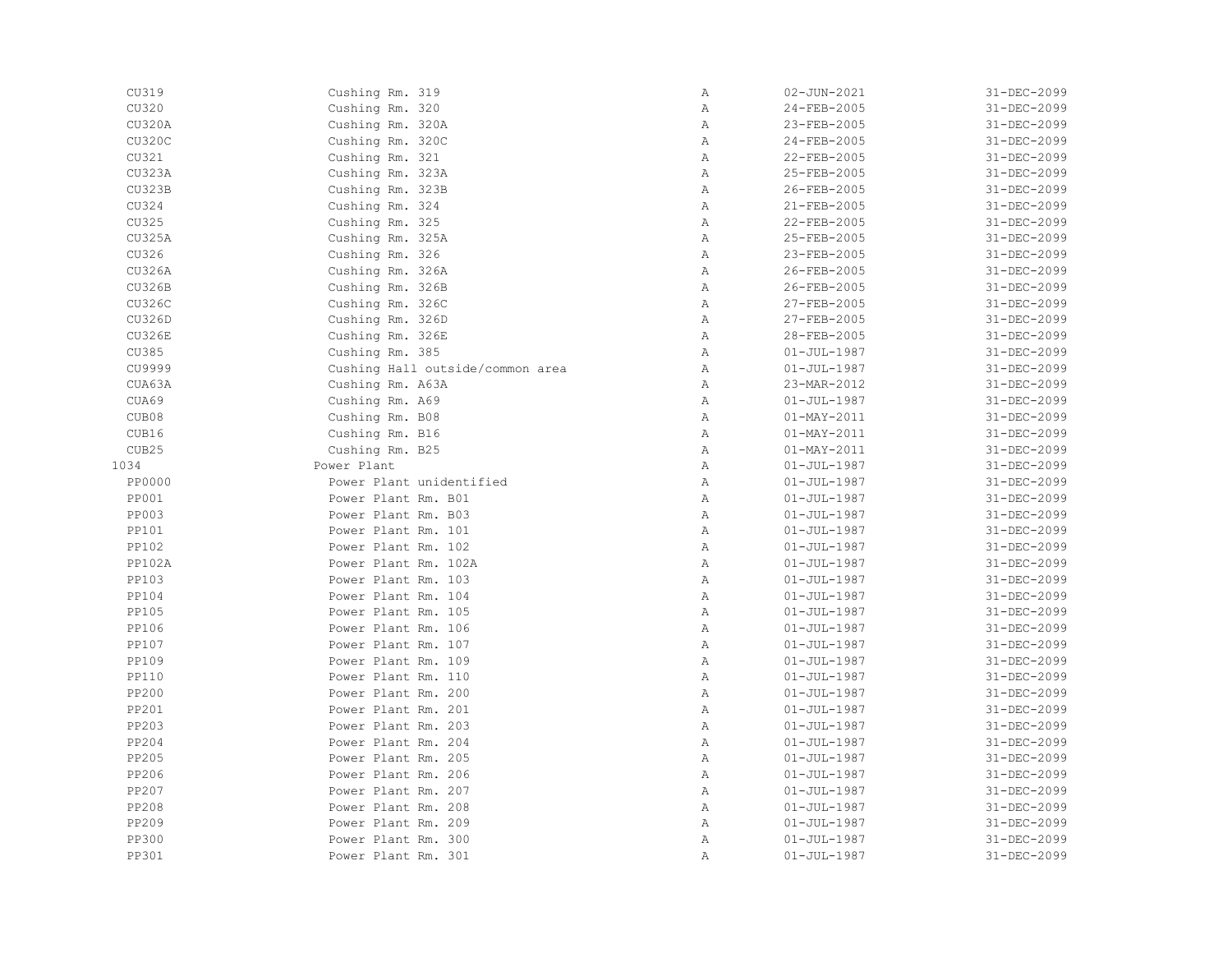| <b>PP400</b>  | Power Plant Rm. 400             | $\, {\bf A}$ | $01 - JUL - 1987$ | 31-DEC-2099 |
|---------------|---------------------------------|--------------|-------------------|-------------|
| PP500         | Power Plant Rm. 500             | $\, {\bf A}$ | $01 - JUL - 1987$ | 31-DEC-2099 |
| <b>PP600</b>  | Power Plant Rm. 600             | Α            | $01 - JUL - 1987$ | 31-DEC-2099 |
| PP9999        | Power Plant outside/common area | Α            | $01 - JUL - 1987$ | 31-DEC-2099 |
| 1035          | St. Liam Hall                   | Α            | 18-JAN-2007       | 31-DEC-2099 |
| SL0000        | St. Liam Hall unidentified      | Α            | $01 - JUL - 1987$ | 31-DEC-2099 |
| SL001         | St. Liam's Rm. B001             | Α            | 18-JAN-2007       | 31-DEC-2099 |
| SLO04         | St. Liam's Rm. B004             | Α            | 18-JAN-2007       | 31-DEC-2099 |
| SL007         | St. Liam's Rm. B007             | Α            | 18-JAN-2007       | 31-DEC-2099 |
| SL009         | St. Liam's Rm. B009             | Α            | $18 - JAN - 2007$ | 31-DEC-2099 |
| SL010         | St. Liam's Rm. B010             | Α            | $18 - JAN - 2007$ | 31-DEC-2099 |
| SL010A        | St. Liam's Rm. B010A            | Α            | 18-JAN-2007       | 31-DEC-2099 |
| SL010B        | St. Liam's Rm. B010B            | Α            | 18-JAN-2007       | 31-DEC-2099 |
| SL011         | St. Liam's Rm. B011             | Α            | 18-JAN-2007       | 31-DEC-2099 |
| SL101         | St. Liam's Rm. 101              | Α            | 18-JAN-2007       | 31-DEC-2099 |
| SL101A        | St. Liam's Rm. 101A             | Α            | 18-JAN-2007       | 31-DEC-2099 |
| SL102         | St. Liam's Rm. 102              | Α            | $18 - JAN - 2007$ | 31-DEC-2099 |
| SL103A        | St. Liam's Rm. 103A             | Α            | 18-JAN-2007       | 31-DEC-2099 |
| SL103B        | St. Liam's Rm. 103B             | $\,$ A       | 18-JAN-2007       | 31-DEC-2099 |
| <b>SL104</b>  | St. Liam's Rm. 104              | Α            | 18-JAN-2007       | 31-DEC-2099 |
| SL105         | St. Liam's Rm. 105              | Α            | 18-JAN-2007       | 31-DEC-2099 |
| SL106         | St. Liam's Rm. 106              | Α            | 18-JAN-2007       | 31-DEC-2099 |
| SL107         | St. Liam's Rm. 107              | Α            | $18 - JAN - 2007$ | 31-DEC-2099 |
| <b>SL108</b>  | St. Liam's Rm. 108              | Α            | $18 - JAN - 2007$ | 31-DEC-2099 |
| SL110         | St. Liam's Rm. 110              | Α            | 18-JAN-2007       | 31-DEC-2099 |
| SL115         | St. Liam's Rm. 115              | Α            | 18-JAN-2007       | 31-DEC-2099 |
| SL117         | St. Liam's Rm. 117              | Α            | 18-JAN-2007       | 31-DEC-2099 |
| <b>SL118</b>  | St. Liam's Rm. 118              | Α            | 18-JAN-2007       | 31-DEC-2099 |
| <b>SL119</b>  | St. Liam's Rm. 119              | Α            | 18-JAN-2007       | 31-DEC-2099 |
| <b>SL120</b>  | St. Liam's Rm. 120              | Α            | $18 - JAN - 2007$ | 31-DEC-2099 |
| SL125         | St. Liam's Rm. 125              | Α            | $18 - JAN - 2007$ | 31-DEC-2099 |
| SL125A        | St. Liam's Rm. 125A             | Α            | $18 - JAN - 2007$ | 31-DEC-2099 |
| <b>SL126</b>  | St. Liam's Rm. 126              | Α            | 18-JAN-2007       | 31-DEC-2099 |
| SL127         | St. Liam's Rm. 127              | Α            | 18-JAN-2007       | 31-DEC-2099 |
| SL127A        | St. Liam's Rm. 127A             | Α            | 18-JAN-2007       | 31-DEC-2099 |
| <b>SL127B</b> | St. Liam's Rm. 127B             | Α            | 18-JAN-2007       | 31-DEC-2099 |
| <b>SL128</b>  | St. Liam's Rm. 128              | Α            | 18-JAN-2007       | 31-DEC-2099 |
| SL129         | St. Liam's Rm. 129              | Α            | $18 - JAN - 2007$ | 31-DEC-2099 |
| <b>SL130</b>  | St. Liam's Rm. 130              | $\,$ A       | $18 - JAN - 2007$ | 31-DEC-2099 |
| <b>SL131</b>  | St. Liam's Rm. 131              | Α            | 18-JAN-2007       | 31-DEC-2099 |
| <b>SL132</b>  | St. Liam's Rm. 132              | Α            | 18-JAN-2007       | 31-DEC-2099 |
| <b>SL133</b>  | St. Liam's Rm. 133              | Α            | 18-JAN-2007       | 31-DEC-2099 |
| <b>SL134</b>  | St. Liam's Rm. 134              | Α            | 18-JAN-2007       | 31-DEC-2099 |
| SL135         | St. Liam's Rm. 135              | Α            | $18 - JAN - 2007$ | 31-DEC-2099 |
| SL136         | St. Liam's Rm. 136              | Α            | 18-JAN-2007       | 31-DEC-2099 |
| <b>SL137</b>  | St. Liam's Rm. 137              | Α            | 18-JAN-2007       | 31-DEC-2099 |
| <b>SL139</b>  | St. Liam's Rm. 139              | Α            | 18-JAN-2007       | 31-DEC-2099 |
| SL140A        | St. Liam's Rm. 140A             | Α            | 18-JAN-2007       | 31-DEC-2099 |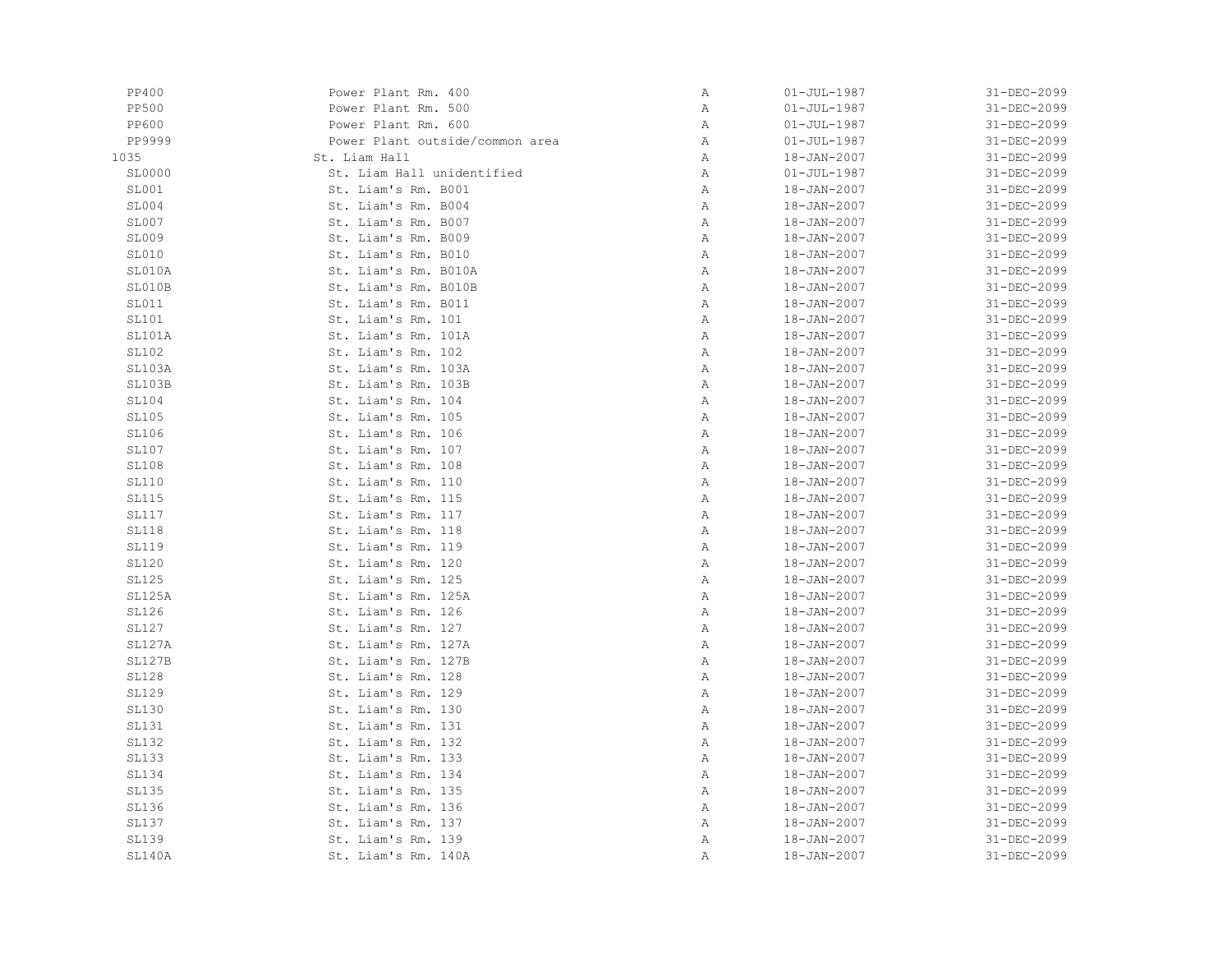| SL140B        | St. Liam's Rm. 140B | Α | 18-JAN-2007       | 31-DEC-2099 |
|---------------|---------------------|---|-------------------|-------------|
| SL141         | St. Liam's Rm. 141  | Α | 18-JAN-2007       | 31-DEC-2099 |
| <b>SL142</b>  | St. Liam's Rm. 142  | Α | $08 - JAN - 2013$ | 31-DEC-2099 |
| SL201         | St. Liam's Rm. 201  | Α | 18-JAN-2007       | 31-DEC-2099 |
| SL201A        | St. Liam's Rm. 201A | Α | 18-JAN-2007       | 31-DEC-2099 |
| SL202         | St. Liam's Rm. 202  | Α | 18-JAN-2007       | 31-DEC-2099 |
| <b>SL203</b>  | St. Liam's Rm. 203  | Α | 18-JAN-2007       | 31-DEC-2099 |
| SL204         | St. Liam's Rm. 204  | Α | 18-JAN-2007       | 31-DEC-2099 |
| SL204A        | St. Liam's Rm. 204A | Α | 18-JAN-2007       | 31-DEC-2099 |
| SL206         | St. Liam's Rm. 206  | Α | 18-JAN-2007       | 31-DEC-2099 |
| SL207         | St. Liam's Rm. 207  | Α | 18-JAN-2007       | 31-DEC-2099 |
| <b>SL208</b>  | St. Liam's Rm. 208  | Α | 18-JAN-2007       | 31-DEC-2099 |
| SL209         | St. Liam's Rm. 209  | Α | 18-JAN-2007       | 31-DEC-2099 |
| SL210         | St. Liam's Rm. 210  | Α | 18-JAN-2007       | 31-DEC-2099 |
| SL211         | St. Liam's Rm. 211  | Α | 18-JAN-2007       | 31-DEC-2099 |
| SL212         | St. Liam's Rm. 212  | Α | 18-JAN-2007       | 31-DEC-2099 |
| SL214         | St. Liam's Rm. 214  | Α | $18 - JAN - 2007$ | 31-DEC-2099 |
| SL215         | St. Liam's Rm. 215  | Α | 18-JAN-2007       | 31-DEC-2099 |
| SL217         | St. Liam's Rm. 217  | Α | 18-JAN-2007       | 31-DEC-2099 |
| SL218         | St. Liam's Rm. 218  | Α | 18-JAN-2007       | 31-DEC-2099 |
| SL219         | St. Liam's Rm. 219  | Α | 18-JAN-2007       | 31-DEC-2099 |
| <b>SL220</b>  | St. Liam's Rm. 220  | Α | 18-JAN-2007       | 31-DEC-2099 |
| SL224         | St. Liam's Rm. 224  | Α | 18-JAN-2007       | 31-DEC-2099 |
| SL225         | St. Liam's Rm. 225  | Α | $18 - JAN - 2007$ | 31-DEC-2099 |
| SL229         | St. Liam's Rm. 229  | Α | $18 - JAN - 2007$ | 31-DEC-2099 |
| <b>SL229A</b> | St. Liam's Rm. 229A | Α | 18-JAN-2007       | 31-DEC-2099 |
| <b>SL229B</b> | St. Liam's Rm. 229B | Α | 18-JAN-2007       | 31-DEC-2099 |
| <b>SL230</b>  | St. Liam's Rm. 230  | Α | 18-JAN-2007       | 31-DEC-2099 |
| <b>SL230B</b> | St. Liam's Rm. 230B | Α | 18-JAN-2007       | 31-DEC-2099 |
| SL231         | St. Liam's Rm. 231  | Α | 18-JAN-2007       | 31-DEC-2099 |
| SL233         | St. Liam's Rm. 233  | Α | 18-JAN-2007       | 31-DEC-2099 |
| SL234         | St. Liam's Rm. 234  | Α | $18 - JAN - 2007$ | 31-DEC-2099 |
| SL235         | St. Liam's Rm. 235  | Α | 18-JAN-2007       | 31-DEC-2099 |
| SL237         | St. Liam's Rm. 237  | Α | 18-JAN-2007       | 31-DEC-2099 |
| <b>SL238</b>  | St. Liam's Rm. 238  | Α | 18-JAN-2007       | 31-DEC-2099 |
| <b>SL240</b>  | St. Liam's Rm. 240  | Α | 18-JAN-2007       | 31-DEC-2099 |
| SL241         | St. Liam's Rm. 241  | Α | 18-JAN-2007       | 31-DEC-2099 |
| <b>SL301</b>  | St. Liam's Rm. 301  | Α | 18-JAN-2007       | 31-DEC-2099 |
| <b>SL302</b>  | St. Liam's Rm. 302  | Α | 18-JAN-2007       | 31-DEC-2099 |
| <b>SL302A</b> | St. Liam's Rm. 302A | Α | 18-JAN-2007       | 31-DEC-2099 |
| <b>SL303</b>  | St. Liam's Rm. 303  | Α | 18-JAN-2007       | 31-DEC-2099 |
| SL303A        | St. Liam's Rm. 303A | Α | 18-JAN-2007       | 31-DEC-2099 |
| SL304         | St. Liam's Rm. 304  | Α | 18-JAN-2007       | 31-DEC-2099 |
| SL305         | St. Liam's Rm. 305  | Α | 18-JAN-2007       | 31-DEC-2099 |
| SL306         | St. Liam's Rm. 306  | Α | 18-JAN-2007       | 31-DEC-2099 |
| SL307         | St. Liam's Rm. 307  | Α | 18-JAN-2007       | 31-DEC-2099 |
| SL311         | St. Liam's Rm. 311  | Α | 18-JAN-2007       | 31-DEC-2099 |
| <b>SL312</b>  | St. Liam's Rm. 312  | Α | 18-JAN-2007       | 31-DEC-2099 |
|               |                     |   |                   |             |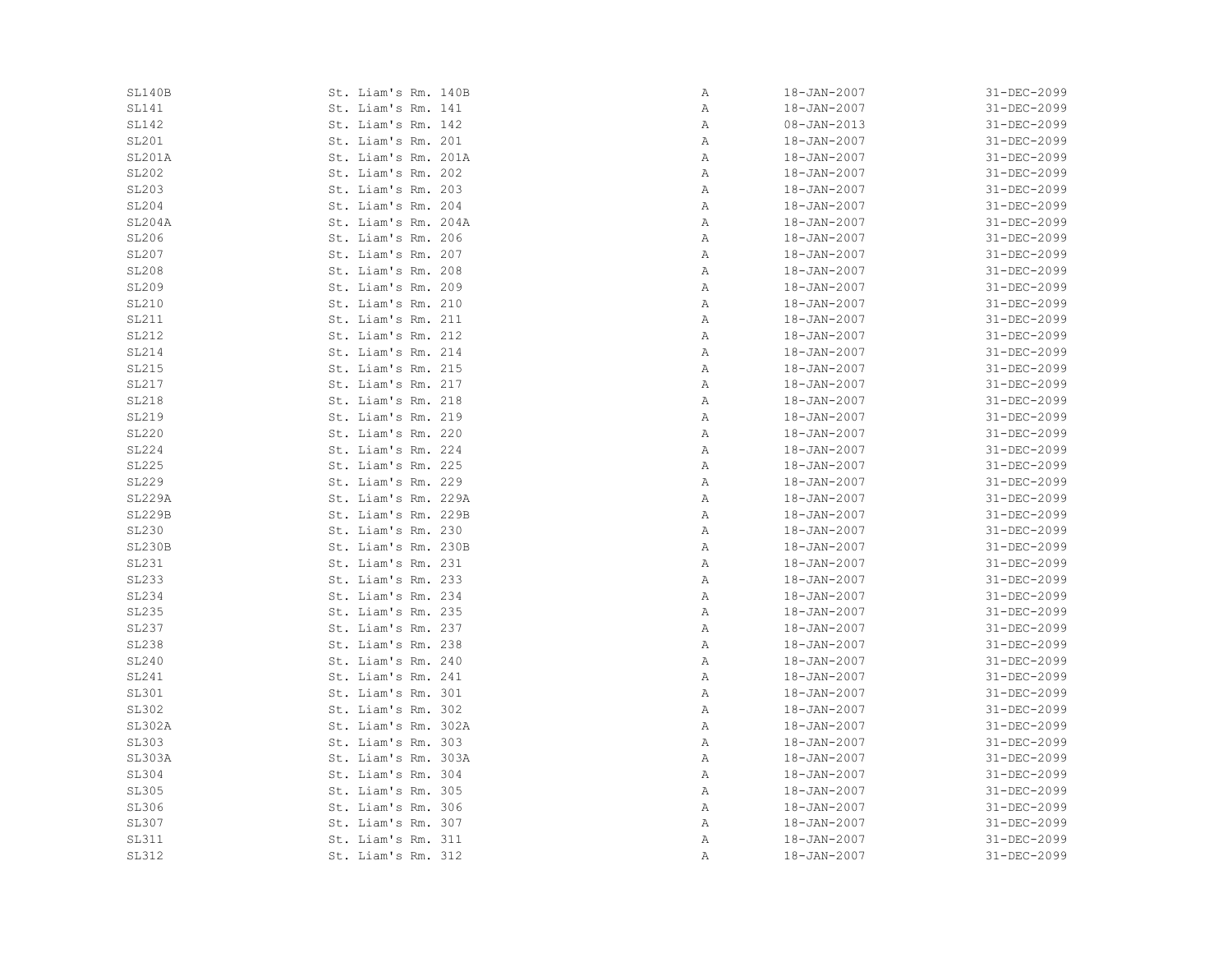| <b>SL313</b> | St. Liam's Rm. 313                 | $\, {\bf A}$ | 18-JAN-2007       | 31-DEC-2099 |
|--------------|------------------------------------|--------------|-------------------|-------------|
| SL314        | St. Liam's Rm. 314                 | Α            | 18-JAN-2007       | 31-DEC-2099 |
| SL315        | St. Liam's Rm. 315                 | Α            | 18-JAN-2007       | 31-DEC-2099 |
| SL316        | St. Liam's Rm. 316                 | Α            | 18-JAN-2007       | 31-DEC-2099 |
| SL319        | St. Liam's Rm. 319                 | $\mathbb{A}$ | $18 - JAN - 2007$ | 31-DEC-2099 |
| <b>SL320</b> | St. Liam's Rm. 320                 | $\mathbb{A}$ | 18-JAN-2007       | 31-DEC-2099 |
| SL321        | St. Liam's Rm. 321                 | $\mathbb{A}$ | 18-JAN-2007       | 31-DEC-2099 |
| <b>SL322</b> | St. Liam's Rm. 322                 | $\mathbb{A}$ | 18-JAN-2007       | 31-DEC-2099 |
| <b>SL323</b> | St. Liam's Rm. 323                 | $\mathbb{A}$ | 18-JAN-2007       | 31-DEC-2099 |
| <b>SL324</b> | St. Liam's Rm. 324                 | $\, {\bf A}$ | $18 - JAN - 2007$ | 31-DEC-2099 |
| <b>SL325</b> | St. Liam's Rm. 325                 | Α            | 18-JAN-2007       | 31-DEC-2099 |
| SL326        | St. Liam's Rm. 326                 | Α            | 18-JAN-2007       | 31-DEC-2099 |
| <b>SL327</b> | St. Liam's Rm. 327                 | Α            | 18-JAN-2007       | 31-DEC-2099 |
| <b>SL328</b> | St. Liam's Rm. 328                 | $\mathbb{A}$ | 18-JAN-2007       | 31-DEC-2099 |
| SL329        | St. Liam's Rm. 329                 | $\mathbb{A}$ | 18-JAN-2007       | 31-DEC-2099 |
| <b>SL330</b> | St. Liam's Rm. 330                 | $\mathbb{A}$ | 18-JAN-2007       | 31-DEC-2099 |
| <b>SL331</b> | St. Liam's Rm. 331                 | $\mathbb{A}$ | 18-JAN-2007       | 31-DEC-2099 |
| SL332        | St. Liam's Rm. 332                 | $\mathbb{A}$ | 18-JAN-2007       | 31-DEC-2099 |
| SL333        | St. Liam's Rm. 333                 | $\, {\bf A}$ | 18-JAN-2007       | 31-DEC-2099 |
| <b>SL334</b> | St. Liam's Rm. 334                 | $\mathbb{A}$ | 18-JAN-2007       | 31-DEC-2099 |
| <b>SL335</b> | St. Liam's Rm. 335                 | $\mathbb{A}$ | 18-JAN-2007       | 31-DEC-2099 |
| <b>SL336</b> | St. Liam's Rm. 336                 | $\mathbb A$  | 18-JAN-2007       | 31-DEC-2099 |
| <b>SL337</b> | St. Liam's Rm. 337                 | $\mathbb{A}$ | 18-JAN-2007       | 31-DEC-2099 |
| <b>SL338</b> | St. Liam's Rm. 338                 | $\mathbb{A}$ | 18-JAN-2007       | 31-DEC-2099 |
| SL339        | St. Liam's Rm. 339                 | $\mathbb{A}$ | 18-JAN-2007       | 31-DEC-2099 |
| SL401        | St. Liam's Rm. 401                 | $\mathbb A$  | $18 - JAN - 2007$ | 31-DEC-2099 |
| SL9999       | St. Liam Hall outside/common area  | A            | $01 - JUL - 1987$ | 31-DEC-2099 |
| 1036         | Cavanaugh Hall                     | $\mathbb{A}$ | $01 - JUL - 1987$ | 31-DEC-2099 |
| CV0000       | Cavanaugh Hall unidentified        | $\mathbb{A}$ | $01 - JUL - 1987$ | 31-DEC-2099 |
| CV9999       | Cavanaugh Hall outside/common area | Α            | $01 - JUL - 1987$ | 31-DEC-2099 |
| 1037         | Haggar Hall                        | Α            | 21-FEB-2005       | 31-DEC-2099 |
| HA0000       | Haggar Hall unidentified           | $\mathbb{A}$ | $01 - JUL - 1987$ | 31-DEC-2099 |
| HA002A       | Haggar Hall Rm. B002A              | $\mathbb{A}$ | $01 - JUL - 1987$ | 31-DEC-2099 |
| HA002B       | Haggar Hall Rm. B002B              | $\mathbb{A}$ | $01 - JUL - 1987$ | 31-DEC-2099 |
| HA002C       | Haggar Hall Rm. B002C              | $\mathbb{A}$ | $01 - JUL - 1987$ | 31-DEC-2099 |
| HA002D       | Haggar Hall Rm. B002D              | Α            | $01 - JUL - 1987$ | 31-DEC-2099 |
| HA003        | Haggar Hall Rm. B003               | $\mathbb{A}$ | $01 - JUL - 1987$ | 31-DEC-2099 |
| HA003A       | Haggar Hall Rm. B003A              | $\, {\bf A}$ | $01 - JUL - 1987$ | 31-DEC-2099 |
| HA003B       | Haggar Hall Rm. B003B              | $\mathbb A$  | $01 - JUL - 1987$ | 31-DEC-2099 |
| HA004        | Haggar Hall Rm. B004               | Α            | $01 - JUL - 1987$ | 31-DEC-2099 |
| HA005        | Haggar Hall Rm. B005               | Α            | $01 - JUL - 1987$ | 31-DEC-2099 |
| HA005A       | Haggar Hall Rm. B005A              | $\mathbb{A}$ | $01 - JUL - 1987$ | 31-DEC-2099 |
| HA005B       | Haggar Hall Rm. B005B              | $\mathbb{A}$ | $01 - JUL - 1987$ | 31-DEC-2099 |
| HA006        | Haggar Hall Rm. B006               | $\, {\bf A}$ | $01 - JUL - 1987$ | 31-DEC-2099 |
| HA006A       | Haggar Hall Rm. B006A              | $\mathbb{A}$ | $01 - JUL - 1987$ | 31-DEC-2099 |
| HA007        | Haggar Hall Rm. B007               | $\mathbb{A}$ | $01 - JUL - 1987$ | 31-DEC-2099 |
| HA007A       |                                    | Α            | $01 - JUL - 1987$ | 31-DEC-2099 |
|              | Haggar Hall Rm. B007A              | Α            |                   |             |
| HA007B       | Haggar Hall Rm. B007B              |              | $01 - JUL - 1987$ | 31-DEC-2099 |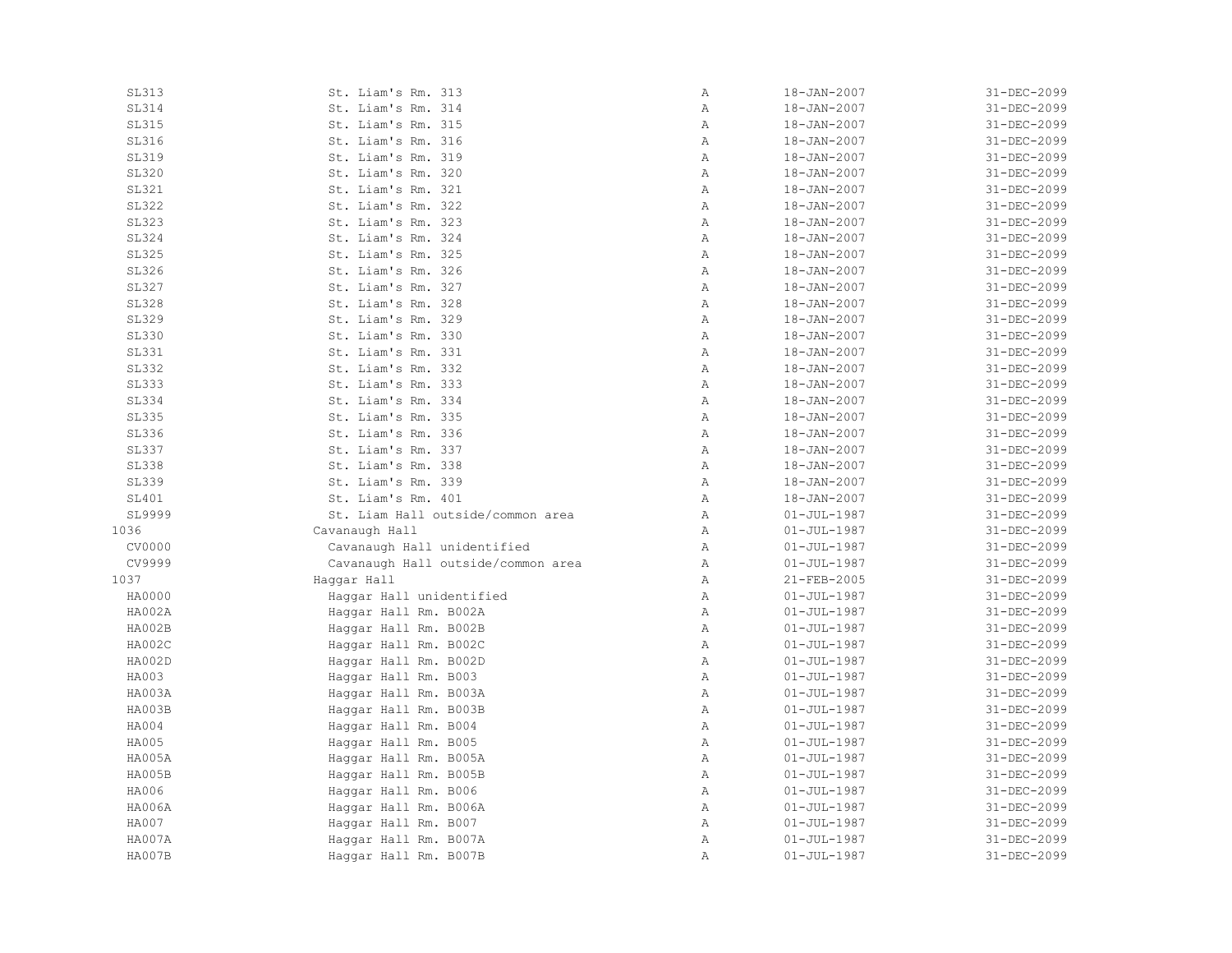| HA008C<br>Haggar Hall Rm. B008C |              |                   |             |
|---------------------------------|--------------|-------------------|-------------|
|                                 | Α            | $01 - JUL - 1987$ | 31-DEC-2099 |
| HA009<br>Haggar Hall Rm. B009   | $\mathbb{A}$ | $01 - JUL - 1987$ | 31-DEC-2099 |
| HA010<br>Haggar Hall Rm. B010   | $\mathbb{A}$ | $01 - JUL - 1987$ | 31-DEC-2099 |
| HA010A<br>Haggar Hall Rm. B010A | $\mathbb{A}$ | $01 - JUL - 1987$ | 31-DEC-2099 |
| HA011<br>Haggar Hall Rm. B011   | Α            | $01 - JUL - 1987$ | 31-DEC-2099 |
| HA012<br>Haggar Hall Rm. B012   | $\mathbb{A}$ | $01 - JUL - 1987$ | 31-DEC-2099 |
| HA012A<br>Haggar Hall Rm. B012A | Α            | $01 - JUL - 1987$ | 31-DEC-2099 |
| HA014<br>Haggar Hall Rm. B014   | $\mathbb{A}$ | $01 - JUL - 1987$ | 31-DEC-2099 |
| HA014A<br>Haggar Hall Rm. B014A | $\mathbb{A}$ | $01 - JUL - 1987$ | 31-DEC-2099 |
| HA015<br>Haggar Hall Rm. B015   | $\mathbb{A}$ | $01 - JUL - 1987$ | 31-DEC-2099 |
| HA016<br>Haggar Hall Rm. B016   | Α            | $01 - JUL - 1987$ | 31-DEC-2099 |
| HA017<br>Haggar Hall Rm. B017   | $\mathbb{A}$ | $01 - JUL - 1987$ | 31-DEC-2099 |
| HA018<br>Haggar Hall Rm. B018   | $\mathbb{A}$ | $01 - JUL - 1987$ | 31-DEC-2099 |
| HA018A<br>Haggar Hall Rm. B018A | Α            | $01 - JUL - 1987$ | 31-DEC-2099 |
| HA018B<br>Haggar Hall Rm. B018B | $\mathbb{A}$ | $01 - JUL - 1987$ | 31-DEC-2099 |
| HA019<br>Haggar Hall Rm. B019   | $\mathbb{A}$ | $01 - JUL - 1987$ | 31-DEC-2099 |
| HA019A<br>Haggar Hall Rm. B019A | $\mathbb{A}$ | $01 - JUL - 1987$ | 31-DEC-2099 |
| HA020<br>Haggar Hall Rm. B020   | Α            | $01 - JUL - 1987$ | 31-DEC-2099 |
| HA020A<br>Haggar Hall Rm. B020A | $\mathbb{A}$ | $01 - JUL - 1987$ | 31-DEC-2099 |
| HA021<br>Haggar Hall Rm. B021   | $\mathbb{A}$ | 05-DEC-2017       | 31-DEC-2099 |
| HA022<br>Haggar Hall Rm. B022   | Α            | $01 - JUL - 1987$ | 31-DEC-2099 |
| HA022A<br>Haggar Hall Rm. B022A | $\mathbb{A}$ | $01 - JUL - 1987$ | 31-DEC-2099 |
| HA022B<br>Haggar Hall Rm. B022B | Α            | $01 - JUL - 1987$ | 31-DEC-2099 |
| HA023<br>Haggar Hall Rm. B023   | $\mathbb{A}$ | $01 - JUL - 1987$ | 31-DEC-2099 |
| HA023A<br>Haggar Hall Rm. B023A | $\mathbb{A}$ | $01 - JUL - 1987$ | 31-DEC-2099 |
| HA024<br>Haggar Hall Rm. B024   | A            | $01 - JUL - 1987$ | 31-DEC-2099 |
| HA024A<br>Haggar Hall Rm. B024A | Α            | $01 - JUL - 1987$ | 31-DEC-2099 |
| HA024B<br>Haggar Hall Rm. B024B | $\mathbb{A}$ | $02 - JUL - 2015$ | 31-DEC-2099 |
| HA025<br>Haggar Hall Rm. B025   | $\mathbb{A}$ | $01 - JUL - 1987$ | 31-DEC-2099 |
| HA100<br>Haggar Hall Rm. 100    | $\mathbb{A}$ | $01 - JUL - 1987$ | 31-DEC-2099 |
| HA100A<br>Haggar Hall Rm. 100A  | $\mathbb{A}$ | $01 - JUL - 1987$ | 31-DEC-2099 |
| HA100B<br>Haggar Hall Rm. 100B  | $\mathbb{A}$ | $01 - JUL - 1987$ | 31-DEC-2099 |
| HA101<br>Haggar Hall Rm. 101    | $\mathbb{A}$ | $01 - JUL - 1987$ | 31-DEC-2099 |
| HA102<br>Haggar Hall Rm. 102    | Α            | $01 - JUL - 1987$ | 31-DEC-2099 |
| HA103<br>Haggar Hall Rm. 103    | $\mathbb{A}$ | $01 - JUL - 1987$ | 31-DEC-2099 |
| HA104<br>Haggar Hall Rm. 104    | $\mathbb{A}$ | $01 - JUL - 1987$ | 31-DEC-2099 |
| HA105<br>Haggar Hall Rm. 105    | $\mathbb{A}$ | $01 - JUL - 1987$ | 31-DEC-2099 |
| HA106<br>Haggar Hall Rm. 106    | $\mathbb{A}$ | $01 - JUL - 1987$ | 31-DEC-2099 |
| HA107<br>Haggar Hall Rm. 107    | $\mathbb A$  | $01 - JUL - 1987$ | 31-DEC-2099 |
| HA108<br>Haggar Hall Rm. 108    | $\mathbb{A}$ | $01 - JUL - 1987$ | 31-DEC-2099 |
| HA109<br>Haggar Hall Rm. 109    | Α            | $01 - JUL - 1987$ | 31-DEC-2099 |
| HA110<br>Haggar Hall Rm. 110    | $\mathbb{A}$ | $01 - JUL - 1987$ | 31-DEC-2099 |
| HA111<br>Haggar Hall Rm. 111    | $\mathbb{A}$ | $01 - JUL - 1987$ | 31-DEC-2099 |
| HA112<br>Haggar Hall Rm. 112    | $\mathbb{A}$ | $01 - JUL - 1987$ | 31-DEC-2099 |
| HA113<br>Haggar Hall Rm. 113    | $\mathbb{A}$ | $01 - JUL - 1987$ | 31-DEC-2099 |
| HA114<br>Haggar Hall Rm. 114    | Α            | $01 - JUL - 1987$ | 31-DEC-2099 |
| HA114A<br>Haggar Hall Rm. 114A  | Α            | $01 - JUL - 1987$ | 31-DEC-2099 |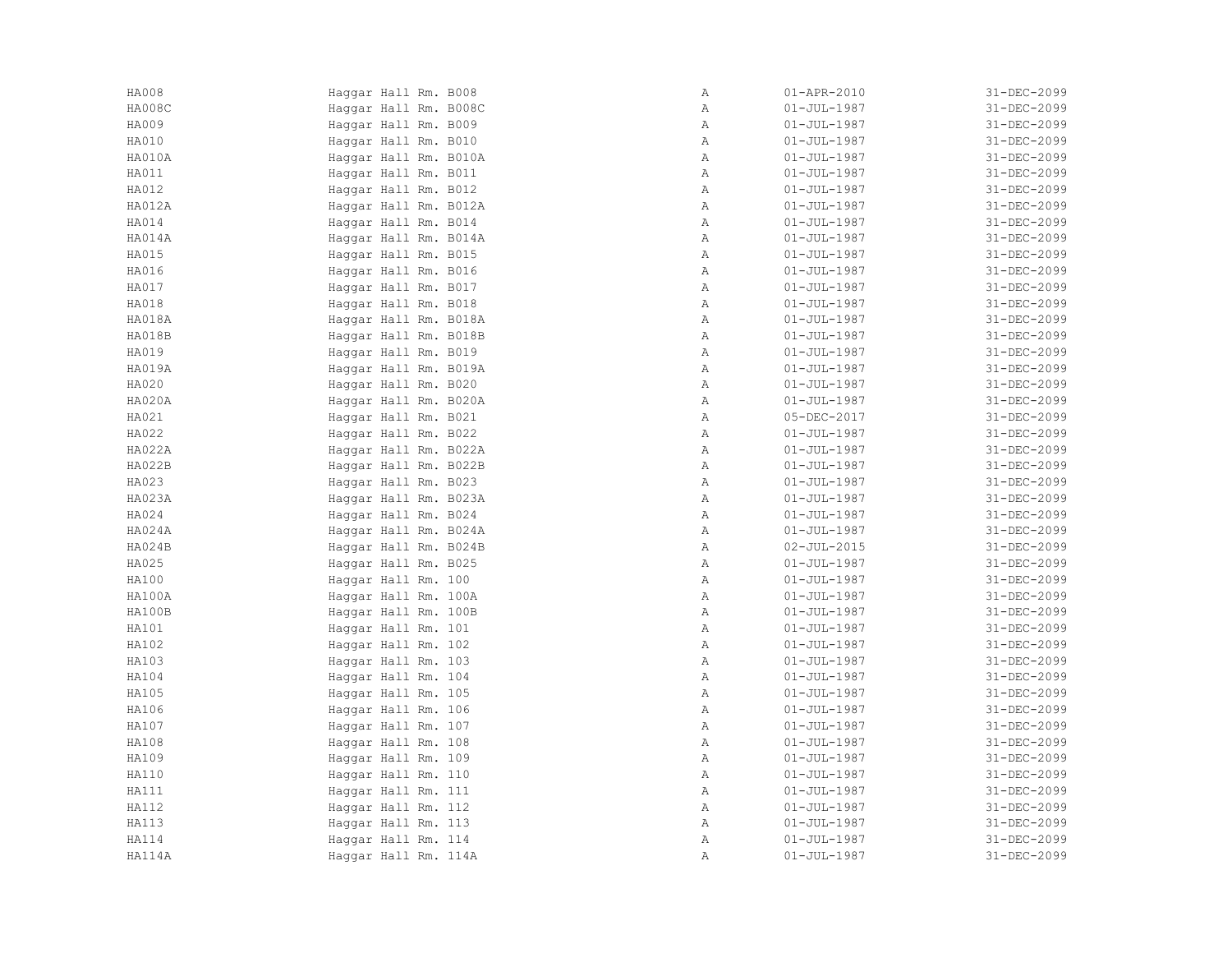| HA114B        | Haggar Hall Rm. 114B | Α            | $01 - JUL - 1987$ | 31-DEC-2099 |
|---------------|----------------------|--------------|-------------------|-------------|
| HA114C        | Haggar Hall Rm. 114C | Α            | $01 - JUL - 1987$ | 31-DEC-2099 |
| HA115         | Haggar Hall Rm. 115  | $\mathbb{A}$ | $01 - JUL - 1987$ | 31-DEC-2099 |
| HA116         | Haggar Hall Rm. 116  | Α            | $01 - JUL - 1987$ | 31-DEC-2099 |
| HA117         | Haggar Hall Rm. 117  | $\mathbb{A}$ | $01 - JUL - 1987$ | 31-DEC-2099 |
| HA117B        | Haggar Hall Rm. 117B | $\mathbb{A}$ | $01 - JUL - 1987$ | 31-DEC-2099 |
| <b>HA118</b>  | Haggar Hall Rm. 118  | $\mathbb{A}$ | $01 - JUL - 1987$ | 31-DEC-2099 |
| HA118A        | Haggar Hall Rm. 118A | Α            | $01 - JUL - 1987$ | 31-DEC-2099 |
| HA118B        | Haggar Hall Rm. 118B | Α            | $01 - JUL - 1987$ | 31-DEC-2099 |
| HA118C        | Haggar Hall Rm. 118C | Α            | $01 - JUL - 1987$ | 31-DEC-2099 |
| HA118D        | Haggar Hall Rm. 118D | $\mathbb{A}$ | $01 - JUL - 1987$ | 31-DEC-2099 |
| HA118E        | Haggar Hall Rm. 118E | $\mathbb{A}$ | $01 - JUL - 1987$ | 31-DEC-2099 |
| HA119A        | Haggar Hall Rm. 119A | $\mathbb{A}$ | $01 - JUL - 1987$ | 31-DEC-2099 |
| HA119B        | Haggar Hall Rm. 119B | $\mathbb{A}$ | $01 - JUL - 1987$ | 31-DEC-2099 |
| <b>HA119C</b> | Haggar Hall Rm. 119C | Α            | $01 - JUL - 1987$ | 31-DEC-2099 |
| HA119D        | Haggar Hall Rm. 119D | Α            | $01 - JUL - 1987$ | 31-DEC-2099 |
| HA121         | Haggar Hall Rm. 121  | Α            | $01 - JUL - 1987$ | 31-DEC-2099 |
| HA122         | Haggar Hall Rm. 122  | Α            | $01 - JUL - 1987$ | 31-DEC-2099 |
| <b>HA122A</b> | Haggar Hall Rm. 122A | $\mathbb{A}$ | $01 - JUL - 1987$ | 31-DEC-2099 |
| HA123         | Haggar Hall Rm. 123  | Α            | $01 - JUL - 1987$ | 31-DEC-2099 |
| HA123A        | Haggar Hall Rm. 123A | $\mathbb{A}$ | $01 - JUL - 1987$ | 31-DEC-2099 |
| HA124         | Haqqar Hall Rm. 124  | Α            | $01 - JUL - 1987$ | 31-DEC-2099 |
| HA125         | Haggar Hall Rm. 125  | Α            | $01 - JUL - 1987$ | 31-DEC-2099 |
| HA126         | Haggar Hall Rm. 126  | Α            | $01 - JUL - 1987$ | 31-DEC-2099 |
| HA127         | Haggar Hall Rm. 127  | Α            | $01 - JUL - 1987$ | 31-DEC-2099 |
| HA128         | Haggar Hall Rm. 128  | Α            | $01 - JUL - 1987$ | 31-DEC-2099 |
| HA200         | Haggar Hall Rm. 200  | $\mathbb{A}$ | $01 - JUL - 1987$ | 31-DEC-2099 |
| HA201         | Haggar Hall Rm. 201  | Α            | $01 - JUL - 1987$ | 31-DEC-2099 |
| HA202         | Haggar Hall Rm. 202  | $\mathbb{A}$ | $01 - JUL - 1987$ | 31-DEC-2099 |
| HA203         | Haggar Hall Rm. 203  | $\mathbb{A}$ | $01 - JUL - 1987$ | 31-DEC-2099 |
| HA204         | Haggar Hall Rm. 204  | Α            | $01 - JUL - 1987$ | 31-DEC-2099 |
| HA205         | Haggar Hall Rm. 205  | Α            | $01 - JUL - 1987$ | 31-DEC-2099 |
| HA206         | Haggar Hall Rm. 206  | Α            | $01 - JUL - 1987$ | 31-DEC-2099 |
| HA207         | Haggar Hall Rm. 207  | Α            | $01 - JUL - 1987$ | 31-DEC-2099 |
| HA208         | Haggar Hall Rm. 208  | $\mathbb{A}$ | $01 - JUL - 1987$ | 31-DEC-2099 |
| HA209         | Haggar Hall Rm. 209  | $\mathbb{A}$ | $01 - JUL - 1987$ | 31-DEC-2099 |
| HA210         | Haggar Hall Rm. 210  | $\mathbb{A}$ | $01 - JUL - 1987$ | 31-DEC-2099 |
| HA211         | Haggar Hall Rm. 211  | $\mathbb{A}$ | $01 - JUL - 1987$ | 31-DEC-2099 |
| HA212         | Haggar Hall Rm. 212  | $\mathbb{A}$ | $01 - JUL - 1987$ | 31-DEC-2099 |
| HA212A        | Haggar Hall Rm. 212A | Α            | $01 - JUL - 1987$ | 31-DEC-2099 |
| HA213         | Haggar Hall Rm. 213  | Α            | $01 - JUL - 1987$ | 31-DEC-2099 |
| HA214         | Haggar Hall Rm. 214  | $\mathbb{A}$ | $01 - JUL - 1987$ | 31-DEC-2099 |
| HA215         | Haggar Hall Rm. 215  | $\mathbb{A}$ | $01 - JUL - 1987$ | 31-DEC-2099 |
| HA216         | Haggar Hall Rm. 216  | $\mathbb{A}$ | $01 - JUL - 1987$ | 31-DEC-2099 |
| HA217         | Haggar Hall Rm. 217  | $\mathbb{A}$ | $01 - JUL - 1987$ | 31-DEC-2099 |
| HA218         | Haggar Hall Rm. 218  | $\mathbb{A}$ | $01 - JUL - 1987$ | 31-DEC-2099 |
| HA218A        | Haggar Hall Rm. 218A | Α            | $01 - JUL - 1987$ | 31-DEC-2099 |
| <b>HA218B</b> | Haggar Hall Rm. 218B | Α            | $01 - JUL - 1987$ | 31-DEC-2099 |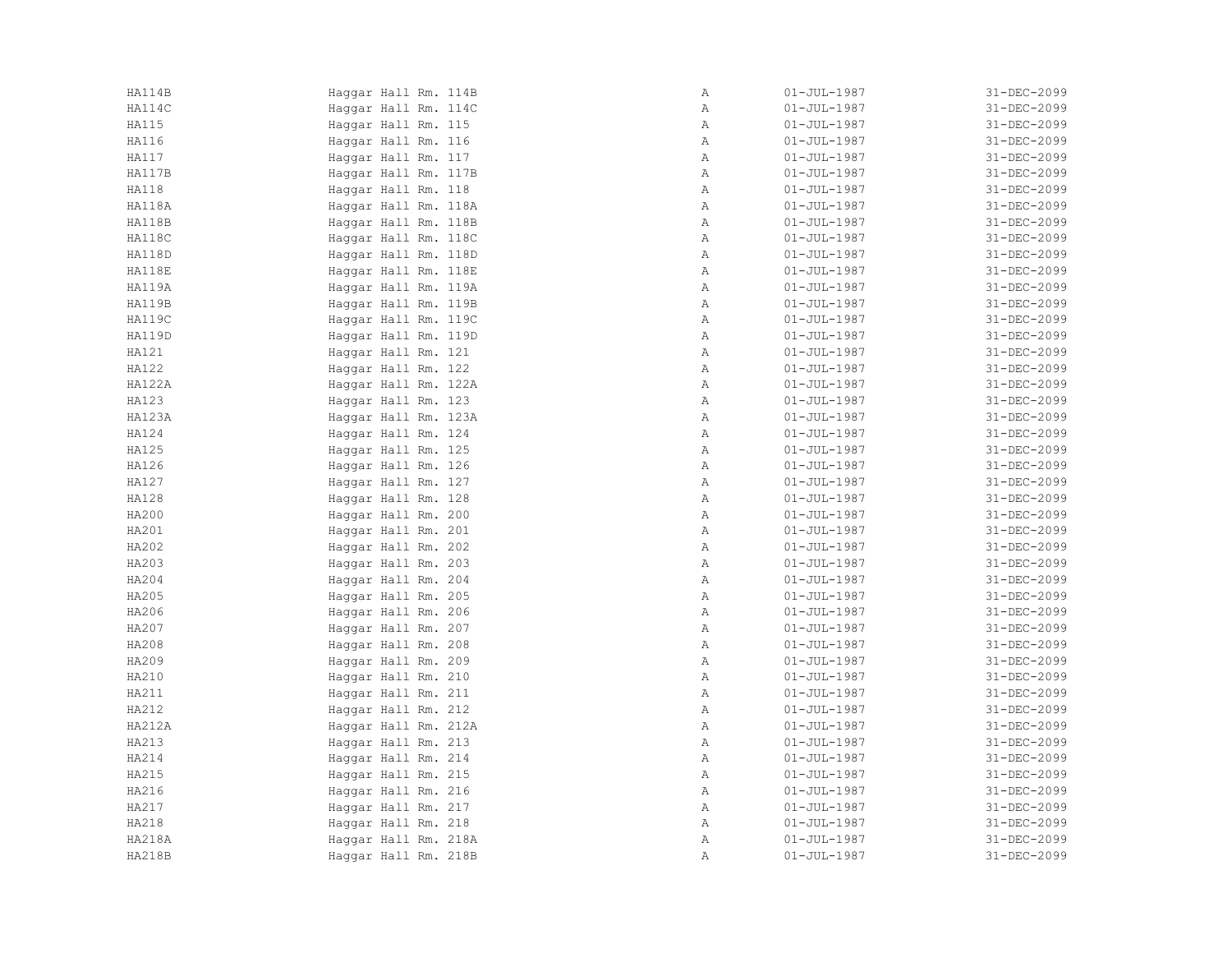| HA218C        | Haggar Hall Rm. 218C | Α            | $01 - JUL - 1987$ | 31-DEC-2099 |
|---------------|----------------------|--------------|-------------------|-------------|
| HA219         | Haggar Hall Rm. 219  | Α            | $01 - JUL - 1987$ | 31-DEC-2099 |
| HA220         | Haggar Hall Rm. 220  | $\mathbb{A}$ | $01 - JUL - 1987$ | 31-DEC-2099 |
| HA220A        | Haggar Hall Rm. 220A | $\mathbb{A}$ | $01 - JUL - 1987$ | 31-DEC-2099 |
| <b>HA220B</b> | Haggar Hall Rm. 220B | $\mathbb{A}$ | $01 - JUL - 1987$ | 31-DEC-2099 |
| <b>HA220C</b> | Haggar Hall Rm. 220C | Α            | $01 - JUL - 1987$ | 31-DEC-2099 |
| HA220D        | Haggar Hall Rm. 220D | Α            | $01 - JUL - 1987$ | 31-DEC-2099 |
| HA221         | Haggar Hall Rm. 221  | Α            | $01 - JUL - 1987$ | 31-DEC-2099 |
| HA221A        | Haggar Hall Rm. 221A | $\mathbb{A}$ | $01 - JUL - 1987$ | 31-DEC-2099 |
| HA222         | Haggar Hall Rm. 222  | $\mathbb{A}$ | $01 - JUL - 1987$ | 31-DEC-2099 |
| HA223         | Haggar Hall Rm. 223  | $\mathbb{A}$ | $01 - JUL - 1987$ | 31-DEC-2099 |
| HA223A        | Haggar Hall Rm. 223A | Α            | $01 - JUL - 1987$ | 31-DEC-2099 |
| <b>HA223B</b> | Haggar Hall Rm. 223B | $\mathbb{A}$ | $01 - JUL - 1987$ | 31-DEC-2099 |
| HA223C        | Haggar Hall Rm. 223C | $\mathbb{A}$ | $01 - JUL - 1987$ | 31-DEC-2099 |
| HA223D        | Haggar Hall Rm. 223D | Α            | $01 - JUL - 1987$ | 31-DEC-2099 |
| HA223E        | Haggar Hall Rm. 223E | $\mathbb{A}$ | $01 - JUL - 1987$ | 31-DEC-2099 |
| <b>HA223F</b> | Haggar Hall Rm. 223F | $\mathbb{A}$ | $01 - JUL - 1987$ | 31-DEC-2099 |
| HA223G        | Haggar Hall Rm. 223G | $\mathbb{A}$ | $01 - JUL - 1987$ | 31-DEC-2099 |
| HA224         | Haggar Hall Rm. 224  | Α            | $01 - JUL - 1987$ | 31-DEC-2099 |
| HA224A        | Haggar Hall Rm. 224A | $\mathbb{A}$ | $01 - JUL - 1987$ | 31-DEC-2099 |
| HA224B        | Haggar Hall Rm. 224B | $\mathbb{A}$ | $01 - JUL - 1987$ | 31-DEC-2099 |
| HA224C        | Haggar Hall Rm. 224C | Α            | $01 - JUL - 1987$ | 31-DEC-2099 |
| HA225         | Haggar Hall Rm. 225  | $\mathbb{A}$ | $01 - JUL - 1987$ | 31-DEC-2099 |
| HA226         | Haggar Hall Rm. 226  | Α            | $01 - JUL - 1987$ | 31-DEC-2099 |
| <b>HA227A</b> | Haggar Hall Rm. 227a | $\mathbb{A}$ | 28-JUN-2012       | 31-DEC-2099 |
| <b>HA227B</b> | Haggar Hall Rm. 227B | $\mathbb A$  | $01 - JUL - 1987$ | 31-DEC-2099 |
| <b>HA227C</b> | Haggar Hall Rm. 227C | $\mathbb{A}$ | $01 - JUL - 1987$ | 31-DEC-2099 |
| HA227D        | Haggar Hall Rm. 227D | Α            | $01 - JUL - 1987$ | 31-DEC-2099 |
| <b>HA227E</b> | Haggar Hall Rm. 227E | $\mathbb{A}$ | $01 - JUL - 1987$ | 31-DEC-2099 |
| <b>HA227F</b> | Haggar Hall Rm. 227F | $\mathbb{A}$ | $01 - JUL - 1987$ | 31-DEC-2099 |
| HA235         | Haggar Hall Rm. 235  | $\mathbb{A}$ | $01 - JUL - 1987$ | 31-DEC-2099 |
| HA240         | Haggar Hall Rm. 240  | $\mathbb{A}$ | $01 - JUL - 1987$ | 31-DEC-2099 |
| HA241         | Haggar Hall Rm. 241  | $\mathbb{A}$ | $01 - JUL - 1987$ | 31-DEC-2099 |
| HA242         | Haggar Hall Rm. 242  | Α            | $01 - JUL - 1987$ | 31-DEC-2099 |
| HA243         | Haggar Hall Rm. 243  | Α            | $01 - JUL - 1987$ | 31-DEC-2099 |
| HA244         | Haggar Hall Rm. 244  | $\mathbb{A}$ | $01 - JUL - 1987$ | 31-DEC-2099 |
| HA250         | Haggar Hall Rm. 250  | $\mathbb{A}$ | $01 - JUL - 1987$ | 31-DEC-2099 |
| HA251         | Haggar Hall Rm. 251  | $\mathbb{A}$ | $01 - JUL - 1987$ | 31-DEC-2099 |
| HA252         | Haggar Hall Rm. 252  | $\mathbb{A}$ | $01 - JUL - 1987$ | 31-DEC-2099 |
| HA253         | Haggar Hall Rm. 253  | Α            | $01 - JUL - 1987$ | 31-DEC-2099 |
| HA255         | Haggar Hall Rm. 255  | $\mathbb{A}$ | $01 - JUL - 1987$ | 31-DEC-2099 |
| HA260         | Haggar Hall Rm. 260  | Α            | $01 - JUL - 1987$ | 31-DEC-2099 |
| HA261         | Haggar Hall Rm. 261  | $\mathbb{A}$ | $01 - JUL - 1987$ | 31-DEC-2099 |
| HA262         | Haggar Hall Rm. 262  | $\mathbb{A}$ | $01 - JUL - 1987$ | 31-DEC-2099 |
| HA263         | Haggar Hall Rm. 263  | $\mathbb{A}$ | $01 - JUL - 1987$ | 31-DEC-2099 |
| HA264         | Haqqar Hall Rm. 264  | $\mathbb{A}$ | $01 - JUL - 1987$ | 31-DEC-2099 |
| HA265         | Haggar Hall Rm. 265  | Α            | $01 - JUL - 1987$ | 31-DEC-2099 |
| HA266         | Haggar Hall Rm. 266  | Α            | $01 - JUL - 1987$ | 31-DEC-2099 |
|               |                      |              |                   |             |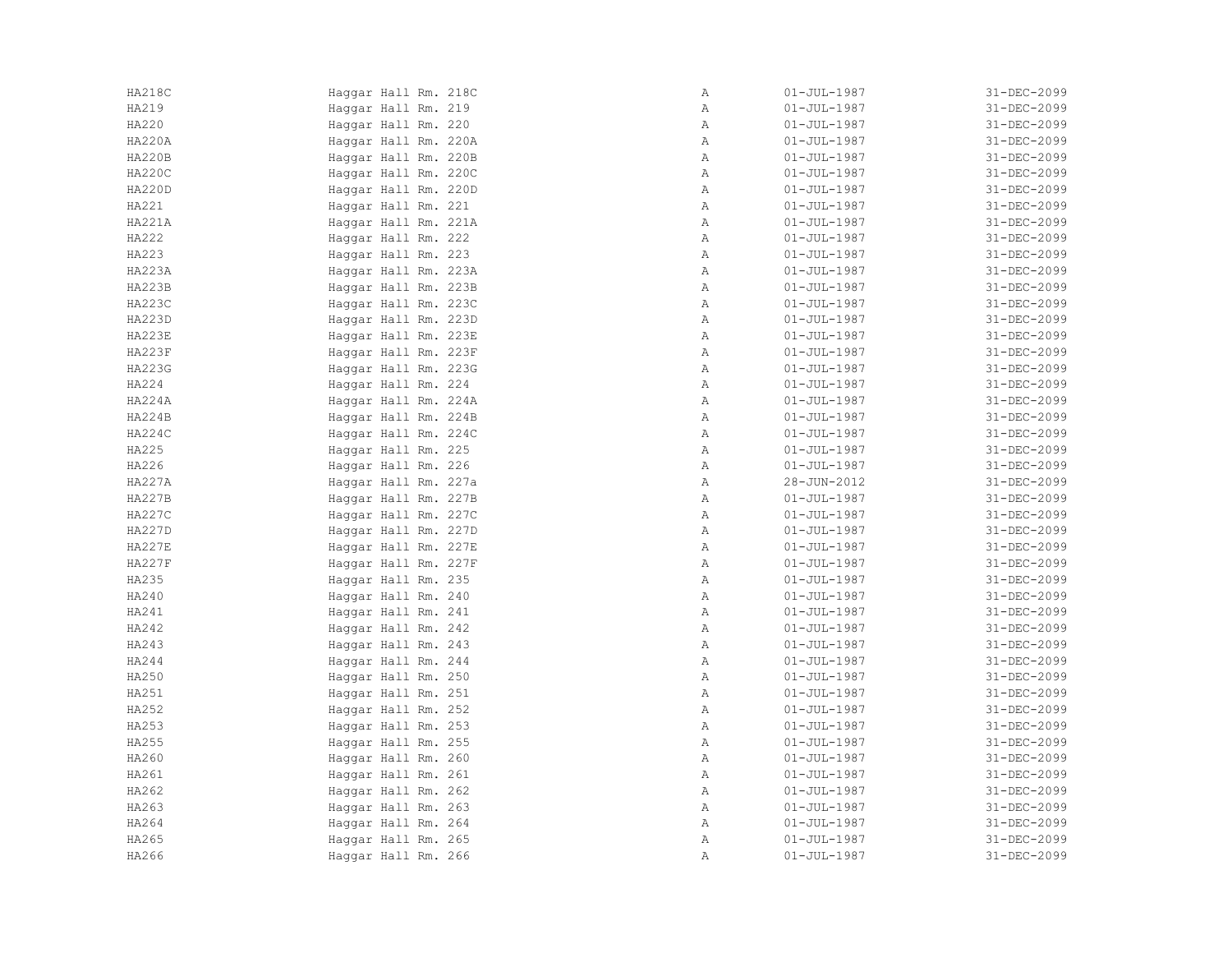| HA270         | Haggar Hall Rm. 270                 | $\, {\bf A}$ | $01 - JUL - 1987$ | 31-DEC-2099 |
|---------------|-------------------------------------|--------------|-------------------|-------------|
| HA271         | Haggar Hall Rm. 271                 | $\, {\bf A}$ | $01 - JUL - 1987$ | 31-DEC-2099 |
| HA272         | Haggar Hall Rm. 272                 | Α            | $01 - JUL - 1987$ | 31-DEC-2099 |
| HA273         | Haggar Hall Rm. 273                 | $\mathbb{A}$ | $01 - JUL - 1987$ | 31-DEC-2099 |
| HA275         | Haqqar Hall Rm. 275                 | $\mathbb{A}$ | $01 - JUL - 1987$ | 31-DEC-2099 |
| HA9999        | Haggar Hall outside/common area     | $\, {\bf A}$ | $01 - JUL - 1987$ | 31-DEC-2099 |
| 1038          | Zahm Hall                           | $\mathbb{A}$ | $01 - JUL - 1987$ | 31-DEC-2099 |
| ZA0000        | Zahm Hall unidentified              | $\, {\bf A}$ | $01 - JUL - 1987$ | 31-DEC-2099 |
| ZA9999        | Zahm Hall outside/common area       | Α            | $01 - JUL - 1987$ | 31-DEC-2099 |
| 1039          | Rockne Memorial (Building)          | Α            | 21-FEB-2005       | 31-DEC-2099 |
| RK0000        | Rockne Memorial unidentified        | $\mathbb{A}$ | $01 - JUL - 1987$ | 31-DEC-2099 |
| RK001A        | Rockne Rm. 001A                     | $\mathbb{A}$ | 21-FEB-2005       | 31-DEC-2099 |
| <b>RK001G</b> | Rockne Rm. 001G                     | $\mathbb{A}$ | 21-FEB-2005       | 31-DEC-2099 |
| RK001H        | Rockne Rm. 001H                     | $\mathbb{A}$ | 21-FEB-2005       | 31-DEC-2099 |
| RK001J        | Rockne Rm. 001J                     | Α            | 21-FEB-2005       | 31-DEC-2099 |
| RK002A        | Rockne Rm. 002A                     | Α            | 21-FEB-2005       | 31-DEC-2099 |
| RK002B        | Rockne Rm. 002B                     | Α            | 21-FEB-2005       | 31-DEC-2099 |
| <b>RK006</b>  | Rockne Rm. 006                      | Α            | 21-FEB-2005       | 31-DEC-2099 |
| <b>RK007</b>  | Rockne Rm. 007                      | $\mathbb{A}$ | 21-FEB-2005       | 31-DEC-2099 |
| <b>RK010</b>  | Rockne Rm. 010                      | $\mathbb{A}$ | 21-FEB-2005       | 31-DEC-2099 |
| <b>RK011</b>  | Rockne Rm. 011                      | $\mathbb{A}$ | 21-FEB-2005       | 31-DEC-2099 |
| RK014         | Rockne Rm. 014                      | $\, {\bf A}$ | 21-FEB-2005       | 31-DEC-2099 |
| <b>RK015</b>  | Rockne Rm. 015                      | Α            | 21-FEB-2005       | 31-DEC-2099 |
| <b>RK016</b>  | Rockne Rm. 016                      | Α            | 21-FEB-2005       | 31-DEC-2099 |
| <b>RK016A</b> | Rockne Rm. 016A                     | Α            | 21-FEB-2005       | 31-DEC-2099 |
| <b>RK020</b>  | Rockne Rm. 020                      | Α            | 21-FEB-2005       | 31-DEC-2099 |
| <b>RK023</b>  | Rockne Rm. 023                      | $\mathbb{A}$ | 21-FEB-2005       | 31-DEC-2099 |
| <b>RK026</b>  | Rockne Rm. 026                      | $\mathbb{A}$ | 21-FEB-2005       | 31-DEC-2099 |
| <b>RK027</b>  | Rockne Rm. 027                      | $\mathbb{A}$ | 21-FEB-2005       | 31-DEC-2099 |
| <b>RK028</b>  | Rockne Rm. 028                      | $\mathbb{A}$ | 21-FEB-2005       | 31-DEC-2099 |
| <b>RK030</b>  | Rockne Rm. 030                      | $\, {\bf A}$ | 21-FEB-2005       | 31-DEC-2099 |
| <b>RK031</b>  | Rockne Rm. 031                      | $\, {\bf A}$ | 21-FEB-2005       | 31-DEC-2099 |
| <b>RK033</b>  | Rockne Rm. 033                      | $\, {\bf A}$ | 21-FEB-2005       | 31-DEC-2099 |
| <b>RK034</b>  | Rockne Rm. 034                      | Α            | 21-FEB-2005       | 31-DEC-2099 |
| RK101         | Rockne Rm. 101                      | $\mathbb{A}$ | 21-FEB-2005       | 31-DEC-2099 |
| <b>RK102</b>  | Rockne Rm. 102                      | $\mathbb{A}$ | 21-FEB-2005       | 31-DEC-2099 |
| <b>RK103</b>  | Rockne Rm. 103                      | $\mathbb{A}$ | 21-FEB-2005       | 31-DEC-2099 |
| <b>RK103A</b> | Rockne Rm. 103A                     | $\mathbb{A}$ | 21-FEB-2005       | 31-DEC-2099 |
| RK103B        | Rockne Rm. 103B                     | $\mathbb{A}$ | 21-FEB-2005       | 31-DEC-2099 |
| <b>RK103C</b> | Rockne Rm. 103C                     | Α            | 21-FEB-2005       | 31-DEC-2099 |
| <b>RK105</b>  | Rockne Rm. 105                      | Α            | 21-FEB-2005       | 31-DEC-2099 |
| <b>RK203</b>  | Rockne Rm. 203                      | $\mathbb{A}$ | 21-FEB-2005       | 31-DEC-2099 |
| RK204         | Rockne Rm. 204                      | $\mathbb{A}$ | 21-FEB-2005       | 31-DEC-2099 |
| <b>RK205</b>  | Rockne Rm. 205                      | $\mathbb{A}$ | 21-FEB-2005       | 31-DEC-2099 |
| RK9999        | Rockne Memorial outside/common area | Α            | $01 - JUL - 1987$ | 31-DEC-2099 |
| RKB01         | Rockne Rm. B01                      | $\mathbb{A}$ | 21-FEB-2005       | 31-DEC-2099 |
| <b>RKPOOL</b> | Rockne Pool                         | Α            | $01 - JUL - 1987$ | 31-DEC-2099 |
| 1040          | Breen Phillips Hall                 | Α            | $01 - JUL - 1987$ | 31-DEC-2099 |
|               |                                     |              |                   |             |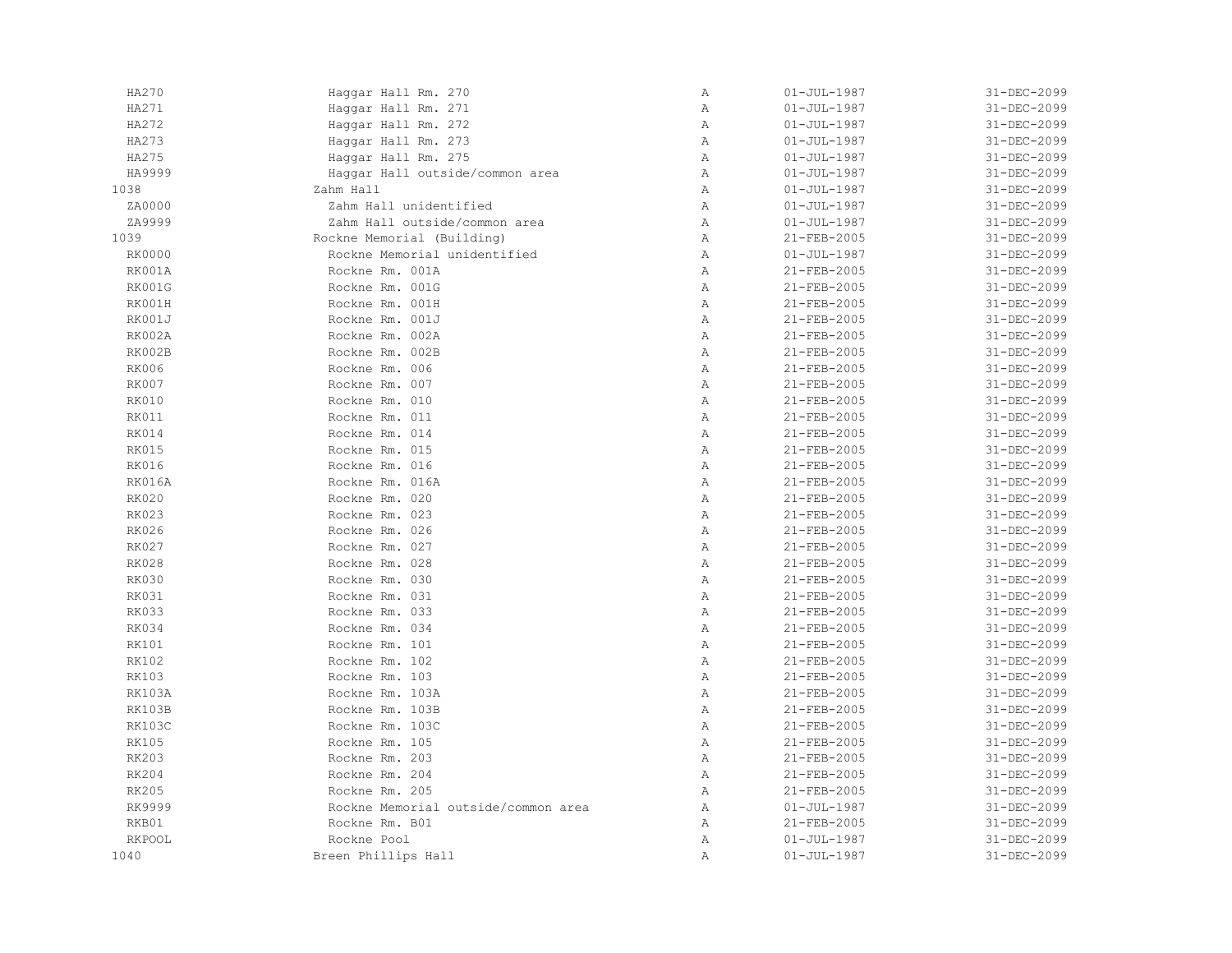| <b>BP0000</b> | Breen Phillips unidentified        | Α            | $01 - JUL - 1987$ | 31-DEC-2099 |
|---------------|------------------------------------|--------------|-------------------|-------------|
| BP9999        | Breen Phillips outside/common area | $\mathbb A$  | $01 - JUL - 1987$ | 31-DEC-2099 |
| BPB015        | Breen Phillips room B015           | Α            | 05-NOV-2019       | 31-DEC-2099 |
| 1041          | Hessert Lab for Aerospace Research | $\mathbb{A}$ | 21-FEB-2005       | 31-DEC-2099 |
| <b>HE0000</b> | Hessert Lab unidentified           | $\mathbb{A}$ | $01 - JUL - 1987$ | 31-DEC-2099 |
| HE001         | Hessert Rm. B001                   | Α            | 21-FEB-2005       | 31-DEC-2099 |
| HE002         | Hessert Rm. B002                   | Α            | 21-FEB-2005       | 31-DEC-2099 |
| HE003         | Hessert Rm. B003                   | $\, {\bf A}$ | 21-FEB-2005       | 31-DEC-2099 |
| HE004         | Hessert Rm. B004                   | $\mathbb{A}$ | 21-FEB-2005       | 31-DEC-2099 |
| HE007         | Hessert Rm. B007                   | $\mathbb{A}$ | 21-FEB-2005       | 31-DEC-2099 |
| HE008         | Hessert Rm. B008                   | $\mathbb{A}$ | 21-FEB-2005       | 31-DEC-2099 |
| HE009         | Hessert Rm. B009                   | $\, {\bf A}$ | 21-FEB-2005       | 31-DEC-2099 |
| HE009A        | Hessert Rm. B009A                  | $\mathbb{A}$ | 21-FEB-2005       | 31-DEC-2099 |
| HE010         | Hessert Rm. B010                   | $\mathbb{A}$ | 21-FEB-2005       | 31-DEC-2099 |
| HE013         | Hessert Rm. B013                   | $\, {\bf A}$ | 21-FEB-2005       | 31-DEC-2099 |
| <b>HE015</b>  | Hessert Rm. B015                   | $\mathbb{A}$ | 21-FEB-2005       | 31-DEC-2099 |
| <b>HE016</b>  | Hessert Rm. B016                   | $\mathbb{A}$ | 21-FEB-2005       | 31-DEC-2099 |
| HE017         | Hessert Rm. B017                   | $\mathbb{A}$ | 21-FEB-2005       | 31-DEC-2099 |
| <b>HE018</b>  | Hessert Rm. B018                   | $\, {\bf A}$ | 21-FEB-2005       | 31-DEC-2099 |
| <b>HE020</b>  | Hessert Rm. B020                   | $\, {\bf A}$ | 21-FEB-2005       | 31-DEC-2099 |
| HE020A        | Hessert Rm. B020A                  | $\mathbb{A}$ | 21-FEB-2005       | 31-DEC-2099 |
| <b>HE021</b>  | Hessert Rm. B021                   | Α            | 21-FEB-2005       | 31-DEC-2099 |
| HE023         | Hessert Rm. B023                   | $\mathbb{A}$ | 21-FEB-2005       | 31-DEC-2099 |
| HE024         | Hessert Rm. B024                   | Α            | 21-FEB-2005       | 31-DEC-2099 |
| <b>HE025</b>  | Hessert Rm. B025                   | $\mathbb{A}$ | 21-FEB-2005       | 31-DEC-2099 |
| <b>HE026</b>  | Hessert Rm. B026                   | $\, {\bf A}$ | 21-FEB-2005       | 31-DEC-2099 |
| <b>HE028</b>  | Hessert Rm. B028                   | $\mathbb{A}$ | 21-FEB-2005       | 31-DEC-2099 |
| HE028A        | Hessert Rm. B028a                  | Α            | 25-APR-2012       | 31-DEC-2099 |
| <b>HE029</b>  | Hessert Rm. B029                   | $\mathbb{A}$ | 21-FEB-2005       | 31-DEC-2099 |
| HE030         | Hessert Rm. B030                   | $\mathbb{A}$ | 21-FEB-2005       | 31-DEC-2099 |
| HE031         | Hessert Rm. B031                   | Α            | 21-FEB-2005       | 31-DEC-2099 |
| <b>HE032</b>  | Hessert Rm. B032                   | $\mathbb{A}$ | 21-FEB-2005       | 31-DEC-2099 |
| <b>HE033</b>  | Hessert Rm. B033                   | $\, {\bf A}$ | 17-FEB-2012       | 31-DEC-2099 |
| HE033A        | Hessert Rm. B033A                  | Α            | $21 - JUN - 2013$ | 31-DEC-2099 |
| HE050         | Hessert Rm. B050                   | Α            | 21-FEB-2005       | 31-DEC-2099 |
| HE100L        | Hessert Rm. 100L                   | $\mathbb{A}$ | 21-FEB-2005       | 31-DEC-2099 |
| <b>HE101</b>  | Hessert Rm. 101                    | $\mathbb{A}$ | 21-FEB-2005       | 31-DEC-2099 |
| HE101L        | Hessert Rm. 101L                   | $\mathbb{A}$ | 21-FEB-2005       | 31-DEC-2099 |
| <b>HE102</b>  | Hessert Rm. 102                    | $\mathbb{A}$ | 21-FEB-2005       | 31-DEC-2099 |
| HE102L        | Hessert Rm. 102L                   | $\, {\bf A}$ | 21-FEB-2005       | 31-DEC-2099 |
| <b>HE103</b>  | Hessert Rm. 103                    | $\, {\bf A}$ | 21-FEB-2005       | 31-DEC-2099 |
| HE103L        | Hessert Rm. 103L                   | Α            | 21-FEB-2005       | 31-DEC-2099 |
| <b>HE104</b>  | Hessert Rm. 104                    | $\mathbb{A}$ | 21-FEB-2005       | 31-DEC-2099 |
| HE104L        | Hessert Rm. 104L                   | $\mathbb{A}$ | 21-FEB-2005       | 31-DEC-2099 |
| <b>HE105</b>  | Hessert Rm. 105                    | $\mathbb{A}$ | 21-FEB-2005       | 31-DEC-2099 |
| <b>HE106</b>  | Hessert Rm. 106                    | $\mathbb{A}$ | 21-FEB-2005       | 31-DEC-2099 |
| <b>HE107</b>  | Hessert Rm. 107                    | Α            | 21-FEB-2005       | 31-DEC-2099 |
| <b>HE108</b>  | Hessert Rm. 108                    | Α            | 21-FEB-2005       | 31-DEC-2099 |
|               |                                    |              |                   |             |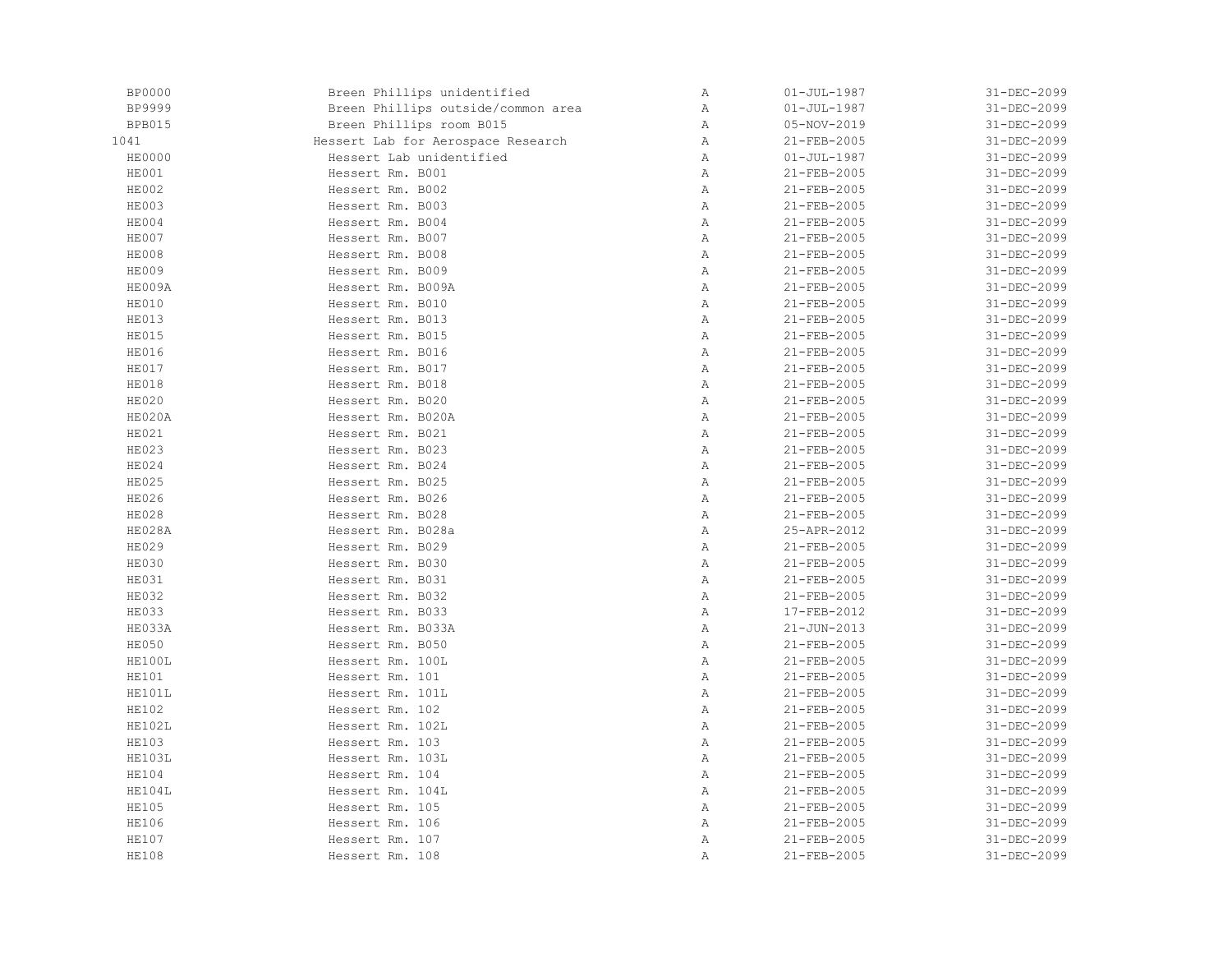| <b>HE109</b>  | Hessert Rm. 109                     | Α            | 21-FEB-2005       | 31-DEC-2099 |
|---------------|-------------------------------------|--------------|-------------------|-------------|
| <b>HE110</b>  | Hessert Rm. 110                     | $\mathbb{A}$ | 21-FEB-2005       | 31-DEC-2099 |
| <b>HE112</b>  | Hessert Rm. 112                     | Α            | 21-FEB-2005       | 31-DEC-2099 |
| <b>HE113</b>  | Hessert Rm. 113                     | $\lambda$    | 21-FEB-2005       | 31-DEC-2099 |
| <b>HE114</b>  | Hessert Rm. 114                     | $\lambda$    | 21-FEB-2005       | 31-DEC-2099 |
| <b>HE115</b>  | Hessert Rm. 115                     | $\mathbb{A}$ | 21-FEB-2005       | 31-DEC-2099 |
| <b>HE117</b>  | Hessert Rm. 117                     | $\mathbb{A}$ | $21 - FEB - 2005$ | 31-DEC-2099 |
| <b>HE118</b>  | Hessert Rm. 118                     | $\mathbb{A}$ | 21-FEB-2005       | 31-DEC-2099 |
| <b>HE119</b>  | Hessert Rm. 119                     | $\mathbb{A}$ | 21-FEB-2005       | 31-DEC-2099 |
| <b>HE120</b>  | Hessert Rm. 120                     | $\mathbb{A}$ | 21-FEB-2005       | 31-DEC-2099 |
| <b>HE121</b>  | Hessert Rm. 121                     | $\mathbb{A}$ | 21-FEB-2005       | 31-DEC-2099 |
| <b>HE122</b>  | Hessert Rm. 122                     | $\mathbb{A}$ | 21-FEB-2005       | 31-DEC-2099 |
| <b>HE123</b>  | Hessert Rm. 123                     | Α            | 21-FEB-2005       | 31-DEC-2099 |
| <b>HE133</b>  | Hessert Rm. 133                     | $\mathbb{A}$ | 21-FEB-2005       | 31-DEC-2099 |
| HE9999        | Hessert Lab outside/common area     | $\mathbb{A}$ | $01 - JUL - 1987$ | 31-DEC-2099 |
| 1042          | West Lake Hall                      | $\mathbb{A}$ | $01-0CT-2012$     | 31-DEC-2099 |
| SH0000        | SHC / ITC Annex unidentified        | $\mathbb{A}$ | $01 - JUL - 1987$ | 31-DEC-2099 |
| SH132         | Student Health / ITC Annex Rm. 132  | A            | $01 - JUL - 1987$ | 31-DEC-2099 |
| SH146         | Student Health / ITC Annex Rm. 146  | $\mathbb{A}$ | 30-MAY-2014       | 31-DEC-2099 |
| SH204         | Student Health / ITC Annex Rm. 204  | $\mathbb{A}$ | $10-0CT-2014$     | 31-DEC-2099 |
| SH223         | Student Health / ITC Annex Rm. 223  | A            | $01 - JUL - 1987$ | 31-DEC-2099 |
| SH9999        | SHC / ITC Annex outside/common area | $\mathbb{A}$ | $01 - JUL - 1987$ | 31-DEC-2099 |
| SHB003        | Student Health / ITC Annex Rm. B003 | $\lambda$    | 07-MAR-2014       | 31-DEC-2099 |
| 1043          | Fire Station                        | $\mathbb{A}$ | $01 - JUL - 1987$ | 31-DEC-2099 |
| FR0000        | Fire Station unidentified           | $\mathbb{A}$ | $01 - JUL - 1987$ | 31-DEC-2099 |
| FR100         | Fire Station Rm. 100                | $\mathbb{A}$ | $01 - JUL - 1987$ | 31-DEC-2099 |
| FR200         | Fire Station Rm. 200                | $\mathbb{A}$ | $01 - JUL - 1987$ | 31-DEC-2099 |
| FR9999        | Fire Station outside/common area    | $\mathbb{A}$ | $01 - JUL - 1987$ | 31-DEC-2099 |
| 1044          | Farley Hall                         | $\mathbb{A}$ | $01 - JUL - 1987$ | 31-DEC-2099 |
| FY0000        | Farley Hall unidentified            | $\mathbb{A}$ | $01 - JUL - 1987$ | 31-DEC-2099 |
| FY9999        | Farley Hall outside/common area     | Α            | $01 - JUL - 1987$ | 31-DEC-2099 |
| 1045          | Reyniers Building Annex             | $\mathbb{A}$ | 21-FEB-2005       | 31-DEC-2099 |
| RX0000        | Reyniers Annex unidentified         | $\mathbb{A}$ | $01 - JUL - 1987$ | 31-DEC-2099 |
| <b>RX100</b>  | Reyniers Annex Rm. 100              | $\mathbb{A}$ | 21-FEB-2005       | 31-DEC-2099 |
| RX101         | Reyniers Annex Rm. 101              | $\mathbb{A}$ | 21-FEB-2005       | 31-DEC-2099 |
| RX102         | Reyniers Annex Rm. 102              | $\mathbb{A}$ | 21-FEB-2005       | 31-DEC-2099 |
| RX103         | Reyniers Annex Rm. 103              | $\mathbb{A}$ | 21-FEB-2005       | 31-DEC-2099 |
| RX104         | Reyniers Annex Rm. 104              | $\mathbb{A}$ | 21-FEB-2005       | 31-DEC-2099 |
| <b>RX105A</b> | Reyniers Annex Rm. 105A             | $\mathbb{A}$ | 21-FEB-2005       | 31-DEC-2099 |
| RX9999        | Reyniers Annex outside/common area  | Α            | $01 - JUL - 1987$ | 31-DEC-2099 |
| 1046          | Reyniers Building                   | $\mathbb{A}$ | 21-FEB-2005       | 31-DEC-2099 |
| <b>RE0000</b> | Reyniers Bldg unidentified          | $\mathbb{A}$ | $01 - JUL - 1987$ | 31-DEC-2099 |
| <b>RE001</b>  | Reyniers Bldg. Rm. 001              | $\mathbb{A}$ | 21-FEB-2005       | 31-DEC-2099 |
| <b>RE004</b>  | Reyniers Bldg. Rm. 004              | $\mathbb{A}$ | 21-FEB-2005       | 31-DEC-2099 |
| <b>RE005</b>  | Reyniers Bldg. Rm. 005              | $\mathbb{A}$ | 21-FEB-2005       | 31-DEC-2099 |
| RE005A        | Reyniers Bldg. Rm. 005A             | $\mathbb{A}$ | 21-FEB-2005       | 31-DEC-2099 |
| <b>RE009A</b> | Reyniers Bldg. Rm. 009A             | Α            | 21-FEB-2005       | 31-DEC-2099 |
| RE009B        | Reyniers Bldg. Rm. 009B             | $\mathbb{A}$ | 21-FEB-2005       | 31-DEC-2099 |
|               |                                     |              |                   |             |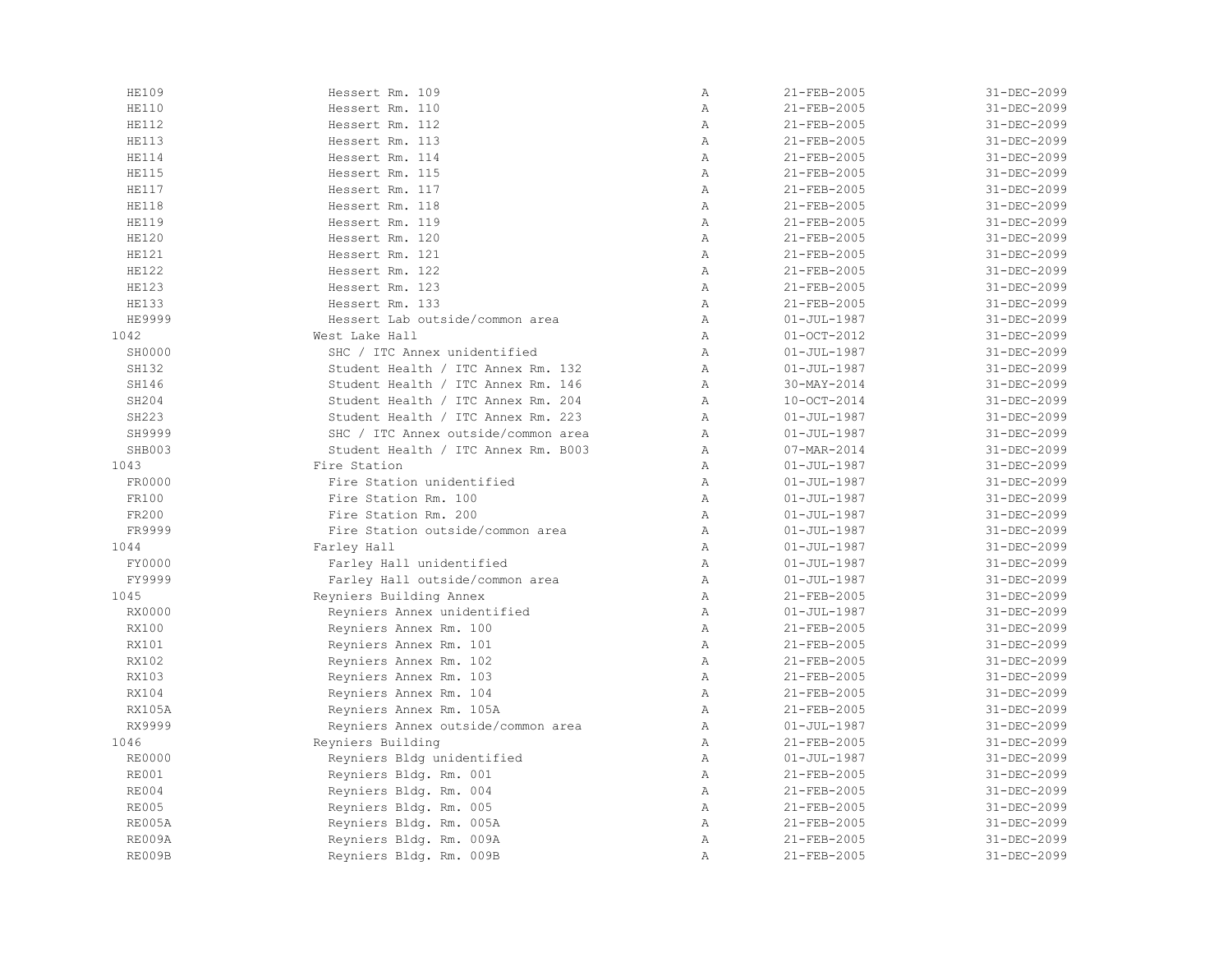| <b>RE010</b>  | Reyniers Bldg. Rm. 010              | Α            | 21-FEB-2005       | 31-DEC-2099 |
|---------------|-------------------------------------|--------------|-------------------|-------------|
| <b>RE011</b>  | Reyniers Bldg. Rm. 011              | Α            | 21-FEB-2005       | 31-DEC-2099 |
| <b>RE050</b>  | Reyniers Bldg. Rm. B050             | Α            | $01 - JUL - 1987$ | 31-DEC-2099 |
| <b>RE100</b>  | Reyniers Bldg. Rm. 100              | Α            | 21-FEB-2005       | 31-DEC-2099 |
| <b>RE101</b>  | Reyniers Bldg. Rm. 101              | $\mathbb{A}$ | 21-FEB-2005       | 31-DEC-2099 |
| <b>RE103</b>  | Reyniers Bldg. Rm. 103              | Α            | 21-FEB-2005       | 31-DEC-2099 |
| <b>RE103A</b> | Reyniers Bldg. Rm. 103A             | $\mathbb{A}$ | 21-FEB-2005       | 31-DEC-2099 |
| RE103B        | Reyniers Bldg. Rm. 103B             | $\mathbb{A}$ | 21-FEB-2005       | 31-DEC-2099 |
| RE103C        | Reyniers Bldg. Rm. 103C             | $\mathbb{A}$ | 21-FEB-2005       | 31-DEC-2099 |
| RE103E        | Reyniers Bldg. Rm. 103E             | Α            | 21-FEB-2005       | 31-DEC-2099 |
| <b>RE104</b>  | Reyniers Bldg. Rm. 104              | $\mathbb A$  | 21-FEB-2005       | 31-DEC-2099 |
| <b>RE105</b>  | Reyniers Bldg. Rm. 105              | $\mathbb{A}$ | 21-FEB-2005       | 31-DEC-2099 |
| <b>RE106</b>  | Reyniers Bldg. Rm. 106              | $\mathbb{A}$ | 21-FEB-2005       | 31-DEC-2099 |
| <b>RE107</b>  | Reyniers Bldg. Rm. 107              | Α            | 21-FEB-2005       | 31-DEC-2099 |
| <b>RE108</b>  | Reyniers Bldg. Rm. 108              | Α            | 21-FEB-2005       | 31-DEC-2099 |
| <b>RE110</b>  | Reyniers Bldg. Rm. 110              | Α            | 21-FEB-2005       | 31-DEC-2099 |
| <b>RE111</b>  | Reyniers Bldg. Rm. 111              | $\, {\bf A}$ | $01 - JUL - 1987$ | 31-DEC-2099 |
| <b>RE112</b>  | Reyniers Bldg. Rm. 112              | Α            | 21-FEB-2005       | 31-DEC-2099 |
| <b>RE113</b>  | Reyniers Bldg. Rm. 113              | Α            | 21-FEB-2005       | 31-DEC-2099 |
| <b>RE114</b>  | Reyniers Bldg. Rm. 114              | Α            | 21-FEB-2005       | 31-DEC-2099 |
| <b>RE115</b>  | Reyniers Bldg. Rm. 115              | $\mathbb{A}$ | 21-FEB-2005       | 31-DEC-2099 |
| <b>RE116</b>  | Reyniers Bldg. Rm. 116              | $\mathbb{A}$ | 21-FEB-2005       | 31-DEC-2099 |
| RE9999        | Reyniers Bldg outside/common area   | $\mathbb{A}$ | $01 - JUL - 1987$ | 31-DEC-2099 |
| 1047          | Biology Grnhouse (no longer exists) | Α            | $26 - JAN - 2009$ | 31-DEC-2099 |
| 1048          | Carroll Hall Annex                  | $\mathbb{A}$ | $01 - JUL - 1987$ | 31-DEC-2099 |
| CA0000        | Carroll Hall Annex unidentified     | $\mathbb{A}$ | $01 - JUL - 1987$ | 31-DEC-2099 |
| CA9999        | Carroll Hall Annex outside/common   | Α            | $01 - JUL - 1987$ | 31-DEC-2099 |
| 1049          | Morris Inn                          | Α            | $01 - JUL - 1987$ | 31-DEC-2099 |
| MR0000        | Morris Inn unidentified             | Α            | $01 - JUL - 1987$ | 31-DEC-2099 |
| MR001         | Morris Inn kitchen                  | $\mathbb{A}$ | $01 - NOV - 2011$ | 31-DEC-2099 |
| MR002         | Morris Inn storage                  | $\mathbb{A}$ | $01 - NOV - 2011$ | 31-DEC-2099 |
| MR002A        | Morris Inn Rm. B002A                | Α            | $01 - JUL - 1987$ | 31-DEC-2099 |
| MR004         | Morris Inn Rm. B004                 | Α            | $01 - JUL - 1987$ | 31-DEC-2099 |
| MR006         | Morris Inn Rm. B006                 | $\, {\bf A}$ | $01 - JUL - 1987$ | 31-DEC-2099 |
| MR010         | Morris Inn Rm. B010                 | $\mathbb{A}$ | $01 - JUL - 1987$ | 31-DEC-2099 |
| MR019         | Morris Inn Rm. B019                 | $\mathbb{A}$ | $01 - JUL - 1987$ | 31-DEC-2099 |
| MR020         | Morris Inn Rm. B020                 | $\mathbb{A}$ | $01 - JUL - 1987$ | 31-DEC-2099 |
| MR023         | Morris Inn Rm. B023                 | $\mathbb{A}$ | $01 - JUL - 1987$ | 31-DEC-2099 |
| MR026         | Morris Inn Rm. B026                 | $\mathbb{A}$ | $01 - JUL - 1987$ | 31-DEC-2099 |
| MR027         | Morris Inn Rm. B027                 | $\mathbb{A}$ | $01 - JUL - 1987$ | 31-DEC-2099 |
| MR112         | Morris Inn Rm. 112                  | Α            | $01 - JUL - 1987$ | 31-DEC-2099 |
| MR117         | Morris Inn Rm. 117                  | Α            | $01 - JUL - 1987$ | 31-DEC-2099 |
| MR118         | Morris Inn Rm. 118                  | Α            | $01 - JUL - 1987$ | 31-DEC-2099 |
| MR121         | Morris Inn Rm. 121                  | $\, {\bf A}$ | $01 - JUL - 1987$ | 31-DEC-2099 |
| MR121A        | Morris Inn Rm. 121A                 | Α            | $01 - JUL - 1987$ | 31-DEC-2099 |
| MR125         | Morris Inn Rm. 125                  | Α            | $01 - JUL - 1987$ | 31-DEC-2099 |
| MR126         | Morris Inn Rm. 126                  | $\mathbb{A}$ | $01 - JUL - 1987$ | 31-DEC-2099 |
| <b>MR126A</b> | Morris Inn Rm. 126A                 | $\mathbb{A}$ | $01 - JUL - 1987$ | 31-DEC-2099 |
|               |                                     |              |                   |             |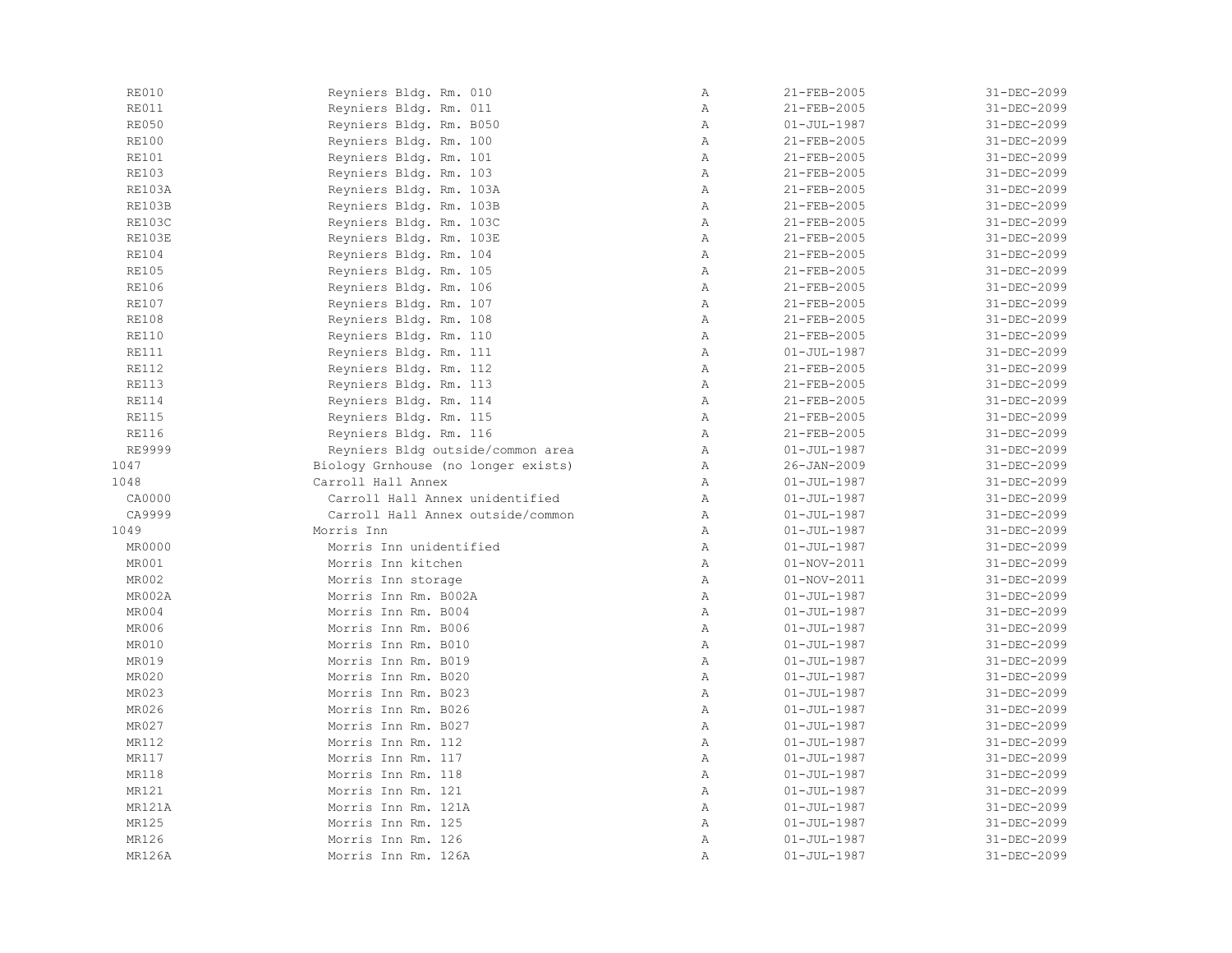| MR127         | Morris Inn Rm. 127             | Α | $01 - JUL - 1987$ | 31-DEC-2099 |
|---------------|--------------------------------|---|-------------------|-------------|
| MR127A        | Morris Inn Rm. 127A            | Α | $01 - JUL - 1987$ | 31-DEC-2099 |
| MR127B        | Morris Inn Rm. 127B            | Α | $01 - JUL - 1987$ | 31-DEC-2099 |
| MR127C        | Morris Inn Rm. 127C            | Α | $01 - JUL - 1987$ | 31-DEC-2099 |
| MR127D        | Morris Inn Rm. 127D            | Α | $01 - JUL - 1987$ | 31-DEC-2099 |
| <b>MR127E</b> | Morris Inn Rm. 127E            | Α | $01 - JUL - 1987$ | 31-DEC-2099 |
| MR127F        | Morris Inn Rm. 127F            | Α | $01 - JUL - 1987$ | 31-DEC-2099 |
| MR127G        | Morris Inn Rm. 127G            | Α | $01 - JUL - 1987$ | 31-DEC-2099 |
| MR127H        | Morris Inn Rm. 127H            | Α | $01 - JUL - 1987$ | 31-DEC-2099 |
| MR9999        | Morris Inn outside/common area | Α | $01 - JUL - 1987$ | 31-DEC-2099 |
| 1050          | Nieuwland Science Hall         | Α | 21-FEB-2005       | 31-DEC-2099 |
| NU0000        | Nieuwland Hall unidentified    | Α | $01 - JUL - 1987$ | 31-DEC-2099 |
| NU002         | Nieuwland Rm. B02              | Α | 21-FEB-2005       | 31-DEC-2099 |
| NU003         | Nieuwland Rm. B03              | Α | 21-FEB-2005       | 31-DEC-2099 |
| NU004         | Nieuwland Rm. B04              | Α | 21-FEB-2005       | 31-DEC-2099 |
| NU005         | Nieuwland Rm. B05              | Α | 21-FEB-2005       | 31-DEC-2099 |
| NU006         | Nieuwland Rm. B06              | Α | 21-FEB-2005       | 31-DEC-2099 |
| NU007         | Nieuwland Rm. B07              | Α | 21-FEB-2005       | 31-DEC-2099 |
| NU009         | Nieuwland Rm. B09              | Α | 21-FEB-2005       | 31-DEC-2099 |
| NU010         | Nieuwland Rm. B10              | Α | 21-FEB-2005       | 31-DEC-2099 |
|               |                                |   |                   |             |
| NU083         | Nieuwland Rm. B83              | Α | 07-MAR-2019       | 31-DEC-2099 |
| NU083A        | Nieuwland Rm. B83A             | Α | 21-FEB-2005       | 31-DEC-2099 |
| NU083B        | Nieuwland Rm. B83B             | Α | 21-FEB-2005       | 31-DEC-2099 |
| NU084         | Nieuwland Rm. B84              | Α | 21-FEB-2005       | 31-DEC-2099 |
| NU085         | Nieuwland Rm. B85              | Α | 21-FEB-2005       | 31-DEC-2099 |
| NU085A        | Nieuwland Rm. B85A             | Α | 21-FEB-2005       | 31-DEC-2099 |
| NU087         | Nieuwland Rm. B87              | Α | $21 - FEB - 2005$ | 31-DEC-2099 |
| <b>NU088</b>  | Nieuwland Rm. B88              | Α | 21-FEB-2005       | 31-DEC-2099 |
| NU089         | Nieuwland Rm. B89              | Α | 21-FEB-2005       | 31-DEC-2099 |
| NU093         | Nieuwland Rm. B93              | Α | 21-FEB-2005       | 31-DEC-2099 |
| NU101         | Nieuwland Rm. 101              | Α | 21-FEB-2005       | 31-DEC-2099 |
| NU102         | Nieuwland Rm. 102              | Α | $01 - JUL - 1987$ | 31-DEC-2099 |
| NU102A        | Nieuwland Rm. 102A             | Α | 21-FEB-2005       | 31-DEC-2099 |
| NU102B        | Nieuwland Rm. 102B             | Α | 21-FEB-2005       | 31-DEC-2099 |
| NU102C        | Nieuwland Rm. 102C             | Α | 21-FEB-2005       | 31-DEC-2099 |
| NU103         | Nieuwland Rm. 103              | Α | 21-FEB-2005       | 31-DEC-2099 |
| NU103A        | Nieuwland Rm. 103A             | Α | 21-FEB-2005       | 31-DEC-2099 |
| NU105         | Nieuwland Rm. 105              | Α | 21-FEB-2005       | 31-DEC-2099 |
| NU105A        | Nieuwland Rm. 105A             | Α | 21-FEB-2005       | 31-DEC-2099 |
| NU106         | Nieuwland Rm. 106              | Α | 21-FEB-2005       | 31-DEC-2099 |
| NU106A        | Nieuwland Rm. 106A             | Α | 21-FEB-2005       | 31-DEC-2099 |
| NU107         | Nieuwland Rm. 107              | Α | 21-FEB-2005       | 31-DEC-2099 |
| NU108         | Nieuwland Rm. 108              | Α | 21-FEB-2005       | 31-DEC-2099 |
| NU108A        | Nieuwland Rm. 108A             | Α | 21-FEB-2005       | 31-DEC-2099 |
| NU109         | Nieuwland Rm. 109              | Α | 21-FEB-2005       | 31-DEC-2099 |
| NU109A        | Nieuwland Rm. 109A             | Α | 21-FEB-2005       | 31-DEC-2099 |
| NU109B        | Nieuwland Rm. 109B             | Α | 21-FEB-2005       | 31-DEC-2099 |
| NU109C        | Nieuwland Rm. 109C             | Α | 21-FEB-2005       | 31-DEC-2099 |
|               |                                |   |                   |             |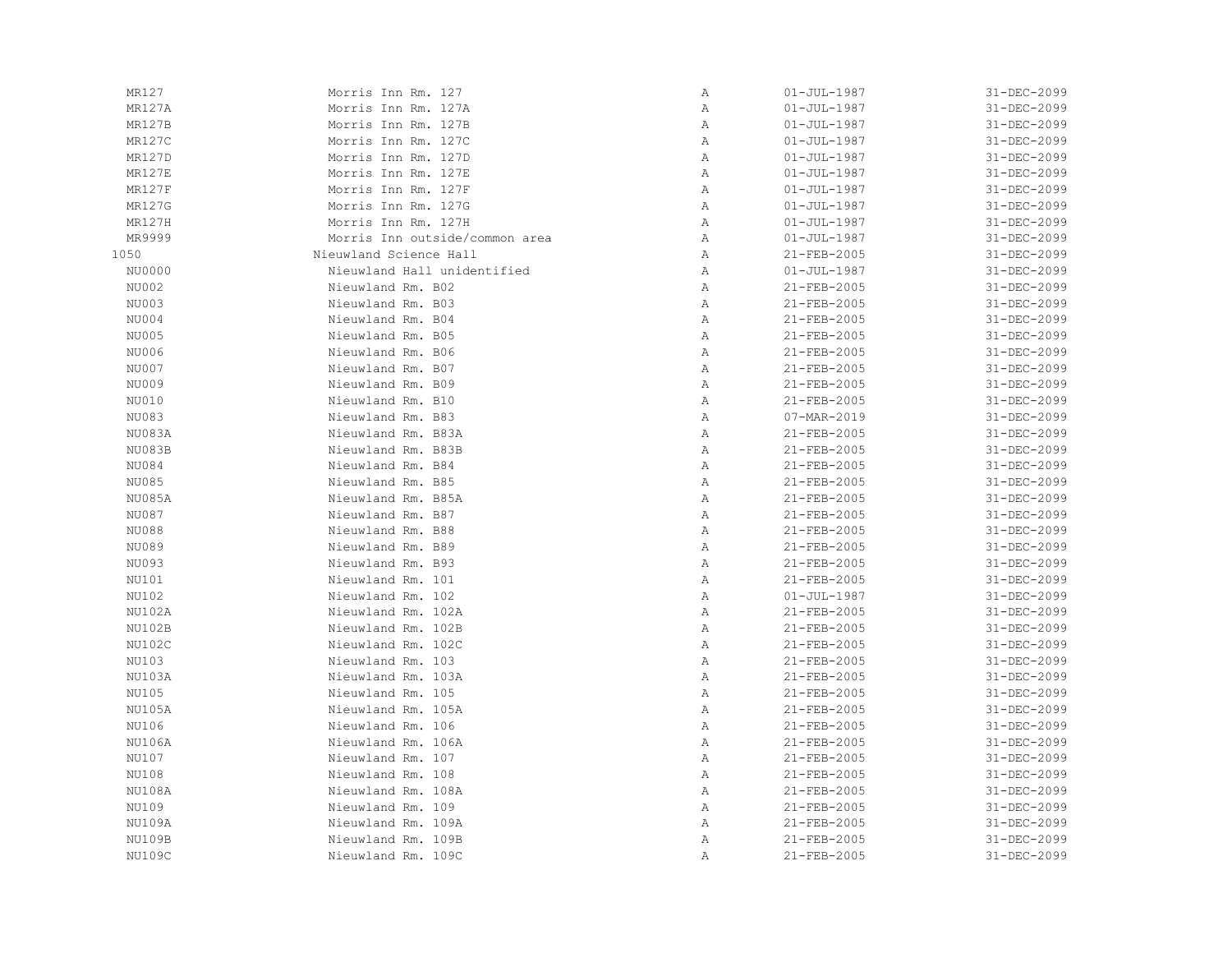| Nieuwland Rm. 109D 5U Vault         | $\, {\bf A}$   | 17-APR-2020       | 31-DEC-2099 |
|-------------------------------------|----------------|-------------------|-------------|
| Nieuwland Rm. 109E                  | $\mathbb{A}$   | 21-FEB-2005       | 31-DEC-2099 |
| Nieuwland Rm. 109H                  | $\mathbb{A}$   | $21 - FEB - 2005$ | 31-DEC-2099 |
| Nieuwland Rm. 110                   | Α              | 21-FEB-2005       | 31-DEC-2099 |
| Nieuwland Rm. 112                   | $\mathbb A$    | $21 - FEB - 2005$ | 31-DEC-2099 |
| Nieuwland Rm. 113A                  | Α              | 21-FEB-2005       | 31-DEC-2099 |
| Nieuwland Rm. 113B                  | $\mathbb{A}$   | 21-FEB-2005       | 31-DEC-2099 |
| Nieuwland Rm. 114                   | $\mathbb{A}$   | 21-FEB-2005       | 31-DEC-2099 |
| Nieuwland Rm. 115                   | $\overline{A}$ | 21-FEB-2005       | 31-DEC-2099 |
| Nieuwland Rm. 115A                  | $\mathbb{A}$   | 21-FEB-2005       | 31-DEC-2099 |
| Nieuwland Rm. 115B                  | $\mathbb{A}$   | 21-FEB-2005       | 31-DEC-2099 |
| Nieuwland Rm. 116                   | A              | $21 - FEB - 2005$ | 31-DEC-2099 |
| Nieuwland Rm. 117                   | Α              | $21 - FEB - 2005$ | 31-DEC-2099 |
| Nieuwland Rm. 118                   | A              | 21-FEB-2005       | 31-DEC-2099 |
| Nieuwland Rm. 119                   | Α              | 21-FEB-2005       | 31-DEC-2099 |
| Nieuwland Rm. 120                   | $\mathbb A$    | 21-FEB-2005       | 31-DEC-2099 |
| Nieuwland Rm. 121                   | $\mathbb{A}$   | 21-FEB-2005       | 31-DEC-2099 |
| Nieuwland Rm. 122                   | A              | 21-FEB-2005       | 31-DEC-2099 |
| Nieuwland Rm. 123                   | $\mathbb{A}$   | 21-FEB-2005       | 31-DEC-2099 |
| Nieuwland Rm. 124                   | A              | 21-FEB-2005       | 31-DEC-2099 |
| Nieuwland Rm. 124A Control Room     | T              | 17-APR-2020       | 31-DEC-2099 |
| Nieuwland Rm. 124B St. George (5UT) | A              | 17-APR-2020       | 31-DEC-2099 |
| Nieuwland Rm. 124C East Target Room | $\mathbb{A}$   | 17-APR-2020       | 31-DEC-2099 |
| Nieuwland Rm. 124D West Target Room | $\mathbb{A}$   | 17-APR-2020       | 31-DEC-2099 |
| Nieuwland Rm. 124E Control Room     | $\mathbb{A}$   | 17-APR-2020       | 31-DEC-2099 |
| Nieuwland Rm. 124F 5U Vault         | $\mathbb{I}$   | 17-APR-2020       | 31-DEC-2099 |
| Nieuwland Rm. 124G Far West Target  | $\mathbb{I}$   | 17-APR-2020       | 31-DEC-2099 |
| Nieuwland Rm. 124H 9S Vault Rm      | $\mathbbm{1}$  | 17-APR-2020       | 31-DEC-2099 |
| Nieuwland Rm. 124I 9S Target Rm     | $\mathbb{I}$   | 17-APR-2020       | 31-DEC-2099 |
| Nieuwland Rm. 124J Far West Target  | $\mathbb{A}$   | 17-APR-2020       | 31-DEC-2099 |
| Nieuwland Rm. 124K                  | $\mathbb{I}$   | 17-APR-2020       | 31-DEC-2099 |
| Nieuwland Rm. 124L FN Ion Source    | $\mathbb{A}$   | 17-APR-2020       | 31-DEC-2099 |
| Nieuwland Rm. 125                   | A              | 21-FEB-2005       | 31-DEC-2099 |
| Nieuwland Rm. 125A                  | $\mathbb{A}$   | 21-FEB-2005       | 31-DEC-2099 |
| Nieuwland Rm. 125B                  | $\mathbb A$    | 21-FEB-2005       | 31-DEC-2099 |
| Nieuwland Rm. 126                   | Α              | $21 - FEB - 2005$ | 31-DEC-2099 |
| Nieuwland Rm. 127                   | Α              | 21-FEB-2005       | 31-DEC-2099 |
| Nieuwland Rm. 128                   | $\mathbb A$    | 21-FEB-2005       | 31-DEC-2099 |
| Nieuwland Rm. 129                   | $\mathbb{A}$   | 21-FEB-2005       | 31-DEC-2099 |
| Nieuwland Rm. 130                   | $\mathbb{A}$   | $21 - FEB - 2005$ | 31-DEC-2099 |
| Nieuwland Rm. 131 9S Targ (Pelletro | A              | 17-APR-2020       | 31-DEC-2099 |
| Nieuwland Rm. 132                   | $\mathbb{A}$   | 21-FEB-2005       | 31-DEC-2099 |
| Nieuwland Rm. 132A                  | A              | $21 - FEB - 2005$ | 31-DEC-2099 |
| Nieuwland Rm. 132B                  | $\mathbb A$    | $21 - FEB - 2005$ | 31-DEC-2099 |
| Nieuwland Rm. 132C                  | $\mathbb{A}$   | 21-FEB-2005       | 31-DEC-2099 |
| Nieuwland Rm. 132D                  | $\mathbb{A}$   | 21-FEB-2005       | 31-DEC-2099 |
| Nieuwland Rm. 133                   | $\, {\bf A}$   | 21-FEB-2005       | 31-DEC-2099 |
| Nieuwland Rm. 134                   | Α              | 21-FEB-2005       | 31-DEC-2099 |
|                                     |                |                   |             |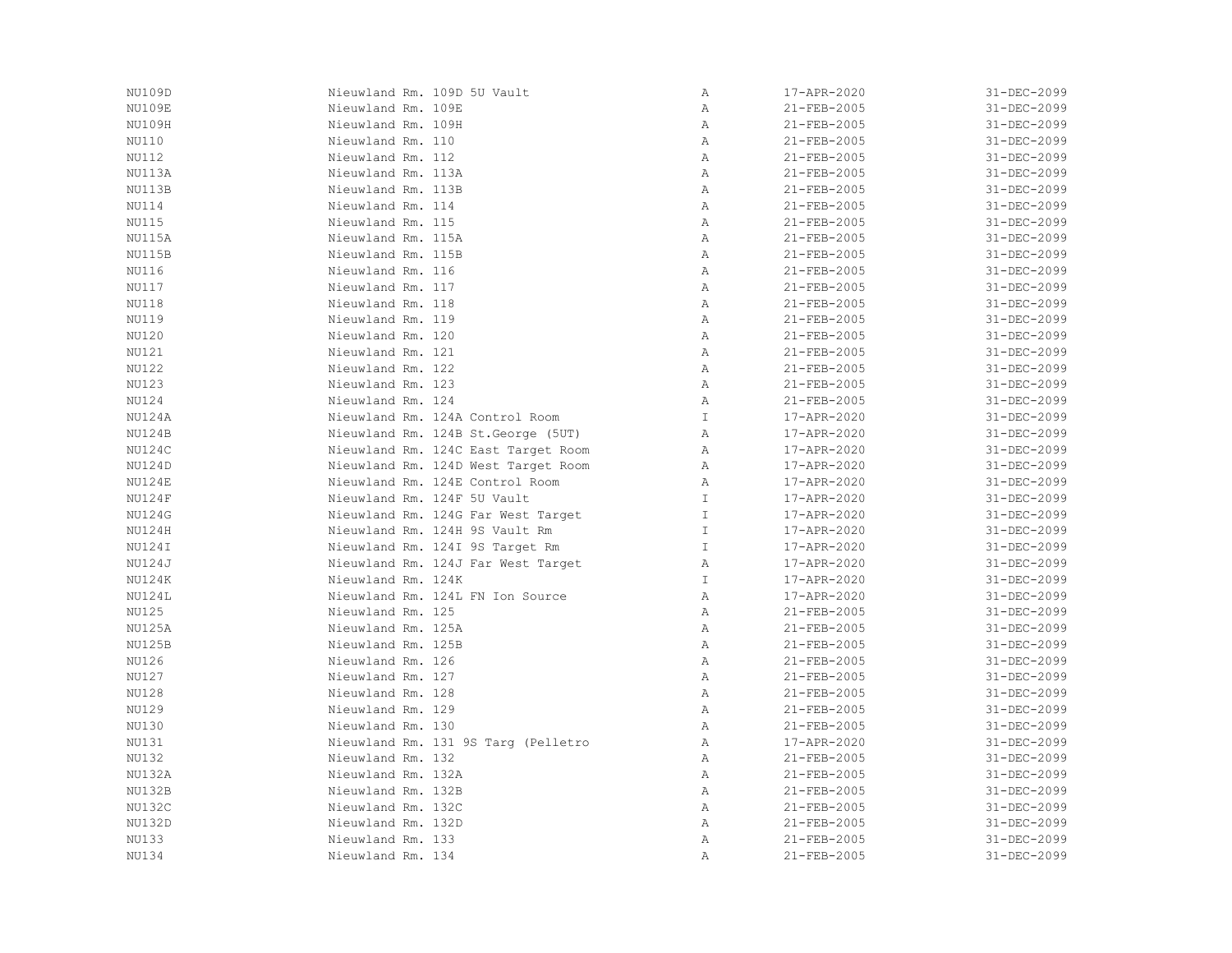| NU135         | Nieuwland Rm. 135  | Α | 21-FEB-2005       | 31-DEC-2099 |
|---------------|--------------------|---|-------------------|-------------|
| NU136         | Nieuwland Rm. 136  | Α | 21-FEB-2005       | 31-DEC-2099 |
| NU136A        | Nieuwland Rm. 136A | Α | 21-FEB-2005       | 31-DEC-2099 |
| NU138         | Nieuwland Rm. 138  | Α | 21-FEB-2005       | 31-DEC-2099 |
| NU138A        | Nieuwland Rm. 138A | Α | $01 - JUL - 1987$ | 31-DEC-2099 |
| <b>NU139</b>  | Nieuwland Rm. 139  | Α | 21-FEB-2005       | 31-DEC-2099 |
| <b>NU142</b>  | Nieuwland Rm. 142  | Α | 21-FEB-2005       | 31-DEC-2099 |
| NU143         | Nieuwland Rm. 143  | Α | 21-FEB-2005       | 31-DEC-2099 |
| NU145         | Nieuwland Rm. 145  | Α | 21-FEB-2005       | 31-DEC-2099 |
| NU146         | Nieuwland Rm. 146  | Α | 21-FEB-2005       | 31-DEC-2099 |
| NU147         | Nieuwland Rm. 147  | Α | $01 - JUL - 1987$ | 31-DEC-2099 |
| NU159         | Nieuwland Rm. 159  | Α | 08-NOV-2013       | 31-DEC-2099 |
| NU160         | Nieuwland Rm. 160  | Α | $01 - JUL - 1987$ | 31-DEC-2099 |
| NU180         | Nieuwland Rm. 180  | Α | 21-FEB-2005       | 31-DEC-2099 |
| NU181         | Nieuwland Rm. 181  | Α | 21-FEB-2005       | 31-DEC-2099 |
| NU182         | Nieuwland Rm. 182  | Α | 21-FEB-2005       | 31-DEC-2099 |
| NU183         | Nieuwland Rm. 183  | Α | 21-FEB-2005       | 31-DEC-2099 |
|               |                    |   |                   |             |
| NU184         | Nieuwland Rm. 184  | Α | 21-FEB-2005       | 31-DEC-2099 |
| NU185         | Nieuwland Rm. 185  | Α | 21-FEB-2005       | 31-DEC-2099 |
| NU186         | Nieuwland Rm. 186  | Α | 21-FEB-2005       | 31-DEC-2099 |
| NU187         | Nieuwland Rm. 187  | Α | 21-FEB-2005       | 31-DEC-2099 |
| NU188         | Nieuwland Rm. 188  | Α | 21-FEB-2005       | 31-DEC-2099 |
| NU189         | Nieuwland Rm. 189  | Α | 21-FEB-2005       | 31-DEC-2099 |
| NU200         | Nieuwland Rm. 200  | Α | 21-FEB-2005       | 31-DEC-2099 |
| NU201         | Nieuwland Rm. 201  | Α | 21-FEB-2005       | 31-DEC-2099 |
| NU201B        | Nieuwland Rm. 201B | Α | $01 - JUL - 1987$ | 31-DEC-2099 |
| NU202         | Nieuwland Rm. 202  | Α | 21-FEB-2005       | 31-DEC-2099 |
| NU202A        | Nieuwland Rm. 202A | Α | 21-FEB-2005       | 31-DEC-2099 |
| NU203         | Nieuwland Rm. 203  | Α | 21-FEB-2005       | 31-DEC-2099 |
| NU203A        | Nieuwland Rm. 203A | Α | 21-FEB-2005       | 31-DEC-2099 |
| NU203B        | Nieuwland Rm. 203B | Α | 21-FEB-2005       | 31-DEC-2099 |
| NU204         | Nieuwland Rm. 204  | Α | 21-FEB-2005       | 31-DEC-2099 |
| NU204A        | Nieuwland Rm. 204A | Α | 21-FEB-2005       | 31-DEC-2099 |
| NU204B        | Nieuwland Rm. 204B | Α | 21-FEB-2005       | 31-DEC-2099 |
| NU204C        | Nieuwland Rm. 204C | Α | 21-FEB-2005       | 31-DEC-2099 |
| NU204D        | Nieuwland Rm. 204D | Α | 21-FEB-2005       | 31-DEC-2099 |
| NU205         | Nieuwland Rm. 205  | Α | 21-FEB-2005       | 31-DEC-2099 |
| NU207         | Nieuwland Rm. 207  | Α | 21-FEB-2005       | 31-DEC-2099 |
| NU208         | Nieuwland Rm. 208  | Α | 21-FEB-2005       | 31-DEC-2099 |
| NU208A        | Nieuwland Rm. 208A | Α | 21-FEB-2005       | 31-DEC-2099 |
| NU209         | Nieuwland Rm. 209  | Α | 21-FEB-2005       | 31-DEC-2099 |
|               | Nieuwland Rm. 210  |   |                   |             |
| NU210         |                    | Α | 21-FEB-2005       | 31-DEC-2099 |
| <b>NU210A</b> | Nieuwland Rm. 210A | Α | 21-FEB-2005       | 31-DEC-2099 |
| NU210B        | Nieuwland Rm. 210B | Α | 21-FEB-2005       | 31-DEC-2099 |
| NU211         | Nieuwland Rm. 211  | Α | 21-FEB-2005       | 31-DEC-2099 |
| NU212         | Nieuwland Rm. 212  | Α | 21-FEB-2005       | 31-DEC-2099 |
| NU212B        | Nieuwland Rm. 212B | Α | 21-FEB-2005       | 31-DEC-2099 |
| NU212C        | Nieuwland Rm. 212C | Α | 21-FEB-2005       | 31-DEC-2099 |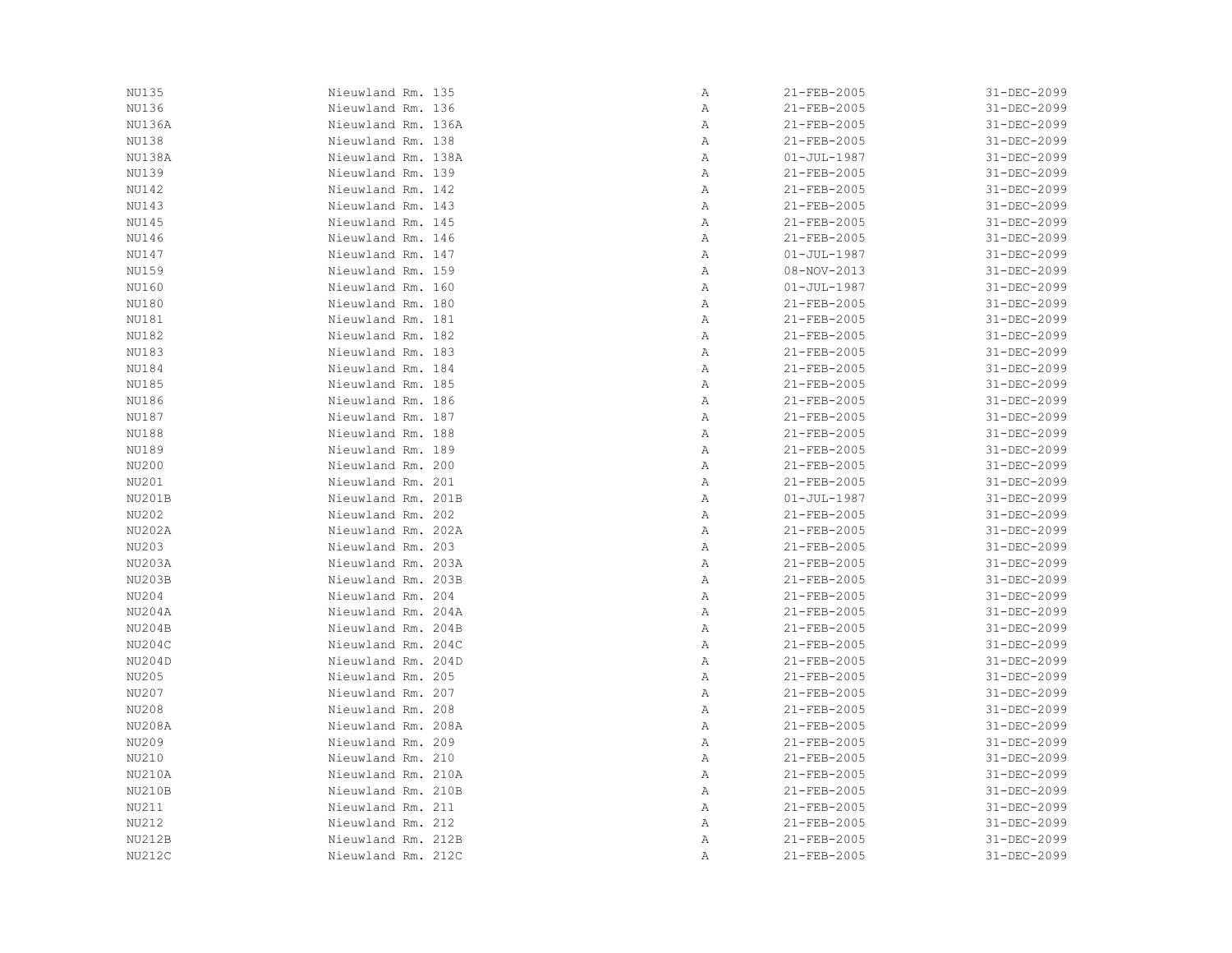| NU213         | Nieuwland Rm. 213  | Α | 21-FEB-2005       | 31-DEC-2099 |
|---------------|--------------------|---|-------------------|-------------|
|               |                    |   |                   |             |
| NU214         | Nieuwland Rm. 214  | Α | 21-FEB-2005       | 31-DEC-2099 |
| NU214A        | Nieuwland Rm. 214A | Α | 21-FEB-2005       | 31-DEC-2099 |
| NU215         | Nieuwland Rm. 215  | Α | 21-FEB-2005       | 31-DEC-2099 |
| NU216         | Nieuwland Rm. 216  | Α | 21-FEB-2005       | 31-DEC-2099 |
| <b>NU216A</b> | Nieuwland Rm. 216A | Α | 21-FEB-2005       | 31-DEC-2099 |
| <b>NU216E</b> | Nieuwland Rm. 216E | Α | $01 - JUL - 1987$ | 31-DEC-2099 |
| NU217         | Nieuwland Rm. 217  | Α | 21-FEB-2005       | 31-DEC-2099 |
| NU218         | Nieuwland Rm. 218  | Α | 21-FEB-2005       | 31-DEC-2099 |
| NU219         | Nieuwland Rm. 219  | Α | 21-FEB-2005       | 31-DEC-2099 |
| NU220         | Nieuwland Rm. 220  | Α | 21-FEB-2005       | 31-DEC-2099 |
| <b>NU220A</b> | Nieuwland Rm. 220A | Α | 21-FEB-2005       | 31-DEC-2099 |
| NU220B        | Nieuwland Rm. 220B | Α | 21-FEB-2005       | 31-DEC-2099 |
| NU221         | Nieuwland Rm. 221  | Α | 21-FEB-2005       | 31-DEC-2099 |
| <b>NU222</b>  | Nieuwland Rm. 222  | Α | 21-FEB-2005       | 31-DEC-2099 |
| NU223         | Nieuwland Rm. 223  | Α | 21-FEB-2005       | 31-DEC-2099 |
| NU224         | Nieuwland Rm. 224  | Α | 21-FEB-2005       | 31-DEC-2099 |
| <b>NU225</b>  | Nieuwland Rm. 225  | Α | 21-FEB-2005       | 31-DEC-2099 |
| <b>NU225A</b> | Nieuwland Rm. 225A | Α | 21-FEB-2005       | 31-DEC-2099 |
| <b>NU225B</b> | Nieuwland Rm. 225B | Α | 21-FEB-2005       | 31-DEC-2099 |
| NU225C        | Nieuwland Rm. 225C | Α | 21-FEB-2005       | 31-DEC-2099 |
| <b>NU225D</b> | Nieuwland Rm. 225D | Α | 21-FEB-2005       | 31-DEC-2099 |
| NU226         | Nieuwland Rm. 226  |   |                   |             |
|               |                    | Α | 21-FEB-2005       | 31-DEC-2099 |
| NU227         | Nieuwland Rm. 227  | Α | 21-FEB-2005       | 31-DEC-2099 |
| NU228         | Nieuwland Rm. 228  | Α | 21-FEB-2005       | 31-DEC-2099 |
| NU229         | Nieuwland Rm. 229  | Α | 21-FEB-2005       | 31-DEC-2099 |
| NU230         | Nieuwland Rm. 230  | Α | 21-FEB-2005       | 31-DEC-2099 |
| NU231         | Nieuwland Rm. 231  | Α | $01 - JUL - 1987$ | 31-DEC-2099 |
| NU232         | Nieuwland Rm. 232  | Α | 21-FEB-2005       | 31-DEC-2099 |
| NU234         | Nieuwland Rm. 234  | Α | 21-FEB-2005       | 31-DEC-2099 |
| NU235         | Nieuwland Rm. 235  | Α | 21-FEB-2005       | 31-DEC-2099 |
| NU236         | Nieuwland Rm. 236  | Α | 21-FEB-2005       | 31-DEC-2099 |
| <b>NU236B</b> | Nieuwland Rm. 236B | Α | 21-FEB-2005       | 31-DEC-2099 |
| NU237         | Nieuwland Rm. 237  | Α | 21-FEB-2005       | 31-DEC-2099 |
| NU238         | Nieuwland Rm. 238  | Α | 21-FEB-2005       | 31-DEC-2099 |
| NU238A        | Nieuwland Rm. 238A | Α | 21-FEB-2005       | 31-DEC-2099 |
| NU239         | Nieuwland Rm. 239  | Α | 21-FEB-2005       | 31-DEC-2099 |
| <b>NU239A</b> | Nieuwland Rm. 239A | Α | 21-FEB-2005       | 31-DEC-2099 |
| NU241         | Nieuwland Rm. 241  | Α | 21-FEB-2005       | 31-DEC-2099 |
| NU242         | Nieuwland Rm. 242  | Α | 21-FEB-2005       | 31-DEC-2099 |
| NU243         | Nieuwland Rm. 243  | Α | 21-FEB-2005       | 31-DEC-2099 |
| NU244         | Nieuwland Rm. 244  | Α | 21-FEB-2005       | 31-DEC-2099 |
| NU244B        | Nieuwland Rm. 244b | Α | 06-JUL-2012       | 31-DEC-2099 |
| NU244C        | Nieuwland Rm. 244c | Α | 01-NOV-2011       | 31-DEC-2099 |
| NU245         | Nieuwland Rm. 245  | Α | 21-FEB-2005       | 31-DEC-2099 |
| <b>NU245B</b> | Nieuwland Rm. 245b | Α | 05-MAR-2013       | 31-DEC-2099 |
| NU246         | Nieuwland Rm. 246  | Α | 21-FEB-2005       | 31-DEC-2099 |
| <b>NU246B</b> | Nieuwland Rm. 246B | Α | 21-FEB-2005       | 31-DEC-2099 |
|               |                    |   |                   |             |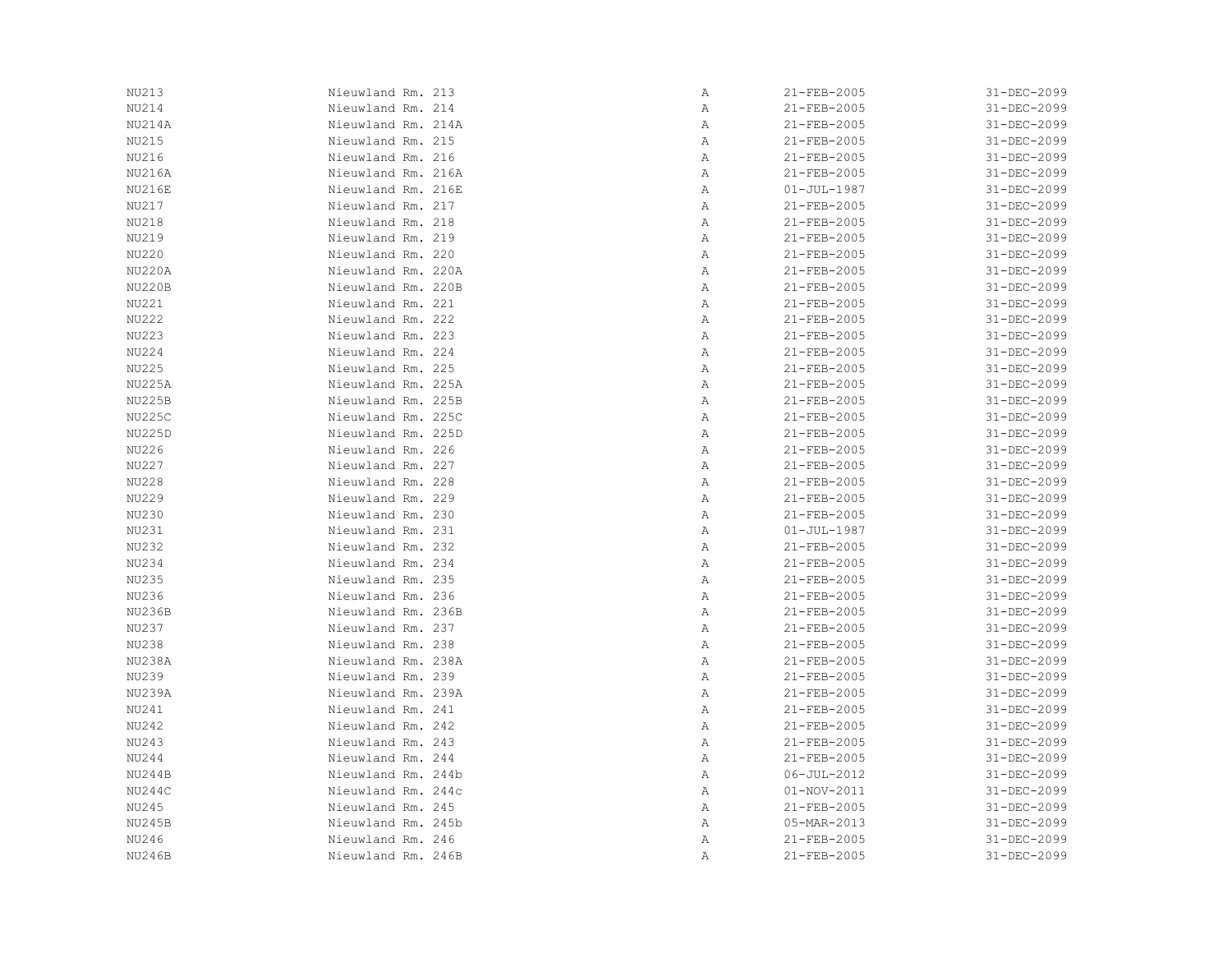| NU247         | Nieuwland Rm. 247  | Α | 21-FEB-2005 | 31-DEC-2099 |
|---------------|--------------------|---|-------------|-------------|
| NU248         | Nieuwland Rm. 248  | Α | 21-FEB-2005 | 31-DEC-2099 |
| NU250         | Nieuwland Rm. 250  | Α | 21-FEB-2005 | 31-DEC-2099 |
| NU251         | Nieuwland Rm. 251  | Α | 21-FEB-2005 | 31-DEC-2099 |
| NU252         | Nieuwland Rm. 252  | Α | 21-FEB-2005 | 31-DEC-2099 |
| NU253         | Nieuwland Rm. 253  | Α | 21-FEB-2005 | 31-DEC-2099 |
| NU254         | Nieuwland Rm. 254  | Α | 21-FEB-2005 | 31-DEC-2099 |
| NU255         | Nieuwland Rm. 255  | Α | 20-DEC-2017 | 31-DEC-2099 |
| NU280         | Nieuwland Rm. 280  | Α | 21-FEB-2005 | 31-DEC-2099 |
| NU282         | Nieuwland Rm. 282  | Α | 21-FEB-2005 | 31-DEC-2099 |
| NU284         | Nieuwland Rm. 284  | Α | 21-FEB-2005 | 31-DEC-2099 |
| NU286         | Nieuwland Rm. 286  | Α | 21-FEB-2005 | 31-DEC-2099 |
| NU288         | Nieuwland Rm. 288  | Α | 21-FEB-2005 | 31-DEC-2099 |
| NU290         | Nieuwland Rm. 290  | Α | 21-FEB-2005 | 31-DEC-2099 |
| NU292         | Nieuwland Rm. 292  | Α | 21-FEB-2005 | 31-DEC-2099 |
| <b>NU300</b>  | Nieuwland Rm. 300  | Α | 21-FEB-2005 | 31-DEC-2099 |
| NU302         | Nieuwland Rm. 302  | Α | 21-FEB-2005 | 31-DEC-2099 |
| NU302A        | Nieuwland Rm. 302A | Α | 21-FEB-2005 | 31-DEC-2099 |
| NU303         | Nieuwland Rm. 303  | Α | 21-FEB-2005 | 31-DEC-2099 |
| NU304         | Nieuwland Rm. 304  | Α | 21-FEB-2005 | 31-DEC-2099 |
| NU305         | Nieuwland Rm. 305  | Α | 21-FEB-2005 | 31-DEC-2099 |
| NU307         | Nieuwland Rm. 307  | Α | 21-FEB-2005 | 31-DEC-2099 |
| NU308         | Nieuwland Rm. 308  | Α | 21-FEB-2005 | 31-DEC-2099 |
| <b>NU308A</b> | Nieuwland Rm. 308A | Α | 21-FEB-2005 | 31-DEC-2099 |
| NU308B        | Nieuwland Rm. 308B | Α | 21-FEB-2005 | 31-DEC-2099 |
| NU309         | Nieuwland Rm. 309  | Α | 21-FEB-2005 | 31-DEC-2099 |
| NU310         | Nieuwland Rm. 310  | Α | 21-FEB-2005 | 31-DEC-2099 |
| NU311         | Nieuwland Rm. 311  | Α | 21-FEB-2005 | 31-DEC-2099 |
| NU312         | Nieuwland Rm. 312  | Α | 21-FEB-2005 | 31-DEC-2099 |
| NU313         | Nieuwland Rm. 313  | Α | 21-FEB-2005 | 31-DEC-2099 |
|               |                    |   |             |             |
| NU315         | Nieuwland Rm. 315  | Α | 21-FEB-2005 | 31-DEC-2099 |
| NU316         | Nieuwland Rm. 316  | Α | 21-FEB-2005 | 31-DEC-2099 |
| NU317         | Nieuwland Rm. 317  | Α | 21-FEB-2005 | 31-DEC-2099 |
| <b>NU317A</b> | Nieuwland Rm. 317A | Α | 21-FEB-2005 | 31-DEC-2099 |
| NU317B        | Nieuwland Rm. 317B | Α | 21-FEB-2005 | 31-DEC-2099 |
| NU318         | Nieuwland Rm. 318  | Α | 21-FEB-2005 | 31-DEC-2099 |
| NU319         | Nieuwland Rm. 319  | Α | 21-FEB-2005 | 31-DEC-2099 |
| NU320         | Nieuwland Rm. 320  | Α | 21-FEB-2005 | 31-DEC-2099 |
| NU320A        | Nieuwland Rm. 320A | Α | 21-FEB-2005 | 31-DEC-2099 |
| NU320B        | Nieuwland Rm. 320B | Α | 21-FEB-2005 | 31-DEC-2099 |
| NU320C        | Nieuwland Rm. 320C | Α | 21-FEB-2005 | 31-DEC-2099 |
| NU321         | Nieuwland Rm. 321  | Α | 21-FEB-2005 | 31-DEC-2099 |
| <b>NU322</b>  | Nieuwland Rm. 322  | Α | 21-FEB-2005 | 31-DEC-2099 |
| <b>NU323</b>  | Nieuwland Rm. 323  | Α | 21-FEB-2005 | 31-DEC-2099 |
| NU324         | Nieuwland Rm. 324  | Α | 21-FEB-2005 | 31-DEC-2099 |
| <b>NU325</b>  | Nieuwland Rm. 325  | Α | 21-FEB-2005 | 31-DEC-2099 |
| NU326         | Nieuwland Rm. 326  | Α | 21-FEB-2005 | 31-DEC-2099 |
| NU327         | Nieuwland Rm. 327  | Α | 21-FEB-2005 | 31-DEC-2099 |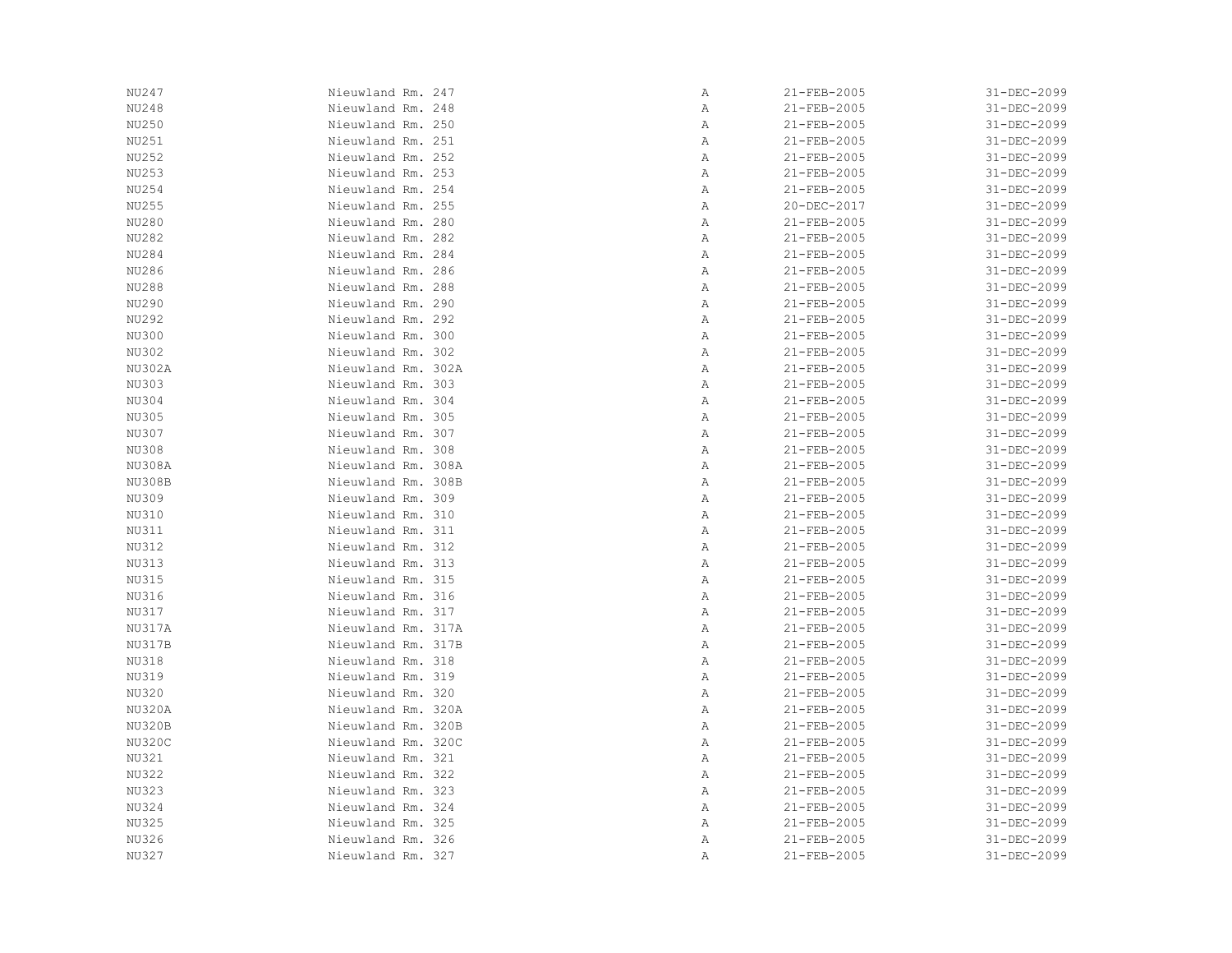| NU328         | Nieuwland Rm. 328  | Α | 21-FEB-2005       | 31-DEC-2099 |
|---------------|--------------------|---|-------------------|-------------|
| <b>NU328A</b> | Nieuwland Rm. 328A | Α | 21-FEB-2005       | 31-DEC-2099 |
| NU329         | Nieuwland Rm. 329  | Α | 21-FEB-2005       | 31-DEC-2099 |
| NU330         | Nieuwland Rm. 330  | Α | 21-FEB-2005       | 31-DEC-2099 |
| NU331         | Nieuwland Rm. 331  | Α | $01 - JUL - 1987$ | 31-DEC-2099 |
| <b>NU332</b>  | Nieuwland Rm. 332  | Α | 21-FEB-2005       | 31-DEC-2099 |
| <b>NU333</b>  | Nieuwland Rm. 333  | Α | 21-FEB-2005       | 31-DEC-2099 |
| NU333A        | Nieuwland Rm. 333A | Α | 21-FEB-2005       | 31-DEC-2099 |
| NU333B        | Nieuwland Rm. 333B | Α | 21-FEB-2005       | 31-DEC-2099 |
| NU333C        | Nieuwland Rm. 333C | Α | 21-FEB-2005       | 31-DEC-2099 |
| NU333D        | Nieuwland Rm. 333D | Α | 21-FEB-2005       | 31-DEC-2099 |
| NU333E        | Nieuwland Rm. 333E | Α | 21-FEB-2005       | 31-DEC-2099 |
| NU333F        | Nieuwland Rm. 333F | Α | 21-FEB-2005       | 31-DEC-2099 |
| NU333G        | Nieuwland Rm. 333G | Α | 21-FEB-2005       | 31-DEC-2099 |
| NU333H        | Nieuwland Rm. 333H | Α | 21-FEB-2005       | 31-DEC-2099 |
| NU333J        | Nieuwland Rm. 333J | Α | 21-FEB-2005       | 31-DEC-2099 |
| NU334         | Nieuwland Rm. 334  | Α | 21-FEB-2005       | 31-DEC-2099 |
| <b>NU335</b>  | Nieuwland Rm. 335  | Α | 21-FEB-2005       | 31-DEC-2099 |
| NU336         | Nieuwland Rm. 336  | Α | 21-FEB-2005       | 31-DEC-2099 |
| <b>NU337</b>  | Nieuwland Rm. 337  | Α | 21-FEB-2005       | 31-DEC-2099 |
| NU338         | Nieuwland Rm. 338  | Α | 21-FEB-2005       | 31-DEC-2099 |
| NU339A        | Nieuwland Rm. 339A | Α | 21-FEB-2005       | 31-DEC-2099 |
| NU339B        | Nieuwland Rm. 339B | Α | 21-FEB-2005       | 31-DEC-2099 |
| <b>NU339C</b> | Nieuwland Rm. 339C | Α | 21-FEB-2005       | 31-DEC-2099 |
| NU340A        | Nieuwland Rm. 340A | Α | 21-FEB-2005       | 31-DEC-2099 |
| NU340B        | Nieuwland Rm. 340B |   |                   | 31-DEC-2099 |
| NU340D        |                    | Α | 21-FEB-2005       | 31-DEC-2099 |
|               | Nieuwland Rm. 340D | Α | 21-FEB-2005       |             |
| NU341         | Nieuwland Rm. 341  | Α | 21-FEB-2005       | 31-DEC-2099 |
| NU341A        | Nieuwland Rm. 341A | Α | 21-FEB-2005       | 31-DEC-2099 |
| NU342         | Nieuwland Rm. 342  | Α | 21-FEB-2005       | 31-DEC-2099 |
| NU342A        | Nieuwland Rm. 342A | Α | 21-FEB-2005       | 31-DEC-2099 |
| NU343         | Nieuwland Rm. 343  | Α | 21-FEB-2005       | 31-DEC-2099 |
| NU343A        | Nieuwland Rm. 343A | Α | 21-FEB-2005       | 31-DEC-2099 |
| NU343B        | Nieuwland Rm. 343B | Α | 21-FEB-2005       | 31-DEC-2099 |
| NU343C        | Nieuwland Rm. 343C | Α | 21-FEB-2005       | 31-DEC-2099 |
| NU345         | Nieuwland Rm. 345  | Α | 21-FEB-2005       | 31-DEC-2099 |
| NU345A        | Nieuwland Rm. 345A | Α | 21-FEB-2005       | 31-DEC-2099 |
| NU346         | Nieuwland Rm. 346  | Α | 21-FEB-2005       | 31-DEC-2099 |
| NU346A        | Nieuwland Rm. 346A | Α | 21-FEB-2005       | 31-DEC-2099 |
| NU346B        | Nieuwland Rm. 346B | Α | 21-FEB-2005       | 31-DEC-2099 |
| NU346C        | Nieuwland Rm. 346C | Α | 21-FEB-2005       | 31-DEC-2099 |
| NU346D        | Nieuwland Rm. 346D | Α | 21-FEB-2005       | 31-DEC-2099 |
| <b>NU346E</b> | Nieuwland Rm. 346E | Α | 21-FEB-2005       | 31-DEC-2099 |
| NU346F        | Nieuwland Rm. 346F | Α | 21-FEB-2005       | 31-DEC-2099 |
| <b>NU346G</b> | Nieuwland Rm. 346G | Α | 21-FEB-2005       | 31-DEC-2099 |
| NU347         | Nieuwland Rm. 347  | Α | 21-FEB-2005       | 31-DEC-2099 |
| NU348         | Nieuwland Rm. 348  | Α | 21-FEB-2005       | 31-DEC-2099 |
| NU349         | Nieuwland Rm. 349  | Α | 21-FEB-2005       | 31-DEC-2099 |
|               |                    |   |                   |             |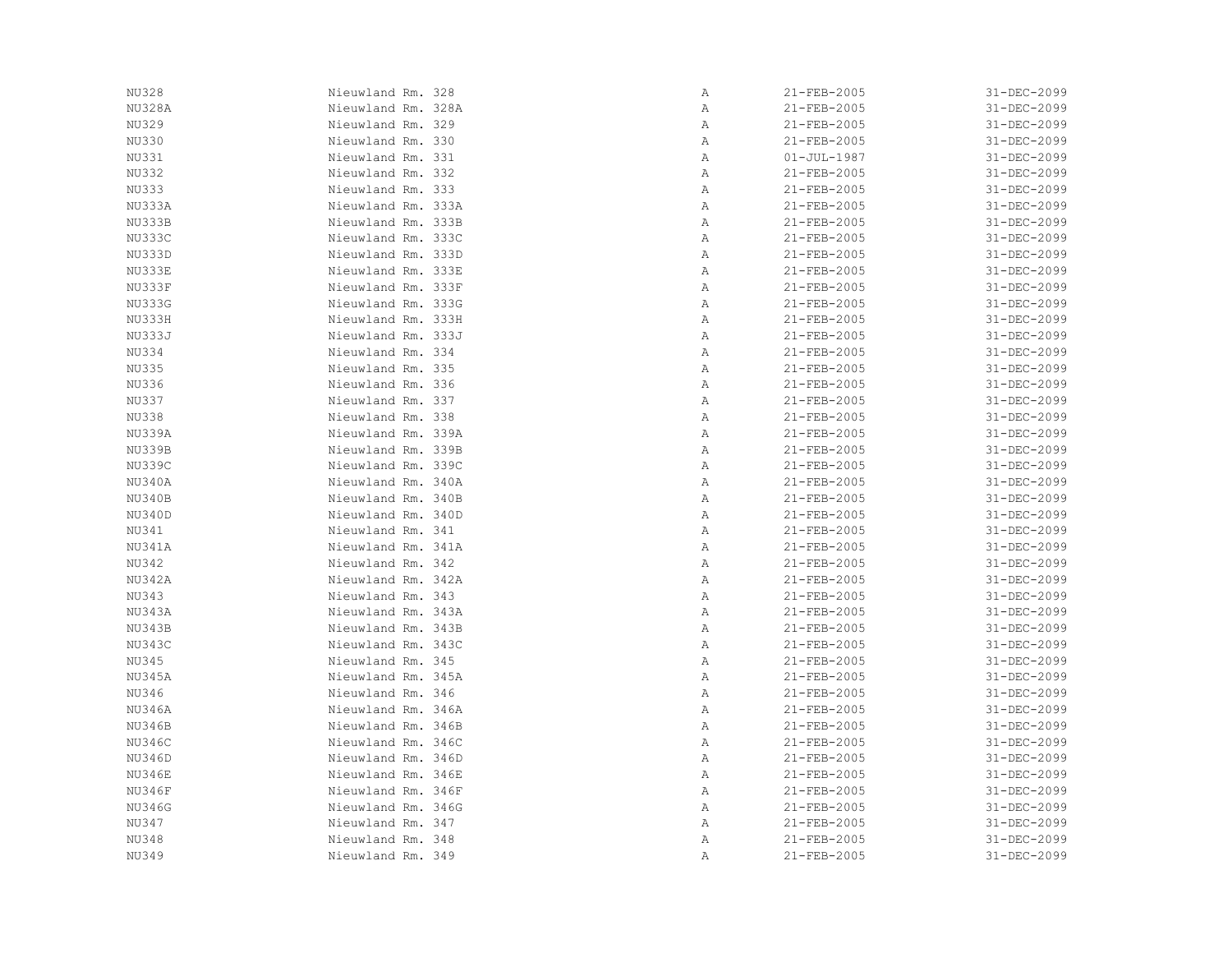| NU350         | Nieuwland Rm. 350  | $\mathbb A$ | 21-FEB-2005       | 31-DEC-2099 |
|---------------|--------------------|-------------|-------------------|-------------|
| NU351         | Nieuwland Rm. 351  | Α           | 21-FEB-2005       | 31-DEC-2099 |
| NU351A        | Nieuwland Rm. 351A | Α           | 21-FEB-2005       | 31-DEC-2099 |
| NU351B        | Nieuwland Rm. 351B | Α           | 21-FEB-2005       | 31-DEC-2099 |
| NU353         | Nieuwland Rm. 353  | Α           | 21-FEB-2005       | 31-DEC-2099 |
| NU354         | Nieuwland Rm. 354  | Α           | 21-FEB-2005       | 31-DEC-2099 |
| NU356         | Nieuwland Rm. 356  | Α           | 14-DEC-2020       | 31-DEC-2099 |
| NU365         | Nieuwland Rm. 365  | Α           | $24 - NOV - 2020$ | 31-DEC-2099 |
| NU380         | Nieuwland Rm. 380  | Α           | 21-FEB-2005       | 31-DEC-2099 |
| NU382         | Nieuwland Rm. 382  | Α           | 21-FEB-2005       | 31-DEC-2099 |
| NU384         | Nieuwland Rm. 384  | Α           | 21-FEB-2005       | 31-DEC-2099 |
| NU384C        | Nieuwland Rm. 384C | Α           | 11-SEP-2018       | 31-DEC-2099 |
| NU384D        | Nieuwland Rm. 384d |             | 03-NOV-2011       | 31-DEC-2099 |
|               |                    | Α           |                   |             |
| NU384M        | Nieuwland Rm. 384M | Α           | $03 - JUN - 2014$ | 31-DEC-2099 |
| NU388         | Nieuwland Rm. 388  | Α           | 21-FEB-2005       | 31-DEC-2099 |
| NU390         | Nieuwland Rm. 390  | Α           | 21-FEB-2005       | 31-DEC-2099 |
| <b>NU392</b>  | Nieuwland Rm. 392  | Α           | 21-FEB-2005       | 31-DEC-2099 |
| NU401         | Nieuwland Rm. 401  | Α           | 21-FEB-2005       | 31-DEC-2099 |
| NU402         | Nieuwland Rm. 402  | Α           | 21-FEB-2005       | 31-DEC-2099 |
| NU402A        | Nieuwland Rm. 402A | Α           | 21-FEB-2005       | 31-DEC-2099 |
| NU402B        | Nieuwland Rm. 402B | Α           | 21-FEB-2005       | 31-DEC-2099 |
| NU402C        | Nieuwland Rm. 402C | Α           | 21-FEB-2005       | 31-DEC-2099 |
| NU403         | Nieuwland Rm. 403  | Α           | 21-FEB-2005       | 31-DEC-2099 |
| NU404         | Nieuwland Rm. 404  | Α           | 21-FEB-2005       | 31-DEC-2099 |
| NU404A        | Nieuwland Rm. 404A | Α           | 21-FEB-2005       | 31-DEC-2099 |
| NU404B        | Nieuwland Rm. 404B | Α           | 21-FEB-2005       | 31-DEC-2099 |
| NU405         | Nieuwland Rm. 405  | Α           | 21-FEB-2005       | 31-DEC-2099 |
| NU406         | Nieuwland Rm. 406  | Α           | 21-FEB-2005       | 31-DEC-2099 |
| NU408         | Nieuwland Rm. 408  | Α           | 21-FEB-2005       | 31-DEC-2099 |
| NU409         | Nieuwland Rm. 409  | Α           | 21-FEB-2005       | 31-DEC-2099 |
| <b>NU409A</b> | Nieuwland Rm. 409A | Α           | 21-FEB-2005       | 31-DEC-2099 |
| NU409B        | Nieuwland Rm. 409B | Α           | 21-FEB-2005       | 31-DEC-2099 |
| NU409C        | Nieuwland Rm. 409C | Α           | 21-FEB-2005       | 31-DEC-2099 |
| NU410         | Nieuwland Rm. 410  | Α           | 21-FEB-2005       | 31-DEC-2099 |
| NU412         | Nieuwland Rm. 412  | Α           | 21-FEB-2005       | 31-DEC-2099 |
| NU413         | Nieuwland Rm. 413  | Α           | 21-FEB-2005       | 31-DEC-2099 |
| NU413A        | Nieuwland Rm. 413A | Α           | 21-FEB-2005       | 31-DEC-2099 |
| NU414         | Nieuwland Rm. 414  | Α           | 21-FEB-2005       | 31-DEC-2099 |
| NU415         | Nieuwland Rm. 415  | Α           | 21-FEB-2005       | 31-DEC-2099 |
| NU415A        | Nieuwland Rm. 415A | Α           | 21-FEB-2005       | 31-DEC-2099 |
| NU416         | Nieuwland Rm. 416  | Α           | 21-FEB-2005       | 31-DEC-2099 |
| NU417         | Nieuwland Rm. 417  | Α           | 21-FEB-2005       | 31-DEC-2099 |
| NU419         | Nieuwland Rm. 419  | Α           | 21-FEB-2005       | 31-DEC-2099 |
| <b>NU419A</b> | Nieuwland Rm. 419A | Α           | 21-FEB-2005       | 31-DEC-2099 |
| NU419B        | Nieuwland Rm. 419B | Α           | 21-FEB-2005       | 31-DEC-2099 |
| NU420         | Nieuwland Rm. 420  | Α           | 21-FEB-2005       | 31-DEC-2099 |
| NU420A        | Nieuwland Rm. 420A | Α           | 21-FEB-2005       | 31-DEC-2099 |
| NU421         | Nieuwland Rm. 421  | Α           | 21-FEB-2005       | 31-DEC-2099 |
|               |                    |             |                   |             |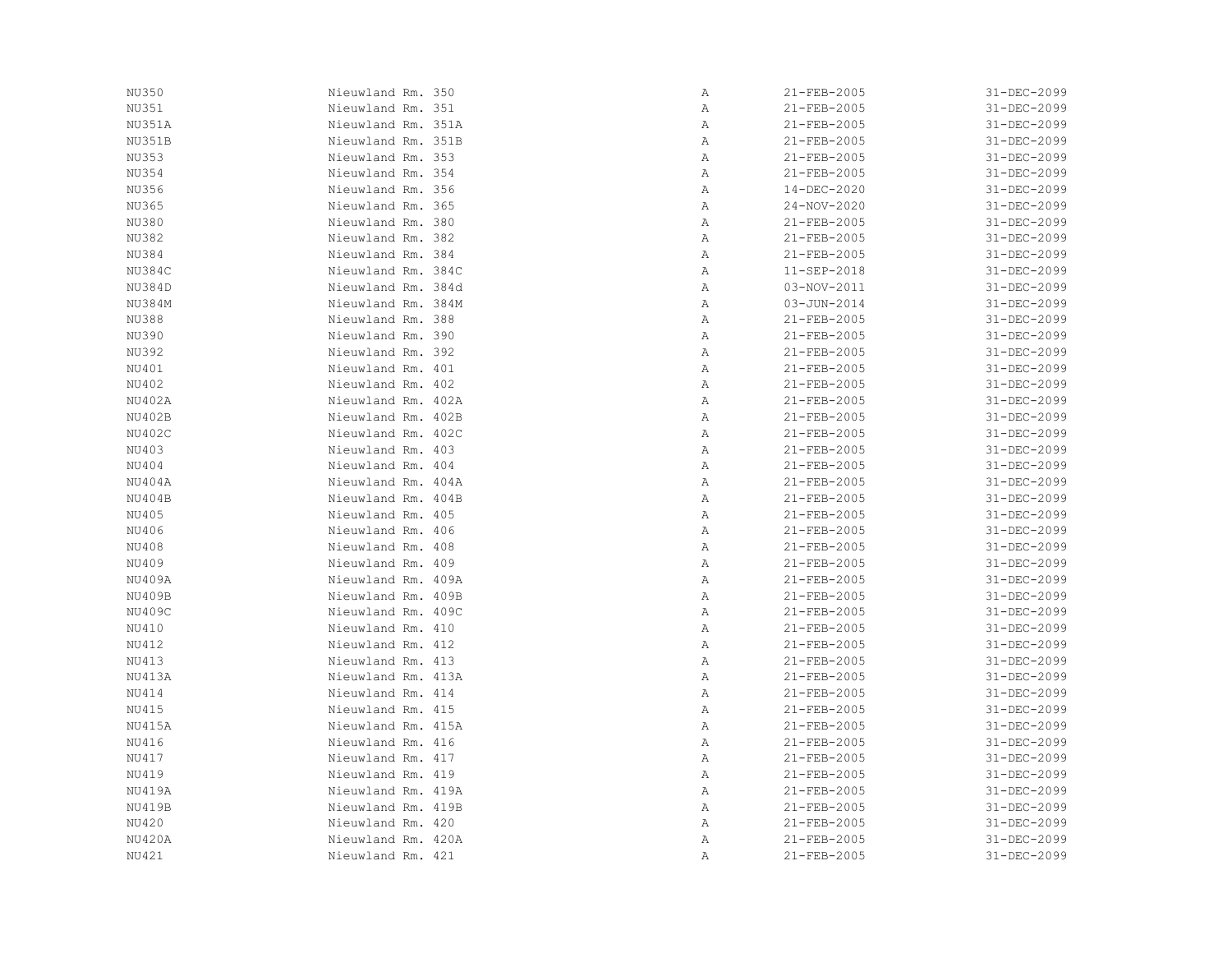| NU422         | Nieuwland Rm. 422                  | Α            | 21-FEB-2005       | 31-DEC-2099 |
|---------------|------------------------------------|--------------|-------------------|-------------|
| NU423         | Nieuwland Rm. 423                  | Α            | 21-FEB-2005       | 31-DEC-2099 |
| <b>NU423A</b> | Nieuwland Rm. 423A                 | $\mathbb{A}$ | 21-FEB-2005       | 31-DEC-2099 |
| NU423B        | Nieuwland Rm. 423B                 | $\mathbb{A}$ | 21-FEB-2005       | 31-DEC-2099 |
| NU425         | Nieuwland Rm. 425                  | $\mathbb{A}$ | 21-FEB-2005       | 31-DEC-2099 |
| NU426         | Nieuwland Rm. 426                  | $\mathbb{A}$ | 21-FEB-2005       | 31-DEC-2099 |
| NU433         | Nieuwland Rm. 433                  | $\mathbb{A}$ | 28-JUN-2013       | 31-DEC-2099 |
| NU9999        | Nieuwland Hall outside/common area | $\mathbb{A}$ | $01 - JUL - 1987$ | 31-DEC-2099 |
| NUM100        | Nieuwland Rm. M100                 | $\mathbb{A}$ | 21-FEB-2005       | 31-DEC-2099 |
| NUM101        | Nieuwland Rm. M101                 | Α            | 21-FEB-2005       | 31-DEC-2099 |
| NUM102        | Nieuwland Rm. M102                 | $\mathbb{A}$ | 21-FEB-2005       | 31-DEC-2099 |
| NUM103        | Nieuwland Rm. M103                 | $\mathbb{A}$ | 21-FEB-2005       | 31-DEC-2099 |
| NUM104        | Nieuwland Rm. M104                 | $\mathbb{A}$ | 21-FEB-2005       | 31-DEC-2099 |
| NUST G        | Nieuwland St. George Room          | $\mathbb{A}$ | 07-MAR-2012       | 31-DEC-2099 |
| 1051          | Fisher Hall                        | $\, {\bf A}$ | $01 - JUL - 1987$ | 31-DEC-2099 |
| FI0000        | Fisher Hall unidentified           | Α            | $01 - JUL - 1987$ | 31-DEC-2099 |
| FI9999        | Fisher Hall outside/common area    | Α            | $01 - JUL - 1987$ | 31-DEC-2099 |
| 1052          | O'Shaughnessy Hall                 | Α            | 03-MAR-2009       | 31-DEC-2099 |
| OS0000        | O'Shaughnessy unidentified         | $\mathbb{A}$ | $01 - JUL - 1987$ | 31-DEC-2099 |
| OS001         | O'Shaughnessy Rm. B001             | $\mathbb{A}$ | $01 - JUL - 1987$ | 31-DEC-2099 |
| <b>OS002</b>  | O'Shaughnessy Rm. B002             | $\mathbb{A}$ | $01 - JUL - 1987$ | 31-DEC-2099 |
| <b>OS002A</b> | O'Shaughnessy Rm. B002A            | $\, {\bf A}$ | $01 - JUL - 1987$ | 31-DEC-2099 |
| <b>OS003</b>  | O'Shaughnessy Rm. B003             | Α            | $01 - JUL - 1987$ | 31-DEC-2099 |
| <b>OS004</b>  | O'Shaughnessy Rm. B004             | Α            | $01 - JUL - 1987$ | 31-DEC-2099 |
| <b>OS005</b>  | O'Shaughnessy Rm. B005             | $\mathbb{A}$ | $01 - JUL - 1987$ | 31-DEC-2099 |
| <b>OS008</b>  | O'Shaughnessy Rm. B008             | $\, {\bf A}$ | $01 - JUL - 1987$ | 31-DEC-2099 |
| OS009         | O'Shaughnessy Rm. B009             | $\mathbb{A}$ | $01 - JUL - 1987$ | 31-DEC-2099 |
| OS010         | O'Shaughnessy Rm. B010             | $\mathbb{A}$ | $01 - JUL - 1987$ | 31-DEC-2099 |
| <b>OS011</b>  | O'Shaughnessy Rm. B011             | $\mathbb{A}$ | $01 - JUL - 1987$ | 31-DEC-2099 |
| <b>OS012</b>  | O'Shaughnessy Rm. B012             | $\mathbb{A}$ | $01 - JUL - 1987$ | 31-DEC-2099 |
| <b>OS014</b>  | O'Shaughnessy Rm. B014             | $\, {\bf A}$ | $01 - JUL - 1987$ | 31-DEC-2099 |
| OS016         | O'Shaughnessy Rm. B016             | $\mathbb{A}$ | $01 - JUL - 1987$ | 31-DEC-2099 |
| <b>OS017</b>  | O'Shaughnessy Rm. B017             | $\, {\bf A}$ | $01 - JUL - 1987$ | 31-DEC-2099 |
| OS018         | O'Shaughnessy Rm. B018             | Α            | $01 - JUL - 1987$ | 31-DEC-2099 |
| OS019         | O'Shaughnessy Rm. B019             | $\mathbb{A}$ | $01 - JUL - 1987$ | 31-DEC-2099 |
| OS020         | O'Shaughnessy Rm. B020             | $\mathbb{A}$ | $01 - JUL - 1987$ | 31-DEC-2099 |
| <b>0S021</b>  | O'Shaughnessy Rm. B021             | $\mathbb{A}$ | $01 - JUL - 1987$ | 31-DEC-2099 |
| <b>OS100</b>  | O'Shaughnessy Rm. 100              | $\mathbb{A}$ | $01 - JUL - 1987$ | 31-DEC-2099 |
| 0S100A        | O'Shaughnessy Rm. 100A             | $\mathbb{A}$ | $01 - JUL - 1987$ | 31-DEC-2099 |
| <b>OS100B</b> | O'Shaughnessy Rm. 100B             | Α            | $01 - JUL - 1987$ | 31-DEC-2099 |
| OS100E        | O'Shaughnessy Rm. 100E             | $\, {\bf A}$ | $01 - JUL - 1987$ | 31-DEC-2099 |
| OS100F        | O'Shaughnessy Rm. 100F             | $\mathbb{A}$ | $01 - JUL - 1987$ | 31-DEC-2099 |
| <b>OS100G</b> | O'Shaughnessy Rm. 100G             | $\mathbb{A}$ | $01 - JUL - 1987$ | 31-DEC-2099 |
| OS100H        | O'Shaughnessy Rm. 100H             | $\mathbb{A}$ | $01 - JUL - 1987$ | 31-DEC-2099 |
| OS100I        | O'Shaughnessy Rm. 100I             | $\mathbb{A}$ | $01 - JUL - 1987$ | 31-DEC-2099 |
| <b>OS100J</b> | O'Shaughnessy Rm. 100J             | $\mathbb{A}$ | $01 - JUL - 1987$ | 31-DEC-2099 |
| <b>OS100K</b> | O'Shaughnessy Rm. 100K             | Α            | $01 - JUL - 1987$ | 31-DEC-2099 |
| OS100L        | O'Shaughnessy Rm. 100L             | Α            | $01 - JUL - 1987$ | 31-DEC-2099 |
|               |                                    |              |                   |             |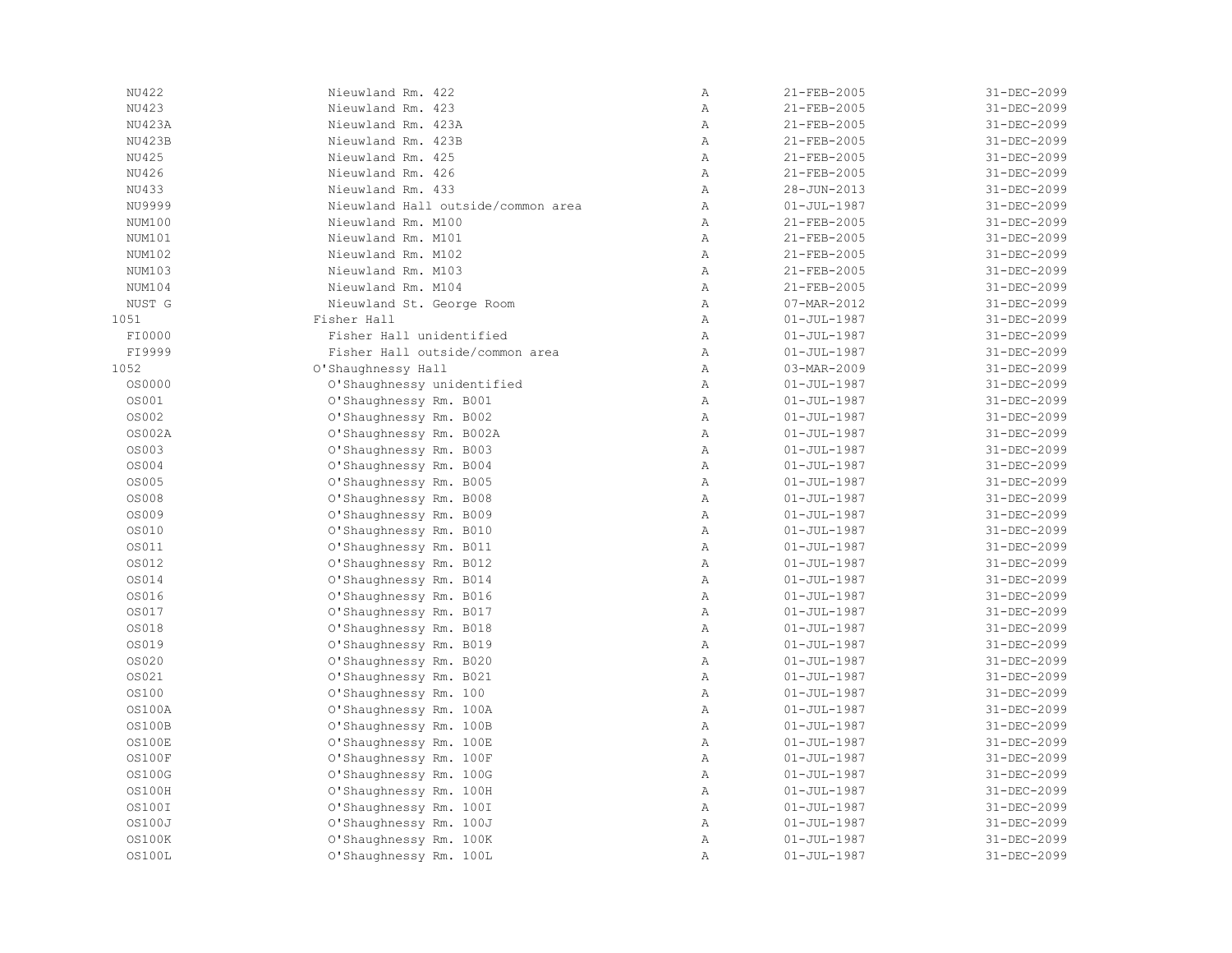| OS100M        | O'Shaughnessy Rm. 100M | $\, {\bf A}$ | $01 - JUL - 1987$ | 31-DEC-2099 |
|---------------|------------------------|--------------|-------------------|-------------|
| <b>0S1000</b> | O'Shaughnessy Rm. 1000 | Α            | $01 - JUL - 1987$ | 31-DEC-2099 |
| OS100P        | O'Shaughnessy Rm. 100P | Α            | $01 - JUL - 1987$ | 31-DEC-2099 |
| <b>OS100Q</b> | O'Shaughnessy Rm. 100Q | Α            | $01 - JUL - 1987$ | 31-DEC-2099 |
| 0S100R        | O'Shaughnessy Rm. 100R | $\mathbb{A}$ | $01 - JUL - 1987$ | 31-DEC-2099 |
| <b>OS100S</b> | O'Shaughnessy Rm. 100S | Α            | $01 - JUL - 1987$ | 31-DEC-2099 |
| <b>OS101</b>  | O'Shaughnessy Rm. 101  | $\mathbb{A}$ | $01 - JUL - 1987$ | 31-DEC-2099 |
| 0S101A        | O'Shaughnessy Rm. 101A | $\, {\bf A}$ | $01 - JUL - 1987$ | 31-DEC-2099 |
| <b>OS101B</b> | O'Shaughnessy Rm. 101B | Α            | $01 - JUL - 1987$ | 31-DEC-2099 |
| <b>OS101C</b> | O'Shaughnessy Rm. 101C | Α            | $01 - JUL - 1987$ | 31-DEC-2099 |
| OS101D        | O'Shaughnessy Rm. 101D | Α            | $01 - JUL - 1987$ | 31-DEC-2099 |
| <b>OS102</b>  | O'Shaughnessy Rm. 102  | $\mathbb{A}$ | $01 - JUL - 1987$ | 31-DEC-2099 |
| <b>OS102B</b> | O'Shaughnessy Rm. 102B | Α            | $01 - JUL - 1987$ | 31-DEC-2099 |
| <b>OS102C</b> | O'Shaughnessy Rm. 102C | $\mathbb{A}$ | $01 - JUL - 1987$ | 31-DEC-2099 |
| OS104         | O'Shaughnessy Rm. 104  | $\mathbb{A}$ | $01 - JUL - 1987$ | 31-DEC-2099 |
| 0S104A        | O'Shaughnessy Rm. 104A | $\mathbb{A}$ | $01 - JUL - 1987$ | 31-DEC-2099 |
| OS104B        | O'Shaughnessy Rm. 104B | $\, {\bf A}$ | $01 - JUL - 1987$ | 31-DEC-2099 |
| <b>OS104C</b> | O'Shaughnessy Rm. 104C | Α            | $01 - JUL - 1987$ | 31-DEC-2099 |
| OS104D        | O'Shaughnessy Rm. 104D | $\mathbb{A}$ | $01 - JUL - 1987$ | 31-DEC-2099 |
| OS104E        | O'Shaughnessy Rm. 104E | Α            | $01 - JUL - 1987$ | 31-DEC-2099 |
| OS104F        | O'Shaughnessy Rm. 104F | Α            | $01 - JUL - 1987$ | 31-DEC-2099 |
| <b>0S104G</b> | O'Shaughnessy Rm. 104G | Α            | $01 - JUL - 1987$ | 31-DEC-2099 |
| <b>OS104H</b> | O'Shaughnessy Rm. 104H | $\mathbb{A}$ | $01 - JUL - 1987$ | 31-DEC-2099 |
| OS104I        | O'Shaughnessy Rm. 104I | $\mathbb{A}$ | $01 - JUL - 1987$ | 31-DEC-2099 |
| OS105         | O'Shaughnessy Rm. 105  | $\mathbb{A}$ | $01 - JUL - 1987$ | 31-DEC-2099 |
| 0S105A        | O'Shaughnessy Rm. 105A | Α            | $01 - JUL - 1987$ | 31-DEC-2099 |
| <b>OS106</b>  | O'Shaughnessy Rm. 106  | Α            | $01 - JUL - 1987$ | 31-DEC-2099 |
| OS106A        | O'Shaughnessy Rm. 106A | $\mathbb{A}$ | $01 - JUL - 1987$ | 31-DEC-2099 |
| OS107         | O'Shaughnessy Rm. 107  | Α            | $01 - JUL - 1987$ | 31-DEC-2099 |
| <b>OS107A</b> | O'Shaughnessy Rm. 107A | Α            | $01 - JUL - 1987$ | 31-DEC-2099 |
| <b>OS108</b>  | O'Shaughnessy Rm. 108  | Α            | $01 - JUL - 1987$ | 31-DEC-2099 |
| OS109         | O'Shaughnessy Rm. 109  | $\mathbb{A}$ | $01 - JUL - 1987$ | 31-DEC-2099 |
| OS110         | O'Shaughnessy Rm. 110  | $\mathbb{A}$ | $01 - JUL - 1987$ | 31-DEC-2099 |
| OS114         | O'Shaughnessy Rm. 114  | Α            | $01 - JUL - 1987$ | 31-DEC-2099 |
| <b>OS115</b>  | O'Shaughnessy Rm. 115  | Α            | $01 - JUL - 1987$ | 31-DEC-2099 |
| <b>OS116</b>  | O'Shaughnessy Rm. 116  | Α            | $01 - JUL - 1987$ | 31-DEC-2099 |
| <b>0S117</b>  | O'Shaughnessy Rm. 117  | $\mathbb{A}$ | $01 - JUL - 1987$ | 31-DEC-2099 |
| <b>OS118</b>  | O'Shaughnessy Rm. 118  | $\mathbb{A}$ | $01 - JUL - 1987$ | 31-DEC-2099 |
| <b>OS119</b>  | O'Shaughnessy Rm. 119  | Α            | $01 - JUL - 1987$ | 31-DEC-2099 |
| <b>OS121</b>  | O'Shaughnessy Rm. 121  | Α            | $01 - JUL - 1987$ | 31-DEC-2099 |
| OS144         | O'Shaughnessy Rm. 144  | Α            | $01 - JUL - 1987$ | 31-DEC-2099 |
| OS144A        | O'Shaughnessy Rm. 144A | $\mathbb{A}$ | $01 - JUL - 1987$ | 31-DEC-2099 |
| OS146         | O'Shaughnessy Rm. 146  | Α            | $01 - JUL - 1987$ | 31-DEC-2099 |
| OS147         | O'Shaughnessy Rm. 147  | Α            | $01 - JUL - 1987$ | 31-DEC-2099 |
| <b>0S149</b>  | O'Shaughnessy Rm. 149  | $\mathbb{A}$ | $01 - JUL - 1987$ | 31-DEC-2099 |
| <b>0S150</b>  | O'Shaughnessy Rm. 150  | $\mathbb{A}$ | $01 - JUL - 1987$ | 31-DEC-2099 |
| <b>OS157A</b> | O'Shaughnessy Rm. 157A | Α            | $01 - JUL - 1987$ | 31-DEC-2099 |
| <b>0S201</b>  | O'Shaughnessy Rm. 201  | Α            | $01 - JUL - 1987$ | 31-DEC-2099 |
|               |                        |              |                   |             |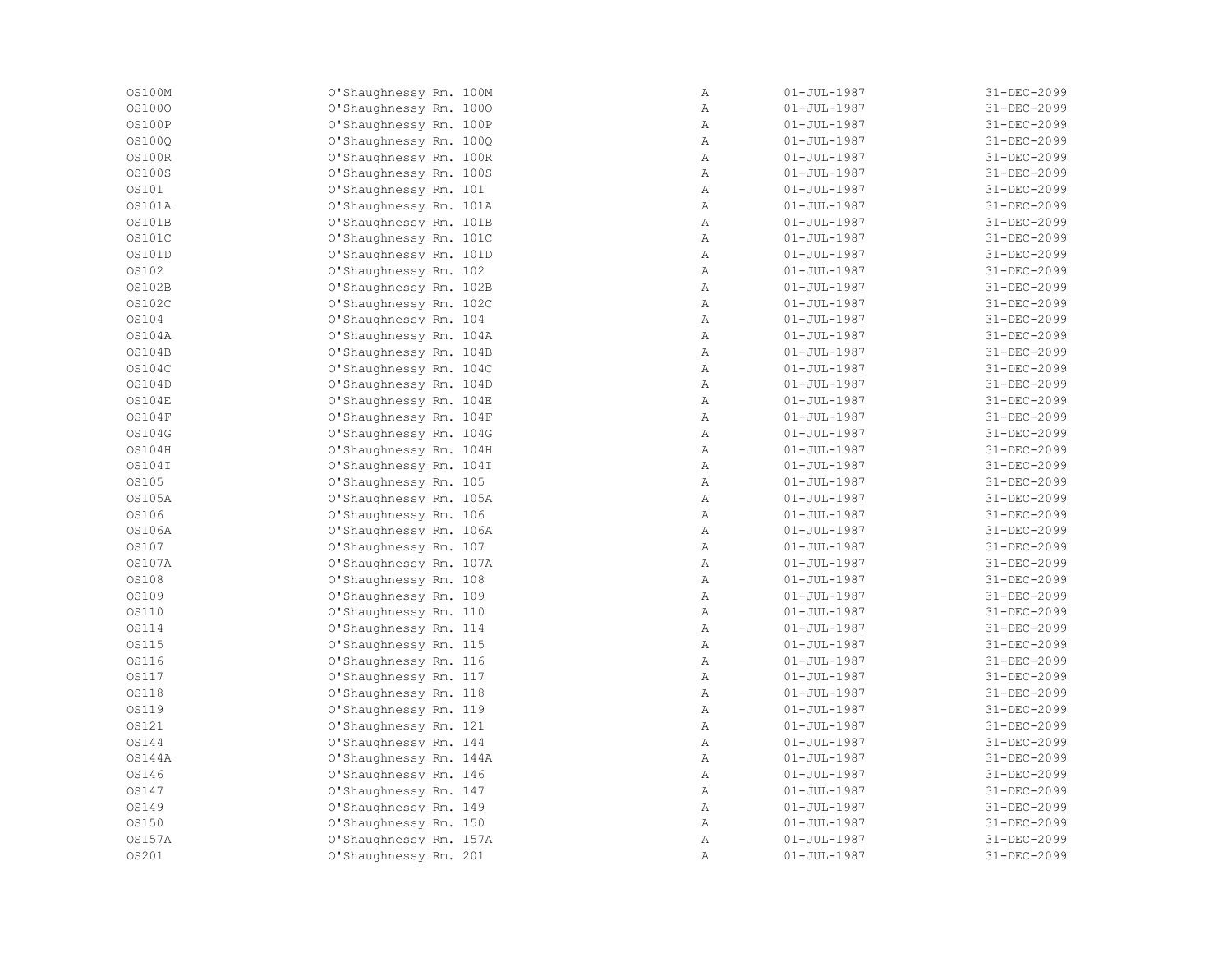| 0S201A        | O'Shaughnessy Rm. 201A | Α            | $01 - JUL - 1987$ | 31-DEC-2099 |
|---------------|------------------------|--------------|-------------------|-------------|
| <b>OS201B</b> | O'Shaughnessy Rm. 201B | Α            | $01 - JUL - 1987$ | 31-DEC-2099 |
| <b>0S203</b>  | O'Shaughnessy Rm. 203  | Α            | $01 - JUL - 1987$ | 31-DEC-2099 |
| 0S203A        | O'Shaughnessy Rm. 203A | Α            | $01 - JUL - 1987$ | 31-DEC-2099 |
| <b>0S204</b>  | O'Shaughnessy Rm. 204  | $\mathbb{A}$ | $01 - JUL - 1987$ | 31-DEC-2099 |
| <b>0S205</b>  | O'Shaughnessy Rm. 205  | $\mathbb{A}$ | $01 - JUL - 1987$ | 31-DEC-2099 |
| 0S205A        | O'Shaughnessy Rm. 205A | $\mathbb{A}$ | $01 - JUL - 1987$ | 31-DEC-2099 |
| OS205B        | O'Shaughnessy Rm. 205B | $\, {\bf A}$ | $01 - JUL - 1987$ | 31-DEC-2099 |
| 0S205C        | O'Shaughnessy Rm. 205C | Α            | $01 - JUL - 1987$ | 31-DEC-2099 |
| OS206         | O'Shaughnessy Rm. 206  | Α            | $01 - JUL - 1987$ | 31-DEC-2099 |
| OS207         | O'Shaughnessy Rm. 207  | Α            | $01 - JUL - 1987$ | 31-DEC-2099 |
| <b>0S208</b>  | O'Shaughnessy Rm. 208  | $\mathbb{A}$ | $01 - JUL - 1987$ | 31-DEC-2099 |
| <b>0S209</b>  | O'Shaughnessy Rm. 209  | Α            | $01 - JUL - 1987$ | 31-DEC-2099 |
| <b>0S210</b>  | O'Shaughnessy Rm. 210  | $\mathbb{A}$ | $01 - JUL - 1987$ | 31-DEC-2099 |
| <b>OS210A</b> | O'Shaughnessy Rm. 210A | $\mathbb{A}$ | $01 - JUL - 1987$ | 31-DEC-2099 |
| <b>OS210B</b> | O'Shaughnessy Rm. 210B | $\mathbb{A}$ | $01 - JUL - 1987$ | 31-DEC-2099 |
| 0S210C        | O'Shaughnessy Rm. 210C | $\, {\bf A}$ | $01 - JUL - 1987$ | 31-DEC-2099 |
| <b>0S214</b>  | O'Shaughnessy Rm. 214  | Α            | $01 - JUL - 1987$ | 31-DEC-2099 |
| <b>0S215</b>  | O'Shaughnessy Rm. 215  | $\mathbb{A}$ | $01 - JUL - 1987$ | 31-DEC-2099 |
| 0S215A        | O'Shaughnessy Rm. 215A | $\mathbb{A}$ | $01 - JUL - 1987$ | 31-DEC-2099 |
| OS215B        | O'Shaughnessy Rm. 215B | Α            | $01 - JUL - 1987$ | 31-DEC-2099 |
| 0S215C        | O'Shaughnessy Rm. 215C | Α            | $01 - JUL - 1987$ | 31-DEC-2099 |
| OS216         | O'Shaughnessy Rm. 216  | $\mathbb{A}$ | $01 - JUL - 1987$ | 31-DEC-2099 |
| OS217         | O'Shaughnessy Rm. 217  | $\mathbb{A}$ | $01 - JUL - 1987$ | 31-DEC-2099 |
| 0S217A        | O'Shaughnessy Rm. 217A | $\mathbb{A}$ | $01 - JUL - 1987$ | 31-DEC-2099 |
| <b>OS217B</b> | O'Shaughnessy Rm. 217B | $\, {\bf A}$ | $01 - JUL - 1987$ | 31-DEC-2099 |
| 0S217C        | O'Shaughnessy Rm. 217C | $\mathbb{A}$ | $01 - JUL - 1987$ | 31-DEC-2099 |
| OS217D        | O'Shaughnessy Rm. 217D | $\mathbb{A}$ | $01 - JUL - 1987$ | 31-DEC-2099 |
| <b>OS217E</b> | O'Shaughnessy Rm. 217E | Α            | $01 - JUL - 1987$ | 31-DEC-2099 |
| <b>OS217F</b> | O'Shaughnessy Rm. 217F | Α            | $01 - JUL - 1987$ | 31-DEC-2099 |
| OS219         | O'Shaughnessy Rm. 219  | Α            | $01 - JUL - 1987$ | 31-DEC-2099 |
| <b>OS219A</b> | O'Shaughnessy Rm. 219A | $\mathbb{A}$ | $01 - JUL - 1987$ | 31-DEC-2099 |
| OS219C        | O'Shaughnessy Rm. 219C | $\mathbb{A}$ | $01 - JUL - 1987$ | 31-DEC-2099 |
| <b>OS219F</b> | O'Shaughnessy Rm. 219F | $\mathbb{A}$ | $01 - JUL - 1987$ | 31-DEC-2099 |
| <b>0S220</b>  | O'Shaughnessy Rm. 220  | Α            | $01 - JUL - 1987$ | 31-DEC-2099 |
| 0S220A        | O'Shaughnessy Rm. 220A | Α            | $01 - JUL - 1987$ | 31-DEC-2099 |
| <b>OS220B</b> | O'Shaughnessy Rm. 220B | $\mathbb{A}$ | $01 - JUL - 1987$ | 31-DEC-2099 |
| <b>0S221</b>  | O'Shaughnessy Rm. 221  | $\mathbb{A}$ | $01 - JUL - 1987$ | 31-DEC-2099 |
| 0S223A        | O'Shaughnessy Rm. 223A | Α            | $01 - JUL - 1987$ | 31-DEC-2099 |
| <b>0S225</b>  | O'Shaughnessy Rm. 225  | Α            | $01 - JUL - 1987$ | 31-DEC-2099 |
| <b>0S228</b>  | O'Shaughnessy Rm. 228  | Α            | $01 - JUL - 1987$ | 31-DEC-2099 |
| OS230         | O'Shaughnessy Rm. 230  | $\mathbb{A}$ | $01 - JUL - 1987$ | 31-DEC-2099 |
| OS232         | O'Shaughnessy Rm. 232  | Α            | $01 - JUL - 1987$ | 31-DEC-2099 |
| <b>0S233</b>  | O'Shaughnessy Rm. 233  | $\mathbb{A}$ | $01 - JUL - 1987$ | 31-DEC-2099 |
| OS236         | O'Shaughnessy Rm. 236  | $\mathbb{A}$ | $01 - JUL - 1987$ | 31-DEC-2099 |
| <b>0S237</b>  | O'Shaughnessy Rm. 237  | $\mathbb{A}$ | $01 - JUL - 1987$ | 31-DEC-2099 |
| <b>0S238</b>  | O'Shaughnessy Rm. 238  | Α            | $01 - JUL - 1987$ | 31-DEC-2099 |
| OS242         | O'Shaughnessy Rm. 242  | Α            | $01 - JUL - 1987$ | 31-DEC-2099 |
|               |                        |              |                   |             |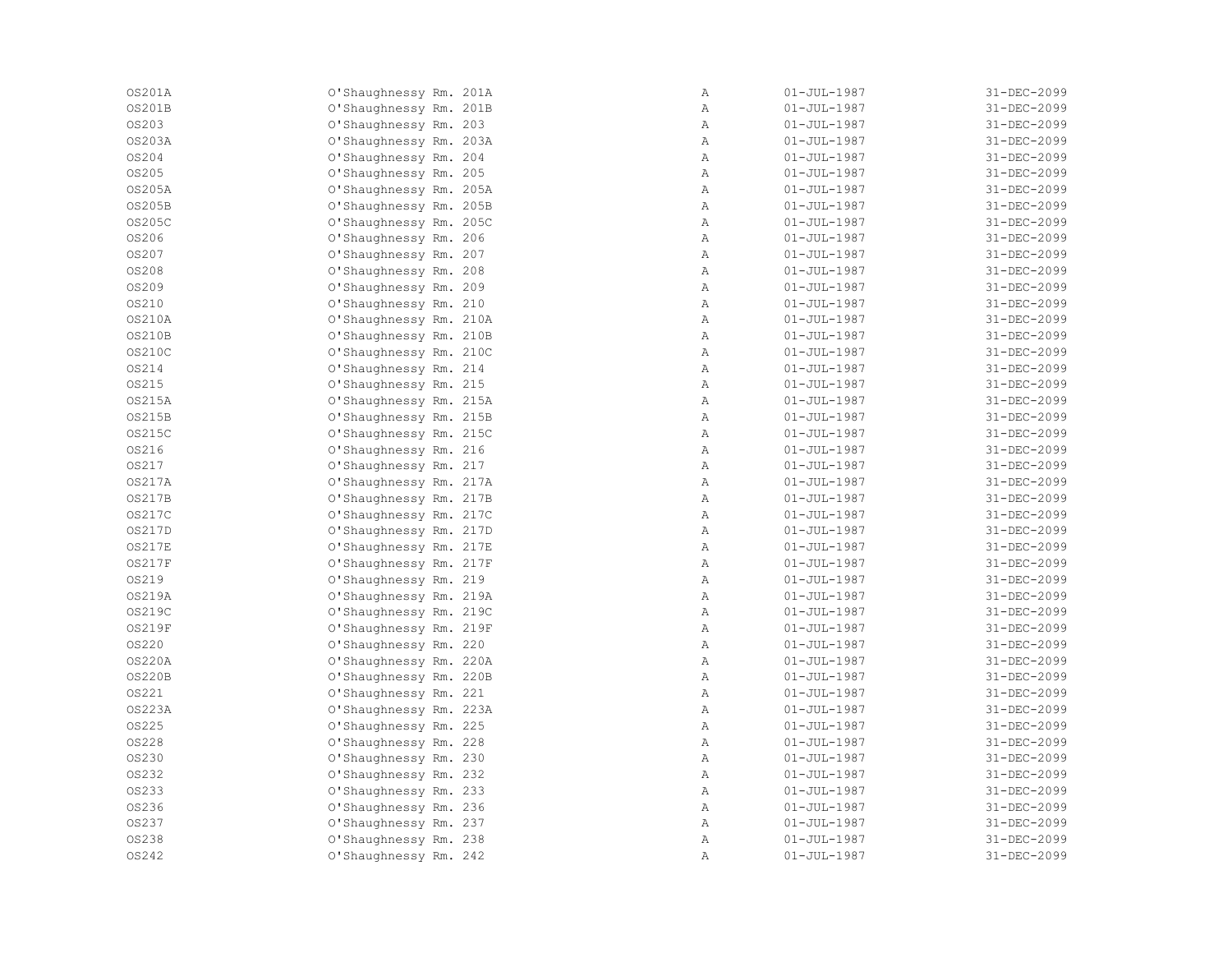| 0S242A        | O'Shaughnessy Rm. 242A | Α            | $01 - JUL - 1987$ | 31-DEC-2099 |
|---------------|------------------------|--------------|-------------------|-------------|
| OS243         | O'Shaughnessy Rm. 243  | Α            | $01 - JUL - 1987$ | 31-DEC-2099 |
| OS244         | O'Shaughnessy Rm. 244  | Α            | $01 - JUL - 1987$ | 31-DEC-2099 |
| OS245         | O'Shaughnessy Rm. 245  | Α            | $01 - JUL - 1987$ | 31-DEC-2099 |
| 0S245A        | O'Shaughnessy Rm. 245A | $\mathbb{A}$ | $01 - JUL - 1987$ | 31-DEC-2099 |
| OS246         | O'Shaughnessy Rm. 246  | $\mathbb{A}$ | $01 - JUL - 1987$ | 31-DEC-2099 |
| OS247         | O'Shaughnessy Rm. 247  | Α            | $01 - JUL - 1987$ | 31-DEC-2099 |
| OS248         | O'Shaughnessy Rm. 248  | $\, {\bf A}$ | $01 - JUL - 1987$ | 31-DEC-2099 |
| OS249         | O'Shaughnessy Rm. 249  | Α            | $01 - JUL - 1987$ | 31-DEC-2099 |
| OS250         | O'Shaughnessy Rm. 250  | Α            | $01 - JUL - 1987$ | 31-DEC-2099 |
| OS251         | O'Shaughnessy Rm. 251  | Α            | $01 - JUL - 1987$ | 31-DEC-2099 |
| 0S251A        | O'Shaughnessy Rm. 251A | $\mathbb{A}$ | $01 - JUL - 1987$ | 31-DEC-2099 |
| 0S253A        | O'Shaughnessy Rm. 253A | Α            | $01 - JUL - 1987$ | 31-DEC-2099 |
| <b>OS253B</b> | O'Shaughnessy Rm. 253B | $\mathbb{A}$ | $01 - JUL - 1987$ | 31-DEC-2099 |
| <b>OS253C</b> | O'Shaughnessy Rm. 253C | $\mathbb{A}$ | $01 - JUL - 1987$ | 31-DEC-2099 |
| <b>0S300</b>  | O'Shaughnessy Rm. 300  | $\mathbb{A}$ | 01-JUL-1987       | 31-DEC-2099 |
| OS301         | O'Shaughnessy Rm. 301  | $\, {\bf A}$ | $01 - JUL - 1987$ | 31-DEC-2099 |
| 0S301A        | O'Shaughnessy Rm. 301A | A            | $01 - JUL - 1987$ | 31-DEC-2099 |
| OS301B        | O'Shaughnessy Rm. 301B | $\mathbb{A}$ | $01 - JUL - 1987$ | 31-DEC-2099 |
| 0S301C        | O'Shaughnessy Rm. 301C | $\mathbb{A}$ | $01 - JUL - 1987$ | 31-DEC-2099 |
| 0S302A        | O'Shaughnessy Rm. 302A | Α            | $01 - JUL - 1987$ | 31-DEC-2099 |
| <b>0S303</b>  | O'Shaughnessy Rm. 303  | Α            | $01 - JUL - 1987$ | 31-DEC-2099 |
| OS304         | O'Shaughnessy Rm. 304  | $\mathbb{A}$ | $01 - JUL - 1987$ | 31-DEC-2099 |
| OS304A        | O'Shaughnessy Rm. 304A | $\mathbb{A}$ | 01-JUL-1987       | 31-DEC-2099 |
| 0S304C        | O'Shaughnessy Rm. 304C | $\mathbb{A}$ | 01-JUL-1987       | 31-DEC-2099 |
| OS309         | O'Shaughnessy Rm. 309  | $\mathbb{A}$ | $01 - JUL - 1987$ | 31-DEC-2099 |
| OS309A        | O'Shaughnessy Rm. 309A | $\mathbb{A}$ | $01 - JUL - 1987$ | 31-DEC-2099 |
| OS309B        | O'Shaughnessy Rm. 309B | $\mathbb{A}$ | $01 - JUL - 1987$ | 31-DEC-2099 |
| OS309C        | O'Shaughnessy Rm. 309C | Α            | $01 - JUL - 1987$ | 31-DEC-2099 |
| OS309D        | O'Shaughnessy Rm. 309D | Α            | $01 - JUL - 1987$ | 31-DEC-2099 |
| <b>OS309E</b> | O'Shaughnessy Rm. 309E | Α            | $01 - JUL - 1987$ | 31-DEC-2099 |
| OS314         | O'Shaughnessy Rm. 314  | $\mathbb{A}$ | $01 - JUL - 1987$ | 31-DEC-2099 |
| 0S314A        | O'Shaughnessy Rm. 314A | $\mathbb{A}$ | $01 - JUL - 1987$ | 31-DEC-2099 |
| <b>OS314B</b> | O'Shaughnessy Rm. 314B | $\mathbb{A}$ | $01 - JUL - 1987$ | 31-DEC-2099 |
| <b>OS314E</b> | O'Shaughnessy Rm. 314E | $\mathbb{A}$ | $01 - JUL - 1987$ | 31-DEC-2099 |
| <b>0S317</b>  | O'Shaughnessy Rm. 317  | Α            | $01 - JUL - 1987$ | 31-DEC-2099 |
| <b>0S318</b>  | O'Shaughnessy Rm. 318  | $\mathbb{A}$ | $01 - JUL - 1987$ | 31-DEC-2099 |
| <b>OS318A</b> | O'Shaughnessy Rm. 318A | $\mathbb{A}$ | $01 - JUL - 1987$ | 31-DEC-2099 |
| <b>0S320</b>  | O'Shaughnessy Rm. 320  | Α            | $01 - JUL - 1987$ | 31-DEC-2099 |
| <b>0S323</b>  | O'Shaughnessy Rm. 323  | Α            | $01 - JUL - 1987$ | 31-DEC-2099 |
| 0S323A        | O'Shaughnessy Rm. 323A | Α            | $01 - JUL - 1987$ | 31-DEC-2099 |
| <b>OS323B</b> | O'Shaughnessy Rm. 323B | $\mathbb{A}$ | 01-JUL-1987       | 31-DEC-2099 |
| OS325         | O'Shaughnessy Rm. 325  | $\mathbb{A}$ | $01 - JUL - 1987$ | 31-DEC-2099 |
| 0S325A        | O'Shaughnessy Rm. 325A | $\mathbb{A}$ | 01-JUL-1987       | 31-DEC-2099 |
| OS325B        | O'Shaughnessy Rm. 325B | $\mathbb{A}$ | $01 - JUL - 1987$ | 31-DEC-2099 |
| 0S325C        | O'Shaughnessy Rm. 325C | $\mathbb{A}$ | $01 - JUL - 1987$ | 31-DEC-2099 |
| <b>0S327</b>  | O'Shaughnessy Rm. 327  | Α            | $01 - JUL - 1987$ | 31-DEC-2099 |
| 0S327A        | O'Shaughnessy Rm. 327A | Α            | $01 - JUL - 1987$ | 31-DEC-2099 |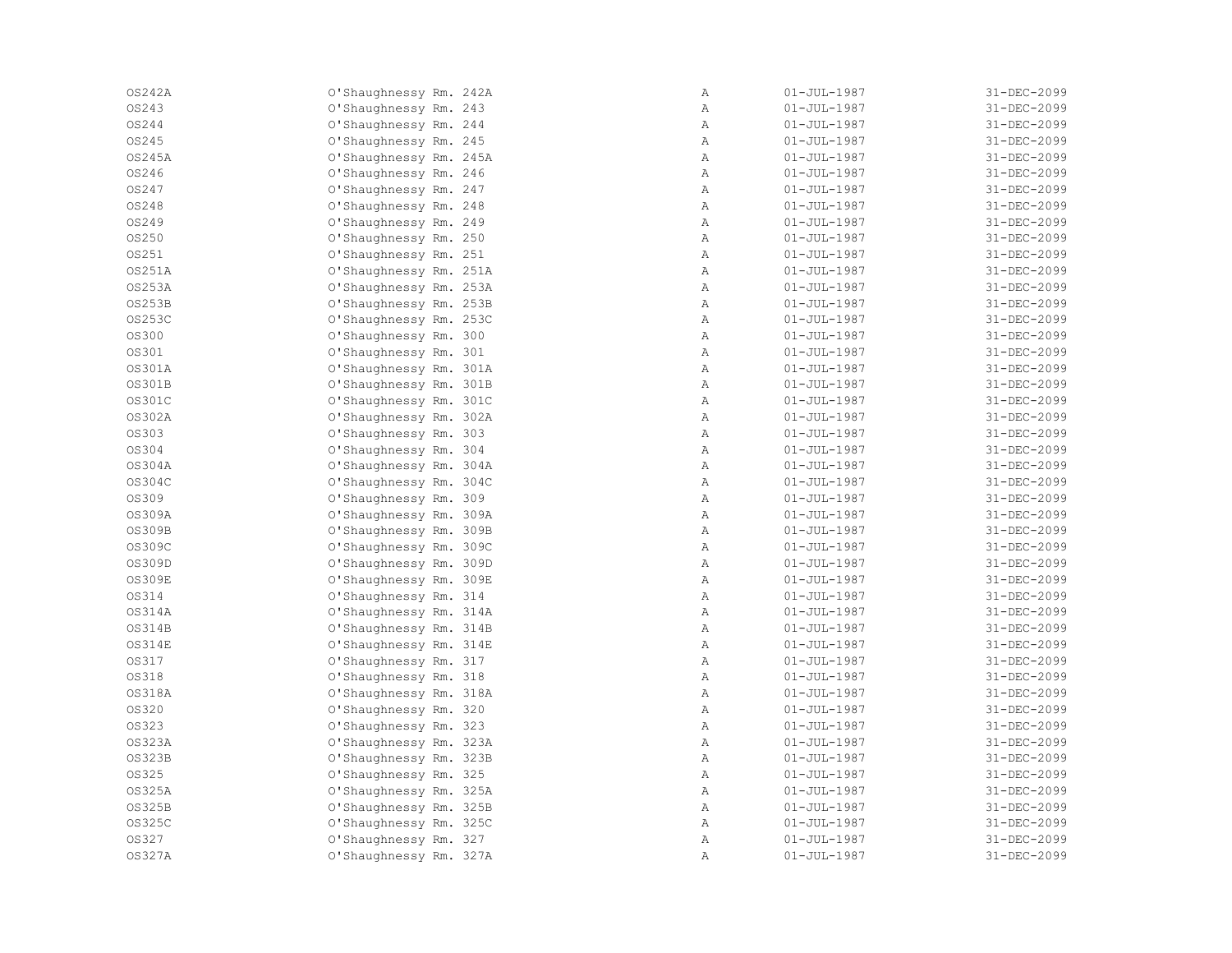| <b>OS327B</b> | O'Shaughnessy Rm. 327B | Α            | $01 - JUL - 1987$ | 31-DEC-2099 |
|---------------|------------------------|--------------|-------------------|-------------|
| <b>0S329</b>  | O'Shaughnessy Rm. 329  | Α            | $01 - JUL - 1987$ | 31-DEC-2099 |
| <b>0S330</b>  | O'Shaughnessy Rm. 330  | Α            | $01 - JUL - 1987$ | 31-DEC-2099 |
| 0S330A        | O'Shaughnessy Rm. 330A | Α            | $01 - JUL - 1987$ | 31-DEC-2099 |
| <b>OS330B</b> | O'Shaughnessy Rm. 330B | $\mathbb{A}$ | $01 - JUL - 1987$ | 31-DEC-2099 |
| <b>0S331</b>  | O'Shaughnessy Rm. 331  | $\mathbb{A}$ | $01 - JUL - 1987$ | 31-DEC-2099 |
| 0S331A        | O'Shaughnessy Rm. 331A | $\mathbb{A}$ | $01 - JUL - 1987$ | 31-DEC-2099 |
| <b>OS331B</b> | O'Shaughnessy Rm. 331B | $\, {\bf A}$ | $01 - JUL - 1987$ | 31-DEC-2099 |
| 0S331C        | O'Shaughnessy Rm. 331C | Α            | $01 - JUL - 1987$ | 31-DEC-2099 |
| OS335         | O'Shaughnessy Rm. 335  | Α            | $01 - JUL - 1987$ | 31-DEC-2099 |
| 0S335A        | O'Shaughnessy Rm. 335A | Α            | $01 - JUL - 1987$ | 31-DEC-2099 |
| <b>OS335B</b> | O'Shaughnessy Rm. 335B | $\mathbb{A}$ | $01 - JUL - 1987$ | 31-DEC-2099 |
| OS336         | O'Shaughnessy Rm. 336  | Α            | $01 - JUL - 1987$ | 31-DEC-2099 |
| OS336A        | O'Shaughnessy Rm. 336A | $\mathbb{A}$ | $01 - JUL - 1987$ | 31-DEC-2099 |
| OS337         | O'Shaughnessy Rm. 337  | $\mathbb{A}$ | $01 - JUL - 1987$ | 31-DEC-2099 |
| 0S337A        | O'Shaughnessy Rm. 337A | $\mathbb{A}$ | $01 - JUL - 1987$ | 31-DEC-2099 |
| <b>0S338</b>  | O'Shaughnessy Rm. 338  | $\, {\bf A}$ | $01 - JUL - 1987$ | 31-DEC-2099 |
| <b>0S339</b>  | O'Shaughnessy Rm. 339  | $\mathbb{A}$ | $01 - JUL - 1987$ | 31-DEC-2099 |
| OS340         | O'Shaughnessy Rm. 340  | $\mathbb{A}$ | $01 - JUL - 1987$ | 31-DEC-2099 |
| OS340A        | O'Shaughnessy Rm. 340A | $\mathbb{A}$ | $01 - JUL - 1987$ | 31-DEC-2099 |
| <b>OS340B</b> | O'Shaughnessy Rm. 340B | Α            | $01 - JUL - 1987$ | 31-DEC-2099 |
| OS341         | O'Shaughnessy Rm. 341  | Α            | $01 - JUL - 1987$ | 31-DEC-2099 |
| OS343         | O'Shaughnessy Rm. 343  | $\mathbb{A}$ | $01 - JUL - 1987$ | 31-DEC-2099 |
| <b>OS343B</b> | O'Shaughnessy Rm. 343B | $\mathbb{A}$ | $01 - JUL - 1987$ | 31-DEC-2099 |
| 0S343C        | O'Shaughnessy Rm. 343C | $\mathbb{A}$ | $01 - JUL - 1987$ | 31-DEC-2099 |
| OS343D        | O'Shaughnessy Rm. 343D | $\, {\bf A}$ | $01 - JUL - 1987$ | 31-DEC-2099 |
| OS344         | O'Shaughnessy Rm. 344  | $\mathbb{A}$ | $01 - JUL - 1987$ | 31-DEC-2099 |
| OS345         | O'Shaughnessy Rm. 345  | $\mathbb{A}$ | $01 - JUL - 1987$ | 31-DEC-2099 |
| OS346         | O'Shaughnessy Rm. 346  | Α            | $01 - JUL - 1987$ | 31-DEC-2099 |
| 0S352A        | O'Shaughnessy Rm. 352A | Α            | $01 - JUL - 1987$ | 31-DEC-2099 |
| OS356         | O'Shaughnessy Rm. 356  | Α            | $01 - JUL - 1987$ | 31-DEC-2099 |
| OS356A        | O'Shaughnessy Rm. 356A | $\mathbb{A}$ | $01 - JUL - 1987$ | 31-DEC-2099 |
| OS356C        | O'Shaughnessy Rm. 356C | $\mathbb{A}$ | $01 - JUL - 1987$ | 31-DEC-2099 |
| OS356D        | O'Shaughnessy Rm. 356D | $\mathbb{A}$ | $01 - JUL - 1987$ | 31-DEC-2099 |
| <b>OS356E</b> | O'Shaughnessy Rm. 356E | Α            | $01 - JUL - 1987$ | 31-DEC-2099 |
| <b>OS356F</b> | O'Shaughnessy Rm. 356F | Α            | $01 - JUL - 1987$ | 31-DEC-2099 |
| OS356G        | O'Shaughnessy Rm. 356G | $\mathbb{A}$ | $01 - JUL - 1987$ | 31-DEC-2099 |
| OS356H        | O'Shaughnessy Rm. 356H | $\mathbb{A}$ | $01 - JUL - 1987$ | 31-DEC-2099 |
| OS390         | O'Shaughnessy Rm. 390  | Α            | $01 - JUL - 1987$ | 31-DEC-2099 |
| OS3L01        | O'Shaughnessy Rm. 3L1  | Α            | $01 - JUL - 1987$ | 31-DEC-2099 |
| OS3L02        | O'Shaughnessy Rm. 3L2  | Α            | $01 - JUL - 1987$ | 31-DEC-2099 |
| OS3L03        | O'Shaughnessy Rm. 3L3  | $\mathbb{A}$ | $01 - JUL - 1987$ | 31-DEC-2099 |
| OS3L04        | O'Shaughnessy Rm. 3L4  | Α            | $01 - JUL - 1987$ | 31-DEC-2099 |
| OS3L05        | O'Shaughnessy Rm. 3L5  | $\mathbb{A}$ | $01 - JUL - 1987$ | 31-DEC-2099 |
| OS3L06        | O'Shaughnessy Rm. 3L6  | $\mathbb{A}$ | $01 - JUL - 1987$ | 31-DEC-2099 |
| OS3L07        | O'Shaughnessy Rm. 3L7  | $\mathbb{A}$ | $01 - JUL - 1987$ | 31-DEC-2099 |
| OS3L08        | O'Shaughnessy Rm. 3L8  | Α            | $01 - JUL - 1987$ | 31-DEC-2099 |
| OS3L09        | O'Shaughnessy Rm. 3L9  | Α            | $01 - JUL - 1987$ | 31-DEC-2099 |
|               |                        |              |                   |             |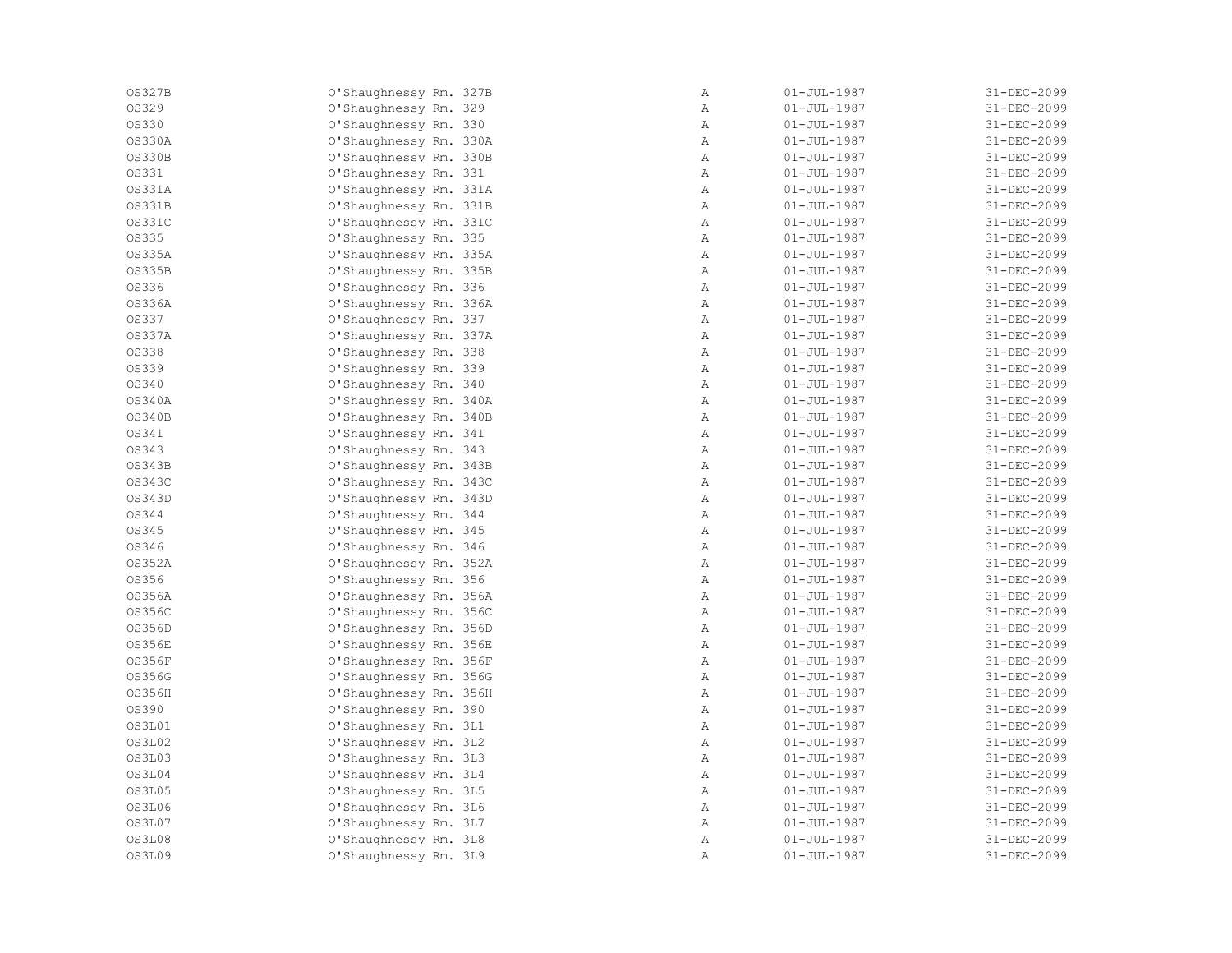| OS3L10        | O'Shaughnessy Rm. 3L10              | $\, {\bf A}$   | $01 - JUL - 1987$ | 31-DEC-2099 |
|---------------|-------------------------------------|----------------|-------------------|-------------|
| OS400         | O'Shaughnessy Rm. 400               | $\mathbb{A}$   | $01 - JUL - 1987$ | 31-DEC-2099 |
| OS401         | O'Shaughnessy Rm. 401               | $\mathbb{A}$   | $01 - JUL - 1987$ | 31-DEC-2099 |
| OS402         | O'Shaughnessy Rm. 402               | $\mathbb{A}$   | $01 - JUL - 1987$ | 31-DEC-2099 |
| OS500         | O'Shaughnessy Rm. 500               | Α              | $01 - JUL - 1987$ | 31-DEC-2099 |
| OS501         | O'Shaughnessy Rm. 501               | Α              | $01 - JUL - 1987$ | 31-DEC-2099 |
| OS501A        | O'Shaughnessy Rm. 501A              | $\overline{A}$ | $01 - JUL - 1987$ | 31-DEC-2099 |
| OS502         | O'Shaughnessy Rm. 502               | $\mathbb{A}$   | $01 - JUL - 1987$ | 31-DEC-2099 |
| OS503         | O'Shaughnessy Rm. 503               | $\mathbb{A}$   | $01 - JUL - 1987$ | 31-DEC-2099 |
| OS505         | O'Shaughnessy Rm. 505               | $\mathbb{A}$   | $01 - JUL - 1987$ | 31-DEC-2099 |
| OS600         | O'Shaughnessy Rm. 600               | $\mathbb{A}$   | $01 - JUL - 1987$ | 31-DEC-2099 |
| 0S600A        | O'Shaughnessy Rm. 600A              | $\mathbb{A}$   | $01 - JUL - 1987$ | 31-DEC-2099 |
| <b>OS600B</b> | O'Shaughnessy Rm. 600B              | Α              | $01 - JUL - 1987$ | 31-DEC-2099 |
| OS9999        | O'Shaughnessy outside/common area   | $\mathbb{A}$   | $01 - JUL - 1987$ | 31-DEC-2099 |
| OSM001        | O'Shaughnessy Rm. M001              | $\, {\bf A}$   | $01 - JUL - 1987$ | 31-DEC-2099 |
| OSM002        | O'Shaughnessy Rm. M002              | $\lambda$      | $01 - JUL - 1987$ | 31-DEC-2099 |
| OSWAD         | O'Shaughnessy Waddicks Cafe         | Α              | $01 - NOV - 2011$ | 31-DEC-2099 |
| 1053          | Center for Social Concerns          | T              | $26 - JAN - 2009$ | 31-DEC-2099 |
| 1054          | Pangborn Hall                       | $\mathbb{A}$   | $01 - JUL - 1987$ | 31-DEC-2099 |
| <b>PG0000</b> | Pangborn Hall unidentified          | $\mathbb{A}$   | $01 - JUL - 1987$ | 31-DEC-2099 |
| PG9999        | Pangborn Hall outside/common area   | $\mathbb{A}$   | $01 - JUL - 1987$ | 31-DEC-2099 |
| 1055          | Keenan Hall                         | $\mathbb{A}$   | $01 - JUL - 1987$ | 31-DEC-2099 |
| <b>KE0000</b> | Keenan Hall unidentified            | $\mathbb{A}$   | $01 - JUL - 1987$ | 31-DEC-2099 |
| KE001         | Keenan Hall Rm. B001                | $\mathbb{A}$   | $01 - JUL - 1987$ | 31-DEC-2099 |
| KE002         | Keenan Hall Rm. B002                | $\mathbb{A}$   | $01 - JUL - 1987$ | 31-DEC-2099 |
| <b>KE003</b>  | Keenan Hall Rm. B003                | Α              | $01 - JUL - 1987$ | 31-DEC-2099 |
| KE004A        | Keenan Hall Rm. B004A               | $\mathbb{A}$   | $01 - JUL - 1987$ | 31-DEC-2099 |
| KE010         | Keenan Hall Rm. B010                | $\overline{A}$ | $01 - JUL - 1987$ | 31-DEC-2099 |
| KE011         | Keenan Hall Rm. B011                | $\mathbb{A}$   | $01 - JUL - 1987$ | 31-DEC-2099 |
| KE013         | Keenan Hall Rm. B013                | $\mathbb{A}$   | $01 - JUL - 1987$ | 31-DEC-2099 |
| KE014         | Keenan Hall Rm. B014                | $\mathbb{A}$   | $01 - JUL - 1987$ | 31-DEC-2099 |
| <b>KE015</b>  | Keenan Hall Rm. B015                | $\mathbb{A}$   | $01 - JUL - 1987$ | 31-DEC-2099 |
| <b>KE100</b>  | Keenan Hall Rm. 100                 | $\mathbb{A}$   | $01 - JUL - 1987$ | 31-DEC-2099 |
| KE100B        | Keenan Hall Rm. 100B                | $\mathbb{A}$   | $01 - JUL - 1987$ | 31-DEC-2099 |
| <b>KE104</b>  | Keenan Hall Rm. 104                 | $\mathbb{A}$   | $01 - JUL - 1987$ | 31-DEC-2099 |
| <b>KE120</b>  | Keenan Hall Rm. 120                 | $\mathbb{A}$   | $01 - JUL - 1987$ | 31-DEC-2099 |
| <b>KE146</b>  | Keenan Hall Rm. 146                 | $\mathbb{A}$   | $01 - JUL - 1987$ | 31-DEC-2099 |
| <b>KE200</b>  | Keenan Hall Rm. 200                 | Α              | $01 - JUL - 1987$ | 31-DEC-2099 |
| <b>KE220</b>  | Keenan Hall Rm. 220                 | Α              | $01 - JUL - 1987$ | 31-DEC-2099 |
| <b>KE320</b>  | Keenan Hall Rm. 320                 | $\mathbb{A}$   | $01 - JUL - 1987$ | 31-DEC-2099 |
| <b>KE420</b>  | Keenan Hall Rm. 420                 | $\mathbb{A}$   | $01 - JUL - 1987$ | 31-DEC-2099 |
| <b>KE9999</b> | Keenan Hall outside/common area     | $\mathbb{A}$   | $01 - JUL - 1987$ | 31-DEC-2099 |
| 1056          | Moreau Seminary                     | $\mathbb A$    | $01 - JUL - 1987$ | 31-DEC-2099 |
| MU0000        | Moreau Seminary unidentified        | $\mathbb{A}$   | $01 - JUL - 1987$ | 31-DEC-2099 |
| MU139         | Moreau Seminary Rm. 139             | $\mathbb{A}$   | 29-OCT-2012       | 31-DEC-2099 |
| MU9999        | Moreau Seminary outside/common area | $\mathbb{A}$   | $01 - JUL - 1987$ | 31-DEC-2099 |
| 1057          | North Dining Hall                   | Α              | $01 - JUL - 1987$ | 31-DEC-2099 |
| ND0000        | North Dining Hl unidentified        | $\mathbb{A}$   | $01 - JUL - 1987$ | 31-DEC-2099 |
|               |                                     |                |                   |             |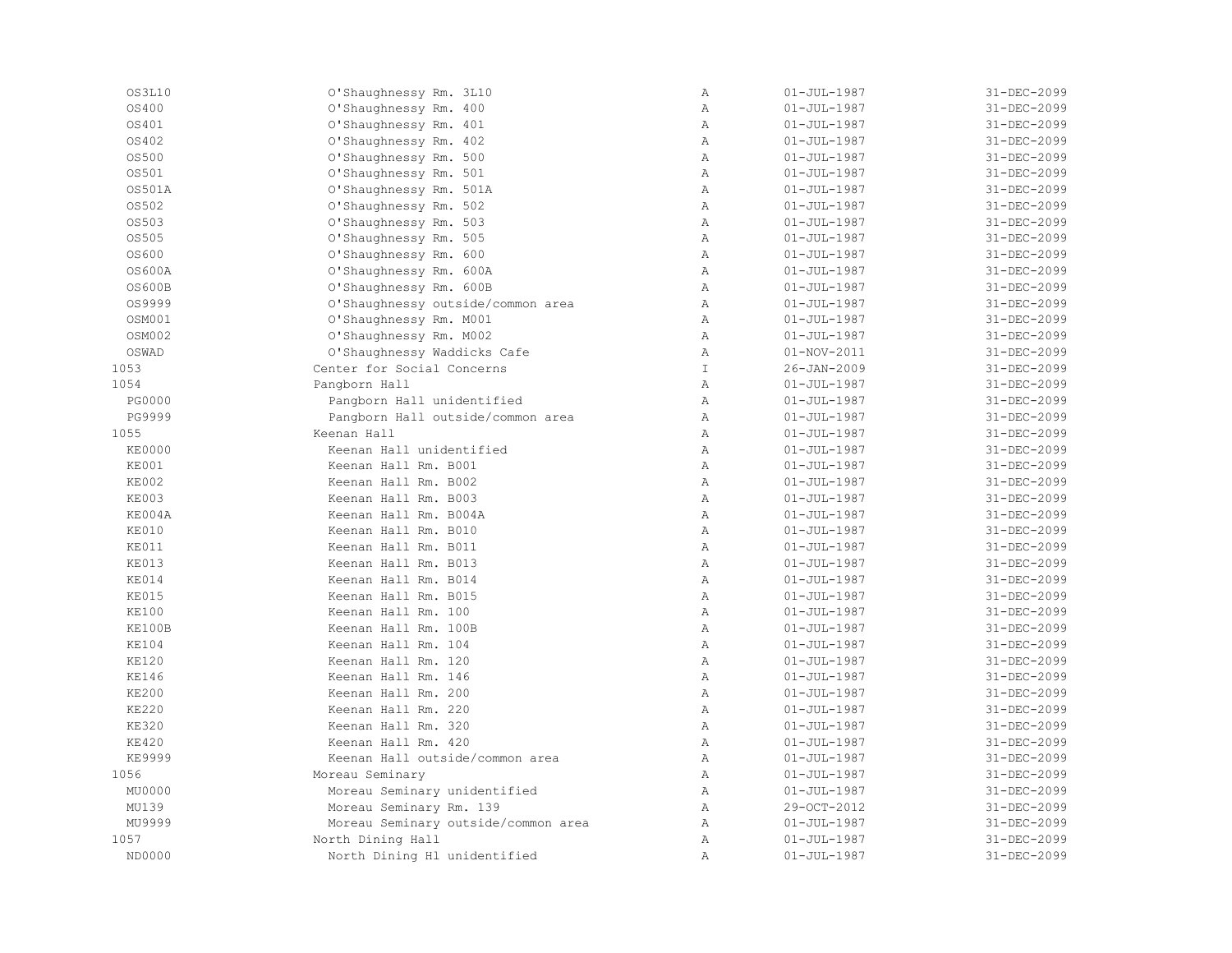| ND004         | North Dining Hall Rm. B004          | $\mathbb A$  | $01 - JUL - 1987$        | 31-DEC-2099 |
|---------------|-------------------------------------|--------------|--------------------------|-------------|
| ND007         | North Dining Hall Rm. B007          | Α            | $01 - JUL - 1987$        | 31-DEC-2099 |
| ND008         | North Dining Hall Rm. B008          | Α            | $01 - \text{JUL} - 1987$ | 31-DEC-2099 |
| ND009         | North Dining Hall Rm. B009          | Α            | $01 - JUL - 1987$        | 31-DEC-2099 |
| ND017         | North Dining Hall Rm. B017          | $\mathbb{A}$ | $01 - JUL-1987$          | 31-DEC-2099 |
| ND029         | North Dining Hall Rm. B029          | Α            | $01 - JUL - 1987$        | 31-DEC-2099 |
| ND032         | North Dining Hall Rm. B032          | Α            | $01 - JUL - 1987$        | 31-DEC-2099 |
| ND034         | North Dining Hall Rm. B034          | $\mathbb{A}$ | $01 - JUL - 1987$        | 31-DEC-2099 |
| ND034A        | North Dining Hall Rm. B034A         | $\mathbb A$  | $01 - JUL - 1987$        | 31-DEC-2099 |
| ND034B        | North Dining Hall Rm. B034B         | $\mathtt{A}$ | $01 - JUL-1987$          | 31-DEC-2099 |
| ND035         | North Dining Hall Rm. B035          | Α            | $01 - JUL-1987$          | 31-DEC-2099 |
| ND036         | North Dining Hall Rm. B036          | $\mathbb{A}$ | $01 - JUL - 1987$        | 31-DEC-2099 |
| ND037         | North Dining Hall Rm. B037          | Α            | $01 - JUL-1987$          | 31-DEC-2099 |
| ND038         | North Dining Hall Rm. B038          | $\mathbb{A}$ | $01 - JUL - 1987$        | 31-DEC-2099 |
| ND100         | North Dining Hall Rm. 100           | Α            | $01 - JUL - 1987$        | 31-DEC-2099 |
| ND101         | North Dining Hall Rm. 101           | Α            | $01 - JUL - 1987$        | 31-DEC-2099 |
| ND102         | North Dining Hall Rm. 102           | $\mathbb A$  | 21-FEB-2013              | 31-DEC-2099 |
| ND104         | North Dining Hall Rm. 104           | $\mathbb A$  | $01 - JUL-1987$          | 31-DEC-2099 |
| ND104A        | North Dining Hall Rm. 104A          | Α            | $01 - JUL-1987$          | 31-DEC-2099 |
| ND105         | North Dining Hall Rm. 105           | $\mathbb{A}$ | $01 - JUL - 1987$        | 31-DEC-2099 |
| ND107         | North Dining Hall Rm. 107           | $\mathbb{A}$ | $01 - JUL-1987$          | 31-DEC-2099 |
| ND108         | North Dining Hall Rm. 108           | Α            | $01 - JUL-1987$          | 31-DEC-2099 |
| ND108A        | North Dining Hall Rm. 108A          | Α            | $01 - JUL - 1987$        | 31-DEC-2099 |
| ND109         | North Dining Hall Rm. 109           | Α            | $01 - \text{JUL} - 1987$ | 31-DEC-2099 |
| ND112         | North Dining Hall Rm. 112           | $\mathbb{A}$ | $01 - JUL-1987$          | 31-DEC-2099 |
| ND114         | North Dining Hall Rm. 114           | $\mathbb{A}$ | $01 - JUL-1987$          | 31-DEC-2099 |
| ND120         | North Dining Hall Rm. 120           | Α            | $01 - JUL - 1987$        | 31-DEC-2099 |
| ND121         | North Dining Hall Rm. 121           | $\mathbb A$  | $01 - JUL - 1987$        | 31-DEC-2099 |
| ND124         | North Dining Hall Rm. 124           | Α            | $01 - JUL - 1987$        | 31-DEC-2099 |
| ND126         | North Dining Hall Rm. 126           | $\mathbb{A}$ | $01 - JUL-1987$          | 31-DEC-2099 |
| ND130         | North Dining Hall Rm. 130           | $\mathbb{A}$ | $01 - JUL-1987$          | 31-DEC-2099 |
| ND132         | North Dining Hall Rm. 132           | Α            | $09 - MAY - 2012$        | 31-DEC-2099 |
| ND138         | North Dining Hall Rm. 138           | Α            | $01 - JUL - 1987$        | 31-DEC-2099 |
| ND141         | North Dining Hall Rm. 141           | $\mathbb{A}$ | $01 - JUL - 1987$        | 31-DEC-2099 |
| ND142         | North Dining Hall Rm. 142           | $\mathbb{A}$ | $01 - JUL - 1987$        | 31-DEC-2099 |
| ND143         | North Dining Hall Rm. 143           | Α            | $01 - JUL - 1987$        | 31-DEC-2099 |
| ND148         | North Dining Hall Rm. 148           | $\mathbb A$  | $01 - JUL - 1987$        | 31-DEC-2099 |
| ND155         | North Dining Hall Rm. 155           | Α            | $01 - JUL-1987$          | 31-DEC-2099 |
| ND156         | North Dining Hall Rm. 156           | $\mathbb{A}$ | $01 - JUL-1987$          | 31-DEC-2099 |
| ND165         | North Dining Hall Rm. 165           | Α            | $01 - JUL-1987$          | 31-DEC-2099 |
| ND168         | North Dining Hall Rm. 168           | Α            | $01 - JUL - 1987$        | 31-DEC-2099 |
| ND169         | North Dining Hall Rm. 169           | $\mathbb{A}$ | $01 - \text{JUL} - 1987$ | 31-DEC-2099 |
| ND173         | North Dining Hall Rm. 173           | A            | $01 - JUL-1987$          | 31-DEC-2099 |
| ND9999        | North Dining Hall Common Area/dinin | A            | 14-NOV-2011              | 31-DEC-2099 |
| NDKITC        | North Dining Hall Kitchen           | $\mathbb A$  | $14 - NOV - 2011$        | 31-DEC-2099 |
| 1058          | Stanford Hall                       | $\mathbb{A}$ | $01 - JUL - 1987$        | 31-DEC-2099 |
| <b>SF0000</b> | Stanford Hall unidentified          | Α            | $01 - JUL - 1987$        | 31-DEC-2099 |
| SF9999        | Stanford Hall outside/common area   | Α            | $01 - JUL - 1987$        | 31-DEC-2099 |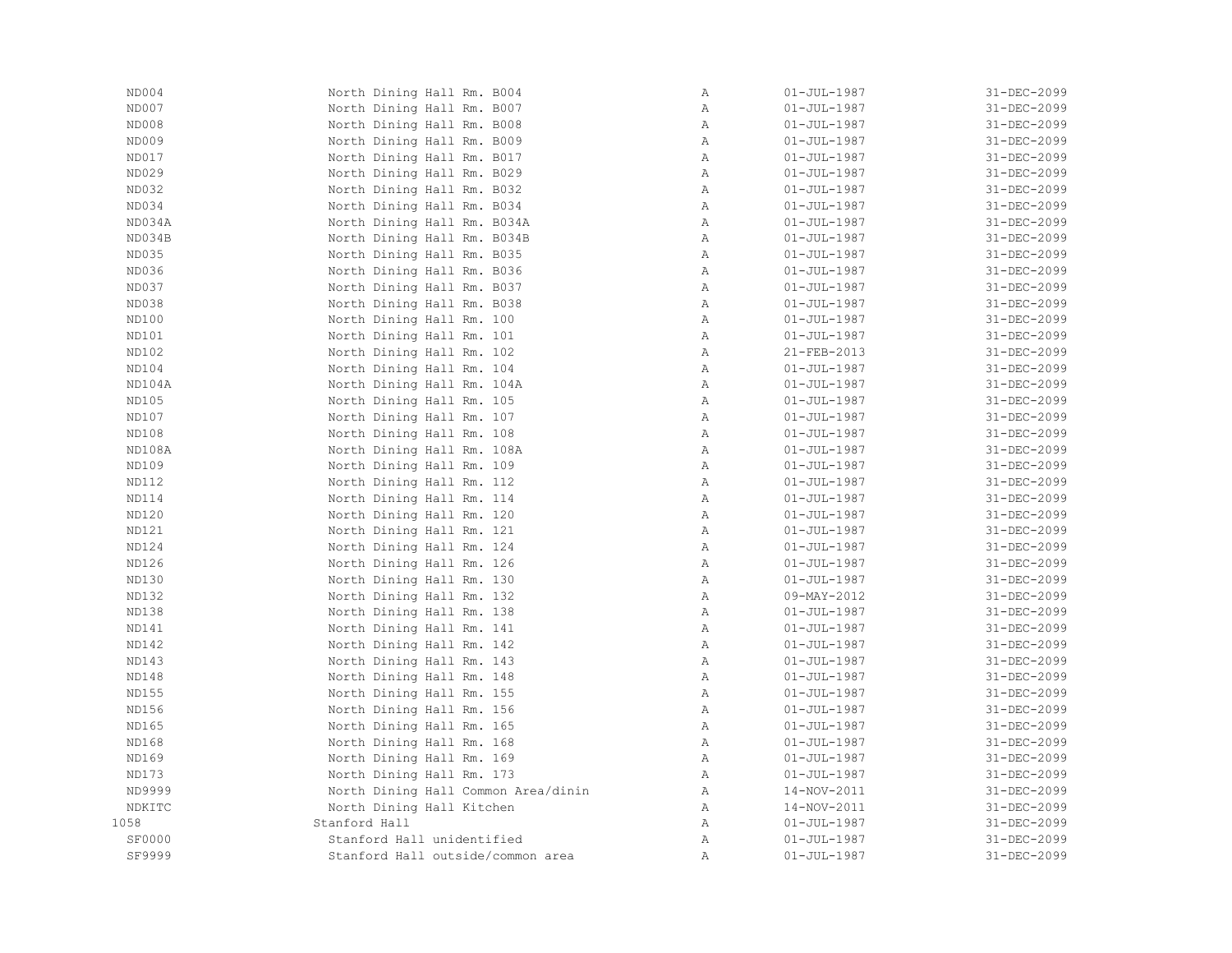| SFB006 | Stanford Hall Basement 6     | Α            | 07-DEC-2012       | 31-DEC-2099       |
|--------|------------------------------|--------------|-------------------|-------------------|
| 1059   | Maintenance Center           | Α            | $01 - JUL - 1987$ | 31-DEC-2099       |
| MT0000 | Maintenance Ctr unidentified | Α            | $01 - JUL - 1987$ | 31-DEC-2099       |
| MT010  | Maintenance Ctr. Rm. 10      | Α            | $01 - JUL - 1987$ | 31-DEC-2099       |
| MT100  | Maintenance Ctr. Rm. 100     | Α            | $01 - JUL - 1987$ | 31-DEC-2099       |
| MT101  | Maintenance Ctr. Rm. 101     | Α            | $01 - JUL - 1987$ | 31-DEC-2099       |
| MT102  | Maintenance Ctr. Rm. 102     | Α            | $01 - JUL - 1987$ | 31-DEC-2099       |
| MT103  | Maintenance Ctr. Rm. 103     | Α            | $01 - JUL - 1987$ | 31-DEC-2099       |
| MT104  | Maintenance Ctr. Rm. 104     | $\mathbb{A}$ | $01 - JUL - 1987$ | $31 - DEC - 2099$ |
| MT105  | Maintenance Ctr. Rm. 105     | Α            | $01 - JUL - 1987$ | 31-DEC-2099       |
| MT106  | Maintenance Ctr. Rm. 106     | Α            | $01 - JUL - 1987$ | 31-DEC-2099       |
| MT108  | Maintenance Ctr. Rm. 108     | Α            | $01 - JUL - 1987$ | 31-DEC-2099       |
| MT110  | Maintenance Ctr. Rm. 110     | Α            | $01 - JUL - 1987$ | 31-DEC-2099       |
| MT111  | Maintenance Ctr. Rm. 111     | Α            | $01 - JUL - 1987$ | 31-DEC-2099       |
| MT112  | Maintenance Ctr. Rm. 112     | Α            | $01 - JUL - 1987$ | 31-DEC-2099       |
| MT113  | Maintenance Ctr. Rm. 113     | $\mathbb{A}$ | $01 - JUL - 1987$ | 31-DEC-2099       |
| MT114  | Maintenance Ctr. Rm. 114     | Α            | $01 - JUL - 1987$ | 31-DEC-2099       |
| MT115  | Maintenance Ctr. Rm. 115     | Α            | $01 - JUL - 1987$ | 31-DEC-2099       |
| MT116  | Maintenance Ctr. Rm. 116     | Α            | $01 - JUL - 1987$ | 31-DEC-2099       |
| MT117  | Maintenance Ctr. Rm. 117     | Α            | $01 - JUL - 1987$ | 31-DEC-2099       |
| MT118  | Maintenance Ctr. Rm. 118     | Α            | $01 - JUL - 1987$ | 31-DEC-2099       |
| MT120  | Maintenance Ctr. Rm. 120     | Α            | $01 - JUL - 1987$ | 31-DEC-2099       |
| MT120A | Maintenance Ctr. Rm. 120A    | $\mathbb{A}$ | $01 - JUL - 1987$ | 31-DEC-2099       |
| MT121  | Maintenance Ctr. Rm. 121     | Α            | $01 - JUL - 1987$ | 31-DEC-2099       |
| MT122  | Maintenance Ctr. Rm. 122     | Α            | $01 - JUL - 1987$ | 31-DEC-2099       |
| MT123  | Maintenance Ctr. Rm. 123     | Α            | $01 - JUL - 1987$ | 31-DEC-2099       |
| MT124  | Maintenance Ctr. Rm. 124     | Α            | $01 - JUL - 1987$ | 31-DEC-2099       |
| MT125  | Maintenance Ctr. Rm. 125     | Α            | $01 - JUL - 1987$ | 31-DEC-2099       |
| MT130  | Maintenance Ctr. Rm. 130     | Α            | $01 - JUL - 1987$ | 31-DEC-2099       |
| MT131  | Maintenance Ctr. Rm. 131     | $\mathbb{A}$ | $01 - JUL - 1987$ | 31-DEC-2099       |
| MT132  | Maintenance Ctr. Rm. 132     | Α            | $01 - JUL - 1987$ | 31-DEC-2099       |
| MT132A | Maintenance Ctr. Rm. 132A    | Α            | $01 - JUL - 1987$ | 31-DEC-2099       |
| MT132B | Maintenance Ctr. Rm. 132B    | Α            | $01 - JUL - 1987$ | 31-DEC-2099       |
| MT134  | Maintenance Ctr. Rm. 134     | Α            | $01 - JUL - 1987$ | 31-DEC-2099       |
| MT135  | Maintenance Ctr. Rm. 135     | Α            | $01 - JUL - 1987$ | 31-DEC-2099       |
| MT136  | Maintenance Ctr. Rm. 136     | Α            | $01 - JUL - 1987$ | 31-DEC-2099       |
| MT136A | Maintenance Ctr. Rm. 136A    | $\mathbb{A}$ | $01 - JUL - 1987$ | 31-DEC-2099       |
| MT136B | Maintenance Ctr. Rm. 136B    | Α            | $01 - JUL - 1987$ | 31-DEC-2099       |
| MT136C | Maintenance Ctr. Rm. 136C    | Α            | $01 - JUL - 1987$ | 31-DEC-2099       |
| MT138  | Maintenance Ctr. Rm. 138     | Α            | $01 - JUL - 1987$ | 31-DEC-2099       |
| MT138A | Maintenance Ctr. Rm. 138A    | Α            | $01 - JUL - 1987$ | 31-DEC-2099       |
| MT138B | Maintenance Ctr. Rm. 138B    | Α            | $01 - JUL - 1987$ | 31-DEC-2099       |
| MT138D | Maintenance Ctr. Rm. 138D    | Α            | $01 - JUL - 1987$ | 31-DEC-2099       |
| MT138E | Maintenance Ctr. Rm. 138E    | Α            | $01 - JUL - 1987$ | 31-DEC-2099       |
| MT138F | Maintenance Ctr. Rm. 138F    | $\mathbb{A}$ | $01 - JUL - 1987$ | 31-DEC-2099       |
| MT138G | Maintenance Ctr. Rm. 138G    | $\mathbb{A}$ | $01 - JUL - 1987$ | 31-DEC-2099       |
| MT139  | Maintenance Ctr. Rm. 139     | Α            | $01 - JUL - 1987$ | 31-DEC-2099       |
| MT140A | Maintenance Ctr. Rm. 140A    | Α            | $01 - JUL - 1987$ | 31-DEC-2099       |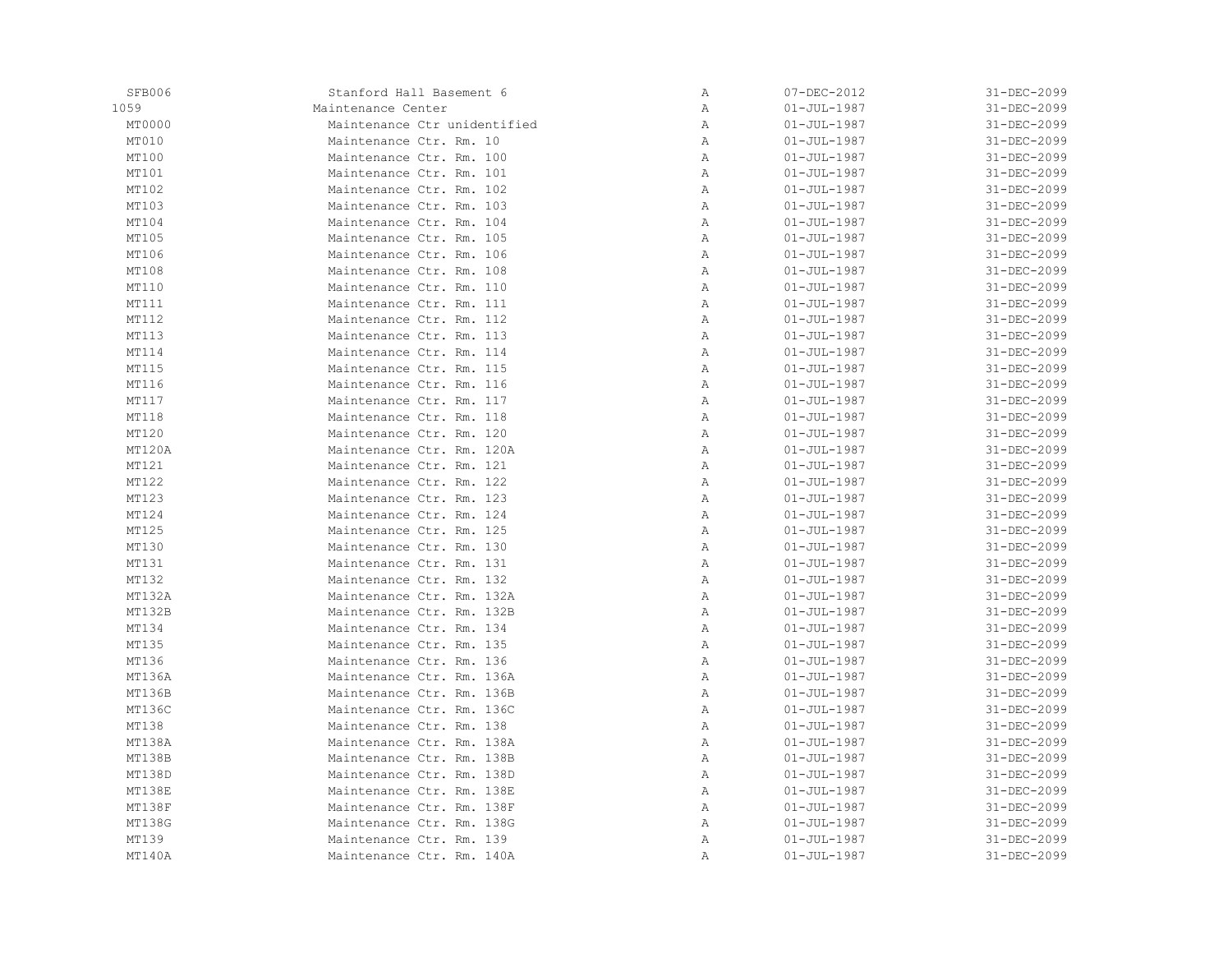| MT140B       | Maintenance Ctr. Rm. 140B           | Α            | $01 - JUL - 1987$ | 31-DEC-2099 |
|--------------|-------------------------------------|--------------|-------------------|-------------|
| MT141        | Maintenance Ctr. Rm. 141            | Α            | $01 - JUL - 1987$ | 31-DEC-2099 |
| MT141A       | Maintenance Ctr. Rm. 141A           | Α            | $01 - JUL - 1987$ | 31-DEC-2099 |
| MT142        | Maintenance Ctr. Rm. 142            | $\mathbb{A}$ | $01 - JUL - 1987$ | 31-DEC-2099 |
| MT143        | Maintenance Ctr. Rm. 143            | $\mathbb{A}$ | $01 - JUL - 1987$ | 31-DEC-2099 |
| MT143A       | Maintenance Ctr. Rm. 143A           | $\mathbb{A}$ | $01 - JUL - 1987$ | 31-DEC-2099 |
| MT143B       | Maintenance Ctr. Rm. 143B           | A            | $01 - JUL - 1987$ | 31-DEC-2099 |
| MT143C       | Maintenance Ctr. Rm. 143C           | Α            | $01 - JUL - 1987$ | 31-DEC-2099 |
| MT143D       | Maintenance Ctr. Rm. 143D           | Α            | $01 - JUL - 1987$ | 31-DEC-2099 |
| MT143E       | Maintenance Ctr. Rm. 143E           | Α            | $01 - JUL - 1987$ | 31-DEC-2099 |
| MT144        | Maintenance Ctr. Rm. 144            | $\mathbb{A}$ | $01 - JUL - 1987$ | 31-DEC-2099 |
| MT146        | Maintenance Ctr. Rm. 146            | $\mathbb{A}$ | $01 - JUL - 1987$ | 31-DEC-2099 |
| MT147        | Maintenance Ctr. Rm. 147            | $\mathbb{A}$ | $01 - JUL - 1987$ | 31-DEC-2099 |
| MT147A       | Maintenance Ctr. Rm. 147A           | A            | $01 - JUL - 1987$ | 31-DEC-2099 |
| MT148A       | Maintenance Ctr. Rm. 148A           | Α            | $01 - JUL - 1987$ | 31-DEC-2099 |
| MT151        | Maintenance Ctr. Rm. 151            | Α            | $01 - JUL - 1987$ | 31-DEC-2099 |
| MT152        | Maintenance Ctr. Rm. 152            | Α            | $01 - JUL - 1987$ | 31-DEC-2099 |
| MT153        | Maintenance Ctr. Rm. 153            | Α            | $01 - JUL - 1987$ | 31-DEC-2099 |
| MT155        | Maintenance Ctr. Rm. 155            | $\mathbb{A}$ | $01 - JUL - 1987$ | 31-DEC-2099 |
| MT155A       | Maintenance Ctr. Rm. 155A           | $\mathbb{A}$ | $01 - JUL - 1987$ | 31-DEC-2099 |
| MT155B       | Maintenance Ctr. Rm. 155B           | A            | $01 - JUL - 1987$ | 31-DEC-2099 |
| MT155C       | Maintenance Ctr. Rm. 155C           | Α            | $01 - JUL - 1987$ | 31-DEC-2099 |
| MT155D       | Maintenance Ctr. Rm. 155D           | Α            | $01 - JUL - 1987$ | 31-DEC-2099 |
| MT160        | Maintenance Ctr. Rm. 160            | Α            | $01 - JUL - 1987$ | 31-DEC-2099 |
| MT160C       | Maintenance Ctr. Rm. 160C           | Α            | $01 - JUL - 1987$ | 31-DEC-2099 |
| MT160E       | Maintenance Ctr. Rm. 160E           | Α            | $01 - JUL - 1987$ | 31-DEC-2099 |
| MT170        | Maintenance Ctr. Rm. 170            | $\mathbb{A}$ | $01 - JUL - 1987$ | 31-DEC-2099 |
| MT171        | Maintenance Ctr. Rm. 171            | $\mathbb{A}$ | $01 - JUL - 1987$ | 31-DEC-2099 |
| MT172        | Maintenance Ctr. Rm. 172            | Α            | $01 - JUL - 1987$ | 31-DEC-2099 |
| MT172A       | Maintenance Ctr. Rm. 172A           | Α            | $01 - JUL - 1987$ | 31-DEC-2099 |
| MT172B       | Maintenance Ctr. Rm. 172B           | Α            | $01 - JUL - 1987$ | 31-DEC-2099 |
| MT172C       | Maintenance Ctr. Rm. 172C           | $\mathbb{A}$ | $01 - JUL - 1987$ | 31-DEC-2099 |
| MT172D       | Maintenance Ctr. Rm. 172D           | Α            | $01 - JUL - 1987$ | 31-DEC-2099 |
| MT172E       | Maintenance Ctr. Rm. 172E           | $\mathbb{A}$ | $01 - JUL - 1987$ | 31-DEC-2099 |
| MT172G       | Maintenance Ctr. Rm. 172G           | $\mathbb{A}$ | $01 - JUL - 1987$ | 31-DEC-2099 |
| MT9999       | Maintenance Ctr outside/common area | $\mathbb{A}$ | $01 - JUL - 1987$ | 31-DEC-2099 |
| 1061         | Information Technology Center       | A            | $01 - JUL - 1987$ | 31-DEC-2099 |
| IT0000       | Infp Tech Ctr unidentified          | Α            | $01 - JUL - 1987$ | 31-DEC-2099 |
| <b>IT001</b> | Info Tech Ctr Rm. G001              | $\mathbb{A}$ | $01 - JUL - 1987$ | 31-DEC-2099 |
| IT001D       | Info Tech Ctr Rm. G001D             | Α            | $01 - JUL - 1987$ | 31-DEC-2099 |
| IT002        | Info Tech Ctr Rm. G002              | Α            | $01 - JUL - 1987$ | 31-DEC-2099 |
| IT003        | Info Tech Ctr Rm. G003              | $\mathbb{A}$ | $01 - JUL - 1987$ | 31-DEC-2099 |
| IT004        | Info Tech Ctr Rm. G004              | $\mathbb{A}$ | $01 - JUL - 1987$ | 31-DEC-2099 |
| IT006        | Info Tech Ctr Rm. G006              | Α            | $01 - JUL - 1987$ | 31-DEC-2099 |
| IT008        | Info Tech Ctr Rm. G008              | $\mathbb{A}$ | $01 - JUL - 1987$ | 31-DEC-2099 |
| IT010        | Info Tech Ctr Rm. G010              | $\mathbb{A}$ | $01 - JUL - 1987$ | 31-DEC-2099 |
| IT012        | Info Tech Ctr Rm. G012              | Α            | $01 - JUL - 1987$ | 31-DEC-2099 |
| IT014        | Info Tech Ctr Rm. G014              | Α            | $01 - JUL - 1987$ | 31-DEC-2099 |
|              |                                     |              |                   |             |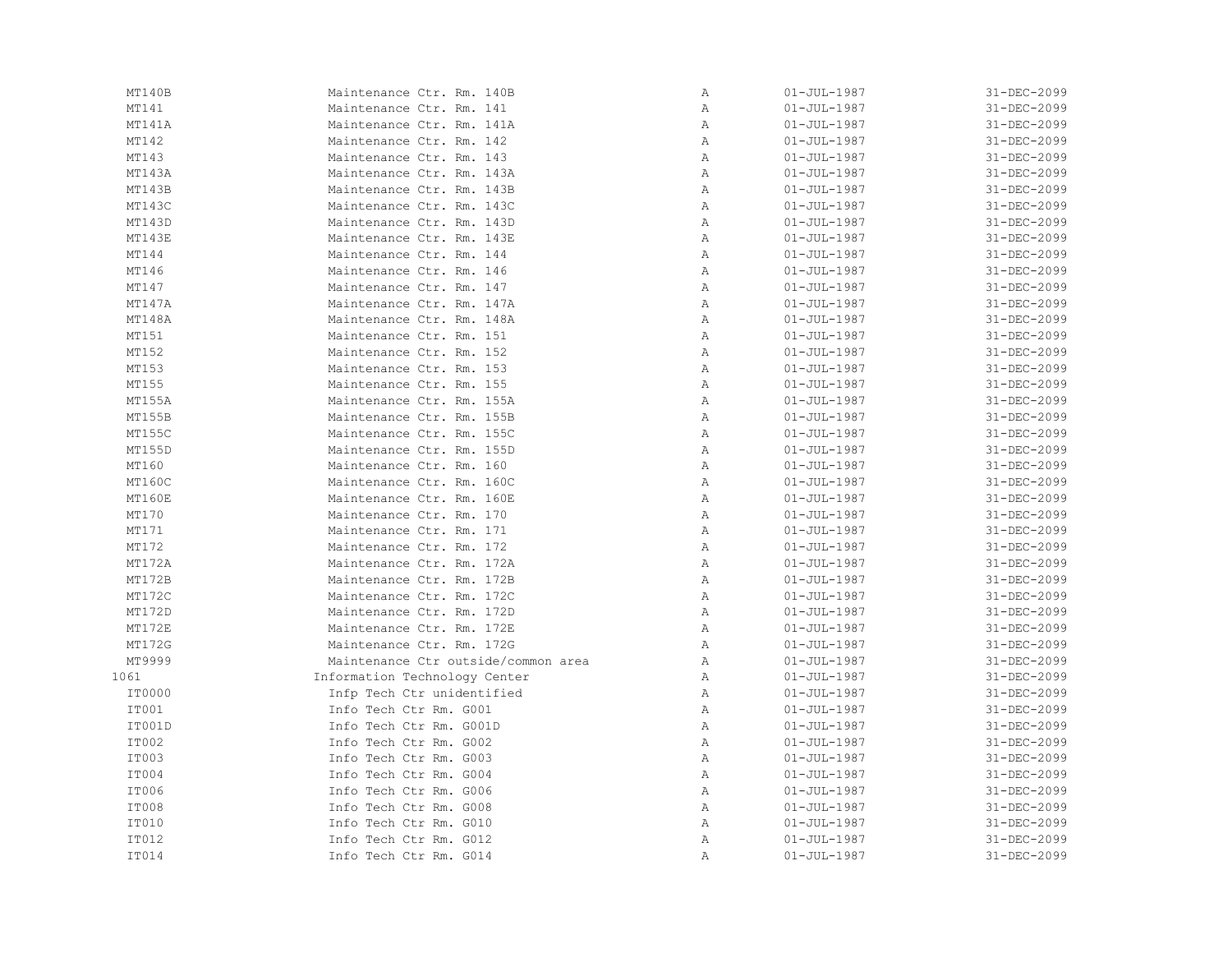| IT015         | Info Tech Ctr Rm. G015  | Α | $01 - JUL - 1987$ | 31-DEC-2099 |
|---------------|-------------------------|---|-------------------|-------------|
| IT016         | Info Tech Ctr Rm. G016  | Α | $01 - JUL - 1987$ | 31-DEC-2099 |
| IT016A        | Info Tech Ctr Rm. G016A | Α | $01 - JUL - 1987$ | 31-DEC-2099 |
| IT016B        | Info Tech Ctr Rm. G016B | Α | $01 - JUL - 1987$ | 31-DEC-2099 |
| IT018         | Info Tech Ctr Rm. G018  | Α | $01 - JUL - 1987$ | 31-DEC-2099 |
| IT019         | Info Tech Ctr Rm. G019  | Α | $01 - JUL - 1987$ | 31-DEC-2099 |
| IT022         | Info Tech Ctr Rm. G022  | Α | $01 - JUL - 1987$ | 31-DEC-2099 |
| IT022B        | Info Tech Ctr Rm. G022B | Α | $01 - JUL - 1987$ | 31-DEC-2099 |
| IT022C        | Info Tech Ctr Rm. G022C | Α | $01 - JUL - 1987$ | 31-DEC-2099 |
| IT023         | Info Tech Ctr Rm. G023  | Α | $01 - JUL - 1987$ | 31-DEC-2099 |
| IT024         | Info Tech Ctr Rm. G024  | Α | $01 - JUL - 1987$ | 31-DEC-2099 |
| IT025         | Info Tech Ctr Rm. G025  | Α | $01 - JUL - 1987$ | 31-DEC-2099 |
| IT026         | Info Tech Ctr Rm. G026  | Α | $01 - JUL - 1987$ | 31-DEC-2099 |
| IT027         | Info Tech Ctr Rm. G027  | Α | $01 - JUL - 1987$ | 31-DEC-2099 |
| IT028         | Info Tech Ctr Rm. G028  | Α | $01 - JUL - 1987$ | 31-DEC-2099 |
| IT029         | Info Tech Ctr Rm. G029  | Α | $01 - JUL - 1987$ | 31-DEC-2099 |
| IT030         | Info Tech Ctr Rm. G030  | Α | $01 - JUL - 1987$ | 31-DEC-2099 |
| IT032         | Info Tech Ctr Rm. G032  | Α | $01 - JUL - 1987$ | 31-DEC-2099 |
| IT033         | Info Tech Ctr Rm. G033  | Α | $01 - JUL - 1987$ | 31-DEC-2099 |
| IT034         | Info Tech Ctr Rm. G034  | Α | $01 - JUL - 1987$ | 31-DEC-2099 |
| IT035         | Info Tech Ctr Rm. G035  | Α | $01 - JUL - 1987$ | 31-DEC-2099 |
| IT036         | Info Tech Ctr Rm. G036  | Α | $01 - JUL - 1987$ | 31-DEC-2099 |
| IT038         | Info Tech Ctr Rm. G038  | Α | $01 - JUL - 1987$ | 31-DEC-2099 |
| IT039         | Info Tech Ctr Rm. G039  | Α | $01 - JUL - 1987$ | 31-DEC-2099 |
| IT040         | Info Tech Ctr Rm. G040  | Α | $01 - JUL - 1987$ | 31-DEC-2099 |
| IT042         | Info Tech Ctr Rm. G042  | Α | $01 - JUL - 1987$ | 31-DEC-2099 |
| IT044         | Info Tech Ctr Rm. G044  | Α | $01 - JUL - 1987$ | 31-DEC-2099 |
| IT046         | Info Tech Ctr Rm. G046  | Α | $01 - JUL - 1987$ | 31-DEC-2099 |
| IT048         | Info Tech Ctr Rm. G048  | Α | $01 - JUL - 1987$ | 31-DEC-2099 |
| IT080A        | Info Tech Ctr Rm. G080A | Α | $01 - JUL - 1987$ | 31-DEC-2099 |
| IT101         | Info Tech Ctr Rm. 101   | Α | $01 - JUL - 1987$ | 31-DEC-2099 |
| IT102         | Info Tech Ctr Rm. 102   | Α | $01 - JUL - 1987$ | 31-DEC-2099 |
| IT103         | Info Tech Ctr Rm. 103   | Α | $01 - JUL - 1987$ | 31-DEC-2099 |
| IT104A        | Info Tech Ctr Rm. 104A  | Α | $01 - JUL - 1987$ | 31-DEC-2099 |
| IT106         | Info Tech Ctr Rm. 106   | Α | $01 - JUL - 1987$ | 31-DEC-2099 |
| IT107         | Info Tech Ctr Rm. 107   | Α | $01 - JUL - 1987$ | 31-DEC-2099 |
| IT108         | Info Tech Ctr Rm. 108   | Α | $01 - JUL - 1987$ | 31-DEC-2099 |
| IT109         | Info Tech Ctr Rm. 109   | Α | $01 - JUL - 1987$ | 31-DEC-2099 |
| IT109A        | Info Tech Ctr Rm. 109A  | Α | $01 - JUL - 1987$ | 31-DEC-2099 |
| IT110         | Info Tech Ctr Rm. 110   | Α | $01 - JUL - 1987$ | 31-DEC-2099 |
| IT111         | Info Tech Ctr Rm. 111   | Α | $01 - JUL - 1987$ | 31-DEC-2099 |
| IT112         | Info Tech Ctr Rm. 112   | Α | $01 - JUL - 1987$ | 31-DEC-2099 |
| IT112A        | Info Tech Ctr Rm. 112A  | Α | $01 - JUL - 1987$ | 31-DEC-2099 |
| IT112B        | Info Tech Ctr Rm. 112B  | Α | $01 - JUL - 1987$ | 31-DEC-2099 |
| <b>IT112C</b> | Info Tech Ctr Rm. 112C  | Α | $01 - JUL - 1987$ | 31-DEC-2099 |
| IT112D        | Info Tech Ctr Rm. 112D  | Α | $01 - JUL - 1987$ | 31-DEC-2099 |
| IT112E        | Info Tech Ctr Rm. 112E  | Α | $01 - JUL - 1987$ | 31-DEC-2099 |
| <b>IT112F</b> | Info Tech Ctr Rm. 112F  | Α | $01 - JUL - 1987$ | 31-DEC-2099 |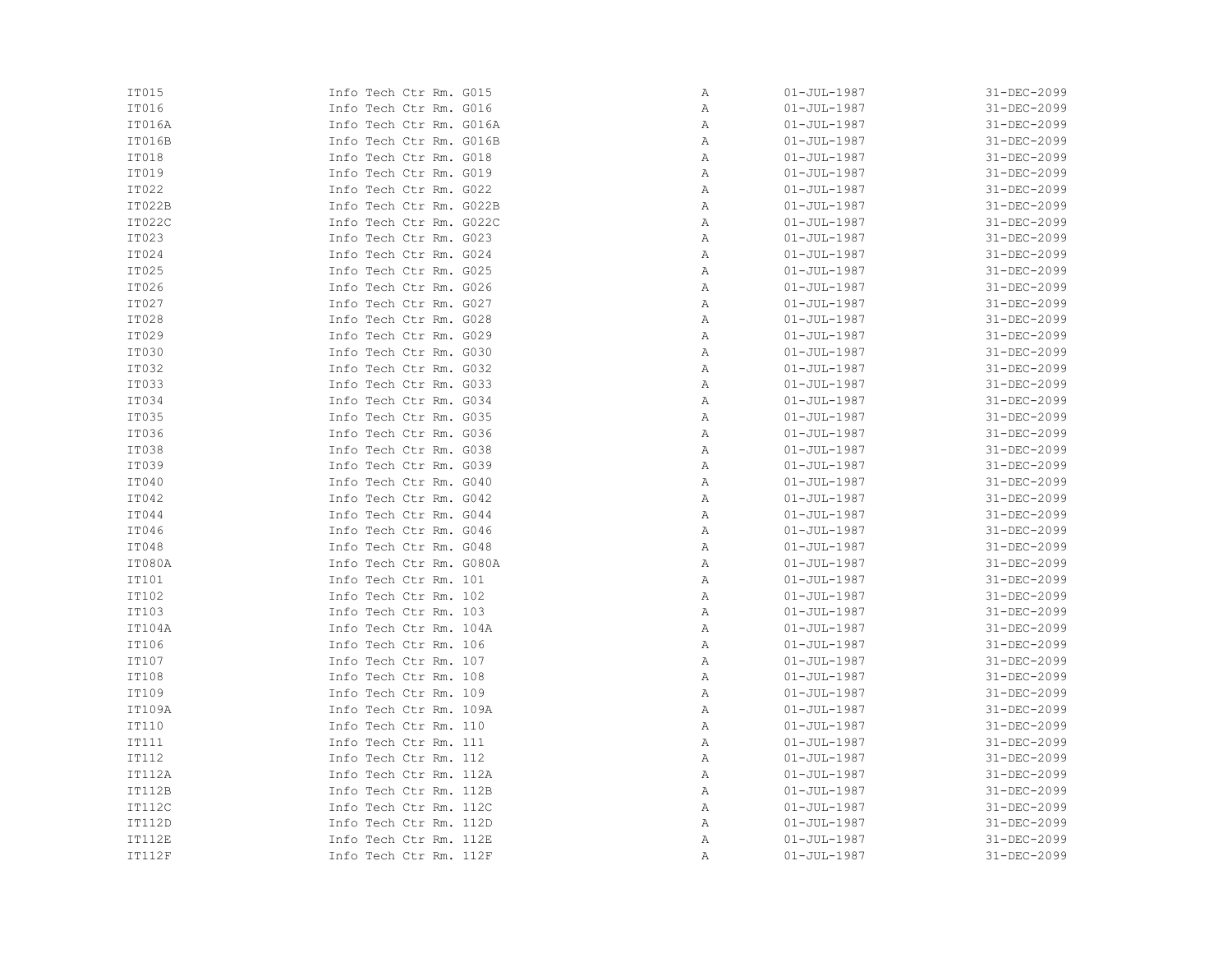| IT112G        | Info Tech Ctr Rm. 112G | Α | $01 - JUL - 1987$ | 31-DEC-2099 |
|---------------|------------------------|---|-------------------|-------------|
| IT114         | Info Tech Ctr Rm. 114  | Α | 12-JAN-2012       | 31-DEC-2099 |
| IT114A        | Info Tech Ctr Rm. 114A | Α | 26-FEB-2021       | 31-DEC-2099 |
| IT114B        | Info Tech Ctr Rm. 114B | Α | $01 - JUL - 1987$ | 31-DEC-2099 |
| IT114C        | Info Tech Ctr Rm. 114C | Α | $01 - JUL - 1987$ | 31-DEC-2099 |
| IT114D        | Info Tech Ctr Rm. 114d | Α | 12-JAN-2012       | 31-DEC-2099 |
| IT116A        | Info Tech Ctr Rm. 116A | Α | $01 - JUL - 1987$ | 31-DEC-2099 |
| IT121         | Info Tech Ctr Rm. 121  | Α | $01 - JUL - 1987$ | 31-DEC-2099 |
| IT122         | Info Tech Ctr Rm. 122  | Α | 30-JUN-2009       | 31-DEC-2099 |
| IT128         | Info Tech Ctr Rm. 128  | Α | 26-FEB-2021       | 31-DEC-2099 |
| IT200         | Info Tech Ctr Rm. 200  | Α | $01 - JUL - 1987$ | 31-DEC-2099 |
| IT200A        | Info Tech Ctr Rm. 200A | Α | $01 - JUL - 1987$ | 31-DEC-2099 |
| IT200B        | Info Tech Ctr Rm. 200B | Α | $01 - JUL - 1987$ | 31-DEC-2099 |
| <b>IT200F</b> | Info Tech Ctr Rm. 200F | Α | $01 - JUL - 1987$ | 31-DEC-2099 |
| IT201         | Info Tech Ctr Rm. 201  | Α | $01 - JUL - 1987$ | 31-DEC-2099 |
| IT202         | Info Tech Ctr Rm. 202  | Α | $01 - JUL - 1987$ | 31-DEC-2099 |
| IT203         | Info Tech Ctr Rm. 203  | Α | $01 - JUL - 1987$ | 31-DEC-2099 |
| IT203C        | Info Tech Ctr Rm. 203C | Α | $01 - JUL - 1987$ | 31-DEC-2099 |
| IT205         | Info Tech Ctr Rm. 205  | Α | $01 - JUL - 1987$ | 31-DEC-2099 |
| IT206         | Info Tech Ctr Rm. 206  | Α | $01 - JUL - 1987$ | 31-DEC-2099 |
| IT207         | Info Tech Ctr Rm. 207  | Α | $01 - JUL - 1987$ | 31-DEC-2099 |
| IT209         | Info Tech Ctr Rm. 209  | Α | $01 - JUL - 1987$ | 31-DEC-2099 |
| IT210         | Info Tech Ctr Rm. 210  | Α | $01 - JUL - 1987$ | 31-DEC-2099 |
| IT211         | Info Tech Ctr Rm. 211  | Α | $01 - JUL - 1987$ | 31-DEC-2099 |
| IT213         | Info Tech Ctr Rm. 213  | Α | $01 - JUL - 1987$ | 31-DEC-2099 |
| IT214         | Info Tech Ctr Rm. 214  | Α | $01 - JUL - 1987$ | 31-DEC-2099 |
| IT215         | Info Tech Ctr Rm. 215  | Α | $01 - JUL - 1987$ | 31-DEC-2099 |
| IT215A        | Info Tech Ctr Rm. 215A | Α | $01 - JUL - 1987$ | 31-DEC-2099 |
| IT216         | Info Tech Ctr Rm. 216  | Α | $01 - JUL - 1987$ | 31-DEC-2099 |
| IT217         | Info Tech Ctr Rm. 217  | Α | $01 - JUL - 1987$ | 31-DEC-2099 |
| IT218         | Info Tech Ctr Rm. 218  | Α | $01 - JUL - 1987$ | 31-DEC-2099 |
| IT218A        | Info Tech Ctr Rm. 218A | Α | $01 - JUL - 1987$ | 31-DEC-2099 |
| IT219         | Info Tech Ctr Rm. 219  | Α | $01 - JUL - 1987$ | 31-DEC-2099 |
| IT220         | Info Tech Ctr Rm. 220  | Α | $01 - JUL - 1987$ | 31-DEC-2099 |
| IT221         | Info Tech Ctr Rm. 221  | Α | $01 - JUL - 1987$ | 31-DEC-2099 |
| IT222         | Info Tech Ctr Rm. 222  | Α | $01 - JUL - 1987$ | 31-DEC-2099 |
| IT223         | Info Tech Ctr Rm. 223  | Α | $01 - JUL - 1987$ | 31-DEC-2099 |
| IT224         | Info Tech Ctr Rm. 224  | Α | $01 - JUL - 1987$ | 31-DEC-2099 |
| IT225         | Info Tech Ctr Rm. 225  | Α | $01 - JUL - 1987$ | 31-DEC-2099 |
| IT226         | Info Tech Ctr Rm. 226  | Α | $01 - JUL - 1987$ | 31-DEC-2099 |
| IT227         | Info Tech Ctr Rm. 227  | Α | $01 - JUL - 1987$ | 31-DEC-2099 |
| IT228         | Info Tech Ctr Rm. 228  | Α | $01 - JUL - 1987$ | 31-DEC-2099 |
| IT229         | Info Tech Ctr Rm. 229  | Α | $01 - JUL - 1987$ | 31-DEC-2099 |
| IT230         | Info Tech Ctr Rm. 230  | Α | $01 - JUL - 1987$ | 31-DEC-2099 |
| IT230A        | Info Tech Ctr Rm. 230A | Α | $01 - JUL - 1987$ | 31-DEC-2099 |
| IT231         | Info Tech Ctr Rm. 231  | Α | $01 - JUL - 1987$ | 31-DEC-2099 |
| IT232         | Info Tech Ctr Rm. 232  | Α | $01 - JUL - 1987$ | 31-DEC-2099 |
| IT233         | Info Tech Ctr Rm. 233  | Α | $01 - JUL - 1987$ | 31-DEC-2099 |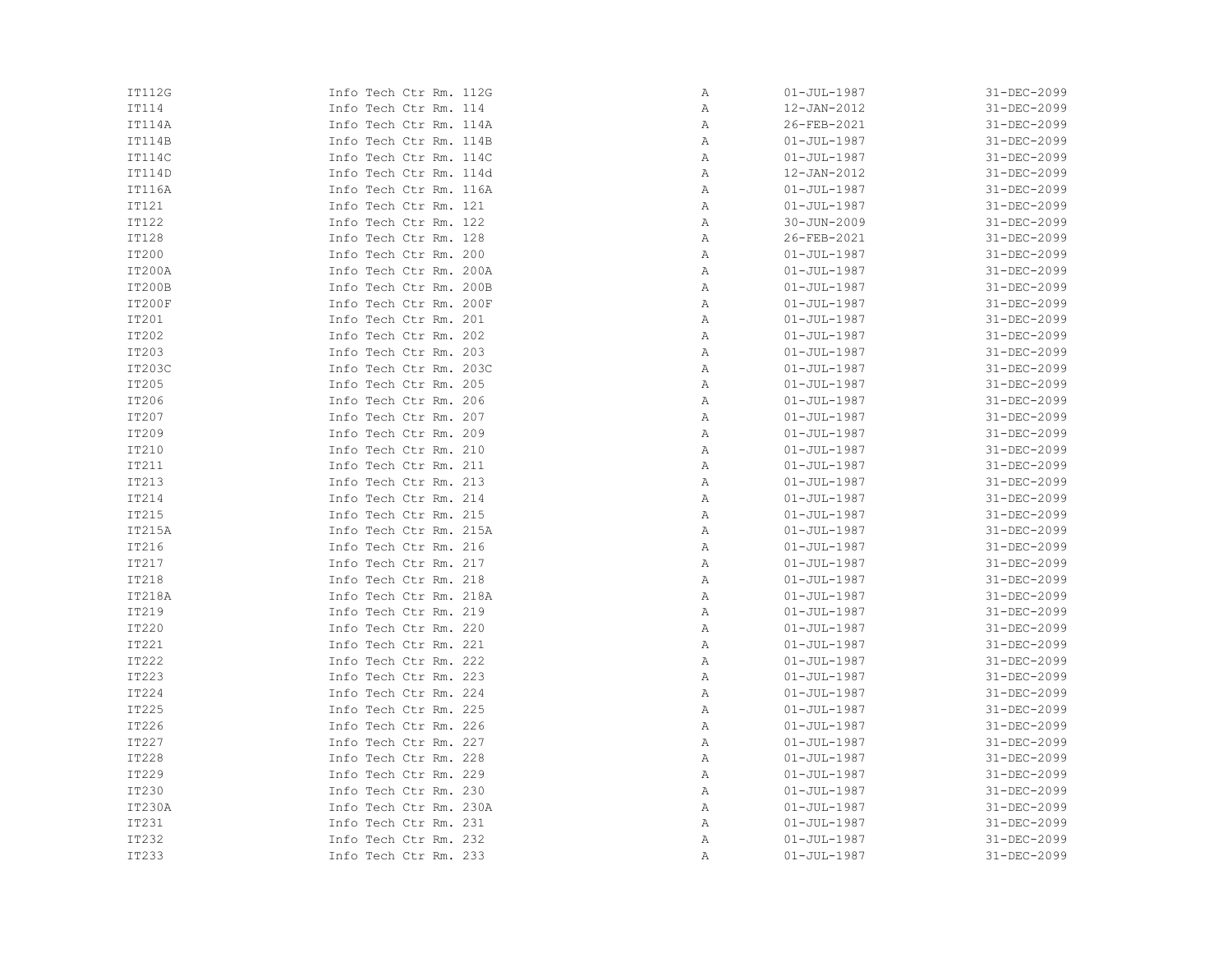| IT234        | Info Tech Ctr Rm. 234  | Α | $01 - JUL - 1987$ | 31-DEC-2099 |
|--------------|------------------------|---|-------------------|-------------|
| IT235        | Info Tech Ctr Rm. 235  | Α | $01 - JUL - 1987$ | 31-DEC-2099 |
| IT236        | Info Tech Ctr Rm. 236  | Α | $01 - JUL - 1987$ | 31-DEC-2099 |
| <b>IT300</b> | Info Tech Ctr Rm. 300  | Α | $01 - JUL - 1987$ | 31-DEC-2099 |
| IT300A       | Info Tech Ctr Rm. 300A | Α | $01 - JUL - 1987$ | 31-DEC-2099 |
| IT300B       | Info Tech Ctr Rm. 300B | Α | $01 - JUL - 1987$ | 31-DEC-2099 |
| IT301        | Info Tech Ctr Rm. 301  | Α | $01 - JUL - 1987$ | 31-DEC-2099 |
| IT302        | Info Tech Ctr Rm. 302  | Α | $01 - JUL - 1987$ | 31-DEC-2099 |
| IT303        | Info Tech Ctr Rm. 303  | Α | $01 - JUL - 1987$ | 31-DEC-2099 |
| IT303A       | Info Tech Ctr Rm. 303A | Α | $01 - JUL - 1987$ | 31-DEC-2099 |
| IT304        | Info Tech Ctr Rm. 304  | Α | $01 - JUL - 1987$ | 31-DEC-2099 |
| IT304C       | Info Tech Ctr Rm. 304C | Α | $01 - JUL - 1987$ | 31-DEC-2099 |
| IT305        | Info Tech Ctr Rm. 305  | Α | $01 - JUL - 1987$ | 31-DEC-2099 |
| IT306        | Info Tech Ctr Rm. 306  | Α | $01 - JUL - 1987$ | 31-DEC-2099 |
| IT307        | Info Tech Ctr Rm. 307  | Α | $01 - JUL - 1987$ | 31-DEC-2099 |
| IT308        | Info Tech Ctr Rm. 308  | Α | $01 - JUL - 1987$ | 31-DEC-2099 |
| IT309        | Info Tech Ctr Rm. 309  | Α | $01 - JUL - 1987$ | 31-DEC-2099 |
| IT310        | Info Tech Ctr Rm. 310  | Α | $01 - JUL - 1987$ | 31-DEC-2099 |
| IT311        | Info Tech Ctr Rm. 311  | Α | $01 - JUL - 1987$ | 31-DEC-2099 |
| IT312        | Info Tech Ctr Rm. 312  | Α | $01 - JUL - 1987$ | 31-DEC-2099 |
| IT313        | Info Tech Ctr Rm. 313  | Α | $01 - JUL - 1987$ | 31-DEC-2099 |
| IT314        | Info Tech Ctr Rm. 314  | Α | $01 - JUL - 1987$ | 31-DEC-2099 |
| IT315        | Info Tech Ctr Rm. 315  | Α | $01 - JUL - 1987$ | 31-DEC-2099 |
| IT316        | Info Tech Ctr Rm. 316  | Α | $01 - JUL - 1987$ | 31-DEC-2099 |
| IT317        | Info Tech Ctr Rm. 317  | Α | $01 - JUL - 1987$ | 31-DEC-2099 |
| IT317C       | Info Tech Ctr Rm. 317C | Α | $01 - JUL - 1987$ | 31-DEC-2099 |
| IT318        | Info Tech Ctr Rm. 318  | Α | $01 - JUL - 1987$ | 31-DEC-2099 |
| IT319        | Info Tech Ctr Rm. 319  | Α | $01 - JUL - 1987$ | 31-DEC-2099 |
| <b>IT320</b> | Info Tech Ctr Rm. 320  | Α | $01 - JUL - 1987$ | 31-DEC-2099 |
| IT321        | Info Tech Ctr Rm. 321  | Α | $01 - JUL - 1987$ | 31-DEC-2099 |
| IT322        | Info Tech Ctr Rm. 322  | Α | $01 - JUL - 1987$ | 31-DEC-2099 |
| IT323        | Info Tech Ctr Rm. 323  | Α | $01 - JUL - 1987$ | 31-DEC-2099 |
| IT324        | Info Tech Ctr Rm. 324  | Α | $01 - JUL - 1987$ | 31-DEC-2099 |
| IT325        | Info Tech Ctr Rm. 325  | Α | $01 - JUL - 1987$ | 31-DEC-2099 |
| IT326        | Info Tech Ctr Rm. 326  | Α | $01 - JUL - 1987$ | 31-DEC-2099 |
| IT328        | Info Tech Ctr Rm. 328  | Α | $01 - JUL - 1987$ | 31-DEC-2099 |
| IT332        | Info Tech Ctr Rm. 332  | Α | $01 - JUL - 1987$ | 31-DEC-2099 |
| IT334        | Info Tech Ctr Rm. 334  | Α | $01 - JUL - 1987$ | 31-DEC-2099 |
| IT336        | Info Tech Ctr Rm. 336  | Α | $01 - JUL - 1987$ | 31-DEC-2099 |
| IT338        | Info Tech Ctr Rm. 338  | Α | $01 - JUL - 1987$ | 31-DEC-2099 |
| IT340        | Info Tech Ctr Rm. 340  | Α | $01 - JUL - 1987$ | 31-DEC-2099 |
| IT342        | Info Tech Ctr Rm. 342  | Α | $01 - JUL - 1987$ | 31-DEC-2099 |
| IT352        | Info Tech Ctr Rm. 352  | Α | $01 - JUL - 1987$ | 31-DEC-2099 |
| IT354        | Info Tech Ctr Rm. 354  | Α | $01 - JUL - 1987$ | 31-DEC-2099 |
| IT356        | Info Tech Ctr Rm. 356  | Α | $01 - JUL - 1987$ | 31-DEC-2099 |
| IT357        | Info Tech Ctr Rm. 357  | Α | $01 - JUL - 1987$ | 31-DEC-2099 |
| IT358        | Info Tech Ctr Rm. 358  | Α | $01 - JUL - 1987$ | 31-DEC-2099 |
| IT359        | Info Tech Ctr Rm. 359  | Α | $01 - JUL - 1987$ | 31-DEC-2099 |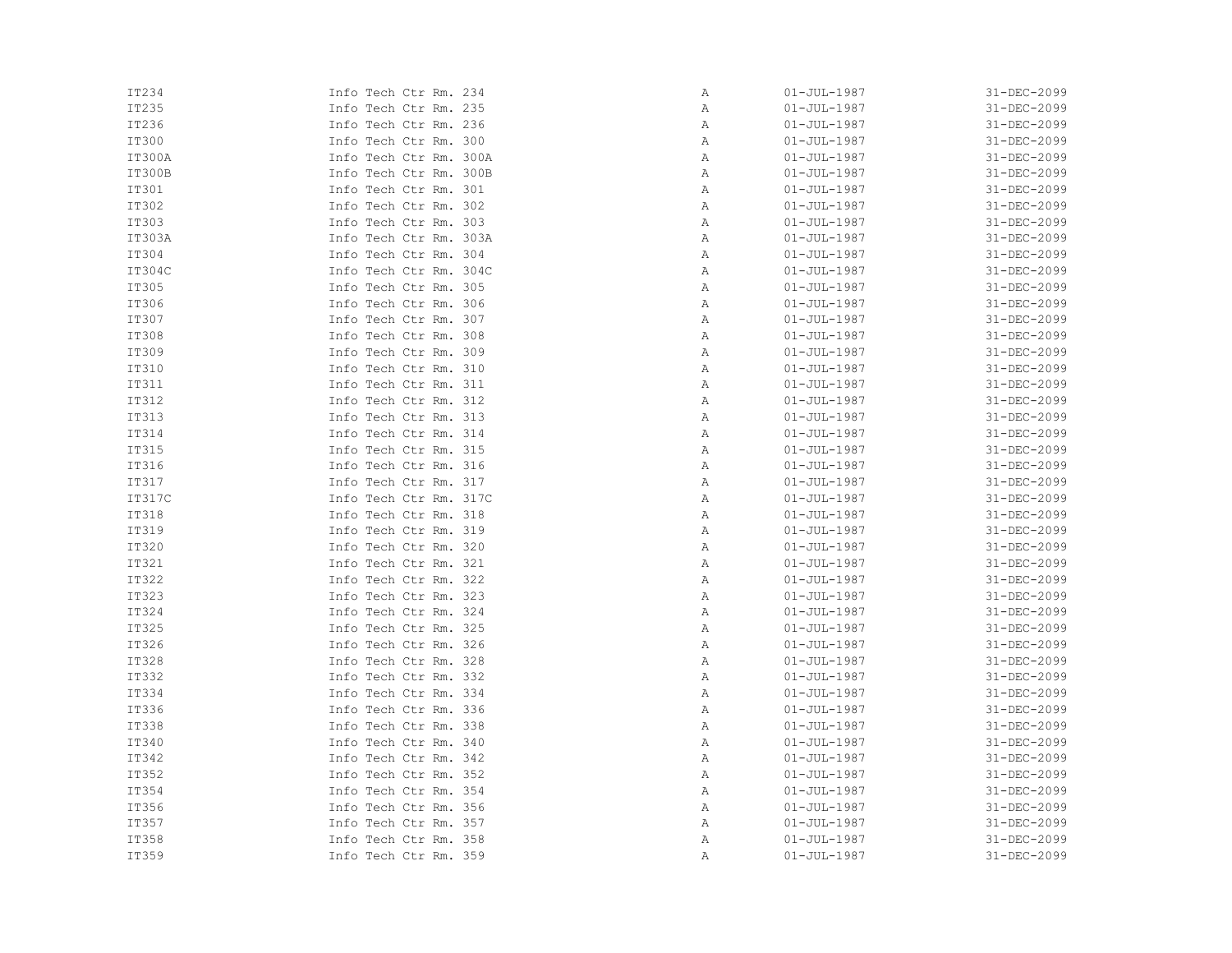| IT360         | Info Tech Ctr Rm. 360               | Α             | $01 - JUL - 1987$ | 31-DEC-2099 |
|---------------|-------------------------------------|---------------|-------------------|-------------|
| IT361         | Info Tech Ctr Rm. 361               | $\mathbb{A}$  | $01 - JUL - 1987$ | 31-DEC-2099 |
| IT362         | Info Tech Ctr Rm. 362               | $\mathbb{A}$  | $01 - JUL - 1987$ | 31-DEC-2099 |
| IT363         | Info Tech Ctr Rm. 363               | $\mathbb{A}$  | $01 - JUL - 1987$ | 31-DEC-2099 |
| IT366         | Info Tech Ctr Rm. 366               | $\mathbb{A}$  | $01 - JUL - 1987$ | 31-DEC-2099 |
| <b>IT370</b>  | Info Tech Ctr Rm. 370               | $\mathbb{A}$  | $01 - JUL - 1987$ | 31-DEC-2099 |
| IT370A        | Info Tech Ctr Rm. 370A              | A             | $01 - JUL - 1987$ | 31-DEC-2099 |
| IT370B        | Info Tech Ctr Rm. 370B              | Α             | $01 - JUL - 1987$ | 31-DEC-2099 |
| IT370C        | Info Tech Ctr Rm. 370C              | $\mathbb{A}$  | $01 - JUL - 1987$ | 31-DEC-2099 |
| IT371         | Info Tech Ctr Rm. 371               | $\mathbb{A}$  | $01 - JUL - 1987$ | 31-DEC-2099 |
| IT9999        | Info Tech Ctr outside/common area   | $\mathbb{A}$  | $01 - JUL - 1987$ | 31-DEC-2099 |
| ITB025        | Info Tech Ctr Rm. B025              | $\mathbb{A}$  | 12-JAN-2012       | 31-DEC-2099 |
| <b>ITDATA</b> | Info Tech Ctr. Data Center          | $\mathbb{A}$  | 14-NOV-2011       | 31-DEC-2099 |
| 1062          | Stepan Center                       | $\mathbb{A}$  | $01 - JUL - 1987$ | 31-DEC-2099 |
| ST0000        | Stepan Center unidentified          | Α             | $01 - JUL - 1987$ | 31-DEC-2099 |
| ST149         | Stepan Center Rm. 149               | $\mathbb{A}$  | $01 - JUL - 1987$ | 31-DEC-2099 |
| ST9999        | Stepan Center Common Area           | $\mathbb{A}$  | 10-MAY-2018       | 31-DEC-2099 |
| 1063          | Father Paul Beichner Community Ctr  | A             | 21-FEB-2005       | 31-DEC-2099 |
| FP0000        | Beichner Ctr unidentified           | A             | $01 - JUL - 1987$ | 31-DEC-2099 |
| FP9999        | Beichner Ctr outside/common area    | $\mathbb{A}$  | $01 - JUL - 1987$ | 31-DEC-2099 |
| 1064          | Univ Village Residence (All Bldgs)  | Α             | 21-FEB-2005       | 31-DEC-2099 |
| UV0000        | Univ Village unidentified           | $\lambda$     | $01 - JUL - 1987$ | 31-DEC-2099 |
| UV107         | Univ Village Rm. 107                | $\lambda$     | $01 - JUL - 1987$ | 31-DEC-2099 |
| UV9999        | Univ Village outside/common area    | $\mathbb{A}$  | $01 - JUL - 1987$ | 31-DEC-2099 |
| 1065          | University Village Residence Bldg B | $\mathbb{I}$  | 06-JAN-2007       | 31-DEC-2099 |
| 1066          | University Village Residence Bldg C | $\mathbb{I}$  | 21-FEB-2005       | 31-DEC-2099 |
| 1067          | University Village Residence Bldg D | $\mathbb{I}$  | 21-FEB-2005       | 31-DEC-2099 |
| 1068          | University Village Residence Bldg E | $\mathbb{I}$  | 21-FEB-2005       | 31-DEC-2099 |
| 1069          | University Village Residence Bldg F | $\mathbb T$   | 21-FEB-2005       | 31-DEC-2099 |
| 1070          | University Village Residence Bldg G | $\mathbb{I}$  | 21-FEB-2005       | 31-DEC-2099 |
| 1071          | University Village Residence Bldg H | $\mathbb{I}$  | 21-FEB-2005       | 31-DEC-2099 |
| 1072          | University Village Residence Bldg J | $\mathbb{I}$  | 21-FEB-2005       | 31-DEC-2099 |
| 1073          | University Village Residence Bldg K | $\mathbb{I}$  | 21-FEB-2005       | 31-DEC-2099 |
| 1074          | University Village Residence Bldg L | $\mathbb{I}$  | 21-FEB-2005       | 31-DEC-2099 |
| 1075          | University Village Residence Bldg M | $\mathbbm{1}$ | 21-FEB-2005       | 31-DEC-2099 |
| 1076          | Theodore M. Hesburgh Library        | $\mathbb{A}$  | 21-FEB-2005       | 31-DEC-2099 |
| HL0000        | Hesburgh Libr unidentified          | $\mathbb{A}$  | $01 - JUL - 1987$ | 31-DEC-2099 |
| HL001         | Hesburgh Library Rm. 001            | $\mathbb{A}$  | $01 - JUL - 1987$ | 31-DEC-2099 |
| HL001A        | Hesburgh Library Rm. 001A           | A             | 21-FEB-2005       | 31-DEC-2099 |
| HL001B        | Hesburgh Library Rm. 001B           | Α             | 21-FEB-2005       | 31-DEC-2099 |
| HL001C        | Hesburgh Library Rm. 001C           | $\mathbb{A}$  | 21-FEB-2005       | 31-DEC-2099 |
| HL001D        | Hesburgh Library Rm. 001D           | Α             | 21-FEB-2005       | 31-DEC-2099 |
| HL001G        | Hesburgh Library Rm. 001G           | $\mathbb{A}$  | 21-FEB-2005       | 31-DEC-2099 |
| HL001H        | Hesburgh Library Rm. 001H           | $\mathbb{A}$  | 21-FEB-2005       | 31-DEC-2099 |
| HL002F        | Hesburgh Library Rm. 002F           | $\mathbb{A}$  | 21-FEB-2005       | 31-DEC-2099 |
| HL002H        | Hesburgh Library Rm. 002H           | A             | 21-FEB-2005       | 31-DEC-2099 |
| HL010A        | Hesburgh Library Rm. 010A           | Α             | $01 - JUL - 1987$ | 31-DEC-2099 |
| HL012         | Hesburgh Library Rm. 012            | Α             | 21-FEB-2005       | 31-DEC-2099 |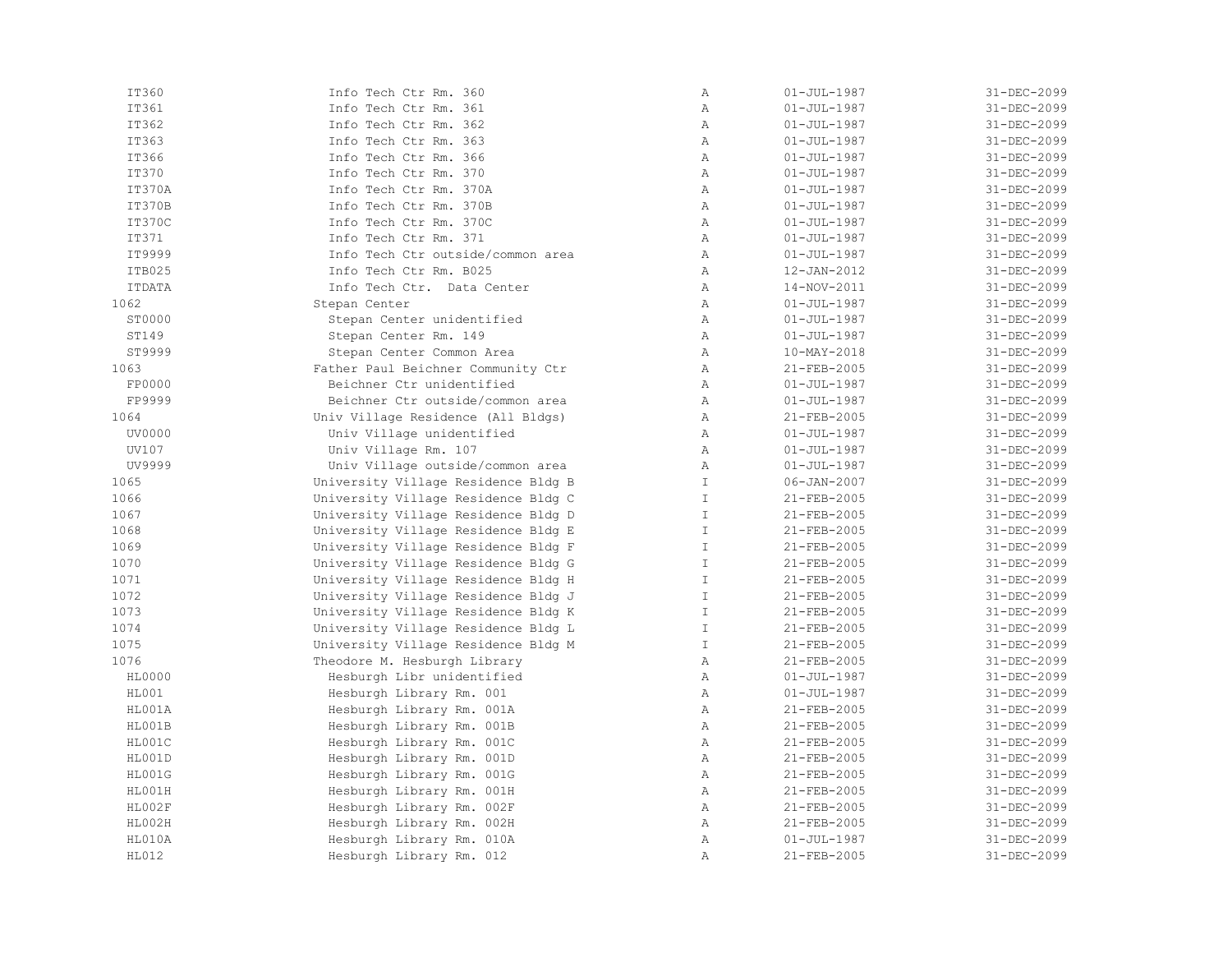| <b>HL013</b>  | Hesburgh Library Rm. 013  | Α            | 21-FEB-2005              | 31-DEC-2099 |
|---------------|---------------------------|--------------|--------------------------|-------------|
| HL014         | Hesburgh Library Rm. 014  | Α            | 21-FEB-2005              | 31-DEC-2099 |
| HL015         | Hesburgh Library Rm. 015  | $\mathbb{A}$ | 21-FEB-2005              | 31-DEC-2099 |
| HL016         | Hesburgh Library Rm. 016  | $\mathbb{A}$ | 21-FEB-2005              | 31-DEC-2099 |
| HL018         | Hesburgh Library Rm. 018  | $\mathbb{A}$ | 28-MAR-2013              | 31-DEC-2099 |
| HL018A        | Hesburgh Library Rm. 018A | $\mathbb{A}$ | 25-APR-2012              | 31-DEC-2099 |
| <b>HL100</b>  | Hesburgh Library Rm. 100  | $\mathbb{A}$ | $01 - JUL - 1987$        | 31-DEC-2099 |
| HL1000        | Hesburgh Library Rm. 1000 | $\, {\bf A}$ | 21-FEB-2005              | 31-DEC-2099 |
| <b>HL102</b>  | Hesburgh Library Rm. 102  | Α            | $21 - JUN - 2013$        | 31-DEC-2099 |
| HL102B        | Hesburgh Library Rm. 102B | Α            | 21-FEB-2005              | 31-DEC-2099 |
| HL102E        | Hesburgh Library Rm. 102E | $\mathbb{A}$ | 21-FEB-2005              | 31-DEC-2099 |
| <b>HL102I</b> | Hesburgh Library Rm. 102I | $\mathbb{A}$ | 21-FEB-2005              | 31-DEC-2099 |
| HL102J        | Hesburgh Library Rm. 102J | $\mathbb{A}$ | 21-FEB-2005              | 31-DEC-2099 |
| <b>HL103</b>  | Hesburgh Library Rm. 103  | $\mathbb{A}$ | $21 - FEB - 2005$        | 31-DEC-2099 |
| HL103B        | Hesburgh Library Rm. 103B | Α            | 21-FEB-2005              | 31-DEC-2099 |
| HL104B        | Hesburgh Library Rm. 104B | Α            | $24 - JAN - 2020$        | 31-DEC-2099 |
| HL104C        | Hesburgh Library Rm. 104C | Α            | $24 - JAN - 2020$        | 31-DEC-2099 |
| <b>HL105</b>  | Hesburgh Library Rm. 105  | Α            | $01 - \text{MAX} - 2011$ | 31-DEC-2099 |
| HL106         | Hesburgh Library Rm. 106  | $\mathbb{A}$ | 17-MAY-2013              | 31-DEC-2099 |
| HL107         | Hesburgh Library Rm. 107  | $\mathbb{A}$ | 21-FEB-2005              | 31-DEC-2099 |
| <b>HL107A</b> | Hesburgh Library Rm. 107A | $\mathbb{A}$ | 21-FEB-2005              | 31-DEC-2099 |
| HL107E        | Hesburgh Library Rm. 107E | Α            | 21-FEB-2005              | 31-DEC-2099 |
| <b>HL108</b>  | Hesburgh Library Rm. 108  | Α            | 21-FEB-2005              | 31-DEC-2099 |
| HL109         | Hesburgh Library Rm. 109  | Α            | 21-FEB-2005              | 31-DEC-2099 |
| HL110         | Hesburgh Library Rm. 110  | Α            | 21-FEB-2005              | 31-DEC-2099 |
| HL1100        | Hesburgh Library 11th fl  | Α            | 16-APR-2012              | 31-DEC-2099 |
| HL111         | Hesburgh Library Rm. 111  | $\mathbb{A}$ | $21 - FEB - 2005$        | 31-DEC-2099 |
| HL112         | Hesburgh Library Rm. 112  | $\mathbb{A}$ | 21-FEB-2005              | 31-DEC-2099 |
| <b>HL113</b>  | Hesburgh Library Rm. 113  | $\mathbb{A}$ | 21-FEB-2005              | 31-DEC-2099 |
| HL1136        | Hesburgh Library Rm. 1136 | $\mathbb{A}$ | 21-FEB-2005              | 31-DEC-2099 |
| HL114         | Hesburgh Library Rm. 114  | Α            | 21-FEB-2005              | 31-DEC-2099 |
| <b>HL115</b>  | Hesburgh Library Rm. 115  | Α            | 21-FEB-2005              | 31-DEC-2099 |
| HL115A        | Hesburgh Library Rm. 115A | Α            | 21-FEB-2005              | 31-DEC-2099 |
| HL116         | Hesburgh Library Rm. 116  | Α            | $21 - FEB - 2005$        | 31-DEC-2099 |
| HL117         | Hesburgh Library Rm. 117  | $\mathbb{A}$ | $01 - JUL - 1987$        | 31-DEC-2099 |
| <b>HL118</b>  | Hesburgh Library Rm. 118  | $\mathbb{A}$ | 21-FEB-2005              | 31-DEC-2099 |
| <b>HL119</b>  | Hesburgh Library Rm. 119  | $\mathbb{A}$ | 21-FEB-2005              | 31-DEC-2099 |
| <b>HL119A</b> | Hesburgh Library Rm. 119A | $\mathbb{A}$ | 21-FEB-2005              | 31-DEC-2099 |
| <b>HL119B</b> | Hesburgh Library Rm. 119B | $\mathbb{A}$ | 21-FEB-2005              | 31-DEC-2099 |
| <b>HL120</b>  | Hesburgh Library Rm. 120  | Α            | 21-FEB-2005              | 31-DEC-2099 |
| HL1200        | Hesburgh Library Rm. 1200 | Α            | 21-FEB-2005              | 31-DEC-2099 |
| HL1201        | Hesburgh Library Rm. 1201 | $\mathbb{A}$ | 21-FEB-2005              | 31-DEC-2099 |
| HL1202        | Hesburgh Library Rm. 1202 | $\mathbb{A}$ | 21-FEB-2005              | 31-DEC-2099 |
| HL120A        | Hesburgh Library Rm. 120A | $\mathbb{A}$ | 21-FEB-2005              | 31-DEC-2099 |
| HL121         | Hesburgh Library Rm. 121  | $\mathbb{A}$ | 21-FEB-2005              | 31-DEC-2099 |
| <b>HL122</b>  | Hesburgh Library Rm. 122  | $\mathbb{A}$ | 21-FEB-2005              | 31-DEC-2099 |
| HL1220        | Hesburgh Library Rm. 1220 | Α            | $01 - JUL - 1987$        | 31-DEC-2099 |
| HL1224        | Hesburgh Library Rm. 1224 | Α            | 21-FEB-2005              | 31-DEC-2099 |
|               |                           |              |                          |             |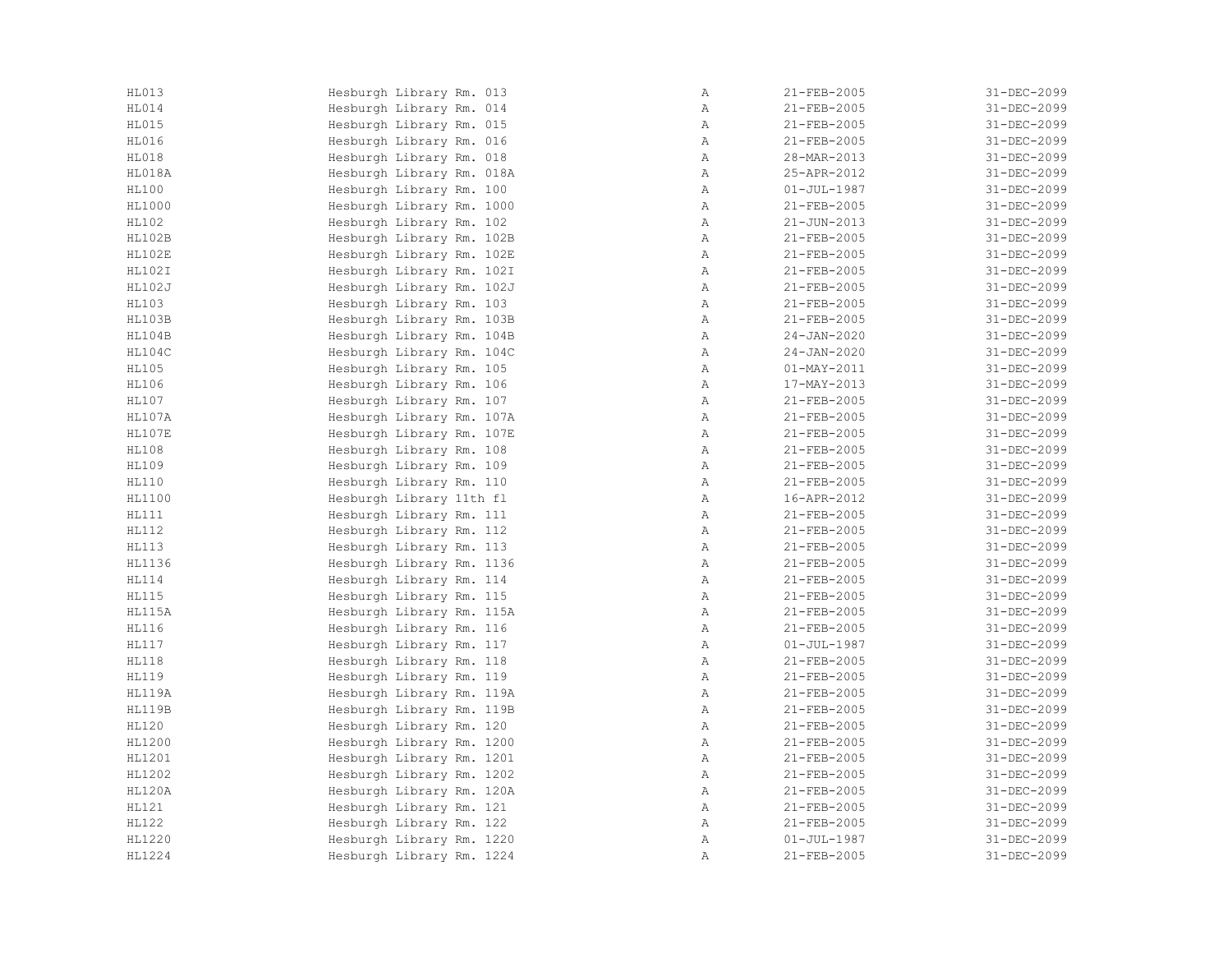| HL123         | Hesburgh Library Rm. 123  | Α            | 21-FEB-2005       | 31-DEC-2099       |
|---------------|---------------------------|--------------|-------------------|-------------------|
| HL123A        | Hesburgh Library Rm. 123A | Α            | 21-FEB-2005       | 31-DEC-2099       |
| HL123B        | Hesburgh Library Rm. 123B | Α            | 21-FEB-2005       | 31-DEC-2099       |
| HL124         | Hesburgh Library Rm. 124  | $\mathbb{A}$ | 21-FEB-2005       | 31-DEC-2099       |
| <b>HL130</b>  | Hesburgh Library Rm. 130  | $\mathbb{A}$ | 14-OCT-2014       | 31-DEC-2099       |
| HL1300        | Hesburgh Library Rm. 1300 | $\mathbb{A}$ | 21-FEB-2005       | 31-DEC-2099       |
| <b>HL131</b>  | Hesburgh Library Rm. 131  | $\mathbb{A}$ | $04 - JUN - 2019$ | 31-DEC-2099       |
| HL1315        | Hesburgh Library Rm. 1315 | Α            | 21-FEB-2005       | 31-DEC-2099       |
| HL1320        | Hesburgh Library Rm. 1320 | Α            | 21-FEB-2005       | 31-DEC-2099       |
| HL1400        | Hesburgh Library 14th fl  | Α            | 16-APR-2012       | 31-DEC-2099       |
| HL1401        | Hesburgh Library Rm. 1401 | $\mathbb{A}$ | $21 - FEB - 2005$ | 31-DEC-2099       |
| HL150         | Hesburgh Library Rm. 150  | $\mathbb{A}$ | $23 - JAN - 2020$ | 31-DEC-2099       |
| HL1607        | Hesburgh Library Rm. 1607 | $\mathbb{A}$ | $23 - JAN - 2020$ | 31-DEC-2099       |
| <b>HL201A</b> | Hesburgh Library Rm. 201A | $\mathbb{A}$ | $21 - FEB - 2005$ | 31-DEC-2099       |
| <b>HL201B</b> | Hesburgh Library Rm. 201B | Α            | 21-FEB-2005       | 31-DEC-2099       |
| <b>HL201C</b> | Hesburgh Library Rm. 201C | Α            | 21-FEB-2005       | 31-DEC-2099       |
| HL203         | Hesburgh Library Rm. 203  | Α            | 21-FEB-2005       | 31-DEC-2099       |
| HL203A        | Hesburgh Library Rm. 203A | Α            | 21-FEB-2005       | 31-DEC-2099       |
| HL204         | Hesburgh Library Rm. 204  | $\mathbb{A}$ | $21 - FEB - 2005$ | 31-DEC-2099       |
| <b>HL205</b>  | Hesburgh Library Rm. 205  | $\mathbb{A}$ | $21 - FEB - 2005$ | 31-DEC-2099       |
| HL206         | Hesburgh Library Rm. 206  | $\mathbb{A}$ | 21-FEB-2005       | 31-DEC-2099       |
| HL207         | Hesburgh Library Rm. 207  | $\mathbb{A}$ | 21-FEB-2005       | 31-DEC-2099       |
| <b>HL208</b>  | Hesburgh Library Rm. 208  | $\mathbb{A}$ | 21-FEB-2005       | 31-DEC-2099       |
| HL210         | Hesburgh Library Rm. 210  | Α            | 21-FEB-2005       | 31-DEC-2099       |
| HL211         | Hesburgh Library Rm. 211  | Α            | $01 - JUL - 1987$ | 31-DEC-2099       |
| HL213         | Hesburgh Library Rm. 213  | Α            | 21-FEB-2005       | 31-DEC-2099       |
| HL214         | Hesburgh Library Rm. 214  | $\mathbb{A}$ | $21 - FEB - 2005$ | $31 - DEC - 2099$ |
| HL217         | Hesburgh Library Rm. 217  | $\mathbb{A}$ | $21 - FEB - 2005$ | $31 - DEC - 2099$ |
| HL219         | Hesburgh Library Rm. 219  | $\mathbb{A}$ | 21-FEB-2005       | 31-DEC-2099       |
| HL220         | Hesburgh Library Rm. 220  | A            | 21-FEB-2005       | 31-DEC-2099       |
| HL221         | Hesburgh Library Rm. 221  | Α            | 21-FEB-2005       | 31-DEC-2099       |
| HL221A        | Hesburgh Library Rm. 221A | Α            | 21-FEB-2005       | 31-DEC-2099       |
| HL221B        | Hesburgh Library Rm. 221B | Α            | 21-FEB-2005       | 31-DEC-2099       |
| HL221C        | Hesburgh Library Rm. 221C | Α            | 21-FEB-2005       | $31 - DEC - 2099$ |
| HL221D        | Hesburgh Library Rm. 221D | Α            | 21-FEB-2005       | 31-DEC-2099       |
| HL221E        | Hesburgh Library Rm. 221E | $\mathbb{A}$ | 21-FEB-2005       | 31-DEC-2099       |
| HL221F        | Hesburgh Library Rm. 221F | $\mathbb{A}$ | 21-FEB-2005       | 31-DEC-2099       |
| <b>HL221G</b> | Hesburgh Library Rm. 221G | $\, {\bf A}$ | 21-FEB-2005       | 31-DEC-2099       |
| HL222         | Hesburgh Library Rm. 222  | A            | 21-FEB-2005       | 31-DEC-2099       |
| HL222A        | Hesburgh Library Rm. 222A | Α            | 21-FEB-2005       | 31-DEC-2099       |
| <b>HL222B</b> | Hesburgh Library Rm. 222B | Α            | 21-FEB-2005       | 31-DEC-2099       |
| <b>HL222C</b> | Hesburgh Library Rm. 222C | $\mathbb{A}$ | 21-FEB-2005       | 31-DEC-2099       |
| HL223         | Hesburgh Library Rm. 223  | $\mathbb{A}$ | 21-FEB-2005       | 31-DEC-2099       |
| HL225         | Hesburgh Library Rm. 225  | Α            | 21-FEB-2005       | 31-DEC-2099       |
| HL225A        | Hesburgh Library Rm. 225A | $\mathbb{A}$ | $21 - FEB - 2005$ | 31-DEC-2099       |
| HL226         | Hesburgh Library Rm. 226  | $\mathbb{A}$ | $21 - FEB - 2005$ | 31-DEC-2099       |
| HL227         | Hesburgh Library Rm. 227  | Α            | 21-FEB-2005       | 31-DEC-2099       |
| <b>HL228</b>  | Hesburgh Library Rm. 228  | Α            | 21-FEB-2005       | 31-DEC-2099       |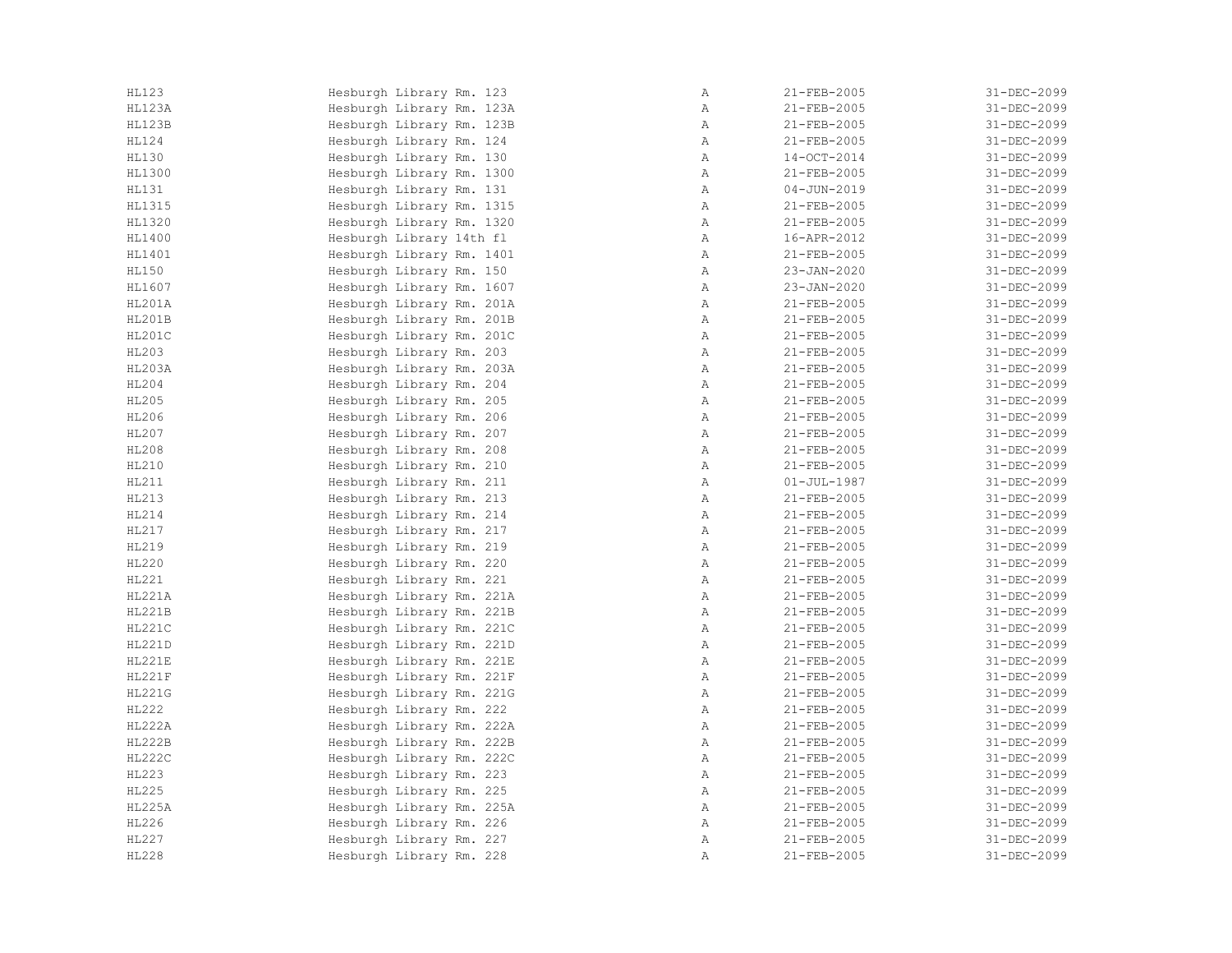| HL229         | Hesburgh Library Rm. 229  | Α            | 21-FEB-2005       | 31-DEC-2099 |
|---------------|---------------------------|--------------|-------------------|-------------|
| HL230         | Hesburgh Library Rm. 230  | Α            | 21-FEB-2005       | 31-DEC-2099 |
| HL231         | Hesburgh Library Rm. 231  | $\mathbb{A}$ | 21-FEB-2005       | 31-DEC-2099 |
| HL232         | Hesburgh Library Rm. 232  | Α            | 21-FEB-2005       | 31-DEC-2099 |
| HL233         | Hesburgh Library Rm. 233  | $\mathbb{A}$ | 21-FEB-2005       | 31-DEC-2099 |
| HL234         | Hesburgh Library Rm. 234  | $\mathbb{A}$ | 21-FEB-2005       | 31-DEC-2099 |
| <b>HL235</b>  | Hesburgh Library Rm. 235  | $\mathbb{A}$ | $03-OCT-2018$     | 31-DEC-2099 |
| HL243         | Hesburgh Library Rm. 243  | Α            | 21-FEB-2005       | 31-DEC-2099 |
| HL244         | Hesburgh Library Rm. 244  | Α            | 21-FEB-2005       | 31-DEC-2099 |
| HL245         | Hesburgh Library Rm. 245  | Α            | 21-FEB-2005       | 31-DEC-2099 |
| HL246         | Hesburgh Library Rm. 246  | $\mathbb{A}$ | 23-JAN-2020       | 31-DEC-2099 |
| HL247         | Hesburgh Library Rm. 247  | $\mathbb{A}$ | 21-FEB-2005       | 31-DEC-2099 |
| HL248         | Hesburgh Library Rm. 248  | $\mathbb{A}$ | 21-FEB-2005       | 31-DEC-2099 |
| HL249         | Hesburgh Library Rm. 249  | $\mathbb{A}$ | 21-FEB-2005       | 31-DEC-2099 |
| HL253         | Hesburgh Library Rm. 253  | Α            | $23 - JAN - 2020$ | 31-DEC-2099 |
| HL271         | Hesburgh Library Rm. 271  | Α            | 23-JAN-2020       | 31-DEC-2099 |
| HL284A        | Hesburgh Library Rm. 284A | Α            | 19-SEP-2019       | 31-DEC-2099 |
| HL400         | Hesburgh Library Rm. 400  | Α            | 21-FEB-2005       | 31-DEC-2099 |
| <b>HL500</b>  | Hesburgh Library Rm. 500  | $\mathbb{A}$ | $21 - FEB - 2005$ | 31-DEC-2099 |
| <b>HL525</b>  | Hesburgh Library Rm. 525  | Α            | 21-FEB-2005       | 31-DEC-2099 |
| HL536         | Hesburgh Library Rm. 536  | $\mathbb{A}$ | 21-FEB-2005       | 31-DEC-2099 |
| HL600         | Hesburgh Library Rm. 600  | Α            | 21-FEB-2005       | 31-DEC-2099 |
| HL601         | Hesburgh Library Rm. 601  | Α            | 21-FEB-2005       | 31-DEC-2099 |
| HL602         | Hesburgh Library Rm. 602  | Α            | 21-FEB-2005       | 31-DEC-2099 |
| HL604         | Hesburgh Library Rm. 604  | $\mathbb{A}$ | 21-FEB-2005       | 31-DEC-2099 |
| HL605         | Hesburgh Library Rm. 605  | Α            | 21-FEB-2005       | 31-DEC-2099 |
| HL607         | Hesburgh Library Rm. 607  | $\mathbb{A}$ | 21-FEB-2005       | 31-DEC-2099 |
| <b>HL607A</b> | Hesburgh Library Rm. 607A | $\mathbb{A}$ | $21 - FEB - 2005$ | 31-DEC-2099 |
| <b>HL607B</b> | Hesburgh Library Rm. 607b | Α            | $24 - JAN - 2020$ | 31-DEC-2099 |
| <b>HL607C</b> | Hesburgh Library Rm. 607C | $\mathbb{A}$ | $01 - JUL - 1987$ | 31-DEC-2099 |
| HL607D        | Hesburgh Library Rm. 607D | Α            | $01 - NOV - 2012$ | 31-DEC-2099 |
| <b>HL607G</b> | Hesburgh Library Rm. 607G | Α            | 21-FEB-2005       | 31-DEC-2099 |
| <b>HL607H</b> | Hesburgh Library Rm. 607H | Α            | 21-FEB-2005       | 31-DEC-2099 |
| HL607T        | Hesburgh Library Rm. 607T | Α            | 21-FEB-2005       | 31-DEC-2099 |
| HL612         | Hesburgh Library Rm. 612  | $\mathbb{A}$ | 21-FEB-2005       | 31-DEC-2099 |
| HL613         | Hesburgh Library Rm. 613  | $\mathbb{A}$ | 21-FEB-2005       | 31-DEC-2099 |
| <b>HL614A</b> | Hesburgh Library Rm. 614A | $\mathbb{A}$ | 21-FEB-2005       | 31-DEC-2099 |
| HL614B        | Hesburgh Library Rm. 614B | $\mathbb{A}$ | 21-FEB-2005       | 31-DEC-2099 |
| HL614E        | Hesburgh Library Rm. 614E | $\mathbb{A}$ | 21-FEB-2005       | 31-DEC-2099 |
| HL614F        | Hesburgh Library Rm. 614F | Α            | 21-FEB-2005       | 31-DEC-2099 |
| <b>HL614G</b> | Hesburgh Library Rm. 614G | Α            | 21-FEB-2005       | 31-DEC-2099 |
| <b>HL700</b>  | Hesburgh Library Rm. 700  | $\mathbb{A}$ | 21-FEB-2005       | 31-DEC-2099 |
| HL714A        | Hesburgh Library Rm. 714A | $\mathbb{A}$ | 21-FEB-2005       | 31-DEC-2099 |
| HL714B        | Hesburgh Library Rm. 714B | $\mathbb{A}$ | 21-FEB-2005       | 31-DEC-2099 |
| <b>HL715A</b> | Hesburgh Library Rm. 715A | Α            | 21-FEB-2005       | 31-DEC-2099 |
| <b>HL715B</b> | Hesburgh Library Rm. 715B | $\mathbb{A}$ | 21-FEB-2005       | 31-DEC-2099 |
| <b>HL715C</b> | Hesburgh Library Rm. 715C | Α            | 21-FEB-2005       | 31-DEC-2099 |
| HL715D        | Hesburgh Library Rm. 715D | Α            | 21-FEB-2005       | 31-DEC-2099 |
|               |                           |              |                   |             |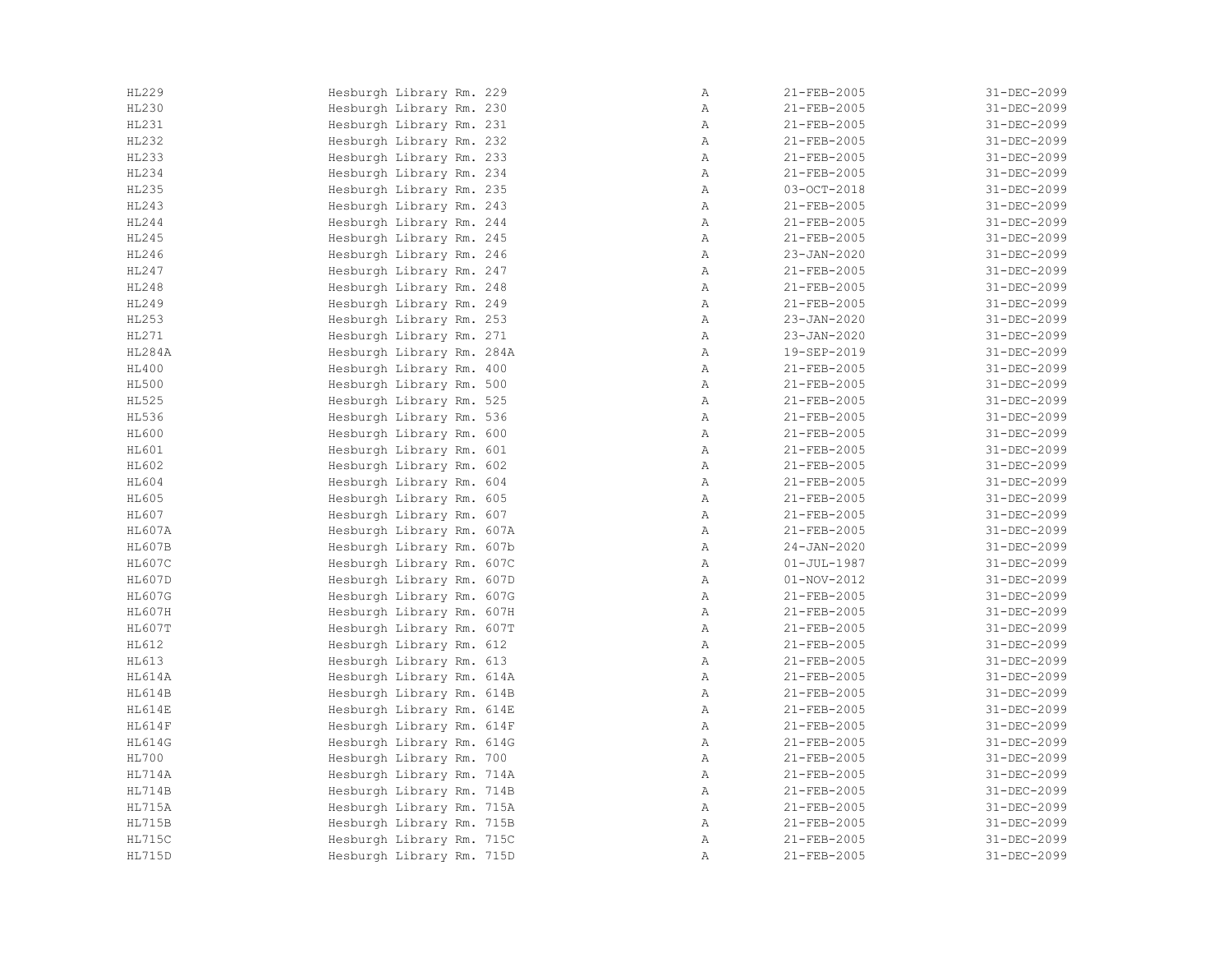| <b>HL715E</b> | Hesburgh Library Rm. 715E           | $\mathbb{A}$   | 21-FEB-2005       | 31-DEC-2099       |
|---------------|-------------------------------------|----------------|-------------------|-------------------|
| <b>HL715F</b> | Hesburgh Library Rm. 715F           | $\mathbb{A}$   | $21 - FEB - 2005$ | 31-DEC-2099       |
| <b>HL715G</b> | Hesburgh Library Rm. 715G           | $\mathbb{A}$   | 21-FEB-2005       | 31-DEC-2099       |
| <b>HL715H</b> | Hesburgh Library Rm. 715H           | $\mathbb{A}$   | 21-FEB-2005       | 31-DEC-2099       |
| <b>HL715I</b> | Hesburgh Library Rm. 715I           | $\, {\bf A}$   | 21-FEB-2005       | 31-DEC-2099       |
| HL715J        | Hesburgh Library Rm. 715J           | Α              | 21-FEB-2005       | 31-DEC-2099       |
| <b>HL715K</b> | Hesburgh Library Rm. 715K           | $\overline{A}$ | 21-FEB-2005       | 31-DEC-2099       |
| <b>HL715M</b> | Hesburgh Library Rm. 715M           | Α              | 21-FEB-2005       | 31-DEC-2099       |
| <b>HL715N</b> | Hesburgh Library Rm. 715N           | $\mathbb{A}$   | 21-FEB-2005       | 31-DEC-2099       |
| <b>HL7150</b> | Hesburgh Library Rm. 7150           | $\mathbb{A}$   | 21-FEB-2005       | 31-DEC-2099       |
| <b>HL800</b>  | Hesburgh Library Rm. 800            | $\mathbb{A}$   | $21 - FEB - 2005$ | 31-DEC-2099       |
| HL836         | Hesburgh Library Rm. 836            | $\mathbb{A}$   | 21-FEB-2005       | 31-DEC-2099       |
| HL900         | Hesburgh Library Rm. 900            | $\mathbb{A}$   | 21-FEB-2005       | 31-DEC-2099       |
| HL943         | Hesburgh Library Rm. 943            | $\mathbb{A}$   | $21 - FEB - 2005$ | 31-DEC-2099       |
| HL9999        | Hesburgh Library Common Space/Lobby | $\, {\bf A}$   | 14-NOV-2011       | 31-DEC-2099       |
| 1077          | Radiation Research Laboratory       | $\mathbb{A}$   | $01 - JUL - 1987$ | 31-DEC-2099       |
| RA0000        | Radiation Lab unidentified          | Α              | $01 - JUL - 1987$ | 31-DEC-2099       |
| RA003         | Radiation Research Laboratory 003   | Α              | 20-NOV-2014       | 31-DEC-2099       |
| RA003A        | Radiation Research Laboratory 003A  | $\mathbb{A}$   | 20-NOV-2014       | 31-DEC-2099       |
| RA003B        | Radiation Research Laboratory 003B  | Α              | 20-NOV-2014       | 31-DEC-2099       |
| RA003C        | Radiation Research Laboratory 003C  | Α              | 20-NOV-2014       | 31-DEC-2099       |
| <b>RA006A</b> | Radiation Research Laboratory 006A  | Α              | 13-JUN-2014       | 31-DEC-2099       |
| RA007         | Radiation Research Laboratory 007   | $\mathbb{A}$   | 14-JUN-2012       | 31-DEC-2099       |
| <b>RA009</b>  | Radiation Research Laboratory 009   | $\mathbb{A}$   | 20-NOV-2014       | 31-DEC-2099       |
| <b>RA012</b>  | Radiation Research Laboratory 012   | $\mathbb{A}$   | 15-FEB-2013       | $31 - DEC - 2099$ |
| <b>RA012V</b> | Radiation Research Laboratory 012V  | $\mathbb{A}$   | 20-NOV-2014       | 31-DEC-2099       |
| RA013         | Radiation Research Laboratory 013   | $\mathbb{A}$   | 20-NOV-2014       | 31-DEC-2099       |
| RA015         | Radiation Research Laboratory 015   | $\mathbb{A}$   | $20 - NOV - 2014$ | $31 - DEC - 2099$ |
| RA016B        | Radiation Research Laboratory 016B  | Α              | 20-NOV-2014       | 31-DEC-2099       |
| <b>RA016C</b> | Radiation Research Laboratory 016C  | $\mathbb{A}$   | 20-NOV-2014       | 31-DEC-2099       |
| <b>RA016V</b> | Radiation Research Lab 016 Vault    | Α              | $01 - DEC - 2014$ | 31-DEC-2099       |
| RA020         | Radiation Research Laboratory 020   | $\mathbb{A}$   | 20-NOV-2014       | 31-DEC-2099       |
| <b>RA020B</b> | Radiation Research Laboratory 020B  | $\, {\bf A}$   | $01 - DEC - 2014$ | 31-DEC-2099       |
| RA021         | Radiation Research Laboratory 021   | $\mathbb{A}$   | 15-NOV-2013       | 31-DEC-2099       |
| RA025         | Radiation Research Laboratory 025   | Α              | 21-NOV-2014       | 31-DEC-2099       |
| <b>RA037</b>  | Radiation Research Laboratory 037   | $\mathbb{A}$   | 21-NOV-2014       | 31-DEC-2099       |
| <b>RA102</b>  | Radiation Research 102 Stockroom    | $\mathbb{A}$   | 12-MAY-2021       | 31-DEC-2099       |
| RA115B        | Radiation Research Laboratory 115b  | $\mathbb{A}$   | $05 - DEC - 2018$ | 31-DEC-2099       |
| <b>RA116</b>  | Radiation Research Laboratory 116   | $\mathbb{A}$   | 15-JAN-2016       | 31-DEC-2099       |
| <b>RA119</b>  | Radiation Research Laboratory 119   | $\mathbb{A}$   | 20-NOV-2014       | 31-DEC-2099       |
| RA120         | Radiation Research Laboratory 120   | $\mathbb{A}$   | $05 - DEC - 2018$ | 31-DEC-2099       |
| RA202         | Radiation Research Laboratory 202   | $\mathbb{A}$   | 14-JUN-2012       | 31-DEC-2099       |
| RA206         | Radiation Research Laboratory 206   | $\mathbb{A}$   | 20-NOV-2014       | 31-DEC-2099       |
| RA210         | Radiation Research Laboratory 210   | Α              | 20-NOV-2014       | 31-DEC-2099       |
| RA215         | Radiation Research Laboratory 215   | $\mathbb{A}$   | 08-FEB-2013       | 31-DEC-2099       |
| RA216         | Radiation Research Laboratory 216   | $\mathbb{A}$   | 21-MAY-2015       | 31-DEC-2099       |
| RA219         | Radiation Research Laboratory 219   | $\mathbb{A}$   | 14-JUN-2012       | 31-DEC-2099       |
| RA220         | Radiation Research Laboratory 220   | $\overline{A}$ | 29-APR-2013       | 31-DEC-2099       |
|               |                                     |                |                   |                   |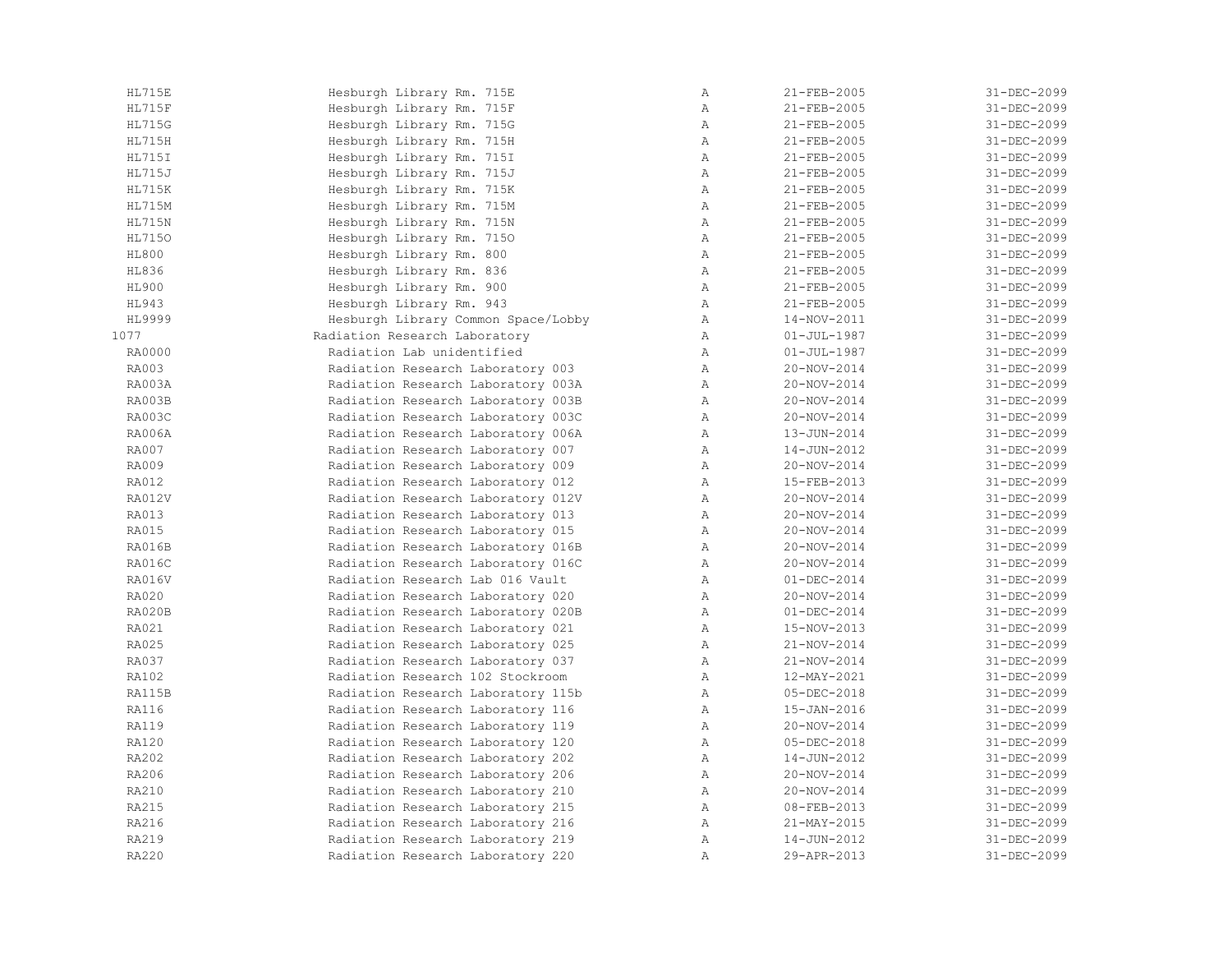| RA224        | Radiation Research Laboratory 224  | $\, {\bf A}$ | 20-NOV-2014       | 31-DEC-2099 |
|--------------|------------------------------------|--------------|-------------------|-------------|
| RA225        | Radiation Research Laboratory 225  | $\mathbb{A}$ | 23-MAY-2014       | 31-DEC-2099 |
| RA239        | Radiation Research Laboratory 239  | $\, {\bf A}$ | 15-FEB-2013       | 31-DEC-2099 |
| RA241        | Radiation Research Laboratory 241  | Α            | 20-NOV-2014       | 31-DEC-2099 |
| RA302        | Radiation Research Laboratory 302  | Α            | $20 - NOV - 2014$ | 31-DEC-2099 |
| RA302A       | Radiation Research Laboratory 302A | Α            | $20 - NOV - 2014$ | 31-DEC-2099 |
| RA309        | Radiation Research Laboratory 309  | $\mathbb{A}$ | 20-NOV-2014       | 31-DEC-2099 |
| RA310        | Radiation Research Laboratory 310  | Α            | 20-NOV-2014       | 31-DEC-2099 |
| <b>RA311</b> | Radiation Research Laboratory 311  | Α            | 20-NOV-2014       | 31-DEC-2099 |
| RA314        | Radiation Research Laboratory 314  | Α            | 20-NOV-2014       | 31-DEC-2099 |
| RA320        | Radiation Research Laboratory 320  | Α            | $26 - JUL - 2012$ | 31-DEC-2099 |
| RA324        | Radiation Research Laboratory 324  | $\mathbb{A}$ | $26 - JUL - 2012$ | 31-DEC-2099 |
| RA381        | Radiation Research Laboratory 381  | Α            | 14-JUN-2012       | 31-DEC-2099 |
| RA382        | Radiation Research Laboratory 382  | Α            | 14-JUN-2012       | 31-DEC-2099 |
| RA9999       | Radiation Lab outside/common area  | Α            | $01 - JUL - 1987$ | 31-DEC-2099 |
| 1078         | Lewis Hall                         | Α            | $01 - JUL - 1987$ | 31-DEC-2099 |
| LE0000       | Lewis Hall unidentified            | Α            | $01 - JUL - 1987$ | 31-DEC-2099 |
| LE001        | Lewis Hall Rm. B001                | $\mathbb{A}$ | $01 - JUL - 1987$ | 31-DEC-2099 |
| LE007        | Lewis Hall Rm. B007                | $\mathbb{A}$ | $01 - JUL - 1987$ | 31-DEC-2099 |
| LE008        | Lewis Hall Rm. B008                | Α            | $01 - JUL - 1987$ | 31-DEC-2099 |
| LE009        | Lewis Hall Rm. B009                | $\mathbb{A}$ | $01 - JUL - 1987$ | 31-DEC-2099 |
| LE020        | Lewis Hall Rm. B020                | Α            | $01 - JUL - 1987$ | 31-DEC-2099 |
| LE101        | Lewis Hall Rm. 101                 | $\, {\bf A}$ | $01 - JUL - 1987$ | 31-DEC-2099 |
| <b>LE102</b> | Lewis Hall Rm. 102                 | $\, {\bf A}$ | $01 - JUL - 1987$ | 31-DEC-2099 |
| LE104        | Lewis Hall Rm. 104                 | Α            | $01 - JUL - 1987$ | 31-DEC-2099 |
| LE104A       | Lewis Hall Rm. 104A                | $\, {\bf A}$ | $01 - JUL - 1987$ | 31-DEC-2099 |
| LE104B       | Lewis Hall Rm. 104B                | Α            | $01 - JUL - 1987$ | 31-DEC-2099 |
| LE216        | Lewis Hall Rm. 216                 | $\, {\bf A}$ | $01 - JUL - 1987$ | 31-DEC-2099 |
| LE245        | Lewis Hall Rm. 245                 | Α            | $01 - JUL - 1987$ | 31-DEC-2099 |
| LE416        | Lewis Hall Rm. 416                 | $\mathbb{A}$ | $01 - JUL - 1987$ | 31-DEC-2099 |
| LE9999       | Lewis Hall outside/common area     | Α            | $01 - JUL - 1987$ | 31-DEC-2099 |
| 1079         | McKenna Hall                       | $\mathbb{A}$ | $01 - JUL - 1987$ | 31-DEC-2099 |
| MK0000       | McKenna Hall unidentified          | $\, {\bf A}$ | $01 - JUL - 1987$ | 31-DEC-2099 |
| MK001        | McKenna Hall Rm. B001              | $\, {\bf A}$ | $01 - JUL - 1987$ | 31-DEC-2099 |
| MK001A       | McKenna Hall Rm. B001A             | Α            | $01 - JUL - 1987$ | 31-DEC-2099 |
| MK001B       | McKenna Hall Rm. B001B             | Α            | $01 - JUL - 1987$ | 31-DEC-2099 |
| MK001C       | McKenna Hall Rm. B001C             | $\, {\bf A}$ | $01 - JUL - 1987$ | 31-DEC-2099 |
| MK008        | McKenna Hall Rm. B008              | Α            | $01 - JUL - 1987$ | 31-DEC-2099 |
| MK009        | McKenna Hall Rm. B009              | Α            | $01 - JUL - 1987$ | 31-DEC-2099 |
| MK009A       | McKenna Hall Rm. B009A             | $\mathbb{A}$ | $01 - JUL - 1987$ | 31-DEC-2099 |
| MK009B       | McKenna Hall Rm. B009B             | $\mathbb{A}$ | $01 - JUL - 1987$ | 31-DEC-2099 |
| MK009C       | McKenna Hall Rm. B009C             | Α            | $01 - JUL - 1987$ | 31-DEC-2099 |
| MK009D       | McKenna Hall Rm. B009D             | $\, {\bf A}$ | $01 - JUL - 1987$ | 31-DEC-2099 |
| MK009E       | McKenna Hall Rm. B009E             | Α            | $01 - JUL - 1987$ | 31-DEC-2099 |
| MK009F       | McKenna Hall Rm. B009F             | $\, {\bf A}$ | $01 - JUL - 1987$ | 31-DEC-2099 |
| MK009G       | McKenna Hall Rm. B009G             | $\, {\bf A}$ | $01 - JUL - 1987$ | 31-DEC-2099 |
| MK009H       | McKenna Hall Rm. B009H             | Α            | $01 - JUL - 1987$ | 31-DEC-2099 |
| MK009I       | McKenna Hall Rm. B009I             | Α            | $01 - JUL - 1987$ | 31-DEC-2099 |
|              |                                    |              |                   |             |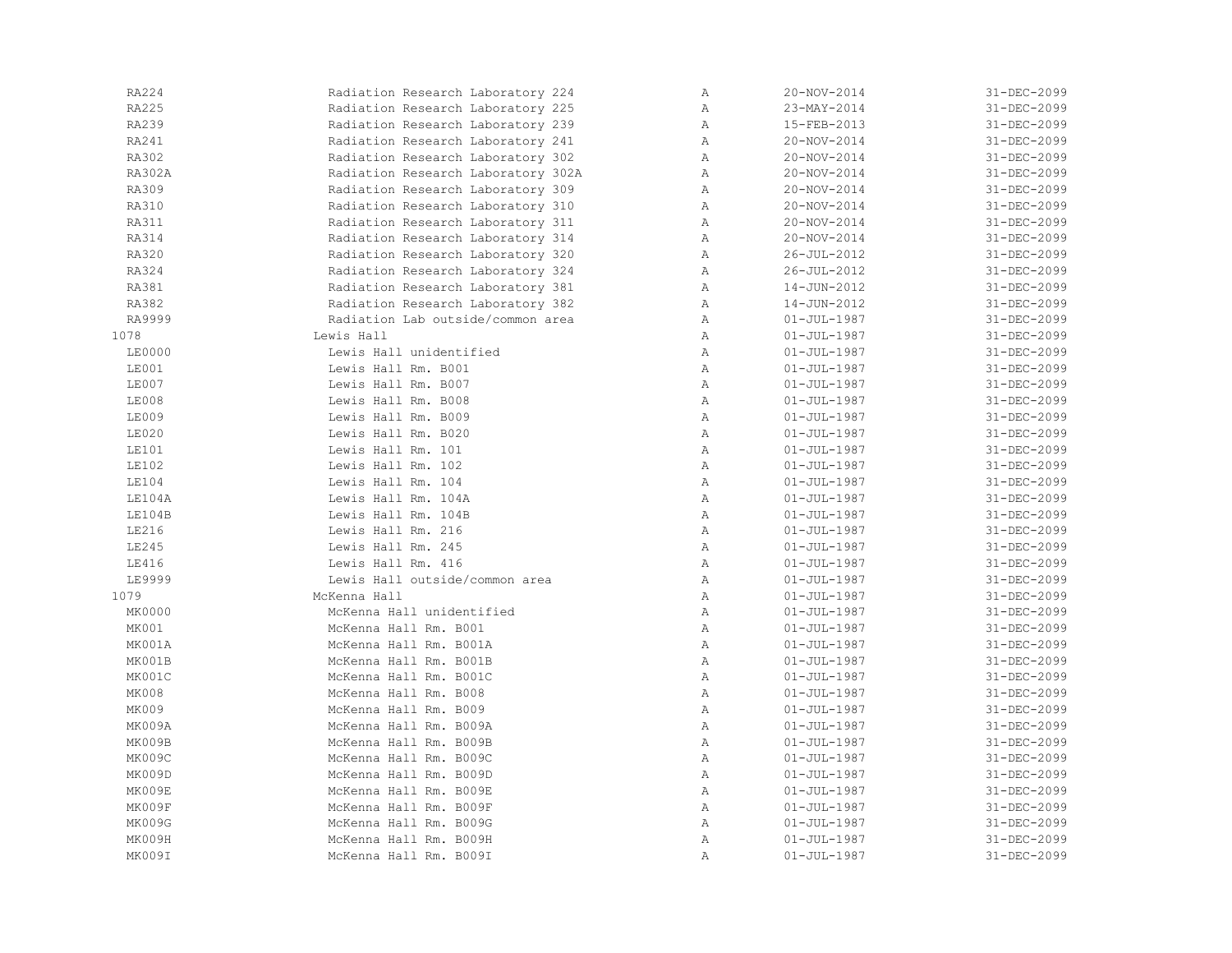| MK012         | McKenna Hall Rm. B012  | Α | $01 - JUL - 1987$ | 31-DEC-2099 |
|---------------|------------------------|---|-------------------|-------------|
| MK013         | McKenna Hall Rm. B013  | Α | $01 - JUL - 1987$ | 31-DEC-2099 |
| MK013A        | McKenna Hall Rm. B013A | Α | $01 - JUL - 1987$ | 31-DEC-2099 |
| MK013B        | McKenna Hall Rm. B013B | Α | $01 - JUL - 1987$ | 31-DEC-2099 |
| MK013C        | McKenna Hall Rm. B013C | Α | $01 - JUL - 1987$ | 31-DEC-2099 |
| MK013D        | McKenna Hall Rm. B013D | Α | $01 - JUL - 1987$ | 31-DEC-2099 |
| MK014         | McKenna Hall Rm. B014  | Α | $01 - JUL - 1987$ | 31-DEC-2099 |
| MK017         | McKenna Hall Rm. B017  | Α | $01 - JUL - 1987$ | 31-DEC-2099 |
| MK018         | McKenna Hall Rm. B018  | Α | $01 - JUL - 1987$ | 31-DEC-2099 |
| MK019         | McKenna Hall Rm. B019  | Α | $01 - JUL - 1987$ | 31-DEC-2099 |
| MK020         | McKenna Hall Rm. B020  | Α | $01 - JUL - 1987$ | 31-DEC-2099 |
| MK021         | McKenna Hall Rm. B021  | Α | $01 - JUL - 1987$ | 31-DEC-2099 |
| MK021A        | McKenna Hall Rm. B021A | Α | $01 - JUL - 1987$ | 31-DEC-2099 |
| MK022         | McKenna Hall Rm. B022  | Α | $01 - JUL - 1987$ | 31-DEC-2099 |
| MK022A        | McKenna Hall Rm. B022A | Α | $01 - JUL - 1987$ | 31-DEC-2099 |
| MK022B        | McKenna Hall Rm. B022B | Α | $01 - JUL - 1987$ | 31-DEC-2099 |
| MK022C        | McKenna Hall Rm. B022C | Α | $01 - JUL - 1987$ | 31-DEC-2099 |
| MK024         | McKenna Hall Rm. B024  | Α | $01 - JUL - 1987$ | 31-DEC-2099 |
| MK024A        | McKenna Hall Rm. B024A | Α | $01 - JUL - 1987$ | 31-DEC-2099 |
| MK025         | McKenna Hall Rm. B025  | Α | $01 - JUL - 1987$ | 31-DEC-2099 |
| MK100         | McKenna Hall Rm. 100   | Α | $01 - JUL - 1987$ | 31-DEC-2099 |
| MK101         | McKenna Hall Rm. 101   | Α | $01 - JUL - 1987$ | 31-DEC-2099 |
| MK102         | McKenna Hall Rm. 102   | Α | $01 - JUL - 1987$ | 31-DEC-2099 |
| MK103         | McKenna Hall Rm. 103   | Α | $01 - JUL - 1987$ | 31-DEC-2099 |
| MK104         | McKenna Hall Rm. 104   | Α | $01 - JUL - 1987$ | 31-DEC-2099 |
| MK106         | McKenna Hall Rm. 106   | Α | $01 - JUL - 1987$ | 31-DEC-2099 |
| MK108         | McKenna Hall Rm. 108   | Α | $01 - JUL - 1987$ | 31-DEC-2099 |
| MK109         | McKenna Hall Rm. 109   | Α | $01 - JUL - 1987$ | 31-DEC-2099 |
| MK109A        | McKenna Hall Rm. 109A  | Α | $01 - JUL - 1987$ | 31-DEC-2099 |
| MK109B        | McKenna Hall Rm. 109B  | Α | $01 - JUL - 1987$ | 31-DEC-2099 |
| MK109E        | McKenna Hall Rm. 109E  | Α | $01 - JUL - 1987$ | 31-DEC-2099 |
| MK114         | McKenna Hall Rm. 114   | Α | $01 - JUL - 1987$ | 31-DEC-2099 |
| MK115         | McKenna Hall Rm. 115   | Α | $01 - JUL - 1987$ | 31-DEC-2099 |
| MK115A        | McKenna Hall Rm. 115A  | Α | $01 - JUL - 1987$ | 31-DEC-2099 |
| MK117         | McKenna Hall Rm. 117   | Α | $01 - JUL - 1987$ | 31-DEC-2099 |
| MK119         | McKenna Hall Rm. 119   | Α | $01 - JUL - 1987$ | 31-DEC-2099 |
| MK121         | McKenna Hall Rm. 121   | Α | $01 - JUL - 1987$ | 31-DEC-2099 |
| MK123         | McKenna Hall Rm. 123   | Α | $01 - JUL - 1987$ | 31-DEC-2099 |
| MK1H5         | McKenna Hall Rm. 1H5   | Α | $01 - JUL - 1987$ | 31-DEC-2099 |
| MK203         | McKenna Hall Rm. M203  | Α | $01 - JUL - 1987$ | 31-DEC-2099 |
| MK203A        | McKenna Hall Rm. M203A | Α | $01 - JUL - 1987$ | 31-DEC-2099 |
| <b>MK203B</b> | McKenna Hall Rm. M203B | Α | $01 - JUL - 1987$ | 31-DEC-2099 |
| MK230         | McKenna Hall Rm. 230   | Α | $01 - JUL - 1987$ | 31-DEC-2099 |
| MK230A        | McKenna Hall Rm. 230A  | Α | $01 - JUL - 1987$ | 31-DEC-2099 |
| MK230D        | McKenna Hall Rm. 230D  | Α | $01 - JUL - 1987$ | 31-DEC-2099 |
| MK230E        | McKenna Hall Rm. 230E  | Α | $01 - JUL - 1987$ | 31-DEC-2099 |
| <b>MK230G</b> | McKenna Hall Rm. 230G  | Α | $01 - JUL - 1987$ | 31-DEC-2099 |
| <b>MK230H</b> | McKenna Hall Rm. 230H  | Α | $01 - JUL - 1987$ | 31-DEC-2099 |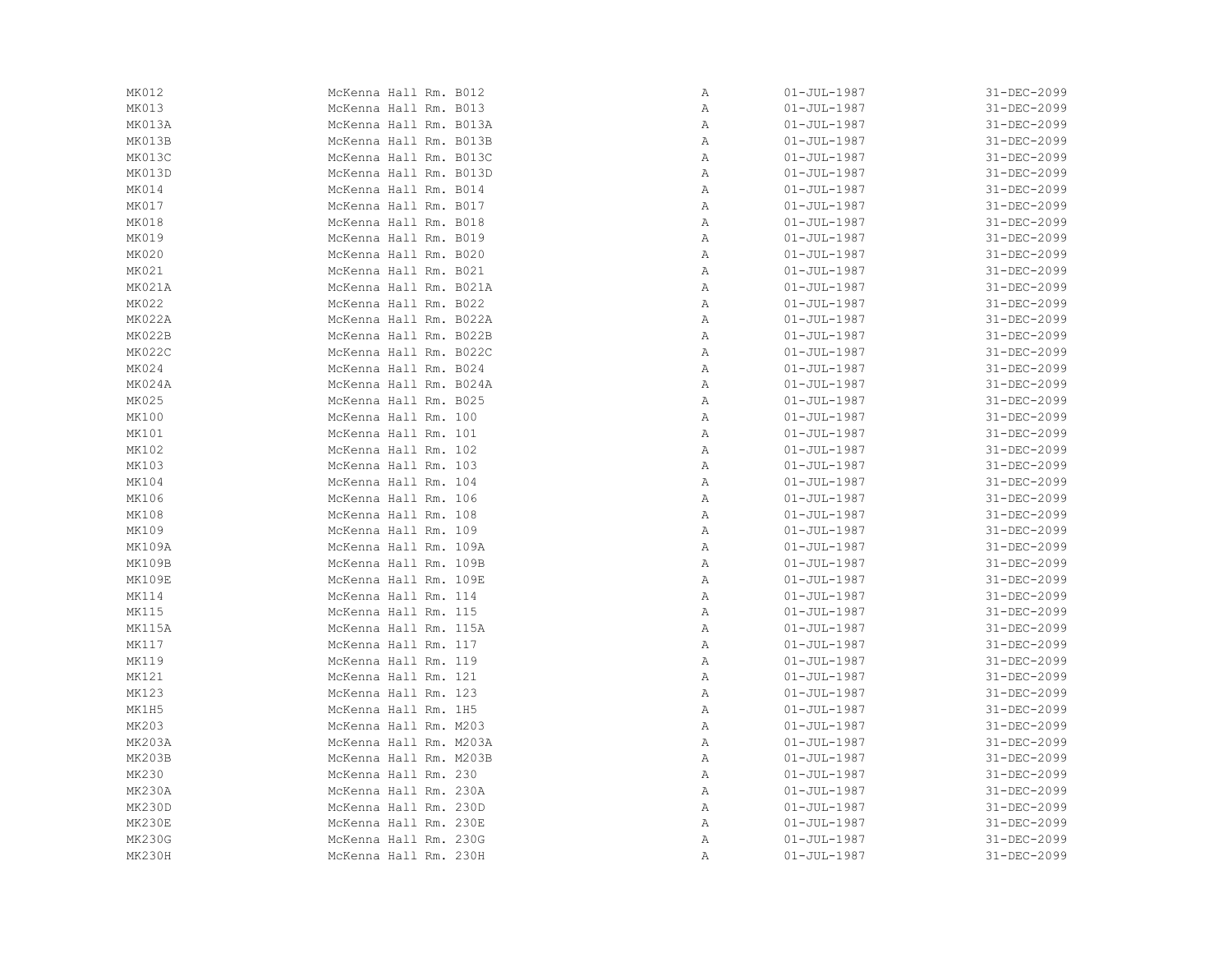| MK230I        | McKenna Hall Rm. 230I            | Α | $01 - JUL - 1987$ | 31-DEC-2099 |
|---------------|----------------------------------|---|-------------------|-------------|
| MK230K        | McKenna Hall Rm. 230K            | Α | $01 - JUL - 1987$ | 31-DEC-2099 |
| MK230L        | McKenna Hall Rm. 230L            | Α | $01 - JUL - 1987$ | 31-DEC-2099 |
| MK250         | McKenna Hall Rm. 250             | Α | $01 - JUL - 1987$ | 31-DEC-2099 |
| <b>MK250A</b> | McKenna Hall Rm. 250A            | Α | $01 - JUL - 1987$ | 31-DEC-2099 |
| MK250B        | McKenna Hall Rm. 250B            | Α | $01 - JUL - 1987$ | 31-DEC-2099 |
| <b>MK250C</b> | McKenna Hall Rm. 250C            | Α | $01 - JUL - 1987$ | 31-DEC-2099 |
| MK250D        | McKenna Hall Rm. 250D            | Α | $01 - JUL - 1987$ | 31-DEC-2099 |
| MK250F        | McKenna Hall Rm. 250F            | Α | $01 - JUL - 1987$ | 31-DEC-2099 |
| <b>MK250G</b> | McKenna Hall Rm. 250G            | Α | $01 - JUL - 1987$ | 31-DEC-2099 |
| MK250H        | McKenna Hall Rm. 250H            | Α | $01 - JUL - 1987$ | 31-DEC-2099 |
| <b>MK250J</b> | McKenna Hall Rm. 250J            | Α | $01 - JUL - 1987$ | 31-DEC-2099 |
| <b>MK250K</b> | McKenna Hall Rm. 250K            | Α | $01 - JUL - 1987$ | 31-DEC-2099 |
| MK250L        | McKenna Hall Rm. 250L            | Α | $01 - JUL - 1987$ | 31-DEC-2099 |
| MK9999        | McKenna Hall outside/common area | Α | $01 - JUL - 1987$ | 31-DEC-2099 |
| 1080          | Galvin Life Science Center       | Α | $01 - JUL - 1987$ | 31-DEC-2099 |
| GA0000        | Galvin-Freimann unidentified     | Α | $01 - JUL - 1987$ | 31-DEC-2099 |
| GA001         | Galvin-Freimann Rm. 001          | Α | $01 - JUL - 1987$ | 31-DEC-2099 |
| GA002         | Galvin-Freimann Rm. 002          | Α | $01 - JUL - 1987$ | 31-DEC-2099 |
| GA003         | Galvin-Freimann Rm. 003          | Α | $01 - JUL - 1987$ | 31-DEC-2099 |
| GA004         | Galvin-Freimann Rm. 004          | Α | $01 - JUL - 1987$ | 31-DEC-2099 |
| GA005         | Galvin-Freimann Rm. 005          | Α | $01 - JUL - 1987$ | 31-DEC-2099 |
| GA006         | Galvin-Freimann Rm. 006          | Α | $01 - JUL - 1987$ | 31-DEC-2099 |
| GA006B        | Galvin-Freimann Rm. 006B         | Α | 23-APR-2021       | 31-DEC-2099 |
| GA007         | Galvin-Freimann Rm. 007          | Α | $01 - JUL - 1987$ | 31-DEC-2099 |
| GA007A        | Galvin-Freimann Rm. 007a         | Α | 20-APR-2012       | 31-DEC-2099 |
| GA007B        | Galvin-Freimann Rm. 007B         | Α | $01 - JUL - 1987$ | 31-DEC-2099 |
| GA007C        | Galvin-Freimann Rm. 007C         | Α | 21-JUN-2013       | 31-DEC-2099 |
| GA007E        | Galvin-Freimann Rm. 007E         | Α | 04-APR-2012       | 31-DEC-2099 |
| GA007H        | Galvin-Freimann Rm. 007H         | Α | 04-APR-2012       | 31-DEC-2099 |
| GA008         | Galvin-Freimann Rm. 008          | Α | $01 - JUL - 1987$ | 31-DEC-2099 |
| GA008B        | Galvin-Freimann Rm. 008B         | Α | $01 - JUL - 1987$ | 31-DEC-2099 |
| GA008C        | Galvin-Freimann Rm. 008C         | Α | $01 - JUL - 1987$ | 31-DEC-2099 |
| GA009         | Galvin-Freimann Rm. 009          | Α | $01 - JUL - 1987$ | 31-DEC-2099 |
| GA009A        | Galvin-Freimann Rm. 009A         | Α | $01 - JUL - 1987$ | 31-DEC-2099 |
| GA010         | Galvin-Freimann Rm. 010          | Α | $01 - JUL - 1987$ | 31-DEC-2099 |
| GA010B        | Galvin-Freimann Rm. 010b         | Α | 20-APR-2012       | 31-DEC-2099 |
| GA010D        | Galvin-Freimann Rm. 010d         | Α | 25-JUN-2012       | 31-DEC-2099 |
| GA010G        | Galvin-Freimann Rm. 010q         | Α | 30-MAY-2012       | 31-DEC-2099 |
| GA011         | Galvin-Freimann Rm. 011          | Α | $01 - JUL - 1987$ | 31-DEC-2099 |
| GA012         | Galvin-Freimann Rm. 012          | Α | $01 - JUL - 1987$ | 31-DEC-2099 |
| GA013         | Galvin-Freimann Rm. 013          | Α | $01 - JUL - 1987$ | 31-DEC-2099 |
| GA014         | Galvin-Freimann Rm. 014          | Α | $01 - JUL - 1987$ | 31-DEC-2099 |
| GA015         | Galvin-Freimann Rm. 015          | Α | $01 - JUL - 1987$ | 31-DEC-2099 |
| GA016         | Galvin-Freimann Rm. 016          | Α | $01 - JUL - 1987$ | 31-DEC-2099 |
| GA016A        | Galvin-Freimann Rm. 016A         | Α | $01 - JUL - 1987$ | 31-DEC-2099 |
| GA017         | Galvin-Freimann Rm. 017          | Α | $01 - JUL - 1987$ | 31-DEC-2099 |
| GA017A        | Galvin-Freimann Rm. 017A         | Α | $01 - JUL - 1987$ | 31-DEC-2099 |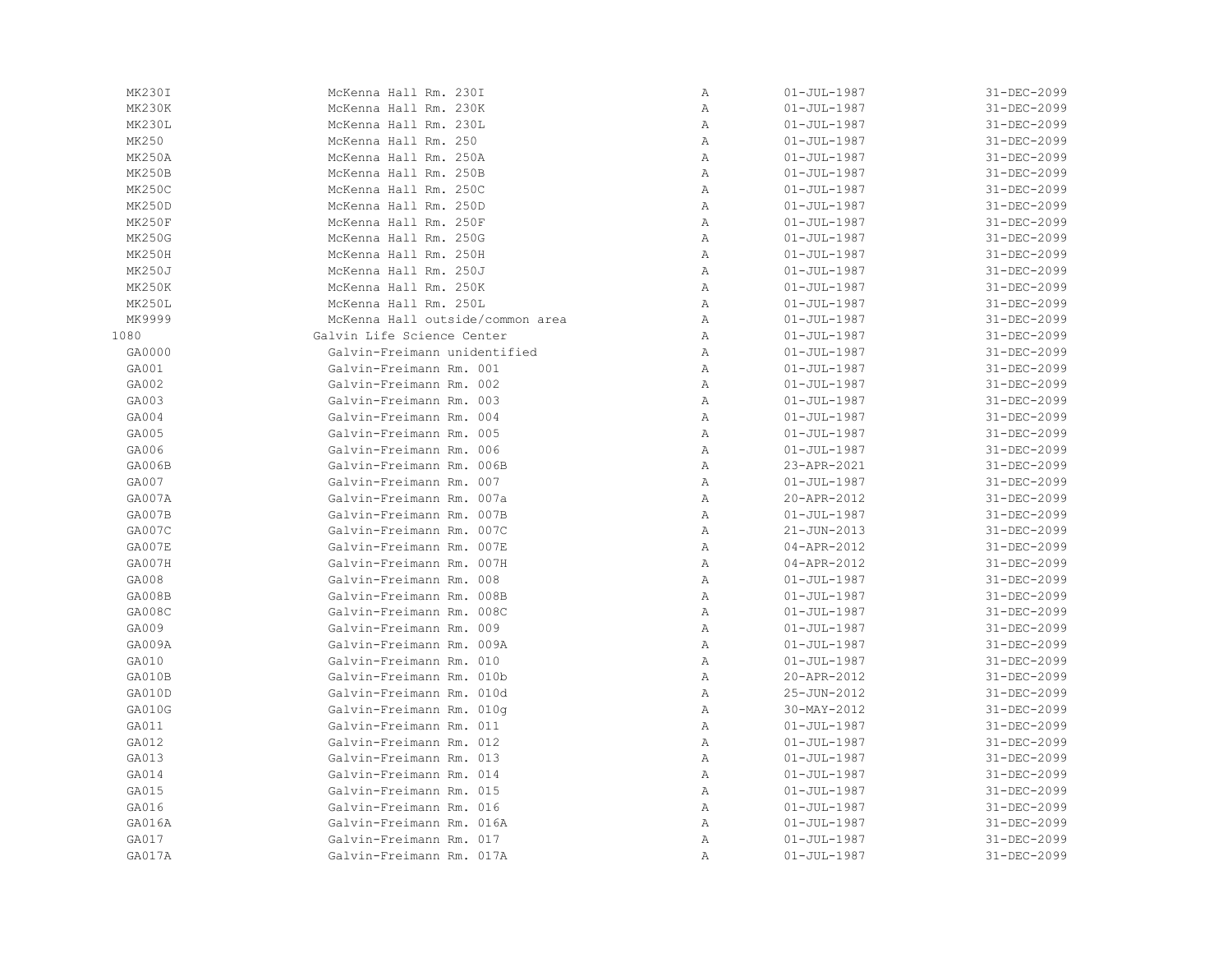| GA018  | Galvin-Freimann Rm. 018  | Α | $01 - JUL - 1987$ | 31-DEC-2099 |
|--------|--------------------------|---|-------------------|-------------|
| GA019  | Galvin-Freimann Rm. 019  | Α | $01 - JUL - 1987$ | 31-DEC-2099 |
| GA020  | Galvin-Freimann Rm. 020  | Α | $01 - JUL - 1987$ | 31-DEC-2099 |
| GA020A | Galvin-Freimann Rm. 020A | Α | $01 - JUL - 1987$ | 31-DEC-2099 |
| GA020B | Galvin-Freimann Rm. 020B | Α | $01 - JUL - 1987$ | 31-DEC-2099 |
| GA020C | Galvin-Freimann Rm. 020C | Α | $01 - JUL - 1987$ | 31-DEC-2099 |
| GA020D | Galvin-Freimann Rm. 020D | Α | $01 - JUL - 1987$ | 31-DEC-2099 |
| GA020E | Galvin-Freimann Rm. 020E | Α | $01 - JUL - 1987$ | 31-DEC-2099 |
| GA020F | Galvin-Freimann Rm. 020F | Α | $01 - JUL - 1987$ | 31-DEC-2099 |
| GA020G | Galvin-Freimann Rm. 020G | Α | $01 - JUL - 1987$ | 31-DEC-2099 |
| GA020H | Galvin-Freimann Rm. 020H | Α | $01 - JUL - 1987$ | 31-DEC-2099 |
| GA022  | Galvin-Freimann Rm. 022  | Α | $01 - JUL - 1987$ | 31-DEC-2099 |
| GA024  | Galvin-Freimann Rm. 024  | Α | $01 - JUL - 1987$ | 31-DEC-2099 |
| GA027  | Galvin-Freimann Rm. 027  | Α | $01 - JUL - 1987$ | 31-DEC-2099 |
| GA028  | Galvin-Freimann Rm. 028  | Α | $01 - JUL - 1987$ | 31-DEC-2099 |
| GA028B | Galvin-Freimann Rm. 028b | Α | 04-APR-2012       | 31-DEC-2099 |
| GA028D | Galvin-Freimann Rm. 028d | Α | 21-JUN-2012       | 31-DEC-2099 |
| GA029  | Galvin-Freimann Rm. 029  | Α | $01 - JUL - 1987$ | 31-DEC-2099 |
| GA030  | Galvin-Freimann Rm. 030  | Α | $01 - JUL - 1987$ | 31-DEC-2099 |
| GA030A | Galvin-Freimann Rm. 030A | Α | 29-APR-2021       | 31-DEC-2099 |
| GA030B | Galvin-Freimann Rm. 030B | Α | $01 - JUL - 1987$ | 31-DEC-2099 |
| GA030D | Galvin-Freimann Rm. 030D | Α | $01 - JUL - 1987$ | 31-DEC-2099 |
| GA032  | Galvin-Freimann Rm. 032  | Α | $01 - JUL - 1987$ | 31-DEC-2099 |
| GA033  | Galvin-Freimann Rm. 033  | Α | $01 - JUL - 1987$ | 31-DEC-2099 |
| GA034  | Galvin-Freimann Rm. 034  | Α | $01 - JUL - 1987$ | 31-DEC-2099 |
| GA035  | Galvin-Freimann Rm. 035  | Α | $01 - JUL - 1987$ | 31-DEC-2099 |
| GA036  | Galvin-Freimann Rm. 036  | Α | $01 - JUL - 1987$ | 31-DEC-2099 |
| GA038  | Galvin-Freimann Rm. 038  | Α | $01 - JUL - 1987$ | 31-DEC-2099 |
| GA039  | Galvin-Freimann Rm. 039  | Α | $01 - JUL - 1987$ | 31-DEC-2099 |
| GA040  | Galvin-Freimann Rm. 040  | Α | $01 - JUL - 1987$ | 31-DEC-2099 |
| GA042  | Galvin-Freimann Rm. 042  | Α | $01 - JUL - 1987$ | 31-DEC-2099 |
| GA043  | Galvin-Freimann Rm. 043  | Α | $01 - JUL - 1987$ | 31-DEC-2099 |
| GA044  | Galvin-Freimann Rm. 044  | Α | $01 - JUL - 1987$ | 31-DEC-2099 |
| GA045  | Galvin-Freimann Rm. 045  | Α | $01 - JUL - 1987$ | 31-DEC-2099 |
| GA046  | Galvin-Freimann Rm. 046  | Α | $01 - JUL - 1987$ | 31-DEC-2099 |
| GA047  | Galvin-Freimann Rm. 047  | Α | $01 - JUL - 1987$ | 31-DEC-2099 |
| GA048  | Galvin-Freimann Rm. 048  | Α | $01 - JUL - 1987$ | 31-DEC-2099 |
| GA049  | Galvin-Freimann Rm. 049  | Α | $01 - JUL - 1987$ | 31-DEC-2099 |
| GA050  | Galvin-Freimann Rm. 050  | Α | $01 - JUL - 1987$ | 31-DEC-2099 |
| GA052  | Galvin-Freimann Rm. 052  | Α | $01 - JUL - 1987$ | 31-DEC-2099 |
| GA055  | Galvin-Freimann Rm. 055  | Α | $01 - JUL - 1987$ | 31-DEC-2099 |
| GA055A | Galvin-Freimann Rm. 055A | Α | $01 - JUL - 1987$ | 31-DEC-2099 |
| GA056  | Galvin-Freimann Rm. 056  | Α | $01 - JUL - 1987$ | 31-DEC-2099 |
| GA057  | Galvin-Freimann Rm. 057  | Α | $01 - JUL - 1987$ | 31-DEC-2099 |
| GA057A | Galvin-Freimann Rm. 057A | Α | $01 - JUL - 1987$ | 31-DEC-2099 |
| GA059  | Galvin-Freimann Rm. 059  | Α | $01 - JUL - 1987$ | 31-DEC-2099 |
| GA060  | Galvin-Freimann Rm. 060  | Α | $01 - JUL - 1987$ | 31-DEC-2099 |
| GA060A | Galvin-Freimann Rm. 060A | Α | $01 - JUL - 1987$ | 31-DEC-2099 |
|        |                          |   |                   |             |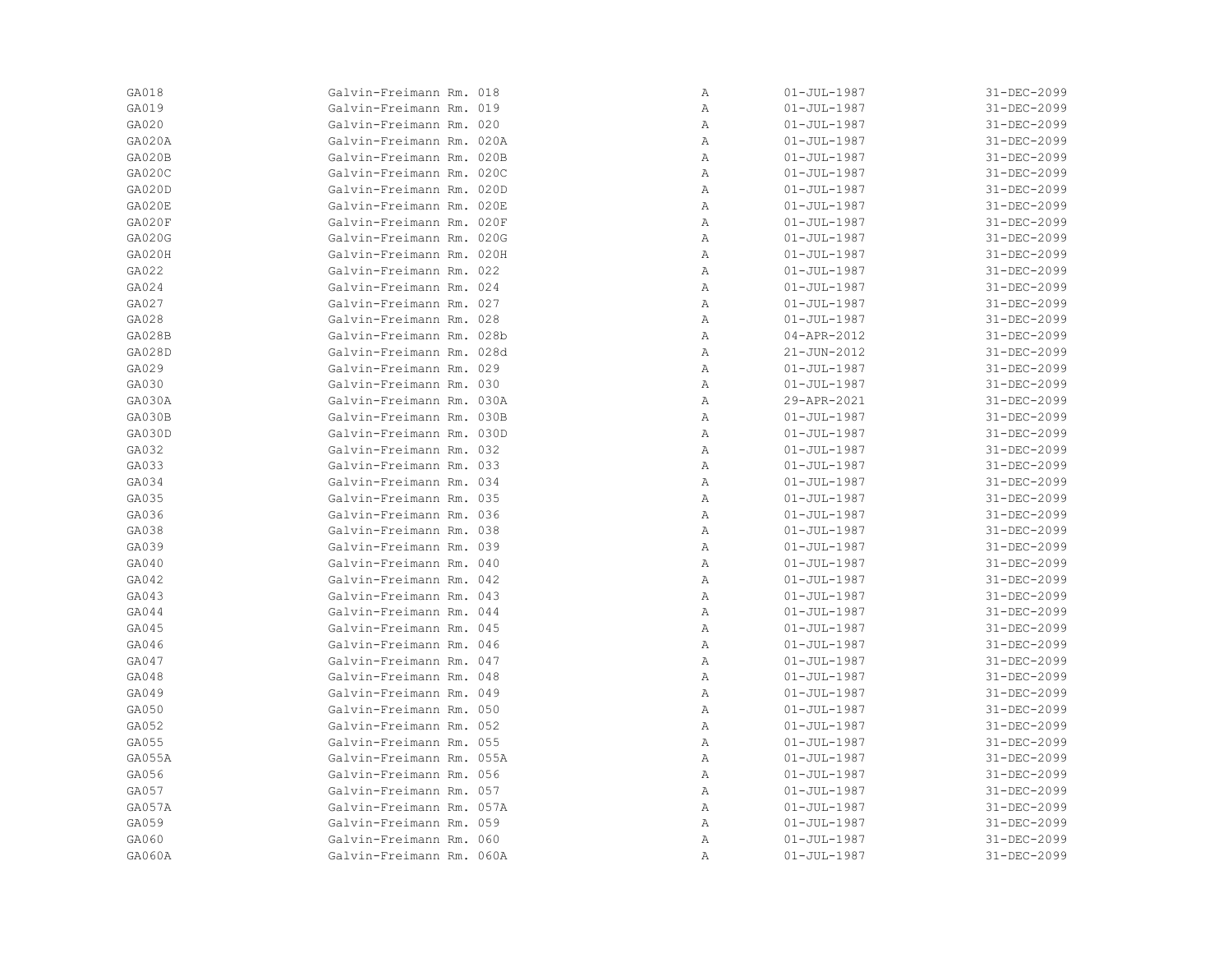| GA061  | Galvin-Freimann Rm. 061  | Α | $01 - JUL - 1987$ | 31-DEC-2099 |
|--------|--------------------------|---|-------------------|-------------|
| GA061A | Galvin-Freimann Rm. 061A | Α | $01 - JUL - 1987$ | 31-DEC-2099 |
| GA062  | Galvin-Freimann Rm. 062  | Α | $01 - JUL - 1987$ | 31-DEC-2099 |
| GA063  | Galvin-Freimann Rm. 063  | Α | $01 - JUL - 1987$ | 31-DEC-2099 |
| GA063A | Galvin-Freimann Rm. 063A | Α | $01 - JUL - 1987$ | 31-DEC-2099 |
| GA063B | Galvin-Freimann Rm. 063B | Α | $01 - JUL - 1987$ | 31-DEC-2099 |
| GA075  | Galvin-Freimann Rm. 075  | Α | $01 - JUL - 1987$ | 31-DEC-2099 |
| GA076  | Galvin-Freimann Rm. 076  | Α | $01 - JUL - 1987$ | 31-DEC-2099 |
| GA078  | Galvin-Freimann Rm. 078  | Α | $01 - JUL - 1987$ | 31-DEC-2099 |
| GA080  | Galvin-Freimann Rm. 080  | Α | $01 - JUL - 1987$ | 31-DEC-2099 |
| GA082  | Galvin-Freimann Rm. 082  | Α | $01 - JUL - 1987$ | 31-DEC-2099 |
| GA087  | Galvin-Freimann Rm. 087  | Α | $01 - JUL - 1987$ | 31-DEC-2099 |
| GA088  | Galvin-Freimann Rm. 088  | Α | $01 - JUL - 1987$ | 31-DEC-2099 |
| GA089  | Galvin-Freimann Rm. 089  | Α | $01 - JUL - 1987$ | 31-DEC-2099 |
| GA090  | Galvin-Freimann Rm. 090  | Α | $01 - JUL - 1987$ | 31-DEC-2099 |
| GA091  | Galvin-Freimann Rm. 091  | Α | $01 - JUL - 1987$ | 31-DEC-2099 |
| GA092  | Galvin-Freimann Rm. 092  | Α | $01 - JUL - 1987$ | 31-DEC-2099 |
| GA093  | Galvin-Freimann Rm. 093  | Α | $01 - JUL - 1987$ | 31-DEC-2099 |
| GA094  | Galvin-Freimann Rm. 094  | Α | $01 - JUL - 1987$ | 31-DEC-2099 |
| GA095  | Galvin-Freimann Rm. 095  | Α | $01 - JUL - 1987$ | 31-DEC-2099 |
| GA096  | Galvin-Freimann Rm. 096  | Α | $01 - JUL - 1987$ | 31-DEC-2099 |
| GA096A | Galvin-Freimann Rm. 096A | Α | $01 - JUL - 1987$ | 31-DEC-2099 |
| GA096B | Galvin-Freimann Rm. 096B | Α | $01 - JUL - 1987$ | 31-DEC-2099 |
| GA097  | Galvin-Freimann Rm. 097  | Α | $01 - JUL - 1987$ | 31-DEC-2099 |
| GA098  | Galvin-Freimann Rm. 098  | Α | $01 - JUL - 1987$ | 31-DEC-2099 |
| GA099  | Galvin-Freimann Rm. 099  | Α | $01 - JUL - 1987$ | 31-DEC-2099 |
| GA100  | Galvin-Freimann Rm. 100  | Α | $01 - JUL - 1987$ | 31-DEC-2099 |
| GA101  | Galvin-Freimann Rm. 101  | Α | $01 - JUL - 1987$ | 31-DEC-2099 |
| GA102  | Galvin-Freimann Rm. 102  | Α | $01 - JUL - 1987$ | 31-DEC-2099 |
| GA102A | Galvin-Freimann Rm. 102A | Α | $01 - JUL - 1987$ | 31-DEC-2099 |
| GA102B | Galvin-Freimann Rm. 102B | Α | $01 - JUL - 1987$ | 31-DEC-2099 |
| GA102D | Galvin-Freimann Rm. 102d | Α | 30-MAY-2012       | 31-DEC-2099 |
| GA103  | Galvin-Freimann Rm. 103  | Α | $01 - JUL - 1987$ | 31-DEC-2099 |
| GA103A | Galvin-Freimann Rm. 103A | Α | $01 - JUL - 1987$ | 31-DEC-2099 |
| GA104  | Galvin-Freimann Rm. 104  | Α | $01 - JUL - 1987$ | 31-DEC-2099 |
| GA105  | Galvin-Freimann Rm. 105  | Α | $01 - JUL - 1987$ | 31-DEC-2099 |
| GA106  | Galvin-Freimann Rm. 106  | Α | $01 - JUL - 1987$ | 31-DEC-2099 |
| GA107  | Galvin-Freimann Rm. 107  | Α | $01 - JUL - 1987$ | 31-DEC-2099 |
| GA107A | Galvin-Freimann Rm. 107A | Α | $01 - JUL - 1987$ | 31-DEC-2099 |
| GA107B | Galvin-Freimann Rm. 107B | Α | $01 - JUL - 1987$ | 31-DEC-2099 |
| GA107C | Galvin-Freimann Rm. 107C | Α | $01 - JUL - 1987$ | 31-DEC-2099 |
| GA107D | Galvin-Freimann Rm. 107D | Α | 11-APR-2019       | 31-DEC-2099 |
| GA109  | Galvin-Freimann Rm. 109  | Α | $01 - JUL - 1987$ | 31-DEC-2099 |
| GA110  | Galvin-Freimann Rm. 110  | Α | $01 - JUL - 1987$ | 31-DEC-2099 |
| GA111  | Galvin-Freimann Rm. 111  | Α | $01 - JUL - 1987$ | 31-DEC-2099 |
| GA112  | Galvin-Freimann Rm. 112  | Α | $01 - JUL - 1987$ | 31-DEC-2099 |
| GA113  | Galvin-Freimann Rm. 113  | Α | $01 - JUL - 1987$ | 31-DEC-2099 |
| GA114  | Galvin-Freimann Rm. 114  | Α | $01 - JUL - 1987$ | 31-DEC-2099 |
|        |                          |   |                   |             |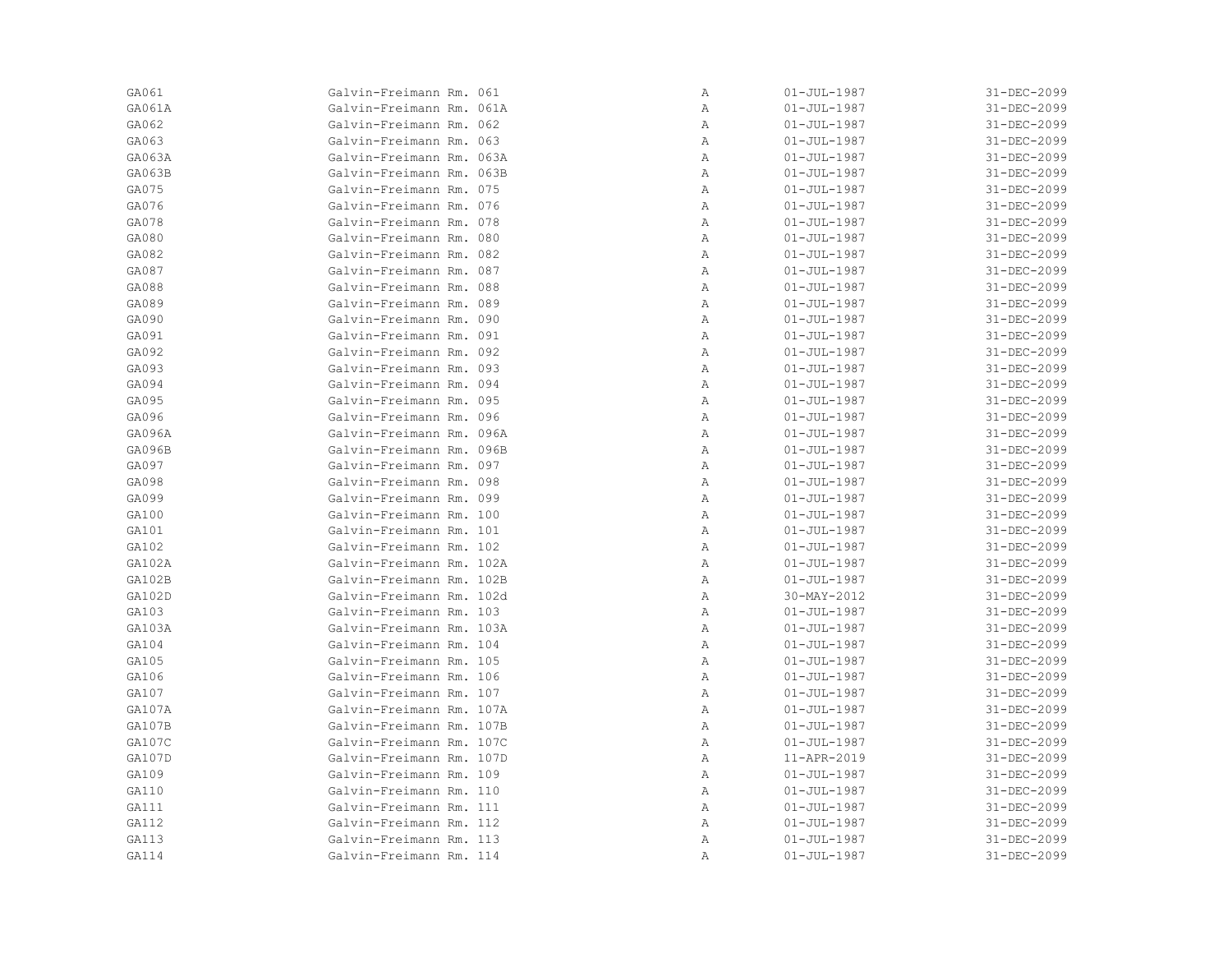| GA114A | Galvin-Freimann Rm. 114A | Α | $01 - JUL - 1987$ | 31-DEC-2099 |
|--------|--------------------------|---|-------------------|-------------|
| GA115  | Galvin-Freimann Rm. 115  | Α | $01 - JUL - 1987$ | 31-DEC-2099 |
| GA115A | Galvin-Freimann Rm. 115A | Α | $01 - JUL - 1987$ | 31-DEC-2099 |
| GA115B | Galvin-Freimann Rm. 115B | Α | $01 - JUL - 1987$ | 31-DEC-2099 |
| GA116  | Galvin-Freimann Rm. 116  | Α | $01 - JUL - 1987$ | 31-DEC-2099 |
| GA118  | Galvin-Freimann Rm. 118  | Α | $01 - JUL - 1987$ | 31-DEC-2099 |
| GA119  | Galvin-Freimann Rm. 119  | Α | $01 - JUL - 1987$ | 31-DEC-2099 |
| GA120  | Galvin-Freimann Rm. 120  | Α | $01 - JUL - 1987$ | 31-DEC-2099 |
| GA124  | Galvin-Freimann Rm. 124  | Α | $01 - JUL - 1987$ | 31-DEC-2099 |
| GA125  | Galvin-Freimann Rm. 125  | Α | $01 - JUL - 1987$ | 31-DEC-2099 |
| GA126  | Galvin-Freimann Rm. 126  | Α | $01 - JUL - 1987$ | 31-DEC-2099 |
| GA127  | Galvin-Freimann Rm. 127  | Α | $01 - JUL - 1987$ | 31-DEC-2099 |
| GA129  | Galvin-Freimann Rm. 129  | Α | $01 - JUL - 1987$ | 31-DEC-2099 |
| GA130  | Galvin-Freimann Rm. 130  | Α | $01 - JUL - 1987$ | 31-DEC-2099 |
| GA130A | Galvin-Freimann Rm. 130A | Α | $01 - JUL - 1987$ | 31-DEC-2099 |
| GA130B | Galvin-Freimann Rm. 130B | Α | $01 - JUL - 1987$ | 31-DEC-2099 |
| GA131  | Galvin-Freimann Rm. 131  | Α | $01 - JUL - 1987$ | 31-DEC-2099 |
| GA132  | Galvin-Freimann Rm. 132  | Α | $01 - JUL - 1987$ | 31-DEC-2099 |
| GA133  | Galvin-Freimann Rm. 133  | Α | $01 - JUL - 1987$ | 31-DEC-2099 |
| GA135  | Galvin-Freimann Rm. 135  | Α | $01 - JUL - 1987$ | 31-DEC-2099 |
| GA136  | Galvin-Freimann Rm. 136  | Α | $01 - JUL - 1987$ | 31-DEC-2099 |
| GA137  | Galvin-Freimann Rm. 137  | Α | $01 - JUL - 1987$ | 31-DEC-2099 |
| GA138  | Galvin-Freimann Rm. 138  | Α | $01 - JUL - 1987$ | 31-DEC-2099 |
| GA138A | Galvin-Freimann Rm. 138A | Α | $01 - JUL - 1987$ | 31-DEC-2099 |
| GA138B | Galvin-Freimann Rm. 138B | Α | $01 - JUL - 1987$ | 31-DEC-2099 |
| GA138C | Galvin-Freimann Rm. 138C | Α | $01 - JUL - 1987$ | 31-DEC-2099 |
| GA139  | Galvin-Freimann Rm. 139  | Α | $01 - JUL - 1987$ | 31-DEC-2099 |
| GA141  | Galvin-Freimann Rm. 141  | Α | $01 - JUL - 1987$ | 31-DEC-2099 |
| GA142  | Galvin-Freimann Rm. 142  | Α | $01 - JUL - 1987$ | 31-DEC-2099 |
| GA142A | Galvin-Freimann Rm. 142A | Α | $01 - JUL - 1987$ | 31-DEC-2099 |
| GA142B | Galvin-Freimann Rm. 142B | Α | $01 - JUL - 1987$ | 31-DEC-2099 |
| GA142C | Galvin-Freimann Rm. 142C | Α | $01 - JUL - 1987$ | 31-DEC-2099 |
| GA142D | Galvin-Freimann Rm. 142D | Α | $01 - JUL - 1987$ | 31-DEC-2099 |
| GA143  | Galvin-Freimann Rm. 143  | Α | $01 - JUL - 1987$ | 31-DEC-2099 |
| GA145  | Galvin-Freimann Rm. 145  | Α | $01 - JUL - 1987$ | 31-DEC-2099 |
| GA146  | Galvin-Freimann Rm. 146  | Α | $01 - JUL - 1987$ | 31-DEC-2099 |
| GA146A | Galvin-Freimann Rm. 146A | Α | $01 - JUL - 1987$ | 31-DEC-2099 |
| GA146B | Galvin-Freimann Rm. 146B | Α | $01 - JUL - 1987$ | 31-DEC-2099 |
| GA146C | Galvin-Freimann Rm. 146C | Α | $01 - JUL - 1987$ | 31-DEC-2099 |
| GA146D | Galvin-Freimann Rm. 146D | Α | $01 - JUL - 1987$ | 31-DEC-2099 |
| GA147  | Galvin-Freimann Rm. 147  | Α | $01 - JUL - 1987$ | 31-DEC-2099 |
| GA148  | Galvin-Freimann Rm. 148  | Α | $01 - JUL - 1987$ | 31-DEC-2099 |
| GA149  | Galvin-Freimann Rm. 149  | Α | $01 - JUL - 1987$ | 31-DEC-2099 |
| GA174  | Galvin-Freimann Rm. 174  | Α | 23-JUL-2012       | 31-DEC-2099 |
| GA175  | Galvin-Freimann Rm. 175  | Α | $01 - JUL - 1987$ | 31-DEC-2099 |
| GA176  | Galvin-Freimann Rm. 176  | Α | $01 - JUL - 1987$ | 31-DEC-2099 |
| GA177  | Galvin-Freimann Rm. 177  | Α | $01 - JUL - 1987$ | 31-DEC-2099 |
| GA178  | Galvin-Freimann Rm. 178  | Α | $01 - JUL - 1987$ | 31-DEC-2099 |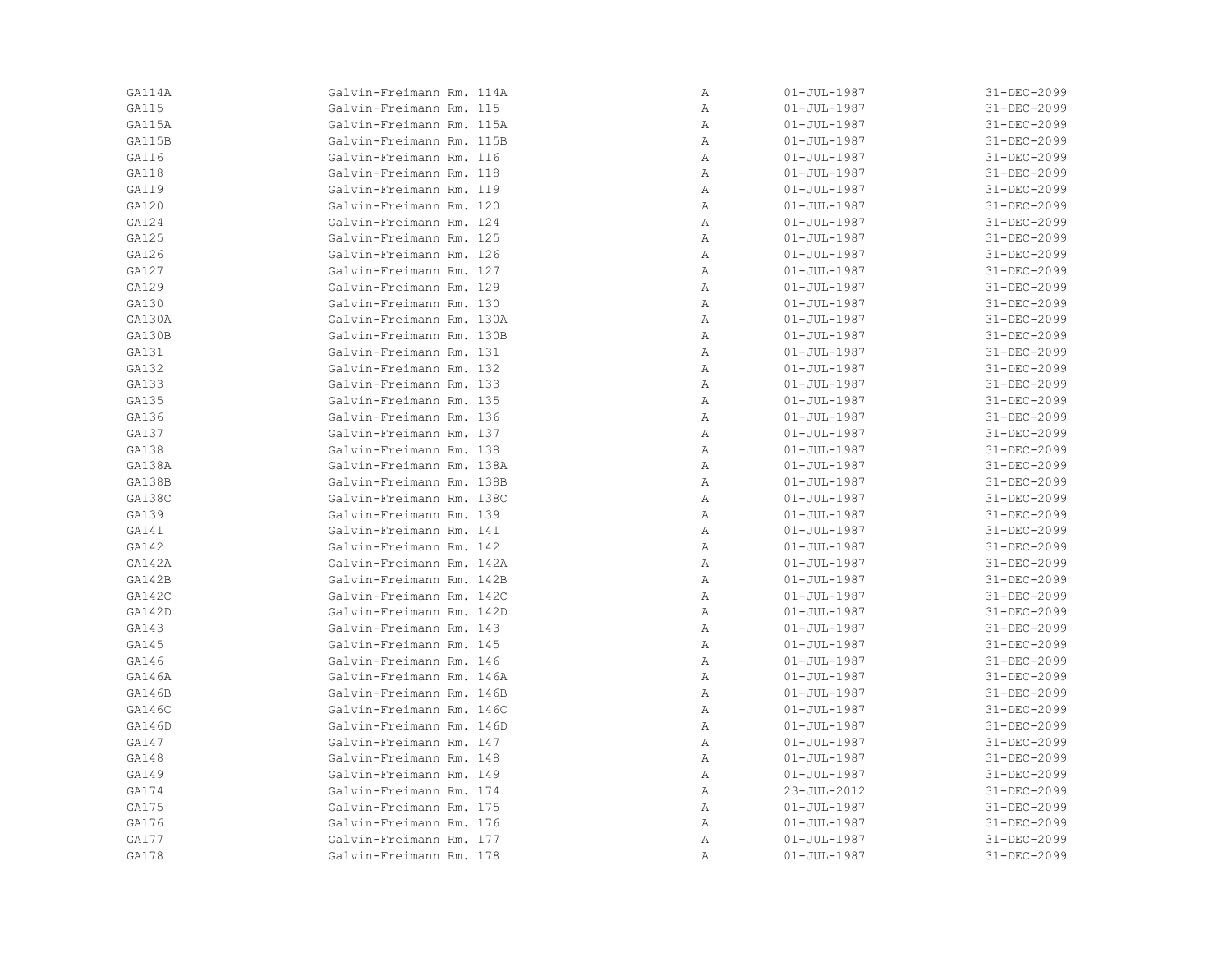| GA179  | Galvin-Freimann Rm. 179  | Α | $01 - JUL - 1987$ | 31-DEC-2099 |
|--------|--------------------------|---|-------------------|-------------|
| GA180  | Galvin-Freimann Rm. 180  | Α | $01 - JUL - 1987$ | 31-DEC-2099 |
| GA181  | Galvin-Freimann Rm. 181  | Α | $01 - JUL - 1987$ | 31-DEC-2099 |
| GA182  | Galvin-Freimann Rm. 182  | Α | $01 - JUL - 1987$ | 31-DEC-2099 |
| GA182A | Galvin-Freimann Rm. 182A | Α | $01 - JUL - 1987$ | 31-DEC-2099 |
| GA184  | Galvin-Freimann Rm. 184  | Α | $01 - JUL - 1987$ | 31-DEC-2099 |
| GA184A | Galvin-Freimann Rm. 184A | Α | $01 - JUL - 1987$ | 31-DEC-2099 |
| GA186  | Galvin-Freimann Rm. 186  | Α | $01 - JUL - 1987$ | 31-DEC-2099 |
| GA186A | Galvin-Freimann Rm. 186A | Α | $01 - JUL - 1987$ | 31-DEC-2099 |
| GA188  | Galvin-Freimann Rm. 188  | Α | $01 - JUL - 1987$ | 31-DEC-2099 |
| GA188A | Galvin-Freimann Rm. 188A | Α | $01 - JUL - 1987$ | 31-DEC-2099 |
| GA189  | Galvin-Freimann Rm. 189  | Α | $01 - JUL - 1987$ | 31-DEC-2099 |
| GA190  | Galvin-Freimann Rm. 190  | Α | $01 - JUL - 1987$ | 31-DEC-2099 |
| GA191  | Galvin-Freimann Rm. 191  | Α | $01 - JUL - 1987$ | 31-DEC-2099 |
| GA192  | Galvin-Freimann Rm. 192  | Α | $01 - JUL - 1987$ | 31-DEC-2099 |
| GA193  | Galvin-Freimann Rm. 193  | Α | $01 - JUL - 1987$ | 31-DEC-2099 |
| GA197  | Galvin-Freimann Rm. 197  | Α | $01 - JUL - 1987$ | 31-DEC-2099 |
| GA197A | Galvin-Freimann Rm. 197A | Α | $01 - JUL - 1987$ | 31-DEC-2099 |
| GA198  | Galvin-Freimann Rm. 198  | Α | $01 - JUL - 1987$ | 31-DEC-2099 |
| GA198A | Galvin-Freimann Rm. 198A | Α | $01 - JUL - 1987$ | 31-DEC-2099 |
| GA199  | Galvin-Freimann Rm. 199  | Α | $01 - JUL - 1987$ | 31-DEC-2099 |
| GA201  | Galvin-Freimann Rm. 201  | Α | $01 - JUL - 1987$ | 31-DEC-2099 |
| GA202  | Galvin-Freimann Rm. 202  | Α | $01 - JUL - 1987$ | 31-DEC-2099 |
| GA202A | Galvin-Freimann Rm. 202A | Α | $01 - JUL - 1987$ | 31-DEC-2099 |
| GA204  | Galvin-Freimann Rm. 204  | Α | $01 - JUL - 1987$ | 31-DEC-2099 |
| GA204A | Galvin-Freimann Rm. 204A | Α | $01 - JUL - 1987$ | 31-DEC-2099 |
| GA205  | Galvin-Freimann Rm. 205  | Α | $01 - JUL - 1987$ | 31-DEC-2099 |
| GA206  | Galvin-Freimann Rm. 206  | Α | $01 - JUL - 1987$ | 31-DEC-2099 |
| GA207  | Galvin-Freimann Rm. 207  | Α | $01 - JUL - 1987$ | 31-DEC-2099 |
| GA208  | Galvin-Freimann Rm. 208  | Α | $01 - JUL - 1987$ | 31-DEC-2099 |
| GA208A | Galvin-Freimann Rm. 208A | Α | $01 - JUL - 1987$ | 31-DEC-2099 |
| GA209  | Galvin-Freimann Rm. 209  | Α | $01 - JUL - 1987$ | 31-DEC-2099 |
| GA210  | Galvin-Freimann Rm. 210  | Α | $01 - JUL - 1987$ | 31-DEC-2099 |
| GA210B | Galvin-Freimann Rm. 210B | Α | $01 - JUL - 1987$ | 31-DEC-2099 |
| GA211  | Galvin-Freimann Rm. 211  | Α | $01 - JUL - 1987$ | 31-DEC-2099 |
| GA212  | Galvin-Freimann Rm. 212  | Α | $01 - JUL - 1987$ | 31-DEC-2099 |
| GA212A | Galvin-Freimann Rm. 212A | Α | $01 - JUL - 1987$ | 31-DEC-2099 |
| GA213  | Galvin-Freimann Rm. 213  | Α | $01 - JUL - 1987$ | 31-DEC-2099 |
| GA214  | Galvin-Freimann Rm. 214  | Α | $01 - JUL - 1987$ | 31-DEC-2099 |
| GA215  | Galvin-Freimann Rm. 215  | Α | $01 - JUL - 1987$ | 31-DEC-2099 |
| GA216  | Galvin-Freimann Rm. 216  | Α | $01 - JUL - 1987$ | 31-DEC-2099 |
| GA217  | Galvin-Freimann Rm. 217  | Α | $01 - JUL - 1987$ | 31-DEC-2099 |
| GA218  | Galvin-Freimann Rm. 218  | Α | $01 - JUL - 1987$ | 31-DEC-2099 |
| GA220  | Galvin-Freimann Rm. 220  | Α | $01 - JUL - 1987$ | 31-DEC-2099 |
| GA221  | Galvin-Freimann Rm. 221  | Α | $01 - JUL - 1987$ | 31-DEC-2099 |
| GA222  | Galvin-Freimann Rm. 222  | Α | $01 - JUL - 1987$ | 31-DEC-2099 |
| GA223  | Galvin-Freimann Rm. 223  | Α | $01 - JUL - 1987$ | 31-DEC-2099 |
| GA224  | Galvin-Freimann Rm. 224  | Α | $01 - JUL - 1987$ | 31-DEC-2099 |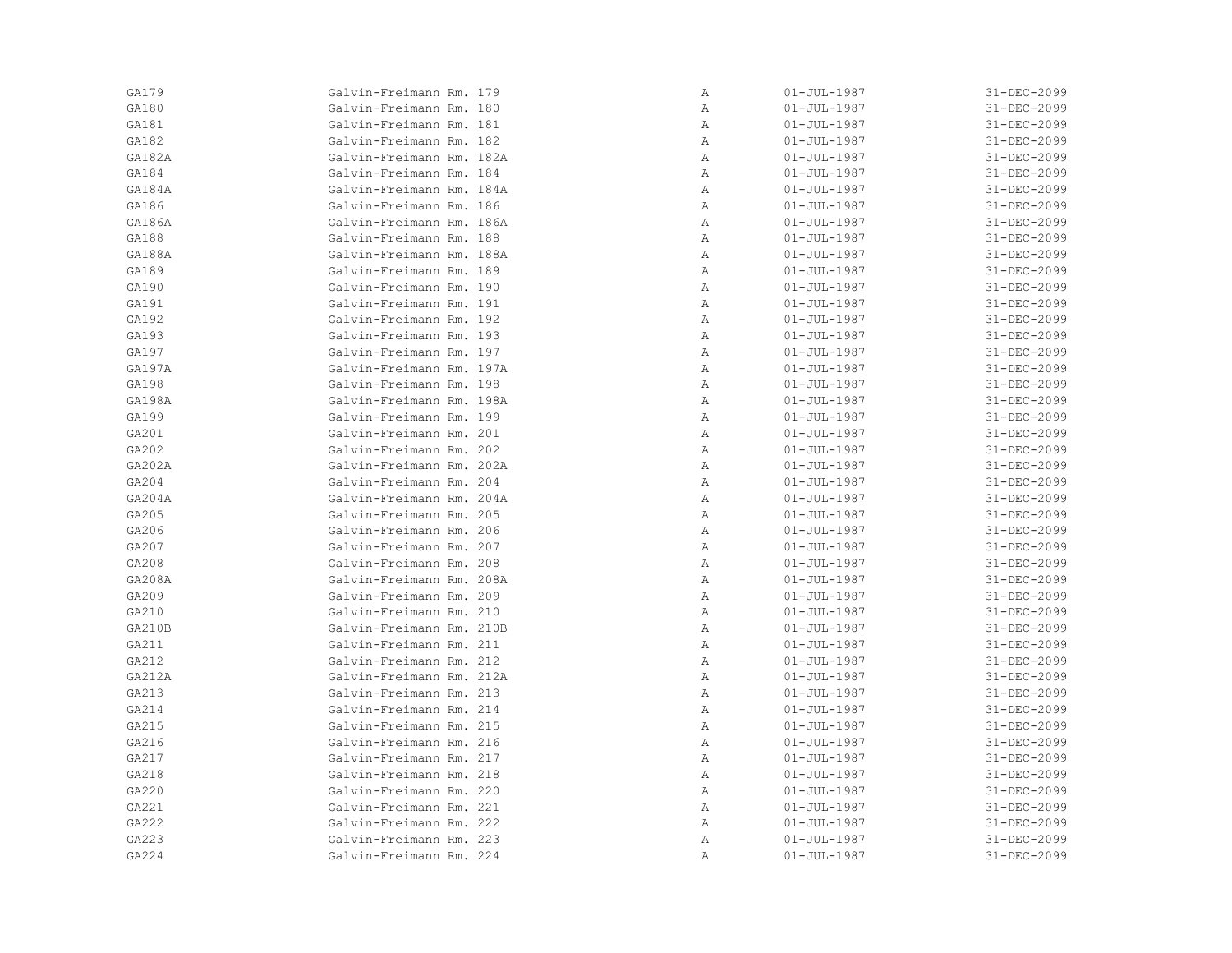| GA225         | Galvin-Freimann Rm. 225  | Α | $01 - JUL - 1987$ | 31-DEC-2099 |
|---------------|--------------------------|---|-------------------|-------------|
| GA226         | Galvin-Freimann Rm. 226  | Α | $01 - JUL - 1987$ | 31-DEC-2099 |
| GA227         | Galvin-Freimann Rm. 227  | Α | $01 - JUL - 1987$ | 31-DEC-2099 |
| GA229         | Galvin-Freimann Rm. 229  | Α | $01 - JUL - 1987$ | 31-DEC-2099 |
| GA229A        | Galvin-Freimann Rm. 229A | Α | $01 - JUL - 1987$ | 31-DEC-2099 |
| GA230         | Galvin-Freimann Rm. 230  | Α | $01 - JUL - 1987$ | 31-DEC-2099 |
| GA231         | Galvin-Freimann Rm. 231  | Α | $01 - JUL - 1987$ | 31-DEC-2099 |
| GA231A        | Galvin-Freimann Rm. 231A | Α | $01 - JUL - 1987$ | 31-DEC-2099 |
| GA232         | Galvin-Freimann Rm. 232  | Α | $01 - JUL - 1987$ | 31-DEC-2099 |
| GA232A        | Galvin-Freimann Rm. 232A | Α | $01 - JUL - 1987$ | 31-DEC-2099 |
| GA233         | Galvin-Freimann Rm. 233  | Α | $01 - JUL - 1987$ | 31-DEC-2099 |
| GA233A        | Galvin-Freimann Rm. 233A | Α | $01 - JUL - 1987$ | 31-DEC-2099 |
| <b>GA233B</b> | Galvin-Freimann Rm. 233B | Α | $01 - JUL - 1987$ | 31-DEC-2099 |
| GA233C        | Galvin-Freimann Rm. 233C | Α | $01 - JUL - 1987$ | 31-DEC-2099 |
| GA234         | Galvin-Freimann Rm. 234  | Α | $01 - JUL - 1987$ | 31-DEC-2099 |
| GA235         | Galvin-Freimann Rm. 235  | Α | $01 - JUL - 1987$ | 31-DEC-2099 |
| GA236         | Galvin-Freimann Rm. 236  | Α | $01 - JUL - 1987$ | 31-DEC-2099 |
| GA237         | Galvin-Freimann Rm. 237  | Α | $01 - JUL - 1987$ | 31-DEC-2099 |
| GA237A        | Galvin-Freimann Rm. 237A | Α | $01 - JUL - 1987$ | 31-DEC-2099 |
| GA238         | Galvin-Freimann Rm. 238  | Α | $01 - JUL - 1987$ | 31-DEC-2099 |
| GA239         | Galvin-Freimann Rm. 239  | Α | $01 - JUL - 1987$ | 31-DEC-2099 |
| GA240         | Galvin-Freimann Rm. 240  | Α | $01 - JUL - 1987$ | 31-DEC-2099 |
| GA241         | Galvin-Freimann Rm. 241  | Α | $01 - JUL - 1987$ | 31-DEC-2099 |
| GA242         | Galvin-Freimann Rm. 242  | Α | $01 - JUL - 1987$ | 31-DEC-2099 |
| GA243         | Galvin-Freimann Rm. 243  | Α | $01 - JUL - 1987$ | 31-DEC-2099 |
| GA244         | Galvin-Freimann Rm. 244  | Α | $01 - JUL - 1987$ | 31-DEC-2099 |
| GA245         | Galvin-Freimann Rm. 245  | Α | $01 - JUL - 1987$ | 31-DEC-2099 |
| GA247         | Galvin-Freimann Rm. 247  | Α | $01 - JUL - 1987$ | 31-DEC-2099 |
| GA248         | Galvin-Freimann Rm. 248  | Α | $01 - JUL - 1987$ | 31-DEC-2099 |
| GA252         | Galvin-Freimann Rm. 252  | Α | $01 - JUL - 1987$ | 31-DEC-2099 |
| GA253         | Galvin-Freimann Rm. 253  | Α | 07-DEC-2012       | 31-DEC-2099 |
| GA253A        | Galvin-Freimann Rm. 253A | Α | $01 - JUL - 1987$ | 31-DEC-2099 |
| GA253B        | Galvin-Freimann Rm. 253B | Α | $01 - JUL - 1987$ | 31-DEC-2099 |
| GA253C        | Galvin-Freimann Rm. 253C | Α | $01 - JUL - 1987$ | 31-DEC-2099 |
| GA253D        | Galvin-Freimann Rm. 253D | Α | $01 - JUL - 1987$ | 31-DEC-2099 |
| GA253E        | Galvin-Freimann Rm. 253E | Α | $01 - JUL - 1987$ | 31-DEC-2099 |
| GA253F        | Galvin-Freimann Rm. 253F | Α | $01 - JUL - 1987$ | 31-DEC-2099 |
| GA253G        | Galvin-Freimann Rm. 253G | Α | $01 - JUL - 1987$ | 31-DEC-2099 |
| GA253H        | Galvin-Freimann Rm. 253H | Α | $01 - JUL - 1987$ | 31-DEC-2099 |
| GA254         | Galvin-Freimann Rm. 254  | Α | $01 - JUL - 1987$ | 31-DEC-2099 |
| GA254B        | Galvin-Freimann Rm. 254b | Α | 30-MAY-2012       | 31-DEC-2099 |
| GA255         | Galvin-Freimann Rm. 255  | Α | $01 - JUL - 1987$ | 31-DEC-2099 |
| GA255A        | Galvin-Freimann Rm. 255A | Α | $01 - JUL - 1987$ | 31-DEC-2099 |
| GA255C        | Galvin-Freimann Rm. 255C | Α | $01 - JUL - 1987$ | 31-DEC-2099 |
| GA256         | Galvin-Freimann Rm. 256  | Α | $01 - JUL - 1987$ | 31-DEC-2099 |
| GA259         | Galvin-Freimann Rm. 259  | Α | $01 - JUL - 1987$ | 31-DEC-2099 |
| GA261         | Galvin-Freimann Rm. 261  | Α | $01 - JUL - 1987$ | 31-DEC-2099 |
| GA261A        | Galvin-Freimann Rm. 261A | Α | $01 - JUL - 1987$ | 31-DEC-2099 |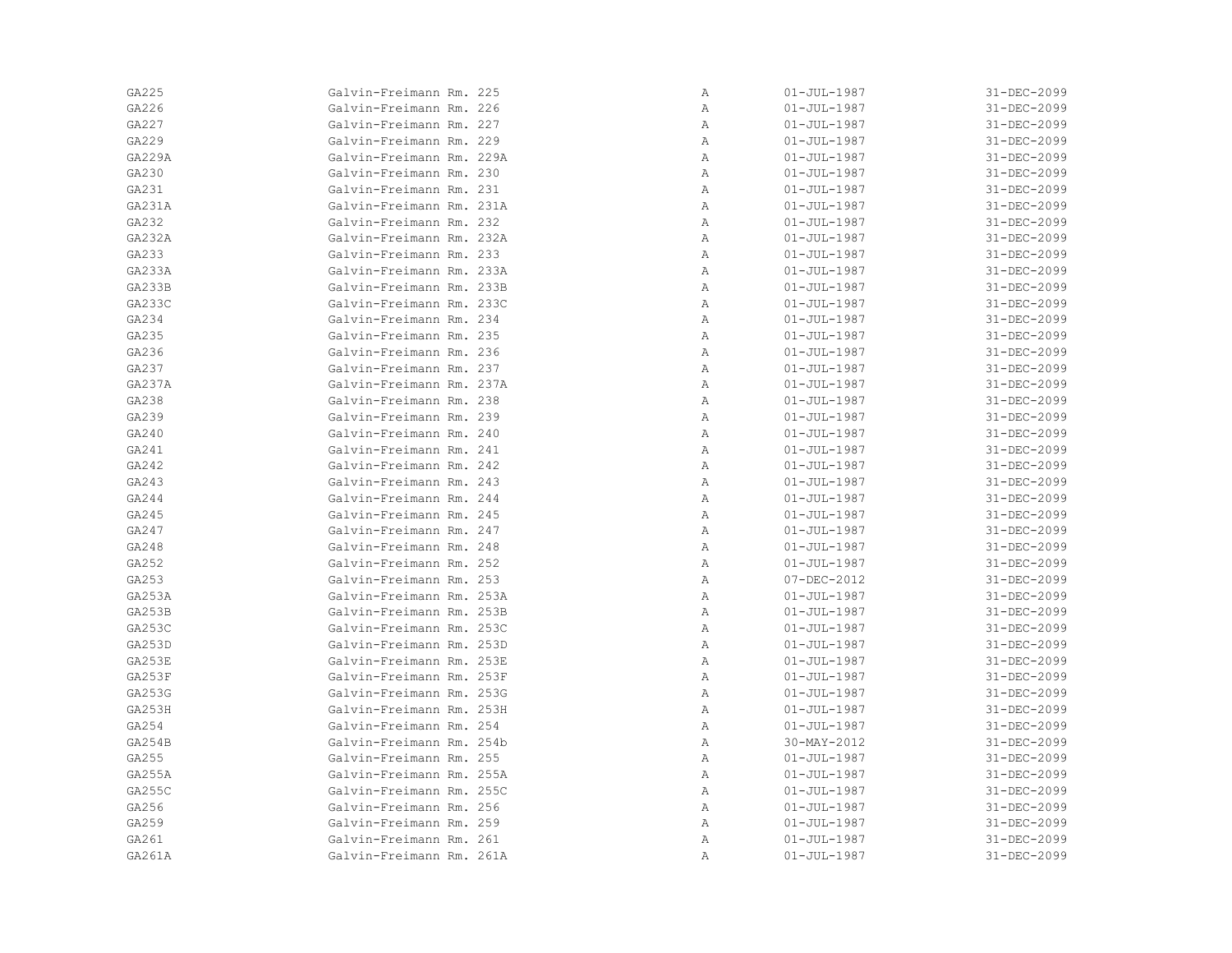| GA261B | Galvin-Freimann Rm. 261B | Α | $01 - JUL - 1987$ | 31-DEC-2099 |
|--------|--------------------------|---|-------------------|-------------|
| GA261C | Galvin-Freimann Rm. 261C | Α | $01 - JUL - 1987$ | 31-DEC-2099 |
| GA261D | Galvin-Freimann Rm. 261D | Α | $01 - JUL - 1987$ | 31-DEC-2099 |
| GA262  | Galvin-Freimann Rm. 262  | Α | $01 - JUL - 1987$ | 31-DEC-2099 |
| GA263  | Galvin-Freimann Rm. 263  | Α | $01 - JUL - 1987$ | 31-DEC-2099 |
| GA264  | Galvin-Freimann Rm. 264  | Α | $01 - JUL - 1987$ | 31-DEC-2099 |
| GA265  | Galvin-Freimann Rm. 265  | Α | $01 - JUL - 1987$ | 31-DEC-2099 |
| GA266  | Galvin-Freimann Rm. 266  | Α | $01 - JUL - 1987$ | 31-DEC-2099 |
| GA268  | Galvin-Freimann Rm. 268  | Α | $01 - JUL - 1987$ | 31-DEC-2099 |
| GA269  | Galvin-Freimann Rm. 269  | Α | $01 - JUL - 1987$ | 31-DEC-2099 |
| GA270  | Galvin-Freimann Rm. 270  | Α | $01 - JUL - 1987$ | 31-DEC-2099 |
| GA271  | Galvin-Freimann Rm. 271  | Α | $01 - JUL - 1987$ | 31-DEC-2099 |
| GA272  | Galvin-Freimann Rm. 272  | Α | $01 - JUL - 1987$ | 31-DEC-2099 |
| GA273  | Galvin-Freimann Rm. 273  | Α | $01 - JUL - 1987$ | 31-DEC-2099 |
| GA274  | Galvin-Freimann Rm. 274  | Α | $01 - JUL - 1987$ | 31-DEC-2099 |
| GA275  | Galvin-Freimann Rm. 275  | Α | $01 - JUL - 1987$ | 31-DEC-2099 |
| GA276  | Galvin-Freimann Rm. 276  | Α | $01 - JUL - 1987$ | 31-DEC-2099 |
| GA277  | Galvin-Freimann Rm. 277  | Α | $01 - JUL - 1987$ | 31-DEC-2099 |
| GA277A | Galvin-Freimann Rm. 277A | Α | $01 - JUL - 1987$ | 31-DEC-2099 |
| GA278  | Galvin-Freimann Rm. 278  | Α | $01 - JUL - 1987$ | 31-DEC-2099 |
| GA279  | Galvin-Freimann Rm. 279  | Α | $01 - JUL - 1987$ | 31-DEC-2099 |
| GA280  | Galvin-Freimann Rm. 280  | Α | $01 - JUL - 1987$ | 31-DEC-2099 |
| GA281  | Galvin-Freimann Rm. 281  | Α | $01 - JUL - 1987$ | 31-DEC-2099 |
| GA282  | Galvin-Freimann Rm. 282  | Α | $01 - JUL - 1987$ | 31-DEC-2099 |
| GA283  | Galvin-Freimann Rm. 283  | Α | $01 - JUL - 1987$ | 31-DEC-2099 |
| GA284  | Galvin-Freimann Rm. 284  | Α | $01 - JUL - 1987$ | 31-DEC-2099 |
| GA285  | Galvin-Freimann Rm. 285  | Α | $01 - JUL - 1987$ | 31-DEC-2099 |
| GA290  | Galvin-Freimann Rm. 290  | Α | $01 - JUL - 1987$ | 31-DEC-2099 |
| GA290A | Galvin-Freimann Rm. 290A | Α | $01 - JUL - 1987$ | 31-DEC-2099 |
| GA290B | Galvin-Freimann Rm. 290B | Α | $01 - JUL - 1987$ | 31-DEC-2099 |
| GA290C | Galvin-Freimann Rm. 290C | Α | $01 - JUL - 1987$ | 31-DEC-2099 |
| GA290D | Galvin-Freimann Rm. 290D | Α | $01 - JUL - 1987$ | 31-DEC-2099 |
| GA290E | Galvin-Freimann Rm. 290E | Α | $01 - JUL - 1987$ | 31-DEC-2099 |
| GA290F | Galvin-Freimann Rm. 290F | Α | $01 - JUL - 1987$ | 31-DEC-2099 |
| GA291  | Galvin-Freimann Rm. 291  | Α | $01 - JUL - 1987$ | 31-DEC-2099 |
| GA291A | Galvin-Freimann Rm. 291A | Α | $01 - JUL - 1987$ | 31-DEC-2099 |
| GA292  | Galvin-Freimann Rm. 292  | Α | $01 - JUL - 1987$ | 31-DEC-2099 |
| GA292A | Galvin-Freimann Rm. 292A | Α | $01 - JUL - 1987$ | 31-DEC-2099 |
| GA294  | Galvin-Freimann Rm. 294  | Α | $01 - JUL - 1987$ | 31-DEC-2099 |
| GA294A | Galvin-Freimann Rm. 294A | Α | $01 - JUL - 1987$ | 31-DEC-2099 |
| GA296  | Galvin-Freimann Rm. 296  | Α | $01 - JUL - 1987$ | 31-DEC-2099 |
| GA296A | Galvin-Freimann Rm. 296A | Α | $01 - JUL - 1987$ | 31-DEC-2099 |
| GA296B | Galvin-Freimann Rm. 296B | Α | $01 - JUL - 1987$ | 31-DEC-2099 |
| GA296C | Galvin-Freimann Rm. 296C | Α | $01 - JUL - 1987$ | 31-DEC-2099 |
| GA297  | Galvin-Freimann Rm. 297  | Α | $01 - JUL - 1987$ | 31-DEC-2099 |
| GA298  | Galvin-Freimann Rm. 298  | Α | $01 - JUL - 1987$ | 31-DEC-2099 |
| GA299  | Galvin-Freimann Rm. 299  | Α | $01 - JUL - 1987$ | 31-DEC-2099 |
| GA299A | Galvin-Freimann Rm. 299A | Α | $01 - JUL - 1987$ | 31-DEC-2099 |
|        |                          |   |                   |             |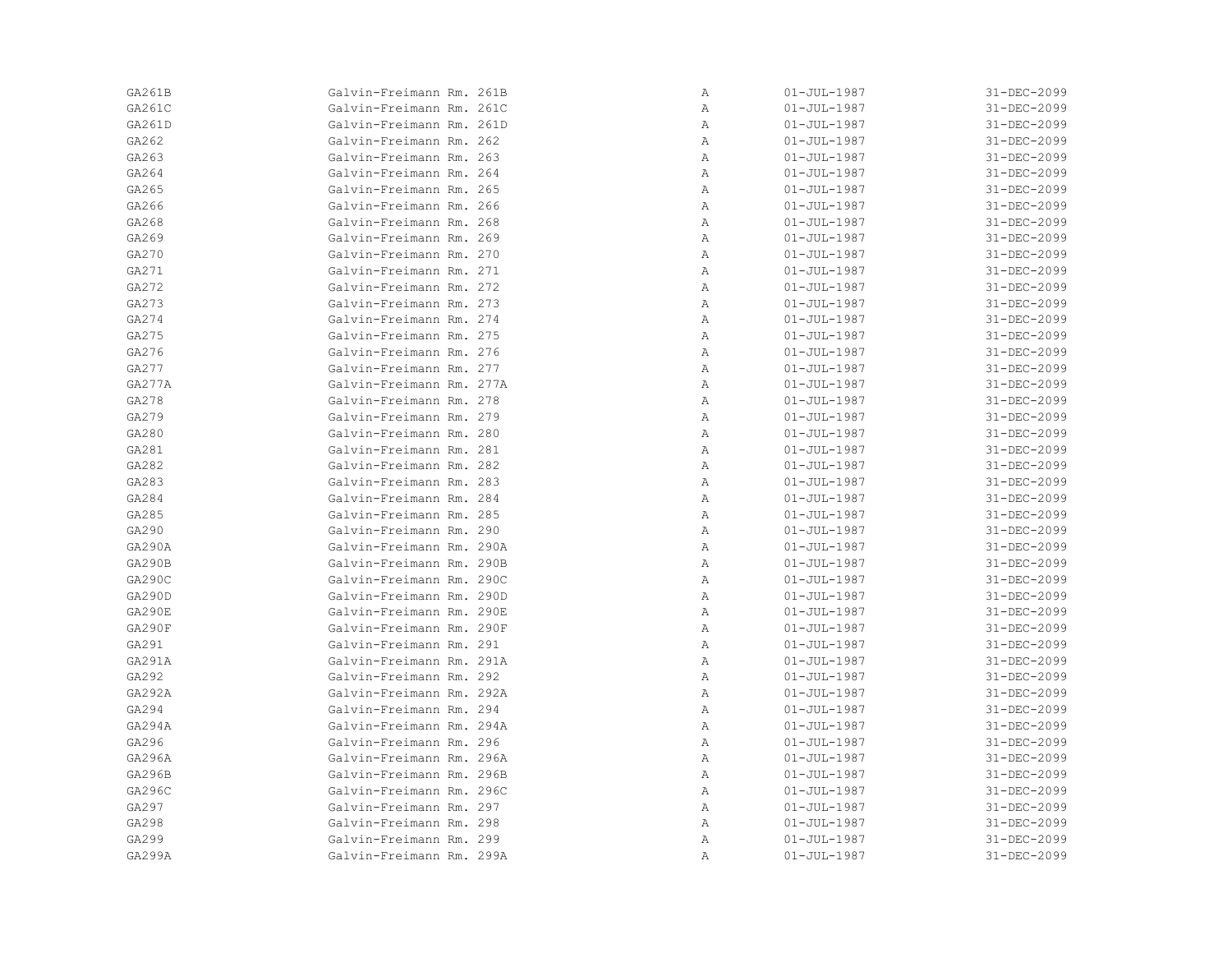| GA299B        | Galvin-Freimann Rm. 299B | Α | $01 - JUL - 1987$ | 31-DEC-2099 |
|---------------|--------------------------|---|-------------------|-------------|
| GA299C        | Galvin-Freimann Rm. 299C | Α | $01 - JUL - 1987$ | 31-DEC-2099 |
| GA299F        | Galvin-Freimann Rm. 299F | Α | $01 - JUL - 1987$ | 31-DEC-2099 |
| GA301         | Galvin-Freimann Rm. 301  | Α | $01 - JUL - 1987$ | 31-DEC-2099 |
| GA301A        | Galvin-Freimann Rm. 301A | Α | $01 - JUL - 1987$ | 31-DEC-2099 |
| GA301B        | Galvin-Freimann Rm. 301B | Α | $01 - JUL - 1987$ | 31-DEC-2099 |
| GA302         | Galvin-Freimann Rm. 302  | Α | $01 - JUL - 1987$ | 31-DEC-2099 |
| GA303         | Galvin-Freimann Rm. 303  | Α | $01 - JUL - 1987$ | 31-DEC-2099 |
| GA304         | Galvin-Freimann Rm. 304  | Α | $01 - JUL - 1987$ | 31-DEC-2099 |
| GA304A        | Galvin-Freimann Rm. 304A | Α | $01 - JUL - 1987$ | 31-DEC-2099 |
| GA304B        | Galvin-Freimann Rm. 304B | Α | $01 - JUL - 1987$ | 31-DEC-2099 |
| GA304C        | Galvin-Freimann Rm. 304C | Α | $01 - JUL - 1987$ | 31-DEC-2099 |
| GA304D        | Galvin-Freimann Rm. 304D | Α | $01 - JUL - 1987$ | 31-DEC-2099 |
| GA304E        | Galvin-Freimann Rm. 304E | Α | $01 - JUL - 1987$ | 31-DEC-2099 |
| GA304F        | Galvin-Freimann Rm. 304F | Α | $01 - JUL - 1987$ | 31-DEC-2099 |
| GA305         | Galvin-Freimann Rm. 305  | Α | $01 - JUL - 1987$ | 31-DEC-2099 |
| GA306         | Galvin-Freimann Rm. 306  | Α | $01 - JUL - 1987$ | 31-DEC-2099 |
| GA306A        | Galvin-Freimann Rm. 306A | Α | $01 - JUL - 1987$ | 31-DEC-2099 |
| GA307         | Galvin-Freimann Rm. 307  | Α | $01 - JUL - 1987$ | 31-DEC-2099 |
| GA308         | Galvin-Freimann Rm. 308  | Α | $01 - JUL - 1987$ | 31-DEC-2099 |
| GA310         | Galvin-Freimann Rm. 310  | Α | $01 - JUL - 1987$ | 31-DEC-2099 |
| GA311         | Galvin-Freimann Rm. 311  | Α | $01 - JUL - 1987$ | 31-DEC-2099 |
| GA311A        | Galvin-Freimann Rm. 311A | Α | $01 - JUL - 1987$ | 31-DEC-2099 |
| GA312         | Galvin-Freimann Rm. 312  | Α | $01 - JUL - 1987$ | 31-DEC-2099 |
| GA313         | Galvin-Freimann Rm. 313  | Α | $01 - JUL - 1987$ | 31-DEC-2099 |
| GA315         | Galvin-Freimann Rm. 315  | Α | $01 - JUL - 1987$ | 31-DEC-2099 |
| GA316         | Galvin-Freimann Rm. 316  | Α | $01 - JUL - 1987$ | 31-DEC-2099 |
| GA316A        | Galvin-Freimann Rm. 316A | Α | $01 - JUL - 1987$ | 31-DEC-2099 |
| GA317         | Galvin-Freimann Rm. 317  | Α | $01 - JUL - 1987$ | 31-DEC-2099 |
| GA318         | Galvin-Freimann Rm. 318  | Α | $01 - JUL - 1987$ | 31-DEC-2099 |
| GA319         | Galvin-Freimann Rm. 319  | Α | $01 - JUL - 1987$ | 31-DEC-2099 |
| GA320         | Galvin-Freimann Rm. 320  | Α | $01 - JUL - 1987$ | 31-DEC-2099 |
| GA320A        | Galvin-Freimann Rm. 320A | Α | $01 - JUL - 1987$ | 31-DEC-2099 |
| <b>GA320B</b> | Galvin-Freimann Rm. 320B | Α | $01 - JUL - 1987$ | 31-DEC-2099 |
| GA321         | Galvin-Freimann Rm. 321  | Α | $01 - JUL - 1987$ | 31-DEC-2099 |
| GA322         | Galvin-Freimann Rm. 322  | Α | $01 - JUL - 1987$ | 31-DEC-2099 |
| GA323         | Galvin-Freimann Rm. 323  | Α | $01 - JUL - 1987$ | 31-DEC-2099 |
| GA324         | Galvin-Freimann Rm. 324  | Α | $01 - JUL - 1987$ | 31-DEC-2099 |
| GA324A        | Galvin-Freimann Rm. 324A | Α | $01 - JUL - 1987$ | 31-DEC-2099 |
| GA324B        | Galvin-Freimann Rm. 324B | Α | $01 - JUL - 1987$ | 31-DEC-2099 |
| GA325         | Galvin-Freimann Rm. 325  | Α | $01 - JUL - 1987$ | 31-DEC-2099 |
| GA326         | Galvin-Freimann Rm. 326  | Α | $01 - JUL - 1987$ | 31-DEC-2099 |
| GA327         | Galvin-Freimann Rm. 327  | Α | $01 - JUL - 1987$ | 31-DEC-2099 |
| GA328         | Galvin-Freimann Rm. 328  | Α | $01 - JUL - 1987$ | 31-DEC-2099 |
| GA329         | Galvin-Freimann Rm. 329  | Α | $01 - JUL - 1987$ | 31-DEC-2099 |
| GA330         | Galvin-Freimann Rm. 330  | Α | $01 - JUL - 1987$ | 31-DEC-2099 |
| GA331         | Galvin-Freimann Rm. 331  | Α | $01 - JUL - 1987$ | 31-DEC-2099 |
| GA333         | Galvin-Freimann Rm. 333  | Α | $01 - JUL - 1987$ | 31-DEC-2099 |
|               |                          |   |                   |             |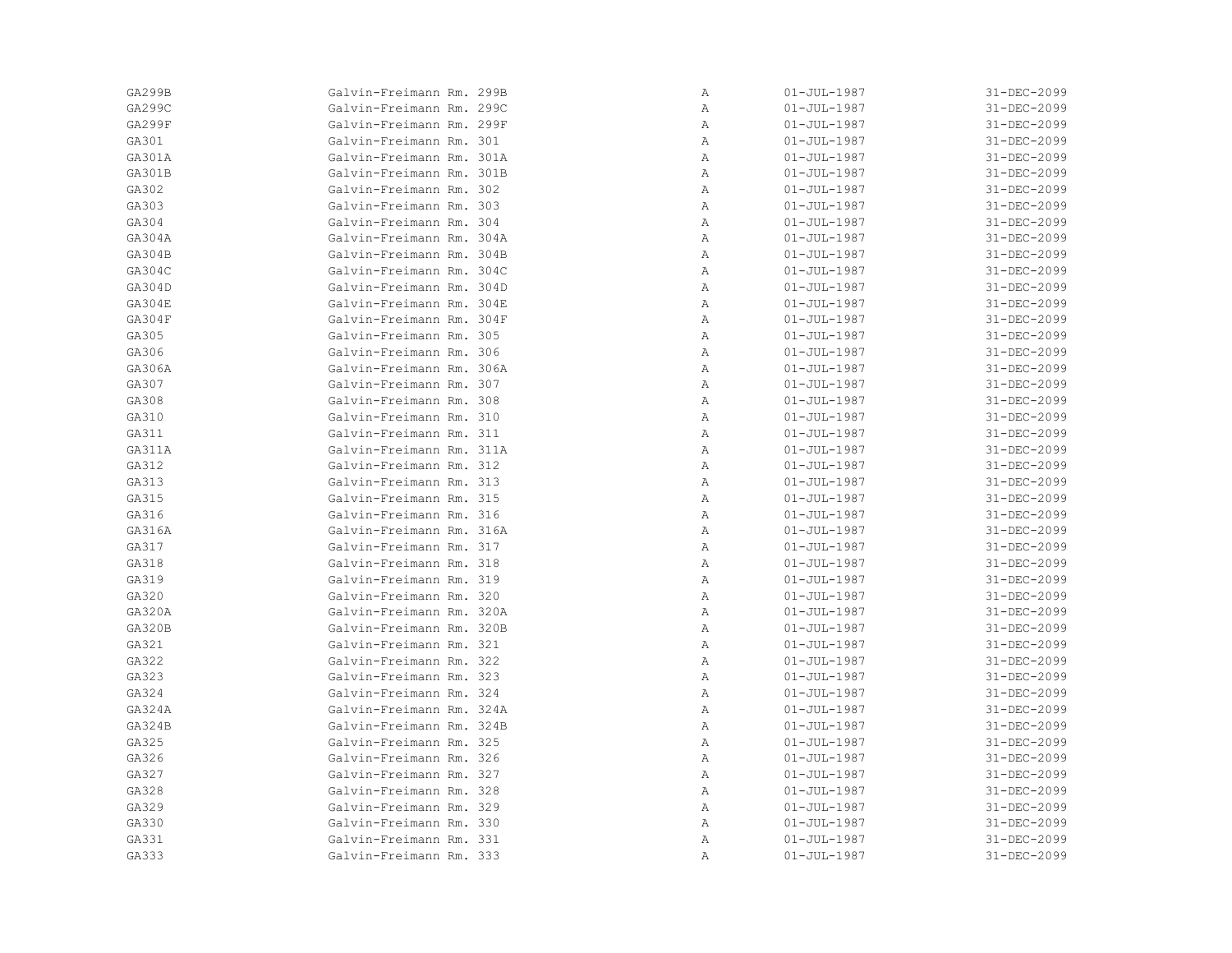| GA335  | Galvin-Freimann Rm. 335  | Α | $01 - JUL - 1987$ | 31-DEC-2099 |
|--------|--------------------------|---|-------------------|-------------|
| GA337  | Galvin-Freimann Rm. 337  | Α | $01 - JUL - 1987$ | 31-DEC-2099 |
| GA337A | Galvin-Freimann Rm. 337A | Α | $01 - JUL - 1987$ | 31-DEC-2099 |
| GA339  | Galvin-Freimann Rm. 339  | Α | $01 - JUL - 1987$ | 31-DEC-2099 |
| GA341  | Galvin-Freimann Rm. 341  | Α | $01 - JUL - 1987$ | 31-DEC-2099 |
| GA343  | Galvin-Freimann Rm. 343  | Α | $01 - JUL - 1987$ | 31-DEC-2099 |
| GA343B | Galvin-Freimann Rm. 343B | Α | $01 - JUL - 1987$ | 31-DEC-2099 |
| GA343C | Galvin-Freimann Rm. 343C | Α | $01 - JUL - 1987$ | 31-DEC-2099 |
| GA345  | Galvin-Freimann Rm. 345  | Α | $01 - JUL - 1987$ | 31-DEC-2099 |
| GA345A | Galvin-Freimann Rm. 345A | Α | $01 - JUL - 1987$ | 31-DEC-2099 |
| GA347  | Galvin-Freimann Rm. 347  | Α | $01 - JUL - 1987$ | 31-DEC-2099 |
| GA349  | Galvin-Freimann Rm. 349  | Α | $01 - JUL - 1987$ | 31-DEC-2099 |
| GA351  | Galvin-Freimann Rm. 351  | Α | $01 - JUL - 1987$ | 31-DEC-2099 |
| GA353  | Galvin-Freimann Rm. 353  | Α | $01 - JUL - 1987$ | 31-DEC-2099 |
| GA355  | Galvin-Freimann Rm. 355  | Α | $01 - JUL - 1987$ | 31-DEC-2099 |
| GA357  | Galvin-Freimann Rm. 357  | Α | $01 - JUL - 1987$ | 31-DEC-2099 |
| GA375  | Galvin-Freimann Rm. 375  | Α | $01 - JUL - 1987$ | 31-DEC-2099 |
| GA376  | Galvin-Freimann Rm. 376  | Α | $01 - JUL - 1987$ | 31-DEC-2099 |
| GA378  | Galvin-Freimann Rm. 378  | Α | $01 - JUL - 1987$ | 31-DEC-2099 |
| GA379  | Galvin-Freimann Rm. 379  | Α | $01 - JUL - 1987$ | 31-DEC-2099 |
| GA381  | Galvin-Freimann Rm. 381  | Α | $01 - JUL - 1987$ | 31-DEC-2099 |
| GA382  | Galvin-Freimann Rm. 382  | Α | $01 - JUL - 1987$ | 31-DEC-2099 |
| GA384  | Galvin-Freimann Rm. 384  | Α | $01 - JUL - 1987$ | 31-DEC-2099 |
| GA385  | Galvin-Freimann Rm. 385  | Α | $01 - JUL - 1987$ | 31-DEC-2099 |
| GA386  | Galvin-Freimann Rm. 386  | Α | $01 - JUL - 1987$ | 31-DEC-2099 |
| GA387  | Galvin-Freimann Rm. 387  | Α | $01 - JUL - 1987$ | 31-DEC-2099 |
| GA388  | Galvin-Freimann Rm. 388  | Α | $01 - JUL - 1987$ | 31-DEC-2099 |
| GA389  | Galvin-Freimann Rm. 389  | Α | $01 - JUL - 1987$ | 31-DEC-2099 |
| GA390  | Galvin-Freimann Rm. 390  | Α | $01 - JUL - 1987$ | 31-DEC-2099 |
| GA391  | Galvin-Freimann Rm. 391  | Α | $01 - JUL - 1987$ | 31-DEC-2099 |
| GA392  | Galvin-Freimann Rm. 392  | Α | $01 - JUL - 1987$ | 31-DEC-2099 |
| GA393  | Galvin-Freimann Rm. 393  | Α | 12-FEB-2021       | 31-DEC-2099 |
| GA396  | Galvin-Freimann Rm. 396  | Α | $01 - JUL - 1987$ | 31-DEC-2099 |
| GA3H1  | Galvin-Freimann Rm. 3H1  | Α | $01 - JUL - 1987$ | 31-DEC-2099 |
| GA400  | Galvin-Freimann Rm. 400  | Α | $01 - JUL - 1987$ | 31-DEC-2099 |
| GA400B | Galvin-Freimann Rm. 400B | Α | $01 - JUL - 1987$ | 31-DEC-2099 |
| GA400C | Galvin-Freimann Rm. 400C | Α | $01 - JUL - 1987$ | 31-DEC-2099 |
| GA400D | Galvin-Freimann Rm. 400D | Α | $01 - JUL - 1987$ | 31-DEC-2099 |
| GA400E | Galvin-Freimann Rm. 400E | Α | $01 - JUL - 1987$ | 31-DEC-2099 |
| GA401  | Galvin-Freimann Rm. 401  | Α | $01 - JUL - 1987$ | 31-DEC-2099 |
| GA402  | Galvin-Freimann Rm. 402  | Α | $01 - JUL - 1987$ | 31-DEC-2099 |
| GA403  | Galvin-Freimann Rm. 403  | Α | $01 - JUL - 1987$ | 31-DEC-2099 |
| GA404  | Galvin-Freimann Rm. 404  | Α | $01 - JUL - 1987$ | 31-DEC-2099 |
| GA405  | Galvin-Freimann Rm. 405  | Α | $01 - JUL - 1987$ | 31-DEC-2099 |
| GA406  | Galvin-Freimann Rm. 406  | Α | $01 - JUL - 1987$ | 31-DEC-2099 |
| GA407  | Galvin-Freimann Rm. 407  | Α | $01 - JUL - 1987$ | 31-DEC-2099 |
| GA408  | Galvin-Freimann Rm. 408  | Α | $01 - JUL - 1987$ | 31-DEC-2099 |
| GA411  | Galvin-Freimann Rm. 411  | Α | $01 - JUL - 1987$ | 31-DEC-2099 |
|        |                          |   |                   |             |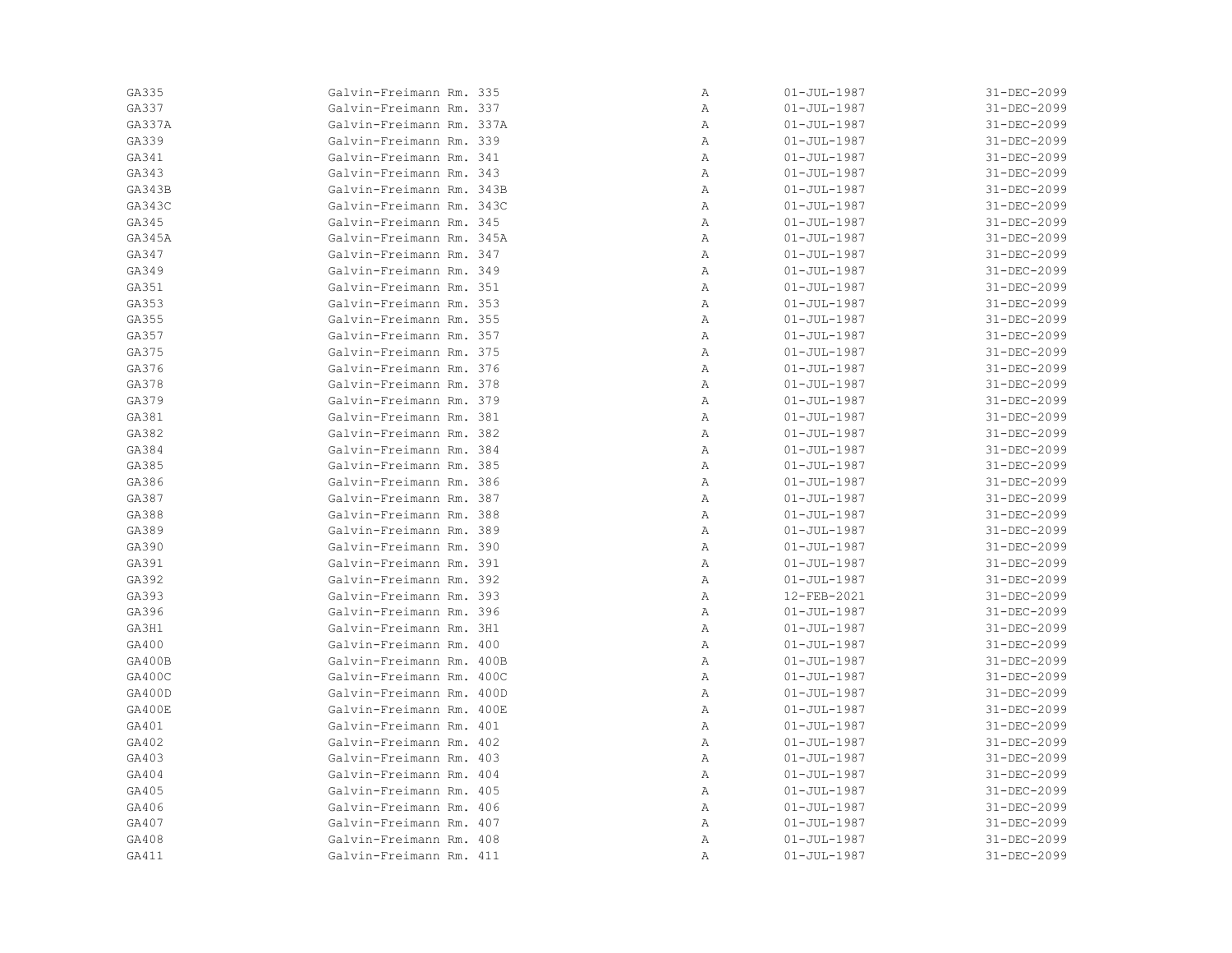| GA412  | Galvin-Freimann Rm. 412             | $\, {\bf A}$   | $01 - JUL - 1987$ | 31-DEC-2099 |
|--------|-------------------------------------|----------------|-------------------|-------------|
| GA413  | Galvin-Freimann Rm. 413             | $\, {\bf A}$   | $01 - JUL - 1987$ | 31-DEC-2099 |
| GA414  | Galvin-Freimann Rm. 414             | Α              | $01 - JUL - 1987$ | 31-DEC-2099 |
| GA415  | Galvin-Freimann Rm. 415             | Α              | $01 - JUL - 1987$ | 31-DEC-2099 |
| GA416  | Galvin-Freimann Rm. 416             | $\mathbb{A}$   | $01 - JUL - 1987$ | 31-DEC-2099 |
| GA417  | Galvin-Freimann Rm. 417             | $\mathbb{A}$   | $01 - JUL - 1987$ | 31-DEC-2099 |
| GA418  | Galvin-Freimann Rm. 418             | $\mathbb{A}$   | $01 - JUL - 1987$ | 31-DEC-2099 |
| GA419  | Galvin-Freimann Rm. 419             | $\mathbb{A}$   | $01 - JUL - 1987$ | 31-DEC-2099 |
| GA420  | Galvin-Freimann Rm. 420             | $\mathbb{A}$   | $01 - JUL - 1987$ | 31-DEC-2099 |
| GA420A | Galvin-Freimann Rm. 420A            | $\, {\bf A}$   | $01 - JUL - 1987$ | 31-DEC-2099 |
| GA421  | Galvin-Freimann Rm. 421             | Α              | $01 - JUL - 1987$ | 31-DEC-2099 |
| GA421A | Galvin-Freimann Rm. 421A            | Α              | $01 - JUL - 1987$ | 31-DEC-2099 |
| GA424  | Galvin-Freimann Rm. 424             | $\, {\bf A}$   | 17-MAY-2013       | 31-DEC-2099 |
| GA451  | Galvin-Freimann Rm. 451             | Α              | $01 - JUL - 1987$ | 31-DEC-2099 |
| GA452  | Galvin-Freimann Rm. 452             | $\, {\bf A}$   | $01 - JUL - 1987$ | 31-DEC-2099 |
| GA453  | Galvin-Freimann Rm. 453             | Α              | $01 - JUL - 1987$ | 31-DEC-2099 |
| GA455  | Galvin-Freimann Rm. 455             | Α              | $01 - JUL - 1987$ | 31-DEC-2099 |
| GA456  | Galvin-Freimann Rm. 456             | $\, {\bf A}$   | $01 - JUL - 1987$ | 31-DEC-2099 |
| GA457  | Galvin-Freimann Rm. 457             | $\mathbb{A}$   | $01 - JUL - 1987$ | 31-DEC-2099 |
| GA458  | Galvin-Freimann Rm. 458             | $\mathbb{A}$   | $01 - JUL - 1987$ | 31-DEC-2099 |
| GA459  | Galvin-Freimann Rm. 459             | $\mathbb{A}$   | $01 - JUL - 1987$ | 31-DEC-2099 |
| GA460  | Galvin-Freimann Rm. 460             | $\mathbb{A}$   | $01 - JUL - 1987$ | 31-DEC-2099 |
| GA461  | Galvin-Freimann Rm. 461             | $\overline{A}$ | $01 - JUL - 1987$ | 31-DEC-2099 |
| GA462  | Galvin-Freimann Rm. 462             | Α              | $01 - JUL - 1987$ | 31-DEC-2099 |
| GA463  | Galvin-Freimann Rm. 463             | Α              | $01 - JUL - 1987$ | 31-DEC-2099 |
| GA464  | Galvin-Freimann Rm. 464             | $\, {\bf A}$   | $01 - JUL - 1987$ | 31-DEC-2099 |
| GA465  | Galvin-Freimann Rm. 465             | $\mathbb{A}$   | $01 - JUL - 1987$ | 31-DEC-2099 |
| GA500  | Galvin-Freimann Rm. 500             | Α              | $01 - JUL - 1987$ | 31-DEC-2099 |
| GA500A | Galvin-Freimann Rm. 500A            | Α              | $01 - JUL - 1987$ | 31-DEC-2099 |
| GA501  | Galvin-Freimann Rm. 501             | Α              | $01 - JUL - 1987$ | 31-DEC-2099 |
| GA504  | Galvin-Freimann Rm. 504             | $\, {\bf A}$   | $01 - JUL - 1987$ | 31-DEC-2099 |
| GA506  | Galvin-Freimann Rm. 506             | Α              | $01 - JUL - 1987$ | 31-DEC-2099 |
| GA508  | Galvin-Freimann Rm. 508             | $\mathbb{A}$   | $01 - JUL - 1987$ | 31-DEC-2099 |
| GA509  | Galvin-Freimann Rm. 509             | $\mathbb{A}$   | $01 - JUL - 1987$ | 31-DEC-2099 |
| GA510  | Galvin-Freimann Rm. 510             | $\mathbb{A}$   | $01 - JUL - 1987$ | 31-DEC-2099 |
| GA511  | Galvin-Freimann Rm. 511             | $\mathbb{A}$   | $01 - JUL - 1987$ | 31-DEC-2099 |
| GA512  | Galvin-Freimann Rm. 512             | $\, {\bf A}$   | $01 - JUL - 1987$ | 31-DEC-2099 |
| GA513  | Galvin-Freimann Rm. 513             | Α              | $01 - JUL - 1987$ | 31-DEC-2099 |
| GA514  | Galvin-Freimann Rm. 514             | $\mathbb{A}$   | $01 - JUL - 1987$ | 31-DEC-2099 |
| GA515  | Galvin-Freimann Rm. 515             | Α              | $01 - JUL - 1987$ | 31-DEC-2099 |
| GA516  | Galvin-Freimann Rm. 516             | Α              | $01 - JUL - 1987$ | 31-DEC-2099 |
| GA518  | Galvin-Freimann Rm. 518             | Α              | $01 - JUL - 1987$ | 31-DEC-2099 |
| GA519  | Galvin-Freimann Rm. 519             | Α              | $01 - JUL - 1987$ | 31-DEC-2099 |
| GA9999 | Galvin-Freimann outside/common area | Α              | $01 - JUL - 1987$ | 31-DEC-2099 |
| 1081   | University Counseling Center        | $\mathbb T$    | $26 - JAN - 2009$ | 31-DEC-2099 |
| 1082   | Hayes Healy Center                  | Α              | $01 - JUL - 1987$ | 31-DEC-2099 |
| HH0000 | Hayes Healy Ctr unidentified        | Α              | $01 - JUL - 1987$ | 31-DEC-2099 |
| HH001  | Hayes-Healy Rm. B001                | $\mathbb{A}$   | $01 - JUL - 1987$ | 31-DEC-2099 |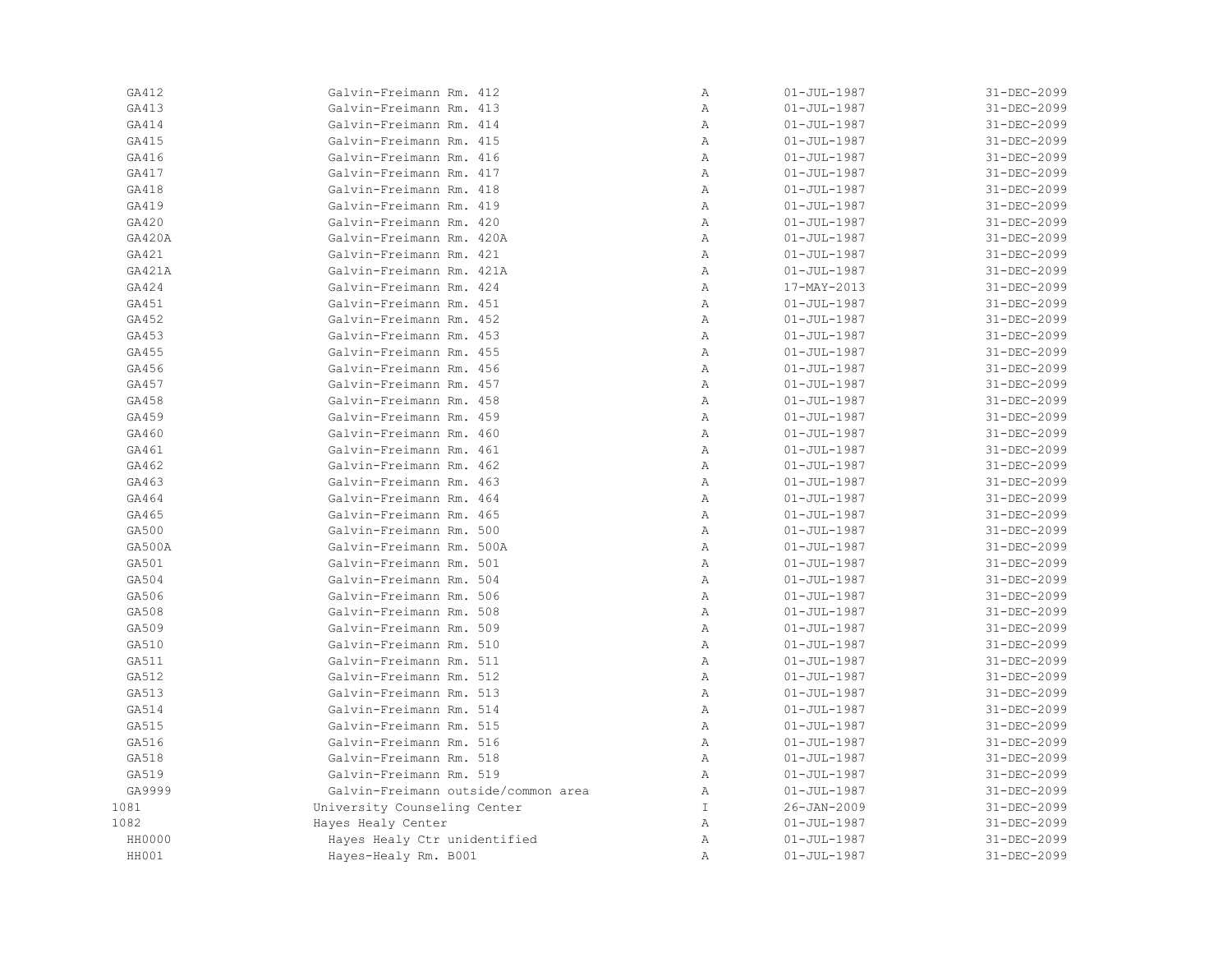| HH001D | Hayes-Healy Rm. B001D | Α            | $01 - JUL - 1987$ | 31-DEC-2099 |
|--------|-----------------------|--------------|-------------------|-------------|
| HH001E | Hayes-Healy Rm. B001E | Α            | $01 - JUL - 1987$ | 31-DEC-2099 |
| HH002  | Hayes-Healy Rm. B002  | Α            | $01 - JUL - 1987$ | 31-DEC-2099 |
| HH003  | Hayes-Healy Rm. B003  | Α            | $01 - JUL - 1987$ | 31-DEC-2099 |
| HH004  | Hayes-Healy Rm. B004  | $\mathbb{A}$ | $01 - JUL - 1987$ | 31-DEC-2099 |
| HH005  | Hayes-Healy Rm. B005  | Α            | $01 - JUL - 1987$ | 31-DEC-2099 |
| HH006  | Hayes-Healy Rm. B006  | Α            | $01 - JUL - 1987$ | 31-DEC-2099 |
| HH007  | Hayes-Healy Rm. B007  | Α            | $01 - JUL - 1987$ | 31-DEC-2099 |
| HH009  | Hayes-Healy Rm. B009  | $\mathbb{A}$ | $01 - JUL - 1987$ | 31-DEC-2099 |
| HH010  | Hayes-Healy Rm. B010  | Α            | $01 - JUL - 1987$ | 31-DEC-2099 |
| HH011  | Hayes-Healy Rm. B011  | Α            | $01 - JUL - 1987$ | 31-DEC-2099 |
| HH014  | Hayes-Healy Rm. B014  | Α            | 12-FEB-2021       | 31-DEC-2099 |
| HH015  | Hayes-Healy Rm. B015  | Α            | $01 - JUL - 1987$ | 31-DEC-2099 |
| HH104  | Hayes-Healy Rm. 104   | $\mathbb{A}$ | $01 - JUL - 1987$ | 31-DEC-2099 |
| HH106  | Hayes-Healy Rm. 106   | Α            | $01 - JUL - 1987$ | 31-DEC-2099 |
| HH108  | Hayes-Healy Rm. 108   | Α            | $01 - JUL - 1987$ | 31-DEC-2099 |
| HH110  | Hayes-Healy Rm. 110   | Α            | $01 - JUL - 1987$ | 31-DEC-2099 |
| HH112  | Hayes-Healy Rm. 112   | Α            | $01 - JUL - 1987$ | 31-DEC-2099 |
| HH116  | Hayes-Healy Rm. 116   | Α            | $01 - JUL - 1987$ | 31-DEC-2099 |
| HH117  | Hayes-Healy Rm. 117   | Α            | $01 - JUL - 1987$ | 31-DEC-2099 |
| HH118  | Hayes-Healy Rm. 118   | Α            | $01 - JUL - 1987$ | 31-DEC-2099 |
| HH120  | Hayes-Healy Rm. 120   | Α            | $01 - JUL - 1987$ | 31-DEC-2099 |
| HH122  | Hayes-Healy Rm. 122   | $\mathbb{A}$ | $01 - JUL - 1987$ | 31-DEC-2099 |
| HH124  | Hayes-Healy Rm. 124   | Α            | $01 - JUL - 1987$ | 31-DEC-2099 |
| HH125  | Hayes-Healy Rm. 125   | Α            | $01 - JUL - 1987$ | 31-DEC-2099 |
| HH126  | Hayes-Healy Rm. 126   | $\mathbb A$  | $01 - JUL - 1987$ | 31-DEC-2099 |
| HH127  | Hayes-Healy Rm. 127   | Α            | $01 - JUL - 1987$ | 31-DEC-2099 |
| HH128  | Hayes-Healy Rm. 128   | Α            | $01 - JUL - 1987$ | 31-DEC-2099 |
| HH129  | Hayes-Healy Rm. 129   | $\mathbb{A}$ | $01 - JUL - 1987$ | 31-DEC-2099 |
| HH132  | Hayes-Healy Rm. 132   | $\mathbb{A}$ | $01 - JUL - 1987$ | 31-DEC-2099 |
| HH134  | Hayes-Healy Rm. 134   | Α            | $01 - JUL - 1987$ | 31-DEC-2099 |
| HH136  | Hayes-Healy Rm. 136   | $\mathbb A$  | $01 - JUL - 1987$ | 31-DEC-2099 |
| HH138  | Hayes-Healy Rm. 138   | Α            | $01 - JUL - 1987$ | 31-DEC-2099 |
| HH140  | Hayes-Healy Rm. 140   | Α            | $01 - JUL - 1987$ | 31-DEC-2099 |
| HH142  | Hayes-Healy Rm. 142   | Α            | $01 - JUL - 1987$ | 31-DEC-2099 |
| HH144  | Hayes-Healy Rm. 144   | $\mathbb{A}$ | $01 - JUL - 1987$ | 31-DEC-2099 |
| HH146  | Hayes-Healy Rm. 146   | $\mathbb{A}$ | $01 - JUL - 1987$ | 31-DEC-2099 |
| HH202  | Hayes-Healy Rm. 202   | $\mathbb{A}$ | $01 - JUL - 1987$ | 31-DEC-2099 |
| HH203  | Hayes-Healy Rm. 203   | $\mathbb A$  | $01 - JUL - 1987$ | 31-DEC-2099 |
| HH204  | Hayes-Healy Rm. 204   | Α            | $01 - JUL - 1987$ | 31-DEC-2099 |
| HH206  | Hayes-Healy Rm. 206   | Α            | $01 - JUL - 1987$ | 31-DEC-2099 |
| HH208  | Hayes-Healy Rm. 208   | Α            | $01 - JUL - 1987$ | 31-DEC-2099 |
| HH214  | Hayes-Healy Rm. 214   | Α            | $01 - JUL - 1987$ | 31-DEC-2099 |
| HH215  | Hayes-Healy Rm. 215   | Α            | $01 - JUL - 1987$ | 31-DEC-2099 |
| HH216  | Hayes-Healy Rm. 216   | $\mathbb{A}$ | $01 - JUL - 1987$ | 31-DEC-2099 |
| HH217  | Hayes-Healy Rm. 217   | $\mathbb{A}$ | $01 - JUL - 1987$ | 31-DEC-2099 |
| HH218  | Hayes-Healy Rm. 218   | Α            | $01 - JUL - 1987$ | 31-DEC-2099 |
| HH219  | Hayes-Healy Rm. 219   | Α            | $01 - JUL - 1987$ | 31-DEC-2099 |
|        |                       |              |                   |             |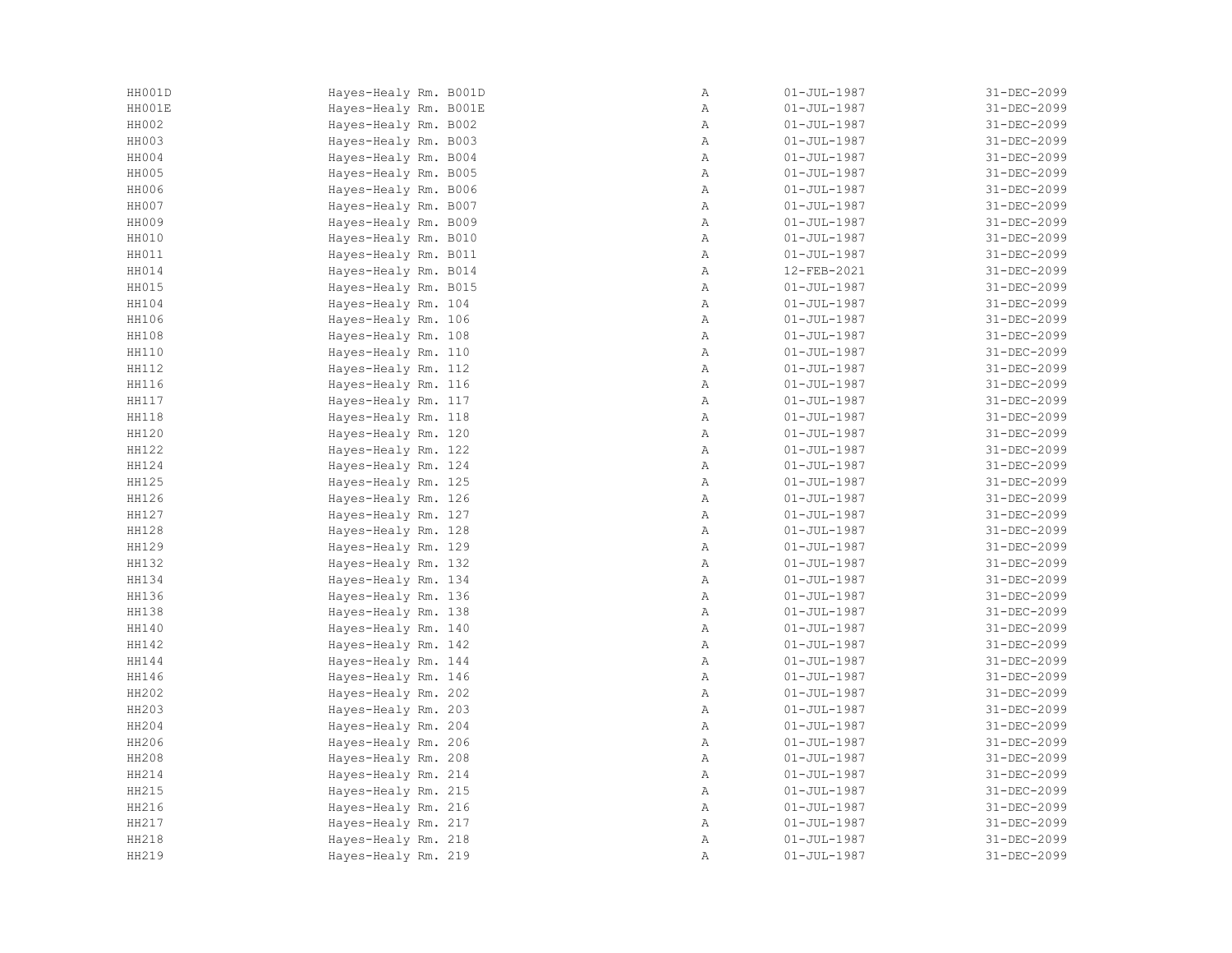| HH220         | Hayes-Healy Rm. 220                 | Α            | $01 - JUL - 1987$ | 31-DEC-2099 |
|---------------|-------------------------------------|--------------|-------------------|-------------|
| HH221         | Hayes-Healy Rm. 221                 | Α            | $01 - JUL - 1987$ | 31-DEC-2099 |
| HH222         | Hayes-Healy Rm. 222                 | Α            | $01 - JUL - 1987$ | 31-DEC-2099 |
| HH224         | Hayes-Healy Rm. 224                 | Α            | $01 - JUL - 1987$ | 31-DEC-2099 |
| HH226         | Hayes-Healy Rm. 226                 | $\mathbb{A}$ | $01 - JUL - 1987$ | 31-DEC-2099 |
| HH228         | Hayes-Healy Rm. 228                 | Α            | $01 - JUL - 1987$ | 31-DEC-2099 |
| HH229         | Hayes-Healy Rm. 229                 | Α            | $01 - JUL - 1987$ | 31-DEC-2099 |
| HH230         | Hayes-Healy Rm. 230                 | Α            | $01 - JUL - 1987$ | 31-DEC-2099 |
| HH231         | Hayes-Healy Rm. 231                 | Α            | $01 - JUL - 1987$ | 31-DEC-2099 |
| HH232         | Hayes-Healy Rm. 232                 | Α            | $01 - JUL - 1987$ | 31-DEC-2099 |
| HH235         | Hayes-Healy Rm. 235                 | Α            | $01 - JUL - 1987$ | 31-DEC-2099 |
| HH236         | Hayes-Healy Rm. 236                 | Α            | $01 - JUL - 1987$ | 31-DEC-2099 |
| HH237         | Hayes-Healy Rm. 237                 | Α            | $01 - JUL - 1987$ | 31-DEC-2099 |
| HH238         | Hayes-Healy Rm. 238                 | $\mathbb{A}$ | $01 - JUL - 1987$ | 31-DEC-2099 |
| HH239         | Hayes-Healy Rm. 239                 | $\mathbb{A}$ | $01 - JUL - 1987$ | 31-DEC-2099 |
| HH240         | Hayes-Healy Rm. 240                 | Α            | $01 - JUL - 1987$ | 31-DEC-2099 |
| HH241         | Hayes-Healy Rm. 241                 | Α            | $01 - JUL - 1987$ | 31-DEC-2099 |
| HH242         | Hayes-Healy Rm. 242                 | Α            | $01 - JUL - 1987$ | 31-DEC-2099 |
| HH244         | Hayes-Healy Rm. 244                 | Α            | $01 - JUL - 1987$ | 31-DEC-2099 |
| HH246         | Hayes-Healy Rm. 246                 | Α            | $01 - JUL - 1987$ | 31-DEC-2099 |
| HH248         | Hayes-Healy Rm. 248                 | Α            | $01 - JUL - 1987$ | 31-DEC-2099 |
| HH250         | Hayes-Healy Rm. 250                 | Α            | $01 - JUL - 1987$ | 31-DEC-2099 |
| HH253A        | Hayes-Healy Rm. 253A                | $\mathbb{A}$ | $01 - JUL - 1987$ | 31-DEC-2099 |
| HH253B        | Hayes-Healy Rm. 253B                | Α            | $01 - JUL - 1987$ | 31-DEC-2099 |
| HH9999        | Hayes Healy Ctr outside/common area | Α            | $01 - JUL - 1987$ | 31-DEC-2099 |
| 1083          | Edmund P. Joyce Center              | Α            | 21-FEB-2005       | 31-DEC-2099 |
| JY0000        | Joyce ACC unidentified              | $\mathbb{A}$ | $01 - JUL - 1987$ | 31-DEC-2099 |
| JY00TR        | Joyce ACC Training Room             | $\mathbb{A}$ | 17-APR-2014       | 31-DEC-2099 |
| JY2H1         | Joyce ACC Rm. 2H1                   | Α            | 21-FEB-2005       | 31-DEC-2099 |
| JY9999        | Joyce ACC outside/common area       | Α            | $01 - JUL - 1987$ | 31-DEC-2099 |
| JYA101        | Joyce ACC Rm. A101                  | Α            | 21-FEB-2005       | 31-DEC-2099 |
| JYA103        | Joyce ACC Rm. A103                  | $\mathbb{A}$ | 21-FEB-2005       | 31-DEC-2099 |
| JYA105        | Joyce ACC Rm. A105                  | $\mathbb{A}$ | $01 - JUL - 1987$ | 31-DEC-2099 |
| <b>JYA106</b> | Joyce ACC Rm. A106                  | $\mathbb{A}$ | 21-FEB-2005       | 31-DEC-2099 |
| <b>JYA109</b> | Joyce ACC Rm. A109                  | Α            | 21-FEB-2005       | 31-DEC-2099 |
| JYA11         | Joyce ACC Rm. A11                   | Α            | 21-FEB-2005       | 31-DEC-2099 |
| <b>JYA112</b> | Joyce ACC Rm. A112                  | Α            | 21-FEB-2005       | 31-DEC-2099 |
| JYA115        | Joyce ACC Rm. A115                  | Α            | 21-FEB-2005       | 31-DEC-2099 |
| JYA118        | Joyce ACC Rm. A118                  | Α            | 21-FEB-2005       | 31-DEC-2099 |
| JYA119        | Joyce ACC Rm. A119                  | Α            | 21-FEB-2005       | 31-DEC-2099 |
| JYA11A        | Joyce ACC Rm. A11A                  | Α            | 21-FEB-2005       | 31-DEC-2099 |
| JYA11B        | Joyce ACC Rm. A11B                  | Α            | 21-FEB-2005       | 31-DEC-2099 |
| JYA11C        | Joyce ACC Rm. A11C                  | Α            | 21-FEB-2005       | 31-DEC-2099 |
| JYA12         | Joyce ACC Rm. A12                   | $\, {\bf A}$ | 21-FEB-2005       | 31-DEC-2099 |
| JYA13         |                                     | $\mathbb{A}$ | 21-FEB-2005       | 31-DEC-2099 |
| JYA13A        | Joyce ACC Rm. A13                   | $\mathbb{A}$ |                   | 31-DEC-2099 |
|               | Joyce ACC Rm. A13A                  |              | 21-FEB-2005       |             |
| JYA13B        | Joyce ACC Rm. A13B                  | Α            | 21-FEB-2005       | 31-DEC-2099 |
| JYA15         | Joyce ACC Rm. A15                   | Α            | 21-FEB-2005       | 31-DEC-2099 |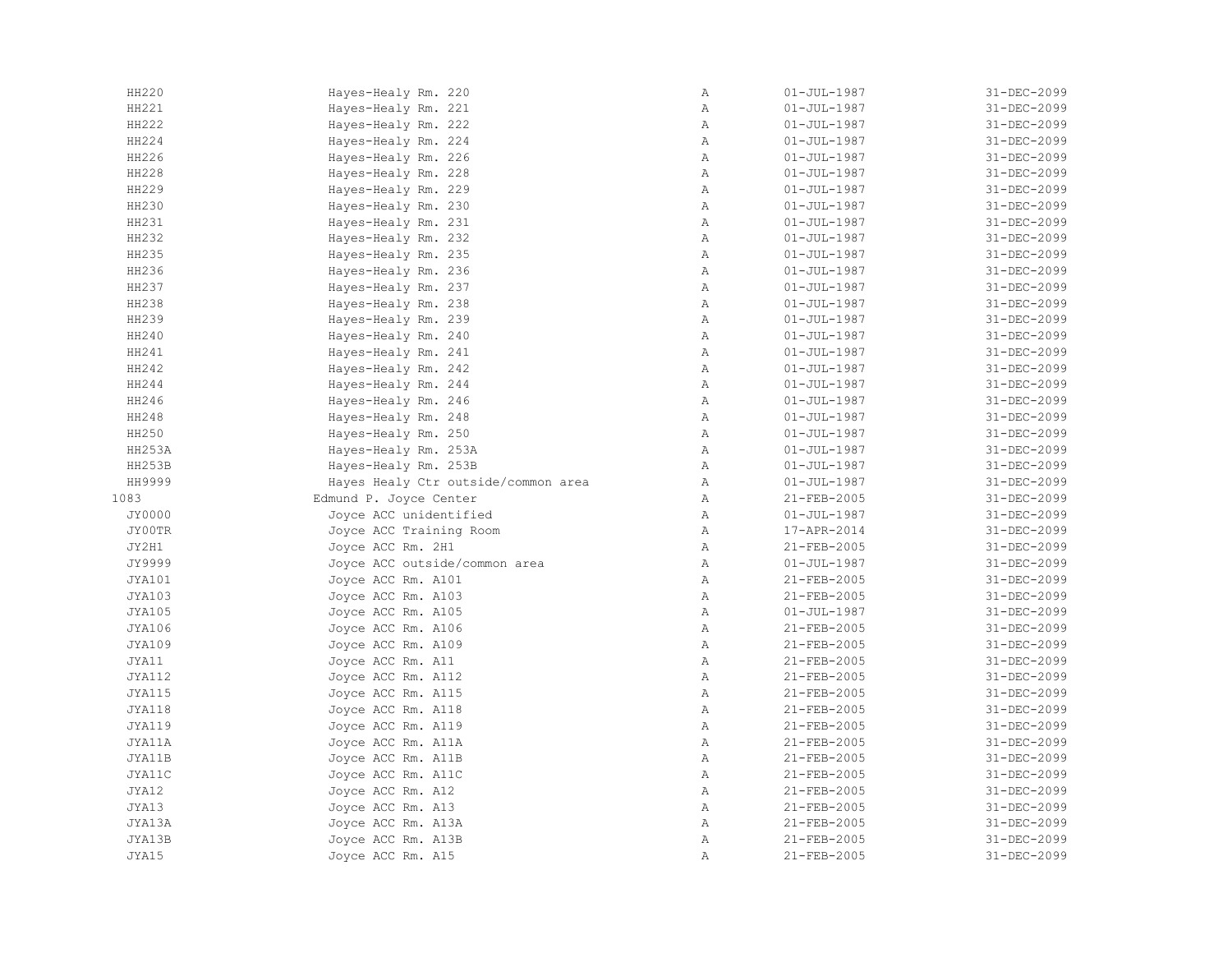| JYA15A        | Joyce ACC Rm. A15A | Α            | 21-FEB-2005       | 31-DEC-2099                |
|---------------|--------------------|--------------|-------------------|----------------------------|
| JYA15B        | Joyce ACC Rm. A15B | Α            | 21-FEB-2005       | 31-DEC-2099                |
| JYA15C        | Joyce ACC Rm. A15C | Α            | 21-FEB-2005       | 31-DEC-2099                |
| JYA17         | Joyce ACC Rm. A17  | Α            | 21-FEB-2005       | 31-DEC-2099                |
| JYA19         | Joyce ACC Rm. A19  | Α            | 21-FEB-2005       | 31-DEC-2099                |
| JYA19A        | Joyce ACC Rm. A19A | Α            | 21-FEB-2005       | 31-DEC-2099                |
| JYA19B        | Joyce ACC Rm. A19B | $\mathbb{A}$ | 21-FEB-2005       | 31-DEC-2099                |
| JYA21         | Joyce ACC Rm. A21  | Α            | 21-FEB-2005       | 31-DEC-2099                |
| JYA214        | Joyce ACC Rm. A214 | Α            | 10-AUG-2016       | 31-DEC-2099                |
| JYA22         | Joyce ACC Rm. A22  | Α            | 21-FEB-2005       | 31-DEC-2099                |
| JYA23         | Joyce ACC Rm. A23  | $\mathbb{A}$ | 21-FEB-2005       | 31-DEC-2099                |
| JYA23A        | Joyce ACC Rm. A23A | $\mathbb{A}$ | 21-FEB-2005       | 31-DEC-2099                |
| JYA23B        | Joyce ACC Rm. A23B | Α            | 21-FEB-2005       | 31-DEC-2099                |
| JYA24         | Joyce ACC Rm. A24  | $\mathbb{A}$ | $24 - FEB - 2020$ | 31-DEC-2099                |
| JYA25         | Joyce ACC Rm. A25  | Α            | 21-FEB-2005       | 31-DEC-2099                |
| JYA26         | Joyce ACC Rm. A26  | Α            | 21-FEB-2005       | 31-DEC-2099                |
| JYA27A        | Joyce ACC Rm. A27A | Α            | 21-FEB-2005       | 31-DEC-2099                |
| JYA27B        | Joyce ACC Rm. A27B | Α            | 21-FEB-2005       | 31-DEC-2099                |
| JYA29         | Joyce ACC Rm. A29  | $\mathbb{A}$ | 21-FEB-2005       | 31-DEC-2099                |
| JYA29A        | Joyce ACC Rm. A29A | Α            | 21-FEB-2005       | 31-DEC-2099                |
| JYA29B        | Joyce ACC Rm. A29B | Α            | 21-FEB-2005       | 31-DEC-2099                |
| JYA33B        | Joyce ACC Rm. A33B | Α            | 21-FEB-2005       | 31-DEC-2099                |
| JYA36F        | Joyce ACC Rm. A36F | Α            | 21-FEB-2005       | 31-DEC-2099                |
| JYA40         | Joyce ACC Rm. A40  | Α            | 21-FEB-2005       | 31-DEC-2099                |
| JYA5          | Joyce ACC Rm. A5   | Α            | 21-FEB-2005       | 31-DEC-2099                |
| JYA5A         | Joyce ACC Rm. A5A  | Α            | 21-FEB-2005       | 31-DEC-2099                |
| JYA5B         | Joyce ACC Rm. A5B  | $\mathbb{A}$ | 21-FEB-2005       | 31-DEC-2099                |
| JYA5C         | Joyce ACC Rm. A5C  | Α            | 21-FEB-2005       | 31-DEC-2099                |
| JYA6          | Joyce ACC Rm. A6   | Α            | 21-FEB-2005       | 31-DEC-2099                |
| JYA6F         | Joyce ACC Rm. A6F  | Α            | 21-FEB-2005       | 31-DEC-2099                |
| JYA7          | Joyce ACC Rm. A7   | Α            | 21-FEB-2005       | 31-DEC-2099                |
| JYA7A         | Joyce ACC Rm. A7A  | Α            | 21-FEB-2005       | 31-DEC-2099                |
| JYA9A         | Joyce ACC Rm. A9A  | Α            | 21-FEB-2005       | 31-DEC-2099                |
| JYB1          | Joyce ACC Rm. B1   | Α            | 21-FEB-2005       | 31-DEC-2099                |
| JYB10         | Joyce ACC Rm. B10  | Α            | 21-FEB-2005       | 31-DEC-2099                |
| JYB101        | Joyce ACC Rm. B101 | Α            | 21-FEB-2005       | 31-DEC-2099                |
| <b>JYB103</b> | Joyce ACC Rm. B103 | Α            | 21-FEB-2005       | 31-DEC-2099                |
| JYB104        | Joyce ACC Rm. B104 | Α            | 21-FEB-2005       | 31-DEC-2099                |
| <b>JYB105</b> | Joyce ACC Rm. B105 | Α            | 21-FEB-2005       | 31-DEC-2099                |
| JYB2          | Joyce ACC Rm. B2   | Α            | 21-FEB-2005       | 31-DEC-2099                |
| JYB6          | Joyce ACC Rm. B6   | Α            | 21-FEB-2005       | 31-DEC-2099                |
| JYB7          | Joyce ACC Rm. B7   | Α            | 21-FEB-2005       | 31-DEC-2099                |
|               |                    | Α            |                   |                            |
| JYB7A<br>JYB8 | Joyce ACC Rm. B7A  | Α            | 21-FEB-2005       | 31-DEC-2099<br>31-DEC-2099 |
| JYC1          | Joyce ACC Rm. B8   |              | 21-FEB-2005       | 31-DEC-2099                |
|               | Joyce ACC Rm. C1   | Α            | 02-MAR-2020       |                            |
| JYC105        | Joyce ACC Rm. C105 | $\mathbb{A}$ | $21 - FEB - 2005$ | 31-DEC-2099                |
| <b>JYC106</b> | Joyce ACC Rm. C106 | Α            | 21-FEB-2005       | 31-DEC-2099                |
| <b>JYC107</b> | Joyce ACC Rm. C107 | Α            | 21-FEB-2005       | 31-DEC-2099                |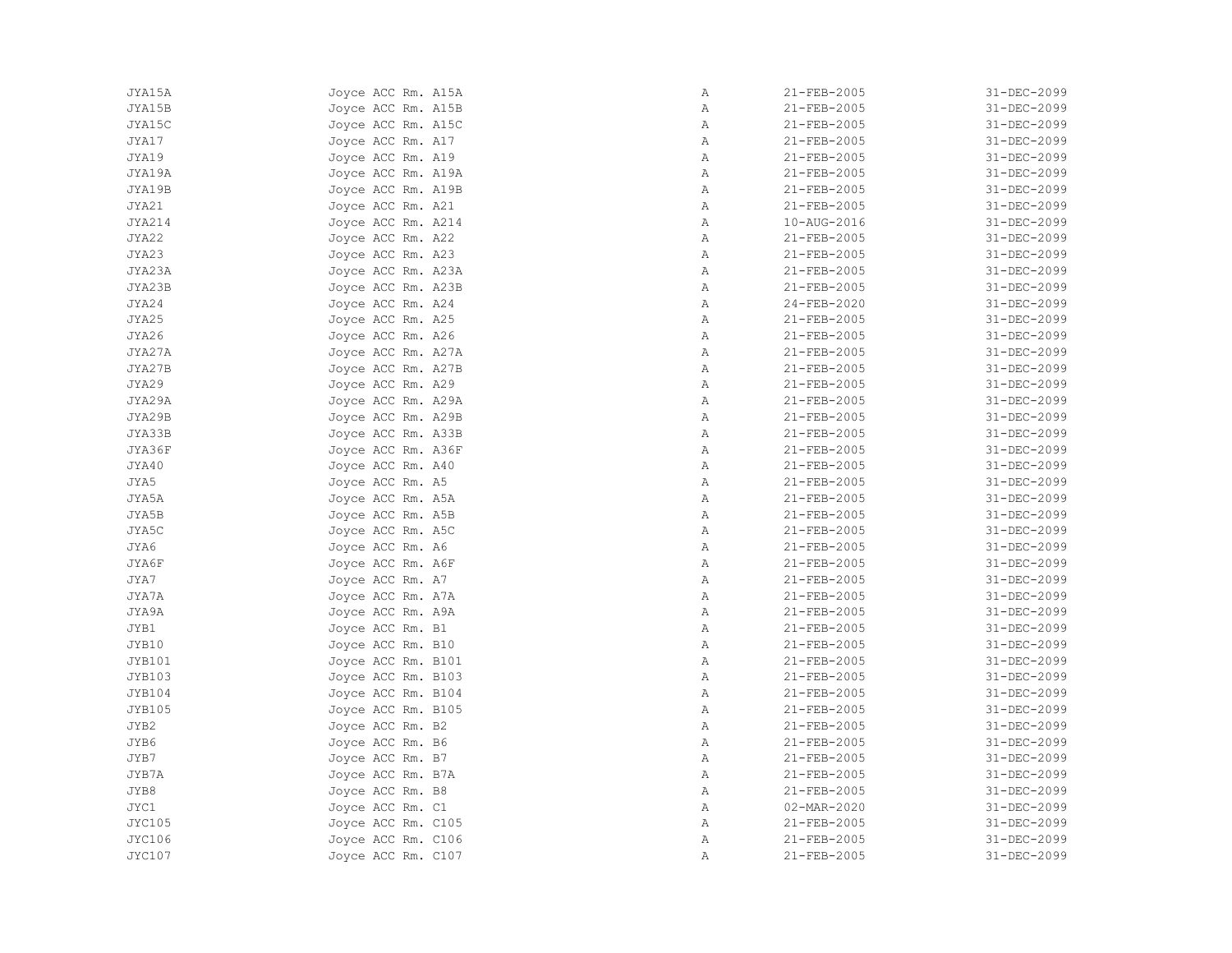| JYC108        | Joyce ACC Rm. C108 | Α            | 21-FEB-2005 | 31-DEC-2099 |
|---------------|--------------------|--------------|-------------|-------------|
| JYC109        | Joyce ACC Rm. C109 | Α            | 21-FEB-2005 | 31-DEC-2099 |
| JYC110        | Joyce ACC Rm. C110 | Α            | 21-FEB-2005 | 31-DEC-2099 |
| JYC112        | Joyce ACC Rm. C112 | Α            | 21-FEB-2005 | 31-DEC-2099 |
| JYC113        | Joyce ACC Rm. C113 | $\mathbb{A}$ | 21-FEB-2005 | 31-DEC-2099 |
| JYC115        | Joyce ACC Rm. C115 | Α            | 21-FEB-2005 | 31-DEC-2099 |
| JYC116        | Joyce ACC Rm. C116 | Α            | 21-FEB-2005 | 31-DEC-2099 |
| JYC117        | Joyce ACC Rm. C117 | Α            | 21-FEB-2005 | 31-DEC-2099 |
| JYC119        |                    | Α            | 21-FEB-2005 | 31-DEC-2099 |
|               | Joyce ACC Rm. C119 |              |             |             |
| JYC120        | Joyce ACC Rm. C120 | Α            | 21-FEB-2005 | 31-DEC-2099 |
| <b>JYC121</b> | Joyce ACC Rm. C121 | Α            | 09-MAY-2012 | 31-DEC-2099 |
| JYC123        | Joyce ACC Rm. C123 | Α            | 21-FEB-2005 | 31-DEC-2099 |
| JYC124        | Joyce ACC Rm. C124 | Α            | 21-FEB-2005 | 31-DEC-2099 |
| JYC125        | Joyce ACC Rm. C125 | $\mathbb{A}$ | 21-FEB-2005 | 31-DEC-2099 |
| <b>JYC126</b> | Joyce ACC Rm. C126 | Α            | 21-FEB-2005 | 31-DEC-2099 |
| JYC127        | Joyce ACC Rm. C127 | Α            | 21-FEB-2005 | 31-DEC-2099 |
| JYC129        | Joyce ACC Rm. C129 | Α            | 21-FEB-2005 | 31-DEC-2099 |
| JYC12A        | Joyce ACC Rm. C12A | Α            | 21-FEB-2005 | 31-DEC-2099 |
| JYC13         | Joyce ACC Rm. C13  | Α            | 21-FEB-2005 | 31-DEC-2099 |
| JYC130        | Joyce ACC Rm. C130 | Α            | 21-FEB-2005 | 31-DEC-2099 |
| JYC131        | Joyce ACC Rm. C131 | Α            | 21-FEB-2005 | 31-DEC-2099 |
| JYC133        | Joyce ACC Rm. C133 | Α            | 21-FEB-2005 | 31-DEC-2099 |
| JYC134        | Joyce ACC Rm. C134 | $\mathbb{A}$ | 21-FEB-2005 | 31-DEC-2099 |
| <b>JYC136</b> | Joyce ACC Rm. C136 | Α            | 21-FEB-2005 | 31-DEC-2099 |
| JYC14         | Joyce ACC Rm. C14  | Α            | 21-FEB-2005 | 31-DEC-2099 |
| JYC14A        | Joyce ACC Rm. C14A | Α            | 21-FEB-2005 | 31-DEC-2099 |
| JYC15         | Joyce ACC Rm. C15  | $\mathbb{A}$ | 21-FEB-2005 | 31-DEC-2099 |
| JYC17         | Joyce ACC Rm. C17  | $\mathbb{A}$ | 21-FEB-2005 | 31-DEC-2099 |
| JYC18         | Joyce ACC Rm. C18  | Α            | 21-FEB-2005 | 31-DEC-2099 |
| JYC2          | Joyce ACC Rm. C2   | Α            | 21-FEB-2005 | 31-DEC-2099 |
| JYC20         | Joyce ACC Rm. C20  | Α            | 21-FEB-2005 | 31-DEC-2099 |
| JYC21         | Joyce ACC Rm. C21  | $\mathbb{A}$ | 21-FEB-2005 | 31-DEC-2099 |
| JYC22         | Joyce ACC Rm. C22  | $\mathbb{A}$ | 21-FEB-2005 | 31-DEC-2099 |
| JYC23         | Joyce ACC Rm. C23  | $\mathbb{A}$ | 21-FEB-2005 | 31-DEC-2099 |
| JYC24         | Joyce ACC Rm. C24  | Α            | 21-FEB-2005 | 31-DEC-2099 |
| JYC25         |                    | Α            |             | 31-DEC-2099 |
|               | Joyce ACC Rm. C25  |              | 21-FEB-2005 |             |
| JYC27         | Joyce ACC Rm. C27  | Α            | 21-FEB-2005 | 31-DEC-2099 |
| JYC28A        | Joyce ACC Rm. C28A | Α            | 21-FEB-2005 | 31-DEC-2099 |
| JYC28D        | Joyce ACC Rm. C28D | Α            | 21-FEB-2005 | 31-DEC-2099 |
| JYC29         | Joyce ACC Rm. C29  | Α            | 21-FEB-2005 | 31-DEC-2099 |
| JYC2A         | Joyce ACC Rm. C2A  | Α            | 21-FEB-2005 | 31-DEC-2099 |
| JYC3          | Joyce ACC Rm. C3   | Α            | 21-FEB-2005 | 31-DEC-2099 |
| JYC30         | Joyce ACC Rm. C30  | Α            | 21-FEB-2005 | 31-DEC-2099 |
| JYC31         | Joyce ACC Rm. C31  | Α            | 21-FEB-2005 | 31-DEC-2099 |
| JYC31A        | Joyce ACC Rm. C31A | $\mathbb{A}$ | 21-FEB-2005 | 31-DEC-2099 |
| JYC31B        | Joyce ACC Rm. C31B | $\mathbb{A}$ | 21-FEB-2005 | 31-DEC-2099 |
| JYC31C        | Joyce ACC Rm. C31C | Α            | 21-FEB-2005 | 31-DEC-2099 |
| JYC31D        | Joyce ACC Rm. C31D | Α            | 21-FEB-2005 | 31-DEC-2099 |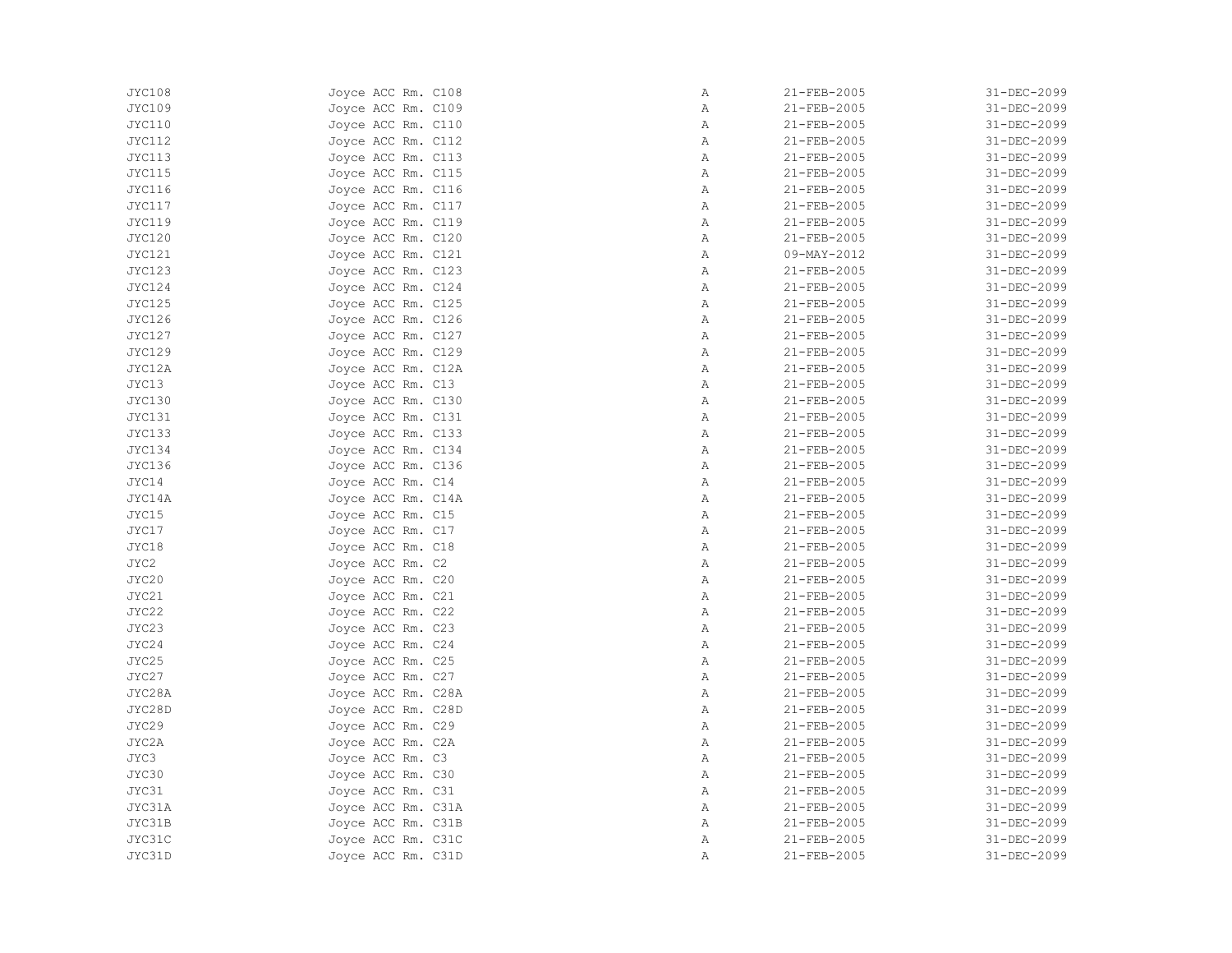| JYC31F        | Joyce ACC Rm. C31F | Α            | 21-FEB-2005       | 31-DEC-2099 |
|---------------|--------------------|--------------|-------------------|-------------|
| JYC31G        | Joyce ACC Rm. C31G | Α            | 21-FEB-2005       | 31-DEC-2099 |
| JYC34         | Joyce ACC Rm. C34  | Α            | 21-FEB-2005       | 31-DEC-2099 |
| JYC34C        | Joyce ACC Rm. C34C | Α            | 21-FEB-2005       | 31-DEC-2099 |
| JYC3A         | Joyce ACC Rm. C3A  | $\mathbb{A}$ | 21-FEB-2005       | 31-DEC-2099 |
| JYC42         | Joyce ACC Rm. C42  | Α            | 12-FEB-2021       | 31-DEC-2099 |
| JYC42A        | Joyce ACC Rm. C42A | Α            | 21-FEB-2005       | 31-DEC-2099 |
| JYC45         | Joyce ACC Rm. C45  | Α            | 21-FEB-2005       | 31-DEC-2099 |
| JYC45E        | Joyce ACC Rm. C45E | Α            | 21-FEB-2005       | 31-DEC-2099 |
| JYC45F        | Joyce ACC Rm. C45F | Α            | 21-FEB-2005       | 31-DEC-2099 |
| JYC45G        | Joyce ACC Rm. C45G | Α            | 21-FEB-2005       | 31-DEC-2099 |
| JYC45H        | Joyce ACC Rm. C45H | Α            | 21-FEB-2005       | 31-DEC-2099 |
| JYC48         | Joyce ACC Rm. C48  | Α            | 07-DEC-2012       | 31-DEC-2099 |
| JYC4A         | Joyce ACC Rm. C4A  | $\mathbb{A}$ | 21-FEB-2005       | 31-DEC-2099 |
| JYC4C         | Joyce ACC Rm. C4C  | Α            | 21-FEB-2005       | 31-DEC-2099 |
| JYC6          | Joyce ACC Rm. C6   | Α            | 21-FEB-2005       | 31-DEC-2099 |
| JYC7          | Joyce ACC Rm. C7   | Α            | 21-FEB-2005       | 31-DEC-2099 |
| JYC8          | Joyce ACC Rm. C8   | Α            | 21-FEB-2005       | 31-DEC-2099 |
| JYC9          | Joyce ACC Rm. C9   | $\mathbb{A}$ | 21-FEB-2005       | 31-DEC-2099 |
| JYF1          | Joyce ACC Rm. F1   | Α            | 21-FEB-2005       | 31-DEC-2099 |
| <b>JYF100</b> | Joyce ACC Rm. F100 | Α            | 21-FEB-2005       | 31-DEC-2099 |
| <b>JYF101</b> | Joyce ACC Rm. F101 | Α            | 21-FEB-2005       | 31-DEC-2099 |
| <b>JYF102</b> | Joyce ACC Rm. F102 | $\mathbb{A}$ | 21-FEB-2005       | 31-DEC-2099 |
| <b>JYF103</b> | Joyce ACC Rm. F103 | Α            | 21-FEB-2005       | 31-DEC-2099 |
| <b>JYF104</b> | Joyce ACC Rm. F104 | $\mathbb{A}$ | 21-FEB-2005       | 31-DEC-2099 |
| <b>JYF105</b> | Joyce ACC Rm. F105 | Α            | 21-FEB-2005       | 31-DEC-2099 |
| <b>JYF106</b> | Joyce ACC Rm. F106 | Α            | 21-FEB-2005       | 31-DEC-2099 |
| <b>JYF107</b> | Joyce ACC Rm. F107 | $\mathbb{A}$ | 21-FEB-2005       | 31-DEC-2099 |
| <b>JYF108</b> | Joyce ACC Rm. F108 | Α            | 21-FEB-2005       | 31-DEC-2099 |
| <b>JYF109</b> | Joyce ACC Rm. F109 | Α            | 17-DEC-2018       | 31-DEC-2099 |
| <b>JYF110</b> | Joyce ACC Rm. F110 | Α            | 21-FEB-2005       | 31-DEC-2099 |
| <b>JYF113</b> | Joyce ACC Rm. F113 | $\mathbb{A}$ | 21-FEB-2005       | 31-DEC-2099 |
| <b>JYF115</b> | Joyce ACC Rm. F115 | $\mathbb{A}$ | $01 - NOV - 2011$ | 31-DEC-2099 |
| <b>JYF117</b> | Joyce ACC Rm. F117 | Α            | 21-FEB-2005       | 31-DEC-2099 |
| JYF12         | Joyce ACC Rm. F12  | Α            | 21-FEB-2005       | 31-DEC-2099 |
| <b>JYF120</b> | Joyce ACC Rm. F120 | Α            | 21-FEB-2005       | 31-DEC-2099 |
| <b>JYF121</b> | Joyce ACC Rm. F121 | $\mathbb{A}$ | 21-FEB-2005       | 31-DEC-2099 |
| <b>JYF122</b> | Joyce ACC Rm. F122 | Α            | 21-FEB-2005       | 31-DEC-2099 |
| <b>JYF123</b> | Joyce ACC Rm. F123 | Α            | 21-FEB-2005       | 31-DEC-2099 |
| JYF13         | Joyce ACC Rm. F13  | Α            | 21-FEB-2005       | 31-DEC-2099 |
| JYF16         | Joyce ACC Rm. F16  | Α            | 21-FEB-2005       | 31-DEC-2099 |
| JYF18         | Joyce ACC Rm. F18  | $\mathbb{A}$ | 21-FEB-2005       | 31-DEC-2099 |
| JYF19         | Joyce ACC Rm. F19  | Α            | 21-FEB-2005       | 31-DEC-2099 |
| JYF19A        | Joyce ACC Rm. F19A | Α            | 21-FEB-2005       | 31-DEC-2099 |
| JYF19C        | Joyce ACC Rm. F19C | $\mathbb{A}$ | 21-FEB-2005       | 31-DEC-2099 |
| JYF19E        | Joyce ACC Rm. F19E | $\mathbb{A}$ | 21-FEB-2005       | 31-DEC-2099 |
| JYF19G        | Joyce ACC Rm. F19G | Α            | 21-FEB-2005       | 31-DEC-2099 |
| JYF2          | Joyce ACC Rm. F2   | Α            | 21-FEB-2005       | 31-DEC-2099 |
|               |                    |              |                   |             |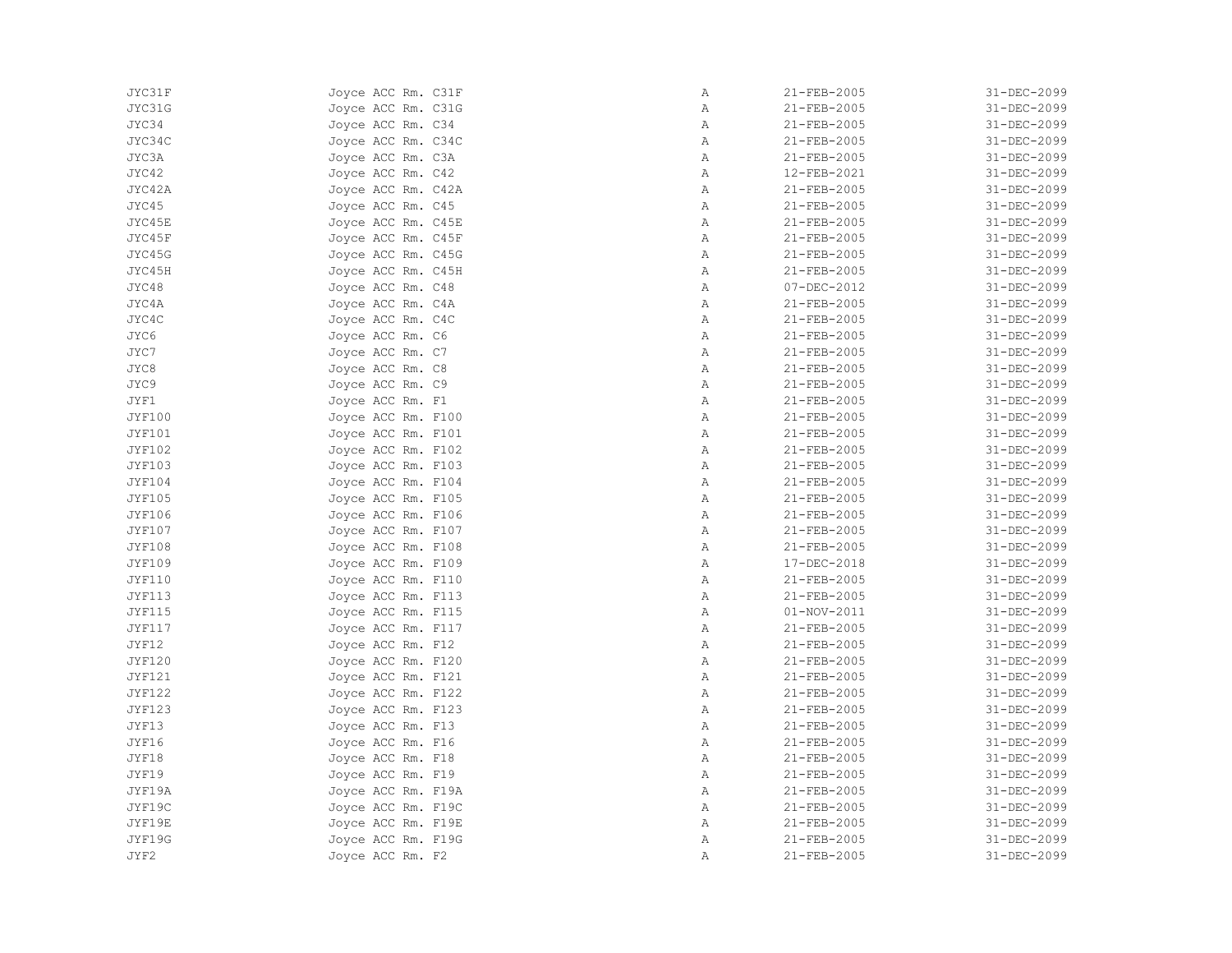| <b>JYF201</b> | Joyce ACC Rm. F201        | Α            | 21-FEB-2005       | 31-DEC-2099 |
|---------------|---------------------------|--------------|-------------------|-------------|
| <b>JYF202</b> | Joyce ACC Rm. F202        | Α            | 21-FEB-2005       | 31-DEC-2099 |
| <b>JYF203</b> | Joyce ACC Rm. F203        | $\mathbb{A}$ | 21-FEB-2005       | 31-DEC-2099 |
| <b>JYF205</b> | Joyce ACC Rm. F205        | Α            | 21-FEB-2005       | 31-DEC-2099 |
| <b>JYF207</b> | Joyce ACC Rm. F207        | Α            | 21-FEB-2005       | 31-DEC-2099 |
| <b>JYF209</b> | Joyce ACC Rm. F209        | $\, {\bf A}$ | 21-FEB-2005       | 31-DEC-2099 |
| JYF21         | Joyce ACC Rm. F21         | $\mathbb{A}$ | 21-FEB-2005       | 31-DEC-2099 |
| <b>JYF211</b> | Joyce ACC Rm. F211        | $\mathbb{A}$ | 21-FEB-2005       | 31-DEC-2099 |
| JYF21A        | Joyce ACC Rm. F21A        | $\mathbb{A}$ | 21-FEB-2005       | 31-DEC-2099 |
| JYF23         | Joyce ACC Rm. F23         | $\, {\bf A}$ | 21-FEB-2005       | 31-DEC-2099 |
| JYF26         | Joyce ACC Rm. F26         | $\mathbb{A}$ | 21-FEB-2005       | 31-DEC-2099 |
| JYF27         | Joyce ACC Rm. F27         | $\mathbb{A}$ | 21-FEB-2005       | 31-DEC-2099 |
| JYF4          | Joyce ACC Rm. F4          | $\mathbb{A}$ | 21-FEB-2005       | 31-DEC-2099 |
| JYF7          | Joyce ACC Rm. F7          | $\mathbb{A}$ | 21-FEB-2005       | 31-DEC-2099 |
| JYF7A         | Joyce ACC Rm. F7A         | $\mathbb{A}$ | 21-FEB-2005       | 31-DEC-2099 |
| JYF7B         | Joyce ACC Rm. F7B         | Α            | 21-FEB-2005       | 31-DEC-2099 |
| JYF8          | Joyce ACC Rm. F8          | Α            | 21-FEB-2005       | 31-DEC-2099 |
| JYF9          | Joyce ACC Rm. F9          | Α            | 21-FEB-2005       | 31-DEC-2099 |
| JYG1          | Joyce ACC Gate 1          | $\mathbb{A}$ | 26-APR-2013       | 31-DEC-2099 |
| JYG3          | Joyce ACC Gate 3          | $\mathbb{A}$ | 12-JAN-2012       | 31-DEC-2099 |
| JYG6          | Joyce ACC Gate 6          | $\mathbb{A}$ | 12-JAN-2012       | 31-DEC-2099 |
| JYG8          | Joyce ACC Gate 38         | $\mathbb{A}$ | $09 - MAX - 2012$ | 31-DEC-2099 |
| JYNAIM        | Joyce Ctr Club Naimoli    | $\mathbb{A}$ | 14-NOV-2011       | 31-DEC-2099 |
| JYP1          | Joyce ACC Rm. P1          | Α            | 21-FEB-2005       | 31-DEC-2099 |
| JYP101        | Joyce ACC Rm. P101        | Α            | 21-FEB-2005       | 31-DEC-2099 |
| JYP13         | Joyce ACC Rm. P13         | Α            | 21-FEB-2005       | 31-DEC-2099 |
| JYP14         | Joyce ACC Rm. P14         | $\mathbb{A}$ | 21-FEB-2005       | 31-DEC-2099 |
| JYP18         | Joyce ACC Rm. P18         | $\mathbb{A}$ | 21-FEB-2005       | 31-DEC-2099 |
| JYP6          | Joyce ACC Rm. P6          | $\mathbb{A}$ | 21-FEB-2005       | 31-DEC-2099 |
| JYP8          | Joyce ACC Rm. P8          | $\mathbb{A}$ | 21-FEB-2005       | 31-DEC-2099 |
| JYP9          | Joyce ACC Rm. P9          | $\mathbb A$  | 21-FEB-2005       | 31-DEC-2099 |
| JYPB1         | Joyce ACC Rm. PB1         | Α            | 21-FEB-2005       | 31-DEC-2099 |
| <b>JYS</b>    | Joyce ACC Rm. S           | Α            | 21-FEB-2005       | 31-DEC-2099 |
| 1084          | University Club           | Α            | $01 - JUL - 1987$ | 31-DEC-2099 |
| 1085          | Flanner Hall              | $\mathbb{A}$ | $01 - JUL - 1987$ | 31-DEC-2099 |
| FL0000        | Flanner Hall unidentified | $\mathbb{A}$ | $01 - JUL - 1987$ | 31-DEC-2099 |
| FL0009        | Flanner Hall Rm. B09      | $\mathbb{A}$ | $01 - JUL - 1987$ | 31-DEC-2099 |
| FL0010        | Flanner Hall Rm. B10      | $\mathbb{A}$ | $01 - JUL - 1987$ | 31-DEC-2099 |
| FL0017        | Flanner Hall Rm. B17      | Α            | $01 - JUL - 1987$ | 31-DEC-2099 |
| FL0020        | Flanner Hall Rm. B20      | Α            | $01 - JUL - 1987$ | 31-DEC-2099 |
| FL0022        | Flanner Hall Rm. B22      | $\mathbb{A}$ | $01 - JUL - 1987$ | 31-DEC-2099 |
| FL009A        | Flanner Hall Rm B09A      | $\mathbb{A}$ | $28 - JAN - 2013$ | 31-DEC-2099 |
| FL0112        | Flanner Hall Rm. 112      | $\mathbb{A}$ | $01 - JUL - 1987$ | 31-DEC-2099 |
| FL0113        | Flanner Hall Rm. 113      | $\mathbb{A}$ | $01 - JUL - 1987$ | 31-DEC-2099 |
| FL0114        | Flanner Hall Rm. 114      | Α            | $01 - JUL - 1987$ | 31-DEC-2099 |
| FL0116        | Flanner Hall Rm. 116      | $\mathbb{A}$ | $01 - JUL - 1987$ | 31-DEC-2099 |
| FL0118        | Flanner Hall Rm. 118      | Α            | $01 - JUL - 1987$ | 31-DEC-2099 |
| FL0119        | Flanner Hall Rm. 119      | Α            | $01 - JUL - 1987$ | 31-DEC-2099 |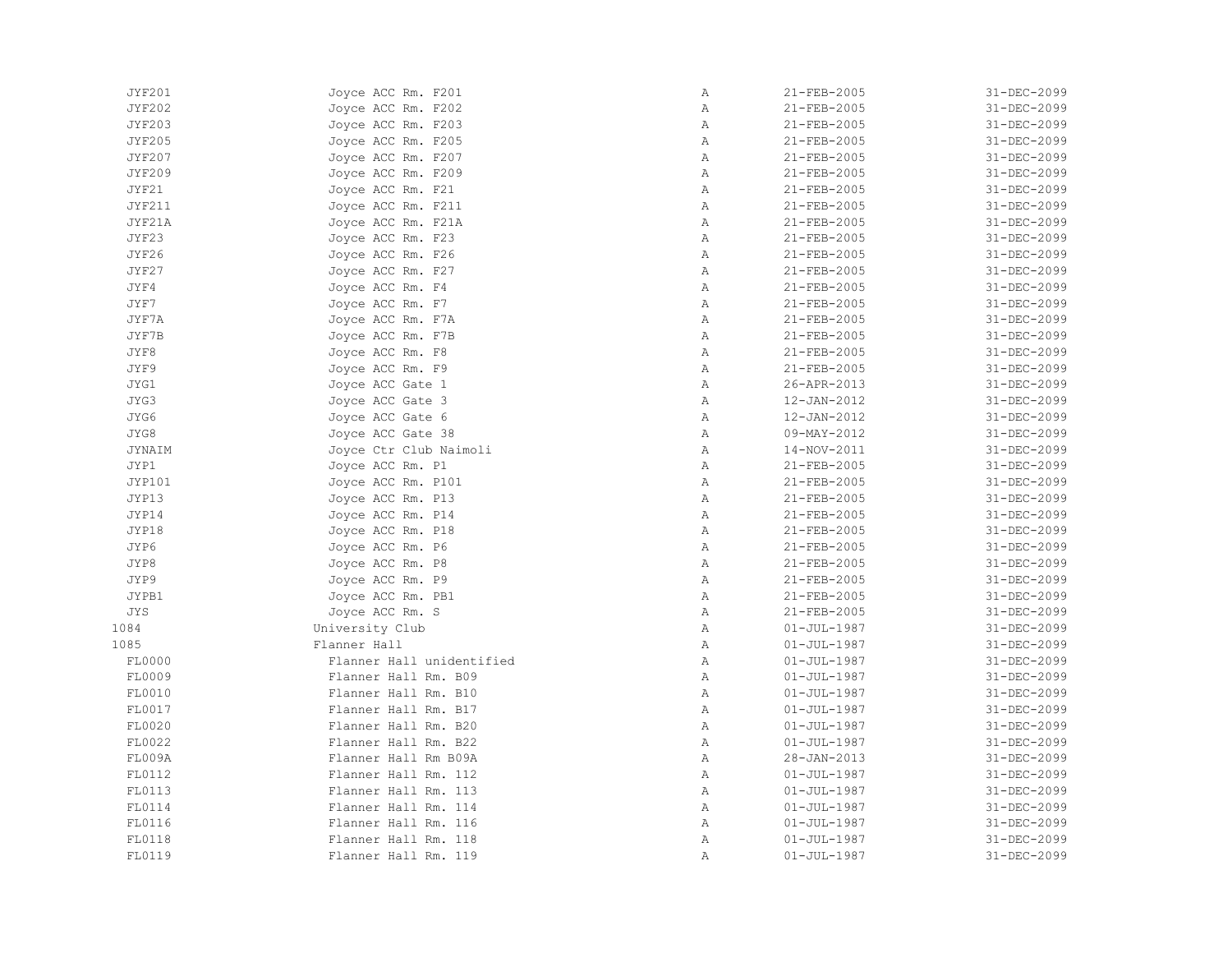| FL0120 | Flanner Hall Rm. 120 | Α | $01 - JUL - 1987$ | 31-DEC-2099 |
|--------|----------------------|---|-------------------|-------------|
| FL0121 | Flanner Hall Rm. 121 | Α | $01 - JUL - 1987$ | 31-DEC-2099 |
| FL0123 | Flanner Hall Rm. 123 | Α | $01 - JUL - 1987$ | 31-DEC-2099 |
| FL0125 | Flanner Hall Rm. 125 | Α | $01 - JUL - 1987$ | 31-DEC-2099 |
| FL0126 | Flanner Hall Rm. 126 | Α | $01 - JUL - 1987$ | 31-DEC-2099 |
| FL0127 | Flanner Hall Rm. 127 | Α | $01 - JUL - 1987$ | 31-DEC-2099 |
| FL0128 | Flanner Hall Rm. 128 | Α | $01 - JUL - 1987$ | 31-DEC-2099 |
| FL0129 | Flanner Hall Rm. 129 | Α | $01 - JUL - 1987$ | 31-DEC-2099 |
| FL0130 | Flanner Hall Rm. 130 | Α | $01 - JUL - 1987$ | 31-DEC-2099 |
| FL0131 | Flanner Hall Rm. 131 | Α | $01 - JUL - 1987$ | 31-DEC-2099 |
| FL0132 | Flanner Hall Rm. 132 | Α | $01 - JUL - 1987$ | 31-DEC-2099 |
| FL0133 | Flanner Hall Rm. 133 | Α | $01 - JUL - 1987$ | 31-DEC-2099 |
| FL0134 | Flanner Hall Rm. 134 | Α | $01 - JUL - 1987$ | 31-DEC-2099 |
| FL0135 | Flanner Hall Rm. 135 | Α | $01 - JUL - 1987$ | 31-DEC-2099 |
| FL0136 | Flanner Hall Rm. 136 | Α | $01 - JUL - 1987$ | 31-DEC-2099 |
| FL0138 | Flanner Hall Rm. 138 | Α | $01 - JUL - 1987$ | 31-DEC-2099 |
| FL0139 | Flanner Hall Rm. 139 | Α | $01 - JUL - 1987$ | 31-DEC-2099 |
| FL0140 | Flanner Hall Rm. 140 | Α | $01 - JUL - 1987$ | 31-DEC-2099 |
| FL0143 | Flanner Hall Rm. 143 | Α | $01 - JUL - 1987$ | 31-DEC-2099 |
| FL0144 | Flanner Hall Rm. 144 | Α | $01 - JUL - 1987$ | 31-DEC-2099 |
| FL0145 | Flanner Hall Rm. 145 | Α | $01 - JUL - 1987$ | 31-DEC-2099 |
| FL0146 | Flanner Hall Rm. 146 | Α | $01 - JUL - 1987$ | 31-DEC-2099 |
| FL0209 | Flanner Hall Rm. 209 | Α | $01 - JUL - 1987$ | 31-DEC-2099 |
| FL0210 | Flanner Hall Rm. 210 | Α | $01 - JUL - 1987$ | 31-DEC-2099 |
| FL0211 | Flanner Hall Rm. 211 | Α | $01 - JUL - 1987$ | 31-DEC-2099 |
| FL0212 | Flanner Hall Rm. 212 | Α | $01 - JUL - 1987$ | 31-DEC-2099 |
| FL0213 | Flanner Hall Rm. 213 | Α | $01 - JUL - 1987$ | 31-DEC-2099 |
| FL0214 | Flanner Hall Rm. 214 | Α | $01 - JUL - 1987$ | 31-DEC-2099 |
| FL0216 | Flanner Hall Rm. 216 | Α | $01 - JUL - 1987$ | 31-DEC-2099 |
| FL0219 | Flanner Hall Rm. 219 | Α | $01 - JUL - 1987$ | 31-DEC-2099 |
| FL0220 | Flanner Hall Rm. 220 | Α | $01 - JUL - 1987$ | 31-DEC-2099 |
| FL0221 | Flanner Hall Rm. 221 | Α | $01 - JUL - 1987$ | 31-DEC-2099 |
| FL0222 | Flanner Hall Rm. 222 | Α | $01 - JUL - 1987$ | 31-DEC-2099 |
| FL0223 | Flanner Hall Rm. 223 | Α | $01 - JUL - 1987$ | 31-DEC-2099 |
| FL0225 | Flanner Hall Rm. 225 | Α | $01 - JUL - 1987$ | 31-DEC-2099 |
| FL0234 | Flanner Hall Rm. 234 | Α | $01 - JUL - 1987$ | 31-DEC-2099 |
| FL0235 | Flanner Hall Rm. 235 | Α | $01 - JUL - 1987$ | 31-DEC-2099 |
| FL0236 | Flanner Hall Rm. 236 | Α | $01 - JUL - 1987$ | 31-DEC-2099 |
| FL0237 | Flanner Hall Rm. 237 | Α | $01 - JUL - 1987$ | 31-DEC-2099 |
| FL0238 | Flanner Hall Rm. 238 | Α | $01 - JUL - 1987$ | 31-DEC-2099 |
| FL0239 | Flanner Hall Rm. 239 | Α | $01 - JUL - 1987$ | 31-DEC-2099 |
| FL0240 | Flanner Hall Rm. 240 | Α | $01 - JUL - 1987$ | 31-DEC-2099 |
| FL0241 | Flanner Hall Rm. 241 | Α | $01 - JUL - 1987$ | 31-DEC-2099 |
| FL0242 | Flanner Hall Rm. 242 | Α | $01 - JUL - 1987$ | 31-DEC-2099 |
| FL0244 | Flanner Hall Rm. 244 | Α | $01 - JUL - 1987$ | 31-DEC-2099 |
| FL0245 | Flanner Hall Rm. 245 | Α | $01 - JUL - 1987$ | 31-DEC-2099 |
| FL0246 | Flanner Hall Rm. 246 | Α | $01 - JUL - 1987$ | 31-DEC-2099 |
| FL0247 | Flanner Hall Rm. 247 | Α | $01 - JUL - 1987$ | 31-DEC-2099 |
|        |                      |   |                   |             |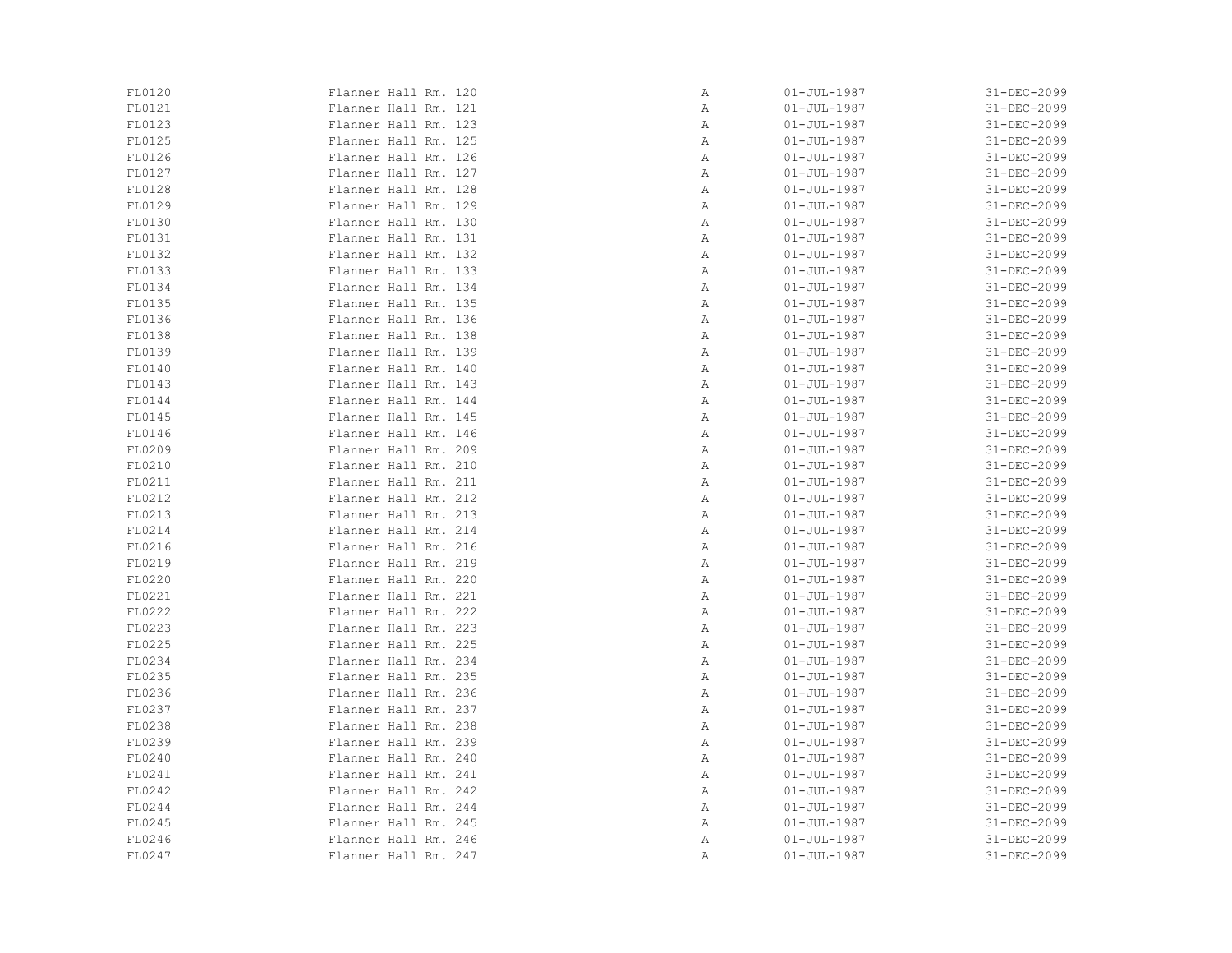| FL0309 | Flanner Hall Rm. 309 | Α | $01 - JUL - 1987$ | 31-DEC-2099 |
|--------|----------------------|---|-------------------|-------------|
| FL0311 | Flanner Hall Rm. 311 | Α | $01 - JUL - 1987$ | 31-DEC-2099 |
| FL0312 | Flanner Hall Rm. 312 | Α | $01 - JUL - 1987$ | 31-DEC-2099 |
| FL0313 | Flanner Hall Rm. 313 | Α | $01 - JUL - 1987$ | 31-DEC-2099 |
| FL0314 | Flanner Hall Rm. 314 | Α | $01 - JUL - 1987$ | 31-DEC-2099 |
| FL0315 | Flanner Hall Rm. 315 | Α | $01 - JUL - 1987$ | 31-DEC-2099 |
| FL0316 | Flanner Hall Rm. 316 | Α | $01 - JUL - 1987$ | 31-DEC-2099 |
| FL0317 | Flanner Hall Rm. 317 | Α | $01 - JUL - 1987$ | 31-DEC-2099 |
| FL0319 | Flanner Hall Rm. 319 | Α | $01 - JUL - 1987$ | 31-DEC-2099 |
| FL0320 | Flanner Hall Rm. 320 | Α | $01 - JUL - 1987$ | 31-DEC-2099 |
| FL0321 | Flanner Hall Rm. 321 | Α | $01 - JUL - 1987$ | 31-DEC-2099 |
| FL0323 | Flanner Hall Rm. 323 | Α | $01 - JUL - 1987$ | 31-DEC-2099 |
| FL0332 | Flanner Hall Rm. 332 | Α | $01 - JUL - 1987$ | 31-DEC-2099 |
| FL0333 | Flanner Hall Rm. 333 | Α | $01 - JUL - 1987$ | 31-DEC-2099 |
| FL0334 | Flanner Hall Rm. 334 | Α | $01 - JUL - 1987$ | 31-DEC-2099 |
| FL0335 | Flanner Hall Rm. 335 | Α | $01 - JUL - 1987$ | 31-DEC-2099 |
| FL0336 | Flanner Hall Rm. 336 | Α | $01 - JUL - 1987$ | 31-DEC-2099 |
| FL0337 | Flanner Hall Rm. 337 | Α | $01 - JUL - 1987$ | 31-DEC-2099 |
| FL0338 | Flanner Hall Rm. 338 | Α | $01 - JUL - 1987$ | 31-DEC-2099 |
| FL0340 | Flanner Hall Rm. 340 | Α | $01 - JUL - 1987$ | 31-DEC-2099 |
| FL0341 | Flanner Hall Rm. 341 | Α | $01 - JUL - 1987$ | 31-DEC-2099 |
| FL0342 | Flanner Hall Rm. 342 | Α | $01 - JUL - 1987$ | 31-DEC-2099 |
| FL0343 | Flanner Hall Rm. 343 | Α | $01 - JUL - 1987$ | 31-DEC-2099 |
| FL0409 | Flanner Hall Rm. 409 | Α | $01 - JUL - 1987$ | 31-DEC-2099 |
| FL0410 | Flanner Hall Rm. 410 | Α | $01 - JUL - 1987$ | 31-DEC-2099 |
| FL0411 | Flanner Hall Rm. 411 | Α | $01 - JUL - 1987$ | 31-DEC-2099 |
| FL0412 | Flanner Hall Rm. 412 | Α | $01 - JUL - 1987$ | 31-DEC-2099 |
| FL0413 | Flanner Hall Rm. 413 | Α | $01 - JUL - 1987$ | 31-DEC-2099 |
| FL0414 | Flanner Hall Rm. 414 | Α | $01 - JUL - 1987$ | 31-DEC-2099 |
| FL0415 | Flanner Hall Rm. 415 | Α | $01 - JUL - 1987$ | 31-DEC-2099 |
| FL0416 | Flanner Hall Rm. 416 | Α | $01 - JUL - 1987$ | 31-DEC-2099 |
| FL0417 | Flanner Hall Rm. 417 | Α | $01 - JUL - 1987$ | 31-DEC-2099 |
| FL0418 | Flanner Hall Rm. 418 | Α | $01 - JUL - 1987$ | 31-DEC-2099 |
| FL0419 | Flanner Hall Rm. 419 | Α | $01 - JUL - 1987$ | 31-DEC-2099 |
| FL0420 | Flanner Hall Rm. 420 | Α | $01 - JUL - 1987$ | 31-DEC-2099 |
| FL0421 | Flanner Hall Rm. 421 | Α | $01 - JUL - 1987$ | 31-DEC-2099 |
| FL0424 | Flanner Hall Rm. 424 | Α | $01 - JUL - 1987$ | 31-DEC-2099 |
| FL0433 | Flanner Hall Rm. 433 | Α | $01 - JUL - 1987$ | 31-DEC-2099 |
| FL0434 | Flanner Hall Rm. 434 | Α | $01 - JUL - 1987$ | 31-DEC-2099 |
| FL0435 | Flanner Hall Rm. 435 | Α | $01 - JUL - 1987$ | 31-DEC-2099 |
| FL0436 | Flanner Hall Rm. 436 | Α | $01 - JUL - 1987$ | 31-DEC-2099 |
| FL0437 | Flanner Hall Rm. 437 | Α | $01 - JUL - 1987$ | 31-DEC-2099 |
| FL0438 | Flanner Hall Rm. 438 | Α | $01 - JUL - 1987$ | 31-DEC-2099 |
| FL0439 | Flanner Hall Rm. 439 | Α | $01 - JUL - 1987$ | 31-DEC-2099 |
| FL0441 | Flanner Hall Rm. 441 | Α | $01 - JUL - 1987$ | 31-DEC-2099 |
| FL0442 | Flanner Hall Rm. 442 | Α | $01 - JUL - 1987$ | 31-DEC-2099 |
| FL0443 | Flanner Hall Rm. 443 | Α | $01 - JUL - 1987$ | 31-DEC-2099 |
| FL0444 | Flanner Hall Rm. 444 | Α | $01 - JUL - 1987$ | 31-DEC-2099 |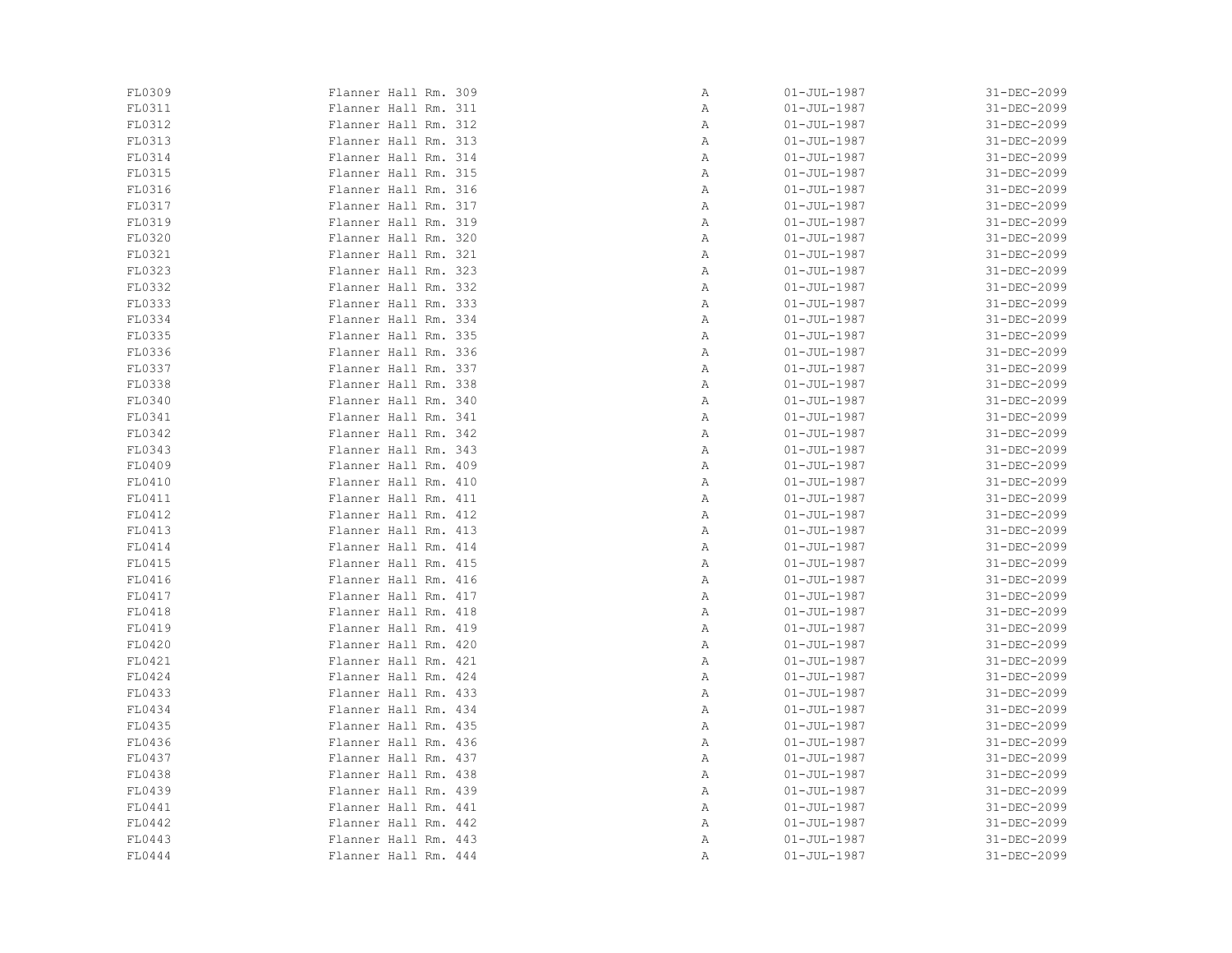| FL0445 | Flanner Hall Rm. 445 | Α | $01 - JUL - 1987$ | 31-DEC-2099 |
|--------|----------------------|---|-------------------|-------------|
| FL0446 | Flanner Hall Rm. 446 | Α | $01 - JUL - 1987$ | 31-DEC-2099 |
| FL0447 | Flanner Hall Rm. 447 | Α | $01 - JUL - 1987$ | 31-DEC-2099 |
| FL0509 | Flanner Hall Rm. 509 | Α | $01 - JUL - 1987$ | 31-DEC-2099 |
| FL0510 | Flanner Hall Rm. 510 | Α | $01 - JUL - 1987$ | 31-DEC-2099 |
| FL0511 | Flanner Hall Rm. 511 | Α | $01 - JUL - 1987$ | 31-DEC-2099 |
| FL0512 | Flanner Hall Rm. 512 | Α | $01 - JUL - 1987$ | 31-DEC-2099 |
| FL0513 | Flanner Hall Rm. 513 | Α | $01 - JUL - 1987$ | 31-DEC-2099 |
| FL0514 | Flanner Hall Rm. 514 | Α | $01 - JUL - 1987$ | 31-DEC-2099 |
| FL0515 | Flanner Hall Rm. 515 | Α | $01 - JUL - 1987$ | 31-DEC-2099 |
| FL0516 | Flanner Hall Rm. 516 | Α | $01 - JUL - 1987$ | 31-DEC-2099 |
| FL0517 | Flanner Hall Rm. 517 | Α | $01 - JUL - 1987$ | 31-DEC-2099 |
| FL0518 | Flanner Hall Rm. 518 | Α | $01 - JUL - 1987$ | 31-DEC-2099 |
| FL0519 | Flanner Hall Rm. 519 | Α | $01 - JUL - 1987$ | 31-DEC-2099 |
| FL0520 | Flanner Hall Rm. 520 | Α | $01 - JUL - 1987$ | 31-DEC-2099 |
| FL0521 | Flanner Hall Rm. 521 | Α | $01 - JUL - 1987$ | 31-DEC-2099 |
| FL0522 | Flanner Hall Rm. 522 | Α | $01 - JUL - 1987$ | 31-DEC-2099 |
| FL0523 | Flanner Hall Rm. 523 | Α | $01 - JUL - 1987$ | 31-DEC-2099 |
| FL0524 | Flanner Hall Rm. 524 | Α | $01 - JUL - 1987$ | 31-DEC-2099 |
| FL0533 | Flanner Hall Rm. 533 | Α | $01 - JUL - 1987$ | 31-DEC-2099 |
| FL0534 | Flanner Hall Rm. 534 | Α | $01 - JUL - 1987$ | 31-DEC-2099 |
| FL0535 | Flanner Hall Rm. 535 | Α | $01 - JUL - 1987$ | 31-DEC-2099 |
| FL0536 | Flanner Hall Rm. 536 | Α | $01 - JUL - 1987$ | 31-DEC-2099 |
| FL0537 | Flanner Hall Rm. 537 | Α | $01 - JUL - 1987$ | 31-DEC-2099 |
| FL0538 | Flanner Hall Rm. 538 | Α | $01 - JUL - 1987$ | 31-DEC-2099 |
| FL0539 | Flanner Hall Rm. 539 | Α | $01 - JUL - 1987$ | 31-DEC-2099 |
| FL0540 | Flanner Hall Rm. 540 | Α | $01 - JUL - 1987$ | 31-DEC-2099 |
| FL0541 | Flanner Hall Rm. 541 | Α | $01 - JUL - 1987$ | 31-DEC-2099 |
| FL0542 | Flanner Hall Rm. 542 | Α | $01 - JUL - 1987$ | 31-DEC-2099 |
| FL0543 | Flanner Hall Rm. 543 | Α | $01 - JUL - 1987$ | 31-DEC-2099 |
| FL0544 | Flanner Hall Rm. 544 | Α | $01 - JUL - 1987$ | 31-DEC-2099 |
| FL0545 | Flanner Hall Rm. 545 | Α | $01 - JUL - 1987$ | 31-DEC-2099 |
| FL0546 | Flanner Hall Rm. 546 | Α | $01 - JUL - 1987$ | 31-DEC-2099 |
| FL0547 | Flanner Hall Rm. 547 | Α | $01 - JUL - 1987$ | 31-DEC-2099 |
| FL0609 | Flanner Hall Rm. 609 | Α | $01 - JUL - 1987$ | 31-DEC-2099 |
| FL0610 | Flanner Hall Rm. 610 | Α | $01 - JUL - 1987$ | 31-DEC-2099 |
| FL0611 | Flanner Hall Rm. 611 | Α | $01 - JUL - 1987$ | 31-DEC-2099 |
| FL0612 | Flanner Hall Rm. 612 | Α | $01 - JUL - 1987$ | 31-DEC-2099 |
| FL0613 | Flanner Hall Rm. 613 | Α | $01 - JUL - 1987$ | 31-DEC-2099 |
| FL0614 | Flanner Hall Rm. 614 | Α | $01 - JUL - 1987$ | 31-DEC-2099 |
| FL0615 | Flanner Hall Rm. 615 | Α | $01 - JUL - 1987$ | 31-DEC-2099 |
| FL0616 | Flanner Hall Rm. 616 | Α | $01 - JUL - 1987$ | 31-DEC-2099 |
| FL0617 | Flanner Hall Rm. 617 | Α | $01 - JUL - 1987$ | 31-DEC-2099 |
| FL0619 | Flanner Hall Rm. 619 | Α | $01 - JUL - 1987$ | 31-DEC-2099 |
| FL0620 | Flanner Hall Rm. 620 | Α | $01 - JUL - 1987$ | 31-DEC-2099 |
| FL0621 | Flanner Hall Rm. 621 | Α | $01 - JUL - 1987$ | 31-DEC-2099 |
| FL0622 | Flanner Hall Rm. 622 | Α | $01 - JUL - 1987$ | 31-DEC-2099 |
| FL0623 | Flanner Hall Rm. 623 | Α | $01 - JUL - 1987$ | 31-DEC-2099 |
|        |                      |   |                   |             |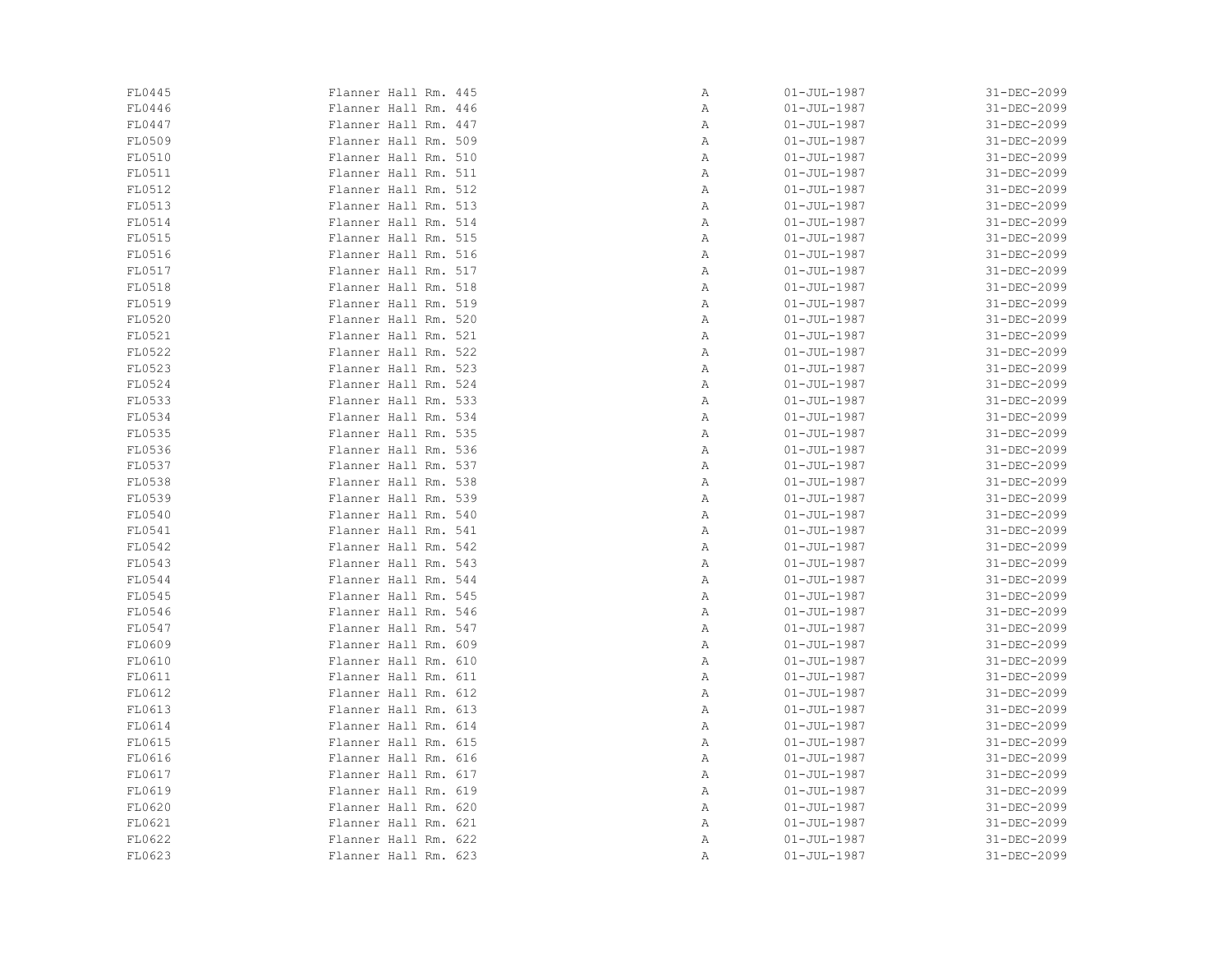| FL0624 | Flanner Hall Rm. 624 | Α | $01 - JUL - 1987$ | 31-DEC-2099 |
|--------|----------------------|---|-------------------|-------------|
| FL0625 | Flanner Hall Rm. 625 | Α | $01 - JUL - 1987$ | 31-DEC-2099 |
| FL0628 | Flanner Hall Rm. 628 | Α | $01 - JUL - 1987$ | 31-DEC-2099 |
| FL0634 | Flanner Hall Rm. 634 | Α | $01 - JUL - 1987$ | 31-DEC-2099 |
| FL0635 | Flanner Hall Rm. 635 | Α | $01 - JUL - 1987$ | 31-DEC-2099 |
| FL0636 | Flanner Hall Rm. 636 | Α | $01 - JUL - 1987$ | 31-DEC-2099 |
| FL0637 | Flanner Hall Rm. 637 | Α | $01 - JUL - 1987$ | 31-DEC-2099 |
| FL0638 | Flanner Hall Rm. 638 | Α | $01 - JUL - 1987$ | 31-DEC-2099 |
| FL0639 | Flanner Hall Rm. 639 | Α | $01 - JUL - 1987$ | 31-DEC-2099 |
| FL0640 | Flanner Hall Rm. 640 | Α | $01 - JUL - 1987$ | 31-DEC-2099 |
| FL0641 | Flanner Hall Rm. 641 | Α | $01 - JUL - 1987$ | 31-DEC-2099 |
| FL0642 | Flanner Hall Rm. 642 | Α | $01 - JUL - 1987$ | 31-DEC-2099 |
| FL0643 | Flanner Hall Rm. 643 | Α | $01 - JUL - 1987$ | 31-DEC-2099 |
| FL0644 | Flanner Hall Rm. 644 | Α | $01 - JUL - 1987$ | 31-DEC-2099 |
| FL0645 | Flanner Hall Rm. 645 | Α | $01 - JUL - 1987$ | 31-DEC-2099 |
| FL0646 | Flanner Hall Rm. 646 | Α | $01 - JUL - 1987$ | 31-DEC-2099 |
| FL0647 | Flanner Hall Rm. 647 | Α | $01 - JUL - 1987$ | 31-DEC-2099 |
| FL0648 | Flanner Hall Rm. 648 | Α | $01 - JUL - 1987$ | 31-DEC-2099 |
| FL0649 | Flanner Hall Rm. 649 | Α | $01 - JUL - 1987$ | 31-DEC-2099 |
| FL0709 | Flanner Hall Rm. 709 | Α | $01 - JUL - 1987$ | 31-DEC-2099 |
| FL0710 | Flanner Hall Rm. 710 | Α | $01 - JUL - 1987$ | 31-DEC-2099 |
| FL0711 | Flanner Hall Rm. 711 | Α | $01 - JUL - 1987$ | 31-DEC-2099 |
| FL0712 | Flanner Hall Rm. 712 | Α | $01 - JUL - 1987$ | 31-DEC-2099 |
| FL0713 | Flanner Hall Rm. 713 | Α | $01 - JUL - 1987$ | 31-DEC-2099 |
| FL0714 | Flanner Hall Rm. 714 | Α | $01 - JUL - 1987$ | 31-DEC-2099 |
| FL0715 | Flanner Hall Rm. 715 | Α | $01 - JUL - 1987$ | 31-DEC-2099 |
| FL0716 | Flanner Hall Rm. 716 | Α | $01 - JUL - 1987$ | 31-DEC-2099 |
| FL0717 | Flanner Hall Rm. 717 | Α | $01 - JUL - 1987$ | 31-DEC-2099 |
| FL0719 | Flanner Hall Rm. 719 | Α | $01 - JUL - 1987$ | 31-DEC-2099 |
| FL0720 | Flanner Hall Rm. 720 | Α | $01 - JUL - 1987$ | 31-DEC-2099 |
| FL0721 | Flanner Hall Rm. 721 | Α | $01 - JUL - 1987$ | 31-DEC-2099 |
| FL0722 | Flanner Hall Rm. 722 | Α | $01 - JUL - 1987$ | 31-DEC-2099 |
| FL0723 | Flanner Hall Rm. 723 | Α | $01 - JUL - 1987$ | 31-DEC-2099 |
| FL0724 | Flanner Hall Rm. 724 | Α | $01 - JUL - 1987$ | 31-DEC-2099 |
| FL0725 | Flanner Hall Rm. 725 | Α | $01 - JUL - 1987$ | 31-DEC-2099 |
| FL0734 | Flanner Hall Rm. 734 | Α | $01 - JUL - 1987$ | 31-DEC-2099 |
| FL0735 | Flanner Hall Rm. 735 | Α | $01 - JUL - 1987$ | 31-DEC-2099 |
| FL0736 | Flanner Hall Rm. 736 | Α | $01 - JUL - 1987$ | 31-DEC-2099 |
| FL0737 | Flanner Hall Rm. 737 | Α | $01 - JUL - 1987$ | 31-DEC-2099 |
| FL0738 | Flanner Hall Rm. 738 | Α | $01 - JUL - 1987$ | 31-DEC-2099 |
| FL0739 | Flanner Hall Rm. 739 | Α | $01 - JUL - 1987$ | 31-DEC-2099 |
| FL0740 | Flanner Hall Rm. 740 | Α | $01 - JUL - 1987$ | 31-DEC-2099 |
| FL0741 | Flanner Hall Rm. 741 | Α | $01 - JUL - 1987$ | 31-DEC-2099 |
| FL0742 | Flanner Hall Rm. 742 | Α | $01 - JUL - 1987$ | 31-DEC-2099 |
| FL0744 | Flanner Hall Rm. 744 | Α | $01 - JUL - 1987$ | 31-DEC-2099 |
| FL0745 | Flanner Hall Rm. 745 | Α | $01 - JUL - 1987$ | 31-DEC-2099 |
| FL0746 | Flanner Hall Rm. 746 | Α | $01 - JUL - 1987$ | 31-DEC-2099 |
| FL0747 | Flanner Hall Rm. 747 | Α | $01 - JUL - 1987$ | 31-DEC-2099 |
|        |                      |   |                   |             |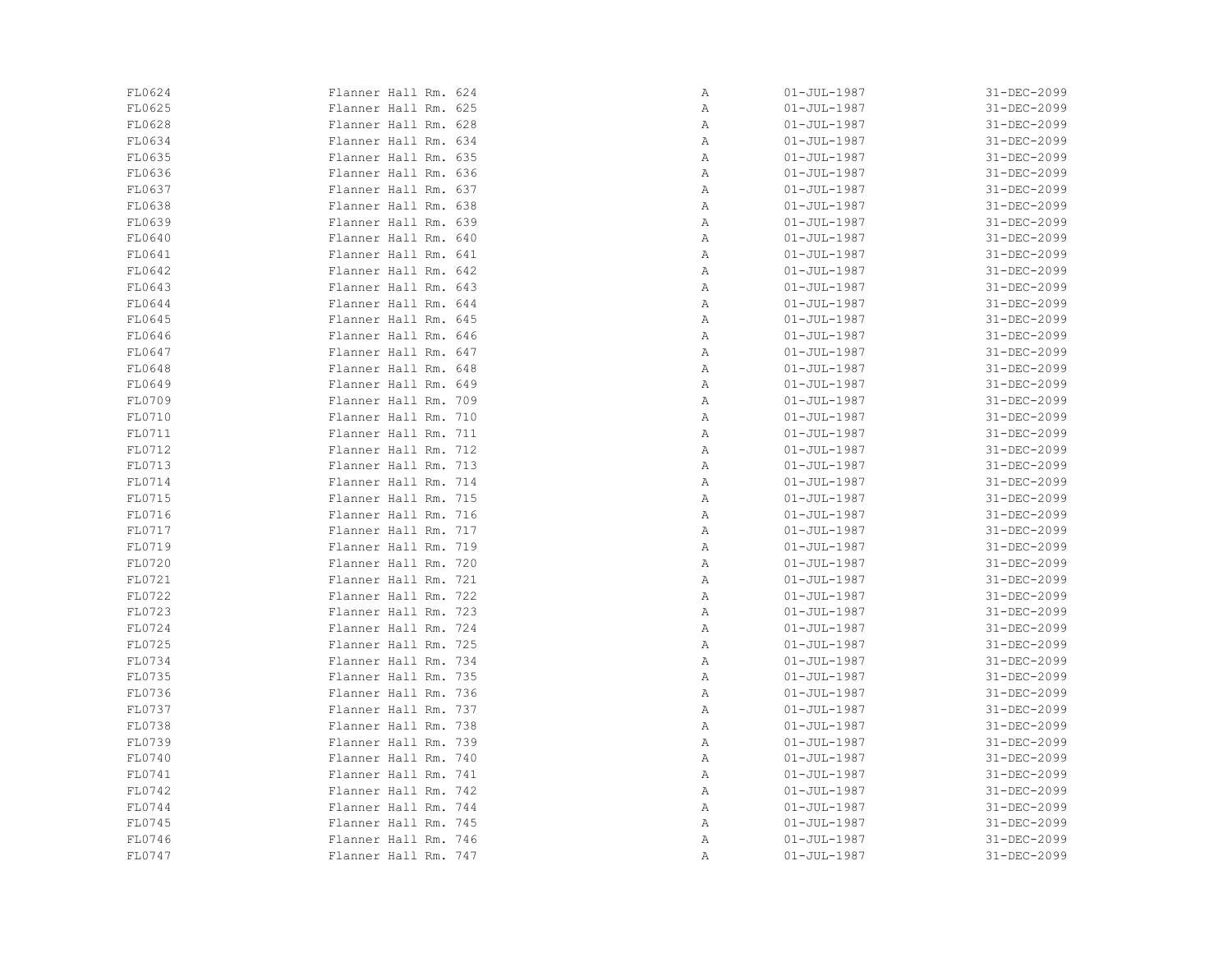| FL0748 | Flanner Hall Rm. 748 | Α | $01 - JUL - 1987$ | 31-DEC-2099 |
|--------|----------------------|---|-------------------|-------------|
| FL0749 | Flanner Hall Rm. 749 | Α | $01 - JUL - 1987$ | 31-DEC-2099 |
| FL0804 | Flanner Hall Rm. 804 | Α | 22-OCT-2020       | 31-DEC-2099 |
| FL0809 | Flanner Hall Rm. 809 | Α | $01 - JUL - 1987$ | 31-DEC-2099 |
| FL0810 | Flanner Hall Rm. 810 | Α | $01 - JUL - 1987$ | 31-DEC-2099 |
| FL0811 | Flanner Hall Rm. 811 | Α | $01 - JUL - 1987$ | 31-DEC-2099 |
| FL0812 | Flanner Hall Rm. 812 | Α | $01 - JUL - 1987$ | 31-DEC-2099 |
| FL0813 | Flanner Hall Rm. 813 | Α | $01 - JUL - 1987$ | 31-DEC-2099 |
| FL0814 | Flanner Hall Rm. 814 | Α | $01 - JUL - 1987$ | 31-DEC-2099 |
| FL0815 | Flanner Hall Rm. 815 | Α | $01 - JUL - 1987$ | 31-DEC-2099 |
| FL0816 | Flanner Hall Rm. 816 | Α | $01 - JUL - 1987$ | 31-DEC-2099 |
| FL0817 | Flanner Hall Rm. 817 | Α | $01 - JUL - 1987$ | 31-DEC-2099 |
| FL0819 | Flanner Hall Rm. 819 | Α | $01 - JUL - 1987$ | 31-DEC-2099 |
| FL0820 | Flanner Hall Rm. 820 | Α | $01 - JUL - 1987$ | 31-DEC-2099 |
| FL0821 | Flanner Hall Rm. 821 | Α | $01 - JUL - 1987$ | 31-DEC-2099 |
| FL0822 | Flanner Hall Rm. 822 | Α | $01 - JUL - 1987$ | 31-DEC-2099 |
| FL0823 | Flanner Hall Rm. 823 | Α | $01 - JUL - 1987$ | 31-DEC-2099 |
| FL0824 | Flanner Hall Rm. 824 | Α | $01 - JUL - 1987$ | 31-DEC-2099 |
| FL0833 | Flanner Hall Rm. 833 | Α | $01 - JUL - 1987$ | 31-DEC-2099 |
| FL0834 | Flanner Hall Rm. 834 | Α | $01 - JUL - 1987$ | 31-DEC-2099 |
| FL0835 | Flanner Hall Rm. 835 | Α | $01 - JUL - 1987$ | 31-DEC-2099 |
| FL0836 | Flanner Hall Rm. 836 | Α | $01 - JUL - 1987$ | 31-DEC-2099 |
| FL0837 | Flanner Hall Rm. 837 | Α | $01 - JUL - 1987$ | 31-DEC-2099 |
| FL0838 | Flanner Hall Rm. 838 | Α | $01 - JUL - 1987$ | 31-DEC-2099 |
| FL0839 | Flanner Hall Rm. 839 | Α | $01 - JUL - 1987$ | 31-DEC-2099 |
| FL0840 | Flanner Hall Rm. 840 | Α | $01 - JUL - 1987$ | 31-DEC-2099 |
| FL0841 | Flanner Hall Rm. 841 | Α | $01 - JUL - 1987$ | 31-DEC-2099 |
| FL0843 | Flanner Hall Rm. 843 | Α | $01 - JUL - 1987$ | 31-DEC-2099 |
| FL0844 | Flanner Hall Rm. 844 | Α | $01 - JUL - 1987$ | 31-DEC-2099 |
| FL0845 | Flanner Hall Rm. 845 | Α | $01 - JUL - 1987$ | 31-DEC-2099 |
| FL0846 | Flanner Hall Rm. 846 | Α | $01 - JUL - 1987$ | 31-DEC-2099 |
| FL0847 | Flanner Hall Rm. 847 | Α | $01 - JUL - 1987$ | 31-DEC-2099 |
| FL0848 | Flanner Hall Rm. 848 | Α | $01 - JUL - 1987$ | 31-DEC-2099 |
| FL0909 | Flanner Hall Rm. 909 | Α | $01 - JUL - 1987$ | 31-DEC-2099 |
| FL0910 | Flanner Hall Rm. 910 | Α | $01 - JUL - 1987$ | 31-DEC-2099 |
| FL0911 | Flanner Hall Rm. 911 | Α | $01 - JUL - 1987$ | 31-DEC-2099 |
| FL0912 | Flanner Hall Rm. 912 | Α | $01 - JUL - 1987$ | 31-DEC-2099 |
| FL0913 | Flanner Hall Rm. 913 | Α | $01 - JUL - 1987$ | 31-DEC-2099 |
| FL0914 | Flanner Hall Rm. 914 | Α | $01 - JUL - 1987$ | 31-DEC-2099 |
| FL0915 | Flanner Hall Rm. 915 | Α | $01 - JUL - 1987$ | 31-DEC-2099 |
| FL0916 | Flanner Hall Rm. 916 | Α | $01 - JUL - 1987$ | 31-DEC-2099 |
| FL0917 | Flanner Hall Rm. 917 | Α | $01 - JUL - 1987$ | 31-DEC-2099 |
| FL0918 | Flanner Hall Rm. 918 | Α | $01 - JUL - 1987$ | 31-DEC-2099 |
| FL0919 | Flanner Hall Rm. 919 | Α | $01 - JUL - 1987$ | 31-DEC-2099 |
| FL0920 | Flanner Hall Rm. 920 | Α | $01 - JUL - 1987$ | 31-DEC-2099 |
| FL0921 | Flanner Hall Rm. 921 | Α | $01 - JUL - 1987$ | 31-DEC-2099 |
| FL0922 | Flanner Hall Rm. 922 | Α | $01 - JUL - 1987$ | 31-DEC-2099 |
| FL0923 | Flanner Hall Rm. 923 | Α | $01 - JUL - 1987$ | 31-DEC-2099 |
|        |                      |   |                   |             |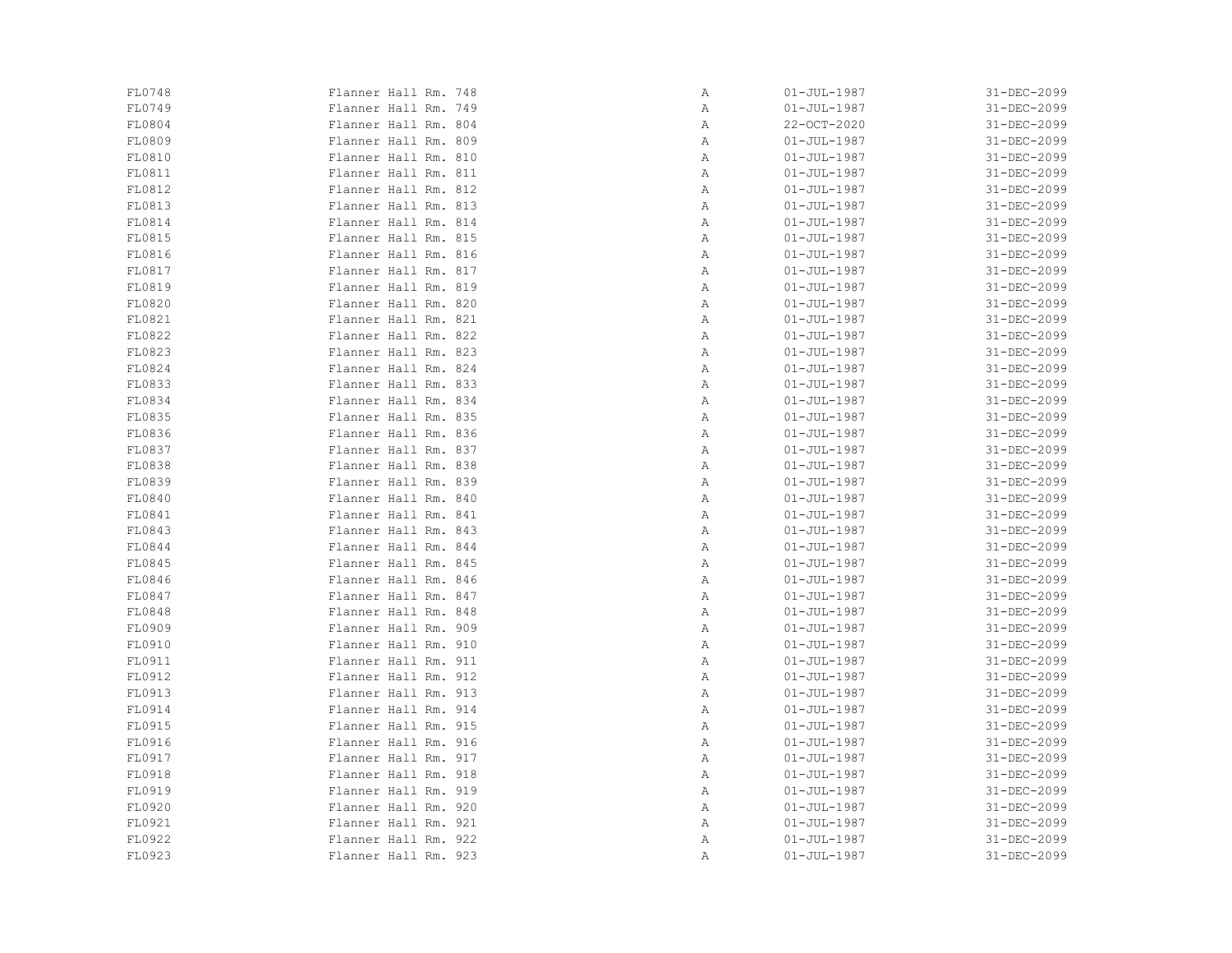| FL0924 | Flanner Hall Rm. 924  | Α | $01 - JUL - 1987$ | 31-DEC-2099 |
|--------|-----------------------|---|-------------------|-------------|
| FL0925 | Flanner Hall Rm. 925  | Α | $01 - JUL - 1987$ | 31-DEC-2099 |
| FL0934 | Flanner Hall Rm. 934  | Α | $01 - JUL - 1987$ | 31-DEC-2099 |
| FL0935 | Flanner Hall Rm. 935  | Α | $01 - JUL - 1987$ | 31-DEC-2099 |
| FL0936 | Flanner Hall Rm. 936  | Α | $01 - JUL - 1987$ | 31-DEC-2099 |
| FL0937 | Flanner Hall Rm. 937  | Α | $01 - JUL - 1987$ | 31-DEC-2099 |
| FL0938 | Flanner Hall Rm. 938  | Α | $01 - JUL - 1987$ | 31-DEC-2099 |
| FL0939 | Flanner Hall Rm. 939  | Α | $01 - JUL - 1987$ | 31-DEC-2099 |
| FL0940 | Flanner Hall Rm. 940  | Α | $01 - JUL - 1987$ | 31-DEC-2099 |
| FL0942 | Flanner Hall Rm. 942  | Α | $01 - JUL - 1987$ | 31-DEC-2099 |
| FL0943 | Flanner Hall Rm. 943  | Α | $01 - JUL - 1987$ | 31-DEC-2099 |
| FL0944 | Flanner Hall Rm. 944  | Α | $01 - JUL - 1987$ | 31-DEC-2099 |
| FL0945 | Flanner Hall Rm. 945  | Α | $01 - JUL - 1987$ | 31-DEC-2099 |
| FL0946 | Flanner Hall Rm. 946  | Α | $01 - JUL - 1987$ | 31-DEC-2099 |
| FL1009 | Flanner Hall Rm. 1009 | Α | $01 - JUL - 1987$ | 31-DEC-2099 |
| FL1010 | Flanner Hall Rm. 1010 | Α | $01 - JUL - 1987$ | 31-DEC-2099 |
| FL1011 | Flanner Hall Rm. 1011 | Α | $01 - JUL - 1987$ | 31-DEC-2099 |
| FL1012 | Flanner Hall Rm. 1012 | Α | $01 - JUL - 1987$ | 31-DEC-2099 |
| FL1013 | Flanner Hall Rm. 1013 | Α | $01 - JUL - 1987$ | 31-DEC-2099 |
| FL1014 | Flanner Hall Rm. 1014 | Α | $01 - JUL - 1987$ | 31-DEC-2099 |
| FL1015 | Flanner Hall Rm. 1015 | Α | $01 - JUL - 1987$ | 31-DEC-2099 |
| FL1016 | Flanner Hall Rm. 1016 | Α | $01 - JUL - 1987$ | 31-DEC-2099 |
| FL1017 | Flanner Hall Rm. 1017 | Α | $01 - JUL - 1987$ | 31-DEC-2099 |
| FL1018 | Flanner Hall Rm. 1018 | Α | $01 - JUL - 1987$ | 31-DEC-2099 |
| FL1019 | Flanner Hall Rm. 1019 | Α | $01 - JUL - 1987$ | 31-DEC-2099 |
| FL1020 | Flanner Hall Rm. 1020 | Α | $01 - JUL - 1987$ | 31-DEC-2099 |
| FL1021 | Flanner Hall Rm. 1021 | Α | $01 - JUL - 1987$ | 31-DEC-2099 |
| FL1022 | Flanner Hall Rm. 1022 | Α | $01 - JUL - 1987$ | 31-DEC-2099 |
| FL1023 | Flanner Hall Rm. 1023 | Α | $01 - JUL - 1987$ | 31-DEC-2099 |
| FL1024 | Flanner Hall Rm. 1024 | Α | $01 - JUL - 1987$ | 31-DEC-2099 |
| FL1028 | Flanner Hall Rm. 1028 | Α | $01 - JUL - 1987$ | 31-DEC-2099 |
| FL1033 | Flanner Hall Rm. 1033 | Α | $01 - JUL - 1987$ | 31-DEC-2099 |
| FL1034 | Flanner Hall Rm. 1034 | Α | $01 - JUL - 1987$ | 31-DEC-2099 |
| FL1035 | Flanner Hall Rm. 1035 | Α | $01 - JUL - 1987$ | 31-DEC-2099 |
| FL1036 | Flanner Hall Rm. 1036 | Α | $01 - JUL - 1987$ | 31-DEC-2099 |
| FL1037 | Flanner Hall Rm. 1037 | Α | $01 - JUL - 1987$ | 31-DEC-2099 |
| FL1038 | Flanner Hall Rm. 1038 | Α | $01 - JUL - 1987$ | 31-DEC-2099 |
| FL1039 | Flanner Hall Rm. 1039 | Α | $01 - JUL - 1987$ | 31-DEC-2099 |
| FL1040 | Flanner Hall Rm. 1040 | Α | $01 - JUL - 1987$ | 31-DEC-2099 |
| FL1041 | Flanner Hall Rm. 1041 | Α | $01 - JUL - 1987$ | 31-DEC-2099 |
| FL1042 | Flanner Hall Rm. 1042 | Α | $01 - JUL - 1987$ | 31-DEC-2099 |
| FL1043 | Flanner Hall Rm. 1043 | Α | $01 - JUL - 1987$ | 31-DEC-2099 |
| FL1044 | Flanner Hall Rm. 1044 | Α | $01 - JUL - 1987$ | 31-DEC-2099 |
| FL1045 | Flanner Hall Rm. 1045 | Α | $01 - JUL - 1987$ | 31-DEC-2099 |
| FL1047 | Flanner Hall Rm. 1047 | Α | $01 - JUL - 1987$ | 31-DEC-2099 |
| FL1109 | Flanner Hall Rm. 1109 | Α | $01 - JUL - 1987$ | 31-DEC-2099 |
| FL1110 | Flanner Hall Rm. 1110 | Α | $01 - JUL - 1987$ | 31-DEC-2099 |
| FL1111 | Flanner Hall Rm. 1111 | Α | $01 - JUL - 1987$ | 31-DEC-2099 |
|        |                       |   |                   |             |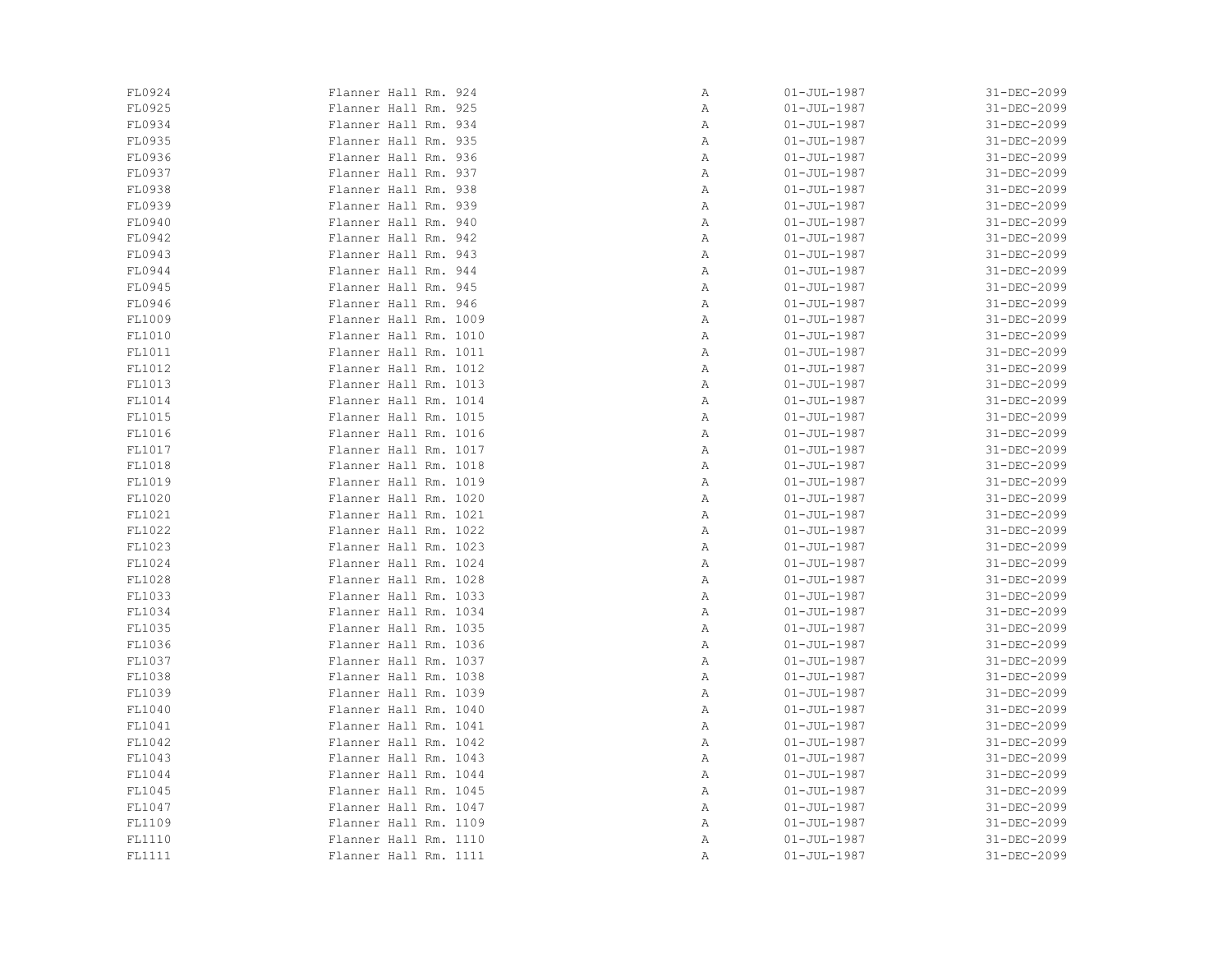| FL1112 | Flanner Hall Rm. 1112            | Α | $01 - JUL - 1987$ | 31-DEC-2099 |
|--------|----------------------------------|---|-------------------|-------------|
| FL1113 | Flanner Hall Rm. 1113            | Α | $01 - JUL - 1987$ | 31-DEC-2099 |
| FL1114 | Flanner Hall Rm. 1114            | Α | $01 - JUL - 1987$ | 31-DEC-2099 |
| FL1115 | Flanner Hall Rm. 1115            | Α | $01 - JUL - 1987$ | 31-DEC-2099 |
| FL1116 | Flanner Hall Rm. 1116            | Α | $01 - JUL - 1987$ | 31-DEC-2099 |
| FL1117 | Flanner Hall Rm. 1117            | Α | $01 - JUL - 1987$ | 31-DEC-2099 |
| FL1119 | Flanner Hall Rm. 1119            | Α | $01 - JUL - 1987$ | 31-DEC-2099 |
| FL1120 | Flanner Hall Rm. 1120            | Α | $01 - JUL - 1987$ | 31-DEC-2099 |
| FL1121 | Flanner Hall Rm. 1121            | Α | $01 - JUL - 1987$ | 31-DEC-2099 |
| FL1122 | Flanner Hall Rm. 1122            | Α | $01 - JUL - 1987$ | 31-DEC-2099 |
| FL1123 | Flanner Hall Rm. 1123            | Α | $01 - JUL - 1987$ | 31-DEC-2099 |
| FL1124 | Flanner Hall Rm. 1124            | Α | $01 - JUL - 1987$ | 31-DEC-2099 |
| FL1125 | Flanner Hall Rm. 1125            | Α | $01 - JUL - 1987$ | 31-DEC-2099 |
| FL1134 | Flanner Hall Rm. 1134            | Α | $01 - JUL - 1987$ | 31-DEC-2099 |
| FL1135 | Flanner Hall Rm. 1135            | Α | $01 - JUL - 1987$ | 31-DEC-2099 |
| FL1136 | Flanner Hall Rm. 1136            | Α | $01 - JUL - 1987$ | 31-DEC-2099 |
| FL1137 | Flanner Hall Rm. 1137            | Α | $01 - JUL - 1987$ | 31-DEC-2099 |
| FL1138 | Flanner Hall Rm. 1138            | Α | $01 - JUL - 1987$ | 31-DEC-2099 |
| FL1139 | Flanner Hall Rm. 1139            | Α | $01 - JUL - 1987$ | 31-DEC-2099 |
| FL1140 | Flanner Hall Rm. 1140            | Α | $01 - JUL - 1987$ | 31-DEC-2099 |
| FL1141 | Flanner Hall Rm. 1141            | Α | $01 - JUL - 1987$ | 31-DEC-2099 |
| FL1143 | Flanner Hall Rm. 1143            | Α | $01 - JUL - 1987$ | 31-DEC-2099 |
| FL1144 | Flanner Hall Rm. 1144            | Α | $01 - JUL - 1987$ | 31-DEC-2099 |
| FL1145 | Flanner Hall Rm. 1145            | Α | $01 - JUL - 1987$ | 31-DEC-2099 |
| FL1146 | Flanner Hall Rm. 1146            | Α | $01 - JUL - 1987$ | 31-DEC-2099 |
| FL1147 | Flanner Hall Rm. 1147            | Α | $01 - JUL - 1987$ | 31-DEC-2099 |
| FL1148 | Flanner Hall Rm. 1148            | Α | $01 - JUL - 1987$ | 31-DEC-2099 |
| FL1201 | Flanner Hall Rm. 1201            | Α | $01 - JUL - 1987$ | 31-DEC-2099 |
| FL1202 | Flanner Hall Rm. 1202            | Α | $01 - JUL - 1987$ | 31-DEC-2099 |
| FL9999 | Flanner Hall outside/common area | Α | $01 - JUL - 1987$ | 31-DEC-2099 |
| 1086   | Grace Hall                       | Α | $01 - JUL - 1987$ | 31-DEC-2099 |
| GR0000 | Grace Hall unidentified          | Α | $01 - JUL - 1987$ | 31-DEC-2099 |
| GR0005 | Grace Hall Rm. B005              | Α | $01 - JUL - 1987$ | 31-DEC-2099 |
| GR0007 | Grace Hall Rm. B007              | Α | $01 - JUL - 1987$ | 31-DEC-2099 |
| GR0008 | Grace Hall Rm. B008              | Α | $01 - JUL - 1987$ | 31-DEC-2099 |
| GR0009 | Grace Hall Rm. B009              | Α | $01 - JUL - 1987$ | 31-DEC-2099 |
| GR0010 | Grace Hall Rm. B010              | Α | $01 - JUL - 1987$ | 31-DEC-2099 |
| GR0100 | Grace Hall Rm. 100               | Α | $01 - JUL - 1987$ | 31-DEC-2099 |
| GR0105 | Grace Hall Rm. 105               | Α | $01 - JUL - 1987$ | 31-DEC-2099 |
| GR0110 | Grace Hall Rm. 110               | Α | $01 - JUL - 1987$ | 31-DEC-2099 |
| GR0114 | Grace Hall Rm. 114               | Α | $01 - JUL - 1987$ | 31-DEC-2099 |
| GR0116 | Grace Hall Rm. 116               | Α | $01 - JUL - 1987$ | 31-DEC-2099 |
| GR0118 | Grace Hall Rm. 118               | Α | $01 - JUL - 1987$ | 31-DEC-2099 |
| GR0119 | Grace Hall Rm. 119               | Α | $01 - JUL - 1987$ | 31-DEC-2099 |
| GR0121 | Grace Hall Rm. 121               | Α | $01 - JUL - 1987$ | 31-DEC-2099 |
| GR0122 | Grace Hall Rm. 122               | Α | $01 - JUL - 1987$ | 31-DEC-2099 |
| GR0123 | Grace Hall Rm. 123               | Α | $01 - JUL - 1987$ | 31-DEC-2099 |
| GR0124 | Grace Hall Rm. 124               | Α | $01 - JUL - 1987$ | 31-DEC-2099 |
|        |                                  |   |                   |             |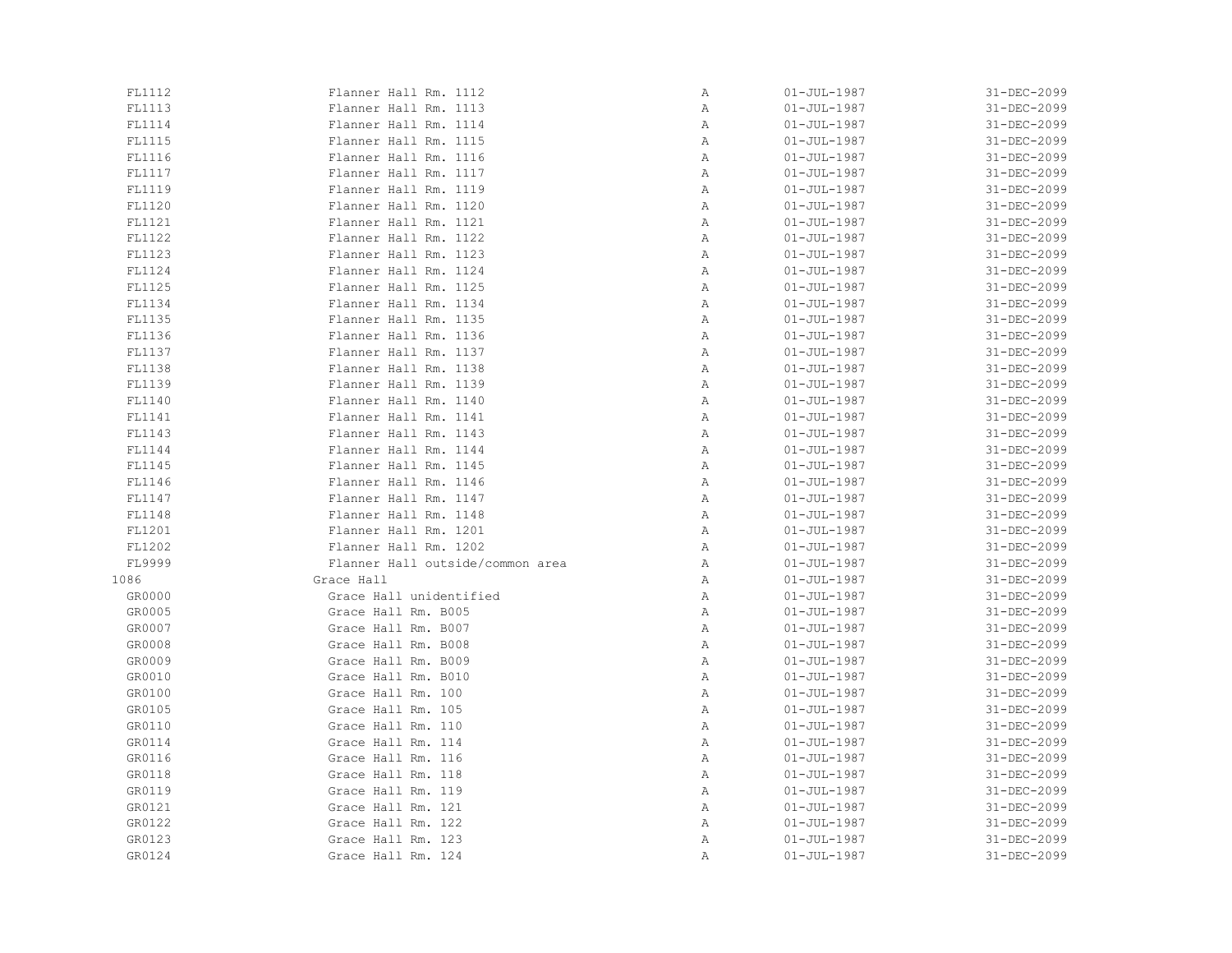| GR0126 | Grace Hall Rm. 126 | Α | $01 - JUL - 1987$ | 31-DEC-2099 |
|--------|--------------------|---|-------------------|-------------|
| GR0200 | Grace Hall Rm. 200 | Α | $01 - JUL - 1987$ | 31-DEC-2099 |
| GR0202 | Grace Hall Rm. 202 | Α | $01 - JUL - 1987$ | 31-DEC-2099 |
| GR0203 | Grace Hall Rm. 203 | Α | $01 - JUL - 1987$ | 31-DEC-2099 |
| GR0204 | Grace Hall Rm. 204 | Α | $01 - JUL - 1987$ | 31-DEC-2099 |
| GR0205 | Grace Hall Rm. 205 | Α | $01 - JUL - 1987$ | 31-DEC-2099 |
| GR0210 | Grace Hall Rm. 210 | Α | $01 - JUL - 1987$ | 31-DEC-2099 |
| GR0211 | Grace Hall Rm. 211 | Α | $01 - JUL - 1987$ | 31-DEC-2099 |
| GR0212 | Grace Hall Rm. 212 | Α | $01 - JUL - 1987$ | 31-DEC-2099 |
| GR0213 | Grace Hall Rm. 213 | Α | $01 - JUL - 1987$ | 31-DEC-2099 |
| GR0214 | Grace Hall Rm. 214 | Α | $01 - JUL - 1987$ | 31-DEC-2099 |
| GR0215 | Grace Hall Rm. 215 | Α | $01 - JUL - 1987$ | 31-DEC-2099 |
| GR0216 | Grace Hall Rm. 216 | Α | $01 - JUL - 1987$ | 31-DEC-2099 |
| GR0224 | Grace Hall Rm. 224 | Α | $01 - JUL - 1987$ | 31-DEC-2099 |
| GR0225 | Grace Hall Rm. 225 | Α | $01 - JUL - 1987$ | 31-DEC-2099 |
| GR0226 | Grace Hall Rm. 226 | Α | $01 - JUL - 1987$ | 31-DEC-2099 |
| GR0227 | Grace Hall Rm. 227 | Α | $01 - JUL - 1987$ | 31-DEC-2099 |
| GR0228 | Grace Hall Rm. 228 | Α | $01 - JUL - 1987$ | 31-DEC-2099 |
| GR0229 | Grace Hall Rm. 229 | Α | $01 - JUL - 1987$ | 31-DEC-2099 |
| GR0230 | Grace Hall Rm. 230 | Α | $01 - JUL - 1987$ | 31-DEC-2099 |
| GR0231 | Grace Hall Rm. 231 | Α | $01 - JUL - 1987$ | 31-DEC-2099 |
| GR0235 | Grace Hall Rm. 235 | Α | $01 - JUL - 1987$ | 31-DEC-2099 |
| GR0236 | Grace Hall Rm. 236 | Α | $01 - JUL - 1987$ | 31-DEC-2099 |
| GR0237 | Grace Hall Rm. 237 | Α | $01 - JUL - 1987$ | 31-DEC-2099 |
| GR0241 | Grace Hall Rm. 241 | Α | $01 - JUL - 1987$ | 31-DEC-2099 |
| GR0300 | Grace Hall Rm. 300 | Α | $01 - JUL - 1987$ | 31-DEC-2099 |
| GR0301 | Grace Hall Rm. 301 | Α | $01 - JUL - 1987$ | 31-DEC-2099 |
| GR0302 | Grace Hall Rm. 302 | Α | $01 - JUL - 1987$ | 31-DEC-2099 |
| GR0303 | Grace Hall Rm. 303 | Α | $01 - JUL - 1987$ | 31-DEC-2099 |
| GR0305 | Grace Hall Rm. 305 | Α | $01 - JUL - 1987$ | 31-DEC-2099 |
| GR0306 | Grace Hall Rm. 306 | Α | $01 - JUL - 1987$ | 31-DEC-2099 |
| GR0308 | Grace Hall Rm. 308 | Α | $01 - JUL - 1987$ | 31-DEC-2099 |
| GR0309 | Grace Hall Rm. 309 | Α | $01 - JUL - 1987$ | 31-DEC-2099 |
| GR0311 | Grace Hall Rm. 311 | Α | $01 - JUL - 1987$ | 31-DEC-2099 |
| GR0312 | Grace Hall Rm. 312 | Α | $01 - JUL - 1987$ | 31-DEC-2099 |
| GR0313 | Grace Hall Rm. 313 | Α | $01 - JUL - 1987$ | 31-DEC-2099 |
| GR0314 | Grace Hall Rm. 314 | Α | $01 - JUL - 1987$ | 31-DEC-2099 |
| GR0315 | Grace Hall Rm. 315 | Α | $01 - JUL - 1987$ | 31-DEC-2099 |
| GR0316 | Grace Hall Rm. 316 | Α | $01 - JUL - 1987$ | 31-DEC-2099 |
| GR0317 | Grace Hall Rm. 317 | Α | $01 - JUL - 1987$ | 31-DEC-2099 |
| GR0323 | Grace Hall Rm. 323 | Α | $01 - JUL - 1987$ | 31-DEC-2099 |
| GR0324 | Grace Hall Rm. 324 | Α | $01 - JUL - 1987$ | 31-DEC-2099 |
| GR0326 | Grace Hall Rm. 326 | Α | $01 - JUL - 1987$ | 31-DEC-2099 |
| GR0328 | Grace Hall Rm. 328 | Α | $01 - JUL - 1987$ | 31-DEC-2099 |
| GR0330 | Grace Hall Rm. 330 | Α | $01 - JUL - 1987$ | 31-DEC-2099 |
| GR0331 | Grace Hall Rm. 331 | Α | $01 - JUL - 1987$ | 31-DEC-2099 |
| GR0332 | Grace Hall Rm. 332 | Α | $01 - JUL - 1987$ | 31-DEC-2099 |
| GR0333 | Grace Hall Rm. 333 | Α | $01 - JUL - 1987$ | 31-DEC-2099 |
|        |                    |   |                   |             |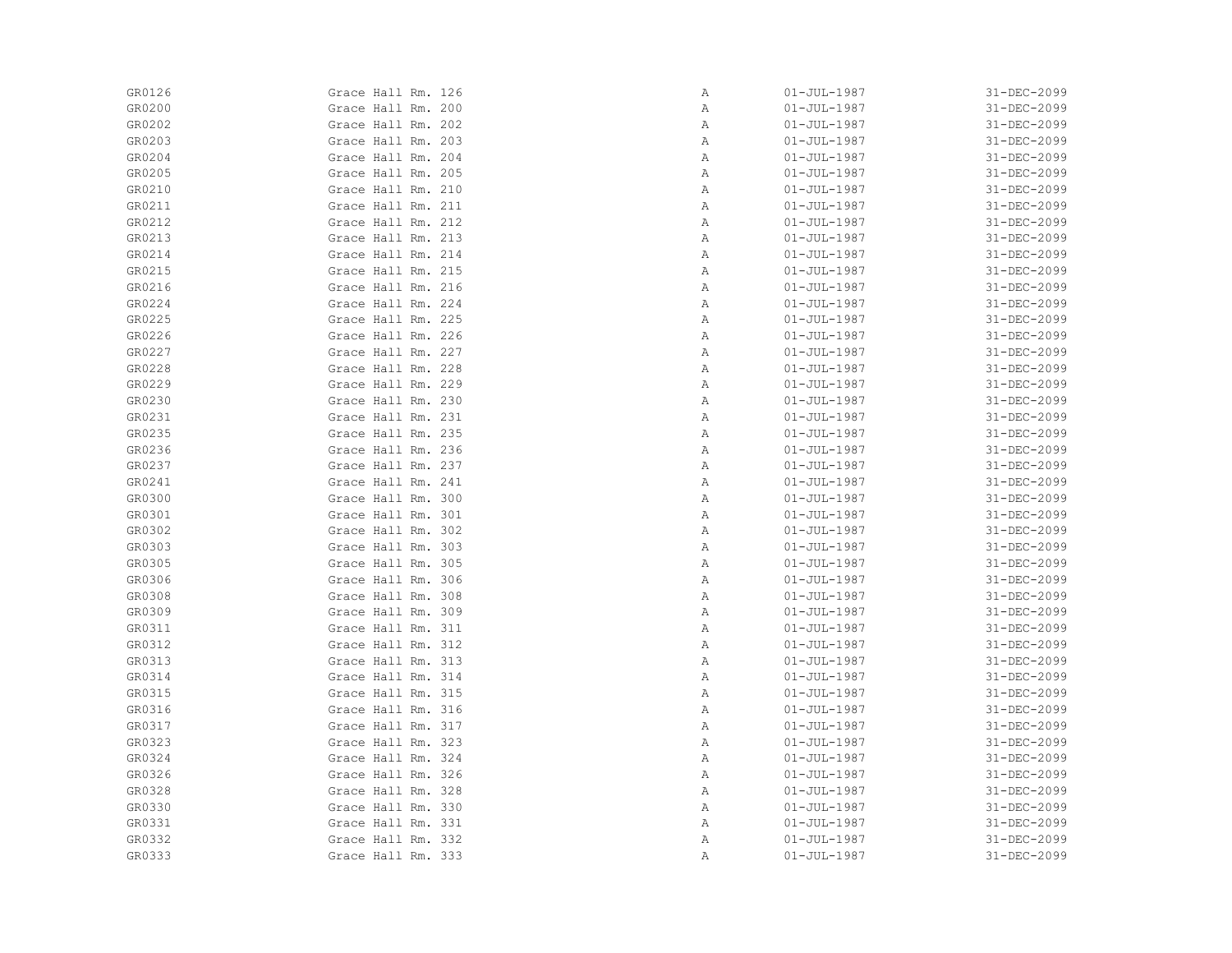| GR0334 | Grace Hall Rm. 334 | Α | $01 - JUL - 1987$ | 31-DEC-2099 |
|--------|--------------------|---|-------------------|-------------|
| GR0335 | Grace Hall Rm. 335 | Α | $01 - JUL - 1987$ | 31-DEC-2099 |
| GR0336 | Grace Hall Rm. 336 | Α | $01 - JUL - 1987$ | 31-DEC-2099 |
| GR0341 | Grace Hall Rm. 341 | Α | $01 - JUL - 1987$ | 31-DEC-2099 |
| GR0400 | Grace Hall Rm. 400 | Α | $01 - JUL - 1987$ | 31-DEC-2099 |
| GR0403 | Grace Hall Rm. 403 | Α | $01 - JUL - 1987$ | 31-DEC-2099 |
| GR0404 | Grace Hall Rm. 404 | Α | $01 - JUL - 1987$ | 31-DEC-2099 |
| GR0405 | Grace Hall Rm. 405 | Α | $01 - JUL - 1987$ | 31-DEC-2099 |
| GR0406 | Grace Hall Rm. 406 | Α | $01 - JUL - 1987$ | 31-DEC-2099 |
| GR0407 | Grace Hall Rm. 407 | Α | $01 - JUL - 1987$ | 31-DEC-2099 |
| GR0408 | Grace Hall Rm. 408 | Α | $01 - JUL - 1987$ | 31-DEC-2099 |
| GR0409 | Grace Hall Rm. 409 | Α | $01 - JUL - 1987$ | 31-DEC-2099 |
| GR0410 | Grace Hall Rm. 410 | Α | $01 - JUL - 1987$ | 31-DEC-2099 |
| GR0411 | Grace Hall Rm. 411 | Α | $01 - JUL - 1987$ | 31-DEC-2099 |
| GR0412 | Grace Hall Rm. 412 | Α | $01 - JUL - 1987$ | 31-DEC-2099 |
| GR0413 | Grace Hall Rm. 413 | Α | $01 - JUL - 1987$ | 31-DEC-2099 |
| GR0414 | Grace Hall Rm. 414 | Α | $01 - JUL - 1987$ | 31-DEC-2099 |
| GR0415 | Grace Hall Rm. 415 | Α | $01 - JUL - 1987$ | 31-DEC-2099 |
| GR0416 | Grace Hall Rm. 416 | Α | $01 - JUL - 1987$ | 31-DEC-2099 |
| GR0424 | Grace Hall Rm. 424 | Α | $01 - JUL - 1987$ | 31-DEC-2099 |
| GR0425 | Grace Hall Rm. 425 | Α | $01 - JUL - 1987$ | 31-DEC-2099 |
| GR0426 | Grace Hall Rm. 426 | Α | $01 - JUL - 1987$ | 31-DEC-2099 |
| GR0427 | Grace Hall Rm. 427 | Α | $01 - JUL - 1987$ | 31-DEC-2099 |
| GR0431 | Grace Hall Rm. 431 | Α | $01 - JUL - 1987$ | 31-DEC-2099 |
| GR0432 | Grace Hall Rm. 432 | Α | $01 - JUL - 1987$ | 31-DEC-2099 |
| GR0433 | Grace Hall Rm. 433 | Α | $01 - JUL - 1987$ | 31-DEC-2099 |
| GR0435 | Grace Hall Rm. 435 | Α | $01 - JUL - 1987$ | 31-DEC-2099 |
| GR0436 | Grace Hall Rm. 436 | Α | $01 - JUL - 1987$ | 31-DEC-2099 |
| GR0441 | Grace Hall Rm. 441 | Α | $01 - JUL - 1987$ | 31-DEC-2099 |
| GR0500 | Grace Hall Rm. 500 | Α | $01 - JUL - 1987$ | 31-DEC-2099 |
| GR0502 | Grace Hall Rm. 502 | Α | 18-JAN-2013       | 31-DEC-2099 |
| GR0503 | Grace Hall Rm. 503 | Α | $01 - JUL - 1987$ | 31-DEC-2099 |
| GR0504 | Grace Hall Rm. 504 | Α | $01 - JUL - 1987$ | 31-DEC-2099 |
| GR0505 | Grace Hall Rm. 505 | Α | $01 - JUL - 1987$ | 31-DEC-2099 |
| GR0506 | Grace Hall Rm. 506 | Α | $01 - JUL - 1987$ | 31-DEC-2099 |
| GR0509 | Grace Hall Rm. 509 | Α | $01 - JUL - 1987$ | 31-DEC-2099 |
| GR0510 | Grace Hall Rm. 510 | Α | $01 - JUL - 1987$ | 31-DEC-2099 |
| GR0511 | Grace Hall Rm. 511 | Α | $01 - JUL - 1987$ | 31-DEC-2099 |
| GR0512 | Grace Hall Rm. 512 | Α | $01 - JUL - 1987$ | 31-DEC-2099 |
| GR0513 | Grace Hall Rm. 513 | Α | $01 - JUL - 1987$ | 31-DEC-2099 |
| GR0514 | Grace Hall Rm. 514 | Α | $01 - JUL - 1987$ | 31-DEC-2099 |
| GR0515 | Grace Hall Rm. 515 | Α | $01 - JUL - 1987$ | 31-DEC-2099 |
| GR0516 | Grace Hall Rm. 516 | Α | $01 - JUL - 1987$ | 31-DEC-2099 |
| GR0517 | Grace Hall Rm. 517 | Α | $01 - JUL - 1987$ | 31-DEC-2099 |
| GR0518 | Grace Hall Rm. 518 | Α | $01 - JUL - 1987$ | 31-DEC-2099 |
| GR0520 | Grace Hall Rm. 520 | Α | 18-JAN-2013       | 31-DEC-2099 |
| GR0525 | Grace Hall Rm. 525 | Α | $01 - JUL - 1987$ | 31-DEC-2099 |
| GR0526 | Grace Hall Rm. 526 | Α | $01 - JUL - 1987$ | 31-DEC-2099 |
|        |                    |   |                   |             |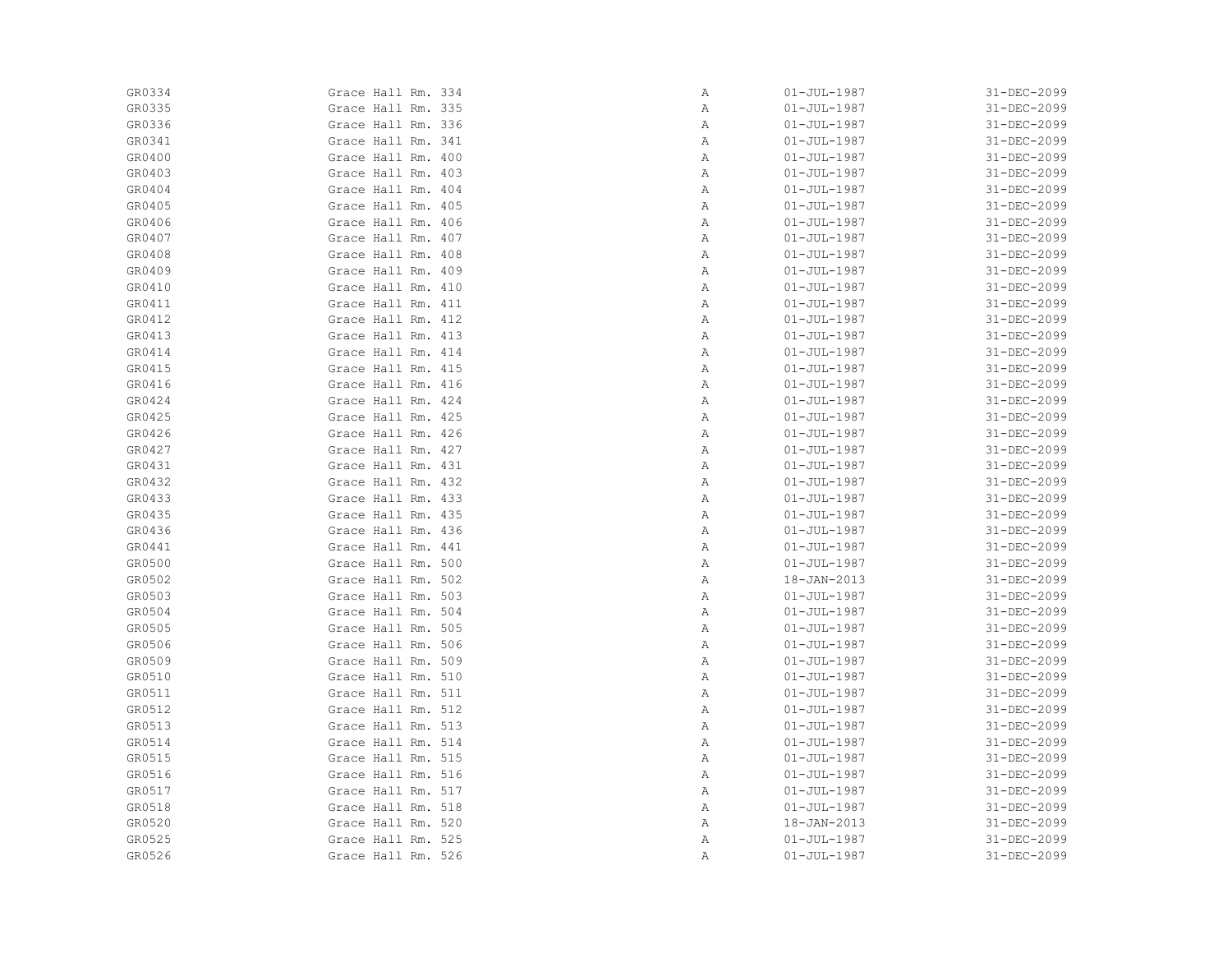| GR0527 | Grace Hall Rm. 527 | Α            | $01 - JUL - 1987$ | 31-DEC-2099 |
|--------|--------------------|--------------|-------------------|-------------|
| GR0528 | Grace Hall Rm. 528 | Α            | $01 - JUL - 1987$ | 31-DEC-2099 |
| GR0529 | Grace Hall Rm. 529 | Α            | $01 - JUL - 1987$ | 31-DEC-2099 |
| GR0530 | Grace Hall Rm. 530 | Α            | $01 - JUL - 1987$ | 31-DEC-2099 |
| GR0531 | Grace Hall Rm. 531 | Α            | $01 - JUL - 1987$ | 31-DEC-2099 |
| GR0532 | Grace Hall Rm. 532 | Α            | $01 - JUL - 1987$ | 31-DEC-2099 |
| GR0533 | Grace Hall Rm. 533 | Α            | $01 - JUL - 1987$ | 31-DEC-2099 |
| GR0534 | Grace Hall Rm. 534 | Α            | $01 - JUL - 1987$ | 31-DEC-2099 |
| GR0535 | Grace Hall Rm. 535 | Α            | $01 - JUL - 1987$ | 31-DEC-2099 |
| GR0536 | Grace Hall Rm. 536 | Α            | $01 - JUL - 1987$ | 31-DEC-2099 |
| GR0537 | Grace Hall Rm. 537 | Α            | $01 - JUL - 1987$ | 31-DEC-2099 |
| GR0543 | Grace Hall Rm. 543 | Α            | $01 - JUL - 1987$ | 31-DEC-2099 |
| GR0600 | Grace Hall Rm. 600 | Α            | $01 - JUL - 1987$ | 31-DEC-2099 |
| GR0602 | Grace Hall Rm. 602 | Α            | $01 - JUL - 1987$ | 31-DEC-2099 |
| GR0604 | Grace Hall Rm. 604 | Α            | $01 - JUL - 1987$ | 31-DEC-2099 |
| GR0605 | Grace Hall Rm. 605 | Α            | $01 - JUL - 1987$ | 31-DEC-2099 |
| GR0606 | Grace Hall Rm. 606 | Α            | $01 - JUL - 1987$ | 31-DEC-2099 |
| GR0607 | Grace Hall Rm. 607 | Α            | $01 - JUL - 1987$ | 31-DEC-2099 |
| GR0608 | Grace Hall Rm. 608 | Α            | $01 - JUL - 1987$ | 31-DEC-2099 |
| GR0609 | Grace Hall Rm. 609 | Α            | $01 - JUL - 1987$ | 31-DEC-2099 |
| GR0610 | Grace Hall Rm. 610 | $\mathbb{A}$ | $01 - JUL - 1987$ | 31-DEC-2099 |
| GR0611 | Grace Hall Rm. 611 | Α            | $01 - JUL - 1987$ | 31-DEC-2099 |
| GR0612 | Grace Hall Rm. 612 | Α            | $01 - JUL - 1987$ | 31-DEC-2099 |
| GR0613 | Grace Hall Rm. 613 | Α            | $01 - JUL - 1987$ | 31-DEC-2099 |
| GR0614 | Grace Hall Rm. 614 | Α            | $01 - JUL - 1987$ | 31-DEC-2099 |
| GR0615 | Grace Hall Rm. 615 | Α            | $01 - JUL - 1987$ | 31-DEC-2099 |
| GR0618 | Grace Hall Rm. 618 | Α            | $01 - JUL - 1987$ | 31-DEC-2099 |
| GR0625 | Grace Hall Rm. 625 | Α            | $01 - JUL - 1987$ | 31-DEC-2099 |
| GR0626 | Grace Hall Rm. 626 | Α            | $01 - JUL - 1987$ | 31-DEC-2099 |
| GR0627 | Grace Hall Rm. 627 | Α            | $01 - JUL - 1987$ | 31-DEC-2099 |
| GR0628 | Grace Hall Rm. 628 | Α            | $01 - JUL - 1987$ | 31-DEC-2099 |
| GR0629 | Grace Hall Rm. 629 | Α            | $01 - JUL - 1987$ | 31-DEC-2099 |
| GR0630 | Grace Hall Rm. 630 | Α            | $01 - JUL - 1987$ | 31-DEC-2099 |
| GR0631 | Grace Hall Rm. 631 | Α            | $01 - JUL - 1987$ | 31-DEC-2099 |
| GR0632 | Grace Hall Rm. 632 | Α            | $01 - JUL - 1987$ | 31-DEC-2099 |
| GR0633 | Grace Hall Rm. 633 | Α            | $01 - JUL - 1987$ | 31-DEC-2099 |
| GR0634 | Grace Hall Rm. 634 | Α            | $01 - JUL - 1987$ | 31-DEC-2099 |
| GR0635 | Grace Hall Rm. 635 | Α            | $01 - JUL - 1987$ | 31-DEC-2099 |
| GR0636 | Grace Hall Rm. 636 | Α            | $01 - JUL - 1987$ | 31-DEC-2099 |
| GR0643 | Grace Hall Rm. 643 | Α            | $01 - JUL - 1987$ | 31-DEC-2099 |
| GR0700 | Grace Hall Rm. 700 | Α            | $01 - JUL - 1987$ | 31-DEC-2099 |
| GR0702 | Grace Hall Rm. 702 | Α            | $01 - JUL - 1987$ | 31-DEC-2099 |
| GR0703 | Grace Hall Rm. 703 | Α            | $01 - JUL - 1987$ | 31-DEC-2099 |
| GR0704 | Grace Hall Rm. 704 | Α            | $01 - JUL - 1987$ | 31-DEC-2099 |
| GR0705 | Grace Hall Rm. 705 | Α            | $01 - JUL - 1987$ | 31-DEC-2099 |
| GR0706 | Grace Hall Rm. 706 | Α            | $01 - JUL - 1987$ | 31-DEC-2099 |
| GR0707 | Grace Hall Rm. 707 | Α            | $01 - JUL - 1987$ | 31-DEC-2099 |
| GR0709 | Grace Hall Rm. 709 | Α            | $01 - JUL - 1987$ | 31-DEC-2099 |
|        |                    |              |                   |             |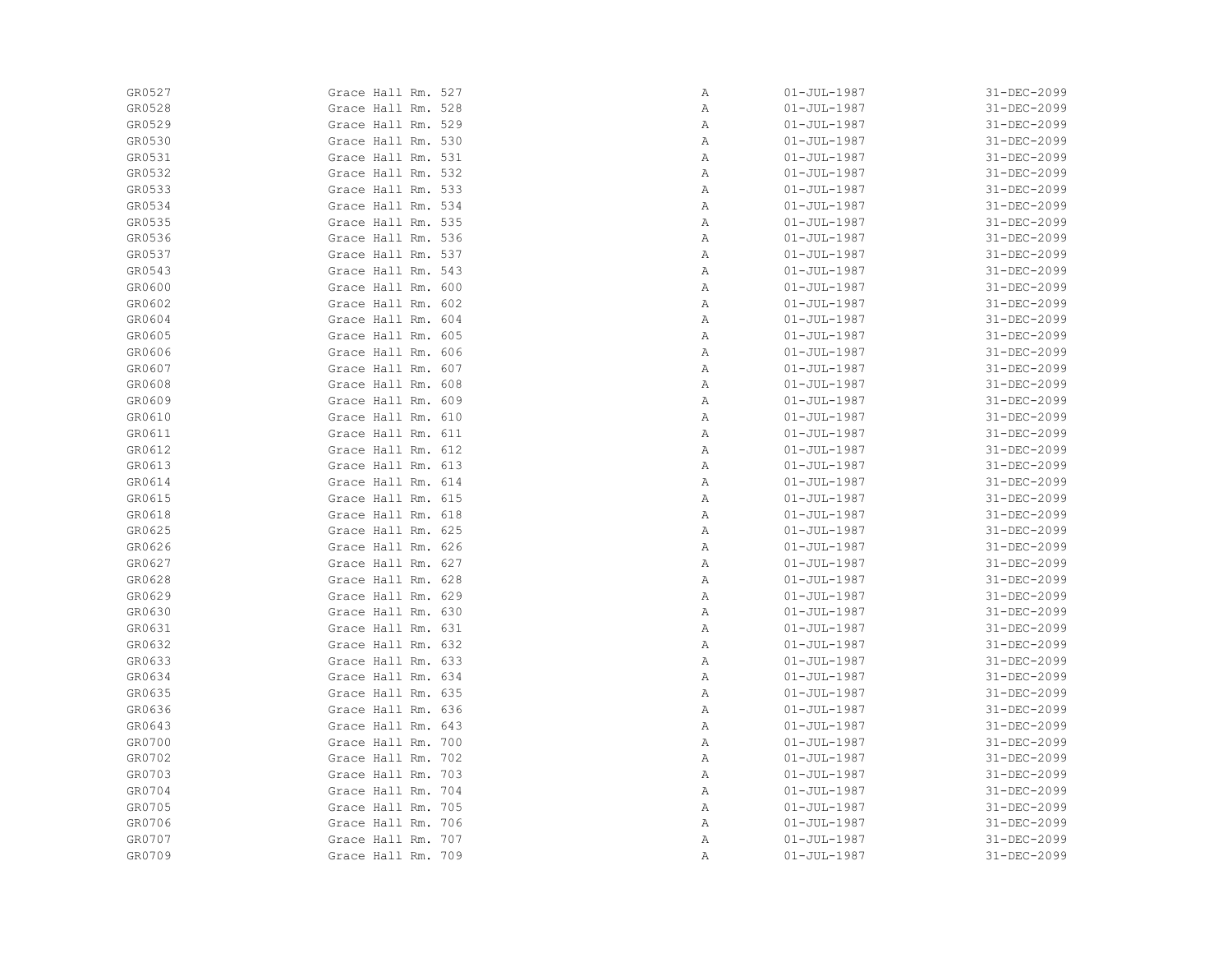| GR0710 | Grace Hall Rm. 710 | Α            | $01 - JUL - 1987$ | 31-DEC-2099 |
|--------|--------------------|--------------|-------------------|-------------|
| GR0711 | Grace Hall Rm. 711 | Α            | $01 - JUL - 1987$ | 31-DEC-2099 |
| GR0712 | Grace Hall Rm. 712 | Α            | $01 - JUL - 1987$ | 31-DEC-2099 |
| GR0713 | Grace Hall Rm. 713 | Α            | $01 - JUL - 1987$ | 31-DEC-2099 |
| GR0714 | Grace Hall Rm. 714 | Α            | $01 - JUL - 1987$ | 31-DEC-2099 |
| GR0717 | Grace Hall Rm. 717 | Α            | $01 - JUL - 1987$ | 31-DEC-2099 |
| GR0725 | Grace Hall Rm. 725 | Α            | $01 - JUL - 1987$ | 31-DEC-2099 |
| GR0730 | Grace Hall Rm. 730 | Α            | $01 - JUL - 1987$ | 31-DEC-2099 |
| GR0731 | Grace Hall Rm. 731 | Α            | $01 - JUL - 1987$ | 31-DEC-2099 |
| GR0732 | Grace Hall Rm. 732 | Α            | $01 - JUL - 1987$ | 31-DEC-2099 |
| GR0733 | Grace Hall Rm. 733 | Α            | $01 - JUL - 1987$ | 31-DEC-2099 |
| GR0734 | Grace Hall Rm. 734 | Α            | $01 - JUL - 1987$ | 31-DEC-2099 |
| GR0735 | Grace Hall Rm. 735 | Α            | $01 - JUL - 1987$ | 31-DEC-2099 |
| GR0742 | Grace Hall Rm. 742 | Α            | $01 - JUL - 1987$ | 31-DEC-2099 |
| GR0800 | Grace Hall Rm. 800 | Α            | $01 - JUL - 1987$ | 31-DEC-2099 |
| GR0802 | Grace Hall Rm. 802 | Α            | $01 - JUL - 1987$ | 31-DEC-2099 |
| GR0803 | Grace Hall Rm. 803 | Α            | $01 - JUL - 1987$ | 31-DEC-2099 |
| GR0804 | Grace Hall Rm. 804 | Α            | $01 - JUL - 1987$ | 31-DEC-2099 |
| GR0805 | Grace Hall Rm. 805 | Α            | $01 - JUL - 1987$ | 31-DEC-2099 |
| GR0806 | Grace Hall Rm. 806 | Α            | $01 - JUL - 1987$ | 31-DEC-2099 |
| GR0807 | Grace Hall Rm. 807 | $\mathbb{A}$ | $01 - JUL - 1987$ | 31-DEC-2099 |
| GR0808 | Grace Hall Rm. 808 | Α            | $01 - JUL - 1987$ | 31-DEC-2099 |
| GR0809 | Grace Hall Rm. 809 | Α            | $01 - JUL - 1987$ | 31-DEC-2099 |
| GR0810 | Grace Hall Rm. 810 | Α            | $01 - JUL - 1987$ | 31-DEC-2099 |
| GR0811 | Grace Hall Rm. 811 | Α            | $01 - JUL - 1987$ | 31-DEC-2099 |
| GR0812 | Grace Hall Rm. 812 | Α            | $01 - JUL - 1987$ | 31-DEC-2099 |
| GR0813 | Grace Hall Rm. 813 | Α            | $01 - JUL - 1987$ | 31-DEC-2099 |
| GR0814 | Grace Hall Rm. 814 | Α            | $01 - JUL - 1987$ | 31-DEC-2099 |
| GR0815 | Grace Hall Rm. 815 | Α            | $01 - JUL - 1987$ | 31-DEC-2099 |
| GR0816 | Grace Hall Rm. 816 | Α            | $01 - JUL - 1987$ | 31-DEC-2099 |
| GR0823 | Grace Hall Rm. 823 | Α            | $01 - JUL - 1987$ | 31-DEC-2099 |
| GR0824 | Grace Hall Rm. 824 | Α            | $01 - JUL - 1987$ | 31-DEC-2099 |
| GR0827 | Grace Hall Rm. 827 | Α            | $01 - JUL - 1987$ | 31-DEC-2099 |
| GR0828 | Grace Hall Rm. 828 | Α            | $01 - JUL - 1987$ | 31-DEC-2099 |
| GR0829 | Grace Hall Rm. 829 | Α            | $01 - JUL - 1987$ | 31-DEC-2099 |
| GR0830 | Grace Hall Rm. 830 | Α            | $01 - JUL - 1987$ | 31-DEC-2099 |
| GR0831 | Grace Hall Rm. 831 | Α            | $01 - JUL - 1987$ | 31-DEC-2099 |
| GR0833 | Grace Hall Rm. 833 | Α            | $01 - JUL - 1987$ | 31-DEC-2099 |
| GR0834 | Grace Hall Rm. 834 | Α            | $01 - JUL - 1987$ | 31-DEC-2099 |
| GR0835 | Grace Hall Rm. 835 | Α            | $01 - JUL - 1987$ | 31-DEC-2099 |
| GR0841 | Grace Hall Rm. 841 | Α            | $01 - JUL - 1987$ | 31-DEC-2099 |
| GR0900 | Grace Hall Rm. 900 | Α            | $01 - JUL - 1987$ | 31-DEC-2099 |
| GR0901 | Grace Hall Rm. 901 | Α            | $01 - JUL - 1987$ | 31-DEC-2099 |
| GR0903 | Grace Hall Rm. 903 | Α            | $01 - JUL - 1987$ | 31-DEC-2099 |
| GR0904 | Grace Hall Rm. 904 | Α            | $01 - JUL - 1987$ | 31-DEC-2099 |
| GR0906 | Grace Hall Rm. 906 | Α            | $01 - JUL - 1987$ | 31-DEC-2099 |
| GR0907 | Grace Hall Rm. 907 | Α            | $01 - JUL - 1987$ | 31-DEC-2099 |
| GR0908 | Grace Hall Rm. 908 | Α            | $01 - JUL - 1987$ | 31-DEC-2099 |
|        |                    |              |                   |             |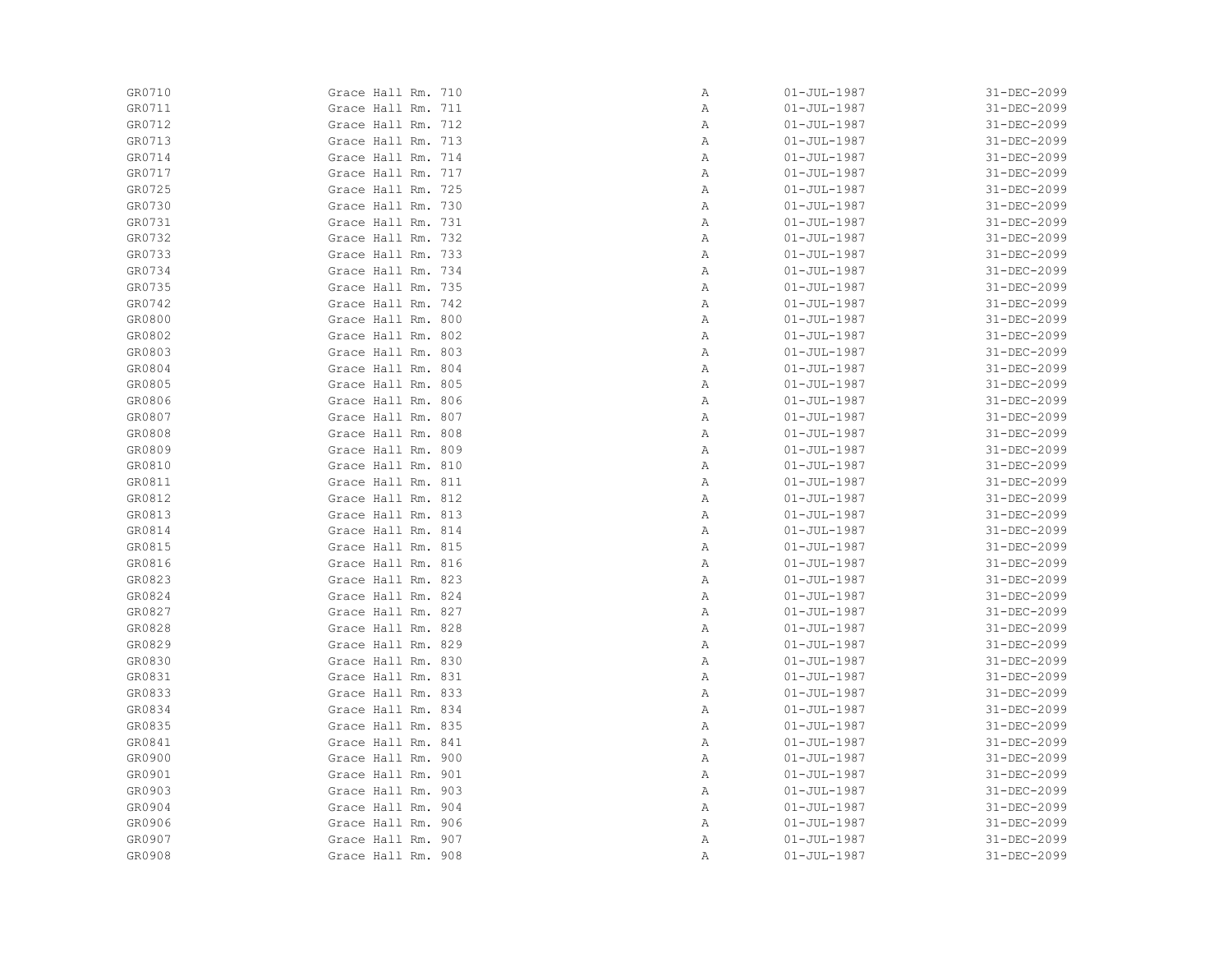| GR0911<br>Grace Hall Rm. 911  | Α | $01 - JUL - 1987$ | 31-DEC-2099 |
|-------------------------------|---|-------------------|-------------|
| GR0912<br>Grace Hall Rm. 912  | Α | $01 - JUL - 1987$ | 31-DEC-2099 |
| GR0913<br>Grace Hall Rm. 913  | Α | $01 - JUL - 1987$ | 31-DEC-2099 |
| GR0914<br>Grace Hall Rm. 914  | Α | $01 - JUL - 1987$ | 31-DEC-2099 |
| GR0915<br>Grace Hall Rm. 915  | Α | $01 - JUL - 1987$ | 31-DEC-2099 |
| GR0923<br>Grace Hall Rm. 923  | Α | $01 - JUL - 1987$ | 31-DEC-2099 |
| GR0924<br>Grace Hall Rm. 924  | Α | $01 - JUL - 1987$ | 31-DEC-2099 |
| GR0925<br>Grace Hall Rm. 925  | Α | $01 - JUL - 1987$ | 31-DEC-2099 |
| GR0926<br>Grace Hall Rm. 926  | Α | $01 - JUL - 1987$ | 31-DEC-2099 |
| GR0927<br>Grace Hall Rm. 927  | Α | $01 - JUL - 1987$ | 31-DEC-2099 |
| GR0928<br>Grace Hall Rm. 928  | Α | 01-JUL-1987       | 31-DEC-2099 |
| GR0929<br>Grace Hall Rm. 929  | Α | $01 - JUL - 1987$ | 31-DEC-2099 |
| GR0930<br>Grace Hall Rm. 930  | Α | $01 - JUL - 1987$ | 31-DEC-2099 |
| GR0931<br>Grace Hall Rm. 931  | Α | $01 - JUL - 1987$ | 31-DEC-2099 |
| GR0932<br>Grace Hall Rm. 932  | Α | $01 - JUL - 1987$ | 31-DEC-2099 |
| GR0933<br>Grace Hall Rm. 933  | Α | $01 - JUL - 1987$ | 31-DEC-2099 |
| GR0934<br>Grace Hall Rm. 934  | Α | $01 - JUL - 1987$ | 31-DEC-2099 |
| GR0935<br>Grace Hall Rm. 935  | Α | $01 - JUL - 1987$ | 31-DEC-2099 |
| GR0940<br>Grace Hall Rm. 940  | Α | 01-JUL-1987       | 31-DEC-2099 |
| GR1000<br>Grace Hall Rm. 1000 | Α | $01 - JUL - 1987$ | 31-DEC-2099 |
| GR1002<br>Grace Hall Rm. 1002 | Α | $01 - JUL - 1987$ | 31-DEC-2099 |
| GR1003<br>Grace Hall Rm. 1003 | Α | $01 - JUL - 1987$ | 31-DEC-2099 |
| GR1004<br>Grace Hall Rm. 1004 | Α | $01 - JUL - 1987$ | 31-DEC-2099 |
| GR1005<br>Grace Hall Rm. 1005 | Α | $01 - JUL - 1987$ | 31-DEC-2099 |
| GR1006<br>Grace Hall Rm. 1006 | Α | $01 - JUL - 1987$ | 31-DEC-2099 |
| GR1007<br>Grace Hall Rm. 1007 | Α | $01 - JUL - 1987$ | 31-DEC-2099 |
| GR1009<br>Grace Hall Rm. 1009 | Α | $01 - JUL - 1987$ | 31-DEC-2099 |
| GR1010<br>Grace Hall Rm. 1010 | Α | $01 - JUL - 1987$ | 31-DEC-2099 |
| GR1011<br>Grace Hall Rm. 1011 | Α | $01 - JUL - 1987$ | 31-DEC-2099 |
| GR1012<br>Grace Hall Rm. 1012 | Α | $01 - JUL - 1987$ | 31-DEC-2099 |
| GR1015<br>Grace Hall Rm. 1015 | Α | $01 - JUL - 1987$ | 31-DEC-2099 |
| GR1016<br>Grace Hall Rm. 1016 | Α | $01 - JUL - 1987$ | 31-DEC-2099 |
| GR1023<br>Grace Hall Rm. 1023 | Α | $01 - JUL - 1987$ | 31-DEC-2099 |
| GR1026<br>Grace Hall Rm. 1026 | Α | $01 - JUL - 1987$ | 31-DEC-2099 |
| GR1027<br>Grace Hall Rm. 1027 | Α | $01 - JUL - 1987$ | 31-DEC-2099 |
| GR1028<br>Grace Hall Rm. 1028 | Α | $01 - JUL - 1987$ | 31-DEC-2099 |
| GR1029<br>Grace Hall Rm. 1029 | Α | $01 - JUL - 1987$ | 31-DEC-2099 |
| Grace Hall Rm. 1030<br>GR1030 | Α | $01 - JUL - 1987$ | 31-DEC-2099 |
| GR1031<br>Grace Hall Rm. 1031 | Α | $01 - JUL - 1987$ | 31-DEC-2099 |
| GR1032<br>Grace Hall Rm. 1032 | Α | $01 - JUL - 1987$ | 31-DEC-2099 |
| GR1033<br>Grace Hall Rm. 1033 | Α | $01 - JUL - 1987$ | 31-DEC-2099 |
| GR1034<br>Grace Hall Rm. 1034 | Α | $01 - JUL - 1987$ | 31-DEC-2099 |
| GR1035<br>Grace Hall Rm. 1035 | Α | $01 - JUL - 1987$ | 31-DEC-2099 |
| GR1036<br>Grace Hall Rm. 1036 | Α | $01 - JUL - 1987$ | 31-DEC-2099 |
| GR1041<br>Grace Hall Rm. 1041 | Α | $01 - JUL - 1987$ | 31-DEC-2099 |
| GR1100<br>Grace Hall Rm. 1100 | Α | $01 - JUL - 1987$ | 31-DEC-2099 |
| GR1102<br>Grace Hall Rm. 1102 | Α | $01 - JUL - 1987$ | 31-DEC-2099 |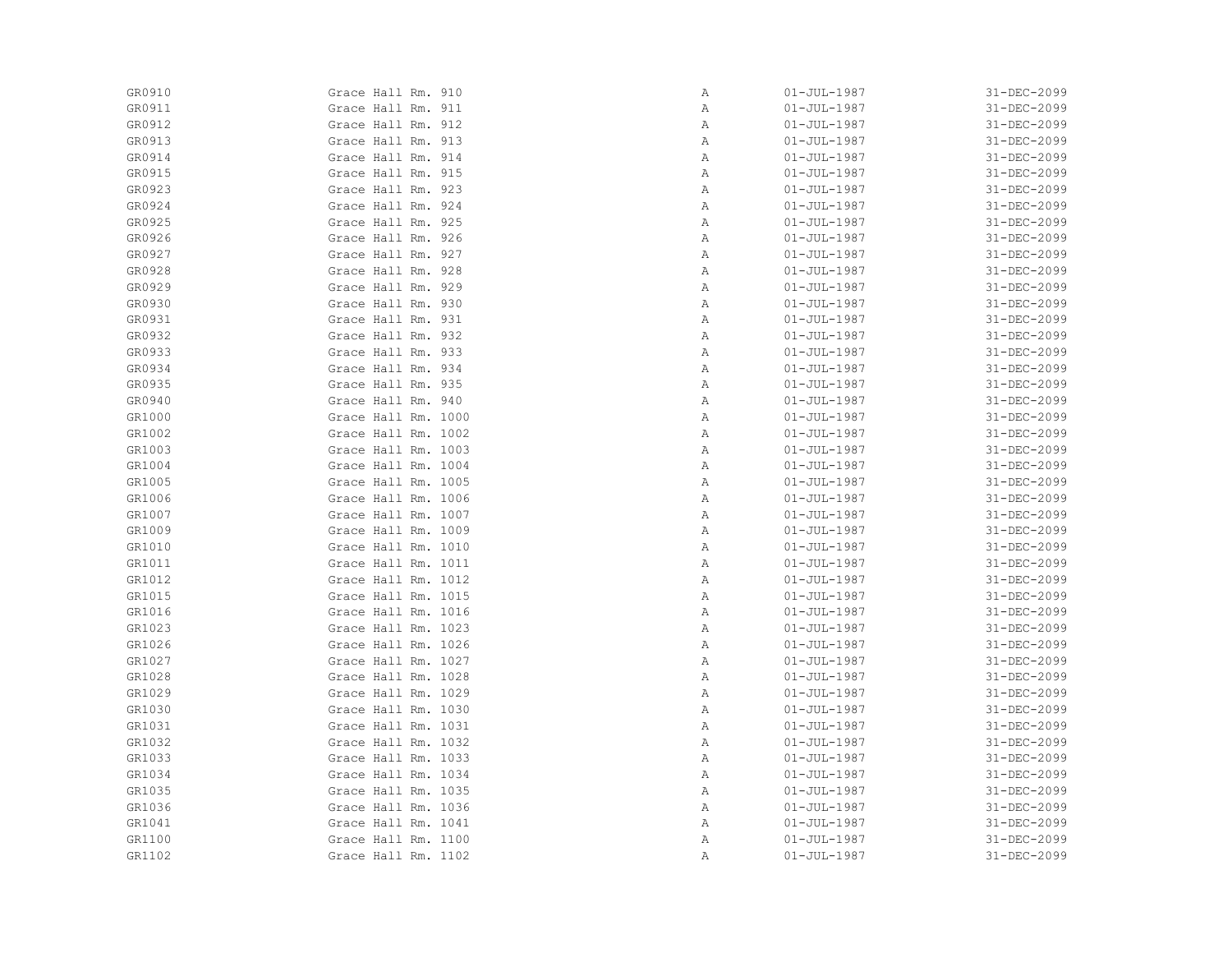| GR1103 | Grace Hall Rm. 1103              | $\, {\bf A}$ | $01 - JUL - 1987$ | 31-DEC-2099 |
|--------|----------------------------------|--------------|-------------------|-------------|
| GR1104 | Grace Hall Rm. 1104              | Α            | $01 - JUL - 1987$ | 31-DEC-2099 |
| GR1105 | Grace Hall Rm. 1105              | Α            | $01 - JUL - 1987$ | 31-DEC-2099 |
| GR1106 | Grace Hall Rm. 1106              | Α            | $01 - JUL - 1987$ | 31-DEC-2099 |
| GR1107 | Grace Hall Rm. 1107              | Α            | $01 - JUL - 1987$ | 31-DEC-2099 |
| GR1108 | Grace Hall Rm. 1108              | $\mathbb{A}$ | $01 - JUL - 1987$ | 31-DEC-2099 |
| GR1109 | Grace Hall Rm. 1109              | $\mathbb{A}$ | $01 - JUL - 1987$ | 31-DEC-2099 |
| GR1110 | Grace Hall Rm. 1110              | $\mathbb{A}$ | $01 - JUL - 1987$ | 31-DEC-2099 |
| GR1111 | Grace Hall Rm. 1111              | $\mathbb{A}$ | $01 - JUL - 1987$ | 31-DEC-2099 |
| GR1112 | Grace Hall Rm. 1112              | $\, {\bf A}$ | $01 - JUL - 1987$ | 31-DEC-2099 |
| GR1113 | Grace Hall Rm. 1113              | Α            | $01 - JUL - 1987$ | 31-DEC-2099 |
| GR1116 | Grace Hall Rm. 1116              | $\mathbb{A}$ | $01 - JUL - 1987$ | 31-DEC-2099 |
| GR1117 | Grace Hall Rm. 1117              | Α            | $01 - JUL - 1987$ | 31-DEC-2099 |
| GR1124 | Grace Hall Rm. 1124              | Α            | $01 - JUL - 1987$ | 31-DEC-2099 |
| GR1125 | Grace Hall Rm. 1125              | $\, {\bf A}$ | $01 - JUL - 1987$ | 31-DEC-2099 |
| GR1126 | Grace Hall Rm. 1126              | $\mathbb{A}$ | $01 - JUL - 1987$ | 31-DEC-2099 |
| GR1127 | Grace Hall Rm. 1127              | $\mathbb{A}$ | $01 - JUL - 1987$ | 31-DEC-2099 |
| GR1128 | Grace Hall Rm. 1128              | $\mathbb{A}$ | $01 - JUL - 1987$ | 31-DEC-2099 |
| GR1132 | Grace Hall Rm. 1132              | $\mathbb{A}$ | $01 - JUL - 1987$ | 31-DEC-2099 |
| GR1134 | Grace Hall Rm. 1134              | $\mathbb{A}$ | $01 - JUL - 1987$ | 31-DEC-2099 |
| GR1135 | Grace Hall Rm. 1135              | $\mathbb{A}$ | $01 - JUL - 1987$ | 31-DEC-2099 |
| GR1136 | Grace Hall Rm. 1136              | $\mathbb{A}$ | $01 - JUL - 1987$ | 31-DEC-2099 |
| GR1137 | Grace Hall Rm. 1137              | $\mathbb{A}$ | $01 - JUL - 1987$ | 31-DEC-2099 |
| GR1142 | Grace Hall Rm. 1142              | $\mathbb A$  | $01 - JUL - 1987$ | 31-DEC-2099 |
| GR1200 | Grace Hall Rm. 1200              | $\mathbb A$  | $01 - JUL - 1987$ | 31-DEC-2099 |
| GR9999 | Grace Hall outside/common area   | Α            | $01 - JUL - 1987$ | 31-DEC-2099 |
| GRB002 | Grace Hall Rm. B002              | $\mathbb{A}$ | 24-APR-2019       | 31-DEC-2099 |
| 1087   | O'hara Grace Graduate Residence  | $\mathbb{A}$ | $01 - JUL - 1987$ | 31-DEC-2099 |
| OH0000 | O'hara Grace unidentified        | $\mathbb{A}$ | $01 - JUL - 1987$ | 31-DEC-2099 |
| OH003  | O'hara Grace Rm. 3               | $\mathbb{A}$ | $01 - JUL - 1987$ | 31-DEC-2099 |
| OH9999 | O'hara Grace outside/common area | $\mathbb{A}$ | $01 - JUL - 1987$ | 31-DEC-2099 |
| 1088   | Fitzpatrick Hall of Engineering  | $\mathbb A$  | $01 - JUL - 1987$ | 31-DEC-2099 |
| FZ0000 | Fitzpatrick unidentified         | Α            | $01 - JUL - 1987$ | 31-DEC-2099 |
| FZ010  | Fitzpatrick Rm. 10               | $\mathbb{A}$ | $01 - JUL - 1987$ | 31-DEC-2099 |
| FZ101  | Fitzpatrick Rm. 101              | $\mathbb{I}$ | 15-MAR-2019       | 31-DEC-2099 |
| FZ106A | Fitzpatrick Rm. 106 A            | $\mathbb A$  | 17-MAY-2013       | 31-DEC-2099 |
| FZ110  | Fitzpatrick Rm. 110              | Α            | $01 - JUL - 1987$ | 31-DEC-2099 |
| FZ116  | Fitzpatrick Rm. 116              | Α            | $01 - MAY - 2011$ | 31-DEC-2099 |
| FZ117N | Fitzpatrick Rm. 117N             | $\mathbb{A}$ | $01 - MAX - 2011$ | 31-DEC-2099 |
| FZ148  | Fitzpatrick Rm. 148              | $\mathbb{A}$ | $01 - JUL - 1987$ | 31-DEC-2099 |
| FZ149  | Fitzpatrick Rm. 149              | $\mathbb{A}$ | $01 - JUL - 1987$ | 31-DEC-2099 |
| FZ150  | Fitzpatrick Rm. 150              | $\, {\bf A}$ | $01 - JUL - 1987$ | 31-DEC-2099 |
| FZ150A | Fitzpatrick Rm. 150A             | $\mathbb{A}$ | $01 - JUL - 1987$ | 31-DEC-2099 |
| FZ150D | Fitzpatrick Rm. 150D             | Α            | $04 - DEC - 2020$ | 31-DEC-2099 |
| FZ150E | Fitzpatrick Rm. 150E             | Α            | $04 - MAR - 2021$ | 31-DEC-2099 |
| FZ150F | Fitzpatrick Rm. 150F             | $\mathbb{A}$ | $04 - DEC - 2020$ | 31-DEC-2099 |
| FZ150I | Fitzpatrick Rm. 150I             | $\mathbb{A}$ | $04 - DEC - 2020$ | 31-DEC-2099 |
| FZ151  | Fitzpatrick Rm. 151              | Α            | $01 - JUL - 1987$ | 31-DEC-2099 |
|        |                                  |              |                   |             |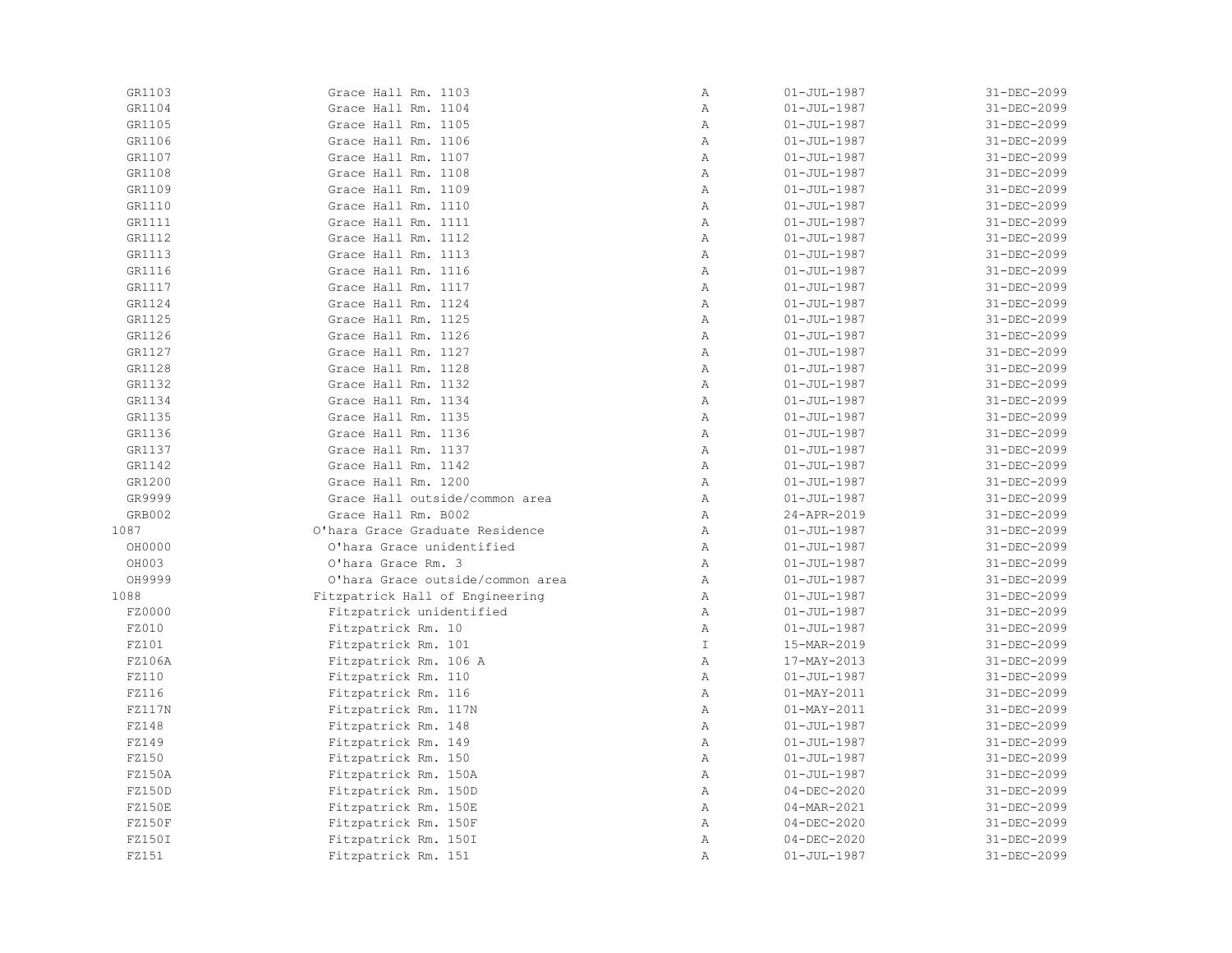| FZ151A | Fitzpatrick Rm. 151A | Α             | $01 - JUL - 1987$ | 31-DEC-2099 |
|--------|----------------------|---------------|-------------------|-------------|
| FZ152  | Fitzpatrick Rm. 152  | $\mathbbm{I}$ | 15-MAR-2019       | 31-DEC-2099 |
| FZ152A | Fitzpatrick Rm. 152A | Α             | $01 - JUL - 1987$ | 31-DEC-2099 |
| FZ152C | Fitzpatrick Rm. 152C | Α             | 01-JUL-1987       | 31-DEC-2099 |
| FZ154  | Fitzpatrick Rm. 154  | Α             | $01 - JUL - 1987$ | 31-DEC-2099 |
| FZ155  | Fitzpatrick Rm. 155  | Α             | $01 - JUL - 1987$ | 31-DEC-2099 |
| FZ156  | Fitzpatrick Rm. 156  | Α             | 01-JUL-1987       | 31-DEC-2099 |
| FZ156A | Fitzpatrick Rm. 156A | Α             | $01 - JUL - 1987$ | 31-DEC-2099 |
| FZ156B | Fitzpatrick Rm. 156B | Α             | $01 - JUL - 1987$ | 31-DEC-2099 |
| FZ156C | Fitzpatrick Rm. 156C | Α             | $01 - JUL - 1987$ | 31-DEC-2099 |
| FZ156D | Fitzpatrick Rm. 156D | Α             | $01 - JUL - 1987$ | 31-DEC-2099 |
| FZ157  | Fitzpatrick Rm. 157  | Α             | $01 - JUL - 1987$ | 31-DEC-2099 |
| FZ158  | Fitzpatrick Rm. 158  | Α             | $01 - JUL - 1987$ | 31-DEC-2099 |
| FZ159  | Fitzpatrick Rm. 159  | Α             | $01 - JUL - 1987$ | 31-DEC-2099 |
| FZ159B | Fitzpatrick Rm. 159b | Α             | 22-MAY-2012       | 31-DEC-2099 |
| FZ160  | Fitzpatrick Rm. 160  | Α             | $01 - JUL - 1987$ | 31-DEC-2099 |
| FZ160A | Fitzpatrick Rm. 160A | Α             | $01 - JUL - 1987$ | 31-DEC-2099 |
| FZ160B | Fitzpatrick Rm. 160B | Α             | $01 - JUL - 1987$ | 31-DEC-2099 |
| FZ160C | Fitzpatrick Rm. 160C | Α             | 05-FEB-2020       | 31-DEC-2099 |
| FZ161  | Fitzpatrick Rm. 161  | Α             | $01 - JUL - 1987$ | 31-DEC-2099 |
| FZ162  | Fitzpatrick Rm. 162  | Α             | $01 - JUL - 1987$ | 31-DEC-2099 |
| FZ163  | Fitzpatrick Rm. 163  | Α             | $01 - JUL - 1987$ | 31-DEC-2099 |
| FZ164  | Fitzpatrick Rm. 164  | Α             | 01-JUL-1987       | 31-DEC-2099 |
| FZ165  | Fitzpatrick Rm. 165  | Α             | 01-JUL-1987       | 31-DEC-2099 |
| FZ165A | Fitzpatrick Rm. 165A | Α             | $01 - JUL - 1987$ | 31-DEC-2099 |
| FZ166  | Fitzpatrick Rm. 166  | Α             | $01 - JUL - 1987$ | 31-DEC-2099 |
| FZ167  | Fitzpatrick Rm. 167  | Α             | $01 - JUL - 1987$ | 31-DEC-2099 |
| FZ168  | Fitzpatrick Rm. 168  | Α             | $01 - JUL - 1987$ | 31-DEC-2099 |
| FZ169  | Fitzpatrick Rm. 169  | Α             | $01 - JUL - 1987$ | 31-DEC-2099 |
| FZ170  | Fitzpatrick Rm. 170  | Α             | $01 - JUL - 1987$ | 31-DEC-2099 |
| FZ171  | Fitzpatrick Rm. 171  | Α             | $01 - JUL - 1987$ | 31-DEC-2099 |
| FZ172  | Fitzpatrick Rm. 172  | Α             | $01 - JUL - 1987$ | 31-DEC-2099 |
| FZ173  | Fitzpatrick Rm. 173  | Α             | $01 - JUL - 1987$ | 31-DEC-2099 |
| FZ174  | Fitzpatrick Rm. 174  | Α             | $01 - JUL - 1987$ | 31-DEC-2099 |
| FZ175  | Fitzpatrick Rm. 175  | Α             | $01 - JUL - 1987$ | 31-DEC-2099 |
| FZ175A | Fitzpatrick Rm. 175A | Α             | $01 - JUL - 1987$ | 31-DEC-2099 |
| FZ175B | Fitzpatrick Rm. 175B | Α             | $01 - JUL - 1987$ | 31-DEC-2099 |
| FZ176  | Fitzpatrick Rm. 176  | Α             | $01 - JUL - 1987$ | 31-DEC-2099 |
| FZ177  | Fitzpatrick Rm. 177  | Α             | $01 - JUL - 1987$ | 31-DEC-2099 |
| FZ178  | Fitzpatrick Rm. 178  | Α             | $01 - JUL - 1987$ | 31-DEC-2099 |
| FZ179  | Fitzpatrick Rm. 179  | Α             | $01 - JUL - 1987$ | 31-DEC-2099 |
| FZ180  | Fitzpatrick Rm. 180  | Α             | 01-JUL-1987       | 31-DEC-2099 |
| FZ181  | Fitzpatrick Rm. 181  | Α             | $01 - JUL - 1987$ | 31-DEC-2099 |
| FZ182  | Fitzpatrick Rm. 182  | Α             | $01 - JUL - 1987$ | 31-DEC-2099 |
| FZ182A | Fitzpatrick Rm. 182A | Α             | $01 - JUL - 1987$ | 31-DEC-2099 |
| FZ182B | Fitzpatrick Rm. 182B | Α             | $01 - JUL - 1987$ | 31-DEC-2099 |
| FZ182D | Fitzpatrick Rm. 182D | Α             | $04 - DEC - 2020$ | 31-DEC-2099 |
| FZ189  | Fitzpatrick Rm. 189  | Α             | 01-JUL-1987       | 31-DEC-2099 |
|        |                      |               |                   |             |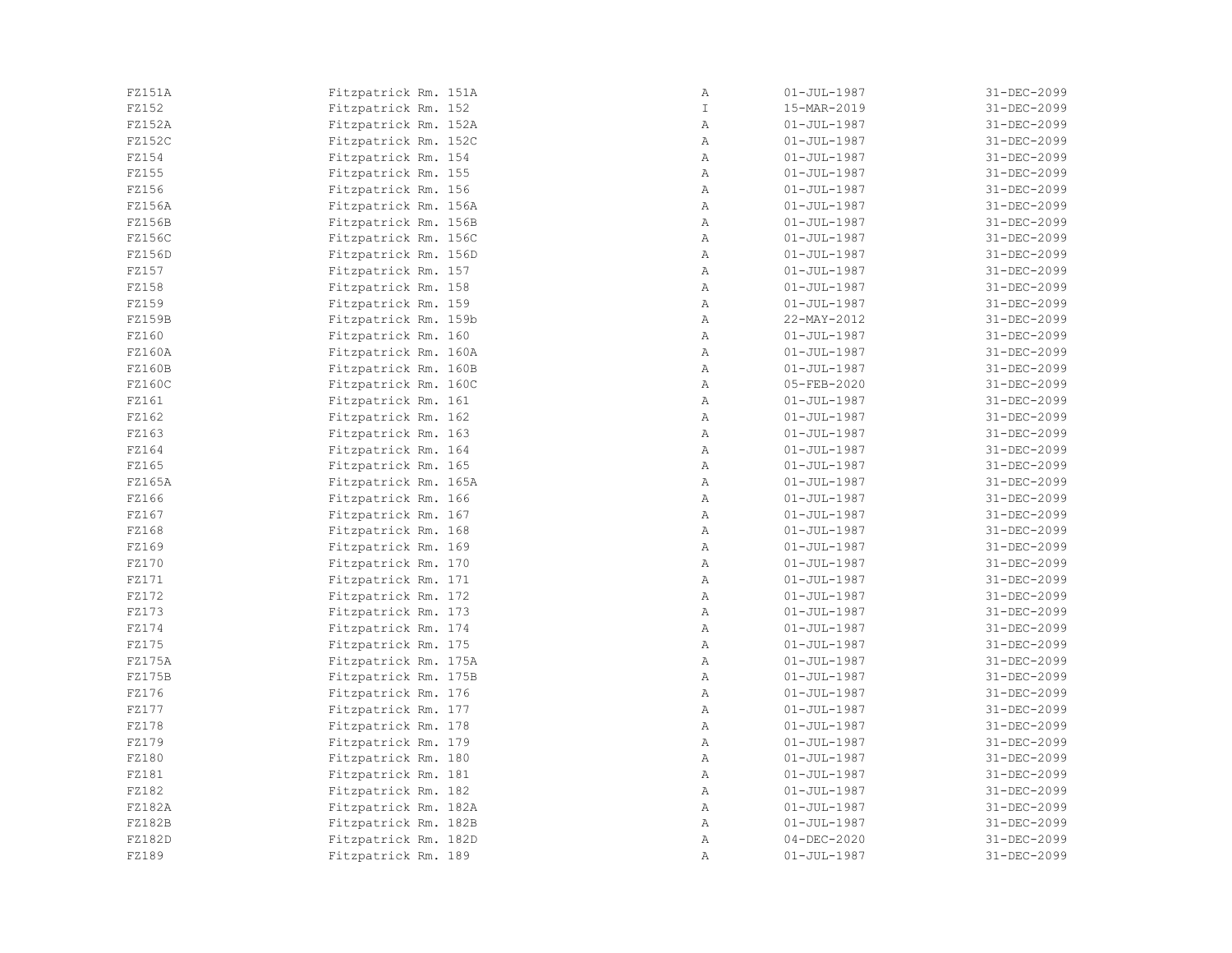| FZ203  | Fitzpatrick Rm. 203  | Α            | $01 - JUL - 1987$ | 31-DEC-2099 |
|--------|----------------------|--------------|-------------------|-------------|
| FZ207  | Fitzpatrick Rm. 207  | Α            | $01 - JUL - 1987$ | 31-DEC-2099 |
| FZ229  | Fitzpatrick Rm. 229  | Α            | $01 - JUL - 1987$ | 31-DEC-2099 |
| FZ230  | Fitzpatrick Rm. 230  | Α            | $01 - JUL - 1987$ | 31-DEC-2099 |
| FZ230A | Fitzpatrick Rm. 230A | $\mathbb{A}$ | $01 - JUL - 1987$ | 31-DEC-2099 |
| FZ231  | Fitzpatrick Rm. 231  | Α            | $01 - JUL - 1987$ | 31-DEC-2099 |
| FZ244  | Fitzpatrick Rm. 244  | $\mathbb{A}$ | $01 - JUL - 1987$ | 31-DEC-2099 |
| FZ246  | Fitzpatrick Rm. 246  | Α            | 09-MAY-2012       | 31-DEC-2099 |
| FZ247  | Fitzpatrick Rm. 247  | Α            | $01 - JUL - 1987$ | 31-DEC-2099 |
| FZ247A | Fitzpatrick Rm. 247A | Α            | $01 - JUL - 1987$ | 31-DEC-2099 |
| FZ247B | Fitzpatrick Rm. 247B | Α            | $01 - JUL - 1987$ | 31-DEC-2099 |
| FZ247C | Fitzpatrick Rm. 247C | Α            | $01 - JUL - 1987$ | 31-DEC-2099 |
| FZ248  | Fitzpatrick Rm. 248  | Α            | $01 - JUL - 1987$ | 31-DEC-2099 |
| FZ249  | Fitzpatrick Rm. 249  | $\mathbb{I}$ | $21 - JAN - 2021$ | 31-DEC-2099 |
| FZ249A | Fitzpatrick Rm. 249A | $\mathbb{A}$ | $01 - JUL - 1987$ | 31-DEC-2099 |
| FZ249B | Fitzpatrick Rm. 249B | Α            | $01 - JUL - 1987$ | 31-DEC-2099 |
| FZ250A | Fitzpatrick Rm. 250A | Α            | $01 - JUL - 1987$ | 31-DEC-2099 |
| FZ251  | Fitzpatrick Rm. 251  | Α            | $01 - JUL - 1987$ | 31-DEC-2099 |
| FZ251A | Fitzpatrick Rm. 251A | Α            | $01 - JUL - 1987$ | 31-DEC-2099 |
| FZ251B | Fitzpatrick Rm. 251B | Α            | $01 - JUL - 1987$ | 31-DEC-2099 |
| FZ252  | Fitzpatrick Rm. 252  | Α            | $01 - JUL - 1987$ | 31-DEC-2099 |
| FZ253  | Fitzpatrick Rm. 253  | Α            | $01 - JUL - 1987$ | 31-DEC-2099 |
| FZ253B | Fitzpatrick Rm. 253B | $\mathbb{A}$ | $21 - JUN - 2013$ | 31-DEC-2099 |
| FZ254  | Fitzpatrick Rm. 254  | Α            | $01 - JUL - 1987$ | 31-DEC-2099 |
| FZ255  | Fitzpatrick Rm. 255  | Α            | $01 - JUL - 1987$ | 31-DEC-2099 |
| FZ257  | Fitzpatrick Rm. 257  | Α            | $01 - JUL - 1987$ | 31-DEC-2099 |
| FZ257A | Fitzpatrick Rm. 257A | Α            | $01 - JUL - 1987$ | 31-DEC-2099 |
| FZ257B | Fitzpatrick Rm. 257B | $\mathbb{A}$ | $01 - JUL - 1987$ | 31-DEC-2099 |
| FZ257C | Fitzpatrick Rm. 257C | Α            | $01 - JUL - 1987$ | 31-DEC-2099 |
| FZ257D | Fitzpatrick Rm. 257D | Α            | $01 - JUL - 1987$ | 31-DEC-2099 |
| FZ257E | Fitzpatrick Rm. 257E | Α            | $01 - JUL - 1987$ | 31-DEC-2099 |
| FZ257G | Fitzpatrick Rm. 257G | $\mathbb{A}$ | $01 - JUL - 1987$ | 31-DEC-2099 |
| FZ257H | Fitzpatrick Rm. 257H | Α            | $01 - JUL - 1987$ | 31-DEC-2099 |
| FZ257I | Fitzpatrick Rm. 257I | Α            | $01 - JUL - 1987$ | 31-DEC-2099 |
| FZ257M | Fitzpatrick Rm. 257M | Α            | $01 - JUL - 1987$ | 31-DEC-2099 |
| FZ257S | Fitzpatrick Rm. 257S | Α            | $01 - JUL - 1987$ | 31-DEC-2099 |
| FZ257T | Fitzpatrick Rm. 257T | Α            | $01 - JUL - 1987$ | 31-DEC-2099 |
| FZ258  | Fitzpatrick Rm. 258  | Α            | $01 - JUL - 1987$ | 31-DEC-2099 |
| FZ259  | Fitzpatrick Rm. 259  | Α            | $01 - JUL - 1987$ | 31-DEC-2099 |
| FZ260  | Fitzpatrick Rm. 260  | Α            | $01 - JUL - 1987$ | 31-DEC-2099 |
| FZ261  | Fitzpatrick Rm. 261  | Α            | $01 - JUL - 1987$ | 31-DEC-2099 |
| FZ262  | Fitzpatrick Rm. 262  | Α            | $01 - JUL - 1987$ | 31-DEC-2099 |
| FZ263  | Fitzpatrick Rm. 263  | Α            | $01 - JUL - 1987$ | 31-DEC-2099 |
| FZ264  | Fitzpatrick Rm. 264  | Α            | $01 - JUL - 1987$ | 31-DEC-2099 |
| FZ265  | Fitzpatrick Rm. 265  | $\mathbb{A}$ | $01 - JUL - 1987$ | 31-DEC-2099 |
| FZ266  | Fitzpatrick Rm. 266  | $\mathbb{A}$ | $01 - JUL - 1987$ | 31-DEC-2099 |
| FZ267  | Fitzpatrick Rm. 267  | Α            | $01 - JUL - 1987$ | 31-DEC-2099 |
| FZ267A | Fitzpatrick Rm. 267A | Α            | $01 - JUL - 1987$ | 31-DEC-2099 |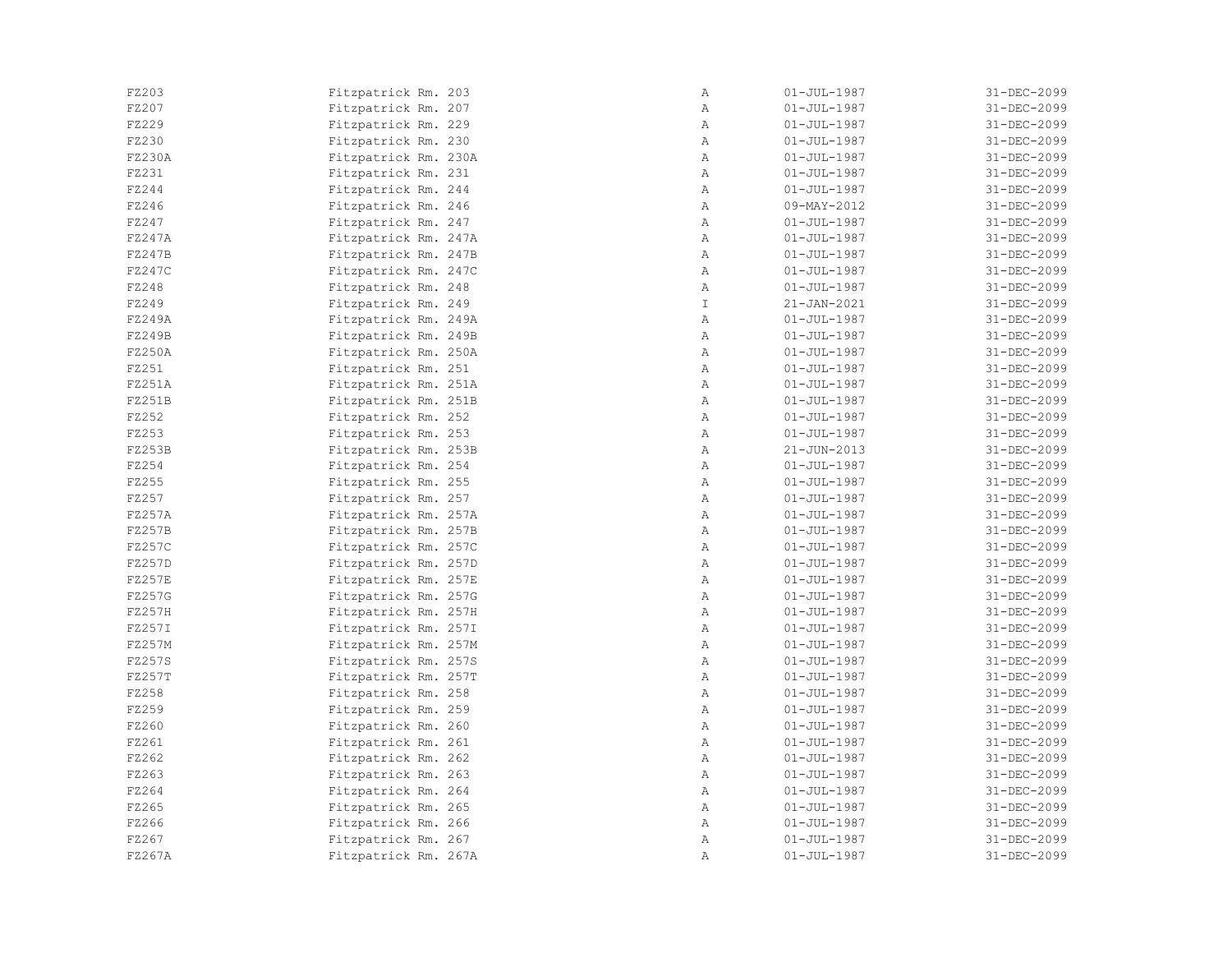| FZ268  | Fitzpatrick Rm. 268  | Α            | $01 - JUL - 1987$ | 31-DEC-2099 |
|--------|----------------------|--------------|-------------------|-------------|
| FZ269  | Fitzpatrick Rm. 269  | $\mathbb{A}$ | $01 - JUL - 1987$ | 31-DEC-2099 |
| FZ270  | Fitzpatrick Rm. 270  | Α            | $01 - JUL - 1987$ | 31-DEC-2099 |
| FZ271  | Fitzpatrick Rm. 271  | Α            | $01 - JUL - 1987$ | 31-DEC-2099 |
| FZ272  | Fitzpatrick Rm. 272  | Α            | $01 - JUL - 1987$ | 31-DEC-2099 |
| FZ273  | Fitzpatrick Rm. 273  | Α            | $01 - JUL - 1987$ | 31-DEC-2099 |
| FZ274  | Fitzpatrick Rm. 274  | $\mathbb{A}$ | $01 - JUL - 1987$ | 31-DEC-2099 |
| FZ275  | Fitzpatrick Rm. 275  | Α            | $01 - JUL - 1987$ | 31-DEC-2099 |
| FZ275A | Fitzpatrick Rm. 275A | Α            | $01 - JUL - 1987$ | 31-DEC-2099 |
| FZ275B | Fitzpatrick Rm. 275B | Α            | $01 - JUL - 1987$ | 31-DEC-2099 |
| FZ275C | Fitzpatrick Rm. 275C | Α            | $01 - JUL - 1987$ | 31-DEC-2099 |
| FZ277  | Fitzpatrick Rm. 277  | Α            | $01 - JUL - 1987$ | 31-DEC-2099 |
| FZ308  | Fitzpatrick Rm. 308  | Α            | $01 - JUL - 1987$ | 31-DEC-2099 |
| FZ311A | Fitzpatrick Rm. 311A | Α            | $01 - MAX - 2011$ | 31-DEC-2099 |
| FZ323A | Fitzpatrick Rm. 323A | Α            | $01 - JUL - 1987$ | 31-DEC-2099 |
| FZ325A | Fitzpatrick Rm. 325A | Α            | $01 - JUL - 1987$ | 31-DEC-2099 |
| FZ350  | Fitzpatrick Rm. 350  | Α            | $01 - JUL - 1987$ | 31-DEC-2099 |
| FZ351  | Fitzpatrick Rm. 351  | $\mathbb{A}$ | $01 - JUL - 1987$ | 31-DEC-2099 |
| FZ352  | Fitzpatrick Rm. 352  | $\mathbb{A}$ | $01 - JUL - 1987$ | 31-DEC-2099 |
| FZ353  | Fitzpatrick Rm. 353  | $\mathbb{A}$ | $01 - JUL - 1987$ | 31-DEC-2099 |
| FZ354  | Fitzpatrick Rm. 354  | $\mathbb{A}$ | $01 - JUL - 1987$ | 31-DEC-2099 |
| FZ355  | Fitzpatrick Rm. 355  | Α            | $01 - JUL - 1987$ | 31-DEC-2099 |
| FZ355B | Fitzpatrick Rm. 355B | Α            | $01 - JUL - 1987$ | 31-DEC-2099 |
| FZ355C | Fitzpatrick Rm. 355C | Α            | $01 - JUL - 1987$ | 31-DEC-2099 |
| FZ355M | Fitzpatrick Rm. 355M | Α            | $01 - MAY - 2011$ | 31-DEC-2099 |
| FZ355N | Fitzpatrick Rm. 355N | Α            | $01 - JUL - 1987$ | 31-DEC-2099 |
| FZ356  | Fitzpatrick Rm. 356  | Α            | $01 - JUL - 1987$ | 31-DEC-2099 |
| FZ356A | Fitzpatrick Rm. 356A | Α            | $01 - JUL - 1987$ | 31-DEC-2099 |
| FZ356B | Fitzpatrick Rm. 356B | $\mathbb{A}$ | $01 - JUL - 1987$ | 31-DEC-2099 |
| FZ356C | Fitzpatrick Rm. 356C | $\mathbb{A}$ | $01 - JUL - 1987$ | 31-DEC-2099 |
| FZ356D | Fitzpatrick Rm. 356D | Α            | $01 - JUL - 1987$ | 31-DEC-2099 |
| FZ357A | Fitzpatrick Rm. 357A | $\mathbb{A}$ | $01 - JUL - 1987$ | 31-DEC-2099 |
| FZ357B | Fitzpatrick Rm. 357B | Α            | $01 - JUL - 1987$ | 31-DEC-2099 |
| FZ357C | Fitzpatrick Rm. 357C | Α            | $01 - JUL - 1987$ | 31-DEC-2099 |
| FZ357D | Fitzpatrick Rm. 357D | Α            | $01 - JUL - 1987$ | 31-DEC-2099 |
| FZ357E | Fitzpatrick Rm. 357E | Α            | $01 - JUL - 1987$ | 31-DEC-2099 |
| FZ357F | Fitzpatrick Rm. 357F | Α            | $01 - JUL - 1987$ | 31-DEC-2099 |
| FZ358A | Fitzpatrick Rm. 358A | Α            | $01 - JUL - 1987$ | 31-DEC-2099 |
| FZ358B | Fitzpatrick Rm. 358B | Α            | $01 - JUL - 1987$ | 31-DEC-2099 |
| FZ358C | Fitzpatrick Rm. 358C | Α            | $01 - JUL - 1987$ | 31-DEC-2099 |
| FZ358E | Fitzpatrick Rm. 358E | $\mathbb{A}$ | $01 - JUL - 1987$ | 31-DEC-2099 |
| FZ360  | Fitzpatrick Rm. 360  | Α            | $01 - JUL - 1987$ | 31-DEC-2099 |
| FZ361  | Fitzpatrick Rm. 361  | Α            | $01 - JUL - 1987$ | 31-DEC-2099 |
| FZ361A | Fitzpatrick Rm. 361A | Α            | $01 - JUL - 1987$ | 31-DEC-2099 |
| FZ363  | Fitzpatrick Rm. 363  | $\mathbb{A}$ | $01 - JUL - 1987$ | 31-DEC-2099 |
| FZ364  | Fitzpatrick Rm. 364  | $\mathbb{A}$ | $01 - JUL - 1987$ | 31-DEC-2099 |
| FZ365  | Fitzpatrick Rm. 365  | Α            | $01 - JUL - 1987$ | 31-DEC-2099 |
| FZ365A | Fitzpatrick Rm. 365A | Α            | $01 - JUL - 1987$ | 31-DEC-2099 |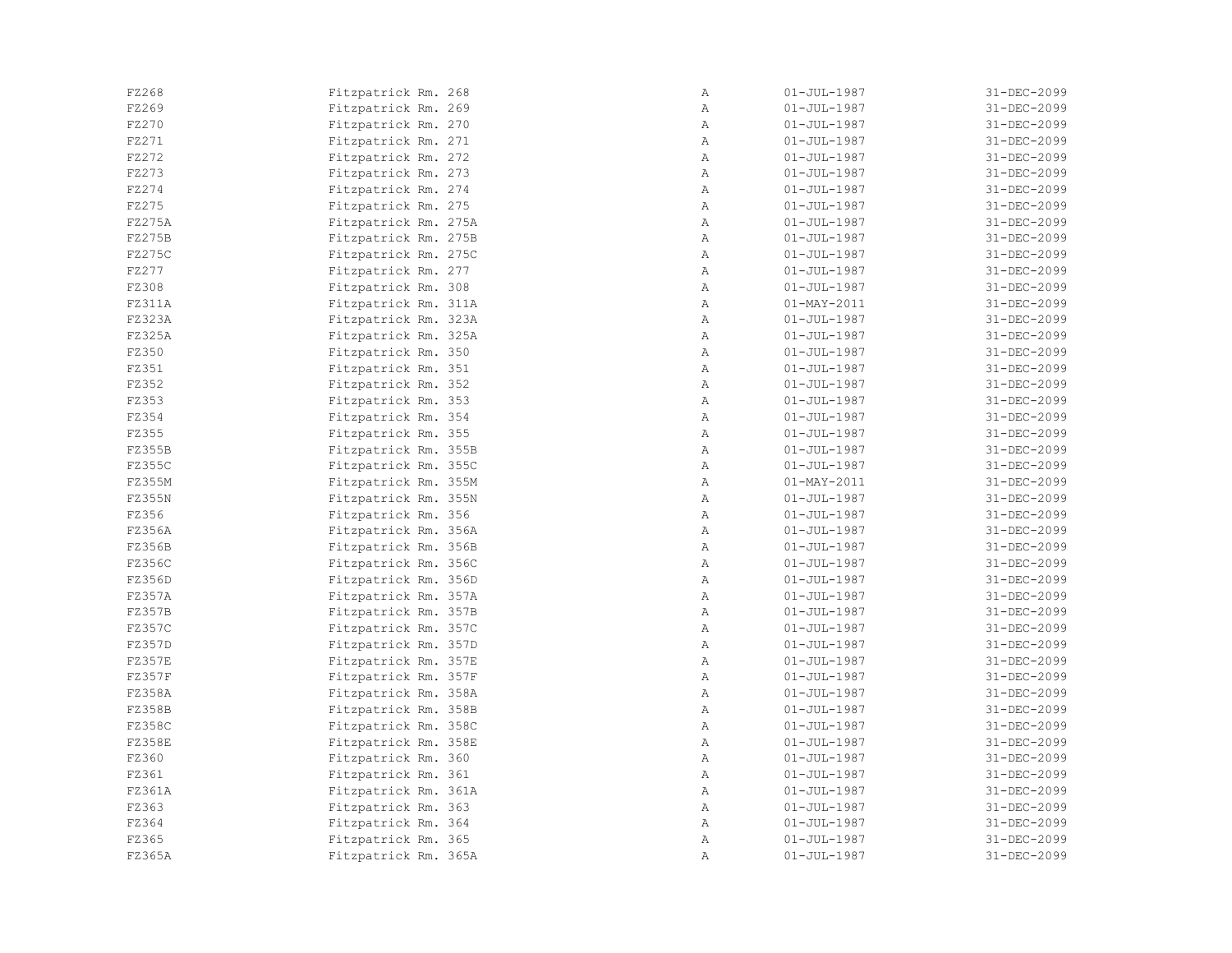| FZ365B | Fitzpatrick Rm. 365B            | Α            | $01 - JUL - 1987$ | 31-DEC-2099 |
|--------|---------------------------------|--------------|-------------------|-------------|
| FZ365C | Fitzpatrick Rm. 365C            | Α            | $01 - JUL - 1987$ | 31-DEC-2099 |
| FZ366  | Fitzpatrick Rm. 366             | Α            | $01 - JUL - 1987$ | 31-DEC-2099 |
| FZ367  | Fitzpatrick Rm. 367             | Α            | $01 - JUL - 1987$ | 31-DEC-2099 |
| FZ368  | Fitzpatrick Rm. 368             | Α            | $01 - JUL - 1987$ | 31-DEC-2099 |
| FZ369  | Fitzpatrick Rm. 369             | Α            | $01 - JUL - 1987$ | 31-DEC-2099 |
| FZ370  | Fitzpatrick Rm. 370             | $\mathbb{A}$ | $01 - JUL - 1987$ | 31-DEC-2099 |
| FZ371  | Fitzpatrick Rm. 371             | Α            | $01 - JUL - 1987$ | 31-DEC-2099 |
| FZ372  | Fitzpatrick Rm. 372             | Α            | $01 - JUL - 1987$ | 31-DEC-2099 |
| FZ373  | Fitzpatrick Rm. 373             | Α            | $01 - JUL - 1987$ | 31-DEC-2099 |
| FZ374  | Fitzpatrick Rm. 374             | Α            | $01 - JUL - 1987$ | 31-DEC-2099 |
| FZ375  | Fitzpatrick Rm. 375             | Α            | $01 - JUL - 1987$ | 31-DEC-2099 |
| FZ376  | Fitzpatrick Rm. 376             | Α            | $01 - JUL - 1987$ | 31-DEC-2099 |
| FZ377  | Fitzpatrick Rm. 377             | Α            | $01 - JUL - 1987$ | 31-DEC-2099 |
| FZ378  | Fitzpatrick Rm. 378             | Α            | $01 - JUL - 1987$ | 31-DEC-2099 |
| FZ379  | Fitzpatrick Rm. 379             | $\mathbb{A}$ | $01 - JUL - 1987$ | 31-DEC-2099 |
| FZ380  | Fitzpatrick Rm. 380             | Α            | $01 - JUL - 1987$ | 31-DEC-2099 |
| FZ381  | Fitzpatrick Rm. 381             | Α            | $01 - JUL - 1987$ | 31-DEC-2099 |
| FZ382  | Fitzpatrick Rm. 382             | Α            | $01 - JUL - 1987$ | 31-DEC-2099 |
| FZ383  | Fitzpatrick Rm. 383             | $\mathbb{A}$ | $01 - JUL - 1987$ | 31-DEC-2099 |
| FZ384  | Fitzpatrick Rm. 384             | Α            | $01 - JUL - 1987$ | 31-DEC-2099 |
| FZ384A | Fitzpatrick Rm. 384A            | Α            | $01 - JUL - 1987$ | 31-DEC-2099 |
| FZ384B | Fitzpatrick Rm. 384B            | Α            | $01 - JUL - 1987$ | 31-DEC-2099 |
| FZ384C | Fitzpatrick Rm. 384C            | Α            | $01 - JUL - 1987$ | 31-DEC-2099 |
| FZ385  | Fitzpatrick Rm. 385             | Α            | $01 - JUL - 1987$ | 31-DEC-2099 |
| FZ385A | Fitzpatrick Rm. 385A            | Α            | $01 - JUL - 1987$ | 31-DEC-2099 |
| FZ385B | Fitzpatrick Rm. 385B            | Α            | $01 - JUL - 1987$ | 31-DEC-2099 |
| FZ386  | Fitzpatrick Rm. 386             | $\mathbb{A}$ | $01 - JUL - 1987$ | 31-DEC-2099 |
| FZ390  | Fitzpatrick Rm. 390             | $\mathbb{A}$ | 01-AUG-2016       | 31-DEC-2099 |
| FZ395  | Fitzpatrick Rm. 395             | Α            | $01 - JUL - 1987$ | 31-DEC-2099 |
| FZ9999 | Fitzpatrick outside/common area | Α            | $01 - JUL - 1987$ | 31-DEC-2099 |
| FZA36A | Fitzpatrick Rm. A36A            | Α            | $01 - MAX - 2011$ | 31-DEC-2099 |
| FZA50  | Fitzpatrick Rm. A50             | Α            | $01 - JUL - 1987$ | 31-DEC-2099 |
| FZA50A | Fitzpatrick Rm. A50A            | Α            | $01 - JUL - 1987$ | 31-DEC-2099 |
| FZA50E | Fitzpatrick Rm. A50E            | Α            | $30-MAY-2014$     | 31-DEC-2099 |
| FZA50W | Fitzpatrick Rm. A50W            | Α            | 30-APR-2016       | 31-DEC-2099 |
| FZA51  | Fitzpatrick Rm. A51             | Α            | $01 - JUL - 1987$ | 31-DEC-2099 |
| FZA52  | Fitzpatrick Rm. A52             | Α            | $01 - JUL - 1987$ | 31-DEC-2099 |
| FZA53  | Fitzpatrick Rm. A53             | $\mathbb{A}$ | $01 - JUL - 1987$ | 31-DEC-2099 |
| FZA54  | Fitzpatrick Rm. A54             | Α            | $01 - JUL - 1987$ | 31-DEC-2099 |
| FZA54A | Fitzpatrick Rm. A54A            | $\mathbb{A}$ | $01 - JUL - 1987$ | 31-DEC-2099 |
| FZA54B | Fitzpatrick Rm. A54B            | Α            | $01 - JUL - 1987$ | 31-DEC-2099 |
| FZA54C | Fitzpatrick Rm. A54C            | $\mathbb{A}$ | $01 - JUL - 1987$ | 31-DEC-2099 |
| FZA54D | Fitzpatrick Rm. A54D            | Α            | $01 - JUL - 1987$ | 31-DEC-2099 |
| FZA54E | Fitzpatrick Rm. A54E            | Α            | $01 - JUL - 1987$ | 31-DEC-2099 |
| FZA55  | Fitzpatrick Rm. A55             | $\mathbb{A}$ | $01 - JUL - 1987$ | 31-DEC-2099 |
| FZA56  | Fitzpatrick Rm. A56             | Α            | $01 - JUL - 1987$ | 31-DEC-2099 |
| FZA57  |                                 | Α            | $01 - JUL - 1987$ | 31-DEC-2099 |
|        | Fitzpatrick Rm. A57             |              |                   |             |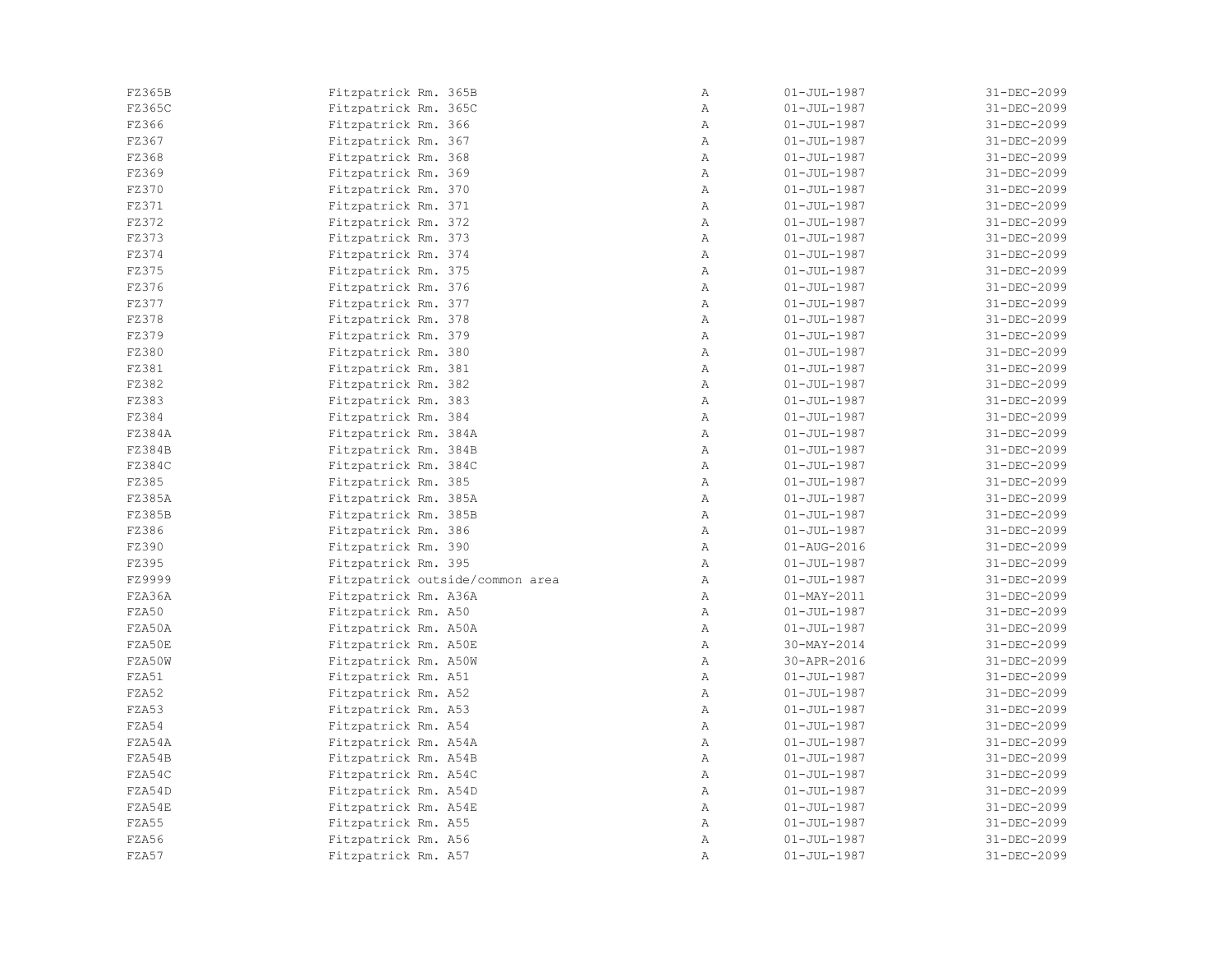| FZA57A | Fitzpatrick Rm. A57A | Α            | $28 - JUN - 2013$ | 31-DEC-2099 |
|--------|----------------------|--------------|-------------------|-------------|
| FZA58  | Fitzpatrick Rm. A58  | Α            | $01 - JUL - 1987$ | 31-DEC-2099 |
| FZA59  | Fitzpatrick Rm. A59  | Α            | $01 - JUL - 1987$ | 31-DEC-2099 |
| FZA59A | Fitzpatrick Rm. A59A | Α            | 28-JAN-2021       | 31-DEC-2099 |
| FZA59B | Fitzpatrick Rm. A59B | $\mathbb{A}$ | $01 - JUL - 1987$ | 31-DEC-2099 |
| FZA59C | Fitzpatrick Rm. A59C | Α            | $01 - JUL - 1987$ | 31-DEC-2099 |
| FZA60  | Fitzpatrick Rm. A60  | $\mathbb{A}$ | $01 - JUL - 1987$ | 31-DEC-2099 |
| FZA61  | Fitzpatrick Rm. A61  | Α            | $01 - JUL - 1987$ | 31-DEC-2099 |
| FZA62  | Fitzpatrick Rm. A62  | Α            | $01 - JUL - 1987$ | 31-DEC-2099 |
| FZA62A | Fitzpatrick Rm. A62A | Α            | $01 - JUL - 1987$ | 31-DEC-2099 |
| FZA63  | Fitzpatrick Rm. A63  | Α            | $01 - JUL - 1987$ | 31-DEC-2099 |
| FZA63A | Fitzpatrick Rm. A63A | Α            | $01 - JUL - 1987$ | 31-DEC-2099 |
| FZA64  | Fitzpatrick Rm. A64  | Α            | $01 - JUL - 1987$ | 31-DEC-2099 |
| FZA64A | Fitzpatrick Rm. A64A | $\mathbb{A}$ | $01 - JUL - 1987$ | 31-DEC-2099 |
| FZA65  | Fitzpatrick Rm. A65  | $\mathbb{A}$ | $01 - JUL - 1987$ | 31-DEC-2099 |
| FZA65A | Fitzpatrick Rm. A65A | Α            | $01 - JUL - 1987$ | 31-DEC-2099 |
| FZA65B | Fitzpatrick Rm. A65B | Α            | $01 - JUL - 1987$ | 31-DEC-2099 |
| FZA66  | Fitzpatrick Rm. A66  | Α            | $01 - JUL - 1987$ | 31-DEC-2099 |
| FZA66A | Fitzpatrick Rm. A66A | Α            | $01 - JUL - 1987$ | 31-DEC-2099 |
| FZA66B | Fitzpatrick Rm. A66B | Α            | $01 - JUL - 1987$ | 31-DEC-2099 |
| FZA67  | Fitzpatrick Rm. A67  | Α            | $01 - JUL - 1987$ | 31-DEC-2099 |
| FZA67A | Fitzpatrick Rm. A67A | Α            | $01 - JUL - 1987$ | 31-DEC-2099 |
| FZA67B | Fitzpatrick Rm. A67B | $\mathbb{A}$ | $01 - JUL - 1987$ | 31-DEC-2099 |
| FZA67E | Fitzpatrick Rm. A67E | Α            | $01 - JUL - 1987$ | 31-DEC-2099 |
| FZA68  | Fitzpatrick Rm. A68  | Α            | $01 - JUL - 1987$ | 31-DEC-2099 |
| FZA69  | Fitzpatrick Rm. A69  | Α            | $01 - JUL - 1987$ | 31-DEC-2099 |
| FZA70  | Fitzpatrick Rm. A70  | Α            | $01 - JUL - 1987$ | 31-DEC-2099 |
| FZA71  | Fitzpatrick Rm. A71  | $\mathbb{A}$ | $01 - JUL - 1987$ | 31-DEC-2099 |
| FZA71A | Fitzpatrick Rm. A71A | Α            | $30 - MAX - 2014$ | 31-DEC-2099 |
| FZA71B | Fitzpatrick Rm. A71b | Α            | 30-AUG-2018       | 31-DEC-2099 |
| FZA72  | Fitzpatrick Rm. A72  | Α            | $01 - JUL - 1987$ | 31-DEC-2099 |
| FZA76  | Fitzpatrick Rm. A76  | $\mathbb{A}$ | 24-APR-2019       | 31-DEC-2099 |
| FZB01  | Fitzpatrick Rm. B01  | Α            | $01 - JUL - 1987$ | 31-DEC-2099 |
| FZB01A | Fitzpatrick Rm. B01A | Α            | $01 - JUL - 1987$ | 31-DEC-2099 |
| FZB01B | Fitzpatrick Rm. B01B | Α            | $01 - JUL - 1987$ | 31-DEC-2099 |
| FZB02  | Fitzpatrick Rm. B02  | Α            | $01 - JUL - 1987$ | 31-DEC-2099 |
| FZB03  | Fitzpatrick Rm. B03  | Α            | $01 - JUL - 1987$ | 31-DEC-2099 |
| FZB033 | Fitzpatrick Rm. B033 | Α            | 29-JUL-2013       | 31-DEC-2099 |
| FZB04  | Fitzpatrick Rm. B04  | Α            | $01 - JUL - 1987$ | 31-DEC-2099 |
| FZB05  | Fitzpatrick Rm. B05  | Α            | $01 - JUL - 1987$ | 31-DEC-2099 |
| FZB06  | Fitzpatrick Rm. B06  | Α            | $01 - JUL - 1987$ | 31-DEC-2099 |
| FZB07  | Fitzpatrick Rm. B07  | Α            | $01 - JUL - 1987$ | 31-DEC-2099 |
| FZB08  | Fitzpatrick Rm. B08  | Α            | $01 - JUL - 1987$ | 31-DEC-2099 |
| FZB09  | Fitzpatrick Rm. B09  | Α            | $01 - JUL - 1987$ | 31-DEC-2099 |
| FZB10  | Fitzpatrick Rm. B10  | $\mathbb{A}$ | $01 - JUL - 1987$ | 31-DEC-2099 |
| FZB11  | Fitzpatrick Rm. B11  | $\mathbb{A}$ | $01 - JUL - 1987$ | 31-DEC-2099 |
| FZB11A | Fitzpatrick Rm. B11A | Α            | $01 - JUL - 1987$ | 31-DEC-2099 |
| FZB12  | Fitzpatrick Rm. B12  | Α            | $01 - JUL - 1987$ | 31-DEC-2099 |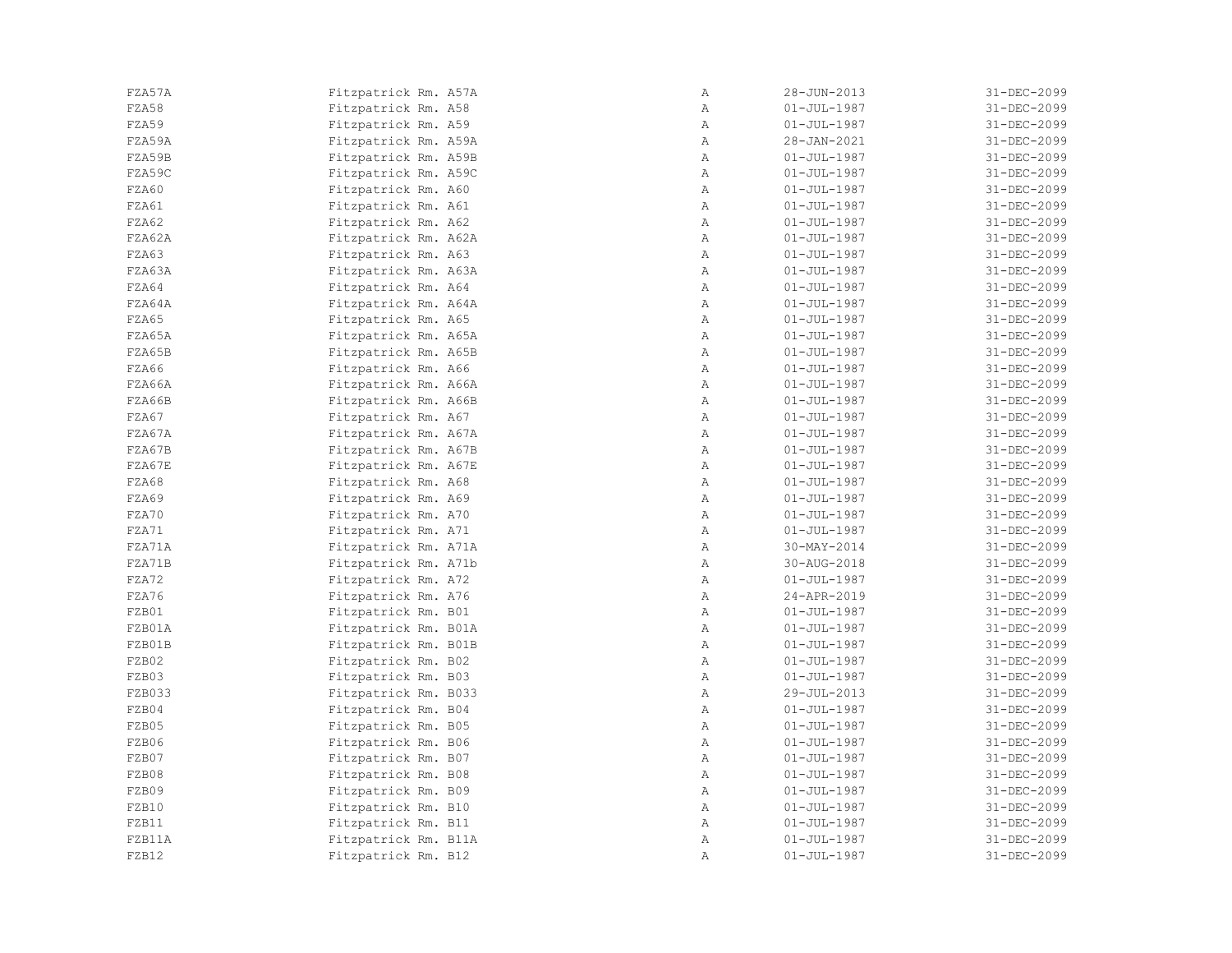| FZB13         | Fitzpatrick Rm. B13                        | $\, {\bf A}$  | $01 - JUL - 1987$ | 31-DEC-2099 |
|---------------|--------------------------------------------|---------------|-------------------|-------------|
| FZB14         | Fitzpatrick Rm. B14                        | $\mathbb{A}$  | $01 - JUL - 1987$ | 31-DEC-2099 |
| FZB14A        | Fitzpatrick Rm. B14A                       | Α             | $01 - JUL - 1987$ | 31-DEC-2099 |
| FZB14B        | Fitzpatrick Rm. B14B                       | $\, {\bf A}$  | $01 - JUL - 1987$ | 31-DEC-2099 |
| FZB15         | Fitzpatrick Rm. B15                        | $\lambda$     | $01 - JUL - 1987$ | 31-DEC-2099 |
| FZB16         | Fitzpatrick Rm. B16                        | $\mathbb{A}$  | $01 - JUL - 1987$ | 31-DEC-2099 |
| FZB17         | Fitzpatrick Rm. B17                        | $\mathbb{A}$  | $01 - JUL - 1987$ | 31-DEC-2099 |
| FZB18         | Fitzpatrick Rm. B18                        | $\mathbb{A}$  | $01 - JUL - 1987$ | 31-DEC-2099 |
| FZB18A        | Fitzpatrick Rm. B18A                       | $\mathbb{A}$  | $01 - JUL - 1987$ | 31-DEC-2099 |
| FZB18B        | Fitzpatrick Rm. B18B                       | $\mathbb{A}$  | $01 - JUL - 1987$ | 31-DEC-2099 |
| FZB19         | Fitzpatrick Rm. B19                        | Α             | $01 - JUL - 1987$ | 31-DEC-2099 |
| FZB19A        | Fitzpatrick Rm. B19A                       | $\mathbb{A}$  | 27-APR-2016       | 31-DEC-2099 |
| FZB20         | Fitzpatrick Rm. B20                        | Α             | $01 - JUL - 1987$ | 31-DEC-2099 |
| FZB21         | Fitzpatrick Rm. B21                        | $\mathbb{A}$  | $01 - JUL - 1987$ | 31-DEC-2099 |
| FZB22         | Fitzpatrick Rm. B22                        | $\mathbb{A}$  | $01 - JUL - 1987$ | 31-DEC-2099 |
| FZB23         | Fitzpatrick Rm. B23                        | $\mathbb{A}$  | $01 - JUL - 1987$ | 31-DEC-2099 |
| FZB24         | Fitzpatrick Rm. B24                        | $\mathbb{A}$  | $01 - JUL - 1987$ | 31-DEC-2099 |
| FZB24A        | Fitzpatrick Rm. B24A                       | Α             | $01 - JUL - 1987$ | 31-DEC-2099 |
| FZB25         | Fitzpatrick Rm. B25                        | $\mathbb{A}$  | $01 - JUL - 1987$ | 31-DEC-2099 |
| FZB25A        | Fitzpatrick Rm. B25A                       | $\mathbb{A}$  | $01 - JUL - 1987$ | 31-DEC-2099 |
| FZB26         | Fitzpatrick Rm. B26                        | $\mathbb{A}$  | $01 - JUL - 1987$ | 31-DEC-2099 |
| FZB27         | Fitzpatrick Rm. B27                        | Α             | $01 - JUL - 1987$ | 31-DEC-2099 |
| FZB27A        | Fitzpatrick Rm. B27A                       | $\mathbb{A}$  | $01 - JUL - 1987$ | 31-DEC-2099 |
| FZB28         |                                            | $\mathbb{A}$  | $01 - JUL - 1987$ | 31-DEC-2099 |
| FZB29         | Fitzpatrick Rm. B28                        | $\mathbb{A}$  | $01 - JUL - 1987$ | 31-DEC-2099 |
| FZB30         | Fitzpatrick Rm. B29<br>Fitzpatrick Rm. B30 | $\mathbb{A}$  | $01 - JUL - 1987$ | 31-DEC-2099 |
| FZB31         | Fitzpatrick Rm. B31                        | $\mathbb{A}$  | $01 - JUL - 1987$ | 31-DEC-2099 |
| FZB32         |                                            | $\mathbb{A}$  | $01 - JUL - 1987$ | 31-DEC-2099 |
| FZB33         | Fitzpatrick Rm. B32                        | $\mathbb{A}$  |                   |             |
|               | Fitzpatrick Rm. B33                        | $\mathbb{A}$  | $01 - JUL - 1987$ | 31-DEC-2099 |
| FZB33A        | Fitzpatrick Rm. B33A                       |               | $01 - JUL - 1987$ | 31-DEC-2099 |
| FZB4          | Fitzpatrick Rm. B4                         | $\mathbbm{I}$ | 03-NOV-2011       | 31-DEC-2099 |
| 1089          | Pasquerilla West                           | $\mathbb{A}$  | $01 - JUL - 1987$ | 31-DEC-2099 |
| <b>PW0000</b> | Pasquerilla West unidentified              | $\mathbb{A}$  | $01 - JUL - 1987$ | 31-DEC-2099 |
| PW0133        | PasquerillaWest Rm 133                     | $\mathbb{A}$  | 09-MAY-2014       | 31-DEC-2099 |
| PW9999        | PasquerillaWest outside/common area        | $\mathbb{A}$  | $01 - JUL - 1987$ | 31-DEC-2099 |
| 1090          | Snite Museum of Art                        | $\mathbb{A}$  | $01 - JUL - 1987$ | 31-DEC-2099 |
| SN0000        | Snite Museum unidentified                  | $\mathbb{A}$  | $01 - JUL - 1987$ | 31-DEC-2099 |
| SN001         | Snite Museum Rm. B01                       | $\mathbb{A}$  | $01 - JUL - 1987$ | 31-DEC-2099 |
| SN004         | Snite Museum Rm. B04                       | $\mathbb{A}$  | $01 - JUL - 1987$ | 31-DEC-2099 |
| SN004A        | Snite Museum Rm. B04A                      | Α             | $01 - JUL - 1987$ | 31-DEC-2099 |
| SN009         | Snite Museum Rm. B09                       | $\mathbb{A}$  | $01 - JUL - 1987$ | 31-DEC-2099 |
| SN011         | Snite Museum Rm. B11                       | $\mathbb{A}$  | $01 - JUL - 1987$ | 31-DEC-2099 |
| SN012         | Snite Museum Rm. B12                       | $\mathbb{A}$  | $01 - JUL - 1987$ | 31-DEC-2099 |
| SN014         | Snite Museum Rm. B14                       | $\mathbb{A}$  | $01 - JUL - 1987$ | 31-DEC-2099 |
| SN014A        | Snite Museum Rm. B14A                      | $\mathbb{A}$  | $01 - JUL - 1987$ | 31-DEC-2099 |
| SN014B        | Snite Museum Rm. B14B                      | $\mathbb{A}$  | $01 - JUL - 1987$ | 31-DEC-2099 |
| SN014C        | Snite Museum Rm. B14C                      | $\, {\bf A}$  | $01 - JUL - 1987$ | 31-DEC-2099 |
| SN014D        | Snite Museum Rm. B14D                      | Α             | $01 - JUL - 1987$ | 31-DEC-2099 |
|               |                                            |               |                   |             |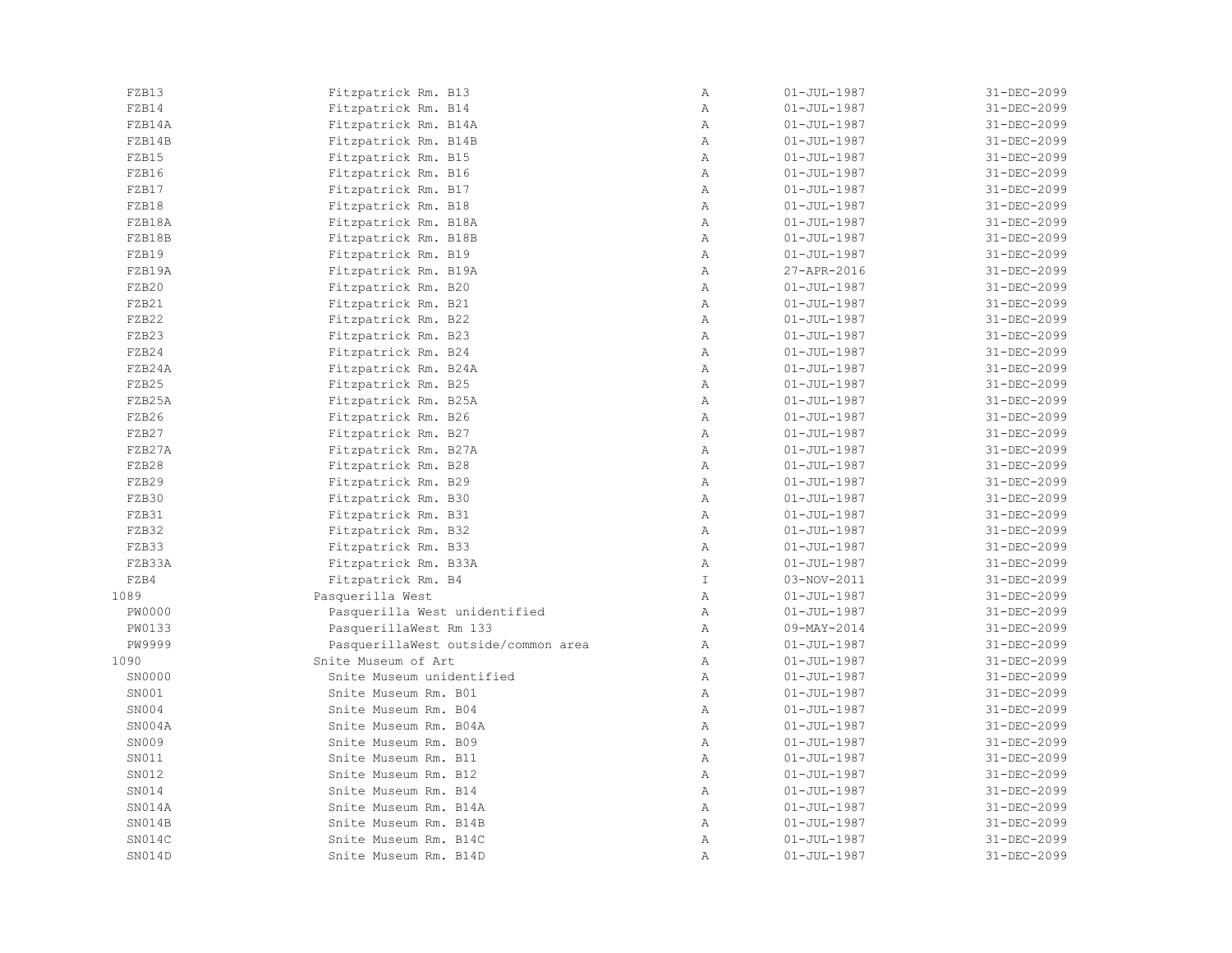| SN015         | Snite Museum Rm. B15                | $\mathbb{A}$ | $01 - JUL - 1987$ | 31-DEC-2099 |
|---------------|-------------------------------------|--------------|-------------------|-------------|
| SN016         | Snite Museum Rm. B16                | Α            | $01 - JUL - 1987$ | 31-DEC-2099 |
| SN016A        | Snite Museum Rm. B16A               | $\mathbb{A}$ | $01 - JUL - 1987$ | 31-DEC-2099 |
| SN016B        | Snite Museum Rm. B16B               | $\mathbb{A}$ | $01 - JUL - 1987$ | 31-DEC-2099 |
| SN017         | Snite Museum Rm. B17                | $\lambda$    | $01 - JUL - 1987$ | 31-DEC-2099 |
| SN018         | Snite Museum Rm. B18                | $\mathbb{A}$ | $01 - JUL - 1987$ | 31-DEC-2099 |
| SNOVL6        | Snite Museum Vault 6                | $\mathbb{A}$ | $03 - MAX - 2018$ | 31-DEC-2099 |
| SN102         | Snite Museum Rm. 102                | $\mathbb{A}$ | $01 - JUL - 1987$ | 31-DEC-2099 |
| SN104         | Snite Museum Rm. 104                | $\mathbb{A}$ | $01 - JUL - 1987$ | 31-DEC-2099 |
| SN107         | Snite Museum Rm. 107                | $\lambda$    | $01 - JUL - 1987$ | 31-DEC-2099 |
| SN108         | Snite Museum Rm. 108                | $\mathbb{A}$ | $01 - JUL - 1987$ | 31-DEC-2099 |
| SN111         | Snite Museum Rm. 111                | $\mathbb{A}$ | $01 - JUL - 1987$ | 31-DEC-2099 |
| SN112         | Snite Museum Rm. 112                | $\lambda$    | $01 - JUL - 1987$ | 31-DEC-2099 |
| SN113         | Snite Museum Rm. 113                | $\mathbb{A}$ | $01 - JUL - 1987$ | 31-DEC-2099 |
| SN145         | Snite Museum Rm. 145                | $\mathbb{A}$ | $01 - JUL - 1987$ | 31-DEC-2099 |
| SN202         | Snite Museum Rm. 202                | $\mathbb{A}$ | $01 - JUL - 1987$ | 31-DEC-2099 |
| SN203         | Snite Museum Rm. 203                | $\mathbb{A}$ | $01 - JUL - 1987$ | 31-DEC-2099 |
| SN204         | Snite Museum Rm. 204                | $\lambda$    | $01 - JUL - 1987$ | 31-DEC-2099 |
| SN205         | Snite Museum Rm. 205                | $\mathbb{A}$ | $01 - JUL - 1987$ | 31-DEC-2099 |
| SN206         | Snite Museum Rm. 206                | $\mathbb{A}$ | $01 - JUL - 1987$ | 31-DEC-2099 |
| SN207         | Snite Museum Rm. 207                | $\lambda$    | $01 - JUL - 1987$ | 31-DEC-2099 |
| SN207A        | Snite Museum Rm. 207A               | $\mathbb{A}$ | $01 - JUL - 1987$ | 31-DEC-2099 |
| SN301         | Snite Museum Rm. 301                | $\mathbb{A}$ | $01 - JUL - 1987$ | 31-DEC-2099 |
| SN308         | Snite Museum Rm. 308                | $\mathbb{A}$ | $01 - JUL - 1987$ | 31-DEC-2099 |
| SN309         | Snite Museum Rm. 309                | A            | $01 - JUL - 1987$ | 31-DEC-2099 |
| SN310         | Snite Museum Rm. 310                | $\lambda$    | $01 - JUL - 1987$ | 31-DEC-2099 |
| SN311         | Snite Museum Rm. 311                | $\mathbb{A}$ | $01 - JUL - 1987$ | 31-DEC-2099 |
| SN312         | Snite Museum Rm. 312                | $\lambda$    | $01 - JUL - 1987$ | 31-DEC-2099 |
| SN401         | Snite Museum Rm. 401                | A            | $01 - JUL - 1987$ | 31-DEC-2099 |
| SN9999        | Snite Museum outside/common area    | $\mathbb{A}$ | $01 - JUL - 1987$ | 31-DEC-2099 |
| 1091          | Pasquerilla East                    | A            | $01 - JUL - 1987$ | 31-DEC-2099 |
| <b>PE0000</b> | Pasquerilla East unidentified       | A            | $01 - JUL - 1987$ | 31-DEC-2099 |
| <b>PE9999</b> | PasquerillaEast outside/common area | $\mathbb{A}$ | $01 - JUL - 1987$ | 31-DEC-2099 |
| 1092          | Legends (Alumni Senior Club)        | $\lambda$    | 21-FEB-2005       | 31-DEC-2099 |
| LG0000        | Legends unidentified                | $\mathbb{A}$ | $01 - JUL - 1987$ | 31-DEC-2099 |
| LG9999        | Legends outside/common area         | $\mathbb{A}$ | $01 - JUL - 1987$ | 31-DEC-2099 |
| 1093          | Stepan Chemistry                    | $\mathbb{A}$ | 21-FEB-2005       | 31-DEC-2099 |
| <b>SC0000</b> | Stepan Chem unidentified            | $\mathbb{A}$ | $01 - JUL - 1987$ | 31-DEC-2099 |
| <b>SC005</b>  | Stepan Chemistry Rm. B005           | Α            | 21-FEB-2005       | 31-DEC-2099 |
| SC106         | Stepan Chemistry Rm. 106            | $\mathbb{A}$ | 25-JUN-2012       | 31-DEC-2099 |
| <b>SC140</b>  | Stepan Chemistry Rm. 140            | $\mathbb{A}$ | $01 - NOV - 2011$ | 31-DEC-2099 |
| SC146         | Stepan Chemistry Rm. 146            | $\mathbb{A}$ | 21-FEB-2005       | 31-DEC-2099 |
| SC146A        | Stepan Chemistry Rm. 146A           | $\mathbb{A}$ | 21-FEB-2005       | 31-DEC-2099 |
| SC146B        | Stepan Chemistry Rm. 146B           | $\mathbb{A}$ | 21-FEB-2005       | 31-DEC-2099 |
| <b>SC146C</b> | Stepan Chemistry Rm. 146C           | $\mathbb{A}$ | 21-FEB-2005       | 31-DEC-2099 |
| <b>SC147</b>  | Stepan Chemistry Rm. 147            | $\lambda$    | 21-FEB-2005       | 31-DEC-2099 |
| <b>SC148</b>  | Stepan Chemistry Rm. 148            | $\mathbb{A}$ | 21-FEB-2005       | 31-DEC-2099 |
| <b>SC149</b>  | Stepan Chemistry Rm. 149            | $\mathbb{A}$ | $01 - JUL - 1987$ | 31-DEC-2099 |
|               |                                     |              |                   |             |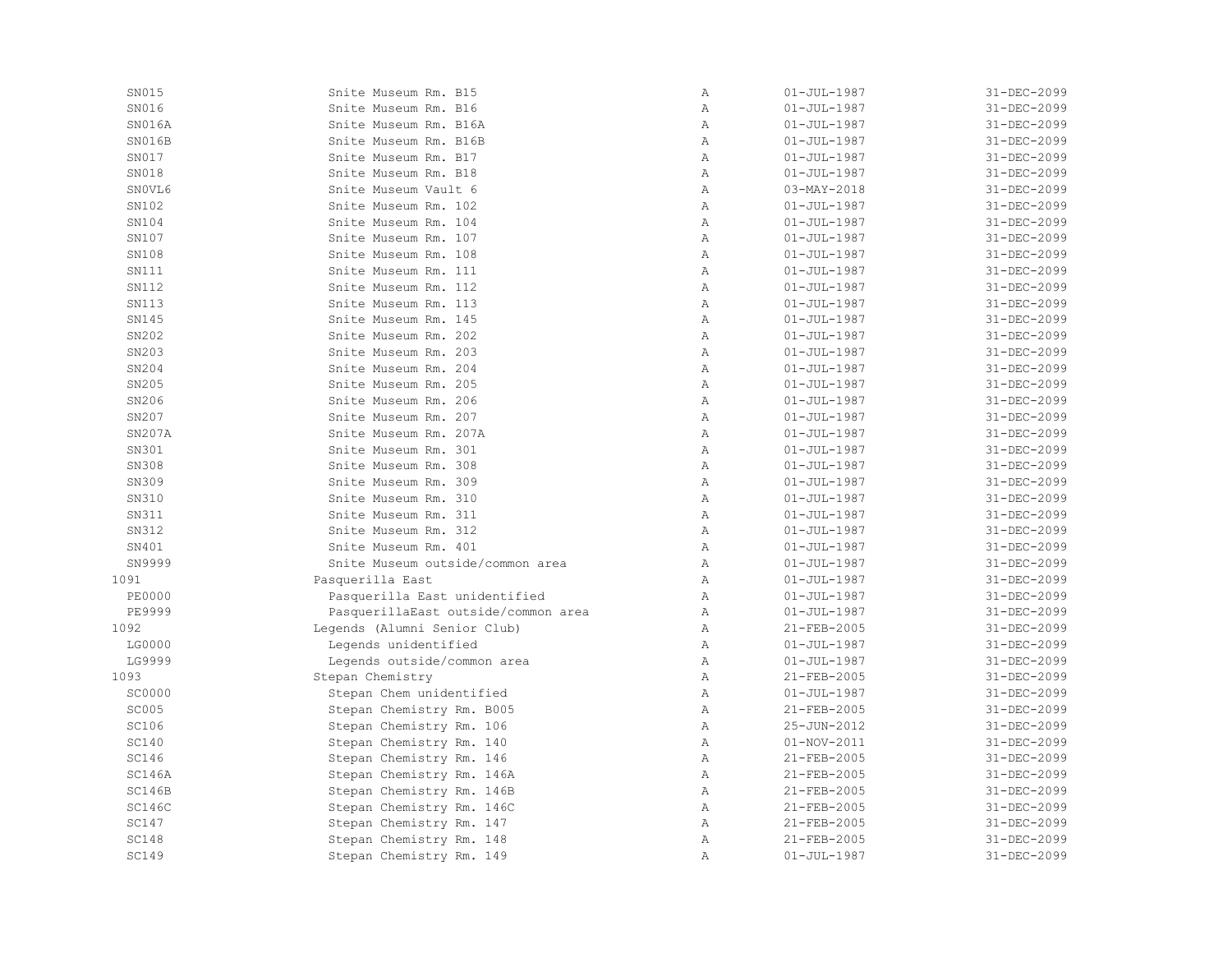| SC149A       | Stepan Chemistry Rm. 149A | Α            | 21-FEB-2005       | 31-DEC-2099 |
|--------------|---------------------------|--------------|-------------------|-------------|
| SC149B       | Stepan Chemistry Rm. 149B | Α            | 21-FEB-2005       | 31-DEC-2099 |
| SC149C       | Stepan Chemistry Rm. 149C | $\mathbb{A}$ | 21-FEB-2005       | 31-DEC-2099 |
| SC150        | Stepan Chemistry Rm. 150  | Α            | 21-FEB-2005       | 31-DEC-2099 |
| SC151        | Stepan Chemistry Rm. 151  | $\mathbb{A}$ | 21-FEB-2005       | 31-DEC-2099 |
| SC152        | Stepan Chemistry Rm. 152  | Α            | 21-FEB-2005       | 31-DEC-2099 |
| <b>SC153</b> | Stepan Chemistry Rm. 153  | $\mathbb{A}$ | 21-FEB-2005       | 31-DEC-2099 |
| <b>SC154</b> | Stepan Chemistry Rm. 154  | Α            | 21-FEB-2005       | 31-DEC-2099 |
| SC155        | Stepan Chemistry Rm. 155  | $\mathbb{A}$ | 21-FEB-2005       | 31-DEC-2099 |
| SC156        | Stepan Chemistry Rm. 156  | Α            | 21-FEB-2005       | 31-DEC-2099 |
| SC156A       | Stepan Chemistry Rm. 156A | $\mathbb{A}$ | 21-FEB-2005       | 31-DEC-2099 |
| SC157        | Stepan Chemistry Rm. 157  | $\mathbb{A}$ | 21-FEB-2005       | 31-DEC-2099 |
| <b>SC158</b> | Stepan Chemistry Rm. 158  | $\mathbb{A}$ | 21-FEB-2005       | 31-DEC-2099 |
| SC158A       | Stepan Chemistry Rm. 158A | $\mathbb{A}$ | 21-FEB-2005       | 31-DEC-2099 |
| SC158B       | Stepan Chemistry Rm. 158B | Α            | $01 - JUL - 1987$ | 31-DEC-2099 |
| SC159        | Stepan Chemistry Rm. 159  | Α            | 21-FEB-2005       | 31-DEC-2099 |
| <b>SC160</b> | Stepan Chemistry Rm. 160  | Α            | 21-FEB-2005       | 31-DEC-2099 |
| SC160A       | Stepan Chemistry Rm. 160A | Α            | 21-FEB-2005       | 31-DEC-2099 |
| SC162        | Stepan Chemistry Rm. 162  | $\mathbb{A}$ | 21-FEB-2005       | 31-DEC-2099 |
| SC163        | Stepan Chemistry Rm. 163  | Α            | 21-FEB-2005       | 31-DEC-2099 |
| SC164        | Stepan Chemistry Rm. 164  | $\mathbb{A}$ | 21-FEB-2005       | 31-DEC-2099 |
| SC255        | Stepan Chemistry Rm. 255  | Α            | 21-FEB-2005       | 31-DEC-2099 |
| SC256        | Stepan Chemistry Rm. 256  | Α            | 21-FEB-2005       | 31-DEC-2099 |
| SC257        | Stepan Chemistry Rm. 257  | Α            | 21-FEB-2005       | 31-DEC-2099 |
| SC257A       | Stepan Chemistry Rm. 257A | $\mathbb{A}$ | 21-FEB-2005       | 31-DEC-2099 |
| SC258        | Stepan Chemistry Rm. 258  | Α            | 21-FEB-2005       | 31-DEC-2099 |
| SC259        | Stepan Chemistry Rm. 259  | $\mathbb{A}$ | 21-FEB-2005       | 31-DEC-2099 |
| SC260A       | Stepan Chemistry Rm. 260A | Α            | 21-FEB-2005       | 31-DEC-2099 |
| SC260B       | Stepan Chemistry Rm. 260B | Α            | 21-FEB-2005       | 31-DEC-2099 |
| SC261        | Stepan Chemistry Rm. 261  | $\mathbb{A}$ | 21-FEB-2005       | 31-DEC-2099 |
| SC262        | Stepan Chemistry Rm. 262  | Α            | 21-FEB-2005       | 31-DEC-2099 |
| SC263        | Stepan Chemistry Rm. 263  | $\mathbb{A}$ | 21-FEB-2005       | 31-DEC-2099 |
| SC264        | Stepan Chemistry Rm. 264  | Α            | 21-FEB-2005       | 31-DEC-2099 |
| SC265        | Stepan Chemistry Rm. 265  | Α            | 21-FEB-2005       | 31-DEC-2099 |
| SC266        | Stepan Chemistry Rm. 266  | $\mathbb{A}$ | 21-FEB-2005       | 31-DEC-2099 |
| SC267        | Stepan Chemistry Rm. 267  | Α            | 21-FEB-2005       | 31-DEC-2099 |
| SC268        | Stepan Chemistry Rm. 268  | Α            | 21-FEB-2005       | 31-DEC-2099 |
| SC269        | Stepan Chemistry Rm. 269  | $\mathbb{A}$ | 21-FEB-2005       | 31-DEC-2099 |
| SC270        | Stepan Chemistry Rm. 270  | $\mathbb{A}$ | 21-FEB-2005       | 31-DEC-2099 |
| SC271        | Stepan Chemistry Rm. 271  | Α            | 21-FEB-2005       | 31-DEC-2099 |
| SC272        | Stepan Chemistry Rm. 272  | Α            | 21-FEB-2005       | 31-DEC-2099 |
| <b>SC273</b> | Stepan Chemistry Rm. 273  | $\mathbb{A}$ | 21-FEB-2005       | 31-DEC-2099 |
| SC274        | Stepan Chemistry Rm. 274  | $\mathbb{A}$ | 21-FEB-2005       | 31-DEC-2099 |
| SC275        | Stepan Chemistry Rm. 275  | $\mathbb{A}$ | 21-FEB-2005       | 31-DEC-2099 |
| SC275A       | Stepan Chemistry Rm. 275A | $\mathbb{A}$ | 21-FEB-2005       | 31-DEC-2099 |
| SC276        | Stepan Chemistry Rm. 276  | $\mathbb{A}$ | 21-FEB-2005       | 31-DEC-2099 |
| <b>SC278</b> | Stepan Chemistry Rm. 278  | Α            | 21-FEB-2005       | 31-DEC-2099 |
| SC279        | Stepan Chemistry Rm. 279  | Α            | 21-FEB-2005       | 31-DEC-2099 |
|              |                           |              |                   |             |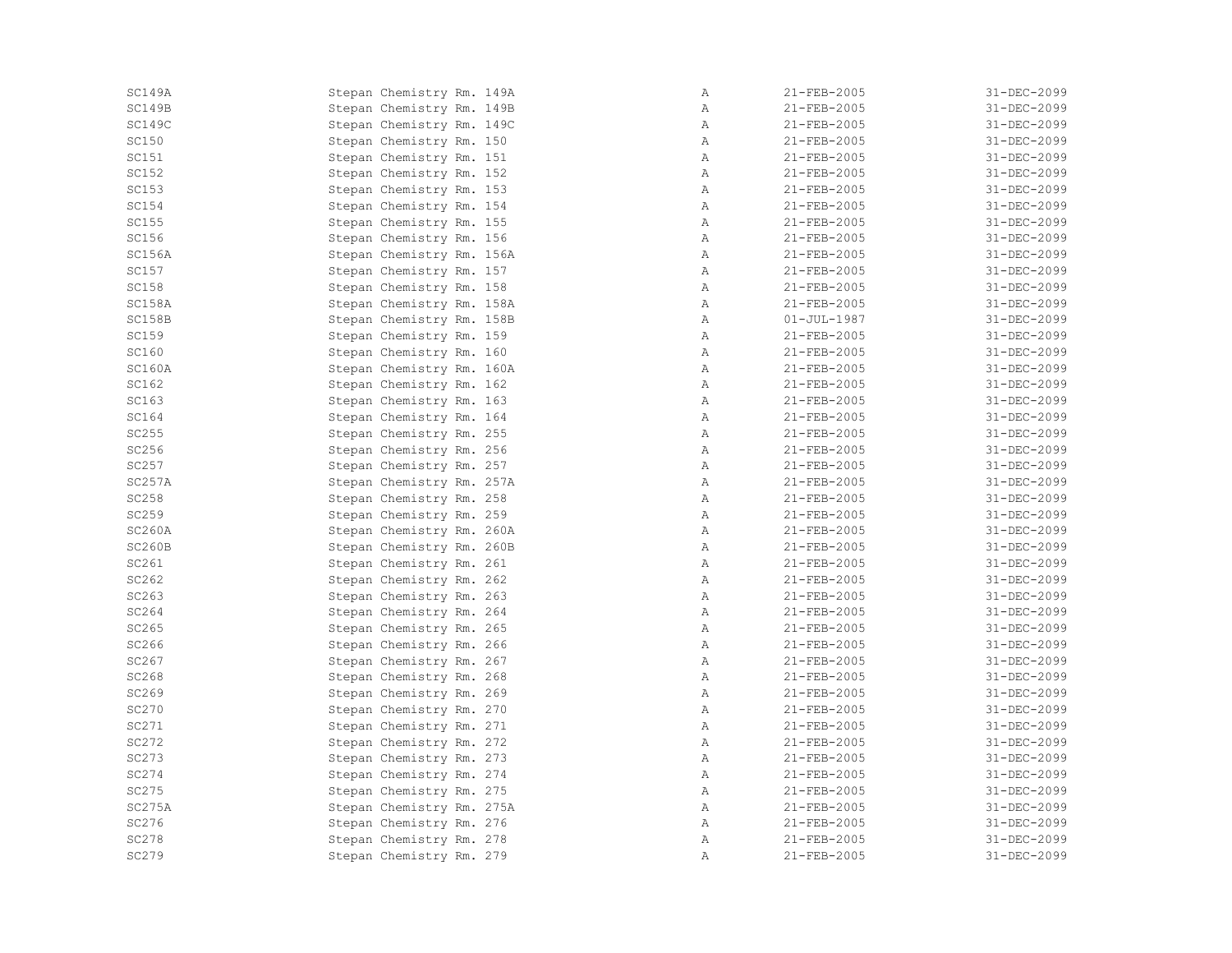| <b>SC280</b> | Stepan Chemistry Rm. 280  | Α            | 21-FEB-2005       | 31-DEC-2099 |
|--------------|---------------------------|--------------|-------------------|-------------|
| SC356        | Stepan Chemistry Rm. 356  | Α            | 21-FEB-2005       | 31-DEC-2099 |
| SC357        | Stepan Chemistry Rm. 357  | $\mathbb{A}$ | 21-FEB-2005       | 31-DEC-2099 |
| <b>SC358</b> | Stepan Chemistry Rm. 358  | Α            | 21-FEB-2005       | 31-DEC-2099 |
| SC359        | Stepan Chemistry Rm. 359  | Α            | 21-FEB-2005       | 31-DEC-2099 |
| SC360        | Stepan Chemistry Rm. 360  | Α            | 21-FEB-2005       | 31-DEC-2099 |
| SC361        | Stepan Chemistry Rm. 361  | $\mathbb{A}$ | 21-FEB-2005       | 31-DEC-2099 |
| SC362        | Stepan Chemistry Rm. 362  | Α            | 21-FEB-2005       | 31-DEC-2099 |
| SC363        | Stepan Chemistry Rm. 363  | Α            | 21-FEB-2005       | 31-DEC-2099 |
| SC364        | Stepan Chemistry Rm. 364  | Α            | 21-FEB-2005       | 31-DEC-2099 |
| SC365        | Stepan Chemistry Rm. 365  | $\mathbb{A}$ | 21-FEB-2005       | 31-DEC-2099 |
| SC366        | Stepan Chemistry Rm. 366  | $\mathbb{A}$ | 21-FEB-2005       | 31-DEC-2099 |
| SC367        | Stepan Chemistry Rm. 367  | $\mathbb{A}$ | 21-FEB-2005       | 31-DEC-2099 |
| <b>SC368</b> | Stepan Chemistry Rm. 368  | $\mathbb{A}$ | 21-FEB-2005       | 31-DEC-2099 |
| SC369        | Stepan Chemistry Rm. 369  | Α            | 21-FEB-2005       | 31-DEC-2099 |
| <b>SC370</b> | Stepan Chemistry Rm. 370  | Α            | 21-FEB-2005       | 31-DEC-2099 |
| SC371        | Stepan Chemistry Rm. 371  | Α            | 21-FEB-2005       | 31-DEC-2099 |
| SC372        | Stepan Chemistry Rm. 372  | Α            | 21-FEB-2005       | 31-DEC-2099 |
| <b>SC373</b> | Stepan Chemistry Rm. 373  | $\mathbb{A}$ | 21-FEB-2005       | 31-DEC-2099 |
| <b>SC374</b> | Stepan Chemistry Rm. 374  | Α            | 21-FEB-2005       | 31-DEC-2099 |
| <b>SC375</b> | Stepan Chemistry Rm. 375  | $\mathbb{A}$ | 21-FEB-2005       | 31-DEC-2099 |
| SC376        | Stepan Chemistry Rm. 376  | Α            | 21-FEB-2005       | 31-DEC-2099 |
| <b>SC377</b> | Stepan Chemistry Rm. 377  | Α            | 21-FEB-2005       | 31-DEC-2099 |
| <b>SC378</b> | Stepan Chemistry Rm. 378  | Α            | 21-FEB-2005       | 31-DEC-2099 |
| <b>SC379</b> | Stepan Chemistry Rm. 379  | $\mathbb{A}$ | 21-FEB-2005       | 31-DEC-2099 |
| <b>SC380</b> | Stepan Chemistry Rm. 380  | Α            | 21-FEB-2005       | 31-DEC-2099 |
| <b>SC383</b> | Stepan Chemistry Rm. 383  | Α            | 21-FEB-2005       | 31-DEC-2099 |
| <b>SC384</b> | Stepan Chemistry Rm. 384  | Α            | $21 - FEB - 2005$ | 31-DEC-2099 |
| <b>SC385</b> | Stepan Chemistry Rm. 385  | Α            | 21-FEB-2005       | 31-DEC-2099 |
| SC386        | Stepan Chemistry Rm. 386  | Α            | 21-FEB-2005       | 31-DEC-2099 |
| SC387        | Stepan Chemistry Rm. 387  | Α            | 21-FEB-2005       | 31-DEC-2099 |
| <b>SC424</b> | Stepan Chemistry Rm. 424  | Α            | 21-FEB-2005       | 31-DEC-2099 |
| <b>SC425</b> | Stepan Chemistry Rm. 425  | Α            | 21-FEB-2005       | 31-DEC-2099 |
| SC426        | Stepan Chemistry Rm. 426  | Α            | 21-FEB-2005       | 31-DEC-2099 |
| <b>SC428</b> | Stepan Chemistry Rm. 428  | $\mathbb{A}$ | 21-FEB-2005       | 31-DEC-2099 |
| <b>SC429</b> | Stepan Chemistry Rm. 429  | Α            | $01 - JUL - 1987$ | 31-DEC-2099 |
| <b>SC430</b> | Stepan Chemistry Rm. 430  | Α            | $01 - JUL - 1987$ | 31-DEC-2099 |
| <b>SC431</b> | Stepan Chemistry Rm. 431  | $\mathbb{A}$ | 21-FEB-2005       | 31-DEC-2099 |
| SC431A       | Stepan Chemistry Rm. 431A | $\mathbb{A}$ | 14-DEC-2018       | 31-DEC-2099 |
| SC431B       | Stepan Chemistry Rm. 431B | Α            | $01 - NOV - 2011$ | 31-DEC-2099 |
| <b>SC432</b> | Stepan Chemistry Rm. 432  | Α            | 21-FEB-2005       | 31-DEC-2099 |
| SC432B       | Stepan Chemistry Rm. 432B | Α            | $01 - JUL - 1987$ | 31-DEC-2099 |
| SC433        | Stepan Chemistry Rm. 433  | Α            | 21-FEB-2005       | 31-DEC-2099 |
| SC434        | Stepan Chemistry Rm. 434  | Α            | $01 - JUL - 1987$ | 31-DEC-2099 |
| <b>SC435</b> | Stepan Chemistry Rm. 435  | Α            | 21-FEB-2005       | 31-DEC-2099 |
| SC435F       | Stepan Chemistry Rm. 435f | $\mathbb{A}$ | 14-JUN-2012       | 31-DEC-2099 |
| SC436        | Stepan Chemistry Rm. 436  | Α            | 21-FEB-2005       | 31-DEC-2099 |
| <b>SC437</b> | Stepan Chemistry Rm. 437  | Α            | 21-FEB-2005       | 31-DEC-2099 |
|              |                           |              |                   |             |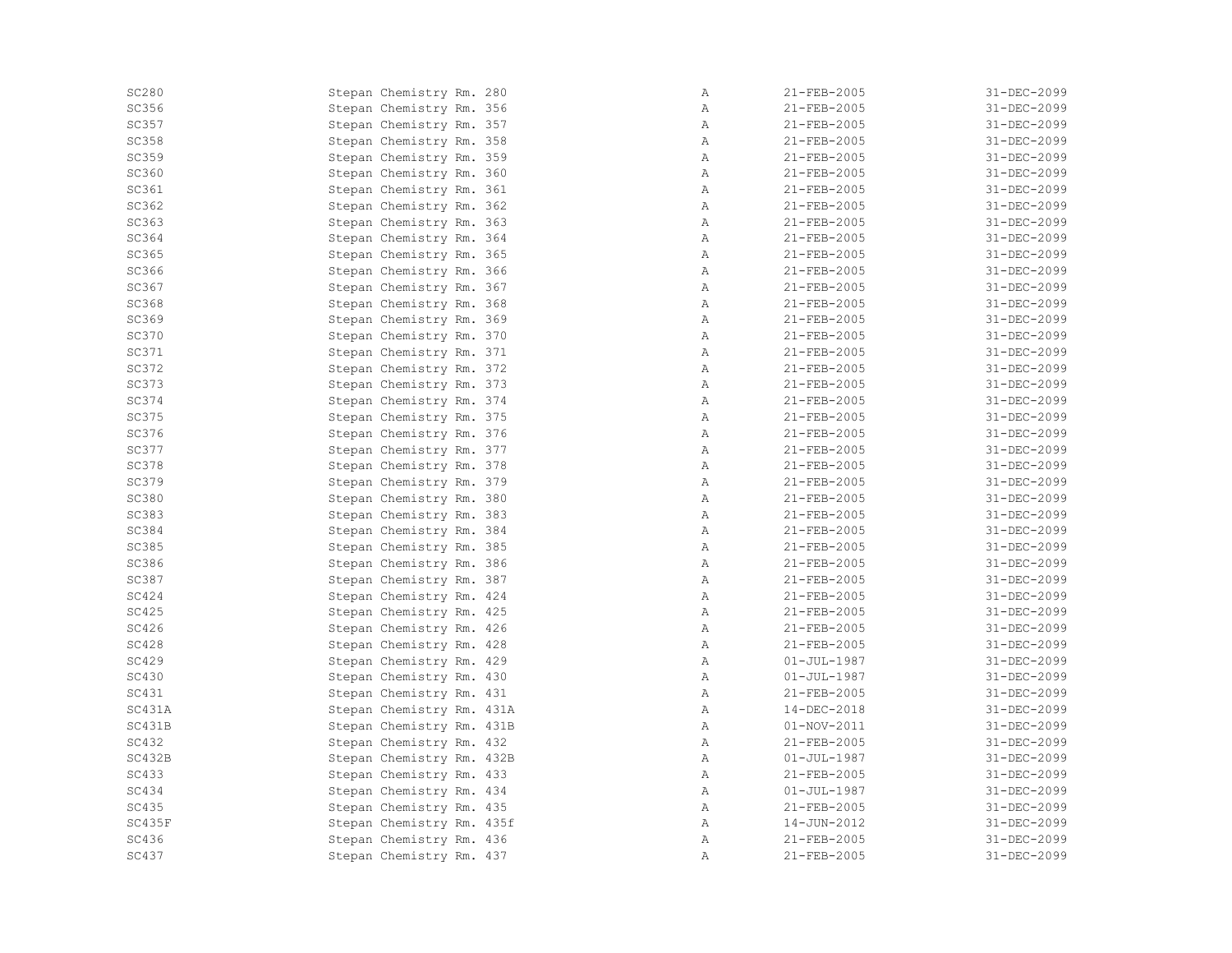| <b>SC438</b>  | Stepan Chemistry Rm. 438            | Α            | 21-FEB-2005       | 31-DEC-2099 |
|---------------|-------------------------------------|--------------|-------------------|-------------|
| <b>SC439</b>  | Stepan Chemistry Rm. 439            | $\mathbb{A}$ | 21-FEB-2005       | 31-DEC-2099 |
| <b>SC440</b>  | Stepan Chemistry Rm. 440            | Α            | 21-FEB-2005       | 31-DEC-2099 |
| SC441         | Stepan Chemistry Rm. 441            | $\mathbb{A}$ | 21-FEB-2005       | 31-DEC-2099 |
| SC442         | Stepan Chemistry Rm. 442            | $\lambda$    | 21-FEB-2005       | 31-DEC-2099 |
| SC443         | Stepan Chemistry Rm. 443            | $\mathbb{A}$ | 21-FEB-2005       | 31-DEC-2099 |
| SC444         | Stepan Chemistry Rm. 444            | Α            | 21-FEB-2005       | 31-DEC-2099 |
| <b>SC445</b>  | Stepan Chemistry Rm. 445            | Α            | 21-FEB-2005       | 31-DEC-2099 |
| SC446         | Stepan Chemistry Rm. 446            | $\mathbb{A}$ | 21-FEB-2005       | 31-DEC-2099 |
| SC446A        | Stepan Chemistry Rm. 446A           | Α            | 21-FEB-2005       | 31-DEC-2099 |
| SC446B        | Stepan Chemistry Rm. 446B           | Α            | 21-FEB-2005       | 31-DEC-2099 |
| SC446C        | Stepan Chemistry Rm. 446C           | $\mathbb{A}$ | $01 - JUL - 1987$ | 31-DEC-2099 |
| SC446E        | Stepan Chemistry Rm. 446E           | Α            | 21-FEB-2005       | 31-DEC-2099 |
| SC446F        | Stepan Chemistry Rm. 446F           | $\mathbb{A}$ | 21-FEB-2005       | 31-DEC-2099 |
| SC446G        | Stepan Chemistry Rm. 446G           | $\mathbb{A}$ | 21-FEB-2005       | 31-DEC-2099 |
| SC449         | Stepan Chemistry Rm. 449            | Α            | 21-FEB-2005       | 31-DEC-2099 |
| SC450         | Stepan Chemistry Rm. 450            | $\mathbb{A}$ | 21-FEB-2005       | 31-DEC-2099 |
| SC451         | Stepan Chemistry Rm. 451            | $\mathbb{A}$ | 21-FEB-2005       | 31-DEC-2099 |
| SC452         | Stepan Chemistry Rm. 452            | Α            | 21-FEB-2005       | 31-DEC-2099 |
| SC452A        | Stepan Chemistry Rm. 452A           | $\mathbb{A}$ | 21-FEB-2005       | 31-DEC-2099 |
| <b>SC453</b>  | Stepan Chemistry Rm. 453            | $\mathbb{A}$ | 21-FEB-2005       | 31-DEC-2099 |
| SC453A        | Stepan Chemistry Rm. 453A           | Α            | 21-FEB-2005       | 31-DEC-2099 |
| SC501         | Stepan Chemistry Rm. 501            | $\mathbb{A}$ | 21-FEB-2005       | 31-DEC-2099 |
| SC501A        | Stepan Chemistry Rm. 501A           | $\mathbb{A}$ | $01 - JUL - 1987$ | 31-DEC-2099 |
| SC502         | Stepan Chemistry Rm. 502            | $\mathbb{A}$ | 09-MAY-2012       | 31-DEC-2099 |
| SC503         | Stepan Chemistry Rm. 503            | $\mathbb A$  | $01 - JUL - 1987$ | 31-DEC-2099 |
| SC506         | Stepan Chemistry Rm. 506            | $\mathbb{A}$ | 21-FEB-2005       | 31-DEC-2099 |
| SC5H1         | Stepan Chemistry Rm. 5H1            | $\mathbb{A}$ | $01 - JUL - 1987$ | 31-DEC-2099 |
| SC9999        | Stepan Chem outside/common area     | $\mathbb{A}$ | $01 - JUL - 1987$ | 31-DEC-2099 |
| 1094          | Decio Faculty Hall                  | Α            | $01 - JUL - 1987$ | 31-DEC-2099 |
| <b>DF0000</b> | Decio Hall unidentified             | Α            | $01 - JUL - 1987$ | 31-DEC-2099 |
| <b>DF121</b>  | Decio Faculty Hall Rm. 121          | $\mathbb{A}$ | 16-MAY-2017       | 31-DEC-2099 |
| <b>DF131</b>  | Decio Faculty Hall Rm. 131          | $\mathbb{A}$ | $02 - DEC - 2020$ | 31-DEC-2099 |
| DF235         | Decio Faculty Hall Rm. 235          | $\mathbb{A}$ | $01 - JUL - 1987$ | 31-DEC-2099 |
| DF245         | Decio Faculty Hall Rm. 245          | $\mathbb{A}$ | $04 - DEC - 2020$ | 31-DEC-2099 |
| DF354         | Decio Faculty Hall Rm. 354          | $\mathbb{A}$ | $01 - NOV - 2012$ | 31-DEC-2099 |
| DF9999        | Decio Hall outside/common area      | $\mathbb{A}$ | $01 - JUL - 1987$ | 31-DEC-2099 |
| 1095          | Rolf's Aquatic Center               | Α            | 19-JAN-2012       | 31-DEC-2099 |
| RO9999        | Rolf's Aquatic Center - Common Area | $\mathbb{A}$ | 19-JAN-2012       | 31-DEC-2099 |
| 1096          | Eck Tennis Pavillion                | Α            | $01 - JUL - 1987$ | 31-DEC-2099 |
| <b>EK0000</b> | Eck Tennis unidentified             | Α            | $01 - JUL - 1987$ | 31-DEC-2099 |
| EK9999        | Eck Tennis outside/common area      | $\mathbb{A}$ | $01 - JUL - 1987$ | 31-DEC-2099 |
| 1097          | Loftus All-Sports Center            | $\mathbb{A}$ | $01 - JUL - 1987$ | 31-DEC-2099 |
| L00000        | Loftus Center unidentified          | $\mathbb{A}$ | $01 - JUL - 1987$ | 31-DEC-2099 |
| L0100         | Loftus Rm. 100                      | $\mathbb{A}$ | $01 - JUL - 1987$ | 31-DEC-2099 |
| L0101         | Loftus Rm. 101                      | $\mathbb{A}$ | $01 - JUL - 1987$ | 31-DEC-2099 |
| L0102         | Loftus Rm. 102                      | Α            | $01 - JUL - 1987$ | 31-DEC-2099 |
| LO102A        | Loftus Rm. 102A                     | Α            | $01 - JUL - 1987$ | 31-DEC-2099 |
|               |                                     |              |                   |             |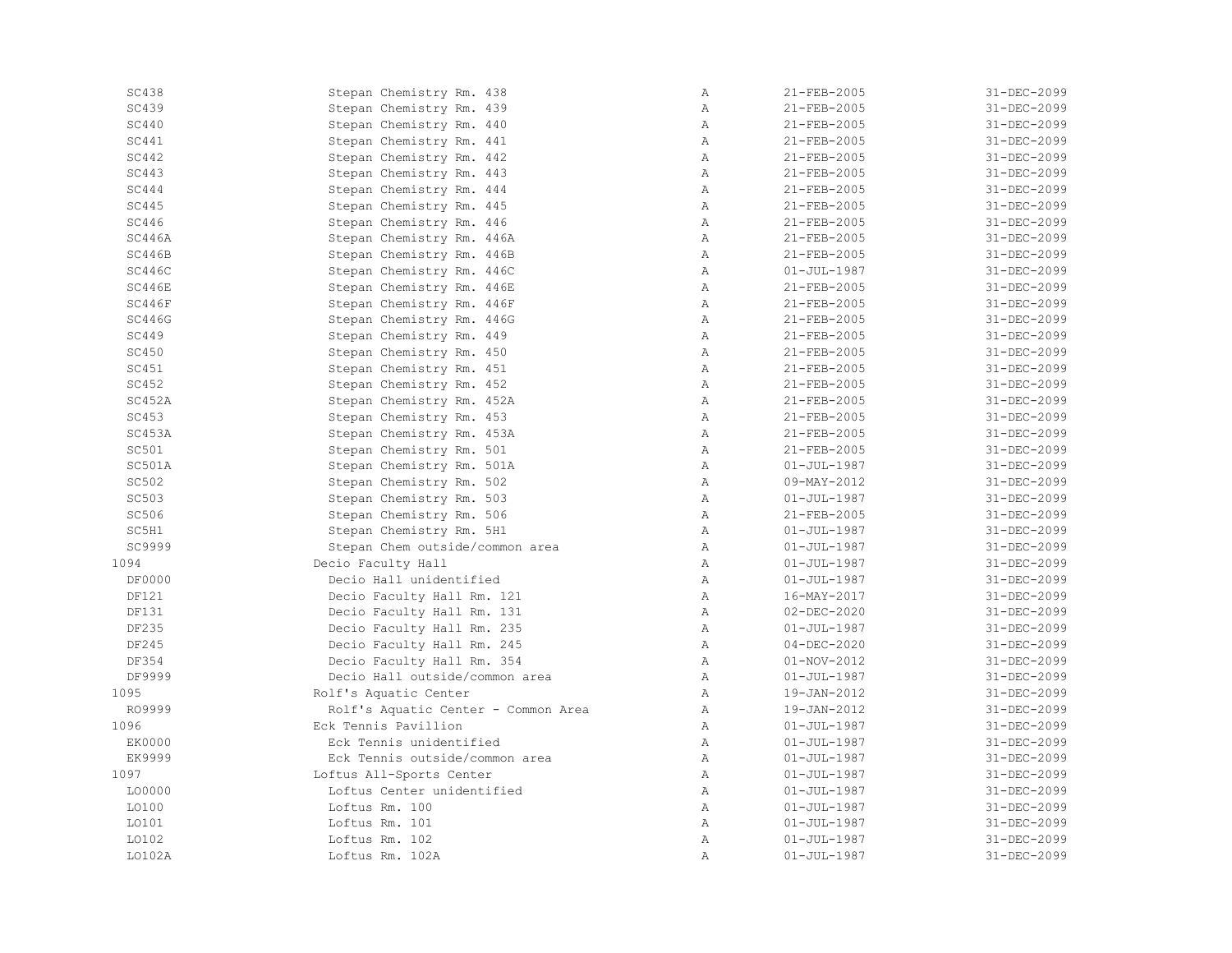| L0102B | Loftus Rm. 102B | Α | $01 - JUL - 1987$ | 31-DEC-2099 |
|--------|-----------------|---|-------------------|-------------|
| LO102C | Loftus Rm. 102C | Α | $01 - JUL - 1987$ | 31-DEC-2099 |
| LO102D | Loftus Rm. 102D | Α | $01 - JUL - 1987$ | 31-DEC-2099 |
| LO102E | Loftus Rm. 102E | Α | $01 - JUL - 1987$ | 31-DEC-2099 |
| L0102F | Loftus Rm. 102F | Α | $01 - JUL - 1987$ | 31-DEC-2099 |
| L0102G | Loftus Rm. 102G | Α | $01 - JUL - 1987$ | 31-DEC-2099 |
| LO103  | Loftus Rm. 103  | Α | $01 - JUL - 1987$ | 31-DEC-2099 |
| LO103B | Loftus Rm. 103B | Α | $01 - JUL - 1987$ | 31-DEC-2099 |
| L0103D | Loftus Rm. 103D | Α | $01 - JUL - 1987$ | 31-DEC-2099 |
| L0122  | Loftus Rm. 122  | Α | $01 - JUL - 1987$ | 31-DEC-2099 |
| LO122A | Loftus Rm. 122A | Α | $01 - JUL - 1987$ | 31-DEC-2099 |
| L0122C | Loftus Rm. 122C | Α | $01 - JUL - 1987$ | 31-DEC-2099 |
| L0122D | Loftus Rm. 122D | Α | $01 - JUL - 1987$ | 31-DEC-2099 |
| LO122E | Loftus Rm. 122E | Α | $01 - JUL - 1987$ | 31-DEC-2099 |
| L0122F | Loftus Rm. 122F | Α | $01 - JUL - 1987$ | 31-DEC-2099 |
| L0122G | Loftus Rm. 122G | Α | $01 - JUL - 1987$ | 31-DEC-2099 |
| L0122H | Loftus Rm. 122H | Α | $01 - JUL - 1987$ | 31-DEC-2099 |
| LO122I | Loftus Rm. 122I | Α | $01 - JUL - 1987$ | 31-DEC-2099 |
| L0122J | Loftus Rm. 122J | Α | $01 - JUL - 1987$ | 31-DEC-2099 |
| L0124  | Loftus Rm. 124  | Α | $01 - JUL - 1987$ | 31-DEC-2099 |
| L0125  | Loftus Rm. 125  | Α | $01 - JUL - 1987$ | 31-DEC-2099 |
| L0127  | Loftus Rm. 127  | Α | $01 - JUL - 1987$ | 31-DEC-2099 |
| L0128  | Loftus Rm. 128  | Α | $01 - JUL - 1987$ | 31-DEC-2099 |
| L0129  | Loftus Rm. 129  | Α | $01 - JUL - 1987$ | 31-DEC-2099 |
| L0130  | Loftus Rm. 130  | Α | $01 - JUL - 1987$ | 31-DEC-2099 |
| L0135  | Loftus Rm. 135  | Α | $01 - JUL - 1987$ | 31-DEC-2099 |
| L0137  | Loftus Rm. 137  | Α | $01 - JUL - 1987$ | 31-DEC-2099 |
| L0139  | Loftus Rm. 139  | Α | $01 - JUL - 1987$ | 31-DEC-2099 |
| L0141  | Loftus Rm. 141  | Α | $01 - JUL - 1987$ | 31-DEC-2099 |
| LO143  | Loftus Rm. 143  | Α | $01 - JUL - 1987$ | 31-DEC-2099 |
| LO147A | Loftus Rm. 147A | Α | $01 - JUL - 1987$ | 31-DEC-2099 |
| LO147B | Loftus Rm. 147B | Α | $01 - JUL - 1987$ | 31-DEC-2099 |
| L0147D | Loftus Rm. 147D | Α | $01 - JUL - 1987$ | 31-DEC-2099 |
| LO148  | Loftus Rm. 148  | Α | $01 - JUL - 1987$ | 31-DEC-2099 |
| LO148A | Loftus Rm. 148A | Α | $01 - JUL - 1987$ | 31-DEC-2099 |
| L0150  | Loftus Rm. 150  | Α | $01 - JUL - 1987$ | 31-DEC-2099 |
| L0200  | Loftus Rm. 200  | Α | $01 - JUL - 1987$ | 31-DEC-2099 |
| L0201  | Loftus Rm. 201  | Α | $01 - JUL - 1987$ | 31-DEC-2099 |
| L0203  | Loftus Rm. 203  | Α | $01 - JUL - 1987$ | 31-DEC-2099 |
| L0204  | Loftus Rm. 204  | Α | $01 - JUL - 1987$ | 31-DEC-2099 |
| L0205  | Loftus Rm. 205  | Α | $01 - JUL - 1987$ | 31-DEC-2099 |
| L0207  | Loftus Rm. 207  | Α | $01 - JUL - 1987$ | 31-DEC-2099 |
| L0209  | Loftus Rm. 209  | Α | $01 - JUL - 1987$ | 31-DEC-2099 |
| L0210  | Loftus Rm. 210  | Α | $01 - JUL - 1987$ | 31-DEC-2099 |
| L0211  | Loftus Rm. 211  | Α | $01 - JUL - 1987$ | 31-DEC-2099 |
| L0212  | Loftus Rm. 212  | Α | $01 - JUL - 1987$ | 31-DEC-2099 |
| L0213  | Loftus Rm. 213  | Α | $01 - JUL - 1987$ | 31-DEC-2099 |
| L0215  | Loftus Rm. 215  | Α | $01 - JUL - 1987$ | 31-DEC-2099 |
|        |                 |   |                   |             |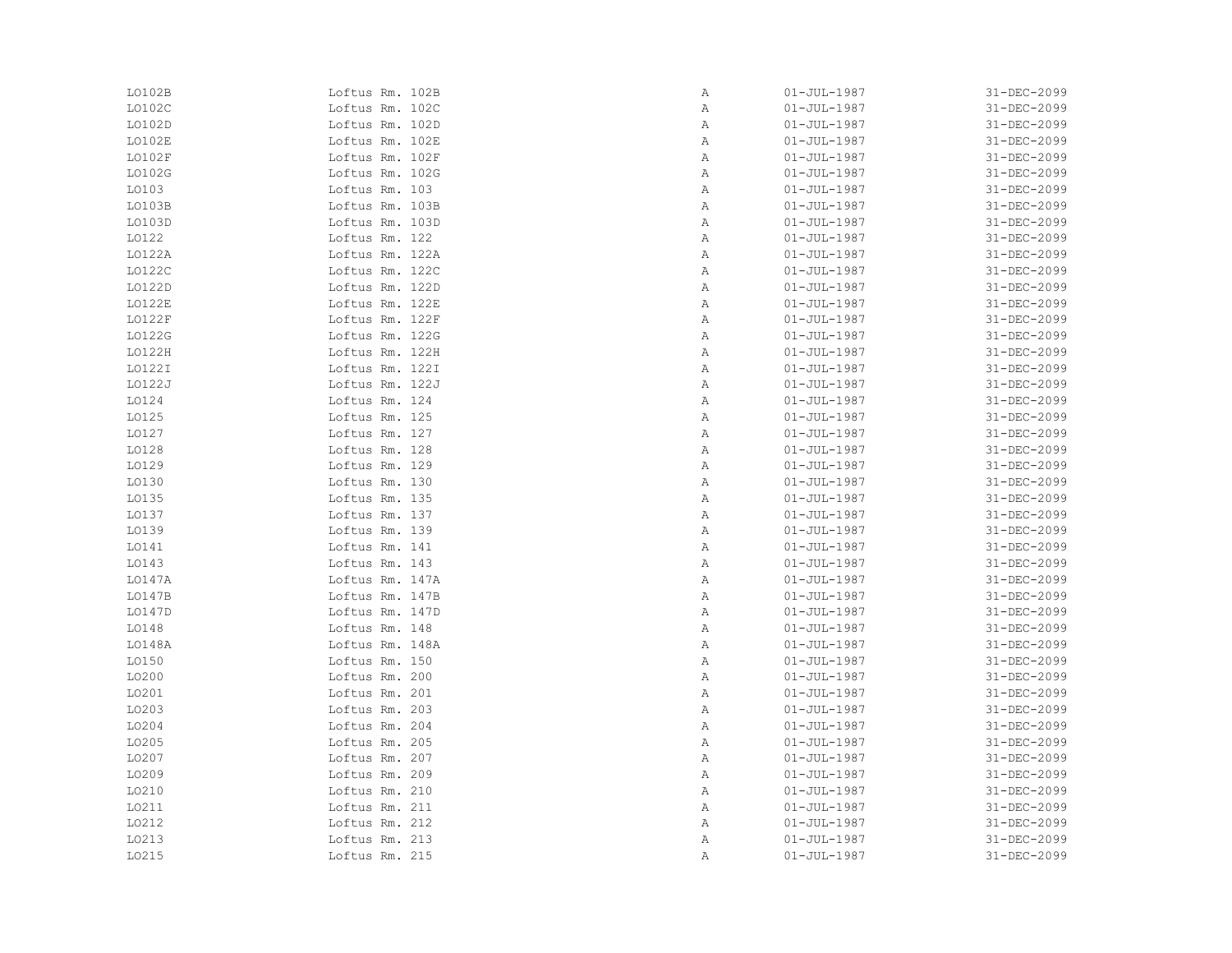| L0217         | Loftus Rm. 217                      | $\, {\bf A}$ | $01 - JUL - 1987$ | 31-DEC-2099 |
|---------------|-------------------------------------|--------------|-------------------|-------------|
| L0219         | Loftus Rm. 219                      | $\mathbb{A}$ | $01 - JUL - 1987$ | 31-DEC-2099 |
| L0221         | Loftus Rm. 221                      | $\mathbb{A}$ | $01 - JUL - 1987$ | 31-DEC-2099 |
| L0222         | Loftus Rm. 222                      | Α            | $01 - JUL - 1987$ | 31-DEC-2099 |
| L0223         | Loftus Rm. 223                      | $\, {\bf A}$ | $01 - JUL - 1987$ | 31-DEC-2099 |
| LO223A        | Loftus Rm. 223A                     | Α            | $01 - JUL - 1987$ | 31-DEC-2099 |
| L0223B        | Loftus Rm. 223B                     | $\mathbb{A}$ | $01 - JUL - 1987$ | 31-DEC-2099 |
| L0224         | Loftus Rm. 224                      | $\mathbb{A}$ | $01 - JUL - 1987$ | 31-DEC-2099 |
| L0225         | Loftus Rm. 225                      | $\mathbb{A}$ | $01 - JUL - 1987$ | 31-DEC-2099 |
| L0227         | Loftus Rm. 227                      | $\mathbb{A}$ | $01 - JUL - 1987$ | 31-DEC-2099 |
| L0229         | Loftus Rm. 229                      | $\mathbb{A}$ | $01 - JUL - 1987$ | 31-DEC-2099 |
| L0231         | Loftus Rm. 231                      | $\mathbb{A}$ | $01 - JUL - 1987$ | 31-DEC-2099 |
| L0233         | Loftus Rm. 233                      | $\, {\bf A}$ | $01 - JUL - 1987$ | 31-DEC-2099 |
| L0234         | Loftus Rm. 234                      | $\mathbb{A}$ | $01 - JUL - 1987$ | 31-DEC-2099 |
| L0235         | Loftus Rm. 235                      | $\, {\bf A}$ | $01 - JUL - 1987$ | 31-DEC-2099 |
| L0237         | Loftus Rm. 237                      | $\, {\bf A}$ | $01 - JUL - 1987$ | 31-DEC-2099 |
| L0239         | Loftus Rm. 239                      | Α            | $01 - JUL - 1987$ | 31-DEC-2099 |
| L0241         | Loftus Rm. 241                      | $\mathbb{A}$ | $01 - JUL - 1987$ | 31-DEC-2099 |
| L0242         | Loftus Rm. 242                      | $\mathbb{A}$ | $01 - JUL - 1987$ | 31-DEC-2099 |
| L0243         | Loftus Rm. 243                      | $\mathbb{A}$ | $01 - JUL - 1987$ | 31-DEC-2099 |
| L0244         | Loftus Rm. 244                      | $\mathbb{A}$ | $01 - JUL - 1987$ | 31-DEC-2099 |
| L09999        | Loftus Center outside/common area   | $\mathbb A$  | $01 - JUL - 1987$ | 31-DEC-2099 |
| 1098          | Marion Burk Knott Hall              | $\mathbb{A}$ | $01 - JUL - 1987$ | 31-DEC-2099 |
| MN0000        | Knott Hall unidentified             | $\mathbb A$  | $01 - JUL - 1987$ | 31-DEC-2099 |
| MN9999        | Knott Hall outside/common area      | $\mathbb{A}$ | $01 - JUL - 1987$ | 31-DEC-2099 |
| 1099          | Siegfried Hall                      | $\mathbb{A}$ | $01 - JUL - 1987$ | 31-DEC-2099 |
| SI0000        | Siegfried Hall unidentified         | Α            | $01 - JUL - 1987$ | 31-DEC-2099 |
| SI401A        | Siegfried Hall 401A                 | Α            | 18-FEB-2021       | 31-DEC-2099 |
| SI9999        | Siegfried Hall outside/common area  | $\mathbb{A}$ | $01 - JUL - 1987$ | 31-DEC-2099 |
| 1100          | Band Rehearsal Hall                 | $\mathbb{A}$ | $01 - JUL - 1987$ | 31-DEC-2099 |
| <b>BA0000</b> | Band Rhrsl Hall unidentified        | Α            | $01 - JUL - 1987$ | 31-DEC-2099 |
| <b>BA101</b>  | Band Rehearsal Hall Rm. 101         | $\mathbb{A}$ | $01 - JUL - 1987$ | 31-DEC-2099 |
| <b>BA103</b>  | Band Rehearsal Hall Rm. 103         | $\mathbb{A}$ | $01 - JUL - 1987$ | 31-DEC-2099 |
| <b>BA105</b>  | Band Rehearsal Hall Rm. 105         | A            | $01 - JUL - 1987$ | 31-DEC-2099 |
| <b>BA126</b>  | Band Rehearsal Hall Rm. 126         | $\mathbb A$  | $01 - MAX - 2011$ | 31-DEC-2099 |
| <b>BA9999</b> | Band Rhrsl Hall outside/common area | Α            | $01 - JUL - 1987$ | 31-DEC-2099 |
| 1101          | Mason Services Center               | $\mathbb{A}$ | $01 - JUL - 1987$ | 31-DEC-2099 |
| MS0000        | Mason Center unidentified           | Α            | $01 - JUL - 1987$ | 31-DEC-2099 |
| MS100         | Mason Ctr. Rm. 100                  | Α            | $01 - JUL - 1987$ | 31-DEC-2099 |
| MS101         | Mason Ctr. Rm. 101                  | $\mathbb{A}$ | $01 - JUL - 1987$ | 31-DEC-2099 |
| MS102         | Mason Ctr. Rm. 102                  | $\mathbb{A}$ | $01 - JUL - 1987$ | 31-DEC-2099 |
| MS102A        | Mason Ctr. Rm. 102A                 | $\mathbb{A}$ | $01 - JUL - 1987$ | 31-DEC-2099 |
| MS103         | Mason Ctr. Rm. 103                  | Α            | $01 - JUL - 1987$ | 31-DEC-2099 |
| MS103A        | Mason Ctr. Rm. 103A                 | $\, {\bf A}$ | $01 - JUL - 1987$ | 31-DEC-2099 |
| MS105         | Mason Ctr. Rm. 105                  | $\mathbb{A}$ | $01 - JUL - 1987$ | 31-DEC-2099 |
| MS107         | Mason Ctr. Rm. 107                  | $\mathbb{A}$ | $01 - JUL - 1987$ | 31-DEC-2099 |
| MS109         | Mason Ctr. Rm. 109                  | Α            | $01 - JUL - 1987$ | 31-DEC-2099 |
| MS110         | Mason Ctr. Rm. 110                  | Α            | $01 - JUL - 1987$ | 31-DEC-2099 |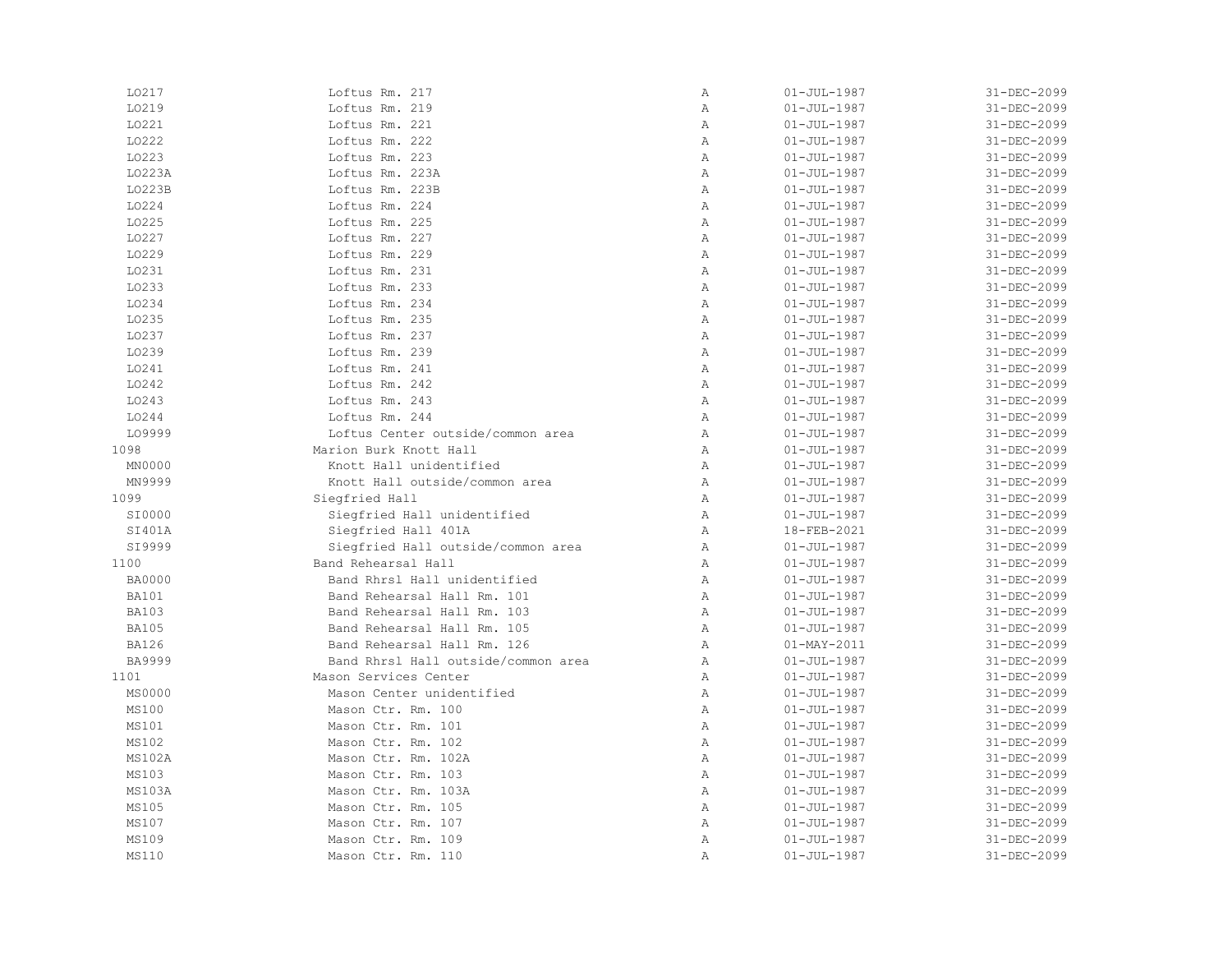| MS111         | Mason Ctr. Rm. 111               | $\, {\bf A}$   | $01 - JUL - 1987$ | 31-DEC-2099 |
|---------------|----------------------------------|----------------|-------------------|-------------|
| MS112         | Mason Ctr. Rm. 112               | $\mathbb{A}$   | $01 - JUL - 1987$ | 31-DEC-2099 |
| <b>MS113</b>  | Mason Ctr. Rm. 113               | Α              | $01 - JUL - 1987$ | 31-DEC-2099 |
| MS114         | Mason Ctr. Rm. 114               | $\overline{A}$ | $01 - JUL - 1987$ | 31-DEC-2099 |
| MS116         | Mason Ctr. Rm. 116               | $\lambda$      | $01 - JUL - 1987$ | 31-DEC-2099 |
| MS117         | Mason Ctr. Rm. 117               | $\mathbb{A}$   | $01 - JUL - 1987$ | 31-DEC-2099 |
| <b>MS118</b>  | Mason Ctr. Rm. 118               | $\mathbb{A}$   | $01 - JUL - 1987$ | 31-DEC-2099 |
| MS119         | Mason Ctr. Rm. 119               | $\mathbb{A}$   | $01 - JUL - 1987$ | 31-DEC-2099 |
| MS121         | Mason Ctr. Rm. 121               | $\mathbb{A}$   | $01 - JUL - 1987$ | 31-DEC-2099 |
| MS123         | Mason Ctr. Rm. 123               | $\mathbb{A}$   | $01 - JUL - 1987$ | 31-DEC-2099 |
| MS124         | Mason Ctr. Rm. 124               | $\mathbb{A}$   | $01 - JUL - 1987$ | 31-DEC-2099 |
| MS125         | Mason Ctr. Rm. 125               | $\mathbb{A}$   | $01 - JUL - 1987$ | 31-DEC-2099 |
| MS127         | Mason Ctr. Rm. 127               | $\mathbb{A}$   | $01 - JUL - 1987$ | 31-DEC-2099 |
| MS128         | Mason Ctr. Rm. 128               | $\mathbb{A}$   | $01 - JUL - 1987$ | 31-DEC-2099 |
| MS129         | Mason Ctr. Rm. 129               | $\mathbb{A}$   | $01 - JUL - 1987$ | 31-DEC-2099 |
| MS131         | Mason Ctr. Rm. 131               | $\mathbb{A}$   | $01 - JUL - 1987$ | 31-DEC-2099 |
| MS133         | Mason Ctr. Rm. 133               | $\mathbb{A}$   | $01 - JUL - 1987$ | 31-DEC-2099 |
| MS134         | Mason Ctr. Rm. 134               | $\mathbb{A}$   | $01 - JUL - 1987$ | 31-DEC-2099 |
| MS200         | Mason Ctr. Rm. 200               | $\mathbb{A}$   | $01 - JUL - 1987$ | 31-DEC-2099 |
| MS201         | Mason Ctr. Rm. 201               | $\mathbb{A}$   | $01 - JUL - 1987$ | 31-DEC-2099 |
| MS202         | Mason Ctr. Rm. 202               | $\mathbb{A}$   | $01 - JUL - 1987$ | 31-DEC-2099 |
| MS9999        | Mason Center outside/common area | Α              | $01 - JUL - 1987$ | 31-DEC-2099 |
| MSG241        | Mason Ctr. Rm. G241              | Α              | $01 - JUL - 1987$ | 31-DEC-2099 |
| MSGARG        | Mason Ctr. Rm. Garage area       | Α              | 12-FEB-2021       | 31-DEC-2099 |
| 1102          | Pasquerilla Center               | $\mathbb{A}$   | $01 - JUL - 1987$ | 31-DEC-2099 |
| PQ0000        | Pasquerilla Ctr unidentified     | $\mathbb{A}$   | $01 - JUL - 1987$ | 31-DEC-2099 |
| PQ001         | Pasquerilla Ctr. Rm. B001        | $\mathbb A$    | $01 - JUL - 1987$ | 31-DEC-2099 |
| PQ002         | Pasquerilla Ctr. Rm. B002        | $\mathbb{A}$   | $01 - JUL - 1987$ | 31-DEC-2099 |
| <b>PQ002A</b> | Pasquerilla Ctr. Rm. B002A       | $\mathbb{A}$   | $01 - JUL - 1987$ | 31-DEC-2099 |
| <b>PQ002B</b> | Pasquerilla Ctr. Rm. B002B       | $\overline{A}$ | $01 - JUL - 1987$ | 31-DEC-2099 |
| <b>PQ002C</b> | Pasquerilla Ctr. Rm. B002C       | $\mathbb{A}$   | $01 - JUL - 1987$ | 31-DEC-2099 |
| PO003         | Pasquerilla Ctr. Rm. B003        | $\mathbb{A}$   | $01 - JUL - 1987$ | 31-DEC-2099 |
| PQ003A        | Pasquerilla Ctr. Rm. B003A       | $\, {\bf A}$   | $01 - JUL - 1987$ | 31-DEC-2099 |
| <b>PQ004A</b> | Pasquerilla Ctr. Rm. B004A       | $\mathbb{A}$   | $01 - JUL - 1987$ | 31-DEC-2099 |
| PQ006         | Pasquerilla Ctr. Rm. B006        | Α              | $01 - JUL - 1987$ | 31-DEC-2099 |
| PQ007         | Pasquerilla Ctr. Rm. B007        | Α              | $01 - JUL - 1987$ | 31-DEC-2099 |
| PQ010         | Pasquerilla Ctr. Rm. B010        | $\lambda$      | $01 - JUL - 1987$ | 31-DEC-2099 |
| PQ010A        | Pasquerilla Ctr. Rm. B010A       | Α              | $01 - JUL - 1987$ | 31-DEC-2099 |
| PQ012         | Pasquerilla Ctr. Rm. B012        | $\mathbb{A}$   | $01 - JUL - 1987$ | 31-DEC-2099 |
| <b>PO012B</b> | Pasquerilla Ctr. Rm. B012B       | $\mathbb{A}$   | $01 - JUL - 1987$ | 31-DEC-2099 |
| PO101         | Pasquerilla Ctr. Rm. 101         | $\mathbb{A}$   | $01 - JUL - 1987$ | 31-DEC-2099 |
| PQ102         | Pasquerilla Ctr. Rm. 102         | $\mathbb{A}$   | $01 - JUL - 1987$ | 31-DEC-2099 |
| PQ103         | Pasquerilla Ctr. Rm. 103         | $\mathbb{A}$   | $01 - JUL - 1987$ | 31-DEC-2099 |
| PQ104         | Pasquerilla Ctr. Rm. 104         | Α              | $01 - JUL - 1987$ | 31-DEC-2099 |
| PQ105         |                                  | $\mathbb{A}$   | $01 - JUL - 1987$ | 31-DEC-2099 |
|               | Pasquerilla Ctr. Rm. 105         |                |                   |             |
| PQ106         | Pasquerilla Ctr. Rm. 106         | $\mathbb{A}$   | $01 - JUL - 1987$ | 31-DEC-2099 |
| PQ107         | Pasquerilla Ctr. Rm. 107         | $\mathbb{A}$   | $01 - JUL - 1987$ | 31-DEC-2099 |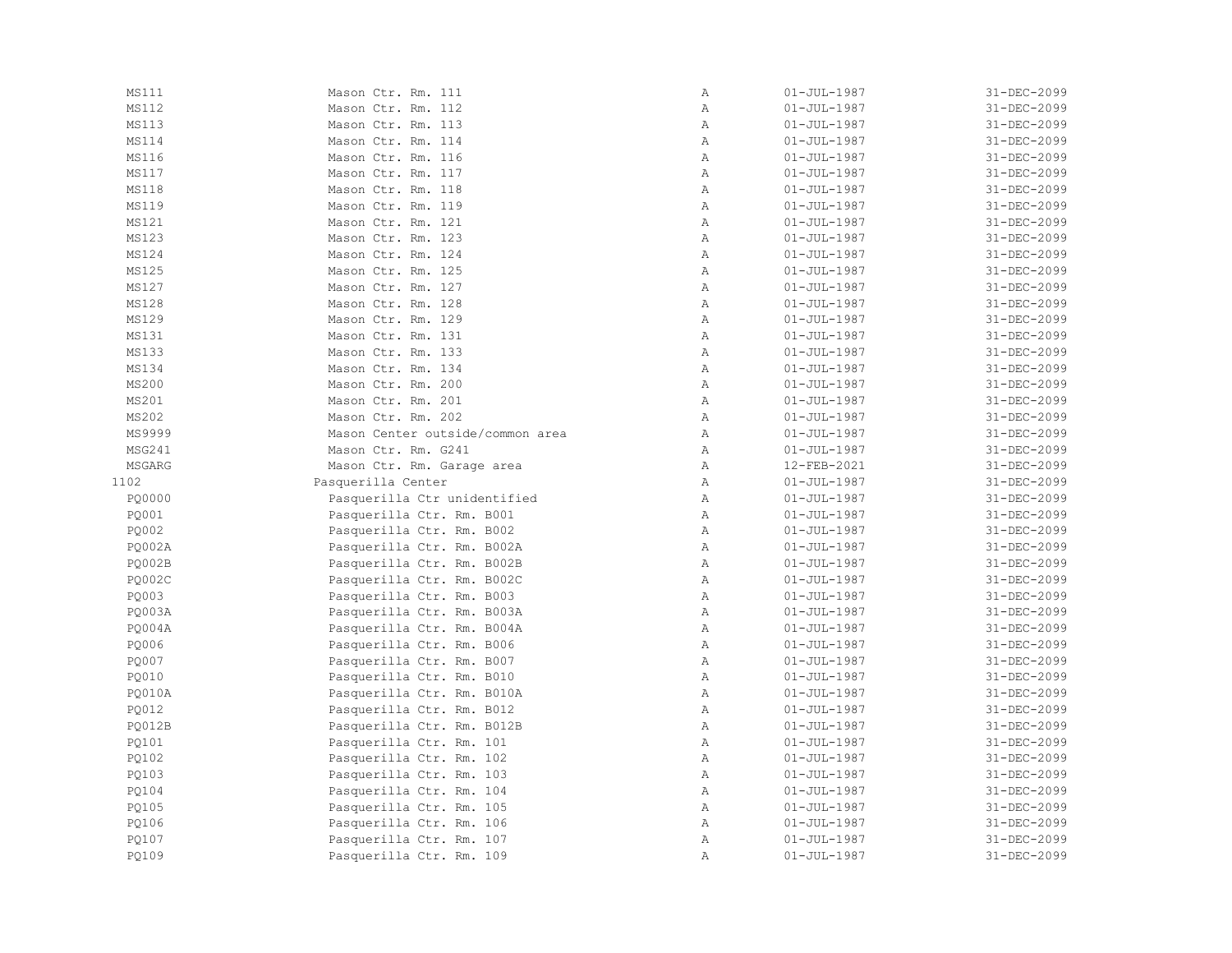| PO112         | Pasquerilla Ctr. Rm. 112             | Α             | $01 - JUL - 1987$ | 31-DEC-2099 |
|---------------|--------------------------------------|---------------|-------------------|-------------|
| <b>PQ114</b>  | Pasquerilla Ctr. Rm. 114             | $\mathbb{A}$  | $01 - JUL - 1987$ | 31-DEC-2099 |
| PQ115         | Pasquerilla Ctr. Rm. 115             | $\mathbb{A}$  | $01 - JUL - 1987$ | 31-DEC-2099 |
| PQ116         | Pasquerilla Ctr. Rm. 116             | Α             | $01 - JUL - 1987$ | 31-DEC-2099 |
| <b>PQ118</b>  | Pasquerilla Ctr. Rm. 118             | Α             | $01 - JUL - 1987$ | 31-DEC-2099 |
| PQ201         | Pasquerilla Ctr. Rm. 201             | Α             | $01 - JUL - 1987$ | 31-DEC-2099 |
| PQ202         | Pasquerilla Ctr. Rm. 202             | $\mathbb{A}$  | $01 - JUL - 1987$ | 31-DEC-2099 |
| PO203         | Pasquerilla Ctr. Rm. 203             | $\mathbb{A}$  | $01 - JUL - 1987$ | 31-DEC-2099 |
| PQ204         | Pasquerilla Ctr. Rm. 204             | $\mathbb{A}$  | $01 - JUL - 1987$ | 31-DEC-2099 |
| PQ205         | Pasquerilla Ctr. Rm. 205             | A             | $01 - JUL - 1987$ | 31-DEC-2099 |
| PQ206         | Pasquerilla Ctr. Rm. 206             | $\mathbb{A}$  | $01 - JUL - 1987$ | 31-DEC-2099 |
| PQ207         | Pasquerilla Ctr. Rm. 207             | A             | $01 - JUL - 1987$ | 31-DEC-2099 |
| PQ208         | Pasquerilla Ctr. Rm. 208             | Α             | $01 - JUL - 1987$ | 31-DEC-2099 |
| PQ209         | Pasquerilla Ctr. Rm. 209             | A             | $01 - JUL - 1987$ | 31-DEC-2099 |
| PQ209A        | Pasquerilla Ctr. Rm. 209A            | $\mathbb{A}$  | $01 - JUL - 1987$ | 31-DEC-2099 |
| PQ209C        | Pasquerilla Ctr. Rm. 209C            | $\mathbb{A}$  | $01 - JUL - 1987$ | 31-DEC-2099 |
| PQ210         | Pasquerilla Ctr. Rm. 210             | Α             | $01 - JUL - 1987$ | 31-DEC-2099 |
| PQ211         | Pasquerilla Ctr. Rm. 211             | $\mathbb{A}$  | $01 - JUL - 1987$ | 31-DEC-2099 |
| <b>PQ211A</b> | Pasquerilla Ctr. Rm. 211A            | $\mathbb{A}$  | $01 - JUL - 1987$ | 31-DEC-2099 |
| <b>PQ211B</b> | Pasquerilla Ctr. Rm. 211B            | $\mathbb{A}$  | $01 - JUL - 1987$ | 31-DEC-2099 |
| PQ213         | Pasquerilla Ctr. Rm. 213             | $\mathbb{A}$  | $01 - JUL - 1987$ | 31-DEC-2099 |
| PO213A        | Pasquerilla Ctr. Rm. 213A            | A             | $01 - JUL - 1987$ | 31-DEC-2099 |
| <b>PQ213B</b> | Pasquerilla Ctr. Rm. 213B            | A             | $01 - JUL - 1987$ | 31-DEC-2099 |
| PQ213D        | Pasquerilla Ctr. Rm. 213D            | Α             | $01 - JUL - 1987$ | 31-DEC-2099 |
| <b>PQ213E</b> | Pasquerilla Ctr. Rm. 213E            | $\mathbb{A}$  | $01 - JUL - 1987$ | 31-DEC-2099 |
| PQ216         | Pasquerilla Ctr. Rm. 216             | $\mathbb{A}$  | $01 - JUL - 1987$ | 31-DEC-2099 |
| PQ216A        | Pasquerilla Ctr. Rm. 216A            | Α             | $01 - JUL - 1987$ | 31-DEC-2099 |
| PQ216B        | Pasquerilla Ctr. Rm. 216B            | Α             | $01 - JUL - 1987$ | 31-DEC-2099 |
| PQ216C        | Pasquerilla Ctr. Rm. 216C            | $\mathbb{A}$  | $01 - JUL - 1987$ | 31-DEC-2099 |
| PQ216D        | Pasquerilla Ctr. Rm. 216D            | $\mathbb{A}$  | $01 - JUL - 1987$ | 31-DEC-2099 |
| PO217         | Pasquerilla Ctr. Rm. 217             | $\mathbb{A}$  | $01 - JUL - 1987$ | 31-DEC-2099 |
| PO218         | Pasquerilla Ctr. Rm. 218             | $\mathbb{A}$  | $01 - JUL - 1987$ | 31-DEC-2099 |
| PQ219         | Pasquerilla Ctr. Rm. 219             | $\mathbb{A}$  | $01 - JUL - 1987$ | 31-DEC-2099 |
| PQ220         | Pasquerilla Ctr. Rm. 220             | A             | $01 - JUL - 1987$ | 31-DEC-2099 |
| PQ222         | Pasquerilla Ctr. Rm. 222             | Α             | $01 - JUL - 1987$ | 31-DEC-2099 |
| PQ224         | Pasquerilla Ctr. Rm. 224             | Α             | $01 - JUL - 1987$ | 31-DEC-2099 |
| PQ226         | Pasquerilla Ctr. Rm. 226             | $\mathbb A$   | $01 - JUL - 1987$ | 31-DEC-2099 |
| PQ228         | Pasquerilla Ctr. Rm. 228             | Α             | $01 - JUL - 1987$ | 31-DEC-2099 |
| PQ2H1         | Pasquerilla Ctr. Rm. 2H1             | Α             | $01 - JUL - 1987$ | 31-DEC-2099 |
| PQ9999        | Pasquerilla Ctr outside/common area  | $\mathbb{A}$  | $01 - JUL - 1987$ | 31-DEC-2099 |
| 1103          | Fischer Graduate Community Ctr FG50  | $\mathbb{A}$  | 21-FEB-2005       | 31-DEC-2099 |
| 1104          | Fischer Graduate Housing (All Bldgs) | $\mathbb{A}$  | 07-SEP-2005       | 31-DEC-2099 |
| 1105          | Fischer Graduate Housing FG02        | $\mathbb{I}$  | 21-FEB-2005       | 31-DEC-2099 |
| 1106          | Fischer Graduate Housing FG03        | $\mathbb{I}$  | $21 - FEB - 2005$ | 31-DEC-2099 |
| 1107          | Fischer Graduate Housing FG04        | $\mathbbm{I}$ | 21-FEB-2005       | 31-DEC-2099 |
| 1108          | Fischer Graduate Housing FG05        | $\mathbb{I}$  | 21-FEB-2005       | 31-DEC-2099 |
| 1109          | Fischer Graduate Housing FG06        | $\mathbbm{I}$ | 21-FEB-2005       | 31-DEC-2099 |
| 1110          | Fischer Graduate Housing FG07        | $\mathbbm{I}$ | 21-FEB-2005       | 31-DEC-2099 |
|               |                                      |               |                   |             |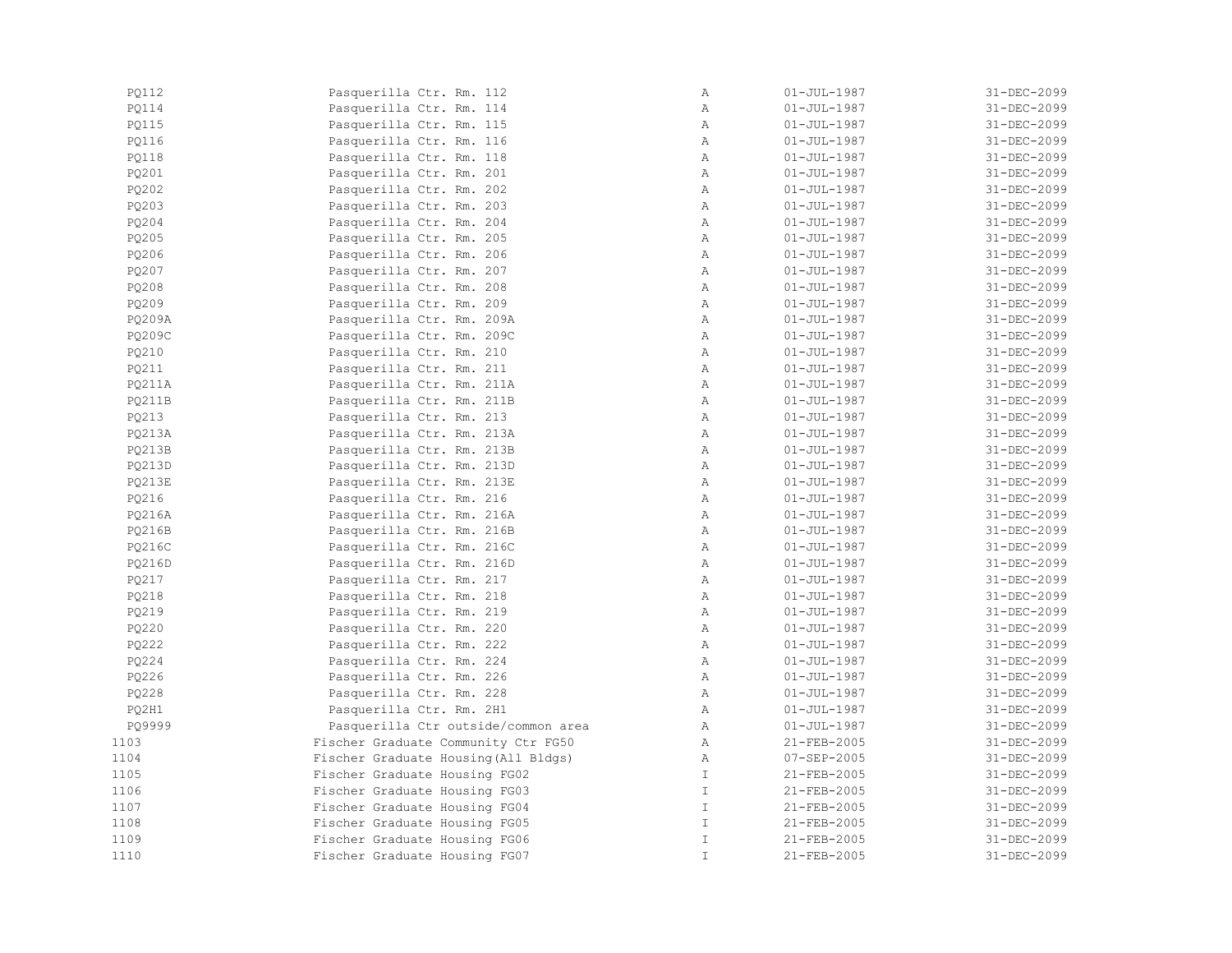| 1111                    | Fischer Graduate Housing FG08                    | $\mathbb T$   | 21-FEB-2005       | 31-DEC-2099 |
|-------------------------|--------------------------------------------------|---------------|-------------------|-------------|
| 1112                    | Fischer Graduate Housing FG09                    | $\mathbbm{I}$ | 21-FEB-2005       | 31-DEC-2099 |
| 1113                    | Fischer Graduate Housing FG10                    | $\mathbb{I}$  | 21-FEB-2005       | 31-DEC-2099 |
| 1114                    | Fischer Graduate Housing FG11                    | $\mathbb T$   | 21-FEB-2005       | 31-DEC-2099 |
| 1115                    | Fischer Graduate Housing FG12                    | $\mathbb T$   | 21-FEB-2005       | 31-DEC-2099 |
| 1116                    | Fischer Graduate Housing FG13                    | $\mathbb T$   | 21-FEB-2005       | 31-DEC-2099 |
| 1117                    | Fischer Graduate Housing FG14                    | $\mathbbm{I}$ | 21-FEB-2005       | 31-DEC-2099 |
| 1118                    | Fischer Graduate Housing FG15                    | $\mathbb T$   | 21-FEB-2005       | 31-DEC-2099 |
| 1119                    | Fischer Graduate Housing FG16                    | $\mathbb T$   | 21-FEB-2005       | 31-DEC-2099 |
| 1120                    | Fischer Graduate Housing FG17                    | T             | 21-FEB-2005       | 31-DEC-2099 |
| 1121                    | Fischer Graduate Housing FG18                    | $\mathbb{I}$  | 21-FEB-2005       | 31-DEC-2099 |
| 1122                    | Fischer Graduate Housing FG19                    | $\mathbb{I}$  | 21-FEB-2005       | 31-DEC-2099 |
| 1123                    | Fischer Graduate Housing FG20                    | $\mathbbm{I}$ | 21-FEB-2005       | 31-DEC-2099 |
| 1124                    | Fischer Graduate Housing FG21                    | $\mathbbm{I}$ | 21-FEB-2005       | 31-DEC-2099 |
| 1125                    | Fischer Graduate Housing FG22                    | $\mathbb{I}$  | 21-FEB-2005       | 31-DEC-2099 |
| 1126                    | Fischer Graduate Housing FG23                    | $\mathbb{I}$  | 21-FEB-2005       | 31-DEC-2099 |
| 1127                    | Fischer Graduate Housing FG24                    | $\mathbbm{I}$ | 21-FEB-2005       | 31-DEC-2099 |
| 1128                    | Fischer Graduate Housing FG25                    | T             | 21-FEB-2005       | 31-DEC-2099 |
| 1129                    | Fischer Graduate Housing FG26                    | $\mathbbm{I}$ | 21-FEB-2005       | 31-DEC-2099 |
| 1130                    | Fischer Graduate Housing FG27                    | $\mathbb{I}$  | 21-FEB-2005       | 31-DEC-2099 |
| 1131                    | Fischer Graduate Housing FG28                    | $\mathbbm{I}$ | 21-FEB-2005       | 31-DEC-2099 |
| 1132                    | Fischer Graduate Housing FG29                    | $\mathbb T$   | 21-FEB-2005       | 31-DEC-2099 |
| 1133                    | Fischer Graduate Housing FG30                    | $\mathbb{I}$  | 21-FEB-2005       | 31-DEC-2099 |
| 1134                    | Fischer Graduate Housing FG31                    | $\mathbbm{I}$ | 21-FEB-2005       | 31-DEC-2099 |
| 1135                    | Fischer Graduate Housing FG32                    | $\mathbbm{I}$ | 21-FEB-2005       | 31-DEC-2099 |
| 1136                    | Fischer Graduate Housing FG33                    | T             | 21-FEB-2005       | 31-DEC-2099 |
| 1137                    | Fischer Visiting Faculty Hsg FG34                | $\mathbb{I}$  | $07 - SEP - 2005$ | 31-DEC-2099 |
| 1138                    | Fischer Visiting Faculty Hsg FG35                | $\mathbb{I}$  | $07 - SEP - 2005$ | 31-DEC-2099 |
| 1139                    | Fischer Storage Garage FG51                      | $\mathbb T$   | $07 - SEP - 2005$ | 31-DEC-2099 |
| 1140                    | Fischer Visiting Faculty Hsng FG36               | $\mathbbm{I}$ | 20-JAN-2006       | 31-DEC-2099 |
| 1141                    | Fischer Visiting Faculty Hsng FG37               | $\mathbb{I}$  | $07 - SEP - 2005$ | 31-DEC-2099 |
| 1142                    | Hesburgh Center for International S              | $\mathbb{A}$  | $01 - JUL - 1987$ | 31-DEC-2099 |
| HC0000                  | Hesburgh Center unidentified                     | $\mathbb{A}$  | $01 - JUL - 1987$ | 31-DEC-2099 |
| HC9999                  | Hesburgh Center outside/common area              | $\mathbb{A}$  | $01 - JUL - 1987$ | 31-DEC-2099 |
| HCB001                  | Hesburgh Ctr. Rm. B001                           | $\mathbb{A}$  | $01 - JUL - 1987$ | 31-DEC-2099 |
| HCB002                  | Hesburgh Ctr. Rm. B002                           | $\mathbb{A}$  | $01 - JUL - 1987$ | 31-DEC-2099 |
| HCB006                  | Hesburgh Ctr. Rm. B006                           | $\mathbb{A}$  | $01 - JUL - 1987$ | 31-DEC-2099 |
| HCC100                  | Hesburgh Ctr. Rm. C100                           | Α             | $01 - JUL - 1987$ | 31-DEC-2099 |
| HCC101                  | Hesburgh Ctr. Rm. C101                           | Α             | $01 - JUL - 1987$ | 31-DEC-2099 |
| HCC102                  | Hesburgh Ctr. Rm. C102                           | Α             | $01 - JUL - 1987$ | 31-DEC-2099 |
| HCC103                  | Hesburgh Ctr. Rm. C103                           | Α             | $01 - JUL - 1987$ | 31-DEC-2099 |
| HCC104                  | Hesburgh Ctr. Rm. C104                           | $\mathbb{A}$  | $01 - JUL - 1987$ | 31-DEC-2099 |
|                         |                                                  | $\mathbb{A}$  | $01 - JUL - 1987$ | 31-DEC-2099 |
| HCC105<br><b>HCC107</b> | Hesburgh Ctr. Rm. C105<br>Hesburgh Ctr. Rm. C107 | Α             | $01 - JUL - 1987$ | 31-DEC-2099 |
| <b>HCC109</b>           | Hesburgh Ctr. Rm. C109                           | $\mathbb{A}$  | $01 - JUL - 1987$ | 31-DEC-2099 |
| HCC1H1                  | Hesburgh Ctr. Rm. C1H1                           | $\mathbb{A}$  | $01 - JUL - 1987$ | 31-DEC-2099 |
| HCO100                  | Hesburgh Ctr. Rm. 0100                           | Α             | $01 - JUL - 1987$ | 31-DEC-2099 |
|                         |                                                  | Α             |                   | 31-DEC-2099 |
| HCO101                  | Hesburgh Ctr. Rm. 0101                           |               | $01 - JUL - 1987$ |             |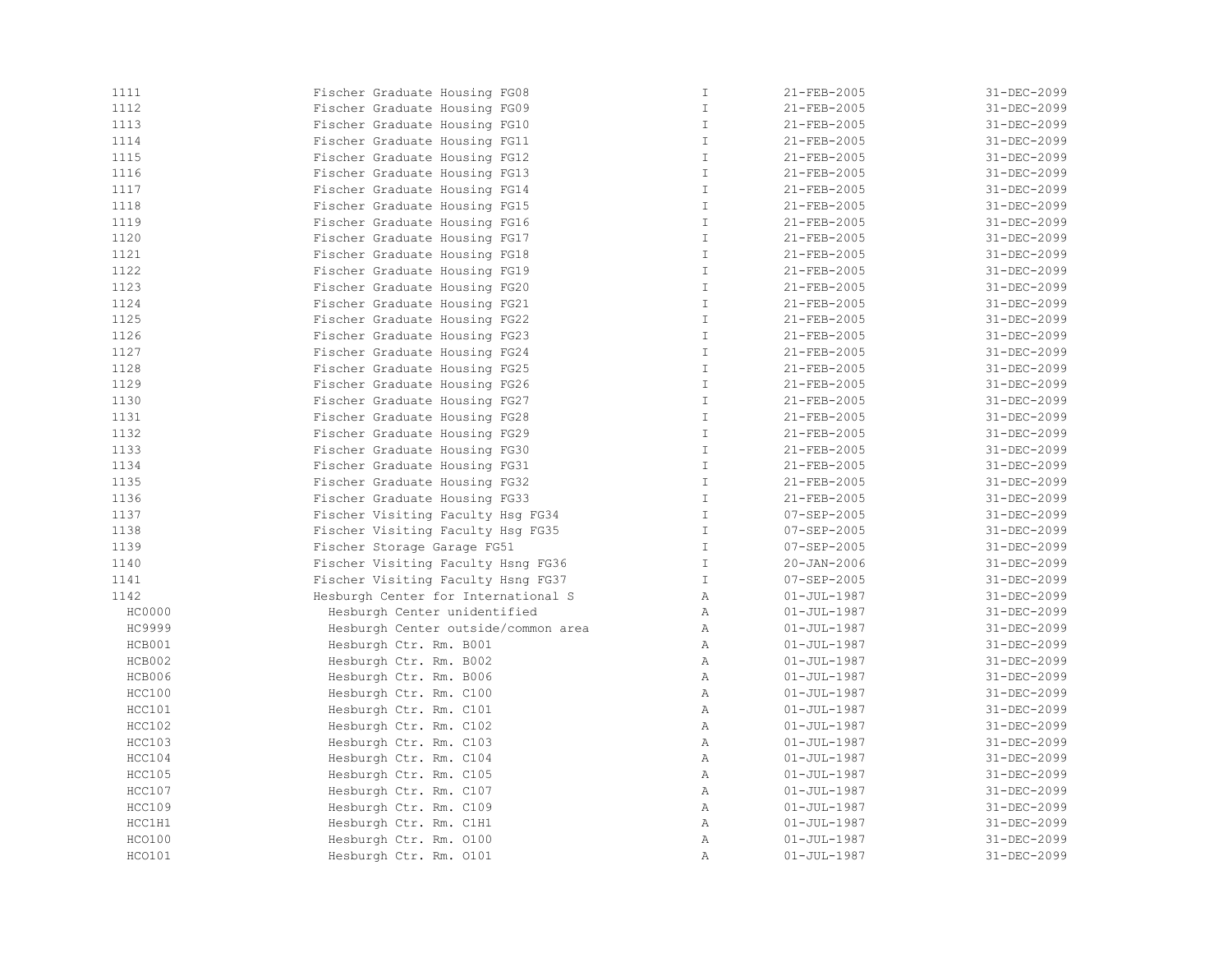| HCO102        | Hesburgh Ctr. Rm. 0102 | Α            | $01 - JUL - 1987$ | 31-DEC-2099 |
|---------------|------------------------|--------------|-------------------|-------------|
| HCO103        | Hesburgh Ctr. Rm. 0103 | Α            | $01 - JUL - 1987$ | 31-DEC-2099 |
| HCO104        | Hesburgh Ctr. Rm. 0104 | $\mathbb{A}$ | $01 - JUL - 1987$ | 31-DEC-2099 |
| HCO105        | Hesburgh Ctr. Rm. 0105 | $\mathbb{A}$ | $01 - JUL - 1987$ | 31-DEC-2099 |
| HCO106        | Hesburgh Ctr. Rm. 0106 | $\mathbb{A}$ | $01 - JUL - 1987$ | 31-DEC-2099 |
| HCO107        | Hesburgh Ctr. Rm. 0107 | $\mathbb{A}$ | $01 - JUL - 1987$ | 31-DEC-2099 |
| HCO110        | Hesburgh Ctr. Rm. 0110 | A            | $01 - JUL - 1987$ | 31-DEC-2099 |
| HCO111        | Hesburgh Ctr. Rm. 0111 | $\mathbb{A}$ | $01 - JUL - 1987$ | 31-DEC-2099 |
| HCO112        | Hesburgh Ctr. Rm. 0112 | $\mathbb{A}$ | $01 - JUL - 1987$ | 31-DEC-2099 |
| HCO113        | Hesburgh Ctr. Rm. 0113 | $\mathbb{A}$ | $01 - JUL - 1987$ | 31-DEC-2099 |
| HCO114        | Hesburgh Ctr. Rm. 0114 | $\mathbb{A}$ | $01 - JUL - 1987$ | 31-DEC-2099 |
| <b>HCO115</b> | Hesburgh Ctr. Rm. 0115 | $\mathbb{A}$ | $01 - JUL - 1987$ | 31-DEC-2099 |
| HCO117        | Hesburgh Ctr. Rm. 0117 | $\mathbb{A}$ | $01 - JUL - 1987$ | 31-DEC-2099 |
| HCO118        | Hesburgh Ctr. Rm. 0118 | A            | $01 - JUL - 1987$ | 31-DEC-2099 |
| <b>HCO119</b> | Hesburgh Ctr. Rm. 0119 | Α            | $01 - JUL - 1987$ | 31-DEC-2099 |
| HCO120        | Hesburgh Ctr. Rm. 0120 | Α            | $01 - JUL - 1987$ | 31-DEC-2099 |
| <b>HCO123</b> | Hesburgh Ctr. Rm. 0123 | Α            | $01 - JUL - 1987$ | 31-DEC-2099 |
| HCO130        | Hesburgh Ctr. Rm. 0130 | $\mathbb{A}$ | $01 - JUL - 1987$ | 31-DEC-2099 |
| HCO200        | Hesburgh Ctr. Rm. 0200 | A            | $01 - JUL - 1987$ | 31-DEC-2099 |
| HCO201        | Hesburgh Ctr. Rm. 0201 | $\mathbb{A}$ | $01 - JUL - 1987$ | 31-DEC-2099 |
| HCO202        | Hesburgh Ctr. Rm. 0202 | $\mathbb{A}$ | $01 - JUL - 1987$ | 31-DEC-2099 |
| HCO203        | Hesburgh Ctr. Rm. 0203 | $\mathbb{A}$ | $01 - JUL - 1987$ | 31-DEC-2099 |
| HCO204        | Hesburgh Ctr. Rm. 0204 | Α            | $01 - JUL - 1987$ | 31-DEC-2099 |
| HCO205        | Hesburgh Ctr. Rm. 0205 | Α            | $01 - JUL - 1987$ | 31-DEC-2099 |
| HCO206        | Hesburgh Ctr. Rm. 0206 | Α            | $01 - JUL - 1987$ | 31-DEC-2099 |
| HCO207        | Hesburgh Ctr. Rm. 0207 | $\mathbb{A}$ | $01 - JUL - 1987$ | 31-DEC-2099 |
| <b>HCO208</b> | Hesburgh Ctr. Rm. 0208 | $\mathbb{A}$ | $01 - JUL - 1987$ | 31-DEC-2099 |
| HCO209        | Hesburgh Ctr. Rm. 0209 | $\mathbb{A}$ | $01 - JUL - 1987$ | 31-DEC-2099 |
| HCO210        | Hesburgh Ctr. Rm. 0210 | A            | $01 - JUL - 1987$ | 31-DEC-2099 |
| HCO211        | Hesburgh Ctr. Rm. 0211 | $\mathbb{A}$ | $01 - JUL - 1987$ | 31-DEC-2099 |
| HCO212        | Hesburgh Ctr. Rm. 0212 | $\mathbb{A}$ | $01 - JUL - 1987$ | 31-DEC-2099 |
| HCO214        | Hesburgh Ctr. Rm. 0214 | $\mathbb{A}$ | $01 - JUL - 1987$ | 31-DEC-2099 |
| HCO215        | Hesburgh Ctr. Rm. 0215 | $\mathbb{A}$ | $01 - JUL - 1987$ | 31-DEC-2099 |
| HCO216        | Hesburgh Ctr. Rm. 0216 | Α            | $01 - JUL - 1987$ | 31-DEC-2099 |
| HCO217        | Hesburgh Ctr. Rm. 0217 | $\mathbb{A}$ | $01 - JUL - 1987$ | 31-DEC-2099 |
| HCO218        | Hesburgh Ctr. Rm. 0218 | $\mathbb{A}$ | $01 - JUL - 1987$ | 31-DEC-2099 |
| HCO219        | Hesburgh Ctr. Rm. 0219 | $\mathbb{A}$ | 01-JUL-1987       | 31-DEC-2099 |
| HCO220        | Hesburgh Ctr. Rm. 0220 | A            | $01 - JUL - 1987$ | 31-DEC-2099 |
| HCO222        | Hesburgh Ctr. Rm. 0222 | A            | $01 - JUL - 1987$ | 31-DEC-2099 |
| HCO227        | Hesburgh Ctr. Rm. 0227 | Α            | $01 - JUL - 1987$ | 31-DEC-2099 |
| HCO230        | Hesburgh Ctr. Rm. 0230 | Α            | $01 - JUL - 1987$ | 31-DEC-2099 |
| HCO231        | Hesburgh Ctr. Rm. 0231 | $\mathbb{A}$ | $01 - JUL - 1987$ | 31-DEC-2099 |
| HCO232        | Hesburgh Ctr. Rm. 0232 | $\mathbb{A}$ | $01 - JUL - 1987$ | 31-DEC-2099 |
| HCO233        | Hesburgh Ctr. Rm. 0233 | $\mathbb{A}$ | $01 - JUL - 1987$ | 31-DEC-2099 |
| HCO234        | Hesburgh Ctr. Rm. 0234 | $\mathbb{A}$ | $01 - JUL - 1987$ | 31-DEC-2099 |
| HCO236        | Hesburgh Ctr. Rm. 0236 | $\mathbb{A}$ | $01 - JUL - 1987$ | 31-DEC-2099 |
| HCO237        | Hesburgh Ctr. Rm. 0237 | Α            | $01 - JUL - 1987$ | 31-DEC-2099 |
| <b>HCO238</b> | Hesburgh Ctr. Rm. 0238 | Α            | $01 - JUL - 1987$ | 31-DEC-2099 |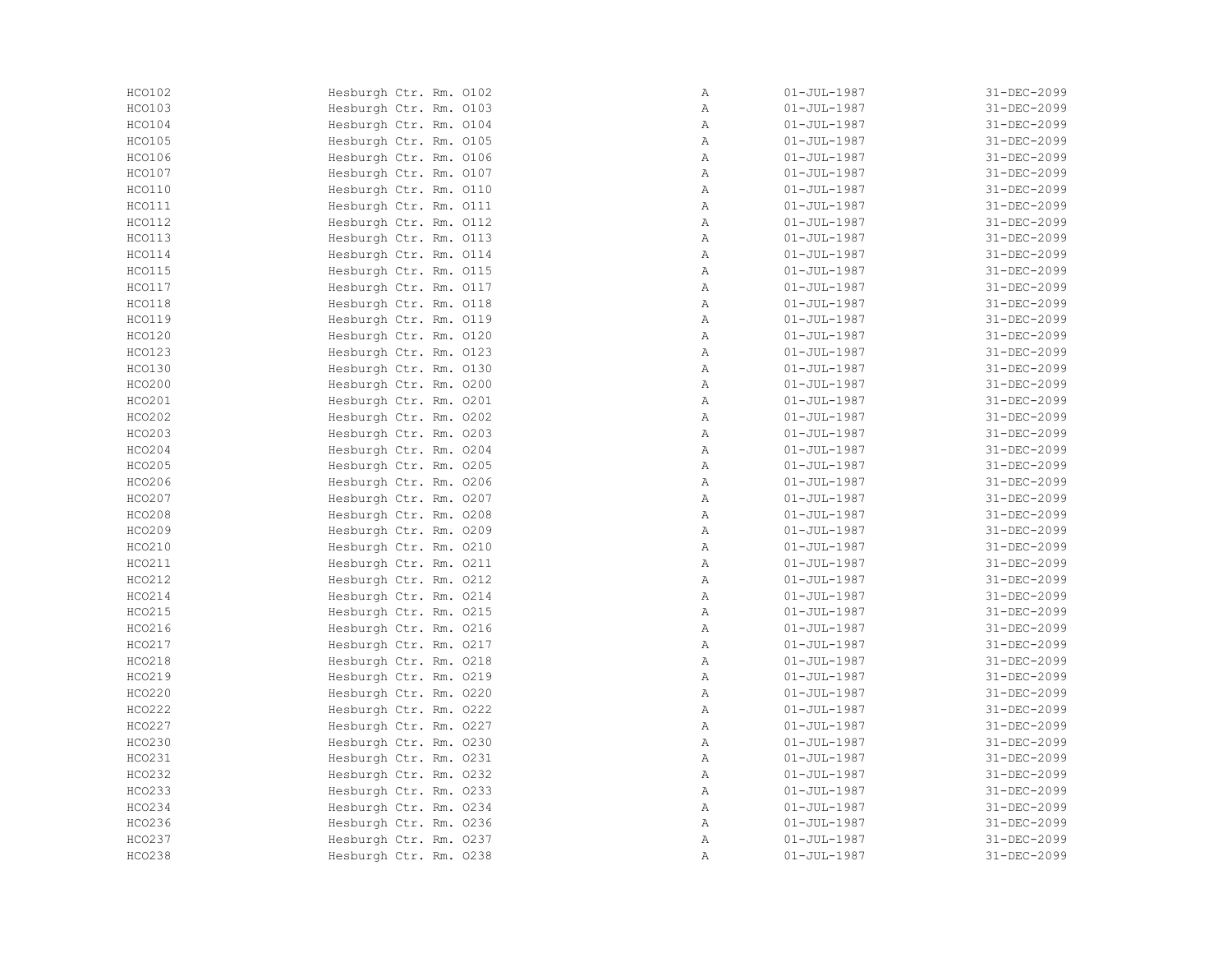| HCO300        | Hesburgh Ctr. Rm. 0300        | Α            | $01 - JUL - 1987$ | 31-DEC-2099 |
|---------------|-------------------------------|--------------|-------------------|-------------|
| HCO301        | Hesburgh Ctr. Rm. 0301        | Α            | $01 - JUL - 1987$ | 31-DEC-2099 |
| HCO302        | Hesburgh Ctr. Rm. 0302        | Α            | $01 - JUL - 1987$ | 31-DEC-2099 |
| HCO303        | Hesburgh Ctr. Rm. 0303        | Α            | $01 - JUL - 1987$ | 31-DEC-2099 |
| HCO304        | Hesburgh Ctr. Rm. 0304        | $\mathbb{A}$ | $01 - JUL - 1987$ | 31-DEC-2099 |
| HCO305        | Hesburgh Ctr. Rm. 0305        | $\mathbb{A}$ | $01 - JUL - 1987$ | 31-DEC-2099 |
| HCO306        | Hesburgh Ctr. Rm. 0306        | $\mathbb{A}$ | $01 - JUL - 1987$ | 31-DEC-2099 |
| HCO307        | Hesburgh Ctr. Rm. 0307        | $\, {\bf A}$ | $01 - JUL - 1987$ | 31-DEC-2099 |
| <b>HCO308</b> | Hesburgh Ctr. Rm. 0308        | $\mathbb{A}$ | $01 - JUL - 1987$ | 31-DEC-2099 |
| HCO309        | Hesburgh Ctr. Rm. 0309        | $\mathbb A$  | $01 - JUL - 1987$ | 31-DEC-2099 |
| HCO310        | Hesburgh Ctr. Rm. 0310        | Α            | $01 - JUL - 1987$ | 31-DEC-2099 |
| <b>HCO311</b> | Hesburgh Ctr. Rm. 0311        | $\mathbb{A}$ | $01 - JUL - 1987$ | 31-DEC-2099 |
| HCO312        | Hesburgh Ctr. Rm. 0312        | Α            | $01 - JUL - 1987$ | 31-DEC-2099 |
| HCO313        | Hesburgh Ctr. Rm. 0313        | $\mathbb{A}$ | $01 - JUL - 1987$ | 31-DEC-2099 |
| <b>HCO314</b> | Hesburgh Ctr. Rm. 0314        | $\mathbb{A}$ | $01 - JUL - 1987$ | 31-DEC-2099 |
| HCO316        | Hesburgh Ctr. Rm. 0316        | $\mathbb{A}$ | $01 - JUL - 1987$ | 31-DEC-2099 |
| HCO317        | Hesburgh Ctr. Rm. 0317        | $\, {\bf A}$ | $01 - JUL - 1987$ | 31-DEC-2099 |
| <b>HCO318</b> | Hesburgh Ctr. Rm. 0318        | $\mathbb{A}$ | $01 - JUL - 1987$ | 31-DEC-2099 |
| <b>HCO319</b> | Hesburgh Ctr. Rm. 0319        | $\mathbb{A}$ | $01 - JUL - 1987$ | 31-DEC-2099 |
| HCO320        | Hesburgh Ctr. Rm. 0320        | Α            | $01 - JUL - 1987$ | 31-DEC-2099 |
| HCO321        | Hesburgh Ctr. Rm. 0321        | Α            | $01 - JUL - 1987$ | 31-DEC-2099 |
| HCO322        | Hesburgh Ctr. Rm. 0322        | Α            | $01 - JUL - 1987$ | 31-DEC-2099 |
| HCO329        | Hesburgh Ctr. Rm. 0329        | $\mathbb{A}$ | $01 - JUL - 1987$ | 31-DEC-2099 |
| <b>HCO330</b> | Hesburgh Ctr. Rm. 0330        | $\mathbb{A}$ | $01 - JUL - 1987$ | 31-DEC-2099 |
| HCO331        | Hesburgh Ctr. Rm. 0331        | $\mathbb{A}$ | $01 - JUL - 1987$ | 31-DEC-2099 |
| HCO332        | Hesburgh Ctr. Rm. 0332        | $\mathbb A$  | $01 - JUL - 1987$ | 31-DEC-2099 |
| <b>HCO333</b> | Hesburgh Ctr. Rm. 0333        | $\mathbb{A}$ | $01 - JUL - 1987$ | 31-DEC-2099 |
| HCO334        | Hesburgh Ctr. Rm. 0334        | $\mathbb{A}$ | $01 - JUL - 1987$ | 31-DEC-2099 |
| HCO336        | Hesburgh Ctr. Rm. 0336        | Α            | $01 - JUL - 1987$ | 31-DEC-2099 |
| HCO337        | Hesburgh Ctr. Rm. 0337        | Α            | $01 - JUL - 1987$ | 31-DEC-2099 |
| <b>HCO338</b> | Hesburgh Ctr. Rm. 0338        | Α            | $01 - JUL - 1987$ | 31-DEC-2099 |
| HCO3E1        | Hesburgh Ctr. Rm. 03E1        | $\mathbb{A}$ | $01 - JUL - 1987$ | 31-DEC-2099 |
| HCOGF         | Hesburgh -Garbanzo            | $\mathbb{A}$ | 09-SEP-2019       | 31-DEC-2099 |
| 1143          | St. Michael's Laundry         | $\mathbb{A}$ | $01 - JUL - 1987$ | 31-DEC-2099 |
| SM0000        | St. Michael's unidentified    | Α            | $01 - JUL - 1987$ | 31-DEC-2099 |
| SM100         | St. Michael's Laundry Rm. 100 | Α            | $01 - JUL - 1987$ | 31-DEC-2099 |
| SM101         | St. Michael's Laundry Rm. 101 | $\mathbb{A}$ | $01 - JUL - 1987$ | 31-DEC-2099 |
| SM102         | St. Michael's Laundry Rm. 102 | Α            | $01 - JUL - 1987$ | 31-DEC-2099 |
| SM103         | St. Michael's Laundry Rm. 103 | Α            | $01 - JUL - 1987$ | 31-DEC-2099 |
| SM104         | St. Michael's Laundry Rm. 104 | Α            | $01 - JUL - 1987$ | 31-DEC-2099 |
| SM106         | St. Michael's Laundry Rm. 106 | Α            | $01 - JUL - 1987$ | 31-DEC-2099 |
| SM111         | St. Michael's Laundry Rm. 111 | $\mathbb{A}$ | $01 - JUL - 1987$ | 31-DEC-2099 |
| SM112         | St. Michael's Laundry Rm. 112 | Α            | $01 - JUL - 1987$ | 31-DEC-2099 |
| SM114         |                               |              |                   | 31-DEC-2099 |
| SM115         | St. Michael's Laundry Rm. 114 | Α            | $01 - JUL - 1987$ | 31-DEC-2099 |
|               | St. Michael's Laundry Rm. 115 | $\mathbb{A}$ | $01 - JUL - 1987$ |             |
| SM116         | St. Michael's Laundry Rm. 116 | $\mathbb{A}$ | $01 - JUL - 1987$ | 31-DEC-2099 |
| SM117         | St. Michael's Laundry Rm. 117 | Α            | $01 - JUL - 1987$ | 31-DEC-2099 |
| SM118         | St. Michael's Laundry Rm. 118 | Α            | $01 - JUL - 1987$ | 31-DEC-2099 |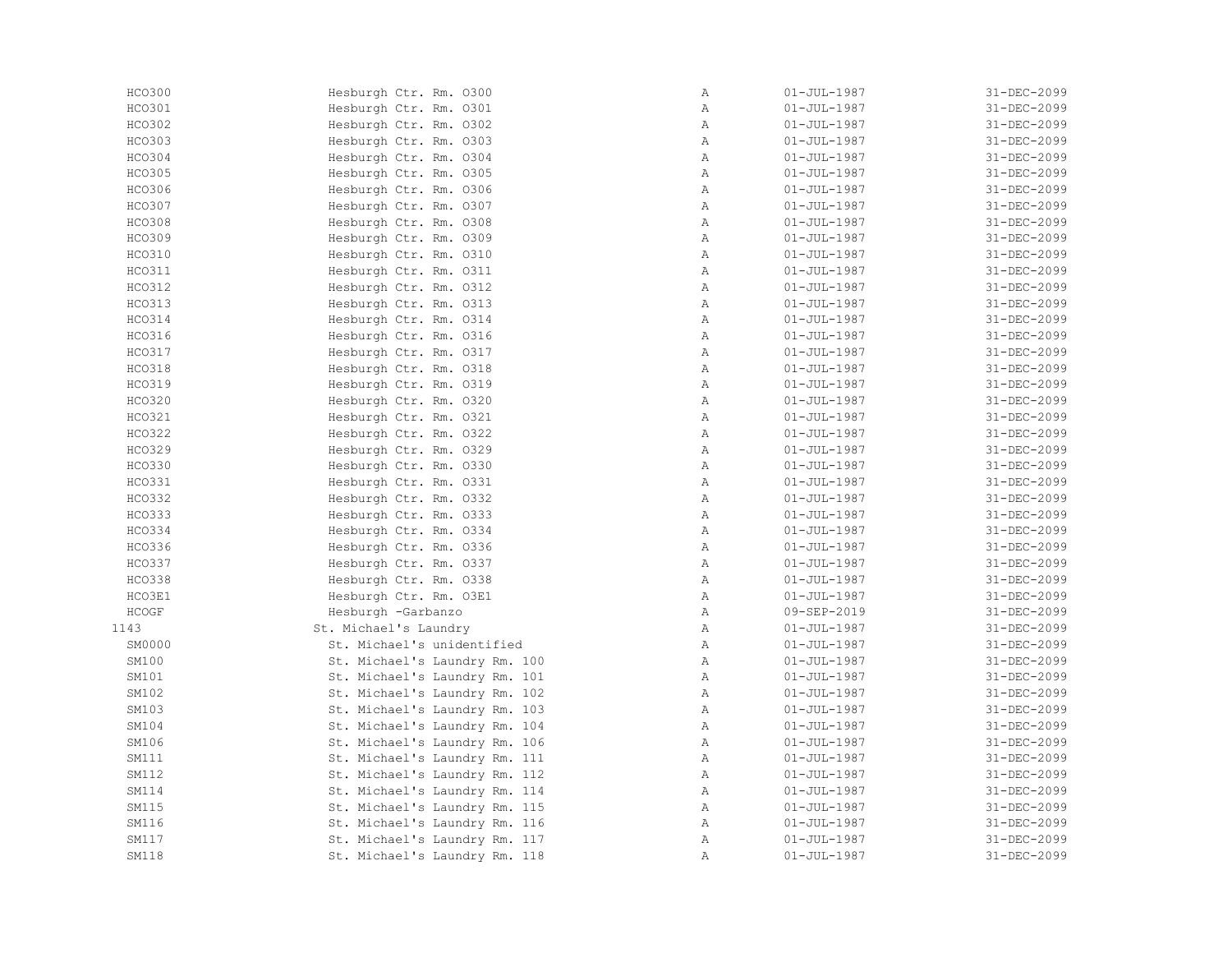| SM120         | St. Michael's Laundry Rm. 120      | Α            | $01 - JUL - 1987$ | 31-DEC-2099       |
|---------------|------------------------------------|--------------|-------------------|-------------------|
| SM120A        | St. Michael's Laundry Rm. 120A     | Α            | $01 - JUL - 1987$ | 31-DEC-2099       |
| SM121         | St. Michael's Laundry Rm. 121      | Α            | $01 - JUL - 1987$ | 31-DEC-2099       |
| SM122         | St. Michael's Laundry Rm. 122      | Α            | $01 - JUL - 1987$ | 31-DEC-2099       |
| SM125         | St. Michael's Laundry Rm. 125      | Α            | $01 - JUL - 1987$ | 31-DEC-2099       |
| SM127         | St. Michael's Laundry Rm. 127      | $\mathbb A$  | $01 - JUL - 1987$ | 31-DEC-2099       |
| SM9999        | St. Michael's outside/common area  | $\mathbb{A}$ | $01 - JUL - 1987$ | 31-DEC-2099       |
| 1144          | Edward J. Debartolo Hall           | Α            | $01 - JUL - 1987$ | 31-DEC-2099       |
| <b>DE0000</b> | Debartolo Hall unidentified        | $\mathbb{A}$ | $01 - JUL - 1987$ | 31-DEC-2099       |
| DE001         | Debartolo Hall Rm. B001            | Α            | 26-JUL-2012       | 31-DEC-2099       |
| DE002         | Debartolo Hall Rm. B002            | Α            | $01 - JUL - 1987$ | 31-DEC-2099       |
| DE003         | Debartolo Hall Rm. B003            | Α            | $01 - JUL - 1987$ | 31-DEC-2099       |
| DE011         | Debartolo Hall Rm. B011            | Α            | 16-MAY-2017       | 31-DEC-2099       |
| <b>DE015</b>  | Debartolo Hall Rm. B015            | $\mathbb A$  | $01 - JUL - 1987$ | $31 - DEC - 2099$ |
| DE016         | Debartolo Hall Rm. B016            | Α            | 17-JUN-2019       | 31-DEC-2099       |
| DE101         | Debartolo Hall Rm. 101             | Α            | $01 - JUL - 1987$ | 31-DEC-2099       |
| DE101A        | Debartolo Hall Rm. 101A            | Α            | $01 - JUL - 1987$ | 31-DEC-2099       |
| DE102         | Debartolo Hall Rm. 102             | $\mathbb{A}$ | $01 - JUL - 1987$ | 31-DEC-2099       |
| <b>DE105</b>  | Debartolo Hall Rm. 105             | Α            | 23-APR-2012       | 31-DEC-2099       |
| <b>DE114</b>  | Debartolo Hall Rm. 114             | Α            | $01 - JUL - 1987$ | 31-DEC-2099       |
| <b>DE115</b>  | Debartolo Hall Rm. 115             | Α            | $01 - JUL - 1987$ | 31-DEC-2099       |
| DE115C        | Debartolo Hall Rm. 115C            | Α            | $04 - APR - 2018$ | 31-DEC-2099       |
| <b>DE118</b>  | Debartolo Hall Rm. 118             | $\mathbb{A}$ | $01 - JUL - 1987$ | 31-DEC-2099       |
| <b>DE119</b>  | Debartolo Hall Rm. 119             | Α            | $01 - JUL - 1987$ | 31-DEC-2099       |
| <b>DE124</b>  | Debartolo Hall Rm. 124             | $\mathbb{A}$ | 17-FEB-2021       | 31-DEC-2099       |
| DE126         | Debartolo Hall Rm. 126             | Α            | $01 - JUL - 1987$ | 31-DEC-2099       |
| <b>DE129</b>  | Debartolo Hall Rm. 129             | Α            | $01 - JUL - 1987$ | 31-DEC-2099       |
| DE131         | Debartolo Hall Rm. 131             | $\, {\bf A}$ | $01 - JUL - 1987$ | 31-DEC-2099       |
| DE136         | Debartolo Hall Rm. 136             | $\mathbb{A}$ | $01 - JUL - 1987$ | 31-DEC-2099       |
| <b>DE138</b>  | Debartolo Hall Rm. 138             | $\mathbb{A}$ | $01 - JUL - 1987$ | 31-DEC-2099       |
| DE141         | Debartolo Hall Rm. 141             | Α            | $01 - JUL - 1987$ | 31-DEC-2099       |
| <b>DE153</b>  | Debartolo Hall Rm. 153             | Α            | 26-JAN-2021       | 31-DEC-2099       |
| DE155         | Debartolo Hall Rm. 155             | $\, {\bf A}$ | $01 - JUL - 1987$ | 31-DEC-2099       |
| DE201         | Debartolo Hall Rm. 201             | $\mathbb{A}$ | 13-MAR-2018       | 31-DEC-2099       |
| DE212         | Debartolo Hall Rm. 212             | Α            | $01 - JUL - 1987$ | 31-DEC-2099       |
| DE220         | Debartolo Hall Rm. 220             | $\mathbb{A}$ | $01 - JUL - 1987$ | 31-DEC-2099       |
| DE232         | Debartolo Hall Rm. 232             | $\mathbb{A}$ | $01 - JUL - 1987$ | 31-DEC-2099       |
| DE236         | Debartolo Hall Rm. 236             | Α            | $01 - JUL - 1987$ | 31-DEC-2099       |
| DE239         | Debartolo Hall Rm. 239             | $\mathbb A$  | 09-SEP-2016       | 31-DEC-2099       |
| <b>DE311</b>  | Debartolo Hall Rm. 311             | Α            | $01 - JUL - 1987$ | 31-DEC-2099       |
| DE329         | Debartolo Hall Rm. 329             | Α            | 23-APR-2012       | 31-DEC-2099       |
| DE329D        | Debartolo Hall Rm. 329D            | Α            | 17-FEB-2021       | 31-DEC-2099       |
| DE350         | Debartolo Hall Rm. 350             | $\mathbb{A}$ | 23-NOV-2015       | 31-DEC-2099       |
| DE9999        | Debartolo Hall outside/common area | Α            | $01 - JUL - 1987$ | 31-DEC-2099       |
| 1145          | Frank Eck Baseball Stadium         | $\mathbb{A}$ | $01 - JUL - 1987$ | 31-DEC-2099       |
| FE0000        | Eck Baseball unidentified          | $\mathbb{A}$ | $01 - JUL - 1987$ | 31-DEC-2099       |
| FE9999        | Eck Baseball outside/common area   | $\, {\bf A}$ | $01 - JUL - 1987$ | 31-DEC-2099       |
| 1146          | University of ND Child Care Center | Α            | $01 - JUL - 1987$ | 31-DEC-2099       |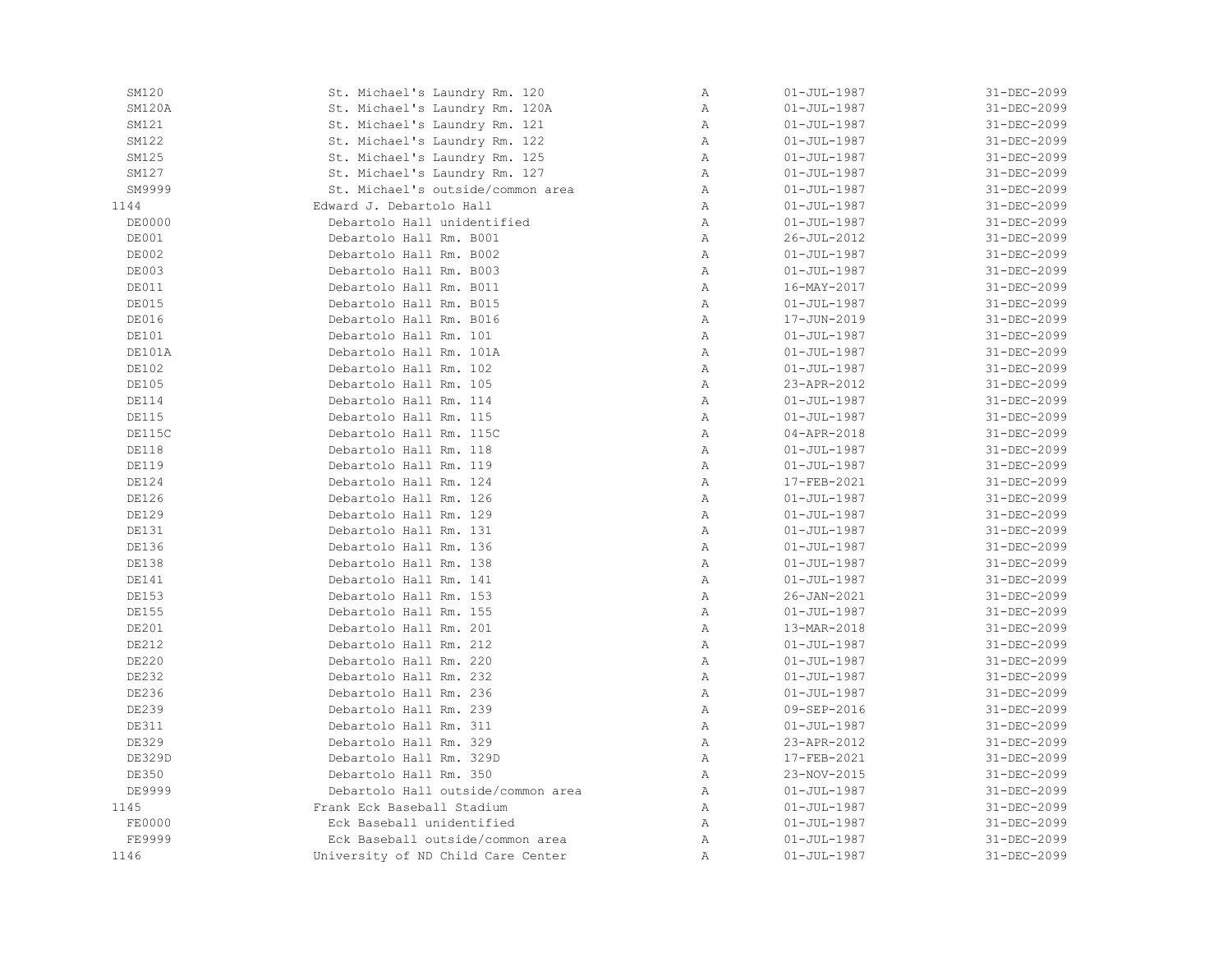| <b>UC0000</b> | Child Care Ctr unidentified        | Α            | $01 - JUL - 1987$ | 31-DEC-2099 |
|---------------|------------------------------------|--------------|-------------------|-------------|
| UC9999        | Child Care Ctr outside/common area | Α            | $01 - JUL - 1987$ | 31-DEC-2099 |
| 1147          | Civil Engineering Storage Building | Α            | $01 - JUL - 1987$ | 31-DEC-2099 |
| <b>CE0000</b> | Civil Eng Storage unidentified     | Α            | $01 - JUL - 1987$ | 31-DEC-2099 |
| CE9999        | Civil Eng Storage outside/common   | $\mathbb{A}$ | $01 - JUL - 1987$ | 31-DEC-2099 |
| 1148          | Mendoza College of Business        | Α            | $01 - JUL - 1987$ | 31-DEC-2099 |
| MZ0000        | Mendoza unidentified               | Α            | $01 - JUL - 1987$ | 31-DEC-2099 |
| MZ001         | Mendoza COB Rm. L001               | Α            | $01 - JUL - 1987$ | 31-DEC-2099 |
| MZ001A        | Mendoza COB Rm. L001A              | $\mathbb{A}$ | $01 - JUL - 1987$ | 31-DEC-2099 |
| MZ001B        | Mendoza COB Rm. L001B              | $\mathbb{A}$ | $01 - JUL - 1987$ | 31-DEC-2099 |
| MZ001C        | Mendoza COB Rm. L001C              | Α            | $01 - JUL - 1987$ | 31-DEC-2099 |
| MZ001D        | Mendoza COB Rm. L001D              | $\, {\bf A}$ | $01 - JUL - 1987$ | 31-DEC-2099 |
| MZ002         | Mendoza COB Rm. L002               | $\mathbb{A}$ | $01 - JUL - 1987$ | 31-DEC-2099 |
| MZ003         | Mendoza COB Rm. L003               | Α            | $01 - JUL - 1987$ | 31-DEC-2099 |
| MZ004         | Mendoza COB Rm. L004               | Α            | $01 - JUL - 1987$ | 31-DEC-2099 |
| MZ005         | Mendoza COB Rm. L005               | $\mathbb{A}$ | $01 - JUL - 1987$ | 31-DEC-2099 |
| MZ006         | Mendoza COB Rm. L006               | Α            | $01 - JUL - 1987$ | 31-DEC-2099 |
| MZ007         | Mendoza COB Rm. L007               | $\mathbb{A}$ | $01 - JUL - 1987$ | 31-DEC-2099 |
| MZ007A        | Mendoza COB Rm. L007A              | Α            | $01 - JUL - 1987$ | 31-DEC-2099 |
| MZ012         | Mendoza COB Rm. L012               | Α            | $01 - JUL - 1987$ | 31-DEC-2099 |
| MZ013         | Mendoza COB Rm. L013               | $\, {\bf A}$ | $01 - JUL - 1987$ | 31-DEC-2099 |
| MZ014A        | Mendoza COB Rm. L014A              | $\, {\bf A}$ | $01 - JUL - 1987$ | 31-DEC-2099 |
| MZ014B        | Mendoza COB Rm. L014B              | $\mathbb{A}$ | $01 - JUL - 1987$ | 31-DEC-2099 |
| MZ014C        | Mendoza COB Rm. L014C              | Α            | $01 - JUL - 1987$ | 31-DEC-2099 |
| MZ040         | Mendoza COB Rm. L040               | $\mathbb{A}$ | $01 - JUL - 1987$ | 31-DEC-2099 |
| MZ042         | Mendoza COB Rm. L042               | $\, {\bf A}$ | $01 - JUL - 1987$ | 31-DEC-2099 |
| MZ044A        | Mendoza COB Rm. L044A              | Α            | $01 - JUL - 1987$ | 31-DEC-2099 |
| MZ046         | Mendoza COB Rm. L046               | $\, {\bf A}$ | $01 - JUL - 1987$ | 31-DEC-2099 |
| MZ047         | Mendoza COB Rm. L047               | $\mathbb{A}$ | $01 - JUL - 1987$ | 31-DEC-2099 |
| MZ047A        | Mendoza COB Rm. L047A              | $\mathbb{A}$ | $01 - JUL - 1987$ | 31-DEC-2099 |
| MZ048         | Mendoza COB Rm. L048               | Α            | $01 - JUL - 1987$ | 31-DEC-2099 |
| MZ050         | Mendoza COB Rm. L050               | Α            | $01 - JUL - 1987$ | 31-DEC-2099 |
| MZ051         | Mendoza COB Rm. L051               | $\, {\bf A}$ | $01 - JUL - 1987$ | 31-DEC-2099 |
| MZ051A        | Mendoza COB Rm. L051A              | $\mathbb{A}$ | $01 - JUL - 1987$ | 31-DEC-2099 |
| MZ051B        | Mendoza COB Rm. L051B              | Α            | $01 - JUL - 1987$ | 31-DEC-2099 |
| MZ052         | Mendoza COB Rm. L052               | $\mathbb{A}$ | $01 - JUL - 1987$ | 31-DEC-2099 |
| MZ052A        | Mendoza COB Rm. L052A              | $\mathbb{A}$ | $01 - JUL - 1987$ | 31-DEC-2099 |
| MZ053         | Mendoza COB Rm. L053               | Α            | $01 - JUL - 1987$ | 31-DEC-2099 |
| MZ054         | Mendoza COB Rm. L054               | Α            | $01 - JUL - 1987$ | 31-DEC-2099 |
| MZ055         | Mendoza COB Rm. L055               | Α            | $01 - JUL - 1987$ | 31-DEC-2099 |
| MZ057         | Mendoza COB Rm. L057               | $\, {\bf A}$ | $01 - JUL - 1987$ | 31-DEC-2099 |
| MZ058         | Mendoza COB Rm. L058               | $\, {\bf A}$ | $01 - JUL - 1987$ | 31-DEC-2099 |
| MZ059         | Mendoza COB Rm. L059               | $\mathbb{A}$ | $01 - JUL - 1987$ | 31-DEC-2099 |
| MZ060         | Mendoza COB Rm. L060               | Α            | $01 - JUL - 1987$ | 31-DEC-2099 |
| MZ101         | Mendoza COB Rm. 101                | $\mathbb{A}$ | $01 - JUL - 1987$ | 31-DEC-2099 |
| MZ101A        | Mendoza COB Rm. 101A               | $\mathbb{A}$ | $01 - JUL - 1987$ | 31-DEC-2099 |
| MZ101B        | Mendoza COB Rm. 101B               | Α            | $01 - JUL - 1987$ | 31-DEC-2099 |
| MZ101C        | Mendoza COB Rm. 101C               | Α            | $01 - JUL - 1987$ | 31-DEC-2099 |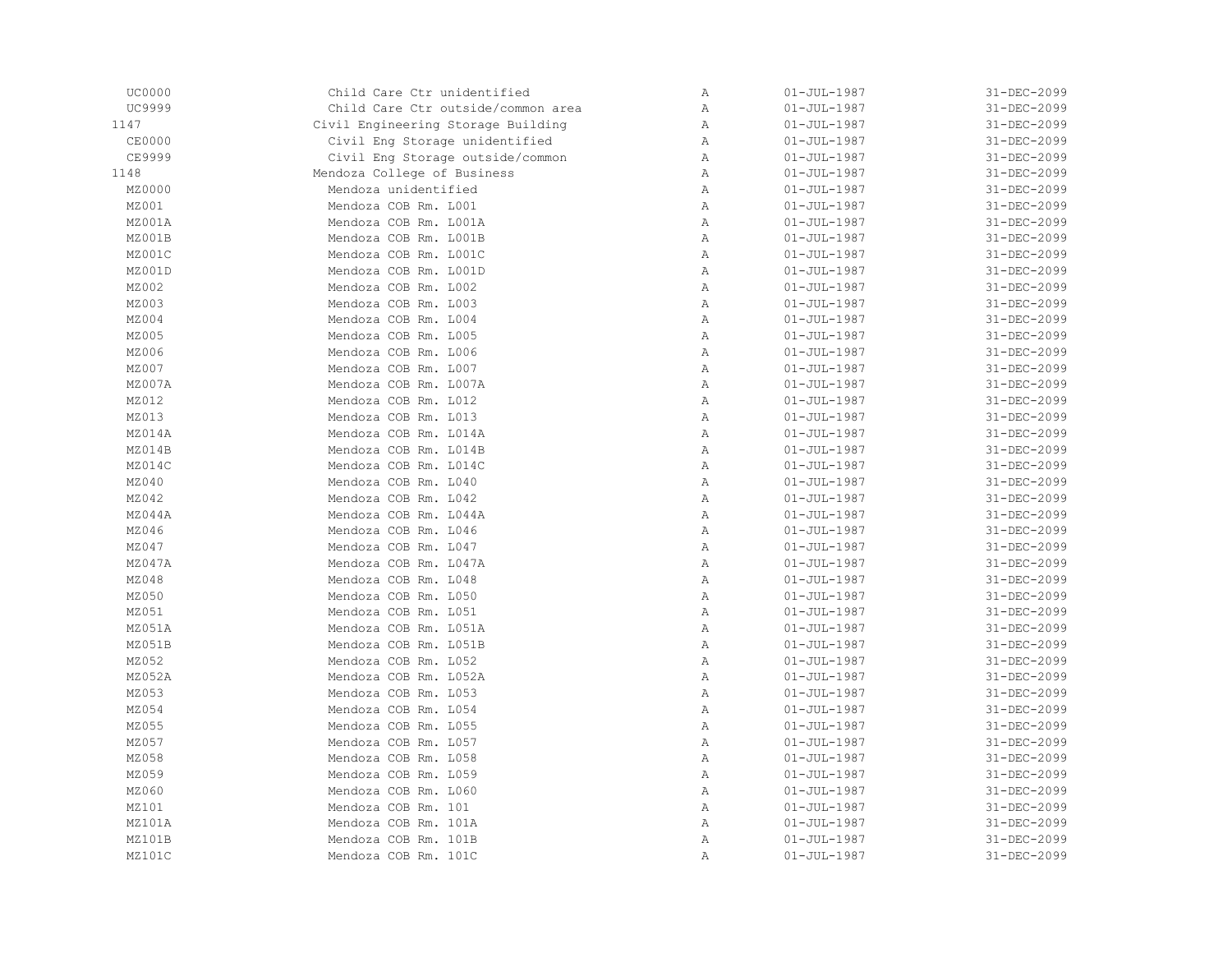| MZ101E | Mendoza COB Rm. 101E | Α            | $01 - JUL - 1987$ | 31-DEC-2099 |
|--------|----------------------|--------------|-------------------|-------------|
| MZ101F | Mendoza COB Rm. 101F | Α            | $01 - JUL - 1987$ | 31-DEC-2099 |
| MZ101G | Mendoza COB Rm. 101G | Α            | $01 - JUL - 1987$ | 31-DEC-2099 |
| MZ101H | Mendoza COB Rm. 101H | Α            | $01 - JUL - 1987$ | 31-DEC-2099 |
| MZ102  | Mendoza COB Rm. 102  | Α            | $01 - JUL - 1987$ | 31-DEC-2099 |
| MZ102B | Mendoza COB Rm. 102B | Α            | $01 - JUL - 1987$ | 31-DEC-2099 |
| MZ102C | Mendoza COB Rm. 102C | Α            | $01 - JUL - 1987$ | 31-DEC-2099 |
| MZ102D | Mendoza COB Rm. 102D | Α            | $01 - JUL - 1987$ | 31-DEC-2099 |
| MZ102E | Mendoza COB Rm. 102E | Α            | $01 - JUL - 1987$ | 31-DEC-2099 |
| MZ102F | Mendoza COB Rm. 102F | Α            | $01 - JUL - 1987$ | 31-DEC-2099 |
| MZ102G | Mendoza COB Rm. 102G | Α            | $01 - JUL - 1987$ | 31-DEC-2099 |
| MZ102H | Mendoza COB Rm. 102H | Α            | $01 - JUL - 1987$ | 31-DEC-2099 |
| MZ102J | Mendoza COB Rm. 102J | Α            | $01 - JUL - 1987$ | 31-DEC-2099 |
| MZ102K | Mendoza COB Rm. 102K | Α            | $01 - JUL - 1987$ | 31-DEC-2099 |
| MZ110  | Mendoza COB Rm. 110  | Α            | $01 - JUL - 1987$ | 31-DEC-2099 |
| MZ110A | Mendoza COB Rm. 110A | Α            | $01 - JUL - 1987$ | 31-DEC-2099 |
| MZ110B | Mendoza COB Rm. 110B | Α            | 01-JUL-1987       | 31-DEC-2099 |
| MZ110C | Mendoza COB Rm. 110C | Α            | $01 - JUL - 1987$ | 31-DEC-2099 |
| MZ111  | Mendoza COB Rm. 111  | Α            | $01 - JUL - 1987$ | 31-DEC-2099 |
| MZ116  | Mendoza COB Rm. 116  | Α            | $01 - JUL - 1987$ | 31-DEC-2099 |
| MZ117  | Mendoza COB Rm. 117  | Α            | $01 - JUL - 1987$ | 31-DEC-2099 |
| MZ121  | Mendoza COB Rm. 121  | Α            | $01 - JUL - 1987$ | 31-DEC-2099 |
| MZ122  | Mendoza COB Rm. 122  | Α            | $01 - JUL - 1987$ | 31-DEC-2099 |
| MZ123  | Mendoza COB Rm. 123  | Α            | $01 - JUL - 1987$ | 31-DEC-2099 |
| MZ123A | Mendoza COB Rm. 123A | Α            | $01 - JUL - 1987$ | 31-DEC-2099 |
| MZ123B | Mendoza COB Rm. 123B | Α            | $01 - JUL - 1987$ | 31-DEC-2099 |
| MZ123D | Mendoza COB Rm. 123D | Α            | $01 - JUL - 1987$ | 31-DEC-2099 |
| MZ123E | Mendoza COB Rm. 123E | Α            | $01 - JUL - 1987$ | 31-DEC-2099 |
| MZ123F | Mendoza COB Rm. 123F | Α            | $01 - JUL - 1987$ | 31-DEC-2099 |
| MZ126  | Mendoza COB Rm. 126  | Α            | $01 - JUL - 1987$ | 31-DEC-2099 |
| MZ126A | Mendoza COB Rm. 126A | Α            | $01 - JUL - 1987$ | 31-DEC-2099 |
| MZ126K | Mendoza COB Rm. 126K | Α            | $01 - JUL - 1987$ | 31-DEC-2099 |
| MZ127A | Mendoza COB Rm. 127A | Α            | $01 - JUL - 1987$ | 31-DEC-2099 |
| MZ130  | Mendoza COB Rm. 130  | $\mathbb{A}$ | 25-FEB-2020       | 31-DEC-2099 |
| MZ132  | Mendoza COB Rm. 132  | Α            | $01 - JUL - 1987$ | 31-DEC-2099 |
| MZ132A | Mendoza COB Rm. 132A | Α            | $01 - JUL - 1987$ | 31-DEC-2099 |
| MZ133  | Mendoza COB Rm. 133  | Α            | $01 - JUL - 1987$ | 31-DEC-2099 |
| MZ134  | Mendoza COB Rm. 134  | Α            | $01 - JUL - 1987$ | 31-DEC-2099 |
| MZ135  | Mendoza COB Rm. 135  | Α            | $01 - JUL - 1987$ | 31-DEC-2099 |
| MZ136  | Mendoza COB Rm. 136  | Α            | $01 - JUL - 1987$ | 31-DEC-2099 |
| MZ137  | Mendoza COB Rm. 137  | Α            | $01 - JUL - 1987$ | 31-DEC-2099 |
| MZ138  | Mendoza COB Rm. 138  | Α            | $01 - JUL - 1987$ | 31-DEC-2099 |
| MZ139  | Mendoza COB Rm. 139  | Α            | $01 - JUL - 1987$ | 31-DEC-2099 |
| MZ140  | Mendoza COB Rm. 140  | Α            | $01 - JUL - 1987$ | 31-DEC-2099 |
| MZ141  | Mendoza COB Rm. 141  | Α            | $01 - JUL - 1987$ | 31-DEC-2099 |
| MZ143  | Mendoza COB Rm. 143  | Α            | $01 - JUL - 1987$ | 31-DEC-2099 |
| MZ144  | Mendoza COB Rm. 144  | Α            | $01 - JUL - 1987$ | 31-DEC-2099 |
| MZ145  | Mendoza COB Rm. 145  | Α            | $01 - JUL - 1987$ | 31-DEC-2099 |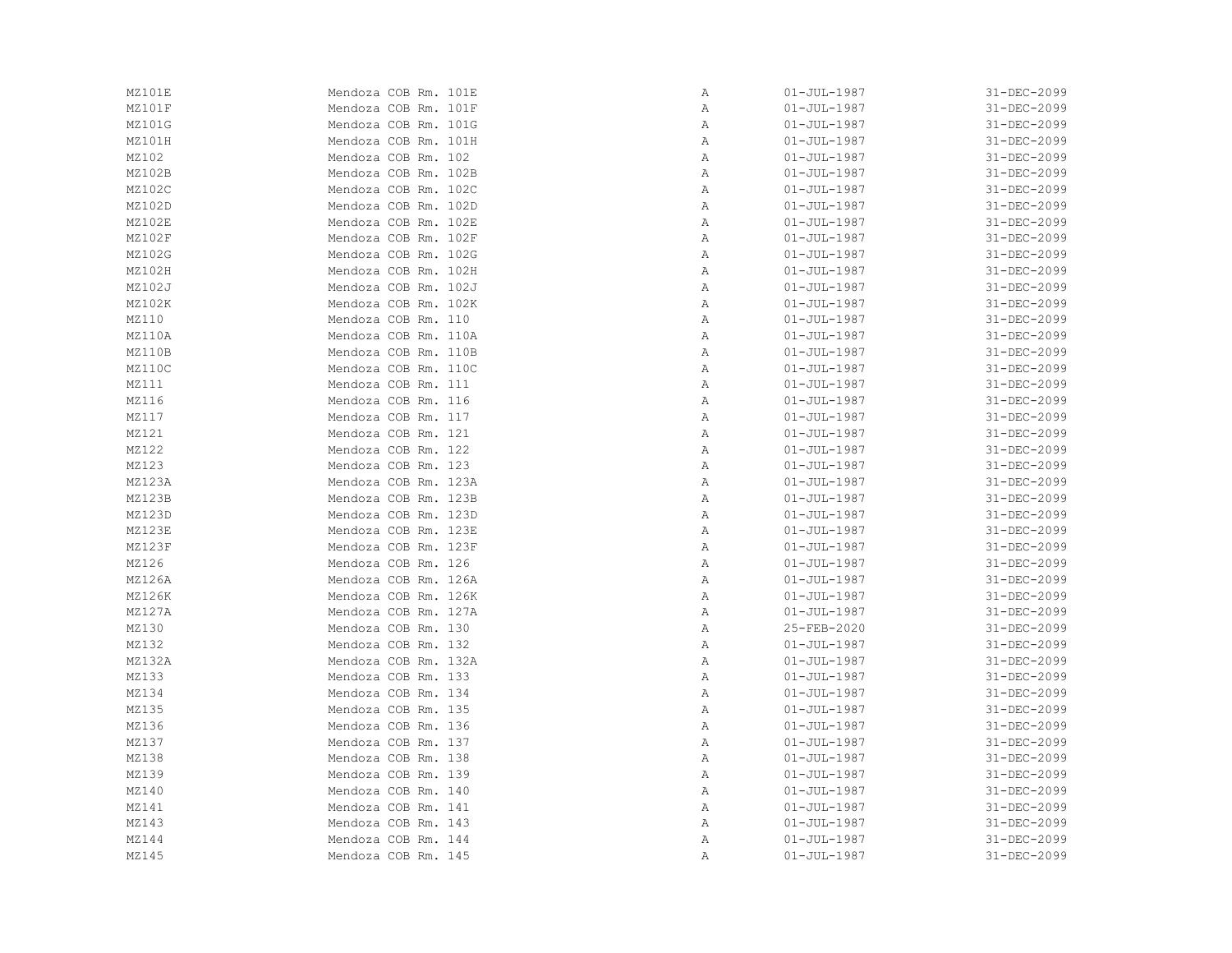| MZ146  | Mendoza COB Rm. 146  | Α | $01 - JUL - 1987$ | 31-DEC-2099 |
|--------|----------------------|---|-------------------|-------------|
| MZ147  | Mendoza COB Rm. 147  | Α | $01 - JUL - 1987$ | 31-DEC-2099 |
| MZ148  | Mendoza COB Rm. 148  | Α | $01 - JUL - 1987$ | 31-DEC-2099 |
| MZ149  | Mendoza COB Rm. 149  | Α | $01 - JUL - 1987$ | 31-DEC-2099 |
| MZ152  | Mendoza COB Rm. 152  | Α | $01 - JUL - 1987$ | 31-DEC-2099 |
| MZ158  | Mendoza COB Rm. 158  | Α | $01 - JUL - 1987$ | 31-DEC-2099 |
| MZ159  | Mendoza COB Rm. 159  | Α | $01 - JUL - 1987$ | 31-DEC-2099 |
| MZ160  | Mendoza COB Rm. 160  | Α | $01 - JUL - 1987$ | 31-DEC-2099 |
| MZ161  | Mendoza COB Rm. 161  | Α | $01 - JUL - 1987$ | 31-DEC-2099 |
| MZ162  | Mendoza COB Rm. 162  | Α | $01 - JUL - 1987$ | 31-DEC-2099 |
| MZ165  | Mendoza COB Rm. 165  | Α | $01 - JUL - 1987$ | 31-DEC-2099 |
| MZ166  | Mendoza COB Rm. 166  | Α | $01 - JUL - 1987$ | 31-DEC-2099 |
| MZ1H1  | Mendoza COB Rm. 1H1  | Α | $01 - JUL - 1987$ | 31-DEC-2099 |
| MZ202  | Mendoza COB Rm. 202  | Α | $01 - JUL - 1987$ | 31-DEC-2099 |
| MZ203  | Mendoza COB Rm. 203  | Α | 28-OCT-2019       | 31-DEC-2099 |
| MZ203A | Mendoza COB Rm. 203A | Α | $01 - JUL - 1987$ | 31-DEC-2099 |
| MZ203B | Mendoza COB Rm. 203B | Α | $01 - JUL - 1987$ | 31-DEC-2099 |
| MZ203C | Mendoza COB Rm. 203C | Α | $01 - JUL - 1987$ | 31-DEC-2099 |
| MZ204  | Mendoza COB Rm. 204  | Α | $01 - JUL - 1987$ | 31-DEC-2099 |
| MZ204A | Mendoza COB Rm. 204A | Α | $01 - JUL - 1987$ | 31-DEC-2099 |
| MZ204C | Mendoza COB Rm. 204C | Α | $01 - JUL - 1987$ | 31-DEC-2099 |
| MZ204D | Mendoza COB Rm. 204D | Α | $01 - JUL - 1987$ | 31-DEC-2099 |
| MZ204E | Mendoza COB Rm. 204E | Α | $01 - JUL - 1987$ | 31-DEC-2099 |
| MZ204F | Mendoza COB Rm. 204F | Α | $01 - JUL - 1987$ | 31-DEC-2099 |
| MZ204G | Mendoza COB Rm. 204G | Α | $01 - JUL - 1987$ | 31-DEC-2099 |
| MZ204H | Mendoza COB Rm. 204H | Α | $01 - JUL - 1987$ | 31-DEC-2099 |
| MZ204I | Mendoza COB Rm. 204I | Α | $01 - JUL - 1987$ | 31-DEC-2099 |
| MZ204J | Mendoza COB Rm. 204J | Α | $01 - JUL - 1987$ | 31-DEC-2099 |
| MZ204K | Mendoza COB Rm. 204K | Α | $01 - JUL - 1987$ | 31-DEC-2099 |
| MZ204L | Mendoza COB Rm. 204L | Α | $01 - JUL - 1987$ | 31-DEC-2099 |
| MZ205  | Mendoza COB Rm. 205  | Α | $01 - JUL - 1987$ | 31-DEC-2099 |
| MZ210  | Mendoza COB Rm. 210  | Α | $01 - JUL - 1987$ | 31-DEC-2099 |
| MZ211  | Mendoza COB Rm. 211  | Α | $01 - JUL - 1987$ | 31-DEC-2099 |
| MZ213  | Mendoza COB Rm. 213  | Α | $01 - JUL - 1987$ | 31-DEC-2099 |
| MZ215  | Mendoza COB Rm. 215  | Α | $01 - JUL - 1987$ | 31-DEC-2099 |
| MZ219  | Mendoza COB Rm. 219  | Α | $01 - JUL - 1987$ | 31-DEC-2099 |
| MZ220  | Mendoza COB Rm. 220  | Α | $01 - JUL - 1987$ | 31-DEC-2099 |
| MZ221  | Mendoza COB Rm. 221  | Α | $01 - JUL - 1987$ | 31-DEC-2099 |
| MZ222  | Mendoza COB Rm. 222  | Α | $01 - JUL - 1987$ | 31-DEC-2099 |
| MZ223  | Mendoza COB Rm. 223  | Α | $01 - JUL - 1987$ | 31-DEC-2099 |
| MZ224  | Mendoza COB Rm. 224  | Α | $01 - JUL - 1987$ | 31-DEC-2099 |
| MZ225  | Mendoza COB Rm. 225  | Α | $01 - JUL - 1987$ | 31-DEC-2099 |
| MZ226  | Mendoza COB Rm. 226  | Α | $01 - JUL - 1987$ | 31-DEC-2099 |
| MZ227  | Mendoza COB Rm. 227  | Α | $01 - JUL - 1987$ | 31-DEC-2099 |
| MZ228  | Mendoza COB Rm. 228  | Α | $01 - JUL - 1987$ | 31-DEC-2099 |
| MZ229  | Mendoza COB Rm. 229  | Α | $01 - JUL - 1987$ | 31-DEC-2099 |
| MZ230  | Mendoza COB Rm. 230  | Α | $01 - JUL - 1987$ | 31-DEC-2099 |
| MZ231  | Mendoza COB Rm. 231  | Α | $01 - JUL - 1987$ | 31-DEC-2099 |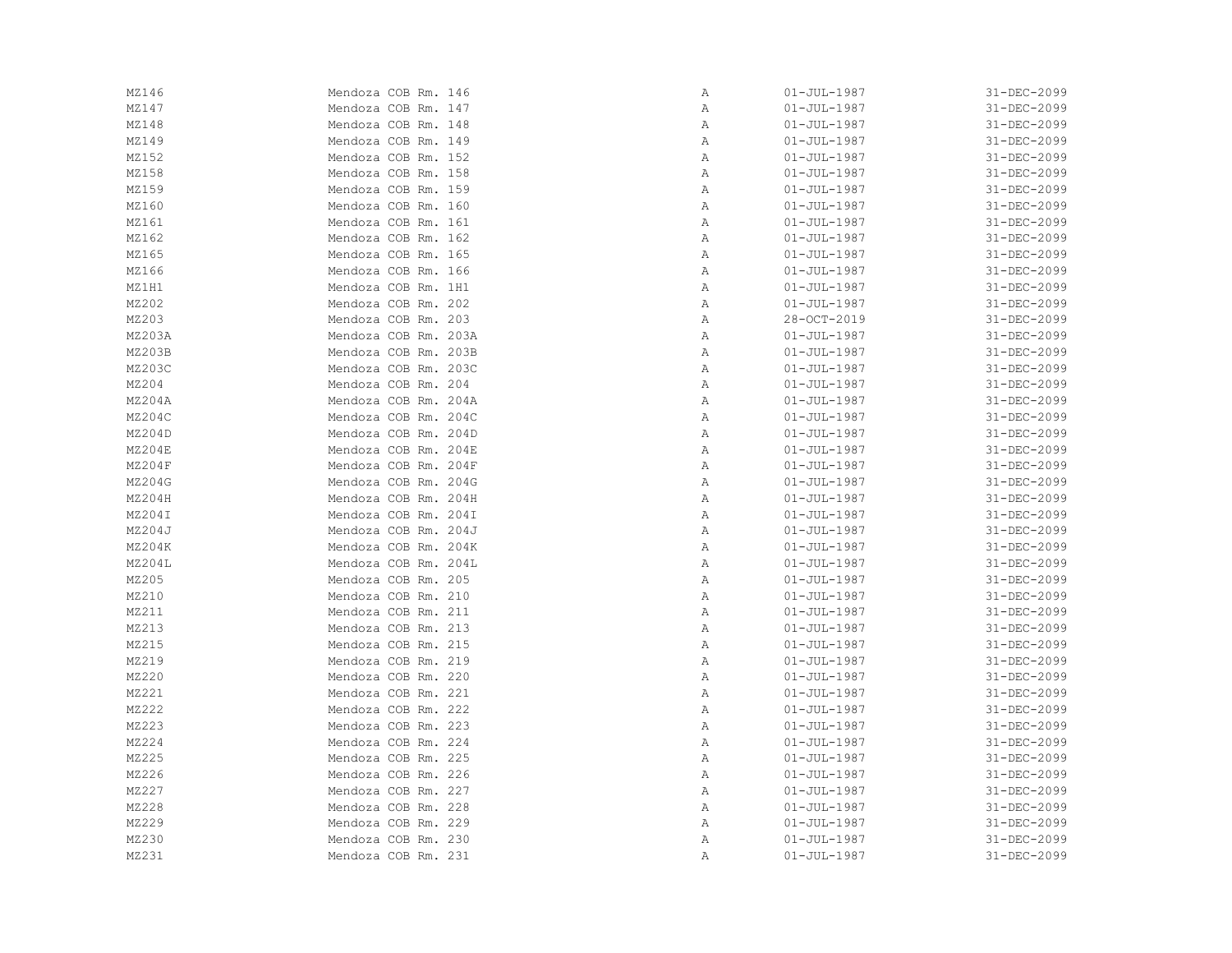| MZ232  | Mendoza COB Rm. 232  | Α | $01 - JUL - 1987$ | 31-DEC-2099 |
|--------|----------------------|---|-------------------|-------------|
| MZ233  | Mendoza COB Rm. 233  | Α | $01 - JUL - 1987$ | 31-DEC-2099 |
| MZ234  | Mendoza COB Rm. 234  | Α | $01 - JUL - 1987$ | 31-DEC-2099 |
| MZ234A | Mendoza COB Rm. 234A | Α | $01 - JUL - 1987$ | 31-DEC-2099 |
| MZ234B | Mendoza COB Rm. 234B | Α | $01 - JUL - 1987$ | 31-DEC-2099 |
| MZ234C | Mendoza COB Rm. 234C | Α | $01 - JUL - 1987$ | 31-DEC-2099 |
| MZ234D | Mendoza COB Rm. 234D | Α | $01 - JUL - 1987$ | 31-DEC-2099 |
| MZ234E | Mendoza COB Rm. 234E | Α | $01 - JUL - 1987$ | 31-DEC-2099 |
| MZ234F | Mendoza COB Rm. 234F | Α | $01 - JUL - 1987$ | 31-DEC-2099 |
| MZ236  | Mendoza COB Rm. 236  | Α | $01 - JUL - 1987$ | 31-DEC-2099 |
| MZ237  | Mendoza COB Rm. 237  | Α | $01 - JUL - 1987$ | 31-DEC-2099 |
| MZ238  | Mendoza COB Rm. 238  | Α | $01 - JUL - 1987$ | 31-DEC-2099 |
| MZ239  | Mendoza COB Rm. 239  | Α | $01 - JUL - 1987$ | 31-DEC-2099 |
| MZ240  | Mendoza COB Rm. 240  | Α | $01 - JUL - 1987$ | 31-DEC-2099 |
| MZ241  | Mendoza COB Rm. 241  | Α | $01 - JUL - 1987$ | 31-DEC-2099 |
| MZ242  | Mendoza COB Rm. 242  | Α | $01 - JUL - 1987$ | 31-DEC-2099 |
| MZ243  | Mendoza COB Rm. 243  | Α | $01 - JUL - 1987$ | 31-DEC-2099 |
| MZ244  | Mendoza COB Rm. 244  | Α | $01 - JUL - 1987$ | 31-DEC-2099 |
| MZ245  | Mendoza COB Rm. 245  | Α | $01 - JUL - 1987$ | 31-DEC-2099 |
| MZ246  | Mendoza COB Rm. 246  | Α | $01 - JUL - 1987$ | 31-DEC-2099 |
| MZ247  | Mendoza COB Rm. 247  | Α | $01 - JUL - 1987$ | 31-DEC-2099 |
| MZ248  | Mendoza COB Rm. 248  | Α | $01 - JUL - 1987$ | 31-DEC-2099 |
| MZ249  | Mendoza COB Rm. 249  | Α | $01 - JUL - 1987$ | 31-DEC-2099 |
| MZ250  | Mendoza COB Rm. 250  | Α | $01 - JUL - 1987$ | 31-DEC-2099 |
| MZ251  | Mendoza COB Rm. 251  | Α | $01 - JUL - 1987$ | 31-DEC-2099 |
| MZ252  | Mendoza COB Rm. 252  | Α | $01 - JUL - 1987$ | 31-DEC-2099 |
| MZ253  | Mendoza COB Rm. 253  | Α | $01 - JUL - 1987$ | 31-DEC-2099 |
| MZ254  | Mendoza COB Rm. 254  | Α | $01 - JUL - 1987$ | 31-DEC-2099 |
| MZ255  | Mendoza COB Rm. 255  | Α | $01 - JUL - 1987$ | 31-DEC-2099 |
| MZ255A | Mendoza COB Rm. 255A | Α | $01 - JUL - 1987$ | 31-DEC-2099 |
| MZ255B | Mendoza COB Rm. 255B | Α | $01 - JUL - 1987$ | 31-DEC-2099 |
| MZ256  | Mendoza COB Rm. 256  | Α | $01 - JUL - 1987$ | 31-DEC-2099 |
| MZ259  | Mendoza COB Rm. 259  | Α | $01 - JUL - 1987$ | 31-DEC-2099 |
| MZ260  | Mendoza COB Rm. 260  | Α | $01 - JUL - 1987$ | 31-DEC-2099 |
| MZ261  | Mendoza COB Rm. 261  | Α | $01 - JUL - 1987$ | 31-DEC-2099 |
| MZ262  | Mendoza COB Rm. 262  | Α | $01 - JUL - 1987$ | 31-DEC-2099 |
| MZ263  | Mendoza COB Rm. 263  | Α | $01 - JUL - 1987$ | 31-DEC-2099 |
| MZ264  | Mendoza COB Rm. 264  | Α | $01 - JUL - 1987$ | 31-DEC-2099 |
| MZ265  | Mendoza COB Rm. 265  | Α | $01 - JUL - 1987$ | 31-DEC-2099 |
| MZ266  | Mendoza COB Rm. 266  | Α | $01 - JUL - 1987$ | 31-DEC-2099 |
| MZ267  | Mendoza COB Rm. 267  | Α | $01 - JUL - 1987$ | 31-DEC-2099 |
| MZ269  | Mendoza COB Rm. 269  | Α | $01 - JUL - 1987$ | 31-DEC-2099 |
| MZ270J | Mendoza COB Rm. 270J | Α | $01 - JUL - 1987$ | 31-DEC-2099 |
| MZ271  | Mendoza COB Rm. 271  | Α | $01 - JUL - 1987$ | 31-DEC-2099 |
| MZ276  | Mendoza COB Rm. 276  | Α | $01 - JUL - 1987$ | 31-DEC-2099 |
| MZ276A | Mendoza COB Rm. 276A | Α | $01 - JUL - 1987$ | 31-DEC-2099 |
| MZ276B | Mendoza COB Rm. 276B | Α | $01 - JUL - 1987$ | 31-DEC-2099 |
| MZ276C | Mendoza COB Rm. 276C | Α | $01 - JUL - 1987$ | 31-DEC-2099 |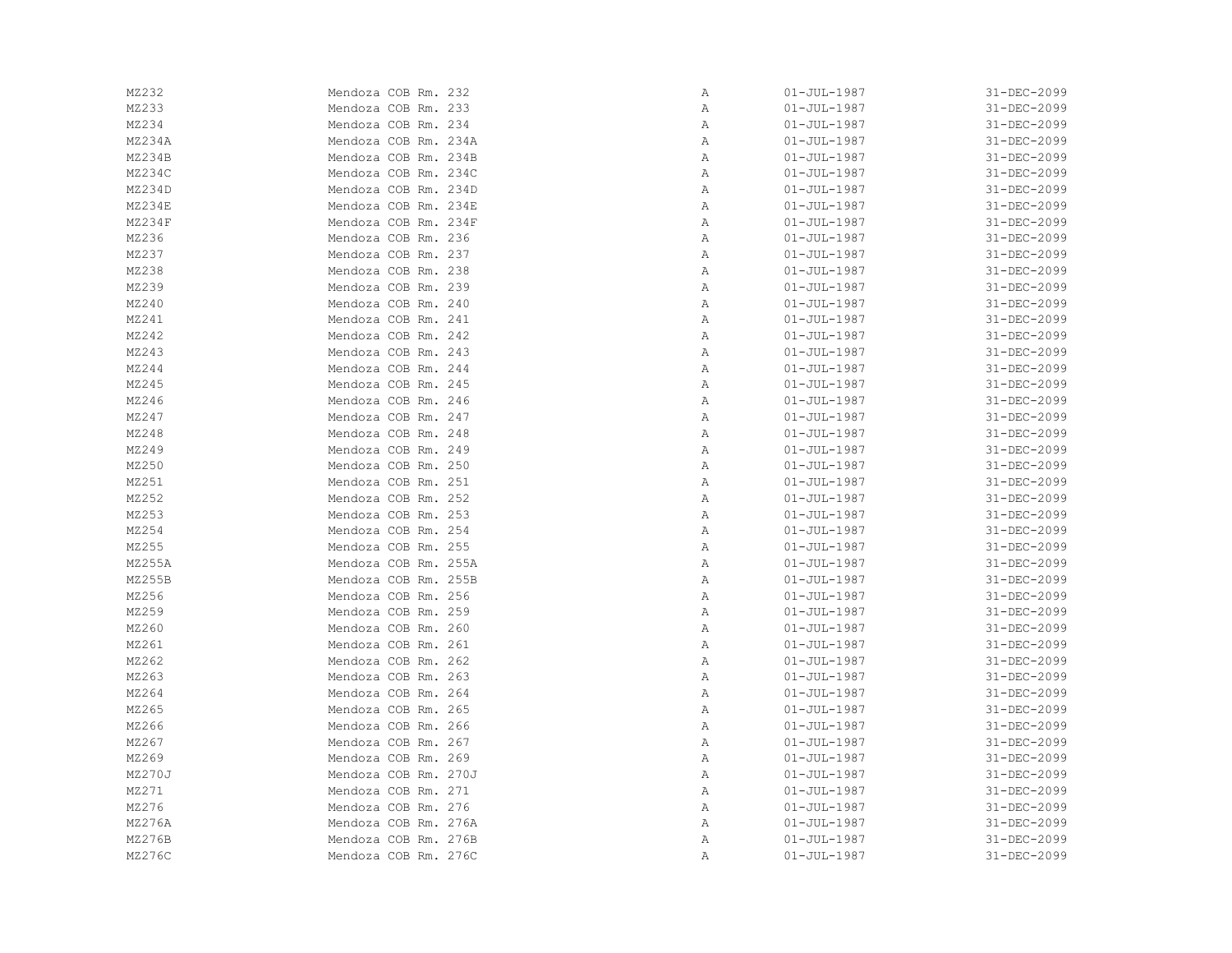| MZ276D        | Mendoza COB Rm. 276D | Α            | $01 - JUL - 1987$ | 31-DEC-2099 |
|---------------|----------------------|--------------|-------------------|-------------|
| MZ276F        | Mendoza COB Rm. 276F | Α            | $01 - JUL - 1987$ | 31-DEC-2099 |
| MZ276G        | Mendoza COB Rm. 276G | Α            | $01 - JUL - 1987$ | 31-DEC-2099 |
| MZ276H        | Mendoza COB Rm. 276H | Α            | $01 - JUL - 1987$ | 31-DEC-2099 |
| MZ276I        | Mendoza COB Rm. 276I | Α            | $01 - JUL - 1987$ | 31-DEC-2099 |
| MZ276J        | Mendoza COB Rm. 276J | Α            | $01 - JUL - 1987$ | 31-DEC-2099 |
| MZ276K        | Mendoza COB Rm. 276K | Α            | $01 - JUL - 1987$ | 31-DEC-2099 |
| <b>MZ276L</b> | Mendoza COB Rm. 276L | Α            | $01 - JUL - 1987$ | 31-DEC-2099 |
| MZ276M        | Mendoza COB Rm. 276M | Α            | $01 - JUL - 1987$ | 31-DEC-2099 |
| MZ276N        | Mendoza COB Rm. 276N | Α            | $01 - JUL - 1987$ | 31-DEC-2099 |
| MZ276Q        | Mendoza COB Rm. 276Q | Α            | $01 - JUL - 1987$ | 31-DEC-2099 |
| MZ291         | Mendoza COB Rm. 291  | $\mathbb{A}$ | 28-OCT-2019       | 31-DEC-2099 |
| MZ302         | Mendoza COB Rm. 302  | Α            | $01 - JUL - 1987$ | 31-DEC-2099 |
| MZ303         | Mendoza COB Rm. 303  | Α            | $01 - JUL - 1987$ | 31-DEC-2099 |
| MZ304         | Mendoza COB Rm. 304  | Α            | $01 - JUL - 1987$ | 31-DEC-2099 |
| MZ305         | Mendoza COB Rm. 305  | Α            | $01 - JUL - 1987$ | 31-DEC-2099 |
| MZ305A        | Mendoza COB Rm. 305A | Α            | $01 - JUL - 1987$ | 31-DEC-2099 |
| MZ305B        | Mendoza COB Rm. 305B | Α            | $01 - JUL - 1987$ | 31-DEC-2099 |
| MZ306         | Mendoza COB Rm. 306  | Α            | $01 - JUL - 1987$ | 31-DEC-2099 |
| MZ307         | Mendoza COB Rm. 307  | Α            | $01 - JUL - 1987$ | 31-DEC-2099 |
| MZ307A        | Mendoza COB Rm. 307A | Α            | $01 - JUL - 1987$ | 31-DEC-2099 |
| MZ307B        | Mendoza COB Rm. 307B | Α            | $01 - JUL - 1987$ | 31-DEC-2099 |
| MZ308         | Mendoza COB Rm. 308  | Α            | $01 - JUL - 1987$ | 31-DEC-2099 |
| MZ308A        | Mendoza COB Rm. 308A | Α            | $01 - JUL - 1987$ | 31-DEC-2099 |
| MZ309         | Mendoza COB Rm. 309  | Α            | $01 - JUL - 1987$ | 31-DEC-2099 |
| MZ310         | Mendoza COB Rm. 310  | Α            | $01 - JUL - 1987$ | 31-DEC-2099 |
| MZ311         | Mendoza COB Rm. 311  | Α            | $01 - JUL - 1987$ | 31-DEC-2099 |
| MZ312         | Mendoza COB Rm. 312  | $\mathbb{A}$ | $01 - JUL - 1987$ | 31-DEC-2099 |
| MZ313         | Mendoza COB Rm. 313  | Α            | $01 - JUL - 1987$ | 31-DEC-2099 |
| MZ314         | Mendoza COB Rm. 314  | Α            | $01 - JUL - 1987$ | 31-DEC-2099 |
| MZ315         | Mendoza COB Rm. 315  | Α            | $01 - JUL - 1987$ | 31-DEC-2099 |
| MZ316         | Mendoza COB Rm. 316  | Α            | $01 - JUL - 1987$ | 31-DEC-2099 |
| MZ317         | Mendoza COB Rm. 317  | Α            | $01 - JUL - 1987$ | 31-DEC-2099 |
| MZ318         | Mendoza COB Rm. 318  | Α            | $01 - JUL - 1987$ | 31-DEC-2099 |
| MZ321         | Mendoza COB Rm. 321  | Α            | $01 - JUL - 1987$ | 31-DEC-2099 |
| MZ321A        | Mendoza COB Rm. 321A | Α            | $01 - JUL - 1987$ | 31-DEC-2099 |
| MZ322         | Mendoza COB Rm. 322  | Α            | $01 - JUL - 1987$ | 31-DEC-2099 |
| MZ323A        | Mendoza COB Rm. 323A | Α            | $01 - JUL - 1987$ | 31-DEC-2099 |
| MZ323C        | Mendoza COB Rm. 323C | Α            | $01 - JUL - 1987$ | 31-DEC-2099 |
| MZ326         | Mendoza COB Rm. 326  | Α            | $01 - JUL - 1987$ | 31-DEC-2099 |
| MZ327         | Mendoza COB Rm. 327  | Α            | $01 - JUL - 1987$ | 31-DEC-2099 |
| MZ328         | Mendoza COB Rm. 328  | Α            | $01 - JUL - 1987$ | 31-DEC-2099 |
| MZ329         | Mendoza COB Rm. 329  | Α            | $01 - JUL - 1987$ | 31-DEC-2099 |
| MZ330         | Mendoza COB Rm. 330  | Α            | $01 - JUL - 1987$ | 31-DEC-2099 |
| MZ331         | Mendoza COB Rm. 331  | Α            | $01 - JUL - 1987$ | 31-DEC-2099 |
| MZ332         | Mendoza COB Rm. 332  | Α            | $01 - JUL - 1987$ | 31-DEC-2099 |
| MZ333         | Mendoza COB Rm. 333  | Α            | $01 - JUL - 1987$ | 31-DEC-2099 |
| MZ334         | Mendoza COB Rm. 334  | Α            | $01 - JUL - 1987$ | 31-DEC-2099 |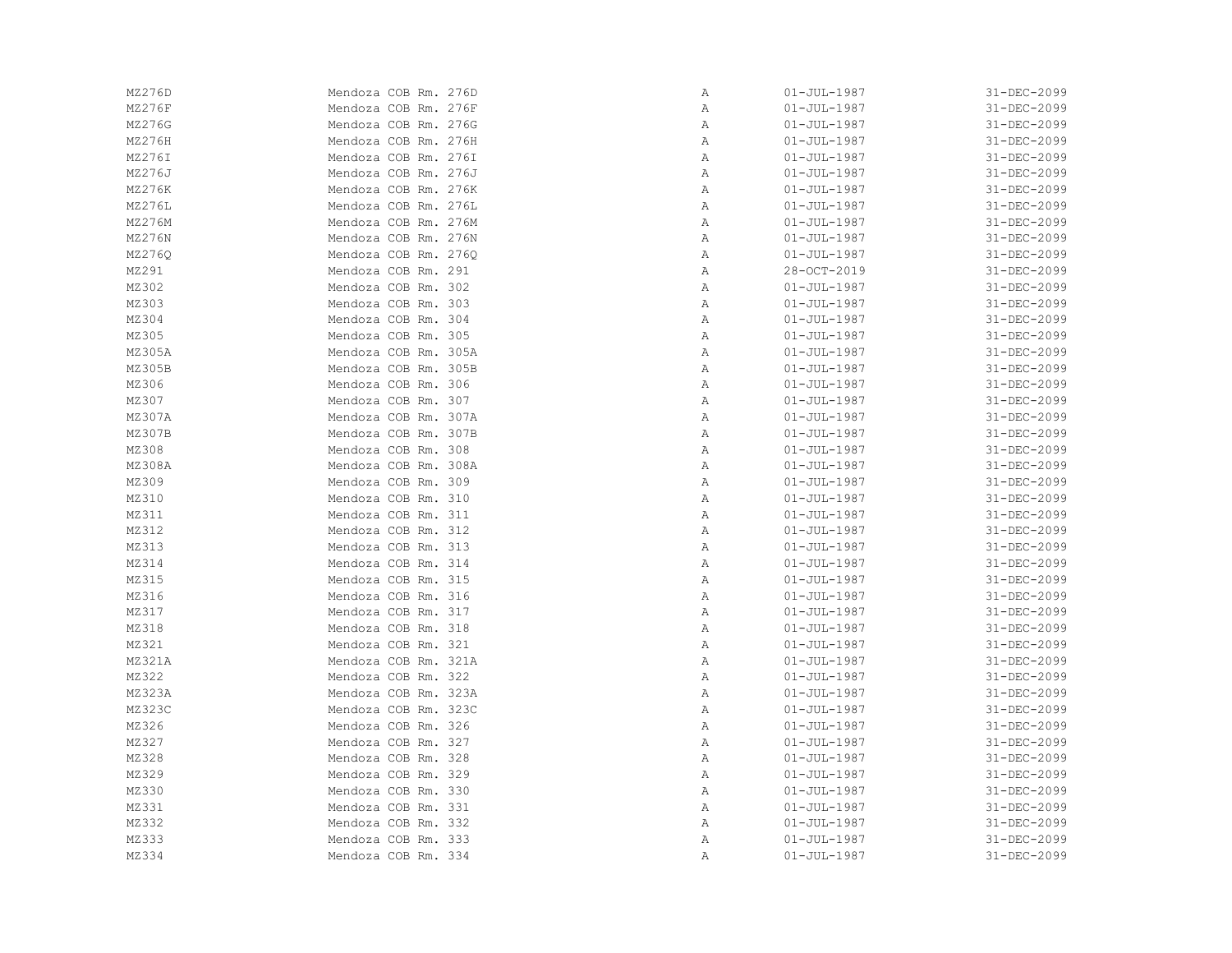| MZ335  | Mendoza COB Rm. 335  | Α | $01 - JUL - 1987$ | 31-DEC-2099 |
|--------|----------------------|---|-------------------|-------------|
| MZ336  | Mendoza COB Rm. 336  | Α | $01 - JUL - 1987$ | 31-DEC-2099 |
| MZ337  | Mendoza COB Rm. 337  | Α | $01 - JUL - 1987$ | 31-DEC-2099 |
| MZ338  | Mendoza COB Rm. 338  | Α | $01 - JUL - 1987$ | 31-DEC-2099 |
| MZ338A | Mendoza COB Rm. 338A | Α | $01 - JUL - 1987$ | 31-DEC-2099 |
| MZ338C | Mendoza COB Rm. 338C | Α | $01 - JUL - 1987$ | 31-DEC-2099 |
| MZ338D | Mendoza COB Rm. 338D | Α | $01 - JUL - 1987$ | 31-DEC-2099 |
| MZ339  | Mendoza COB Rm. 339  | Α | $01 - JUL - 1987$ | 31-DEC-2099 |
| MZ340  | Mendoza COB Rm. 340  | Α | $01 - JUL - 1987$ | 31-DEC-2099 |
| MZ342  | Mendoza COB Rm. 342  | Α | $01 - JUL - 1987$ | 31-DEC-2099 |
| MZ343  | Mendoza COB Rm. 343  | Α | $01 - JUL - 1987$ | 31-DEC-2099 |
| MZ344  | Mendoza COB Rm. 344  | Α | $01 - JUL - 1987$ | 31-DEC-2099 |
| MZ345  | Mendoza COB Rm. 345  | Α | $01 - JUL - 1987$ | 31-DEC-2099 |
| MZ346  | Mendoza COB Rm. 346  | Α | $01 - JUL - 1987$ | 31-DEC-2099 |
| MZ347  | Mendoza COB Rm. 347  | Α | $01 - JUL - 1987$ | 31-DEC-2099 |
| MZ348  | Mendoza COB Rm. 348  | Α | $01 - JUL - 1987$ | 31-DEC-2099 |
| MZ349  | Mendoza COB Rm. 349  | Α | $01 - JUL - 1987$ | 31-DEC-2099 |
| MZ350  | Mendoza COB Rm. 350  | Α | $01 - JUL - 1987$ | 31-DEC-2099 |
| MZ351  | Mendoza COB Rm. 351  | Α | $01 - JUL - 1987$ | 31-DEC-2099 |
| MZ352  | Mendoza COB Rm. 352  | Α | $01 - JUL - 1987$ | 31-DEC-2099 |
| MZ353  | Mendoza COB Rm. 353  | Α | $01 - JUL - 1987$ | 31-DEC-2099 |
| MZ354  | Mendoza COB Rm. 354  | Α | $01 - JUL - 1987$ | 31-DEC-2099 |
| MZ355  | Mendoza COB Rm. 355  | Α | $01 - JUL - 1987$ | 31-DEC-2099 |
| MZ356  | Mendoza COB Rm. 356  | Α | $01 - JUL - 1987$ | 31-DEC-2099 |
| MZ357  | Mendoza COB Rm. 357  | Α | $01 - JUL - 1987$ | 31-DEC-2099 |
| MZ358  | Mendoza COB Rm. 358  | Α | $01 - JUL - 1987$ | 31-DEC-2099 |
| MZ359  | Mendoza COB Rm. 359  | Α | $01 - JUL - 1987$ | 31-DEC-2099 |
| MZ360  | Mendoza COB Rm. 360  | Α | $01 - JUL - 1987$ | 31-DEC-2099 |
| MZ360A | Mendoza COB Rm. 360A | Α | $01 - JUL - 1987$ | 31-DEC-2099 |
| MZ360B | Mendoza COB Rm. 360B | Α | $01 - JUL - 1987$ | 31-DEC-2099 |
| MZ361  | Mendoza COB Rm. 361  | Α | $01 - JUL - 1987$ | 31-DEC-2099 |
| MZ363  | Mendoza COB Rm. 363  | Α | $01 - JUL - 1987$ | 31-DEC-2099 |
| MZ363A | Mendoza COB Rm. 363A | Α | $01 - JUL - 1987$ | 31-DEC-2099 |
| MZ363B | Mendoza COB Rm. 363B | Α | $01 - JUL - 1987$ | 31-DEC-2099 |
| MZ364  | Mendoza COB Rm. 364  | Α | $01 - JUL - 1987$ | 31-DEC-2099 |
| MZ365  | Mendoza COB Rm. 365  | Α | $01 - JUL - 1987$ | 31-DEC-2099 |
| MZ366  | Mendoza COB Rm. 366  | Α | $01 - JUL - 1987$ | 31-DEC-2099 |
| MZ367  | Mendoza COB Rm. 367  | Α | $01 - JUL - 1987$ | 31-DEC-2099 |
| MZ368  | Mendoza COB Rm. 368  | Α | $01 - JUL - 1987$ | 31-DEC-2099 |
| MZ369  | Mendoza COB Rm. 369  | Α | $01 - JUL - 1987$ | 31-DEC-2099 |
| MZ370  | Mendoza COB Rm. 370  | Α | $01 - JUL - 1987$ | 31-DEC-2099 |
| MZ371  | Mendoza COB Rm. 371  | Α | $01 - JUL - 1987$ | 31-DEC-2099 |
| MZ372  | Mendoza COB Rm. 372  | Α | $01 - JUL - 1987$ | 31-DEC-2099 |
| MZ373  | Mendoza COB Rm. 373  | Α | $01 - JUL - 1987$ | 31-DEC-2099 |
| MZ374  | Mendoza COB Rm. 374  | Α | $01 - JUL - 1987$ | 31-DEC-2099 |
| MZ375  | Mendoza COB Rm. 375  | Α | $01 - JUL - 1987$ | 31-DEC-2099 |
| MZ376  | Mendoza COB Rm. 376  | Α | $01 - JUL - 1987$ | 31-DEC-2099 |
| MZ377  | Mendoza COB Rm. 377  | Α | $01 - JUL - 1987$ | 31-DEC-2099 |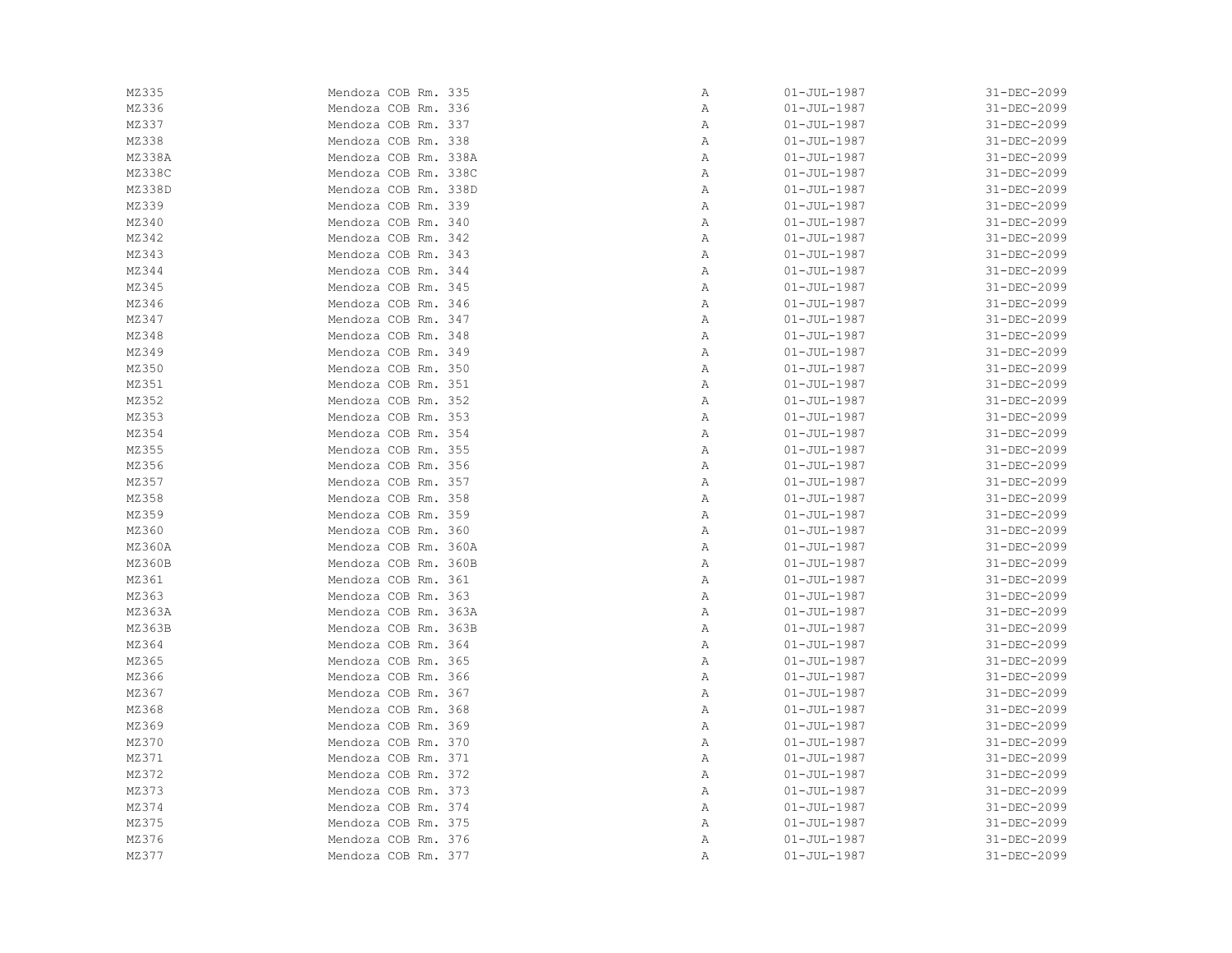| MZ378                        | Mendoza COB Rm. 378               | Α                            | $01 - JUL - 1987$          | 31-DEC-2099                |
|------------------------------|-----------------------------------|------------------------------|----------------------------|----------------------------|
| MZ379                        | Mendoza COB Rm. 379               | $\, {\bf A}$                 | $01 - JUL - 1987$          | 31-DEC-2099                |
| MZ380                        | Mendoza COB Rm. 380               | $\mathbb{A}$                 | $01 - JUL - 1987$          | 31-DEC-2099                |
| MZ381                        | Mendoza COB Rm. 381               | $\mathbb{A}$                 | $01 - JUL - 1987$          | 31-DEC-2099                |
| MZ382                        | Mendoza COB Rm. 382               | $\lambda$                    | $01 - JUL - 1987$          | 31-DEC-2099                |
| MZ383                        | Mendoza COB Rm. 383               | $\mathbb{A}$                 | $01 - JUL - 1987$          | 31-DEC-2099                |
| MZ384                        | Mendoza COB Rm. 384               | $\mathbb{A}$                 | $01 - JUL - 1987$          | 31-DEC-2099                |
| MZ385                        | Mendoza COB Rm. 385               | $\mathbb{A}$                 | $01 - JUL - 1987$          | 31-DEC-2099                |
| MZ386                        | Mendoza COB Rm. 386               | $\mathbb{A}$                 | $01 - JUL - 1987$          | 31-DEC-2099                |
| MZ387                        | Mendoza COB Rm. 387               | $\lambda$                    | $01 - JUL - 1987$          | 31-DEC-2099                |
| MZ388                        | Mendoza COB Rm. 388               | $\mathbb{A}$                 | $01 - JUL - 1987$          | 31-DEC-2099                |
| MZ389                        | Mendoza COB Rm. 389               | $\mathbb{A}$                 | $01 - JUL - 1987$          | 31-DEC-2099                |
| MZ389A                       | Mendoza COB Rm. 389A              | $\mathbb{A}$                 | $01 - JUL - 1987$          | 31-DEC-2099                |
| MZ389B                       | Mendoza COB Rm. 389B              | $\mathbb{A}$                 | $01 - JUL - 1987$          | 31-DEC-2099                |
| MZ390                        | Mendoza COB Rm. 390               | $\, {\bf A}$                 | $01 - JUL - 1987$          | 31-DEC-2099                |
| MZ392                        | Mendoza COB Rm. 392               | Α                            | $01 - JUL - 1987$          | 31-DEC-2099                |
| MZ393                        | Mendoza COB Rm. 393               | $\mathbb{A}$                 | $01 - JUL - 1987$          | 31-DEC-2099                |
| MZ393A                       | Mendoza COB Rm. 393A              | Α                            | $01 - JUL - 1987$          | 31-DEC-2099                |
| MZ393B                       | Mendoza COB Rm. 393B              | $\mathbb{A}$                 | $01 - JUL - 1987$          | 31-DEC-2099                |
| MZ394                        | Mendoza COB Rm. 394               | $\mathbb{A}$                 | $01 - JUL - 1987$          | 31-DEC-2099                |
| MZ395                        | Mendoza COB Rm. 395               | $\overline{A}$               | $01 - JUL - 1987$          | 31-DEC-2099                |
| MZ396                        | Mendoza COB Rm. 396               | $\mathbb{A}$                 | $01 - JUL - 1987$          | 31-DEC-2099                |
| MZ397                        | Mendoza COB Rm. 397               | Α                            | $01 - JUL - 1987$          | 31-DEC-2099                |
| MZ398                        | Mendoza COB Rm. 398               | $\mathbb{A}$                 | $01 - JUL - 1987$          | 31-DEC-2099                |
| MZ399                        | Mendoza COB Rm. 399               | Α                            | $01 - JUL - 1987$          | 31-DEC-2099                |
| MZ401                        | Mendoza COB Rm. 401               | $\lambda$                    | $01 - JUL - 1987$          | 31-DEC-2099                |
| MZ402                        | Mendoza COB Rm. 402               | $\mathbb{A}$                 | $01 - JUL - 1987$          | 31-DEC-2099                |
| MZ403                        | Mendoza COB Rm. 403               | $\lambda$                    | $01 - JUL - 1987$          | 31-DEC-2099                |
| MZ404                        | Mendoza COB Rm. 404               | $\mathbb{A}$                 | $01 - JUL - 1987$          | 31-DEC-2099                |
| MZ405                        | Mendoza COB Rm. 405               | $\mathbb{A}$                 | $01 - JUL - 1987$          | 31-DEC-2099                |
| MZ406                        | Mendoza COB Rm. 406               | $\mathbb{A}$                 | $01 - JUL - 1987$          | 31-DEC-2099                |
| MZ407                        | Mendoza COB Rm. 407               | Α                            | $01 - JUL - 1987$          | 31-DEC-2099                |
| MZ9999                       | Mendoza outside/common area       | $\mathbb{A}$                 | $01 - JUL - 1987$          | 31-DEC-2099                |
| MZB019                       | Mendoza COB Rm. B019              | Α                            | $04 - NOV - 2016$          | 31-DEC-2099                |
| 1149                         | Marilyn M. Keough Hall            | T                            | 21-FEB-2005                | 31-DEC-2099                |
| 1150                         | Risk Mgmt Materials Storage Bldg  | $\mathbb{A}$                 | 21-FEB-2005                | 31-DEC-2099                |
| RS0000                       | Materials Storage unidentified    | $\mathbb{A}$                 | $01 - JUL - 1987$          | 31-DEC-2099                |
| <b>RS013</b>                 | Risk Mgmt. Storage Bldg. Rm. 013  | $\mathbb{A}$                 | $04 - NOV - 2016$          | 31-DEC-2099                |
| RS102                        | Risk Mgmt. Storage Bldg. Rm. 102  | Α                            | 21-FEB-2005                | 31-DEC-2099                |
| <b>RS107</b>                 | Risk Mgmt. Storage Bldg. Rm. 107  | Α                            | 21-FEB-2005                | 31-DEC-2099                |
| <b>RS108</b>                 | Risk Mgmt. Storage Bldg. Rm. 108  | Α                            | 21-FEB-2005                | 31-DEC-2099                |
| <b>RS108A</b>                | Risk Mgmt. Storage Bldg. Rm. 108A | $\mathbb{A}$                 | 21-FEB-2005                | 31-DEC-2099                |
| <b>RS119A</b>                |                                   | $\mathbb{A}$                 | 21-FEB-2005                | 31-DEC-2099                |
|                              | Risk Mgmt. Storage Bldg. Rm. 119A |                              |                            |                            |
| <b>RS121</b><br><b>RS122</b> | Risk Mgmt. Storage Bldg. Rm. 121  | $\mathbb{A}$<br>$\mathbb{A}$ | 21-FEB-2005<br>21-FEB-2005 | 31-DEC-2099<br>31-DEC-2099 |
|                              | Risk Mgmt. Storage Bldg. Rm. 122  |                              |                            |                            |
| RS9999                       | Materials Storage outside/common  | $\mathbb{A}$                 | $01 - JUL - 1987$          | 31-DEC-2099                |
| 1151                         | O'Neill Family Hall               | $\mathbb{A}$                 | $01 - JUL - 1987$          | 31-DEC-2099                |
| ON0000                       | O'Neill Hall unidentified         | $\, {\bf A}$                 | $01 - JUL - 1987$          | 31-DEC-2099                |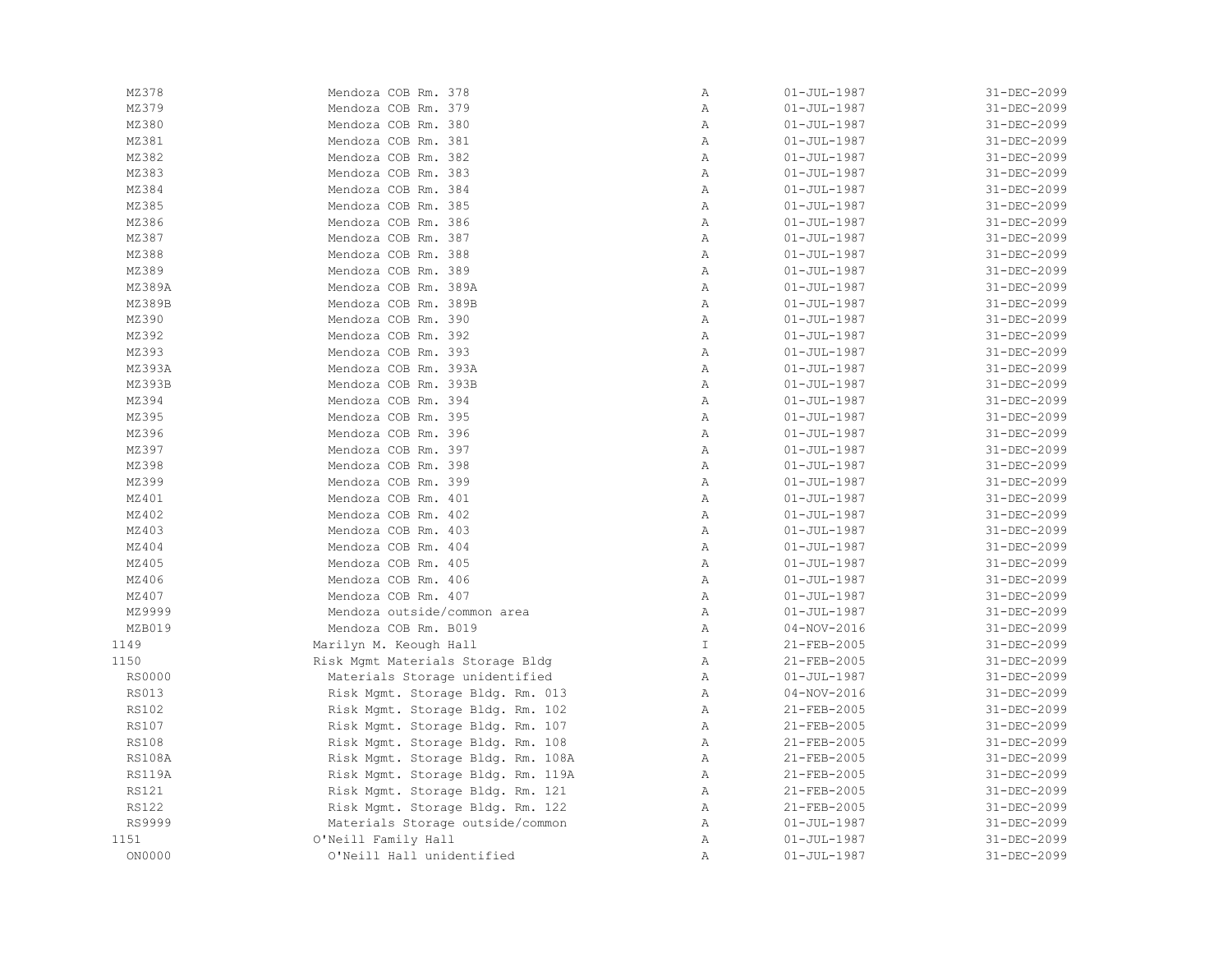| ON9999        | O'Neill Hall outside/common area    | Α            | $01 - JUL - 1987$ | 31-DEC-2099 |
|---------------|-------------------------------------|--------------|-------------------|-------------|
| 1152          | Bulla Shed (no longer exists)       | T            | $26 - JAN - 2009$ | 31-DEC-2099 |
| 1153          | Center for Culinary Excellence      | $\mathbb{A}$ | $01 - JUL - 2015$ | 31-DEC-2099 |
| F00000        | Ctr for Cullinary Exl unidentified  | $\mathbb{A}$ | $01 - JUL - 2015$ | 31-DEC-2099 |
| F0100         | Ctr for Cullinary Exl Rm. 100       | $\mathbb{A}$ | $01 - JUL - 2015$ | 31-DEC-2099 |
| F0103         | Ctr for Cullinary Exl Rm. 103       | $\mathbb{A}$ | $01 - JUL - 2015$ | 31-DEC-2099 |
| F0105         | Ctr for Cullinary Exl Rm. 105       | A            | $01 - JUL - 2015$ | 31-DEC-2099 |
| FO106         | Ctr for Cullinary Exl Rm. 106       | Α            | $01 - JUL - 2015$ | 31-DEC-2099 |
| FO107         | Ctr for Cullinary Exl Rm. 107       | $\mathbb{A}$ | $01 - JUL - 2015$ | 31-DEC-2099 |
| F0108         | Ctr for Cullinary Exl Rm. 108       | $\mathbb{A}$ | $01 - JUL - 2015$ | 31-DEC-2099 |
| F0113         | Ctr for Cullinary Exl Rm. 113       | A            | $01 - JUL - 2015$ | 31-DEC-2099 |
| F0114         | Ctr for Cullinary Exl Rm. 114       | $\mathbb A$  | $01 - JUL - 2015$ | 31-DEC-2099 |
| F0115         | Ctr for Cullinary Exl Rm. 115       | $\mathbb{A}$ | $01 - JUL - 2015$ | 31-DEC-2099 |
| F0116         | Ctr for Cullinary Exl Rm. 116       | A            | $01 - JUL - 2015$ | 31-DEC-2099 |
| F0117         | Ctr for Cullinary Exl Rm. 117       | Α            | $01 - JUL - 2015$ | 31-DEC-2099 |
| F0118         | Ctr for Cullinary Exl Rm. 118       | $\mathbb{A}$ | $01 - JUL - 2015$ | 31-DEC-2099 |
| FO120         | Ctr for Cullinary Exl Rm. 120       | $\mathbb{A}$ | $01 - JUL - 2015$ | 31-DEC-2099 |
| F0121         | Ctr for Cullinary Exl Rm. 121       | $\mathbb{A}$ | $01 - JUL - 2015$ | 31-DEC-2099 |
| F0122         | Ctr for Cullinary Exl Rm. 122       | $\mathbb A$  | $01 - JUL - 2015$ | 31-DEC-2099 |
| F0123         | Ctr for Cullinary Exl Rm. 123       | $\mathbb{A}$ | $01 - JUL - 2015$ | 31-DEC-2099 |
| F0124         | Ctr for Cullinary Exl Rm. 124       | $\mathbb{A}$ | $01 - JUL - 2015$ | 31-DEC-2099 |
| F0125         | Ctr for Cullinary Exl Rm. 125       | Α            | $01 - JUL - 2015$ | 31-DEC-2099 |
| FO126         | Ctr for Cullinary Exl Rm. 126       | $\mathbb{A}$ | $01 - JUL - 2015$ | 31-DEC-2099 |
| FO128         | Ctr for Cullinary Exl Rm. 128       | Α            | $01 - JUL - 2015$ | 31-DEC-2099 |
| F0129         | Ctr for Cullinary Exl Rm. 129       | $\mathbb{A}$ | $01 - JUL - 2015$ | 31-DEC-2099 |
| F0130         | Ctr for Cullinary Exl Rm. 130       | $\mathbb{A}$ | $01 - JUL - 2015$ | 31-DEC-2099 |
| FO131         | Ctr for Cullinary Exl Rm. 131       | A            | $01 - JUL - 2015$ | 31-DEC-2099 |
| F0132         | Ctr for Cullinary Exl Rm. 132       | Α            | $01 - JUL - 2015$ | 31-DEC-2099 |
| FO134         | Ctr for Cullinary Exl Rm. 134       | $\mathbb{A}$ | $01 - JUL - 2015$ | 31-DEC-2099 |
| FO135         | Ctr for Cullinary Exl Rm. 135       | $\mathbb{A}$ | $01 - JUL - 2015$ | 31-DEC-2099 |
| FO136         | Ctr for Cullinary Exl Rm. 136       | $\mathbb{A}$ | $01 - JUL - 2015$ | 31-DEC-2099 |
| F0137         | Ctr for Cullinary Exl Rm. 137       | A            | $01 - JUL - 2015$ | 31-DEC-2099 |
| F0139         | Ctr for Cullinary Exl Rm. 139       | $\mathbb A$  | $01 - JUL - 2015$ | 31-DEC-2099 |
| FO145         | Ctr for Cullinary Exl Rm. 145       | $\mathbb{A}$ | $01 - JUL - 2015$ | 31-DEC-2099 |
| F0151         | Ctr for Cullinary Exl Rm. 151       | Α            | 08-DEC-2020       | 31-DEC-2099 |
| F0152         | Ctr for Cullinary Exl Rm. 152       | $\mathbb{A}$ | 11-OCT-2016       | 31-DEC-2099 |
| F09999        | Ctr for Cullinary Exl common area   | $\mathbb{A}$ | $01 - JUL - 2015$ | 31-DEC-2099 |
| 1154          | McGlinn Hall                        | $\mathbb{A}$ | $01 - JUL - 1987$ | 31-DEC-2099 |
| ML0000        | McGlinn Hall unidentified           | A            | $01 - JUL - 1987$ | 31-DEC-2099 |
| ML9999        | McGlinn Hall outside/common area    | Α            | $01 - JUL - 1987$ | 31-DEC-2099 |
| 1155          | Welsh Family Hall                   | A            | $01 - JUL - 1987$ | 31-DEC-2099 |
| <b>WE0000</b> | Welsh Fam Hall unidentified         | Α            | $01 - JUL - 1987$ | 31-DEC-2099 |
| WE9999        | Welsh Fam Hall outside/common area  | $\mathbb{A}$ | $01 - JUL - 1987$ | 31-DEC-2099 |
| 1156          | Ave Maria Press                     | $\mathbb{A}$ | $01 - JUL - 1987$ | 31-DEC-2099 |
| AV0000        | Ave Maria Press unidentified        | $\mathbb{A}$ | $01 - JUL - 1987$ | 31-DEC-2099 |
| AV9999        | Ave Maria Press outside/common area | $\mathbb{A}$ | $01 - JUL - 1987$ | 31-DEC-2099 |
| 1157          | Rolf's Sports / Recreation Center   | Α            | 21-FEB-2005       | 31-DEC-2099 |
| <b>RF0000</b> | Rolf's Sports unidentified          | Α            | $01 - JUL - 1987$ | 31-DEC-2099 |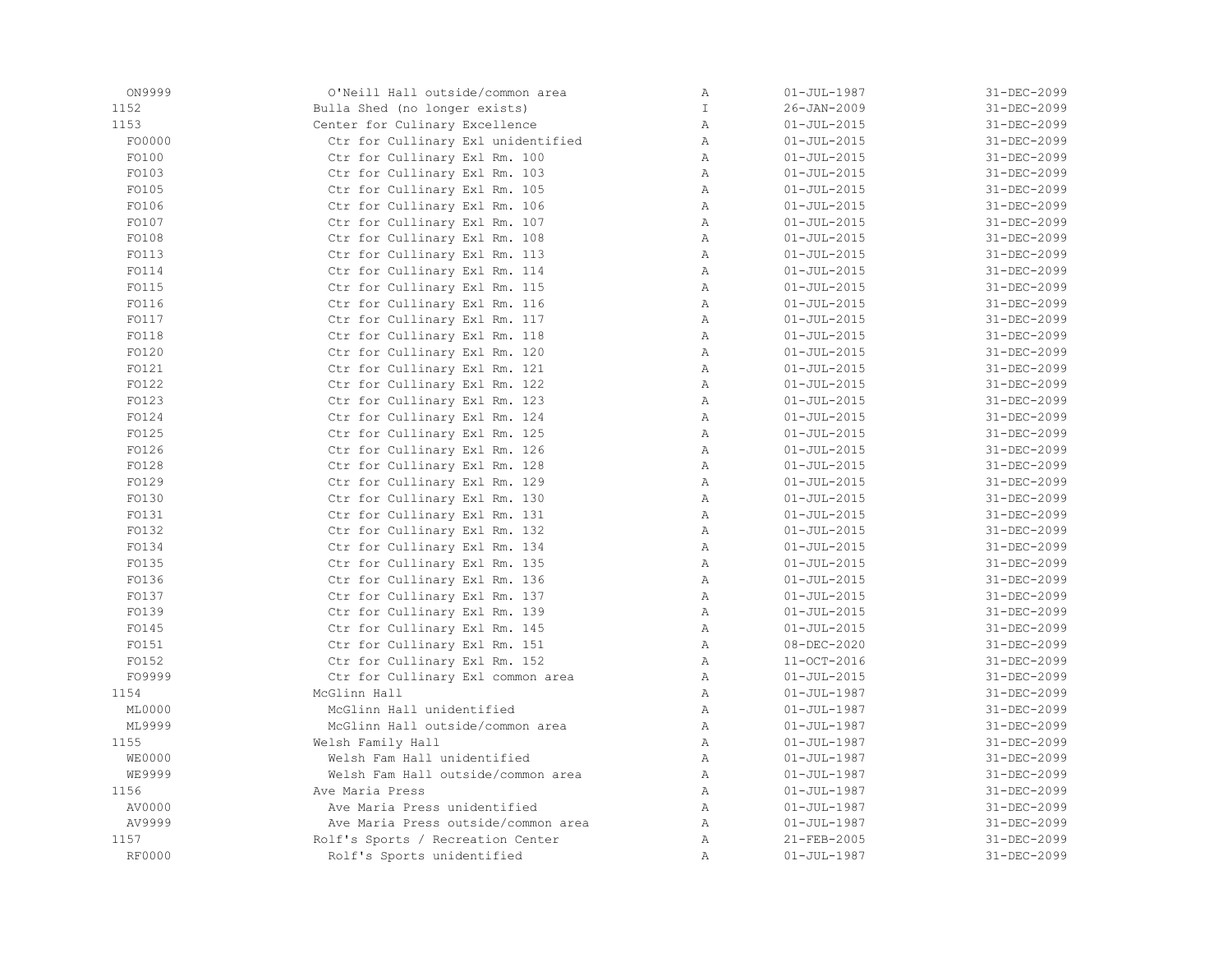| RF001         | Rolf's Rm. 1                      | Α              | $01 - JUL - 1987$ | 31-DEC-2099 |
|---------------|-----------------------------------|----------------|-------------------|-------------|
| RF101         | Rolf's Rm. 101                    | Α              | 21-FEB-2005       | 31-DEC-2099 |
| <b>RF112</b>  | Rolf's Rm. 112                    | Α              | 21-FEB-2005       | 31-DEC-2099 |
| RF116         | Rolf's Rm. 116                    | Α              | 21-FEB-2005       | 31-DEC-2099 |
| <b>RF122</b>  | Rolf's Rm. 122                    | $\overline{A}$ | 21-FEB-2005       | 31-DEC-2099 |
| RF126         | Rolf's Rm. 126                    | Α              | 21-FEB-2005       | 31-DEC-2099 |
| <b>RF128</b>  | Rolf's Rm. 128                    | $\mathbb{A}$   | 21-FEB-2005       | 31-DEC-2099 |
| RF202         | Rolf's Rm. 202                    | $\,$ A         | 21-FEB-2005       | 31-DEC-2099 |
| RF204         | Rolf's Rm. 204                    | Α              | 21-FEB-2005       | 31-DEC-2099 |
| RF205         | Rolf's Rm. 205                    | Α              | 21-FEB-2005       | 31-DEC-2099 |
| RF206         | Rolf's Rm. 206                    | Α              | 21-FEB-2005       | 31-DEC-2099 |
| <b>RF208</b>  | Rolf's Rm. 208                    | Α              | 21-FEB-2005       | 31-DEC-2099 |
| RF209         | Rolf's Rm. 209                    | Α              | 21-FEB-2005       | 31-DEC-2099 |
| RF210         | Rolf's Rm. 210                    | $\overline{A}$ | 21-FEB-2005       | 31-DEC-2099 |
| <b>RF215</b>  | Rolf's Rm. 215                    | Α              | $21 - FEB - 2005$ | 31-DEC-2099 |
| RF217         | Rolf's Rm. 217                    | Α              | 21-FEB-2005       | 31-DEC-2099 |
| RF218         | Rolf's Rm. 218                    | $\,$ A         | 21-FEB-2005       | 31-DEC-2099 |
| RF219         | Rolf's Rm. 219                    | $\, {\bf A}$   | 21-FEB-2005       | 31-DEC-2099 |
| <b>RF219A</b> | Rolf's Rm. 219A                   | Α              | 21-FEB-2005       | 31-DEC-2099 |
| RF220         | Rolf's Rm. 220                    | Α              | 21-FEB-2005       | 31-DEC-2099 |
| RF221         | Rolf's Rm. 221                    | $\, {\bf A}$   | 21-FEB-2005       | 31-DEC-2099 |
| RF223         | Rolf's Rm. 223                    | Α              | 21-FEB-2005       | 31-DEC-2099 |
| RF224         | Rolf's Rm. 224                    | Α              | 21-FEB-2005       | 31-DEC-2099 |
| RF232         | Rolf's Rm. 232                    | Α              | 21-FEB-2005       | 31-DEC-2099 |
| RF233         | Rolf's Rm. 233                    | Α              | 21-FEB-2005       | 31-DEC-2099 |
| RF237         | Rolf's Rm. 237                    | $\,$ A         | 21-FEB-2005       | 31-DEC-2099 |
| <b>RF238</b>  | Rolf's Rm. 238                    | Α              | 21-FEB-2005       | 31-DEC-2099 |
| RF240         | Rolf's Rm. 240                    | $\mathbb{A}$   | 21-FEB-2005       | 31-DEC-2099 |
| RF241         | Rolf's Rm. 241                    | $\, {\bf A}$   | 21-FEB-2005       | 31-DEC-2099 |
| RF242         | Rolf's Rm. 242                    | Α              | 21-FEB-2005       | 31-DEC-2099 |
| RF301         | Rolf's Rm. 301                    | Α              | 21-FEB-2005       | 31-DEC-2099 |
| <b>RF302</b>  | Rolf's Rm. 302                    | $\overline{A}$ | $21 - FEB - 2005$ | 31-DEC-2099 |
| <b>RF305</b>  | Rolf's Rm. 305                    | Α              | 21-FEB-2005       | 31-DEC-2099 |
| <b>RF306</b>  | Rolf's Rm. 306                    | Α              | 21-FEB-2005       | 31-DEC-2099 |
| <b>RF308</b>  | Rolf's Rm. 308                    | Α              | 21-FEB-2005       | 31-DEC-2099 |
| <b>RF309</b>  | Rolf's Rm. 309                    | Α              | 21-FEB-2005       | 31-DEC-2099 |
| RF9999        | Rolf's Common Area/Vending        | Α              | 14-NOV-2011       | 31-DEC-2099 |
| RFWEIG        | Rolf's Weight Room                | Α              | 19-APR-2021       | 31-DEC-2099 |
| 1158          | Eck Notre Dame Visitors Center    | $\, {\bf A}$   | $01 - JUL - 1987$ | 31-DEC-2099 |
| EC0000        | Eck Visitors Center unidentified  | Α              | $01 - JUL - 1987$ | 31-DEC-2099 |
| EC121         | Eck ND Visitors Ctr Rm. 121       | Α              | $01 - JUL - 1987$ | 31-DEC-2099 |
| <b>EC125</b>  | Eck ND Visitors Ctr Rm. 125       | Α              | 16-FEB-2021       | 31-DEC-2099 |
| <b>EC133</b>  | Eck ND Visitors Ctr Rm. 133       | Α              | 31-MAR-2015       | 31-DEC-2099 |
| EC9999        | Eck Visit Ctr outside/common area | Α              | $01 - JUL - 1987$ | 31-DEC-2099 |
| 1159          | Hammes ND Bookstore               | Α              | $01 - JUL - 1987$ | 31-DEC-2099 |
| HB0000        | ND Bookstore unidentified         | Α              | $01 - JUL - 1987$ | 31-DEC-2099 |
| HB9999        | ND Bookstore outside/common area  | Α              | $01 - JUL - 1987$ | 31-DEC-2099 |
| 1160          | Warren Golf Club House            | Α              | $01 - JUL - 1987$ | 31-DEC-2099 |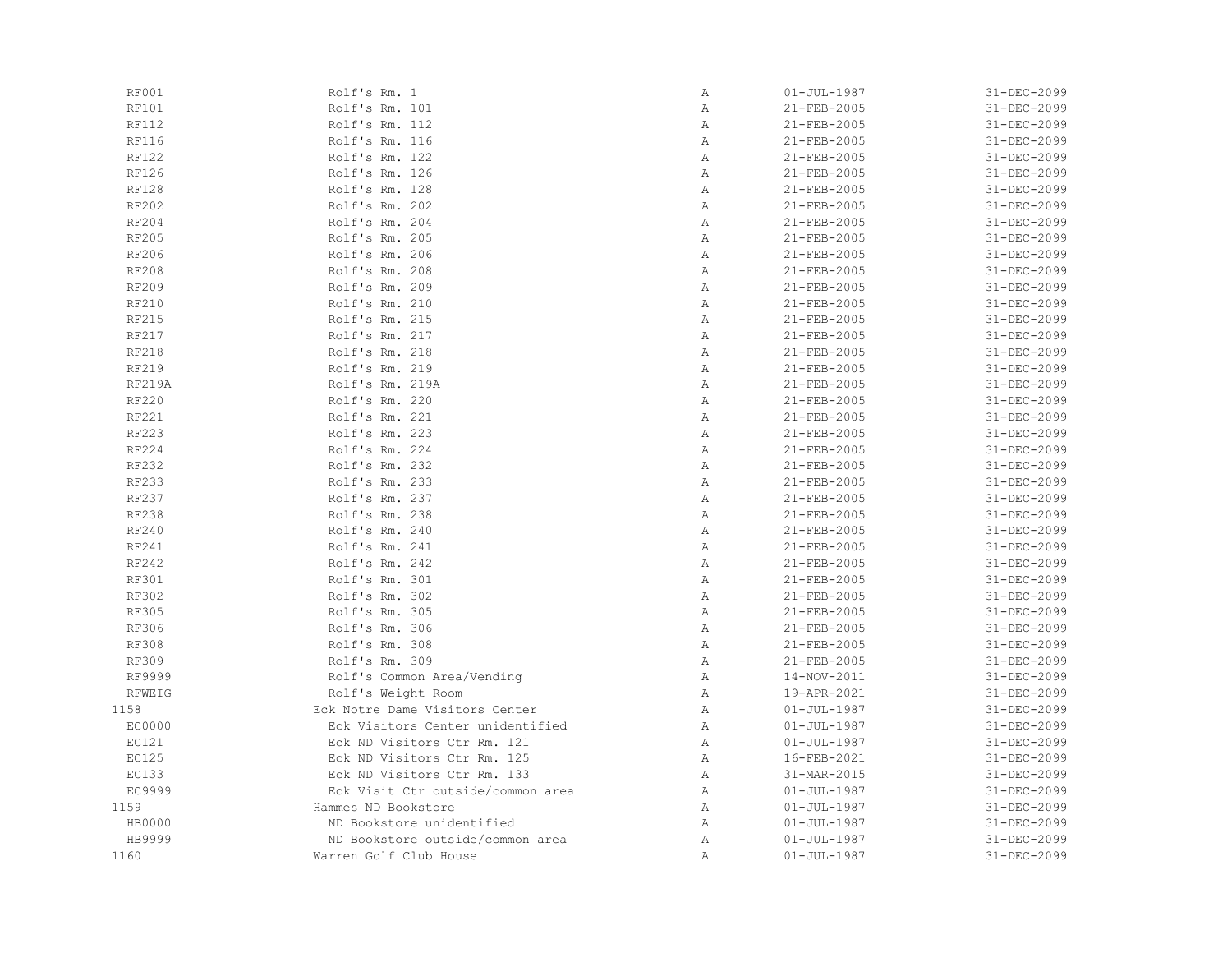| WC0000        | Warren Club House unidentified      | Α              | $01 - JUL - 1987$ | 31-DEC-2099 |
|---------------|-------------------------------------|----------------|-------------------|-------------|
| WC9999        | WarrenClubHouse outside/common area | $\, {\bf A}$   | $01 - JUL - 1987$ | 31-DEC-2099 |
| 1161          | Warren Golf Tee House               | $\mathbb{A}$   | $01 - JUL - 1987$ | 31-DEC-2099 |
| WT0000        | Warren Tee House unidentified       | $\mathbb{A}$   | $01 - JUL - 1987$ | 31-DEC-2099 |
| WT9999        | Warren TeeHouse outside/common area | $\mathbb{A}$   | $01 - JUL - 1987$ | 31-DEC-2099 |
| 1162          | Warren Golf Maintenance             | $\mathbb{A}$   | $01 - JUL - 1987$ | 31-DEC-2099 |
| WG0000        | Warren Maint unidentified           | A              | $01 - JUL - 1987$ | 31-DEC-2099 |
| <b>WG100</b>  | Warren Golf Maint. Bldg. Rm.100     | Α              | $01 - JUL - 1987$ | 31-DEC-2099 |
| WG101         | Warren Golf Maint. Bldg. Rm.101     | $\mathbb{A}$   | $01 - JUL - 1987$ | 31-DEC-2099 |
| <b>WG102</b>  | Warren Golf Maint. Bldg. Rm.102     | $\mathbb{A}$   | $01 - JUL - 1987$ | 31-DEC-2099 |
| <b>WG104</b>  | Warren Golf Maint. Bldg. Rm.104     | Α              | $01 - JUL - 1987$ | 31-DEC-2099 |
| <b>WG108</b>  | Warren Golf Maint. Bldg. Rm.108     | $\mathbb{A}$   | $01 - JUL - 1987$ | 31-DEC-2099 |
| WG109         | Warren Golf Maint. Bldg. Rm.109     | $\mathbb{A}$   | $01 - JUL - 1987$ | 31-DEC-2099 |
| <b>WG110</b>  | Warren Golf Maint. Bldg. Rm.110     | A              | $01 - JUL - 1987$ | 31-DEC-2099 |
| WG111         | Warren Golf Maint. Bldg. Rm.111     | Α              | $01 - JUL - 1987$ | 31-DEC-2099 |
| WG9999        | Warren Maint outside/common area    | $\mathbb{A}$   | $01 - JUL - 1987$ | 31-DEC-2099 |
| 1163          | Coleman Morse Center                | $\mathbb{A}$   | $01 - JUL - 1987$ | 31-DEC-2099 |
| CM0000        | Coleman Morse unidentified          | $\mathbb{A}$   | $01 - JUL - 1987$ | 31-DEC-2099 |
| CM102F        | Coleman Morse Ctr Rm. 102F          | Α              | $01 - JUL - 1987$ | 31-DEC-2099 |
| CM109         | Coleman Morse Ctr Rm. 109           | Α              | $01 - JUL - 1987$ | 31-DEC-2099 |
| CM217         | Coleman Morse Ctr Rm. 217           | $\mathbb{A}$   | $01 - JUL - 1987$ | 31-DEC-2099 |
| CM323         | Coleman Morse Ctr Rm. 323           | $\lambda$      | 29-MAR-2019       | 31-DEC-2099 |
| CM326         | Coleman Morse Ctr Rm. 326           | A              | 29-MAR-2019       | 31-DEC-2099 |
| CM329         | Coleman Morse Ctr Rm. 329           | Α              | $01 - JUL - 1987$ | 31-DEC-2099 |
| CM9999        | Coleman Morse outside/common area   | A              | $01 - JUL - 1987$ | 31-DEC-2099 |
| CMB007        | Coleman Morse B007                  | $\mathbb{A}$   | 12-FEB-2021       | 31-DEC-2099 |
| CMB06A        | Coleman Morse room B006A            | Α              | 24-APR-2019       | 31-DEC-2099 |
| 1164          | Grounds Keeping Building            | $\mathbb{I}$   | 29-OCT-2007       | 31-DEC-2099 |
| 1165          | Edward A. Malloy Hall               | $\mathbb{A}$   | $01 - JUL - 1987$ | 31-DEC-2099 |
| MA0000        | Malloy Hall unidentified            | A              | $01 - JUL - 1987$ | 31-DEC-2099 |
| MA101         | Edward A. Malloy Hall Rm 101        | $\mathbb{A}$   | 21-NOV-2011       | 31-DEC-2099 |
| MA134         | Edward A. Malloy Hall Rm 134        | A              | 26-APR-2016       | 31-DEC-2099 |
| MA9999        | Malloy Hall outside/common area     | Α              | $01 - JUL - 1987$ | 31-DEC-2099 |
| MAB025        | Edward A. Malloy Hall Rm B025       | A              | 21-NOV-2011       | 31-DEC-2099 |
| 1166          | Debartolo Performing Arts Center    | Α              | $01 - JUL - 1987$ | 31-DEC-2099 |
| PA0000        | Debartolo PAC unidentified          | $\mathbb{A}$   | $01 - JUL - 1987$ | 31-DEC-2099 |
| <b>PA001</b>  | DPAC Rm. No. B01                    | $\mathbb{A}$   | $01 - JUL - 1987$ | 31-DEC-2099 |
| <b>PA002A</b> | DPAC Rm. No. B02A                   | $\mathbb{A}$   | 15-OCT-2013       | 31-DEC-2099 |
| <b>PA003</b>  | DPAC Rm. No. B03                    | $\overline{A}$ | $01 - JUL - 1987$ | 31-DEC-2099 |
| <b>PA004</b>  | DPAC Rm. No. B04                    | $\mathbb{A}$   | $01 - JUL - 1987$ | 31-DEC-2099 |
| PA004A        | DPAC Rm. No. B04A                   | $\mathbb{A}$   | $01 - JUL - 1987$ | 31-DEC-2099 |
| PA005         | DPAC Rm. No. B05                    | $\, {\bf A}$   | $01 - JUL - 1987$ | 31-DEC-2099 |
| PA006         | DPAC Rm. No. B06                    | $\mathbb{A}$   | $01 - JUL - 1987$ | 31-DEC-2099 |
| PA007         | DPAC Rm. No. B07                    | $\mathbb{A}$   | $01 - JUL - 1987$ | 31-DEC-2099 |
| <b>PA008</b>  | DPAC Rm. No. B08                    | $\mathbb{A}$   | $01 - JUL - 1987$ | 31-DEC-2099 |
| PA009         | DPAC Rm. No. B09                    | $\mathbb{A}$   | $01 - JUL - 1987$ | 31-DEC-2099 |
| <b>PA010</b>  | DPAC Rm. No. B10                    | Α              | $01 - JUL - 1987$ | 31-DEC-2099 |
| PA011         | DPAC Rm. No. B11                    | Α              | $01 - JUL - 1987$ | 31-DEC-2099 |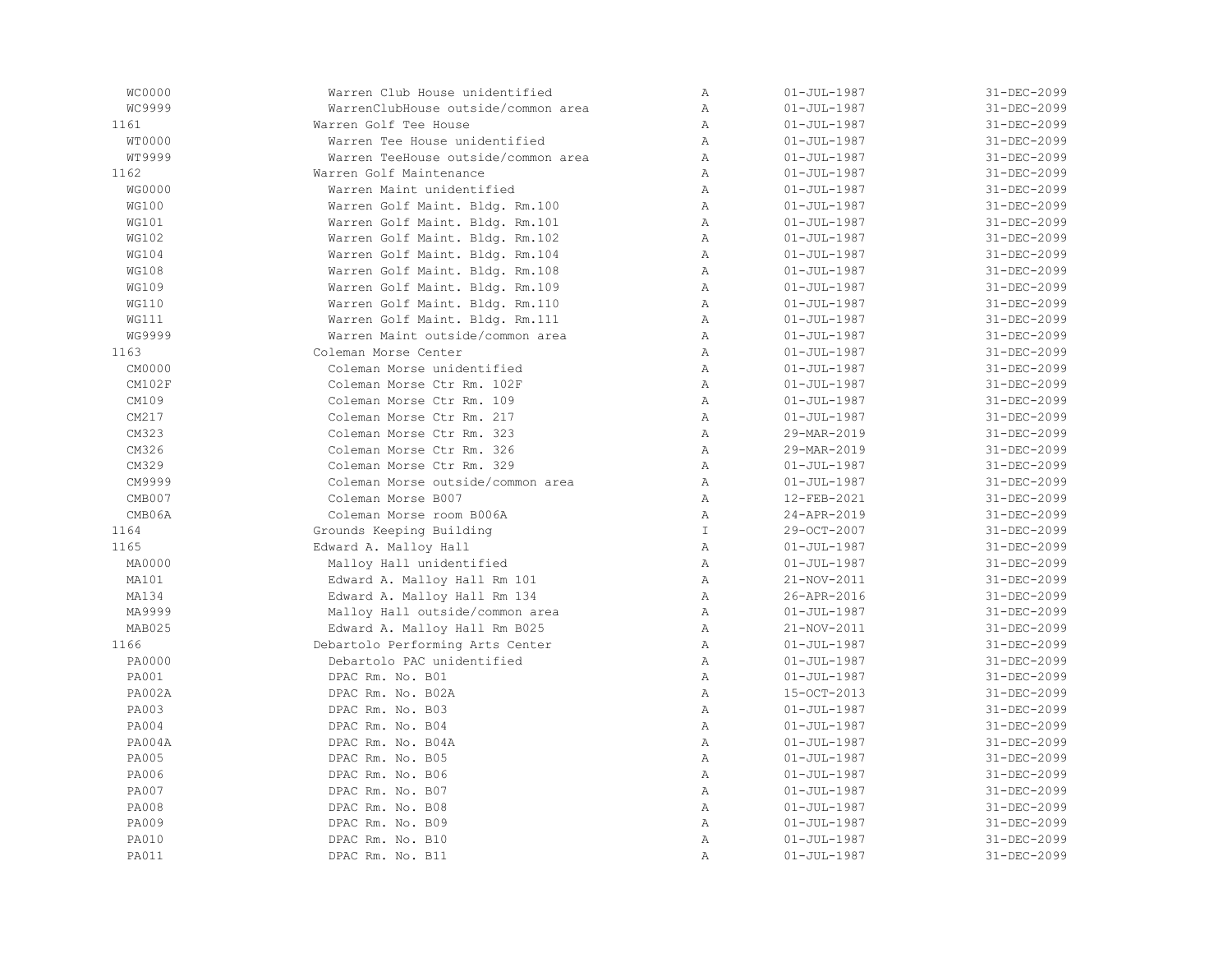| PA012         | DPAC Rm. No. B12  | Α | $01 - JUL - 1987$ | 31-DEC-2099 |
|---------------|-------------------|---|-------------------|-------------|
| PA015         | DPAC Rm. No. B15  | Α | $01 - JUL - 1987$ | 31-DEC-2099 |
| <b>PA016</b>  | DPAC Rm. No. B16  | Α | $01 - JUL - 1987$ | 31-DEC-2099 |
| <b>PA019</b>  | DPAC Rm. No. B19  | Α | $01 - JUL - 1987$ | 31-DEC-2099 |
| PA020         | DPAC Rm. No. B20  | Α | $01 - JUL - 1987$ | 31-DEC-2099 |
| PA021         | DPAC Rm. No. B21  | Α | $01 - JUL - 1987$ | 31-DEC-2099 |
| PA022         | DPAC Rm. No. B22  | Α | $01 - JUL - 1987$ | 31-DEC-2099 |
| <b>PA022B</b> | DPAC Rm. No. B22B | Α | $01 - JUL - 1987$ | 31-DEC-2099 |
| PA024         | DPAC Rm. No. B24  | Α | $01 - JUL - 1987$ | 31-DEC-2099 |
| <b>PA024A</b> | DPAC Rm. No. B24A | Α | $01 - JUL - 1987$ | 31-DEC-2099 |
| PA025         | DPAC Rm. No. B25  | Α | $01 - JUL - 1987$ | 31-DEC-2099 |
| <b>PA026A</b> | DPAC Rm. No. B26A | Α | $01 - JUL - 1987$ | 31-DEC-2099 |
| PA027         | DPAC Rm. No. B27  | Α | $01 - JUL - 1987$ | 31-DEC-2099 |
| PA028         | DPAC Rm. No. B28  | Α | $01 - JUL - 1987$ | 31-DEC-2099 |
| PA029         | DPAC Rm. No. B29  | Α | $01 - JUL - 1987$ | 31-DEC-2099 |
| <b>PA030</b>  | DPAC Rm. No. B30  | Α | $01 - JUL - 1987$ | 31-DEC-2099 |
| <b>PA032</b>  | DPAC Rm. No. B32  | Α | $01 - JUL - 1987$ | 31-DEC-2099 |
| <b>PA033</b>  | DPAC Rm. No. B33  | Α | $01 - JUL - 1987$ | 31-DEC-2099 |
| PA035         | DPAC Rm. No. B35  | Α | $01 - JUL - 1987$ | 31-DEC-2099 |
| <b>PA035A</b> | DPAC Rm. No. B35A | Α | $01 - JUL - 1987$ | 31-DEC-2099 |
| PA036         | DPAC Rm. No. B36  | Α | $01 - JUL - 1987$ | 31-DEC-2099 |
| PA037         | DPAC Rm. No. B37  | Α | $01 - JUL - 1987$ | 31-DEC-2099 |
| <b>PA038</b>  | DPAC Rm. No. B38  | Α | $01 - JUL - 1987$ | 31-DEC-2099 |
| <b>PA039</b>  | DPAC Rm. No. B39  | Α | $01 - JUL - 1987$ | 31-DEC-2099 |
| <b>PA039A</b> | DPAC Rm. No. B39A | Α | $01 - JUL - 1987$ | 31-DEC-2099 |
| <b>PA040</b>  | DPAC Rm. No. B40  | Α | $01 - JUL - 1987$ | 31-DEC-2099 |
| PA041         | DPAC Rm. No. B41  | Α | $01 - JUL - 1987$ | 31-DEC-2099 |
| <b>PA042</b>  | DPAC Rm. No. B42  | Α | $01 - JUL - 1987$ | 31-DEC-2099 |
| PA043         | DPAC Rm. No. B43  | Α | $01 - JUL - 1987$ | 31-DEC-2099 |
| PA046         | DPAC Rm. No. B46  | Α | $01 - JUL - 1987$ | 31-DEC-2099 |
| PA047         | DPAC Rm. No. B47  | Α | $01 - JUL - 1987$ | 31-DEC-2099 |
| PA049         | DPAC Rm. No. 49   | Α | $01-0CT-2012$     | 31-DEC-2099 |
| PA052         | DPAC Rm. No. B52  | Α | $01 - JUL - 1987$ | 31-DEC-2099 |
| PA054         | DPAC Rm. No. B54  | Α | $01 - JUL - 1987$ | 31-DEC-2099 |
| PA054A        | DPAC Rm. No. B54A | Α | $01 - JUL - 1987$ | 31-DEC-2099 |
| PA055         | DPAC Rm. No. B55  | Α | $01 - JUL - 1987$ | 31-DEC-2099 |
| PA056         | DPAC Rm. No. B56  | Α | $01 - JUL - 1987$ | 31-DEC-2099 |
| PA057         | DPAC Rm. No. B57  | Α | $01 - JUL - 1987$ | 31-DEC-2099 |
| <b>PA100</b>  | DPAC Rm. No. 100  | Α | $01 - JUL - 1987$ | 31-DEC-2099 |
| <b>PA100A</b> | DPAC Rm. No. 100A | Α | $01 - JUL - 1987$ | 31-DEC-2099 |
| <b>PA100B</b> | DPAC Rm. No. 100B | Α | $01 - JUL - 1987$ | 31-DEC-2099 |
| PA100C        | DPAC Rm. No. 100C | Α | $01 - JUL - 1987$ | 31-DEC-2099 |
| PA101         | DPAC Rm. No. 101  | Α | $01 - JUL - 1987$ | 31-DEC-2099 |
| <b>PA102</b>  | DPAC Rm. No. 102  | Α | $01 - JUL - 1987$ | 31-DEC-2099 |
| <b>PA103</b>  | DPAC Rm. No. 103  | Α | $01 - JUL - 1987$ | 31-DEC-2099 |
| PA104         | DPAC Rm. No. 104  | Α | $01 - JUL - 1987$ | 31-DEC-2099 |
| PA105         | DPAC Rm. No. 105  | Α | $01 - JUL - 1987$ | 31-DEC-2099 |
| <b>PA106</b>  | DPAC Rm. No. 106  | Α | $01 - JUL - 1987$ | 31-DEC-2099 |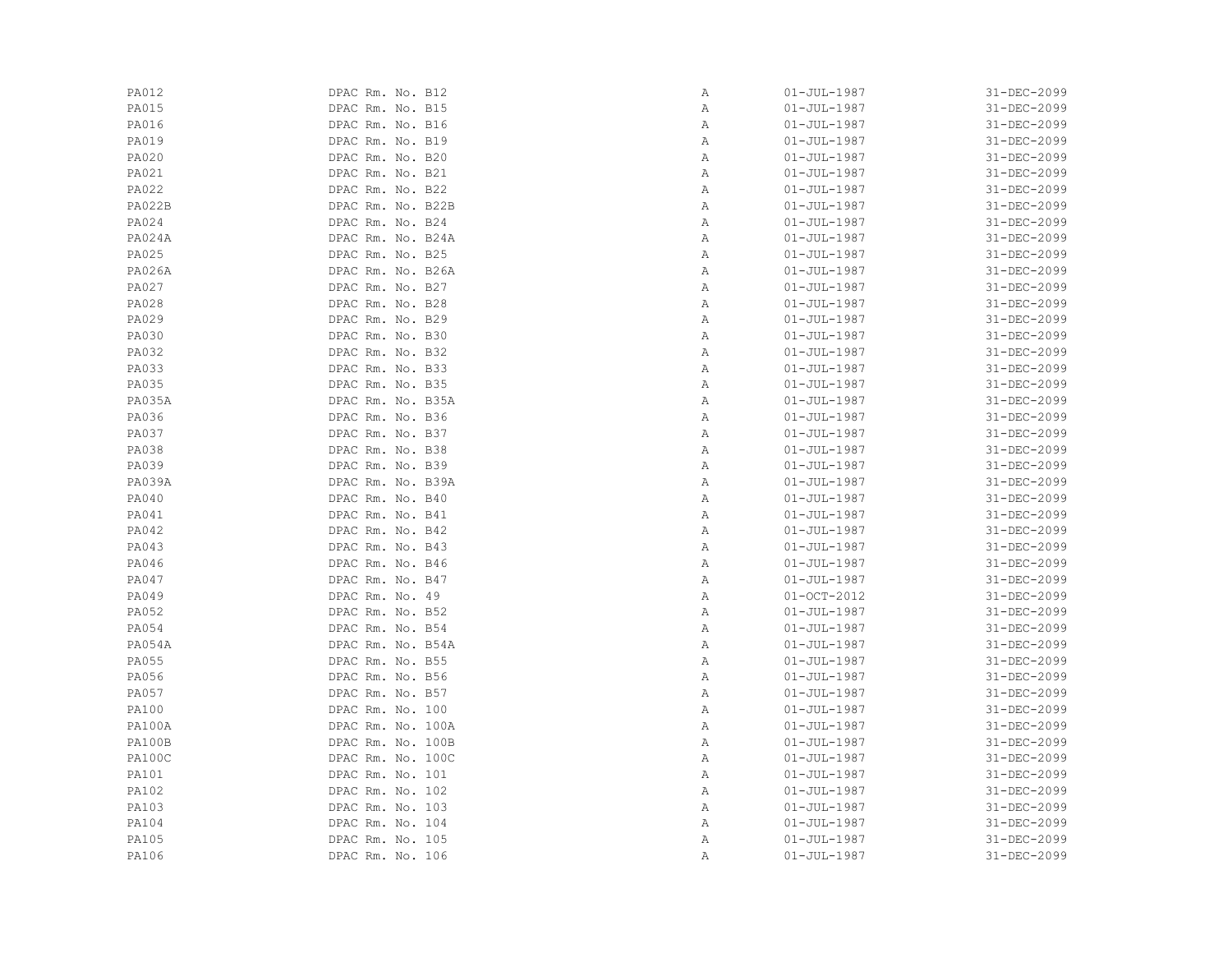| PA107         | DPAC Rm. No. 107  | Α | $01 - JUL - 1987$ | 31-DEC-2099 |
|---------------|-------------------|---|-------------------|-------------|
| PA108         | DPAC Rm. No. 108  | Α | $01 - JUL - 1987$ | 31-DEC-2099 |
| PA109         | DPAC Rm. No. 109  | Α | $01 - JUL - 1987$ | 31-DEC-2099 |
| <b>PA110</b>  | DPAC Rm. No. 110  | Α | $01 - JUL - 1987$ | 31-DEC-2099 |
| <b>PA113</b>  | DPAC Rm. No. 113  | Α | $01 - JUL - 1987$ | 31-DEC-2099 |
| PA113A        | DPAC Rm. No. 113A | Α | $01 - JUL - 1987$ | 31-DEC-2099 |
| <b>PA114</b>  | DPAC Rm. No. 114  | Α | $01 - JUL - 1987$ | 31-DEC-2099 |
| <b>PA116</b>  | DPAC Rm. No. 116  | Α | $01 - JUL - 1987$ | 31-DEC-2099 |
| <b>PA118</b>  | DPAC Rm. No. 118  | Α | $01 - JUL - 1987$ | 31-DEC-2099 |
| PA120         | DPAC Rm. No. 120  | Α | $01-0CT-2012$     | 31-DEC-2099 |
| PA121         | DPAC Rm. No. 121  | Α | $01 - JUL - 1987$ | 31-DEC-2099 |
| <b>PA121A</b> | DPAC Rm. No. 121A | Α | $01 - JUL - 1987$ | 31-DEC-2099 |
| PA121C        | DPAC Rm. No. 121C | Α | $01 - JUL - 1987$ | 31-DEC-2099 |
| PA121E        | DPAC Rm. No. 121E | Α | $01 - JUL - 1987$ | 31-DEC-2099 |
| <b>PA123</b>  | DPAC Rm. No. 123  | Α | $01 - JUL - 1987$ | 31-DEC-2099 |
| <b>PA123A</b> | DPAC Rm. No. 123A | Α | $01 - JUL - 1987$ | 31-DEC-2099 |
| <b>PA123B</b> | DPAC Rm. No. 123B | Α | $01 - JUL - 1987$ | 31-DEC-2099 |
| PA124         | DPAC Rm. No. 124  | Α | $01 - JUL - 1987$ | 31-DEC-2099 |
| PA124A        | DPAC Rm. No. 124A | Α | $01 - JUL - 1987$ | 31-DEC-2099 |
| <b>PA124B</b> | DPAC Rm. No. 124B | Α | $01 - JUL - 1987$ | 31-DEC-2099 |
| <b>PA128</b>  | DPAC Rm. No. 128  | Α | $01 - JUL - 1987$ | 31-DEC-2099 |
| <b>PA128A</b> | DPAC Rm. No. 128A | Α | $01 - JUL - 1987$ | 31-DEC-2099 |
| PA129         | DPAC Rm. No. 129  | Α | $01 - JUL - 1987$ | 31-DEC-2099 |
| PA130         | DPAC Rm. No. 130  | Α | $01 - JUL - 1987$ | 31-DEC-2099 |
| <b>PA131</b>  | DPAC Rm. No. 131  | Α | $01 - JUL - 1987$ | 31-DEC-2099 |
| PA133         | DPAC Rm. No. 133  | Α | $01 - JUL - 1987$ | 31-DEC-2099 |
| PA135         | DPAC Rm. No. 135  | Α | $01 - JUL - 1987$ | 31-DEC-2099 |
| <b>PA136A</b> | DPAC Rm. No. 136A | Α | $01 - JUL - 1987$ | 31-DEC-2099 |
| <b>PA137</b>  | DPAC Rm. No. 137  | Α | $01 - JUL - 1987$ | 31-DEC-2099 |
| PA137A        | DPAC Rm. No. 137A | Α | $01 - JUL - 1987$ | 31-DEC-2099 |
| PA137C        | DPAC Rm. No. 137C | Α | $01 - JUL - 1987$ | 31-DEC-2099 |
| <b>PA137D</b> | DPAC Rm. No. 137D | Α | $01 - JUL - 1987$ | 31-DEC-2099 |
| PA137E        | DPAC Rm. No. 137E | Α | $01 - JUL - 1987$ | 31-DEC-2099 |
| PA137F        | DPAC Rm. No. 137F | Α | $01 - JUL - 1987$ | 31-DEC-2099 |
| PA139         | DPAC Rm. No. 139  | Α | $01 - JUL - 1987$ | 31-DEC-2099 |
| <b>PA142</b>  | DPAC Rm. No. 142  | Α | $01 - JUL - 1987$ | 31-DEC-2099 |
| <b>PA143</b>  | DPAC Rm. No. 143  | Α | $01 - JUL - 1987$ | 31-DEC-2099 |
| <b>PA144</b>  | DPAC Rm. No. 144  | Α | $01 - JUL - 1987$ | 31-DEC-2099 |
| <b>PA144A</b> | DPAC Rm. No. 144A | Α | $01 - JUL - 1987$ | 31-DEC-2099 |
| PA145         | DPAC Rm. No. 145  | Α | $01 - JUL - 1987$ | 31-DEC-2099 |
| <b>PA145B</b> | DPAC Rm. No. 145B | Α | $01 - JUL - 1987$ | 31-DEC-2099 |
| <b>PA145C</b> | DPAC Rm. No. 145C | Α | $01 - JUL - 1987$ | 31-DEC-2099 |
| PA146         | DPAC Rm. No. 146  | Α | $01 - JUL - 1987$ | 31-DEC-2099 |
| PA1H4C        | DPAC Rm. No. 1H4C | Α | $01 - JUL - 1987$ | 31-DEC-2099 |
| PA1H8         | DPAC Rm. No. 1H8  | Α | 26-MAY-2021       | 31-DEC-2099 |
| PA200         | DPAC Rm. No. 200  | Α | $01 - JUL - 1987$ | 31-DEC-2099 |
| PA201         | DPAC Rm. No. 201  | Α | $01 - JUL - 1987$ | 31-DEC-2099 |
| PA202         | DPAC Rm. No. 202  | Α | $01 - JUL - 1987$ | 31-DEC-2099 |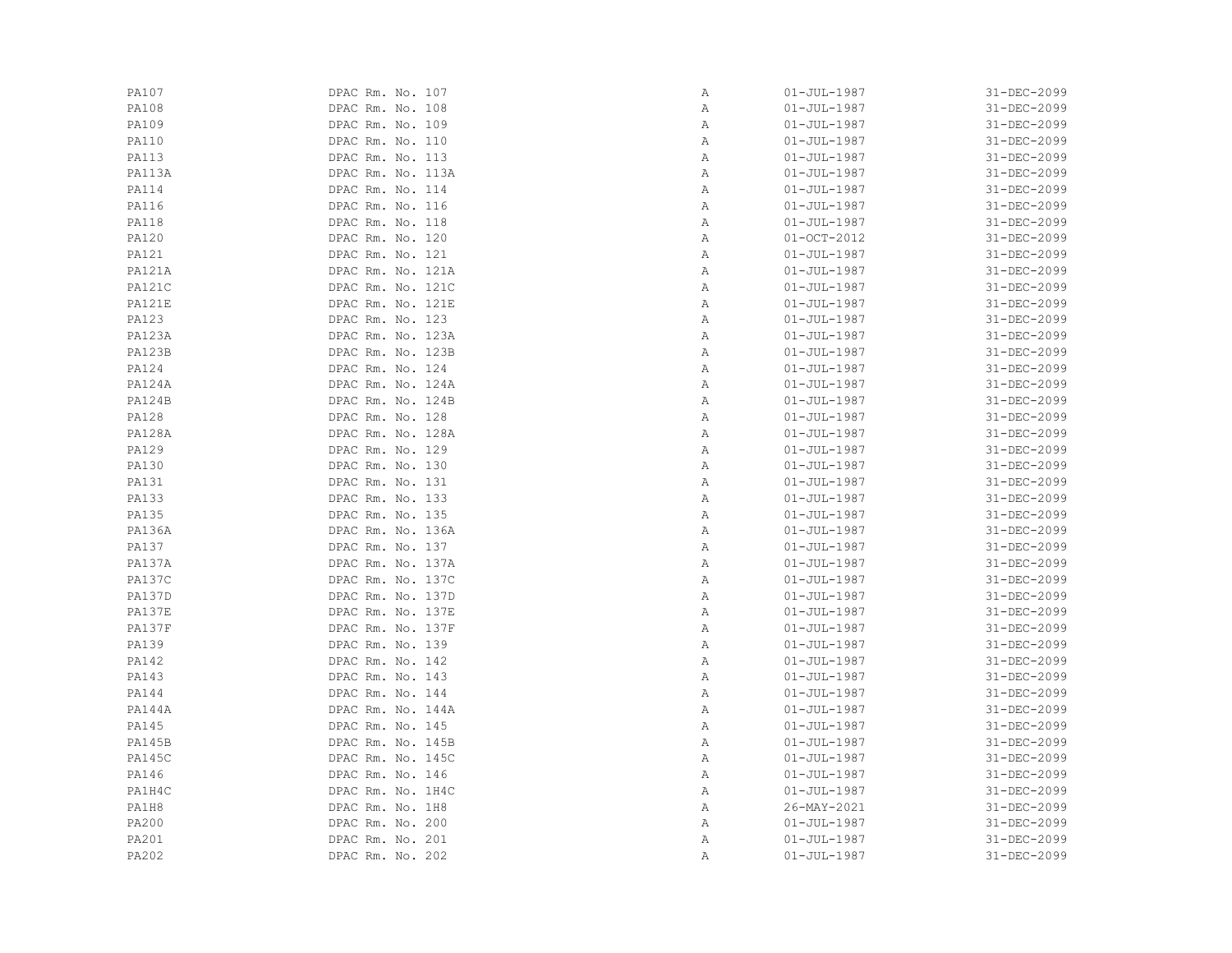| PA203         | DPAC Rm. No. 203                    | Α              | $01 - JUL - 1987$ | 31-DEC-2099 |
|---------------|-------------------------------------|----------------|-------------------|-------------|
| PA204         | DPAC Rm. No. 204                    | Α              | $01 - JUL - 1987$ | 31-DEC-2099 |
| PA205         | DPAC Rm. No. 205                    | Α              |                   | 31-DEC-2099 |
|               |                                     |                | $01 - JUL - 1987$ |             |
| PA206         | DPAC Rm. No. 206                    | Α              | $01 - JUL - 1987$ | 31-DEC-2099 |
| PA207         | DPAC Rm. No. 207                    | $\mathbb{A}$   | $01 - JUL - 1987$ | 31-DEC-2099 |
| <b>PA210</b>  | DPAC Rm. No. 210                    | Α              | $01 - JUL - 1987$ | 31-DEC-2099 |
| <b>PA211</b>  | DPAC Rm. No. 211                    | $\mathbb{A}$   | $01 - JUL - 1987$ | 31-DEC-2099 |
| PA213         | DPAC Rm. No. 213                    | $\mathbb{A}$   | $01 - JUL - 1987$ | 31-DEC-2099 |
| <b>PA213A</b> | DPAC Rm. No. 213A                   | Α              | $01 - JUL - 1987$ | 31-DEC-2099 |
| <b>PA213B</b> | DPAC Rm. No. 213B                   | Α              | $01 - JUL - 1987$ | 31-DEC-2099 |
| PA215         | DPAC Rm. No. 215                    | Α              | $01 - JUL - 1987$ | 31-DEC-2099 |
| <b>PA215A</b> | DPAC Rm. No. 215A                   | Α              | $01 - JUL - 1987$ | 31-DEC-2099 |
| PA216         | DPAC Rm. No. 216                    | Α              | $01 - JUL - 1987$ | 31-DEC-2099 |
| PA218         | DPAC Rm. No. 218                    | $\mathbb{A}$   | $01 - JUL - 1987$ | 31-DEC-2099 |
| <b>PA222</b>  | DPAC Rm. No. 222                    | $\mathbb{A}$   | $01 - JUL - 1987$ | 31-DEC-2099 |
| <b>PA222A</b> | DPAC Rm. No. 222A                   | $\mathbb{A}$   | $01 - JUL - 1987$ | 31-DEC-2099 |
| <b>PA222B</b> | DPAC Rm. No. 222B                   | $\mathbb{A}$   | $01 - OCT - 2012$ | 31-DEC-2099 |
| PA223         | DPAC Rm. No. 223                    | Α              | $01 - JUL - 1987$ | 31-DEC-2099 |
| PA224         | DPAC Rm. No. 224                    | Α              |                   |             |
|               |                                     |                | $01 - JUL - 1987$ | 31-DEC-2099 |
| <b>PA224A</b> | DPAC Rm. No. 224A                   | Α              | $01 - JUL - 1987$ | 31-DEC-2099 |
| <b>PA224B</b> | DPAC Rm. No. 224B                   | Α              | $01 - JUL - 1987$ | 31-DEC-2099 |
| PA224C        | DPAC Rm. No. 224C                   | Α              | $01 - JUL - 1987$ | 31-DEC-2099 |
| <b>PA227A</b> | DPAC Rm. No. 227A                   | $\mathbb{A}$   | $01 - JUL - 1987$ | 31-DEC-2099 |
| <b>PA227C</b> | DPAC Rm. No. 227C                   | A              | 07-NOV-2013       | 31-DEC-2099 |
| PA228         | DPAC Rm. No. 228                    | $\mathbb{A}$   | $01 - JUL - 1987$ | 31-DEC-2099 |
| PA230         | DPAC Rm. No. 230                    | $\mathbb{A}$   | $01 - JUL - 1987$ | 31-DEC-2099 |
| <b>PA230A</b> | DPAC Rm. No. 230A                   | Α              | $01 - JUL - 1987$ | 31-DEC-2099 |
| <b>PA230B</b> | DPAC Rm. No. 230B                   | $\overline{A}$ | $01 - JUL - 1987$ | 31-DEC-2099 |
| PA230C        | DPAC Rm. No. 230C                   | Α              | $01 - JUL - 1987$ | 31-DEC-2099 |
| <b>PA230D</b> | DPAC Rm. No. 230D                   | Α              | $01 - JUL - 1987$ | 31-DEC-2099 |
| PA230E        | DPAC Rm. No. 230E                   | Α              | $01 - JUL - 1987$ | 31-DEC-2099 |
| PA230F        | DPAC Rm. No. 230F                   | $\mathbb{A}$   | $01 - JUL - 1987$ | 31-DEC-2099 |
| PA230H        | DPAC Rm. No. 230H                   | $\mathbb{A}$   | $01 - JUL - 1987$ | 31-DEC-2099 |
| <b>PA230J</b> | DPAC Rm. No. 230J                   | $\mathbb{A}$   | $01 - JUL - 1987$ | 31-DEC-2099 |
| PA230K        | DPAC Rm. No. 230K                   | A              | $01 - JUL - 1987$ | 31-DEC-2099 |
| PA230L        | DPAC Rm. No. 230L                   | Α              | $01 - JUL - 1987$ | 31-DEC-2099 |
|               |                                     | Α              |                   |             |
| PA405K        | DPAC Rm. No. 405K                   |                | $01 - JUL - 1987$ | 31-DEC-2099 |
| PA405Q        | DPAC Rm. No. 405Q                   | Α              | $01 - JUL - 1987$ | 31-DEC-2099 |
| PA9999        | Debartolo PAC outside/common area   | Α              | $01 - JUL - 1987$ | 31-DEC-2099 |
| PALOFT        | DPAC Loft                           | Α              | $01 - JUL - 2010$ | 31-DEC-2099 |
| 1167          | Campus Distribution Center          | Α              | $01 - JUL - 1987$ | 31-DEC-2099 |
| CD0000        | Campus Dist Center unidentified     | $\mathbb{A}$   | $01 - JUL - 1987$ | 31-DEC-2099 |
| CD100         | Campus Distribution Ctr Rm. 100     | Α              | $01 - JUL - 1987$ | 31-DEC-2099 |
| CD107M        | Campus Distribution Ctr Rm. 107M    | Α              | $01 - JUL - 1987$ | 31-DEC-2099 |
| CD9999        | Campus Distr Ctr Common & Ext Space | Α              | $30 - JUN - 2010$ | 31-DEC-2099 |
| 1168          | Edison House                        | Α              | $01 - JUL - 1987$ | 31-DEC-2099 |
| EH0000        | Edison House unidentified           | Α              | $01 - JUL - 1987$ | 31-DEC-2099 |
| EH9999        | Edison House outside/common area    | Α              | $01 - JUL - 1987$ | 31-DEC-2099 |
|               |                                     |                |                   |             |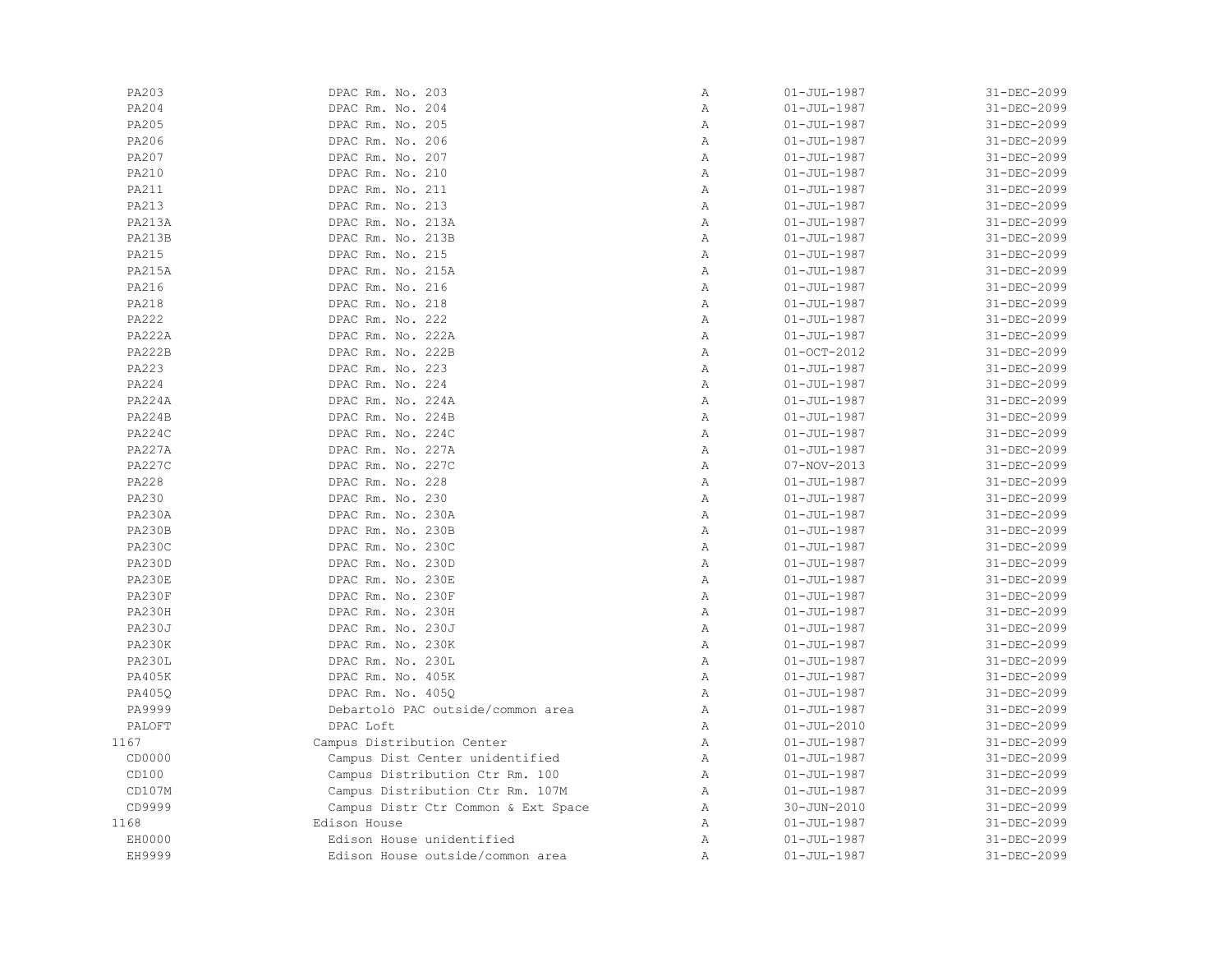| 1169          | Facilities Building                 | Α              | 21-FEB-2005       | 31-DEC-2099 |
|---------------|-------------------------------------|----------------|-------------------|-------------|
| FB0000        | Facilities Bldg unidentified        | $\mathbb{A}$   | $01 - JUL - 1987$ | 31-DEC-2099 |
| FB008         | Facilities Building Rm. B008        | Α              | $01 - JUL - 1987$ | 31-DEC-2099 |
| FB100         | Facilities Building Rm. 100         | $\mathbb{A}$   | 18-JAN-2013       | 31-DEC-2099 |
| FB109         | Facilities Building Rm. 109         | $\mathbb{A}$   | 30-SEP-2016       | 31-DEC-2099 |
| FB110         | Facilities Building Rm. 110         | Α              | $01 - MAX - 2013$ | 31-DEC-2099 |
| <b>FB113</b>  | Facilities Building Rm. 113         | $\mathbb{A}$   | 27-JUL-2016       | 31-DEC-2099 |
| FB200         | Facilities Building Rm. 200         | $\mathbb{A}$   | $01 - JUL - 1987$ | 31-DEC-2099 |
| FB218         | Facilities Building Rm. 218         | $\mathbb{A}$   | $01 - JUL - 1987$ | 31-DEC-2099 |
| FB9999        | Facilities Bldg outside/common area | $\mathbb{A}$   | $01 - JUL - 1987$ | 31-DEC-2099 |
| 1170          | Fatima Retreat House and Shrine     | $\mathbb{A}$   | $01 - JUL - 1987$ | 31-DEC-2099 |
| FA0000        | Fatima House unidentified           | $\mathbb{A}$   | $01 - JUL - 1987$ | 31-DEC-2099 |
| FA9999        | Fatima House outside/common area    | $\mathbb{A}$   | $01 - JUL - 1987$ | 31-DEC-2099 |
| 1171          | Field House                         | $\mathbb{A}$   | $01 - JUL - 1987$ | 31-DEC-2099 |
| FH0000        | Field House unidentified            | $\mathbb{A}$   | $01 - JUL - 1987$ | 31-DEC-2099 |
| FH9999        | Field House outside/common area     | $\mathbb{A}$   | $01 - JUL - 1987$ | 31-DEC-2099 |
| 1172          | Gamma Grand House                   | $\mathbb{A}$   | 21-FEB-2005       | 31-DEC-2099 |
| GG0000        | Gamma Grand Hse unidentified        | $\mathbb{A}$   | $01 - JUL - 1987$ | 31-DEC-2099 |
| GG9999        | Gamma Grand Hse outside/common area | Α              | $01 - JUL - 1987$ | 31-DEC-2099 |
| 1173          | Main Gate                           | $\lambda$      | 21-FEB-2005       | 31-DEC-2099 |
| MG0000        | Main Gate unidentified              | $\lambda$      | $01 - JUL - 1987$ | 31-DEC-2099 |
| MG9999        | Main Gate outside/common area       | $\mathbb{A}$   | $01 - JUL - 1987$ | 31-DEC-2099 |
| 1174          | East Gate                           | $\mathbb{A}$   | 21-FEB-2005       | 31-DEC-2099 |
| EG0000        | East Gate unidentified              | $\mathbb{A}$   | $01 - JUL - 1987$ | 31-DEC-2099 |
| EG9999        | East Gate outside/common area       | $\mathbb{A}$   | $01 - JUL - 1987$ | 31-DEC-2099 |
| 1175          | Golf Garage                         | T              | 21-FEB-2005       | 31-DEC-2099 |
| 1176          | Burke Golf Course Maintenance Garag | $\mathbb{A}$   | 21-FEB-2005       | 31-DEC-2099 |
| <b>BU0000</b> | Burke Maint Gar unidentified        | $\mathbb{A}$   | $01 - JUL - 1987$ | 31-DEC-2099 |
| <b>BU100</b>  | Burke GC Maint. Garage Rm. 100      | $\mathbb{A}$   | $01 - JUL - 1987$ | 31-DEC-2099 |
| <b>BU101</b>  | Burke GC Maint. Garage Rm. 101      | $\mathbb{A}$   | 21-FEB-2005       | 31-DEC-2099 |
| <b>BU102</b>  | Burke GC Maint. Garage Rm. 102      | $\mathbb{A}$   | 21-FEB-2005       | 31-DEC-2099 |
| <b>BU104</b>  | Burke GC Maint. Garage Rm. 104      | $\mathbb{A}$   | 21-FEB-2005       | 31-DEC-2099 |
| <b>BU105</b>  | Burke GC Maint. Garage Rm. 105      | Α              | 21-FEB-2005       | 31-DEC-2099 |
| <b>BU109</b>  | Burke GC Maint. Garage Rm. 109      | Α              | 21-FEB-2005       | 31-DEC-2099 |
| <b>BU111</b>  | Burke GC Maint. Garage Rm. 111      | $\mathbb{A}$   | 21-FEB-2005       | 31-DEC-2099 |
| <b>BU9999</b> | Burke Maint Gar outside/common area | $\mathbb{A}$   | $01 - JUL - 1987$ | 31-DEC-2099 |
| 1177          | Burke Golf Tee House                | $\mathbb{A}$   | 21-FEB-2005       | 31-DEC-2099 |
| <b>BT0000</b> | Burke Tee House unidentified        | $\mathbb{A}$   | $01 - JUL - 1987$ | 31-DEC-2099 |
| BT9999        | Burke Tee House outside/common area | $\mathbb{A}$   | $01 - JUL - 1987$ | 31-DEC-2099 |
| 1178          | Keough Hall                         | $\mathbb{A}$   | $01 - JUL - 1987$ | 31-DEC-2099 |
| KH0000        | Keough Hall unidentified            | $\mathbb{A}$   | $01 - JUL - 1987$ | 31-DEC-2099 |
| KH9999        | Keough Hall outside/common area     | Α              | $01 - JUL - 1987$ | 31-DEC-2099 |
| 1179          | Lewis Bus Shelter                   | $\mathbbm{I}$  | $26 - JAN - 2009$ | 31-DEC-2099 |
| 1180          | Medical Science Building            | $\mathbbm{I}$  | $26 - JAN - 2009$ | 31-DEC-2099 |
| 1181          | Notre Dame Credit Union             | $\mathbb T$    | 21-FEB-2005       | 31-DEC-2099 |
| 1182          | Paris House                         | $\mathbb{A}$   | $01 - JUL - 1987$ | 31-DEC-2099 |
| PH0000        | Paris House unidentified            | $\mathbb{A}$   | $01 - JUL - 1987$ | 31-DEC-2099 |
| <b>PH001</b>  | Paris House Rm. 001                 | $\overline{A}$ | $01 - JUL - 1987$ | 31-DEC-2099 |
|               |                                     |                |                   |             |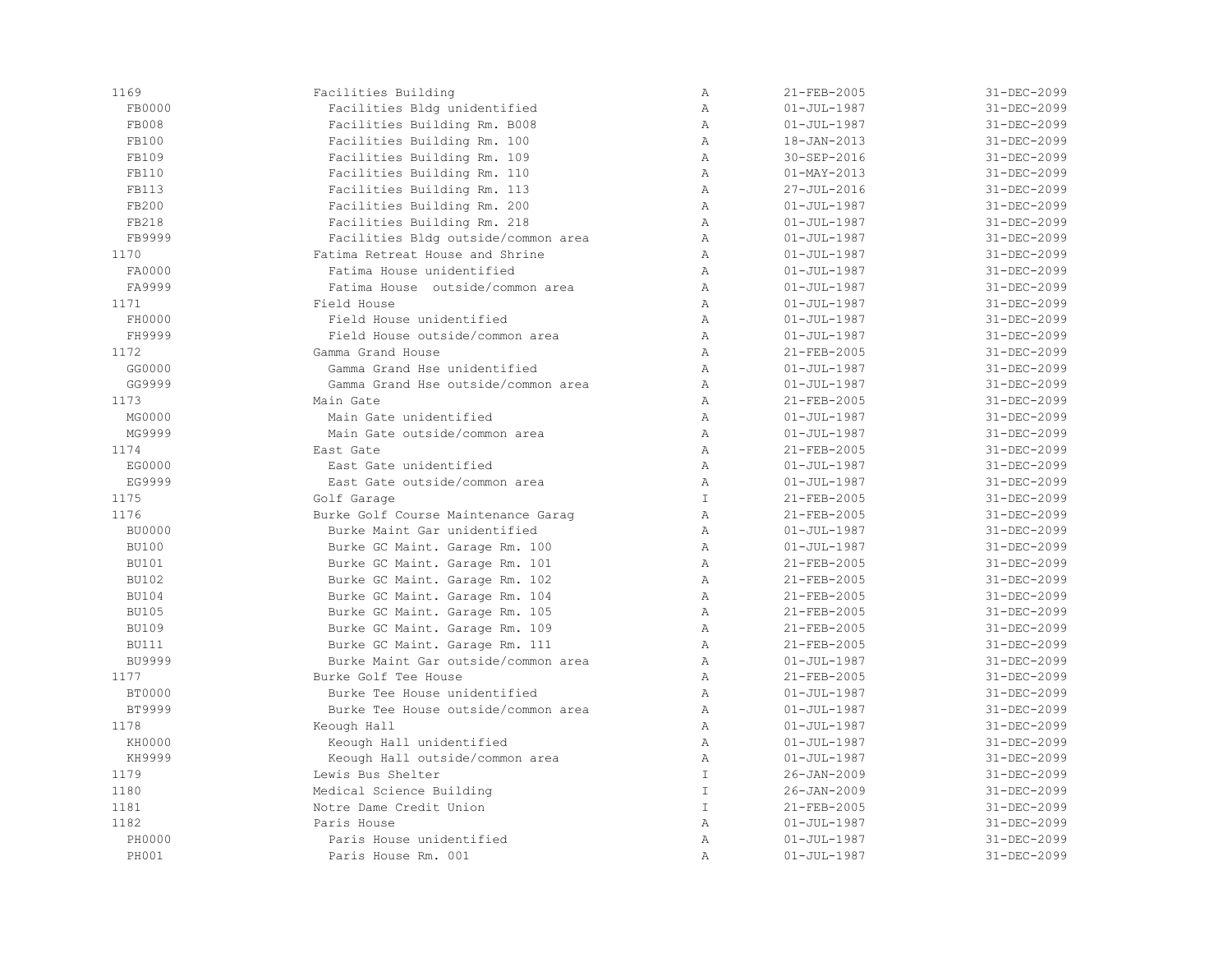| PH002         | Paris House Rm. 002                 | Α            | $01 - JUL - 1987$ | 31-DEC-2099 |
|---------------|-------------------------------------|--------------|-------------------|-------------|
| PH003         | Paris House Rm. 003                 | Α            | $01 - JUL - 1987$ | 31-DEC-2099 |
| PH100         | Paris House Rm. 100                 | $\mathbb{A}$ | $01 - JUL - 1987$ | 31-DEC-2099 |
| <b>PH101</b>  | Paris House Rm. 101                 | $\mathbb{A}$ | $01 - JUL - 1987$ | 31-DEC-2099 |
| PH102         | Paris House Rm. 102                 | $\lambda$    | $01 - JUL - 1987$ | 31-DEC-2099 |
| PH104         | Paris House Rm. 104                 | $\mathbb{A}$ | $01 - JUL - 1987$ | 31-DEC-2099 |
| PH106         | Paris House Rm. 106                 | $\mathbb{A}$ | $01 - JUL - 1987$ | 31-DEC-2099 |
| PH9999        | Paris House outside/common area     | $\mathbb{A}$ | $01 - JUL - 1987$ | 31-DEC-2099 |
| 1183          | Province Archives Center            | $\mathbb{A}$ | $01 - JUL - 1987$ | 31-DEC-2099 |
| PR0000        | Prov Archives unidentified          | Α            | $01 - JUL - 1987$ | 31-DEC-2099 |
| PR9999        | Prov Archives outside/common area   | Α            | $01 - JUL - 1987$ | 31-DEC-2099 |
| 1184          | Quanzit Hut                         | Α            | 21-FEB-2005       | 31-DEC-2099 |
| QH0000        | Quanzit Hut unidentified            | $\lambda$    | $01 - JUL - 1987$ | 31-DEC-2099 |
| OH9999        | Quanzit Hut outside/common area     | $\mathbb{A}$ | $01 - JUL - 1987$ | 31-DEC-2099 |
| 1185          | Sacred Heart Parish Center          | $\mathbb{A}$ | $01 - JUL - 1987$ | 31-DEC-2099 |
| SA0000        | Sacred Heart PC unidentified        | $\mathbb{A}$ | $01 - JUL - 1987$ | 31-DEC-2099 |
| SA9999        | Sacred Heart PC outside/common area | $\mathbb{A}$ | $01 - JUL - 1987$ | 31-DEC-2099 |
| 1186          | Wilson Commons                      | $\mathbb{A}$ | $01 - JUL - 1987$ | 31-DEC-2099 |
| WI0000        | Wilson Commons unidentified         | $\, {\bf A}$ | $01 - JUL - 1987$ | 31-DEC-2099 |
| WI9999        | Wilson Commons outside/common area  | Α            | $01 - JUL - 1987$ | 31-DEC-2099 |
| 1187          | WNDU Building                       | $\mathbb{A}$ | $01 - JUL - 1987$ | 31-DEC-2099 |
| WN0000        | WNDU Building unidentified          | Α            | $01 - JUL - 1987$ | 31-DEC-2099 |
| WN9999        | WNDU Building outside/common area   | $\mathbb{A}$ | $01 - JUL - 1987$ | 31-DEC-2099 |
| 1188          | Landscape Services Building         | $\mathbb{A}$ | $01 - JUL - 1987$ | 31-DEC-2099 |
| LS0000        | Landscape Srvcs unidentified        | $\mathbb{A}$ | $01 - JUL - 1987$ | 31-DEC-2099 |
| <b>LS100</b>  | Landscape Services Rm. 100          | $\mathbb{A}$ | $01 - JUL - 1987$ | 31-DEC-2099 |
| <b>LS102</b>  | Landscape Services Rm. 102          | $\mathbb{A}$ | $01 - JUL - 1987$ | 31-DEC-2099 |
| <b>LS105</b>  | Landscape Services Rm. 105          | $\mathbb{A}$ | $01 - JUL - 1987$ | 31-DEC-2099 |
| LS106         | Landscape Services Rm. 106          | Α            | $01 - JUL - 1987$ | 31-DEC-2099 |
| <b>LS110</b>  | Landscape Services Rm. 110          | $\lambda$    | $01 - JUL - 1987$ | 31-DEC-2099 |
| <b>LS111</b>  | Landscape Services Rm. 111          | $\mathbb{A}$ | $01 - JUL - 1987$ | 31-DEC-2099 |
| <b>LS123</b>  | Landscape Services Rm. 123          | $\mathbb{A}$ | $01 - JUL - 1987$ | 31-DEC-2099 |
| LS124         | Landscape Services Rm. 124          | $\mathbb{A}$ | $01 - JUL - 1987$ | 31-DEC-2099 |
| <b>LS125</b>  | Landscape Services Rm. 125          | $\mathbb{A}$ | $01 - JUL - 1987$ | 31-DEC-2099 |
| LS126         | Landscape Services Rm. 126          | $\mathbb{A}$ | $01 - JUL - 1987$ | 31-DEC-2099 |
| LS127         | Landscape Services Rm. 127          | $\mathbb{A}$ | $01 - JUL - 1987$ | 31-DEC-2099 |
| LS9999        | Landscape Srvcs outside/common area | $\mathbb{A}$ | $01 - JUL - 1987$ | 31-DEC-2099 |
| LSSHOP        | Landscape Services Shop Room        | $\mathbb{A}$ | 03-NOV-2011       | 31-DEC-2099 |
| 1189          | Notre Dame Control Building         | Α            | $01 - JUL - 1987$ | 31-DEC-2099 |
| NT0000        | ND Control Bldg unidentified        | Α            | $01 - JUL - 1987$ | 31-DEC-2099 |
| NT9999        | ND Control Bldg outside/common area | $\mathbb{A}$ | $01 - JUL - 1987$ | 31-DEC-2099 |
| 1190          | Batting Building                    | $\mathbb{A}$ | $01 - JUL - 1987$ | 31-DEC-2099 |
| <b>BB0000</b> | Batting Bldg unidentified           | $\mathbb{A}$ | $01 - JUL - 1987$ | 31-DEC-2099 |
| <b>BB9999</b> | Batting Bldg outside/common area    | $\, {\bf A}$ | $01 - JUL - 1987$ | 31-DEC-2099 |
| 1191          | Water Tower                         | $\mathbb{A}$ | $01 - JUL - 1987$ | 31-DEC-2099 |
| WA0000        | Water Tower unidentified            | $\mathbb{A}$ | $01 - JUL - 1987$ | 31-DEC-2099 |
| WA9999        | Water Tower outside/common area     | $\mathbb{A}$ | $01 - JUL - 1987$ | 31-DEC-2099 |
| 1192          | Hammes Mowbray Hall (Security Bldg) | $\lambda$    | $01 - JUL - 1987$ | 31-DEC-2099 |
|               |                                     |              |                   |             |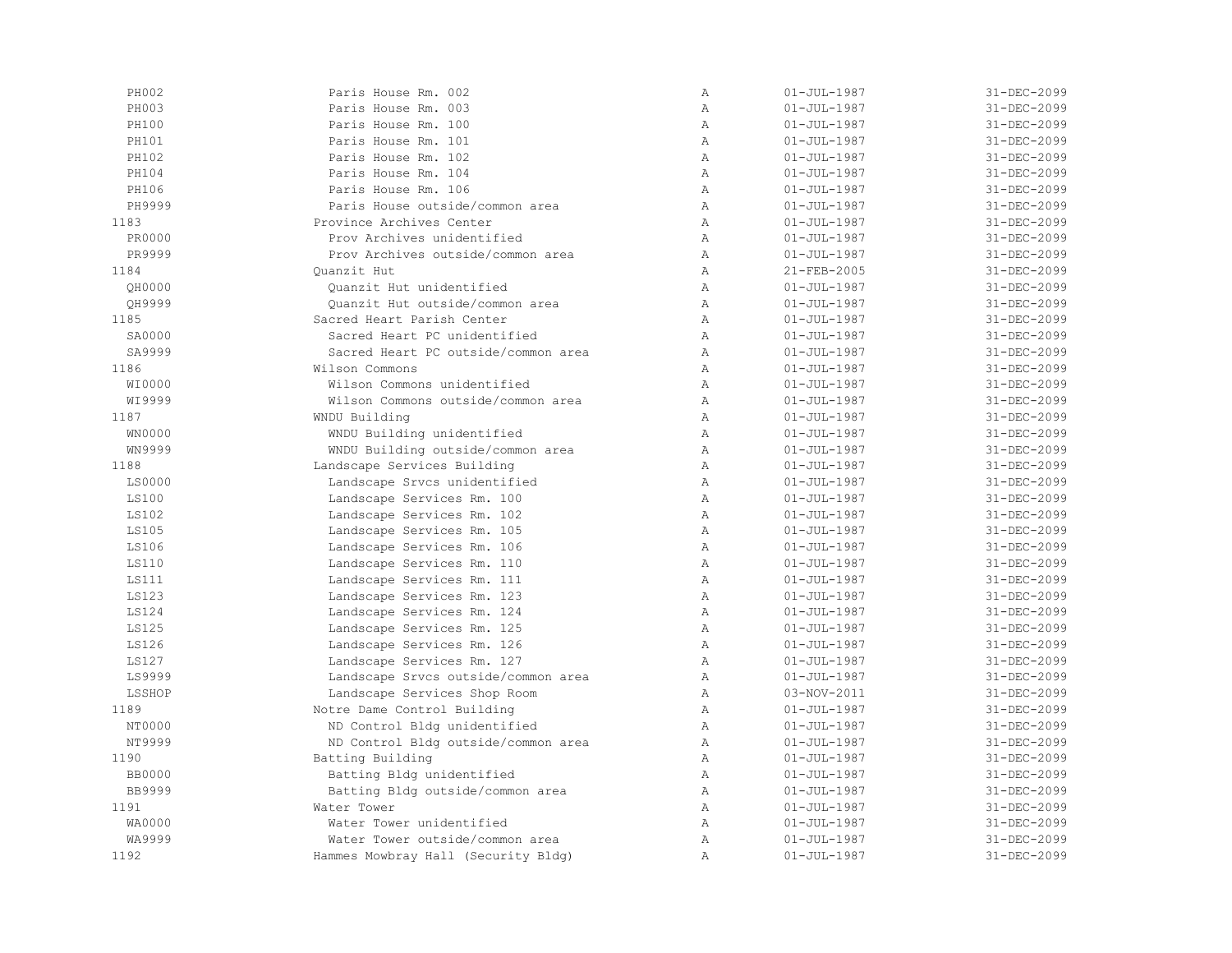| HM0000       | Hammes Mowbray unidentified        | $\mathbb A$  | $01 - JUL - 1987$ | 31-DEC-2099 |
|--------------|------------------------------------|--------------|-------------------|-------------|
| HM104        | Hammes Mowbray Rm. 104             | $\, {\bf A}$ | 21-OCT-2020       | 31-DEC-2099 |
| HM106        | Hammes Mowbray Rm. 106             | Α            | 30-JUN-2010       | 31-DEC-2099 |
| HM108A       | Hammes Mowbray Rm. 108A            | Α            | 30-JUN-2010       | 31-DEC-2099 |
| HM111        | Hammes Mowbray Rm. 111             | $\mathbb{A}$ | $30 - JUN - 2010$ | 31-DEC-2099 |
| HM112        | Hammes Mowbray Rm. 112             | Α            | 30-JUN-2010       | 31-DEC-2099 |
| HM112B       | Hammes Mowbray Rm. 112B            | Α            | 21-OCT-2020       | 31-DEC-2099 |
| HM113        | Hammes Mowbray Rm. 113             | $\, {\bf A}$ | 01-NOV-2012       | 31-DEC-2099 |
| HM302        | Hammes Mowbray Rm 302              | $\mathbb A$  | $05 - JUN - 2012$ | 31-DEC-2099 |
| HM309        | Hammes Mowbray Rm 309              | Α            | $01 - NOV - 2012$ | 31-DEC-2099 |
| HM9999       | Hammes Mowbray outside/common area | Α            | $01 - JUL - 1987$ | 31-DEC-2099 |
| 1193         | Jordan Science Learning Center     | Α            | $01 - JUL - 1987$ | 31-DEC-2099 |
| J00000       | Jordan Science unidentified        | Α            | $01 - JUL - 1987$ | 31-DEC-2099 |
| J0001        | Jordan Rm. B001                    | $\mathbb{A}$ | $01 - JUL - 1987$ | 31-DEC-2099 |
| J0004        | Jordan Rm. B004                    | $\mathbb{A}$ | $01 - JUL - 1987$ | 31-DEC-2099 |
| JO005        | Jordan Rm. B005                    | Α            | $01 - JUL - 1987$ | 31-DEC-2099 |
| JO006        | Jordan Rm. B006                    | Α            | $01 - JUL - 1987$ | 31-DEC-2099 |
| J0007        | Jordan Rm. B007                    | Α            | $01 - JUL - 1987$ | 31-DEC-2099 |
| JO008        | Jordan Rm. B008                    | $\, {\bf A}$ | $01 - JUL - 1987$ | 31-DEC-2099 |
| J0009        | Jordan Rm. B009                    | $\, {\bf A}$ | $01 - JUL - 1987$ | 31-DEC-2099 |
| J0100        | Jordan Rm. 100                     | Α            | 30-JUN-2010       | 31-DEC-2099 |
| J0101        | Jordan Rm. 101                     | $\, {\bf A}$ | 21-JUN-2012       | 31-DEC-2099 |
| J0101A       | Jordan Rm. 101A                    | $\mathbb{A}$ | $01 - JUL - 1987$ | 31-DEC-2099 |
| J0101B       | Jordan Rm. 101B                    | Α            | $01 - JUL - 1987$ | 31-DEC-2099 |
| J0103        | Jordan Rm. 103                     | Α            | $01 - JUL - 1987$ | 31-DEC-2099 |
| JO104        | Jordan Rm. 104                     | $\, {\bf A}$ | $01 - JUL - 1987$ | 31-DEC-2099 |
| J0104A       | Jordan Rm. 104A                    | Α            | $01 - JUL - 1987$ | 31-DEC-2099 |
| J0105        | Jordan Rm. 105                     | $\mathbb{A}$ | 21-JUN-2012       | 31-DEC-2099 |
| J0105A       | Jordan Rm. 105A                    | $\, {\bf A}$ | $01 - JUL - 1987$ | 31-DEC-2099 |
| J0105B       | Jordan Rm. 105B                    | $\mathbb A$  | $01 - JUL - 1987$ | 31-DEC-2099 |
| JO106        | Jordan Rm. 106                     | Α            | $01 - JUL - 1987$ | 31-DEC-2099 |
| JO108        | Jordan Rm. 108                     | $\mathbb{A}$ | $01 - JUL - 1987$ | 31-DEC-2099 |
| JO109        | Jordan Rm. 109                     | $\, {\bf A}$ | $01 - JUL - 1987$ | 31-DEC-2099 |
| J0110        | Jordan Rm. 110                     | Α            | $01 - JUL - 1987$ | 31-DEC-2099 |
| <b>JO112</b> | Jordan Rm. 112                     | Α            | $01 - JUL - 1987$ | 31-DEC-2099 |
| J0116        | Jordan Rm. 116                     | $\, {\bf A}$ | 19-OCT-2012       | 31-DEC-2099 |
| JO118        | Jordan Rm. 118                     | $\, {\bf A}$ | $01 - JUL - 1987$ | 31-DEC-2099 |
| J0119        | Jordan Rm. 119                     | $\, {\bf A}$ | $01 - JUL - 1987$ | 31-DEC-2099 |
| J0120        | Jordan Rm. 120                     | Α            | $01 - JUL - 1987$ | 31-DEC-2099 |
| J0121        | Jordan Rm. 121                     | Α            | $01 - JUL - 1987$ | 31-DEC-2099 |
| JO124        | Jordan Rm. 124                     | Α            | $01 - JUL - 1987$ | 31-DEC-2099 |
| J0125        | Jordan Rm. 125                     | Α            | $01 - JUL - 1987$ | 31-DEC-2099 |
| JO126        | Jordan Rm. 126                     | Α            | $01 - JUL - 1987$ | 31-DEC-2099 |
| J0127        | Jordan Rm. 127                     | $\, {\bf A}$ | $01 - JUL - 1987$ | 31-DEC-2099 |
| J0130        | Jordan Rm. 130                     | $\, {\bf A}$ | $01 - JUL - 1987$ | 31-DEC-2099 |
| J0131        | Jordan Rm. 131                     | $\, {\bf A}$ | $01 - JUL - 1987$ | 31-DEC-2099 |
| J0135        | Jordan Rm. 135                     | Α            | $01 - JUL - 1987$ | 31-DEC-2099 |
| J0135A       | Jordan Rm. 135A                    | Α            | $01 - JUL - 1987$ | 31-DEC-2099 |
|              |                                    |              |                   |             |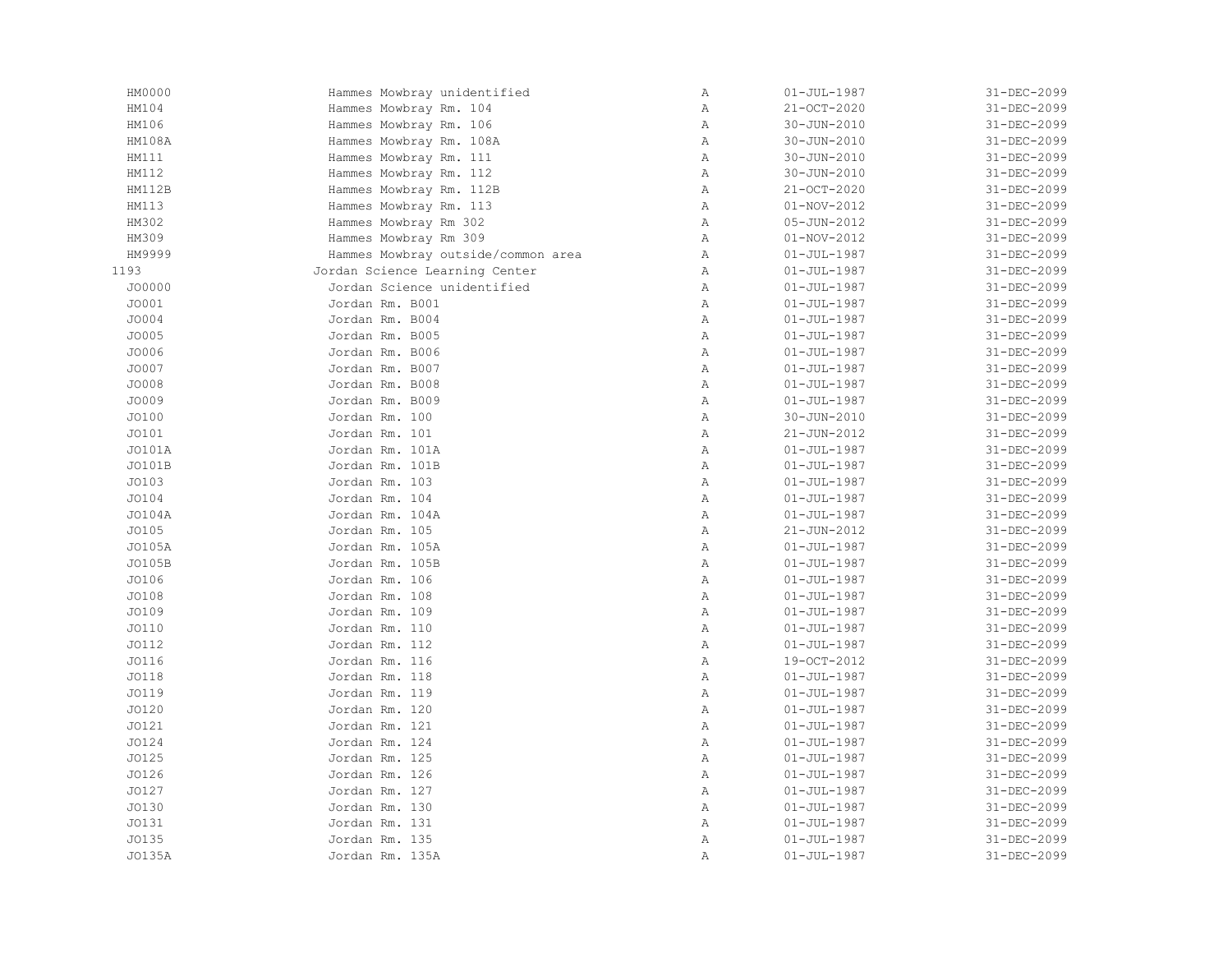| J0136  | Jordan Rm. 136  | Α | $01 - JUL - 1987$ | 31-DEC-2099 |
|--------|-----------------|---|-------------------|-------------|
| JO138  | Jordan Rm. 138  | Α | $01 - JUL - 1987$ | 31-DEC-2099 |
| J0139  | Jordan Rm. 139  | Α | $01 - JUL - 1987$ | 31-DEC-2099 |
| J0139A | Jordan Rm. 139A | Α | $01 - JUL - 1987$ | 31-DEC-2099 |
| JO140  | Jordan Rm. 140  | Α | $30 - JUN - 2010$ | 31-DEC-2099 |
| JO141  | Jordan Rm. 141  | Α | 09-MAR-2016       | 31-DEC-2099 |
| J0142  | Jordan Rm. 142  | Α | $01 - JUL - 1987$ | 31-DEC-2099 |
| JO143  | Jordan Rm. 143  | Α | $01 - JUL - 1987$ | 31-DEC-2099 |
| JO145  | Jordan Rm. 145  | Α | $01 - JUL - 1987$ | 31-DEC-2099 |
| JO146  | Jordan Rm. 146  | Α | $01 - JUL - 1987$ | 31-DEC-2099 |
| J0147B | Jordan Rm. 147B | Α | $06 - MAX - 2019$ | 31-DEC-2099 |
| JO148  | Jordan Rm. 148  | Α | $01 - JUL - 1987$ | 31-DEC-2099 |
| JO149  | Jordan Rm. 149  | Α | $01 - JUL - 1987$ | 31-DEC-2099 |
| J0150  | Jordan Rm. 150  | Α | $01 - JUL - 1987$ | 31-DEC-2099 |
| J0152  | Jordan Rm. 152  | Α | $01 - JUL - 1987$ | 31-DEC-2099 |
| J0155  | Jordan Rm. 155  | Α | $01 - JUL - 1987$ | 31-DEC-2099 |
| JO156  | Jordan Rm. 156  | Α | $01 - JUL - 1987$ | 31-DEC-2099 |
| J0157  | Jordan Rm. 157  | Α | $01 - JUL - 1987$ | 31-DEC-2099 |
| J0157A | Jordan Rm. 157A | Α | $01 - JUL - 1987$ | 31-DEC-2099 |
| J0157B | Jordan Rm. 157B | Α | $01 - JUL - 1987$ | 31-DEC-2099 |
| JO1H1  | Jordan Rm. 1H1  | Α | $01 - JUL - 1987$ | 31-DEC-2099 |
| J0201  | Jordan Rm. 201  | Α | $01 - JUL - 1987$ | 31-DEC-2099 |
| J0201A | Jordan Rm. 201A | Α | $01 - JUL - 1987$ | 31-DEC-2099 |
| J0201B | Jordan Rm. 201B | Α | $01 - JUL - 1987$ | 31-DEC-2099 |
| J0202  | Jordan Rm. 202  | Α | $01 - JUL - 1987$ | 31-DEC-2099 |
| J0202A | Jordan Rm. 202A | Α | $01 - JUL - 1987$ | 31-DEC-2099 |
| J0202B | Jordan Rm. 202B | Α | $01 - JUL - 1987$ | 31-DEC-2099 |
| J0203  | Jordan Rm. 203  | Α | $01 - JUL - 1987$ | 31-DEC-2099 |
| J0204  | Jordan Rm. 204  | Α | $01 - JUL - 1987$ | 31-DEC-2099 |
| J0205  | Jordan Rm. 205  | Α | $01 - JUL - 1987$ | 31-DEC-2099 |
| JO206  | Jordan Rm. 206  | Α | $01 - JUL - 1987$ | 31-DEC-2099 |
| J0206A | Jordan Rm. 206A | Α | $01 - JUL - 1987$ | 31-DEC-2099 |
| J0207  | Jordan Rm. 207  | Α | $01 - JUL - 1987$ | 31-DEC-2099 |
| JO208  | Jordan Rm. 208  | Α | 12-MAY-2014       | 31-DEC-2099 |
| J0209  | Jordan Rm. 209  | Α | $01 - JUL - 1987$ | 31-DEC-2099 |
| J0210  | Jordan Rm. 210  | Α | $01 - JUL - 1987$ | 31-DEC-2099 |
| J0211  | Jordan Rm. 211  | Α | $01 - JUL - 1987$ | 31-DEC-2099 |
| J0212  | Jordan Rm. 212  | Α | $01 - JUL - 1987$ | 31-DEC-2099 |
| J0213  | Jordan Rm. 213  | Α | $01 - JUL - 1987$ | 31-DEC-2099 |
| J0215  | Jordan Rm. 215  | Α | $01 - JUL - 1987$ | 31-DEC-2099 |
| J0216  | Jordan Rm. 216  | Α | $01 - JUL - 1987$ | 31-DEC-2099 |
| J0217  | Jordan Rm. 217  | Α | $01 - JUL - 1987$ | 31-DEC-2099 |
| JO219  | Jordan Rm. 219  | Α | 30-JUN-2010       | 31-DEC-2099 |
| J0224  | Jordan Rm. 224  | Α | 29-JAN-2013       | 31-DEC-2099 |
| J0225  | Jordan Rm. 225  | Α | $01 - JUL - 1987$ | 31-DEC-2099 |
| J0226  | Jordan Rm. 226  | Α | $01 - JUL - 1987$ | 31-DEC-2099 |
| J0227A | Jordan Rm. 227a | Α | 14-NOV-2011       | 31-DEC-2099 |
| J0227B | Jordan Rm. 227B | Α | 10-SEP-2012       | 31-DEC-2099 |
|        |                 |   |                   |             |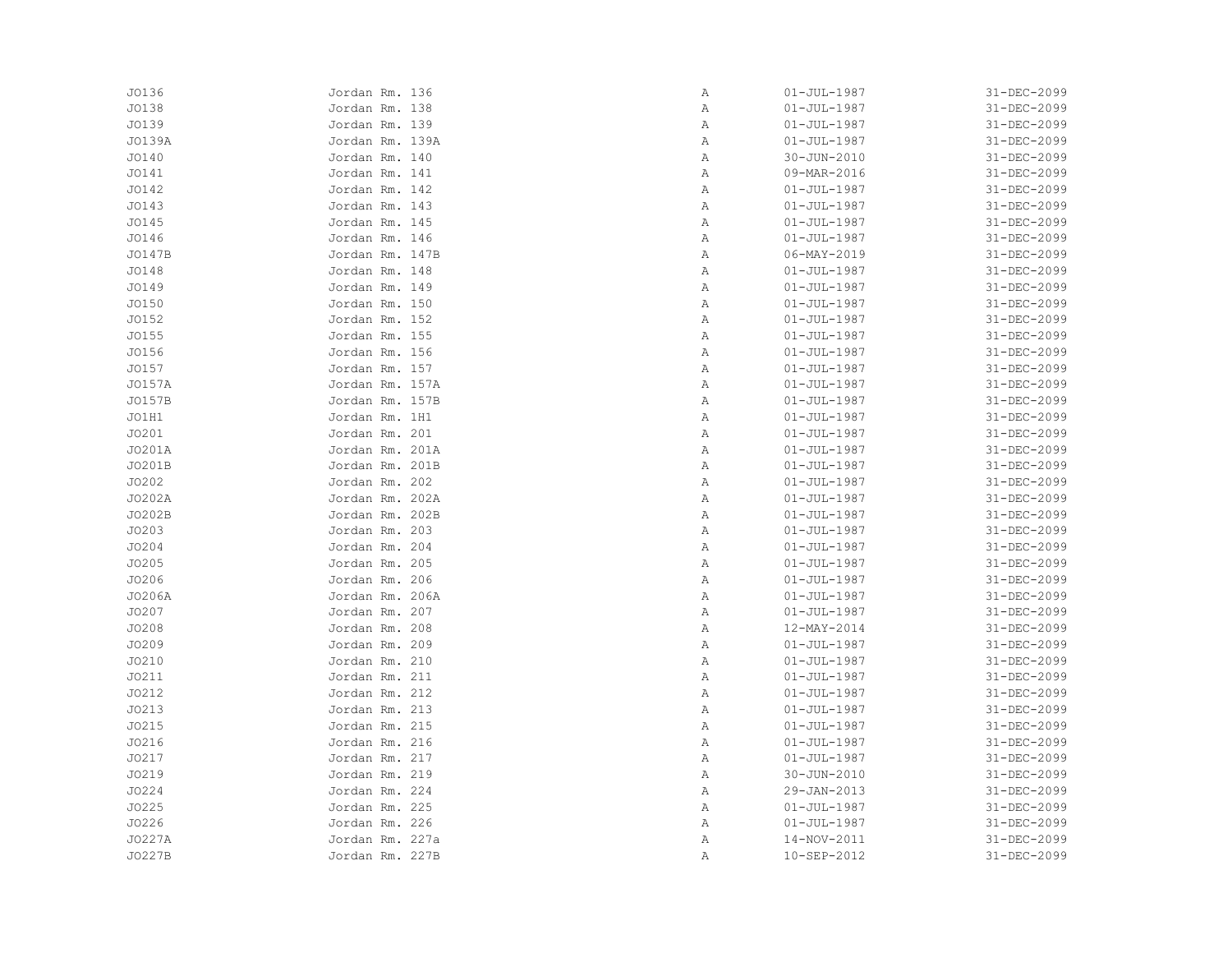|       | J0227C | Jordan Rm. 227C | Α | $30 - JUN - 2010$ | 31-DEC-2099 |
|-------|--------|-----------------|---|-------------------|-------------|
|       | J0228A | Jordan Rm. 228a | Α | 19-OCT-2012       | 31-DEC-2099 |
| J0229 |        | Jordan Rm. 229  | Α | 29-MAR-2018       | 31-DEC-2099 |
|       | J0229A | Jordan Rm. 229A | Α | $01 - JUL - 1987$ | 31-DEC-2099 |
|       | J0229B | Jordan Rm. 229b | Α | 19-OCT-2012       | 31-DEC-2099 |
|       | J0229C | Jordan Rm. 229C | Α | $01 - JUL - 1987$ | 31-DEC-2099 |
|       | J0229D | Jordan Rm. 229D | Α | $01 - JUL - 1987$ | 31-DEC-2099 |
| J0230 |        | Jordan Rm. 230  | Α | 19-OCT-2012       | 31-DEC-2099 |
| J0231 |        | Jordan Rm. 231  | Α | $01 - JUL - 1987$ | 31-DEC-2099 |
| J0232 |        | Jordan Rm. 232  | Α | 19-OCT-2012       | 31-DEC-2099 |
|       | J0232A | Jordan Rm. 232a | Α | 25-JUN-2012       | 31-DEC-2099 |
|       | J0232B | Jordan Rm. 232b | Α | 19-OCT-2012       | 31-DEC-2099 |
| J0233 |        | Jordan Rm. 233  | Α | 19-OCT-2012       | 31-DEC-2099 |
| J0234 |        | Jordan Rm. 234  | Α | 22-MAY-2012       | 31-DEC-2099 |
|       | J0234B | Jordan Rm. 234B | Α | 10-SEP-2012       | 31-DEC-2099 |
| J0235 |        | Jordan Rm. 235  | Α | $01 - JUL - 1987$ | 31-DEC-2099 |
| J0236 |        | Jordan Rm. 236  | Α | $01 - JUL - 1987$ | 31-DEC-2099 |
| J0237 |        | Jordan Rm. 237  | Α | $01 - JUL - 1987$ | 31-DEC-2099 |
| JO240 |        | Jordan Rm. 240  | Α | $01 - JUL - 1987$ | 31-DEC-2099 |
| J0241 |        | Jordan Rm. 241  | Α | $01 - JUL - 1987$ | 31-DEC-2099 |
|       | JO2H4A | Jordan Rm. 2H4A | Α | $01 - JUL - 1987$ | 31-DEC-2099 |
| J0300 |        | Jordan Rm. 300  | Α | $01 - JUL - 1987$ | 31-DEC-2099 |
| J0301 |        | Jordan Rm. 301  | Α | $01 - JUL - 1987$ | 31-DEC-2099 |
|       | J0301A | Jordan Rm. 301A | Α | $01 - JUL - 1987$ | 31-DEC-2099 |
| J0302 |        | Jordan Rm. 302  | Α | $01 - JUL - 1987$ | 31-DEC-2099 |
| J0303 |        | Jordan Rm. 303  | Α | $01 - JUL - 1987$ | 31-DEC-2099 |
|       | J0303A | Jordan Rm. 303A | Α | $01 - JUL - 1987$ | 31-DEC-2099 |
| J0304 |        | Jordan Rm. 304  | Α | $01 - JUL - 1987$ | 31-DEC-2099 |
| J0305 |        | Jordan Rm. 305  | Α | $01 - JUL - 1987$ | 31-DEC-2099 |
|       | J0305A | Jordan Rm. 305A | Α | $01 - JUL - 1987$ | 31-DEC-2099 |
| J0306 |        | Jordan Rm. 306  | Α | $01 - JUL - 1987$ | 31-DEC-2099 |
| J0307 |        | Jordan Rm. 307  | Α | 28-MAY-2013       | 31-DEC-2099 |
| J0308 |        | Jordan Rm. 308  | Α | $01 - JUL - 1987$ | 31-DEC-2099 |
| J0309 |        | Jordan Rm. 309  | Α | $01 - JUL - 1987$ | 31-DEC-2099 |
| J0311 |        | Jordan Rm. 311  | Α | $01 - JUL - 1987$ | 31-DEC-2099 |
| J0312 |        | Jordan Rm. 312  | Α | $01 - JUL - 1987$ | 31-DEC-2099 |
| J0313 |        | Jordan Rm. 313  | Α | $01 - JUL - 1987$ | 31-DEC-2099 |
| J0315 |        | Jordan Rm. 315  | Α | $01 - JUL - 1987$ | 31-DEC-2099 |
| J0317 |        | Jordan Rm. 317  | Α | $01 - JUL - 1987$ | 31-DEC-2099 |
| J0319 |        | Jordan Rm. 319  | Α | $01 - JUL - 1987$ | 31-DEC-2099 |
|       | J0319A | Jordan Rm. 319A | Α | $01 - JUL - 1987$ | 31-DEC-2099 |
| J0323 |        | Jordan Rm. 323  | Α | $01 - JUL - 1987$ | 31-DEC-2099 |
|       | J0323A | Jordan Rm. 323A | Α | $01 - JUL - 1987$ | 31-DEC-2099 |
| J0324 |        | Jordan Rm. 324  | Α | $01 - JUL - 1987$ | 31-DEC-2099 |
| J0327 |        | Jordan Rm. 327  | Α | $01 - JUL - 1987$ | 31-DEC-2099 |
|       | J0327A | Jordan Rm. 327A | Α | $01 - JUL - 1987$ | 31-DEC-2099 |
| J0328 |        | Jordan Rm. 328  | Α | $01 - JUL - 1987$ | 31-DEC-2099 |
| J0329 |        | Jordan Rm. 329  | Α | $01 - JUL - 1987$ | 31-DEC-2099 |
|       |        |                 |   |                   |             |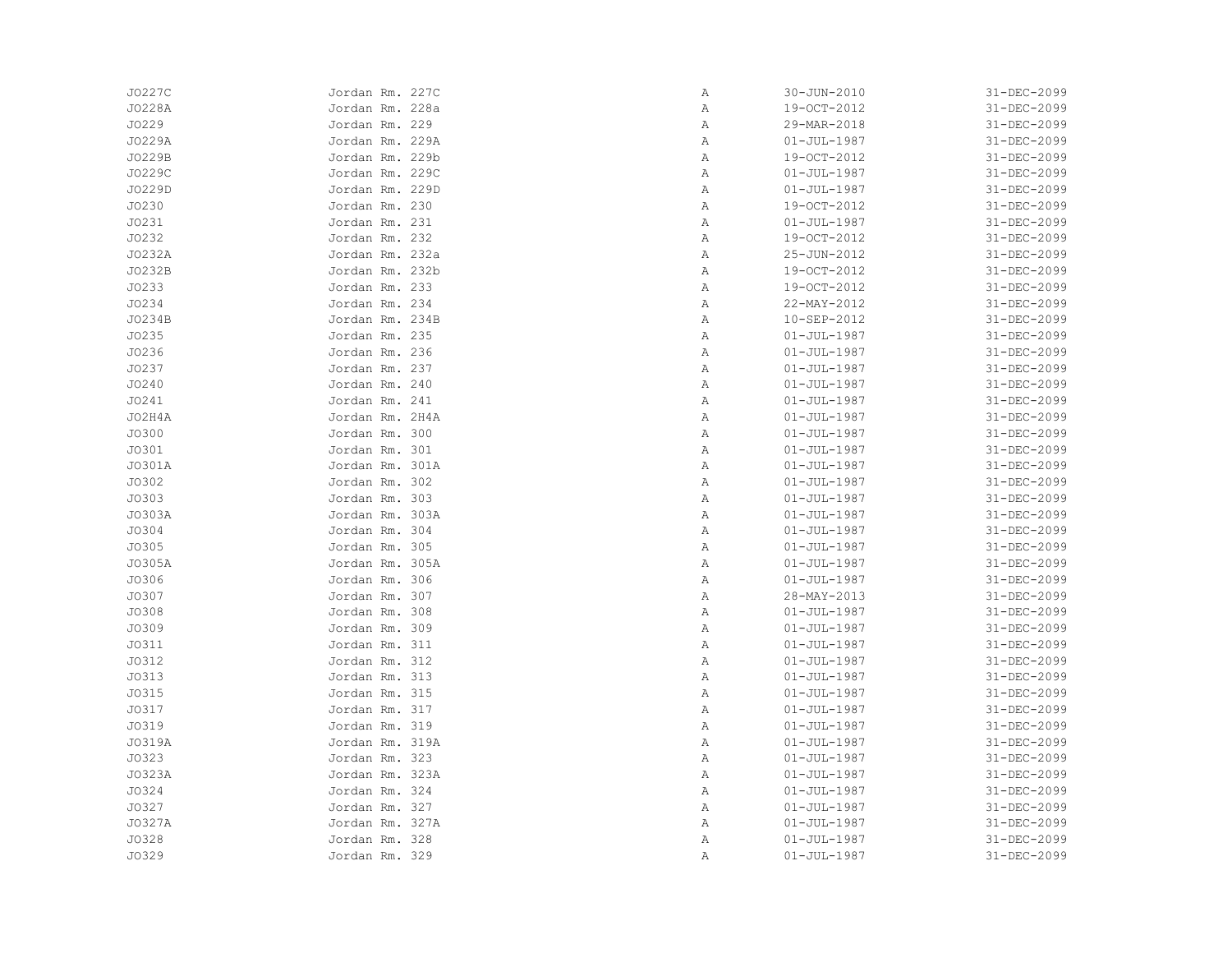| J0330         | Jordan Rm. 330                      | Α              | $01 - JUL - 1987$ | 31-DEC-2099 |
|---------------|-------------------------------------|----------------|-------------------|-------------|
| J0331         | Jordan Rm. 331                      | Α              | $01 - JUL - 1987$ | 31-DEC-2099 |
| J0332         | Jordan Rm. 332                      | Α              | $01 - JUL - 1987$ | 31-DEC-2099 |
| J0333         | Jordan Rm. 333                      | $\mathbb{A}$   | $01 - JUL - 1987$ | 31-DEC-2099 |
| J0334         | Jordan Rm. 334                      | $\overline{A}$ | $01 - JUL - 1987$ | 31-DEC-2099 |
| J0337         | Jordan Rm. 337                      | Α              | $01 - JUL - 1987$ | 31-DEC-2099 |
| J0340         | Jordan Rm. 340                      | $\mathbb{A}$   | $01 - JUL - 1987$ | 31-DEC-2099 |
| J0341         | Jordan Rm. 341                      | $\overline{A}$ | $01 - JUL - 1987$ | 31-DEC-2099 |
| JO3H2B        | Jordan Rm. 3H2B                     | $\mathbb{A}$   | $01 - JUL - 1987$ | 31-DEC-2099 |
| JO3H3A        | Jordan Rm. 3H3A                     | $\mathbb{A}$   | $01 - JUL - 1987$ | 31-DEC-2099 |
| J0400P        | Jordan Penthouse                    | $\mathbb{A}$   | 27-MAR-2014       | 31-DEC-2099 |
| J0401         | Jordan Rm. 401                      | $\mathbb{A}$   | $01 - JUL - 1987$ | 31-DEC-2099 |
| J0402A        | Jordan Rm. 402A                     | $\mathbb{A}$   | $01 - JUL - 1987$ | 31-DEC-2099 |
| J0403         | Jordan Rm. 403                      | $\mathbb{A}$   | $01 - JUL - 1987$ | 31-DEC-2099 |
| JO404         | Jordan Rm. 404                      | $\mathbb{A}$   | $01 - JUL - 1987$ | 31-DEC-2099 |
| J0405         | Jordan Rm. 405                      | $\, {\bf A}$   | 14-JUN-2013       | 31-DEC-2099 |
| J0405A        | Jordan Rm. 405A                     | $\, {\bf A}$   | $01 - JUL - 1987$ | 31-DEC-2099 |
| J0406         | Jordan Rm. 406                      | $\, {\bf A}$   | $01 - JUL - 1987$ | 31-DEC-2099 |
| J0409         | Jordan Rm. 409                      | Α              | $01 - JUL - 1987$ | 31-DEC-2099 |
| J0409A        | Jordan Rm. 409A                     | Α              | $01 - JUL - 1987$ | 31-DEC-2099 |
| J0410         | Jordan Rm. 410                      | $\mathbb{A}$   | 19-OCT-2012       | 31-DEC-2099 |
| J0413         | Jordan Rm. 413                      | $\mathbb{A}$   | $01 - JUL - 1987$ | 31-DEC-2099 |
| JO418         | Jordan Rm. 418                      | $\mathbb{A}$   | $01 - JUL - 1987$ | 31-DEC-2099 |
| J0420         | Jordan Rm. 420                      | Α              | 30-JUN-2010       | 31-DEC-2099 |
| J0421         | Jordan Rm. 421                      | $\mathbb{A}$   | $01 - JUL - 1987$ | 31-DEC-2099 |
| J0421B        | Jordan Rm. 421B                     | $\mathbb{A}$   | $01 - JUL - 1987$ | 31-DEC-2099 |
| J0500A        | Jordan Rm. 500A                     | $\mathbb{A}$   | $01 - JUL - 1987$ | 31-DEC-2099 |
| J0500B        | Jordan Rm. 500B                     | $\mathbb{A}$   | $01 - JUL - 1987$ | 31-DEC-2099 |
| J09999        | Jordan Science outside/common area  | Α              | $01 - JUL - 1987$ | 31-DEC-2099 |
| 1194          | Warren Golf Course Well House       | $\mathbb{A}$   | $01 - JUL - 1987$ | 31-DEC-2099 |
| WW0000        | Warren Well House unidentified      | $\mathbb{A}$   | $01 - JUL - 1987$ | 31-DEC-2099 |
| WW9999        | WarrenWellHouse outside/common area | $\, {\bf A}$   | $01 - JUL - 1987$ | 31-DEC-2099 |
| 1195          | Well House #1                       | Α              | $01 - JUL - 1987$ | 31-DEC-2099 |
| 1196          | Well House #3                       | Α              | $01 - JUL - 1987$ | 31-DEC-2099 |
| 1197          | Well House #7                       | $\mathbb{A}$   | $01 - JUL - 1987$ | 31-DEC-2099 |
| 1198          | Power Plant Garage                  | $\mathbb{A}$   | $01 - JUL - 1987$ | 31-DEC-2099 |
| <b>PL0000</b> | Power Plant Garage unidentified     | Α              | $01 - JUL - 1987$ | 31-DEC-2099 |
| PL9999        | Power Plant Garage outside/common   | $\mathbb{A}$   | $01 - JUL - 1987$ | 31-DEC-2099 |
| 1199          | Power Plant Acid Shed               | A              | $01 - JUL - 1987$ | 31-DEC-2099 |
| PO0000        | Power Plant Acid Shed               | $\, {\bf A}$   | $01 - JUL - 1987$ | 31-DEC-2099 |
| 1200          | Power Plant Generator Building      | $\mathbb{A}$   | $01 - JUL - 1987$ | 31-DEC-2099 |
| PM0000        | Power Plant Gen unidentified        | Α              | $01 - JUL - 1987$ | 31-DEC-2099 |
| PM9999        | Power Plant Gen outside/common area | Α              | $01 - JUL - 1987$ | 31-DEC-2099 |
| 1201          | Coal Handling Garage                | $\mathbb{A}$   | $01 - JUL - 1987$ | 31-DEC-2099 |
| CL0000        | Coal Handling Garage unidentified   | Α              | $01 - JUL - 1987$ | 31-DEC-2099 |
| 1202          | Cooling Tower Electrical Room       | Α              | $01 - JUL - 1987$ | 31-DEC-2099 |
| CT0000        | Cooling Tower Electric unidentified | $\mathbb{A}$   | $01 - JUL - 1987$ | 31-DEC-2099 |
| 1203          | Substation Building                 | A              | $01 - JUL - 1987$ | 31-DEC-2099 |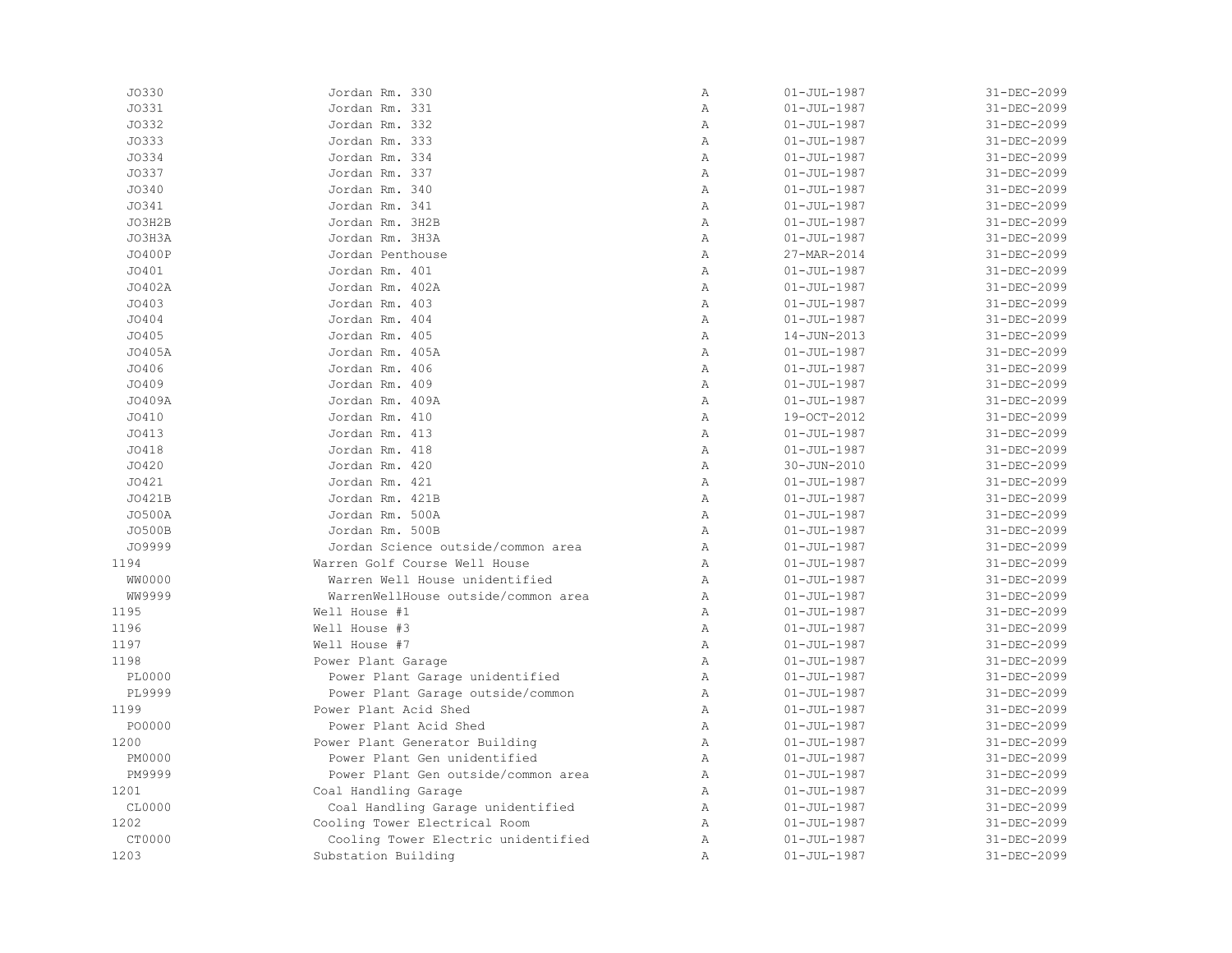| SB0000 | Substation Building unidentified    | Α            | $01 - JUL - 1987$        | 31-DEC-2099 |
|--------|-------------------------------------|--------------|--------------------------|-------------|
| 1204   | Cedar Grove Chapel                  | $\lambda$    | $01 - OCT - 2012$        | 31-DEC-2099 |
| CG0000 | Cedar Grove unidentified            | $\mathbb{A}$ | $01 - JUL - 1987$        | 31-DEC-2099 |
| CG9999 | Cedar Grove outside/common area     | $\mathbb{A}$ | $01 - JUL - 1987$        | 31-DEC-2099 |
| 1205   | Engineering North Building          | $\mathbb{A}$ | 12-MAY-2005              | 31-DEC-2099 |
| EN0000 | Engineering North Bldg unidentified | Α            | $01 - JUL - 1987$        | 31-DEC-2099 |
| EN103  | Engineering North Rm. 103           | $\mathbb A$  | 12-MAY-2005              | 31-DEC-2099 |
| EN106  | Engineering North Rm. 106           | Α            | 12-MAY-2005              | 31-DEC-2099 |
| EN107  | Engineering North Rm. 107           | $\mathbb{A}$ | 12-MAY-2005              | 31-DEC-2099 |
| EN108  | Engineering North Rm. 108           | $\mathbb{A}$ | 12-MAY-2005              | 31-DEC-2099 |
| EN110  | Engineering North Rm. 110           | Α            | 12-MAY-2005              | 31-DEC-2099 |
| EN111  | Engineering North Rm. 111           | $\mathbb{A}$ | 12-MAY-2005              | 31-DEC-2099 |
| EN112  | Engineering North Rm. 112           | $\mathbb{A}$ | 12-MAY-2005              | 31-DEC-2099 |
| EN114  | Engineering North Rm. 114           | A            | 12-MAY-2005              | 31-DEC-2099 |
| EN115  | Engineering North Rm. 115           | Α            | 12-MAY-2005              | 31-DEC-2099 |
| EN116  | Engineering North Rm. 116           | $\mathbb{A}$ | 12-MAY-2005              | 31-DEC-2099 |
| EN118  | Engineering North Rm. 118           | $\mathbb{A}$ | 12-MAY-2005              | 31-DEC-2099 |
| EN119  | Engineering North Rm. 119           | $\mathbb{A}$ | 12-MAY-2005              | 31-DEC-2099 |
| EN124  | Engineering North Rm. 124           | $\mathbb A$  | 12-MAY-2005              | 31-DEC-2099 |
| EN126  | Engineering North Rm. 126           | Α            | 12-MAY-2005              | 31-DEC-2099 |
| EN131  | Engineering North Rm. 131           | $\mathbb{A}$ | 12-MAY-2005              | 31-DEC-2099 |
| EN133  | Engineering North Rm. 133           | $\lambda$    | 12-MAY-2005              | 31-DEC-2099 |
| EN140  | Engineering North Rm. 140           | A            | 12-MAY-2005              | 31-DEC-2099 |
| EN141  | Engineering North Rm. 141           | $\mathbb{A}$ | 12-MAY-2005              | 31-DEC-2099 |
| EN142  | Engineering North Rm. 142           | $\mathbb{A}$ | 12-MAY-2005              | 31-DEC-2099 |
| EN143  | Engineering North Rm. 143           | Α            | 12-MAY-2005              | 31-DEC-2099 |
| EN145  | Engineering North Rm. 145           | Α            | 12-MAY-2005              | 31-DEC-2099 |
| EN146  | Engineering North Rm. 146           | $\mathbb{A}$ | 12-MAY-2005              | 31-DEC-2099 |
| EN147  | Engineering North Rm. 147           | $\mathbb{A}$ | 12-MAY-2005              | 31-DEC-2099 |
| EN148  | Engineering North Rm. 148           | A            | 12-MAY-2005              | 31-DEC-2099 |
| EN150  | Engineering North Rm. 150           | $\mathbb{A}$ | 12-MAY-2005              | 31-DEC-2099 |
| EN151  | Engineering North Rm. 151           | $\mathbb{A}$ | 12-MAY-2005              | 31-DEC-2099 |
| EN152  | Engineering North Rm. 152           | $\, {\bf A}$ | 12-MAY-2005              | 31-DEC-2099 |
| EN153  | Engineering North Rm. 153           | $\mathbb{A}$ | 12-MAY-2005              | 31-DEC-2099 |
| EN201  | Engineering North Rm. 201           | Α            | 12-MAY-2005              | 31-DEC-2099 |
| EN202  | Engineering North Rm. 202           | $\mathbb{A}$ | 12-MAY-2005              | 31-DEC-2099 |
| EN203  | Engineering North Rm. 203           | $\mathbb{A}$ | 12-MAY-2005              | 31-DEC-2099 |
| EN203A | Engineering North Rm. 203A          | $\mathbb{A}$ | $01 - JAN - 2011$        | 31-DEC-2099 |
| EN206  | Engineering North Rm. 206           | A            | 12-MAY-2005              | 31-DEC-2099 |
| EN207  | Engineering North Rm. 207           | A            | $12 - MAX - 2005$        | 31-DEC-2099 |
| EN207A | Engineering North Rm. 207a          | Α            | 25-APR-2012              | 31-DEC-2099 |
| EN209  | Engineering North Rm. 209           | Α            | 12-MAY-2005              | 31-DEC-2099 |
| EN210  | Engineering North Rm. 210           | $\mathbb{A}$ | 12-MAY-2005              | 31-DEC-2099 |
| EN210A | Engineering North Rm. 210a          | Α            | 16-MAY-2021              | 31-DEC-2099 |
| EN210B | Engineering North Rm. 210b          | $\mathbb{A}$ | $07 - \text{MAX} - 2021$ | 31-DEC-2099 |
| EN211  | Engineering North Rm. 211           | A            | $01 - APR - 2013$        | 31-DEC-2099 |
| EN213  | Engineering North Rm. 213           | $\, {\bf A}$ | 12-MAY-2005              | 31-DEC-2099 |
| EN213A | Engineering North Rm. 213A          | Α            | 05-MAR-2015              | 31-DEC-2099 |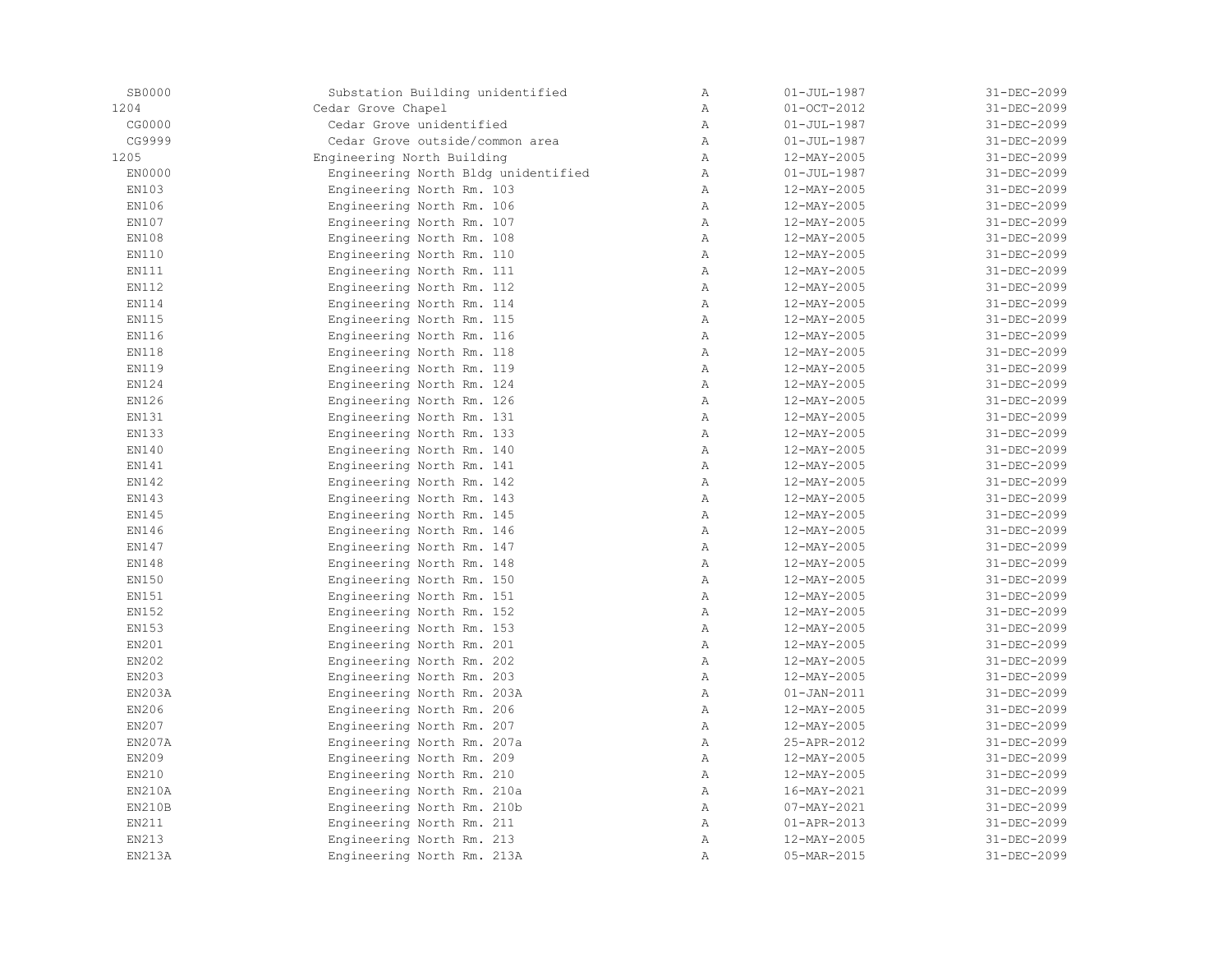| EN213B        | Engineering North Rm. 213B          | $\mathbb{A}$   | 14-SEP-2016       | 31-DEC-2099 |
|---------------|-------------------------------------|----------------|-------------------|-------------|
| EN214         | Engineering North Rm. 214           | Α              | 28-OCT-2016       | 31-DEC-2099 |
| EN216         | Engineering North Rm. 216           | $\mathbb{A}$   | $01 - JAN - 2011$ | 31-DEC-2099 |
| EN216A        | Engineering North Rm. 216a          | $\mathbb{A}$   | $07 - MAX - 2021$ | 31-DEC-2099 |
| EN217         | Engineering North Rm. 217           | $\lambda$      | 16-AUG-2013       | 31-DEC-2099 |
| EN224         | Engineering North Rm. 224           | A              | 12-MAY-2005       | 31-DEC-2099 |
| EN225         | Engineering North Rm. 225           | A              | 12-MAY-2005       | 31-DEC-2099 |
| EN9999        | Engineering Nrth Common & Ext Space | Α              | 30-JUN-2010       | 31-DEC-2099 |
| 1206          | Guglielmino Family Athletics Center | $\mathbb{A}$   | 25-MAY-2005       | 31-DEC-2099 |
| GU0000        | Guglielmino unidentified            | $\mathbb A$    | $01 - JUL - 1987$ | 31-DEC-2099 |
| GU00TR        | Guglielmino Ctr Sports Med Training | A              | 03-NOV-2011       | 31-DEC-2099 |
| GU122J        | Guglielmino Ctr Rm. 122J            | $\mathbb{A}$   | $31 - JUL - 2018$ | 31-DEC-2099 |
| GU140         | Guglielmino 140                     | $\mathbb{A}$   | 12-FEB-2021       | 31-DEC-2099 |
| GU1417        | Guglielmino Ctr Rm. 1417            | $\overline{A}$ | $01 - JUL - 1987$ | 31-DEC-2099 |
| GU1427        | Guglielmino Ctr Rm. 1427            | $\mathbb{A}$   | $01 - JUL - 1987$ | 31-DEC-2099 |
| GU219         | Guglielmino Ctr Rm. 219             | A              | 29-JUL-2013       | 31-DEC-2099 |
| GU224         | Guglielmino Ctr Rm. 224             | Α              | 23-APR-2012       | 31-DEC-2099 |
| GU227         | Guglielmino Ctr Rm. 227             | $\mathbb A$    | 09-NOV-2015       | 31-DEC-2099 |
| GU234         | Guglielmino Ctr Rm. 234             | $\mathbb{A}$   | 03-NOV-2011       | 31-DEC-2099 |
| GU242         | Guglielmino Ctr Rm. 242             | $\mathbb{A}$   | 09-NOV-2015       | 31-DEC-2099 |
| GU243         | Guglielmino Ctr Rm. 243             | $\lambda$      | 13-NOV-2015       | 31-DEC-2099 |
| GU9999        | Guglielmino outside/common area     | $\mathbb{A}$   | $01 - JUL - 1987$ | 31-DEC-2099 |
| <b>GULOCK</b> | Guglielmino Locker Room             | Α              | 12-JAN-2012       | 31-DEC-2099 |
| <b>GUWEIG</b> | Guglielmino Weight Room             | Α              | $01 - MAR - 2012$ | 31-DEC-2099 |
| 1207          | Softball Pressbox                   | $\mathbb{A}$   | 28-NOV-2006       | 31-DEC-2099 |
| SP0000        | Softball Pressbox unidentified      | $\lambda$      | $01 - JUL - 1987$ | 31-DEC-2099 |
| SP9999        | Softball Pressbox outside/common    | $\mathbb{A}$   | $01 - JUL - 1987$ | 31-DEC-2099 |
| 1208          | Shaheen Storage Facility            | $\mathbb{A}$   | 28-NOV-2006       | 31-DEC-2099 |
| SS0000        | Shaheen Storage unidentified        | $\mathbb{A}$   | $01 - JUL - 1987$ | 31-DEC-2099 |
| SS9999        | Shaheen Storage outside/common area | $\mathbb{A}$   | $01 - JUL - 1987$ | 31-DEC-2099 |
| 1209          | Rolfs Family Varsity Golf Facility  | A              | 18-JAN-2007       | 31-DEC-2099 |
| RG0000        | Rolfs Var Golf unidentified         | A              | $01 - JUL - 1987$ | 31-DEC-2099 |
| RG9999        | Rolfs Var Golf outside/common area  | Α              | $01 - JUL - 1987$ | 31-DEC-2099 |
| 1210          | Wind Tunnel                         | $\lambda$      | $31 - JUL - 2007$ | 31-DEC-2099 |
| WD0000        | Wind Tunnel unidentified            | A              | $01 - JUL - 1987$ | 31-DEC-2099 |
| WD0133        | Wind Tunnel Rm. 133                 | $\mathbb{A}$   | 08-NOV-2019       | 31-DEC-2099 |
| WD103         | WhiteField 103 (wind tunnel rm)     | $\mathbb{A}$   | 05-FEB-2014       | 31-DEC-2099 |
| WD104         | Wind Tunnel Rm. 104                 | $\mathbb{A}$   | $11 - JAN - 2013$ | 31-DEC-2099 |
| WD104A        | WhiteField 104A (TRT)               | $\mathbb A$    | 05-FEB-2014       | 31-DEC-2099 |
| WD104B        | White Field 104B (TAC)              | $\mathbb{A}$   | 05-FEB-2014       | 31-DEC-2099 |
| WD121         | Whitefield Rm 121                   | $\mathbb{A}$   | 12-NOV-2013       | 31-DEC-2099 |
| WD122         | WhiteField 122                      | $\lambda$      | 05-FEB-2014       | 31-DEC-2099 |
| WD124         | WhiteField 124                      | $\mathbb{A}$   | 11-FEB-2015       | 31-DEC-2099 |
| WD131         | WhiteField 131                      | $\mathbb{A}$   | 22-MAY-2017       | 31-DEC-2099 |
| WD135         | WhiteField 135                      | $\mathbb{A}$   | 22-OCT-2018       | 31-DEC-2099 |
| WD137         | WhiteField 137                      | $\lambda$      | 05-FEB-2014       | 31-DEC-2099 |
| WD137A        | WhiteField 137A                     | Α              | 05-MAR-2015       | 31-DEC-2099 |
| WD137B        | WhiteField 137B (HANC)              | Α              | 05-FEB-2014       | 31-DEC-2099 |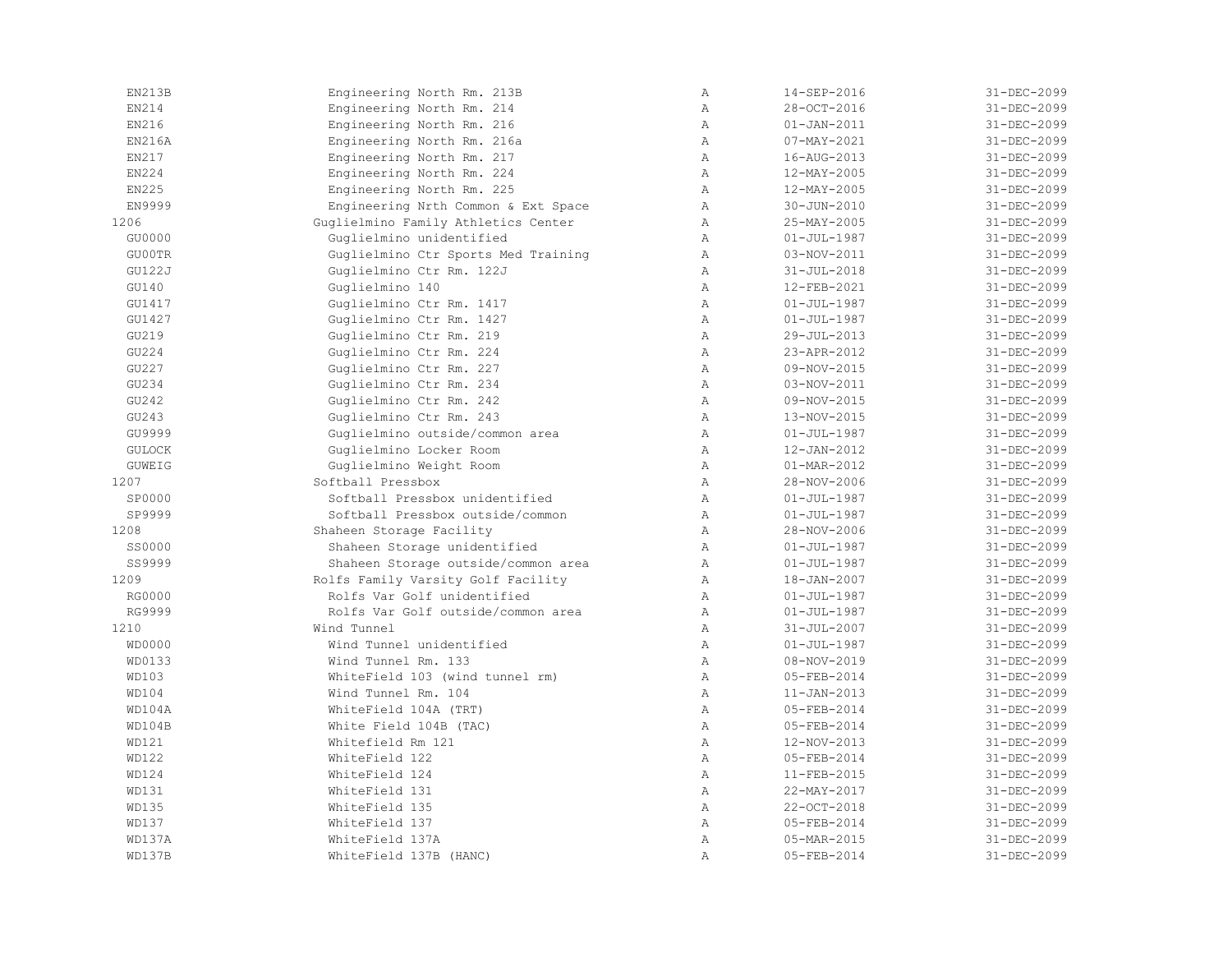| WD137C | WhiteField 137C (FSCC)              | $\, {\bf A}$  | 05-FEB-2014       | 31-DEC-2099 |
|--------|-------------------------------------|---------------|-------------------|-------------|
| WD138  | WhiteField 138                      | $\, {\bf A}$  | 26-JAN-2021       | 31-DEC-2099 |
| WD141  | WhiteField 141                      | Α             | 26-JAN-2021       | 31-DEC-2099 |
| WD142  | WhiteField 142 Hypersonic Wind Tunn | Α             | 15-JUL-2019       | 31-DEC-2099 |
| WD202  | WhiteField 202                      | $\mathbb T$   | 25-MAY-2017       | 31-DEC-2099 |
| WD9999 | Wind Tunnel outside/common area     | $\mathbb{A}$  | $01 - JUL - 1987$ | 31-DEC-2099 |
| WHTUNN | Whitefield Wind Tunnel              | $\mathbbm{I}$ | 21-NOV-2011       | 31-DEC-2099 |
| WHTURB | Whitefield Wind Turbine             | $\mathbbm{I}$ | 21-NOV-2011       | 31-DEC-2099 |
| 1211   | Duncan Hall                         | $\mathbb{A}$  | $31 - JUL - 2007$ | 31-DEC-2099 |
| DH0000 | Duncan Hall unidentified            | $\mathbb{A}$  | $01 - JUL - 1987$ | 31-DEC-2099 |
| DH9999 | Duncan Hall outside/common area     | $\, {\bf A}$  | $01 - JUL - 1987$ | 31-DEC-2099 |
| 1212   | Geddes Hall                         | $\mathbb{A}$  | $21 - JAN - 2008$ | 31-DEC-2099 |
| GH0000 | Geddes Hall unidentified            | $\mathbb{A}$  | $01 - JUL - 1987$ | 31-DEC-2099 |
| GH0233 | Geddes Hall Room 233                | $\mathbb{A}$  | 09-SEP-2016       | 31-DEC-2099 |
| GH9999 | Geddes Hall outside/common area     | Α             | $01 - JUL - 1987$ | 31-DEC-2099 |
| 1213   | Stinson - Remick Hall               | $\mathbb{A}$  | $26 - JAN - 2009$ | 31-DEC-2099 |
| SR0000 | Stinson-Remick unidentified         | $\mathbb{A}$  | $01 - JUL - 1987$ | 31-DEC-2099 |
| SR010B | Stinson-Remick Rm. B10              | $\mathsf{T}$  | $24 - JAN - 2019$ | 31-DEC-2099 |
| SR0B03 | Stinson-Remick Rm. B03              | $\mathsf{T}$  | $24 - JAN - 2019$ | 31-DEC-2099 |
| SR0B05 | Stinson-Remick Rm. B05              | $\mathbb T$   | $24 - JAN - 2019$ | 31-DEC-2099 |
| SR0B06 | Stinson-Remick Rm. B06              | $\mathbbm{I}$ | $24 - JAN - 2019$ | 31-DEC-2099 |
| SR0B11 | Stinson-Remick Rm. B11              | $\top$        | $24 - JAN - 2019$ | 31-DEC-2099 |
| SR0B27 | Stinson-Remick Rm. B27              | $\mathsf{T}$  | $24 - JAN - 2019$ | 31-DEC-2099 |
| SR0B28 | Stinson-Remick Rm. B28              | $\mathbbm{I}$ | $24 - JAN - 2019$ | 31-DEC-2099 |
| SR0B30 | Stinson-Remick Rm. B30              | $\mathbbm{I}$ | $24 - JAN - 2019$ | 31-DEC-2099 |
| SR0B48 | Stinson-Remick Rm. B48              | $\mathbbm{I}$ | $24 - JAN - 2019$ | 31-DEC-2099 |
| SR100  | Stinson-Remick Rm. 100              | $\, {\bf A}$  | $10 - JAN - 2013$ | 31-DEC-2099 |
| SR104  | Stinson-Remick Rm. 104              | $\, {\bf A}$  | 03-JUN-2021       | 31-DEC-2099 |
| SR108  | Stinson-Remick Rm. 108              | $\mathbb{A}$  | $01 - MAX - 2011$ | 31-DEC-2099 |
| SR116  | Stinson-Remick Rm. 116              | $\mathbb{A}$  | $01 - JUL - 2010$ | 31-DEC-2099 |
| SR120  | Stinson-Remick Rm. 120              | Α             | 12-JAN-2012       | 31-DEC-2099 |
| SR123  | Stinson-Remick Rm. 123              | $\mathbb{A}$  | $01 - MAX - 2011$ | 31-DEC-2099 |
| SR124  | Stinson-Remick Rm. 124              | $\, {\bf A}$  | $01 - MAX - 2011$ | 31-DEC-2099 |
| SR124A | Stinson-Remick Rm. 124a             | $\mathbb{A}$  | 23-APR-2012       | 31-DEC-2099 |
| SR125  | Stinson-Remick Rm. 125              | $\, {\bf A}$  | $01 - MAX - 2011$ | 31-DEC-2099 |
| SR126  | Stinson-Remick Rm. 126              | $\mathbb{A}$  | $01 - MAX - 2011$ | 31-DEC-2099 |
| SR127  | Stinson-Remick Rm. 127              | $\mathbb{A}$  | 09-MAY-2012       | 31-DEC-2099 |
| SR132  | Stinson-Remick Rm. 132              | $\mathbb{A}$  | $01 - MAX - 2011$ | 31-DEC-2099 |
| SR134  | Stinson-Remick Rm. 134              | $\, {\bf A}$  | $01 - MAX - 2011$ | 31-DEC-2099 |
| SR136  | Stinson-Remick Rm. 136              | $\, {\bf A}$  | $01 - MAX - 2011$ | 31-DEC-2099 |
| SR160  | Stinson-Remick Rm. 160              | $\, {\bf A}$  | $04-0CT-2018$     | 31-DEC-2099 |
| SR200  | Stinson-Remick Rm. 200              | $\, {\bf A}$  | $01 - JUL - 2010$ | 31-DEC-2099 |
| SR205  | Stinson-Remick Rm. 205              | $\mathbb{A}$  | 14-MAR-2013       | 31-DEC-2099 |
| SR208  | Stinson-Remick Rm. 208              | Α             | 14-MAR-2013       | 31-DEC-2099 |
| SR213  | Stinson-Remick Rm. 213              | $\mathbb{A}$  | 18-OCT-2013       | 31-DEC-2099 |
| SR216  | Stinson-Remick Rm. 216              | $\mathbb{A}$  | 15-OCT-2014       | 31-DEC-2099 |
| SR217  | Stinson-Remick Rm. 217              | Α             | 15-OCT-2014       | 31-DEC-2099 |
| SR218  | Stinson-Remick Rm. 218              | Α             | $01 - JUL - 2010$ | 31-DEC-2099 |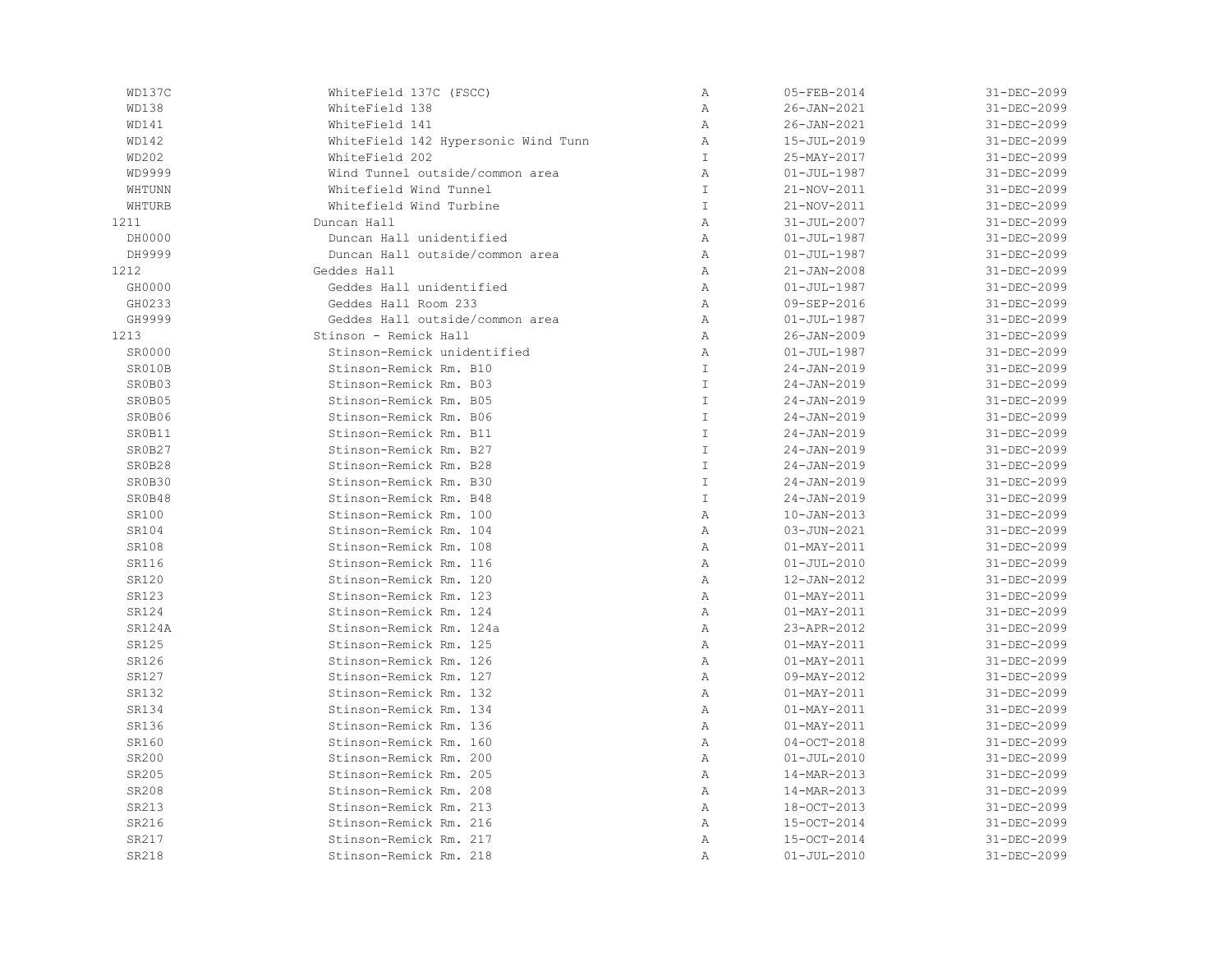| SR219         | Stinson-Remick Rm. 219             | Α             | $09 - MAX - 2014$ | 31-DEC-2099 |
|---------------|------------------------------------|---------------|-------------------|-------------|
| SR220         | Stinson-Remick Rm. 220             | Α             | 28-MAR-2013       | 31-DEC-2099 |
| SR226         | Stinson-Remick Rm. 226             | Α             | 19-FEB-2013       | 31-DEC-2099 |
| SR229         | Stinson-Remick Rm. 229             | Α             | $01 - JUL - 2010$ | 31-DEC-2099 |
| <b>SR229A</b> | Stinson-Remick Rm. 229A            | $\mathbb{A}$  | 26-OCT-2020       | 31-DEC-2099 |
| <b>SR229B</b> | Stinson-Remick Rm. 229b            | Α             | 06-APR-2018       | 31-DEC-2099 |
| SR230         | Stinson-Remick Rm. 230             | Α             | $01 - JUL - 2010$ | 31-DEC-2099 |
| SR232         | Stinson-Remick Rm. 232             | Α             | $10 - JAN - 2013$ | 31-DEC-2099 |
| SR303         | Stinson-Remick Rm. 303             | Α             | $01 - JUL - 2010$ | 31-DEC-2099 |
| SR304         | Stinson-Remick Rm. 304             | Α             | $01 - MAX - 2011$ | 31-DEC-2099 |
| SR305         | Stinson-Remick Rm. 305             | Α             | $21 - JUL - 2017$ | 31-DEC-2099 |
| SR305A        | Stinson-Remick Rm. 305A            | Α             | 18-APR-2012       | 31-DEC-2099 |
| SR306         | Stinson-Remick Rm. 306             | Α             | 23-APR-2012       | 31-DEC-2099 |
| SR307         | Stinson-Remick Rm. 307             | Α             | $15 - JAN - 2016$ | 31-DEC-2099 |
| SR311         | Stinson-Remick Rm. 311             | Α             | $01 - JUL - 2010$ | 31-DEC-2099 |
| <b>SR313A</b> | Stinson-Remick Rm. 313a            | Α             | 21-FEB-2013       | 31-DEC-2099 |
| SR314         | Stinson-Remick Rm. 314             | Α             | $01 - JUL - 2010$ | 31-DEC-2099 |
| SR319         | Stinson-Remick Rm. 319             | Α             | 26-JUN-2013       | 31-DEC-2099 |
| <b>SR321C</b> | Stinson-Remick Rm. 321C            | Α             | 19-JAN-2016       | 31-DEC-2099 |
| SR322         | Stinson-Remick Rm. 322             | Α             | 15-JUN-2012       | 31-DEC-2099 |
| SR323         | Stinson-Remick Rm. 323             | Α             | $07 - DEC - 2012$ | 31-DEC-2099 |
| SR325         | Stinson-Remick Rm. 325             | Α             | $01 - JUL - 2010$ | 31-DEC-2099 |
| SR329         | Stinson-Remick Rm. 329             | Α             | 19-NOV-2012       | 31-DEC-2099 |
| SR331         | Stinson-Remick Rm. 331             | Α             | $01 - FEB - 2013$ | 31-DEC-2099 |
| SR382         | Stinson-Remick Rm. 382             | Α             | 14-NOV-2011       | 31-DEC-2099 |
| SR9999        | Stinson-Remick outside/common area | Α             | $01 - JUL - 1987$ | 31-DEC-2099 |
| SRB01         | Stinson-Remick Rm. B01             | Α             | $01 - MAX - 2011$ | 31-DEC-2099 |
| SRB010        | Stinson-Remick Rm. B10             | Α             | $24 - JAN - 2019$ | 31-DEC-2099 |
| SRB02         | Stinson-Remick Rm. B02             | Α             | 01-MAY-2011       | 31-DEC-2099 |
| SRB03         | Stinson-Remick Rm. B03             | Α             | $24 - JAN - 2019$ | 31-DEC-2099 |
| SRB05         | Stinson-Remick Rm. B05             | Α             | 01-MAR-2013       | 31-DEC-2099 |
| SRB06         | Stinson-Remick Rm. B06             | Α             | $01 - MAX - 2011$ | 31-DEC-2099 |
| SRB08         | Stinson-Remick Rm. B08             | Α             | $06 - FEB - 2020$ | 31-DEC-2099 |
| SRB09         | Stinson-Remick Rm. B09             | Α             | $01 - MAX - 2011$ | 31-DEC-2099 |
| SRB09A        | Stinson-Remick Rm. B09A            | Α             | $01 - MAX - 2011$ | 31-DEC-2099 |
| SRB09B        | Stinson-Remick Rm. B09B            | Α             | $01 - MAX - 2011$ | 31-DEC-2099 |
| SRB10         | Stinson-Remick Rm. B10             | Α             | 08-MAR-2013       | 31-DEC-2099 |
| SRB11         | Stinson-Remick Rm. B11             | Α             | $01 - JUL - 2010$ | 31-DEC-2099 |
| SRB14         | Stinson-Remick Rm. B14             | Α             | 01-MAY-2011       | 31-DEC-2099 |
| SRB16         | Stinson-Remick Rm. B16             | Α             | 04-APR-2012       | 31-DEC-2099 |
| SRB20         | Stinson-Remick Rm. B20             | Α             | 28-APR-2014       | 31-DEC-2099 |
| SRB21         | Stinson-Remick Rm. B21             | Α             | 25-APR-2012       | 31-DEC-2099 |
| SRB22         | Stinson-Remick Rm. B22             | $\mathbbm{I}$ | 24-APR-2019       | 31-DEC-2099 |
| SRB26         | Stinson-Remick Rm. B26             | Α             | 09-MAY-2014       | 31-DEC-2099 |
| SRB27         | Stinson-Remick Rm. B27             | Α             | $01 - JUL - 2010$ | 31-DEC-2099 |
| SRB28         | Stinson-Remick Rm. B28             | Α             | 09-MAY-2012       | 31-DEC-2099 |
| SRB29         | Stinson-Remick Rm. B29             | Α             | 27-JUN-2018       | 31-DEC-2099 |
| SRB30         | Stinson-Remick Rm. B30             | $\mathbb{A}$  | 04-APR-2012       | 31-DEC-2099 |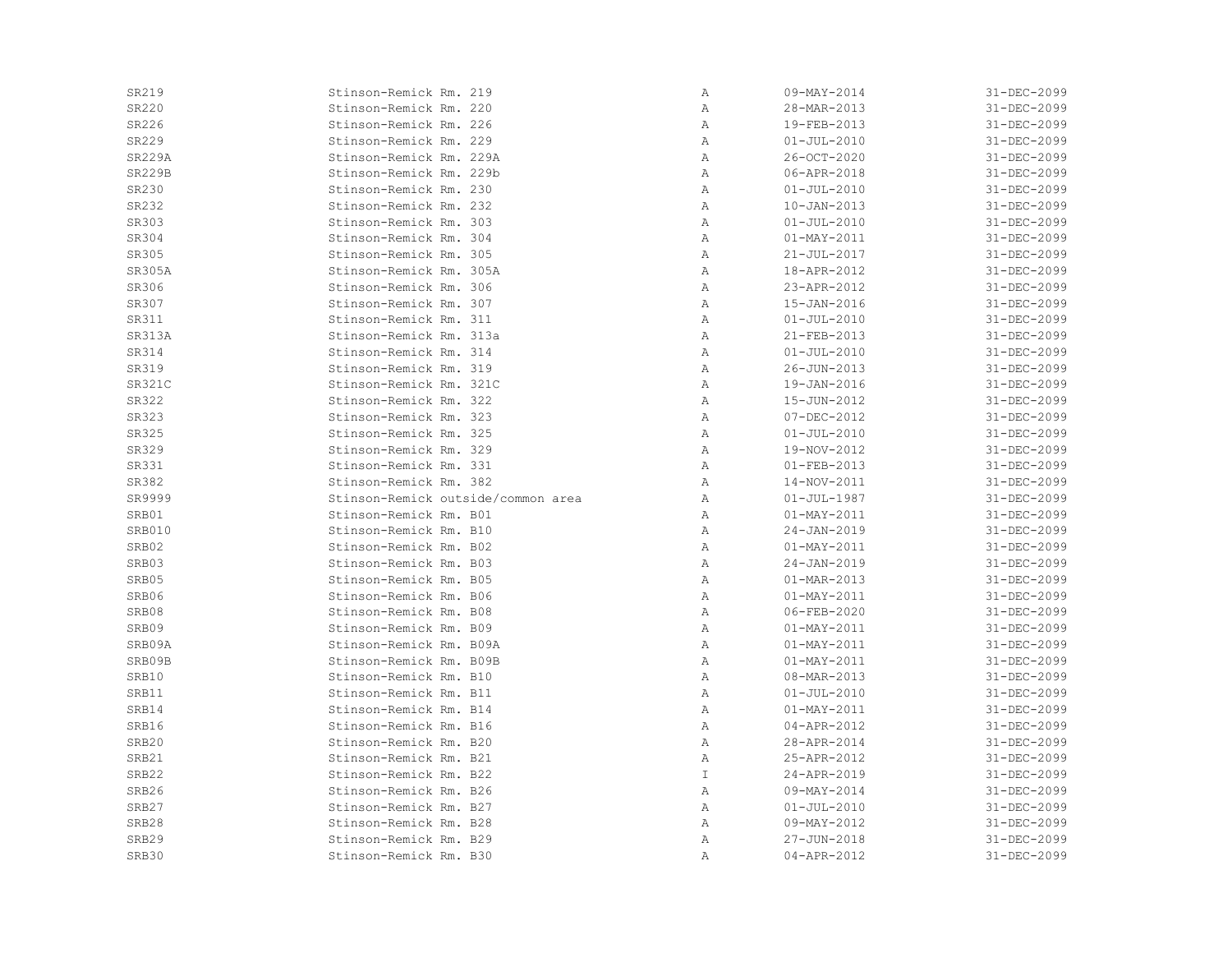| SRB31         | Stinson-Remick Rm. B31              | $\mathbb{A}$   | $30 - JAN - 2015$ | 31-DEC-2099 |
|---------------|-------------------------------------|----------------|-------------------|-------------|
| SRB34         | Stinson-Remick Rm. B34              | Α              | 09-MAY-2012       | 31-DEC-2099 |
| SRB37         | Stinson-Remick Rm. B37              | $\mathbb{A}$   | 02-APR-2013       | 31-DEC-2099 |
| SRB43         | Stinson-Remick Rm. B43              | $\mathbb{A}$   | $01 - MAX - 2011$ | 31-DEC-2099 |
| SRB46         | Stinson-Remick Rm. B46              | $\overline{A}$ | $01 - MAX - 2011$ | 31-DEC-2099 |
| SRB48         | Stinson-Remick Rm. B48              | $\mathbb{A}$   | $01 - MAX - 2011$ | 31-DEC-2099 |
| 1214          | Ryan Hall                           | $\mathbb{A}$   | $26 - JAN - 2009$ | 31-DEC-2099 |
| RH0000        | Ryan Hall unidentified              | $\, {\bf A}$   | $01 - JUL - 1987$ | 31-DEC-2099 |
| RH9999        | Ryan Hall outside/common area       | $\mathbb{A}$   | $01 - JUL - 1987$ | 31-DEC-2099 |
| 1215          | Eck Hall of Law                     | Α              | $26 - JAN - 2009$ | 31-DEC-2099 |
| EL0000        | Eck Hall of Law unidentified        | $\mathbb{A}$   | $01 - JUL - 1987$ | 31-DEC-2099 |
| EL1130        | Eck Hall of Law Rm. 1130            | $\mathbb{A}$   | 27-JUL-2016       | 31-DEC-2099 |
| EL1140        | Eck Hall of Law Rm. 1140            | $\mathbb{A}$   | 02-APR-2019       | 31-DEC-2099 |
| EL1170        | Eck Hall of Law Rm. 1170            | $\mathbb{A}$   | 17-JAN-2019       | 31-DEC-2099 |
| EL1220        | Eck Hall of Law Rm. 1220 Chapel     | $\, {\bf A}$   | 09-AUG-2012       | 31-DEC-2099 |
| EL2100        | Eck Hall of Law Rm 2100             | $\mathbb{A}$   | 04-APR-2019       | 31-DEC-2099 |
| EL2101        | Eck Hall of Law Rm 2101             | $\, {\bf A}$   | 09-AUG-2012       | 31-DEC-2099 |
| EL2108        | Eck Hall of Law Rm 2108             | Α              | 02-APR-2019       | 31-DEC-2099 |
| EL2130        | Eck Hall of Law Rm 2130             | $\mathbb{A}$   | 15-JAN-2019       | 31-DEC-2099 |
| EL2171        | Eck Hall of Law Rm 2171             | $\mathbb{A}$   | 16-MAY-2017       | 31-DEC-2099 |
| EL2172        | Eck Hall of Law Rm 2172             | $\mathbb{A}$   | 02-APR-2019       | 31-DEC-2099 |
| EL2173        | Eck Hall of Law Rm 2173             | $\, {\bf A}$   | 27-JUL-2016       | 31-DEC-2099 |
| EL3105        | Eck Hall of Law Rm 3105             | $\, {\bf A}$   | 02-APR-2019       | 31-DEC-2099 |
| EL3108        | Eck Hall of Law Rm 3108             | Α              | 02-APR-2019       | 31-DEC-2099 |
| EL3130        | Eck Hall of Law Rm 3130             | $\mathbb{A}$   | 02-APR-2019       | 31-DEC-2099 |
| EL3140        | Eck Hall of Law Rm 3140             | $\overline{A}$ | 16-MAY-2017       | 31-DEC-2099 |
| EL9999        | Eck Hall of Law outside/common area | $\mathbb{A}$   | $01 - JUL - 1987$ | 31-DEC-2099 |
| ELB157        | Eck Hall of Law Rm. B157            | $\mathbb{A}$   | 27-JUL-2016       | 31-DEC-2099 |
| ELB163        | Eck Hall of Law Rm. B163            | $\mathbb{A}$   | 24-APR-2019       | 31-DEC-2099 |
| 1216          | Alumni Soccer Stadium               | $\mathbb{A}$   | $08 - JUN - 2009$ | 31-DEC-2099 |
| AM0000        | Alumni Soccer unidentified          | $\mathbb{A}$   | $01 - JUL - 1987$ | 31-DEC-2099 |
| AM9999        | Alumni Soccer outside/common area   | $\mathbb{A}$   | $01 - JUL - 1987$ | 31-DEC-2099 |
| 1217          | Melissa Cook Softball Stadium       | $\, {\bf A}$   | $08 - JUN - 2009$ | 31-DEC-2099 |
| <b>ME0000</b> | Softball Stad unidentified          | $\lambda$      | $01 - JUL - 1987$ | 31-DEC-2099 |
| ME9999        | Softball Stad outside/common area   | $\mathbb{A}$   | $01 - JUL - 1987$ | 31-DEC-2099 |
| 1218          | Arlotta Lacrosse Stadium            | $\mathbb{A}$   | $08 - JUN - 2009$ | 31-DEC-2099 |
| AR0000        | Lacrosse Stad unidentified          | $\mathbb{A}$   | $01 - JUL - 1987$ | 31-DEC-2099 |
| AR9999        | Lacrosse Stad outside/common area   | $\mathbb{A}$   | $01 - JUL - 1987$ | 31-DEC-2099 |
| 1219          | Mason Service Ctr Vehicle Storage   | $\mathbb{A}$   | $01 - JUN - 2009$ | 31-DEC-2099 |
| MV0000        | Vehicle Storage unidentified        | Α              | $01 - JUL - 1987$ | 31-DEC-2099 |
| MV9999        | Vehicle Storage outside/common area | Α              | $01 - JUL - 1987$ | 31-DEC-2099 |
| 1220          | Innovation Park                     | $\mathbb{A}$   | $01 - JUN - 2009$ | 31-DEC-2099 |
| IP0000        | Innovation Park unidentified        | $\mathbb{A}$   | $01 - JUL - 1987$ | 31-DEC-2099 |
| IP100         | Innovation Park 1st fl              | $\mathbb{A}$   | 01-APR-2021       | 31-DEC-2099 |
| IP105         | Innovation Park Suite 105           | $\mathbb{A}$   | 10-OCT-2019       | 31-DEC-2099 |
| IP107         | Innovation Park Suite 107           | $\mathbb{A}$   | 21-NOV-2011       | 31-DEC-2099 |
| IP109         | Innovation Park Rm 109              | Α              | 21-NOV-2011       | 31-DEC-2099 |
| IP111         | Innovation Park Rm 111              | Α              | 21-NOV-2011       | 31-DEC-2099 |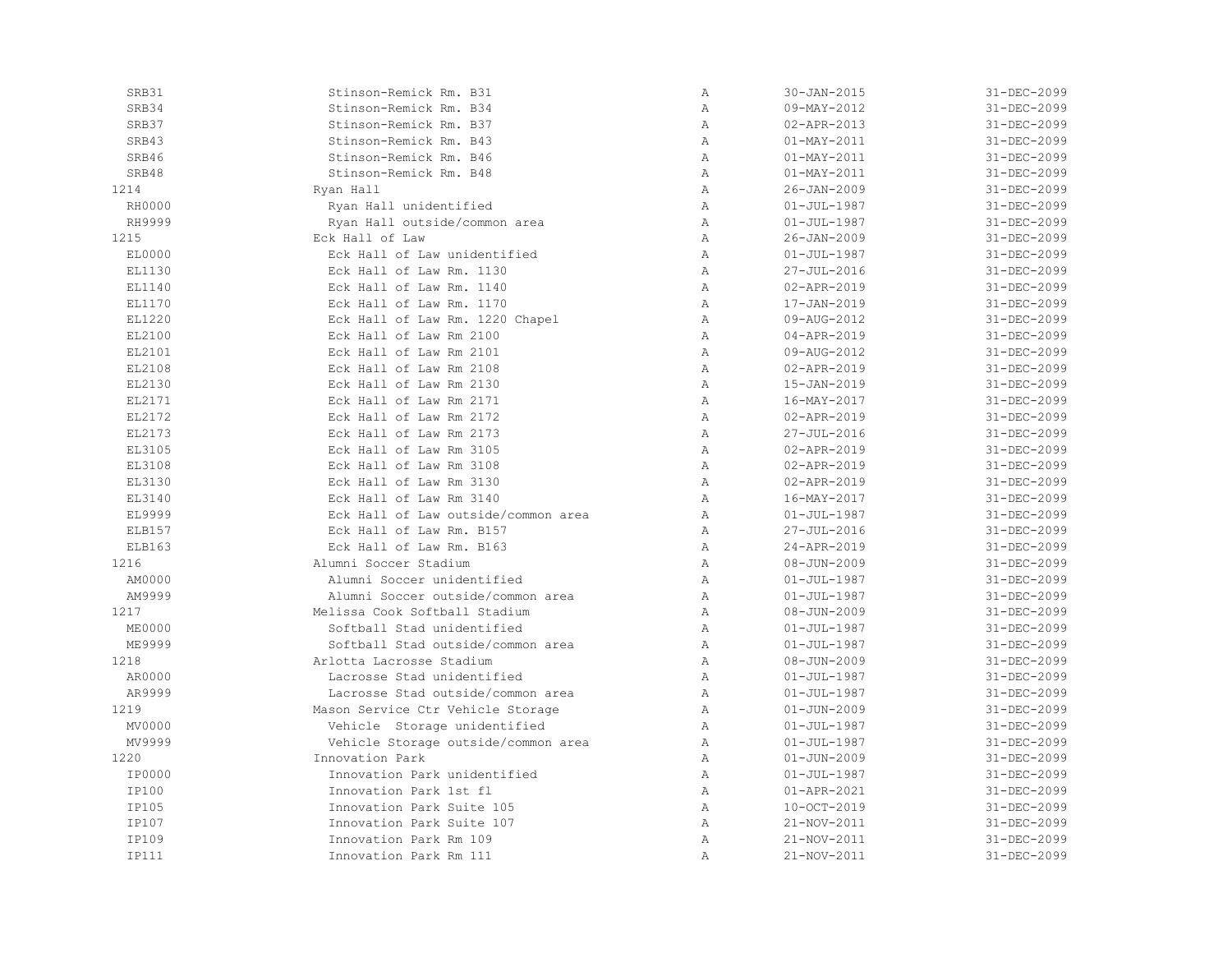| IP113  | Innovation Park Rm 113              | $\mathbb{A}$ | $28 - JAN - 2013$ | 31-DEC-2099 |
|--------|-------------------------------------|--------------|-------------------|-------------|
| IP117  | Innovation Park Rm 117              | Α            | 21-NOV-2011       | 31-DEC-2099 |
| IP159  | Innovation Park Quinn Rm 159        | $\mathbb{A}$ | 09-JUL-2019       | 31-DEC-2099 |
| IP200  | Innovation Park 2nd fl              | Α            | 21-NOV-2011       | 31-DEC-2099 |
| IP300  | Innovation Park 3rd fl              | $\mathbb{A}$ | $04 - JUN - 2012$ | 31-DEC-2099 |
| IP307  | Innovation Park Rm. 307             | $\mathbb{A}$ | 25-JAN-2013       | 31-DEC-2099 |
| IP312  | Innovation Park Rm. 312             | $\mathbb{A}$ | $01 - APR - 2021$ | 31-DEC-2099 |
| IP318  | Innovation Park Rm. 318             | $\mathbb{A}$ | $01 - APR - 2021$ | 31-DEC-2099 |
| IP352  | Innovation Park Rm. 352             | $\mathbb{A}$ | 26-MAR-2018       | 31-DEC-2099 |
| IP377  | Innovation Park Rm. 377             | Α            | 15-JAN-2019       | 31-DEC-2099 |
| IP9999 | Innovation Park outside/common area | $\mathbb{A}$ | $01 - JUL - 1987$ | 31-DEC-2099 |
| 1221   | Compton Family Center Hockey Arena  | $\mathbb{A}$ | 01-APR-2011       | 31-DEC-2099 |
| CI0000 | Compton Hockey unidentified         | $\mathbb{A}$ | $01 - JUL - 1987$ | 31-DEC-2099 |
| CI102L | Compton Hockey 102L                 | $\lambda$    | 14-MAR-2013       | 31-DEC-2099 |
| CI108  | Compton Hockey 108                  | $\mathbb{A}$ | 10-AUG-2016       | 31-DEC-2099 |
| CI110  | Compton Hockey 110                  | Α            | 10-AUG-2016       | 31-DEC-2099 |
| CI115  | Compton Hockey 115                  | Α            | 10-AUG-2016       | 31-DEC-2099 |
| CI116  | Compton Hockey 116                  | $\lambda$    | 10-AUG-2016       | 31-DEC-2099 |
| CI119  | Compton Hockey 119                  | $\mathbb{A}$ | 10-AUG-2016       | 31-DEC-2099 |
| CI200E | Compton Hockey 200E                 | $\mathbb{A}$ | 10-AUG-2016       | 31-DEC-2099 |
| CI202  | Compton Hockey 202                  | $\mathbb{A}$ | 10-AUG-2016       | 31-DEC-2099 |
| CI9999 | Compton Hockey outside/common area  | $\mathbb{A}$ | $01 - JUL - 1987$ | 31-DEC-2099 |
| CIB001 | Compton Hockey b001                 | $\mathbb{A}$ | 14-JUN-2012       | 31-DEC-2099 |
| CIB005 | Compton Hockey B005                 | Α            | 10-AUG-2016       | 31-DEC-2099 |
| CIB011 | Compton Hockey b011                 | $\mathbb{A}$ | 14-MAR-2013       | 31-DEC-2099 |
| CIB015 | Compton Hockey b015                 | Α            | 14-MAR-2013       | 31-DEC-2099 |
| CIB016 | Compton Hockey b016                 | $\mathbb{A}$ | 17-MAY-2021       | 31-DEC-2099 |
| CIB018 | Compton Hockey b018                 | $\mathbb{A}$ | 14-MAR-2013       | 31-DEC-2099 |
| CIWEIG | Compton Hockey Weight Rm            | $\mathbb{A}$ | $28 - JAN - 2013$ | 31-DEC-2099 |
| 1222   | Stayer Center                       | $\mathbb{A}$ | 01-APR-2011       | 31-DEC-2099 |
| SY0000 | Stayer Center unidentified          | $\mathbb{A}$ | $01 - JUL - 1987$ | 31-DEC-2099 |
| SY0227 | Stayer Center 227                   | $\mathbb{A}$ | 17-OCT-2014       | 31-DEC-2099 |
| SY0B13 | Stayer Center B13                   | $\mathbb{A}$ | 18-FEB-2021       | 31-DEC-2099 |
| SY0B20 | Stayer Center B20                   | Α            | 21-FEB-2014       | 31-DEC-2099 |
| SY123A | Stayer Center 123A                  | $\mathbb{A}$ | 05-MAR-2019       | 31-DEC-2099 |
| SY123B | Stayer Center 123B                  | $\mathbb{A}$ | 05-MAR-2019       | 31-DEC-2099 |
| SY137  | Stayer Center 137                   | $\mathbb{A}$ | 21-MAY-2021       | 31-DEC-2099 |
| SY140A | Stayer Center 140A                  | $\mathbb{A}$ | 11-MAR-2019       | 31-DEC-2099 |
| SY200A | Stayer Center 200A                  | $\mathbb{A}$ | 05-MAR-2019       | 31-DEC-2099 |
| SY209A | Stayer Center 209A                  | Α            | 05-MAR-2019       | 31-DEC-2099 |
| SY214A | Stayer Center 214A                  | $\mathbb{A}$ | 05-MAR-2019       | 31-DEC-2099 |
| SY220  | Stayer Center 220                   | $\mathbb{A}$ | 05-MAR-2019       | 31-DEC-2099 |
| SY225  | Stayer Center 225                   | $\mathbb{A}$ | $06 - MAX - 2019$ | 31-DEC-2099 |
| SY322C | Stayer Center 322C                  | $\mathbb{A}$ | 05-MAR-2019       | 31-DEC-2099 |
| SY324B | Stayer Center 324B                  | $\mathbb{A}$ | $06 - MAX - 2019$ | 31-DEC-2099 |
| SY9999 | Stayer Center outside/common area   | $\mathbb{A}$ | $01 - JUL - 1987$ | 31-DEC-2099 |
| 1223   | Carole Sandner Hall                 | Α            | 01-APR-2011       | 31-DEC-2099 |
| CJ0000 | Carole Sandner unidentified         | $\mathbb{A}$ | $01 - JUL - 1987$ | 31-DEC-2099 |
|        |                                     |              |                   |             |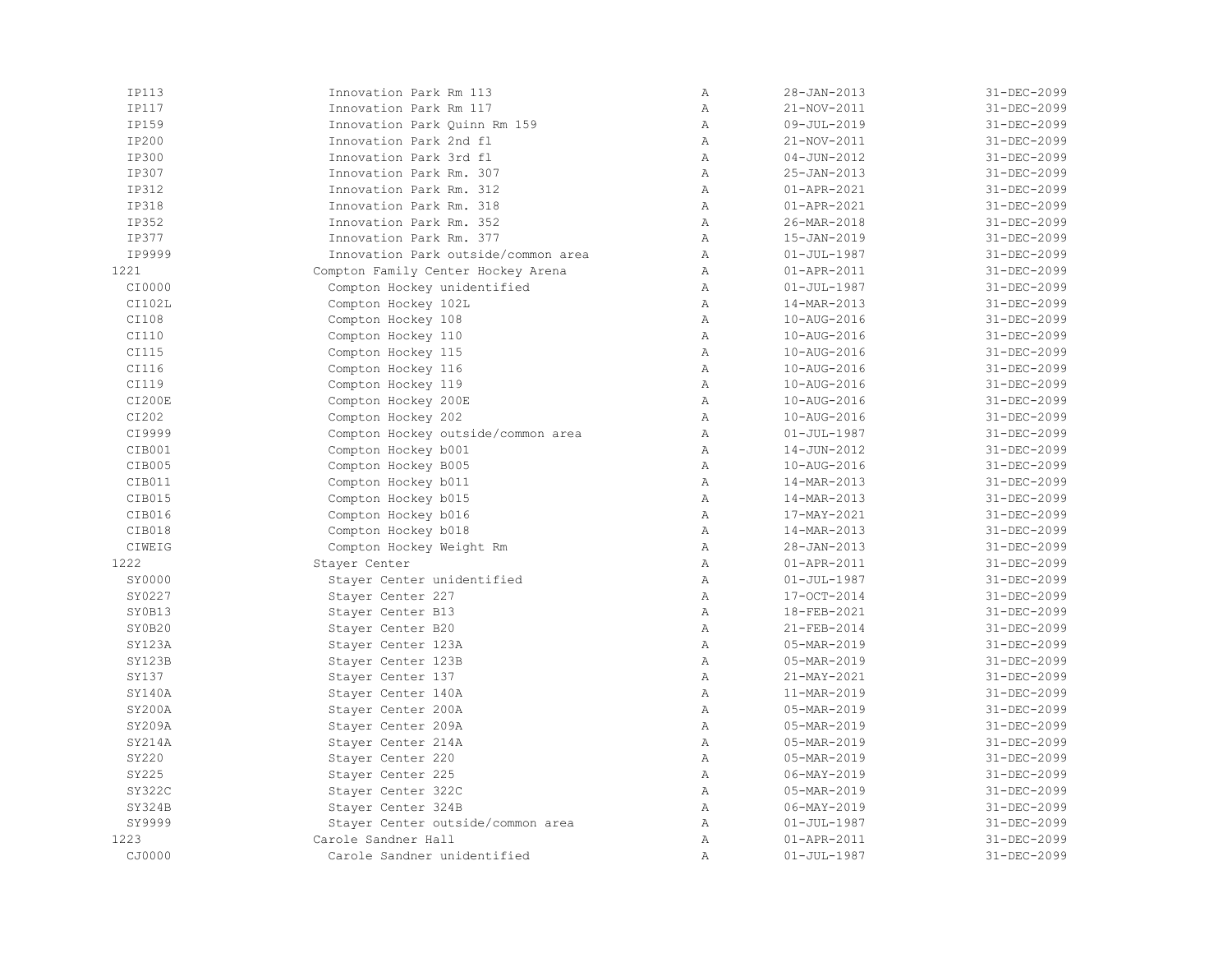| CJ200        | Carole Sandner Rm200                | $\mathbb{A}$   | $05 - JUL - 2017$ | 31-DEC-2099 |
|--------------|-------------------------------------|----------------|-------------------|-------------|
| CJ210        | Carole Sandner Rm210                | $\lambda$      | $05 - JUL - 2017$ | 31-DEC-2099 |
| CJ9999       | Carole Sandner outside/common area  | $\mathbb{A}$   | $01 - JUL - 1987$ | 31-DEC-2099 |
| 1224         | Campus Wellness Center              | A              | $01 - SEP - 2012$ | 31-DEC-2099 |
| 1225         | West Lake Design Studio             | A              | $01 - SEP - 2012$ | 31-DEC-2099 |
| WL110B       | West Lake Design Studio Rm 110B     | A              | 30-SEP-2016       | 31-DEC-2099 |
| WL110E       | West Lake Design Studio Rm 110E     | A              | 30-SEP-2016       | 31-DEC-2099 |
| <b>WL141</b> | West Lake Design Studio Rm 141      | Α              | 26-FEB-2021       | 31-DEC-2099 |
| <b>WL146</b> | West Lake Design Studio Rm 146      | Α              | 26-JAN-2021       | 31-DEC-2099 |
| <b>WL151</b> | West Lake Design Studio Rm 151      | A              | 24-APR-2019       | 31-DEC-2099 |
| <b>WL204</b> | West Lake Design Studio Rm 204      | A              | 21-MAY-2019       | 31-DEC-2099 |
| WL9999       | West Lake Design Studio outside/com | A              | $31 - JAN - 2013$ | 31-DEC-2099 |
| 1226         | Grace Hall Generator Building       | A              | $01 - SEP - 2012$ | 31-DEC-2099 |
| 1227         | Cedar Grove Maintenance Building    | A              | $01 - SEP - 2012$ | 31-DEC-2099 |
| 1228         | Cedar Grove-Queen of Angels Mauslm  | $\mathbb A$    | $01 - SEP - 2012$ | 31-DEC-2099 |
| 1229         | Cedar Grove-Queen of Saints Mauslm  | A              | $01 - SEP - 2012$ | 31-DEC-2099 |
| 1230         | Cedar Grove-Mother of Church Mauslm | Α              | $01 - SEP - 2012$ | 31-DEC-2099 |
| 1231         | Cedar Grove-Mother of God Mauslm    | $\lambda$      | $01 - SEP - 2012$ | 31-DEC-2099 |
| 1232         | Cedar Grove Lawn Care Shed          | $\mathbb{A}$   | $01 - SEP - 2012$ | 31-DEC-2099 |
| 1233         | Cedar Grove Restroom                | $\mathbb{A}$   | $01 - SEP - 2012$ | 31-DEC-2099 |
| 1234         | Well House #9                       | A              | $01 - SEP - 2012$ | 31-DEC-2099 |
| 1235         | Poper Plant Auxiliary Building      | A              | $01 - SEP - 2012$ | 31-DEC-2099 |
| 1236         | Landscape Services Salt Barn        | A              | $01 - SEP - 2012$ | 31-DEC-2099 |
| 1237         | University Village Garage           | A              | $01 - SEP - 2012$ | 31-DEC-2099 |
| 1238         | Fischer Grad Residences Maint Shed  | Α              | $01 - SEP - 2012$ | 31-DEC-2099 |
| 1239         | CSC Storage Garage                  | A              | $01 - SEP - 2012$ | 31-DEC-2099 |
| 1240         | Moreau Garage                       | $\mathbb{A}$   | $01 - SEP - 2012$ | 31-DEC-2099 |
| 1241         | Landscape Services Maintenance Barn | $\mathbb{A}$   | $01 - SEP - 2012$ | 31-DEC-2099 |
| 1242         | Eck Baseball Storage Shed           | A              | $01 - SEP - 2012$ | 31-DEC-2099 |
| 1243         | Melissa Cook Softball Storage       | A              | $01 - SEP - 2012$ | 31-DEC-2099 |
| 1244         | Holy Cross Cemetary Maintenanc Shed | $\mathbb{A}$   | $01 - SEP - 2012$ | 31-DEC-2099 |
| 1245         | Power Plant Coal Handling Shed      | A              | $01 - SEP - 2012$ | 31-DEC-2099 |
| 1246         | Former Powr Plant Water Intake Strc | Α              | $01-0CT-2012$     | 31-DEC-2099 |
| 1249         | McCourtney Hall                     | $\lambda$      | $01 - JUN - 2016$ | 31-DEC-2099 |
| MH0000       | McCourtney Hall unidentified        | $\mathbb{A}$   | 20-JUN-2016       | 31-DEC-2099 |
| MH105C       | McCourtney Hall Rm 105c             | A              | 26-FEB-2020       | 31-DEC-2099 |
| MH121        | McCourtney Hall Rm 121              | A              | 16-FEB-2021       | 31-DEC-2099 |
| MH140        | McCourtney Hall Rm 140              | A              | 19-DEC-2016       | 31-DEC-2099 |
| MH140F       | McCourtney Hall Rm 140F             | A              | 19-DEC-2016       | 31-DEC-2099 |
| MH146        | McCourtney Hall Rm 146              | Α              | $06 - JUN - 2016$ | 31-DEC-2099 |
| MH153        | McCourtney Hall Rm 153              | $\lambda$      | $06 - JUN - 2016$ | 31-DEC-2099 |
| MH153B       | McCourtney Hall Rm 153B             | $\mathbb{A}$   | $06 - JUN - 2016$ | 31-DEC-2099 |
| MH153C       | McCourtney Hall Rm 153C             | $\mathbb{A}$   | 06-JUN-2016       | 31-DEC-2099 |
| MH153D       | McCourtney Hall Rm 153D             | $\mathbb A$    | $06 - JUN - 2016$ | 31-DEC-2099 |
| MH153E       | McCourtney Hall Rm 153E             | $\mathbb{A}$   | $06 - JUN - 2016$ | 31-DEC-2099 |
| MH153F       | McCourtney Hall Rm 153F             | A              | $06 - JUN - 2016$ | 31-DEC-2099 |
| MH153G       | McCourtney Hall Rm 153G             | $\mathbb{A}$   | $06 - JUN - 2016$ | 31-DEC-2099 |
| MH153K       | McCourtney Hall Rm 153K             | $\overline{A}$ | 10-DEC-2019       | 31-DEC-2099 |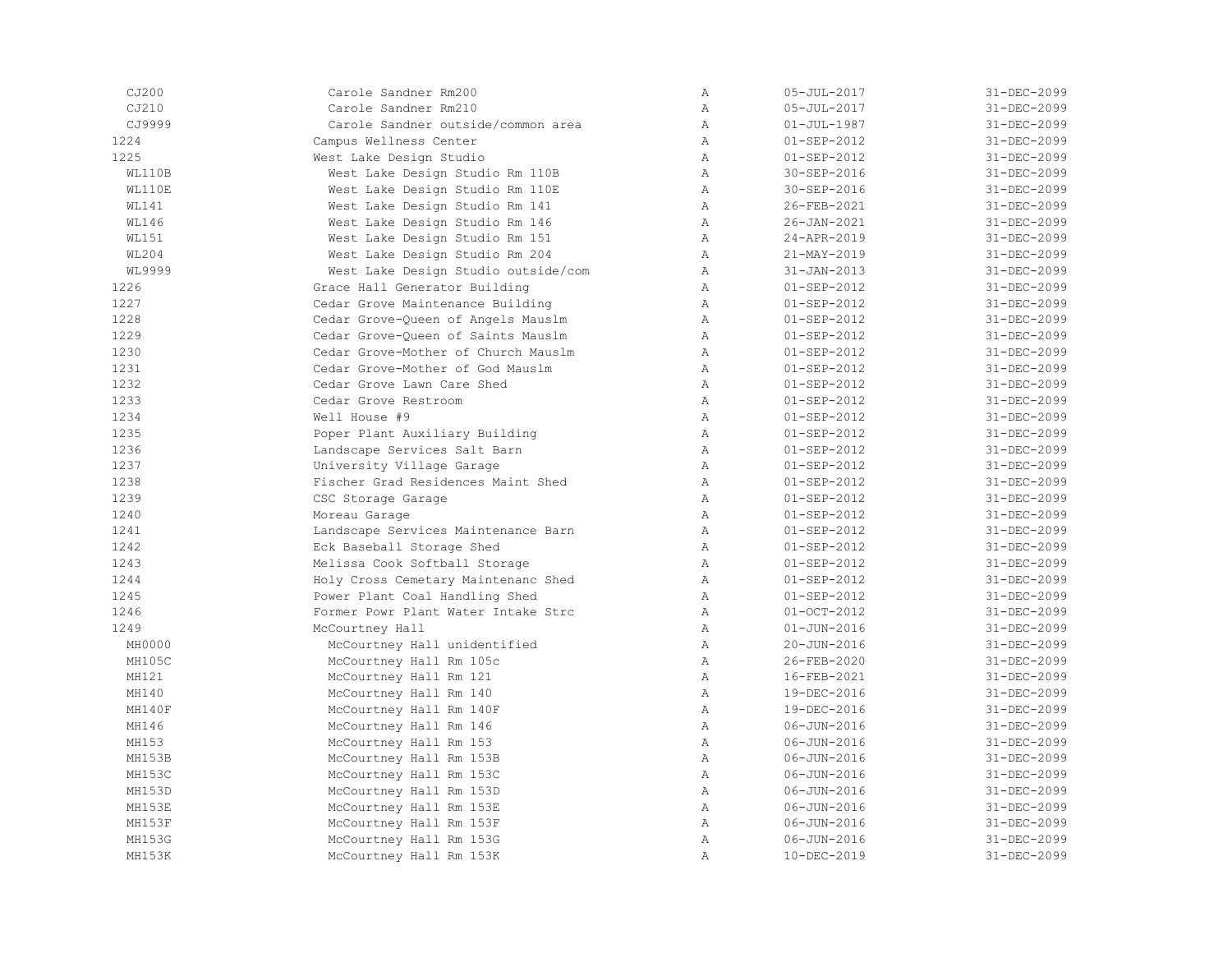| McCourtney Hall Rm 153L | Α            | $06 - JUN - 2016$ | 31-DEC-2099 |
|-------------------------|--------------|-------------------|-------------|
| McCourtney Hall Rm 154C | $\mathbb{A}$ | 05-DEC-2018       | 31-DEC-2099 |
| McCourtney Hall Rm 155  | $\mathbb{A}$ | 10-FEB-2017       | 31-DEC-2099 |
| McCourtney Hall Rm 155B | A            | 28-JUN-2018       | 31-DEC-2099 |
| McCourtney Hall Rm 155C | A            | 10-FEB-2017       | 31-DEC-2099 |
| McCourtney Hall Rm 155D | $\mathbb{A}$ | 10-FEB-2017       | 31-DEC-2099 |
| McCourtney Hall Rm 203  | $\mathbb{A}$ | 14-OCT-2020       | 31-DEC-2099 |
| McCourtney Hall Rm 221  | $\mathbb{A}$ | $07 - NOV - 2017$ | 31-DEC-2099 |
| McCourtney Hall Rm 221A | A            | $06 - JUN - 2016$ | 31-DEC-2099 |
| McCourtney Hall Rm 221B | A            | $06 - JUN - 2016$ | 31-DEC-2099 |
| McCourtney Hall Rm 221C | A            | $06 - JUN - 2016$ | 31-DEC-2099 |
| McCourtney Hall Rm 221D | $\mathbb{A}$ | $06 - JUN - 2016$ | 31-DEC-2099 |
| McCourtney Hall Rm 223  | $\mathbb{A}$ | $06 - JUN - 2016$ | 31-DEC-2099 |
| McCourtney Hall Rm 223A | A            | $06 - JUN - 2016$ | 31-DEC-2099 |
| McCourtney Hall Rm 225  | $\mathbb{A}$ | $06 - JUN - 2016$ | 31-DEC-2099 |
| McCourtney Hall Rm 225A | A            | $06 - JUN - 2016$ | 31-DEC-2099 |
| McCourtney Hall Rm 225B | A            | 06-JUN-2016       | 31-DEC-2099 |
| McCourtney Hall Rm 227  | A            | 22-SEP-2016       | 31-DEC-2099 |
| McCourtney Hall Rm 227A | $\mathbb{A}$ | $06 - JUN - 2016$ | 31-DEC-2099 |
| McCourtney Hall Rm 227B | $\mathbb{A}$ | $06 - JUN - 2016$ | 31-DEC-2099 |
| McCourtney Hall Rm 228A | A            | $06 - JUN - 2016$ | 31-DEC-2099 |
| McCourtney Hall Rm 228B | $\mathbb{A}$ | $06 - JUN - 2016$ | 31-DEC-2099 |
| McCourtney Hall Rm 228C | $\mathbb{A}$ | $06 - JUN - 2016$ | 31-DEC-2099 |
| McCourtney Hall Rm 231A | A            | $06 - JUN - 2016$ | 31-DEC-2099 |
| McCourtney Hall Rm 231D | A            | 06-JUN-2016       | 31-DEC-2099 |
| McCourtney Hall Rm 231E | $\mathbb{A}$ | $06 - JUN - 2016$ | 31-DEC-2099 |
| McCourtney Hall Rm 231F | A            | $06 - JUN - 2016$ | 31-DEC-2099 |
| McCourtney Hall Rm 231G | $\mathbb{A}$ | $06 - JUN - 2016$ | 31-DEC-2099 |
| McCourtney Hall Rm 231H | A            | 06-JUN-2016       | 31-DEC-2099 |
| McCourtney Hall Rm 234  | A            | 03-FEB-2017       | 31-DEC-2099 |
| McCourtney Hall Rm 234A | $\mathbb{A}$ | 03-FEB-2017       | 31-DEC-2099 |
| McCourtney Hall Rm 234B | A            | 03-FEB-2017       | 31-DEC-2099 |
| McCourtney Hall Rm 253  | $\mathbb{A}$ | $05 - DEC - 2018$ | 31-DEC-2099 |
| McCourtney Hall Rm 255  | $\mathbb{A}$ | 15-JAN-2020       | 31-DEC-2099 |
| McCourtney Hall Rm 255A | $\mathbb{A}$ | 15-JAN-2020       | 31-DEC-2099 |
| McCourtney Hall Rm 256  | A            | 10-JUN-2021       | 31-DEC-2099 |
| McCourtney Hall Rm 257  | A            | 27-JUN-2018       | 31-DEC-2099 |
| McCourtney Hall Rm 259  | A            | 06-JUN-2016       | 31-DEC-2099 |
| McCourtney Hall Rm 303  | A            | 14-OCT-2020       | 31-DEC-2099 |
| McCourtney Hall Rm 310  | $\mathbb{A}$ | $06 - JUN - 2016$ | 31-DEC-2099 |
| McCourtney Hall Rm 310A | $\mathbb{A}$ | $06 - JUN - 2016$ | 31-DEC-2099 |
| McCourtney Hall Rm 321  | $\mathbb{A}$ | $06 - JUN - 2016$ | 31-DEC-2099 |
| McCourtney Hall Rm 321A | A            | $06 - JUN - 2016$ | 31-DEC-2099 |
| McCourtney Hall Rm 321C | A            | $06 - JUN - 2016$ | 31-DEC-2099 |
| McCourtney Hall Rm 321D | $\mathbb{A}$ | $06 - JUN - 2016$ | 31-DEC-2099 |
| McCourtney Hall Rm 321E | $\mathbb{A}$ | $06 - JUN - 2016$ | 31-DEC-2099 |
| McCourtney Hall Rm 321F | Α            | $06 - JUN - 2016$ | 31-DEC-2099 |
| McCourtney Hall Rm 323  | Α            | $06 - JUN - 2016$ | 31-DEC-2099 |
|                         |              |                   |             |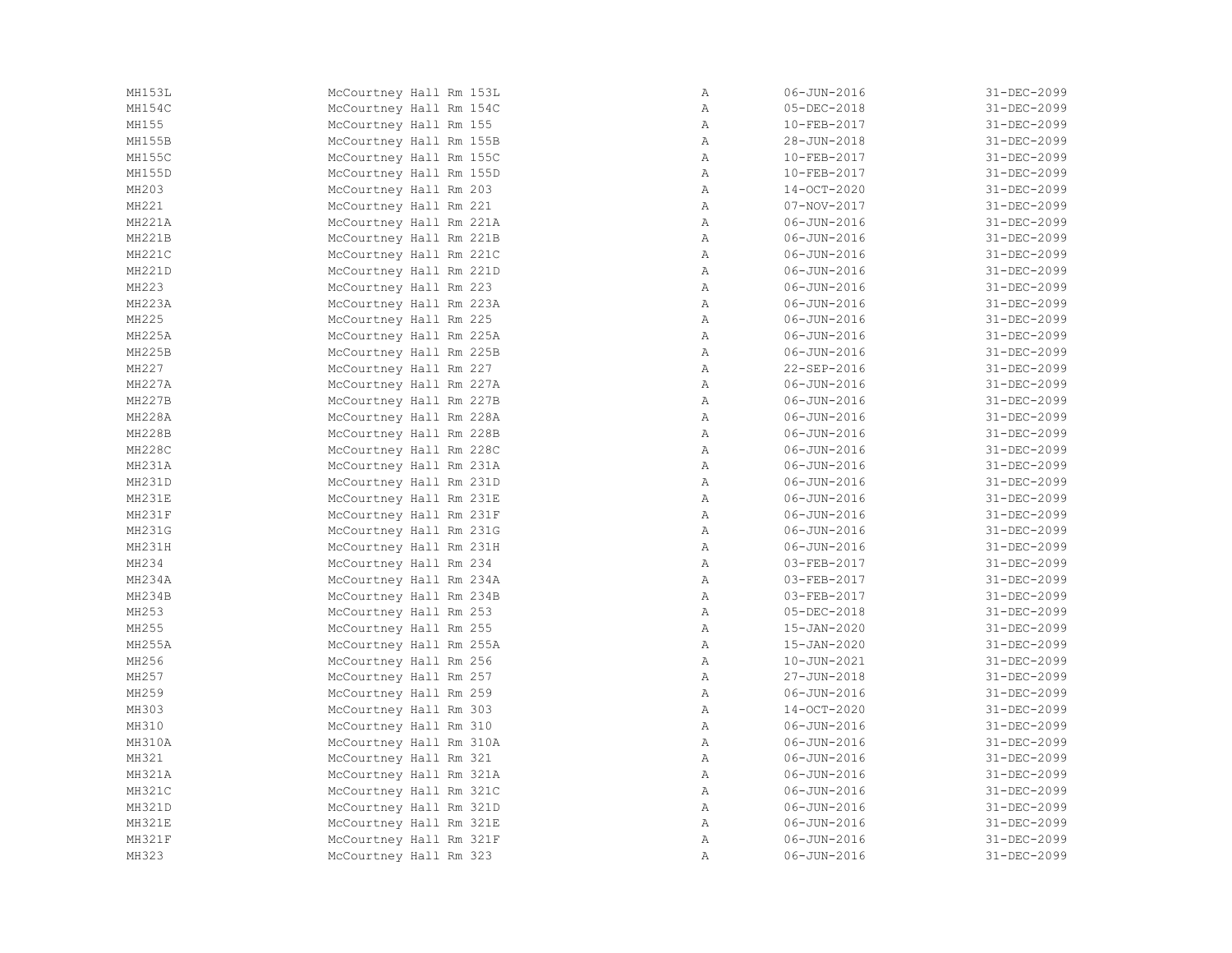| MH323A        | McCourtney Hall Rm 323A             | Α            | $06 - JUN - 2016$ | 31-DEC-2099 |
|---------------|-------------------------------------|--------------|-------------------|-------------|
| MH325         | McCourtney Hall Rm 325              | Α            | $06 - JUN - 2016$ | 31-DEC-2099 |
| MH325A        | McCourtney Hall Rm 325A             | Α            | $06 - JUN - 2016$ | 31-DEC-2099 |
| MH325B        | McCourtney Hall Rm 325B             | $\mathbb{A}$ | $06 - JUN - 2016$ | 31-DEC-2099 |
| MH325C        | McCourtney Hall Rm 325C             | A            | $06 - JUN - 2016$ | 31-DEC-2099 |
| MH329         | McCourtney Hall Rm 329              | $\mathbb{A}$ | 21-MAY-2018       | 31-DEC-2099 |
| MH329D        | McCourtney Hall Rm 329D             | A            | $03 - MAX - 2018$ | 31-DEC-2099 |
| <b>MH329E</b> | McCourtney Hall Rm 329E             | $\mathbb{A}$ | 21-MAY-2018       | 31-DEC-2099 |
| MH329F        | McCourtney Hall Rm 329F             | $\mathbb{A}$ | $03 - MAX - 2018$ | 31-DEC-2099 |
| MH346         | McCourtney Hall Rm 346              | $\mathbb A$  | $06 - JUN - 2016$ | 31-DEC-2099 |
| MH346A        | McCourtney Hall Rm 346A             | $\mathbb{A}$ | $06 - JUN - 2016$ | 31-DEC-2099 |
| MH346B        | McCourtney Hall Rm 346B             | A            | $06 - JUN - 2016$ | 31-DEC-2099 |
| MH346C        | McCourtney Hall Rm 346C             | Α            | $06 - JUN - 2016$ | 31-DEC-2099 |
| MH346D        | McCourtney Hall Rm 346D             | A            | $06 - JUN - 2016$ | 31-DEC-2099 |
| MH346E        | McCourtney Hall Rm 346E             | Α            | $06 - JUN - 2016$ | 31-DEC-2099 |
| MH352         | McCourtney Hall Rm 352              | A            | 10-APR-2017       | 31-DEC-2099 |
| MH353         | McCourtney Hall Rm 353              | $\mathbb{A}$ | $06 - JUN - 2016$ | 31-DEC-2099 |
| MH353A        | McCourtney Hall Rm 353A             | $\mathbb{A}$ | $06 - JUN - 2016$ | 31-DEC-2099 |
| MH355         | McCourtney Hall Rm 355              | $\mathbb A$  | 22-SEP-2016       | 31-DEC-2099 |
| MH355A        | McCourtney Hall Rm 355A             | A            | $06 - JUN - 2016$ | 31-DEC-2099 |
| MH355B        | McCourtney Hall Rm 355B             | A            | $06 - JUN - 2016$ | 31-DEC-2099 |
| MH355C        | McCourtney Hall Rm 355C             | A            | $06 - JUN - 2016$ | 31-DEC-2099 |
| MH355D        | McCourtney Hall Rm 355D             | A            | $06 - JUN - 2016$ | 31-DEC-2099 |
| MH357         | McCourtney Hall Rm 357              | $\mathbb{A}$ | $06 - JUN - 2016$ | 31-DEC-2099 |
| MH357A        | McCourtney Hall Rm 357A             | Α            | $06 - JUN - 2016$ | 31-DEC-2099 |
| <b>MH357B</b> | McCourtney Hall Rm 357B             | $\mathbb A$  | $06 - JUN - 2016$ | 31-DEC-2099 |
| MH359         | McCourtney Hall Rm 359              | A            | $06 - JUN - 2016$ | 31-DEC-2099 |
| MH359A        | McCourtney Hall Rm 359A             | A            | $06 - JUN - 2016$ | 31-DEC-2099 |
| MH359B        | McCourtney Hall Rm 359B             | A            | $06 - JUN - 2016$ | 31-DEC-2099 |
| MH361         | McCourtney Hall Rm 361              | A            | 06-JUN-2016       | 31-DEC-2099 |
| MH361A        | McCourtney Hall Rm 361A             | A            | $06 - JUN - 2016$ | 31-DEC-2099 |
| MH361B        | McCourtney Hall Rm 361B             | A            | $06 - JUN - 2016$ | 31-DEC-2099 |
| MH363         | McCourtney Hall Rm 363              | A            | $06 - JUN - 2016$ | 31-DEC-2099 |
| MH363A        | McCourtney Hall Rm 363A             | $\mathbb{A}$ | $06 - JUN - 2016$ | 31-DEC-2099 |
| MH9999        | McCourtney Hall outside/common area | $\mathbb{A}$ | 20-JUN-2016       | 31-DEC-2099 |
| MHB01         | McCourtney Hall Rm B01              | $\mathbb{A}$ | 05-DEC-2018       | 31-DEC-2099 |
| MHB02         | McCourtney Hall Rm B02              | $\mathbb{A}$ | 14-DEC-2018       | 31-DEC-2099 |
| MHB03         | McCourtney Hall Rm B03              | $\mathbb{A}$ | 06-JUN-2016       | 31-DEC-2099 |
| MHB03A        | McCourtney Hall Rm B03A             | A            | $06 - JUN - 2016$ | 31-DEC-2099 |
| MHB04         | McCourtney Hall Rm B04              | $\mathbb{A}$ | 26-FEB-2021       | 31-DEC-2099 |
| MHB04A        | McCourtney Hall Rm B04A             | $\mathbb{A}$ | 26-FEB-2021       | 31-DEC-2099 |
| MHB04B        | McCourtney Hall Rm B04B             | Α            | 26-FEB-2021       | 31-DEC-2099 |
| MHB10         | McCourtney Hall Rm B10              | A            | 21-APR-2021       | 31-DEC-2099 |
| MHB29         | McCourtney Hall Rm B29              | $\mathbb A$  | 22-SEP-2016       | 31-DEC-2099 |
| MHB29A        | McCourtney Hall Rm B29A             | $\mathbb{A}$ | $06 - JUN - 2016$ | 31-DEC-2099 |
| MHB29B        | McCourtney Hall Rm B29B             | Α            | $06 - JUN - 2016$ | 31-DEC-2099 |
| MHB29C        | McCourtney Hall Rm B29C             | $\mathbb{A}$ | $06 - JUN - 2016$ | 31-DEC-2099 |
| MHB33         | McCourtney Hall Rm B33              | $\lambda$    | 22-SEP-2016       | 31-DEC-2099 |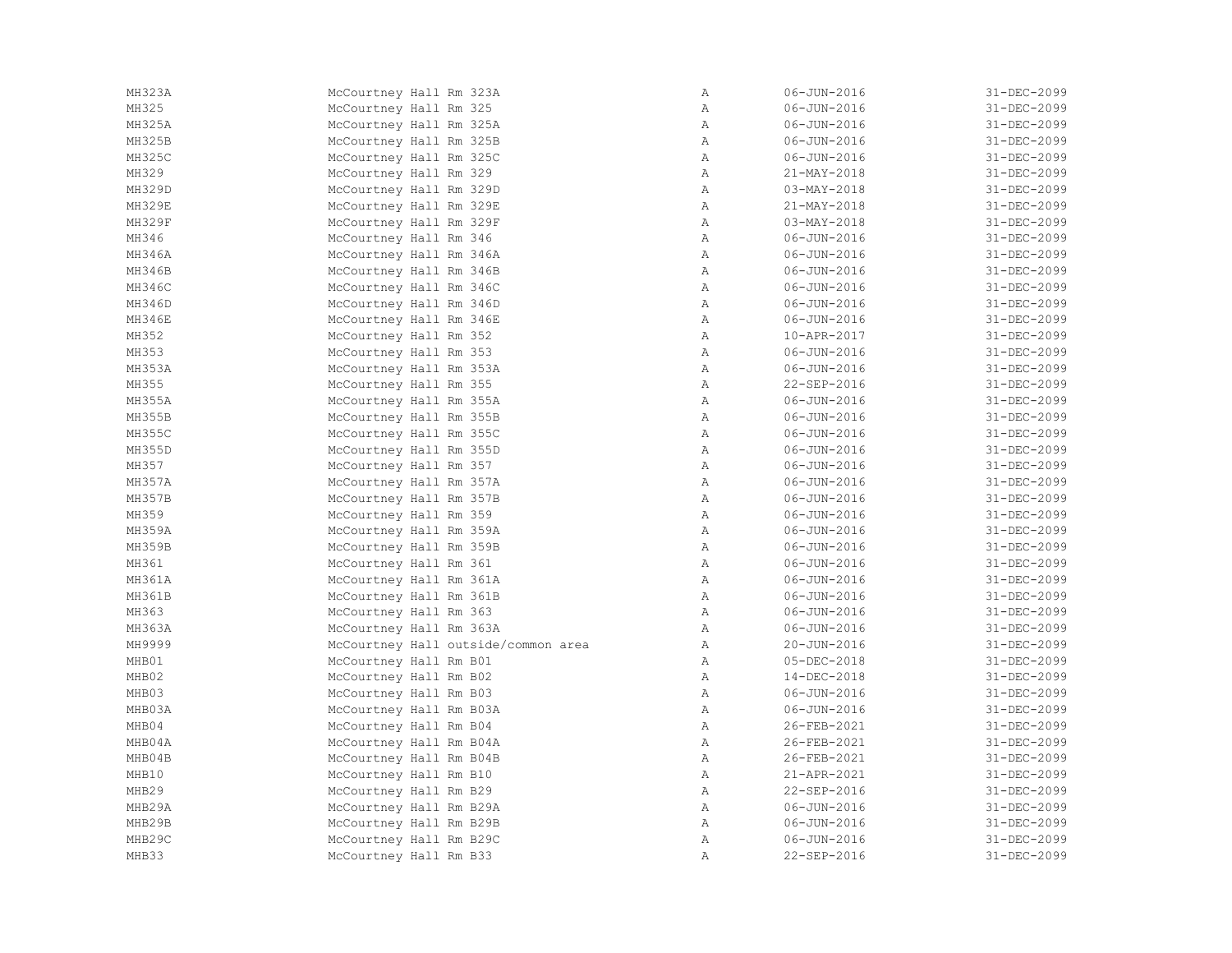| MHB33A        | McCourtney Hall Rm B33A             | $\mathbb{A}$ | $06 - JUN - 2016$ | 31-DEC-2099 |
|---------------|-------------------------------------|--------------|-------------------|-------------|
| MHB33C        | McCourtney Hall Rm B33C             | $\, {\bf A}$ | $06 - JUN - 2016$ | 31-DEC-2099 |
| MHB33D        | McCourtney Hall Rm B33D             | Α            | $06 - JUN - 2016$ | 31-DEC-2099 |
| MHB33E        | McCourtney Hall Rm B33E             | $\mathbb{A}$ | 06-JUN-2016       | 31-DEC-2099 |
| MHB33F        | McCourtney Hall Rm B33F             | $\mathbb{A}$ | $06 - JUN - 2016$ | 31-DEC-2099 |
| MHB33H        | McCourtney Hall Rm B33H             | $\, {\bf A}$ | $06 - JUN - 2016$ | 31-DEC-2099 |
| MHB33I        | McCourtney Hall Rm B33I             | $\mathbb{A}$ | $06 - JUN - 2016$ | 31-DEC-2099 |
| MHB41         | McCourtney Hall Rm B41              | $\, {\bf A}$ | $06 - JUN - 2016$ | 31-DEC-2099 |
| MHB41A        | McCourtney Hall Rm B41A             | Α            | $06 - JUN - 2016$ | 31-DEC-2099 |
| MHB45         | McCourtney Hall Rm B45              | Α            | $06 - JUN - 2016$ | 31-DEC-2099 |
| MHB45A        | McCourtney Hall Rm B45A             | $\mathbb{A}$ | $06 - JUN - 2016$ | 31-DEC-2099 |
| MHB47         | McCourtney Hall Rm B47              | $\mathbb{A}$ | 06-JUN-2016       | 31-DEC-2099 |
| MHB50         | McCourtney Hall Rm B50              | $\mathbb{A}$ | 26-FEB-2021       | 31-DEC-2099 |
| MHB52         | McCourtney Hall Rm B52              | $\mathbb{A}$ | 12-FEB-2021       | 31-DEC-2099 |
| MHB60         | McCourtney Hall Rm B60              | $\, {\bf A}$ | 22-JAN-2019       | 31-DEC-2099 |
| 1250          | Jenkins and Nanovic Halls           | Α            | 09-AUG-2017       | 31-DEC-2099 |
| JN1010        | Jenkins Nanovic 1010C               | $\, {\bf A}$ | $08 - NOV - 2018$ | 31-DEC-2099 |
| JN1020        | Jenkins Nanovic 1020                | Α            | $04 - DEC - 2018$ | 31-DEC-2099 |
| JN1030        | Jenkins Nanovic 1030A               | $\mathbb{A}$ | $08 - NOV - 2018$ | 31-DEC-2099 |
| JN1040        | Jenkins Nanovic 1040A               | $\mathbb{A}$ | 08-NOV-2018       | 31-DEC-2099 |
| JN1050        | Jenkins Nanovic 1050                | $\mathbb{A}$ | $08 - NOV - 2018$ | 31-DEC-2099 |
| JN1060        | Jenkins Nanovic 1060                | $\mathbb{A}$ | $08 - NOV - 2018$ | 31-DEC-2099 |
| JN1080        | Jenkins Nanovic 1080                | $\mathbb{A}$ | $08 - NOV - 2018$ | 31-DEC-2099 |
| JN1150        | Jenkins Nanovic 1150                | $\, {\bf A}$ | 05-OCT-2017       | 31-DEC-2099 |
| JN2055        | Jenkins Nanovic 2055                | $\, {\bf A}$ | $04 - MAR - 2020$ | 31-DEC-2099 |
| JN2060        | Jenkins Nanovic 2060                | Α            | 23-JAN-2019       | 31-DEC-2099 |
| JN2063        | Jenkins Nanovic 2063                | $\mathbb{A}$ | $01 - DEC - 2020$ | 31-DEC-2099 |
| JN3016        | Jenkins Nanovic 3016                | $\mathbb{A}$ | 17-DEC-2018       | 31-DEC-2099 |
| JN3025        | Jenkins Nanovic 3025                | $\mathbb{A}$ | $01 - DEC - 2020$ | 31-DEC-2099 |
| JN3048        | Jenkins Nanovic 3048                | A            | 24-JUN-2019       | 31-DEC-2099 |
| JN3082        | Jenkins Nanovic 3082                | Α            | 17-DEC-2018       | 31-DEC-2099 |
| JN3166        | Jenkins Nanovic 3166                | $\, {\bf A}$ | $08 - NOV - 2018$ | 31-DEC-2099 |
| JN4147        | Jenkins Nanovic 4147                | $\, {\bf A}$ | 22-JAN-2019       | 31-DEC-2099 |
| JN9999        | Jenkins Nanovic outside/common area | Α            | 07-SEP-2017       | 31-DEC-2099 |
| JNB032        | Jenkins Nanovic B032                | $\mathbb{A}$ | 26-SEP-2017       | 31-DEC-2099 |
| JNB036        | Jenkins Nanovic B036                | $\mathbb{A}$ | 26-SEP-2017       | 31-DEC-2099 |
| JNB044        | Jenkins Nanovic B044                | $\mathbb{A}$ | 26-SEP-2017       | 31-DEC-2099 |
| JNB052        | Jenkins Nanovic B052                | $\, {\bf A}$ | 26-SEP-2017       | 31-DEC-2099 |
| <b>JNB058</b> | Jenkins Nanovic B058                | $\mathbb{A}$ | 26-SEP-2017       | 31-DEC-2099 |
| JNB062        | Jenkins Nanovic B062                | Α            | 26-SEP-2017       | 31-DEC-2099 |
| JNB066        | Jenkins Nanovic B066                | $\, {\bf A}$ | 26-SEP-2017       | 31-DEC-2099 |
| JNB071        | Jenkins Nanovic B071                | Α            | 26-SEP-2017       | 31-DEC-2099 |
| <b>JNB079</b> | Jenkins Nanovic B079                | Α            | 26-SEP-2017       | 31-DEC-2099 |
| <b>JNB083</b> | Jenkins Nanovic B083                | Α            | 12-FEB-2021       | 31-DEC-2099 |
| JNB101        | Jenkins Nanovic B101                | $\mathbb{A}$ | 22-OCT-2019       | 31-DEC-2099 |
| <b>JNB128</b> | Jenkins Nanovic B128                | $\mathbb{A}$ | 24-APR-2019       | 31-DEC-2099 |
| <b>JNCAFE</b> | Jenkins Nanovic Cafe Cart 1st Floor | Α            | 26-SEP-2017       | 31-DEC-2099 |
| 1252          | CCP-Corbett Family Hall (East)      | Α            | 01-AUG-2017       | 31-DEC-2099 |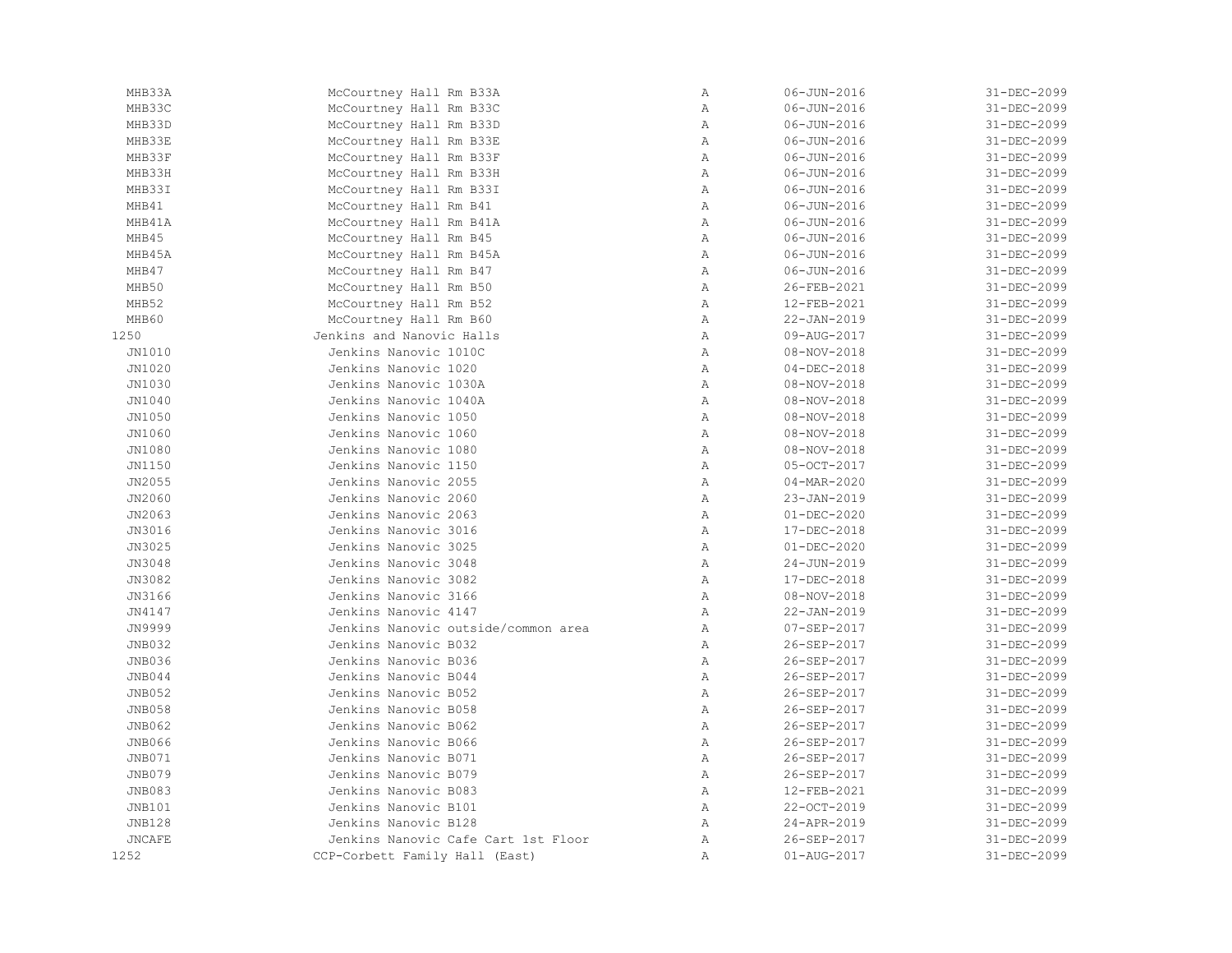| CR0000        | CCP-Corbett Family Hall unidentifie | Α            | 05-MAR-2018       | 31-DEC-2099       |
|---------------|-------------------------------------|--------------|-------------------|-------------------|
| CR0100        | CCP-Corbett Family Hall Rm 100      | $\mathbb{A}$ | 05-OCT-2017       | 31-DEC-2099       |
| CR0130        | CCP-Corbett Family Hall Rm 130      | $\mathbb{A}$ | 04-APR-2018       | 31-DEC-2099       |
| CR0253        | CCP-Corbett Family Hall Rm 253      | $\mathbb{A}$ | 29-OCT-2019       | 31-DEC-2099       |
| CR0257        | CCP-Corbett Family Hall Rm 257      | A            | 29-OCT-2019       | 31-DEC-2099       |
| CR0259        | CCP-Corbett Family Hall Rm 259      | $\mathbb{A}$ | 29-OCT-2019       | 31-DEC-2099       |
| CR0318        | CCP-Corbett Family Hall Rm 318      | $\mathbb{A}$ | $31 - JUL - 2018$ | 31-DEC-2099       |
| CR0555        | CCP-Corbett Family Hall Rm 555      | A            | $10 - JUL - 2018$ | 31-DEC-2099       |
| CR118F        | CCP-Corbett Family Hall Rm E118F    | A            | 21-MAY-2019       | 31-DEC-2099       |
| CR122H        | CCP-Corbett Family Hall Rm E122H    | A            | 21-DEC-2018       | 31-DEC-2099       |
| CR122J        | CCP-Corbett Family Hall Rm E122J    | $\mathbb{A}$ | 21-DEC-2018       | 31-DEC-2099       |
| CR318D        | CCP-Corbett Family Hall Rm E318D    | A            | 23-MAY-2019       | 31-DEC-2099       |
| CR700         | CCP-Corbett Family Hall 700         | $\mathbb{A}$ | 12-FEB-2021       | 31-DEC-2099       |
| CR9999        | CCP-Corbett Family Hall Common Spac | A            | 05-MAR-2018       | 31-DEC-2099       |
| CRDOWN        | CCP-Corbett Family Hall Downes Kitc | $\mathbb{A}$ | 28-MAR-2019       | 31-DEC-2099       |
| CRE103        | CCP-Corbett Family Hall Rm E103     | A            | 19-JUN-2018       | 31-DEC-2099       |
| CRE118        | CCP-Corbett Family Hall Room 118    | A            | 30-MAR-2021       | 31-DEC-2099       |
| CRE122        | CCP-Corbett Family Hall Rm E122     | A            | 12-NOV-2018       | 31-DEC-2099       |
| CRE123        | CCP-Corbett Family Hall Rm E123     | A            | 19-JUN-2018       | 31-DEC-2099       |
| <b>CRE129</b> | CCP-Corbett Family Hall Rm 129      | A            | $08 - NOV - 2018$ | 31-DEC-2099       |
| CRE137        | CCP-Corbett Family Hall Rm E137     | A            | 20-MAY-2019       | 31-DEC-2099       |
| CRE138        | CCP-Corbett Family Hall Rm 138      | $\mathbb{A}$ | 11-SEP-2019       | $31 - DEC - 2099$ |
| CRE150        | CCP-Corbett Family Hall Rm 150      | A            | $08 - NOV - 2018$ | 31-DEC-2099       |
| <b>CRE156</b> | CCP-Corbett Family Hall Rm 156      | $\mathbb{A}$ | 19-NOV-2018       | 31-DEC-2099       |
| CRE1H1        | CCP-Corbett Family Hall E1H1A       | A            | 12-FEB-2021       | 31-DEC-2099       |
| <b>CRE204</b> | CCP-Corbett Family Hall Rm E204     | A            | 13-NOV-2020       | 31-DEC-2099       |
| CRE241        | CCP-Corbett Family Hall Rm E241     | A            | 13-NOV-2020       | 31-DEC-2099       |
| <b>CRE255</b> | CCP-Corbett Family Hall Rm E255     | A            | 19-JUN-2018       | 31-DEC-2099       |
| <b>CRE256</b> | CCP-Corbett Family Hall Rm E256     | A            | 17-DEC-2020       | 31-DEC-2099       |
| CRE259        | CCP-Corbett Family Hall Rm E259     | A            | 19-JUN-2018       | 31-DEC-2099       |
| CRE263        | CCP-Corbett Family Hall Rm E263     | A            | 16-DEC-2020       | 31-DEC-2099       |
| CRE296        | CCP-Corbett Family Hall Rm E296     | A            | $06 - DEC - 2019$ | 31-DEC-2099       |
| CRE318        | CCP-Corbett Family Hall Rm E318     | $\mathbb{A}$ | 23-MAY-2019       | 31-DEC-2099       |
| <b>CRE320</b> | CCP-Corbett Family Hall Rm E320     | A            | 27-JUN-2019       | 31-DEC-2099       |
| <b>CRE339</b> | CCP-Corbett Family Hall Rm E339     | $\mathbb{A}$ | 11-MAR-2020       | 31-DEC-2099       |
| <b>CRE355</b> | CCP-Corbett Family Hall Rm E355     | A            | 27-JUN-2019       | 31-DEC-2099       |
| <b>CRE363</b> | CCP-Corbett Family Hall Rm E363     | A            | 27-JUN-2019       | 31-DEC-2099       |
| <b>CRE377</b> | CCP-Corbett Family Hall Rm E377     | $\mathbb{A}$ | 27-JUN-2019       | 31-DEC-2099       |
| CRE439        | CCP-Corbett Family Hall Rm E439     | A            | 23-MAY-2019       | 31-DEC-2099       |
| CRE451        | CCP-Corbett Family Hall Rm E451     | $\mathbb{A}$ | 23-MAY-2019       | 31-DEC-2099       |
| <b>CRE453</b> | CCP-Corbett Family Hall Rm E453     | $\mathbb{A}$ | 23-MAY-2019       | 31-DEC-2099       |
| <b>CRE527</b> | CCP-Corbett Family Hall Rm E527     | $\mathbb{A}$ | 23-MAY-2019       | 31-DEC-2099       |
| <b>CRE529</b> | CCP-Corbett Family Hall Rm 529      | A            | 18-DEC-2018       | 31-DEC-2099       |
| CRE548        | CCP-Corbett Family Hall Rm E548A    | A            | 27-JUN-2019       | 31-DEC-2099       |
| <b>CRE600</b> | CCP-Corbett Family Hall 600         | A            | 12-FEB-2021       | 31-DEC-2099       |
| CRE716        | CCP-Corbett Family Hall 716         | $\mathbb{A}$ | 12-FEB-2021       | 31-DEC-2099       |
| <b>CRE918</b> | CCP-Corbett Family Hall Rm E918     | A            | 28-APR-2021       | 31-DEC-2099       |
| 1253          | CCP-O'Neill Hall (South)            | Α            | $01 - AUG - 2017$ | 31-DEC-2099       |
|               |                                     |              |                   |                   |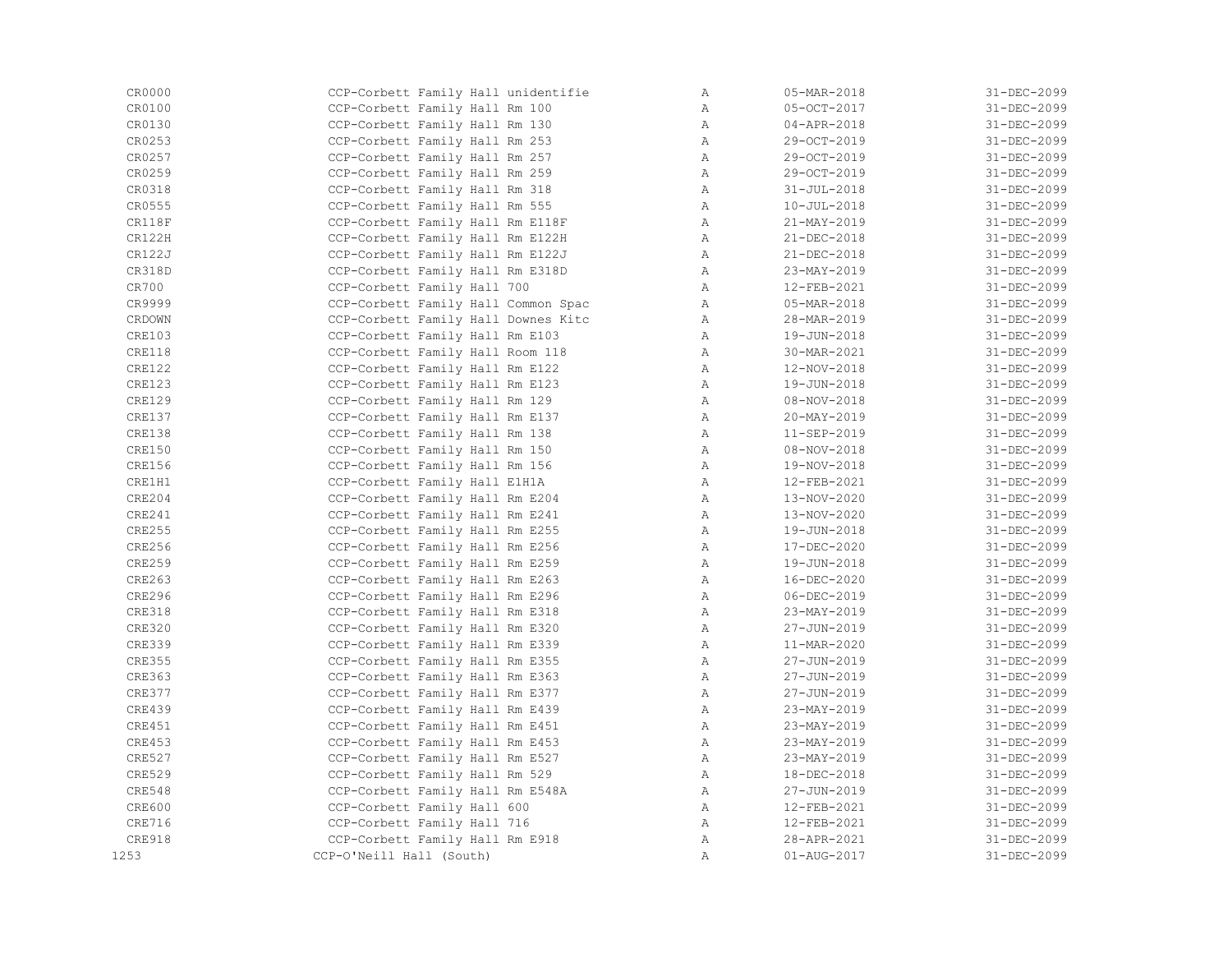| <b>NE0000</b> | O'Neill Hall (CCP) unidentified | Α            | 05-MAR-2018       | 31-DEC-2099 |
|---------------|---------------------------------|--------------|-------------------|-------------|
| <b>NE0113</b> | O'Neill Hall (CCP) Rm 113       | Α            | 06-APR-2018       | 31-DEC-2099 |
| <b>NE0120</b> | O'Neill Hall (CCP) Rm 120       | Α            | 06-APR-2018       | 31-DEC-2099 |
| <b>NE0136</b> | O'Neill Hall (CCP) Rm 136       | Α            | $01 - NOV - 2019$ | 31-DEC-2099 |
| <b>NE0143</b> | O'Neill Hall (CCP) Rm 143       | Α            | 22-OCT-2019       | 31-DEC-2099 |
| <b>NE0304</b> | O'Neill Hall (CCP) Rm 304       | $\mathbb{A}$ | $01 - NOV - 2019$ | 31-DEC-2099 |
| <b>NE0306</b> | O'Neill Hall (CCP) Rm 306       | $\mathbb{A}$ | $01 - NOV - 2019$ | 31-DEC-2099 |
| <b>NE0308</b> | O'Neill Hall (CCP) Rm 308       | Α            | 22-OCT-2019       | 31-DEC-2099 |
| <b>NE0310</b> | O'Neill Hall (CCP) Rm 310       | Α            | 22-OCT-2019       | 31-DEC-2099 |
| <b>NE0324</b> | O'Neill Hall (CCP) Rm 324       | Α            | 22-OCT-2019       | 31-DEC-2099 |
| <b>NE0326</b> | O'Neill Hall (CCP) Rm 326       | Α            | 22-OCT-2019       | 31-DEC-2099 |
| <b>NE0328</b> | O'Neill Hall (CCP) Rm 328       | Α            | 06-APR-2018       | 31-DEC-2099 |
| <b>NE0504</b> | O'Neill Hall (CCP) Rm 504       | Α            | 22-OCT-2019       | 31-DEC-2099 |
| <b>NE0506</b> | O'Neill Hall (CCP) Rm 506       | $\, {\bf A}$ | $01 - NOV - 2019$ | 31-DEC-2099 |
| <b>NE0508</b> | O'Neill Hall (CCP) Rm 508       | Α            | 06-APR-2018       | 31-DEC-2099 |
| <b>NE0510</b> | O'Neill Hall (CCP) Rm 510       | Α            | 06-APR-2018       | 31-DEC-2099 |
| <b>NE0512</b> | O'Neill Hall (CCP) Rm 512       | Α            | 06-APR-2018       | 31-DEC-2099 |
| NE0516        | O'Neill Hall (CCP) Rm 516       | Α            | 06-APR-2018       | 31-DEC-2099 |
| <b>NE0517</b> | O'Neill Hall (CCP) Rm 517       | $\, {\bf A}$ | 06-APR-2018       | 31-DEC-2099 |
| <b>NE0518</b> | O'Neill Hall (CCP) Rm 518       | Α            | 22-OCT-2019       | 31-DEC-2099 |
| <b>NE0520</b> | O'Neill Hall (CCP) Rm 520       | Α            | 06-APR-2018       | 31-DEC-2099 |
| <b>NE0522</b> | O'Neill Hall (CCP) Rm 522       | Α            | 22-OCT-2019       | 31-DEC-2099 |
| <b>NE0532</b> | O'Neill Hall (CCP) Rm 532       | $\mathbb{A}$ | 28-MAR-2019       | 31-DEC-2099 |
| <b>NE0552</b> | O'Neill Hall (CCP) Rm 552       | Α            | $01 - NOV - 2019$ | 31-DEC-2099 |
| <b>NE0554</b> | O'Neill Hall (CCP) Rm 554       | Α            | 22-OCT-2019       | 31-DEC-2099 |
| <b>NE0556</b> | O'Neill Hall (CCP) Rm 556       | Α            | 22-OCT-2019       | 31-DEC-2099 |
| <b>NE0560</b> | O'Neill Hall (CCP) Rm 560       | Α            | 06-APR-2018       | 31-DEC-2099 |
| NE0562        | O'Neill Hall (CCP) Rm 562       | Α            | $01 - NOV - 2019$ | 31-DEC-2099 |
| <b>NE0564</b> | O'Neill Hall (CCP) Rm 564       | Α            | 22-OCT-2019       | 31-DEC-2099 |
| <b>NE0566</b> | O'Neill Hall (CCP) Rm 566       | Α            | 01-NOV-2019       | 31-DEC-2099 |
| <b>NE0568</b> | O'Neill Hall (CCP) Rm 568       | Α            | 28-MAR-2019       | 31-DEC-2099 |
| <b>NE0570</b> | O'Neill Hall (CCP) Rm 570       | Α            | 22-OCT-2019       | 31-DEC-2099 |
| NE0574        | O'Neill Hall (CCP) Rm 574       | Α            | $01 - NOV - 2019$ | 31-DEC-2099 |
| NE0604        | O'Neill Hall (CCP) Rm 604       | $\mathbb{A}$ | 06-APR-2018       | 31-DEC-2099 |
| <b>NE0606</b> | O'Neill Hall (CCP) Rm 606       | Α            | 20-SEP-2019       | 31-DEC-2099 |
| <b>NE0608</b> | O'Neill Hall (CCP) Rm 608       | Α            | 20-SEP-2019       | 31-DEC-2099 |
| NE0614        | O'Neill Hall (CCP) Rm 614       | Α            | 06-APR-2018       | 31-DEC-2099 |
| <b>NE0618</b> | O'Neill Hall (CCP) Rm 618       | Α            | 22-OCT-2019       | 31-DEC-2099 |
| NE0620        | O'Neill Hall (CCP) Rm 620       | Α            | $01 - NOV - 2019$ | 31-DEC-2099 |
| NE0624        | O'Neill Hall (CCP) Rm 624       | Α            | 22-OCT-2019       | 31-DEC-2099 |
| NE0626        | O'Neill Hall (CCP) Rm 626       | Α            | $01 - NOV - 2019$ | 31-DEC-2099 |
| <b>NE0628</b> | O'Neill Hall (CCP) Rm 628       | Α            | 22-OCT-2019       | 31-DEC-2099 |
| NE0630        | O'Neill Hall (CCP) Rm 630       | Α            | 06-APR-2018       | 31-DEC-2099 |
| NE0642        | O'Neill Hall (CCP) Rm 642       | Α            | 06-APR-2018       | 31-DEC-2099 |
| NE0644        | O'Neill Hall (CCP) Rm 644       | Α            | 22-OCT-2019       | 31-DEC-2099 |
| <b>NE0647</b> | O'Neill Hall (CCP) Rm 647       | Α            | $01 - NOV - 2019$ | 31-DEC-2099 |
| NE0649        | O'Neill Hall (CCP) Rm 649       | Α            | 22-OCT-2019       | 31-DEC-2099 |
| NE0652        | O'Neill Hall (CCP) Rm 652       | Α            | $01 - NOV - 2019$ | 31-DEC-2099 |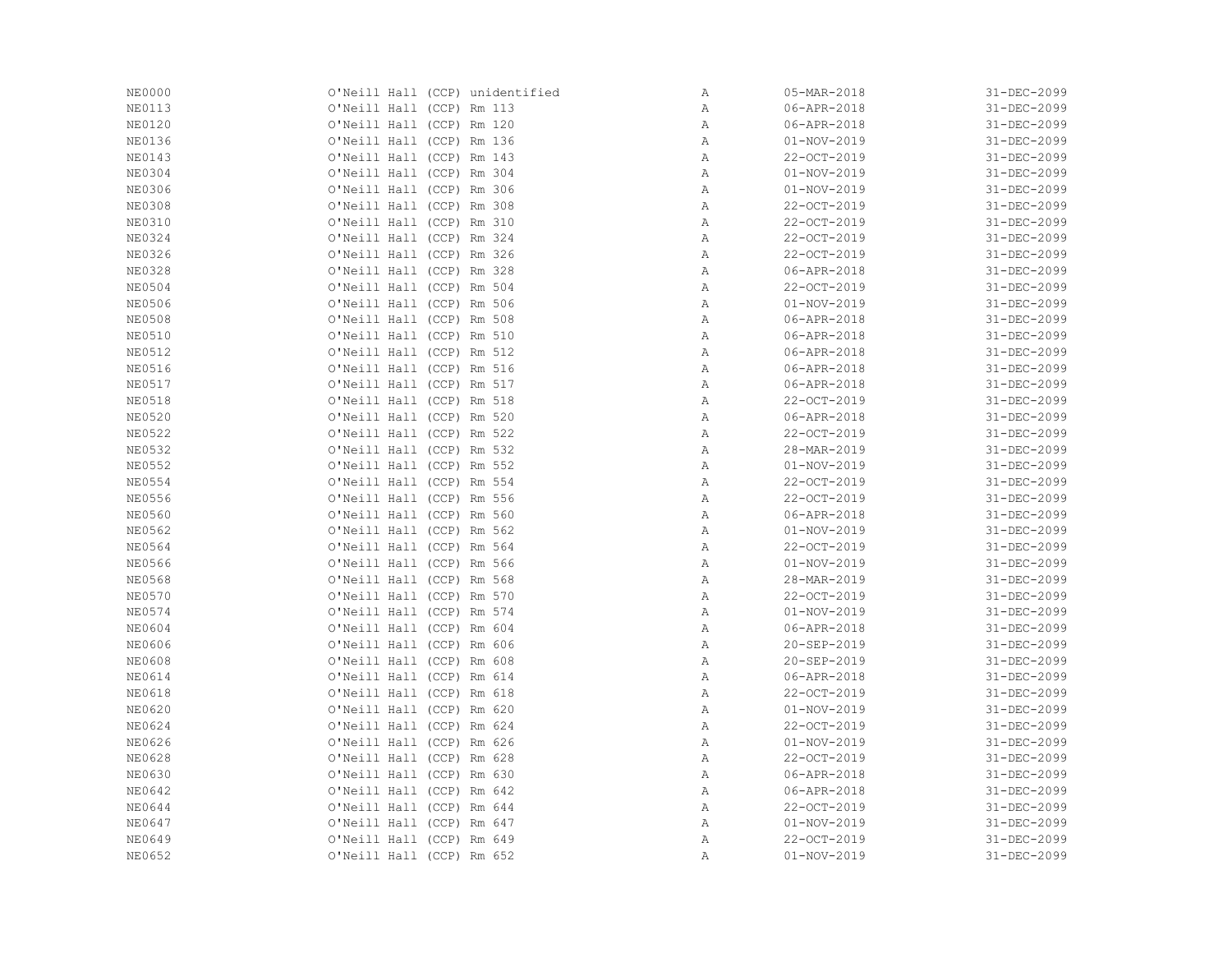| NE0654        | O'Neill Hall (CCP) Rm 654           | $\, {\bf A}$ | 28-MAR-2019              | 31-DEC-2099 |
|---------------|-------------------------------------|--------------|--------------------------|-------------|
| NE0656        | O'Neill Hall (CCP) Rm 656           | Α            | 13-MAY-2019              | 31-DEC-2099 |
| NE0658        | O'Neill Hall (CCP) Rm 658           | Α            | 28-MAR-2019              | 31-DEC-2099 |
| <b>NE209</b>  | O'Neill Hall (CCP) Rm 209           | $\lambda$    | 24-APR-2019              | 31-DEC-2099 |
| NE310H        | O'Neill Hall (CCP) Rm 310H          | $\lambda$    | $01 - NOV - 2019$        | 31-DEC-2099 |
| <b>NE9999</b> | O'Neill Hall (CCP) Common Space     | $\mathbb{A}$ | 05-MAR-2018              | 31-DEC-2099 |
| NEFOLE        | O'Neill Hall (CCP) Foley's Bar/Kitc | $\mathbb{A}$ | 28-MAR-2019              | 31-DEC-2099 |
| <b>NES136</b> | O'Neill Hall (CCP) Rm S136          | A            | 16-SEP-2019              | 31-DEC-2099 |
| <b>NES309</b> | O'Neill Hall (CCP) Rm S309          | A            | 01-MAR-2021              | 31-DEC-2099 |
| <b>NES328</b> | O'Neill Hall (CCP) Rm S328          | A            | 16-MAY-2019              | 31-DEC-2099 |
| <b>NES528</b> | O'Neill Hall (CCP) Rm S528          | A            | 16-MAY-2019              | 31-DEC-2099 |
| <b>NES572</b> | O'Neill Hall (CCP) Rm S572          | $\mathbb{A}$ | 13-MAY-2019              | 31-DEC-2099 |
| <b>NES656</b> | O'Neill Hall (CCP) Rm S656          | Α            | 16-MAY-2019              | 31-DEC-2099 |
| 1254          | CCP-Duncan Student Center (West)    | A            | $01 - AUG - 2017$        | 31-DEC-2099 |
| <b>DS0000</b> | CCP Duncan Student Ctr unidentified | A            | 05-MAR-2018              | 31-DEC-2099 |
| DS047         | CCP Duncan Student Ctr Rm 047       | A            | 24-APR-2019              | 31-DEC-2099 |
| DS1842        | CCP Duncan Student Ctr 1842 Club    | A            | 28-MAR-2019              | 31-DEC-2099 |
| <b>DS223B</b> | CCP Duncan Student Rm. 223B         | A            | $07 - JAN - 2019$        | 31-DEC-2099 |
| DS233         | CCP Duncan Student Rm. 233          | $\mathbb{A}$ | $07 - JAN - 2019$        | 31-DEC-2099 |
| DS236         | CCP Duncan Student Rm. 236          | A            | $07 - JAN - 2019$        | 31-DEC-2099 |
| DS597         | CCP Duncan Student Rm. 597          | A            | 19-APR-2021              | 31-DEC-2099 |
| <b>DS600</b>  | CCP Duncan Student Ctr 600          | A            | 12-FEB-2021              | 31-DEC-2099 |
| DS9999        | CCP Duncan Student Ctr Common Area  | A            | $03 - \text{MAX} - 2018$ | 31-DEC-2099 |
| <b>DSCAFE</b> | CCP Duncan Student Ctr Hagerty Cafe | $\mathbb{A}$ | 28-MAR-2019              | 31-DEC-2099 |
| DSLEVY        | CCP Duncan Student Ctr Levy Kitchen | A            | 28-MAR-2019              | 31-DEC-2099 |
| <b>DSMARK</b> | CCP Duncan Student Ctr ModernMarket | A            | 28-MAR-2019              | 31-DEC-2099 |
| <b>DSSTAR</b> | CCP Duncan Student Ctr Star Ginger  | A            | 28-MAR-2019              | 31-DEC-2099 |
| DSW04         | CCP Duncan W04                      | A            | 17-FEB-2021              | 31-DEC-2099 |
| <b>DSW606</b> | CCP Duncan W606                     | A            | 12-FEB-2021              | 31-DEC-2099 |
| <b>DSW909</b> | CCP Duncan Student Ctr West 909     | A            | $08 - JUN - 2021$        | 31-DEC-2099 |
| 1255          | Dunne Hall                          | Α            | 09-DEC-2016              | 31-DEC-2099 |
| DU0000        | Dunne Hall unidentified             | A            | 09-DEC-2016              | 31-DEC-2099 |
| DU353         | Dunne Hall 353 3rd Fl Closet        | A            | 12-FEB-2021              | 31-DEC-2099 |
| DU9999        | Dunne Hall outside/common area      | A            | 09-DEC-2016              | 31-DEC-2099 |
| 1256          | Flaherty Hall                       | $\mathbb{A}$ | 09-DEC-2016              | 31-DEC-2099 |
| FT0000        | Flaherty Hall unidentified          | A            | 09-DEC-2016              | 31-DEC-2099 |
| FT9999        | Flaherty Hall outside/common area   | A            | 09-DEC-2016              | 31-DEC-2099 |
| 1263          | Harris Family Track & Field Stadium | Α            | 27-SEP-2017              | 31-DEC-2099 |
| HT9999        | Harris Family Track Common Area     | A            | 27-SEP-2017              | 31-DEC-2099 |
| 1265          | Walsh Family Hall                   | Α            | 23-JAN-2019              | 31-DEC-2099 |
| <b>WF0000</b> | Walsh Family Hall Unidentified      | $\mathbb{A}$ | 18-FEB-2019              | 31-DEC-2099 |
| <b>WF109</b>  | Walsh Family Hall 109               | $\mathbb{A}$ | 18-FEB-2019              | 31-DEC-2099 |
| <b>WF115</b>  | Walsh Family Hall 115               | $\mathbb{A}$ | 26-SEP-2019              | 31-DEC-2099 |
| <b>WF150</b>  | Walsh Family Hall 150               | A            | 03-FEB-2020              | 31-DEC-2099 |
| <b>WF156</b>  | Walsh Family Hall 156               | A            | 26-SEP-2019              | 31-DEC-2099 |
| <b>WF163</b>  | Walsh Family Hall 163               | A            | 06-APR-2021              | 31-DEC-2099 |
| WF9999        | Walsh Family Outside/Common Area    | $\mathbb{A}$ | 18-FEB-2019              | 31-DEC-2099 |
| WFB09         | Walsh Family Hall B09               | $\mathbb{A}$ | 18-FEB-2019              | 31-DEC-2099 |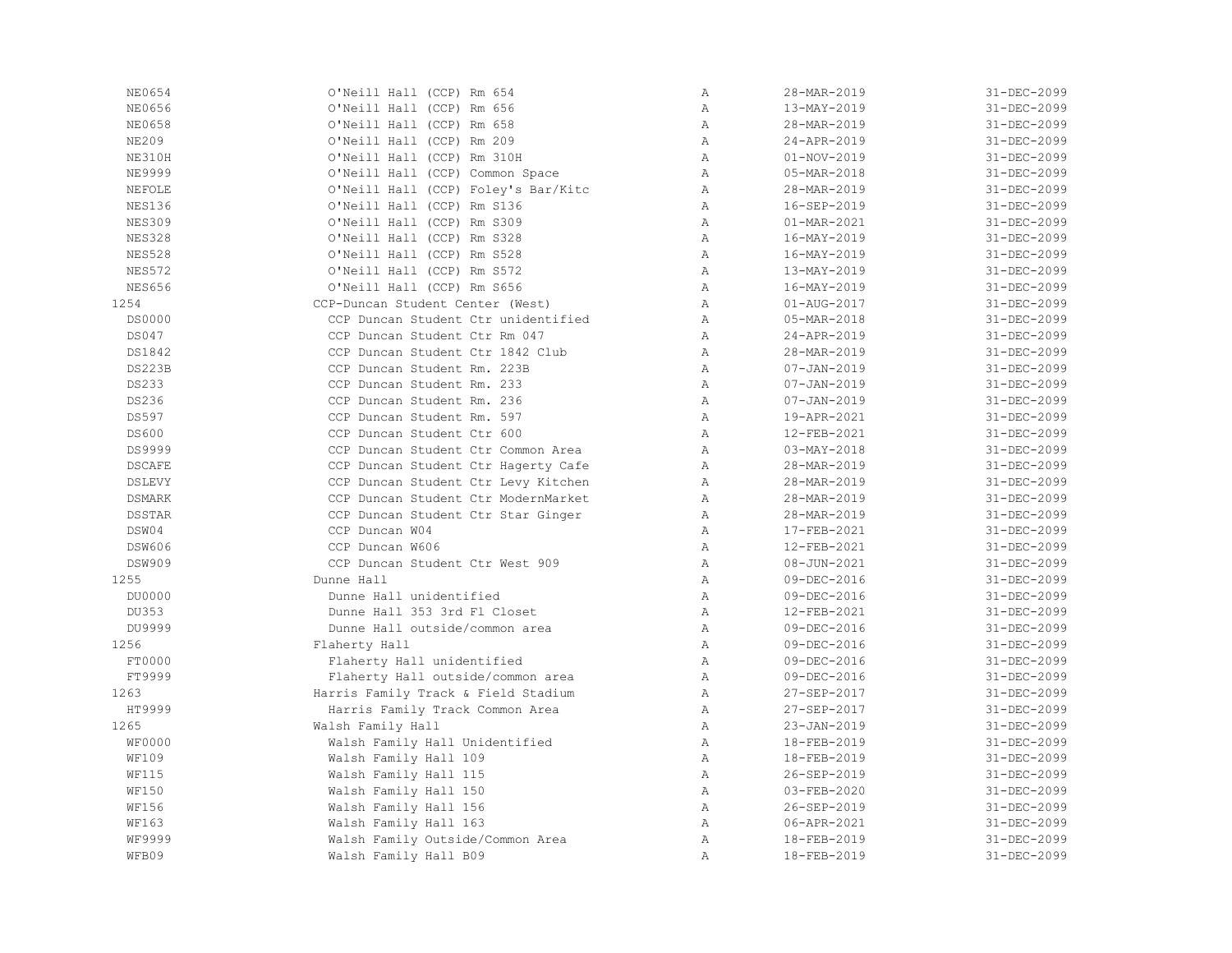| WFB15         | Walsh Family Hall B15               | $\mathbb{A}$   | 18-FEB-2019       | 31-DEC-2099       |
|---------------|-------------------------------------|----------------|-------------------|-------------------|
| WFB16         | Walsh Family Hall B16               | $\overline{A}$ | 18-FEB-2019       | 31-DEC-2099       |
| WFB20         | Walsh Family Hall B20               | $\mathbb{A}$   | 26-SEP-2019       | 31-DEC-2099       |
| WFB21         | Walsh Family Hall B21               | $\mathbb{A}$   | 26-SEP-2019       | 31-DEC-2099       |
| WFB50         | Walsh Family Hall B50               | $\mathbb{A}$   | $03 - FEB - 2020$ | 31-DEC-2099       |
| WFB51Z        | Walsh Family Hall B51Z              | $\mathbb{A}$   | 18-FEB-2019       | 31-DEC-2099       |
| 1266          | Ricci Storage Building              | A              | 08-NOV-2017       | 31-DEC-2099       |
| 1269          | Irish Indoor Athletic Center (FB)   | Α              | $06 - NOV - 2020$ | 31-DEC-2099       |
| II9999        | Irish Indoor Athletic Ctr outside/c | $\mathbb{A}$   | 15-MAR-2021       | 31-DEC-2099       |
| 1270          | Baumer Hall                         | $\mathbb{A}$   | 22-AUG-2019       | 31-DEC-2099       |
| <b>BX0000</b> | Baumer Hall unidentified            | A              | 22-AUG-2019       | 31-DEC-2099       |
| BX08          | Baumer Hall basement room 08        | $\mathbb{A}$   | 22-AUG-2019       | 31-DEC-2099       |
| <b>BX9999</b> | Baumer Hall outside/common area     | A              | 22-AUG-2019       | 31-DEC-2099       |
| <b>BXCHAP</b> | Baumer Hall Chapel                  | A              | 22-AUG-2019       | 31-DEC-2099       |
| 1272          | Utilities East/Remote Power Plant   | Α              | 13-OCT-2020       | 31-DEC-2099       |
| <b>UE9999</b> | Utilities East/Remote Power Plant   | $\mathbb{A}$   | 13-OCT-2020       | 31-DEC-2099       |
| 1274          | Corby Hall (renovated 2021)         | $\mathbb{A}$   | 20-APR-2021       | 31-DEC-2099       |
| 1275          | Johnson Family Hall                 | $\lambda$      | 12-OCT-2020       | 31-DEC-2099       |
| <b>JF0000</b> | Johnson Family Hall unidentified    | A              | 12-OCT-2020       | 31-DEC-2099       |
| JF9999        | Johnson Family Hall outside/common  | Α              | 12-OCT-2020       | 31-DEC-2099       |
| 1276          | McKenna Hall (renovated 2021)       | A              | 20-APR-2021       | 31-DEC-2099       |
| 1277          | Remick Family Hall (Brownson Repl)  | $\lambda$      | 20-APR-2021       | 31-DEC-2099       |
| 1279          | Raclin-Murphy                       | $\lambda$      | 20-APR-2021       | 31-DEC-2099       |
| 1280          | Utilities Gas Compressor Building   | $\mathbb{A}$   | 20-APR-2021       | 31-DEC-2099       |
| 1281          | Utilities Combustion Turbine Facili | A              | 20-APR-2021       | 31-DEC-2099       |
| 1283          | New Women's Residence (future hold) | $\mathbb{A}$   | 20-APR-2021       | 31-DEC-2099       |
| 1284          | Research Two Building               | A              | 20-APR-2021       | 31-DEC-2099       |
| 1285          | Candle Storage Shed                 | A              | 20-APR-2021       | 31-DEC-2099       |
| MA107         | Edward A. Malloy Hall Rm 107        | $\mathbb{A}$   | 09-OCT-2017       | 31-DEC-2099       |
| ND30          | On Campus Non-Structure Locations   | A              | $01 - JUL - 1987$ | 31-DEC-2099       |
| 3001          | Alumni Soccer Field                 | $\mathbb{A}$   | $01 - JUL - 1987$ | 31-DEC-2099       |
| AS0000        | Alumni Soccer Field unidentified    | A              | $01 - JUL - 1987$ | 31-DEC-2099       |
| 3002          | Burke Memorial Golf Course          | $\mathbb{A}$   | $01 - JUL - 1987$ | 31-DEC-2099       |
| <b>BM0000</b> | Burke Mem Golf Course unidentified  | $\mathbb{A}$   | $01 - JUL - 1987$ | 31-DEC-2099       |
| 3003          | Cartier Field                       | $\mathbb{I}$   | 21-NOV-2011       | 31-DEC-2099       |
| 3004          | Courtney Tennis Center              | $\mathbb{A}$   | $01 - JUL - 1987$ | 31-DEC-2099       |
| 3005          | Field House Mall (Clarke Meml Ftn)  | $\mathbb{A}$   | 21-FEB-2005       | 31-DEC-2099       |
| 3006          | Ivy Softball Field                  | $\mathbbm{I}$  | 21-NOV-2011       | 31-DEC-2099       |
| 3007          | Krause Stadium                      | T              | 21-NOV-2011       | 31-DEC-2099       |
| 3008          | Sesquicentennial Common (Pergola)   | A              | 21-FEB-2005       | 31-DEC-2099       |
| 3009          | Shaheen Mestrovic Memorial          | $\mathbb{A}$   | $01 - JUL - 1987$ | 31-DEC-2099       |
| 3010          | Warren Golf Course                  | Α              | $01 - JUL - 1987$ | 31-DEC-2099       |
| WR0000        | Warren Golf Course unidentified     | $\mathbb{A}$   | $01 - JUL - 1987$ | 31-DEC-2099       |
| 3011          | Grotto of Our Lady of Lourdes       | $\mathbb{A}$   | $01 - JUL - 1987$ | 31-DEC-2099       |
| 3012          | Melissa Cook Softball Field         | $\mathbb{A}$   | $08 - JUN - 2009$ | $31 - DEC - 2099$ |
| MC0000        | Cook Softball Field unidentified    | $\lambda$      | $01 - JUL - 1987$ | 31-DEC-2099       |
| 3013          | Arlotta Lacrosse Field              | $\mathbb{A}$   | $08 - JUN - 2009$ | 31-DEC-2099       |
| LX9999        | Arlotta Lacrosse Field- common area | $\mathbb{A}$   | 12-JAN-2012       | 31-DEC-2099       |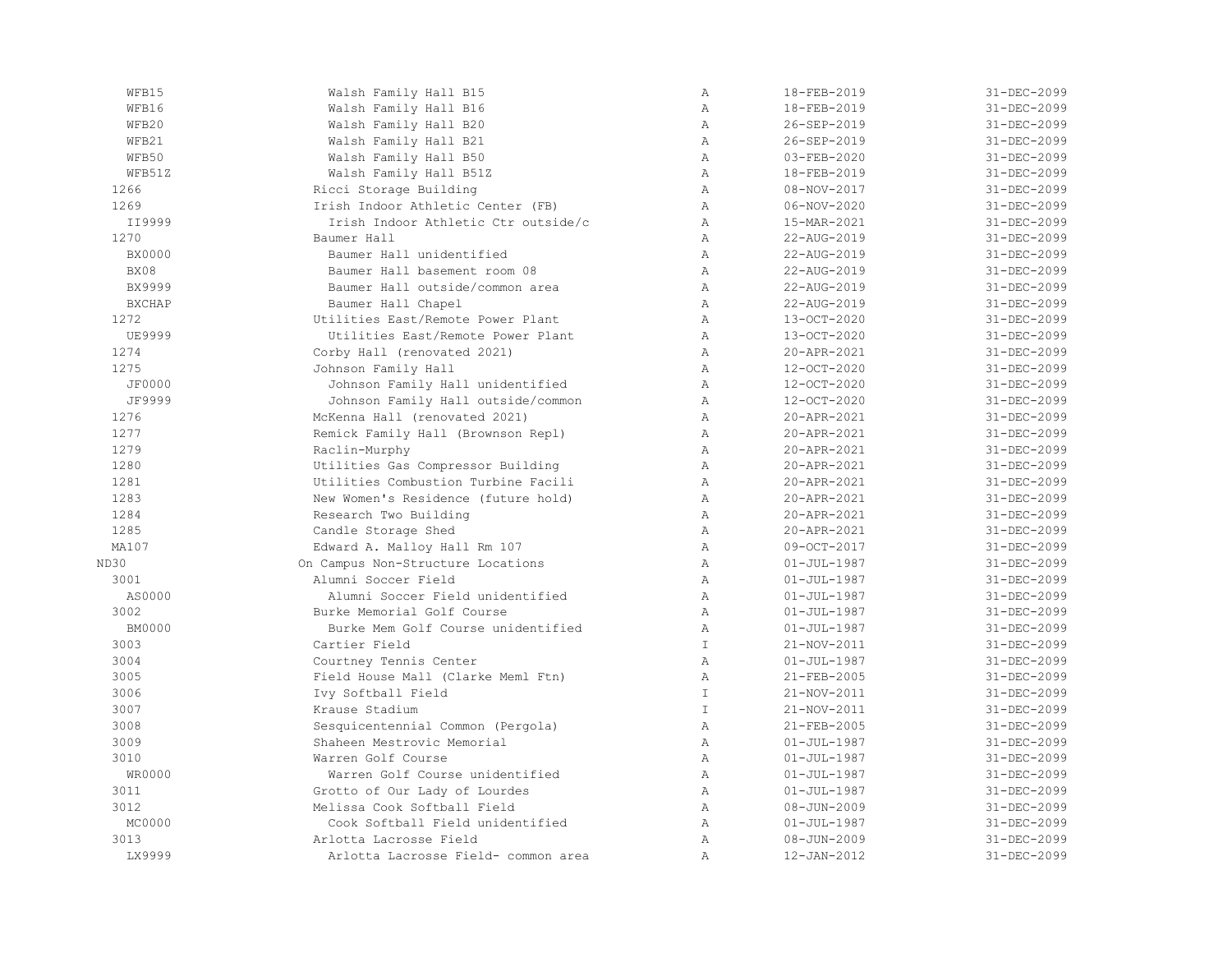| 3014   | Irish Green                         | Α             | $01 - JUL - 2009$ | 31-DEC-2099 |
|--------|-------------------------------------|---------------|-------------------|-------------|
| 3015   | Labar Practice Facility             | $\mathbb{A}$  | 12-JAN-2012       | 31-DEC-2099 |
| 3016   | Old Boathouse (off campus)          | Α             | 14-OCT-2016       | 31-DEC-2099 |
| 3017   | Cellular Equipment Field            | Α             | 01-MAR-2012       | 31-DEC-2099 |
| 3020   | Labar Practice Facility             | $\mathbb{A}$  | 27-APR-2021       | 31-DEC-2099 |
| 3031   | Ricci Fields                        | $\mathbb{A}$  | 23-JAN-2019       | 31-DEC-2099 |
| 6186   | McConnell Fam Boathouse-off campus  | $\mathbb{A}$  | 14-OCT-2016       | 31-DEC-2099 |
| BH9999 | Off campus- BoatHouse Common        | $\mathbb{A}$  | 14-OCT-2016       | 31-DEC-2099 |
| ND50   | Local Off Campus                    | $\mathbb{A}$  | $01 - JUL - 1987$ | 31-DEC-2099 |
| 1022   | Holy Cross Hall Annex Bldg          | $\mathbb{A}$  | 23-JAN-2019       | 31-DEC-2099 |
| HO0000 | Holy Cross Annx unidentified        | Α             | $01 - JUL - 1987$ | 31-DEC-2099 |
| HO9999 | Holy Cross Annx outside/common area | $\mathbb{A}$  | $01 - JUL - 1987$ | 31-DEC-2099 |
| 1060   | Holy Cross House                    | $\lambda$     | 23-JAN-2019       | 31-DEC-2099 |
| HY0000 | Holy Cross House unidentified       | $\mathbb{A}$  | $01 - JUL - 1987$ | 31-DEC-2099 |
| HY9999 | HolyCross House outside/common area | $\mathbb{A}$  | $01 - JUL - 1987$ | 31-DEC-2099 |
| 1267   | Holy Cross Hall Annex Storage Bldg  | $\mathbb{A}$  | 23-JAN-2019       | 31-DEC-2099 |
| 5001   | Institute for Latino Studies Annex  | $\mathbb{A}$  | 21-FEB-2005       | 31-DEC-2099 |
| 5002   | ND Surplus                          | $\mathbb T$   | $06 - JUL - 2007$ | 31-DEC-2099 |
| 5003   | Bruno's Building                    | $\mathbb T$   | 25-MAY-2005       | 31-DEC-2099 |
| 5004   | Catalog Center                      | $\mathbb{A}$  | $01 - JUL - 1987$ | 31-DEC-2099 |
| CC0000 | Catalog Center unidentified         | Α             | $01 - JUL - 1987$ | 31-DEC-2099 |
| 5005   | Cedar House                         | Α             | $01 - JUL - 1987$ | 31-DEC-2099 |
| 5006   | Cripe St. Apts. Building 207        | $\mathbb{A}$  | $01 - JUL - 1987$ | 31-DEC-2099 |
| 5007   | Cripe St. Apts. Building 217        | $\mathbb{A}$  | $01 - JUL - 1987$ | 31-DEC-2099 |
| 5008   | Cripe St. Apts. Building 227        | $\mathbb{A}$  | $01 - JUL - 1987$ | 31-DEC-2099 |
| 5009   | Robinson Comm Learning Ctr (new)    | $\mathbb{A}$  | $02 - NOV - 2020$ | 31-DEC-2099 |
| ED929  | 929 Eddy St. Quarknet               | $\mathbb{A}$  | 24-APR-2012       | 31-DEC-2099 |
| RB9999 | Robinson Center common area         | $\mathbb{A}$  | $02 - NOV - 2020$ | 31-DEC-2099 |
| 5010   | Natl Ctr for Grad Ed for Minorities | $\mathbb{A}$  | $01 - JUL - 1987$ | 31-DEC-2099 |
| 5011   | Ctr for Childrn & Families-Ironwood | $\mathbb{A}$  | 25-MAY-2005       | 31-DEC-2099 |
| CF0000 | Ctr for Children & Fam unidentified | Α             | $01 - JUL - 1987$ | 31-DEC-2099 |
| CF0013 | Ctr for Children & Fam Rm 13        | Α             | 03-DEC-2014       | 31-DEC-2099 |
| CF0021 | Ctr for Children & Fam Rm 21        | $\mathbb{A}$  | $07 - MAX - 2015$ | 31-DEC-2099 |
| CF006  | Ctr for Children & Fam Rm 06        | $\mathbb{A}$  | $07 - MAX - 2015$ | 31-DEC-2099 |
| CF9999 | Ctr for Children & Fam common area  | Α             | $02 - DEC - 2014$ | 31-DEC-2099 |
| 5012   | Cripe St. Community Center          | $\mathbb{A}$  | $01 - JUL - 1987$ | 31-DEC-2099 |
| 6001   | Notre Dame Downtown                 | $\mathbb{A}$  | $01 - JUL - 1987$ | 31-DEC-2099 |
| DW0000 | ND Downtown unidentified            | Α             | $01 - JUL - 1987$ | 31-DEC-2099 |
| 6002   | 0545 Angela Blvd.                   | $\mathbb{A}$  | $01 - JUL - 1987$ | 31-DEC-2099 |
| 6003   | 0825 Angela Blvd.                   | Α             | $01 - JUL - 1987$ | 31-DEC-2099 |
| 6004   | 633 Angela Blvd                     | $\lambda$     | 25-MAY-2005       | 31-DEC-2099 |
| 6005   | 54115 Burdette                      | $\mathbb{A}$  | $01 - JUL - 1987$ | 31-DEC-2099 |
| 6006   | 54143 Burdette                      | $\mathbb{I}$  | 25-MAY-2005       | 31-DEC-2099 |
| 6007   | 54195 Burdette                      | $\mathbb{A}$  | $01 - JUL - 1987$ | 31-DEC-2099 |
| 6008   | 819 Corby                           | $\mathbb{A}$  | $01 - JUL - 1987$ | 31-DEC-2099 |
| 6009   | 238 Cripe St                        | $\mathbb{A}$  | $01 - JUL - 1987$ | 31-DEC-2099 |
| 6010   | 18472 Douglas                       | $\mathbbm{I}$ | 25-MAY-2005       | 31-DEC-2099 |
| 6011   | 18486 Douglas                       | $\mathbbm{I}$ | 25-MAY-2005       | 31-DEC-2099 |
|        |                                     |               |                   |             |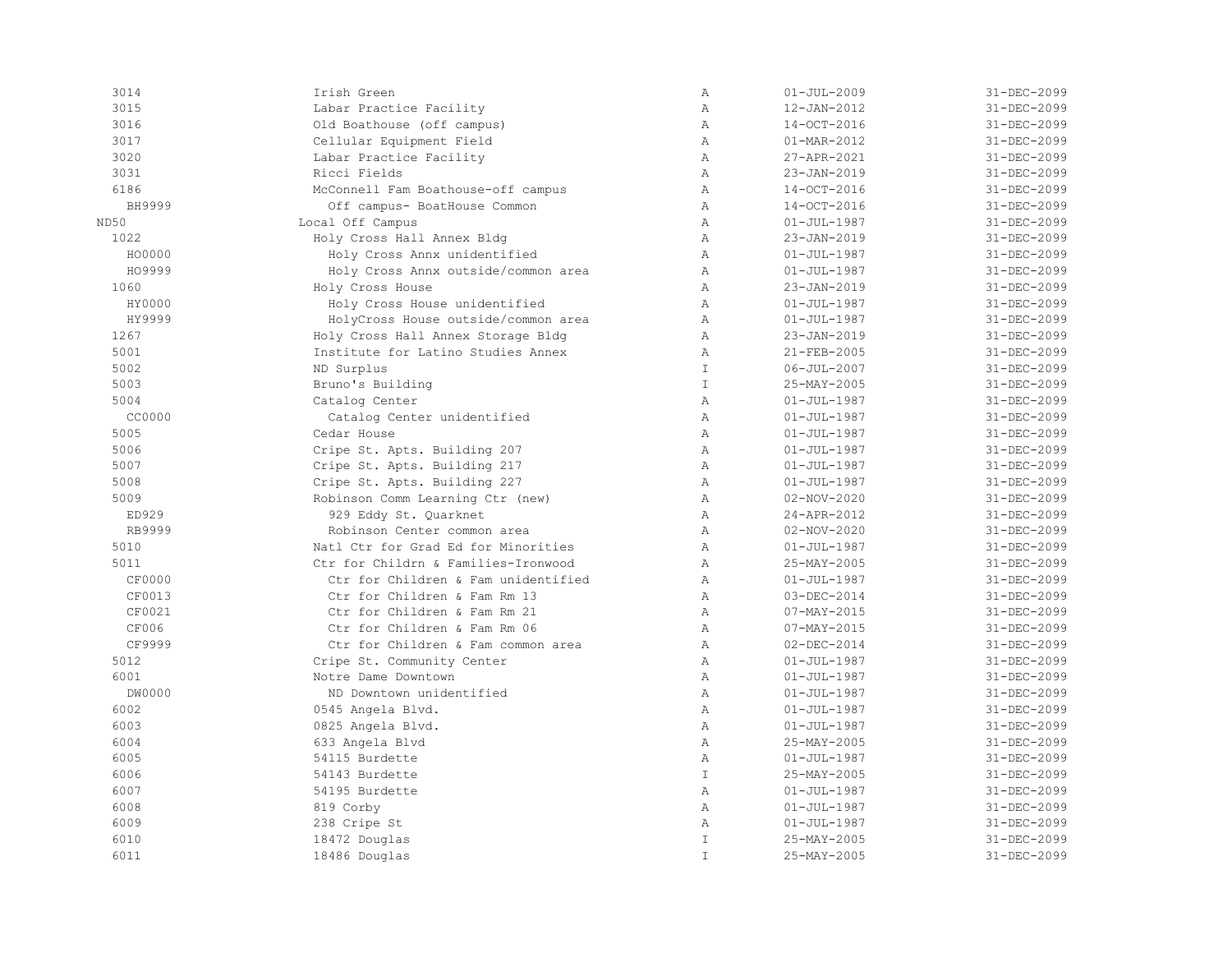| 6012 | 18394 Douglas       | $\mathbbm{I}$ | 25-MAY-2005       | 31-DEC-2099 |
|------|---------------------|---------------|-------------------|-------------|
| 6013 | 18752 Douglas       | Α             | $01 - JUL - 1987$ | 31-DEC-2099 |
| 6014 | 1008 Eddy St        | Α             | $01 - JUL - 1987$ | 31-DEC-2099 |
| 6015 | 1014 Eddy St        | Α             | $01 - JUL - 1987$ | 31-DEC-2099 |
| 6016 | 1017 Eddy St        | $\mathbb{I}$  | 25-MAY-2005       | 31-DEC-2099 |
| 6017 | 1018 Eddy St        | $\mathbbm{I}$ | 25-MAY-2005       | 31-DEC-2099 |
| 6018 | 1024 Eddy St        | $\, {\bf A}$  | $01 - JUL - 1987$ | 31-DEC-2099 |
| 6019 | 1025 Eddy St        | Α             | $01 - JUL - 1987$ | 31-DEC-2099 |
| 6020 | 1114 Eddy St        | $\mathbbm{I}$ | 25-MAY-2005       | 31-DEC-2099 |
| 6021 | 1020 Eddy St        | $\mathbbm{I}$ | 25-MAY-2005       | 31-DEC-2099 |
| 6022 | 1034 Eddy St        | $\mathbb{I}$  | 25-MAY-2005       | 31-DEC-2099 |
| 6023 | 18150 Eugene        | Α             | $01 - JUL - 1987$ | 31-DEC-2099 |
| 6024 | 1034 Georgiana St   | $\mathbbm{I}$ | 25-MAY-2005       | 31-DEC-2099 |
| 6025 | 1110 Georgiana St   | $\, {\bf A}$  | $01 - JUL - 1987$ | 31-DEC-2099 |
| 6026 | 1011 Howard St      | Α             | $01 - JUL - 1987$ | 31-DEC-2099 |
| 6027 | 1007 Howard St      | Α             | $01 - JUL - 1987$ | 31-DEC-2099 |
| 6028 | 54073 Ironwood      | Α             | $01 - JUL - 1987$ | 31-DEC-2099 |
| 6029 | 54115 Ivy Rd        | Α             | $01 - JUL - 1987$ | 31-DEC-2099 |
| 6030 | 54131 Ivy Rd        | Α             | $01 - JUL - 1987$ | 31-DEC-2099 |
| 6031 | 54869 Ivy Rd        | Α             | 25-MAY-2005       | 31-DEC-2099 |
| 6032 | 54220 Ivy Rd        | $\mathbb{A}$  | $01 - JUL - 1987$ | 31-DEC-2099 |
| 6033 | 54384 Ivy Rd        | Α             | $01 - JUL - 1987$ | 31-DEC-2099 |
| 6034 | 54387 Ivy Rd        | Α             | $01 - JUL - 1987$ | 31-DEC-2099 |
| 6035 | 54397 Ivy Rd        | Α             | $01 - JUL - 1987$ | 31-DEC-2099 |
| 6036 | 54422 Ivy Rd        | Α             | $01 - JUL - 1987$ | 31-DEC-2099 |
| 6037 | 54436 Ivy Rd        | Α             | $01 - JUL - 1987$ | 31-DEC-2099 |
| 6038 | 54506 Ivy Rd        | Α             | $01 - JUL - 1987$ | 31-DEC-2099 |
| 6039 | 54909 Ivy Rd        | Α             | 25-MAY-2005       | 31-DEC-2099 |
| 6040 | 54630 Ivy Rd        | Α             | $01 - JUL - 1987$ | 31-DEC-2099 |
| 6041 | 54704 Twyckenham    | $\mathbb{A}$  | 21-NOV-2011       | 31-DEC-2099 |
| 6042 | 54738 Twyckenham    | Α             | 05-DEC-2006       | 31-DEC-2099 |
| 6043 | 54828 Twyckenham    | Α             | 05-DEC-2006       | 31-DEC-2099 |
| 6044 | 54852 Twyckenham    | Α             | 05-DEC-2006       | 31-DEC-2099 |
| 6045 | 54908 Ivy Court     | Α             | 05-DEC-2006       | 31-DEC-2099 |
| 6046 | 54930 Ivy Rd        | Α             | $01 - JUL - 1987$ | 31-DEC-2099 |
| 6047 | 54953 Ivy Rd        | Α             | $01 - JUL - 1987$ | 31-DEC-2099 |
| 6048 | 54979 Ivy Rd        | Α             | $01 - JUL - 1987$ | 31-DEC-2099 |
| 6049 | 934 N St Peter St   | $\mathbbm{I}$ | 25-MAY-2005       | 31-DEC-2099 |
| 6050 | 0902 Notre Dame Ave | $\mathbbm{I}$ | 25-MAY-2005       | 31-DEC-2099 |
| 6051 | 0906 Notre Dame Ave | $\mathbbm{I}$ | 25-MAY-2005       | 31-DEC-2099 |
| 6052 | 0910 Notre Dame Ave | Α             | $01 - JUL - 1987$ | 31-DEC-2099 |
| 6053 | 0914 Notre Dame Ave | $\mathbb{I}$  | 25-MAY-2005       | 31-DEC-2099 |
| 6054 | 0915 Notre Dame Ave | Α             | $01 - JUL - 1987$ | 31-DEC-2099 |
| 6055 | 0918 Notre Dame Ave | $\mathbbm{I}$ | 25-MAY-2005       | 31-DEC-2099 |
| 6056 | 0920 Notre Dame Ave | Α             | $01 - JUL - 1987$ | 31-DEC-2099 |
| 6057 | 0926 Notre Dame Ave | $\mathbb{A}$  | $01 - JUL - 1987$ | 31-DEC-2099 |
| 6058 | 0930 Notre Dame Ave | Α             | $01 - JUL - 1987$ | 31-DEC-2099 |
| 6059 |                     | $\mathbbm{I}$ | 25-MAY-2005       | 31-DEC-2099 |
|      | 1011 Notre Dame Ave |               |                   |             |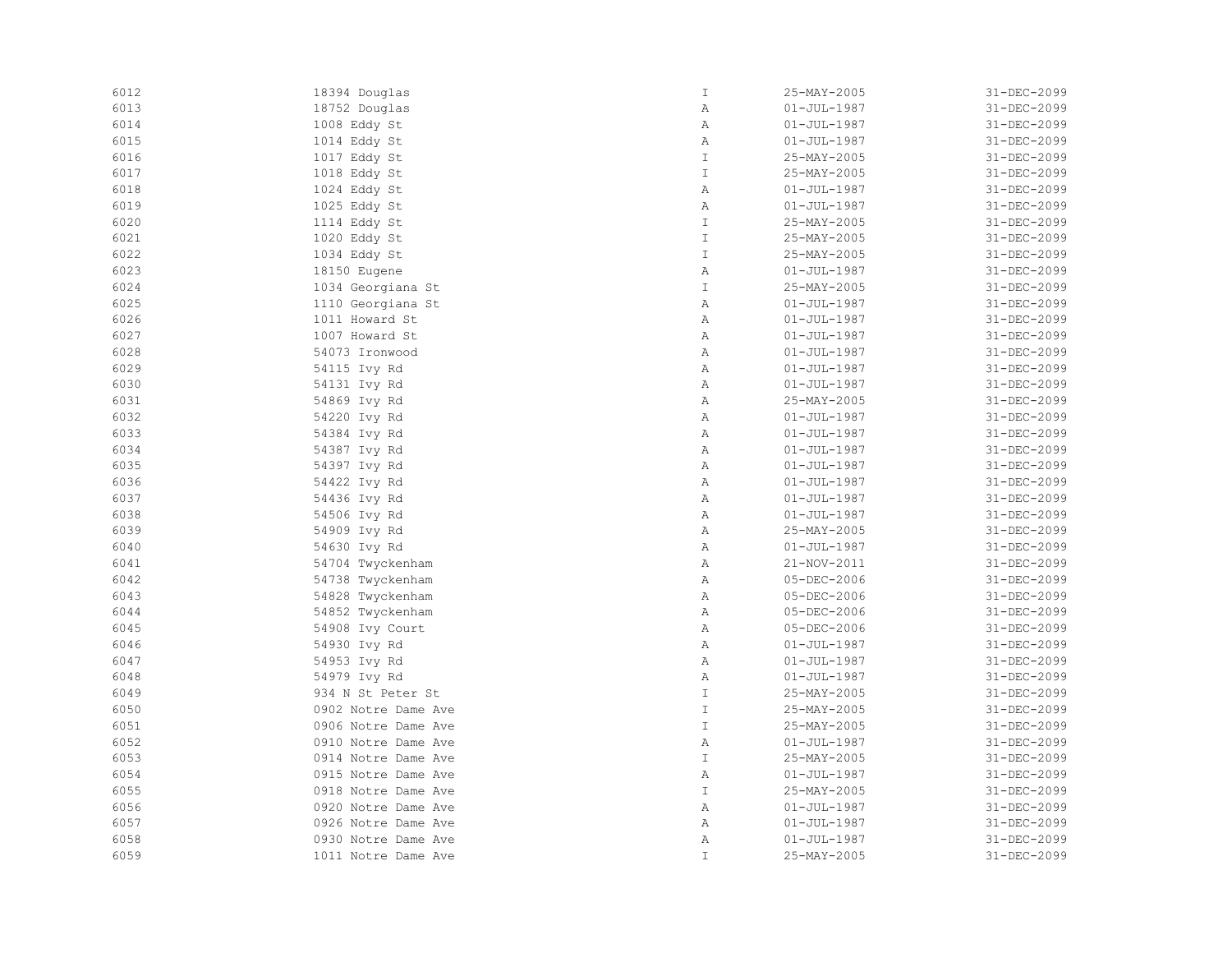| 6060   | 1017 Notre Dame Ave              | Α              | $01 - JUL - 1987$ | 31-DEC-2099 |
|--------|----------------------------------|----------------|-------------------|-------------|
| 6061   | 1019 Notre Dame Ave              | Α              | $01 - JUL - 1987$ | 31-DEC-2099 |
| 6062   | 1029 Notre Dame Ave              | Α              | $01 - JUL - 1987$ | 31-DEC-2099 |
| 6063   | 1104 Notre Dame Ave              | $\mathbbm{I}$  | 25-MAY-2005       | 31-DEC-2099 |
| 6064   | 1107 Notre Dame Ave              | $\mathbb{A}$   | $01 - JUL - 1987$ | 31-DEC-2099 |
| 6065   | 1122 Notre Dame Ave              | $\mathbb{A}$   | $01 - JUL - 1987$ | 31-DEC-2099 |
| 6066   | 1135 Notre Dame Ave              | $\mathbb{A}$   | $01 - JUL - 1987$ | 31-DEC-2099 |
| 6067   | 1203 Notre Dame Ave              | Α              | $01 - JUL - 1987$ | 31-DEC-2099 |
| 6068   | 1209 Notre Dame Ave              | Α              | $01 - JUL - 1987$ | 31-DEC-2099 |
| 6069   | 1305 Notre Dame Ave              | $\,$ A         | $01 - JUL - 1987$ | 31-DEC-2099 |
| 6070   | 54389 Palmer                     | $\overline{A}$ | $01 - JUL - 1987$ | 31-DEC-2099 |
| 6071   | 251 Pendle                       | $\mathbbm{I}$  | 25-MAY-2005       | 31-DEC-2099 |
| 6072   | 1101 South Bend Ave              | $\mathbb T$    | 25-MAY-2005       | 31-DEC-2099 |
| 6073   | 1119 South Bend Ave              | $\mathbb T$    | 25-MAY-2005       | 31-DEC-2099 |
| 6074   | 1124 South Bend Ave              | $\mathbbm{I}$  | 25-MAY-2005       | 31-DEC-2099 |
| 6075   | 1126 South Bend Ave              | $\mathbbm{I}$  | 25-MAY-2005       | 31-DEC-2099 |
| 6076   | 1128 South Bend Ave              | $\mathbbm{I}$  | 25-MAY-2005       | 31-DEC-2099 |
| 6077   | 1116 St Peter                    | $\, {\bf A}$   | $01 - JUL - 1987$ | 31-DEC-2099 |
| 6078   | 0919 St. Vincent                 | $\mathbf{I}$   | 25-MAY-2005       | 31-DEC-2099 |
| 6079   | 1024 St Vincent                  | $\mathbb{A}$   | $01 - JUL - 1987$ | 31-DEC-2099 |
| 6080   | 18449 Vaness                     | $\mathbb{A}$   | $01 - JUL - 1987$ | 31-DEC-2099 |
| 6081   | 18220 Warrick                    | $\mathbb{A}$   | $01 - JUL - 1987$ | 31-DEC-2099 |
| 6082   | Legal Aid Clinic                 | $\mathbb{A}$   | 21-FEB-2005       | 31-DEC-2099 |
| LA0000 | Legal Aid Clinic unidentified    | Α              | $01 - JUL - 1987$ | 31-DEC-2099 |
| 6083   | GramTel                          | Α              | 19-JAN-2012       | 31-DEC-2099 |
| 6084   | Creek House                      | Α              | $01 - JUL - 1987$ | 31-DEC-2099 |
| 6085   | Holy Cross College               | $\mathbb{A}$   | $07 - SEP - 2005$ | 31-DEC-2099 |
| 6086   | Center for the Homeless          | Α              | $07 - SEP - 2005$ | 31-DEC-2099 |
| 6087   | 805 Angela Blvd.                 | Α              | $07 - SEP - 2005$ | 31-DEC-2099 |
| 6088   | 1112 Eddy St.                    | Α              | $07 - SEP - 2005$ | 31-DEC-2099 |
| 6089   | 1021 Eddy St.                    | Α              | $07 - SEP - 2005$ | 31-DEC-2099 |
| 6090   | 18245 Eugene                     | Α              | $07 - SEP - 2005$ | 31-DEC-2099 |
| 6091   | 1017 Georgiana St.               | Α              | $07 - SEP - 2005$ | 31-DEC-2099 |
| 6092   | 1023 Georgiana St.               | $\mathbb{A}$   | $07 - SEP - 2005$ | 31-DEC-2099 |
| 6093   | 1037 Georgiana St.               | Α              | $07 - SEP - 2005$ | 31-DEC-2099 |
| 6094   | 1023 Howard St.                  | $\mathbb{A}$   | $07 - SEP - 2005$ | 31-DEC-2099 |
| 6095   | 53505 Lamar                      | Α              | 07-SEP-2005       | 31-DEC-2099 |
| 6096   | 18320 McErlain                   | Α              | $07 - SEP - 2005$ | 31-DEC-2099 |
| 6097   | 18216 Warrick                    | $\mathbb{A}$   | $07 - SEP - 2005$ | 31-DEC-2099 |
| 6098   | 54610 Willis                     | Α              | $07 - SEP - 2005$ | 31-DEC-2099 |
| 6099   | 18532 Douglas Rd.                | Α              | $07 - SEP - 2005$ | 31-DEC-2099 |
| 6100   | 713 Notre Dame Avenue            | Α              | $07 - SEP - 2005$ | 31-DEC-2099 |
| 6101   | 1013 Eddy St.                    | Α              | 07-SEP-2005       | 31-DEC-2099 |
| 6102   | 912 Howard St.                   | Α              | $07 - SEP - 2005$ | 31-DEC-2099 |
| 6103   | E. Raclin / O.C. Carmichael Hall | Α              | $07 - SEP - 2005$ | 31-DEC-2099 |
| ER0000 | Raclin-Carmichael unidentified   | Α              | $01 - JUL - 1987$ | 31-DEC-2099 |
| ER013  | Raclin-Carmichael Hall Rm. 013   | Α              | $01 - JUL - 1987$ | 31-DEC-2099 |
| ER021  | Raclin-Carmichael Hall Rm. 021   | Α              | 14-FEB-2014       | 31-DEC-2099 |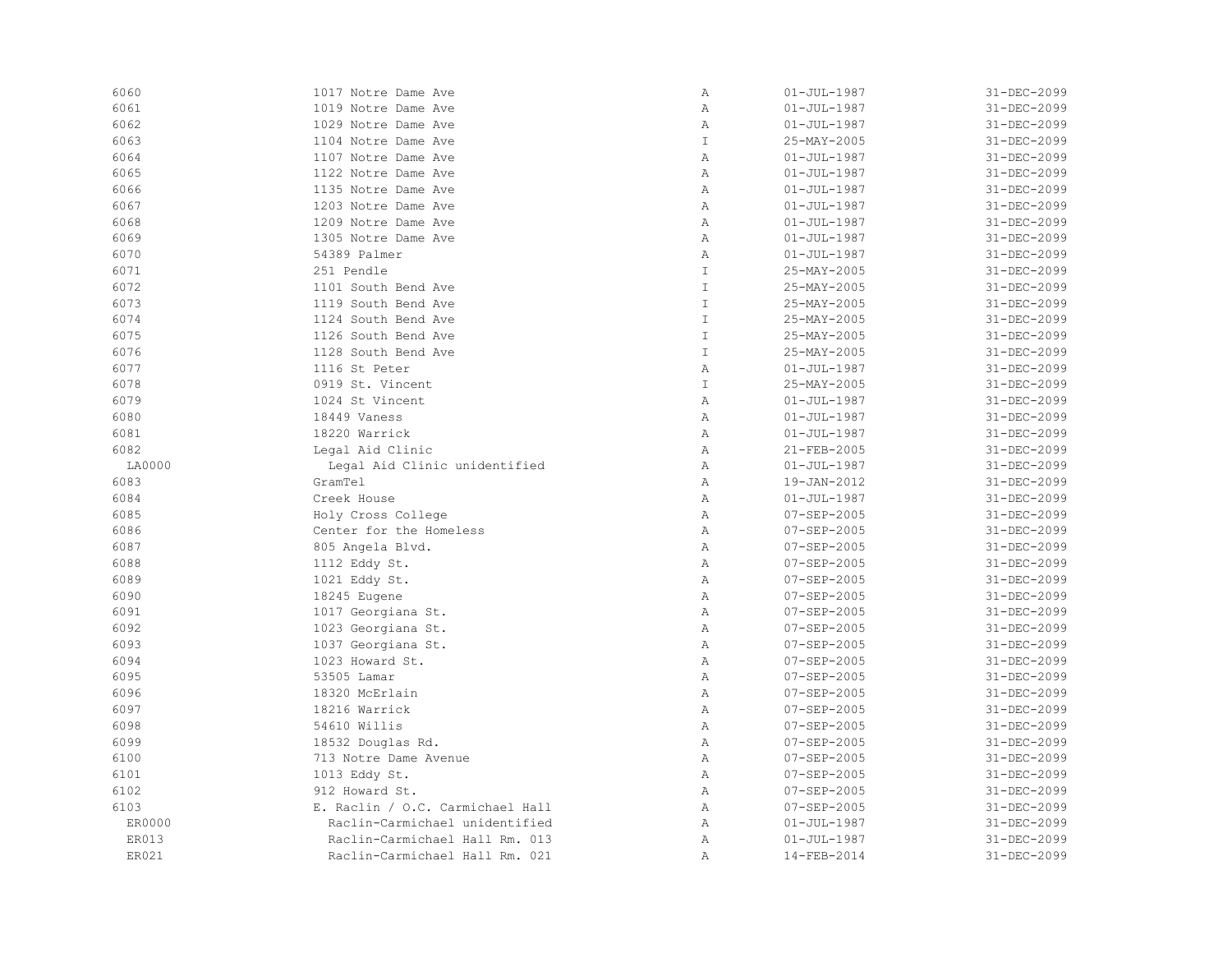| ER022         | Raclin-Carmichael Hall Rm. 022      | Α            | $07 - SEP - 2005$        | 31-DEC-2099 |
|---------------|-------------------------------------|--------------|--------------------------|-------------|
| ER026         | Raclin-Carmichael Hall Rm. 026      | Α            | $10 - JAN - 2014$        | 31-DEC-2099 |
| ER027         | Raclin-Carmichael Hall Rm. 027      | Α            | 07-APR-2014              | 31-DEC-2099 |
| ER028         | Raclin-Carmichael Hall Rm. 028      | Α            | 29-APR-2013              | 31-DEC-2099 |
| ER029         | Raclin-Carmichael Hall Rm. 029      | $\mathbb{A}$ | $01 - FEB - 2013$        | 31-DEC-2099 |
| ER032         | Raclin-Carmichael Hall Rm. 032      | Α            | $01 - JUL - 1987$        | 31-DEC-2099 |
| ER033         | Raclin-Carmichael Hall Rm. 033      | Α            | 07-APR-2014              | 31-DEC-2099 |
| ER035         | Raclin-Carmichael Hall Rm. 035      | Α            | $01 - JUL - 1987$        | 31-DEC-2099 |
| ER039         | Raclin-Carmichael Hall Rm. 039      | Α            | 12-OCT-2012              | 31-DEC-2099 |
| ER097         | Raclin-Carmichael Hall Rm. 097      | Α            | $07 - SEP - 2005$        | 31-DEC-2099 |
| <b>ER098</b>  | Raclin-Carmichael Hall Rm. 098      | Α            | $07 - SEP - 2005$        | 31-DEC-2099 |
| ER141         | Raclin-Carmichael Hall Rm. 141      | Α            | $07 - SEP - 2005$        | 31-DEC-2099 |
| ER199         | Raclin-Carmichael Hall Rm. 199      | Α            | 07-SEP-2005              | 31-DEC-2099 |
| ER202         | Raclin-Carmichael Hall Rm. 202      | $\mathbb{A}$ | $01 - JUL - 1987$        | 31-DEC-2099 |
| ER204         | Raclin-Carmichael Hall Rm. 204      | Α            | $01 - JUL - 1987$        | 31-DEC-2099 |
| ER205         | Raclin-Carmichael Hall Rm. 205      | Α            | $01 - JUL - 1987$        | 31-DEC-2099 |
| ER206         | Raclin-Carmichael Hall Rm. 206      | Α            | $01 - JUL - 1987$        | 31-DEC-2099 |
| ER207         | Raclin-Carmichael Hall Rm. 207      | Α            | $01 - JUL - 1987$        | 31-DEC-2099 |
| ER210         | Raclin-Carmichael Hall Rm. 210      | Α            | $01 - JUL - 1987$        | 31-DEC-2099 |
| ER214         | Raclin-Carmichael Hall Rm. 214      | Α            | $01 - JUL - 1987$        | 31-DEC-2099 |
| ER216         | Raclin-Carmichael Hall Rm. 216      | Α            | $01 - JUL - 1987$        | 31-DEC-2099 |
| ER218         | Raclin-Carmichael Hall Rm. 218      | Α            | 18-MAR-2021              | 31-DEC-2099 |
| ER222         | Raclin-Carmichael Hall Rm. 222      | Α            | 15-NOV-2017              | 31-DEC-2099 |
| ER230         | Raclin-Carmichael Hall Rm. 230      | Α            | $01 - JUL - 1987$        | 31-DEC-2099 |
| <b>ER230D</b> | Raclin-Carmichael Hall Rm. 230D     | Α            | $01 - JUL - 1987$        | 31-DEC-2099 |
| ER230E        | Raclin-Carmichael Hall Rm. 230E     | Α            | 18-APR-2013              | 31-DEC-2099 |
| ER231         | Raclin-Carmichael Hall Rm. 231      | Α            | $01 - JUL - 1987$        | 31-DEC-2099 |
| ER236         | Raclin-Carmichael Hall Rm. 236      | Α            | $01 - JUL - 1987$        | 31-DEC-2099 |
| ER238         | Raclin-Carmichael Hall Rm. 238      | Α            | $01 - JUL - 1987$        | 31-DEC-2099 |
| ER244         | Raclin-Carmichael Hall Rm. 244      | Α            | $01 - JUL - 1987$        | 31-DEC-2099 |
| ER245         | Raclin-Carmichael Hall Rm. 245      | Α            | $01 - JUL - 1987$        | 31-DEC-2099 |
| ER247         | Raclin-Carmichael Hall Rm. 247      | $\mathbb{A}$ | $11 - \text{MAX} - 2021$ | 31-DEC-2099 |
| ER252         | Raclin-Carmichael Hall Rm. 252      | Α            | $01 - JUL - 1987$        | 31-DEC-2099 |
| ER9999        | Raclin-Carmichael outside/common ar | Α            | $01-0CT-2012$            | 31-DEC-2099 |
| ERA021        | Raclin-Carmichael Hall Rm. A021     | Α            | 12-FEB-2021              | 31-DEC-2099 |
| ERB11         | Raclin-Carmichael Hall Rm. B11      | Α            | $01 - MAX - 2011$        | 31-DEC-2099 |
| 6104          | 54338 Ivy Rd.                       | Α            | $07 - SEP - 2005$        | 31-DEC-2099 |
| 6105          | 1127 Eddy St.                       | Α            | 07-SEP-2005              | 31-DEC-2099 |
| 6106          | 1007 Eddy St.                       | Α            | 07-SEP-2005              | 31-DEC-2099 |
| 6107          | 801 Corby                           | Α            | $07 - SEP - 2005$        | 31-DEC-2099 |
| 6108          | 1017 St. Vincent                    | Α            | $07 - SEP - 2005$        | 31-DEC-2099 |
| 6109          | 1029 Eddy Street                    | Α            | $07 - SEP - 2005$        | 31-DEC-2099 |
| 6110          | 922 St. Peter                       | Α            | 07-SEP-2005              | 31-DEC-2099 |
| 6111          | 805 Corby                           | Α            | $07 - SEP - 2005$        | 31-DEC-2099 |
| 6112          | 905 Notre Dame Ave.                 | Α            | $07 - SEP - 2005$        | 31-DEC-2099 |
| 6113          | 1029 Eddy Street                    | $\mathbb{A}$ | $07 - SEP - 2005$        | 31-DEC-2099 |
| 6114          | 18389 Vaness                        | Α            | $20 - JAN - 2006$        | 31-DEC-2099 |
| 6115          | 1030 Eddy Street                    | Α            | $20 - JAN - 2006$        | 31-DEC-2099 |
|               |                                     |              |                          |             |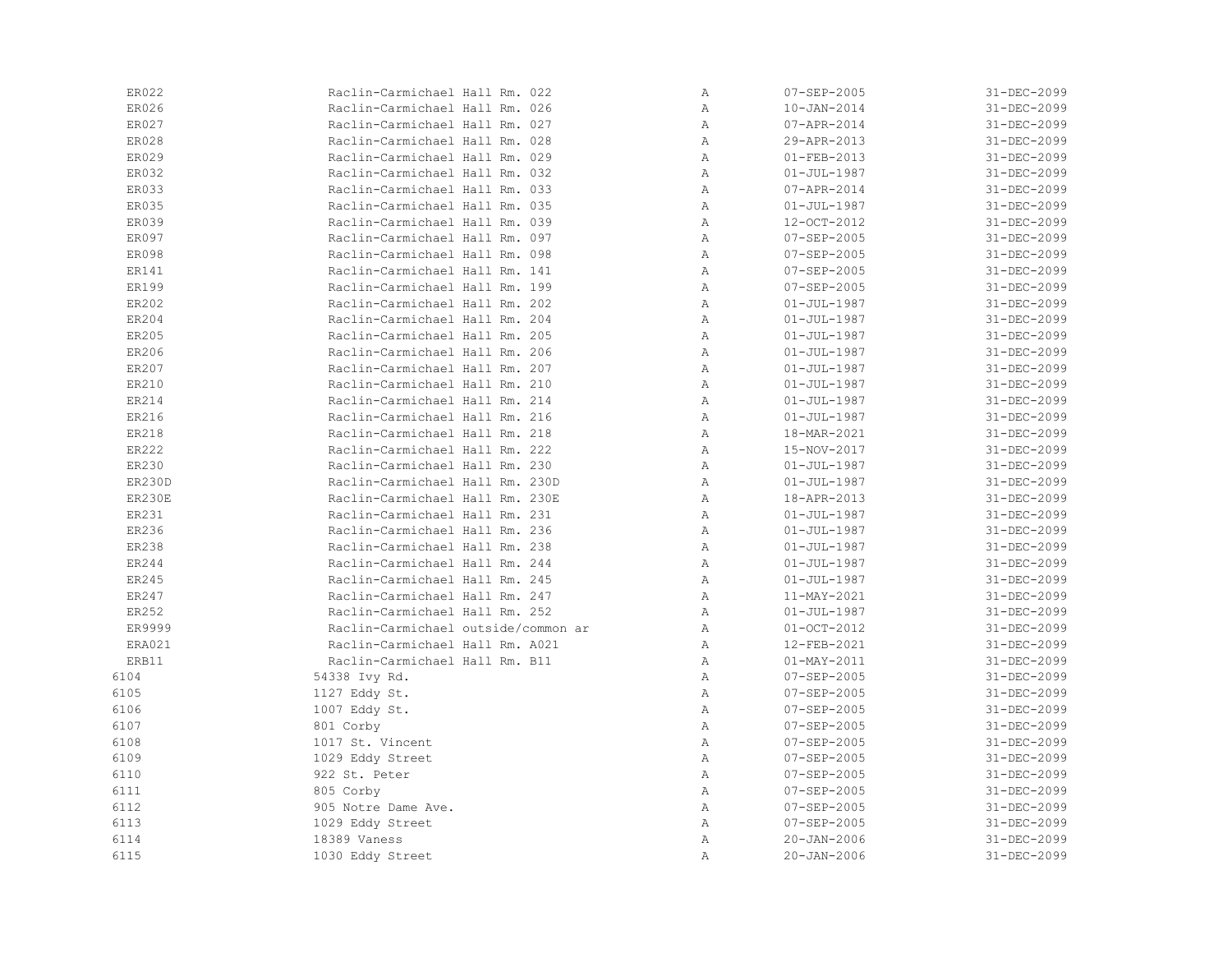| 6116          | 1047 Georgiana                    | Α             | $20 - JAN - 2006$ | 31-DEC-2099 |
|---------------|-----------------------------------|---------------|-------------------|-------------|
| 6117          | 54409 Palmer                      | Α             | $02 - MAX - 2006$ | 31-DEC-2099 |
| 6118          | 1012 Eddy Street                  | Α             | $02 - MAX - 2006$ | 31-DEC-2099 |
| 6119          | 1025 St. Vincent Street           | $\mathbb{A}$  | $02 - MAX - 2006$ | 31-DEC-2099 |
| 6120          | 920 St. Peter                     | $\mathbb{A}$  | $02 - MAX - 2006$ | 31-DEC-2099 |
| 6121          | 802 Corby                         | $\mathbb{A}$  | 28-NOV-2006       | 31-DEC-2099 |
| 6122          | 54424 Palmer                      | $\mathbb{A}$  | 28-NOV-2006       | 31-DEC-2099 |
| 6123          | 211 Cripe Street                  | Α             | 28-NOV-2006       | 31-DEC-2099 |
| 6124          | 919 Notre Dame Ave                | Α             | 28-JUN-2007       | 31-DEC-2099 |
| 6125          | 18293 Warrick                     | Α             | 20-AUG-2007       | 31-DEC-2099 |
| 6126          | 1023 Notre Dame Ave.              | Α             | $26 - JAN - 2009$ | 31-DEC-2099 |
| 6127          | 912 St. Peter                     | $\mathbb{A}$  | $26 - JAN - 2009$ | 31-DEC-2099 |
| 6128          | 18176 Warrick                     | $\mathbb{A}$  | $26 - JAN - 2009$ | 31-DEC-2099 |
| 6129          | 18174 Eugene                      | $\mathbb{A}$  | $26 - JAN - 2009$ | 31-DEC-2099 |
| 6130          | 1016 Notre Dame Ave.              | Α             | $26 - JAN - 2009$ | 31-DEC-2099 |
| 6131          | 18359 Dunn                        | Α             | $26 - JAN - 2009$ | 31-DEC-2099 |
| 6132          | 18200 Warrick                     | Α             | $26 - JAN - 2009$ | 31-DEC-2099 |
| 6133          | 1008 St. Peter                    | Α             | $01 - JUL - 2009$ | 31-DEC-2099 |
| 6134          | 1020 St. Peter                    | Α             | $01 - JUL - 2009$ | 31-DEC-2099 |
| 6135          | 802 St. Peter                     | Α             | $01 - JUL - 2009$ | 31-DEC-2099 |
| 6136          | 810 St. Peter                     | Α             | $01 - JUL - 2009$ | 31-DEC-2099 |
| 6137          | 54035 Ironwood                    | $\mathbb{A}$  | $01 - JUL - 2009$ | 31-DEC-2099 |
| 6138          | 18207 Warrick                     | $\mathbb{A}$  | $01 - JUL - 2009$ | 31-DEC-2099 |
| 6139          | 827 St. Peter                     | $\, {\bf A}$  | $01 - JUL - 2009$ | 31-DEC-2099 |
| 6140          | 18312 Bulla                       | Α             | $01 - JUN - 2009$ | 31-DEC-2099 |
| 6141          | 18290 Eugene                      | Α             | $01 - JUN - 2009$ | 31-DEC-2099 |
| 6142          | 18279 Warrick                     | $\mathbb{A}$  | $01 - JUN - 2009$ | 31-DEC-2099 |
| 6143          | 18290 Warrick                     | $\, {\bf A}$  | $01 - JUN - 2009$ | 31-DEC-2099 |
| 6144          | 18310 Warrick                     | Α             | $01 - JUN - 2009$ | 31-DEC-2099 |
| 6145          | 18320 Warrick                     | $\mathbb{A}$  | $01 - JUN - 2009$ | 31-DEC-2099 |
| 6146          | 54395 Willis                      | $\mathbb{A}$  | $01 - JUN - 2009$ | 31-DEC-2099 |
| 6147          | 816 St. Peter                     | $\mathbb{A}$  | $01 - JUL - 2009$ | 31-DEC-2099 |
| 6148          | 1026 St. Peter                    | Α             | $01 - JUL - 2009$ | 31-DEC-2099 |
| 6149          | 807 St. Peter                     | $\mathbb{A}$  | $01 - JUL - 2009$ | 31-DEC-2099 |
| 6150          | 830 St. Peter                     | Α             | 01-APR-2011       | 31-DEC-2099 |
| 6151          | 929 Frances                       | Α             | 01-APR-2011       | 31-DEC-2099 |
| 6152          | 1234 Angela Blvd. (9 units)       | Α             | 01-APR-2011       | 31-DEC-2099 |
| 6153          | 18253 Warrick                     | Α             | 01-APR-2011       | 31-DEC-2099 |
| 6154          | 54139 Ivy Road                    | Α             | 01-APR-2011       | 31-DEC-2099 |
| 6155          | 811 St. Peter                     | $\mathbb{A}$  | 01-APR-2011       | 31-DEC-2099 |
| 6156          | James Feitder Memorial Boat House | Α             | 01-APR-2011       | 31-DEC-2099 |
| 6157          | 1014 St. Peter                    | Α             | 01-APR-2011       | 31-DEC-2099 |
| 6158          | Harper Hall                       | Α             | 01-APR-2011       | 31-DEC-2099 |
| <b>HAR208</b> | Harper HallA208                   | $\mathbbm{I}$ | 11-NOV-2015       | 31-DEC-2099 |
| HR0000        | Harper Hall unidentified          | Α             | $01 - JUL - 1987$ | 31-DEC-2099 |
| HR102         | Harper Hall Rm. 102               | Α             | $01 - FEB - 2013$ | 31-DEC-2099 |
| <b>HR110B</b> | Harper Hall Rm. A110B             | Α             | 19-NOV-2020       | 31-DEC-2099 |
| HR116         | Harper Hall Rm. 116               | $\mathbb{A}$  | 20-NOV-2014       | 31-DEC-2099 |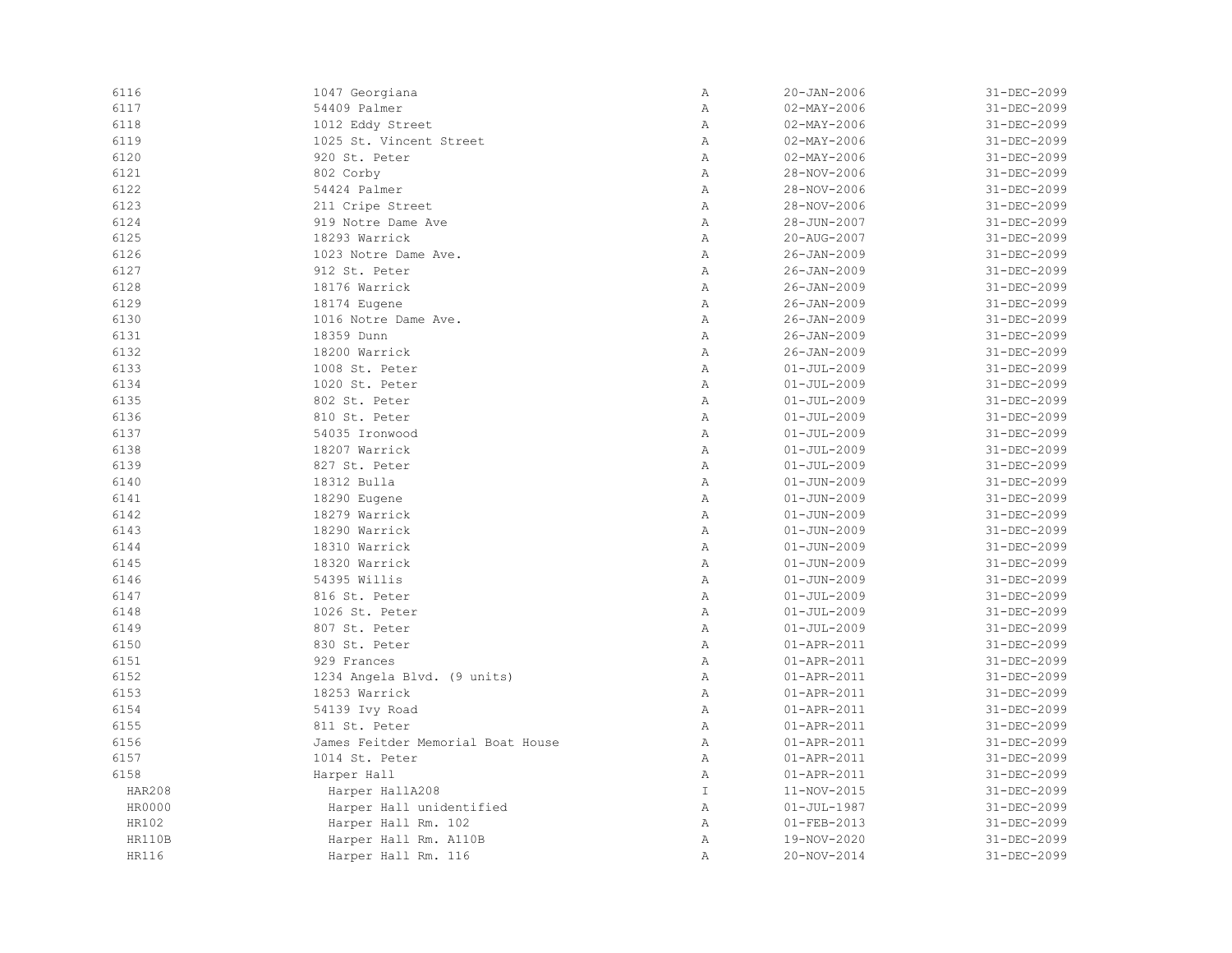| <b>HR202A</b> | Harper Hall Rm. 202A             | Α            | 03-NOV-2011       | 31-DEC-2099 |
|---------------|----------------------------------|--------------|-------------------|-------------|
| HR207         | Harper Hall Rm. 207              | Α            | 22-NOV-2016       | 31-DEC-2099 |
| <b>HR214A</b> | Harper Hall Rm. 214A             | Α            | 03-NOV-2011       | 31-DEC-2099 |
| HR218A        | Harper Hall Rm. 218A             | Α            | 17-OCT-2013       | 31-DEC-2099 |
| HR220         | Harper Hall Rm. 220              | $\mathbb{A}$ | $24 - JUN - 2014$ | 31-DEC-2099 |
| HR222         | Harper Hall Rm. 222              | $\mathbb{A}$ | $01 - MAX - 2011$ | 31-DEC-2099 |
| <b>HR222A</b> | Harper Hall Rm. 222A             | Α            | 01-APR-2011       | 31-DEC-2099 |
| HR231         | Harper Hall Rm. 231              | $\, {\bf A}$ | 19-APR-2016       | 31-DEC-2099 |
| HR9999        | Harper Hall outside/common area  | Α            | $01 - JUL - 1987$ | 31-DEC-2099 |
| HRA021        | Harper Hall Rm. A021             | Α            | $09 - MAY - 2014$ | 31-DEC-2099 |
| HRA102        | Harper Hall Rm. A102             | Α            | 17-APR-2013       | 31-DEC-2099 |
| <b>HRA103</b> | Harper Hall Rm. A103             | Α            | 13-FEB-2013       | 31-DEC-2099 |
| HRA104        | Harper Hall Rm. A104             | Α            | 29-JUL-2013       | 31-DEC-2099 |
| HRA106        | Harper Hall Rm. A106             | $\mathbb{A}$ | $26 - JUL - 2013$ | 31-DEC-2099 |
| <b>HRA107</b> | Harper Hall Rm. A107             | $\mathbb{A}$ | 13-FEB-2013       | 31-DEC-2099 |
| HRA108        | Harper Hall Rm. A108             | $\mathbb{A}$ | 17-APR-2013       | 31-DEC-2099 |
| HRA110        | Harper Hall Rm. A110             | $\mathbb{A}$ | 21-FEB-2014       | 31-DEC-2099 |
| HRA116        | Harper Hall Rm. A116             | $\mathbb{A}$ | $02 - DEC - 2019$ | 31-DEC-2099 |
| <b>HRA130</b> | Harper Hall Rm. A130             | Α            | 22-NOV-2019       | 31-DEC-2099 |
| <b>HRA202</b> | Harper Hall Rm. A202             | $\mathbb{A}$ | 02-DEC-2019       | 31-DEC-2099 |
| HRA204        | Harper Hall Rm. A204             | $\mathbb{A}$ | 30-NOV-2015       | 31-DEC-2099 |
| HRA206        | Harper Hall Rm. A206             | Α            | 16-APR-2021       | 31-DEC-2099 |
| HRA207        | Harper Hall Rm. A207             | $\mathbb{A}$ | 02-DEC-2019       | 31-DEC-2099 |
| <b>HRA208</b> | Harper Hall Rm. A208             | Α            | $01 - APR - 2011$ | 31-DEC-2099 |
| HRA214        | Harper Hall Rm. A214             | Α            | 18-NOV-2013       | 31-DEC-2099 |
| <b>HRA218</b> | Harper Hall Rm. A218             | $\, {\bf A}$ | $02 - DEC - 2019$ | 31-DEC-2099 |
| <b>HRA220</b> | Harper Hall Rm. A220             | $\mathbb{A}$ | $02 - DEC - 2019$ | 31-DEC-2099 |
| <b>HRA221</b> | Harper Hall Rm. A221             | $\mathbb{A}$ | $21 - JUL - 2015$ | 31-DEC-2099 |
| <b>HRA231</b> | Harper Hall Rm. A231             | $\mathbb{A}$ | 22-APR-2016       | 31-DEC-2099 |
| 6159          | 814 St. Peter                    | Α            | 01-APR-2011       | 31-DEC-2099 |
| 6160          | 1006 Notre Dame Ave.             | Α            | 01-APR-2011       | 31-DEC-2099 |
| 6161          | 237 E Cripe St.                  | $\mathbb{A}$ | 14-NOV-2011       | 31-DEC-2099 |
| 6162          | 18351 Bulla Road                 | $\mathbb{A}$ | 21-NOV-2011       | 31-DEC-2099 |
| 6163          | 828 St. Peter St.                | $\mathbb{A}$ | 21-NOV-2011       | 31-DEC-2099 |
| 6164          | Old Madison Center               | $\mathbb{A}$ | $01 - JUL - 2011$ | 31-DEC-2099 |
| 6165          | 18276 Bulla Road                 | Α            | $01 - JUL - 2011$ | 31-DEC-2099 |
| 6166          | Hillcrest Hall                   | $\mathbb{A}$ | $01 - SEP - 2012$ | 31-DEC-2099 |
| 6167          | ND Civic Ctr (Hansel)            | Α            | 12-APR-2021       | 31-DEC-2099 |
| 6184          | Kenmore Warehouse                | $\mathbb{A}$ | 03-MAY-2019       | 31-DEC-2099 |
| KW9999        | Kenmore Warehouse common area    | Α            | $03 - MAX - 2019$ | 31-DEC-2099 |
| 6187          | Ignition Park-Turbomachinery Fac | Α            | 05-OCT-2016       | 31-DEC-2099 |
| TU0125        | IP-Turbomachinery Rm 125         | Α            | 01-AUG-2018       | 31-DEC-2099 |
| TU0126        | IP-Turbomachinery Rm 126         | $\mathbb{A}$ | 16-JUN-2017       | 31-DEC-2099 |
| TU0127        | IP-Turbomachinery Rm 127         | $\, {\bf A}$ | 28-SEP-2017       | 31-DEC-2099 |
| TU0129        | IP-Turbomachinery Rm 129         | $\mathbb{A}$ | 20-JUN-2017       | 31-DEC-2099 |
| TU0131        | IP-Turbomachinery Rm 131         | $\mathbb{A}$ | 20-JUN-2017       | 31-DEC-2099 |
| TU0134        | IP-Turbomachinery Rm 134A        | Α            | 23-JUN-2021       | 31-DEC-2099 |
| TU0135        | IP-Turbomachinery Rm 135         | Α            | 28-SEP-2017       | 31-DEC-2099 |
|               |                                  |              |                   |             |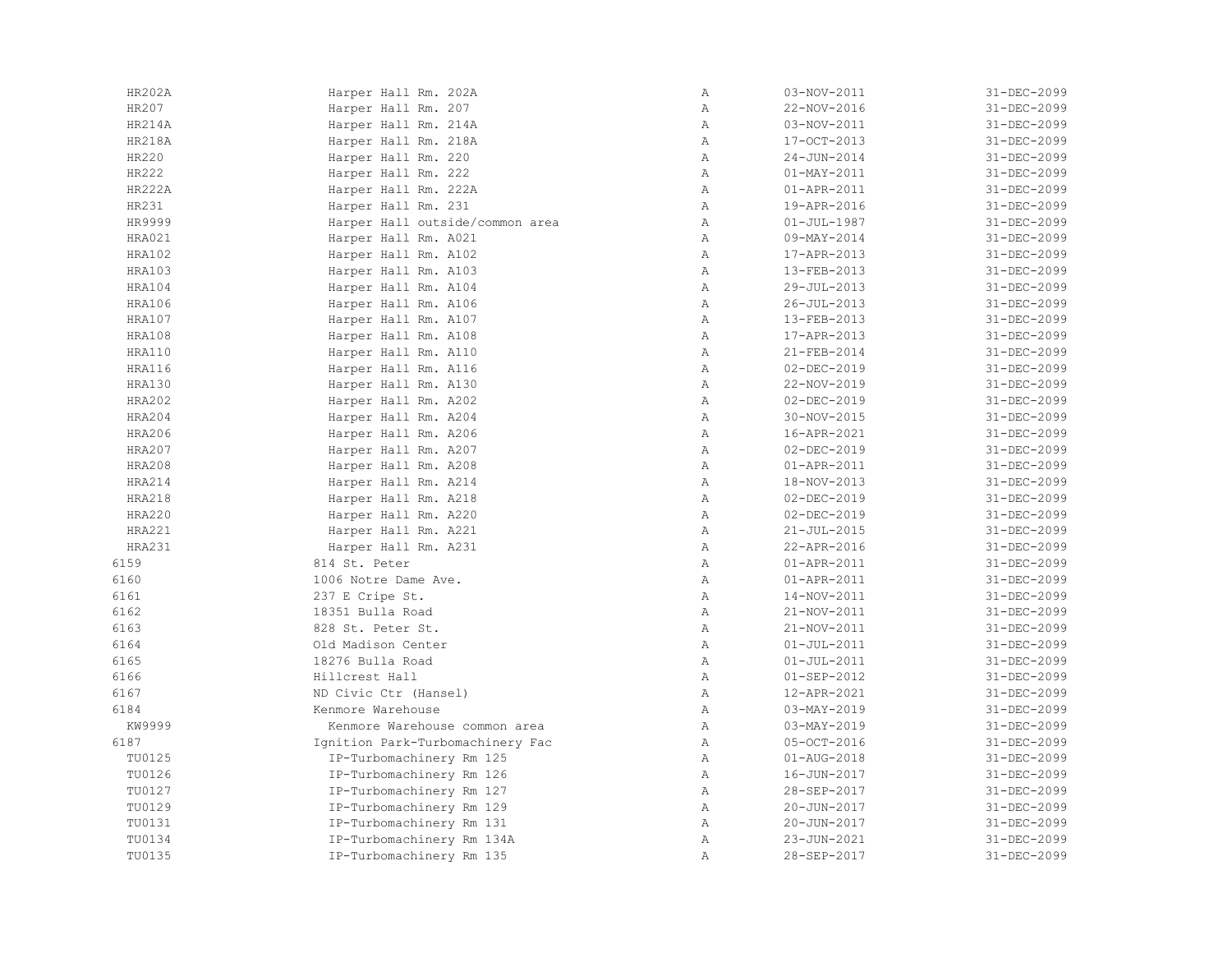| TU0137        | IP-Turbomachinery Rm 137            | $\mathbb{A}$   | 16-JUN-2017       | 31-DEC-2099 |
|---------------|-------------------------------------|----------------|-------------------|-------------|
| TU0202        | IP-Turbomachinery Rm 202            | $\overline{A}$ | 14-MAY-2019       | 31-DEC-2099 |
| TU0214        | IP-Turbomachinery Rm 214            | $\mathbb{A}$   | 08-NOV-2019       | 31-DEC-2099 |
| TU0216        | IP-Turbomachinery Rm 216            | Α              | $01 - AUG - 2018$ | 31-DEC-2099 |
| TU0217        | IP-Turbomachinery Rm 217            | $\mathbb{A}$   | 16-JUN-2017       | 31-DEC-2099 |
| TU0218        | IP-Turbomachinery Rm 218            | $\mathbb{A}$   | 19-JUN-2021       | 31-DEC-2099 |
| TU0219        | IP-Turbomachinery Rm 219            | Α              | 08-NOV-2019       | 31-DEC-2099 |
| TU0221        | IP-Turbomachinery Rm 221            | Α              | 23-JUN-2021       | 31-DEC-2099 |
| TU103         | IP-Turbomachinery Rm 103            | $\mathbb{A}$   | 14-MAY-2019       | 31-DEC-2099 |
| TU134A        | IP-Turbomachinery Rm 134A           | $\mathbb{A}$   | $01 - AUG - 2018$ | 31-DEC-2099 |
| TU135         | IP-Turbomachinery Rm 135            | $\mathbb{A}$   | 14-MAY-2019       | 31-DEC-2099 |
| TU9999        | IP-Turbomachinery common area       | $\mathbb{A}$   | 05-OCT-2016       | 31-DEC-2099 |
| ND70          | US Buildings                        | $\mathbb{A}$   | $01 - JUL - 1987$ | 31-DEC-2099 |
| 7001          | Land O Lakes                        | $\mathbb{A}$   | $01 - JUL - 1987$ | 31-DEC-2099 |
| LL0000        | Land O Lakes unidentified           | $\mathbb{A}$   | $01 - JUL - 1987$ | 31-DEC-2099 |
| LL9999        | Land O Lakes common area            | $\mathbb{A}$   | $07 - DEC - 2012$ | 31-DEC-2099 |
| ND80          | International Buildings             | $\mathbb{A}$   | $01 - JUL - 1987$ | 31-DEC-2099 |
| 8001          | Fischer Hall - London               | $\mathbb{A}$   | 20-APR-2021       | 31-DEC-2099 |
| LB0000        | London Building unidentified        | $\mathbb{A}$   | $01 - JUL - 1987$ | 31-DEC-2099 |
| LB9999        | London Building common area         | $\mathbb{A}$   | 27-FEB-2013       | 31-DEC-2099 |
| 8002          | O'Connell House                     | $\mathbb{A}$   | $01 - JUL - 1987$ | 31-DEC-2099 |
| OL0000        | O'Connell House unidentified        | Α              | $01 - JUL - 1987$ | 31-DEC-2099 |
| 8003          | Via Ostilia - Rome                  | $\mathbb{A}$   | 20-APR-2021       | 31-DEC-2099 |
| 8003RO        | Rome - Architecture                 | $\mathbbm{I}$  | 29-JAN-2019       | 31-DEC-2099 |
| <b>ROME</b>   | Rome - Architecture                 | $\mathbb{A}$   | 29-JAN-2019       | 31-DEC-2099 |
| 8007          | Kylemore Abbey - St. Joseph         | $\mathbb{A}$   | 28-MAY-2019       | 31-DEC-2099 |
| ND89          | International Regions               | $\mathbb{A}$   | $01 - JUL - 2008$ | 31-DEC-2099 |
| 8900          | Central America and the Caribbean   | $\mathbb{A}$   | $01 - JUL - 2008$ | 31-DEC-2099 |
| 8901          | East Asia and the Pacific           | $\mathbb{A}$   | $01 - JUL - 2008$ | 31-DEC-2099 |
| <b>BANGL</b>  | Bangladesh                          | $\mathbb{A}$   | 29-JAN-2019       | 31-DEC-2099 |
| IND OC        | Indian Ocean                        | $\mathbb{A}$   | 29-JAN-2019       | 31-DEC-2099 |
| SOLOM         | Soloman Islands                     | $\mathbb{A}$   | 29-JAN-2019       | 31-DEC-2099 |
| 8902          | Europe (incl Iceland and Greenland) | Α              | $01 - JUL - 2008$ | 31-DEC-2099 |
| <b>ITALY</b>  | Italy                               | Α              | 29-JAN-2019       | 31-DEC-2099 |
| SWITZ         | Switzerland                         | $\mathbb{A}$   | 29-JAN-2019       | 31-DEC-2099 |
| 8903          | Middle East and North Africa        | $\lambda$      | $01 - JUL - 2008$ | 31-DEC-2099 |
| <b>JERUSA</b> | Jerusalem                           | $\lambda$      | 29-JAN-2019       | 31-DEC-2099 |
| 8904          | North America (outside U.S.)        | $\mathbb{A}$   | $01 - JUL - 2008$ | 31-DEC-2099 |
| 8905          | Russia & Newly Independent States   | $\mathbb{A}$   | $01 - JUL - 2008$ | 31-DEC-2099 |
| 8906          | South America                       | $\mathbb{A}$   | $01 - JUL - 2008$ | 31-DEC-2099 |
| 8907          | South Asia                          | $\lambda$      | $01 - JUL - 2008$ | 31-DEC-2099 |
| 8908          | Sub-Saharan Africa                  | $\mathbb{A}$   | $01 - JUL - 2008$ | 31-DEC-2099 |
| <b>BURKI</b>  | Burkina Faso                        | $\mathbb{A}$   | 29-JAN-2019       | 31-DEC-2099 |
| CAMER         | Cameroon                            | $\mathbb{A}$   | 29-JAN-2019       | 31-DEC-2099 |
| SAFRIC        | South Africa                        | $\mathbb{A}$   | 29-JAN-2019       | 31-DEC-2099 |
| TANZ          | Tanzania                            | $\mathbb{A}$   | 29-JAN-2019       | 31-DEC-2099 |
| ZAMBIA        | Zambia                              | Α              | 29-JAN-2019       | 31-DEC-2099 |
| 8909          | Oceania                             | $\mathbb{A}$   | 17-DEC-2020       | 31-DEC-2099 |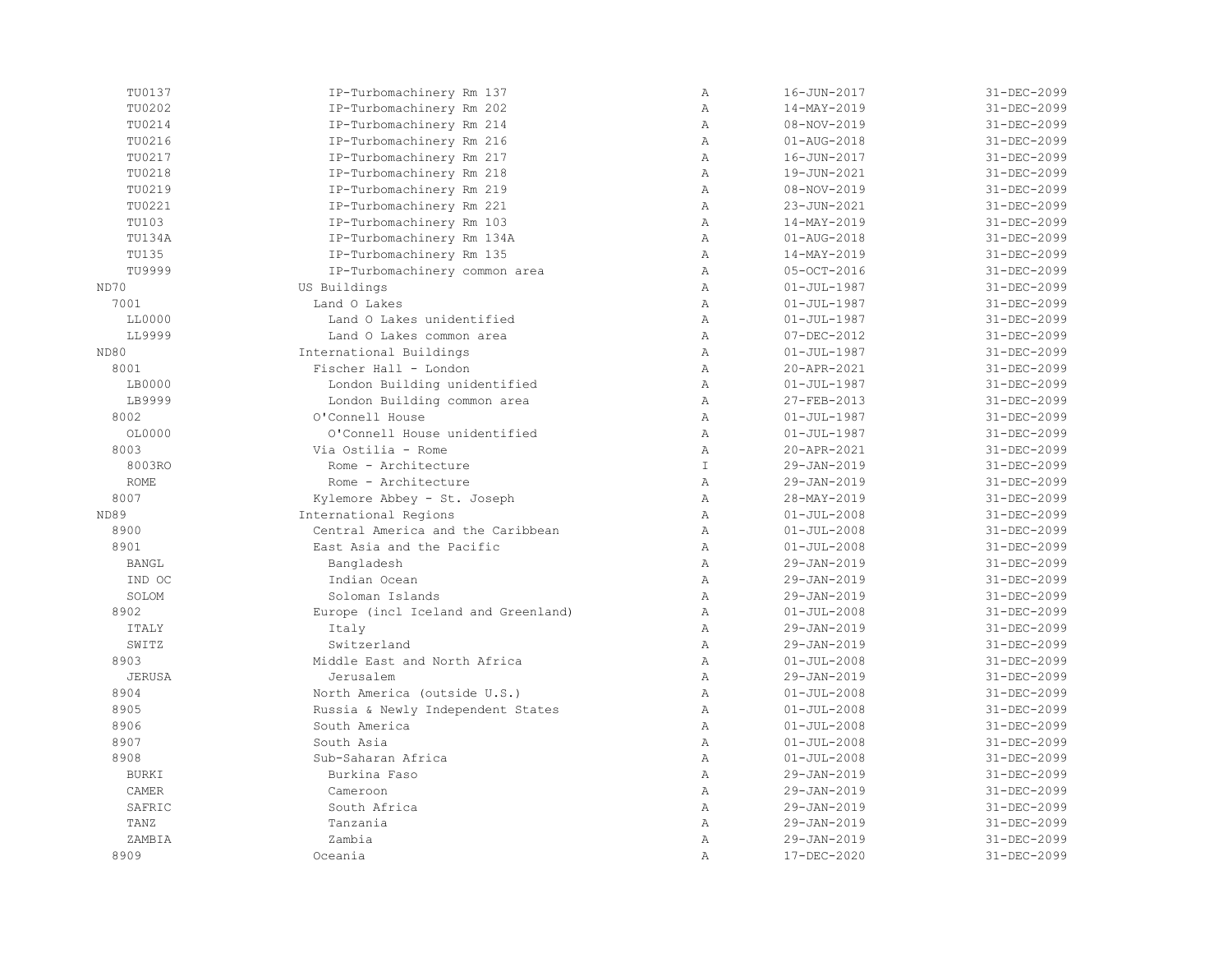| SAMOA         | Samoa                               | Α              | 17-DEC-2020       | 31-DEC-2099       |
|---------------|-------------------------------------|----------------|-------------------|-------------------|
| ND90          | Non-Notre Dame Facility             | $\overline{A}$ | $01 - JUL - 1987$ | 31-DEC-2099       |
| 9000          | Inst Latino Studies Chicago Metro   | $\mathbb{A}$   | $01 - JUL - 1987$ | 31-DEC-2099       |
| 9001          | Univ of Chicago Distribution Center | $\mathbb{A}$   | $01 - JUL - 1987$ | 31-DEC-2099       |
| 9002          | Development - Atlanta               | $\mathbb{A}$   | $01 - JUL - 1987$ | 31-DEC-2099       |
| 9003          | Development - New England           | $\mathbb{A}$   | 29-SEP-2006       | 31-DEC-2099       |
| 9004          | Development - New York              | $\lambda$      | $01 - JUL - 1987$ | 31-DEC-2099       |
| 9005          | Development - Stroudsburg, PA       | $\mathbb{A}$   | 29-SEP-2006       | 31-DEC-2099       |
| 9006          | Development - Chicago               | $\mathbb{A}$   | $01 - JUL - 1987$ | 31-DEC-2099       |
| 9007          | Development - La Jolla, CA          | $\mathbb{A}$   | 29-SEP-2006       | 31-DEC-2099       |
| 9008          | Executive Education-Santa Fe Bldg   | $\mathbb{A}$   | 26-MAR-2007       | 31-DEC-2099       |
| SZ0000        | Exec Ed-Santa Fe Bldg unidentified  | Α              | $01 - JUL - 1987$ | 31-DEC-2099       |
| SZ0250        | Exec Ed-Santa Fe Bldg Rm 250        | $\lambda$      | 29-JUL-2014       | 31-DEC-2099       |
| SZ9999        | Exec Ed-Santa Fe Bldg common area   | $\lambda$      | 15-FEB-2013       | 31-DEC-2099       |
| 9009          | Executive Education-Summit Bldg     | $\mathbb{A}$   | $02 - APR - 2007$ | 31-DEC-2099       |
| SU0000        | Summit Bldg unidentified            | $\mathbb{A}$   | 18-APR-2013       | 31-DEC-2099       |
| SU9999        | Summit Bldg common area             | $\mathbb{A}$   | 18-APR-2013       | 31-DEC-2099       |
| 9010          | UNDERC West - Moiese, MT            | $\mathbb{A}$   | 28-JUN-2007       | 31-DEC-2099       |
| 9011          | Development - Glen Ellyn, IL        | $\lambda$      | $01 - JUL - 2008$ | 31-DEC-2099       |
| 9012          | Investment Office-Eddy St Commons   | $\mathbb{A}$   | 08-APR-2011       | 31-DEC-2099       |
| IN0000        | Investment Office-ESC unidentified  | $\mathbb{A}$   | $01 - JUL - 1987$ | 31-DEC-2099       |
| IN046         | Investment Office-ESC Rm 46         | $\overline{A}$ | $01 - FEB - 2013$ | 31-DEC-2099       |
| IN9999        | Investment Office-ESC Common Area   | $\mathbb{A}$   | $05 - JUN - 2017$ | 31-DEC-2099       |
| 9013          | Development Office-Eddy St Commons  | Α              | 01-APR-2011       | 31-DEC-2099       |
| DO3106        | Development Office-Eddy St Rm3106   | Α              | 29-MAY-2014       | 31-DEC-2099       |
| 9014          | Univ of WY - Zoology & Physiology   | $\mathbb{A}$   | $01 - OCT - 2012$ | 31-DEC-2099       |
| ND92          | Non ND-Lodging-United States        | $\mathbb{A}$   | 29-SEP-2006       | 31-DEC-2099       |
| 9207          | Comfort Suites                      | $\mathbb{A}$   | $01 - JUL - 2006$ | 31-DEC-2099       |
| 9228          | Hampton                             | $\mathbb{A}$   | $01 - JUL - 2006$ | 31-DEC-2099       |
| 9231          | Holiday Inn Express                 | $\mathbb{A}$   | $01 - JUL - 2006$ | 31-DEC-2099       |
| 9239          | Inn at St. Mary's                   | $\lambda$      | $01 - JUL - 2006$ | 31-DEC-2099       |
| 9246          | Jameson Inn                         | $\mathbb{A}$   | $01 - JUL - 2006$ | 31-DEC-2099       |
| 9262          | Marriott                            | $\mathbb{A}$   | $01 - JUL - 2006$ | 31-DEC-2099       |
| 9273          | Quality Inn                         | $\mathbb{A}$   | $01 - JUL - 2006$ | 31-DEC-2099       |
| 9299          | Other Lodging Establishments        | $\mathbb{A}$   | $01 - JUL - 2006$ | 31-DEC-2099       |
| ND95          | Non ND Ship To Facility             | $\mathbb{A}$   | $01 - JUL - 1987$ | 31-DEC-2099       |
| 9015          | Sanford Underground Research Facili | $\lambda$      | 19-JUN-2015       | 31-DEC-2099       |
| SDAKOT        | S Dakota Sanford Underground Resear | $\mathbb{A}$   | 29-JAN-2019       | 31-DEC-2099       |
| 9500          | Charles Martin Youth Ctr - SB, IN   | $\mathbb{A}$   | $01 - JUL - 1987$ | 31-DEC-2099       |
| 9501          | Ouarknet-Fermilab - Batavia, IL     | $\mathbb{A}$   | $07 - SEP - 2005$ | 31-DEC-2099       |
| 9502          | Union Station - SB, IN              | $\mathbb{A}$   | 13-APR-2006       | 31-DEC-2099       |
| <b>US0000</b> | Union Station unidentified          | $\mathbb{A}$   | $01 - JUL - 1987$ | 31-DEC-2099       |
| <b>US240</b>  | Union Station Rm. 240               | Α              | 03-APR-2012       | 31-DEC-2099       |
| <b>US270</b>  | Union Station Rm. 270               | $\mathbb{A}$   | 21-APR-2021       | 31-DEC-2099       |
| US9999        | Union Station common area/outside   | $\mathbb{A}$   | 23-APR-2012       | 31-DEC-2099       |
| 9503          | Aaron Prussian - Thorne Bay, AK     | $\lambda$      | 28-NOV-2006       | $31 - DEC - 2099$ |
| AK9999        | Aaron Prussian - Thorne Bay, AK     | $\mathbb{A}$   | $10 - JAN - 2013$ | 31-DEC-2099       |
| 9504          | Congregation De Sainte Croix-Haiti  | $\mathbb{A}$   | 28-MAR-2007       | 31-DEC-2099       |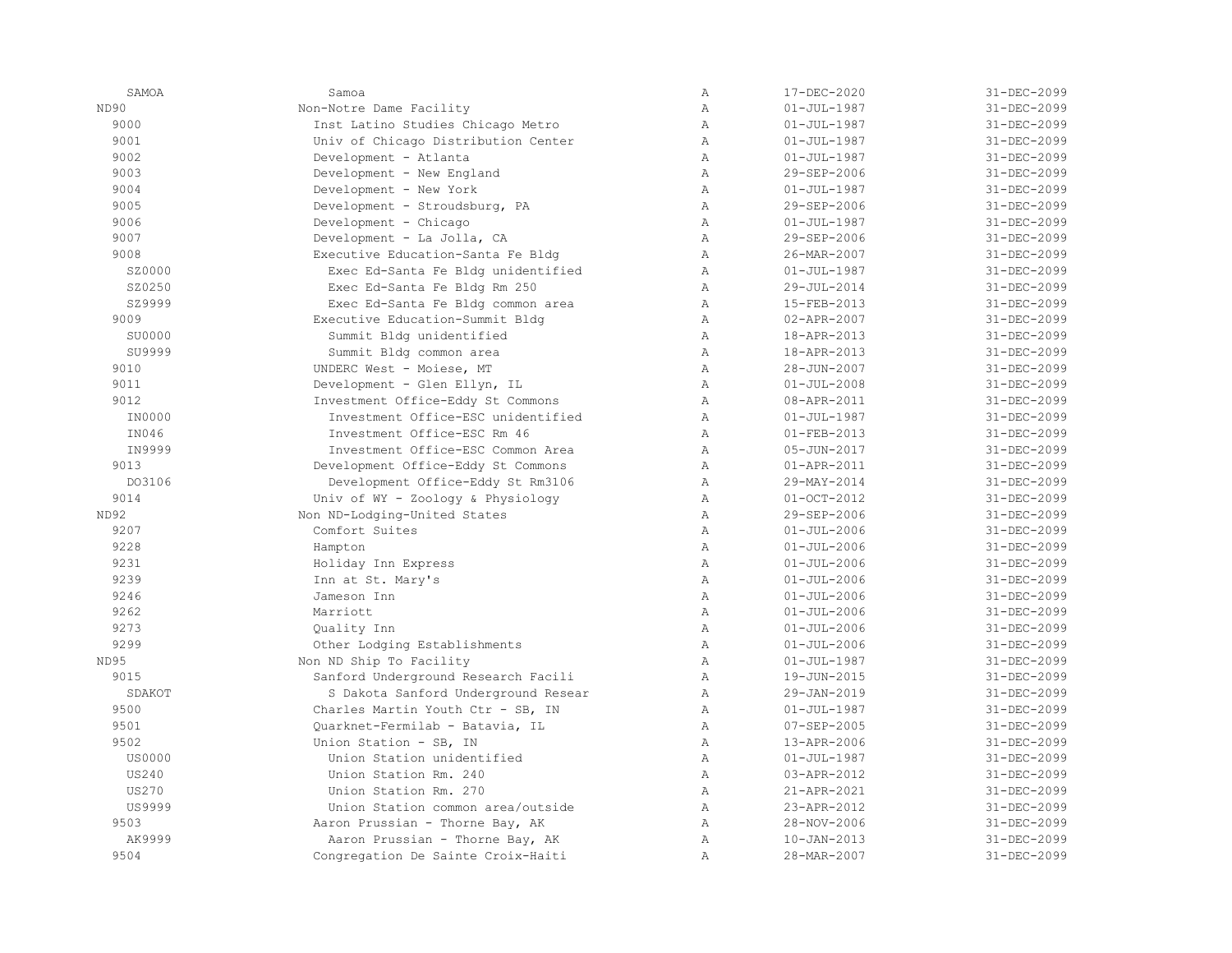| HI9999      | Cong De Sainte Croix-Haiti common   | $\mathbb{A}$   | $07 - MAX - 2013$ | 31-DEC-2099 |
|-------------|-------------------------------------|----------------|-------------------|-------------|
| 9505        | Argonne National Laboratory         | $\lambda$      | 12-OCT-2007       | 31-DEC-2099 |
| 9506        | Peter Murphy - Baltimore, MD        | $\mathbb{A}$   | $26 - JAN - 2009$ | 31-DEC-2099 |
| 9507        | Sandia National Labs, MN            | $\mathbb{A}$   | 17-NOV-2011       | 31-DEC-2099 |
| SG0000      | Sandia National Labs unidentified   | $\mathbb{A}$   | $01 - JUL - 1987$ | 31-DEC-2099 |
| 9508        | UND Washington Program              | $\mathbb{A}$   | $01 - SEP - 2012$ | 31-DEC-2099 |
| 9509        | Barton Lab Dept of Entomology       | $\mathbb{A}$   | $01 - SEP - 2012$ | 31-DEC-2099 |
| 9520        | Data Realty - SB, IN                | $\mathbb{A}$   | $18 - JAN - 2013$ | 31-DEC-2099 |
| DR9999      | Data Realty - common area/outside   | $\mathbb{A}$   | $18 - JAN - 2013$ | 31-DEC-2099 |
| 9522        | Alaska Biology Field Lab            | Α              | $07 - JUL - 2014$ | 31-DEC-2099 |
| 9530        | United States-non ND                | $\lambda$      | 30-JUN-2015       | 31-DEC-2099 |
| AZ          | Tucson, AZ                          | $\mathbb{A}$   | $12 - JUN - 2019$ | 31-DEC-2099 |
| 9599        | Ad-Hoc use for Procurement Services | $\mathbb{A}$   | 27-MAY-2008       | 31-DEC-2099 |
| XEPS        | EPS Codes for Enrollment Division   | $\lambda$      | $01 - NOV - 2014$ | 31-DEC-2099 |
| <b>XXAK</b> | EPS Alaska                          | $\mathbb{A}$   | $01 - DEC - 2014$ | 31-DEC-2099 |
| XXAK01      | AK-Anchorage/Kenai/Mat-su District  | Α              | $01 - DEC - 2014$ | 31-DEC-2099 |
| XXAK02      | AK-Greater Alaska                   | $\mathbb{A}$   | $01 - DEC - 2014$ | 31-DEC-2099 |
| XXAL        | EPS Alabama                         | $\mathbb{A}$   | $01 - DEC - 2014$ | 31-DEC-2099 |
| XXAL01      | AL-Birmingham and Tuscaloosa        | $\, {\bf A}$   | $01 - DEC - 2014$ | 31-DEC-2099 |
| XXAL02      | AL-Huntsville and Florence          | Α              | $01 - DEC - 2014$ | 31-DEC-2099 |
| XXAL03      | AL-Mobile                           | $\overline{A}$ | $01 - DEC - 2014$ | 31-DEC-2099 |
| XXAL04      | AL-Montgomery                       | $\lambda$      | $01 - DEC - 2014$ | 31-DEC-2099 |
| <b>XXAR</b> | EPS Arkansas                        | $\overline{A}$ | $01 - DEC - 2014$ | 31-DEC-2099 |
| XXAR01      | AR-Little Rock                      | $\mathbb{A}$   | $01 - DEC - 2014$ | 31-DEC-2099 |
| XXAR02      | AR-Northern Arkansas                | $\mathbb{A}$   | $01 - DEC - 2014$ | 31-DEC-2099 |
| XXAZ        | EPS Arizona                         | $\mathbb{A}$   | $01 - DEC - 2014$ | 31-DEC-2099 |
| XXAZ01      | AZ-Phoenix                          | $\mathbb{A}$   | $01 - DEC - 2014$ | 31-DEC-2099 |
| XXAZ02      | AZ-Tucson                           | $\, {\bf A}$   | $01 - DEC - 2014$ | 31-DEC-2099 |
| XXAZ03      | AZ-Northern Arizona                 | Α              | $01 - DEC - 2014$ | 31-DEC-2099 |
| <b>XXCA</b> | EPS California                      | $\mathbb{A}$   | $01 - DEC - 2014$ | 31-DEC-2099 |
| XXCA01      | CA-Far Northern California          | $\mathbb{A}$   | $01 - DEC - 2014$ | 31-DEC-2099 |
| XXCA02      | CA-Valley of the Moon               | $\mathbb{A}$   | $01 - DEC - 2014$ | 31-DEC-2099 |
| XXCA03      | CA-Sacramento County                | $\mathbb{A}$   | $01 - DEC - 2014$ | 31-DEC-2099 |
| XXCA04      | CA-Marin County                     | $\mathbb{A}$   | $01 - DEC - 2014$ | 31-DEC-2099 |
| XXCA05      | CA-San Francisco County             | $\mathbb{A}$   | $01 - DEC - 2014$ | 31-DEC-2099 |
| XXCA06      | CA-Contra Costa County              | $\mathbb{A}$   | $01 - DEC - 2014$ | 31-DEC-2099 |
| XXCA07      | CA-City of Oakland                  | Α              | $01 - DEC - 2014$ | 31-DEC-2099 |
| XXCA08      | CA-Alameda County excluding Oakland | Α              | $01 - DEC - 2014$ | 31-DEC-2099 |
| XXCA09      | CA-San Mateo County                 | $\mathbb{A}$   | $01 - DEC - 2014$ | 31-DEC-2099 |
| XXCA10      | CA-City of San Jose                 | $\mathbb{A}$   | $01 - DEC - 2014$ | 31-DEC-2099 |
| XXCA11      | CA-Santa Clara excluding San Jose   | $\mathbb{A}$   | $01 - DEC - 2014$ | 31-DEC-2099 |
| XXCA12      | CA-Central Coast                    | Α              | $01 - DEC - 2014$ | 31-DEC-2099 |
| XXCA13      | CA-Santa Barbara/Wst Ventura Cnties | $\mathbb{A}$   | $01 - DEC - 2014$ | 31-DEC-2099 |
| XXCA14      | CA-San Fernando Valley (West)       | $\mathbb{A}$   | $01 - DEC - 2014$ | 31-DEC-2099 |
| XXCA15      | CA-San Fernando Valley (East)       | Α              | $01 - DEC - 2014$ | 31-DEC-2099 |
| XXCA16      | CA-Glendale and Pasadena            | $\mathbb{A}$   | $01 - DEC - 2014$ | 31-DEC-2099 |
| XXCA17      | CA-West Los Angeles and West Beach  | $\mathbb{A}$   | $01 - DEC - 2014$ | 31-DEC-2099 |
| XXCA18      | CA-Hollywood and Wilshire           | $\overline{A}$ | $01 - DEC - 2014$ | 31-DEC-2099 |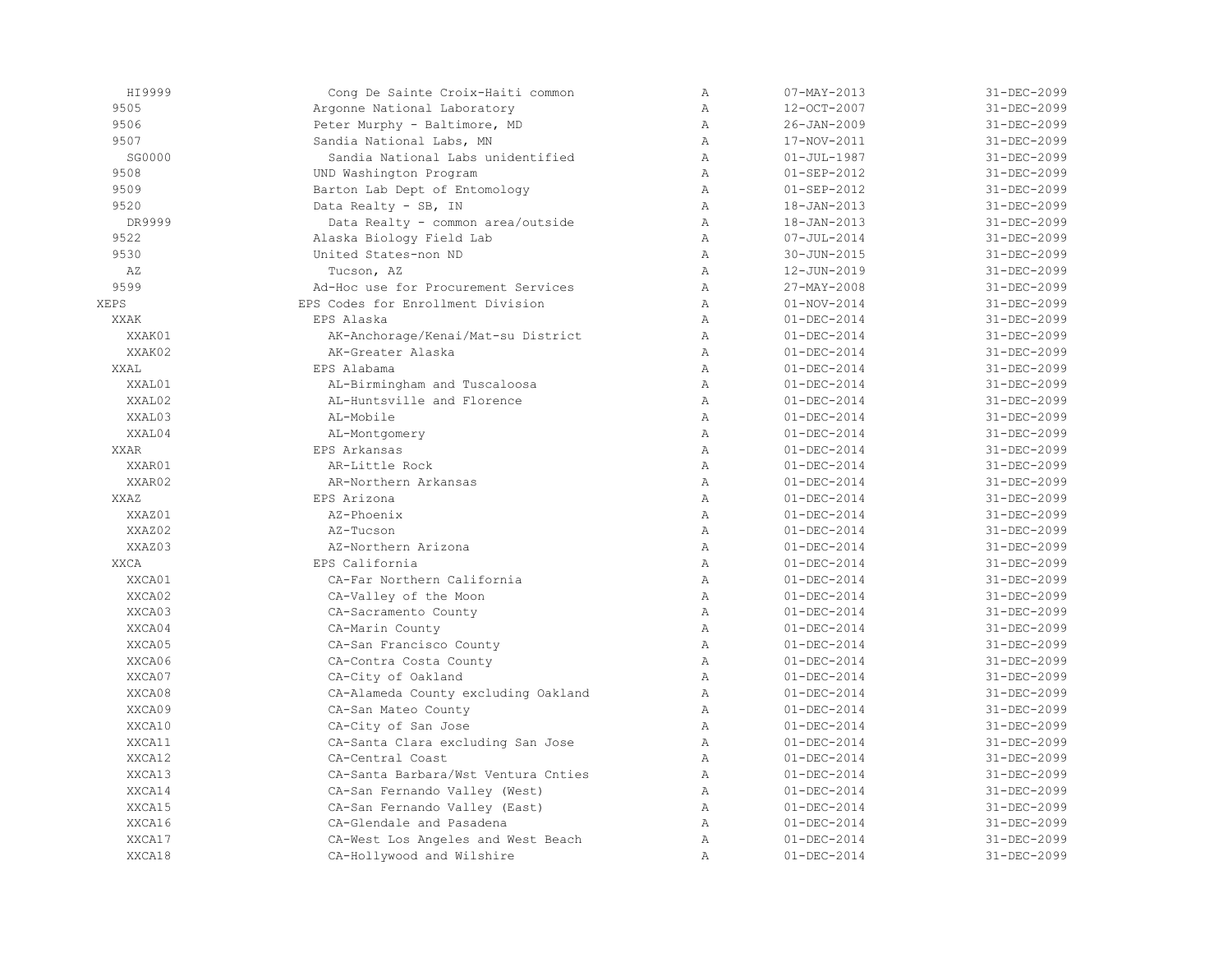| XXCA19      | CA-East Los Angeles                 | $\mathbb{A}$   | $01 - DEC - 2014$ | 31-DEC-2099 |
|-------------|-------------------------------------|----------------|-------------------|-------------|
| XXCA20      | CA-South Bay                        | Α              | $01 - DEC - 2014$ | 31-DEC-2099 |
| XXCA21      | CA-South/South Central Los Angeles  | $\mathbb{A}$   | $01 - DEC - 2014$ | 31-DEC-2099 |
| XXCA22      | CA-Long Beach                       | $\mathbb{A}$   | $01 - DEC - 2014$ | 31-DEC-2099 |
| XXCA23      | CA-Covina and West Covina           | $\overline{A}$ | $01 - DEC - 2014$ | 31-DEC-2099 |
| XXCA24      | CA-Whittier and North Orange County | $\mathbb{A}$   | $01 - DEC - 2014$ | 31-DEC-2099 |
| XXCA25      | CA-Anaheim                          | $\mathbb{A}$   | $01 - DEC - 2014$ | 31-DEC-2099 |
| XXCA26      | CA-Santa Ana                        | $\mathbb{A}$   | $01 - DEC - 2014$ | 31-DEC-2099 |
| XXCA27      | CA-Riverside/San Bernardino/Ontario | $\mathbb{A}$   | $01 - DEC - 2014$ | 31-DEC-2099 |
| XXCA28      | CA-South Orange County              | $\lambda$      | $01 - DEC - 2014$ | 31-DEC-2099 |
| XXCA29      | CA-N San Diego Cnty excl San Diego  | $\mathbb{A}$   | $01 - DEC - 2014$ | 31-DEC-2099 |
| XXCA30      | CA-S San Diego Cnty excl San Diego  | $\mathbb{A}$   | $01 - DEC - 2014$ | 31-DEC-2099 |
| XXCA31      | CA-City of San Diego                | $\lambda$      | $01 - DEC - 2014$ | 31-DEC-2099 |
| XXCA32      | CA-Central Valley - North           | $\mathbb{A}$   | $01 - DEC - 2014$ | 31-DEC-2099 |
| XXCA33      | CA-Central Valley - South           | $\mathbb{A}$   | $01 - DEC - 2014$ | 31-DEC-2099 |
| XXCA34      | CA-Greater Imperial Valley          | Α              | $01 - DEC - 2014$ | 31-DEC-2099 |
| <b>XXCO</b> | EPS Colorado                        | $\mathbb{A}$   | $01 - DEC - 2014$ | 31-DEC-2099 |
| XXCO01      | CO-Colorado Springs/SE Colorado     | $\lambda$      | $01 - DEC - 2014$ | 31-DEC-2099 |
| XXCO02      | CO-Metro Denver/NE Colorado         | $\mathbb{A}$   | $01 - DEC - 2014$ | 31-DEC-2099 |
| XXCO03      | CO-Mountain and Western Colorado    | $\mathbb{A}$   | $01 - DEC - 2014$ | 31-DEC-2099 |
| XXCT        | EPS Connecticut                     | $\lambda$      | $01 - DEC - 2014$ | 31-DEC-2099 |
| XXCT01      | CT-New London and Windham Country   | $\mathbb{A}$   | $01 - DEC - 2014$ | 31-DEC-2099 |
| XXCT02      | CT-New Haven and Middlesex County   | $\mathbb{A}$   | $01 - DEC - 2014$ | 31-DEC-2099 |
| XXCT03      | CT-Fairfield County                 | $\mathbb{A}$   | $01 - DEC - 2014$ | 31-DEC-2099 |
| XXCT04      | CT-Waterbury and Litchfield County  | Α              | $01 - DEC - 2014$ | 31-DEC-2099 |
| XXCT05      | CT-Hartford and Tolland County      | Α              | $01 - DEC - 2014$ | 31-DEC-2099 |
| XXDC        | EPS District of Columbia            | $\mathbb{A}$   | $01 - DEC - 2014$ | 31-DEC-2099 |
| XXDC01      | DC-District of Columbia             | $\mathbb{A}$   | $01 - DEC - 2014$ | 31-DEC-2099 |
| XXDE        | EPS Delaware                        | $\mathbb{A}$   | $01 - DEC - 2014$ | 31-DEC-2099 |
| XXDE01      | DE-New Castle County                | $\lambda$      | $01 - DEC - 2014$ | 31-DEC-2099 |
| XXDE02      | DE-Kent and Sussex Counties         | Α              | $01 - DEC - 2014$ | 31-DEC-2099 |
| XXFL        | EPS Florida                         | $\mathbb{A}$   | $01 - DEC - 2014$ | 31-DEC-2099 |
| XXFL01      | FL-Panhandle                        | $\mathbb{A}$   | $01 - DEC - 2014$ | 31-DEC-2099 |
| XXFL02      | $FI-Crown$                          | $\lambda$      | $01 - DEC - 2014$ | 31-DEC-2099 |
| XXFL03      | FL-East Central                     | $\mathbb{A}$   | $01 - DEC - 2014$ | 31-DEC-2099 |
| XXFL04      | FL-West Central                     | $\mathbb{A}$   | $01 - DEC - 2014$ | 31-DEC-2099 |
| XXFL05      | FL-Broward/Martin/Palm Beach Cnties | $\mathbb{A}$   | $01 - DEC - 2014$ | 31-DEC-2099 |
| XXFL06      | FL-Dade County                      | $\mathbb{A}$   | $01 - DEC - 2014$ | 31-DEC-2099 |
| XXFL07      | FL-Collier/Hendry/Monroe Counties   | $\mathbb{A}$   | $01 - DEC - 2014$ | 31-DEC-2099 |
| <b>XXGA</b> | EPS Georgia                         | $\mathbb{A}$   | $01 - DEC - 2014$ | 31-DEC-2099 |
| XXGA01      | GA-Cherokee/Cobb/Douglas Counties   | $\mathbb{A}$   | $01 - DEC - 2014$ | 31-DEC-2099 |
| XXGA02      | GA-Fulton County                    | $\mathbb{A}$   | $01 - DEC - 2014$ | 31-DEC-2099 |
| XXGA03      | GA-DeKalb and Gwinnett Counties     | $\mathbb{A}$   | $01 - DEC - 2014$ | 31-DEC-2099 |
| XXGA04      | GA-Clayton/Fayette/Henry/Rockdale   | $\mathbb{A}$   | $01 - DEC - 2014$ | 31-DEC-2099 |
| XXGA05      | GA-Northeast Georgia                | $\mathbb{A}$   | $01 - DEC - 2014$ | 31-DEC-2099 |
| XXGA06      | GA-Southeast Georgia                | $\lambda$      | $01 - DEC - 2014$ | 31-DEC-2099 |
| XXGA07      | GA-Southwest Georgia                | $\overline{A}$ | $01 - DEC - 2014$ | 31-DEC-2099 |
| XXGA08      | GA-Northwest Georgia                | $\overline{A}$ | $01 - DEC - 2014$ | 31-DEC-2099 |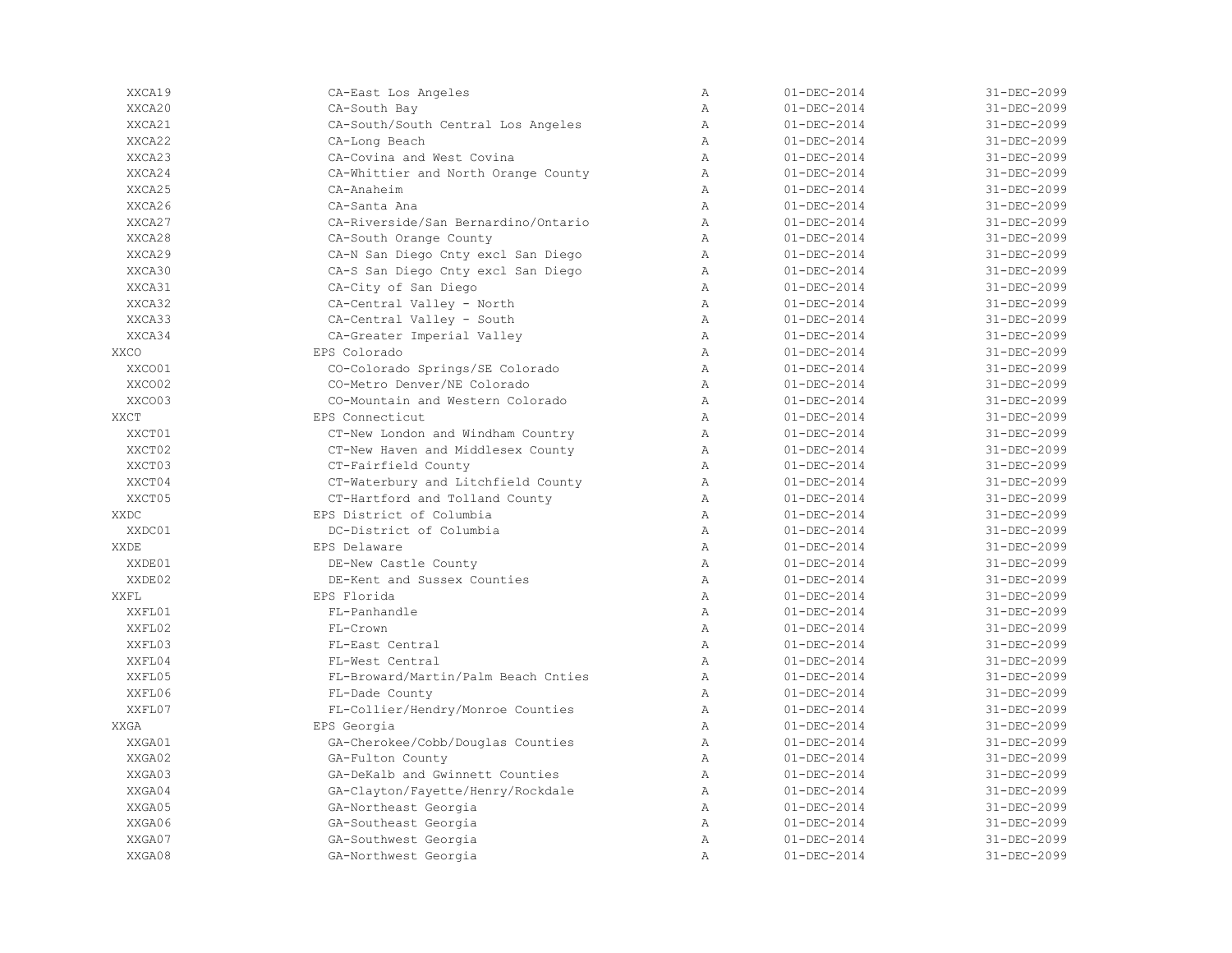| XXHI        | EPS Hawaii                         | $\mathbb{A}$   | $01 - DEC - 2014$ | 31-DEC-2099 |
|-------------|------------------------------------|----------------|-------------------|-------------|
| XXHI01      | HI-Island of Oahu                  | $\, {\bf A}$   | $01 - DEC - 2014$ | 31-DEC-2099 |
| XXHI02      | HI-Remaining Hawaiian Island       | $\mathbb{A}$   | $01 - DEC - 2014$ | 31-DEC-2099 |
| XXIA        | EPS Iowa                           | $\mathbb{A}$   | $01 - DEC - 2014$ | 31-DEC-2099 |
| XXIA01      | IA-Cedar Rapids and Eastern Iowa   | $\overline{A}$ | $01 - DEC - 2014$ | 31-DEC-2099 |
| XXTA02      | IA-Des Moines and Western Iowa     | $\mathbb{A}$   | $01 - DEC - 2014$ | 31-DEC-2099 |
| XXID        | EPS Idaho                          | $\mathbb{A}$   | $01 - DEC - 2014$ | 31-DEC-2099 |
| XXID01      | ID-Boise City                      | $\mathbb{A}$   | $01 - DEC - 2014$ | 31-DEC-2099 |
| XXID02      | ID-Northern Idaho                  | $\mathbb{A}$   | $01 - DEC - 2014$ | 31-DEC-2099 |
| XXIL        | EPS Illinois                       | $\mathbb{A}$   | $01 - DEC - 2014$ | 31-DEC-2099 |
| XXIL01      | IL-Rockford                        | $\, {\bf A}$   | $01 - DEC - 2014$ | 31-DEC-2099 |
| XXIL02      | IL-Quad Cities                     | $\overline{A}$ | $01 - DEC - 2014$ | 31-DEC-2099 |
| XXIL03      | IL-Peoria                          | $\overline{A}$ | $01 - DEC - 2014$ | 31-DEC-2099 |
| XXIL04      | IL-Springfield                     | $\mathbb{A}$   | $01 - DEC - 2014$ | 31-DEC-2099 |
| XXIL05      | IL-Decatur and Champaign           | $\mathbb{A}$   | $01 - DEC - 2014$ | 31-DEC-2099 |
| XXIL06      | IL-Southern Illinois               | $\mathbb{A}$   | $01 - DEC - 2014$ | 31-DEC-2099 |
| XXIL07      | IL-Chain of Lakes                  | $\mathbb{A}$   | $01 - DEC - 2014$ | 31-DEC-2099 |
| XXIL08      | IL-Northwest Suburbs               | $\mathbb{A}$   | $01 - DEC - 2014$ | 31-DEC-2099 |
| XXIL09      | IL-North Shore                     | $\, {\bf A}$   | $01 - DEC - 2014$ | 31-DEC-2099 |
| XXIL10      | IL-Evanston and Skokie             | $\mathbb{A}$   | $01 - DEC - 2014$ | 31-DEC-2099 |
| XXIL11      | IL-City of Chicago                 | $\mathbb{A}$   | $01 - DEC - 2014$ | 31-DEC-2099 |
| XXIL12      | IL-Western Suburbs                 | $\lambda$      | $01 - DEC - 2014$ | 31-DEC-2099 |
| XXIL13      | IL-South and Southwest Suburbs     | $\mathbb{A}$   | $01 - DEC - 2014$ | 31-DEC-2099 |
| XXIN        | EPS Indiana                        | $\mathbb{A}$   | $01 - DEC - 2014$ | 31-DEC-2099 |
| XXIN01      | IN-"The Region"                    | $\mathbb{A}$   | $01 - DEC - 2014$ | 31-DEC-2099 |
| XXIN02      | IN-Northwest Indiana               | $\mathbb{A}$   | $01 - DEC - 2014$ | 31-DEC-2099 |
| XXIN03      | IN-South Bend and Elkhart          | $\mathbb{A}$   | $01 - DEC - 2014$ | 31-DEC-2099 |
| XXIN04      | IN-Northeast Indiana               | $\mathbb{A}$   | $01 - DEC - 2014$ | 31-DEC-2099 |
| XXIN05      | IN-West Central Indiana            | $\mathbb{A}$   | $01 - DEC - 2014$ | 31-DEC-2099 |
| XXIN06      | IN-East Central Indiana            | $\overline{A}$ | $01 - DEC - 2014$ | 31-DEC-2099 |
| XXIN07      | IN-Greater Indianapolis            | $\overline{A}$ | $01 - DEC - 2014$ | 31-DEC-2099 |
| XXIN08      | IN-West Indiana                    | $\mathbb{A}$   | $01 - DEC - 2014$ | 31-DEC-2099 |
| XXIN09      | IN-South Central Indiana           | $\mathbb{A}$   | $01 - DEC - 2014$ | 31-DEC-2099 |
| XXIN10      | IN-East Indiana                    | $\overline{A}$ | $01 - DEC - 2014$ | 31-DEC-2099 |
| XXIN11      | IN-Southwest Indiana               | $\mathbb{A}$   | $01 - DEC - 2014$ | 31-DEC-2099 |
| XXIN12      | IN-Southeast Indiana               | $\mathbb{A}$   | $01 - DEC - 2014$ | 31-DEC-2099 |
| <b>XXKS</b> | EPS Kansas                         | $\mathbb{A}$   | $01 - DEC - 2014$ | 31-DEC-2099 |
| XXKS01      | KS-Kansas City and Topeka          | $\, {\bf A}$   | $01 - DEC - 2014$ | 31-DEC-2099 |
| XXKS02      | KS-Wichita and Western Kansas      | $\, {\bf A}$   | $01 - DEC - 2014$ | 31-DEC-2099 |
| XXKY        | EPS Kentucky                       | Α              | $01 - DEC - 2014$ | 31-DEC-2099 |
| XXKY01      | KY-Lexington and Fayette           | $\mathbb{A}$   | $01 - DEC - 2014$ | 31-DEC-2099 |
| XXKY02      | KY-Louisville and Western Kentucky | $\mathbb{A}$   | $01 - DEC - 2014$ | 31-DEC-2099 |
| XXLA        | EPS Louisiana                      | $\mathbb{A}$   | $01 - DEC - 2014$ | 31-DEC-2099 |
| XXLA01      | LA-Baton Rouge                     | $\, {\bf A}$   | $01 - DEC - 2014$ | 31-DEC-2099 |
| XXLA02      | LA-New Orleans                     | $\mathbb{A}$   | $01 - DEC - 2014$ | 31-DEC-2099 |
| XXLA03      | LA-Shreveport                      | $\mathbb{A}$   | $01 - DEC - 2014$ | 31-DEC-2099 |
| XXMA        | EPS Massachusetts                  | $\mathbb{A}$   | $01 - DEC - 2014$ | 31-DEC-2099 |
| XXMA01      | MA-Berkshire and Franklin Counties | $\overline{A}$ | $01 - DEC - 2014$ | 31-DEC-2099 |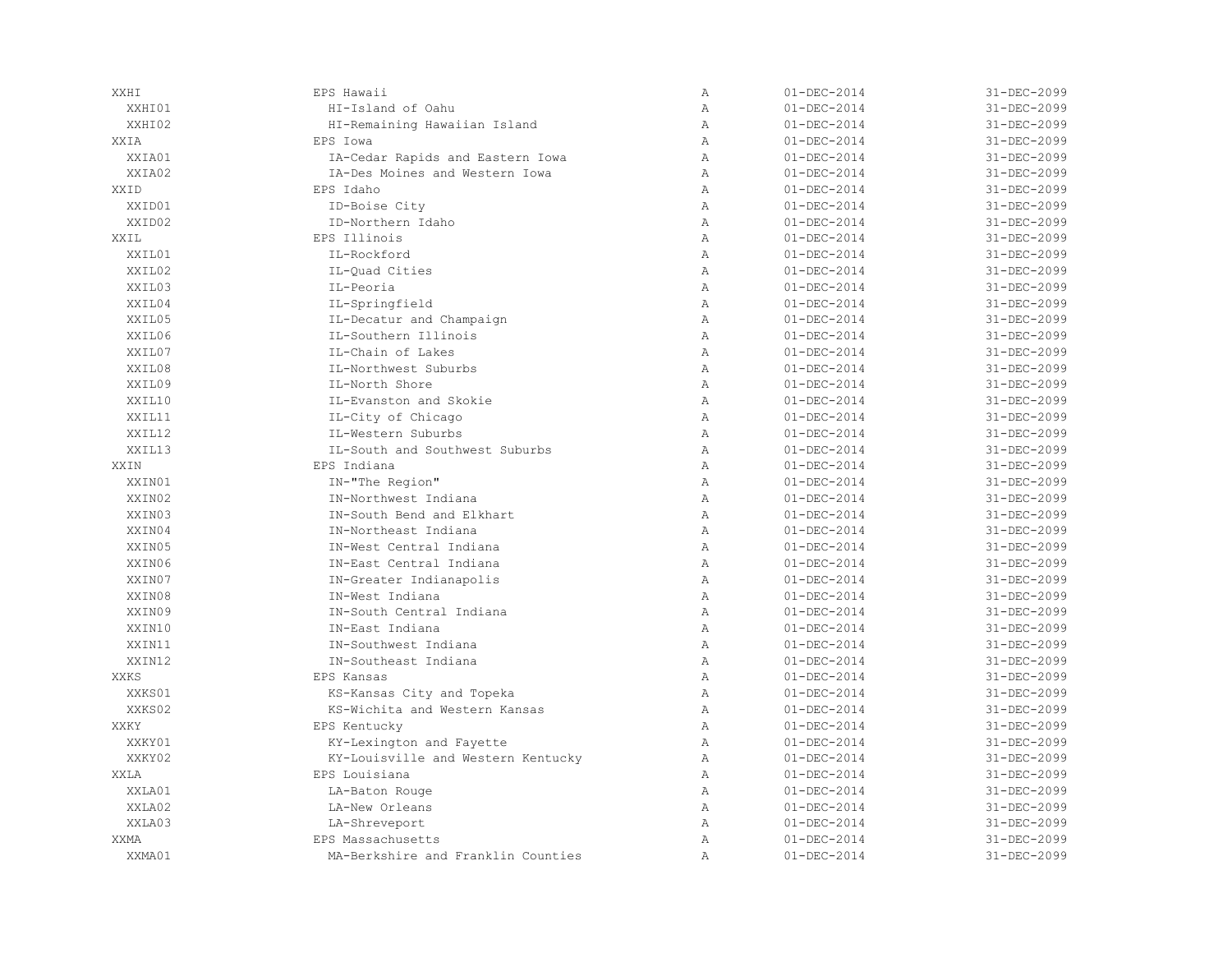| XXMA02      | MA-Springfield and Hampshire County | Α              | $01 - DEC - 2014$ | 31-DEC-2099 |
|-------------|-------------------------------------|----------------|-------------------|-------------|
| XXMA03      | MA-Fitchburg/North Worcester County | Α              | $01 - DEC - 2014$ | 31-DEC-2099 |
| XXMA04      | MA-Essex County                     | Α              | $01 - DEC - 2014$ | 31-DEC-2099 |
| XXMA05      | MA-Cape Cod and Islands             | $\lambda$      | $01 - DEC - 2014$ | 31-DEC-2099 |
| XXMA06      | MA-Boston and Cambridge             | $\overline{A}$ | $01 - DEC - 2014$ | 31-DEC-2099 |
| XXMA07      | MA-Quincy and Plymouth County       | $\mathbb{A}$   | $01 - DEC - 2014$ | 31-DEC-2099 |
| XXMA08      | MA-Lowell, Concord and Wellesley    | $\mathbb{A}$   | $01 - DEC - 2014$ | 31-DEC-2099 |
| XXMA09      | MA-Norfolk and Bristol County       | $\mathbb{A}$   | $01 - DEC - 2014$ | 31-DEC-2099 |
| XXMA10      | MA-Milton, Lexington and Waltham    | $\mathbb{A}$   | $01 - DEC - 2014$ | 31-DEC-2099 |
| XXMA11      | MA-Worcester                        | $\, {\bf A}$   | $01 - DEC - 2014$ | 31-DEC-2099 |
| XXMD        | EPS Maryland                        | $\mathbb{A}$   | $01 - DEC - 2014$ | 31-DEC-2099 |
| XXMD01      | MD-Western Maryland                 | $\mathbb{A}$   | $01 - DEC - 2014$ | 31-DEC-2099 |
| XXMD02      | MD-Montgomery Metropolitan          | Α              | $01 - DEC - 2014$ | 31-DEC-2099 |
| XXMD03      | MD-Central MD excl Baltimore        | $\mathbb{A}$   | $01 - DEC - 2014$ | 31-DEC-2099 |
| XXMD04      | MD-Eastern Shore                    | $\mathbb{A}$   | $01 - DEC - 2014$ | 31-DEC-2099 |
| XXMD05      | MD-Prince Georges Metropolitan      | $\mathbb{A}$   | $01 - DEC - 2014$ | 31-DEC-2099 |
| XXMD06      | MD-Southern Maryland                | $\mathbb{A}$   | $01 - DEC - 2014$ | 31-DEC-2099 |
| XXMD07      | MD-Baltimore (Urban)                | $\, {\bf A}$   | $01 - DEC - 2014$ | 31-DEC-2099 |
| <b>XXME</b> | EPS Maine                           | $\mathbb{A}$   | $01 - DEC - 2014$ | 31-DEC-2099 |
| XXME01      | ME-Portland and Southern Maine      | $\mathbb{A}$   | $01 - DEC - 2014$ | 31-DEC-2099 |
| XXME02      | ME-Augusta and Central Maine        | $\mathbb{A}$   | $01 - DEC - 2014$ | 31-DEC-2099 |
| XXME03      | ME-Bangor and Northern Maine        | Α              | $01 - DEC - 2014$ | 31-DEC-2099 |
| XXMI        | EPS Michigan                        | $\mathbb{A}$   | $01 - DEC - 2014$ | 31-DEC-2099 |
| XXMI01      | MI-Wayne County                     | $\mathbb{A}$   | $01 - DEC - 2014$ | 31-DEC-2099 |
| XXMI02      | MI-Detroit's Northern Suburbs       | $\mathbb{A}$   | $01 - DEC - 2014$ | 31-DEC-2099 |
| XXMI03      | MI-Ann Arbor                        | $\mathbb{A}$   | $01 - DEC - 2014$ | 31-DEC-2099 |
| XXMI04      | MI-Capital District                 | $\mathbb{A}$   | $01 - DEC - 2014$ | 31-DEC-2099 |
| XXMI05      | MI-Kalamazoo and Grand Rapids       | $\mathbb{A}$   | $01 - DEC - 2014$ | 31-DEC-2099 |
| XXMI06      | MI-"The Thumb"                      | $\mathbb{A}$   | $01 - DEC - 2014$ | 31-DEC-2099 |
| XXMI07      | MI-Northern Michigan                | $\mathbb{A}$   | $01 - DEC - 2014$ | 31-DEC-2099 |
| <b>XXMN</b> | EPS Minnesota                       | Α              | $01 - DEC - 2014$ | 31-DEC-2099 |
| XXMN01      | MN-Twin Cities                      | $\mathbb{A}$   | $01 - DEC - 2014$ | 31-DEC-2099 |
| XXMN02      | MN-Northern Minnesota               | $\mathbb{A}$   | $01 - DEC - 2014$ | 31-DEC-2099 |
| XXMO        | EPS Missouri                        | $\mathbb{A}$   | $01 - DEC - 2014$ | 31-DEC-2099 |
| XXMO01      | MO-Kansas City and St. Joseph       | $\mathbb{A}$   | $01 - DEC - 2014$ | 31-DEC-2099 |
| XXMO02      | MO-St. Louis and Eastern Missouri   | $\mathbb{A}$   | $01 - DEC - 2014$ | 31-DEC-2099 |
| XXMO03      | MO-Springfield/Southern Missouri    | $\mathbb{A}$   | $01 - DEC - 2014$ | 31-DEC-2099 |
| <b>XXMS</b> | EPS Mississippi                     | $\mathbb{A}$   | $01 - DEC - 2014$ | 31-DEC-2099 |
| XXMS01      | MS-Jackson                          | $\, {\bf A}$   | $01 - DEC - 2014$ | 31-DEC-2099 |
| XXMS02      | MS-Northern Mississippi             | Α              | $01 - DEC - 2014$ | 31-DEC-2099 |
| XXMT        | EPS Montana                         | $\lambda$      | $01 - DEC - 2014$ | 31-DEC-2099 |
| XXMT01      | MT-Billings and Eastern Montana     | $\mathbb{A}$   | $01 - DEC - 2014$ | 31-DEC-2099 |
| XXMT02      | MT-Western Montana                  | $\mathbb{A}$   | $01 - DEC - 2014$ | 31-DEC-2099 |
| <b>XXNC</b> | EPS North Carolina                  | $\mathbb{A}$   | $01 - DEC - 2014$ | 31-DEC-2099 |
| XXNC01      | NC-Coastal Plains                   | $\mathbb{A}$   | $01 - DEC - 2014$ | 31-DEC-2099 |
| XXNC02      | NC-East Central                     | $\overline{A}$ | $01 - DEC - 2014$ | 31-DEC-2099 |
| XXNC03      | NC-Research Triangle                | Α              | $01 - DEC - 2014$ | 31-DEC-2099 |
| XXNC04      | NC-Sand Hills                       | Α              | $01 - DEC - 2014$ | 31-DEC-2099 |
|             |                                     |                |                   |             |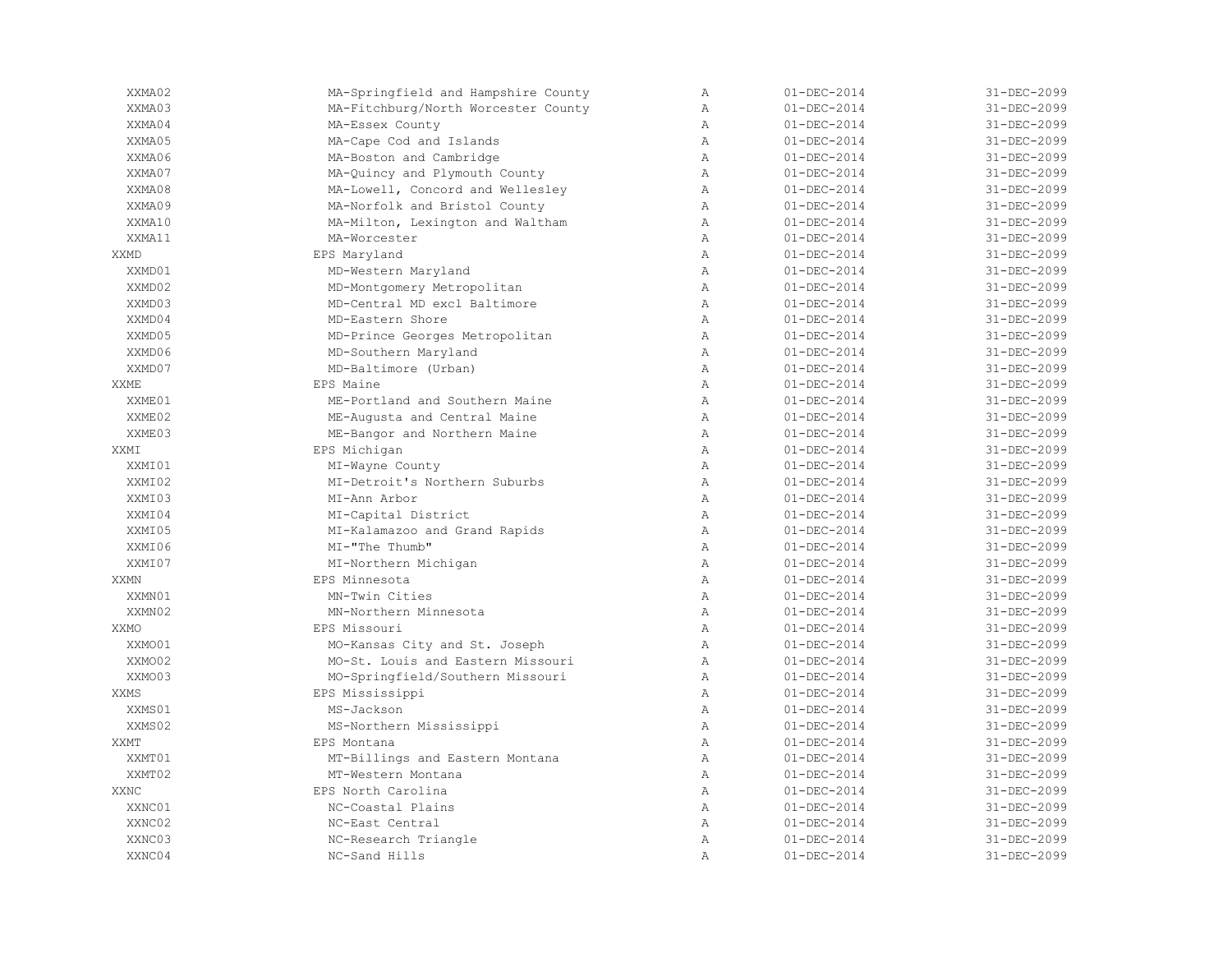| XXNC05      | NC-North Piedmont                   | Α              | $01 - DEC - 2014$ | 31-DEC-2099 |
|-------------|-------------------------------------|----------------|-------------------|-------------|
| XXNC06      | NC-South Piedmont                   | $\overline{A}$ | $01 - DEC - 2014$ | 31-DEC-2099 |
| XXNC07      | NC-Western North Carolina           | $\mathbb{A}$   | $01 - DEC - 2014$ | 31-DEC-2099 |
| XXND        | EPS North Dakota                    | $\mathbb{A}$   | $01 - DEC - 2014$ | 31-DEC-2099 |
| XXND01      | ND-Fargo and Eastern North Dakota   | $\mathbb{A}$   | $01 - DEC - 2014$ | 31-DEC-2099 |
| XXND02      | ND-Western North Dakota             | $\mathbb{A}$   | $01 - DEC - 2014$ | 31-DEC-2099 |
| XXNE        | EPS Nebraska                        | $\mathbb{A}$   | $01 - DEC - 2014$ | 31-DEC-2099 |
| XXNE01      | NE-Lincoln                          | $\overline{A}$ | $01 - DEC - 2014$ | 31-DEC-2099 |
| XXNE02      | NE-Omaha                            | $\mathbb{A}$   | $01 - DEC - 2014$ | 31-DEC-2099 |
| XXNE03      | NE-Western Nebraska                 | $\mathbb{A}$   | $01 - DEC - 2014$ | 31-DEC-2099 |
| <b>XXNH</b> | EPS New Hampshire                   | $\overline{A}$ | $01 - DEC - 2014$ | 31-DEC-2099 |
| XXNH01      | NH-Seacost                          | $\, {\bf A}$   | $01 - DEC - 2014$ | 31-DEC-2099 |
| XXNH02      | NH-Merrimack Valley                 | $\mathbb{A}$   | $01 - DEC - 2014$ | 31-DEC-2099 |
| XXNH03      | NH-Monadnock and Lake Sunapee       | $\mathbb{A}$   | $01 - DEC - 2014$ | 31-DEC-2099 |
| XXNH04      | NH-Lakes and White Mountains        | Α              | $01 - DEC - 2014$ | 31-DEC-2099 |
| XXNJ        | EPS New Jersey                      | $\mathbb{A}$   | $01 - DEC - 2014$ | 31-DEC-2099 |
| XXNJ01      | NJ-Southern Jersey                  | $\mathbb{A}$   | $01 - DEC - 2014$ | 31-DEC-2099 |
| XXNJ02      | NJ-Camden and Burlington County     | $\mathbb{A}$   | $01 - DEC - 2014$ | 31-DEC-2099 |
| XXNJ03      | NJ-Jersey Shore and Pinelands       | $\mathbb{A}$   | $01 - DEC - 2014$ | 31-DEC-2099 |
| XXNJ04      | NJ-Middlesex County                 | $\mathbb{A}$   | $01 - DEC - 2014$ | 31-DEC-2099 |
| XXNJ05      | NJ-Monmouth County                  | $\mathbb{A}$   | $01 - DEC - 2014$ | 31-DEC-2099 |
| XXNJ06      | NJ-Somerset and Mercer Counties     | $\overline{A}$ | $01 - DEC - 2014$ | 31-DEC-2099 |
| XXNJ07      | NJ-Union County                     | $\lambda$      | $01 - DEC - 2014$ | 31-DEC-2099 |
| XXNJ08      | NJ-Essex and Southern Passaic Cnty  | $\mathbb{A}$   | $01 - DEC - 2014$ | 31-DEC-2099 |
| XXNJ09      | NJ-Hudson County                    | $\mathbb{A}$   | $01 - DEC - 2014$ | 31-DEC-2099 |
| XXNJ10      | NJ-Bergen County                    | $\mathbb{A}$   | $01 - DEC - 2014$ | 31-DEC-2099 |
| XXNJ11      | NJ-Morris and Northern Passaic Cnty | $\mathbb{A}$   | $01 - DEC - 2014$ | 31-DEC-2099 |
| XXNJ12      | NJ-Sussex/Warren/Hunterdon Counties | $\, {\bf A}$   | $01 - DEC - 2014$ | 31-DEC-2099 |
| XXNM        | EPS New Mexico                      | $\mathbb{A}$   | $01 - DEC - 2014$ | 31-DEC-2099 |
| XXNM01      | NM-Albuquerque/Northern New Mexico  | $\mathbb{A}$   | $01 - DEC - 2014$ | 31-DEC-2099 |
| XXNM02      | NM-Southern New Mexico              | $\overline{A}$ | $01 - DEC - 2014$ | 31-DEC-2099 |
| <b>XXNV</b> | EPS Nevada                          | $\mathbb{A}$   | $01 - DEC - 2014$ | 31-DEC-2099 |
| XXNV01      | NV-Las Vegas                        | $\mathbb{A}$   | $01 - DEC - 2014$ | 31-DEC-2099 |
| XXNV02      | NV-Reno                             | $\mathbb{A}$   | $01 - DEC - 2014$ | 31-DEC-2099 |
| <b>XXNY</b> | EPS New York                        | $\overline{A}$ | $01 - DEC - 2014$ | 31-DEC-2099 |
| XXNY01      | NY-Southern Tier West               | $\lambda$      | $01 - DEC - 2014$ | 31-DEC-2099 |
| XXNY02      | NY-Erie County                      | $\mathbb{A}$   | $01 - DEC - 2014$ | 31-DEC-2099 |
| XXNY03      | NY-Genesee Valley/Northern Frontier | $\mathbb{A}$   | $01 - DEC - 2014$ | 31-DEC-2099 |
| XXNY04      | NY-Rochester and Montroe County     | $\mathbb{A}$   | $01 - DEC - 2014$ | 31-DEC-2099 |
| XXNY05      | NY-Finger Lakes Region              | $\mathbb{A}$   | $01 - DEC - 2014$ | 31-DEC-2099 |
| XXNY06      | NY-Central New York                 | $\mathbb{A}$   | $01 - DEC - 2014$ | 31-DEC-2099 |
| XXNY07      | NY-St. Lawrence Vallev              | $\mathbb{A}$   | $01 - DEC - 2014$ | 31-DEC-2099 |
| XXNY08      | NY-Adirondacks                      | $\overline{A}$ | $01 - DEC - 2014$ | 31-DEC-2099 |
| XXNY09      | NY-Tri Cities                       | $\mathbb{A}$   | $01 - DEC - 2014$ | 31-DEC-2099 |
| XXNY10      | NY-Central Hudson Valley            | Α              | $01 - DEC - 2014$ | 31-DEC-2099 |
| XXNY11      | NY-Catskills                        | $\mathbb{A}$   | $01 - DEC - 2014$ | 31-DEC-2099 |
| XXNY12      | NY-Southern Tier East               | $\overline{A}$ | $01 - DEC - 2014$ | 31-DEC-2099 |
| XXNY13      | NY-Rockland County                  | $\overline{A}$ | $01 - DEC - 2014$ | 31-DEC-2099 |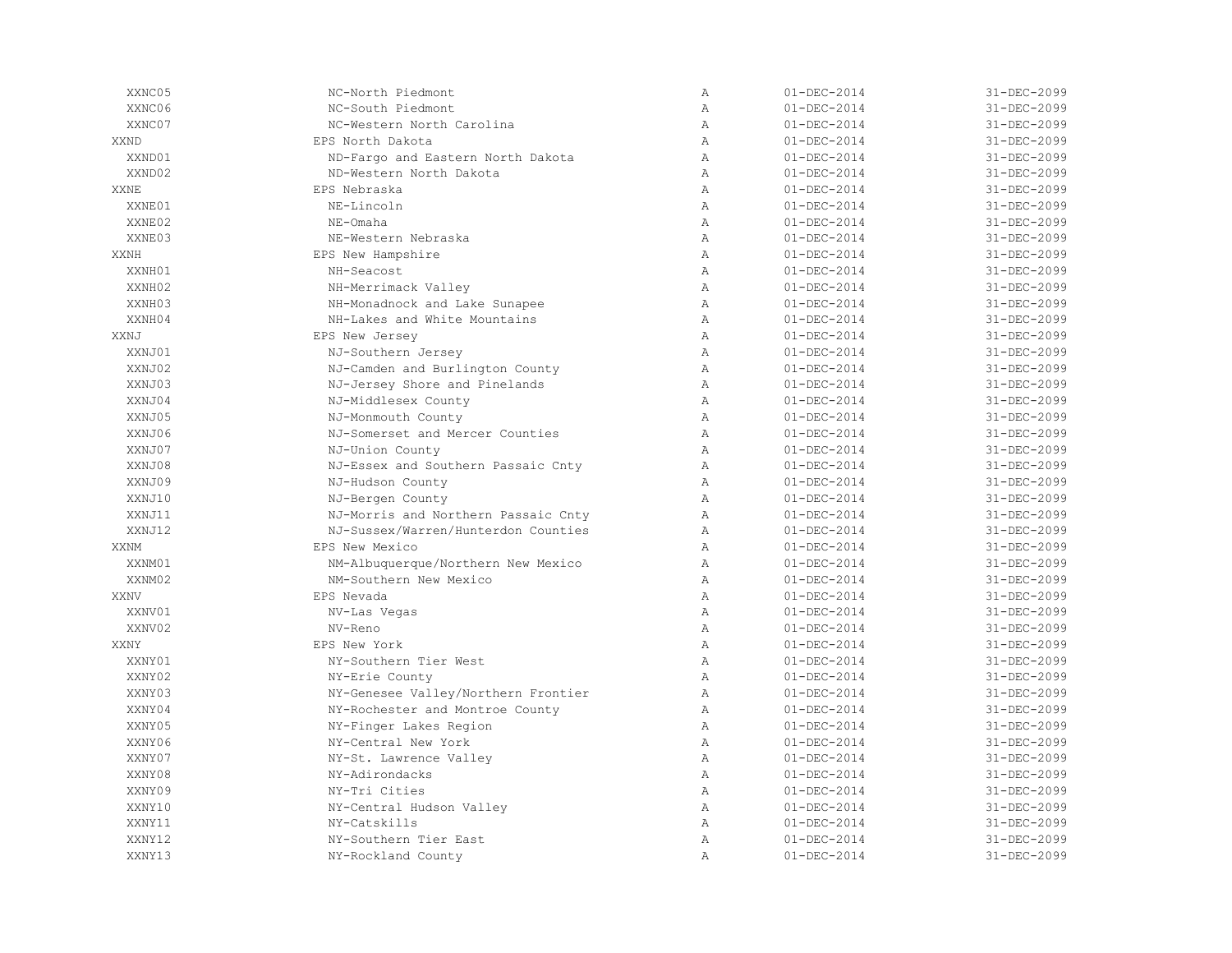| XXNY14      | NY-Staten Island                  | Α              | $01 - DEC - 2014$ | 31-DEC-2099 |
|-------------|-----------------------------------|----------------|-------------------|-------------|
| XXNY15      | NY-Westchester County             | $\overline{A}$ | $01 - DEC - 2014$ | 31-DEC-2099 |
| XXNY16      | NY-Southern Nassau County         | $\mathbb{A}$   | $01 - DEC - 2014$ | 31-DEC-2099 |
| XXNY17      | NY-Northern Nassau County         | $\mathbb{A}$   | $01 - DEC - 2014$ | 31-DEC-2099 |
| XXNY18      | NY-Central Nassau County          | $\mathbb{A}$   | $01 - DEC - 2014$ | 31-DEC-2099 |
| XXNY19      | NY-Northwest Suffolk County       | Α              | $01 - DEC - 2014$ | 31-DEC-2099 |
| XXNY20      | NY-Southest Suffolk County        | $\overline{A}$ | $01 - DEC - 2014$ | 31-DEC-2099 |
| XXNY21      | NY-East Suffolk County            | $\mathbb{A}$   | $01 - DEC - 2014$ | 31-DEC-2099 |
| XXNY22      | NY-Southeast Brooklyn             | $\mathbb{A}$   | $01 - DEC - 2014$ | 31-DEC-2099 |
| XXNY23      | NY-West Brooklyn                  | $\mathbb{A}$   | $01 - DEC - 2014$ | 31-DEC-2099 |
| XXNY24      | NY-Northeast Brooklyn             | $\mathbb{A}$   | $01 - DEC - 2014$ | 31-DEC-2099 |
| XXNY25      | NY-East Bronx                     | $\, {\bf A}$   | $01 - DEC - 2014$ | 31-DEC-2099 |
| XXNY26      | NY-West Bronx                     | $\overline{A}$ | $01 - DEC - 2014$ | 31-DEC-2099 |
| XXNY27      | NY-Manhattan                      | $\overline{A}$ | $01 - DEC - 2014$ | 31-DEC-2099 |
| XXNY28      | NY-South Oueens                   | $\mathbb{A}$   | $01 - DEC - 2014$ | 31-DEC-2099 |
| XXNY29      | NY-Northwest Queens               | $\mathbb{A}$   | $01 - DEC - 2014$ | 31-DEC-2099 |
| XXNY30      | NY-Northeast Queens               | Α              | $01 - DEC - 2014$ | 31-DEC-2099 |
| XXOH        | EPS Ohio                          | $\mathbb{A}$   | $01 - DEC - 2014$ | 31-DEC-2099 |
| XXOH01      | OH-Northwest Ohio                 | $\overline{A}$ | $01 - DEC - 2014$ | 31-DEC-2099 |
| XXOH02      | OH-North Central Ohio             | $\mathbb{A}$   | $01 - DEC - 2014$ | 31-DEC-2099 |
| XXOH03      | OH-City of Cleveland (West)       | $\mathbb{A}$   | $01 - DEC - 2014$ | 31-DEC-2099 |
| XXOH04      | OH-City of Cleveland (East)       | $\mathbb{A}$   | $01 - DEC - 2014$ | 31-DEC-2099 |
| XXOH05      | OH-Cuyahoga/Geauga/Lake Counties  | $\mathbb{A}$   | $01 - DEC - 2014$ | 31-DEC-2099 |
| XXOH06      | OH-Northeast Ohio                 | $\, {\bf A}$   | $01 - DEC - 2014$ | 31-DEC-2099 |
| XXOH07      | OH-West Central Ohio              | $\lambda$      | $01 - DEC - 2014$ | 31-DEC-2099 |
| XXOH08      | OH-Central Ohio                   | $\mathbb{A}$   | $01 - DEC - 2014$ | 31-DEC-2099 |
| XXOH09      | OH-Greater Cincinnati             | $\mathbb{A}$   | $01 - DEC - 2014$ | 31-DEC-2099 |
| XXOH10      | OH-Southeast Ohio                 | $\mathbb{A}$   | $01 - DEC - 2014$ | 31-DEC-2099 |
| XXOK        | EPS Oklahoma                      | $\mathbb{A}$   | $01 - DEC - 2014$ | 31-DEC-2099 |
| XXOK01      | OK-Oklahoma City/Western Oklahoma | $\mathbb{A}$   | $01 - DEC - 2014$ | 31-DEC-2099 |
| XXOK02      | OK-Tulsa and Eastern Oklahoma     | Α              | $01 - DEC - 2014$ | 31-DEC-2099 |
| <b>XXOR</b> | EPS Oregon                        | $\mathbb{A}$   | $01 - DEC - 2014$ | 31-DEC-2099 |
| XXOR01      | OR-Greater Portland (West)        | $\mathbb{A}$   | $01 - DEC - 2014$ | 31-DEC-2099 |
| XXOR02      | OR-Greater Portland (East)        | $\mathbb{A}$   | $01 - DEC - 2014$ | 31-DEC-2099 |
| XXOR03      | OR-Northern Valley (Coast)        | $\mathbb{A}$   | $01 - DEC - 2014$ | 31-DEC-2099 |
| XXOR04      | OR-Southern Valley                | $\, {\bf A}$   | $01 - DEC - 2014$ | 31-DEC-2099 |
| XXOR05      | OR-Southwest Oregon               | Α              | $01 - DEC - 2014$ | 31-DEC-2099 |
| XXOR06      | OR-East Oregon                    | $\mathbb{A}$   | $01 - DEC - 2014$ | 31-DEC-2099 |
| XXPA        | EPS Pennsylvania                  | $\mathbb{A}$   | $01 - DEC - 2014$ | 31-DEC-2099 |
| XXPA01      | PA-Bucks County                   | $\mathbb{A}$   | $01 - DEC - 2014$ | 31-DEC-2099 |
| XXPA02      | PA-Chester County                 | $\mathbb{A}$   | $01 - DEC - 2014$ | 31-DEC-2099 |
| XXPA03      | PA-Delaware County                | $\, {\bf A}$   | $01 - DEC - 2014$ | 31-DEC-2099 |
| XXPA04      | PA-Montgomery County              | Α              | $01 - DEC - 2014$ | 31-DEC-2099 |
| XXPA05      | PA-Philadelphia County            | $\mathbb{A}$   | $01 - DEC - 2014$ | 31-DEC-2099 |
| XXPA06      | PA-Lehigh Valley                  | $\mathbb{A}$   | $01 - DEC - 2014$ | 31-DEC-2099 |
| XXPA07      | PA-Northeastern Pennsylvania      | $\mathbb{A}$   | $01 - DEC - 2014$ | 31-DEC-2099 |
| XXPA08      | PA-North Central Pennsylvania     | Α              | $01 - DEC - 2014$ | 31-DEC-2099 |
| XXPA09      | PA-Northwestern Pennsylvania      | Α              | $01 - DEC - 2014$ | 31-DEC-2099 |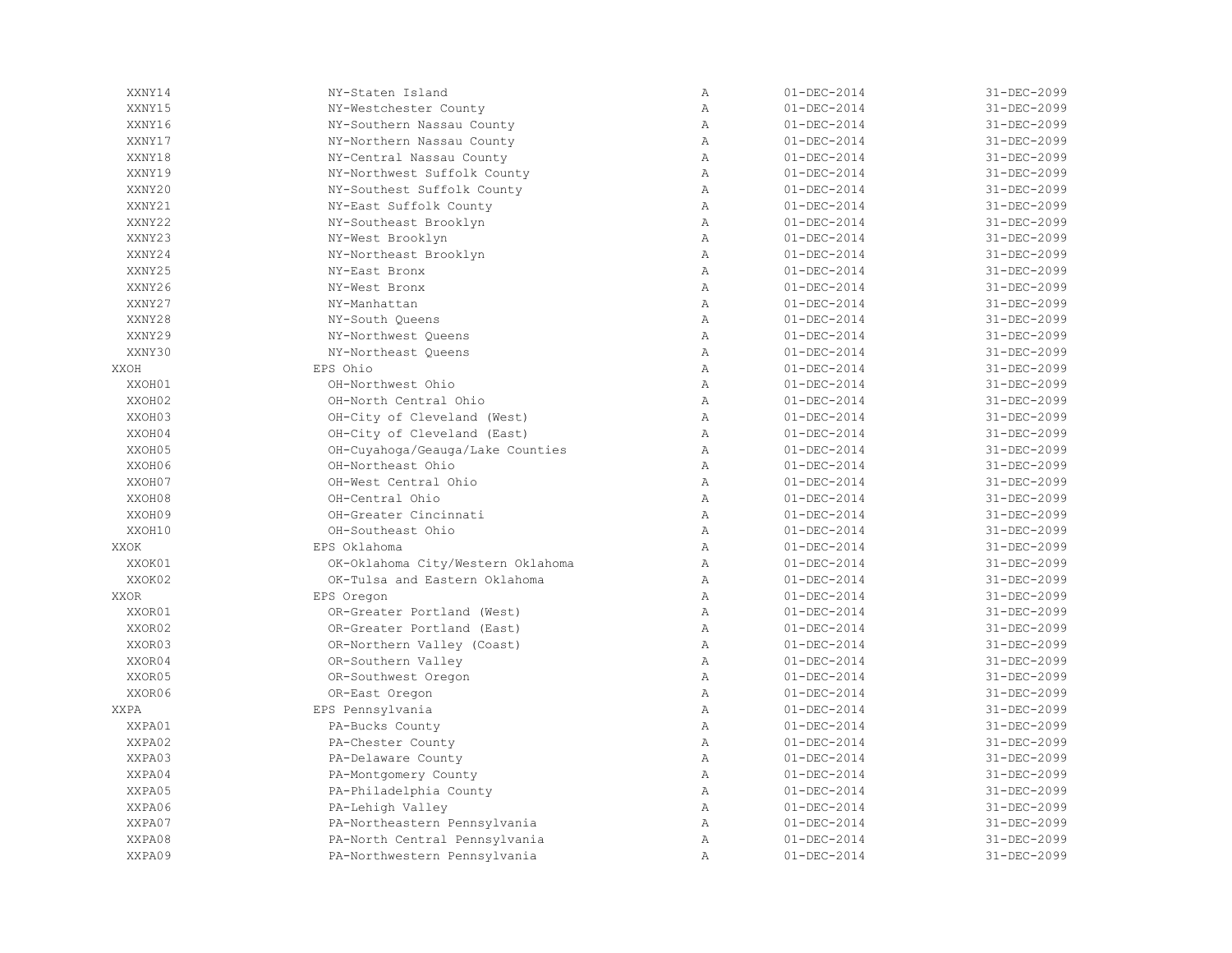| XXPA10      | PA-Southern Pennsylvania (East)     | $\mathbb{A}$   | $01 - DEC - 2014$ | 31-DEC-2099 |
|-------------|-------------------------------------|----------------|-------------------|-------------|
| XXPA11      | PA-Southern Pennsylvania (West)     | Α              | $01 - DEC - 2014$ | 31-DEC-2099 |
| XXPA12      | PA-Allegheny County                 | Α              | $01 - DEC - 2014$ | 31-DEC-2099 |
| XXPA13      | PA-Southwest PA excl Allegheny Cnty | $\mathbb{A}$   | $01 - DEC - 2014$ | 31-DEC-2099 |
| <b>XXRT</b> | EPS Rhode Island                    | $\lambda$      | $01 - DEC - 2014$ | 31-DEC-2099 |
| XXRI01      | RT-Providence/Northern Rhode Island | $\lambda$      | $01 - DEC - 2014$ | 31-DEC-2099 |
| XXRI02      | RI-Southern Rhode Island            | $\mathbb{A}$   | $01 - DEC - 2014$ | 31-DEC-2099 |
| XXSC        | EPS South Carolina                  | $\mathbb{A}$   | $01 - DEC - 2014$ | 31-DEC-2099 |
| XXSC01      | SC-Pee Dee                          | $\mathbb{A}$   | $01 - DEC - 2014$ | 31-DEC-2099 |
| XXSC02      | SC-Low Country                      | $\mathbb{A}$   | $01 - DEC - 2014$ | 31-DEC-2099 |
| XXSC03      | SC-Mid Lands                        | $\mathbb{A}$   | $01 - DEC - 2014$ | 31-DEC-2099 |
| XXSC04      | SC-East Piedmont                    | $\mathbb{A}$   | $01 - DEC - 2014$ | 31-DEC-2099 |
| XXSC05      | SC-West Piedmont                    | A              | $01 - DEC - 2014$ | 31-DEC-2099 |
| XXSD        | EPS South Dakota                    | A              | $01 - DEC - 2014$ | 31-DEC-2099 |
| XXSD01      | SD-Sioux Falls/Eastern South Dakota | $\, {\bf A}$   | $01 - DEC - 2014$ | 31-DEC-2099 |
| XXSD02      | SD-Western South Dakota             | $\mathbb{A}$   | $01 - DEC - 2014$ | 31-DEC-2099 |
| <b>XXTN</b> | EPS Tennessee                       | $\mathbb{A}$   | $01 - DEC - 2014$ | 31-DEC-2099 |
| XXTN01      | TN-Chattanooga                      | $\lambda$      | $01 - DEC - 2014$ | 31-DEC-2099 |
| XXTN02      | TN-Knoxville                        | $\mathbb{A}$   | $01 - DEC - 2014$ | 31-DEC-2099 |
| XXTN03      | TN-Memphis                          | A              | $01 - DEC - 2014$ | 31-DEC-2099 |
| XXTN04      | TN-Nashville and Davidson           | $\mathbb{A}$   | $01 - DEC - 2014$ | 31-DEC-2099 |
| XXTX        | <b>EPS Texas</b>                    | $\lambda$      | $01 - DEC - 2014$ | 31-DEC-2099 |
| XXTX01      | TX-Amarillo/Panhandle/South Plains  | $\lambda$      | $01 - DEC - 2014$ | 31-DEC-2099 |
| XXTX02      | TX-El Paso                          | Α              | $01 - DEC - 2014$ | 31-DEC-2099 |
| XXTX03      | TX-Midland, Odessa and Trans Pecos  | Α              | $01 - DEC - 2014$ | 31-DEC-2099 |
| XXTX04      | TX-Abilene and San Angelo           | $\lambda$      | $01 - DEC - 2014$ | 31-DEC-2099 |
| XXTX05      | TX-Red River Area                   | $\lambda$      | $01 - DEC - 2014$ | 31-DEC-2099 |
| XXTX06      | TX-Austin and Central Texas         | $\mathbb{A}$   | $01 - DEC - 2014$ | 31-DEC-2099 |
| XXTX07      | TX-Waco, Temple and Kelleen         | $\mathbb{A}$   | $01 - DEC - 2014$ | 31-DEC-2099 |
| XXTX08      | TX-East Texas                       | A              | $01 - DEC - 2014$ | 31-DEC-2099 |
| XXTX09      | TX-Beaumont and Port Arthur         | A              | $01 - DEC - 2014$ | 31-DEC-2099 |
| XXTX10      | TX-Ctrl GC/WhartonCnty/VictoriaCnty | A              | $01 - DEC - 2014$ | 31-DEC-2099 |
| XXTX11      | TX-South Texas Valley               | A              | $01 - DEC - 2014$ | 31-DEC-2099 |
| XXTX12      | TX-Brazos and Trinity Valley        | A              | $01 - DEC - 2014$ | 31-DEC-2099 |
| XXTX13      | TX-Del Rio/Uvalde Cnty/Bexar Cnty   | Α              | $01 - DEC - 2014$ | 31-DEC-2099 |
| XXTX14      | TX-City of San Antonio              | $\lambda$      | $01 - DEC - 2014$ | 31-DEC-2099 |
| XXTX15      | TX-NW Houston/Conroe School Distrct | A              | $01 - DEC - 2014$ | 31-DEC-2099 |
| XXTX16      | TX-Southwest Houston Metro Area     | $\lambda$      | $01 - DEC - 2014$ | 31-DEC-2099 |
| XXTX17      | TX-City of Houston (East)           | $\lambda$      | $01 - DEC - 2014$ | 31-DEC-2099 |
| XXTX18      | TX-Galveston/East Harris Counties   | $\mathbb{A}$   | $01 - DEC - 2014$ | 31-DEC-2099 |
| XXTX19      | TX-City of Dallas                   | $\mathbb{A}$   | $01 - DEC - 2014$ | 31-DEC-2099 |
| XXTX20      | TX-City of Fort Worth               | A              | $01 - DEC - 2014$ | 31-DEC-2099 |
| XXTX21      | TX-Irving/Arlington/Grand Prairie   | A              | $01 - DEC - 2014$ | 31-DEC-2099 |
| XXTX22      | TX-Dallas Cnty excl City of Dallas  | A              | $01 - DEC - 2014$ | 31-DEC-2099 |
| XXTX23      | TX-Collin and Rockwall Counties     | Α              | $01 - DEC - 2014$ | 31-DEC-2099 |
| XXTX24      | TX-Cnties West of Dallas/Ft. Worth  | $\mathbb{A}$   | $01 - DEC - 2014$ | 31-DEC-2099 |
| XXUT        | EPS Utah                            | $\mathbb{A}$   | $01 - DEC - 2014$ | 31-DEC-2099 |
| XXUT01      | UT-Salt Lake City, Ogden, and Provo | $\overline{A}$ | $01 - DEC - 2014$ | 31-DEC-2099 |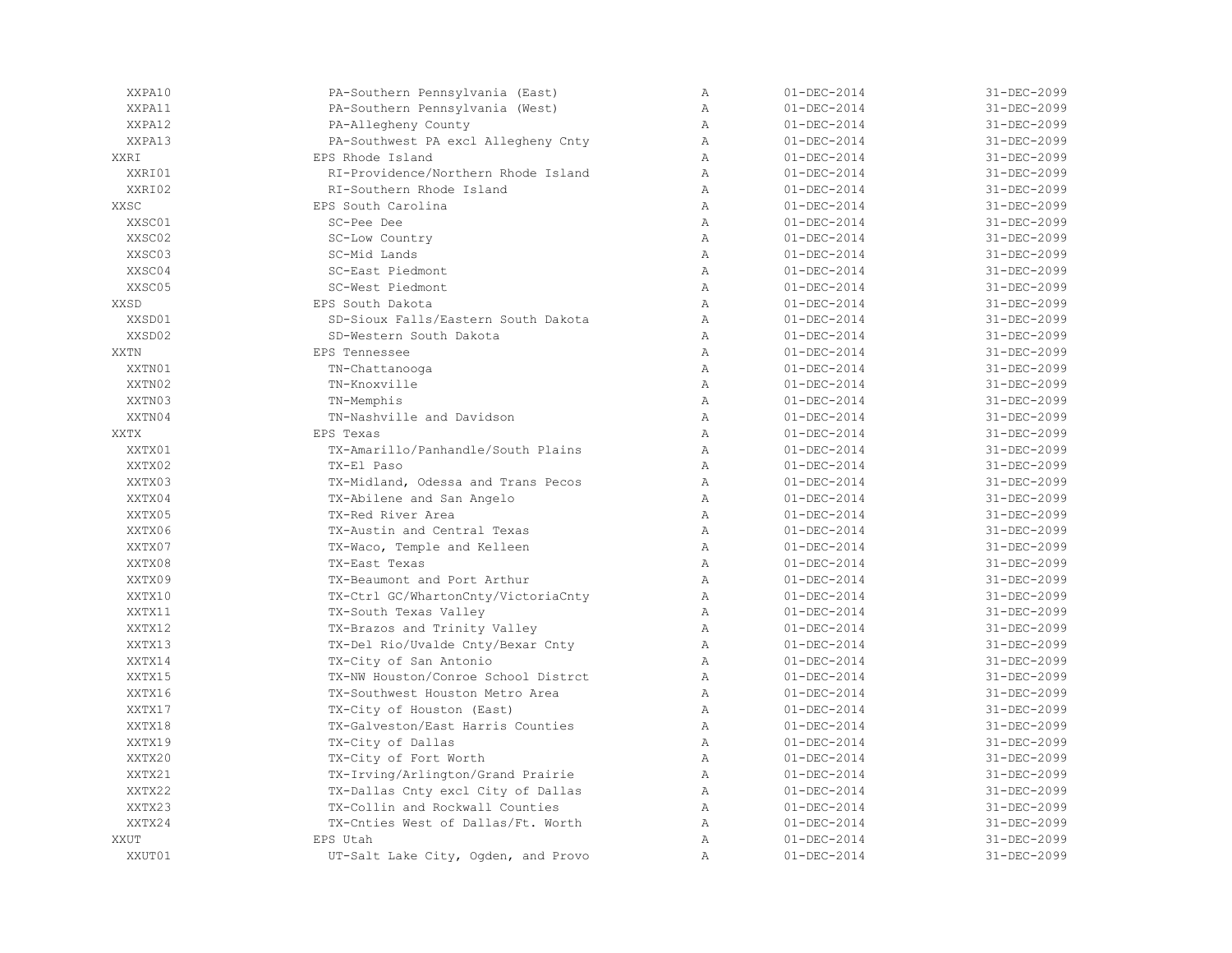| XXUT02        | UT-Southern Utah                | Α              | $01 - DEC - 2014$ | 31-DEC-2099 |
|---------------|---------------------------------|----------------|-------------------|-------------|
| <b>XXVA</b>   | EPS Virginia                    | $\overline{A}$ | $01 - DEC - 2014$ | 31-DEC-2099 |
| XXVA01        | VA-Arlington and Alexandria     | $\mathbb{A}$   | $01 - DEC - 2014$ | 31-DEC-2099 |
| XXVA02        | VA-Fairfax County               | $\mathbb{A}$   | $01 - DEC - 2014$ | 31-DEC-2099 |
| XXVA03        | VA-North Central Virginia       | $\mathbb{A}$   | $01 - DEC - 2014$ | 31-DEC-2099 |
| XXVA04        | VA-Northern Neck                | A              | $01 - DEC - 2014$ | 31-DEC-2099 |
| XXVA05        | VA-Central Virginia             | $\overline{A}$ | $01 - DEC - 2014$ | 31-DEC-2099 |
| XXVA06        | VA-Richmond                     | $\mathbb{A}$   | $01 - DEC - 2014$ | 31-DEC-2099 |
| XXVA07        | VA-Southside Virginia           | $\mathbb{A}$   | $01 - DEC - 2014$ | 31-DEC-2099 |
| XXVA08        | VA-Tidewater                    | $\mathbb{A}$   | $01 - DEC - 2014$ | 31-DEC-2099 |
| XXVA09        | VA-Shenandoah                   | $\mathbb{A}$   | $01 - DEC - 2014$ | 31-DEC-2099 |
| XXVA10        | VA-Southwest Virginia           | Α              | $01 - DEC - 2014$ | 31-DEC-2099 |
| XXVT          | EPS Vermont                     | $\overline{A}$ | $01 - DEC - 2014$ | 31-DEC-2099 |
| XXVT01        | VT-Burlington                   | $\overline{A}$ | $01 - DEC - 2014$ | 31-DEC-2099 |
| XXVT02        | VT-Southern Vermont             | $\mathbb{A}$   | $01 - DEC - 2014$ | 31-DEC-2099 |
| XXVT03        | VT-Northern and Eastern Vermont | $\mathbb{A}$   | $01 - DEC - 2014$ | 31-DEC-2099 |
| XXWA          | EPS Washington                  | Α              | $01 - DEC - 2014$ | 31-DEC-2099 |
| XXWA01        | WA-Greater Seattle              | $\mathbb{A}$   | $01 - DEC - 2014$ | 31-DEC-2099 |
| XXWA02        | WA-South Sound                  | $\overline{A}$ | $01 - DEC - 2014$ | 31-DEC-2099 |
| XXWA03        | WA-Greater Spokane              | $\mathbb{A}$   | $01 - DEC - 2014$ | 31-DEC-2099 |
| XXWA04        | WA-Greater Washington (East)    | $\mathbb{A}$   | $01 - DEC - 2014$ | 31-DEC-2099 |
| XXWA05        | WA-Greater Washington (West)    | $\mathbb{A}$   | $01 - DEC - 2014$ | 31-DEC-2099 |
| XXWA06        | WA-Bellingham Area              | $\mathbb{A}$   | $01 - DEC - 2014$ | 31-DEC-2099 |
| XXWI          | EPS Wisconsin                   | Α              | $01 - DEC - 2014$ | 31-DEC-2099 |
| XXWI01        | WI-Madison and Janesville       | Α              | $01 - DEC - 2014$ | 31-DEC-2099 |
| XXWI02        | WT-Milwaukee and Racine         | $\mathbb{A}$   | $01 - DEC - 2014$ | 31-DEC-2099 |
| XXWI03        | WI-Northern Wisconsin           | $\mathbb{A}$   | $01 - DEC - 2014$ | 31-DEC-2099 |
| XXWV          | EPS West Virginia               | $\mathbb{A}$   | $01 - DEC - 2014$ | 31-DEC-2099 |
| XXWV01        | WV-Charleston and Huntington    | $\mathbb{A}$   | $01 - DEC - 2014$ | 31-DEC-2099 |
| XXWV02        | WV-Northern West Virginia       | $\mathbb{A}$   | $01 - DEC - 2014$ | 31-DEC-2099 |
| XXWY          | EPS Wyoming                     | Α              | $01 - DEC - 2014$ | 31-DEC-2099 |
| XXWY01        | WY-Casper and Cheyenne          | $\mathbb{A}$   | $01 - DEC - 2014$ | 31-DEC-2099 |
| XXWY02        | WY-Western Wyoming              | $\mathbb{A}$   | $01 - DEC - 2014$ | 31-DEC-2099 |
| ZZZ99         | Extinct Location codes          | $\mathbb{A}$   | $01 - NOV - 2014$ | 31-DEC-2099 |
| 9G552B        | Credit Reversal B               | $\mathbb{A}$   | $30 - JAN - 2018$ | 31-DEC-2099 |
| NDB           | University of Notre Dame-Bank   | Α              | $01 - JUL - 2017$ | 31-DEC-2099 |
| <b>NDBANK</b> | University of Notre Dame-Bank   | Α              | $01 - JUL - 2017$ | 31-DEC-2099 |
| BAI           | BAT CODES-ALL                   | $\mathbb{A}$   | $01 - JUL - 2017$ | 31-DEC-2099 |
| <b>BAICMN</b> | Additional BAI Codes Manual     | $\mathbb{A}$   | $01 - JUL - 2017$ | 31-DEC-2099 |
| 98115A        | Manual Lockbox deposit          | $\mathbb{A}$   | $01 - JUL - 2017$ | 31-DEC-2099 |
| 98142A        | Manual ACH Credit Received      | $\mathbb{A}$   | $01 - JUL - 2017$ | 31-DEC-2099 |
| 98165A        | Manual Preauthorized ACH Credit | $\mathbb{A}$   | $01 - JUL - 2017$ | 31-DEC-2099 |
| 98166A        | Manual ACH Settlement           | Α              | $01 - JUL - 2017$ | 31-DEC-2099 |
| 98171A        | Manual Individual loan deposit  | $\mathbb{A}$   | $01 - JUL - 2017$ | 31-DEC-2099 |
| 98175A        | Manual Check Deposit            | $\mathbb{A}$   | $01 - JUL - 2017$ | 31-DEC-2099 |
| 98175F        | Manual Check Deposit            | $\mathbb{A}$   | $01 - JUL - 2017$ | 31-DEC-2099 |
| 98177A        | Manual Remote Deposit           | Α              | $01 - JUL - 2017$ | 31-DEC-2099 |
| 98177F        | Manual Remote Deposit           | Α              | $01 - JUL - 2017$ | 31-DEC-2099 |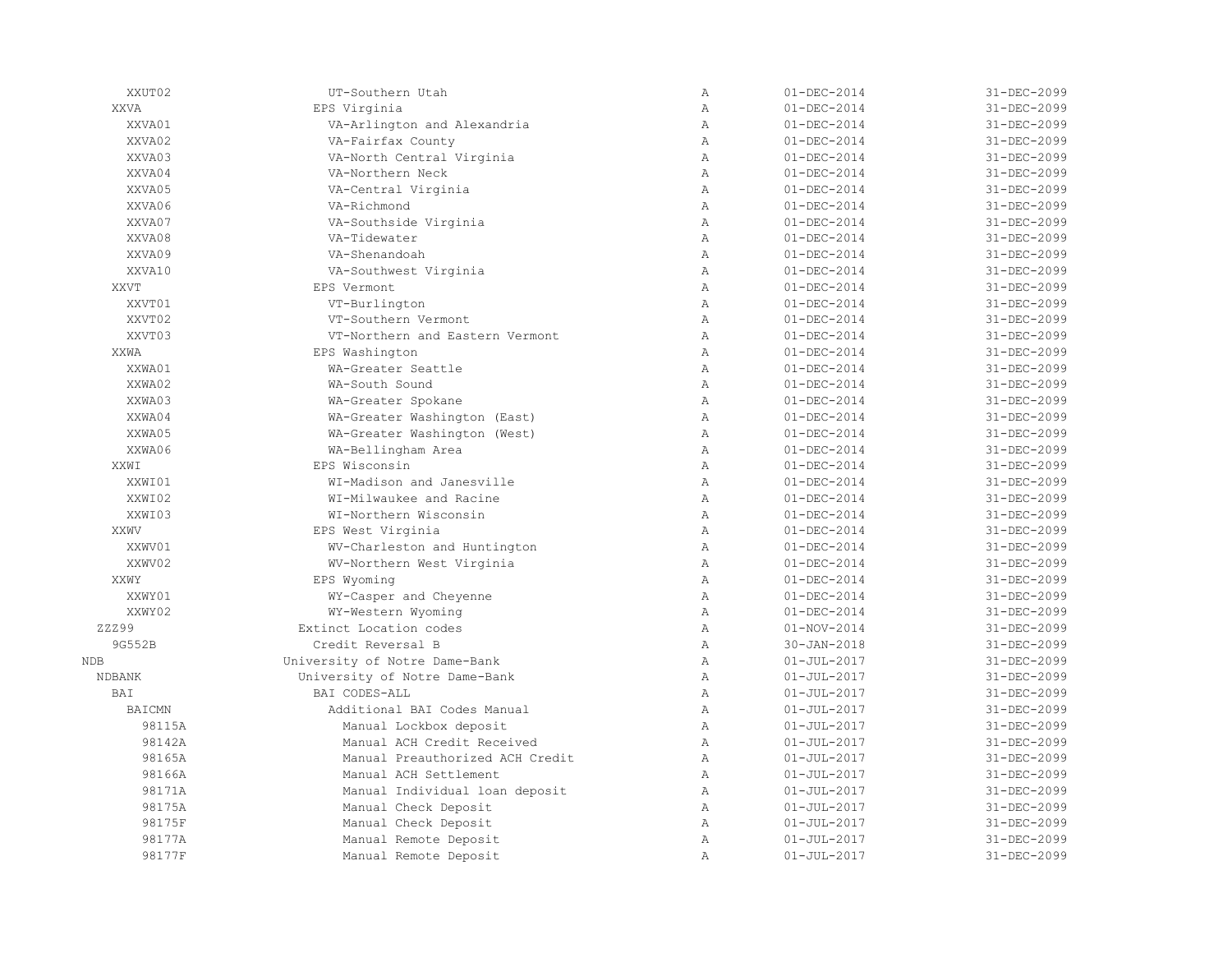| 98177R        | Manual Remote Deposit               | $\mathbb{A}$ | $01 - JUL - 2017$        | 31-DEC-2099 |
|---------------|-------------------------------------|--------------|--------------------------|-------------|
| 98191A        | Manual Internal Money Transfer      | Α            | $01 - JUL - 2017$        | 31-DEC-2099 |
| 98195A        | Manual Wire Transfer                | $\mathbb{A}$ | $01 - JUL - 2017$        | 31-DEC-2099 |
| 98206A        | Manual Book Transfer Credit         | $\mathbb{A}$ | $01 - JUN - 2019$        | 31-DEC-2099 |
| 98214A        | Manual Foreign Exchange of Credit   | $\mathbb{A}$ | $01 - JUL - 2017$        | 31-DEC-2099 |
| 98216A        | Manual Foreign Remittance Credit    | Α            | $01 - JUL - 2017$        | 31-DEC-2099 |
| 98249A        | Manual Overnight Sweep              | Α            | 01-MAR-2019              | 31-DEC-2099 |
| 98252A        | Manual Debit Reversal               | Α            | $01 - JUL - 2017$        | 31-DEC-2099 |
| 98275A        | Manual ZBA Credit                   | Α            | $01 - JUL - 2017$        | 31-DEC-2099 |
| 98354A        | Manual Interest Credit              | Α            | $01 - JUL - 2017$        | 31-DEC-2099 |
| 98357A        | Manual Credit Adjustment            | $\mathbb{A}$ | $01 - JUL - 2017$        | 31-DEC-2099 |
| 98398A        | Manual Misc Fee Refund              | $\mathbb{A}$ | $01 - JUL - 2017$        | 31-DEC-2099 |
| 98399A        | Manual Misc Credit                  | $\mathbb{A}$ | $01 - JUL - 2017$        | 31-DEC-2099 |
| 98451A        | Manual ACH Debit Received           | $\mathbb{A}$ | $01 - JUL - 2017$        | 31-DEC-2099 |
| 98455A        | Manual Pre authorized ACH Debit     | Α            | $01 - JUL - 2017$        | 31-DEC-2099 |
| 98466A        | Manual ACH Settlement               | Α            | $01 - JUL - 2017$        | 31-DEC-2099 |
| 98468A        | Manual ACH Return Item              | Α            | $01 - JUL - 2017$        | 31-DEC-2099 |
| 98475A        | Manual Check Paid                   | Α            | $01 - JUL - 2017$        | 31-DEC-2099 |
| 98481A        | Manual Individual loan payment      | $\mathbb{A}$ | $01 - JUL - 2017$        | 31-DEC-2099 |
| 98491A        | Manual Outgoing internl money trsfr | Α            | 28-FEB-2018              | 31-DEC-2099 |
| 98495A        | Manual Wire Transfer                | $\mathbb{A}$ | $01 - JUL - 2017$        | 31-DEC-2099 |
| 98506A        | Manual Book Transfer Debit          | Α            | $01 - JUN - 2019$        | 31-DEC-2099 |
| 98508A        | Manual Intl Money Transfer Debits   | Α            | $01 - JUL - 2017$        | 31-DEC-2099 |
| 98514A        | Manual Foreign Exchange Debit       | Α            | $01 - JUL - 2017$        | 31-DEC-2099 |
| 98516A        | Manual Foreign Remittance Debit     | Α            | $01 - JUL - 2017$        | 31-DEC-2099 |
| 98549A        | Manual Misc Security Debit          | Α            | $01 - JUL - 2017$        | 31-DEC-2099 |
| 98552A        | Manual Credit Reversal              | $\mathbb{A}$ | $01 - JUL - 2017$        | 31-DEC-2099 |
| 98555A        | Manual Deposit Item Returned        | $\mathbb{A}$ | $01 - JUL - 2017$        | 31-DEC-2099 |
| 98575A        | Manual ZBA Debit                    | Α            | $01 - JUL - 2017$        | 31-DEC-2099 |
| 98631A        | Manual Debit Adjustment             | A            | $01 - JUL - 2017$        | 31-DEC-2099 |
| 98661A        | Manual Acct Analysis Fee            | Α            | $01 - JUL - 2017$        | 31-DEC-2099 |
| 98698A        | Manual Misc Fees                    | Α            | $01 - JUL - 2017$        | 31-DEC-2099 |
| 98699A        | Manual Misc Debit                   | Α            | $01 - JUL - 2017$        | 31-DEC-2099 |
| 98989A        | Manual POS Entry                    | Α            | $01 - JUL - 2017$        | 31-DEC-2099 |
| 98BALA        | Sweep WS to ZD                      | $\mathbb{A}$ | $01 - \text{MAX} - 2021$ | 31-DEC-2099 |
| 98BALB        | Sweep ZD to WS                      | $\mathbb{A}$ | $01 - MAX - 2021$        | 31-DEC-2099 |
| 99206A        | Book Transfer Credit                | $\mathbb{A}$ | $01 - JUN - 2019$        | 31-DEC-2099 |
| 99399A        | Miscellaneous Credit                | Α            | $01 - JUN - 2019$        | 31-DEC-2099 |
| 99399B        | Draw LOC JPMC                       | Α            | $01 - APR - 2020$        | 31-DEC-2099 |
| 99506A        | Book Transfer Debit                 | Α            | $01 - JUN - 2019$        | 31-DEC-2099 |
| 99508A        | International Money Transfer Debits | Α            | $01 - JUN - 2019$        | 31-DEC-2099 |
| <b>BAIDET</b> | Additional BAI Detail               | $\mathbb{A}$ | $01 - JUL - 2017$        | 31-DEC-2099 |
| 99041A        | Touchnet A                          | $\mathbb{A}$ | $01 - JUL - 2017$        | 31-DEC-2099 |
| 99041M        | Touchnet M                          | Α            | $01 - JUL - 2017$        | 31-DEC-2099 |
| 99142A        | ACH Credit Received A               | $\mathbb{A}$ | $01 - JUL - 2017$        | 31-DEC-2099 |
| 99142B        | ACH Credit Received B               | $\mathbb{A}$ | $01 - JUL - 2017$        | 31-DEC-2099 |
| 99142C        | ACH Credit Received C               | Α            | $01 - JUL - 2017$        | 31-DEC-2099 |
| 99142D        | ACH Credit Received D               | Α            | $01 - MAX - 2018$        | 31-DEC-2099 |
|               |                                     |              |                          |             |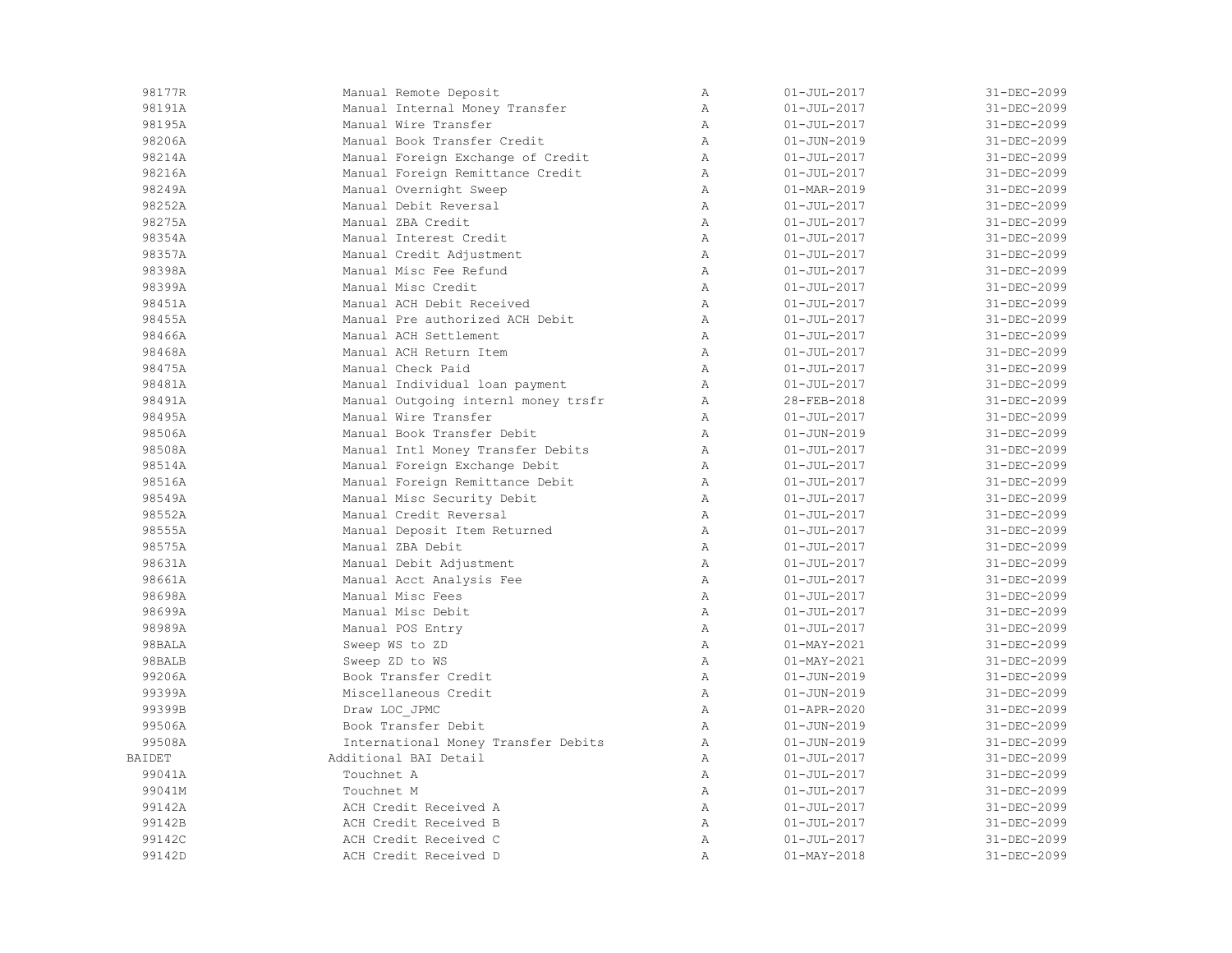| 99142E | ACH Credit Received E      | Α            | $01 - MAX - 2018$ | 31-DEC-2099 |
|--------|----------------------------|--------------|-------------------|-------------|
| 991650 | Preauthorized ACH Credit 0 | Α            | 15-DEC-2017       | 31-DEC-2099 |
| 991651 | Preauthorized ACH Credit 1 | Α            | 15-DEC-2017       | 31-DEC-2099 |
| 991652 | Preauthorized ACH Credit 2 | Α            | 15-DEC-2017       | 31-DEC-2099 |
| 991653 | Preauthorized ACH Credit 3 | Α            | 15-DEC-2017       | 31-DEC-2099 |
| 991654 | Preauthorized ACH Credit 4 | Α            | 15-DEC-2017       | 31-DEC-2099 |
| 991655 | Preauthorized ACH Credit 5 | Α            | 15-DEC-2017       | 31-DEC-2099 |
| 991656 | Preauthorized ACH Credit 6 | Α            | 15-DEC-2017       | 31-DEC-2099 |
| 991657 | Preauthorized ACH Credit 7 | Α            | 15-DEC-2017       | 31-DEC-2099 |
| 991658 | Preauthorized ACH Credit 8 | Α            | 15-DEC-2017       | 31-DEC-2099 |
| 991659 | Preauthorized ACH Credit 9 | Α            | 15-DEC-2017       | 31-DEC-2099 |
| 99165A | Preauthorized ACH Credit A | Α            | 15-DEC-2017       | 31-DEC-2099 |
| 99165B | Preauthorized ACH Credit B | Α            | 15-DEC-2017       | 31-DEC-2099 |
| 99165C | Preauthorized ACH Credit C | Α            | 15-DEC-2017       | 31-DEC-2099 |
| 99165D | Preauthorized ACH Credit D | Α            | 15-DEC-2017       | 31-DEC-2099 |
| 99165E | Preauthorized ACH Credit E | Α            | 15-DEC-2017       | 31-DEC-2099 |
| 99165F | Preauthorized ACH Credit F | Α            | 15-DEC-2017       | 31-DEC-2099 |
| 99165G | Preauthorized ACH Credit G | Α            | 15-DEC-2017       | 31-DEC-2099 |
| 99165H | Preauthorized ACH Credit H | Α            | 15-DEC-2017       | 31-DEC-2099 |
| 99165I | Preauthorized ACH Credit I | Α            | 15-DEC-2017       | 31-DEC-2099 |
| 99165J | Preauthorized ACH Credit J | Α            | 15-DEC-2017       | 31-DEC-2099 |
| 99165K | Preauthorized ACH Credit K | Α            | 15-DEC-2017       | 31-DEC-2099 |
| 99165L | Preauthorized ACH Credit L | $\mathbb{A}$ | 15-DEC-2017       | 31-DEC-2099 |
| 99165M | Preauthorized ACH Credit M | Α            | 15-DEC-2017       | 31-DEC-2099 |
| 99165N | Preauthorized ACH Credit N | Α            | 15-DEC-2017       | 31-DEC-2099 |
| 991650 | Preauthorized ACH Credit O | Α            | 15-DEC-2017       | 31-DEC-2099 |
| 99165P | Preauthorized ACH Credit P | Α            | 15-DEC-2017       | 31-DEC-2099 |
| 99165Q | Preauthorized ACH Credit O | Α            | 15-DEC-2017       | 31-DEC-2099 |
| 99165R | Preauthorized ACH Credit R | Α            | 15-DEC-2017       | 31-DEC-2099 |
| 99165S | Preauthorized ACH Credit S | $\mathbb{A}$ | 15-DEC-2017       | 31-DEC-2099 |
| 99165T | Preauthorized ACH Credit T | Α            | 15-DEC-2017       | 31-DEC-2099 |
| 99165U | Preauthorized ACH Credit U | Α            | 15-DEC-2017       | 31-DEC-2099 |
| 99165V | Preauthorized ACH Credit V | Α            | 15-DEC-2017       | 31-DEC-2099 |
| 99165W | Preauthorized ACH Credit W | Α            | 15-DEC-2017       | 31-DEC-2099 |
| 99165X | Preauthorized ACH Credit X | Α            | 15-DEC-2017       | 31-DEC-2099 |
| 99165Y | Preauthorized ACH Credit Y | Α            | 15-DEC-2017       | 31-DEC-2099 |
| 99165Z | Preauthorized ACH Credit Z | Α            | 15-DEC-2017       | 31-DEC-2099 |
| 99166A | TOUCHNET ACH               | Α            | $01 - JUL - 2017$ | 31-DEC-2099 |
| 9916E0 | Springer SBM LLC           | $\mathbb{A}$ | $04 - FEB - 2021$ | 31-DEC-2099 |
| 9916E1 | Tapingo                    | Α            | $01 - JUL - 2019$ | 31-DEC-2099 |
| 9916E2 | Proquest LLC               | Α            | $01 - JUL - 2019$ | 31-DEC-2099 |
| 9916E3 | Longleaf                   | Α            | $01 - JUL - 2019$ | 31-DEC-2099 |
| 9916E4 | Braintree                  | $\mathbb{A}$ | 23-MAR-2020       | 31-DEC-2099 |
| 9916E5 | Eastern Revenue            | Α            | $01 - JUL - 2019$ | 31-DEC-2099 |
| 9916E6 | Future Code E6             | Α            | $01 - JUL - 2019$ | 31-DEC-2099 |
| 9916E7 | Future Code E7             | Α            | $01 - JUL - 2019$ | 31-DEC-2099 |
| 9916E8 | Liberty Mutual             | Α            | $04 - FEB - 2021$ | 31-DEC-2099 |
| 9916E9 | Collegiate Licensing Co.   | Α            | $04 - FEB - 2021$ | 31-DEC-2099 |
|        |                            |              |                   |             |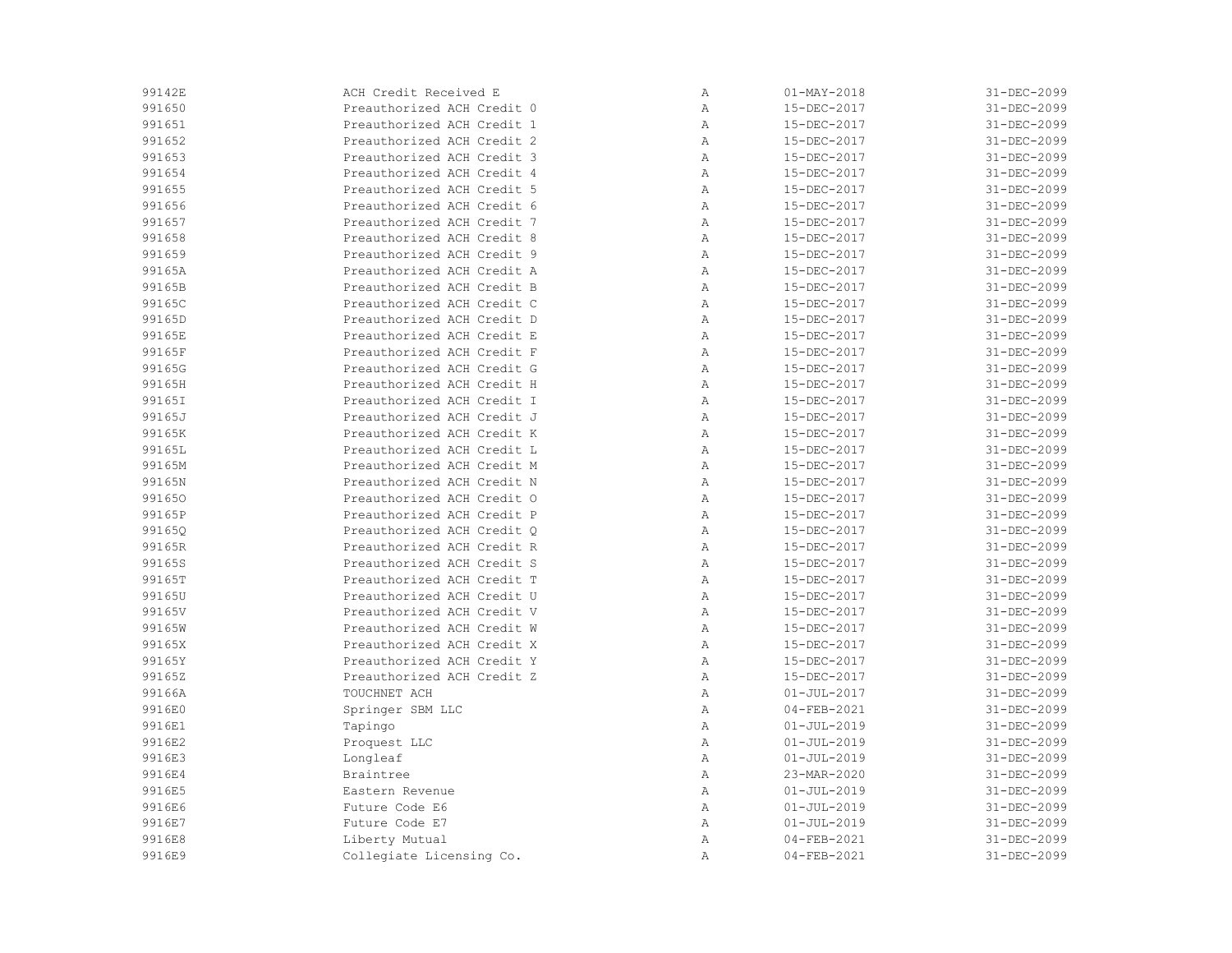| 9916EA | GrubHub-Legends                | $\mathbb{A}$   | 01-MAR-2021       | 31-DEC-2099 |
|--------|--------------------------------|----------------|-------------------|-------------|
| 9916EB | GrubHub-Rohr                   | $\overline{A}$ | 01-MAR-2021       | 31-DEC-2099 |
| 9916EC | St. Sylvester ACE              | $\mathbb{A}$   | 01-APR-2021       | 31-DEC-2099 |
| 9916ED | Mount St Mary HS ACE           | $\mathbb{A}$   | 01-APR-2021       | 31-DEC-2099 |
| 99171A | Transfer from Line of Credit A | $\mathbb{A}$   | $01 - JUL - 2017$ | 31-DEC-2099 |
| 99175A | Deposit A                      | $\mathbb{A}$   | $01 - MAX - 2019$ | 31-DEC-2099 |
| 99175B | Deposit B                      | $\mathbb{A}$   | $01 - MAX - 2019$ | 31-DEC-2099 |
| 99175C | Deposit C                      | $\mathbb{A}$   | $01 - MAX - 2019$ | 31-DEC-2099 |
| 99175D | Deposit D                      | $\mathbb{A}$   | $01 - JUL - 2019$ | 31-DEC-2099 |
| 99177A | Remote Deposit A               | $\, {\bf A}$   | $01 - JUL - 2017$ | 31-DEC-2099 |
| 99177B | Remote Deposit B               | $\, {\bf A}$   | $01 - JUL - 2017$ | 31-DEC-2099 |
| 99177C | Remote Deposit C               | $\mathbb{A}$   | $01 - JUL - 2017$ | 31-DEC-2099 |
| 99191A | Transfer WS to ZD              | $\mathbb{A}$   | $01 - DEC - 2017$ | 31-DEC-2099 |
| 99195A | Incoming Money Transfer A      | $\mathbb{A}$   | $01 - DEC - 2017$ | 31-DEC-2099 |
| 99195B | Incoming Money Transfer B      | Α              | $01 - DEC - 2017$ | 31-DEC-2099 |
| 99195C | Incoming Money Transfer C      | Α              | $01 - JUL - 2017$ | 31-DEC-2099 |
| 99195D | Wire Transfer D                | Α              | $01 - JUL - 2017$ | 31-DEC-2099 |
| 99195E | Wire Transfer E                | $\mathbb{A}$   | $01 - JUL - 2017$ | 31-DEC-2099 |
| 99195F | Wire Transfer F                | $\mathbb{A}$   | $01 - JUL - 2017$ | 31-DEC-2099 |
| 99195G | Wire Transfer G                | Α              | $01 - JUL - 2017$ | 31-DEC-2099 |
| 99195H | Wire Transfer H                | $\overline{A}$ | $01 - JUL - 2017$ | 31-DEC-2099 |
| 99195I | Wire Transfer I                | $\overline{A}$ | $01 - JUL - 2017$ | 31-DEC-2099 |
| 99195J | Wire Transfer J                | $\overline{A}$ | $01 - JUL - 2017$ | 31-DEC-2099 |
| 99195K | Wire Transfer K                | $\mathbb{A}$   | $01 - JUL - 2017$ | 31-DEC-2099 |
| 99195L | Wire Transfer L                | $\mathbb{A}$   | $01 - JUL - 2017$ | 31-DEC-2099 |
| 99195M | Wire Transfer M                | $\mathbb{A}$   | $01 - JUL - 2017$ | 31-DEC-2099 |
| 99195N | Wire Transfer N                | $\mathbb{A}$   | $01 - APR - 2018$ | 31-DEC-2099 |
| 991950 | Wire Transfer O                | $\, {\bf A}$   | $01 - APR - 2018$ | 31-DEC-2099 |
| 99195P | Trsf from WS to BA             | Α              | $01 - APR - 2020$ | 31-DEC-2099 |
| 99195Q | Wire Transfer Q                | $\mathbb{A}$   | $01 - APR - 2018$ | 31-DEC-2099 |
| 99195R | Wire Transfer R                | $\mathbb{A}$   | $01 - APR - 2018$ | 31-DEC-2099 |
| 99195S | WU Kylemore                    | $\mathbb{A}$   | $01 - APR - 2020$ | 31-DEC-2099 |
| 99195T | Hoyt-Crinner dividend income   | $\mathbb{A}$   | $06 - JUL - 2020$ | 31-DEC-2099 |
| 99195U | Wells Fargo Transfer           | $\mathbb{A}$   | $08 - SEP - 2020$ | 31-DEC-2099 |
| 99195V | Kyriba Cash Receipts           | $\mathbb{A}$   | 17-SEP-2020       | 31-DEC-2099 |
| 99195W | Wire Transfer W                | $\mathbb{A}$   | $01 - APR - 2018$ | 31-DEC-2099 |
| 99195X | Wire Transfer X                | $\, {\bf A}$   | $01 - APR - 2018$ | 31-DEC-2099 |
| 99195Y | Wire Transfer Y                | $\lambda$      | $01 - APR - 2018$ | 31-DEC-2099 |
| 99195Z | Wire Transfer Z                | $\lambda$      | $01 - APR - 2018$ | 31-DEC-2099 |
| 991F50 | CollegeNET Inc.                | $\mathbb{A}$   | $04 - FEB - 2021$ | 31-DEC-2099 |
| 991F51 | Preauthorized ACH Credit F-1   | $\mathbb{A}$   | $01 - JUL - 2019$ | 31-DEC-2099 |
| 991F52 | Assoc. of Women in Science     | Α              | $04 - FEB - 2021$ | 31-DEC-2099 |
| 991F53 | Holy Cross College             | $\mathbb{A}$   | $04 - FEB - 2021$ | 31-DEC-2099 |
| 991F54 | Preauthorized ACH Credit F-4   | $\mathbb{A}$   | $01 - JUL - 2019$ | 31-DEC-2099 |
| 991F55 | Preauthorized ACH Credit F-5   | Α              | $01 - JUL - 2019$ | 31-DEC-2099 |
| 991F56 | Stripe                         | $\mathbb{A}$   | $01 - SEP - 2020$ | 31-DEC-2099 |
| 991F57 | Parlevel                       | $\mathbb{A}$   | $01 - NOV - 2020$ | 31-DEC-2099 |
| 991F58 | EBSCO Royalty Payment          | $\overline{A}$ | $01 - SEP - 2020$ | 31-DEC-2099 |
|        |                                |                |                   |             |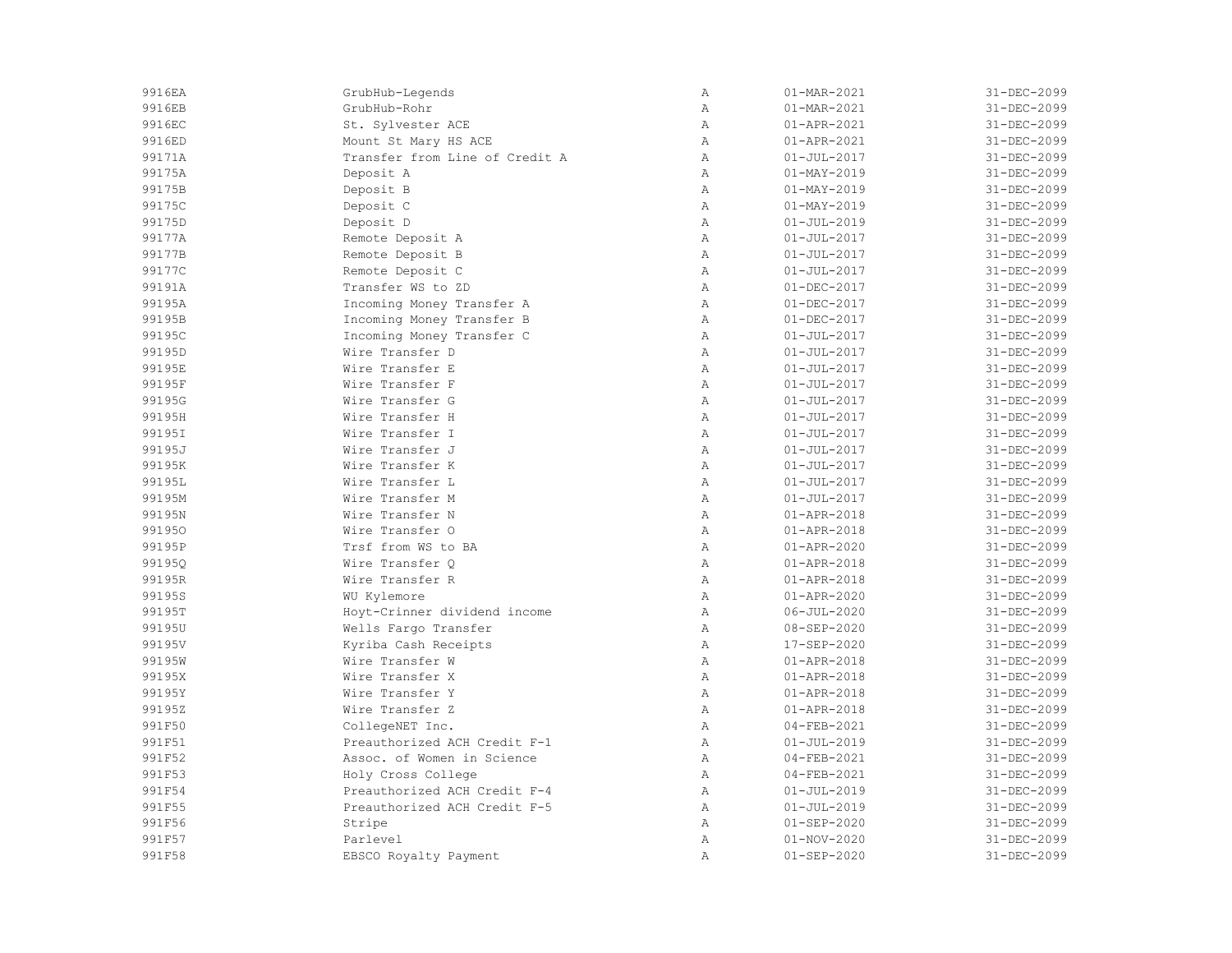| 991F59           | Diocese of Charlotte            | Α                 | $04 - FEB - 2021$                      | 31-DEC-2099                |
|------------------|---------------------------------|-------------------|----------------------------------------|----------------------------|
| 991F5A           | Preauthorized ACH Credit F-A    | Α                 | 23-MAR-2018                            | 31-DEC-2099                |
| 991F5B           | Preauthorized ACH Credit F-B    | Α                 | 23-MAR-2018                            | 31-DEC-2099                |
| 991F5C           | Preauthorized ACH Credit F-C    | Α                 | 23-MAR-2018                            | 31-DEC-2099                |
| 991F5D           | Preauthorized ACH Credit F-D    | $\mathbb{A}$      | 23-MAR-2018                            | 31-DEC-2099                |
| 991F5E           | Preauthorized ACH Credit F-E    | Α                 | $01 - JUN - 2018$                      | 31-DEC-2099                |
| 991F5F           | Preauthorized ACH Credit F-F    | Α                 | $01 - JUN - 2018$                      | 31-DEC-2099                |
| 991F5G           | Preauthorized ACH Credit F-G    | Α                 | $01 - JUN - 2018$                      | 31-DEC-2099                |
| 991F5H           | Preauthorized ACH Credit F-H    | Α                 | $01 - JUN - 2018$                      | 31-DEC-2099                |
| 991F5I           | Preauthorized ACH Credit F-I    | Α                 | $01 - JUN - 2018$                      | 31-DEC-2099                |
| 991F5J           | Preauthorized ACH Credit F-J    | Α                 | $01 - JUN - 2018$                      | 31-DEC-2099                |
| 991F5K           | Virginia 529 Plan               | $\mathbb{A}$      | 13-JAN-2021                            | 31-DEC-2099                |
| 991F5L           | Preauthorized ACH Credit F-L    | $\mathbb{A}$      | $01 - JUL - 2018$                      | 31-DEC-2099                |
| 991F5M           | Preauthorized ACH Credit F-M    | $\mathbb{A}$      | $01 - JUL - 2018$                      | 31-DEC-2099                |
| 991F5N           | Preauthorized ACH Credit F-N    | Α                 | $01 - JUL - 2018$                      | 31-DEC-2099                |
| 991F50           | Preauthorized ACH Credit F-0    | Α                 | $01 - JUL - 2018$                      | 31-DEC-2099                |
| 991F5P           | Preauthorized ACH Credit F-P    | Α                 | $01 - JUL - 2018$                      | 31-DEC-2099                |
| 991F5Q           | Preauthorized ACH Credit F-Q    | Α                 | $01 - JUL - 2018$                      | 31-DEC-2099                |
| 991F5R           | Preauthorized ACH Credit F-R    | $\mathbb{A}$      | $01 - FEB - 2019$                      | 31-DEC-2099                |
| 991F5S           | Preauthorized ACH Credit F-S    | $\mathbb{A}$      | $01 - FEB - 2019$                      | 31-DEC-2099                |
| 991F5T           | Preauthorized ACH Credit F-T    | $\mathbb{A}$      | $01 - FEB - 2019$                      | 31-DEC-2099                |
| 991F5U           | Preauthorized ACH Credit F-U    | Α                 | $01 - FEB - 2019$                      | 31-DEC-2099                |
| 991F5V           | Preauthorized ACH Credit F-V    | Α                 | $01 - FEB - 2019$                      | 31-DEC-2099                |
| 991F5W           | Preauthorized ACH Credit F-W    | Α                 | $01 - FEB - 2019$                      | 31-DEC-2099                |
| 991F5X           | Preauthorized ACH Credit F-X    | Α                 | $01 - FEB - 2019$                      | 31-DEC-2099                |
| 991F5Y           | Preauthorized ACH Credit F-Y    | Α                 | $01 - FEB - 2019$                      | 31-DEC-2099                |
| 991F5Z           | Preauthorized ACH Credit F-Z    | $\mathbb{A}$      | $01 - FEB - 2019$                      | 31-DEC-2099                |
| 991FEA           | Preauthorized ACH Credit FE-A   | $\mathbb{A}$      | $01 - FEB - 2019$                      | 31-DEC-2099                |
| 991FEB           | Preauthorized ACH Credit FE-B   | Α                 | $01 - FEB - 2019$                      | 31-DEC-2099                |
| 99249A           | Miscellaneous Security Credit A | Α                 | $01 - JUL - 2017$                      | 31-DEC-2099                |
| 99249B           | Chase-ST Redemption             | Α                 | $01 - JUL - 2019$                      | 31-DEC-2099                |
| 99275B           | ZBA Credit B                    | Α                 | $01 - JUL - 2017$                      | 31-DEC-2099                |
| 99275C           | ZBA Credit C                    | Α                 | $01 - JUL - 2017$                      | 31-DEC-2099                |
|                  |                                 |                   |                                        |                            |
| 99275D           | ZBA Credit D<br>ZBA Credit F    | Α                 | $01 - JUL - 2017$                      | 31-DEC-2099                |
| 99275F<br>99354A | Interest Credit A               | Α                 | $01 - JUL - 2017$<br>$01 - JUL - 2017$ | 31-DEC-2099<br>31-DEC-2099 |
| 99354B           | Interest Credit B               | Α<br>$\, {\bf A}$ | $01 - JUL - 2017$                      | 31-DEC-2099                |
|                  |                                 |                   |                                        |                            |
| 99451A           | ACH Debit Received A            | Α                 | $01 - JUL - 2017$                      | 31-DEC-2099                |
| 99451B           | ACH Debit Received B            | Α                 | $01 - JUL - 2017$                      | 31-DEC-2099                |
| 99451C           | ACH Debit Received C            | Α                 | $01 - JUL - 2017$                      | 31-DEC-2099                |
| 99451D           | ACH Debit Received D            | Α                 | $01 - JUL - 2017$                      | 31-DEC-2099                |
| 99451E           | ACH Debit Received E            | Α                 | $01 - JUL - 2017$                      | 31-DEC-2099                |
| 99451F           | ACH Debit Received F            | Α                 | $01 - JUL - 2017$                      | 31-DEC-2099                |
| 99451G           | ACH Debit Received G            | Α                 | $01 - JUL - 2017$                      | 31-DEC-2099                |
| 99451H           | ACH Debit Received H            | Α                 | $01 - JUL - 2017$                      | 31-DEC-2099                |
| 99451I           | ACH Debit Received I            | $\mathbb{A}$      | $01 - JUL - 2017$                      | 31-DEC-2099                |
| 99451J           | ACH Debit Received J            | Α                 | $01 - JUL - 2017$                      | 31-DEC-2099                |
| 99451K           | ACH Debit Received K            | Α                 | $01 - JUL - 2017$                      | 31-DEC-2099                |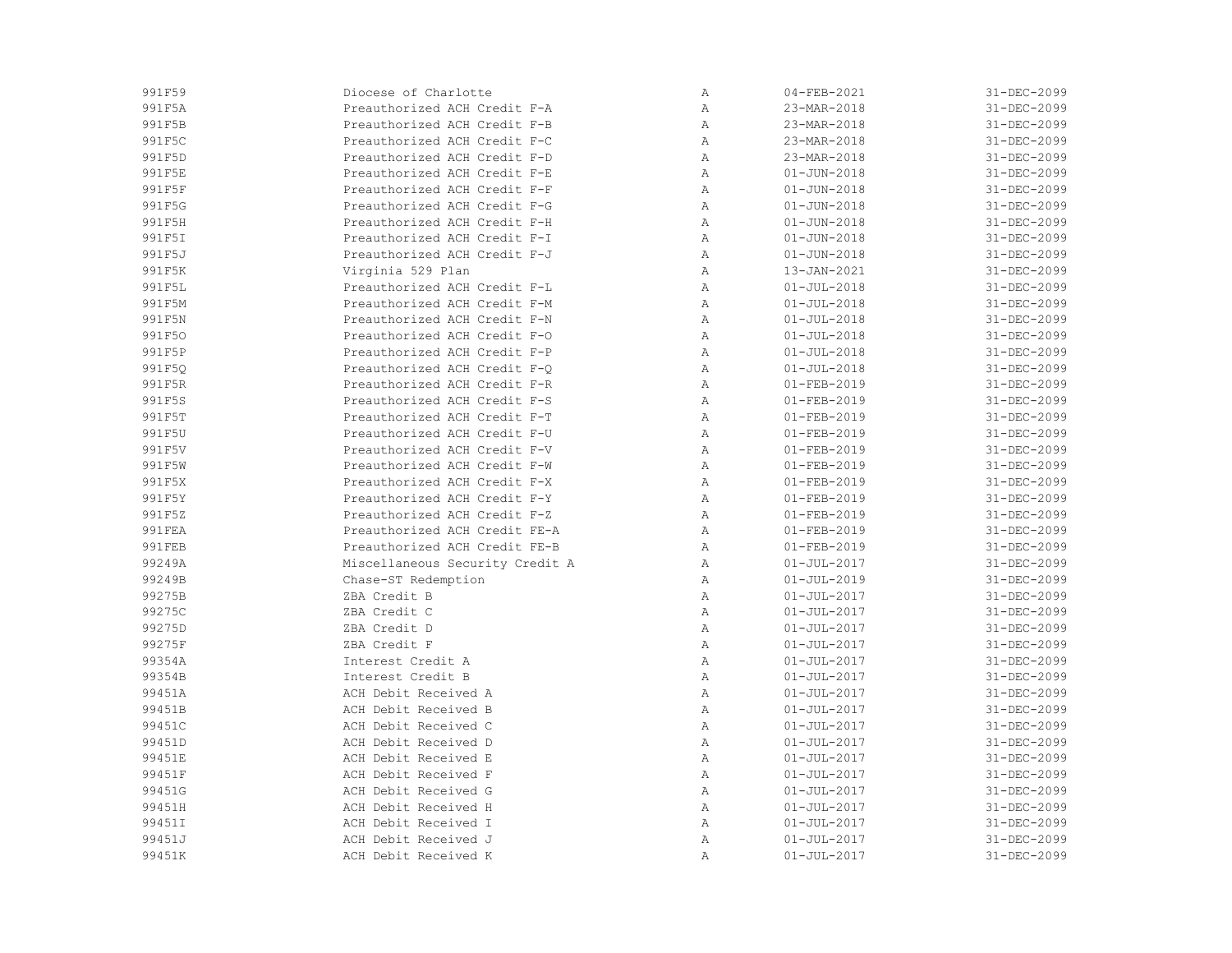| 99451L | ACH Debit Received L      | Α            | $01 - MAX - 2018$        | 31-DEC-2099 |
|--------|---------------------------|--------------|--------------------------|-------------|
| 99451M | ACH Debit Received M      | $\, {\bf A}$ | $01 - \text{MAX} - 2018$ | 31-DEC-2099 |
| 99451N | ACH Debit Received N      | Α            | $01 - MAX - 2018$        | 31-DEC-2099 |
| 994510 | ACH Debit Received O      | Α            | $01 - MAX - 2018$        | 31-DEC-2099 |
| 99451P | ACH Debit Received P      | Α            | $01 - MAX - 2018$        | 31-DEC-2099 |
| 994550 | Preauthorized ACH Debit 0 | Α            | $01 - JUL - 2017$        | 31-DEC-2099 |
| 994551 | Preauthorized ACH Debit 1 | Α            | $01 - JUL - 2017$        | 31-DEC-2099 |
| 994552 | Preauthorized ACH Debit 2 | Α            | $01 - JUL - 2017$        | 31-DEC-2099 |
| 994553 | Preauthorized ACH Debit 3 | Α            | $01 - JUL - 2017$        | 31-DEC-2099 |
| 994554 | Preauthorized ACH Debit 4 | Α            | $01 - JUL - 2017$        | 31-DEC-2099 |
| 994555 | Preauthorized ACH Debit 5 | Α            | $01 - JUL - 2017$        | 31-DEC-2099 |
| 994556 | Preauthorized ACH Debit 6 | Α            | $01 - JUL - 2017$        | 31-DEC-2099 |
| 994557 | Preauthorized ACH Debit 7 | Α            | $01 - JUL - 2017$        | 31-DEC-2099 |
| 994558 | Preauthorized ACH Debit 8 | Α            | $01 - JUL - 2017$        | 31-DEC-2099 |
| 994559 | Preauthorized ACH Debit 9 | Α            | $01 - JUL - 2017$        | 31-DEC-2099 |
| 99455A | Preauthorized ACH Debit A | Α            | $01 - JUL - 2017$        | 31-DEC-2099 |
| 99455B | Preauthorized ACH Debit B | Α            | $01 - JUL - 2017$        | 31-DEC-2099 |
| 99455C | Preauthorized ACH Debit C | Α            | $01 - JUL - 2017$        | 31-DEC-2099 |
| 99455D | Preauthorized ACH Debit D | Α            | $01 - JUL - 2017$        | 31-DEC-2099 |
| 99455E | Preauthorized ACH Debit E | Α            | $01 - JUL - 2017$        | 31-DEC-2099 |
| 99455F | Preauthorized ACH Debit F | Α            | $01 - JUL - 2017$        | 31-DEC-2099 |
| 99455G | Preauthorized ACH Debit G | Α            | $01 - JUL - 2017$        | 31-DEC-2099 |
| 99455H | Preauthorized ACH Debit H | Α            | $01 - JUL - 2017$        | 31-DEC-2099 |
| 99455I | Preauthorized ACH Debit I | Α            | $01 - JUL - 2017$        | 31-DEC-2099 |
| 99455J | Preauthorized ACH Debit J | Α            | $01 - JUL - 2017$        | 31-DEC-2099 |
| 99455K | Preauthorized ACH Debit K | Α            | $01 - JUL - 2017$        | 31-DEC-2099 |
| 99455L | Preauthorized ACH Debit L | Α            | $01 - JUL - 2017$        | 31-DEC-2099 |
| 99455M | Preauthorized ACH Debit M | Α            | $01 - JUL - 2017$        | 31-DEC-2099 |
| 99455N | Preauthorized ACH Debit N | Α            | $01 - JUL - 2017$        | 31-DEC-2099 |
| 994550 | Preauthorized ACH Debit O | $\mathbb{A}$ | $01 - JUL - 2017$        | 31-DEC-2099 |
| 99455P | Preauthorized ACH Debit P | Α            | $01 - JUL - 2017$        | 31-DEC-2099 |
| 99455Q | Preauthorized ACH Debit O | Α            | $01 - JUL - 2017$        | 31-DEC-2099 |
| 99455R | Preauthorized ACH Debit R | Α            | $01 - JUL - 2017$        | 31-DEC-2099 |
| 99455S | Preauthorized ACH Debit S | Α            | $01 - JUL - 2017$        | 31-DEC-2099 |
| 99455T | Preauthorized ACH Debit T | Α            | $01 - JUL - 2017$        | 31-DEC-2099 |
| 99455U | Preauthorized ACH Debit U | Α            | $01 - JUL - 2017$        | 31-DEC-2099 |
| 99455V | Preauthorized ACH Debit V | Α            | $01 - JUL - 2017$        | 31-DEC-2099 |
| 99455W | Preauthorized ACH Debit W | Α            | $01 - JUL - 2017$        | 31-DEC-2099 |
| 99455X | Preauthorized ACH Debit X | Α            | $01 - JUL - 2017$        | 31-DEC-2099 |
| 99455Y | Preauthorized ACH Debit Y | Α            | $01 - JUL - 2017$        | 31-DEC-2099 |
| 99455Z | Preauthorized ACH Debit Z | Α            | $01 - JUL - 2017$        | 31-DEC-2099 |
| 9945AA | Preauthorized ACH Debit A | Α            | $01 - JUL - 2017$        | 31-DEC-2099 |
| 99466A | ACH Settlement            | Α            | $01 - JUL - 2017$        | 31-DEC-2099 |
| 99468A | TN CC CORRECTION/RETURN   | Α            | $01 - JUL - 2017$        | 31-DEC-2099 |
| 99481A | Individual Loan Payment A | Α            | $01 - JUL - 2017$        | 31-DEC-2099 |
| 99481B | Individual Loan Payment B | Α            | $01 - JUL - 2017$        | 31-DEC-2099 |
| 99481C | Individual Loan Payment C | Α            | $01 - JUL - 2017$        | 31-DEC-2099 |
| 99481D | Individual Loan Payment D | $\mathbb{A}$ | $01 - JUL - 2017$        | 31-DEC-2099 |
|        |                           |              |                          |             |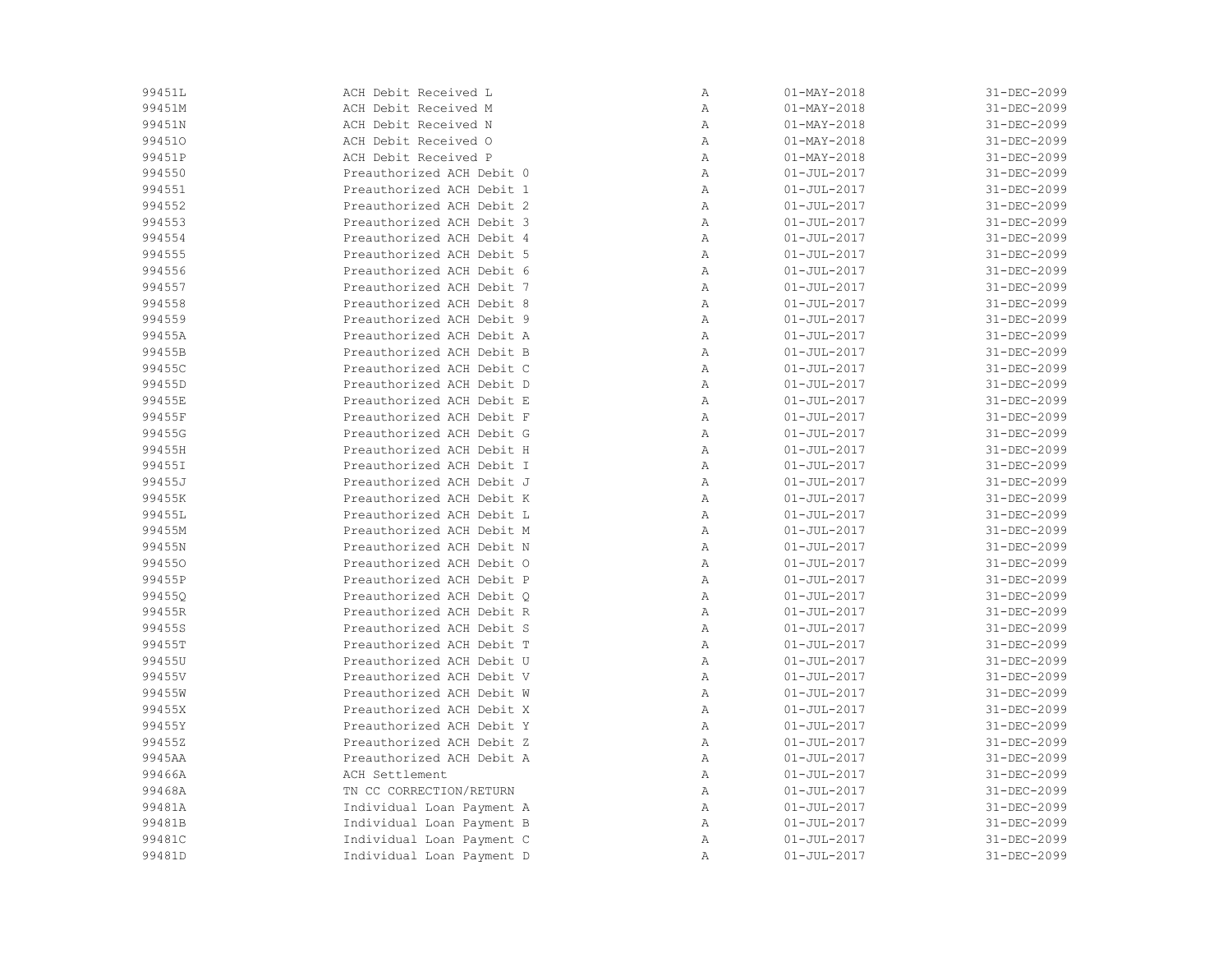| 99481E        | Individual Loan Payment E          | $\mathbb{A}$ | $01 - JUL - 2017$ | 31-DEC-2099 |
|---------------|------------------------------------|--------------|-------------------|-------------|
| 99481F        | Individual Loan Payment F          | $\, {\bf A}$ | $01 - JUL - 2017$ | 31-DEC-2099 |
| 99491A        | Outgoing Internal Money Transfer A | Α            | $01 - JUL - 2017$ | 31-DEC-2099 |
| 99491B        | Trsf ZD to WS                      | $\mathbb{A}$ | $01 - JUN - 2021$ | 31-DEC-2099 |
| 99495A        | Outgoing Money Transfer A          | $\mathbb{A}$ | $01 - JUL - 2017$ | 31-DEC-2099 |
| 99495B        | Outgoing Money Transfer B          | $\, {\bf A}$ | $01 - JUL - 2017$ | 31-DEC-2099 |
| 99495C        | Outgoing Money Transfer C          | Α            | $01 - JUL - 2017$ | 31-DEC-2099 |
| 99495D        | Outgoing Money Transfer D          | Α            | $01 - JUL - 2017$ | 31-DEC-2099 |
| 99495E        | Outgoing Money Transfer E          | $\mathbb{A}$ | $01 - JUL - 2017$ | 31-DEC-2099 |
| 99495F        | Outgoing Money Transfer F          | $\mathbb{A}$ | $01 - JUL - 2017$ | 31-DEC-2099 |
| 99495G        | Trsf WS to BA                      | Α            | $01 - APR - 2020$ | 31-DEC-2099 |
| 99495H        | Wells Fargo Transfer               | Α            | $01 - SEP - 2020$ | 31-DEC-2099 |
| 99495I        | WS to BOA-NDI Gateway              | $\mathbb{A}$ | $01 - NOV - 2020$ | 31-DEC-2099 |
| 994E5A        | Preauthorized ACH Debit E-A        | $\mathbb{A}$ | $01 - JUL - 2018$ | 31-DEC-2099 |
| 994E5B        | Preauthorized ACH Debit E-B        | Α            | $01 - JUL - 2018$ | 31-DEC-2099 |
| 994E5C        | Preauthorized ACH Debit E-C        | $\mathbb{A}$ | $01 - JUL - 2018$ | 31-DEC-2099 |
| 994E5D        | Preauthorized ACH Debit E-D        | $\mathbb{A}$ | $01 - JUL - 2018$ | 31-DEC-2099 |
| 994E5E        | Preauthorized ACH Debit E-E        | $\mathbb{A}$ | $01 - JUL - 2018$ | 31-DEC-2099 |
| 994E5F        | Preauthorized ACH Debit E-F        | Α            | $01 - JUL - 2018$ | 31-DEC-2099 |
| 994E5G        | Preauthorized ACH Debit E-G        | Α            | $01 - JUL - 2018$ | 31-DEC-2099 |
| 994E5H        | Preauthorized ACH Debit E-H        | $\mathbb{A}$ | $01 - JUL - 2018$ | 31-DEC-2099 |
| 994E5I        | Preauthorized ACH Debit E-I        | $\lambda$    | $01 - JUL - 2018$ | 31-DEC-2099 |
| 994E5J        | Preauthorized ACH Debit E-J        | $\mathbb{A}$ | $01 - JUL - 2018$ | 31-DEC-2099 |
| 99549A        | Miscellaneous Security Debit A     | Α            | $01 - JUL - 2017$ | 31-DEC-2099 |
| 99549B        | Chase-ST Investment                | $\mathbb{A}$ | $01 - JUL - 2019$ | 31-DEC-2099 |
| 99555A        | South Bend Water                   | $\mathbb{A}$ | 01-MAR-2021       | 31-DEC-2099 |
| 99575A        | ZBA Debit A                        | Α            | $01 - JUL - 2017$ | 31-DEC-2099 |
| 99575B        | ZBA Debit B                        | $\mathbb{A}$ | $01 - JUL - 2017$ | 31-DEC-2099 |
| 99575C        | ZBA Debit C                        | $\mathbb{A}$ | $01 - JUL - 2017$ | 31-DEC-2099 |
| 99575D        | ZBA Debit D                        | $\mathbb{A}$ | $01 - JUL - 2017$ | 31-DEC-2099 |
| 99575E        | ZBA Debit E                        | $\mathbb{A}$ | $01 - JUL - 2017$ | 31-DEC-2099 |
| 99575F        | ZBA Debit F                        | $\mathbb{A}$ | $01 - JUL - 2017$ | 31-DEC-2099 |
| 99631A        | Debit Adjustment A                 | $\, {\bf A}$ | $01 - JUL - 2017$ | 31-DEC-2099 |
| 99631B        | Debit Adjustment B                 | $\mathbb{A}$ | $01 - JUL - 2017$ | 31-DEC-2099 |
| 99631C        | Debit Adjustment C                 | Α            | $01 - JUL - 2017$ | 31-DEC-2099 |
| 99631D        | Debit Adjustment D                 | $\mathbb{A}$ | $01 - JUL - 2017$ | 31-DEC-2099 |
| 99631E        | Debit Adjustment E                 | $\mathbb{A}$ | $01 - JUL - 2017$ | 31-DEC-2099 |
| 99698A        | Miscellaneous Fee A                | $\mathbb{A}$ | $01 - JUL - 2017$ | 31-DEC-2099 |
| 99698B        | Miscellaneous Fee B                | $\mathbb{A}$ | $01 - JUL - 2017$ | 31-DEC-2099 |
| 99698C        | Miscellaneous Fee C                | $\mathbb{A}$ | $01 - JUL - 2017$ | 31-DEC-2099 |
| 99698D        | Miscellaneous Fee D                | $\mathbb{A}$ | $01 - JUL - 2017$ | 31-DEC-2099 |
| 99698H        | FST Pit Road Svc Fee               | $\, {\bf A}$ | $01 - JUN - 2021$ | 31-DEC-2099 |
| 99699A        | Miscellaneous Debit A              | $\mathbb{A}$ | $01 - JUL - 2017$ | 31-DEC-2099 |
| 99699B        | Miscellaneous Debit B              | $\mathbb{A}$ | $07 - JAN - 2020$ | 31-DEC-2099 |
| 99D55A        | Preauthorized ACH Debit DA         | $\mathbb{A}$ | $01 - JUL - 2017$ | 31-DEC-2099 |
| GC165A        | preautharized ach credit GCA       | $\mathbb{A}$ | $01 - JUL - 2017$ | 31-DEC-2099 |
| <b>BAIDGN</b> | Additional BAI Detail-Generic      | Α            | $01 - JAN - 2018$ | 31-DEC-2099 |
| 9G165A        | Preauthorized ACH Credit A         | Α            | $01 - JAN - 2018$ | 31-DEC-2099 |
|               |                                    |              |                   |             |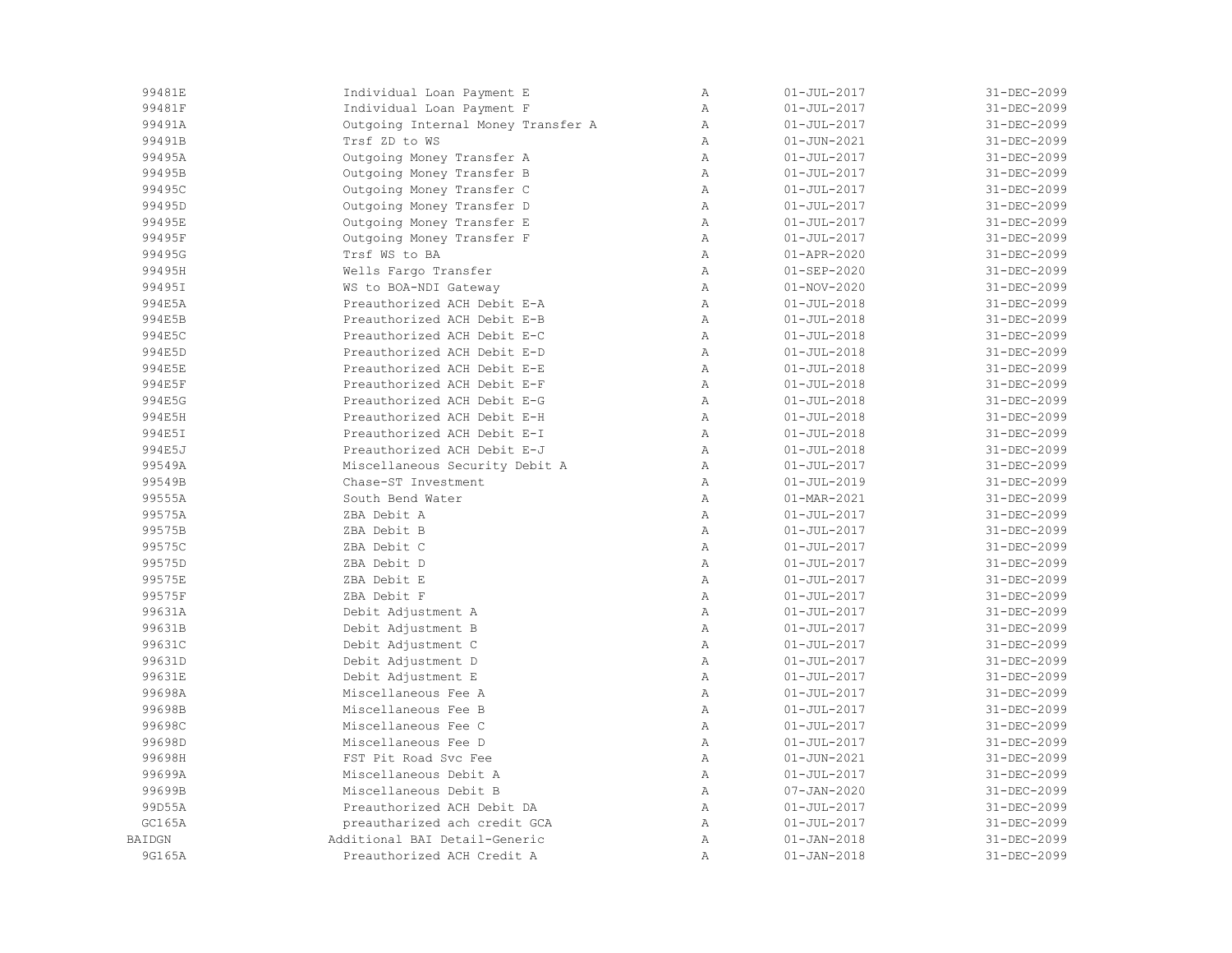| 9G165B        | Preauthorized ACH Credit B   | Α            | $01 - JAN - 2018$ | 31-DEC-2099 |
|---------------|------------------------------|--------------|-------------------|-------------|
| 9G175A        | Check Deposit A              | $\, {\bf A}$ | $01 - JAN - 2018$ | 31-DEC-2099 |
| 9G175B        | Check Deposit B              | Α            | $01 - JAN - 2018$ | 31-DEC-2099 |
| 9G214A        | Foreign Exchange of Credit A | Α            | $01 - JAN - 2018$ | 31-DEC-2099 |
| 9G451A        | ACH Debit Received A         | Α            | $01 - JAN - 2018$ | 31-DEC-2099 |
| 9G451B        | ACH Debit Received B         | Α            | $01 - JAN - 2018$ | 31-DEC-2099 |
| 9G455A        | Preauthorized ACH Debit A    | Α            | $01 - JAN - 2018$ | 31-DEC-2099 |
| 9G455B        | Preauthorized ACH Debit B    | Α            | $01 - JAN - 2018$ | 31-DEC-2099 |
| 9G475A        | Paid Check A                 | $\mathbb{A}$ | $01 - JAN - 2018$ | 31-DEC-2099 |
| 9G475B        | Paid Check B                 | Α            | $01 - JAN - 2018$ | 31-DEC-2099 |
| 9G552A        | Credit Reversal A            | Α            | $01 - JAN - 2018$ | 31-DEC-2099 |
| 9G631A        | Debit Adjustment A           | $\, {\bf A}$ | $01 - JAN - 2018$ | 31-DEC-2099 |
| <b>TCHNET</b> | Touchnet                     | Α            | $01 - JUL - 2017$ | 31-DEC-2099 |
| ST 000        | Touchnet Store 000           | $\mathbb{A}$ | $01 - JUL - 2017$ | 31-DEC-2099 |
| TA000A        | TN CC AMEX 0                 | Α            | $01 - JUL - 2017$ | 31-DEC-2099 |
| TA000M        | TN CC ACTY 0                 | $\mathbb{A}$ | $01 - JUL - 2017$ | 31-DEC-2099 |
| TB000A        | TN CC AMEX 0                 | Α            | $01 - JUL - 2017$ | 31-DEC-2099 |
| TB000M        | TN CC ACTY 0                 | $\mathbb{A}$ | $01 - JUL - 2017$ | 31-DEC-2099 |
| ST 001        | Touchnet Store 001           | $\, {\bf A}$ | $01 - JUL - 2017$ | 31-DEC-2099 |
| TA001A        | TN CC AMEX 1                 | Α            | $01 - JUL - 2017$ | 31-DEC-2099 |
| TA001M        | TN CC ACTY 1                 | Α            | $01 - JUL - 2017$ | 31-DEC-2099 |
| TB001A        | TN CC AMEX 1                 | Α            | $01 - JUL - 2017$ | 31-DEC-2099 |
| TB001M        | TN CC ACTY 1                 | $\mathbb{A}$ | $01 - JUL - 2017$ | 31-DEC-2099 |
| ST 002        | Touchnet Store 002           | Α            | $01 - JUL - 2017$ | 31-DEC-2099 |
| TA002A        | TN CC AMEX 2                 | $\mathbb{A}$ | $01 - JUL - 2017$ | 31-DEC-2099 |
| TA002M        | TN CC ACTY 2                 | $\, {\bf A}$ | $01 - JUL - 2017$ | 31-DEC-2099 |
| TB002A        | TN CC AMEX 2                 | Α            | $01 - JUL - 2017$ | 31-DEC-2099 |
| TB002M        | TN CC ACTY 2                 | Α            | $01 - JUL - 2017$ | 31-DEC-2099 |
| ST 003        | Touchnet Store 003           | $\mathbb{A}$ | $01 - JUL - 2017$ | 31-DEC-2099 |
| TA003A        | TN CC AMEX 3                 | $\mathbb{A}$ | $01 - JUL - 2017$ | 31-DEC-2099 |
| TA003M        | TN CC ACTY 3                 | Α            | $01 - JUL - 2017$ | 31-DEC-2099 |
| TB003A        | TN CC AMEX 3                 | $\mathbb{A}$ | $01 - JUL - 2017$ | 31-DEC-2099 |
| <b>TB003M</b> | TN CC ACTY 3                 | $\, {\bf A}$ | $01 - JUL - 2017$ | 31-DEC-2099 |
| ST 004        | Touchnet Store 004           | Α            | $01 - JUL - 2017$ | 31-DEC-2099 |
| TA004A        | TN CC AMEX 4                 | Α            | $01 - JUL - 2017$ | 31-DEC-2099 |
| TA004M        | TN CC ACTY 4                 | $\mathbb{A}$ | $01 - JUL - 2017$ | 31-DEC-2099 |
| TB004A        | TN CC AMEX 4                 | $\mathbb{A}$ | $01 - JUL - 2017$ | 31-DEC-2099 |
| TB004M        | TN CC ACTY 4                 | $\mathbb{A}$ | $01 - JUL - 2017$ | 31-DEC-2099 |
| ST 005        | Touchnet Store 005           | $\mathbb{A}$ | $01 - JUL - 2017$ | 31-DEC-2099 |
| TA005A        | TN CC AMEX 5                 | Α            | $01 - JUL - 2017$ | 31-DEC-2099 |
| <b>TA005M</b> | TN CC ACTY 5                 | Α            | $01 - JUL - 2017$ | 31-DEC-2099 |
| TB005A        | TN CC AMEX 5                 | Α            | $01 - JUL - 2017$ | 31-DEC-2099 |
| TB005M        | TN CC ACTY 5                 | $\mathbb{A}$ | $01 - JUL - 2017$ | 31-DEC-2099 |
| ST 006        | Touchnet Store 006           | Α            | $01 - JUL - 2017$ | 31-DEC-2099 |
| <b>TA006A</b> | TN CC AMEX 6                 | Α            | $01 - JUL - 2017$ | 31-DEC-2099 |
| TA006M        | TN CC ACTY 6                 | $\mathbb{A}$ | $01 - JUL - 2017$ | 31-DEC-2099 |
|               |                              |              |                   |             |
| <b>TB006A</b> | TN CC AMEX 6                 | Α            | $01 - JUL - 2017$ | 31-DEC-2099 |
| TB006M        | TN CC ACTY 6                 | Α            | $01 - JUL - 2017$ | 31-DEC-2099 |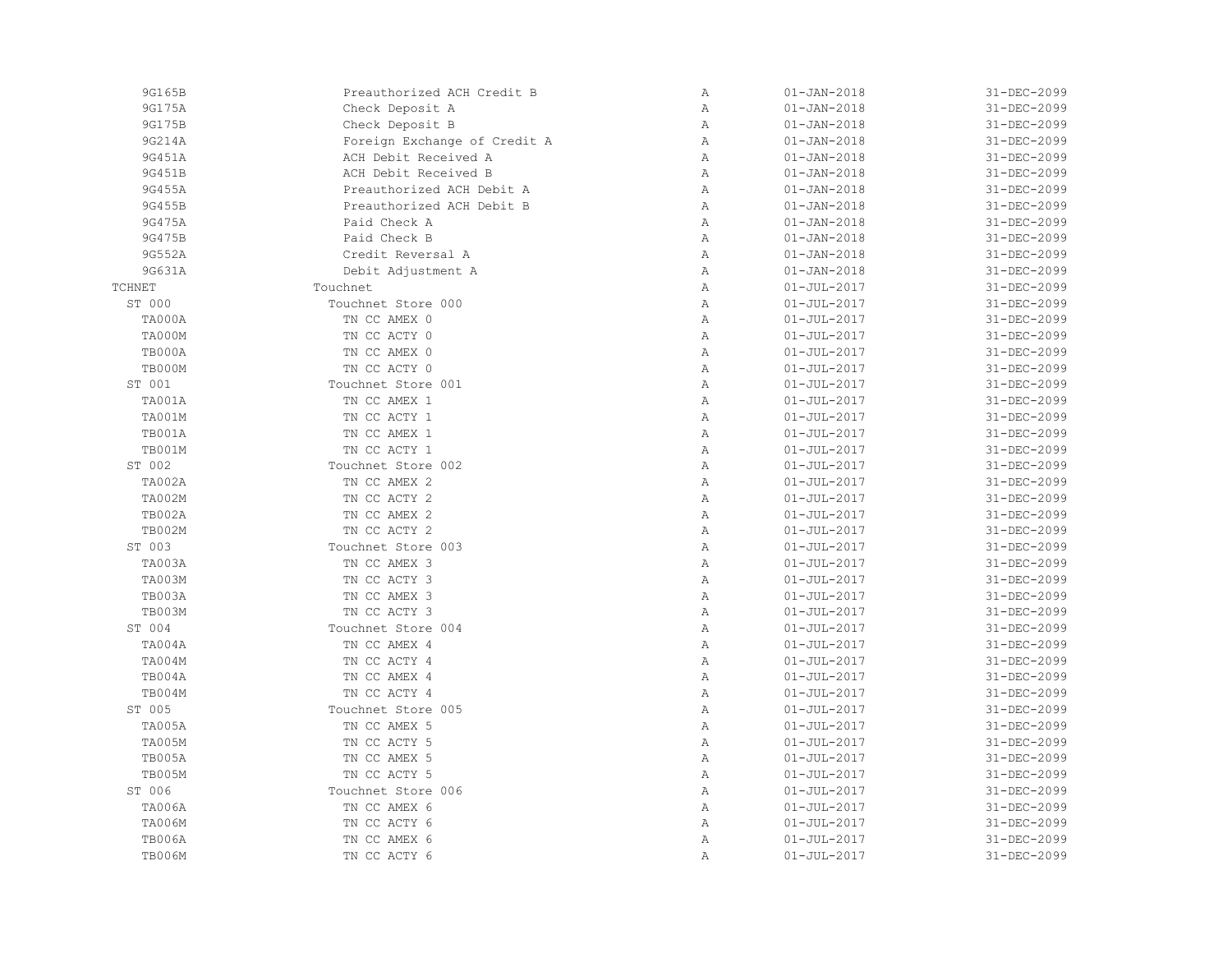| ST 007        | Touchnet Store 007 | Α | $01 - JUL - 2017$ | 31-DEC-2099 |
|---------------|--------------------|---|-------------------|-------------|
| TA007A        | TN CC AMEX 7       | Α | $01 - JUL - 2017$ | 31-DEC-2099 |
| TA007M        | TN CC ACTY 7       | Α | $01 - JUL - 2017$ | 31-DEC-2099 |
| TB007A        | TN CC AMEX 7       | Α | $01 - JUL - 2017$ | 31-DEC-2099 |
| TB007M        | TN CC ACTY 7       | Α | $01 - JUL - 2017$ | 31-DEC-2099 |
| ST 008        | Touchnet Store 008 | Α | $01 - JUL - 2017$ | 31-DEC-2099 |
| TA008A        | TN CC AMEX 8       | Α | $01 - JUL - 2017$ | 31-DEC-2099 |
| TA008M        | TN CC ACTY 8       | Α | $01 - JUL - 2017$ | 31-DEC-2099 |
| TB008A        | TN CC AMEX 8       | Α | $01 - JUL - 2017$ | 31-DEC-2099 |
| TB008M        | TN CC ACTY 8       | Α | $01 - JUL - 2017$ | 31-DEC-2099 |
| ST 009        | Touchnet Store 009 | Α | $01 - JUL - 2017$ | 31-DEC-2099 |
| TA009A        | TN CC AMEX 9       | Α | $01 - JUL - 2017$ | 31-DEC-2099 |
| TA009M        | TN CC ACTY 9       | Α | $01 - JUL - 2017$ | 31-DEC-2099 |
| TB009A        | TN CC AMEX 9       | Α | $01 - JUL - 2017$ | 31-DEC-2099 |
| TB009M        | TN CC ACTY 9       | Α | $01 - JUL - 2017$ | 31-DEC-2099 |
| ST 010        | Touchnet Store 010 | Α | $01 - JUL - 2017$ | 31-DEC-2099 |
| TA010A        | TN CC AMEX 10      | Α | $01 - JUL - 2017$ | 31-DEC-2099 |
| TA010M        | TN CC ACTY 10      | Α | $01 - JUL - 2017$ | 31-DEC-2099 |
| TB010A        | TN CC AMEX 10      | Α | $01 - JUL - 2017$ | 31-DEC-2099 |
| TB010M        | TN CC ACTY 10      | Α | $01 - JUL - 2017$ | 31-DEC-2099 |
| ST 011        | Touchnet Store 011 | Α | $01 - JUL - 2017$ | 31-DEC-2099 |
| TA011A        | TN CC AMEX 11      | Α | $01 - JUL - 2017$ | 31-DEC-2099 |
| TA011M        | TN CC ACTY 11      | Α | $01 - JUL - 2017$ | 31-DEC-2099 |
| TB011A        | TN CC AMEX 11      | Α | $01 - JUL - 2017$ | 31-DEC-2099 |
| TB011M        | TN CC ACTY 11      | Α | $01 - JUL - 2017$ | 31-DEC-2099 |
| ST 012        | Touchnet Store 012 | Α | $01 - JUL - 2017$ | 31-DEC-2099 |
| TA012A        | TN CC AMEX 12      | Α | $01 - JUL - 2017$ | 31-DEC-2099 |
| TA012M        | TN CC ACTY 12      | Α | $01 - JUL - 2017$ | 31-DEC-2099 |
| TB012A        | TN CC AMEX 12      | Α | $01 - JUL - 2017$ | 31-DEC-2099 |
| TB012M        | TN CC ACTY 12      | Α | $01 - JUL - 2017$ | 31-DEC-2099 |
| ST 013        | Touchnet Store 013 | Α | $01 - JUL - 2017$ | 31-DEC-2099 |
| TA013A        | TN CC AMEX 13      | Α | $01 - JUL - 2017$ | 31-DEC-2099 |
| TA013M        | TN CC ACTY 13      | Α | $01 - JUL - 2017$ | 31-DEC-2099 |
| TB013A        | TN CC AMEX 13      | Α | $01 - JUL - 2017$ | 31-DEC-2099 |
| TB013M        | TN CC ACTY 13      | Α | $01 - JUL - 2017$ | 31-DEC-2099 |
| ST 014        | Touchnet Store 014 | Α | $01 - JUL - 2017$ | 31-DEC-2099 |
| TA014A        | TN CC AMEX 14      | Α | $01 - JUL - 2017$ | 31-DEC-2099 |
| TA014M        | TN CC ACTY 14      | Α | $01 - JUL - 2017$ | 31-DEC-2099 |
| TB014A        | TN CC AMEX 14      | Α | $01 - JUL - 2017$ | 31-DEC-2099 |
| TB014M        | TN CC ACTY 14      | Α | $01 - JUL - 2017$ | 31-DEC-2099 |
| ST 015        | Touchnet Store 015 | Α | $01 - JUL - 2017$ | 31-DEC-2099 |
| TA015A        | TN CC AMEX 15      | Α | $01 - JUL - 2017$ | 31-DEC-2099 |
| <b>TA015M</b> | TN CC ACTY 15      | Α | $01 - JUL - 2017$ | 31-DEC-2099 |
| TB015A        | TN CC AMEX 15      | Α | $01 - JUL - 2017$ | 31-DEC-2099 |
| TB015M        | TN CC ACTY 15      | Α | $01 - JUL - 2017$ | 31-DEC-2099 |
| ST 016        | Touchnet Store 016 | Α | $01 - JUL - 2017$ | 31-DEC-2099 |
| TA016A        | TN CC AMEX 16      | Α | $01 - JUL - 2017$ | 31-DEC-2099 |
| TA016M        | TN CC ACTY 16      | Α | $01 - JUL - 2017$ | 31-DEC-2099 |
|               |                    |   |                   |             |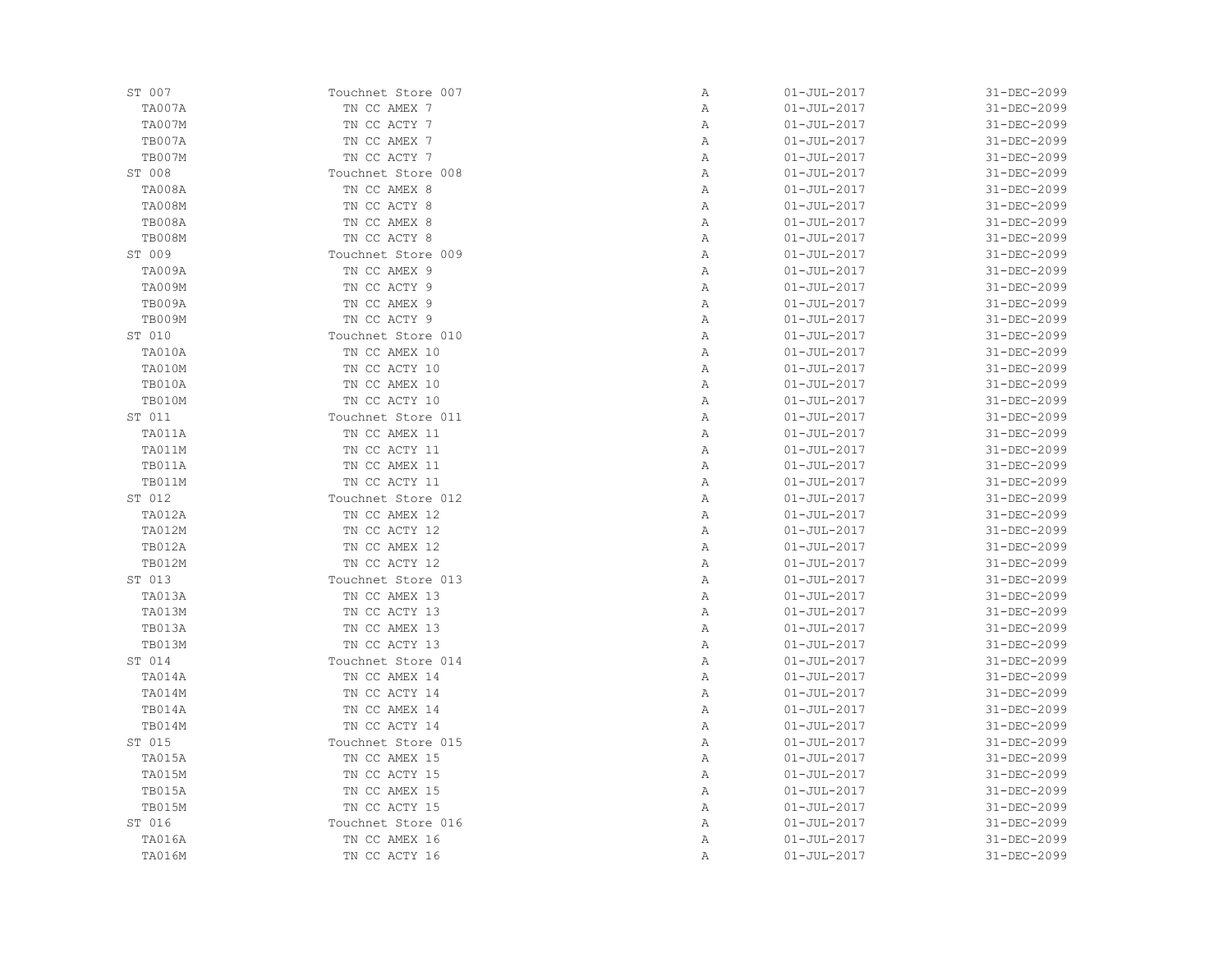| TB016A        | TN CC AMEX 16      | Α            | $01 - JUL - 2017$ | 31-DEC-2099 |
|---------------|--------------------|--------------|-------------------|-------------|
| <b>TB016M</b> | TN CC ACTY 16      | Α            | $01 - JUL - 2017$ | 31-DEC-2099 |
| ST 017        | Touchnet Store 017 | Α            | $01 - JUL - 2017$ | 31-DEC-2099 |
| TA017A        | TN CC AMEX 17      | Α            | $01 - JUL - 2017$ | 31-DEC-2099 |
| TA017M        | TN CC ACTY 17      | $\mathbb{A}$ | $01 - JUL - 2017$ | 31-DEC-2099 |
| TB017A        | TN CC AMEX 17      | Α            | $01 - JUL - 2017$ | 31-DEC-2099 |
| <b>TB017M</b> | TN CC ACTY 17      | Α            | $01 - JUL - 2017$ | 31-DEC-2099 |
| ST 018        | Touchnet Store 018 | Α            | $01 - JUL - 2017$ | 31-DEC-2099 |
| TA018A        | TN CC AMEX 18      | Α            | $01 - JUL - 2017$ | 31-DEC-2099 |
| TA018M        | TN CC ACTY 18      | Α            | $01 - JUL - 2017$ | 31-DEC-2099 |
| TB018A        | TN CC AMEX 18      | $\mathbb{A}$ | $01 - JUL - 2017$ | 31-DEC-2099 |
| TB018M        | TN CC ACTY 18      | $\mathbb{A}$ | $01 - JUL - 2017$ | 31-DEC-2099 |
| ST 019        | Touchnet Store 019 | $\mathbb{A}$ | $01 - JUL - 2017$ | 31-DEC-2099 |
| TA019A        | TN CC AMEX 19      | Α            | $01 - JUL - 2017$ | 31-DEC-2099 |
| TA019M        | TN CC ACTY 19      | Α            | $01 - JUL - 2017$ | 31-DEC-2099 |
| TB019A        | TN CC AMEX 19      | Α            | $01 - JUL - 2017$ | 31-DEC-2099 |
| <b>TB019M</b> | TN CC ACTY 19      | Α            | $01 - JUL - 2017$ | 31-DEC-2099 |
| ST 020        | Touchnet Store 020 | Α            | $01 - JUL - 2017$ | 31-DEC-2099 |
| TA020A        | TN CC AMEX 20      | Α            | $01 - JUL - 2017$ | 31-DEC-2099 |
| TA020M        | TN CC ACTY 20      | $\mathbb{A}$ | $01 - JUL - 2017$ | 31-DEC-2099 |
| <b>TB020A</b> | TN CC AMEX 20      | $\mathbb{A}$ | $01 - JUL - 2017$ | 31-DEC-2099 |
| <b>TB020M</b> | TN CC ACTY 20      | Α            | $01 - JUL - 2017$ | 31-DEC-2099 |
| ST 021        | Touchnet Store 021 | Α            | $01 - JUL - 2017$ | 31-DEC-2099 |
| TA021A        | TN CC AMEX 21      | Α            | $01 - JUL - 2017$ | 31-DEC-2099 |
| TA021M        | TN CC ACTY 21      | Α            | $01 - JUL - 2017$ | 31-DEC-2099 |
| TB021A        | TN CC AMEX 21      | Α            | $01 - JUL - 2017$ | 31-DEC-2099 |
| TB021M        | TN CC ACTY 21      | $\mathbb{A}$ | $01 - JUL - 2017$ | 31-DEC-2099 |
| ST 022        | Touchnet Store 022 | $\mathbb{A}$ | $01 - JUL - 2017$ | 31-DEC-2099 |
| TA022A        | TN CC AMEX 22      | $\mathbb{A}$ | $01 - JUL - 2017$ | 31-DEC-2099 |
| TA022M        | TN CC ACTY 22      | $\mathbb{A}$ | $01 - JUL - 2017$ | 31-DEC-2099 |
| TB022A        | TN CC AMEX 22      | Α            | $01 - JUL - 2017$ | 31-DEC-2099 |
| <b>TB022M</b> | TN CC ACTY 22      | Α            | $01 - JUL - 2017$ | 31-DEC-2099 |
| ST 023        | Touchnet Store 023 | Α            | $01 - JUL - 2017$ | 31-DEC-2099 |
| TA023A        | TN CC AMEX 23      | Α            | $01 - JUL - 2017$ | 31-DEC-2099 |
| <b>TA023M</b> | TN CC ACTY 23      | $\mathbb{A}$ | $01 - JUL - 2017$ | 31-DEC-2099 |
| TB023A        | TN CC AMEX 23      | Α            | $01 - JUL - 2017$ | 31-DEC-2099 |
| <b>TB023M</b> | TN CC ACTY 23      | Α            | $01 - JUL - 2017$ | 31-DEC-2099 |
| ST 024        | Touchnet Store 024 | Α            | $01 - JUL - 2017$ | 31-DEC-2099 |
| TA024A        | TN CC AMEX 24      | Α            | $01 - JUL - 2017$ | 31-DEC-2099 |
| TA024M        | TN CC ACTY 24      | Α            | $01 - JUL - 2017$ | 31-DEC-2099 |
| TB024A        | TN CC AMEX 24      | Α            | $01 - JUL - 2017$ | 31-DEC-2099 |
| TB024M        | TN CC ACTY 24      | Α            | $01 - JUL - 2017$ | 31-DEC-2099 |
| ST 025        | Touchnet Store 025 | Α            | $01 - JUL - 2017$ | 31-DEC-2099 |
| TA025A        | TN CC AMEX 25      | Α            | $01 - JUL - 2017$ | 31-DEC-2099 |
| <b>TA025M</b> | TN CC ACTY 25      | Α            | $01 - JUL - 2017$ | 31-DEC-2099 |
| TB025A        | TN CC AMEX 25      | Α            | $01 - JUL - 2017$ | 31-DEC-2099 |
| <b>TB025M</b> | TN CC ACTY 25      | Α            | $01 - JUL - 2017$ | 31-DEC-2099 |
| ST 026        | Touchnet Store 026 | Α            | $01 - JUL - 2017$ | 31-DEC-2099 |
|               |                    |              |                   |             |

| 01-JUL-2017       | 31-DEC-2099 |
|-------------------|-------------|
| $01 - JUL - 2017$ | 31-DEC-2099 |
| 01-JUL-2017       | 31-DEC-2099 |
| $01 - JUL - 2017$ | 31-DEC-2099 |
| $01 - JUL - 2017$ | 31-DEC-2099 |
| $01 - JUL - 2017$ | 31-DEC-2099 |
| $01 - JUL - 2017$ | 31-DEC-2099 |
| $01 - JUL - 2017$ | 31-DEC-2099 |
| $01 - JUL - 2017$ | 31-DEC-2099 |
|                   |             |
| $01 - JUL - 2017$ | 31-DEC-2099 |
| $01 - JUL - 2017$ | 31-DEC-2099 |
| $01 - JUL - 2017$ | 31-DEC-2099 |
| $01 - JUL - 2017$ | 31-DEC-2099 |
| $01 - JUL - 2017$ | 31-DEC-2099 |
| $01 - JUL - 2017$ | 31-DEC-2099 |
| $01 - JUL - 2017$ | 31-DEC-2099 |
| $01 - JUL - 2017$ | 31-DEC-2099 |
| $01 - JUL - 2017$ | 31-DEC-2099 |
| $01 - JUL - 2017$ | 31-DEC-2099 |
| $01 - JUL - 2017$ | 31-DEC-2099 |
| $01 - JUL - 2017$ | 31-DEC-2099 |
| $01 - JUL - 2017$ | 31-DEC-2099 |
| $01 - JUL - 2017$ | 31-DEC-2099 |
| $01 - JUL - 2017$ | 31-DEC-2099 |
| $01 - JUL - 2017$ | 31-DEC-2099 |
| $01 - JUL - 2017$ | 31-DEC-2099 |
| $01 - JUL - 2017$ | 31-DEC-2099 |
| $01 - JUL - 2017$ | 31-DEC-2099 |
| $01 - JUL - 2017$ | 31-DEC-2099 |
| $01 - JUL - 2017$ | 31-DEC-2099 |
| $01 - JUL - 2017$ | 31-DEC-2099 |
| $01 - JUL - 2017$ | 31-DEC-2099 |
| $01 - JUL - 2017$ | 31-DEC-2099 |
| $01 - JUL - 2017$ | 31-DEC-2099 |
| $01 - JUL - 2017$ |             |
|                   | 31-DEC-2099 |
| 01-JUL-2017       | 31-DEC-2099 |
| $01 - JUL - 2017$ | 31-DEC-2099 |
| $01 - JUL - 2017$ | 31-DEC-2099 |
| $01 - JUL - 2017$ | 31-DEC-2099 |
| $01 - JUL - 2017$ | 31-DEC-2099 |
| $01 - JUL - 2017$ | 31-DEC-2099 |
| $01 - JUL - 2017$ | 31-DEC-2099 |
| $01 - JUL - 2017$ | 31-DEC-2099 |
| $01 - JUL - 2017$ | 31-DEC-2099 |
| $01 - JUL - 2017$ | 31-DEC-2099 |
| $01 - JUL - 2017$ | 31-DEC-2099 |
| $01 - JUL - 2017$ | 31-DEC-2099 |
| $01 - JUL - 2017$ | 31-DEC-2099 |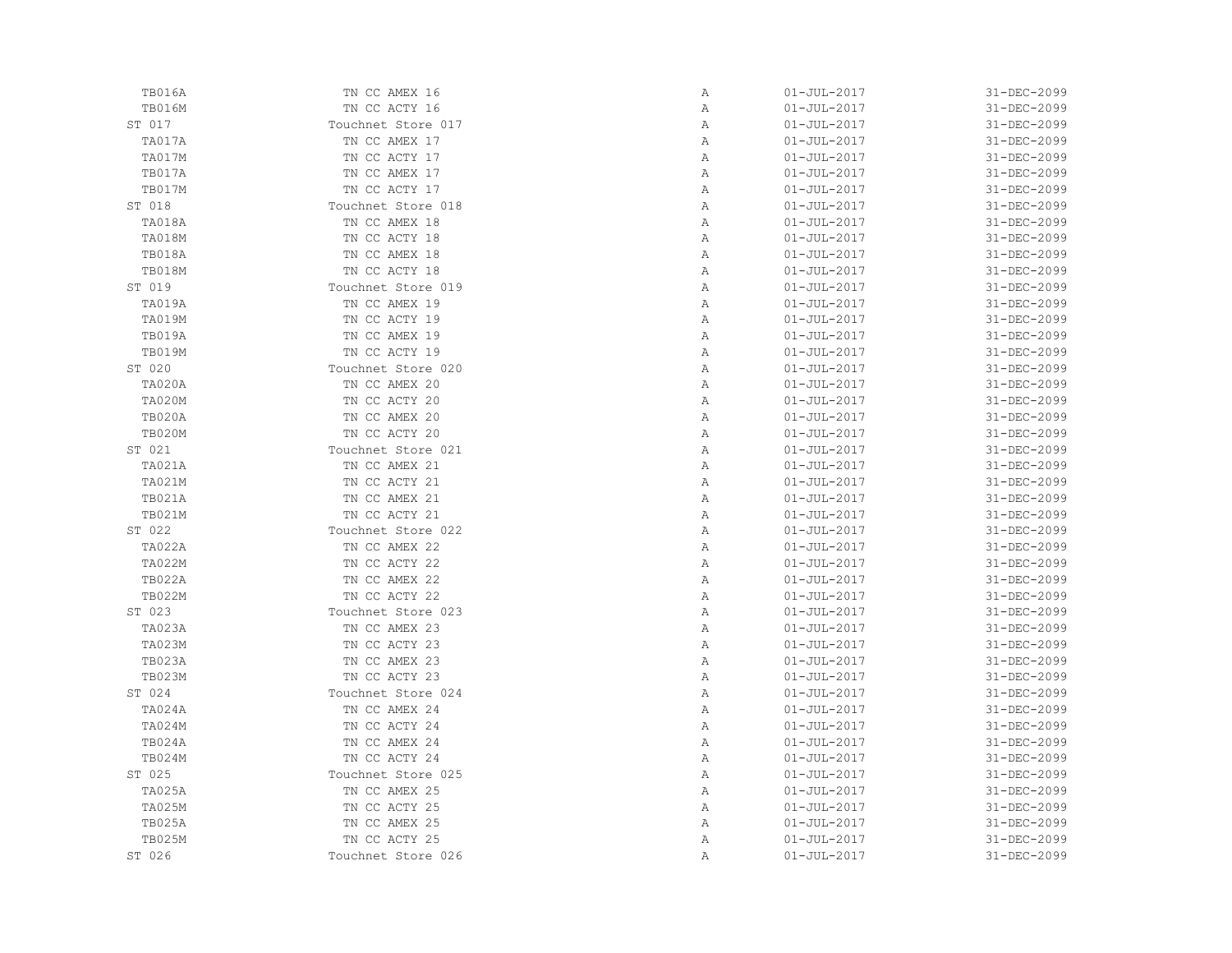| <b>TA026A</b> | TN CC AMEX 26      | Α            | $01 - JUL - 2017$ | 31-DEC-2099 |
|---------------|--------------------|--------------|-------------------|-------------|
| TA026M        | TN CC ACTY 26      | Α            | $01 - JUL - 2017$ | 31-DEC-2099 |
| <b>TB026A</b> | TN CC AMEX 26      | Α            | $01 - JUL - 2017$ | 31-DEC-2099 |
| <b>TB026M</b> | TN CC ACTY 26      | Α            | $01 - JUL - 2017$ | 31-DEC-2099 |
| ST 027        | Touchnet Store 027 | $\mathbb{A}$ | $01 - JUL - 2017$ | 31-DEC-2099 |
| TA027A        | TN CC AMEX 27      | Α            | $01 - JUL - 2017$ | 31-DEC-2099 |
| <b>TA027M</b> | TN CC ACTY 27      | Α            | $01 - JUL - 2017$ | 31-DEC-2099 |
| TB027A        | TN CC AMEX 27      | Α            | $01 - JUL - 2017$ | 31-DEC-2099 |
| <b>TB027M</b> | TN CC ACTY 27      | Α            | $01 - JUL - 2017$ | 31-DEC-2099 |
| ST 028        | Touchnet Store 028 | Α            | $01 - JUL - 2017$ | 31-DEC-2099 |
| <b>TA028A</b> | TN CC AMEX 28      | Α            | $01 - JUL - 2017$ | 31-DEC-2099 |
| <b>TA028M</b> | TN CC ACTY 28      | Α            | $01 - JUL - 2017$ | 31-DEC-2099 |
| <b>TB028A</b> | TN CC AMEX 28      | Α            | $01 - JUL - 2017$ | 31-DEC-2099 |
| <b>TB028M</b> | TN CC ACTY 28      | Α            | $01 - JUL - 2017$ | 31-DEC-2099 |
| ST 029        | Touchnet Store 029 | Α            | $01 - JUL - 2017$ | 31-DEC-2099 |
| TA029A        | TN CC AMEX 29      | Α            | $01 - JUL - 2017$ | 31-DEC-2099 |
| <b>TA029M</b> | TN CC ACTY 29      | Α            | $01 - JUL - 2017$ | 31-DEC-2099 |
| <b>TB029A</b> | TN CC AMEX 29      | Α            | $01 - JUL - 2017$ | 31-DEC-2099 |
| <b>TB029M</b> | TN CC ACTY 29      | Α            | $01 - JUL - 2017$ | 31-DEC-2099 |
| ST 030        | Touchnet Store 030 | Α            | $01 - JUL - 2017$ | 31-DEC-2099 |
| TA030A        | TN CC AMEX 30      | Α            | $01 - JUL - 2017$ | 31-DEC-2099 |
| TA030M        | TN CC ACTY 30      | Α            | $01 - JUL - 2017$ | 31-DEC-2099 |
| TB030A        | TN CC AMEX 30      | Α            | $01 - JUL - 2017$ | 31-DEC-2099 |
| TB030M        | TN CC ACTY 30      | Α            | $01 - JUL - 2017$ | 31-DEC-2099 |
| ST 031        | Touchnet Store 031 | Α            | $01 - JUL - 2017$ | 31-DEC-2099 |
| TA031A        | TN CC AMEX 31      | Α            | $01 - JUL - 2017$ | 31-DEC-2099 |
| TA031M        | TN CC ACTY 31      | Α            | $01 - JUL - 2017$ | 31-DEC-2099 |
| TB031A        | TN CC AMEX 31      | Α            | $01 - JUL - 2017$ | 31-DEC-2099 |
| TB031M        | TN CC ACTY 31      | Α            | $01 - JUL - 2017$ | 31-DEC-2099 |
| ST 032        | Touchnet Store 032 | Α            | $01 - JUL - 2017$ | 31-DEC-2099 |
| TA032A        | TN CC AMEX 32      | Α            | $01 - JUL - 2017$ | 31-DEC-2099 |
| TA032M        | TN CC ACTY 32      | Α            | $01 - JUL - 2017$ | 31-DEC-2099 |
| TB032A        | TN CC AMEX 32      | Α            | $01 - JUL - 2017$ | 31-DEC-2099 |
| TB032M        | TN CC ACTY 32      | Α            | $01 - JUL - 2017$ | 31-DEC-2099 |
| ST 033        | Touchnet Store 033 | Α            | $01 - JUL - 2017$ | 31-DEC-2099 |
| TA033A        | TN CC AMEX 33      | Α            | $01 - JUL - 2017$ | 31-DEC-2099 |
| TA033M        | TN CC ACTY 33      | Α            | $01 - JUL - 2017$ | 31-DEC-2099 |
| TB033A        | TN CC AMEX 33      | Α            | $01 - JUL - 2017$ | 31-DEC-2099 |
| TB033M        | TN CC ACTY 33      | Α            | $01 - JUL - 2017$ | 31-DEC-2099 |
| ST 034        | Touchnet Store 034 | Α            | $01 - JUL - 2017$ | 31-DEC-2099 |
| TA034A        | TN CC AMEX 34      | Α            | $01 - JUL - 2017$ | 31-DEC-2099 |
| TA034M        | TN CC ACTY 34      | Α            | $01 - JUL - 2017$ | 31-DEC-2099 |
| TB034A        | TN CC AMEX 34      | Α            | $01 - JUL - 2017$ | 31-DEC-2099 |
| TB034M        | TN CC ACTY 34      | Α            | $01 - JUL - 2017$ | 31-DEC-2099 |
| ST 035        | Touchnet Store 035 | Α            | $01 - JUL - 2017$ | 31-DEC-2099 |
| TA035A        | TN CC AMEX 35      | Α            | $01 - JUL - 2017$ | 31-DEC-2099 |
| TA035M        | TN CC ACTY 35      | Α            | $01 - JUL - 2017$ | 31-DEC-2099 |
| TB035A        | TN CC AMEX 35      | Α            | $01 - JUL - 2017$ | 31-DEC-2099 |
|               |                    |              |                   |             |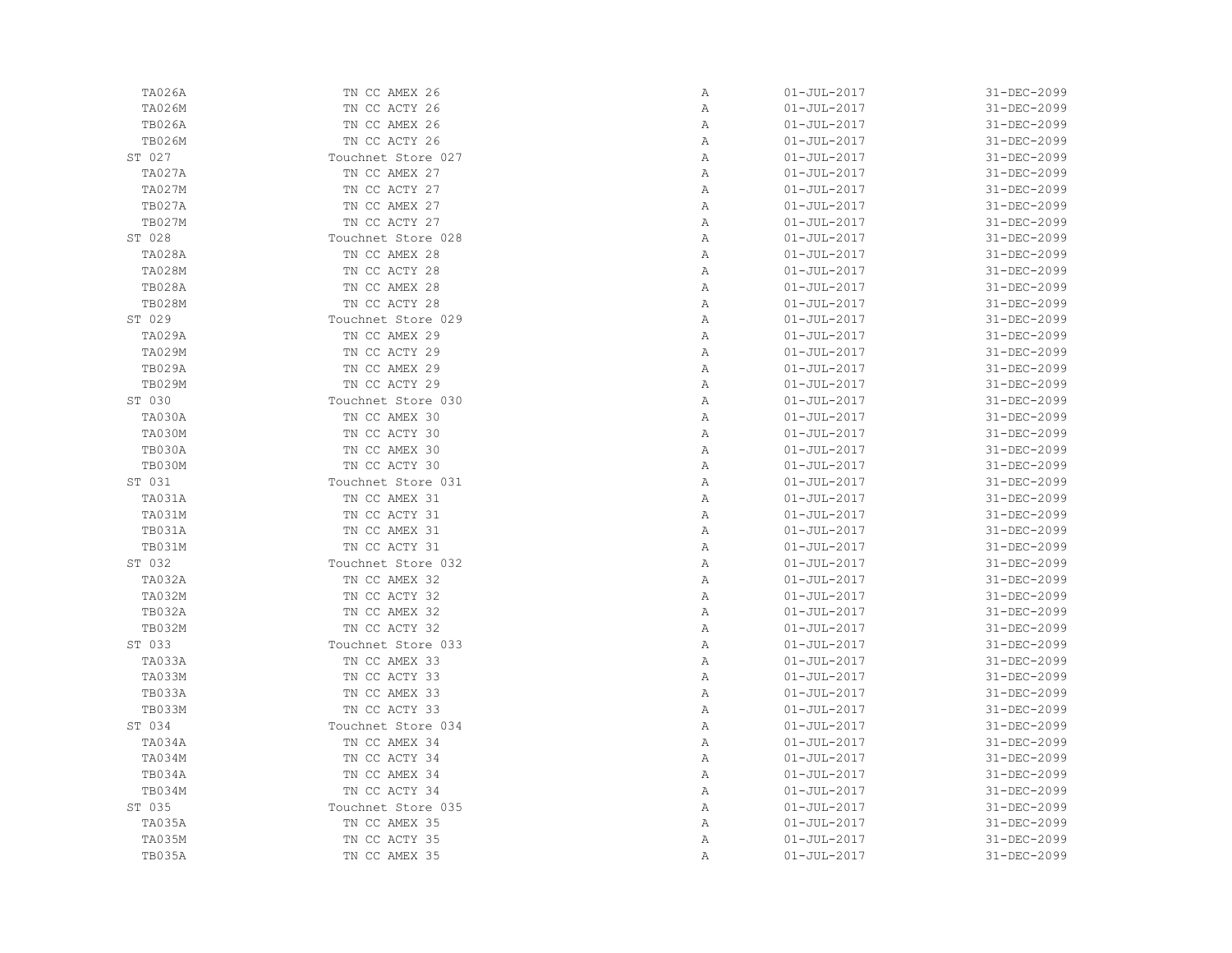| TB035M        | TN CC ACTY 35      | Α | $01 - JUL - 2017$ | 31-DEC-2099 |
|---------------|--------------------|---|-------------------|-------------|
| ST 036        | Touchnet Store 036 | Α | $01 - JUL - 2017$ | 31-DEC-2099 |
| TA036A        | TN CC AMEX 36      | Α | $01 - JUL - 2017$ | 31-DEC-2099 |
| <b>TA036M</b> | TN CC ACTY 36      | Α | $01 - JUL - 2017$ | 31-DEC-2099 |
| TB036A        | TN CC AMEX 36      | Α | $01 - JUL - 2017$ | 31-DEC-2099 |
| <b>TB036M</b> | TN CC ACTY 36      | Α | $01 - JUL - 2017$ | 31-DEC-2099 |
| ST 037        | Touchnet Store 037 | Α | $01 - JUL - 2017$ | 31-DEC-2099 |
| TA037A        | TN CC AMEX 37      | Α | $01 - JUL - 2017$ | 31-DEC-2099 |
| TA037M        | TN CC ACTY 37      | Α | $01 - JUL - 2017$ | 31-DEC-2099 |
| TB037A        | TN CC AMEX 37      | Α | $01 - JUL - 2017$ | 31-DEC-2099 |
| TB037M        | TN CC ACTY 37      | Α | $01 - JUL - 2017$ | 31-DEC-2099 |
| ST 038        | Touchnet Store 038 | Α | $01 - JUL - 2017$ | 31-DEC-2099 |
| TA038A        | TN CC AMEX 38      | Α | $01 - JUL - 2017$ | 31-DEC-2099 |
| <b>TA038M</b> | TN CC ACTY 38      | Α | $01 - JUL - 2017$ | 31-DEC-2099 |
| TB038A        | TN CC AMEX 38      | Α | $01 - JUL - 2017$ | 31-DEC-2099 |
| <b>TB038M</b> | TN CC ACTY 38      | Α | $01 - JUL - 2017$ | 31-DEC-2099 |
| ST 039        | Touchnet Store 039 | Α | $01 - JUL - 2017$ | 31-DEC-2099 |
| TA039A        | TN CC AMEX 39      | Α | $01 - JUL - 2017$ | 31-DEC-2099 |
| TA039M        | TN CC ACTY 39      | Α | $01 - JUL - 2017$ | 31-DEC-2099 |
| TB039A        | TN CC AMEX 39      | Α | $01 - JUL - 2017$ | 31-DEC-2099 |
| TB039M        | TN CC ACTY 39      | Α | $01 - JUL - 2017$ | 31-DEC-2099 |
| ST 040        | Touchnet Store 040 | Α | $01 - JUL - 2017$ | 31-DEC-2099 |
| TA040A        | TN CC AMEX 40      | Α | $01 - JUL - 2017$ | 31-DEC-2099 |
| TA040M        | TN CC ACTY 40      | Α | $01 - JUL - 2017$ | 31-DEC-2099 |
| TB040A        | TN CC AMEX 40      | Α | $01 - JUL - 2017$ | 31-DEC-2099 |
| TB040M        | TN CC ACTY 40      | Α | $01 - JUL - 2017$ | 31-DEC-2099 |
| ST 041        | Touchnet Store 041 | Α | $01 - JUL - 2017$ | 31-DEC-2099 |
| TA041A        | TN CC AMEX 41      | Α | $01 - JUL - 2017$ | 31-DEC-2099 |
| TA041M        | TN CC ACTY 41      | Α | $01 - JUL - 2017$ | 31-DEC-2099 |
| TB041A        | TN CC AMEX 41      | Α | $01 - JUL - 2017$ | 31-DEC-2099 |
| TB041M        | TN CC ACTY 41      | Α | $01 - JUL - 2017$ | 31-DEC-2099 |
| ST 042        | Touchnet Store 042 | Α | $01 - JUL - 2017$ | 31-DEC-2099 |
| TA042A        | TN CC AMEX 42      | Α | $01 - JUL - 2017$ | 31-DEC-2099 |
| TA042M        | TN CC ACTY 42      | Α | $01 - JUL - 2017$ | 31-DEC-2099 |
| TB042A        | TN CC AMEX 42      | Α | $01 - JUL - 2017$ | 31-DEC-2099 |
| TB042M        | TN CC ACTY 42      | Α | $01 - JUL - 2017$ | 31-DEC-2099 |
| ST 043        | Touchnet Store 043 | Α | $01 - JUL - 2017$ | 31-DEC-2099 |
| TA043A        | TN CC AMEX 43      | Α | $01 - JUL - 2017$ | 31-DEC-2099 |
| TA043M        | TN CC ACTY 43      | Α | $01 - JUL - 2017$ | 31-DEC-2099 |
| TB043A        | TN CC AMEX 43      | Α | $01 - JUL - 2017$ | 31-DEC-2099 |
| TB043M        | TN CC ACTY 43      | Α | $01 - JUL - 2017$ | 31-DEC-2099 |
| ST 044        | Touchnet Store 044 | Α | $01 - JUL - 2017$ | 31-DEC-2099 |
| TA044A        | TN CC AMEX 44      | Α | $01 - JUL - 2017$ | 31-DEC-2099 |
| TA044M        | TN CC ACTY 44      | Α | $01 - JUL - 2017$ | 31-DEC-2099 |
| TB044A        | TN CC AMEX 44      | Α | $01 - JUL - 2017$ | 31-DEC-2099 |
| TB044M        | TN CC ACTY 44      | Α | $01 - JUL - 2017$ | 31-DEC-2099 |
| ST 045        | Touchnet Store 045 | Α | $01 - JUL - 2017$ | 31-DEC-2099 |
| TA045A        | TN CC AMEX 45      | Α | $01 - JUL - 2017$ | 31-DEC-2099 |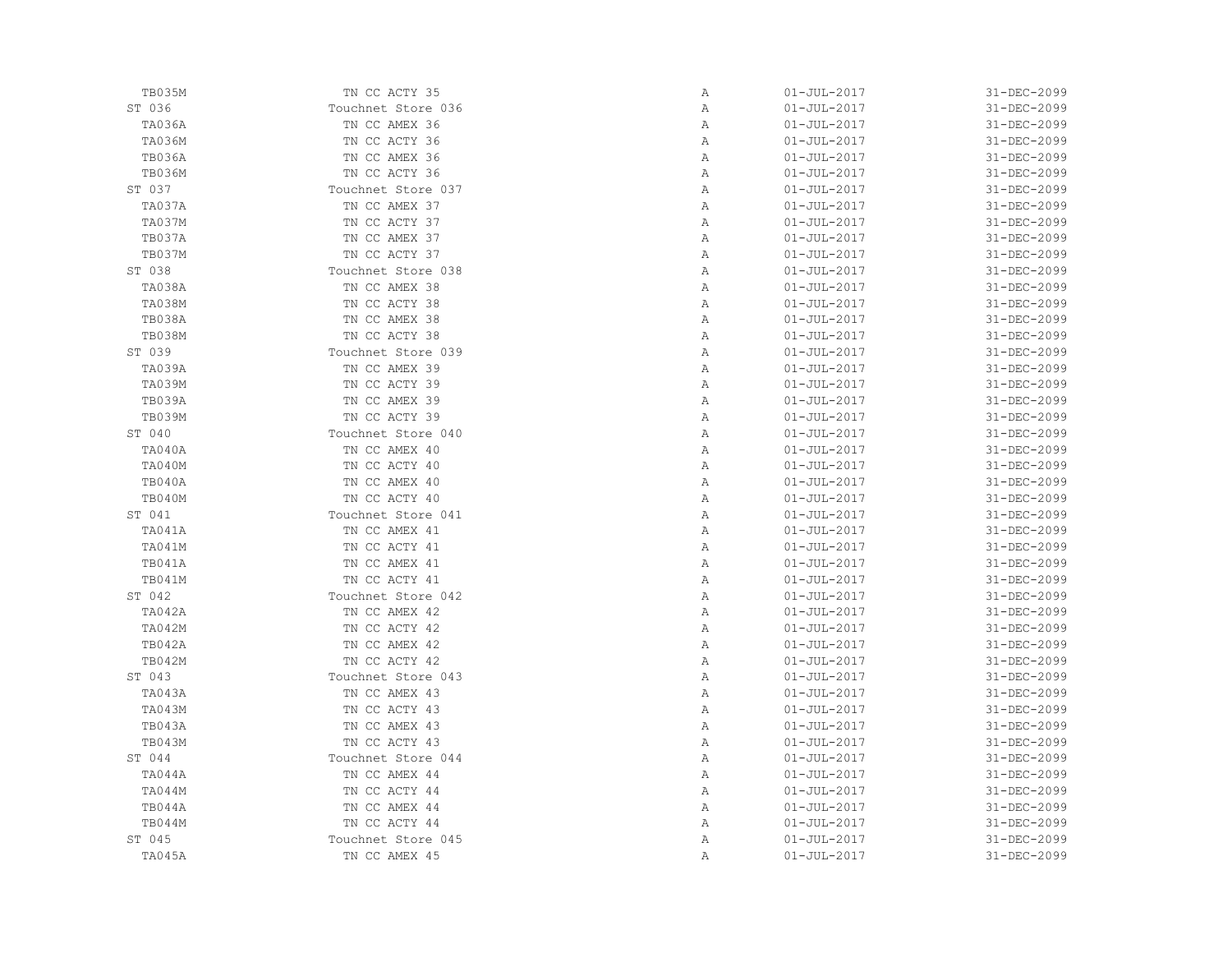| TA045M        | TN CC ACTY 45      | Α            | $01 - JUL - 2017$ | 31-DEC-2099 |
|---------------|--------------------|--------------|-------------------|-------------|
| TB045A        | TN CC AMEX 45      | Α            | $01 - JUL - 2017$ | 31-DEC-2099 |
| TB045M        | TN CC ACTY 45      | Α            | $01 - JUL - 2017$ | 31-DEC-2099 |
| ST 046        | Touchnet Store 046 | Α            | $01 - JUL - 2017$ | 31-DEC-2099 |
| <b>TA046A</b> | TN CC AMEX 46      | Α            | $01 - JUL - 2017$ | 31-DEC-2099 |
| <b>TA046M</b> | TN CC ACTY 46      | Α            | $01 - JUL - 2017$ | 31-DEC-2099 |
| <b>TB046A</b> | TN CC AMEX 46      | Α            | $01 - JUL - 2017$ | 31-DEC-2099 |
| <b>TB046M</b> | TN CC ACTY 46      | Α            | $01 - JUL - 2017$ | 31-DEC-2099 |
| ST 047        | Touchnet Store 047 | $\mathbb{A}$ | $01 - JUL - 2017$ | 31-DEC-2099 |
| TA047A        | TN CC AMEX 47      | Α            | $01 - JUL - 2017$ | 31-DEC-2099 |
| TA047M        | TN CC ACTY 47      | Α            | $01 - JUL - 2017$ | 31-DEC-2099 |
| TB047A        | TN CC AMEX 47      | Α            | $01 - JUL - 2017$ | 31-DEC-2099 |
| TB047M        | TN CC ACTY 47      | Α            | $01 - JUL - 2017$ | 31-DEC-2099 |
| ST 048        | Touchnet Store 048 | Α            | $01 - JUL - 2017$ | 31-DEC-2099 |
| TA048A        | TN CC AMEX 48      | Α            | $01 - JUL - 2017$ | 31-DEC-2099 |
| TA048M        | TN CC ACTY 48      | $\mathbb{A}$ | $01 - JUL - 2017$ | 31-DEC-2099 |
| TB048A        | TN CC AMEX 48      | $\mathbb{A}$ | $01 - JUL - 2017$ | 31-DEC-2099 |
| TB048M        | TN CC ACTY 48      | Α            | $01 - JUL - 2017$ | 31-DEC-2099 |
| ST 049        | Touchnet Store 049 | Α            | $01 - JUL - 2017$ | 31-DEC-2099 |
| TA049A        | TN CC AMEX 49      | Α            | $01 - JUL - 2017$ | 31-DEC-2099 |
| <b>TA049M</b> | TN CC ACTY 49      | Α            | $01 - JUL - 2017$ | 31-DEC-2099 |
| TB049A        | TN CC AMEX 49      | Α            | $01 - JUL - 2017$ | 31-DEC-2099 |
| TB049M        | TN CC ACTY 49      | Α            | $01 - JUL - 2017$ | 31-DEC-2099 |
| ST 050        | Touchnet Store 050 | Α            | $01 - JUL - 2017$ | 31-DEC-2099 |
| TA050A        | TN CC AMEX 50      | Α            | $01 - JUL - 2017$ | 31-DEC-2099 |
| TA050M        | TN CC ACTY 50      | Α            | $01 - JUL - 2017$ | 31-DEC-2099 |
| TB050A        | TN CC AMEX 50      | Α            | $01 - JUL - 2017$ | 31-DEC-2099 |
| TB050M        | TN CC ACTY 50      | Α            | $01 - JUL - 2017$ | 31-DEC-2099 |
| ST 051        | Touchnet Store 051 | $\mathbb{A}$ | $01 - JUL - 2017$ | 31-DEC-2099 |
| TA051A        | TN CC AMEX 51      | $\mathbb{A}$ | $01 - JUL - 2017$ | 31-DEC-2099 |
| TA051M        | TN CC ACTY 51      | Α            | $01 - JUL - 2017$ | 31-DEC-2099 |
| TB051A        | TN CC AMEX 51      | Α            | $01 - JUL - 2017$ | 31-DEC-2099 |
| TB051M        | TN CC ACTY 51      | Α            | $01 - JUL - 2017$ | 31-DEC-2099 |
| ST 052        | Touchnet Store 052 | Α            | $01 - JUL - 2017$ | 31-DEC-2099 |
| TA052A        | TN CC AMEX 52      | Α            | $01 - JUL - 2017$ | 31-DEC-2099 |
| <b>TA052M</b> | TN CC ACTY 52      | Α            | $01 - JUL - 2017$ | 31-DEC-2099 |
| TB052A        | TN CC AMEX 52      | $\mathbb{A}$ | $01 - JUL - 2017$ | 31-DEC-2099 |
| <b>TB052M</b> | TN CC ACTY 52      | Α            | $01 - JUL - 2017$ | 31-DEC-2099 |
| ST 053        | Touchnet Store 053 | Α            | $01 - JUL - 2017$ | 31-DEC-2099 |
| TA053A        | TN CC AMEX 53      | Α            | $01 - JUL - 2017$ | 31-DEC-2099 |
| TA053M        | TN CC ACTY 53      | Α            | $01 - JUL - 2017$ | 31-DEC-2099 |
| TB053A        | TN CC AMEX 53      | Α            | $01 - JUL - 2017$ | 31-DEC-2099 |
| TB053M        | TN CC ACTY 53      | Α            | $01 - JUL - 2017$ | 31-DEC-2099 |
| ST 054        | Touchnet Store 054 | Α            | $01 - JUL - 2017$ | 31-DEC-2099 |
| TA054A        | TN CC AMEX 54      | Α            | $01 - JUL - 2017$ | 31-DEC-2099 |
| TA054M        | TN CC ACTY 54      | Α            | $01 - JUL - 2017$ | 31-DEC-2099 |
| TB054A        | TN CC AMEX 54      | Α            | $01 - JUL - 2017$ | 31-DEC-2099 |
| TB054M        | TN CC ACTY 54      | Α            | $01 - JUL - 2017$ | 31-DEC-2099 |
|               |                    |              |                   |             |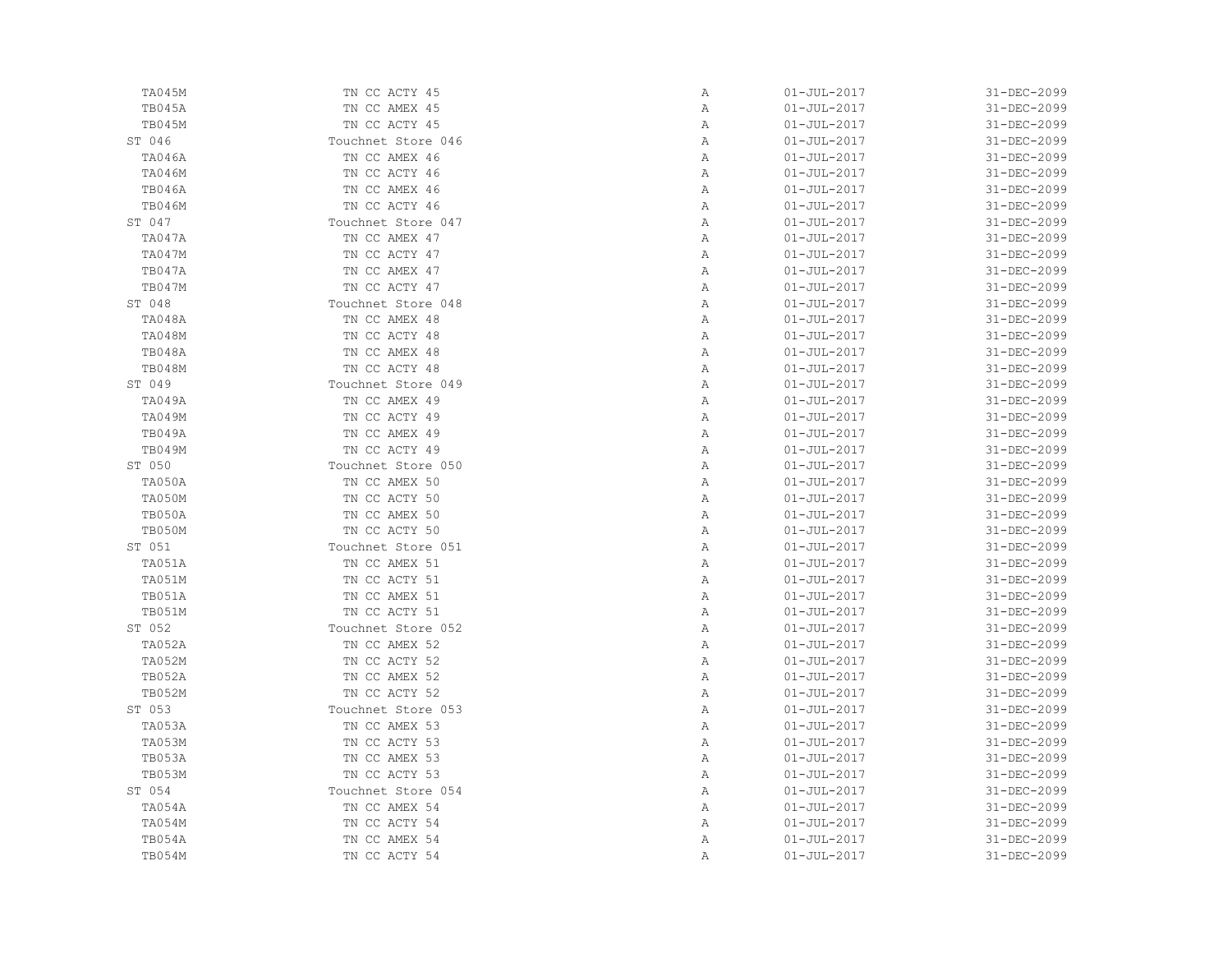| ST 055        | Touchnet Store 055 | Α | $01 - JUL - 2017$ | 31-DEC-2099 |
|---------------|--------------------|---|-------------------|-------------|
| TA055A        | TN CC AMEX 55      | Α | $01 - JUL - 2017$ | 31-DEC-2099 |
| <b>TA055M</b> | TN CC ACTY 55      | Α | $01 - JUL - 2017$ | 31-DEC-2099 |
| TB055A        | TN CC AMEX 55      | Α | $01 - JUL - 2017$ | 31-DEC-2099 |
| TB055M        | TN CC ACTY 55      | Α | $01 - JUL - 2017$ | 31-DEC-2099 |
| ST 056        | Touchnet Store 056 | Α | $01 - JUL - 2017$ | 31-DEC-2099 |
| <b>TA056A</b> | TN CC AMEX 56      | Α | $01 - JUL - 2017$ | 31-DEC-2099 |
| <b>TA056M</b> | TN CC ACTY 56      | Α | $01 - JUL - 2017$ | 31-DEC-2099 |
| <b>TB056A</b> | TN CC AMEX 56      | Α | $01 - JUL - 2017$ | 31-DEC-2099 |
| <b>TB056M</b> | TN CC ACTY 56      | Α | $01 - JUL - 2017$ | 31-DEC-2099 |
| ST 057        | Touchnet Store 057 | Α | $01 - JUL - 2017$ | 31-DEC-2099 |
| TA057A        | TN CC AMEX 57      | Α | $01 - JUL - 2017$ | 31-DEC-2099 |
| TA057M        | TN CC ACTY 57      | Α | $01 - JUL - 2017$ | 31-DEC-2099 |
| TB057A        | TN CC AMEX 57      | Α | $01 - JUL - 2017$ | 31-DEC-2099 |
| TB057M        | TN CC ACTY 57      | Α | $01 - JUL - 2017$ | 31-DEC-2099 |
| ST 058        | Touchnet Store 058 | Α | $01 - JUL - 2017$ | 31-DEC-2099 |
| TA058A        | TN CC AMEX 58      | Α | $01 - JUL - 2017$ | 31-DEC-2099 |
| <b>TA058M</b> | TN CC ACTY 58      | Α | $01 - JUL - 2017$ | 31-DEC-2099 |
| TB058A        | TN CC AMEX 58      | Α | $01 - JUL - 2017$ | 31-DEC-2099 |
| <b>TB058M</b> | TN CC ACTY 58      | Α | $01 - JUL - 2017$ | 31-DEC-2099 |
| ST 059        | Touchnet Store 059 | Α | $01 - JUL - 2017$ | 31-DEC-2099 |
| TA059A        | TN CC AMEX 59      | Α | $01 - JUL - 2017$ | 31-DEC-2099 |
| <b>TA059M</b> | TN CC ACTY 59      | Α | $01 - JUL - 2017$ | 31-DEC-2099 |
| TB059A        | TN CC AMEX 59      | Α | $01 - JUL - 2017$ | 31-DEC-2099 |
| <b>TB059M</b> | TN CC ACTY 59      | Α | $01 - JUL - 2017$ | 31-DEC-2099 |
| ST 060        | Touchnet Store 060 | Α | $01 - JUL - 2017$ | 31-DEC-2099 |
| <b>TA060A</b> | TN CC AMEX 60      | Α | $01 - JUL - 2017$ | 31-DEC-2099 |
| <b>TA060M</b> | TN CC ACTY 60      | Α | $01 - JUL - 2017$ | 31-DEC-2099 |
| TB060A        | TN CC AMEX 60      | Α | $01 - JUL - 2017$ | 31-DEC-2099 |
| <b>TB060M</b> | TN CC ACTY 60      | Α | $01 - JUL - 2017$ | 31-DEC-2099 |
| ST 061        | Touchnet Store 061 | Α | $01 - JUL - 2017$ | 31-DEC-2099 |
| <b>TA061A</b> | TN CC AMEX 61      | Α | $01 - JUL - 2017$ | 31-DEC-2099 |
| <b>TA061M</b> | TN CC ACTY 61      | Α | $01 - JUL - 2017$ | 31-DEC-2099 |
| <b>TB061A</b> | TN CC AMEX 61      | Α | $01 - JUL - 2017$ | 31-DEC-2099 |
| TB061M        | TN CC ACTY 61      | Α | $01 - JUL - 2017$ | 31-DEC-2099 |
| ST 062        | Touchnet Store 062 | Α | $01 - JUL - 2017$ | 31-DEC-2099 |
| <b>TA062A</b> | TN CC AMEX 62      | Α | $01 - JUL - 2017$ | 31-DEC-2099 |
| TA062M        | TN CC ACTY 62      | Α | $01 - JUL - 2017$ | 31-DEC-2099 |
| <b>TB062A</b> | TN CC AMEX 62      | Α | $01 - JUL - 2017$ | 31-DEC-2099 |
| <b>TB062M</b> | TN CC ACTY 62      | Α | $01 - JUL - 2017$ | 31-DEC-2099 |
| ST 063        | Touchnet Store 063 | Α | $01 - JUL - 2017$ | 31-DEC-2099 |
| TA063A        | TN CC AMEX 63      | Α | $01 - JUL - 2017$ | 31-DEC-2099 |
| <b>TA063M</b> | TN CC ACTY 63      | Α | $01 - JUL - 2017$ | 31-DEC-2099 |
| TB063A        | TN CC AMEX 63      | Α | $01 - JUL - 2017$ | 31-DEC-2099 |
| <b>TB063M</b> | TN CC ACTY 63      | Α | $01 - JUL - 2017$ | 31-DEC-2099 |
| ST 064        | Touchnet Store 064 | Α | $01 - JUL - 2017$ | 31-DEC-2099 |
| TA064A        | TN CC AMEX 64      | Α | $01 - JUL - 2017$ | 31-DEC-2099 |
|               | TN CC ACTY 64      | Α | $01 - JUL - 2017$ |             |
| TA064M        |                    |   |                   | 31-DEC-2099 |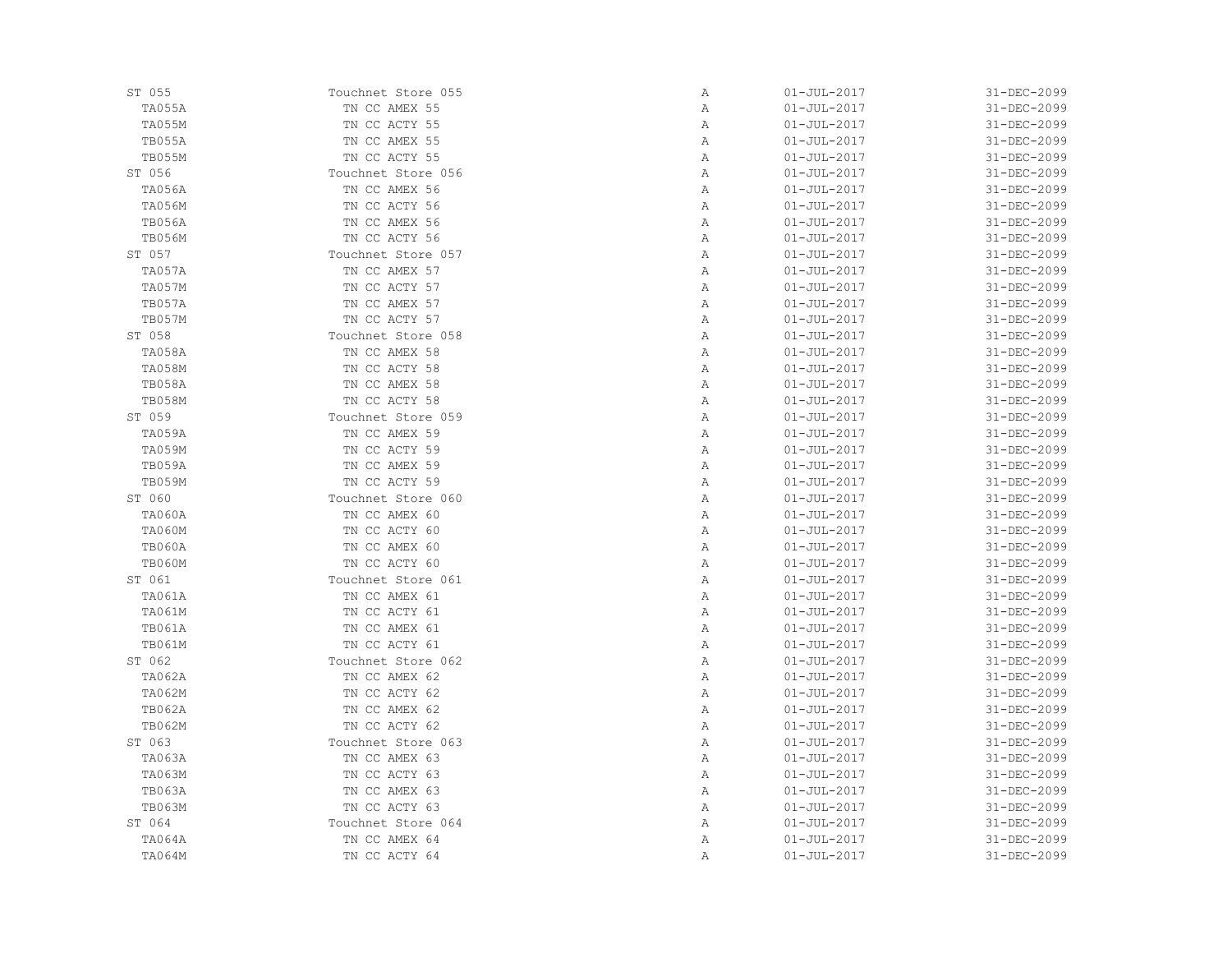| TB064A        | TN CC AMEX 64      | Α            | $01 - JUL - 2017$ | 31-DEC-2099 |
|---------------|--------------------|--------------|-------------------|-------------|
| TB064M        | TN CC ACTY 64      | Α            | $01 - JUL - 2017$ | 31-DEC-2099 |
| ST 065        | Touchnet Store 065 | Α            | $01 - JUL - 2017$ | 31-DEC-2099 |
| <b>TA065A</b> | TN CC AMEX 65      | Α            | $01 - JUL - 2017$ | 31-DEC-2099 |
| <b>TA065M</b> | TN CC ACTY 65      | Α            | $01 - JUL - 2017$ | 31-DEC-2099 |
| <b>TB065A</b> | TN CC AMEX 65      | Α            | $01 - JUL - 2017$ | 31-DEC-2099 |
| TB065M        | TN CC ACTY 65      | Α            | $01 - JUL - 2017$ | 31-DEC-2099 |
| ST 066        | Touchnet Store 066 | $\mathbb{A}$ | $01 - JUL - 2017$ | 31-DEC-2099 |
| <b>TA066A</b> | TN CC AMEX 66      | Α            | $01 - JUL - 2017$ | 31-DEC-2099 |
| <b>TA066M</b> | TN CC ACTY 66      | Α            | $01 - JUL - 2017$ | 31-DEC-2099 |
| <b>TB066A</b> | TN CC AMEX 66      | Α            | $01 - JUL - 2017$ | 31-DEC-2099 |
| <b>TB066M</b> | TN CC ACTY 66      | Α            | $01 - JUL - 2017$ | 31-DEC-2099 |
| ST 067        | Touchnet Store 067 | Α            | $01 - JUL - 2017$ | 31-DEC-2099 |
| <b>TA067A</b> | TN CC AMEX 67      | $\mathbb{A}$ | $01 - JUL - 2017$ | 31-DEC-2099 |
| TA067M        | TN CC ACTY 67      | Α            | $01 - JUL - 2017$ | 31-DEC-2099 |
| TB067A        | TN CC AMEX 67      | Α            | $01 - JUL - 2017$ | 31-DEC-2099 |
| <b>TB067M</b> | TN CC ACTY 67      | Α            | $01 - JUL - 2017$ | 31-DEC-2099 |
| ST 068        | Touchnet Store 068 | Α            | $01 - JUL - 2017$ | 31-DEC-2099 |
| <b>TA068A</b> | TN CC AMEX 68      | Α            | $01 - JUL - 2017$ | 31-DEC-2099 |
| <b>TA068M</b> | TN CC ACTY 68      | $\mathbb{A}$ | $01 - JUL - 2017$ | 31-DEC-2099 |
| <b>TB068A</b> | TN CC AMEX 68      | $\mathbb{A}$ | $01 - JUL - 2017$ | 31-DEC-2099 |
| <b>TB068M</b> | TN CC ACTY 68      | $\mathbb{A}$ | $01 - JUL - 2017$ | 31-DEC-2099 |
| ST 069        | Touchnet Store 069 | Α            | $01 - JUL - 2017$ | 31-DEC-2099 |
| TA069A        | TN CC AMEX 69      | Α            | $01 - JUL - 2017$ | 31-DEC-2099 |
| <b>TA069M</b> | TN CC ACTY 69      | Α            | $01 - JUL - 2017$ | 31-DEC-2099 |
| TB069A        | TN CC AMEX 69      | $\mathbb{A}$ | $01 - JUL - 2017$ | 31-DEC-2099 |
| <b>TB069M</b> | TN CC ACTY 69      | Α            | $01 - JUL - 2017$ | 31-DEC-2099 |
| ST 070        | Touchnet Store 070 | Α            | $01 - JUL - 2017$ | 31-DEC-2099 |
| TA070A        | TN CC AMEX 70      | Α            | $01 - JUL - 2017$ | 31-DEC-2099 |
| TA070M        | TN CC ACTY 70      | Α            | $01 - JUL - 2017$ | 31-DEC-2099 |
| TB070A        | TN CC AMEX 70      | Α            | $01 - JUL - 2017$ | 31-DEC-2099 |
| TB070M        | TN CC ACTY 70      | $\mathbb{A}$ | $01 - JUL - 2017$ | 31-DEC-2099 |
| ST 071        | Touchnet Store 071 | Α            | $01 - JUL - 2017$ | 31-DEC-2099 |
| TA071A        | TN CC AMEX 71      | Α            | $01 - JUL - 2017$ | 31-DEC-2099 |
| TA071M        | TN CC ACTY 71      | Α            | $01 - JUL - 2017$ | 31-DEC-2099 |
| TB071A        | TN CC AMEX 71      | Α            | $01 - JUL - 2017$ | 31-DEC-2099 |
| TB071M        | TN CC ACTY 71      | Α            | $01 - JUL - 2017$ | 31-DEC-2099 |
| ST 072        | Touchnet Store 072 | $\mathbb{A}$ | $01 - JUL - 2017$ | 31-DEC-2099 |
| TA072A        | TN CC AMEX 72      | Α            | $01 - JUL - 2017$ | 31-DEC-2099 |
| TA072M        | TN CC ACTY 72      | Α            | $01 - JUL - 2017$ | 31-DEC-2099 |
| TB072A        | TN CC AMEX 72      | Α            | $01 - JUL - 2017$ | 31-DEC-2099 |
| <b>TB072M</b> | TN CC ACTY 72      | Α            | $01 - JUL - 2017$ | 31-DEC-2099 |
| ST 073        | Touchnet Store 073 | Α            | $01 - JUL - 2017$ | 31-DEC-2099 |
| TA073A        | TN CC AMEX 73      | Α            | $01 - JUL - 2017$ | 31-DEC-2099 |
| TA073M        | TN CC ACTY 73      | Α            | $01 - JUL - 2017$ | 31-DEC-2099 |
| TB073A        | TN CC AMEX 73      | Α            | $01 - JUL - 2017$ | 31-DEC-2099 |
| TB073M        | TN CC ACTY 73      | Α            | $01 - JUL - 2017$ | 31-DEC-2099 |
| ST 074        | Touchnet Store 074 | Α            | $01 - JUL - 2017$ | 31-DEC-2099 |
|               |                    |              |                   |             |

| Α | 01-JUL-2017       | 31-DEC-2099 |
|---|-------------------|-------------|
| Α | 01-JUL-2017       | 31-DEC-2099 |
| Α | 01-JUL-2017       | 31-DEC-2099 |
| Α | $01 - JUL - 2017$ | 31-DEC-2099 |
| Α | $01 - JUL - 2017$ | 31-DEC-2099 |
| Α | $01 - JUL - 2017$ | 31-DEC-2099 |
| Α | $01 - JUL - 2017$ | 31-DEC-2099 |
| Α | $01 - JUL - 2017$ | 31-DEC-2099 |
| Α | $01 - JUL - 2017$ | 31-DEC-2099 |
| Α | $01 - JUL - 2017$ | 31-DEC-2099 |
| Α | $01 - JUL - 2017$ | 31-DEC-2099 |
| Α | $01 - JUL - 2017$ | 31-DEC-2099 |
| Α | $01 - JUL - 2017$ | 31-DEC-2099 |
| Α | $01 - JUL - 2017$ | 31-DEC-2099 |
| Α | $01 - JUL - 2017$ | 31-DEC-2099 |
| Α | $01 - JUL - 2017$ | 31-DEC-2099 |
| Α | $01 - JUL - 2017$ | 31-DEC-2099 |
| Α | $01 - JUL - 2017$ | 31-DEC-2099 |
| Α | $01 - JUL - 2017$ | 31-DEC-2099 |
| Α | $01 - JUL - 2017$ | 31-DEC-2099 |
| Α | $01 - JUL - 2017$ | 31-DEC-2099 |
| Α | $01 - JUL - 2017$ | 31-DEC-2099 |
| Α | $01 - JUL - 2017$ | 31-DEC-2099 |
| Α | $01 - JUL - 2017$ | 31-DEC-2099 |
| Α | $01 - JUL - 2017$ | 31-DEC-2099 |
| Α | $01 - JUL - 2017$ | 31-DEC-2099 |
| Α | $01 - JUL - 2017$ | 31-DEC-2099 |
| Α | $01 - JUL - 2017$ | 31-DEC-2099 |
| Α | $01 - JUL - 2017$ | 31-DEC-2099 |
| Α | $01 - JUL - 2017$ | 31-DEC-2099 |
| Α | $01 - JUL - 2017$ | 31-DEC-2099 |
| Α | $01 - JUL - 2017$ | 31-DEC-2099 |
| Α | $01 - JUL - 2017$ | 31-DEC-2099 |
| Α | $01 - JUL - 2017$ | 31-DEC-2099 |
| Α | $01 - JUL - 2017$ | 31-DEC-2099 |
| Α | $01 - JUL - 2017$ | 31-DEC-2099 |
| Α | $01 - JUL - 2017$ | 31-DEC-2099 |
| Α | $01 - JUL - 2017$ | 31-DEC-2099 |
| Α | $01 - JUL - 2017$ | 31-DEC-2099 |
| Α | $01 - JUL - 2017$ | 31-DEC-2099 |
| Α | $01 - JUL - 2017$ | 31-DEC-2099 |
| Α | $01 - JUL - 2017$ | 31-DEC-2099 |
| Α | $01 - JUL - 2017$ | 31-DEC-2099 |
| Α | $01 - JUL - 2017$ | 31-DEC-2099 |
| Α | $01 - JUL - 2017$ | 31-DEC-2099 |
| Α | $01 - JUL - 2017$ | 31-DEC-2099 |
| Α | $01 - JUL - 2017$ | 31-DEC-2099 |
| Α | 01-JUL-2017       | 31-DEC-2099 |
|   |                   |             |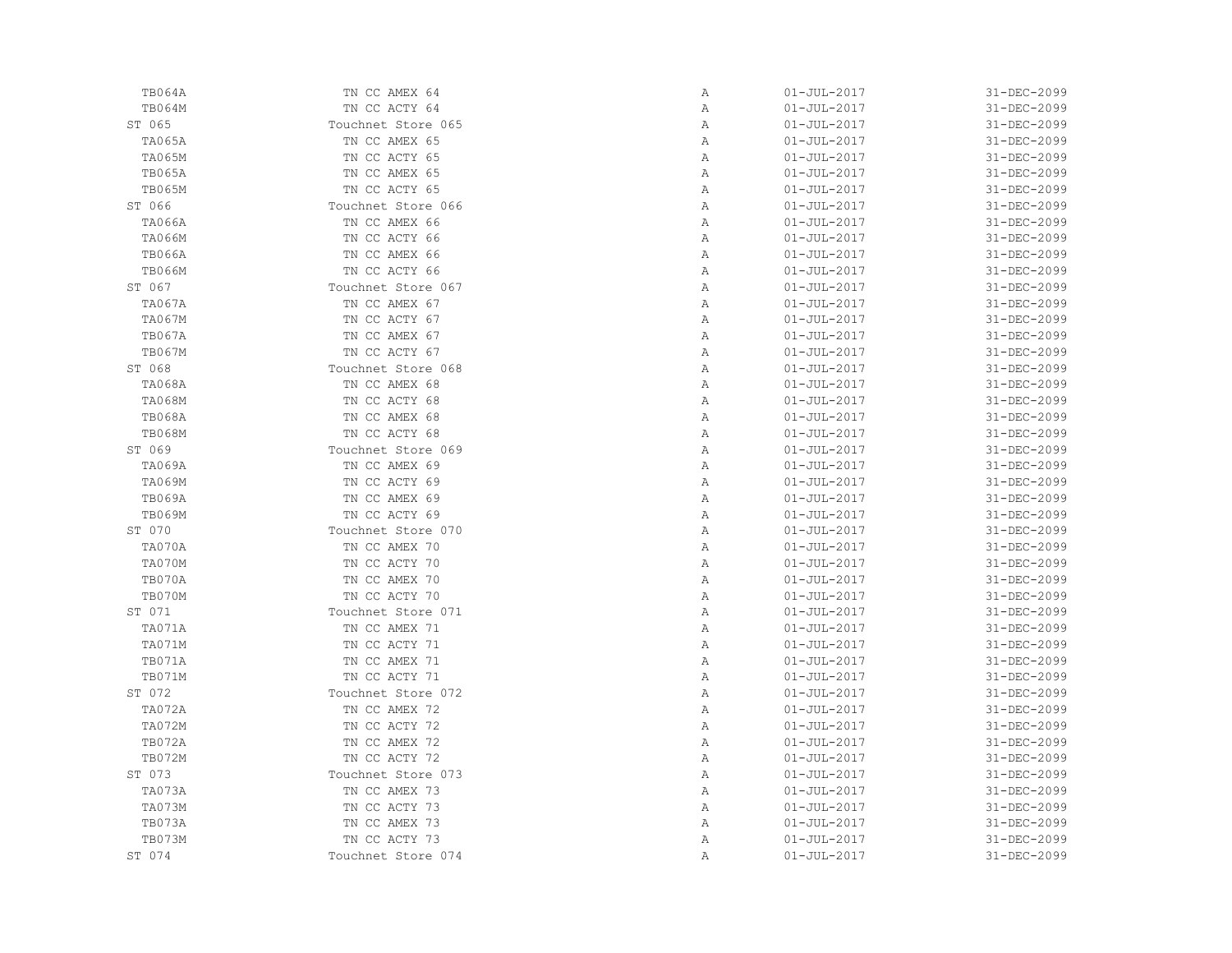| TA074A        | TN CC AMEX 74      | Α            | $01 - JUL - 2017$ | 31-DEC-2099 |
|---------------|--------------------|--------------|-------------------|-------------|
| TA074M        | TN CC ACTY 74      | Α            | $01 - JUL - 2017$ | 31-DEC-2099 |
| TB074A        | TN CC AMEX 74      | Α            | $01 - JUL - 2017$ | 31-DEC-2099 |
| TB074M        | TN CC ACTY 74      | Α            | $01 - JUL - 2017$ | 31-DEC-2099 |
| ST 075        | Touchnet Store 075 | Α            | $01 - JUL - 2017$ | 31-DEC-2099 |
| TA075A        | TN CC AMEX 75      | $\mathbb{A}$ | $01 - JUL - 2017$ | 31-DEC-2099 |
| TA075M        | TN CC ACTY 75      | Α            | $01 - JUL - 2017$ | 31-DEC-2099 |
| TB075A        | TN CC AMEX 75      | Α            | $01 - JUL - 2017$ | 31-DEC-2099 |
| TB075M        | TN CC ACTY 75      | Α            | $01 - JUL - 2017$ | 31-DEC-2099 |
| ST 076        | Touchnet Store 076 | Α            | $01 - JUL - 2017$ | 31-DEC-2099 |
| <b>TA076A</b> | TN CC AMEX 76      | Α            | $01 - JUL - 2017$ | 31-DEC-2099 |
| <b>TA076M</b> | TN CC ACTY 76      | $\mathbb{A}$ | $01 - JUL - 2017$ | 31-DEC-2099 |
| TB076A        | TN CC AMEX 76      | $\mathbb{A}$ | $01 - JUL - 2017$ | 31-DEC-2099 |
| <b>TB076M</b> | TN CC ACTY 76      | $\mathbb{A}$ | $01 - JUL - 2017$ | 31-DEC-2099 |
| ST 077        | Touchnet Store 077 | Α            | $01 - JUL - 2017$ | 31-DEC-2099 |
| TA077A        | TN CC AMEX 77      | Α            | $01 - JUL - 2017$ | 31-DEC-2099 |
| TA077M        | TN CC ACTY 77      | Α            | $01 - JUL - 2017$ | 31-DEC-2099 |
| TB077A        | TN CC AMEX 77      | Α            | $01 - JUL - 2017$ | 31-DEC-2099 |
| TB077M        | TN CC ACTY 77      | Α            | $01 - JUL - 2017$ | 31-DEC-2099 |
| ST 078        | Touchnet Store 078 | Α            | $01 - JUL - 2017$ | 31-DEC-2099 |
| TA078A        | TN CC AMEX 78      | Α            | $01 - JUL - 2017$ | 31-DEC-2099 |
| <b>TA078M</b> | TN CC ACTY 78      | $\mathbb{A}$ | $01 - JUL - 2017$ | 31-DEC-2099 |
| TB078A        | TN CC AMEX 78      | $\mathbb{A}$ | $01 - JUL - 2017$ | 31-DEC-2099 |
| <b>TB078M</b> | TN CC ACTY 78      | Α            | $01 - JUL - 2017$ | 31-DEC-2099 |
| ST 079        | Touchnet Store 079 | Α            | $01 - JUL - 2017$ | 31-DEC-2099 |
| TA079A        | TN CC AMEX 79      | Α            | $01 - JUL - 2017$ | 31-DEC-2099 |
| <b>TA079M</b> | TN CC ACTY 79      | Α            | $01 - JUL - 2017$ | 31-DEC-2099 |
| TB079A        | TN CC AMEX 79      | Α            | $01 - JUL - 2017$ | 31-DEC-2099 |
| TB079M        | TN CC ACTY 79      | Α            | $01 - JUL - 2017$ | 31-DEC-2099 |
| ST 080        | Touchnet Store 080 | $\mathbb{A}$ | $01 - JUL - 2017$ | 31-DEC-2099 |
| TA080A        | TN CC AMEX 80      | $\mathbb{A}$ | $01 - JUL - 2017$ | 31-DEC-2099 |
| <b>TA080M</b> | TN CC ACTY 80      | $\mathbb{A}$ | $01 - JUL - 2017$ | 31-DEC-2099 |
| TB080A        | TN CC AMEX 80      | Α            | $01 - JUL - 2017$ | 31-DEC-2099 |
| <b>TB080M</b> | TN CC ACTY 80      | $\mathbb{A}$ | $01 - JUL - 2017$ | 31-DEC-2099 |
| ST 081        | Touchnet Store 081 | Α            | $01 - JUL - 2017$ | 31-DEC-2099 |
| <b>TA081A</b> | TN CC AMEX 81      | Α            | $01 - JUL - 2017$ | 31-DEC-2099 |
| TA081M        | TN CC ACTY 81      | Α            | $01 - JUL - 2017$ | 31-DEC-2099 |
| <b>TB081A</b> | TN CC AMEX 81      | Α            | $01 - JUL - 2017$ | 31-DEC-2099 |
| <b>TB081M</b> | TN CC ACTY 81      | Α            | $01 - JUL - 2017$ | 31-DEC-2099 |
| ST 082        | Touchnet Store 082 | Α            | $01 - JUL - 2017$ | 31-DEC-2099 |
| <b>TA082A</b> | TN CC AMEX 82      | Α            | $01 - JUL - 2017$ | 31-DEC-2099 |
| <b>TA082M</b> | TN CC ACTY 82      | Α            | $01 - JUL - 2017$ | 31-DEC-2099 |
| <b>TB082A</b> | TN CC AMEX 82      | Α            | $01 - JUL - 2017$ | 31-DEC-2099 |
| <b>TB082M</b> | TN CC ACTY 82      | Α            | $01 - JUL - 2017$ | 31-DEC-2099 |
| ST 083        | Touchnet Store 083 | Α            | $01 - JUL - 2017$ | 31-DEC-2099 |
| TA083A        | TN CC AMEX 83      | Α            | $01 - JUL - 2017$ | 31-DEC-2099 |
| <b>TA083M</b> | TN CC ACTY 83      | Α            | $01 - JUL - 2017$ | 31-DEC-2099 |
| TB083A        | TN CC AMEX 83      | $\mathbb{A}$ | $01 - JUL - 2017$ | 31-DEC-2099 |
|               |                    |              |                   |             |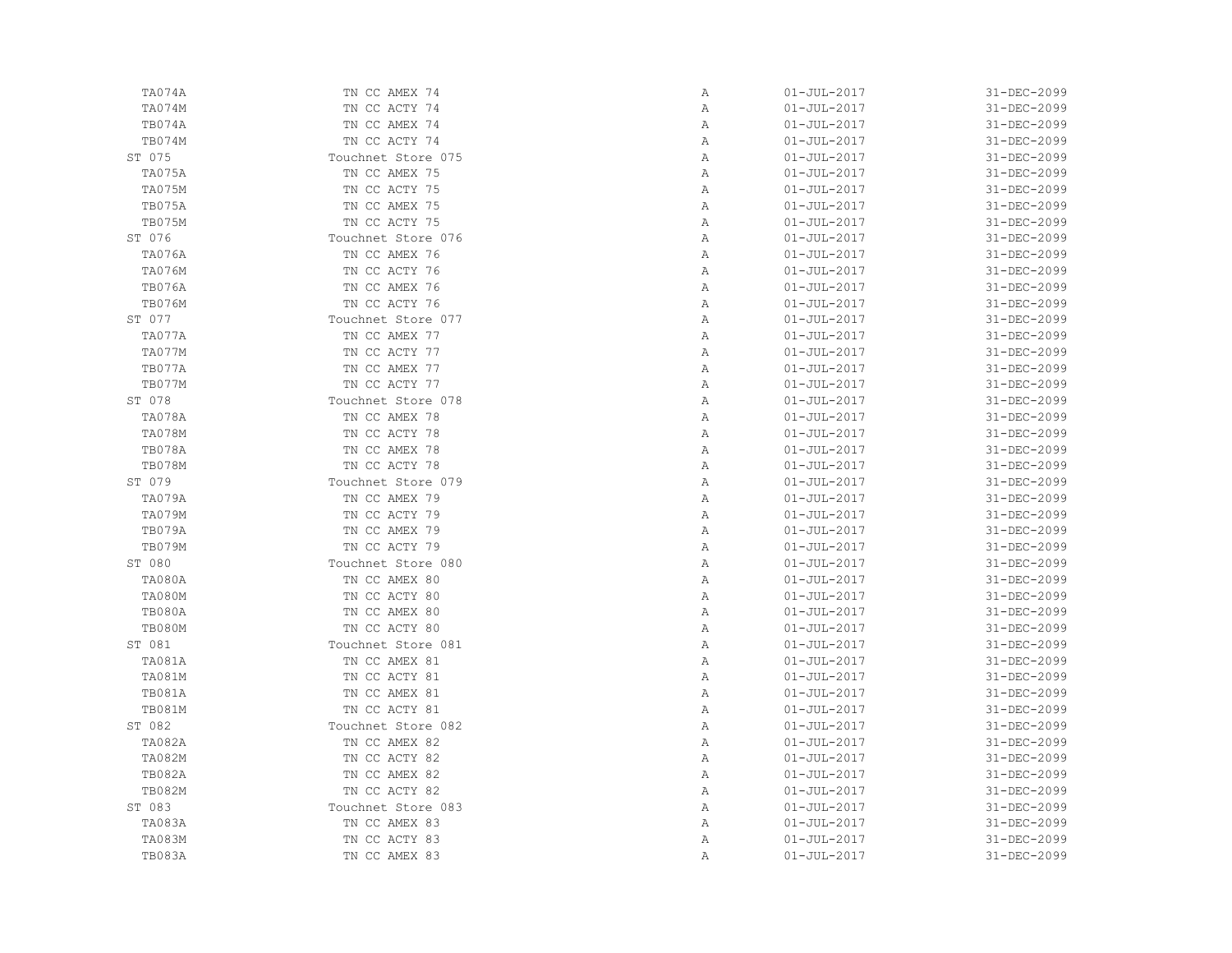| TB083M        | TN CC ACTY 83      | Α | $01 - JUL - 2017$ | 31-DEC-2099       |
|---------------|--------------------|---|-------------------|-------------------|
| ST 084        | Touchnet Store 084 | Α | $01 - JUL - 2017$ | 31-DEC-2099       |
| TA084A        | TN CC AMEX 84      | Α | $01 - JUL - 2017$ | 31-DEC-2099       |
| <b>TA084M</b> | TN CC ACTY 84      | Α | $01 - JUL - 2017$ | 31-DEC-2099       |
| TB084A        | TN CC AMEX 84      | Α | $01 - JUL - 2017$ | 31-DEC-2099       |
| TB084M        | TN CC ACTY 84      | Α | $01 - JUL - 2017$ | 31-DEC-2099       |
| ST 085        | Touchnet Store 085 | Α | $01 - JUL - 2017$ | 31-DEC-2099       |
| <b>TA085A</b> | TN CC AMEX 85      | Α | $01 - JUL - 2017$ | 31-DEC-2099       |
| <b>TA085M</b> | TN CC ACTY 85      | Α | $01 - JUL - 2017$ | 31-DEC-2099       |
| TB085A        | TN CC AMEX 85      | Α | $01 - JUL - 2017$ | 31-DEC-2099       |
| <b>TB085M</b> | TN CC ACTY 85      | Α | $01 - JUL - 2017$ | 31-DEC-2099       |
| ST 086        | Touchnet Store 086 | Α | $01 - JUL - 2017$ | 31-DEC-2099       |
| <b>TA086A</b> | TN CC AMEX 86      | Α | $01 - JUL - 2017$ | 31-DEC-2099       |
| <b>TA086M</b> | TN CC ACTY 86      | Α | $01 - JUL - 2017$ | 31-DEC-2099       |
| <b>TB086A</b> | TN CC AMEX 86      | Α | $01 - JUL - 2017$ | 31-DEC-2099       |
| <b>TB086M</b> | TN CC ACTY 86      | Α | $01 - JUL - 2017$ | 31-DEC-2099       |
| ST 087        | Touchnet Store 087 | Α | $01 - JUL - 2017$ | 31-DEC-2099       |
| TA087A        | TN CC AMEX 87      | Α | $01 - JUL - 2017$ | 31-DEC-2099       |
| <b>TA087M</b> | TN CC ACTY 87      | Α | $01 - JUL - 2017$ | 31-DEC-2099       |
| <b>TB087A</b> | TN CC AMEX 87      | Α | $01 - JUL - 2017$ | 31-DEC-2099       |
| <b>TB087M</b> | TN CC ACTY 87      | Α | $01 - JUL - 2017$ | 31-DEC-2099       |
| ST 088        | Touchnet Store 088 | Α | $01 - JUL - 2017$ | 31-DEC-2099       |
| TA088A        | TN CC AMEX 88      | Α | $01 - JUL - 2017$ | 31-DEC-2099       |
| <b>TA088M</b> | TN CC ACTY 88      | Α | $01 - JUL - 2017$ | 31-DEC-2099       |
| <b>TB088A</b> | TN CC AMEX 88      | Α | $01 - JUL - 2017$ | 31-DEC-2099       |
| <b>TB088M</b> | TN CC ACTY 88      | Α | $01 - JUL - 2017$ | 31-DEC-2099       |
| ST 089        | Touchnet Store 089 | Α | $01 - JUL - 2017$ | 31-DEC-2099       |
| <b>TA089A</b> | TN CC AMEX 89      | Α | $01 - JUL - 2017$ | 31-DEC-2099       |
| <b>TA089M</b> | TN CC ACTY 89      | Α | $01 - JUL - 2017$ | 31-DEC-2099       |
| TB089A        | TN CC AMEX 89      | Α | $01 - JUL - 2017$ | 31-DEC-2099       |
| <b>TB089M</b> | TN CC ACTY 89      | Α | $01 - JUL - 2017$ | 31-DEC-2099       |
| ST 090        | Touchnet Store 090 | Α | $01 - JUL - 2017$ | 31-DEC-2099       |
| TA090A        | TN CC AMEX 90      | Α | $01 - JUL - 2017$ | 31-DEC-2099       |
| TA090M        | TN CC ACTY 90      | Α | $01 - JUL - 2017$ | 31-DEC-2099       |
| TB090A        | TN CC AMEX 90      | Α | $01 - JUL - 2017$ | 31-DEC-2099       |
| TB090M        | TN CC ACTY 90      | Α | $01 - JUL - 2017$ | 31-DEC-2099       |
| ST 091        | Touchnet Store 091 | Α | $01 - JUL - 2017$ | $31 - DEC - 2099$ |
| TA091A        | TN CC AMEX 91      | Α | $01 - JUL - 2017$ | 31-DEC-2099       |
| TA091M        | TN CC ACTY 91      | Α | $01 - JUL - 2017$ | 31-DEC-2099       |
| TB091A        | TN CC AMEX 91      | Α | $01 - JUL - 2017$ | 31-DEC-2099       |
| TB091M        | TN CC ACTY 91      | Α | $01 - JUL - 2017$ | 31-DEC-2099       |
| ST 092        | Touchnet Store 092 | Α | $01 - JUL - 2017$ | 31-DEC-2099       |
| TA092A        | TN CC AMEX 92      | Α | $01 - JUL - 2017$ | 31-DEC-2099       |
| <b>TA092M</b> | TN CC ACTY 92      | Α | $01 - JUL - 2017$ | 31-DEC-2099       |
| TB092A        | TN CC AMEX 92      | Α | $01 - JUL - 2017$ | 31-DEC-2099       |
| TB092M        | TN CC ACTY 92      | Α | $01 - JUL - 2017$ | 31-DEC-2099       |
| ST 093        | Touchnet Store 093 | Α | $01 - JUL - 2017$ | 31-DEC-2099       |
| TA093A        | TN CC AMEX 93      | Α | $01 - JUL - 2017$ | 31-DEC-2099       |
|               |                    |   |                   |                   |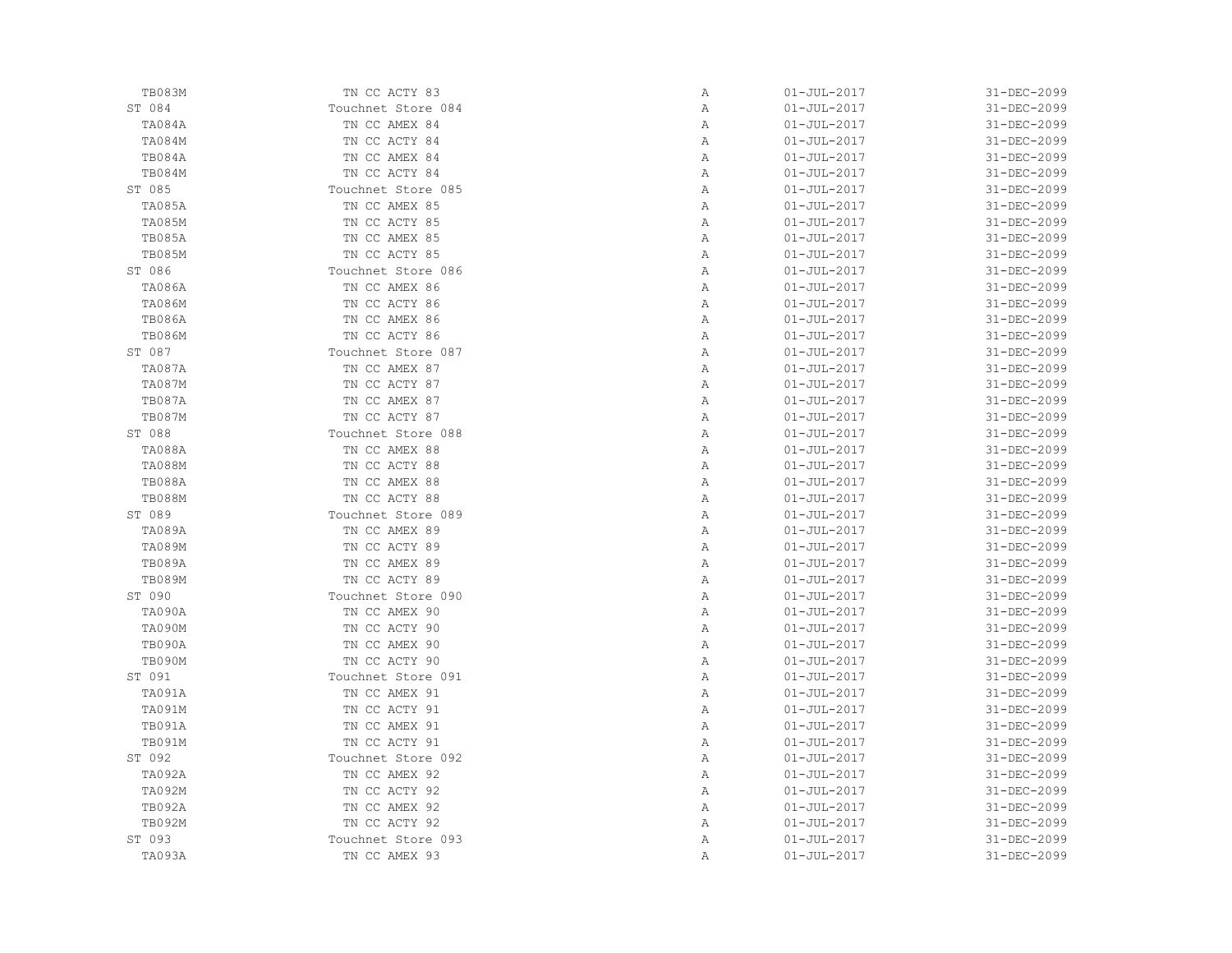| TA093M        | TN CC ACTY 93      | Α            | $01 - JUL - 2017$ | 31-DEC-2099 |
|---------------|--------------------|--------------|-------------------|-------------|
| TB093A        | TN CC AMEX 93      | Α            | $01 - JUL - 2017$ | 31-DEC-2099 |
| TB093M        | TN CC ACTY 93      | Α            | $01 - JUL - 2017$ | 31-DEC-2099 |
| ST 094        | Touchnet Store 094 | Α            | $01 - JUL - 2017$ | 31-DEC-2099 |
| TA094A        | TN CC AMEX 94      | Α            | $01 - JUL - 2017$ | 31-DEC-2099 |
| TA094M        | TN CC ACTY 94      | Α            | $01 - JUL - 2017$ | 31-DEC-2099 |
| TB094A        | TN CC AMEX 94      | Α            | $01 - JUL - 2017$ | 31-DEC-2099 |
| TB094M        | TN CC ACTY 94      | Α            | $01 - JUL - 2017$ | 31-DEC-2099 |
| ST 095        | Touchnet Store 095 | $\mathbb{A}$ | $01 - JUL - 2017$ | 31-DEC-2099 |
| TA095A        | TN CC AMEX 95      | Α            | $01 - JUL - 2017$ | 31-DEC-2099 |
| TA095M        | TN CC ACTY 95      | Α            | $01 - JUL - 2017$ | 31-DEC-2099 |
| TB095A        | TN CC AMEX 95      | Α            | $01 - JUL - 2017$ | 31-DEC-2099 |
| <b>TB095M</b> | TN CC ACTY 95      | Α            | $01 - JUL - 2017$ | 31-DEC-2099 |
| ST 096        | Touchnet Store 096 | Α            | $01 - JUL - 2017$ | 31-DEC-2099 |
| TA096A        | TN CC AMEX 96      | Α            | $01 - JUL - 2017$ | 31-DEC-2099 |
| TA096M        | TN CC ACTY 96      | $\mathbb{A}$ | $01 - JUL - 2017$ | 31-DEC-2099 |
| <b>TB096A</b> | TN CC AMEX 96      | Α            | $01 - JUL - 2017$ | 31-DEC-2099 |
| <b>TB096M</b> | TN CC ACTY 96      | Α            | $01 - JUL - 2017$ | 31-DEC-2099 |
| ST 097        | Touchnet Store 097 | Α            | $01 - JUL - 2017$ | 31-DEC-2099 |
| TA097A        | TN CC AMEX 97      | Α            | $01 - JUL - 2017$ | 31-DEC-2099 |
| TA097M        | TN CC ACTY 97      | Α            | $01 - JUL - 2017$ | 31-DEC-2099 |
| TB097A        | TN CC AMEX 97      | Α            | $01 - JUL - 2017$ | 31-DEC-2099 |
| TB097M        | TN CC ACTY 97      | Α            | $01 - JUL - 2017$ | 31-DEC-2099 |
| ST 098        | Touchnet Store 098 | Α            | $01 - JUL - 2017$ | 31-DEC-2099 |
| TA098A        | TN CC AMEX 98      | Α            | $01 - JUL - 2017$ | 31-DEC-2099 |
| TA098M        | TN CC ACTY 98      | Α            | $01 - JUL - 2017$ | 31-DEC-2099 |
| TB098A        | TN CC AMEX 98      | Α            | $01 - JUL - 2017$ | 31-DEC-2099 |
| <b>TB098M</b> | TN CC ACTY 98      | Α            | $01 - JUL - 2017$ | 31-DEC-2099 |
| ST 099        | Touchnet Store 099 | $\mathbb{A}$ | $01 - JUL - 2017$ | 31-DEC-2099 |
| TA099A        | TN CC AMEX 99      | $\mathbb{A}$ | $01 - JUL - 2017$ | 31-DEC-2099 |
| TA099M        | TN CC ACTY 99      | Α            | $01 - JUL - 2017$ | 31-DEC-2099 |
| TB099A        | TN CC AMEX 99      | Α            | $01 - JUL - 2017$ | 31-DEC-2099 |
| <b>TB099M</b> | TN CC ACTY 99      | Α            | $01 - JUL - 2017$ | 31-DEC-2099 |
| ST 100        | Touchnet Store 100 | Α            | $01 - JUL - 2017$ | 31-DEC-2099 |
| TA100A        | TN CC AMEX 100     | Α            | $01 - JUL - 2017$ | 31-DEC-2099 |
| TA100M        | TN CC ACTY 100     | Α            | $01 - JUL - 2017$ | 31-DEC-2099 |
| TB100A        | TN CC AMEX 100     | Α            | $01 - JUL - 2017$ | 31-DEC-2099 |
| TB100M        | TN CC ACTY 100     | Α            | $01 - JUL - 2017$ | 31-DEC-2099 |
| ST 101        | Touchnet Store 101 | Α            | $01 - JUL - 2017$ | 31-DEC-2099 |
| TA101A        | TN CC AMEX 101     | Α            | $01 - JUL - 2017$ | 31-DEC-2099 |
| TA101M        | TN CC ACTY 101     |              | $01 - JUL - 2017$ | 31-DEC-2099 |
| <b>TB101A</b> |                    | Α<br>Α       |                   | 31-DEC-2099 |
|               | TN CC AMEX 101     |              | $01 - JUL - 2017$ |             |
| TB101M        | TN CC ACTY 101     | Α            | $01 - JUL - 2017$ | 31-DEC-2099 |
| ST 102        | Touchnet Store 102 | Α            | $01 - JUL - 2017$ | 31-DEC-2099 |
| <b>TA102A</b> | TN CC AMEX 102     | Α            | $01 - JUL - 2017$ | 31-DEC-2099 |
| <b>TA102M</b> | TN CC ACTY 102     | Α            | $01 - JUL - 2017$ | 31-DEC-2099 |
| <b>TB102A</b> | TN CC AMEX 102     | Α            | $01 - JUL - 2017$ | 31-DEC-2099 |
| <b>TB102M</b> | TN CC ACTY 102     | Α            | $01 - JUL - 2017$ | 31-DEC-2099 |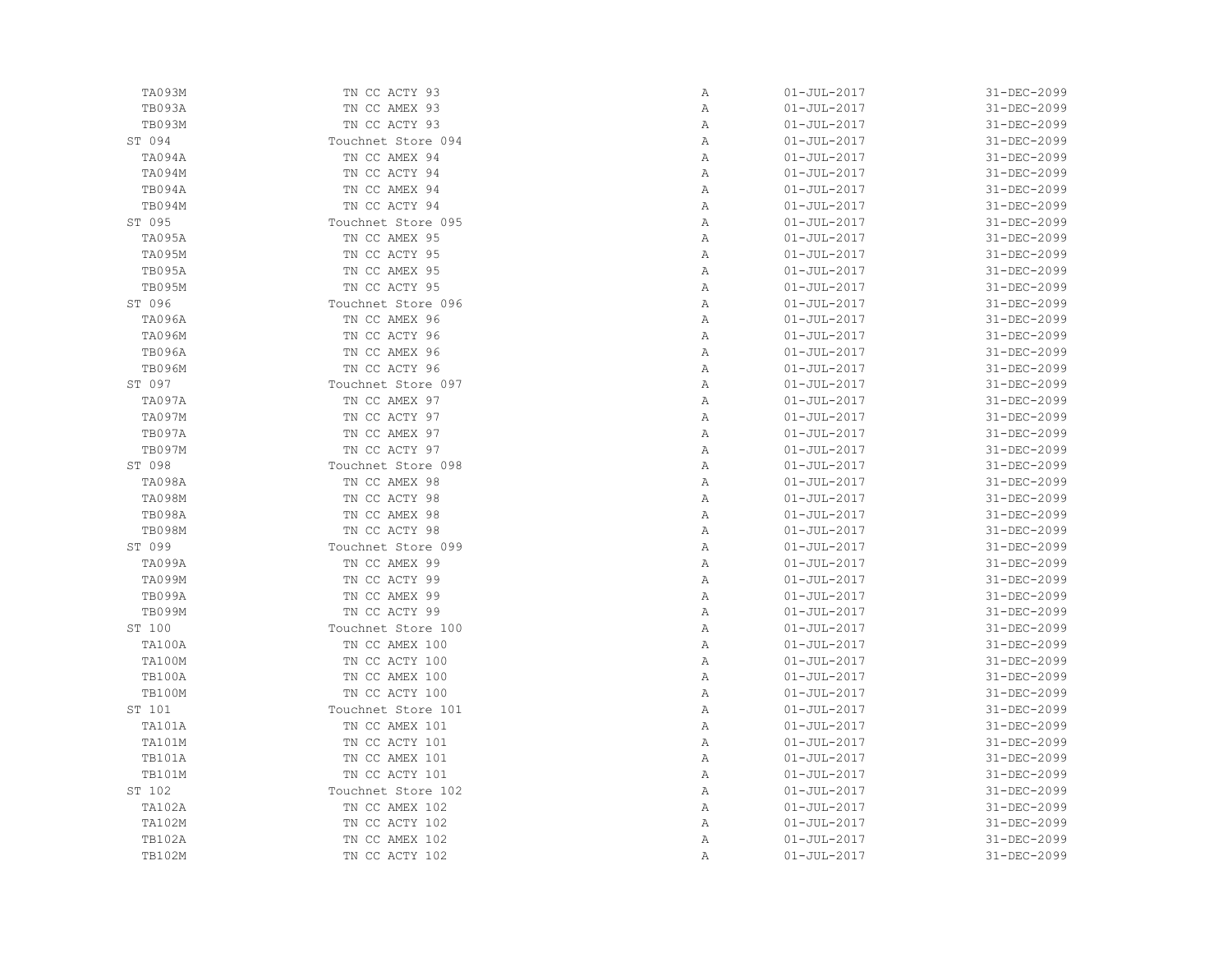| ST 103        | Touchnet Store 103 | Α            | $01 - JUL - 2017$ | 31-DEC-2099 |
|---------------|--------------------|--------------|-------------------|-------------|
| TA103A        | TN CC AMEX 103     | Α            | $01 - JUL - 2017$ | 31-DEC-2099 |
| <b>TA103M</b> | TN CC ACTY 103     | Α            | $01 - JUL - 2017$ | 31-DEC-2099 |
| TB103A        | TN CC AMEX 103     | Α            | $01 - JUL - 2017$ | 31-DEC-2099 |
| TB103M        | TN CC ACTY 103     | Α            | $01 - JUL - 2017$ | 31-DEC-2099 |
| ST 104        | Touchnet Store 104 | Α            | $01 - JUL - 2017$ | 31-DEC-2099 |
| TA104A        | TN CC AMEX 104     | $\mathbb{A}$ | $01 - JUL - 2017$ | 31-DEC-2099 |
| <b>TA104M</b> | TN CC ACTY 104     | Α            | $01 - JUL - 2017$ | 31-DEC-2099 |
| TB104A        | TN CC AMEX 104     | Α            | $01 - JUL - 2017$ | 31-DEC-2099 |
| TB104M        | TN CC ACTY 104     | Α            | $01 - JUL - 2017$ | 31-DEC-2099 |
| ST 105        | Touchnet Store 105 | Α            | $01 - JUL - 2017$ | 31-DEC-2099 |
| <b>TA105A</b> | TN CC AMEX 105     | Α            | $01 - JUL - 2017$ | 31-DEC-2099 |
| <b>TA105M</b> | TN CC ACTY 105     | Α            | $01 - JUL - 2017$ | 31-DEC-2099 |
| TB105A        | TN CC AMEX 105     | Α            | $01 - JUL - 2017$ | 31-DEC-2099 |
| <b>TB105M</b> | TN CC ACTY 105     | Α            | $01 - JUL - 2017$ | 31-DEC-2099 |
| ST 106        | Touchnet Store 106 | $\mathbb{A}$ | $01 - JUL - 2017$ | 31-DEC-2099 |
| <b>TA106A</b> | TN CC AMEX 106     | Α            | $01 - JUL - 2017$ | 31-DEC-2099 |
| TA106M        | TN CC ACTY 106     | Α            | $01 - JUL - 2017$ | 31-DEC-2099 |
| <b>TB106A</b> | TN CC AMEX 106     | Α            | $01 - JUL - 2017$ | 31-DEC-2099 |
| <b>TB106M</b> | TN CC ACTY 106     | $\mathbb{A}$ | $01 - JUL - 2017$ | 31-DEC-2099 |
| ST 107        | Touchnet Store 107 | $\mathbb{A}$ | $01 - JUL - 2017$ | 31-DEC-2099 |
| TA107A        | TN CC AMEX 107     | Α            | $01 - JUL - 2017$ | 31-DEC-2099 |
| <b>TA107M</b> | TN CC ACTY 107     | Α            | $01 - JUL - 2017$ | 31-DEC-2099 |
| TB107A        | TN CC AMEX 107     | Α            | $01 - JUL - 2017$ | 31-DEC-2099 |
| <b>TB107M</b> | TN CC ACTY 107     | Α            | $01 - JUL - 2017$ | 31-DEC-2099 |
| ST 108        | Touchnet Store 108 | Α            | $01 - JUL - 2017$ | 31-DEC-2099 |
| TA108A        | TN CC AMEX 108     | Α            | $01 - JUL - 2017$ | 31-DEC-2099 |
| <b>TA108M</b> | TN CC ACTY 108     | Α            | $01 - JUL - 2017$ | 31-DEC-2099 |
| <b>TB108A</b> | TN CC AMEX 108     | $\mathbb{A}$ | $01 - JUL - 2017$ | 31-DEC-2099 |
| <b>TB108M</b> | TN CC ACTY 108     | $\mathbb{A}$ | $01 - JUL - 2017$ | 31-DEC-2099 |
| ST 109        | Touchnet Store 109 | Α            | $01 - JUL - 2017$ | 31-DEC-2099 |
| TA109A        | TN CC AMEX 109     | Α            | $01 - JUL - 2017$ | 31-DEC-2099 |
| <b>TA109M</b> | TN CC ACTY 109     | Α            | $01 - JUL - 2017$ | 31-DEC-2099 |
| <b>TB109A</b> | TN CC AMEX 109     | Α            | $01 - JUL - 2017$ | 31-DEC-2099 |
| <b>TB109M</b> | TN CC ACTY 109     | Α            | $01 - JUL - 2017$ | 31-DEC-2099 |
| ST 110        | Touchnet Store 110 | Α            | $01 - JUL - 2017$ | 31-DEC-2099 |
| TA110A        | TN CC AMEX 110     | Α            | $01 - JUL - 2017$ | 31-DEC-2099 |
| TA110M        | TN CC ACTY 110     | Α            | $01 - JUL - 2017$ | 31-DEC-2099 |
| TB110A        | TN CC AMEX 110     | Α            | $01 - JUL - 2017$ | 31-DEC-2099 |
| <b>TB110M</b> | TN CC ACTY 110     | Α            | $01 - JUL - 2017$ | 31-DEC-2099 |
| ST 111        | Touchnet Store 111 | $\mathbb{A}$ | $01 - JUL - 2017$ | 31-DEC-2099 |
| TA111A        | TN CC AMEX 111     | Α            | $01 - JUL - 2017$ | 31-DEC-2099 |
| TA111M        | TN CC ACTY 111     | Α            | $01 - JUL - 2017$ | 31-DEC-2099 |
| TB111A        | TN CC AMEX 111     | Α            | $01 - JUL - 2017$ | 31-DEC-2099 |
| TB111M        | TN CC ACTY 111     | Α            | $01 - JUL - 2017$ | 31-DEC-2099 |
| ST 112        | Touchnet Store 112 | Α            | $01 - JUL - 2017$ | 31-DEC-2099 |
|               |                    |              |                   | 31-DEC-2099 |
| TA112A        | TN CC AMEX 112     | Α            | $01 - JUL - 2017$ |             |
| <b>TA112M</b> | TN CC ACTY 112     | Α            | $01 - JUL - 2017$ | 31-DEC-2099 |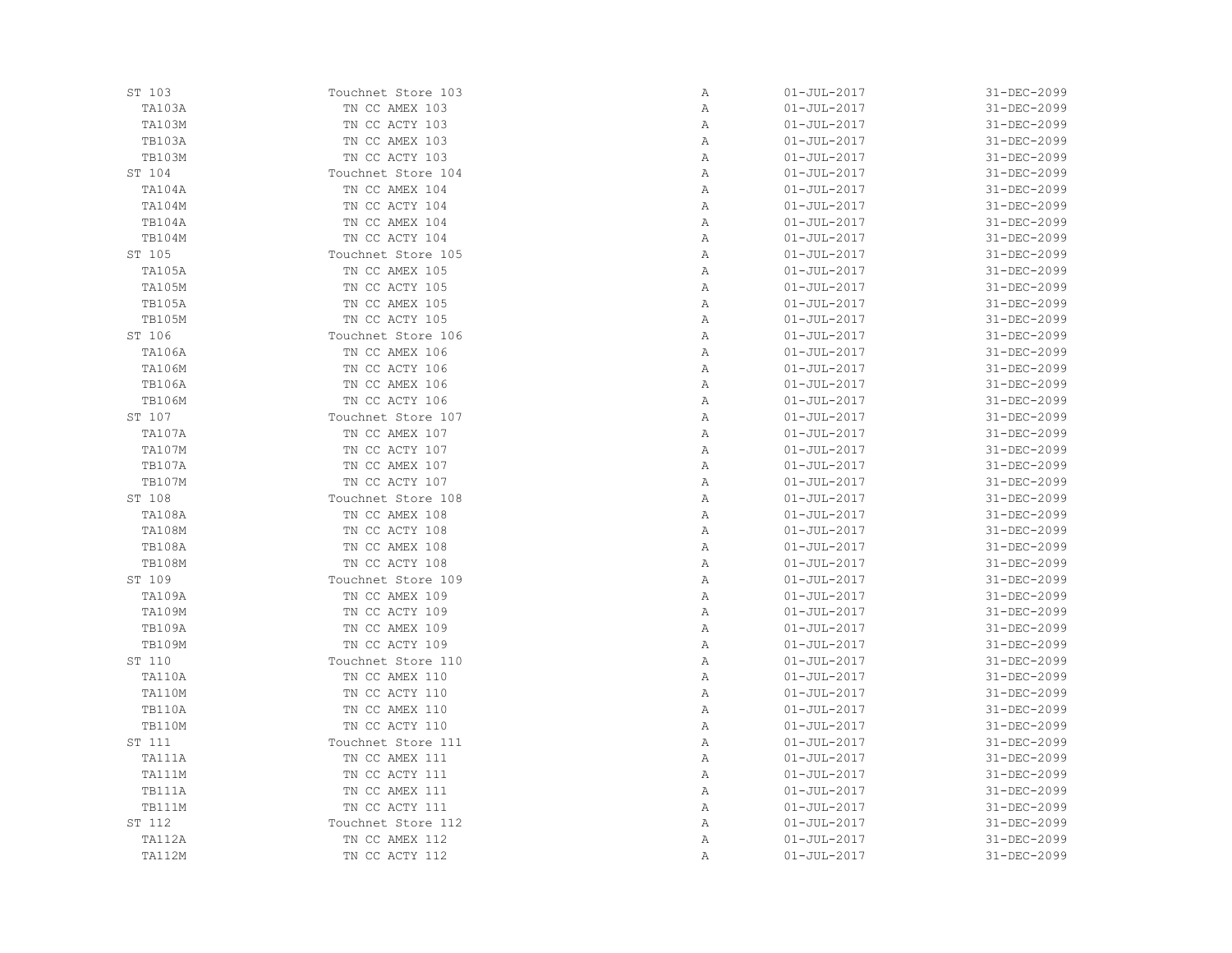| TB112A        | TN CC AMEX 112     | Α            | $01 - JUL - 2017$ | 31-DEC-2099 |
|---------------|--------------------|--------------|-------------------|-------------|
| <b>TB112M</b> | TN CC ACTY 112     | Α            | $01 - JUL - 2017$ | 31-DEC-2099 |
| ST 113        | Touchnet Store 113 | Α            | $01 - JUL - 2017$ | 31-DEC-2099 |
| TA113A        | TN CC AMEX 113     | Α            | $01 - JUL - 2017$ | 31-DEC-2099 |
| TA113M        | TN CC ACTY 113     | Α            | $01 - JUL - 2017$ | 31-DEC-2099 |
| TB113A        | TN CC AMEX 113     | Α            | $01 - JUL - 2017$ | 31-DEC-2099 |
| <b>TB113M</b> | TN CC ACTY 113     | Α            | $01 - JUL - 2017$ | 31-DEC-2099 |
| ST 114        | Touchnet Store 114 | Α            | $01 - JUL - 2017$ | 31-DEC-2099 |
| TA114A        | TN CC AMEX 114     | Α            | $01 - JUL - 2017$ | 31-DEC-2099 |
| TA114M        | TN CC ACTY 114     | Α            | $01 - JUL - 2017$ | 31-DEC-2099 |
| TB114A        | TN CC AMEX 114     | Α            | $01 - JUL - 2017$ | 31-DEC-2099 |
| <b>TB114M</b> | TN CC ACTY 114     | Α            | $01 - JUL - 2017$ | 31-DEC-2099 |
| ST 115        | Touchnet Store 115 | Α            | $01 - JUL - 2017$ | 31-DEC-2099 |
| TA115A        | TN CC AMEX 115     | Α            | $01 - JUL - 2017$ | 31-DEC-2099 |
| <b>TA115M</b> | TN CC ACTY 115     | Α            | $01 - JUL - 2017$ | 31-DEC-2099 |
| <b>TB115A</b> | TN CC AMEX 115     | Α            | $01 - JUL - 2017$ | 31-DEC-2099 |
| <b>TB115M</b> | TN CC ACTY 115     | Α            | $01 - JUL - 2017$ | 31-DEC-2099 |
| ST 116        | Touchnet Store 116 | Α            | $01 - JUL - 2017$ | 31-DEC-2099 |
| TA116A        | TN CC AMEX 116     | Α            | $01 - JUL - 2017$ | 31-DEC-2099 |
| <b>TA116M</b> | TN CC ACTY 116     | Α            | $01 - JUL - 2017$ | 31-DEC-2099 |
| <b>TB116A</b> | TN CC AMEX 116     | Α            | $01 - JUL - 2017$ | 31-DEC-2099 |
| <b>TB116M</b> | TN CC ACTY 116     | Α            | $01 - JUL - 2017$ | 31-DEC-2099 |
| ST 117        | Touchnet Store 117 | Α            | $01 - JUL - 2017$ | 31-DEC-2099 |
| TA117A        | TN CC AMEX 117     | Α            | $01 - JUL - 2017$ | 31-DEC-2099 |
| TA117M        | TN CC ACTY 117     | Α            | $01 - JUL - 2017$ | 31-DEC-2099 |
| TB117A        | TN CC AMEX 117     | Α            | $01 - JUL - 2017$ | 31-DEC-2099 |
| <b>TB117M</b> | TN CC ACTY 117     | Α            | $01 - JUL - 2017$ | 31-DEC-2099 |
| ST 118        | Touchnet Store 118 | Α            | $01 - JUL - 2017$ | 31-DEC-2099 |
| TA118A        | TN CC AMEX 118     | $\mathbb{A}$ | $01 - JUL - 2017$ | 31-DEC-2099 |
| TA118M        | TN CC ACTY 118     | $\mathbb{A}$ | $01 - JUL - 2017$ | 31-DEC-2099 |
| TB118A        | TN CC AMEX 118     | Α            | $01 - JUL - 2017$ | 31-DEC-2099 |
| <b>TB118M</b> | TN CC ACTY 118     | Α            | $01 - JUL - 2017$ | 31-DEC-2099 |
| ST 119        | Touchnet Store 119 | Α            | $01 - JUL - 2017$ | 31-DEC-2099 |
| TA119A        | TN CC AMEX 119     | Α            | $01 - JUL - 2017$ | 31-DEC-2099 |
| <b>TA119M</b> | TN CC ACTY 119     | Α            | $01 - JUL - 2017$ | 31-DEC-2099 |
| TB119A        | TN CC AMEX 119     | Α            | $01 - JUL - 2017$ | 31-DEC-2099 |
| <b>TB119M</b> | TN CC ACTY 119     | $\mathbb{A}$ | $01 - JUL - 2017$ | 31-DEC-2099 |
| ST 120        | Touchnet Store 120 | Α            | $01 - JUL - 2017$ | 31-DEC-2099 |
| <b>TA120A</b> | TN CC AMEX 120     | Α            | $01 - JUL - 2017$ | 31-DEC-2099 |
| <b>TA120M</b> | TN CC ACTY 120     | Α            | $01 - JUL - 2017$ | 31-DEC-2099 |
| <b>TB120A</b> | TN CC AMEX 120     | Α            | $01 - JUL - 2017$ | 31-DEC-2099 |
| <b>TB120M</b> | TN CC ACTY 120     | Α            | $01 - JUL - 2017$ | 31-DEC-2099 |
| ST 121        | Touchnet Store 121 | Α            | $01 - JUL - 2017$ | 31-DEC-2099 |
| TA121A        | TN CC AMEX 121     | Α            | $01 - JUL - 2017$ | 31-DEC-2099 |
| <b>TA121M</b> | TN CC ACTY 121     | Α            | $01 - JUL - 2017$ | 31-DEC-2099 |
| <b>TB121A</b> | TN CC AMEX 121     | Α            | $01 - JUL - 2017$ | 31-DEC-2099 |
| <b>TB121M</b> | TN CC ACTY 121     | Α            | $01 - JUL - 2017$ | 31-DEC-2099 |
| ST 122        | Touchnet Store 122 | Α            | $01 - JUL - 2017$ | 31-DEC-2099 |
|               |                    |              |                   |             |

| Α      | 01-JUL-2017       | 31-DEC-2099 |
|--------|-------------------|-------------|
| Α      | 01-JUL-2017       | 31-DEC-2099 |
| Α      | $01 - JUL - 2017$ | 31-DEC-2099 |
| Α      | 01-JUL-2017       | 31-DEC-2099 |
| Α      | $01 - JUL - 2017$ | 31-DEC-2099 |
| Α      | 01-JUL-2017       | 31-DEC-2099 |
| Α      | $01 - JUL - 2017$ | 31-DEC-2099 |
| Α      | $01 - JUL - 2017$ | 31-DEC-2099 |
| Α      | 01-JUL-2017       | 31-DEC-2099 |
| Α      | 01-JUL-2017       | 31-DEC-2099 |
| Α      | 01-JUL-2017       | 31-DEC-2099 |
| Α      | $01 - JUL - 2017$ | 31-DEC-2099 |
| Α      | $01 - JUL - 2017$ | 31-DEC-2099 |
| Α      | $01 - JUL - 2017$ | 31-DEC-2099 |
| Α      | $01 - JUL - 2017$ | 31-DEC-2099 |
| Α      | 01-JUL-2017       | 31-DEC-2099 |
| Α      | $01 - JUL - 2017$ | 31-DEC-2099 |
| Α      | $01 - JUL - 2017$ | 31-DEC-2099 |
| Α      | $01 - JUL - 2017$ | 31-DEC-2099 |
| Α      | 01-JUL-2017       | 31-DEC-2099 |
| Α      | $01 - JUL - 2017$ | 31-DEC-2099 |
| Α      | $01 - JUL - 2017$ | 31-DEC-2099 |
| Α      | $01 - JUL - 2017$ | 31-DEC-2099 |
| Α      | $01 - JUL - 2017$ | 31-DEC-2099 |
| Α      | $01 - JUL - 2017$ | 31-DEC-2099 |
| Α      | 01-JUL-2017       | 31-DEC-2099 |
| Α      | 01-JUL-2017       | 31-DEC-2099 |
|        | $01 - JUL - 2017$ | 31-DEC-2099 |
| Α<br>Α | $01 - JUL - 2017$ | 31-DEC-2099 |
| Α      | $01 - JUL - 2017$ | 31-DEC-2099 |
|        | $01 - JUL - 2017$ |             |
| Α      |                   | 31-DEC-2099 |
| Α      | 01-JUL-2017       | 31-DEC-2099 |
| Α      | $01 - JUL - 2017$ | 31-DEC-2099 |
| Α      | $01 - JUL - 2017$ | 31-DEC-2099 |
| Α      | $01 - JUL - 2017$ | 31-DEC-2099 |
| Α      | 01-JUL-2017       | 31-DEC-2099 |
| Α      | $01 - JUL - 2017$ | 31-DEC-2099 |
| Α      | $01 - JUL - 2017$ | 31-DEC-2099 |
| Α      | $01 - JUL - 2017$ | 31-DEC-2099 |
| Α      | $01 - JUL - 2017$ | 31-DEC-2099 |
| Α      | $01 - JUL - 2017$ | 31-DEC-2099 |
| Α      | 01-JUL-2017       | 31-DEC-2099 |
| Α      | 01-JUL-2017       | 31-DEC-2099 |
| Α      | $01 - JUL - 2017$ | 31-DEC-2099 |
| Α      | $01 - JUL - 2017$ | 31-DEC-2099 |
| Α      | $01 - JUL - 2017$ | 31-DEC-2099 |
| Α      | $01 - JUL - 2017$ | 31-DEC-2099 |
| Α      | 01-JUL-2017       | 31-DEC-2099 |